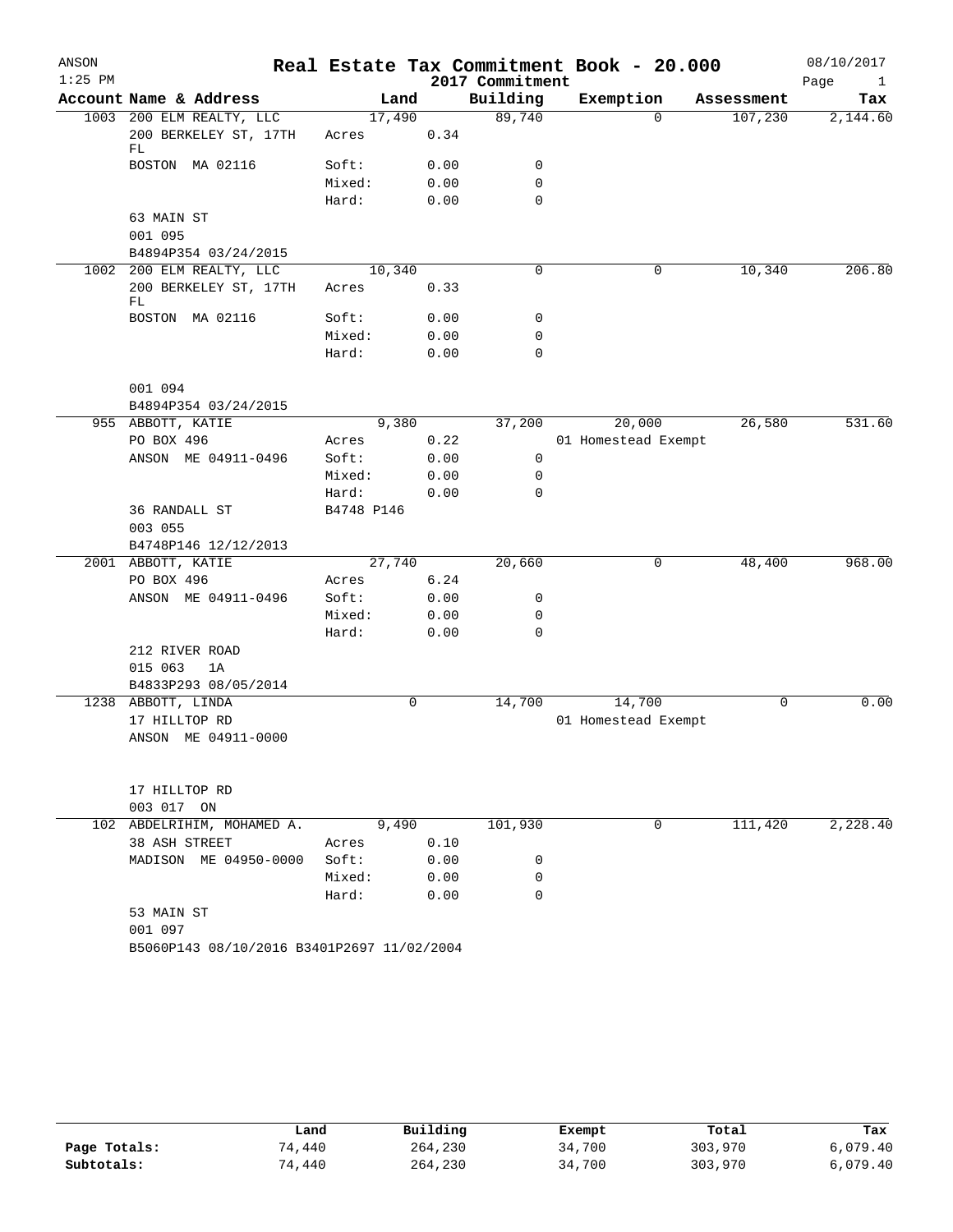| ANSON<br>$1:25$ PM |                                          |                 |              | 2017 Commitment | Real Estate Tax Commitment Book - 20.000 |            | 08/10/2017<br>Page<br>2 |
|--------------------|------------------------------------------|-----------------|--------------|-----------------|------------------------------------------|------------|-------------------------|
|                    | Account Name & Address                   |                 | Land         | Building        | Exemption                                | Assessment | Tax                     |
|                    | 1357 ABRUZZESE, MICHAEL A &<br>VALERIE L |                 | 20,000       | 70,140          | 20,000                                   | 70,140     | 1,402.80                |
|                    | 759 RIVER ROAD                           | Acres           | 1.00         |                 | 01 Homestead Exempt                      |            |                         |
|                    | NORTH ANSON ME<br>04958-0000             | Soft:           | 0.00         | 0               |                                          |            |                         |
|                    |                                          | Mixed:          | 0.00         | 0               |                                          |            |                         |
|                    |                                          | Hard:           | 0.00         | 0               |                                          |            |                         |
|                    | 759 RIVER RD                             |                 |              |                 |                                          |            |                         |
|                    | 017 013<br>$\mathbf B$                   |                 |              |                 |                                          |            |                         |
|                    | B3364P329 08/19/2004                     |                 |              |                 |                                          |            |                         |
|                    | 267 ACUMEN PROPERTIES, LLC               |                 | 10,000       | 52,580          | 0                                        | 62,580     | 1,251.60                |
|                    | C/O ERIC PATTERSON                       | Acres           | 0.25         |                 |                                          |            |                         |
|                    | 1958 WASHINGTON AVE                      | Soft:           | 0.00         | 0               |                                          |            |                         |
|                    | PORTLAND ME 04103-1630 Mixed:            |                 | 0.00         | 0               |                                          |            |                         |
|                    |                                          | Hard:           | 0.00         | 0               |                                          |            |                         |
|                    | 7 FRONT ST                               |                 |              |                 |                                          |            |                         |
|                    | 001 074                                  |                 |              |                 |                                          |            |                         |
|                    | B3927P28 10/26/2007                      |                 |              |                 |                                          |            |                         |
| 259                | ADAMS, BARRY JR &<br>MELISSA             |                 | 26,000       | 72,760          | 20,000                                   | 78,760     | 1,575.20                |
|                    | 784 PEASE HILL RD                        | Acres           | 5.00         |                 | 01 Homestead Exempt                      |            |                         |
|                    | ANSON ME 04911-0000                      | Soft:           | 0.00         | $\mathbf 0$     |                                          |            |                         |
|                    |                                          | Mixed:          | 0.00         | 0               |                                          |            |                         |
|                    |                                          | Hard:           | 0.00         | $\mathbf 0$     |                                          |            |                         |
|                    | 784 PEASE HILL RD                        |                 |              |                 |                                          |            |                         |
|                    | 012 014<br>1                             |                 |              |                 |                                          |            |                         |
|                    | B2227P308                                |                 |              |                 |                                          |            |                         |
|                    | 663 ADAMS, CYNTHIA                       |                 | 0            | 21,080          | 0                                        | 21,080     | 421.60                  |
|                    | 85 PATTERSON BRIDGE RD                   |                 |              |                 |                                          |            |                         |
|                    | NORTH ANSON ME                           |                 |              |                 |                                          |            |                         |
|                    | 04958-7608                               |                 |              |                 |                                          |            |                         |
|                    |                                          |                 |              |                 |                                          |            |                         |
|                    | 017 039<br>ON<br>B                       |                 |              |                 |                                          |            |                         |
| 148                | ADAMS, JOANNE M                          |                 | 17,550       | 49,910          | 20,000                                   | 47,460     | 949.20                  |
|                    | PO BOX 175                               | Acres           | 0.77         |                 | 01 Homestead Exempt                      |            |                         |
|                    | ANSON ME 04911-0175                      | Soft:           | 0.00         | 0               |                                          |            |                         |
|                    |                                          | Mixed:<br>Hard: | 0.00<br>0.00 | 0<br>0          |                                          |            |                         |
|                    | 67 PREBLE AVE                            |                 |              |                 |                                          |            |                         |
|                    | 004 014                                  |                 |              |                 |                                          |            |                         |
|                    | B2955P66                                 |                 |              |                 |                                          |            |                         |
| 5                  | ADAMS, MARGARET                          |                 | 17,400       | 0               | 0                                        | 17,400     | 348.00                  |
|                    | 85 PATTERSON BRIDGE RD                   | Acres           | 4.60         |                 |                                          |            |                         |
|                    | NORTH ANSON ME<br>04958-0000             | Soft:           | 0.00         | 0               |                                          |            |                         |
|                    |                                          | Mixed:          | 0.00         | 0               |                                          |            |                         |
|                    |                                          | Hard:           | 0.00         | 0               |                                          |            |                         |
|                    | 017 039                                  |                 |              |                 |                                          |            |                         |
|                    | B1835P52                                 |                 |              |                 |                                          |            |                         |
|                    |                                          |                 |              |                 |                                          |            |                         |

|              | Land    | Building | Exempt | Total   | Tax       |
|--------------|---------|----------|--------|---------|-----------|
| Page Totals: | 90,950  | 266,470  | 60,000 | 297,420 | 5,948.40  |
| Subtotals:   | 165,390 | 530,700  | 94,700 | 601,390 | 12,027.80 |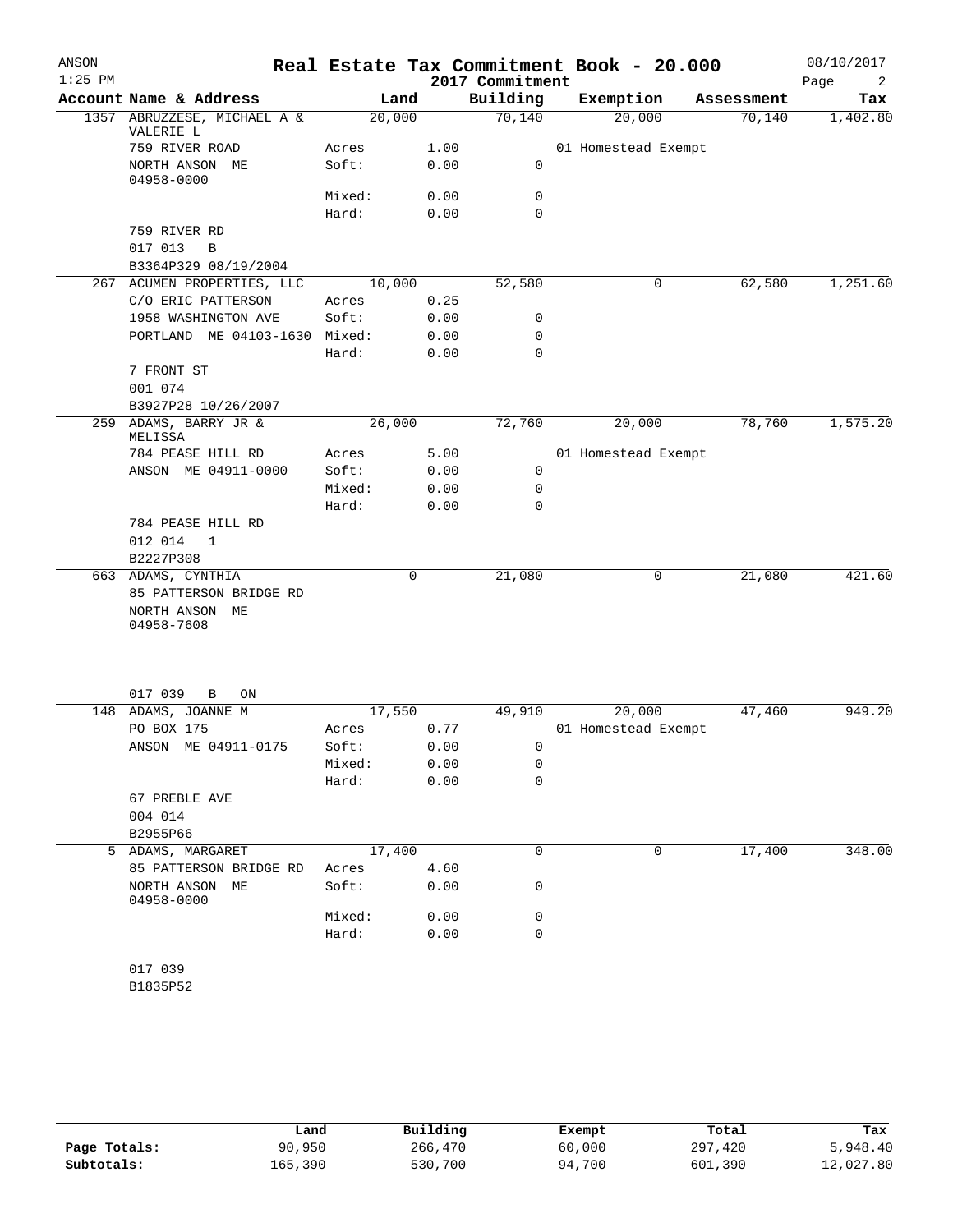| ANSON<br>$1:25$ PM |                                          |                |        | 2017 Commitment | Real Estate Tax Commitment Book - 20.000 |            | 08/10/2017<br>Page<br>3 |
|--------------------|------------------------------------------|----------------|--------|-----------------|------------------------------------------|------------|-------------------------|
|                    | Account Name & Address                   |                | Land   | Building        | Exemption                                | Assessment | Tax                     |
|                    | 3 ADAMS, MARGARET &                      |                | 31,900 | 74,270          | 20,000                                   | 86,170     | 1,723.40                |
|                    | CYNTHIA E.                               |                |        |                 |                                          |            |                         |
|                    | 85 PATTERSON BRIDGE RD                   | Acres          | 10.40  | 0               | 01 Homestead Exempt                      |            |                         |
|                    | NORTH ANSON ME<br>04958-0000             | Soft:          | 0.00   |                 |                                          |            |                         |
|                    |                                          | Mixed:         | 0.00   | 0               |                                          |            |                         |
|                    |                                          | Hard:          | 0.00   | $\mathbf 0$     |                                          |            |                         |
|                    | 85 PATTERSON BRIDGE RD<br>017 039<br>B   |                |        |                 |                                          |            |                         |
|                    | B4481P351 01/09/2012                     |                |        |                 |                                          |            |                         |
|                    | 1968 ADAMS, MELISSA J.                   |                | 45,570 | $\mathbf 0$     | 0                                        | 45,570     | 911.40                  |
|                    | 784 PEASE HILL RD                        | Acres          | 35.70  |                 |                                          |            |                         |
|                    | ANSON ME 04911                           | Soft:          | 0.00   | 0               |                                          |            |                         |
|                    |                                          | Mixed:         | 0.00   | 0               |                                          |            |                         |
|                    |                                          | Hard:          | 0.00   | $\mathbf 0$     |                                          |            |                         |
|                    | 788 PEASE HILL RD                        |                |        |                 |                                          |            |                         |
|                    | 012 014 1 A                              |                |        |                 |                                          |            |                         |
|                    | B2231P150 08/09/1996                     |                |        |                 |                                          |            |                         |
|                    | 778 ADAMS, MICHAEL D                     |                | 25,940 | 38,930          | 0                                        | 64,870     | 1,297.40                |
|                    | 110 PATTERSON BRIDGE                     | Acres          | 4.96   |                 |                                          |            |                         |
|                    | <b>ROAD</b><br>NORTH ANSON ME            | Soft:          | 0.00   | 0               |                                          |            |                         |
|                    | 04958-0000                               |                |        |                 |                                          |            |                         |
|                    |                                          | Mixed:         | 0.00   | 0               |                                          |            |                         |
|                    |                                          | Hard:          | 0.00   | $\mathbf 0$     |                                          |            |                         |
|                    | 34 PATTERSON BRIDGE RD                   |                |        |                 |                                          |            |                         |
|                    | 017 037                                  |                |        |                 |                                          |            |                         |
|                    | B5113P130 12/23/2016                     |                |        |                 |                                          |            |                         |
|                    | 8 ADAMS, MICHAEL D                       |                | 23,000 | 126,360         | 20,000                                   | 129,360    | 2,587.20                |
|                    | 110 PATTERSON BRIDGE RD Acres            |                | 3.00   |                 | 01 Homestead Exempt                      |            |                         |
|                    | NORTH ANSON ME<br>04958-0000             | Soft:          | 0.00   | 0               |                                          |            |                         |
|                    |                                          | Mixed:         | 0.00   | 0               |                                          |            |                         |
|                    |                                          | Hard:          | 0.00   | 0               |                                          |            |                         |
|                    | 110 PATTERSON BRIDGE RD                  |                |        |                 |                                          |            |                         |
|                    | 017 041                                  |                |        |                 |                                          |            |                         |
|                    | B1922P253                                |                |        |                 |                                          |            |                         |
| 779                | ADAMS, MICHAEL D                         |                | 6,500  | 0               | 0                                        | 6,500      | 130.00                  |
|                    | 110 PATTERSON BRIDGE                     |                | 6.00   |                 |                                          |            |                         |
|                    | ROAD                                     | Acres<br>Soft: | 0.00   | 0               |                                          |            |                         |
|                    | NORTH ANSON ME<br>04958-0000             |                |        |                 |                                          |            |                         |
|                    |                                          | Mixed:         | 0.00   | 0               |                                          |            |                         |
|                    |                                          | Hard:          | 0.00   | 0               |                                          |            |                         |
|                    |                                          |                |        |                 |                                          |            |                         |
|                    | 017 038                                  |                |        |                 |                                          |            |                         |
|                    | B5113P130 12/23/2016                     |                |        |                 |                                          |            |                         |
|                    | 695 ADAMS, MICHAEL D &<br>MARGARET W     |                | 20,740 | 15,090          | 0                                        | 35,830     | 716.60                  |
|                    | 110 PATTERSON BRIDGE RD Acres            |                | 0.85   |                 |                                          |            |                         |
|                    | NORTH ANSON ME<br>04958-0000             | Soft:          | 0.00   | 0               |                                          |            |                         |
|                    |                                          | Mixed:         | 0.00   | 0               |                                          |            |                         |
|                    |                                          | Hard:          | 0.00   | $\mathbf 0$     |                                          |            |                         |
|                    | 023 041<br>J                             |                |        |                 |                                          |            |                         |
|                    | B4057P308 09/26/2008 B3996P69 05/12/2008 |                |        |                 |                                          |            |                         |
|                    |                                          |                |        |                 |                                          |            |                         |
|                    |                                          |                |        |                 |                                          |            |                         |
|                    |                                          |                |        |                 |                                          |            |                         |

|              | Land    | Building | Exempt  | Total   | Tax       |
|--------------|---------|----------|---------|---------|-----------|
| Page Totals: | 153,650 | 254,650  | 40,000  | 368,300 | 7,366.00  |
| Subtotals:   | 319,040 | 785,350  | 134,700 | 969,690 | 19,393.80 |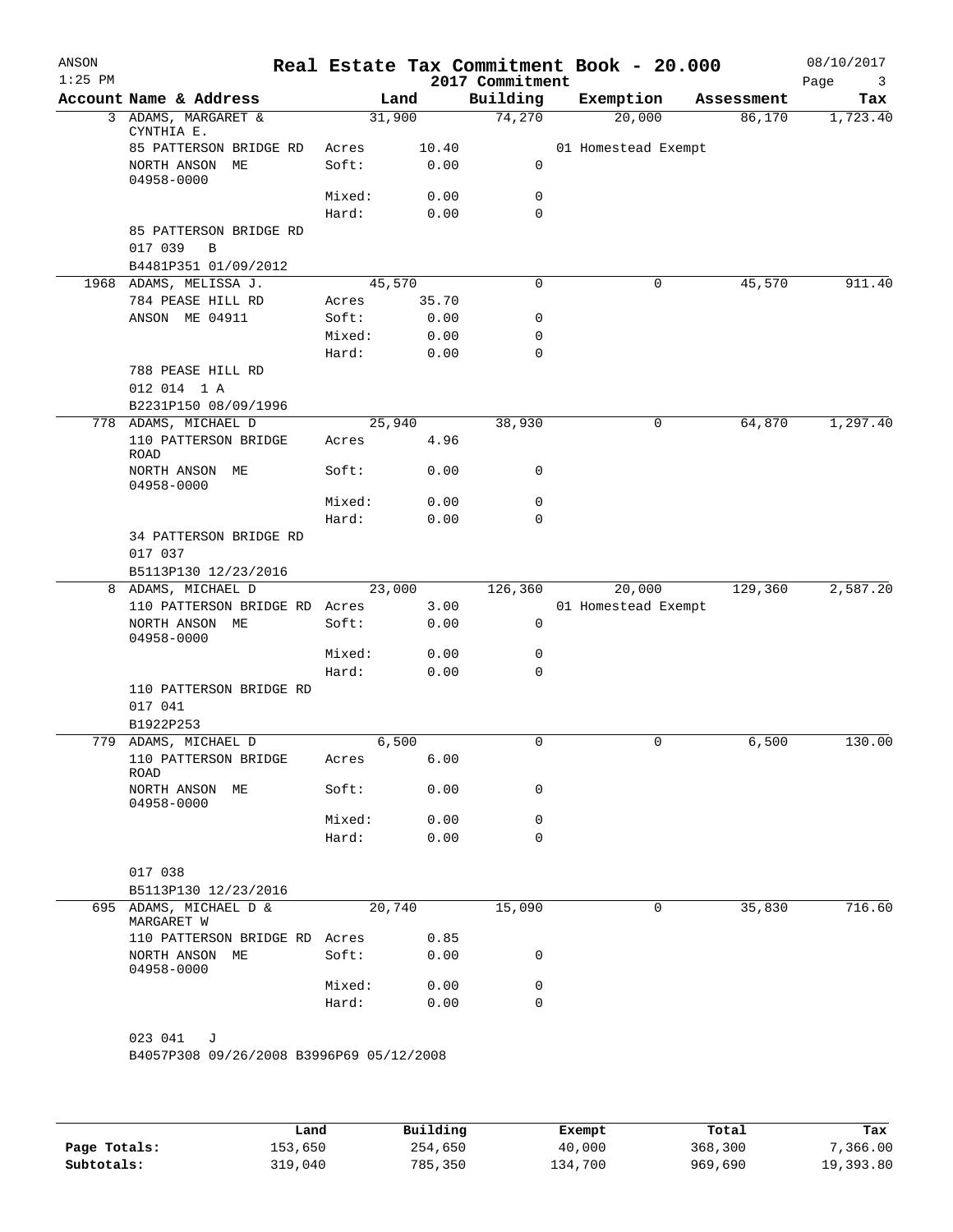| ANSON<br>$1:25$ PM |                                                        |             |       | 2017 Commitment | Real Estate Tax Commitment Book - 20.000 |            | 08/10/2017<br>Page<br>4 |
|--------------------|--------------------------------------------------------|-------------|-------|-----------------|------------------------------------------|------------|-------------------------|
|                    | Account Name & Address                                 |             | Land  | Building        | Exemption                                | Assessment | Tax                     |
|                    | 1220 ADAMS, MICHAEL D.                                 | 20,750      |       | 37,980          | 0                                        | 58,730     | 1,174.60                |
|                    | 110 PATTERSON BRIDGE RD Acres                          |             | 1.50  |                 |                                          |            |                         |
|                    | NORTH ANSON ME 04958                                   | Soft:       | 0.00  | 0               |                                          |            |                         |
|                    |                                                        | Mixed:      | 0.00  | 0               |                                          |            |                         |
|                    |                                                        | Hard:       | 0.00  | 0               |                                          |            |                         |
|                    | 558 RIVER RD                                           |             |       |                 |                                          |            |                         |
|                    | 016 010<br>B                                           |             |       |                 |                                          |            |                         |
|                    | B4542P176 06/26/2012                                   |             |       |                 |                                          |            |                         |
|                    | 252 ADAMS, MICHAEL D.                                  | 15,750      |       | 3,220           | 0                                        | 18,970     | 379.40                  |
|                    | 110 PATTERSON BRIDGE RD Acres                          |             | 1.50  |                 |                                          |            |                         |
|                    | NORTH ANSON ME<br>04958-0000                           | Soft:       | 0.00  | 0               |                                          |            |                         |
|                    |                                                        | Mixed:      | 0.00  | 0               |                                          |            |                         |
|                    |                                                        | Hard:       | 0.00  | 0               |                                          |            |                         |
|                    | 017 023<br>D                                           |             |       |                 |                                          |            |                         |
|                    | B4695P304 05/13/2013                                   |             |       |                 |                                          |            |                         |
|                    | 710 ADAMS, SHERMAN G                                   | 52,540      |       | $\mathbf 0$     | 0                                        | 52,540     | 1,050.80                |
|                    | 1691 INDUSTRY ROAD                                     | Acres       | 77.40 |                 |                                          |            |                         |
|                    | INDUSTRY ME 04938-0369                                 | Soft:       | 0.00  | 0               |                                          |            |                         |
|                    |                                                        | Mixed:      | 0.00  | 0               |                                          |            |                         |
|                    |                                                        | Hard:       | 0.00  | $\mathbf 0$     |                                          |            |                         |
|                    | 73 PARLIN RD                                           |             |       |                 |                                          |            |                         |
|                    | 019 024                                                |             |       |                 |                                          |            |                         |
|                    | B2535P217 B2526P25                                     |             |       |                 |                                          |            |                         |
|                    | 531 ADAMS, SHERMAN, JR., &<br><b>SHARON</b>            |             | 7,210 | 24,620          | 0                                        | 31,830     | 636.60                  |
|                    | 1691 INDUSTRY ROAD                                     | Acres       | 0.13  |                 |                                          |            |                         |
|                    | INDUSTRY ME 04938-0369 Soft:                           |             | 0.00  | 0               |                                          |            |                         |
|                    |                                                        | Mixed:      | 0.00  | 0               |                                          |            |                         |
|                    |                                                        | Hard:       | 0.00  | 0               |                                          |            |                         |
|                    | 23 HIGHLAND AVE                                        |             |       |                 |                                          |            |                         |
|                    | 003 038                                                |             |       |                 |                                          |            |                         |
|                    | B3384P281 09/29/2004                                   |             |       |                 |                                          |            |                         |
|                    | 727 ALEXANDRIN, ALLA                                   | 23,520      |       | 82,240          | 0                                        | 105,760    | 2,115.20                |
|                    | ALEXANDRIN, EUGENE                                     | Acres       | 21.00 |                 |                                          |            |                         |
|                    | 1371 HIGHLAND CT                                       | Soft:       | 0.00  | 0               |                                          |            |                         |
|                    | ALLENTOWN PA<br>18103-6025                             | Mixed:      | 20.00 | 3,520           |                                          |            |                         |
|                    |                                                        | Hard:       | 0.00  | 0               |                                          |            |                         |
|                    | 191 SKIDMORE RD                                        | TREE GROWTH |       |                 |                                          |            |                         |
|                    | 023 015 J                                              |             |       |                 |                                          |            |                         |
|                    | B4988P29 12/18/2015                                    |             |       |                 |                                          |            |                         |
|                    | 240 ALEXANDRIN, ALLA &<br>EUGENE                       | 27,500      |       | 11,240          | 0                                        | 38,740     | 774.80                  |
|                    | 1371 HIGHLAND COURT                                    | Acres       | 6.00  |                 |                                          |            |                         |
|                    | ALLENTOWN PA<br>18103-0000                             | Soft:       | 0.00  | 0               |                                          |            |                         |
|                    |                                                        | Mixed:      | 0.00  | 0               |                                          |            |                         |
|                    |                                                        | Hard:       | 0.00  | 0               |                                          |            |                         |
|                    | 184 SKIDMORE RD<br>023 015 L 1<br>B4996P260 01/27/2016 | B4996P0260  | JТ    |                 |                                          |            |                         |

|              | Land    | Building | Exempt  | Total     | Tax       |
|--------------|---------|----------|---------|-----------|-----------|
| Page Totals: | 147,270 | 159,300  |         | 306,570   | 6,131.40  |
| Subtotals:   | 466,310 | 944,650  | 134,700 | 1,276,260 | 25,525.20 |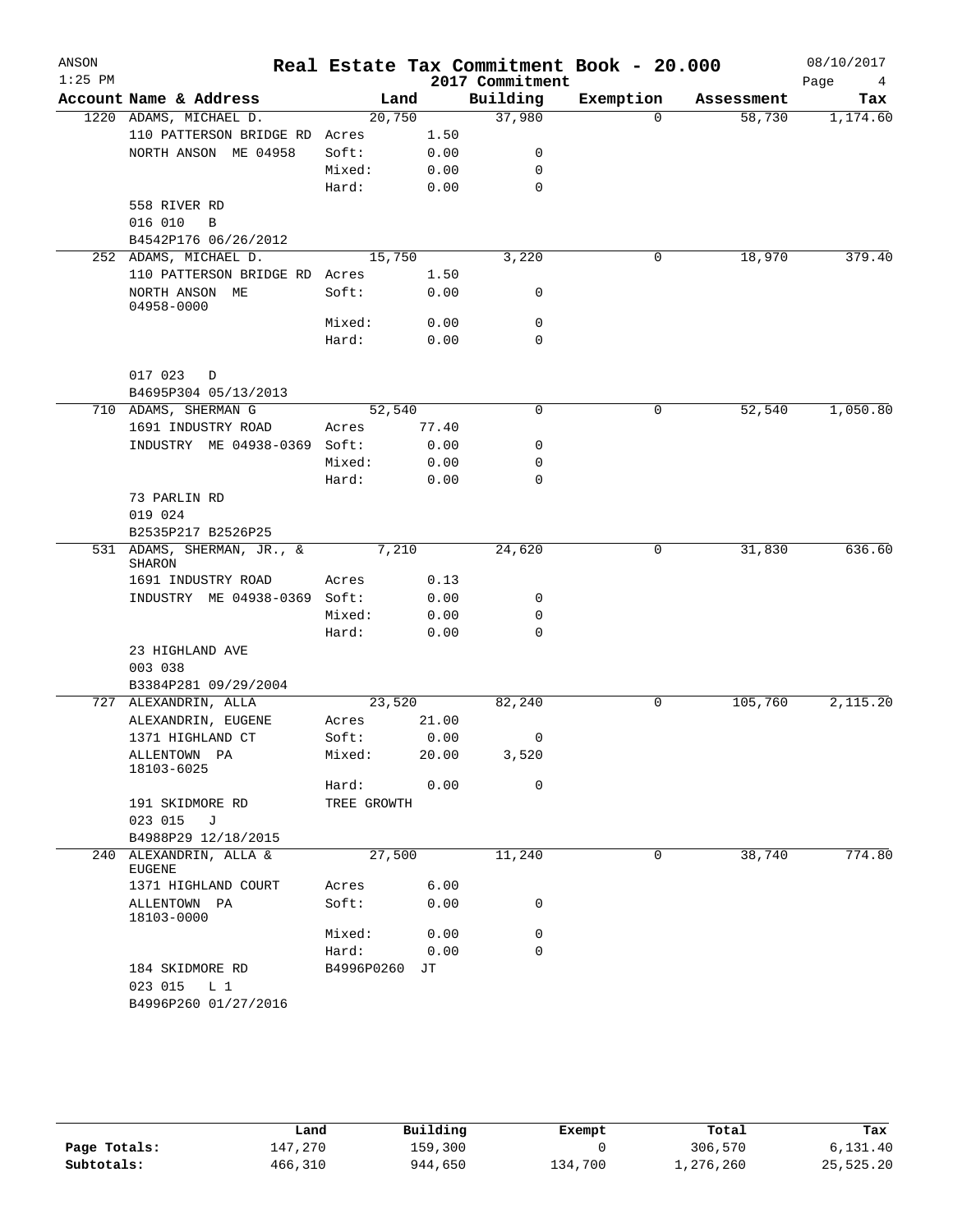| ANSON<br>$1:25$ PM |                                           |                |         |              | Real Estate Tax Commitment Book - 20.000<br>2017 Commitment |                     |                |            | 08/10/2017<br>Page<br>5 |
|--------------------|-------------------------------------------|----------------|---------|--------------|-------------------------------------------------------------|---------------------|----------------|------------|-------------------------|
|                    | Account Name & Address                    |                | Land    |              | Building                                                    | Exemption           |                | Assessment | Tax                     |
|                    | 1130 ALLEN, BENJAMIN J &<br>JAMIEE L      |                | 15,000  |              | $\mathbf 0$                                                 |                     | $\Omega$       | 15,000     | 300.00                  |
|                    | PO BOX 412<br>NORTH ANSON ME              | Acres<br>Soft: |         | 3.00<br>0.00 | 0                                                           |                     |                |            |                         |
|                    | 04958-0412                                | Mixed:         |         | 0.00         | 0                                                           |                     |                |            |                         |
|                    |                                           | Hard:          |         | 0.00         | $\mathbf 0$                                                 |                     |                |            |                         |
|                    | 182 CARRABASSETT RD<br>022 024<br>B       |                |         |              |                                                             |                     |                |            |                         |
|                    | B4208P352 10/28/2009                      |                |         |              |                                                             |                     |                |            |                         |
| 428                | ALLEN, BENJAMIN J &<br>JAMIEE L           |                | 173,700 |              | 169,970                                                     |                     | 20,000         | 323,670    | 6,473.40                |
|                    | PO BOX 412                                | Acres          |         | 329.00       |                                                             | 01 Homestead Exempt |                |            |                         |
|                    | NORTH ANSON ME<br>04958-0412              | Soft:          |         | 0.00         | 0                                                           |                     |                |            |                         |
|                    |                                           | Mixed:         |         | 0.00         | 0                                                           |                     |                |            |                         |
|                    |                                           | Hard:          |         | 0.00         | $\mathbf 0$                                                 |                     |                |            |                         |
|                    | 182 CARRABASSETT RD<br>022 036            |                |         |              |                                                             |                     |                |            |                         |
|                    | B4208P352 10/28/2009                      |                |         |              |                                                             |                     |                |            |                         |
|                    | 1988 ALLEN, JAMES R. &<br>KIMBERLY J.     |                | 7,750   |              | 22,600                                                      |                     | 20,000         | 10,350     | 207.00                  |
|                    | PO BOX 36                                 | Acres          |         | 0.15         |                                                             | 01 Homestead Exempt |                |            |                         |
|                    | MADISON ME 04950                          | Soft:          |         | 0.00         | 0                                                           |                     |                |            |                         |
|                    |                                           | Mixed:         |         | 0.00         | 0                                                           |                     |                |            |                         |
|                    |                                           | Hard:          |         | 0.00         | 0                                                           |                     |                |            |                         |
|                    | 9 INGALLS ST<br>002 046 B                 |                |         |              |                                                             |                     |                |            |                         |
|                    | B4603P297 11/28/2012                      |                |         |              |                                                             |                     |                |            |                         |
|                    | 1026 ALLEN, KATRINA H                     |                | 27,560  |              | 57,740                                                      |                     | 20,000         | 65,300     | 1,306.00                |
|                    | 314 SOLON RD                              | Acres          |         | 6.04         |                                                             | 01 Homestead Exempt |                |            |                         |
|                    | NORTH ANSON ME<br>04958-7622              | Soft:          |         | 0.00         | 0                                                           |                     |                |            |                         |
|                    |                                           | Mixed:         |         | 0.00         | 0                                                           |                     |                |            |                         |
|                    |                                           | Hard:          |         | 0.00         | 0                                                           |                     |                |            |                         |
|                    | 314 SOLON RD<br>024 024<br>2              |                |         |              |                                                             |                     |                |            |                         |
|                    | B2776P191                                 |                |         |              |                                                             |                     |                |            |                         |
|                    | 1480 ALOES, CHARLES P &<br>ELAINE O       | 10,770         |         |              | 27,330                                                      |                     | $\overline{0}$ | 38,100     | 762.00                  |
|                    | PO BOX 174                                | Acres          |         | 0.29         |                                                             |                     |                |            |                         |
|                    | SOLON ME 04979-0174                       | Soft:          |         | 0.00         | 0                                                           |                     |                |            |                         |
|                    |                                           | Mixed:         |         | 0.00         | 0                                                           |                     |                |            |                         |
|                    |                                           | Hard:          |         | 0.00         | 0                                                           |                     |                |            |                         |
|                    | 565 RIVER RD                              |                |         |              |                                                             |                     |                |            |                         |
|                    | 016 023                                   |                |         |              |                                                             |                     |                |            |                         |
|                    | B2598P124                                 |                |         |              |                                                             |                     |                |            |                         |
|                    | 1530 AMES PROPERTY<br>MANAGEMENT, LLC     |                | 20,210  |              | 38,040                                                      |                     | 0              | 58,250     | 1,165.00                |
|                    | 131 HINKLEY ROAD                          | Acres          |         | 1.14         |                                                             |                     |                |            |                         |
|                    | CANAAN ME 04924                           | Soft:          |         | 0.00         | 0                                                           |                     |                |            |                         |
|                    |                                           | Mixed:         |         | 0.00         | 0                                                           |                     |                |            |                         |
|                    |                                           | Hard:          |         | 0.00         | 0                                                           |                     |                |            |                         |
|                    | 29 NEW PORTLAND RD<br>009 005             | B5115P015      |         |              |                                                             |                     |                |            |                         |
|                    | B5115P015 12/29/2016 B4398P346 08/12/2009 |                |         |              |                                                             |                     |                |            |                         |
|                    |                                           |                |         |              |                                                             |                     |                |            |                         |
|                    |                                           |                |         |              |                                                             |                     |                |            |                         |

|              | Land    | Building    | Exempt  | Total     | Tax       |
|--------------|---------|-------------|---------|-----------|-----------|
| Page Totals: | 254,990 | 315,680     | 60,000  | 510,670   | 10,213.40 |
| Subtotals:   | 721,300 | ., 260, 330 | 194,700 | 1,786,930 | 35,738.60 |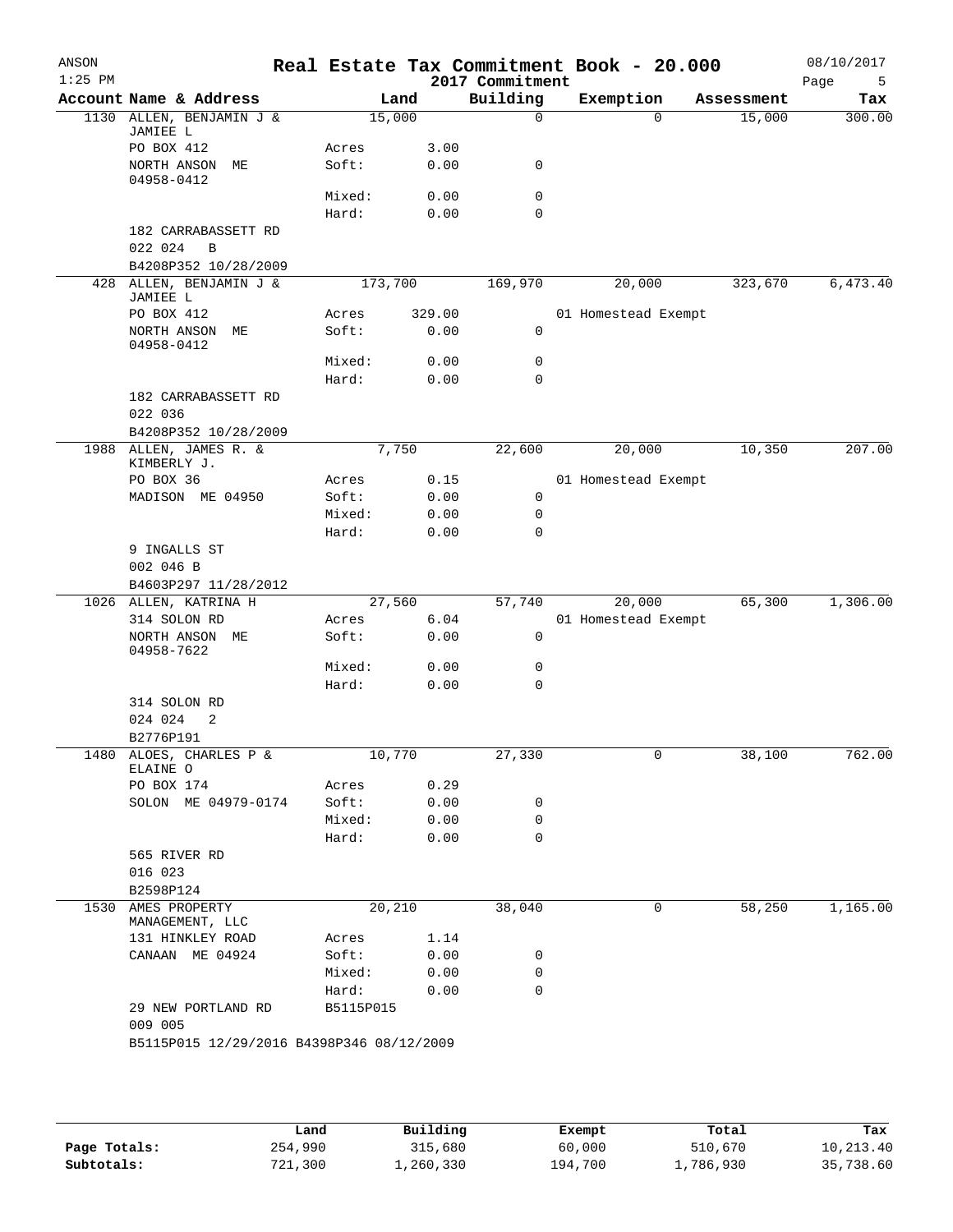| ANSON     |                                 |                      |        |                 | Real Estate Tax Commitment Book - 20.000 |            | 08/10/2017 |
|-----------|---------------------------------|----------------------|--------|-----------------|------------------------------------------|------------|------------|
| $1:25$ PM |                                 |                      |        | 2017 Commitment |                                          |            | Page<br>6  |
|           | Account Name & Address          |                      | Land   | Building        | Exemption                                | Assessment | Tax        |
|           | 69 AMES, SCOTT R                |                      | 34,780 | 27,610          | $\Omega$                                 | 62,390     | 1,247.80   |
|           | 42 POLIQUIN AVE                 | Acres                | 79.00  |                 |                                          |            |            |
|           | AUBURN ME 04210-0000            | Soft:                | 0.00   | 0               |                                          |            |            |
|           |                                 | Mixed:               | 36.00  | 6,336           |                                          |            |            |
|           | 300 HILTON HILL RD              | Hard:<br>TREE GROWTH | 37.00  | 7,141           |                                          |            |            |
|           | 015 005                         |                      |        |                 |                                          |            |            |
|           | B3277P169                       |                      |        |                 |                                          |            |            |
|           | 1781 AMES, SCOTT R.             |                      | 15,650 | $\mathbf 0$     | 0                                        | 15,650     | 313.00     |
|           | 42 POLIQUIN AVE                 | Acres                | 89.00  |                 |                                          |            |            |
|           | AUBURN ME 04210-0000            | Soft:                | 0.00   | 0               |                                          |            |            |
|           |                                 | Mixed:               | 57.00  | 10,032          |                                          |            |            |
|           |                                 | Hard:                | 26.00  | 5,018           |                                          |            |            |
|           |                                 | TREE GROWTH          |        |                 |                                          |            |            |
|           | 015 006                         |                      |        |                 |                                          |            |            |
|           | B3410P266 11/22/2004            |                      |        |                 |                                          |            |            |
|           | 111 AMES, SCOTT R.              |                      | 7,140  | 0               | 0                                        | 7,140      | 142.80     |
|           | 42 POLIQUIN AVE.                | Acres                | 21.00  |                 |                                          |            |            |
|           | AUBURN ME 04210-0000            | Soft:                | 0.00   | 0               |                                          |            |            |
|           |                                 | Mixed:               | 15.00  | 2,640           |                                          |            |            |
|           |                                 | Hard:                | 0.00   | 0               |                                          |            |            |
|           | 015 007                         |                      |        |                 |                                          |            |            |
|           | B4532P186 06/01/2012            |                      |        |                 |                                          |            |            |
| 1117      | AMES, SCOTT R.                  |                      | 11,200 | $\mathbf 0$     | 0                                        | 11,200     | 224.00     |
|           | 42 POLIQUIN AVE.                | Acres                | 64.40  |                 |                                          |            |            |
|           | AUBURN ME 04210-0000            | Soft:                | 0.00   | 0               |                                          |            |            |
|           |                                 | Mixed:               | 54.00  | 9,504           |                                          |            |            |
|           |                                 | Hard:                | 7.00   | 1,351           |                                          |            |            |
|           |                                 | TREE GROWTH          |        |                 |                                          |            |            |
|           | 015 010 6                       |                      |        |                 |                                          |            |            |
|           | B3786P199 12/13/2006            |                      |        |                 |                                          |            |            |
| 17        | ANDERSON, CARL A &<br>CAROL J   |                      | 36,400 | 135,170         | 0                                        | 171,570    | 3,431.40   |
|           | PO BOX 1046                     | Acres                | 10.90  |                 |                                          |            |            |
|           | SEABRING FL 33871               | Soft:                | 0.00   | 0               |                                          |            |            |
|           |                                 | Mixed:               | 0.00   | 0               |                                          |            |            |
|           |                                 | Hard:                | 0.00   | 0               |                                          |            |            |
|           | 139 CAMPGROUND RD               |                      |        |                 |                                          |            |            |
|           | 015 037                         |                      |        |                 |                                          |            |            |
|           | B1056P271                       |                      |        |                 |                                          |            |            |
|           | 66 ANDERSON, DAVID & LAURA<br>G |                      | 15,000 | $\Omega$        | $\Omega$                                 | 15,000     | 300.00     |
|           | 97 WALES RD                     | Acres                | 3.00   |                 |                                          |            |            |
|           | ANDOVER CT 06232-0000           | Soft:                | 0.00   | 0               |                                          |            |            |
|           |                                 | Mixed:               | 0.00   | 0               |                                          |            |            |
|           |                                 | Hard:                | 0.00   | 0               |                                          |            |            |
|           |                                 |                      |        |                 |                                          |            |            |
|           | 015 015<br>Α                    |                      |        |                 |                                          |            |            |

B2436P18

|              | Land    | Building  | Exempt  | Total     | Tax       |
|--------------|---------|-----------|---------|-----------|-----------|
| Page Totals: | 120,170 | 162,780   |         | 282,950   | 5,659.00  |
| Subtotals:   | 841,470 | 1,423,110 | 194,700 | 2,069,880 | 41,397.60 |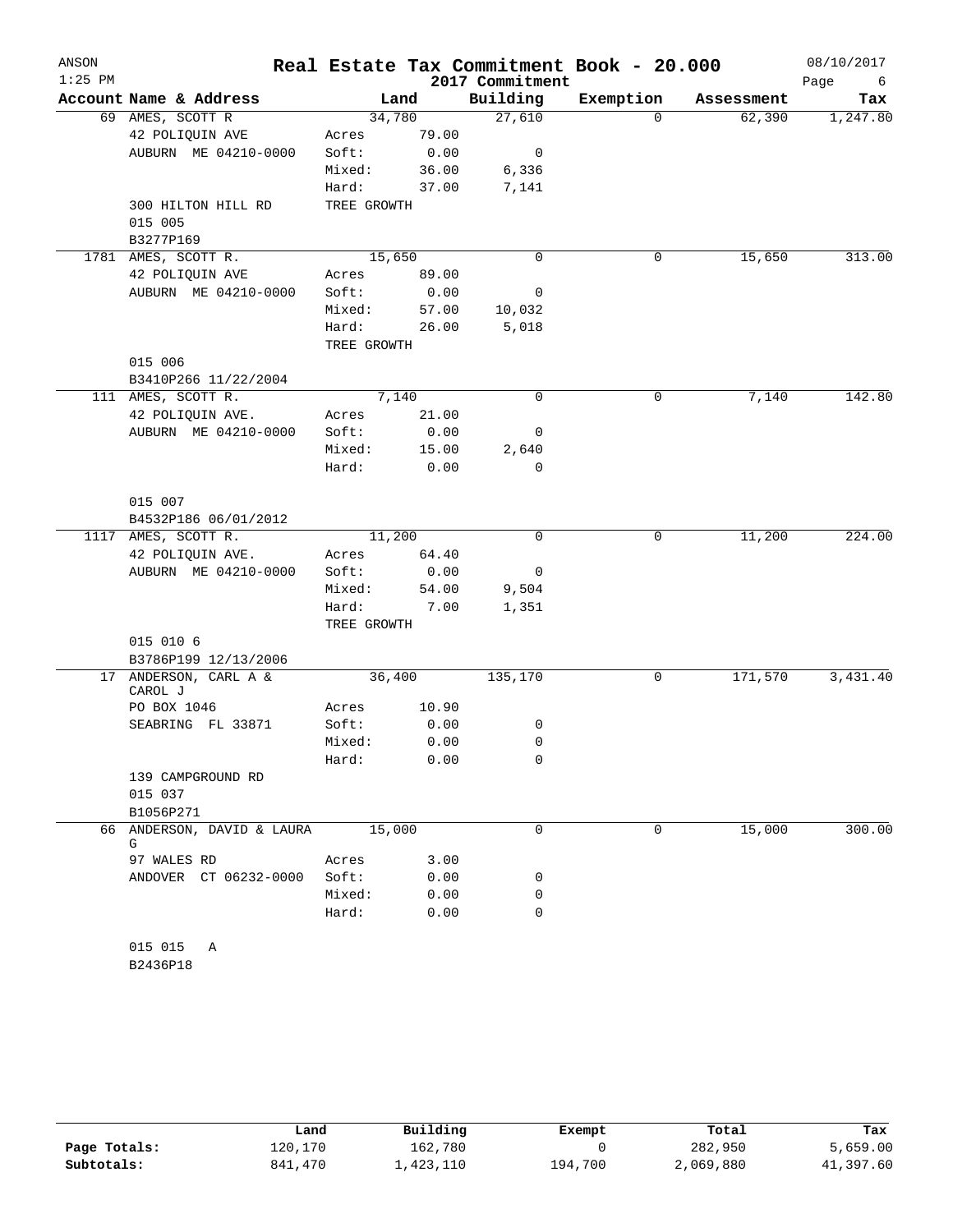| ANSON     |                                           |             |       |                 | Real Estate Tax Commitment Book - 20.000 |            | 08/10/2017             |
|-----------|-------------------------------------------|-------------|-------|-----------------|------------------------------------------|------------|------------------------|
| $1:25$ PM |                                           |             |       | 2017 Commitment |                                          |            | Page<br>$\overline{7}$ |
|           | Account Name & Address                    |             | Land  | Building        | Exemption                                | Assessment | Tax                    |
|           | 18 ANDERSON, GARY H                       | 21,500      |       | 52,470          | 20,000                                   | 53,970     | 1,079.40               |
|           | 20 CAMPGROUND RD                          | Acres       | 2.00  |                 | 01 Homestead Exempt                      |            |                        |
|           | NORTH ANSON ME<br>04958-0000              | Soft:       | 0.00  | 0               |                                          |            |                        |
|           |                                           | Mixed:      | 0.00  | 0               |                                          |            |                        |
|           |                                           | Hard:       | 0.00  | $\Omega$        |                                          |            |                        |
|           | 20 CAMPGROUND RD<br>015 035               |             |       |                 |                                          |            |                        |
|           | B1575P316                                 |             |       |                 |                                          |            |                        |
|           | 1114 ANDERSON, JULIETTE M                 | 43,500      |       | 53,910          | 26,000                                   | 71,410     | 1,428.20               |
|           | 352 RIVER RD                              | Acres       | 23.00 |                 | 01 Homestead Exempt                      |            |                        |
|           | NORTH ANSON ME<br>04958-0000              | Soft:       | 0.00  |                 | 0 02 Resident Veteran                    |            |                        |
|           |                                           | Mixed:      | 0.00  | 0               |                                          |            |                        |
|           |                                           | Hard:       | 0.00  | 0               |                                          |            |                        |
|           | 352 RIVER RD                              | LIFE ESTATE |       |                 |                                          |            |                        |
|           | 016 005                                   |             |       |                 |                                          |            |                        |
|           | B3370P269 09/01/2004                      |             |       |                 |                                          |            |                        |
|           | 895 ANDERSON, PATRICK W                   | 31,090      |       | $\mathbf 0$     | $\mathsf{O}$                             | 31,090     | 621.80                 |
|           | 2205 DURHAM ROAD                          | Acres       | 13.59 |                 |                                          |            |                        |
|           | GUILFORD CT 06437                         | Soft:       | 0.00  | 0               |                                          |            |                        |
|           |                                           | Mixed:      | 0.00  | 0               |                                          |            |                        |
|           |                                           | Hard:       | 0.00  | $\Omega$        |                                          |            |                        |
|           | 359 VALLEY RD<br>019 008                  | B5101P0309  |       |                 |                                          |            |                        |
|           | B5101P309 11/21/2016 B4964P247 10/14/2015 |             |       |                 |                                          |            |                        |
|           | 1102 ANDERSON, REBECCA D.                 | 38,250      |       | 0               | 0                                        | 38,250     | 765.00                 |
|           | PO BOX 609                                | Acres       | 28.50 |                 |                                          |            |                        |
|           | EDGEWATER FL<br>32132-0609                | Soft:       | 0.00  | 0               |                                          |            |                        |
|           |                                           | Mixed:      | 0.00  | 0               |                                          |            |                        |
|           |                                           | Hard:       | 0.00  | 0               |                                          |            |                        |
|           | 019 028<br>$\mathbf{1}$                   |             |       |                 |                                          |            |                        |
|           | B2619P189<br>1831 ANDERSON, REBECCA D.    | 14,020      |       | $\Omega$        | 0                                        | 14,020     | 280.40                 |
|           | PO BOX 609                                | Acres       | 12.30 |                 |                                          |            |                        |
|           | EDGEWATER FL                              | Soft: 0.00  |       | 0               |                                          |            |                        |
|           | 32132-0609                                | Mixed:      | 9.30  | 1,637           |                                          |            |                        |
|           |                                           | Hard:       |       | 386             |                                          |            |                        |
|           | 31 PARLIN RD                              | TREE GROWTH | 2.00  |                 |                                          |            |                        |
|           | 019 024<br>D                              |             |       |                 |                                          |            |                        |
|           | B2405P16                                  |             |       |                 |                                          |            |                        |
|           | 20 ANGSTROM, JOHN                         | 21,150      |       | 2,500           | 0                                        | 23,650     | 473.00                 |
|           | 28 RAINBOW DR                             | Acres       | 5.10  |                 |                                          |            |                        |
|           | HAVERHILL MA<br>01835-0000                | Soft:       | 0.00  | 0               |                                          |            |                        |
|           |                                           | Mixed:      | 0.00  | 0               |                                          |            |                        |
|           |                                           | Hard:       | 0.00  | 0               |                                          |            |                        |
|           |                                           |             |       |                 |                                          |            |                        |
|           | 022 022 1<br>B1306P1915                   |             |       |                 |                                          |            |                        |
|           |                                           |             |       |                 |                                          |            |                        |

|              | Land      | Building  | Exempt  | Total     | Tax       |
|--------------|-----------|-----------|---------|-----------|-----------|
| Page Totals: | 169,510   | 108,880   | 46,000  | 232,390   | 4,647.80  |
| Subtotals:   | 1,010,980 | 1,531,990 | 240,700 | 2,302,270 | 46,045.40 |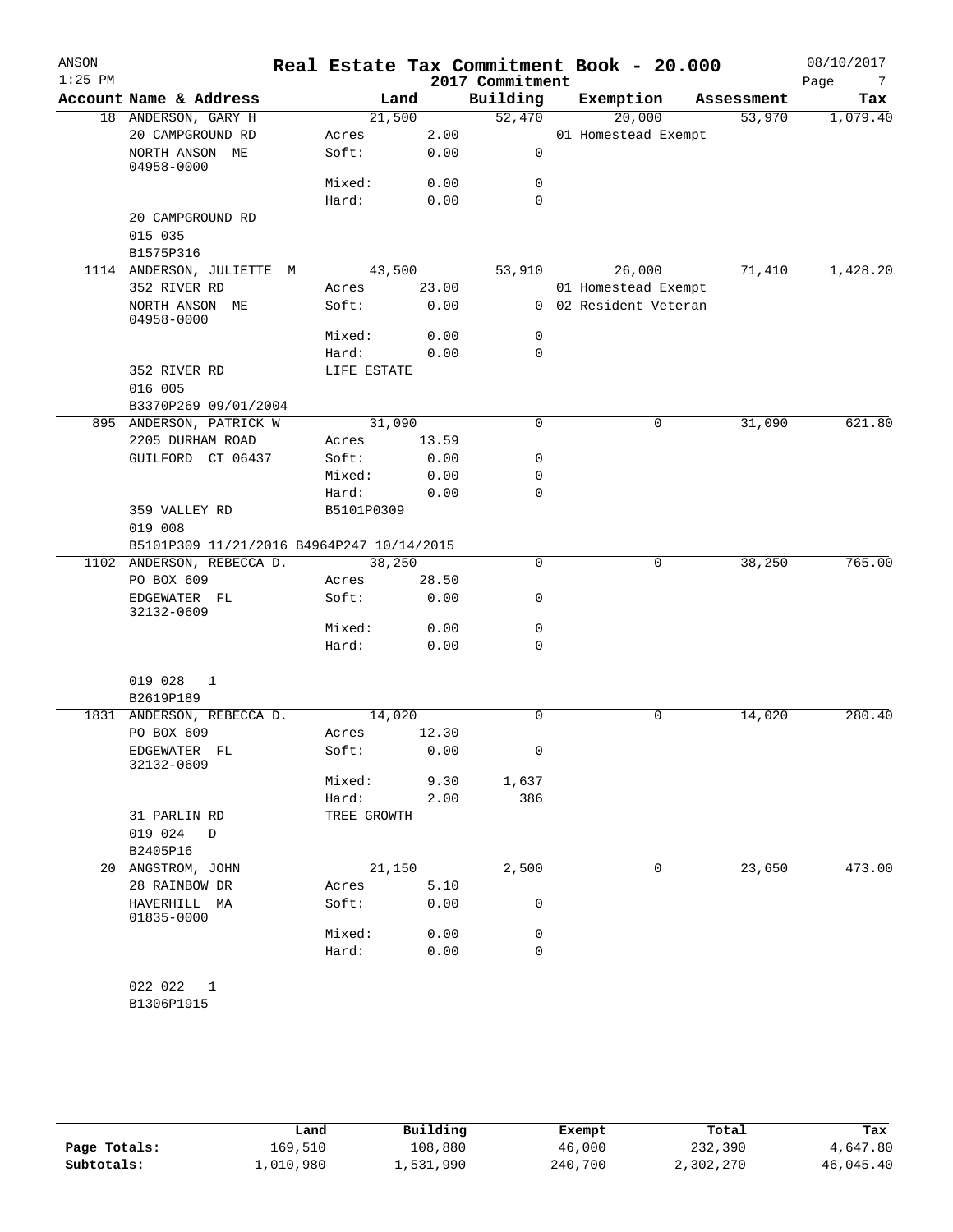| ANSON<br>$1:25$ PM |                                       |                 |              | Real Estate Tax Commitment Book - 20.000<br>2017 Commitment |         |                           |             | 08/10/2017<br>8<br>Page |
|--------------------|---------------------------------------|-----------------|--------------|-------------------------------------------------------------|---------|---------------------------|-------------|-------------------------|
|                    | Account Name & Address                |                 | Land         | Building                                                    |         | Exemption                 | Assessment  | Tax                     |
| 1769               | ANSON GRANGE                          |                 | 7,210        | 49,280                                                      |         | 56,490                    | $\Omega$    | 0.00                    |
|                    | 10 ELM ST<br>NORTH ANSON<br>МE        | Acres<br>Soft:  | 0.13<br>0.00 | $\mathsf{O}$                                                |         | 15 Fraternal Organization |             |                         |
|                    | 04958-0000                            |                 |              |                                                             |         |                           |             |                         |
|                    |                                       | Mixed:<br>Hard: | 0.00<br>0.00 | 0<br>$\mathbf 0$                                            |         |                           |             |                         |
|                    | 10 ELM ST                             |                 |              |                                                             |         |                           |             |                         |
|                    | 006 038                               |                 |              |                                                             |         |                           |             |                         |
|                    | 22 ANSON LTD PARTNERSHIP              |                 | 70,380       | 839,600                                                     |         | 0                         | 909,980     | 18,199.60               |
|                    | C/O FORESIDE MANAGEMENT Acres         |                 | 3.25         |                                                             |         |                           |             |                         |
|                    | PO BOX 957                            | Soft:           | 0.00         | 0                                                           |         |                           |             |                         |
|                    | PORTLAND ME 04104                     | Mixed:          | 0.00         | 0                                                           |         |                           |             |                         |
|                    |                                       | Hard:           | 0.00         | $\mathbf 0$                                                 |         |                           |             |                         |
|                    | 28 PARKWOODS DR                       |                 |              |                                                             |         |                           |             |                         |
|                    | 010 007<br>1, 2, 3                    |                 |              |                                                             |         |                           |             |                         |
|                    | B1838P58                              |                 |              |                                                             |         |                           |             |                         |
| 158                | ANSON MADISON SANITARY                |                 | 34,500       | 0                                                           |         | 34,500                    | 0           | 0.00                    |
|                    | <b>DIST</b>                           |                 |              |                                                             |         |                           |             |                         |
|                    | 52 MAIN STREET STE 1                  | Acres           | 13.00        |                                                             |         | 12 Public Municipal Corp  |             |                         |
|                    | MADISON ME 04950-1221                 | Soft:           | 0.00         | 0                                                           |         |                           |             |                         |
|                    |                                       | Mixed:          | 0.00         | 0                                                           |         |                           |             |                         |
|                    |                                       | Hard:           | 0.00         | 0                                                           |         |                           |             |                         |
|                    |                                       |                 |              |                                                             |         |                           |             |                         |
|                    | 010 002<br>Α                          |                 |              |                                                             |         |                           |             |                         |
|                    | B803P1047 03/05/1971                  |                 |              |                                                             |         |                           |             |                         |
| 1861               | ANSON MADISON SANITARY<br>DIST        |                 | 8,490        | 0                                                           |         | 8,490                     | $\mathbf 0$ | 0.00                    |
|                    | 52 MAIN STREET STE 1                  | Acres           | 0.18         |                                                             |         | 12 Public Municipal Corp  |             |                         |
|                    | MADISON ME 04950-1221                 | Soft:           | 0.00         | 0                                                           |         |                           |             |                         |
|                    |                                       | Mixed:          | 0.00         | 0                                                           |         |                           |             |                         |
|                    |                                       | Hard:           | 0.00         | 0                                                           |         |                           |             |                         |
|                    | 8 SPEAR HILL RD                       |                 |              |                                                             |         |                           |             |                         |
|                    | 001 099<br>B                          |                 |              |                                                             |         |                           |             |                         |
|                    | B3838P166 04/06/2007                  |                 |              |                                                             |         |                           |             |                         |
|                    | 944 ANSON MADISON STARKS              |                 | 14,560       | 112,000                                                     |         | 126,560                   | $\Omega$    | 0.00                    |
|                    | EMER. SVCS. INC                       |                 |              |                                                             |         |                           |             |                         |
|                    | PO BOX 277                            | Acres           | 0.53         |                                                             |         | 12 Public Municipal Corp  |             |                         |
|                    | MADISON ME 04950-0277                 | Soft:           | 0.00         | 0                                                           |         |                           |             |                         |
|                    |                                       | Mixed:          | 0.00         | 0                                                           |         |                           |             |                         |
|                    |                                       | Hard:           | 0.00         | 0                                                           |         |                           |             |                         |
|                    | 11 ARNOLDS LN                         |                 |              |                                                             |         |                           |             |                         |
|                    | 001 020                               |                 |              |                                                             |         |                           |             |                         |
|                    | B4069P238 04/17/2008                  |                 |              |                                                             |         |                           |             |                         |
| 1435               | ANSON TOWN OF                         |                 | 12,080       | 0                                                           |         | 12,080                    | 0           | 0.00                    |
|                    | PO BOX 297                            | Acres           | 1.81         |                                                             |         | 12 Public Municipal Corp  |             |                         |
|                    | ANSON ME 04911-0297                   | Soft:           | 0.00         | 0                                                           |         |                           |             |                         |
|                    |                                       | Mixed:          | 0.00         | 0                                                           |         |                           |             |                         |
|                    |                                       | Hard:           | 0.00         | 0                                                           |         |                           |             |                         |
|                    |                                       |                 |              |                                                             |         |                           |             |                         |
|                    | 005 017 & 18                          |                 |              |                                                             |         |                           |             |                         |
| 1755               | B4814P281 07/24/2014<br>ANSON TOWN OF |                 | 9,820        | 0                                                           |         | 9,820                     | 0           | 0.00                    |
|                    | PO BOX 297                            | Acres           | 0.67         |                                                             |         | 12 Public Municipal Corp  |             |                         |
|                    | ANSON ME 04911-0297                   | Soft:           | 0.00         | 0                                                           |         |                           |             |                         |
|                    |                                       | Mixed:          | 0.00         | 0                                                           |         |                           |             |                         |
|                    |                                       | Hard:           | 0.00         | 0                                                           |         |                           |             |                         |
|                    |                                       |                 |              |                                                             |         |                           |             |                         |
|                    | 008 017                               |                 |              |                                                             |         |                           |             |                         |
|                    |                                       |                 |              |                                                             |         |                           |             |                         |
|                    |                                       | Land            | Building     |                                                             | Exempt  |                           | Total       | Tax                     |
| Page Totals:       |                                       | 157,040         | 1,000,880    |                                                             | 247,940 |                           | 909,980     | 18,199.60               |
| Subtotals:         | 1,168,020                             |                 | 2,532,870    |                                                             | 488,640 |                           | 3, 212, 250 | 64,245.00               |
|                    |                                       |                 |              |                                                             |         |                           |             |                         |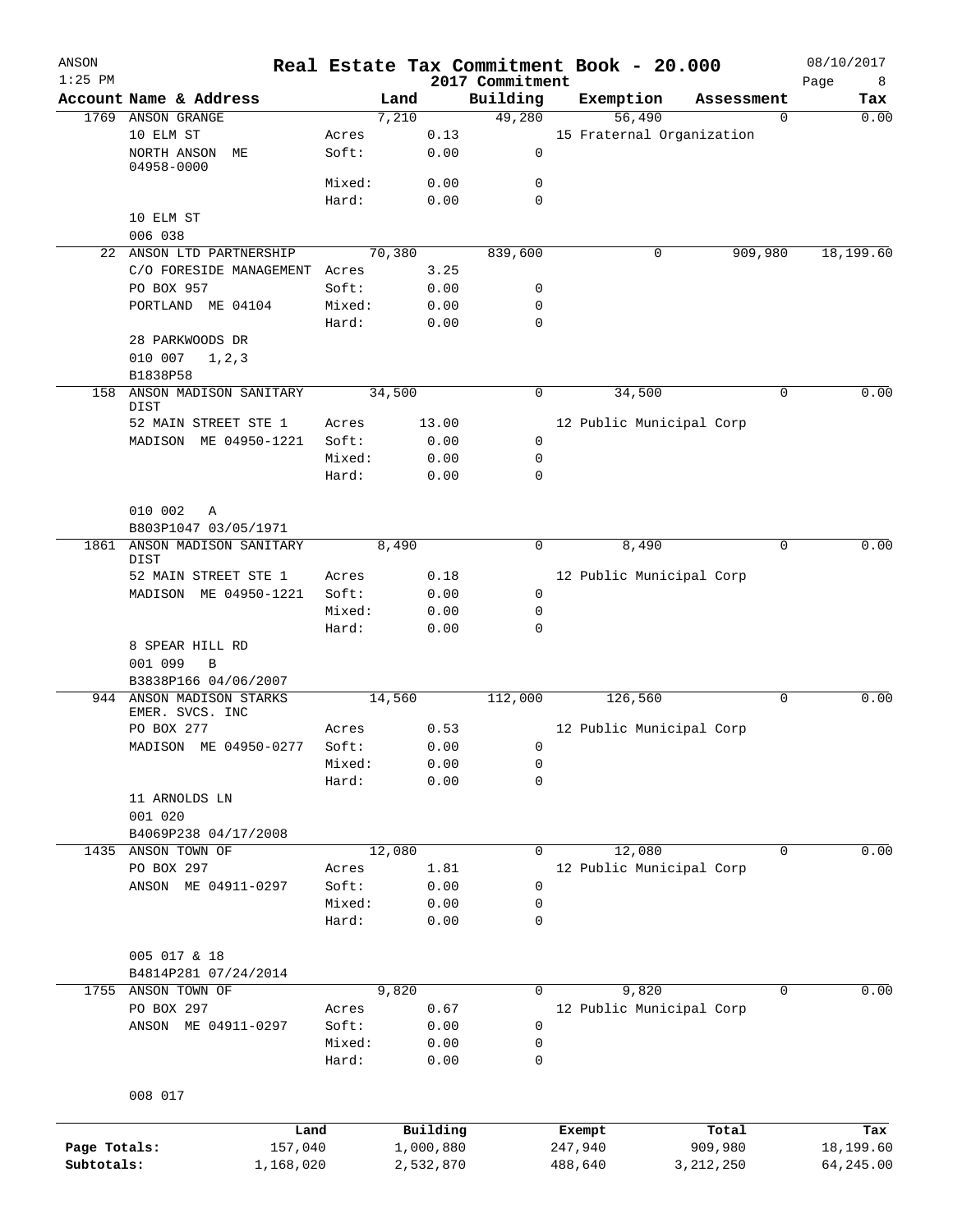| ANSON<br>$1:25$ PM |                        |        |              |       | 2017 Commitment | Real Estate Tax Commitment Book - 20.000 |             | 08/10/2017<br>9<br>Page |
|--------------------|------------------------|--------|--------------|-------|-----------------|------------------------------------------|-------------|-------------------------|
|                    | Account Name & Address |        | Land         |       | Building        | Exemption                                | Assessment  | Tax                     |
|                    | 1903 ANSON TOWN OF     |        | 6,930        |       | 35,000          | 41,930                                   | $\Omega$    | 0.00                    |
|                    | PO BOX 297             | Acres  |              | 0.12  |                 | 12 Public Municipal Corp                 |             |                         |
|                    | ANSON ME 04911-0000    | Soft:  |              | 0.00  | $\mathbf 0$     |                                          |             |                         |
|                    |                        | Mixed: |              | 0.00  | 0               |                                          |             |                         |
|                    |                        | Hard:  |              | 0.00  | 0               |                                          |             |                         |
|                    | 548 RIVER RD           |        | PUMP STATION |       |                 |                                          |             |                         |
|                    | 016 010 E              |        |              |       |                 |                                          |             |                         |
|                    | 1756 ANSON TOWN OF     |        | 7,100        |       | 0               | 7,100                                    | $\Omega$    | 0.00                    |
|                    | PO BOX 297             | Acres  |              | 0.35  |                 | 12 Public Municipal Corp                 |             |                         |
|                    | ANSON ME 04911-0297    | Soft:  |              | 0.00  | 0               |                                          |             |                         |
|                    |                        | Mixed: |              | 0.00  | 0               |                                          |             |                         |
|                    |                        | Hard:  |              | 0.00  | 0               |                                          |             |                         |
|                    |                        |        |              |       |                 |                                          |             |                         |
|                    | 009 034                |        |              |       |                 |                                          |             |                         |
|                    | 904 ANSON TOWN OF      |        | 8,250        |       | 700             | 8,950                                    | $\Omega$    | 0.00                    |
|                    | PO BOX 297             | Acres  |              | 0.17  |                 | 12 Public Municipal Corp                 |             |                         |
|                    | ANSON ME 04911-0297    | Soft:  |              | 0.00  | $\mathbf 0$     |                                          |             |                         |
|                    |                        | Mixed: |              | 0.00  | 0               |                                          |             |                         |
|                    |                        | Hard:  |              | 0.00  | 0               |                                          |             |                         |
|                    |                        |        |              |       |                 |                                          |             |                         |
|                    | 006 039                |        |              |       |                 |                                          |             |                         |
|                    | B3783P11 11/22/2006    |        |              |       |                 |                                          |             |                         |
|                    | 1760 ANSON TOWN OF     |        | 7,490        |       | 0               | 7,490                                    | 0           | 0.00                    |
|                    | PO BOX 297             | Acres  |              | 0.39  |                 | 12 Public Municipal Corp                 |             |                         |
|                    | ANSON ME 04911-0297    | Soft:  |              | 0.00  | 0               |                                          |             |                         |
|                    |                        | Mixed: |              | 0.00  | 0               |                                          |             |                         |
|                    |                        | Hard:  |              | 0.00  | 0               |                                          |             |                         |
|                    | 004 028<br>C           |        |              |       |                 |                                          |             |                         |
|                    | 1761 ANSON TOWN OF     |        | 36,500       |       | $\Omega$        | 36,500                                   | $\Omega$    | 0.00                    |
|                    | PO BOX 297             | Acres  |              | 25.00 |                 | 12 Public Municipal Corp                 |             |                         |
|                    | ANSON ME 04911-0297    | Soft:  |              | 0.00  | 0               |                                          |             |                         |
|                    |                        | Mixed: |              | 0.00  | 0               |                                          |             |                         |
|                    |                        | Hard:  |              | 0.00  | $\mathbf 0$     |                                          |             |                         |
|                    |                        |        |              |       |                 |                                          |             |                         |
|                    | 017 040                |        |              |       |                 |                                          |             |                         |
|                    | B440P351               |        |              |       |                 |                                          |             |                         |
| 750                | ANSON TOWN OF          |        | 12,270       |       | 0               | 12,270                                   | $\mathbf 0$ | 0.00                    |
|                    | PO BOX 297             | Acres  |              | 1.18  |                 | 12 Public Municipal Corp                 |             |                         |
|                    | ANSON ME 04911-0297    | Soft:  |              | 0.00  | 0               |                                          |             |                         |
|                    |                        | Mixed: |              | 0.00  | 0               |                                          |             |                         |
|                    |                        | Hard:  |              | 0.00  | 0               |                                          |             |                         |
|                    |                        |        |              |       |                 |                                          |             |                         |
|                    | 006 040 & 41           |        |              |       |                 |                                          |             |                         |
|                    | B2609P235              |        |              |       |                 |                                          |             |                         |
| 1873               | ANSON TOWN OF          |        | 6,000        |       | 0               | 6,000                                    | 0           | 0.00                    |
|                    | PO BOX 297             | Acres  |              | 0.09  |                 | 12 Public Municipal Corp                 |             |                         |
|                    | ANSON ME 04911-0297    | Soft:  |              | 0.00  | 0               |                                          |             |                         |
|                    |                        | Mixed: |              | 0.00  | 0               |                                          |             |                         |
|                    |                        | Hard:  |              | 0.00  | 0               |                                          |             |                         |
|                    | 1 BROOK ST             |        |              |       |                 |                                          |             |                         |
|                    | 001 089                |        |              |       |                 |                                          |             |                         |
|                    | B1620P227              |        |              |       |                 |                                          |             |                         |
|                    |                        |        |              |       |                 |                                          |             |                         |
|                    |                        |        |              |       |                 |                                          |             |                         |

|              | Land      | Building  | Exempt  | Total     | Tax       |
|--------------|-----------|-----------|---------|-----------|-----------|
| Page Totals: | 84,540    | 35,700    | 120,240 |           | 0.00      |
| Subtotals:   | 1,252,560 | 2,568,570 | 608,880 | 3,212,250 | 64,245.00 |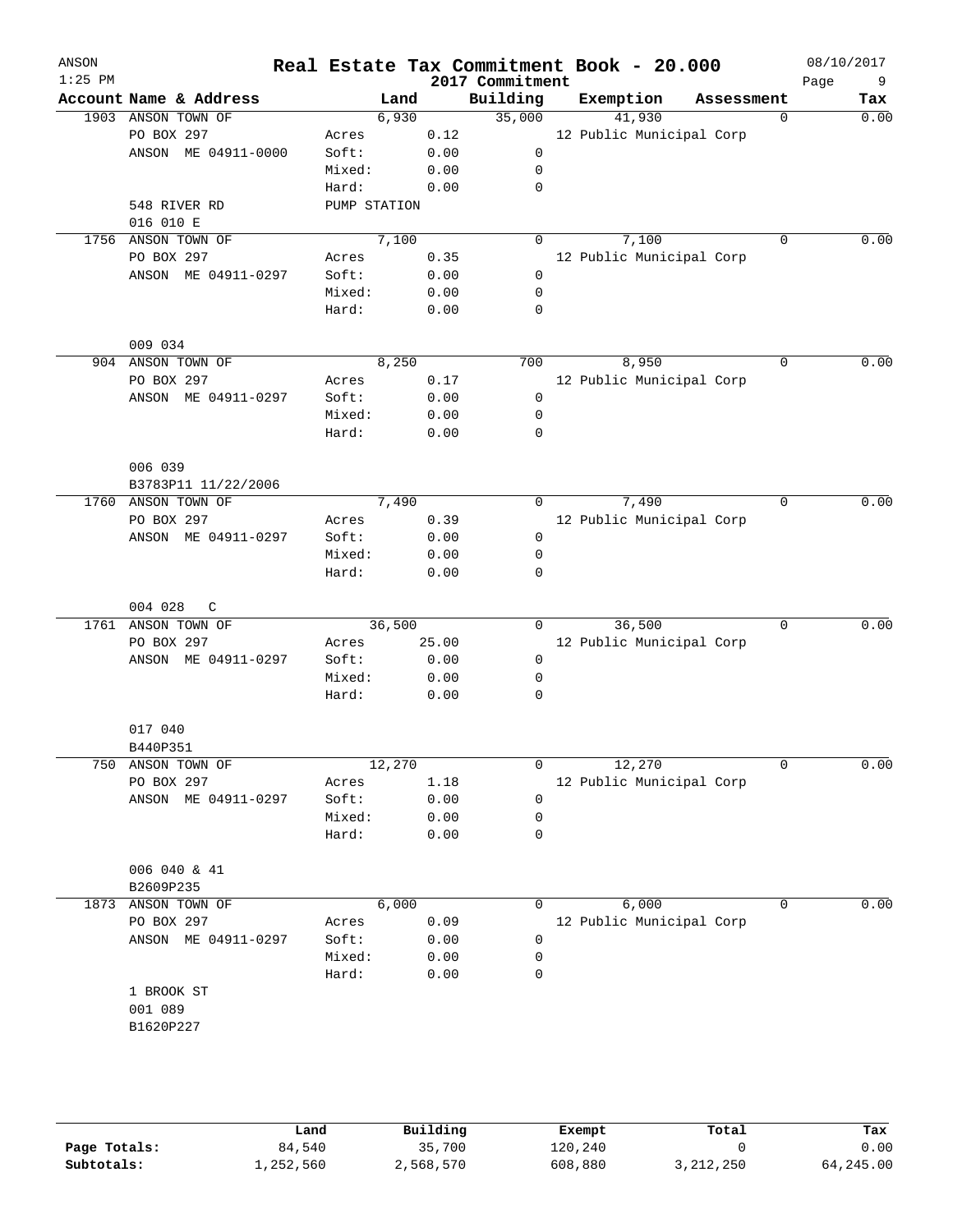| ANSON<br>$1:25$ PM |                         |                      |        |      | 2017 Commitment | Real Estate Tax Commitment Book - 20.000 |            |             | 08/10/2017<br>Page | 10   |
|--------------------|-------------------------|----------------------|--------|------|-----------------|------------------------------------------|------------|-------------|--------------------|------|
|                    | Account Name & Address  |                      | Land   |      | Building        | Exemption                                | Assessment |             |                    | Tax  |
|                    | 1766 ANSON TOWN OF      |                      | 8,050  |      | $\Omega$        | 8,050                                    |            | $\Omega$    |                    | 0.00 |
|                    | PO BOX 297              | Acres                |        | 0.45 |                 | 12 Public Municipal Corp                 |            |             |                    |      |
|                    | ANSON ME 04911-0297     | Soft:                |        | 0.00 | $\mathbf 0$     |                                          |            |             |                    |      |
|                    |                         | Mixed:               |        | 0.00 | $\mathbf 0$     |                                          |            |             |                    |      |
|                    |                         | Hard:                |        | 0.00 | $\mathbf 0$     |                                          |            |             |                    |      |
|                    | 60 RIVER RD             |                      |        |      |                 |                                          |            |             |                    |      |
|                    | 003 085                 |                      |        |      |                 |                                          |            |             |                    |      |
|                    | B1434P246               |                      |        |      |                 |                                          |            |             |                    |      |
|                    | 1572 ANSON TOWN OF      |                      | 4,330  |      | 1,540           | 5,870                                    |            | 0           |                    | 0.00 |
|                    | PO BOX 297              | Acres                |        | 0.13 |                 | 12 Public Municipal Corp                 |            |             |                    |      |
|                    | ANSON ME 04911-0000     | Soft:                |        | 0.00 | 0               |                                          |            |             |                    |      |
|                    |                         | Mixed:               |        | 0.00 | 0               |                                          |            |             |                    |      |
|                    |                         | Hard:                |        | 0.00 | $\mathbf 0$     |                                          |            |             |                    |      |
|                    |                         |                      |        |      |                 |                                          |            |             |                    |      |
|                    | 023 036<br>C            |                      |        |      |                 |                                          |            |             |                    |      |
|                    | B3682P34 04/28/2006     |                      |        |      |                 |                                          |            |             |                    |      |
|                    | 1767 ANSON TOWN OF      |                      | 6,000  |      | 35,000          | 41,000                                   |            | 0           |                    | 0.00 |
|                    | PO BOX 297              | Acres                |        | 0.09 |                 | 12 Public Municipal Corp                 |            |             |                    |      |
|                    | ANSON ME 04911-0297     | Soft:                |        | 0.00 | $\overline{0}$  |                                          |            |             |                    |      |
|                    |                         | Mixed:               |        | 0.00 | $\mathbf 0$     |                                          |            |             |                    |      |
|                    |                         | Hard:                |        | 0.00 | $\mathbf 0$     |                                          |            |             |                    |      |
|                    | 913 RIVER RD            |                      |        |      |                 |                                          |            |             |                    |      |
|                    | 005 023<br>1            |                      |        |      |                 |                                          |            |             |                    |      |
| 1551               | ANSON TOWN OF           |                      | 6,630  |      | 35,000          | 41,630                                   |            | 0           |                    | 0.00 |
|                    | PO BOX 297              | Acres                |        | 0.11 |                 | 12 Public Municipal Corp                 |            |             |                    |      |
|                    | ANSON ME 04911-0297     | Soft:                |        | 0.00 | $\mathsf{O}$    |                                          |            |             |                    |      |
|                    |                         | Mixed:               |        | 0.00 | $\mathbf 0$     |                                          |            |             |                    |      |
|                    |                         | Hard:                |        | 0.00 | $\mathbf 0$     |                                          |            |             |                    |      |
|                    | 339 RIVER RD            | PUMPSTATION BUILDING |        |      |                 |                                          |            |             |                    |      |
|                    | 016 031<br>$\mathbb{A}$ |                      |        |      |                 |                                          |            |             |                    |      |
|                    | 1768 ANSON TOWN OF      |                      | 4,900  |      | 35,000          | 39,900                                   |            | $\Omega$    |                    | 0.00 |
|                    | PO BOX 297              | Acres                |        | 0.06 |                 | 12 Public Municipal Corp                 |            |             |                    |      |
|                    | ANSON ME 04911-0297     | Soft:                |        | 0.00 | $\mathbf 0$     |                                          |            |             |                    |      |
|                    |                         | Mixed:               |        | 0.00 | $\mathbf 0$     |                                          |            |             |                    |      |
|                    |                         | Hard:                |        | 0.00 | 0               |                                          |            |             |                    |      |
|                    | 31 MADISON ST           |                      |        |      |                 |                                          |            |             |                    |      |
|                    | 006 002<br>C            |                      |        |      |                 |                                          |            |             |                    |      |
|                    | 1801 ANSON TOWN OF      |                      | 3,980  |      | 0               | 3,980                                    |            | $\mathbf 0$ |                    | 0.00 |
|                    | PO BOX 297              | Acres                |        | 0.11 |                 | 12 Public Municipal Corp                 |            |             |                    |      |
|                    | ANSON ME 04911-0297     | Soft:                |        | 0.00 | 0               |                                          |            |             |                    |      |
|                    |                         | Mixed:               |        | 0.00 | 0               |                                          |            |             |                    |      |
|                    |                         | Hard:                |        | 0.00 | 0               |                                          |            |             |                    |      |
|                    |                         |                      |        |      |                 |                                          |            |             |                    |      |
|                    | 006 022 & 23            |                      |        |      |                 |                                          |            |             |                    |      |
| 1597               | ANSON TOWN OF           |                      | 20,710 |      | 145,240         | 165,950                                  |            | 0           |                    | 0.00 |
|                    | PO BOX 297              | Acres                |        | 1.47 |                 | 12 Public Municipal Corp                 |            |             |                    |      |
|                    | ANSON ME 04911-0297     | Soft:                |        | 0.00 | 0               |                                          |            |             |                    |      |
|                    |                         | Mixed:               |        | 0.00 | 0               |                                          |            |             |                    |      |
|                    |                         | Hard:                |        | 0.00 | 0               |                                          |            |             |                    |      |
|                    | 70 MAIN ST              |                      |        |      |                 |                                          |            |             |                    |      |
|                    | 001 009                 |                      |        |      |                 |                                          |            |             |                    |      |
|                    | B4823P54 08/26/2014     |                      |        |      |                 |                                          |            |             |                    |      |
|                    |                         |                      |        |      |                 |                                          |            |             |                    |      |
|                    |                         |                      |        |      |                 |                                          |            |             |                    |      |

|              | Land      | Building  | Exempt  | Total     | Tax       |
|--------------|-----------|-----------|---------|-----------|-----------|
| Page Totals: | 54,600    | 251,780   | 306,380 |           | 0.00      |
| Subtotals:   | 1,307,160 | 2,820,350 | 915,260 | 3,212,250 | 64,245.00 |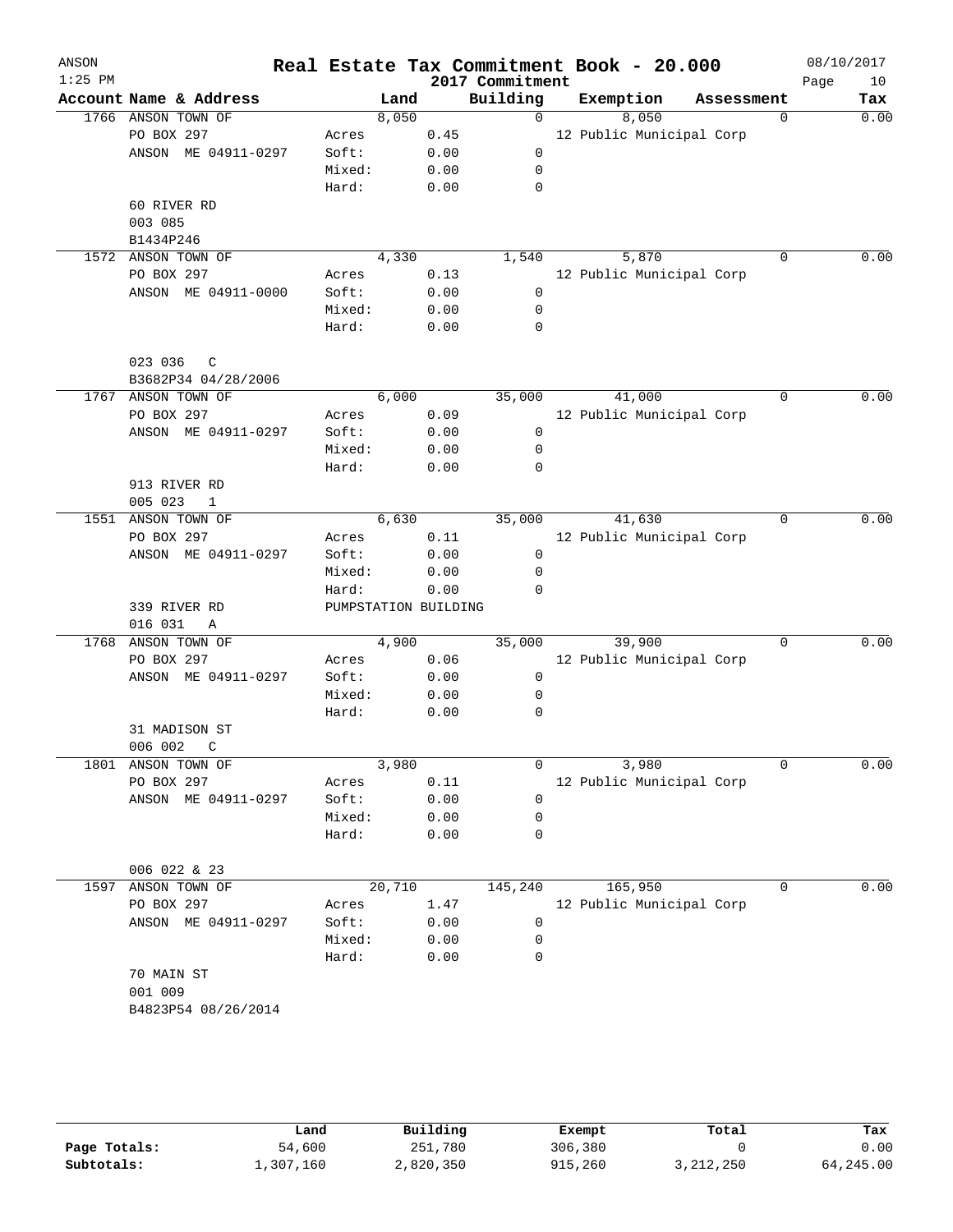| ANSON     |                        |        |                 |      |                 | Real Estate Tax Commitment Book - 20.000 |            |          | 08/10/2017 |      |
|-----------|------------------------|--------|-----------------|------|-----------------|------------------------------------------|------------|----------|------------|------|
| $1:25$ PM |                        |        |                 |      | 2017 Commitment |                                          |            |          | Page       | 11   |
|           | Account Name & Address |        | Land            |      | Building        | Exemption                                | Assessment |          |            | Tax  |
|           | 1799 ANSON TOWN OF     |        | 13,500          |      | $\Omega$        | 13,500                                   |            | $\Omega$ |            | 0.00 |
|           | PO BOX 297             | Acres  |                 | 2.00 |                 | 12 Public Municipal Corp                 |            |          |            |      |
|           | ANSON ME 04911-0297    | Soft:  |                 | 0.00 | $\mathbf 0$     |                                          |            |          |            |      |
|           |                        | Mixed: |                 | 0.00 | $\mathbf 0$     |                                          |            |          |            |      |
|           |                        | Hard:  |                 | 0.00 | $\mathbf 0$     |                                          |            |          |            |      |
|           | 022 016                |        |                 |      |                 |                                          |            |          |            |      |
|           | 1770 ANSON TOWN OF     |        | 8,940           |      | 23,240          | 32,180                                   |            | 0        |            | 0.00 |
|           | PO BOX 297             | Acres  |                 | 0.20 |                 | 12 Public Municipal Corp                 |            |          |            |      |
|           | ANSON ME 04911-0297    | Soft:  |                 | 0.00 | $\mathbf 0$     |                                          |            |          |            |      |
|           |                        | Mixed: |                 | 0.00 | 0               |                                          |            |          |            |      |
|           |                        | Hard:  |                 | 0.00 | $\mathbf 0$     |                                          |            |          |            |      |
|           | 22 NORTH MAIN ST       |        |                 |      |                 |                                          |            |          |            |      |
|           | 006 054                |        |                 |      |                 |                                          |            |          |            |      |
|           | 1640 ANSON TOWN OF     |        | 13,170          |      | $\Omega$        | 13,170                                   |            | $\Omega$ |            | 0.00 |
|           | PO BOX 297             | Acres  |                 | 1.78 |                 | 12 Public Municipal Corp                 |            |          |            |      |
|           | ANSON ME 04911-0297    | Soft:  |                 | 0.00 | $\mathbf 0$     |                                          |            |          |            |      |
|           |                        | Mixed: |                 | 0.00 | $\mathbf 0$     |                                          |            |          |            |      |
|           |                        | Hard:  |                 | 0.00 | $\mathbf 0$     |                                          |            |          |            |      |
|           |                        |        | O'HARA PROPERTY |      |                 |                                          |            |          |            |      |
|           | 004 028                |        |                 |      |                 |                                          |            |          |            |      |
|           | B2683P256              |        |                 |      |                 |                                          |            |          |            |      |
|           | 1763 ANSON TOWN OF     |        | 20,630          |      | 37,800          | 58,430                                   |            | 0        |            | 0.00 |
|           | PO BOX 297             | Acres  |                 | 1.42 |                 | 12 Public Municipal Corp                 |            |          |            |      |
|           | ANSON ME 04911-0297    | Soft:  |                 | 0.00 | $\mathsf 0$     |                                          |            |          |            |      |
|           |                        | Mixed: |                 | 0.00 | 0               |                                          |            |          |            |      |
|           |                        | Hard:  |                 | 0.00 | $\mathbf 0$     |                                          |            |          |            |      |
|           | 40 SPEAR HILL RD       |        |                 |      |                 |                                          |            |          |            |      |
|           | 003 006                |        |                 |      |                 |                                          |            |          |            |      |
|           | 120 ANSON TOWN OF      |        | 23,620          |      | 0               | 23,620                                   |            | $\Omega$ |            | 0.00 |
|           | PO BOX 297             | Acres  |                 | 0.62 |                 | 12 Public Municipal Corp                 |            |          |            |      |
|           | ANSON ME 04911-0297    | Soft:  |                 | 0.00 | 0               |                                          |            |          |            |      |
|           |                        | Mixed: |                 | 0.00 | 0               |                                          |            |          |            |      |
|           |                        | Hard:  |                 | 0.00 | $\mathbf 0$     |                                          |            |          |            |      |
|           | 26 NORTH MAIN ST       |        |                 |      |                 |                                          |            |          |            |      |
|           | 006 060                |        |                 |      |                 |                                          |            |          |            |      |
|           | B4651P205 04/23/2013   |        |                 |      |                 |                                          |            |          |            |      |
|           | 774 ANSON TOWN OF      |        | 5,630           |      | 0               | 5,630                                    |            | 0        |            | 0.00 |
|           | PO BOX 297             | Acres  |                 | 0.22 |                 | 12 Public Municipal Corp                 |            |          |            |      |
|           | ANSON ME 04911-0297    | Soft:  |                 | 0.00 | 0               |                                          |            |          |            |      |
|           |                        | Mixed: |                 | 0.00 | 0               |                                          |            |          |            |      |
|           |                        | Hard:  |                 | 0.00 | 0               |                                          |            |          |            |      |
|           | 023 018<br>C           |        |                 |      |                 |                                          |            |          |            |      |
| 1757      | ANSON TOWN OF FIRE     |        | 14,420          |      | 72,800          | 87,220                                   |            | 0        |            | 0.00 |
|           | ANSON FIRE STATION     | Acres  |                 | 0.52 |                 | 12 Public Municipal Corp                 |            |          |            |      |
|           | PO BOX 297             | Soft:  |                 | 0.00 | 0               |                                          |            |          |            |      |
|           | ANSON ME 04911-0297    | Mixed: |                 | 0.00 | 0               |                                          |            |          |            |      |
|           |                        | Hard:  |                 | 0.00 | 0               |                                          |            |          |            |      |
|           | 33 MAIN ST             |        |                 |      |                 |                                          |            |          |            |      |
|           | 001 109                |        |                 |      |                 |                                          |            |          |            |      |
|           |                        |        |                 |      |                 |                                          |            |          |            |      |

|              | Land      | Building  | Exempt    | Total       | Tax       |
|--------------|-----------|-----------|-----------|-------------|-----------|
| Page Totals: | 99,910    | 133,840   | 233,750   |             | 0.00      |
| Subtotals:   | ⊥,407,070 | 2,954,190 | 1,149,010 | 3, 212, 250 | 64,245.00 |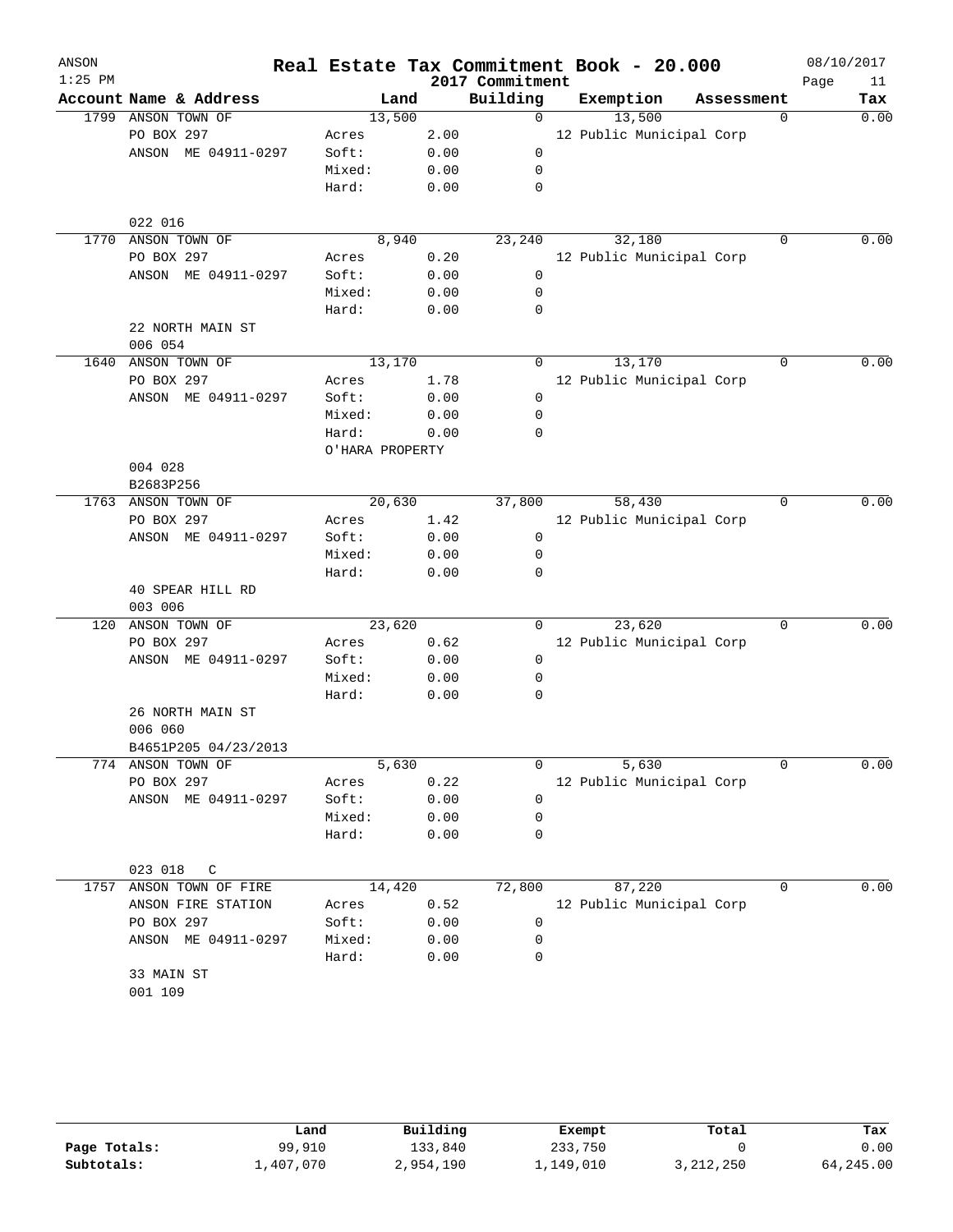| ANSON     |                                           |           |        |      |                 | Real Estate Tax Commitment Book - 20.000 |            | 08/10/2017 |        |
|-----------|-------------------------------------------|-----------|--------|------|-----------------|------------------------------------------|------------|------------|--------|
| $1:25$ PM |                                           |           |        |      | 2017 Commitment |                                          |            | Page       | 12     |
|           | Account Name & Address                    |           | Land   |      | Building        | Exemption                                | Assessment |            | Tax    |
|           | 1754 ANSON/MADISON WATER<br>DIST          |           | 8,940  |      | 67,620          | 76,560                                   | 0          |            | 0.00   |
|           | 13 SOUTH MAIN ST                          | Acres     |        | 0.20 |                 | 12 Public Municipal Corp                 |            |            |        |
|           | MADISON ME 04950                          | Soft:     |        | 0.00 | 0               |                                          |            |            |        |
|           |                                           | Mixed:    |        | 0.00 | $\mathbf 0$     |                                          |            |            |        |
|           |                                           | Hard:     |        | 0.00 | $\mathbf 0$     |                                          |            |            |        |
|           | 9 ELM ST                                  |           |        |      |                 |                                          |            |            |        |
|           | 006 057 & 58                              |           |        |      |                 |                                          |            |            |        |
| 1862      | ANSON/MADISON WATER                       |           | 32,500 |      | $\mathbf 0$     | 32,500                                   | 0          |            | 0.00   |
|           | DIST                                      |           |        |      |                 |                                          |            |            |        |
|           | 13 SOUTH MAIN ST                          |           |        |      |                 | 12 Public Municipal Corp                 |            |            |        |
|           | MADISON ME 04950                          |           |        |      |                 |                                          |            |            |        |
|           | 28 WARD ST                                |           |        |      |                 |                                          |            |            |        |
|           | 010 035<br>Α                              |           |        |      |                 |                                          |            |            |        |
| 553       | ANSON/MADISON WATER<br>DIST               |           | 5,760  |      | 0               | 5,760                                    | 0          |            | 0.00   |
|           | 13 SOUTH MAIN ST                          | Acres     |        | 0.23 |                 | 12 Public Municipal Corp                 |            |            |        |
|           | MADISON ME 04950                          | Soft:     |        | 0.00 | 0               |                                          |            |            |        |
|           |                                           | Mixed:    |        | 0.00 | 0               |                                          |            |            |        |
|           |                                           | Hard:     |        | 0.00 | $\mathbf 0$     |                                          |            |            |        |
|           | 48 EMBDEN POND RD                         |           |        |      |                 |                                          |            |            |        |
|           | 018 043<br>Α                              |           |        |      |                 |                                          |            |            |        |
|           | B2256P261                                 |           |        |      |                 |                                          |            |            |        |
|           | 1721 ANSON-NORTH ANSON<br>SNOWMOBILE CLUB |           | 1,140  |      | 0               | 1,140                                    | 0          |            | 0.00   |
|           | P.O. BOX 437                              | Acres     |        | 0.76 |                 | 13 Benevolent & Charitable               |            |            |        |
|           | ANSON ME 04911                            | Soft:     |        | 0.00 | $\mathbf 0$     |                                          |            |            |        |
|           |                                           | Mixed:    |        | 0.00 | 0               |                                          |            |            |        |
|           |                                           | Hard:     |        | 0.00 | 0               |                                          |            |            |        |
|           |                                           | B5072P052 |        |      |                 |                                          |            |            |        |
|           | 003 081                                   |           |        |      |                 |                                          |            |            |        |
|           | B5142P199 03/29/2017                      |           |        |      |                 |                                          |            |            |        |
|           | 23 ARABASZ, JOHN B JR                     |           | 21,200 |      | 60,240          | 20,000                                   | 61,440     | 1,228.80   |        |
|           | PO BOX 218                                | Acres     |        | 1.80 |                 | 01 Homestead Exempt                      |            |            |        |
|           | ME 04911-0218<br>ANSON                    | Soft:     |        | 0.00 | 0               |                                          |            |            |        |
|           |                                           | Mixed:    |        | 0.00 | 0               |                                          |            |            |        |
|           |                                           | Hard:     |        | 0.00 | 0               |                                          |            |            |        |
|           | 566 PEASE HILL RD                         |           |        |      |                 |                                          |            |            |        |
|           | 011 046 D                                 |           |        |      |                 |                                          |            |            |        |
|           | B1988P114                                 |           |        |      |                 |                                          |            |            |        |
|           | 893 ARSENAULT, DARCY ANN                  |           | 12,960 |      | 22,750          | $\mathbf 0$                              | 35,710     |            | 714.20 |
|           | 306 WEST FRONT STREET                     | Acres     |        | 0.42 |                 |                                          |            |            |        |
|           | SKOWHEGAN ME<br>04976-0000                | Soft:     |        | 0.00 | 0               |                                          |            |            |        |
|           |                                           | Mixed:    |        | 0.00 | $\mathbf 0$     |                                          |            |            |        |
|           |                                           | Hard:     |        | 0.00 | $\Omega$        |                                          |            |            |        |
|           | 479 CAMPGROUND RD<br>018 013<br>D         | B5110P082 |        |      |                 |                                          |            |            |        |
|           | B5110P82 12/14/2016 B3031P336 11/01/2002  |           |        |      |                 |                                          |            |            |        |

|              | Land      | Building  | Exempt    | Total     | Tax       |
|--------------|-----------|-----------|-----------|-----------|-----------|
| Page Totals: | 82,500    | 150,610   | 135,960   | 97,150    | 1,943.00  |
| Subtotals:   | 1,489,570 | 3,104,800 | ⊥,284,970 | 3,309,400 | 66,188.00 |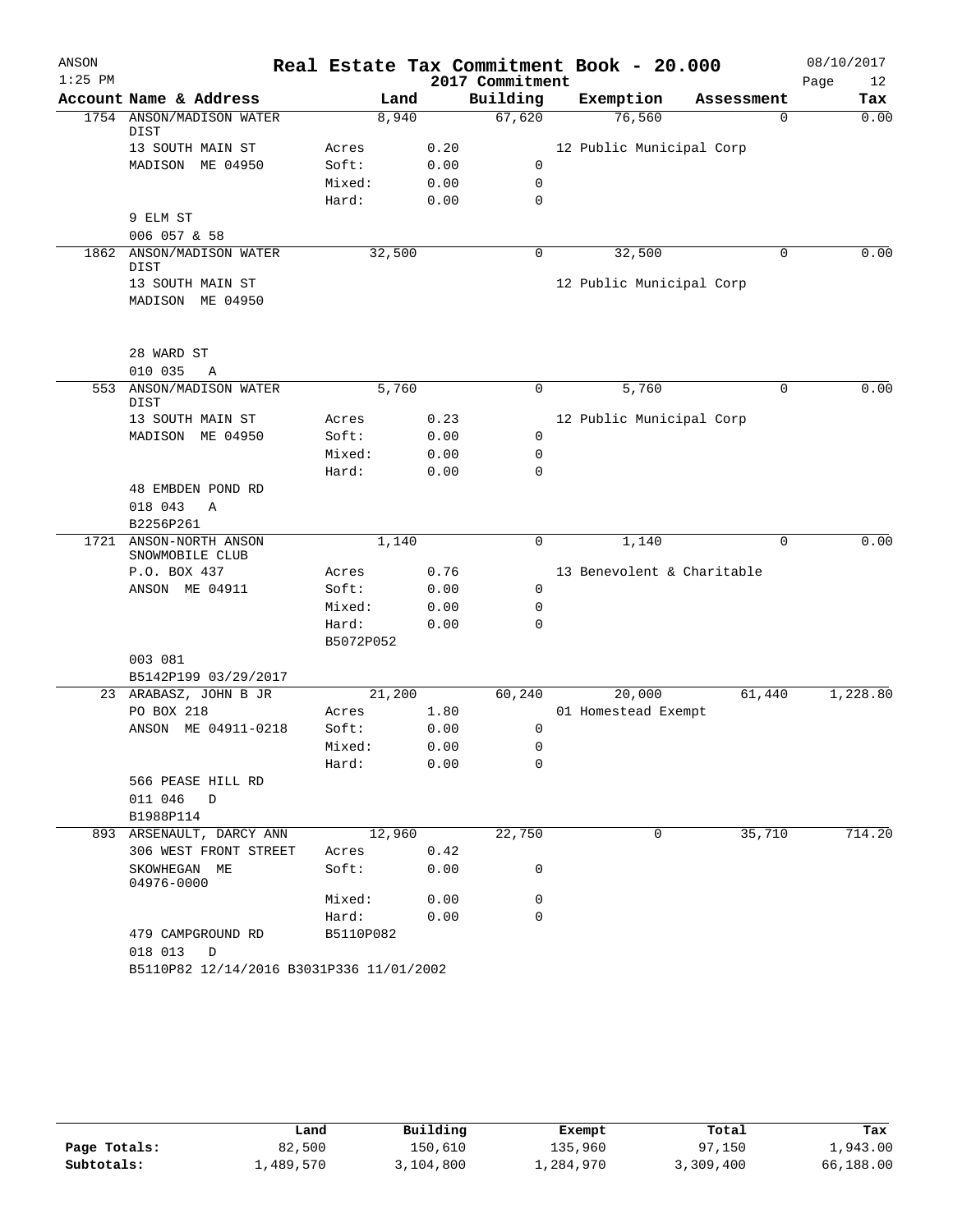| ANSON     |                                                                      |                 |        |              |                 | Real Estate Tax Commitment Book - 20.000 |            |      | 08/10/2017 |
|-----------|----------------------------------------------------------------------|-----------------|--------|--------------|-----------------|------------------------------------------|------------|------|------------|
| $1:25$ PM |                                                                      |                 |        |              | 2017 Commitment |                                          |            | Page | 13         |
|           | Account Name & Address                                               |                 | Land   |              | Building        | Exemption                                | Assessment |      | Tax        |
|           | 877 ARSENAULT, MICHAEL J. &<br>DEBORAH M.                            |                 | 6,330  |              | 34,230          | 20,000                                   | 20,560     |      | 411.20     |
|           | PO BOX 209                                                           | Acres           |        | 0.10         |                 | 01 Homestead Exempt                      |            |      |            |
|           | ANSON ME 04911-0209                                                  | Soft:           |        | 0.00         | 0               |                                          |            |      |            |
|           |                                                                      | Mixed:          |        | 0.00         | $\mathsf{O}$    |                                          |            |      |            |
|           |                                                                      | Hard:           |        | 0.00         | 0               |                                          |            |      |            |
|           | 83 MAIN ST                                                           |                 |        |              |                 |                                          |            |      |            |
|           | 001 046                                                              |                 |        |              |                 |                                          |            |      |            |
|           | B4499P33 02/27/2012                                                  |                 |        |              |                 |                                          |            |      |            |
|           | 1476 ARSENAULT, SHERRI J.                                            |                 | 20,750 |              | 26,170          | 0                                        | 46,920     |      | 938.40     |
|           | 232 WEST MILLS RD                                                    | Acres           |        | 1.50         |                 |                                          |            |      |            |
|           | ANSON ME 04911-0000                                                  | Soft:           |        | 0.00         | 0               |                                          |            |      |            |
|           |                                                                      | Mixed:          |        | 0.00         | 0               |                                          |            |      |            |
|           |                                                                      | Hard:           |        | 0.00         | $\mathbf 0$     |                                          |            |      |            |
|           | 232 WEST MILLS RD<br>011 007                                         |                 |        |              |                 |                                          |            |      |            |
|           | B3385P248 10/01/2004                                                 |                 |        |              |                 |                                          |            |      |            |
|           | 106 ATWOOD, JOSHUA C &<br>LORENE S                                   |                 | 19,390 |              | 73,790          | 20,000                                   | 73,180     |      | 1,463.60   |
|           | PO BOX 343                                                           | Acres           |        | 0.94         |                 | 01 Homestead Exempt                      |            |      |            |
|           | NORTH ANSON ME 04958                                                 | Soft:           |        | 0.00         | 0               |                                          |            |      |            |
|           |                                                                      | Mixed:          |        | 0.00         | 0               |                                          |            |      |            |
|           |                                                                      | Hard:           |        | 0.00         | $\mathbf 0$     |                                          |            |      |            |
|           | 53 FAHI POND RD<br>007 012                                           | B4998P0271      |        |              |                 |                                          |            |      |            |
|           | B4998P271 01/28/2016 B3342P195 07/14/2004<br>995 ATWOOD, JOSHUA C. & |                 | 18,150 |              | $\mathbf 0$     | 0                                        | 18,150     |      | 363.00     |
|           | LORENE S.                                                            |                 |        |              |                 |                                          |            |      |            |
|           | PO BOX 343                                                           | Acres           |        | 5.10         |                 |                                          |            |      |            |
|           | NORTH ANSON ME<br>04958-0000                                         | Soft:           |        | 0.00         | 0               |                                          |            |      |            |
|           |                                                                      | Mixed:          |        | 0.00         | 0               |                                          |            |      |            |
|           |                                                                      | Hard:           |        | 0.00         | 0               |                                          |            |      |            |
|           | 023 044<br>L                                                         |                 |        |              |                 |                                          |            |      |            |
|           | B4385P359 04/13/2011<br>1985 ATWOOD, KARA W.                         |                 | 30,500 |              |                 |                                          |            |      |            |
|           | 300 EMBDEN POND RD                                                   |                 |        |              | 140,750         | 20,000                                   | 151,250    |      | 3,025.00   |
|           |                                                                      | Acres           |        | 9.00         |                 | 01 Homestead Exempt                      |            |      |            |
|           | NORTH ANSON ME 04958                                                 | Soft:<br>Mixed: |        | 0.00<br>0.00 | 0<br>0          |                                          |            |      |            |
|           |                                                                      | Hard:           |        | 0.00         | 0               |                                          |            |      |            |
|           | 300 EMBDEN POND RD                                                   |                 |        |              |                 |                                          |            |      |            |
|           | 023 036<br>D                                                         |                 |        |              |                 |                                          |            |      |            |
|           | B4367P92 02/07/2011 B4287P281 06/29/2010                             |                 |        |              |                 |                                          |            |      |            |
|           | 27 ATWOOD, RAYMOND M                                                 |                 | 23,000 |              | 63,670          | 20,000                                   | 66,670     |      | 1,333.40   |
|           | 422 EMBDEN POND ROAD                                                 | Acres           |        | 3.00         |                 | 01 Homestead Exempt                      |            |      |            |
|           | NORTH ANSON ME 04958                                                 | Soft:           |        | 0.00         | 0               |                                          |            |      |            |
|           |                                                                      | Mixed:          |        | 0.00         | 0               |                                          |            |      |            |
|           |                                                                      | Hard:           |        | 0.00         | 0               |                                          |            |      |            |
|           | 422 EMBDEN POND RD                                                   |                 |        |              |                 |                                          |            |      |            |
|           | 023 027                                                              |                 |        |              |                 |                                          |            |      |            |
|           | B877P94                                                              |                 |        |              |                 |                                          |            |      |            |
|           |                                                                      |                 |        |              |                 |                                          |            |      |            |
|           |                                                                      |                 |        |              |                 |                                          |            |      |            |

|              | Land      | Building  | Exempt    | Total     | Tax       |
|--------------|-----------|-----------|-----------|-----------|-----------|
| Page Totals: | 118,120   | 338,610   | 80,000    | 376,730   | 7,534.60  |
| Subtotals:   | 1,607,690 | 3,443,410 | 1,364,970 | 3,686,130 | 73,722.60 |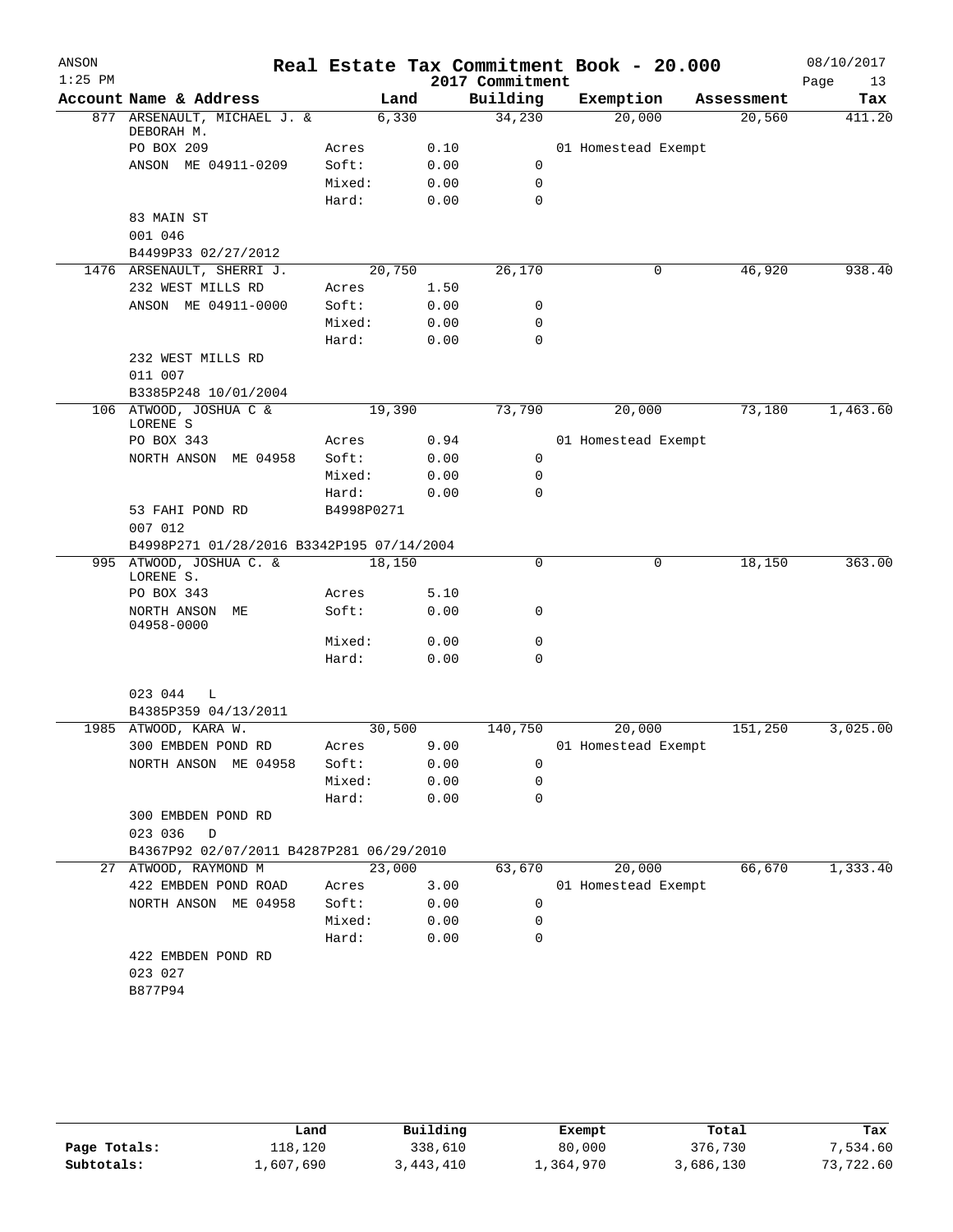| ANSON<br>$1:25$ PM |                                                   |                |                 | 2017 Commitment | Real Estate Tax Commitment Book - 20.000 |   |            | 08/10/2017<br>Page<br>14 |
|--------------------|---------------------------------------------------|----------------|-----------------|-----------------|------------------------------------------|---|------------|--------------------------|
|                    | Account Name & Address                            |                | Land            | Building        | Exemption                                |   | Assessment | Tax                      |
|                    | 1318 AUBREY, ROBERT D.                            |                | 21,500          | 29,640          |                                          | 0 | 51,140     | 1,022.80                 |
|                    | 26 EATON MOUNTAIN RD                              | Acres          | 2.00            |                 |                                          |   |            |                          |
|                    | SKOWHEGAN ME<br>04976-0000                        | Soft:          | 0.00            | 0               |                                          |   |            |                          |
|                    |                                                   | Mixed:         | 0.00            | 0               |                                          |   |            |                          |
|                    |                                                   | Hard:          | 0.00            | $\mathbf 0$     |                                          |   |            |                          |
|                    | 372 PEASE HILL RD                                 |                |                 |                 |                                          |   |            |                          |
|                    | 011 043<br>DF                                     |                |                 |                 |                                          |   |            |                          |
|                    | B4659P10 05/13/2013                               |                |                 |                 |                                          |   |            |                          |
|                    | 1139 AVALLONE, ROBERT M &                         |                | 16,800          | 0               |                                          | 0 | 16,800     | 336.00                   |
|                    | JANET L                                           |                |                 |                 |                                          |   |            |                          |
|                    | 77 FAHI POND RD                                   | Acres          | 4.20            |                 |                                          |   |            |                          |
|                    | NORTH ANSON ME<br>04958-0000                      | Soft:          | 0.00            | 0               |                                          |   |            |                          |
|                    |                                                   | Mixed:         | 0.00            | 0               |                                          |   |            |                          |
|                    |                                                   | Hard:          | 0.00            | 0               |                                          |   |            |                          |
|                    |                                                   |                |                 |                 |                                          |   |            |                          |
|                    | 007 011<br>B<br>B1427P91                          |                |                 |                 |                                          |   |            |                          |
|                    | 30 AVALLONE, ROBERT M &<br>JANET L                |                | 35,140          | 100,280         | 20,000                                   |   | 115,420    | 2,308.40                 |
|                    | 77 FAHI POND RD                                   | Acres          | 43.60           |                 | 01 Homestead Exempt                      |   |            |                          |
|                    | NORTH ANSON ME                                    | Soft:          | 32.00           | 3,840           |                                          |   |            |                          |
|                    | 04958-0000                                        |                |                 |                 |                                          |   |            |                          |
|                    |                                                   | Mixed:         | 0.00            | 0               |                                          |   |            |                          |
|                    |                                                   | Hard:          | 0.00            | 0               |                                          |   |            |                          |
|                    | 77 FAHI POND RD                                   | TREE GROWTH    |                 |                 |                                          |   |            |                          |
|                    | 024 001                                           |                |                 |                 |                                          |   |            |                          |
|                    | B1047P53                                          |                |                 |                 |                                          |   |            |                          |
|                    | 32 AYOTTE, ANTHONY                                |                | 47,940          | 86,660          | 20,000                                   |   | 114,600    | 2,292.00                 |
|                    | 63 NAULT RD                                       | Acres          | 31.87           |                 | 01 Homestead Exempt                      |   |            |                          |
|                    | NORTH ANSON ME<br>04958-0000                      | Soft:          | 0.00            | 0               |                                          |   |            |                          |
|                    |                                                   | Mixed:         | 0.00            | 0               |                                          |   |            |                          |
|                    |                                                   | Hard:          | 0.00            | 0               |                                          |   |            |                          |
|                    | 63 NAULT RD                                       |                |                 |                 |                                          |   |            |                          |
|                    | 018 018<br>B                                      |                |                 |                 |                                          |   |            |                          |
|                    | B1634P310                                         |                |                 |                 |                                          |   |            |                          |
|                    | 639 AYOTTE, ANTHONY A &<br>STACEY A               |                | 55,720          | 0               |                                          | 0 | 55,720     | 1,114.40                 |
|                    | 63 NAULT RD                                       | Acres          | 63.44           |                 |                                          |   |            |                          |
|                    | NORTH ANSON ME<br>04958-0000                      | Soft:          | 0.00            | $\mathsf{O}$    |                                          |   |            |                          |
|                    |                                                   | Mixed:         | 0.00            | 0               |                                          |   |            |                          |
|                    |                                                   | Hard:          | 0.00            | $\mathbf 0$     |                                          |   |            |                          |
|                    |                                                   |                |                 |                 |                                          |   |            |                          |
|                    | 018 018                                           |                |                 |                 |                                          |   |            |                          |
|                    | B2146P255                                         |                |                 |                 |                                          |   |            |                          |
|                    | 33 AYOTTE, CLARENCE L                             |                | 73,010          | 111,010         | 20,000                                   |   | 164,020    | 3,280.40                 |
|                    | 456 CAMPGROUND RD<br>NORTH ANSON ME<br>04958-0154 | Acres<br>Soft: | 146.00<br>15.00 | 1,800           | 01 Homestead Exempt                      |   |            |                          |
|                    |                                                   | Mixed:         | 82.00           | 14,432          |                                          |   |            |                          |
|                    |                                                   | Hard:          | 18.00           | 3,474           |                                          |   |            |                          |
|                    | 456 CAMPGROUND RD<br>018 015<br>B2041P307         | TREE GROWTH    |                 |                 |                                          |   |            |                          |
|                    |                                                   |                |                 |                 |                                          |   |            |                          |
|                    |                                                   |                |                 |                 |                                          |   |            |                          |

|              | Land      | Building  | Exempt    | Total     | Tax       |
|--------------|-----------|-----------|-----------|-----------|-----------|
| Page Totals: | 250,110   | 327,590   | 60,000    | 517,700   | 10,354.00 |
| Subtotals:   | 1,857,800 | 3,771,000 | 1,424,970 | 4,203,830 | 84,076.60 |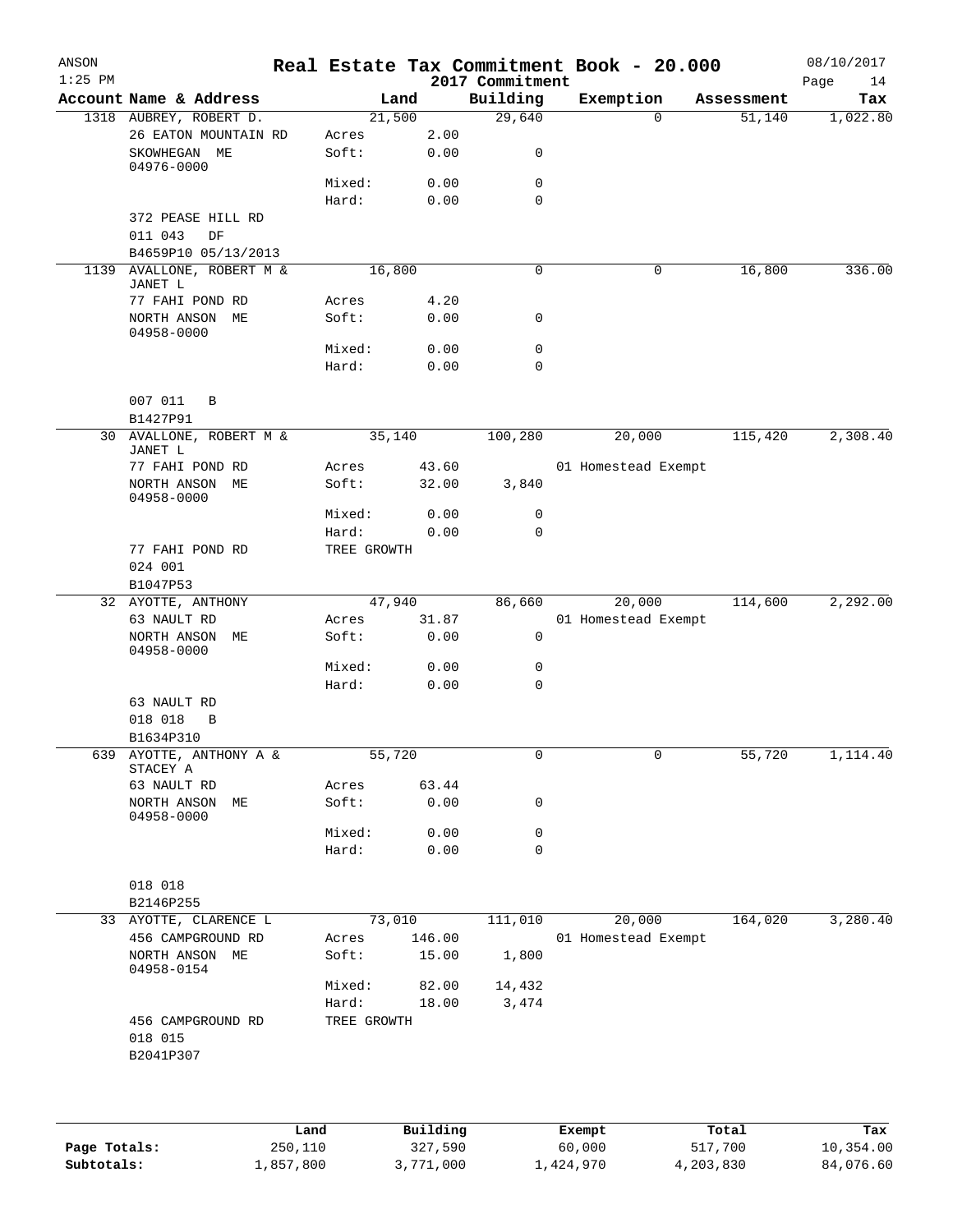| ANSON     |                                                           |             |        |                 | Real Estate Tax Commitment Book - 20.000 |            | 08/10/2017 |
|-----------|-----------------------------------------------------------|-------------|--------|-----------------|------------------------------------------|------------|------------|
| $1:25$ PM |                                                           |             |        | 2017 Commitment |                                          |            | Page<br>15 |
|           | Account Name & Address                                    |             | Land   | Building        | Exemption                                | Assessment | Tax        |
|           | 37 AYOTTE, W PATRICK                                      | 24,740      |        | 17,580          | $\Omega$                                 | 42,320     | 846.40     |
|           | 32 VALLEY RD                                              | Acres       | 4.16   |                 |                                          |            |            |
|           | NORTH ANSON ME<br>04958-0000                              | Soft:       | 0.00   | 0               |                                          |            |            |
|           |                                                           | Mixed:      | 0.00   | 0               |                                          |            |            |
|           |                                                           | Hard:       | 0.00   | $\mathbf 0$     |                                          |            |            |
|           | 48 VALLEY RD                                              |             |        |                 |                                          |            |            |
|           | 018 018<br>C                                              |             |        |                 |                                          |            |            |
|           | B1501P306                                                 |             |        |                 |                                          |            |            |
|           | 1140 AYOTTE, W. PATRICK                                   | 23,350      |        | 27,800          | 20,000                                   | 31,150     | 623.00     |
|           | 32 VALLEY RD                                              | Acres       | 3.23   |                 | 01 Homestead Exempt                      |            |            |
|           | NORTH ANSON ME 04958                                      | Soft:       | 0.00   | 0               |                                          |            |            |
|           |                                                           | Mixed:      | 0.00   | $\mathbf 0$     |                                          |            |            |
|           |                                                           | Hard:       | 0.00   | $\mathbf 0$     |                                          |            |            |
|           | 32 VALLEY RD                                              |             |        |                 |                                          |            |            |
|           | 018 018<br>D<br>B4650P173 04/10/2013 B3573P221 10/13/2005 |             |        |                 |                                          |            |            |
|           | 1294 BACON, RODGER S &                                    | 39,910      |        | 63,760          | 0                                        | 103,670    | 2,073.40   |
|           | CARLSON BACON, MURIEL                                     | Acres       | 118.00 |                 |                                          |            |            |
|           | PO BOX 528                                                | Soft:       | 38.00  | 4,560           |                                          |            |            |
|           | HARWICH PORT<br>MA                                        | Mixed:      | 55.00  | 9,680           |                                          |            |            |
|           | 02646-0000                                                |             |        |                 |                                          |            |            |
|           |                                                           | Hard:       | 5.00   | 965             |                                          |            |            |
|           | 905 VALLEY RD                                             | TREE GROWTH |        |                 |                                          |            |            |
|           | 021 001                                                   |             |        |                 |                                          |            |            |
|           | B3714P67 07/19/2006                                       |             |        |                 |                                          |            |            |
|           | 1723 BAGROWSKI, JOSEPH R.                                 | 26,050      |        | 46,300          | 20,000                                   | 52,350     | 1,047.00   |
|           | 204 ACROPOLIS RD.                                         | Acres       | 5.03   |                 | 01 Homestead Exempt                      |            |            |
|           | LOWELL MA 01854-0000                                      | Soft:       | 0.00   | 0               |                                          |            |            |
|           |                                                           | Mixed:      | 0.00   | 0               |                                          |            |            |
|           |                                                           | Hard:       | 0.00   | 0               |                                          |            |            |
|           | 680 PEASE HILL RD<br>012 009<br>$\mathbf{1}$              |             |        |                 |                                          |            |            |
|           | B4728P20 10/25/2013                                       |             |        |                 |                                          |            |            |
|           | 1056 BAILEY, JOEL E.                                      | 10,200      |        | 65,930          | 20,000                                   | 56,130     | 1,122.60   |
|           | PO BOX 683                                                | Acres       | 0.26   |                 | 01 Homestead Exempt                      |            |            |
|           | NORTH ANSON ME<br>04958-0683                              | Soft:       | 0.00   | 0               |                                          |            |            |
|           |                                                           | Mixed:      | 0.00   | 0               |                                          |            |            |
|           |                                                           | Hard:       | 0.00   | 0               |                                          |            |            |
|           | 17 MADISON ST                                             |             |        |                 |                                          |            |            |
|           | 006 005                                                   |             |        |                 |                                          |            |            |
|           | B3624P254 01/24/2006                                      |             |        |                 |                                          |            |            |
| 38        | BAILEY, WALTER W &<br>SYLVIA A                            | 24,130      |        | 170,070         | 26,000                                   | 168,200    | 3,364.00   |
|           | 5 UNION STREET                                            | Acres       | 3.75   |                 | 01 Homestead Exempt                      |            |            |
|           | NORTH ANSON ME 04958                                      | Soft:       | 0.00   | $\Omega$        | 02 Resident Veteran                      |            |            |
|           |                                                           | Mixed:      | 0.00   | 0               |                                          |            |            |
|           |                                                           | Hard:       | 0.00   | 0               |                                          |            |            |
|           | 5 UNION ST                                                |             |        |                 |                                          |            |            |
|           | 005 025                                                   |             |        |                 |                                          |            |            |
|           | B1363P172                                                 |             |        |                 |                                          |            |            |
|           |                                                           |             |        |                 |                                          |            |            |

|              | Land      | Building  | Exempt    | Total     | Tax       |
|--------------|-----------|-----------|-----------|-----------|-----------|
| Page Totals: | 148,380   | 391,440   | 86,000    | 453,820   | 9,076.40  |
| Subtotals:   | 2,006,180 | 4,162,440 | 1,510,970 | 4,657,650 | 93,153.00 |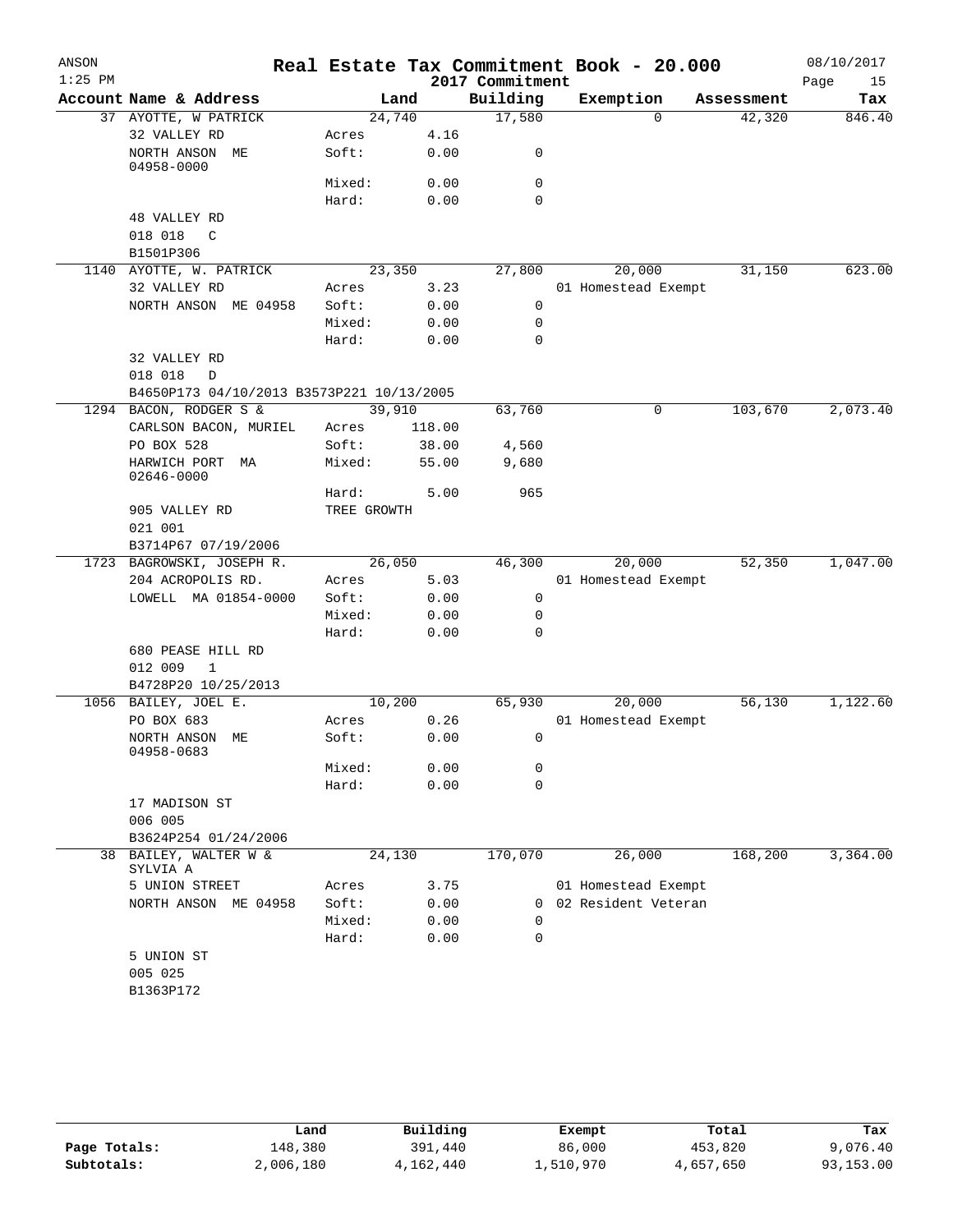| ANSON     |                                               |            |       |                 | Real Estate Tax Commitment Book - 20.000 |            | 08/10/2017 |
|-----------|-----------------------------------------------|------------|-------|-----------------|------------------------------------------|------------|------------|
| $1:25$ PM |                                               |            |       | 2017 Commitment |                                          |            | Page<br>16 |
|           | Account Name & Address                        | Land       |       | Building        | Exemption                                | Assessment | Tax        |
| 39        | BAILEY, WILBERT D &<br>JUNE A (Life Estate)   | 37,400     |       | 130,550         | 0                                        | 167,950    | 3,359.00   |
|           | BAILEY, BRETT J. & COLE Acres<br>D., TRUSTEES |            | 33.00 |                 |                                          |            |            |
|           | 162 FOUR MILE SQUARE RD                       | Soft:      | 0.00  | 0               |                                          |            |            |
|           | ANSON ME 04911-0000                           | Mixed:     | 0.00  | $\mathbf 0$     |                                          |            |            |
|           |                                               | Hard:      | 0.00  | $\mathbf 0$     |                                          |            |            |
|           | 154 FOUR MILE SQUARE RD                       |            |       |                 |                                          |            |            |
|           | 021 007                                       |            |       |                 |                                          |            |            |
|           | B4854P302 10/21/2014 B4631P299 02/25/2013     |            |       |                 |                                          |            |            |
|           | 1898 BAKER, AMY J                             | 25,400     |       | 24,050          | 20,000                                   | 29,450     | 589.00     |
|           | 1091 VALLEY RD                                | Acres      | 4.60  |                 | 01 Homestead Exempt                      |            |            |
|           | ANSON ME 04911                                | Soft:      | 0.00  | 0               |                                          |            |            |
|           |                                               | Mixed:     | 0.00  | 0               |                                          |            |            |
|           |                                               | Hard:      | 0.00  | $\mathbf 0$     |                                          |            |            |
|           | 1091 VALLEY RD                                |            |       |                 |                                          |            |            |
|           | 020 022 C                                     |            |       |                 |                                          |            |            |
|           | B3203P320                                     |            |       |                 |                                          |            |            |
|           | 954 BAKER, DONNA L                            | 20,000     |       | 10,110          | 0                                        | 30,110     | 602.20     |
|           | PO BOX 303                                    | Acres      | 1.00  |                 |                                          |            |            |
|           | Madison ME 04950                              | Soft:      | 0.00  | 0               |                                          |            |            |
|           |                                               | Mixed:     | 0.00  | 0               |                                          |            |            |
|           |                                               | Hard:      | 0.00  | $\Omega$        |                                          |            |            |
|           |                                               | B5050P0350 |       |                 |                                          |            |            |
|           | 006 002                                       |            |       |                 |                                          |            |            |
|           | B5050P350 07/20/2016 B910P382 06/22/1979      |            |       |                 |                                          |            |            |
|           | 1196 BAKER, LEONA                             | 23,000     |       | 14,290          | 0                                        | 37,290     | 745.80     |
|           | 204 Horseback Road                            | Acres      | 3.00  |                 |                                          |            |            |
|           | ANSON ME 04911-0564                           | Soft:      | 0.00  | 0               |                                          |            |            |
|           |                                               | Mixed:     | 0.00  | 0               |                                          |            |            |
|           |                                               | Hard:      | 0.00  | $\mathbf 0$     |                                          |            |            |
|           | 204 HORSEBACK RD                              |            |       |                 |                                          |            |            |
|           | 015 010<br>C                                  |            |       |                 |                                          |            |            |
|           | B810P898                                      |            |       |                 |                                          |            |            |
| 329       | BAKER, NORMAN G & BECKY<br>J                  | 23,750     |       | 6,440           | 20,000                                   | 10,190     | 203.80     |
|           | 624 FOUR MILE SQUARE RD Acres                 |            | 3.50  |                 | 01 Homestead Exempt                      |            |            |
|           | ANSON ME 04911-0000                           | Soft:      | 0.00  | 0               |                                          |            |            |
|           |                                               | Mixed:     | 0.00  | 0               |                                          |            |            |
|           |                                               | Hard:      | 0.00  | 0               |                                          |            |            |
|           | 624 FOUR MILE SQUARE RD                       |            |       |                 |                                          |            |            |
|           | 020 025 F                                     |            |       |                 |                                          |            |            |
|           | B2073P323                                     |            |       |                 |                                          |            |            |
| 149       | BAKER, THOMAS D                               | 29,710     |       | $\mathbf 0$     | 0                                        | 29,710     | 594.20     |
|           | 30 MARSH RD                                   | Acres      | 8.21  |                 |                                          |            |            |
|           | NEEDHAM MA 02492-0000                         | Soft:      | 0.00  | 0               |                                          |            |            |
|           |                                               | Mixed:     | 0.00  | 0               |                                          |            |            |
|           |                                               | Hard:      | 0.00  | 0               |                                          |            |            |
|           |                                               |            |       |                 |                                          |            |            |
|           | 015 045                                       |            |       |                 |                                          |            |            |

B3630P158 01/27/2006

|              | Land      | Building  | Exempt    | Total     | Tax       |
|--------------|-----------|-----------|-----------|-----------|-----------|
| Page Totals: | 159,260   | 185,440   | 40,000    | 304,700   | 6.094.00  |
| Subtotals:   | 2,165,440 | 4,347,880 | 1,550,970 | 4,962,350 | 99,247.00 |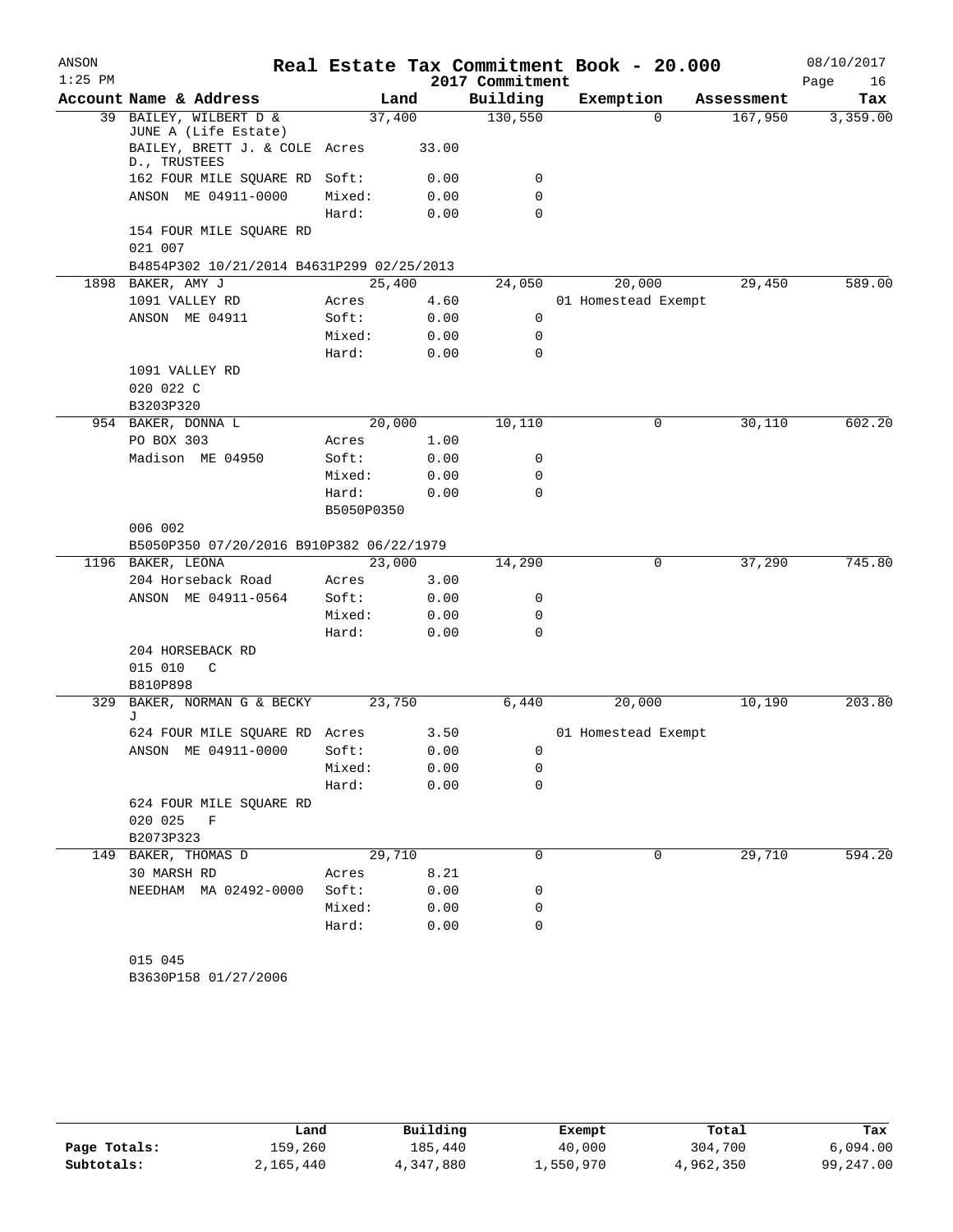| ANSON<br>$1:25$ PM |                                                                  |              |        | 2017 Commitment | Real Estate Tax Commitment Book - 20.000 |            | 08/10/2017<br>17<br>Page |
|--------------------|------------------------------------------------------------------|--------------|--------|-----------------|------------------------------------------|------------|--------------------------|
|                    | Account Name & Address                                           |              | Land   | Building        | Exemption                                | Assessment | Tax                      |
|                    | 150 BAKER, THOMAS D &                                            | 26,900       |        | 106,580         | $\Omega$                                 | 133,480    | 2,669.60                 |
|                    | DRUKER, SUSAN K                                                  |              |        |                 |                                          |            |                          |
|                    | 30 MARSH RD                                                      | Acres        | 5.60   |                 |                                          |            |                          |
|                    | NEEDHAM MA 02492-0000                                            | Soft:        | 0.00   | 0               |                                          |            |                          |
|                    |                                                                  | Mixed:       | 0.00   | 0               |                                          |            |                          |
|                    |                                                                  | Hard:        | 0.00   | $\Omega$        |                                          |            |                          |
|                    | 417 CAMPGROUND RD                                                | B4952P087 JT |        |                 |                                          |            |                          |
|                    | 015 046 A                                                        |              |        |                 |                                          |            |                          |
|                    | B4952P87 09/04/2015 B3630P158 01/27/2006<br>1225 BALAS, STEVEN W | 10,000       |        | 15,740          | 0                                        | 25,740     | 514.80                   |
|                    | 113 ROTONDA LAKES CIR.                                           | Acres        | 0.25   |                 |                                          |            |                          |
|                    | APT 5                                                            |              |        |                 |                                          |            |                          |
|                    | ROTONDA FL 33947-2559                                            | Soft:        | 0.00   | 0               |                                          |            |                          |
|                    |                                                                  | Mixed:       | 0.00   | 0               |                                          |            |                          |
|                    |                                                                  | Hard:        | 0.00   | 0               |                                          |            |                          |
|                    | 103 EMBDEN POND RD                                               |              |        |                 |                                          |            |                          |
|                    | 018 044<br>B                                                     |              |        |                 |                                          |            |                          |
|                    | B2476P69                                                         |              |        |                 |                                          |            |                          |
|                    | 752 BARBONE, BRUCE R.                                            | 10,040       |        | $\mathbf 0$     | 0                                        | 10,040     | 200.80                   |
|                    | 509 RANDOLPH STREET                                              | Acres        | 0.70   |                 |                                          |            |                          |
|                    | ABINGTON MA 02351-0000 Soft:                                     |              | 0.00   | 0               |                                          |            |                          |
|                    |                                                                  | Mixed:       | 0.00   | 0               |                                          |            |                          |
|                    |                                                                  | Hard:        | 0.00   | 0               |                                          |            |                          |
|                    | FOUR MILE SQUARE RD                                              |              |        |                 |                                          |            |                          |
|                    | 020 026<br>D                                                     |              |        |                 |                                          |            |                          |
|                    | B5137P12 02/10/2017                                              |              |        | 0               |                                          |            |                          |
| 1211               | BARKWELL, REX H & CARLA<br>М                                     | 42,580       |        |                 | 0                                        | 42,580     | 851.60                   |
|                    | PO BOX 104                                                       | Acres        | 179.00 |                 |                                          |            |                          |
|                    | WENTWORTH NH                                                     | Soft:        | 0.00   | 0               |                                          |            |                          |
|                    | 03282-0000                                                       | Mixed:       | 0.00   | 0               |                                          |            |                          |
|                    |                                                                  | Hard:        | 146.00 | 28,178          |                                          |            |                          |
|                    |                                                                  | TREE GROWTH  |        |                 |                                          |            |                          |
|                    | 017 025                                                          |              |        |                 |                                          |            |                          |
|                    | B2342P128                                                        |              |        |                 |                                          |            |                          |
|                    | 1243 BARNES, DOUGLAS K., JR.                                     | 21,300       |        | 0               | 0                                        | 21,300     | 426.00                   |
|                    | &.                                                               |              |        |                 |                                          |            |                          |
|                    | HOULIHAN, SARAH                                                  | Acres        | 7.80   |                 |                                          |            |                          |
|                    | 188 GREENLEAF ROAD                                               | Soft:        | 0.00   | 0               |                                          |            |                          |
|                    | ANSON ME 04911-3412                                              | Mixed:       | 0.00   | 0               |                                          |            |                          |
|                    |                                                                  | Hard:        | 0.00   | $\mathbf 0$     |                                          |            |                          |
|                    | 188 GREENLEAF RD                                                 |              |        |                 |                                          |            |                          |
|                    | 013 022<br>5                                                     |              |        |                 |                                          |            |                          |
| 970                | B4722P26 10/16/2013<br>BARRETTE, STEVEN E &                      | 23,540       |        | 63,620          | 20,000                                   | 67,160     | 1,343.20                 |
|                    | JOANNE M                                                         |              |        |                 |                                          |            |                          |
|                    | PO BOX 221                                                       | Acres        | 3.36   |                 | 01 Homestead Exempt                      |            |                          |
|                    | NORTH ANSON<br>МE                                                | Soft:        | 0.00   | 0               |                                          |            |                          |
|                    | 04958-0000                                                       |              |        |                 |                                          |            |                          |
|                    |                                                                  | Mixed:       | 0.00   | 0               |                                          |            |                          |
|                    |                                                                  | Hard:        | 0.00   | 0               |                                          |            |                          |
|                    | 284 SOLON RD                                                     |              |        |                 |                                          |            |                          |
|                    | 024 024<br>4<br>B2900P94                                         |              |        |                 |                                          |            |                          |
|                    |                                                                  |              |        |                 |                                          |            |                          |
|                    |                                                                  |              |        |                 |                                          |            |                          |

|              | Land      | Building  | Exempt    | Total     | Tax        |
|--------------|-----------|-----------|-----------|-----------|------------|
| Page Totals: | 134,360   | 185,940   | 20,000    | 300,300   | 6,006.00   |
| Subtotals:   | 2,299,800 | 4,533,820 | 1,570,970 | 5,262,650 | 105,253.00 |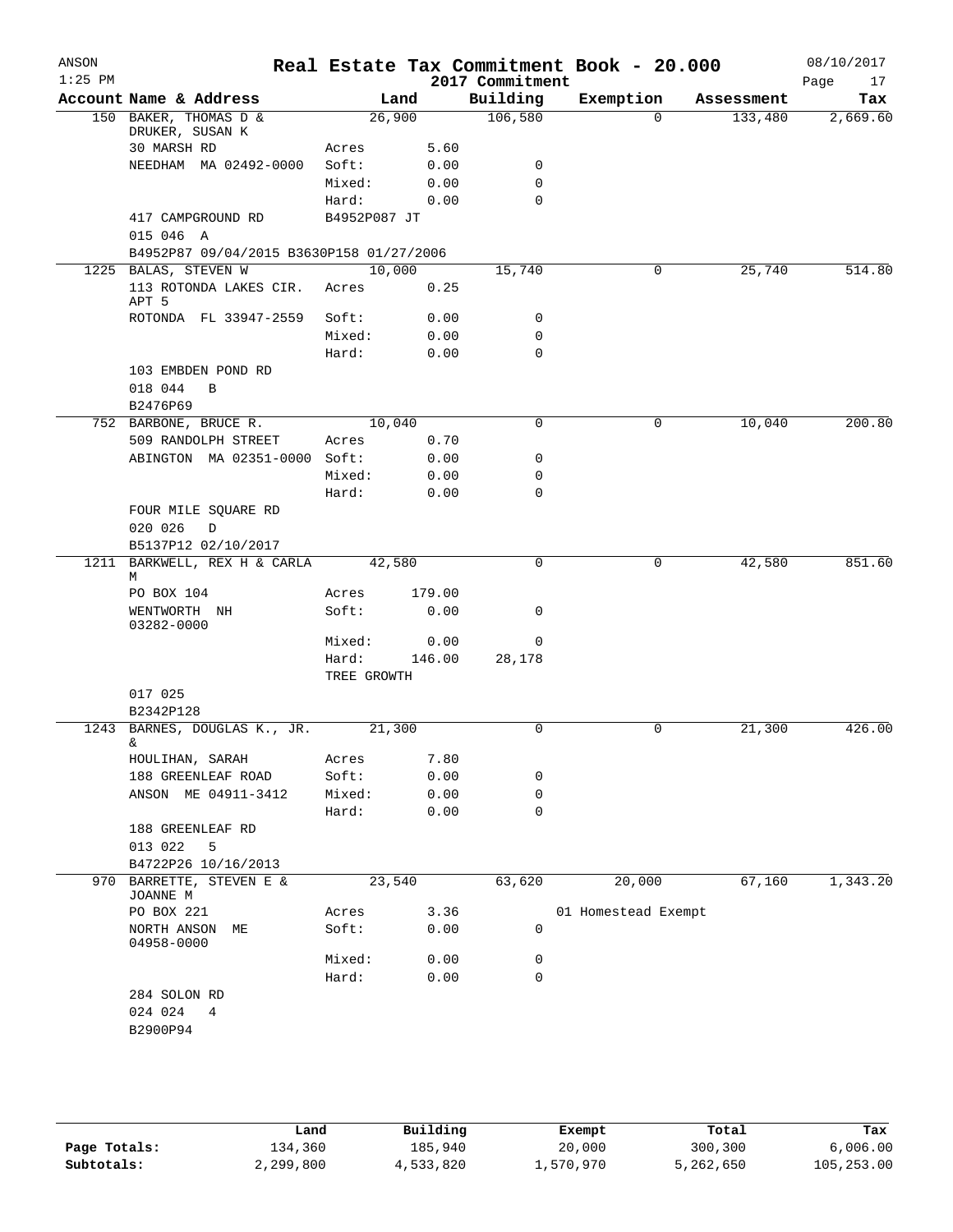| ANSON<br>$1:25$ PM |                                      |        |        |       | 2017 Commitment | Real Estate Tax Commitment Book - 20.000 |            | 08/10/2017        |
|--------------------|--------------------------------------|--------|--------|-------|-----------------|------------------------------------------|------------|-------------------|
|                    | Account Name & Address               |        | Land   |       | Building        | Exemption                                | Assessment | Page<br>18<br>Tax |
|                    | 1149 BARRY, DEBRA E                  |        | 31,990 |       | 98,560          | 20,000                                   | 110,550    | 2,211.00          |
|                    | PO BOX 111                           | Acres  |        | 10.49 |                 | 01 Homestead Exempt                      |            |                   |
|                    | ANSON ME 04911-0111                  | Soft:  |        | 0.00  | $\mathbf 0$     |                                          |            |                   |
|                    |                                      | Mixed: |        | 0.00  | 0               |                                          |            |                   |
|                    |                                      | Hard:  |        | 0.00  | 0               |                                          |            |                   |
|                    | 29 WARD ST                           |        |        |       |                 |                                          |            |                   |
|                    | 010 034                              |        |        |       |                 |                                          |            |                   |
|                    | B2519P188                            |        |        |       |                 |                                          |            |                   |
|                    | 50 BARTLETT, DONNA                   |        | 20,890 |       | 83,750          | 20,000                                   | 84,640     | 1,692.80          |
|                    | BARTLETT, WENDELL G.                 | Acres  |        | 1.59  |                 | 01 Homestead Exempt                      |            |                   |
|                    | <b>ESTATE</b>                        |        |        |       |                 |                                          |            |                   |
|                    | 754 RIVER RD                         | Soft:  |        | 0.00  | 0               |                                          |            |                   |
|                    | NORTH ANSON ME<br>04958-0000         | Mixed: |        | 0.00  | 0               |                                          |            |                   |
|                    |                                      | Hard:  |        | 0.00  | 0               |                                          |            |                   |
|                    | 754 RIVER RD                         |        |        |       |                 |                                          |            |                   |
|                    | 017 008                              |        |        |       |                 |                                          |            |                   |
|                    | B845P142                             |        |        |       |                 |                                          |            |                   |
|                    | 1235 BARTLETT, JOHN ROBERT           |        | 67,000 |       | 0               | 0                                        | 67,000     | 1,340.00          |
|                    | 27 HAWKES STREET                     | Acres  |        | 86.00 |                 |                                          |            |                   |
|                    | SAUGUS MA 01906                      | Soft:  |        | 0.00  | 0               |                                          |            |                   |
|                    |                                      | Mixed: |        | 0.00  | 0               |                                          |            |                   |
|                    |                                      | Hard:  |        | 0.00  | 0               |                                          |            |                   |
|                    | 013 004                              |        |        |       |                 |                                          |            |                   |
|                    | B4827P152 08/08/2014                 |        |        |       |                 |                                          |            |                   |
|                    | 44 BARTLETT, SYLVIA G.               |        | 11,830 |       | 61,390          | 0                                        | 73,220     | 1,464.40          |
|                    | ESTATE OF                            |        |        |       |                 |                                          |            |                   |
|                    | C/O PATRICK BARTLETT                 | Acres  |        | 0.35  |                 |                                          |            |                   |
|                    | 759 RIVER ROAD                       | Soft:  |        | 0.00  | 0               |                                          |            |                   |
|                    | NORTH ANSON ME<br>04958-0116         | Mixed: |        | 0.00  | $\Omega$        |                                          |            |                   |
|                    |                                      | Hard:  |        | 0.00  | $\mathbf 0$     |                                          |            |                   |
|                    | 32 UNION ST                          |        |        |       |                 |                                          |            |                   |
|                    | 005 010                              |        |        |       |                 |                                          |            |                   |
|                    | B783P544                             |        |        |       |                 |                                          |            |                   |
| 667                | BASSETT, WAYNE E &<br><b>SUZANNE</b> |        | 6,630  |       | 38,710          | 20,000                                   | 25,340     | 506.80            |
|                    | PO BOX 594                           | Acres  |        | 0.11  |                 | 01 Homestead Exempt                      |            |                   |
|                    | ANSON ME 04911-0000                  | Soft:  |        | 0.00  | 0               |                                          |            |                   |
|                    |                                      | Mixed: |        | 0.00  | 0               |                                          |            |                   |
|                    |                                      | Hard:  |        | 0.00  | 0               |                                          |            |                   |
|                    | 37 FINCH ST                          |        |        |       |                 |                                          |            |                   |
|                    | 003 031<br>C                         |        |        |       |                 |                                          |            |                   |
|                    | B4137P42 05/14/2009                  |        |        |       |                 |                                          |            |                   |
|                    | 1797 BATES, MARTIN W.                |        | 27,500 |       | 79,200          | 0                                        | 106,700    | 2,134.00          |
|                    | BATES, RAYLENE V.                    | Acres  |        | 11.00 |                 |                                          |            |                   |
|                    | 9 REBECCA STREET                     | Soft:  |        | 0.00  | 0               |                                          |            |                   |
|                    | NORRIDGEWOCK ME 04957                | Mixed: |        | 0.00  | 0               |                                          |            |                   |
|                    |                                      | Hard:  |        | 0.00  | 0               |                                          |            |                   |
|                    | 022 001<br>1 A                       |        |        |       |                 |                                          |            |                   |
|                    | B4851P237 11/13/2014                 |        |        |       |                 |                                          |            |                   |

|              | Land      | Building  | Exempt    | Total     | Tax        |
|--------------|-----------|-----------|-----------|-----------|------------|
| Page Totals: | 165.840   | 361,610   | 60,000    | 467,450   | 9,349.00   |
| Subtotals:   | 2,465,640 | 4,895,430 | ⊥,630,970 | 5,730,100 | 114,602.00 |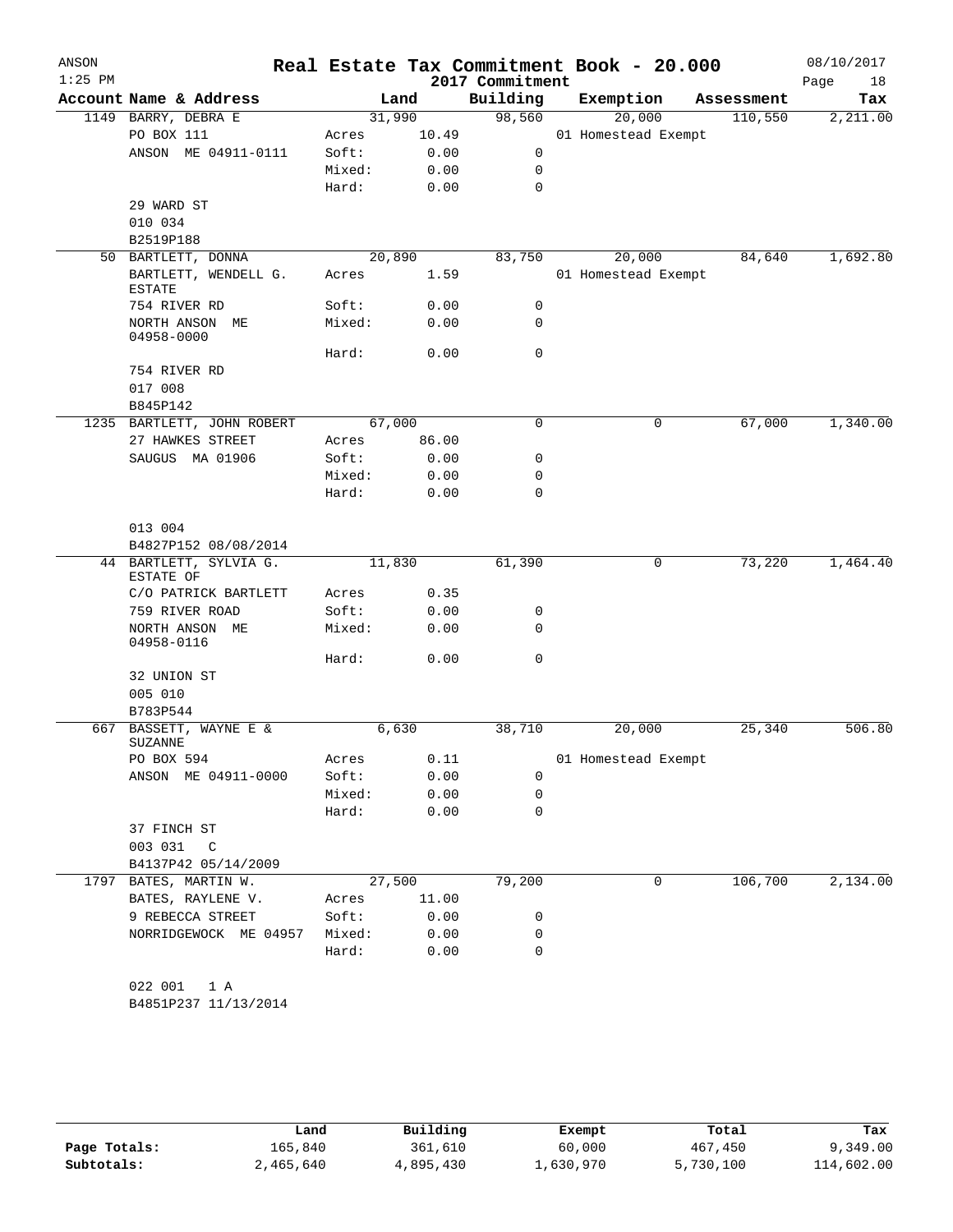| ANSON<br>$1:25$ PM |                                         |            |                     | 2017 Commitment | Real Estate Tax Commitment Book - 20.000 |                  | 08/10/2017<br>Page<br>19 |
|--------------------|-----------------------------------------|------------|---------------------|-----------------|------------------------------------------|------------------|--------------------------|
|                    | Account Name & Address                  |            | Land                | Building        | Exemption                                | Assessment       | Tax                      |
|                    | 619 BEANE, CARRIE M & LEO               |            | 46,000              | 68,360          | 20,000                                   | 94,360           | 1,887.20                 |
|                    | PO BOX 217                              | Acres      | 20.50               |                 | 01 Homestead Exempt                      |                  |                          |
|                    | NORTH ANSON ME<br>04958-0217            | Soft:      | 0.00                | 0               |                                          |                  |                          |
|                    |                                         | Mixed:     | 0.00                | $\mathbf 0$     |                                          |                  |                          |
|                    |                                         | Hard:      | 0.00                | $\mathbf 0$     |                                          |                  |                          |
|                    | 847 RIVER RD                            |            |                     |                 |                                          |                  |                          |
|                    | 017 015                                 |            |                     |                 |                                          |                  |                          |
|                    | B2252P39                                |            |                     |                 |                                          |                  |                          |
|                    | 1499 BEANE, DANA L                      |            | 21,500              | 68,890          | 20,000                                   | 70,390           | 1,407.80                 |
|                    | 241 HILTON HILL ROAD                    | Acres      | 2.00                |                 | 01 Homestead Exempt                      |                  |                          |
|                    | ANSON ME 04911-3207                     | Soft:      | 0.00                | 0               |                                          |                  |                          |
|                    |                                         | Mixed:     | 0.00                | $\mathbf 0$     |                                          |                  |                          |
|                    |                                         | Hard:      | 0.00                | $\mathbf 0$     |                                          |                  |                          |
|                    | 62 FAHI POND RD                         |            |                     |                 |                                          |                  |                          |
|                    | 007 011                                 |            |                     |                 |                                          |                  |                          |
|                    | B3021P329                               |            |                     |                 |                                          |                  |                          |
|                    | 1436 BEANE, ELEANOR M                   |            | 14,280              | 35,200          | 26,000                                   | 23,480           | 469.60                   |
|                    | 241 HILTON HILL ROAD                    | Acres      | 0.51                |                 | 01 Homestead Exempt                      |                  |                          |
|                    | ANSON ME 04911                          | Soft:      | 0.00                |                 | 0 03 Resident Veteran Widow              |                  |                          |
|                    |                                         | Mixed:     | 0.00                | $\mathbf 0$     |                                          |                  |                          |
|                    |                                         | Hard:      | 0.00                | $\mathbf 0$     |                                          |                  |                          |
|                    | 12 Union Street                         | B5076P0133 |                     |                 |                                          |                  |                          |
|                    | 005 014                                 |            |                     |                 |                                          |                  |                          |
|                    | B5076P133 09/10/2016                    |            |                     |                 |                                          |                  |                          |
|                    | 60 BEANE, KENNETH H, TRUST              |            | 18,830              | 15,760          | 0                                        | 34,590           | 691.80                   |
|                    | PO BOX 66                               | Acres      | 0.55                |                 |                                          |                  |                          |
|                    | NORTH ANSON ME<br>04958-0066            | Soft:      | 0.00                | 0               |                                          |                  |                          |
|                    |                                         | Mixed:     | 0.00                | 0               |                                          |                  |                          |
|                    |                                         | Hard:      | 0.00                | $\mathbf 0$     |                                          |                  |                          |
|                    | 7 HIGH ST                               |            |                     |                 |                                          |                  |                          |
|                    | 006 050<br>$\overline{B}$               |            |                     |                 |                                          |                  |                          |
|                    | B1562P247                               |            |                     |                 |                                          |                  |                          |
|                    | 155 BEANE, KRISTI                       |            | 13,270              | 53,230          | 20,000                                   | 46,500           | 930.00                   |
|                    | BEANE, LEO & CARRIE                     | Acres      | 0.44                |                 | 01 Homestead Exempt                      |                  |                          |
|                    | PO BOX 252                              | Soft:      | 0.00                | 0               |                                          |                  |                          |
|                    | NORTH ANSON ME 04958                    | Mixed:     | 0.00                | $\mathbf 0$     |                                          |                  |                          |
|                    |                                         | Hard:      | 0.00                | 0               |                                          |                  |                          |
|                    | 49 UNION ST                             |            |                     |                 |                                          |                  |                          |
|                    | 005 032                                 |            |                     |                 |                                          |                  |                          |
|                    | B4798P87 06/20/2014 B4574P31 08/06/2012 |            |                     |                 |                                          |                  |                          |
|                    | 308 BEANE, LISA M                       |            | 10,000              | 47,810          | 20,000                                   | 37,810           | 756.20                   |
|                    | PO BOX 484                              | Acres      | 0.25                |                 | 01 Homestead Exempt                      |                  |                          |
|                    | ANSON ME 04911-0000                     | Soft:      | 0.00                | 0               |                                          |                  |                          |
|                    |                                         | Mixed:     | 0.00                | $\mathbf 0$     |                                          |                  |                          |
|                    |                                         | Hard:      | 0.00                | $\mathbf 0$     |                                          |                  |                          |
|                    | 11 PINE ST                              |            |                     |                 |                                          |                  |                          |
|                    | 002 042                                 |            |                     |                 |                                          |                  |                          |
| 1929               | B3145P190<br>BEANE, RACHEL              |            | 0                   | 2,600           | 0                                        | 2,600            | 52.00                    |
|                    | PO BOX 66                               |            |                     |                 |                                          |                  |                          |
|                    | NORTH ANSON<br>MЕ                       |            |                     |                 |                                          |                  |                          |
|                    | 04958-0000                              |            |                     |                 |                                          |                  |                          |
|                    | 7 HIGH ST                               |            |                     |                 |                                          |                  |                          |
|                    | 006 050B ON                             |            |                     |                 |                                          |                  |                          |
| Page Totals:       | Land<br>123,880                         |            | Building<br>291,850 |                 | Exempt<br>106,000                        | Total<br>309,730 | Tax<br>6,194.60          |
| Subtotals:         | 2,589,520                               |            | 5,187,280           |                 | 1,736,970                                | 6,039,830        | 120,796.60               |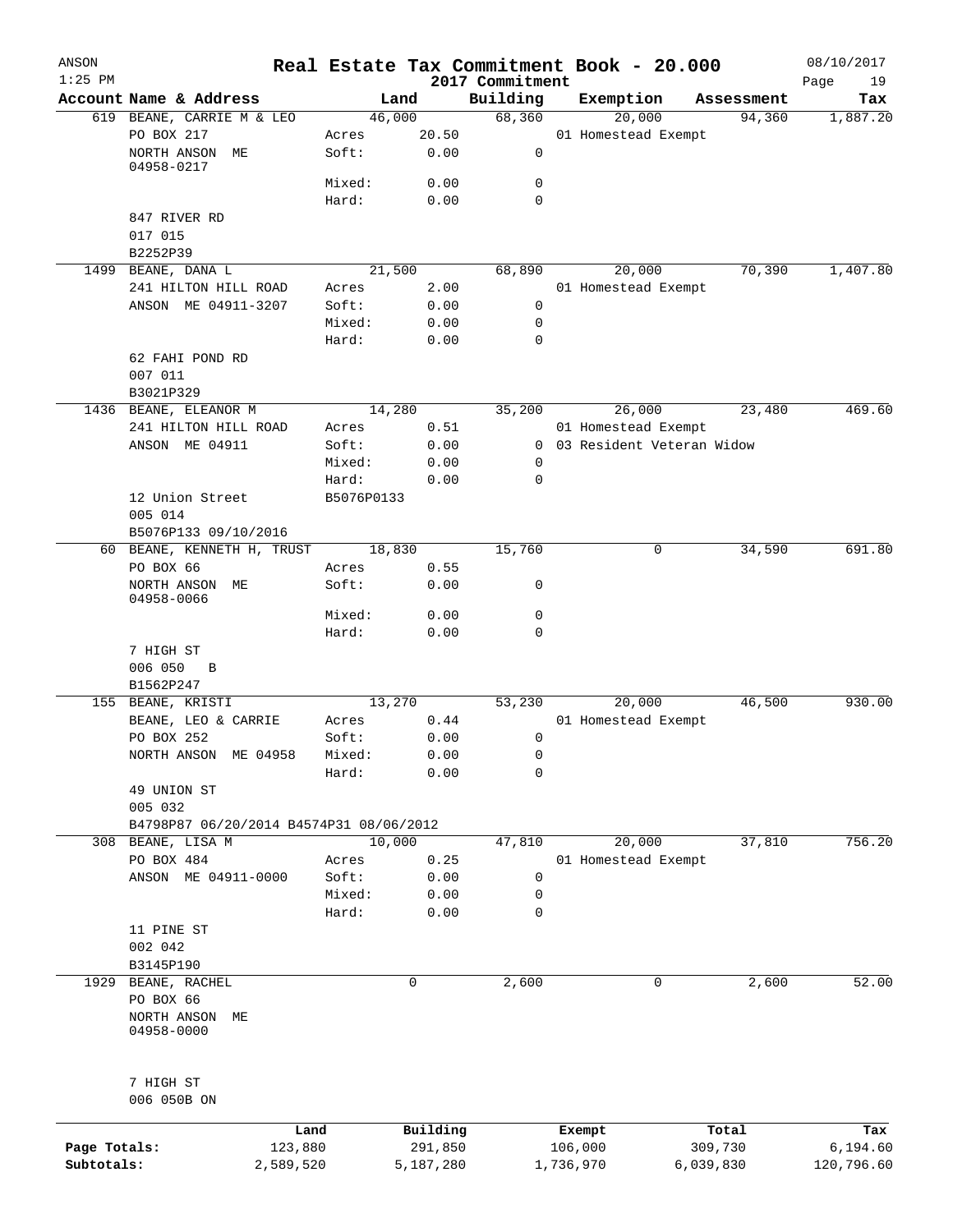| ANSON     |                                              |        |          |                 | Real Estate Tax Commitment Book - 20.000 |            | 08/10/2017 |
|-----------|----------------------------------------------|--------|----------|-----------------|------------------------------------------|------------|------------|
| $1:25$ PM |                                              |        |          | 2017 Commitment |                                          |            | Page<br>20 |
|           | Account Name & Address                       |        | Land     | Building        | Exemption                                | Assessment | Tax        |
|           | 242 BEANE-SMITH, JAIME                       |        | $\Omega$ | 14,900          | 14,900                                   | $\Omega$   | 0.00       |
|           | PO BOX 612                                   |        |          |                 | 01 Homestead Exempt                      |            |            |
|           | NORTH ANSON ME                               |        |          |                 |                                          |            |            |
|           | 04958-0000                                   |        |          |                 |                                          |            |            |
|           |                                              |        |          |                 |                                          |            |            |
|           | 845 RIVER RD                                 |        |          |                 |                                          |            |            |
|           | 017 015<br>ON                                |        |          |                 |                                          |            |            |
| 1237      | BEAROR, JAMES A.                             | 33,700 |          | 61,820          | 20,000                                   | 75,520     | 1,510.40   |
|           | 85 TOWN FARM ROAD                            | Acres  | 14.00    |                 | 01 Homestead Exempt                      |            |            |
|           | NORTH ANSON ME<br>04958-0000                 | Soft:  | 0.00     | 0               |                                          |            |            |
|           |                                              | Mixed: | 0.00     | 0               |                                          |            |            |
|           |                                              | Hard:  | 0.00     | $\Omega$        |                                          |            |            |
|           | 85 TOWN FARM RD                              |        |          |                 |                                          |            |            |
|           | 023 045                                      |        |          |                 |                                          |            |            |
|           | B3340P121 07/08/2004                         |        |          |                 |                                          |            |            |
|           | 1936 BEAUFORT, KENNETH &<br>GRACE            | 30,800 |          | 110,440         | 20,000                                   | 121,240    | 2,424.80   |
|           | 39 GRUMPY MEN AVE                            | Acres  | 14.30    |                 | 01 Homestead Exempt                      |            |            |
|           | NORTH ANSON ME 04958                         | Soft:  | 0.00     | $\mathbf 0$     |                                          |            |            |
|           |                                              | Mixed: | 0.00     | $\mathbf 0$     |                                          |            |            |
|           |                                              | Hard:  | 0.00     | $\Omega$        |                                          |            |            |
|           | 39 GRUMPY MEN AVE<br>017 045                 |        |          |                 |                                          |            |            |
|           | B3659P272 04/07/2006                         |        |          |                 |                                          |            |            |
|           | 63 BEAULIEU, DANA W &<br>NARCISA B           | 39,250 |          | 92,920          | 20,000                                   | 112,170    | 2, 243.40  |
|           | 14 HILLTOP RD                                | Acres  | 17.75    |                 | 01 Homestead Exempt                      |            |            |
|           | ANSON ME 04911-0000                          | Soft:  | 0.00     | 0               |                                          |            |            |
|           |                                              | Mixed: | 0.00     | $\mathbf 0$     |                                          |            |            |
|           |                                              | Hard:  | 0.00     | 0               |                                          |            |            |
|           | 14 HILLTOP RD                                |        |          |                 |                                          |            |            |
|           | 010 038                                      |        |          |                 |                                          |            |            |
|           | B2359P206                                    |        |          |                 |                                          |            |            |
| 549       | BEAULIEU, MARIE S.                           | 12,000 |          | 122,990         | 0                                        | 134,990    | 2,699.80   |
|           | CARREIRO, DERIVAL M.                         | Acres  | 0.36     |                 |                                          |            |            |
|           | 370 CAMPGROUND ROAD                          | Soft:  | 0.00     | 0               |                                          |            |            |
|           | NORTH ANSON<br>ME 04958                      | Mixed: | 0.00     | 0               |                                          |            |            |
|           |                                              | Hard:  | 0.00     | 0               |                                          |            |            |
|           | 7 COURT ST                                   |        |          |                 |                                          |            |            |
|           | 006 029                                      |        |          |                 |                                          |            |            |
| 15        | B4773P313 04/11/2014<br>BEAULIEU, MARIE S. & | 22,700 |          | 43,190          | 20,000                                   | 45,890     | 917.80     |
|           | CARREIRO, GRACE N. &                         | Acres  | 2.80     |                 | 01 Homestead Exempt                      |            |            |
|           | DERIVAL                                      |        |          |                 |                                          |            |            |
|           | 370 CAMPGROUND ROAD                          | Soft:  | 0.00     | 0               |                                          |            |            |
|           | NORTH ANSON ME 04958                         | Mixed: | 0.00     | 0               |                                          |            |            |
|           |                                              | Hard:  | 0.00     | 0               |                                          |            |            |
|           | 84 NORTH MAIN ST                             |        |          |                 |                                          |            |            |
|           | 006 068                                      |        |          |                 |                                          |            |            |
|           | B4468P210 11/29/2011                         |        |          |                 |                                          |            |            |
|           |                                              |        |          |                 |                                          |            |            |

|              | Land      | Building  | Exempt    | Total     | Tax        |  |
|--------------|-----------|-----------|-----------|-----------|------------|--|
| Page Totals: | 138,450   | 446,260   | 94,900    | 489,810   | 9,796.20   |  |
| Subtotals:   | 2,727,970 | 5,633,540 | ⊥,831,870 | 6,529,640 | 130,592.80 |  |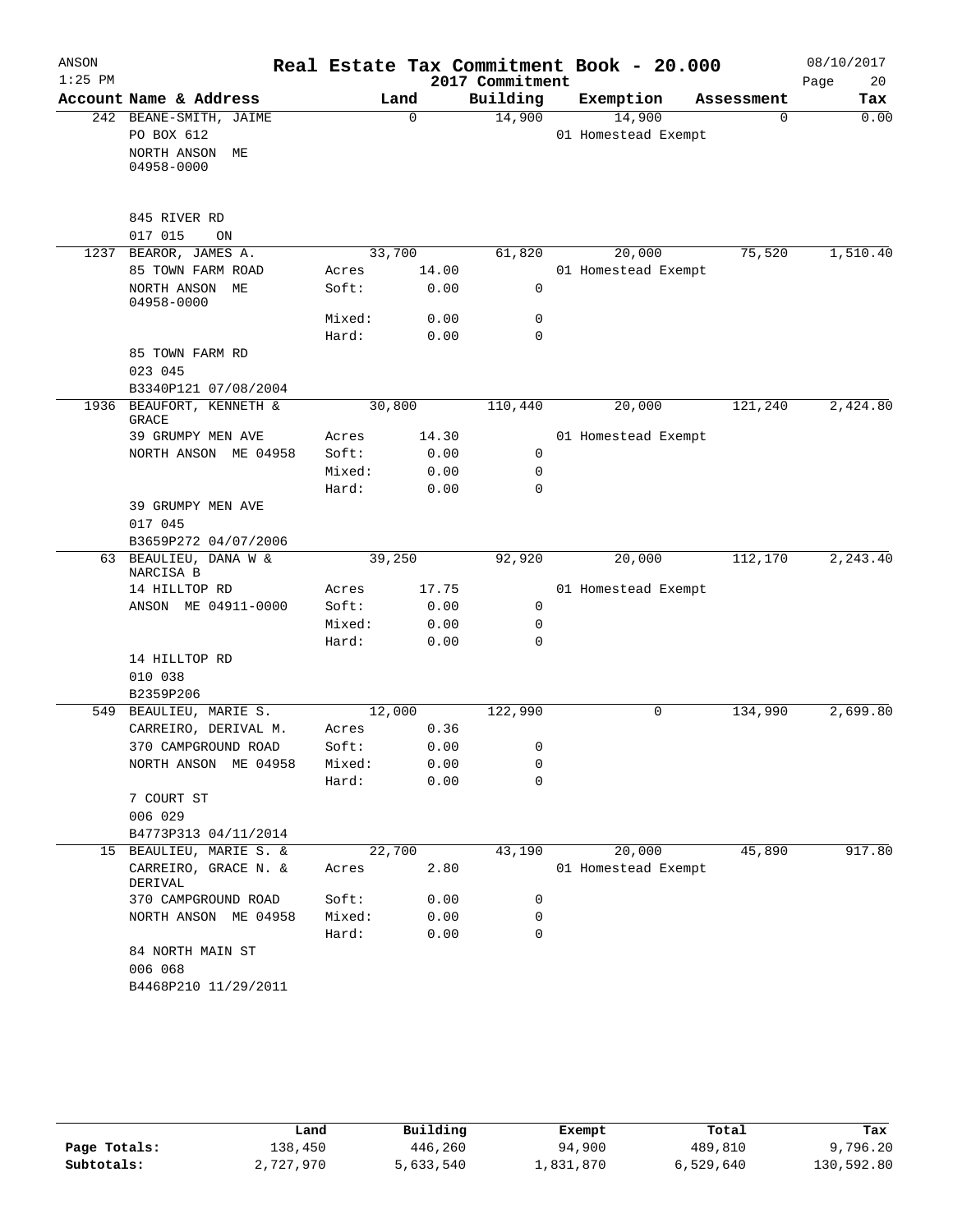| ANSON<br>$1:25$ PM |                                           |             |        | 2017 Commitment | Real Estate Tax Commitment Book - 20.000 |            | 08/10/2017<br>Page<br>21 |
|--------------------|-------------------------------------------|-------------|--------|-----------------|------------------------------------------|------------|--------------------------|
|                    | Account Name & Address                    |             | Land   | Building        | Exemption                                | Assessment | Tax                      |
|                    | 1490 BEAULIEU, ROGER                      |             | 33,680 | 20,170          | 20,000                                   | 33,850     | 677.00                   |
|                    | 517 FOUR MILE SQUARE<br>ROAD              | Acres       | 12.18  |                 | 01 Homestead Exempt                      |            |                          |
|                    | ANSON ME 04911-3815                       | Soft:       | 0.00   | 0               |                                          |            |                          |
|                    |                                           | Mixed:      | 0.00   | 0               |                                          |            |                          |
|                    |                                           | Hard:       | 0.00   | $\Omega$        |                                          |            |                          |
|                    | 517 FOUR MILE SQUARE RD                   |             |        |                 |                                          |            |                          |
|                    | 021 023<br>1                              |             |        |                 |                                          |            |                          |
|                    | B4782P73 05/12/2014                       |             |        |                 |                                          |            |                          |
|                    | 822 BELANGER, IAN K.                      |             | 29,100 | 18,440          | 20,000                                   | 27,540     | 550.80                   |
|                    | 176 FLETCHER RD                           | Acres       | 7.60   |                 | 01 Homestead Exempt                      |            |                          |
|                    | ANSON ME 04911-0000                       | Soft:       | 0.00   | 0               |                                          |            |                          |
|                    |                                           | Mixed:      | 0.00   | 0               |                                          |            |                          |
|                    |                                           | Hard:       | 0.00   | 0               |                                          |            |                          |
|                    | 176 FLETCHER RD                           |             |        |                 |                                          |            |                          |
|                    | 013 008<br>C                              |             |        |                 |                                          |            |                          |
|                    | B3786P197 11/11/2006                      |             |        |                 |                                          |            |                          |
|                    | 1515 BELANGER, ROBBIE A.                  |             | 27,500 | 38,560          | 20,000                                   | 46,060     | 921.20                   |
|                    | 303 WEST MILLS RD                         | Acres       | 6.00   |                 | 01 Homestead Exempt                      |            |                          |
|                    | ANSON ME 04911-0000                       | Soft:       | 0.00   | 0               |                                          |            |                          |
|                    |                                           | Mixed:      | 0.00   | 0               |                                          |            |                          |
|                    |                                           | Hard:       | 0.00   | $\Omega$        |                                          |            |                          |
|                    | 303 WEST MILLS RD<br>011 032<br>5         |             |        |                 |                                          |            |                          |
|                    | B5060P144 08/10/2016 B4509P340 03/27/2012 |             |        |                 |                                          |            |                          |
|                    | 71 BELL, STEPHEN B                        | 50,500      |        | 76,030          | 20,000                                   | 106,530    | 2,130.60                 |
|                    | PO BOX 247                                | Acres       | 29.00  |                 | 01 Homestead Exempt                      |            |                          |
|                    | ANSON ME 04911-0247                       | Soft:       | 0.00   | 0               |                                          |            |                          |
|                    |                                           | Mixed:      | 0.00   | 0               |                                          |            |                          |
|                    |                                           | Hard:       | 0.00   | 0               |                                          |            |                          |
|                    | 783 HOLLIN WAITE HILL<br>RD<br>020 019    |             |        |                 |                                          |            |                          |
|                    | B2006P269 B823P485 11/13/1972             |             |        |                 |                                          |            |                          |
|                    | 72 BENSON, CECIL                          | 29, 830     |        | 10,810          | 0                                        | 40,640     | 812.80                   |
|                    | 97 BAR MILLS RD                           | Acres       | 69.00  |                 |                                          |            |                          |
|                    | HOLLIS ME 04042-0000                      | Soft:       | 21.00  | 2,520           |                                          |            |                          |
|                    |                                           | Mixed:      | 27.00  | 4,752           |                                          |            |                          |
|                    |                                           | Hard:       | 6.00   | 1,158           |                                          |            |                          |
|                    | 99 FOUR MILE SQUARE RD                    | TREE GROWTH |        |                 |                                          |            |                          |
|                    | 021 005<br>B1971P6                        |             |        |                 |                                          |            |                          |
| 1848               | BENTON, DONNA                             | 12,100      |        | $\Omega$        | 0                                        | 12,100     | 242.00                   |
|                    | 68 MERRILL RD                             | Acres       | 17.00  |                 |                                          |            |                          |
|                    | EDDINGTON ME<br>04428-0000                | Soft:       | 0.00   | 0               |                                          |            |                          |
|                    |                                           | Mixed:      | 0.00   | 0               |                                          |            |                          |
|                    |                                           | Hard:       | 0.00   | $\mathbf 0$     |                                          |            |                          |
|                    | 014 001 B                                 |             |        |                 |                                          |            |                          |
|                    | B2103P249                                 |             |        |                 |                                          |            |                          |
|                    |                                           |             |        |                 |                                          |            |                          |

|              | Land      | Building  | Exempt    | Total     | Tax        |
|--------------|-----------|-----------|-----------|-----------|------------|
| Page Totals: | 182,710   | 164,010   | 80,000    | 266,720   | 5,334.40   |
| Subtotals:   | 2,910,680 | 5,797,550 | 1,911,870 | 6,796,360 | 135,927.20 |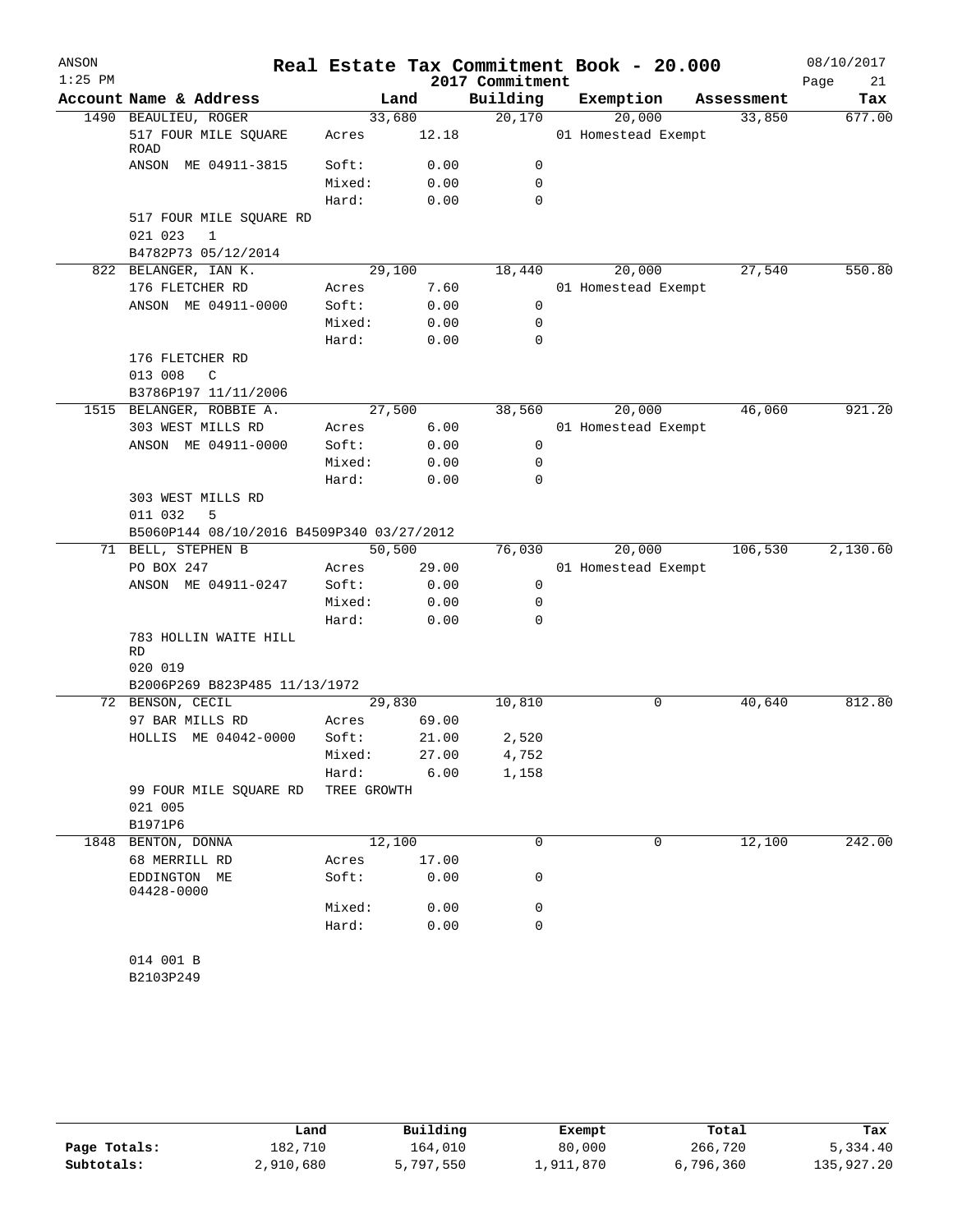| ANSON     |                                               |        |       |                 | Real Estate Tax Commitment Book - 20.000 |            | 08/10/2017 |
|-----------|-----------------------------------------------|--------|-------|-----------------|------------------------------------------|------------|------------|
| $1:25$ PM |                                               |        |       | 2017 Commitment |                                          |            | Page<br>22 |
|           | Account Name & Address                        |        | Land  | Building        | Exemption                                | Assessment | Tax        |
|           | 1252 BERLINGHOFF, WILLIAM P                   | 43,900 |       | $\mathbf 0$     | $\Omega$                                 | 43,900     | 878.00     |
|           | 104 COURT ST                                  | Acres  | 39.80 |                 |                                          |            |            |
|           | FARMINGTON ME<br>04938-0000                   | Soft:  | 0.00  | 0               |                                          |            |            |
|           |                                               | Mixed: | 0.00  | $\mathbf 0$     |                                          |            |            |
|           |                                               | Hard:  | 0.00  | $\mathbf 0$     |                                          |            |            |
|           | 011 043<br>B<br>B4352P211 12/20/2010          |        |       |                 |                                          |            |            |
|           | 216 BERNIER, GARY & CATHY                     | 18,230 |       | 14,490          | 0                                        | 32,720     | 654.40     |
|           | 9 COVENTRY DR                                 | Acres  | 3.82  |                 |                                          |            |            |
|           | LIMINGTON ME<br>04049-0000                    | Soft:  | 0.00  | 0               |                                          |            |            |
|           |                                               | Mixed: | 0.00  | 0               |                                          |            |            |
|           |                                               | Hard:  | 0.00  | $\mathbf 0$     |                                          |            |            |
|           | 014 041<br>4                                  |        |       |                 |                                          |            |            |
|           | B3683P134 05/26/2006<br>1778 BERRY, PHYLLIS H |        |       |                 |                                          |            | 0.00       |
|           | PO BOX 162                                    |        | 0     | 2,410           | 2,410                                    | 0          |            |
|           | NORTH ANSON ME<br>04958-0162                  |        |       |                 | 01 Homestead Exempt                      |            |            |
|           | 11 EMBDEN POND RD<br>009 023<br>ON            |        |       |                 |                                          |            |            |
| 117       | BERUBE, ZOYA                                  | 21,850 |       | 33,670          | 0                                        | 55,520     | 1,110.40   |
|           | 1 MANCHESTER STREET                           | Acres  | 2.23  |                 |                                          |            |            |
|           | PITTSFIELD NH 03263                           | Soft:  | 0.00  | 0               |                                          |            |            |
|           |                                               | Mixed: | 0.00  | 0               |                                          |            |            |
|           |                                               | Hard:  | 0.00  | 0               |                                          |            |            |
|           | 147 WEST MILLS RD                             |        |       |                 |                                          |            |            |
|           | 010 015<br>$\mathbf 1$                        |        |       |                 |                                          |            |            |
|           | B4818P219 08/14/2014                          |        |       |                 |                                          |            |            |
|           | 77 BESSEY, VAUGHN &<br>EVANGELINE             | 17,890 |       | 63,450          | 26,000                                   | 55,340     | 1,106.80   |
|           | 835 RIVER RD                                  | Acres  | 0.80  |                 | 01 Homestead Exempt                      |            |            |
|           | NORTH ANSON ME<br>04958-0000                  | Soft:  | 0.00  |                 | 0 02 Resident Veteran                    |            |            |
|           |                                               | Mixed: | 0.00  | 0               |                                          |            |            |
|           |                                               | Hard:  | 0.00  | $\mathbf 0$     |                                          |            |            |
|           | 835 RIVER RD                                  |        |       |                 |                                          |            |            |
|           | 017 015 A                                     |        |       |                 |                                          |            |            |
|           | B1517P229                                     |        |       |                 |                                          |            |            |
|           | 1016 BEVANS, ANTHONY                          | 20,100 |       | 0               | 0                                        | 20,100     | 402.00     |
|           | BEVANS, DEBRA J.                              | Acres  | 11.10 |                 |                                          |            |            |
|           | 79 HOXIE ROAD                                 | Soft:  | 0.00  | 0               |                                          |            |            |
|           | RICHMOND RI 02892                             | Mixed: | 0.00  | 0               |                                          |            |            |
|           |                                               | Hard:  | 0.00  | $\Omega$        |                                          |            |            |
|           | 024 028<br>C                                  |        |       |                 |                                          |            |            |
|           | B4949P234 08/26/2015                          |        |       |                 |                                          |            |            |

|              | Land      | Building  | Exempt    | Total     | Tax        |
|--------------|-----------|-----------|-----------|-----------|------------|
| Page Totals: | 121,970   | 114,020   | 28,410    | 207,580   | 4,151.60   |
| Subtotals:   | 3,032,650 | 5,911,570 | 1,940,280 | 7,003,940 | 140,078.80 |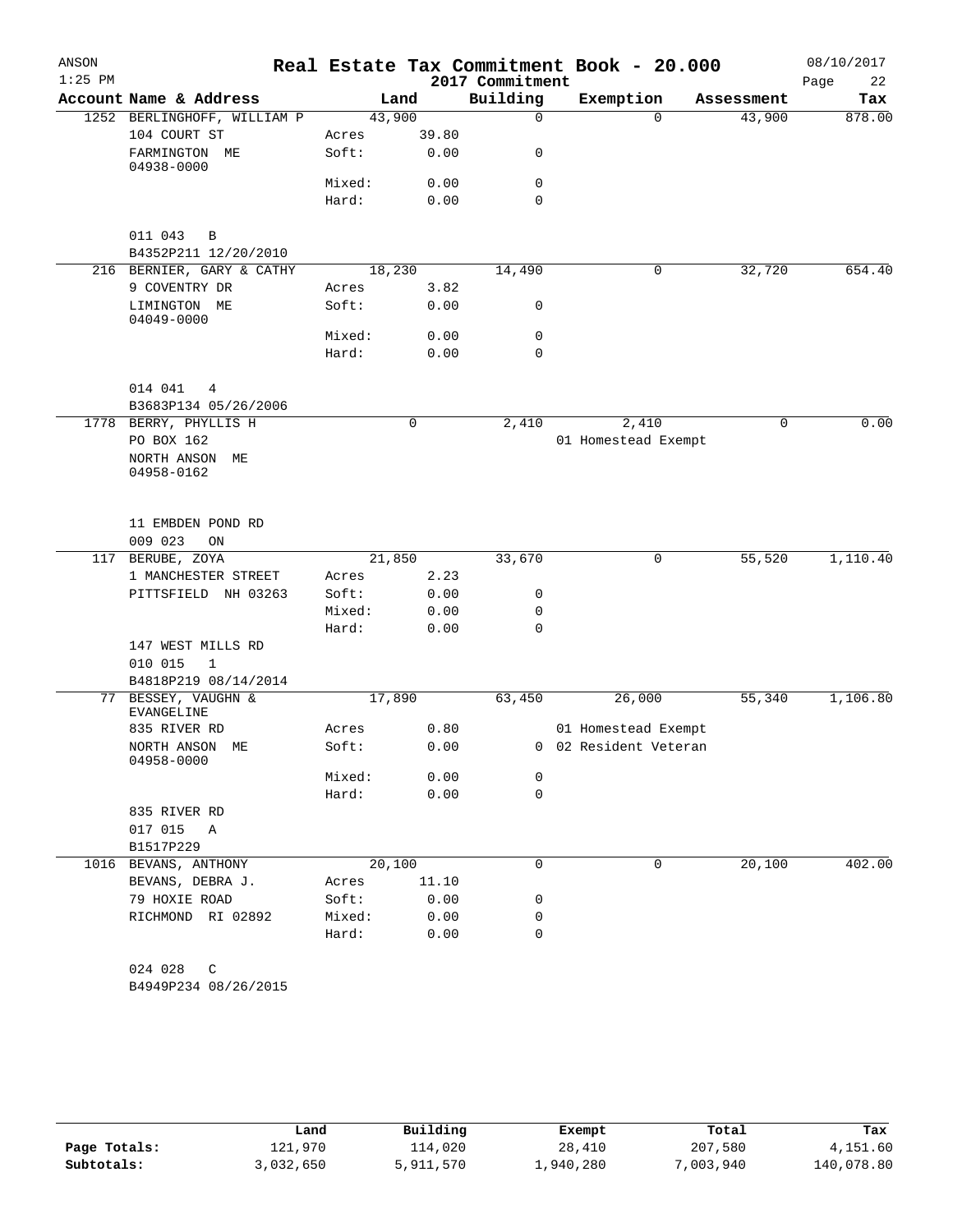| ANSON     |                                           |        |       |                 | Real Estate Tax Commitment Book - 20.000 |            | 08/10/2017 |
|-----------|-------------------------------------------|--------|-------|-----------------|------------------------------------------|------------|------------|
| $1:25$ PM |                                           |        |       | 2017 Commitment |                                          |            | Page<br>23 |
|           | Account Name & Address                    |        | Land  | Building        | Exemption                                | Assessment | Tax        |
|           | 1865 BEVANS, ANTHONY & DEBRA              | 21,000 |       | 73,370          | $\Omega$                                 | 94,370     | 1,887.40   |
|           | J.<br>79 HOXIE RD                         | Acres  | 5.00  |                 |                                          |            |            |
|           | RICHMOND RI 02832-0000 Soft:              |        | 0.00  | 0               |                                          |            |            |
|           |                                           | Mixed: | 0.00  | 0               |                                          |            |            |
|           |                                           | Hard:  | 0.00  | 0               |                                          |            |            |
|           | 45 WEEKS DR                               |        |       |                 |                                          |            |            |
|           | 024 031                                   |        |       |                 |                                          |            |            |
|           | B4512P289 04/03/2012                      |        |       |                 |                                          |            |            |
|           | 10 BIGELOW, LARRY R &<br>ALICE I ADLEY    | 27,200 |       | 38,700          | 20,000                                   | 45,900     | 918.00     |
|           | 170 EMBDEN POND RD                        | Acres  | 5.80  |                 | 01 Homestead Exempt                      |            |            |
|           | NORTH ANSON ME<br>04958-0000              | Soft:  | 0.00  | 0               |                                          |            |            |
|           |                                           | Mixed: | 0.00  | 0               |                                          |            |            |
|           |                                           | Hard:  | 0.00  | $\Omega$        |                                          |            |            |
|           | 170 EMBDEN POND RD                        |        |       |                 |                                          |            |            |
|           | 023 034<br>$\mathbf D$                    |        |       |                 |                                          |            |            |
|           | B4908P111 05/26/2015 B4183P229 03/31/2007 |        |       |                 |                                          |            |            |
|           | 1483 BILLINGS, CHERYL &                   | 39,500 |       | 91,670          | 20,000                                   | 111,170    | 2,223.40   |
|           | TOLX, ERNEST                              | Acres  | 18.00 |                 | 01 Homestead Exempt                      |            |            |
|           | PO BOX 136                                | Soft:  | 0.00  | 0               |                                          |            |            |
|           | ANSON ME 04911-0136                       | Mixed: | 0.00  | 0               |                                          |            |            |
|           |                                           | Hard:  | 0.00  | 0               |                                          |            |            |
|           | 115 STARKS RD                             |        |       |                 |                                          |            |            |
|           | 010 011<br>$\overline{B}$                 |        |       |                 |                                          |            |            |
|           | B2575P105<br>1894 BILLINGS, CHERYL A &    | 13,500 |       | 0               | 0                                        | 13,500     | 270.00     |
|           | TOLX, ERNEST, JR.                         | Acres  | 2.00  |                 |                                          |            |            |
|           | PO BOX 136                                | Soft:  | 0.00  | 0               |                                          |            |            |
|           | ANSON ME 04911-0000                       | Mixed: | 0.00  | 0               |                                          |            |            |
|           |                                           | Hard:  | 0.00  | 0               |                                          |            |            |
|           |                                           |        |       |                 |                                          |            |            |
|           | 010 011<br>$B-1$                          |        |       |                 |                                          |            |            |
|           | B4114P122 03/20/2009                      |        |       |                 |                                          |            |            |
|           | 1255 BISHOP, BERNARD L                    | 24,000 |       | 22,620          | 20,000                                   | 26,620     | 532.40     |
|           | 263 EMBDEN POND RD                        | Acres  | 6.00  |                 | 01 Homestead Exempt                      |            |            |
|           | NORTH ANSON ME<br>04958-0000              | Soft:  | 0.00  | $\mathbf{0}$    |                                          |            |            |
|           |                                           | Mixed: | 0.00  | 0               |                                          |            |            |
|           |                                           | Hard:  | 0.00  | 0               |                                          |            |            |
|           | 263 EMBDEN POND RD                        |        |       |                 |                                          |            |            |
|           | 023 024 C                                 |        |       |                 |                                          |            |            |
|           | B2612P175                                 |        |       |                 |                                          |            |            |
|           | 1535 BISHOP, RICHARD & JULIA              |        | 0     | 51,210          | 20,000                                   | 31,210     | 624.20     |
|           | 812 HORSEBACK ROAD<br>ANSON ME 04911-0105 |        |       |                 | 01 Homestead Exempt                      |            |            |
|           |                                           |        |       |                 |                                          |            |            |
|           |                                           |        |       |                 |                                          |            |            |
|           | 812 HORSEBACK RD                          |        |       |                 |                                          |            |            |
|           | 019 037<br>A<br>ON                        |        |       |                 |                                          |            |            |
|           |                                           |        |       |                 |                                          |            |            |

|              | Land      | Building  | Exempt    | Total     | Tax        |
|--------------|-----------|-----------|-----------|-----------|------------|
| Page Totals: | 125,200   | 277,570   | 80,000    | 322,770   | 6,455.40   |
| Subtotals:   | 3,157,850 | 6,189,140 | 2,020,280 | 7,326,710 | 146,534.20 |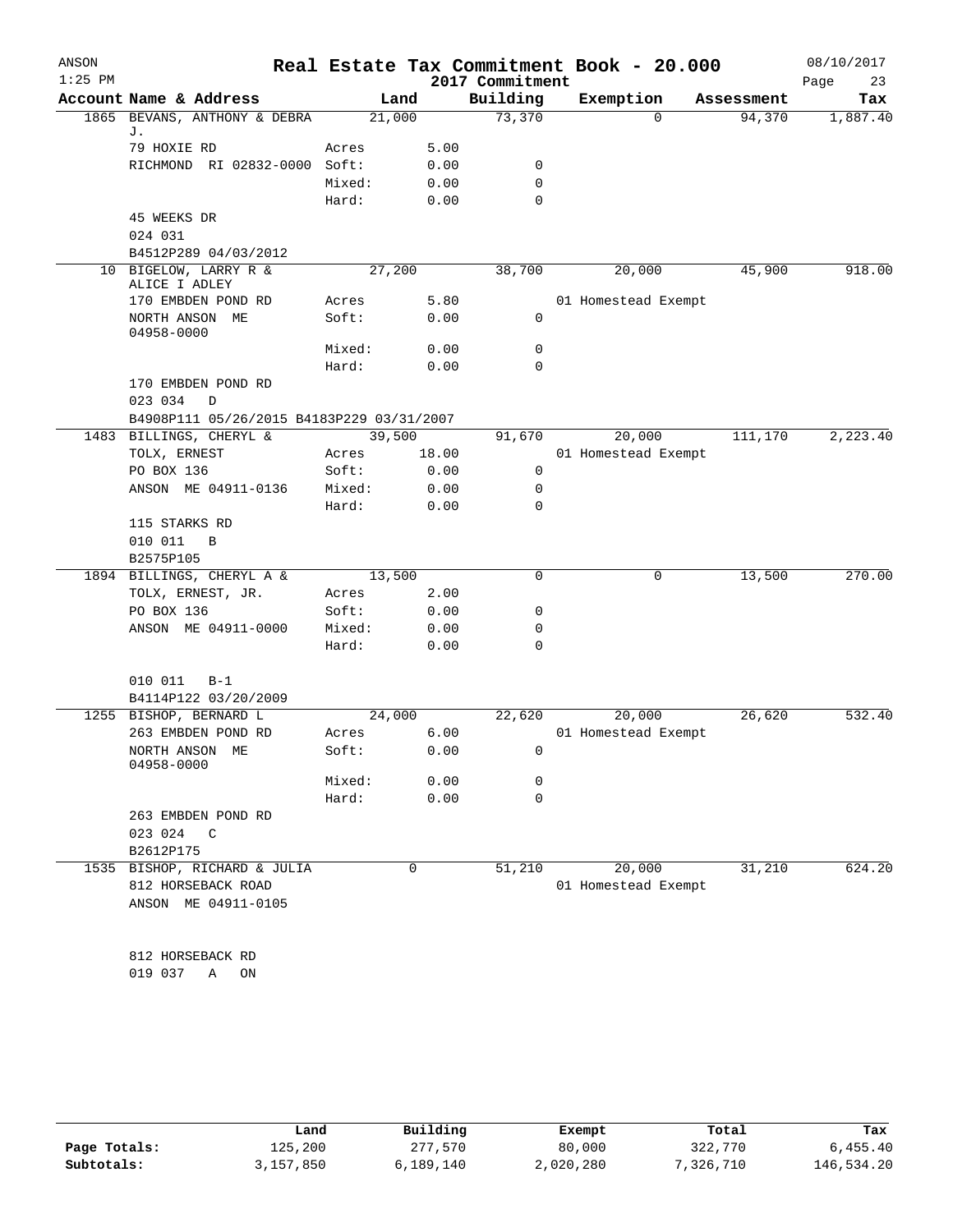| ANSON<br>$1:25$ PM |                                                                   |        |       | 2017 Commitment | Real Estate Tax Commitment Book - 20.000 |            | 08/10/2017<br>Page<br>24 |
|--------------------|-------------------------------------------------------------------|--------|-------|-----------------|------------------------------------------|------------|--------------------------|
|                    | Account Name & Address                                            |        | Land  | Building        | Exemption                                | Assessment | Tax                      |
|                    | 2002 BISSONETTE, DANA                                             | 18,900 |       | 0               | $\Omega$                                 | 18,900     | 378.00                   |
|                    | BISSONETTE, WENDY                                                 | Acres  | 5.60  |                 |                                          |            |                          |
|                    | 350 TATNIC ROAD                                                   | Soft:  | 0.00  | 0               |                                          |            |                          |
|                    | WELLS ME 04090                                                    | Mixed: | 0.00  | 0               |                                          |            |                          |
|                    |                                                                   | Hard:  | 0.00  | $\mathbf 0$     |                                          |            |                          |
|                    | TOWN FARM ROAD                                                    |        |       |                 |                                          |            |                          |
|                    | 022 012 00A                                                       |        |       |                 |                                          |            |                          |
|                    | B4894P263 04/06/2015 B4894P261 04/06/2015<br>825 BLACK, MICHAEL C | 26,450 |       | 37,620          | 20,000                                   | 44,070     | 881.40                   |
|                    | PO BOX 279                                                        | Acres  | 5.30  |                 | 01 Homestead Exempt                      |            |                          |
|                    | ANSON ME 04911-0279                                               | Soft:  | 0.00  | 0               |                                          |            |                          |
|                    |                                                                   | Mixed: | 0.00  | 0               |                                          |            |                          |
|                    |                                                                   | Hard:  | 0.00  | $\mathbf 0$     |                                          |            |                          |
|                    | 45 CAMPGROUND RD                                                  |        |       |                 |                                          |            |                          |
|                    | 015 037<br>1                                                      |        |       |                 |                                          |            |                          |
|                    | B2237P47                                                          |        |       |                 |                                          |            |                          |
| 1221               | BLACK, WILLIAM L. &                                               |        | 8,490 | 44,170          | 0                                        | 52,660     | 1,053.20                 |
|                    | KELLY A.                                                          |        |       |                 |                                          |            |                          |
|                    | 12 CENTER STREET                                                  | Acres  | 0.18  |                 |                                          |            |                          |
|                    | NORTH ANSON ME 04958                                              | Soft:  | 0.00  | 0               |                                          |            |                          |
|                    |                                                                   | Mixed: | 0.00  | 0               |                                          |            |                          |
|                    |                                                                   | Hard:  | 0.00  | 0               |                                          |            |                          |
|                    | 12 CENTER ST                                                      |        |       |                 |                                          |            |                          |
|                    | 006 013<br>B4902P77 05/07/2015                                    |        |       |                 |                                          |            |                          |
|                    | 83 BLAKE, DEBORAH                                                 | 20,660 |       | 0               | 0                                        | 20,660     | 413.20                   |
|                    | 10626 FOXTROT RD                                                  | Acres  | 1.44  |                 |                                          |            |                          |
|                    | CADET MO 63630-0000                                               | Soft:  | 0.00  | 0               |                                          |            |                          |
|                    |                                                                   | Mixed: | 0.00  | 0               |                                          |            |                          |
|                    |                                                                   | Hard:  | 0.00  | 0               |                                          |            |                          |
|                    | 332 PEASE HILL RD                                                 |        |       |                 |                                          |            |                          |
|                    | 011 042<br>61                                                     |        |       |                 |                                          |            |                          |
|                    | B2043P114                                                         |        |       |                 |                                          |            |                          |
|                    | 514 BLANCHARD, MARIE E.                                           | 26,150 |       | 6,890           | 0                                        | 33,040     | 660.80                   |
|                    | PO BOX 695                                                        | Acres  | 5.10  |                 |                                          |            |                          |
|                    | SKOWHEGAN<br>ME 04976                                             | Soft:  | 0.00  | 0               |                                          |            |                          |
|                    |                                                                   | Mixed: | 0.00  | 0               |                                          |            |                          |
|                    |                                                                   | Hard:  | 0.00  | 0               |                                          |            |                          |
|                    | 278 HOLLIN WAITE HILL<br>RD                                       |        |       |                 |                                          |            |                          |
|                    | 014 030<br>6                                                      |        |       |                 |                                          |            |                          |
|                    | B4817P127 08/06/2014                                              |        |       |                 |                                          |            |                          |
|                    | 739 BLAZIC, GLENNA                                                | 19,900 |       | 45,250          | $\mathbf 0$                              | 65,150     | 1,303.00                 |
|                    | 123 NEW PORTLAND ROAD                                             | Acres  | 0.44  |                 |                                          |            |                          |
|                    | NORTH ANSON ME<br>04958-0000                                      | Soft:  | 0.00  | 0               |                                          |            |                          |
|                    |                                                                   | Mixed: | 0.00  | 0               |                                          |            |                          |
|                    |                                                                   | Hard:  | 0.00  | $\mathbf 0$     |                                          |            |                          |
|                    | 25 NEW PORTLAND RD                                                |        |       |                 |                                          |            |                          |
|                    | 009 006<br>Α                                                      |        |       |                 |                                          |            |                          |
|                    | B2313P9                                                           |        |       |                 |                                          |            |                          |
|                    |                                                                   |        |       |                 |                                          |            |                          |

|              | Land      | Building  | Exempt    | Total     | Tax          |
|--------------|-----------|-----------|-----------|-----------|--------------|
| Page Totals: | 120,550   | 133,930   | 20,000    | 234,480   | 4,689.60     |
| Subtotals:   | 3,278,400 | 6,323,070 | 2,040,280 | 1,561,190 | 151, 223, 80 |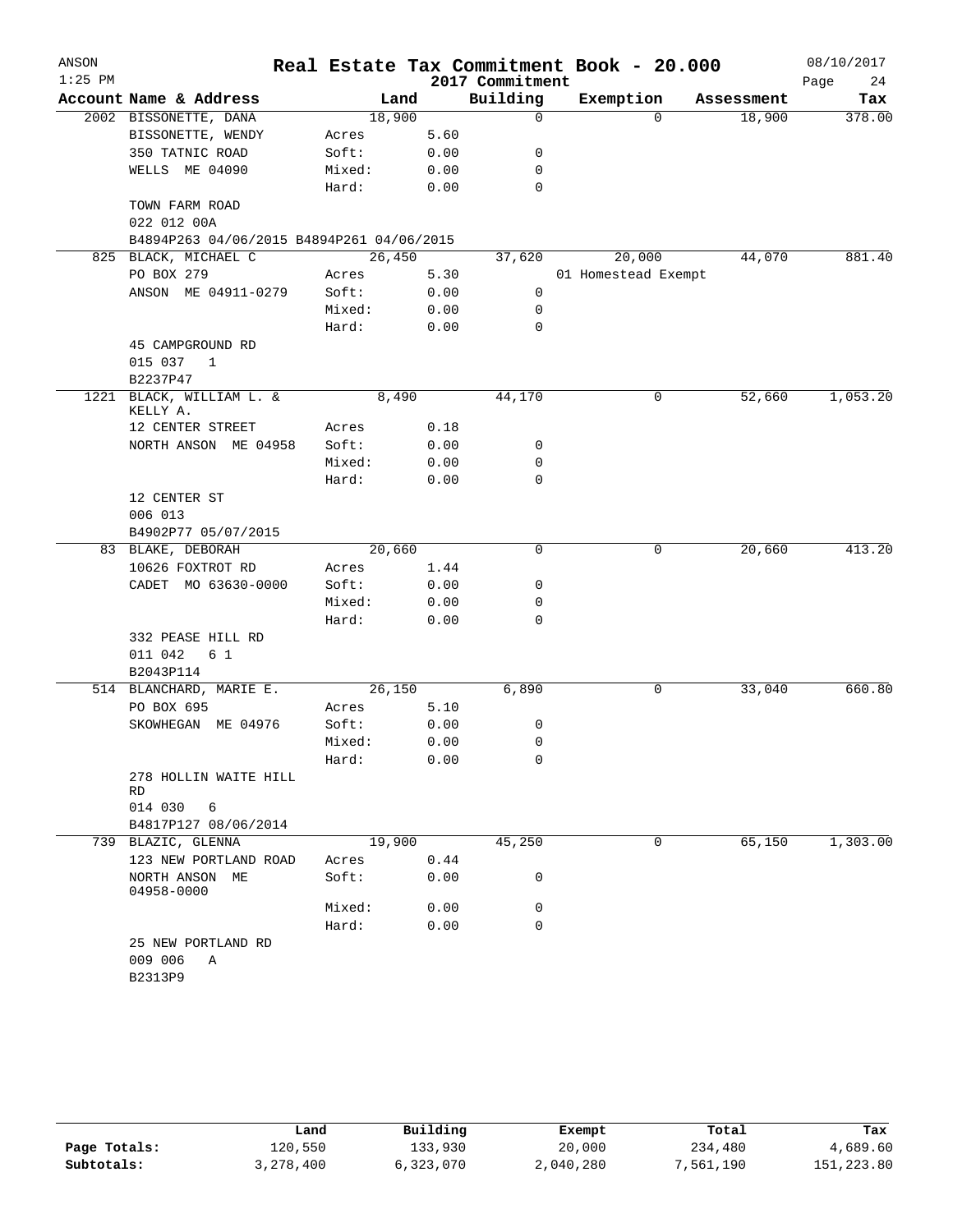| ANSON<br>$1:25$ PM |                                                       |                |               | 2017 Commitment | Real Estate Tax Commitment Book - 20.000 |   |            | 08/10/2017<br>25<br>Page |
|--------------------|-------------------------------------------------------|----------------|---------------|-----------------|------------------------------------------|---|------------|--------------------------|
|                    | Account Name & Address                                |                | Land          | Building        | Exemption                                |   | Assessment | Tax                      |
|                    | 1316 BLAZIC, GLENNA A                                 | 26,750         |               | 90,150          | 20,000                                   |   | 96,900     | 1,938.00                 |
|                    | 123 NEW PORTLAND ROAD<br>NORTH ANSON ME               | Acres<br>Soft: | 5.50<br>0.00  | $\mathsf{O}$    | 01 Homestead Exempt                      |   |            |                          |
|                    | 04958-0000                                            | Mixed:         | 0.00          | 0               |                                          |   |            |                          |
|                    |                                                       | Hard:          | 0.00          | $\mathbf 0$     |                                          |   |            |                          |
|                    | 123 NEW PORTLAND RD<br>023 035<br>B<br>B3287P18       |                |               |                 |                                          |   |            |                          |
|                    | 478 BLAZIC, GLENNA A                                  | 18,420         |               | 0               |                                          | 0 | 18,420     | 368.40                   |
|                    | 123 NEW PORTLAND ROAD                                 | Acres          | 5.28          |                 |                                          |   |            |                          |
|                    | NORTH ANSON ME<br>04958-0000                          | Soft:          | 0.00          | 0               |                                          |   |            |                          |
|                    |                                                       | Mixed:         | 0.00          | 0               |                                          |   |            |                          |
|                    |                                                       | Hard:          | 0.00          | $\mathbf 0$     |                                          |   |            |                          |
|                    | 023 020<br>B3061P41                                   |                |               |                 |                                          |   |            |                          |
|                    | 1887 BLAZIC, GLENNA A                                 | 13,370         |               | $\mathbf 0$     |                                          | 0 | 13,370     | 267.40                   |
|                    | 123 NEW PORTLAND ROAD                                 | Acres          | 1.91          |                 |                                          |   |            |                          |
|                    | NORTH ANSON ME<br>04958-0000                          | Soft:          | 0.00          | 0               |                                          |   |            |                          |
|                    |                                                       | Mixed:         | 0.00          | 0               |                                          |   |            |                          |
|                    |                                                       | Hard:          | 0.00          | 0               |                                          |   |            |                          |
|                    | 13 NEW PORTLAND RD<br>009 006 B<br>B1246P339          |                |               |                 |                                          |   |            |                          |
|                    | 1681 BLAZIC, GLENNA A &<br>FRANCIS P                  | 22,040         |               | 56,210          |                                          | 0 | 78,250     | 1,565.00                 |
|                    | 123 NEW PORTLAND ROAD                                 | Acres          | 2.36          |                 |                                          |   |            |                          |
|                    | NORTH ANSON ME<br>04958-0000                          | Soft:          | 0.00          | 0               |                                          |   |            |                          |
|                    |                                                       | Mixed:         | 0.00          | 0               |                                          |   |            |                          |
|                    | 24 NEW PORTLAND RD                                    | Hard:          | 0.00          | 0               |                                          |   |            |                          |
|                    | 008 022<br>B3726P22 08/14/2006                        |                |               |                 |                                          |   |            |                          |
|                    | 981 BLAZIC, GLENNA A &                                | 34,500         |               | 0               |                                          | 0 | 34,500     | 690.00                   |
|                    | FRANCIS P                                             |                |               |                 |                                          |   |            |                          |
|                    | 123 NEW PORTLAND ROAD<br>NORTH ANSON ME<br>04958-0000 | Acres<br>Soft: | 0.78<br>0.00  | 0               |                                          |   |            |                          |
|                    |                                                       | Mixed:         | 0.00          | 0               |                                          |   |            |                          |
|                    |                                                       | Hard:          | 0.00          | $\mathbf 0$     |                                          |   |            |                          |
|                    | 7 EMBDEN POND RD<br>009 023                           |                |               |                 |                                          |   |            |                          |
|                    | B3474P159 04/26/2005                                  |                |               |                 |                                          |   |            |                          |
|                    | 84 BLOOD, CHARLES A &<br>SHIRLEY A                    | 10,210         |               | 0               |                                          | 0 | 10,210     | 204.20                   |
|                    | PO BOX 261<br>BELGRADE LAKES ME                       | Acres<br>Soft: | 58.00<br>0.00 | $\mathbf 0$     |                                          |   |            |                          |
|                    | 04918-0261                                            | Mixed:         | 58.00         | 10,208          |                                          |   |            |                          |
|                    |                                                       | Hard:          | 0.00          | 0               |                                          |   |            |                          |
|                    |                                                       | TREE GROWTH    |               |                 |                                          |   |            |                          |
|                    | 021 002                                               |                |               |                 |                                          |   |            |                          |
|                    | B5021P267 04/28/2016 B1859P169 01/18/1993 B807P742    |                |               |                 |                                          |   |            |                          |

|              | Land      | Building  | Exempt    | Total     | Tax        |
|--------------|-----------|-----------|-----------|-----------|------------|
| Page Totals: | 125,290   | 146,360   | 20,000    | 251,650   | 5,033.00   |
| Subtotals:   | 3,403,690 | 6,469,430 | 2,060,280 | 7,812,840 | 156,256.80 |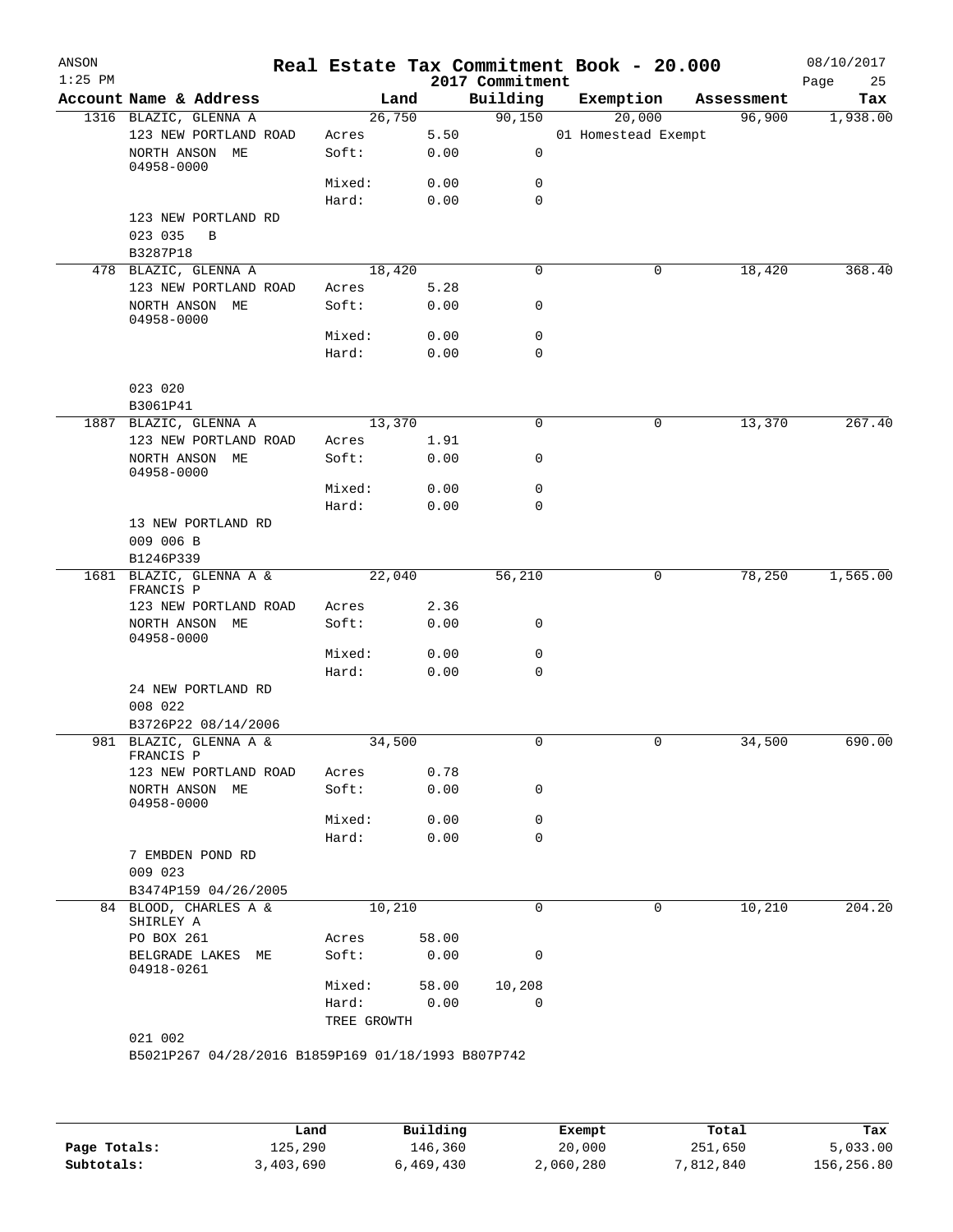| ANSON<br>$1:25$ PM |                                           |              |                |             |              | 2017 Commitment | Real Estate Tax Commitment Book - 20.000 |                |            | 08/10/2017<br>26<br>Page |
|--------------------|-------------------------------------------|--------------|----------------|-------------|--------------|-----------------|------------------------------------------|----------------|------------|--------------------------|
|                    | Account Name & Address                    |              |                | Land        |              | Building        | Exemption                                |                | Assessment | Tax                      |
|                    | 29 BLOOM, WILLIAM B.                      |              | 23,000         |             |              | 145,630         | 20,000                                   |                | 148,630    | 2,972.60                 |
|                    | 46 NORTH MAIN<br>NORTH ANSON ME           | SREET        | Acres<br>Soft: |             | 3.00<br>0.00 | 0               | 01 Homestead Exempt                      |                |            |                          |
|                    | $04958 - 0000$                            |              | Mixed:         |             | 0.00         | $\mathbf 0$     |                                          |                |            |                          |
|                    |                                           |              | Hard:          |             | 0.00         | 0               |                                          |                |            |                          |
|                    | 46 NORTH MAIN ST<br>006 063               |              |                |             |              |                 |                                          |                |            |                          |
|                    | B3995P236 05/09/2008                      |              |                |             |              |                 |                                          |                |            |                          |
|                    | 28 BLOOM, WILLIAM B.                      |              |                | 3,120       |              | $\mathbf 0$     | 0                                        |                | 3,120      | 62.40                    |
|                    | 46 NORTH MAIN                             | STREET Acres |                | 0.27        |              |                 |                                          |                |            |                          |
|                    | NORTH ANSON ME<br>04958-0000              |              | Soft:          | 0.00        |              | 0               |                                          |                |            |                          |
|                    |                                           |              | Mixed:         | 0.00        |              | $\mathbf 0$     |                                          |                |            |                          |
|                    |                                           |              | Hard:          | 0.00        |              | $\mathbf 0$     |                                          |                |            |                          |
|                    | 006 090                                   |              |                |             |              |                 |                                          |                |            |                          |
|                    | B5088P198 10/14/2016 B3995P236 05/09/2008 |              |                |             |              |                 |                                          |                |            |                          |
|                    | 699 BLUEBERRY BROADCASTING                |              |                | $\mathbf 0$ |              | 21,000          | 0                                        |                | 21,000     | 420.00                   |
|                    | LLC<br>$D/B/A$ WIGY                       |              |                |             |              |                 |                                          |                |            |                          |
|                    | PO BOX 3059                               |              |                |             |              |                 |                                          |                |            |                          |
|                    | KENNEBUNKPORT<br>ME                       |              |                |             |              |                 |                                          |                |            |                          |
|                    | 04046-0000                                |              |                |             |              |                 |                                          |                |            |                          |
|                    |                                           |              | TOWER AND BLDG |             |              |                 |                                          |                |            |                          |
|                    | 011 019<br>ON<br>B2476P289                |              |                |             |              |                 |                                          |                |            |                          |
|                    | 943 BOIARDI, LAWRENCE A &                 |              | 11,140         |             |              | 50,540          | 20,000                                   |                | 41,680     | 833.60                   |
|                    | SHELLEY A<br>PO BOX 656                   |              | Acres          |             | 0.31         |                 | 01 Homestead Exempt                      |                |            |                          |
|                    | NORTH ANSON ME                            |              | Soft:          | 0.00        |              | 0               |                                          |                |            |                          |
|                    | 04958-0000                                |              | Mixed:         | 0.00        |              | 0               |                                          |                |            |                          |
|                    |                                           |              | Hard:          | 0.00        |              | $\mathbf 0$     |                                          |                |            |                          |
|                    | 13 HALL ST                                |              |                |             |              |                 |                                          |                |            |                          |
|                    | 009 039                                   |              |                |             |              |                 |                                          |                |            |                          |
|                    | B3937P40 11/16/2007                       |              |                |             |              |                 |                                          |                |            |                          |
|                    | 403 BOLDUC, MICHAEL R &<br>SHARON A       |              | 45,000         |             |              | 24,580          |                                          | $\overline{0}$ | 69,580     | 1,391.60                 |
|                    | 27 ELM STREET                             |              | Acres          | 26.00       |              |                 |                                          |                |            |                          |
|                    | FAIRFIELD ME<br>04937-0000                |              | Soft:          | 0.00        |              | 0               |                                          |                |            |                          |
|                    |                                           |              | Mixed: 0.00    |             |              | 0               |                                          |                |            |                          |
|                    |                                           |              | Hard: 0.00     |             |              | 0               |                                          |                |            |                          |
|                    | 134 SKIDMORE RD                           |              | B5023P0237 JT  |             |              |                 |                                          |                |            |                          |
|                    | 023 014 A                                 |              |                |             |              |                 |                                          |                |            |                          |
|                    | B5023P237 05/02/2016 B4623P338 01/24/2013 |              |                |             |              |                 |                                          |                |            |                          |
|                    | 1481 BOLIA, CRAIG D. &<br>SHARLENE D.     |              | 33,500         |             |              | $\Omega$        | 0                                        |                | 33,500     | 670.00                   |
|                    | 24 SOUTH SHORE DR                         |              | Acres          | 12.00       |              |                 |                                          |                |            |                          |
|                    | PELHAM NH 03076-0000                      |              | Soft:          | 0.00        |              | 0               |                                          |                |            |                          |
|                    |                                           |              | Mixed:         | 0.00        |              | 0               |                                          |                |            |                          |
|                    |                                           |              | Hard:          |             | 0.00         | 0               |                                          |                |            |                          |
|                    | 999 MAYHEW RD                             |              |                |             |              |                 |                                          |                |            |                          |
|                    | 010 011 14<br>B3379P125 09/20/2004        |              |                |             |              |                 |                                          |                |            |                          |
|                    |                                           |              |                |             |              |                 |                                          |                |            |                          |
|                    |                                           |              |                |             |              |                 |                                          |                |            |                          |

|              | Land      | Building  | Exempt    | Total     | Tax        |
|--------------|-----------|-----------|-----------|-----------|------------|
| Page Totals: | 115,760   | 241,750   | 40,000    | 317,510   | 6,350.20   |
| Subtotals:   | 3,519,450 | 6,711,180 | 2,100,280 | 8,130,350 | 162,607.00 |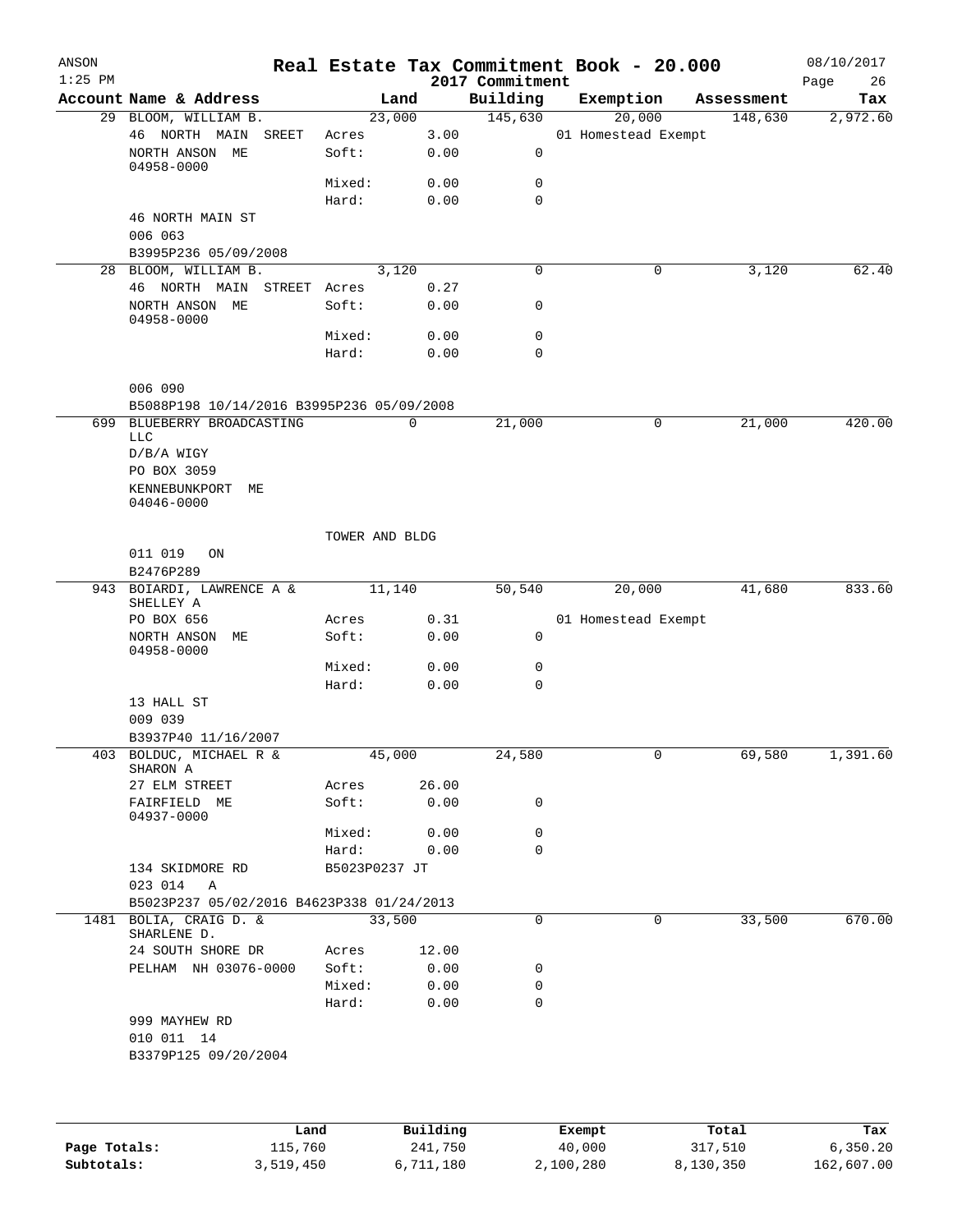| ANSON<br>$1:25$ PM |                                           |                 |              | 2017 Commitment | Real Estate Tax Commitment Book - 20.000 |                               | 08/10/2017<br>27<br>Page |
|--------------------|-------------------------------------------|-----------------|--------------|-----------------|------------------------------------------|-------------------------------|--------------------------|
|                    | Account Name & Address                    | Land            |              | Building        | Exemption                                | Assessment                    | Tax                      |
|                    | 1263 BOLVIN, BETSY                        | 25,200          |              | 162,430         | 26,000                                   | 161,630                       | 3,232.60                 |
|                    | 19 UNION STREET                           | Acres           | 1.80         |                 | 01 Homestead Exempt                      |                               |                          |
|                    | NORTH ANSON ME 04958                      | Soft:           | 0.00         | $\overline{0}$  |                                          | 05 Non-resident Veteran Widow |                          |
|                    |                                           | Mixed:          | 0.00         | 0               |                                          |                               |                          |
|                    |                                           | Hard:           | 0.00         | $\mathbf 0$     |                                          |                               |                          |
|                    | 19 UNION ST                               |                 |              |                 |                                          |                               |                          |
|                    | 005 027<br>B1646P49                       |                 |              |                 |                                          |                               |                          |
| 979                | BOLYARD, CRAIG A &                        | 13,710          |              | 55,610          | 0                                        | 69,320                        | 1,386.40                 |
|                    | THELMA A                                  |                 |              |                 |                                          |                               |                          |
|                    | 13911 56TH AVENUE                         | Acres           | 0.47         |                 |                                          |                               |                          |
|                    | SOUTH TUKWILA WA<br>98168-0000            | Soft:           | 0.00         | 0               |                                          |                               |                          |
|                    |                                           | Mixed:          | 0.00         | 0               |                                          |                               |                          |
|                    |                                           | Hard:           | 0.00         | $\Omega$        |                                          |                               |                          |
|                    | 27 OAK ST                                 | B5107P231 JT    |              |                 |                                          |                               |                          |
|                    | 003 002                                   |                 |              |                 |                                          |                               |                          |
|                    | B5107P231 12/02/2016 B3270P138 02/12/2004 |                 |              |                 |                                          |                               |                          |
| 1066               | BOOKER, RUSSELL E &<br>JENNIFER L         | 25,700          |              | 48,600          | 20,000                                   | 54,300                        | 1,086.00                 |
|                    | <b>36 MADISON STREET</b>                  | Acres           | 4.80         |                 | 01 Homestead Exempt                      |                               |                          |
|                    | NORTH ANSON ME<br>04958-0621              | Soft:           | 0.00         | 0               |                                          |                               |                          |
|                    |                                           | Mixed:          | 0.00         | 0               |                                          |                               |                          |
|                    |                                           | Hard:           | 0.00         | 0               |                                          |                               |                          |
|                    | 36 MADISON ST                             |                 |              |                 |                                          |                               |                          |
|                    | 006 098                                   |                 |              |                 |                                          |                               |                          |
|                    | B5060P158 08/10/2016 B4214P300 11/17/2009 |                 |              |                 |                                          |                               |                          |
|                    | 1548 BOOTHBY, JANET M.                    | 18,000          |              | 49,690          | 0                                        | 67,690                        | 1,353.80                 |
|                    | PO BOX 102                                | Acres           | 0.81         |                 |                                          |                               |                          |
|                    | NORTH ANSON ME 04958                      | Soft:           | 0.00         | 0<br>0          |                                          |                               |                          |
|                    |                                           | Mixed:<br>Hard: | 0.00<br>0.00 | $\mathbf 0$     |                                          |                               |                          |
|                    | 566 RIVER RD                              |                 |              |                 |                                          |                               |                          |
|                    | 016 010<br>D                              |                 |              |                 |                                          |                               |                          |
|                    | B4919P153 06/18/2015                      |                 |              |                 |                                          |                               |                          |
|                    | 89 BOOTHBY, PETER M &                     | 9,380           |              | 76,310          | 26,000                                   | 59,690                        | 1,193.80                 |
|                    | JANET M                                   |                 |              |                 |                                          |                               |                          |
|                    | PO BOX 102                                | Acres           | 0.22         |                 | 01 Homestead Exempt                      |                               |                          |
|                    | NORTH ANSON ME                            | Soft:           | 0.00         |                 | 0 02 Resident Veteran                    |                               |                          |
|                    | 04958-0102                                | Mixed:          | 0.00         | 0               |                                          |                               |                          |
|                    |                                           | Hard:           | 0.00         | 0               |                                          |                               |                          |
|                    | 15 MADISON ST                             |                 |              |                 |                                          |                               |                          |
|                    | 006 006                                   |                 |              |                 |                                          |                               |                          |
|                    | B1569P196                                 |                 |              |                 |                                          |                               |                          |
|                    | 1265 BORELLI, PETER                       | 23,800          |              | 0               | 0                                        | 23,800                        | 476.00                   |
|                    | 97 CARRABASSETT RD                        | Acres           | 10.30        |                 |                                          |                               |                          |
|                    | NORTH ANSON ME<br>04958-0000              | Soft:           | 0.00         | 0               |                                          |                               |                          |
|                    |                                           | Mixed:          | 0.00         | 0               |                                          |                               |                          |
|                    |                                           | Hard:           | 0.00         | 0               |                                          |                               |                          |
|                    |                                           |                 |              |                 |                                          |                               |                          |
|                    | 022 021 1                                 |                 |              |                 |                                          |                               |                          |
|                    | B1179P114                                 |                 |              |                 |                                          |                               |                          |
|                    |                                           |                 |              |                 |                                          |                               |                          |

|              | Land      | Building  | Exempt    | Total     | Tax        |
|--------------|-----------|-----------|-----------|-----------|------------|
| Page Totals: | 115,790   | 392,640   | 72,000    | 436,430   | 8,728.60   |
| Subtotals:   | 3,635,240 | 7,103,820 | 2,172,280 | 8,566,780 | 171,335.60 |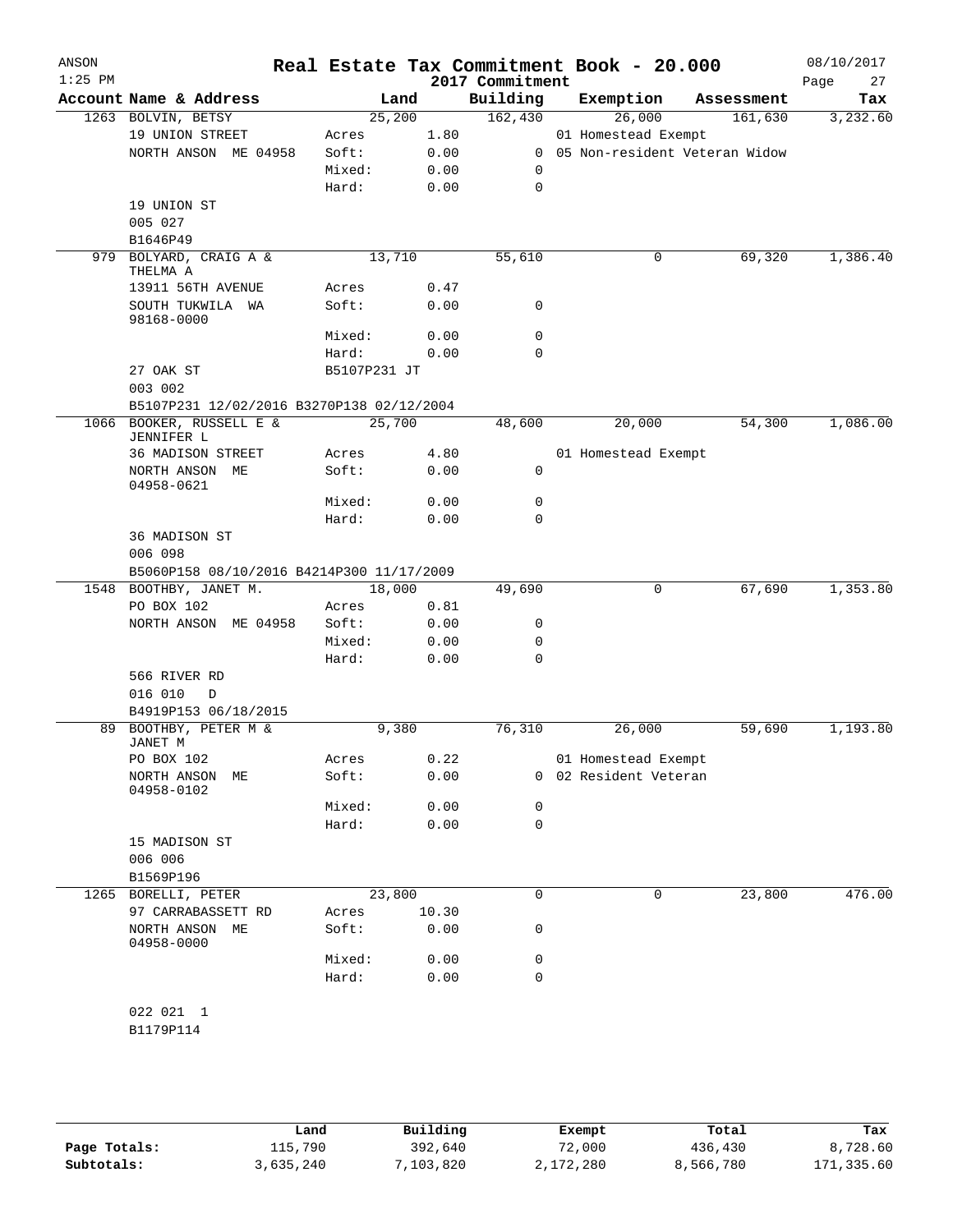| Account Name & Address<br>1264 BORELLI, PETER<br>97 CARRABASSETT RD<br>NORTH ANSON ME<br>04958-0000<br>97 CARRABASSETT RD<br>022 022<br>8<br>B1179P114<br>675 BORELLI, PETER A. & | 28,200<br>Acres<br>Soft:<br>Mixed:<br>Hard:                                                                                                                                                                                                                                         | Land<br>6.70<br>0.00<br>0.00<br>0.00                                            | Building<br>46,770<br>0<br>$\mathbf 0$                      |                                                                                                                                                                 | Exemption<br>20,000<br>01 Homestead Exempt | Assessment<br>54,970 | Tax                                                |
|-----------------------------------------------------------------------------------------------------------------------------------------------------------------------------------|-------------------------------------------------------------------------------------------------------------------------------------------------------------------------------------------------------------------------------------------------------------------------------------|---------------------------------------------------------------------------------|-------------------------------------------------------------|-----------------------------------------------------------------------------------------------------------------------------------------------------------------|--------------------------------------------|----------------------|----------------------------------------------------|
|                                                                                                                                                                                   |                                                                                                                                                                                                                                                                                     |                                                                                 |                                                             |                                                                                                                                                                 |                                            |                      | 1,099.40                                           |
|                                                                                                                                                                                   |                                                                                                                                                                                                                                                                                     |                                                                                 |                                                             |                                                                                                                                                                 |                                            |                      |                                                    |
|                                                                                                                                                                                   |                                                                                                                                                                                                                                                                                     |                                                                                 |                                                             |                                                                                                                                                                 |                                            |                      |                                                    |
|                                                                                                                                                                                   |                                                                                                                                                                                                                                                                                     |                                                                                 |                                                             |                                                                                                                                                                 |                                            |                      |                                                    |
|                                                                                                                                                                                   |                                                                                                                                                                                                                                                                                     |                                                                                 |                                                             |                                                                                                                                                                 |                                            |                      |                                                    |
|                                                                                                                                                                                   |                                                                                                                                                                                                                                                                                     |                                                                                 | $\Omega$                                                    |                                                                                                                                                                 |                                            |                      |                                                    |
|                                                                                                                                                                                   |                                                                                                                                                                                                                                                                                     |                                                                                 |                                                             |                                                                                                                                                                 |                                            |                      |                                                    |
|                                                                                                                                                                                   |                                                                                                                                                                                                                                                                                     |                                                                                 |                                                             |                                                                                                                                                                 |                                            |                      |                                                    |
|                                                                                                                                                                                   | 60,400                                                                                                                                                                                                                                                                              |                                                                                 | 81,820                                                      |                                                                                                                                                                 | 0                                          | 142,220              | 2,844.40                                           |
| MICHELLE A.                                                                                                                                                                       |                                                                                                                                                                                                                                                                                     |                                                                                 |                                                             |                                                                                                                                                                 |                                            |                      |                                                    |
| 97 CARRABASSETT RD                                                                                                                                                                | Acres                                                                                                                                                                                                                                                                               | 60.00                                                                           |                                                             |                                                                                                                                                                 |                                            |                      |                                                    |
| NORTH ANSON ME<br>04958-0000                                                                                                                                                      | Soft:                                                                                                                                                                                                                                                                               | 0.00                                                                            | 0                                                           |                                                                                                                                                                 |                                            |                      |                                                    |
|                                                                                                                                                                                   | Mixed:                                                                                                                                                                                                                                                                              | 0.00                                                                            | 0                                                           |                                                                                                                                                                 |                                            |                      |                                                    |
|                                                                                                                                                                                   | Hard:                                                                                                                                                                                                                                                                               | 0.00                                                                            | 0                                                           |                                                                                                                                                                 |                                            |                      |                                                    |
| 275 TOWN FARM RD                                                                                                                                                                  |                                                                                                                                                                                                                                                                                     |                                                                                 |                                                             |                                                                                                                                                                 |                                            |                      |                                                    |
|                                                                                                                                                                                   |                                                                                                                                                                                                                                                                                     |                                                                                 |                                                             |                                                                                                                                                                 |                                            |                      |                                                    |
|                                                                                                                                                                                   |                                                                                                                                                                                                                                                                                     |                                                                                 |                                                             |                                                                                                                                                                 |                                            |                      | 396.00                                             |
| MICHELLE A.                                                                                                                                                                       |                                                                                                                                                                                                                                                                                     |                                                                                 |                                                             |                                                                                                                                                                 |                                            |                      |                                                    |
| 97 CARRABASSETT RD                                                                                                                                                                | Acres                                                                                                                                                                                                                                                                               | 6.20                                                                            |                                                             |                                                                                                                                                                 |                                            |                      |                                                    |
| NORTH ANSON ME<br>04958-0000                                                                                                                                                      | Soft:                                                                                                                                                                                                                                                                               | 0.00                                                                            | 0                                                           |                                                                                                                                                                 |                                            |                      |                                                    |
|                                                                                                                                                                                   | Mixed:                                                                                                                                                                                                                                                                              | 0.00                                                                            | 0                                                           |                                                                                                                                                                 |                                            |                      |                                                    |
|                                                                                                                                                                                   | Hard:                                                                                                                                                                                                                                                                               | 0.00                                                                            | 0                                                           |                                                                                                                                                                 |                                            |                      |                                                    |
| 022 022<br>7                                                                                                                                                                      |                                                                                                                                                                                                                                                                                     |                                                                                 |                                                             |                                                                                                                                                                 |                                            |                      |                                                    |
| BORNTRAEGER, IV, HENRY                                                                                                                                                            |                                                                                                                                                                                                                                                                                     |                                                                                 | 0                                                           |                                                                                                                                                                 | 0                                          | 24,300               | 486.00                                             |
| WILLIAM &                                                                                                                                                                         |                                                                                                                                                                                                                                                                                     |                                                                                 |                                                             |                                                                                                                                                                 |                                            |                      |                                                    |
| MARIE                                                                                                                                                                             |                                                                                                                                                                                                                                                                                     |                                                                                 |                                                             |                                                                                                                                                                 |                                            |                      |                                                    |
| 8 HARDY'S HILL ROAD                                                                                                                                                               | Soft:                                                                                                                                                                                                                                                                               | 0.00                                                                            | 0                                                           |                                                                                                                                                                 |                                            |                      |                                                    |
|                                                                                                                                                                                   |                                                                                                                                                                                                                                                                                     |                                                                                 |                                                             |                                                                                                                                                                 |                                            |                      |                                                    |
|                                                                                                                                                                                   |                                                                                                                                                                                                                                                                                     |                                                                                 |                                                             |                                                                                                                                                                 |                                            |                      |                                                    |
|                                                                                                                                                                                   |                                                                                                                                                                                                                                                                                     |                                                                                 |                                                             |                                                                                                                                                                 |                                            |                      |                                                    |
|                                                                                                                                                                                   |                                                                                                                                                                                                                                                                                     |                                                                                 |                                                             |                                                                                                                                                                 |                                            |                      |                                                    |
| 90 BOTTESCH, GEORGE B                                                                                                                                                             |                                                                                                                                                                                                                                                                                     |                                                                                 | 87,440                                                      |                                                                                                                                                                 | 20,000                                     |                      | 2,156.20                                           |
| 583 WEST MILLS RD                                                                                                                                                                 | Acres                                                                                                                                                                                                                                                                               |                                                                                 |                                                             |                                                                                                                                                                 |                                            |                      |                                                    |
| ANSON ME 04911-0000                                                                                                                                                               | Soft:                                                                                                                                                                                                                                                                               |                                                                                 | $\overline{\phantom{0}}$                                    |                                                                                                                                                                 |                                            |                      |                                                    |
|                                                                                                                                                                                   | Mixed:                                                                                                                                                                                                                                                                              |                                                                                 | 5,104                                                       |                                                                                                                                                                 |                                            |                      |                                                    |
|                                                                                                                                                                                   | Hard:                                                                                                                                                                                                                                                                               |                                                                                 | 9,264                                                       |                                                                                                                                                                 |                                            |                      |                                                    |
|                                                                                                                                                                                   |                                                                                                                                                                                                                                                                                     |                                                                                 |                                                             |                                                                                                                                                                 |                                            |                      |                                                    |
|                                                                                                                                                                                   |                                                                                                                                                                                                                                                                                     |                                                                                 |                                                             |                                                                                                                                                                 |                                            |                      |                                                    |
|                                                                                                                                                                                   |                                                                                                                                                                                                                                                                                     |                                                                                 |                                                             |                                                                                                                                                                 |                                            |                      | 815.00                                             |
|                                                                                                                                                                                   |                                                                                                                                                                                                                                                                                     |                                                                                 |                                                             |                                                                                                                                                                 |                                            |                      |                                                    |
|                                                                                                                                                                                   |                                                                                                                                                                                                                                                                                     |                                                                                 |                                                             |                                                                                                                                                                 |                                            |                      |                                                    |
| OAKLAND ME 04963                                                                                                                                                                  | Mixed:                                                                                                                                                                                                                                                                              |                                                                                 | 0                                                           |                                                                                                                                                                 |                                            |                      |                                                    |
|                                                                                                                                                                                   | Hard:                                                                                                                                                                                                                                                                               |                                                                                 | $\mathbf 0$                                                 |                                                                                                                                                                 |                                            |                      |                                                    |
| CAMPGROUND ROAD                                                                                                                                                                   |                                                                                                                                                                                                                                                                                     |                                                                                 |                                                             |                                                                                                                                                                 |                                            |                      |                                                    |
| 015 047                                                                                                                                                                           |                                                                                                                                                                                                                                                                                     |                                                                                 |                                                             |                                                                                                                                                                 |                                            |                      |                                                    |
|                                                                                                                                                                                   | 022 018<br>B4603P293 12/04/2012<br>130 BORELLI, PETER P. &<br>B4446P88 09/30/2011<br>DEER ISLE ME 04627<br>HOLLIN WAITE HILL RD<br>020 014 11<br>B4962P99 10/05/2015<br>583 WEST MILLS RD<br>011 018<br>B2931P328<br>521 BOUCHARD, DALE J.<br>BOUCHARD, GERMAINE P.<br>P.O. BOX 594 | QUINTAL-SNOWMAN, ANGELA Acres<br>Mixed:<br>Hard:<br>B4962P099<br>Acres<br>Soft: | 19,800<br>24,300<br>0.00<br>40,370<br>TREE GROWTH<br>40,750 | 0<br>10.80<br>0.00<br>0<br>0<br>82.00<br>0.00<br>29.00<br>48.00<br>0<br>33.50<br>0.00<br>0<br>0.00<br>0.00<br>B4847P81 11/03/2014 B4847P79 04/04/2014 B2645P141 |                                            | 0<br>0               | 19,800<br>107,810<br>01 Homestead Exempt<br>40,750 |

|              | Land      | Building | Exempt    | Total     | Tax        |
|--------------|-----------|----------|-----------|-----------|------------|
| Page Totals: | 213,820   | 216,030  | 40,000    | 389,850   | 7,797.00   |
| Subtotals:   | 3,849,060 | ,319,850 | 2,212,280 | 8,956,630 | 179,132.60 |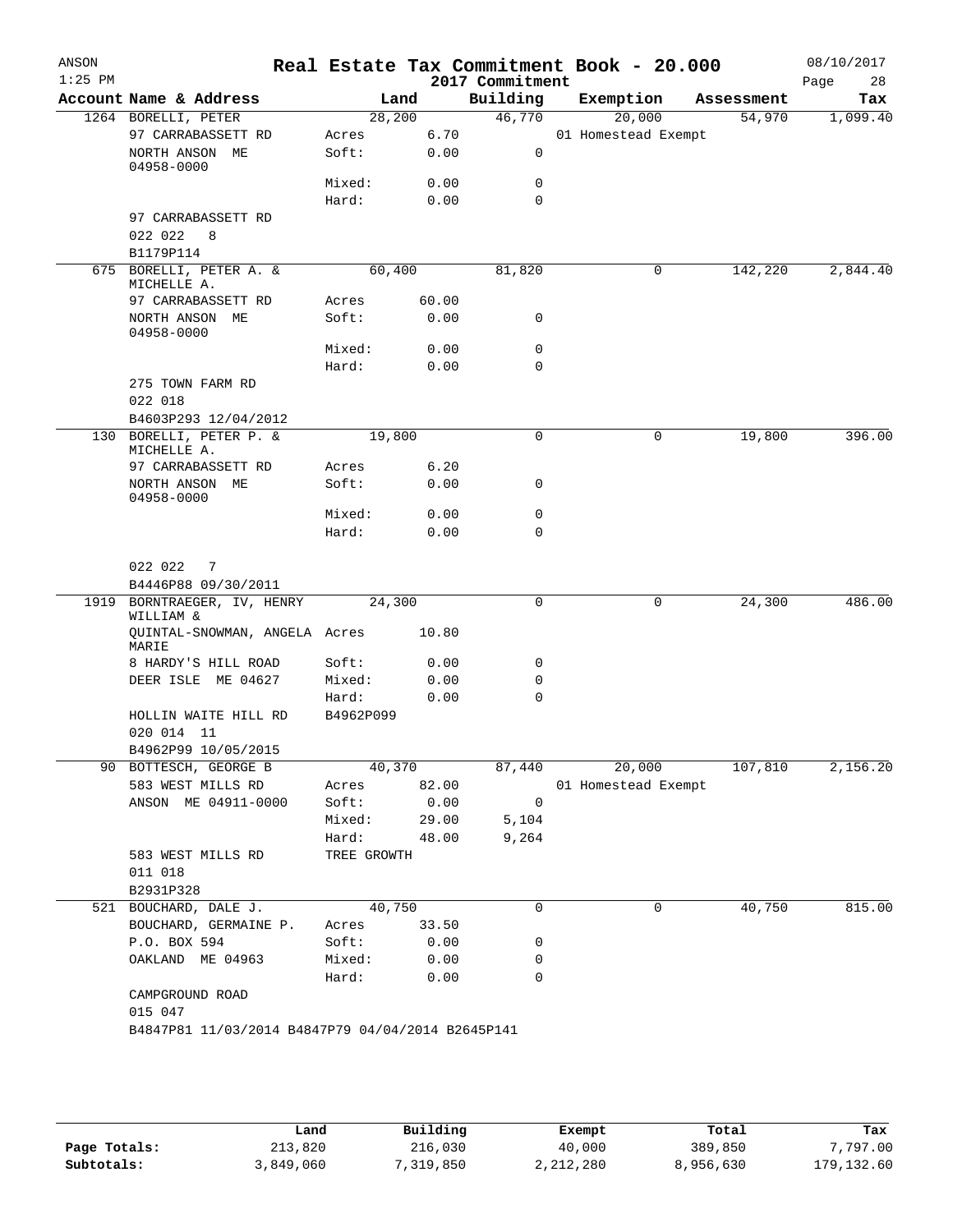| ANSON<br>$1:25$ PM |                                                                                 |                 |              | 2017 Commitment | Real Estate Tax Commitment Book - 20.000 |            | 08/10/2017<br>29<br>Page |
|--------------------|---------------------------------------------------------------------------------|-----------------|--------------|-----------------|------------------------------------------|------------|--------------------------|
|                    | Account Name & Address                                                          | Land            |              | Building        | Exemption                                | Assessment | Tax                      |
|                    | 993 BOUCHARD, LOUIS J III                                                       | 26,150          |              | 38,690          | 20,000                                   | 44,840     | 896.80                   |
|                    | C/O KEYBANK N.A.,<br>OH-01-51-0548                                              | Acres           | 5.10         |                 | 01 Homestead Exempt                      |            |                          |
|                    | 4910 TIEDEMAN RD                                                                | Soft:           | 0.00         | 0               |                                          |            |                          |
|                    | BROOKLYN OH 44144                                                               | Mixed:          | 0.00         | 0               |                                          |            |                          |
|                    |                                                                                 | Hard:           | 0.00         | 0               |                                          |            |                          |
|                    | 43 BROWN HILL RD<br>014 030<br>9                                                |                 |              |                 |                                          |            |                          |
|                    | B2434P143                                                                       |                 |              |                 |                                          |            |                          |
|                    | 1946 BOUDREAU, MICHAEL &<br><b>JENNIFER G</b>                                   | 15,000          |              | 0               | 0                                        | 15,000     | 300.00                   |
|                    | 124 OVERLOOK ROAD                                                               | Acres           | 3.00         |                 |                                          |            |                          |
|                    | SOUTH WINDSOR CT 06074 Soft:                                                    |                 | 0.00         | 0               |                                          |            |                          |
|                    |                                                                                 | Mixed:<br>Hard: | 0.00<br>0.00 | 0<br>0          |                                          |            |                          |
|                    | 015 015B                                                                        |                 |              |                 |                                          |            |                          |
|                    | B3588P195 11/08/2005                                                            |                 |              |                 |                                          |            |                          |
| 1222               | BOULETTE, LAWRENCE R.,<br>JR.                                                   | 28,500          |              | 52,300          | 0                                        | 80,800     | 1,616.00                 |
|                    | 94 EAST RIVER ROAD                                                              | Acres           | 7.00         |                 |                                          |            |                          |
|                    | SKOWHEGAN ME 04976                                                              | Soft:           | 0.00         | 0               |                                          |            |                          |
|                    |                                                                                 | Mixed:          | 0.00         | 0               |                                          |            |                          |
|                    |                                                                                 | Hard:           | 0.00         | 0               |                                          |            |                          |
|                    | 383 WEST MILLS RD                                                               |                 |              |                 |                                          |            |                          |
|                    | 011 031                                                                         |                 |              |                 |                                          |            |                          |
|                    | B3782P166 12/05/2006                                                            |                 |              |                 |                                          |            |                          |
|                    | 803 BOURQUE, WILLIAM R.<br>TRUSTEE                                              | 46,000          |              | 77,060          | $\mathbf 0$                              | 123,060    | 2,461.20                 |
|                    | BOURQUE, CAITRIN S.<br>TRUSTEE                                                  | Acres           | 28.00        |                 |                                          |            |                          |
|                    | 12 BUTTONWOODS AVE                                                              | Soft:           | 0.00         | 0<br>0          |                                          |            |                          |
|                    | HAVERHILL MA<br>01830-0000                                                      | Mixed:<br>Hard: | 0.00<br>0.00 | 0               |                                          |            |                          |
|                    | 497 FOUR MILE SQUARE RD                                                         |                 |              |                 |                                          |            |                          |
|                    | 021 021                                                                         |                 |              |                 |                                          |            |                          |
|                    | B4784P12 02/25/2014 B4478P249 12/27/2011<br>1217 BOWN, MATTHEW F & AMY A 33,320 |                 |              | 91,250          | 20,000                                   | 104,570    | 2,091.40                 |
|                    | PO BOX 334                                                                      | Acres           | 11.82        |                 | 01 Homestead Exempt                      |            |                          |
|                    | NORTH ANSON ME<br>04958-0334                                                    | Soft:           | 0.00         | $\mathbf 0$     |                                          |            |                          |
|                    |                                                                                 | Mixed:          | 0.00         | 0               |                                          |            |                          |
|                    |                                                                                 | Hard:           | 0.00         | 0               |                                          |            |                          |
|                    | 314 CAMPGROUND RD                                                               |                 |              |                 |                                          |            |                          |
|                    | 015 043 F                                                                       |                 |              |                 |                                          |            |                          |
|                    | B2518P126                                                                       |                 |              |                 |                                          |            |                          |
|                    | 97 BOYCE, GENE F                                                                | 9,170           |              | 47,260          | 26,000                                   | 30,430     | 608.60                   |
|                    | PO BOX 76                                                                       | Acres           | 0.21         |                 | 01 Homestead Exempt                      |            |                          |
|                    | ANSON ME 04911-0076                                                             | Soft:           | 0.00         |                 | 0 02 Resident Veteran                    |            |                          |
|                    |                                                                                 | Mixed:          | 0.00         | 0               |                                          |            |                          |
|                    |                                                                                 | Hard:           | 0.00         | 0               |                                          |            |                          |
|                    | 102 MAIN ST                                                                     |                 |              |                 |                                          |            |                          |
|                    | 001 033                                                                         |                 |              |                 |                                          |            |                          |
|                    | B793P116                                                                        |                 |              |                 |                                          |            |                          |
|                    |                                                                                 |                 |              |                 |                                          |            |                          |

|              | Land      | Building  | Exempt    | Total     | Tax        |  |
|--------------|-----------|-----------|-----------|-----------|------------|--|
| Page Totals: | 158,140   | 306,560   | 66,000    | 398,700   | 7,974.00   |  |
| Subtotals:   | 4,007,200 | 7,626,410 | 2,278,280 | 9,355,330 | 187,106.60 |  |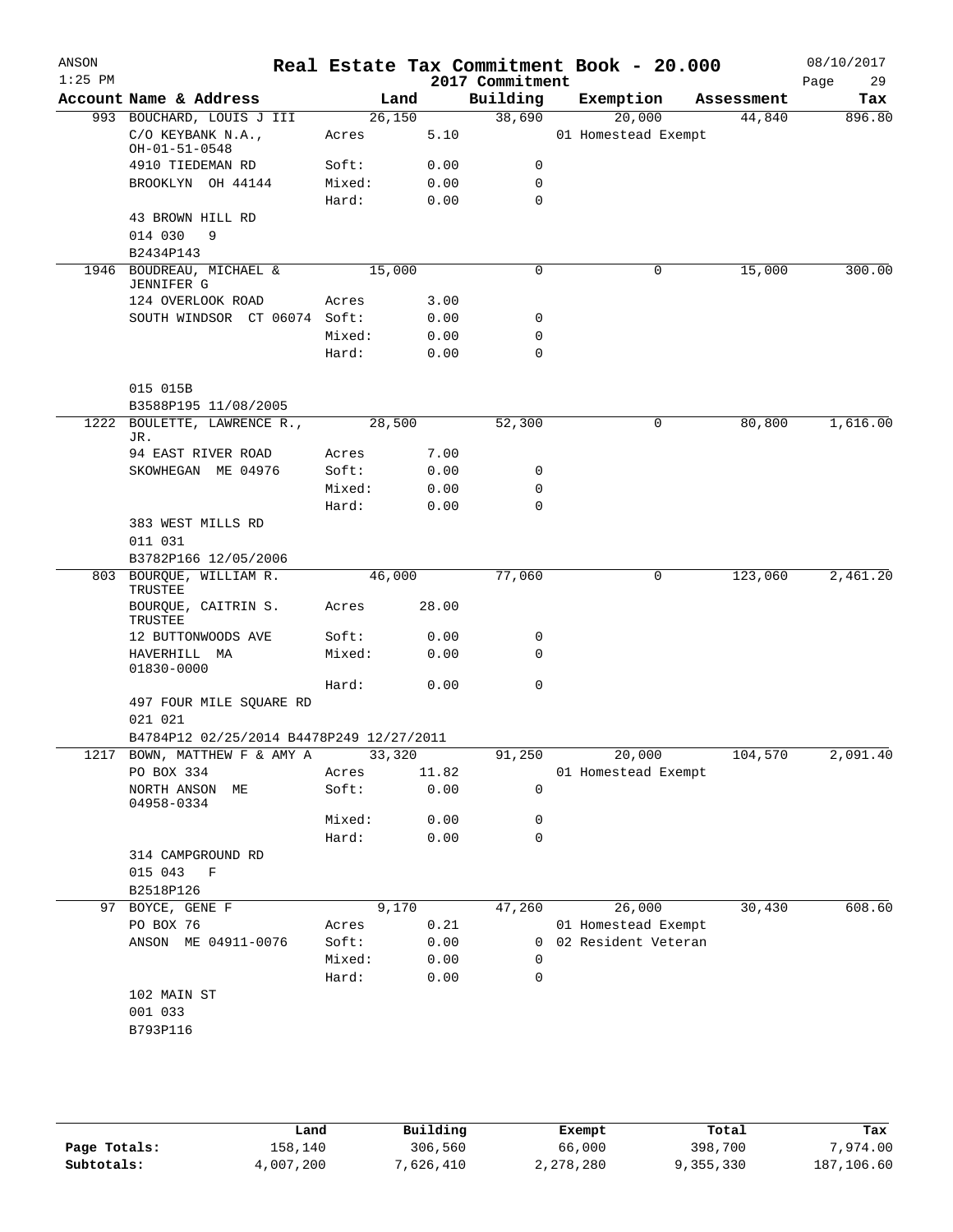| ANSON<br>$1:25$ PM |                                |        |                      | 2017 Commitment |           | Real Estate Tax Commitment Book - 20.000 |            | 08/10/2017<br>Page<br>30 |
|--------------------|--------------------------------|--------|----------------------|-----------------|-----------|------------------------------------------|------------|--------------------------|
|                    | Account Name & Address         |        | Land                 | Building        |           | Exemption                                | Assessment | Tax                      |
|                    | 1518 BOYCE, LISA               |        | 14,970               | 58,800          |           | 20,000                                   | 53,770     | 1,075.40                 |
|                    | PO BOX 414                     | Acres  | 0.56                 |                 |           | 01 Homestead Exempt                      |            |                          |
|                    | ANSON ME 04911-0414            | Soft:  | 0.00                 | 0               |           |                                          |            |                          |
|                    |                                | Mixed: | 0.00                 | 0               |           |                                          |            |                          |
|                    |                                | Hard:  | 0.00                 | 0               |           |                                          |            |                          |
|                    | 3 PINE ST                      |        |                      |                 |           |                                          |            |                          |
|                    | 001 036                        |        |                      |                 |           |                                          |            |                          |
|                    | B4325P129 10/08/2010           |        |                      |                 |           |                                          |            |                          |
| 100                | BOYCE, TIMOTHY G &             |        | 26,150               | 45,290          |           | 20,000                                   | 51,440     | 1,028.80                 |
|                    | TUCCI, KELLIE S                | Acres  | 5.10                 |                 |           | 01 Homestead Exempt                      |            |                          |
|                    | PO BOX 246                     | Soft:  | 0.00                 | 0               |           |                                          |            |                          |
|                    | ANSON ME 04911-0246            | Mixed: | 0.00                 | 0               |           |                                          |            |                          |
|                    |                                | Hard:  | 0.00                 | 0               |           |                                          |            |                          |
|                    | 35 BROWN HILL RD               |        |                      |                 |           |                                          |            |                          |
|                    | 014 030<br>8                   |        |                      |                 |           |                                          |            |                          |
|                    | B5060P130 08/10/2016 B2339P244 |        |                      |                 |           |                                          |            |                          |
| 1517               | BOYLE, JAMES &                 |        | 0                    | 28,240          |           | 20,000                                   | 8,240      | 164.80                   |
|                    | WILLEY, SUSAN                  |        |                      |                 |           | 01 Homestead Exempt                      |            |                          |
|                    | PO BOX 101                     |        |                      |                 |           |                                          |            |                          |
|                    | ANSON ME 04911-0101            |        |                      |                 |           |                                          |            |                          |
|                    |                                |        |                      |                 |           |                                          |            |                          |
|                    |                                |        |                      |                 |           |                                          |            |                          |
|                    | 016 005<br>Α<br>ON             |        |                      |                 |           |                                          |            |                          |
|                    | 104 BRACK, DAVID               |        | 17,320               | 43,530          |           | 26,000                                   | 34,850     | 697.00                   |
|                    | PO BOX 96                      | Acres  | 0.75                 |                 |           | 01 Homestead Exempt                      |            |                          |
|                    | ANSON ME 04911-0096            | Soft:  | 0.00                 |                 |           | 0 02 Resident Veteran                    |            |                          |
|                    |                                | Mixed: | 0.00                 | 0               |           |                                          |            |                          |
|                    |                                | Hard:  | 0.00                 | 0               |           |                                          |            |                          |
|                    | 11 THIRD ST                    |        |                      |                 |           |                                          |            |                          |
|                    | 001 054                        |        |                      |                 |           |                                          |            |                          |
|                    | B3976P352 03/21/2008 B2723P298 |        |                      |                 |           |                                          |            |                          |
| 1857               | BRADBURY, CHAD H               |        | 18,330               | 25,020          |           | 0                                        | 43,350     | 867.00                   |
|                    | 1180 ROUTE 2 STE 5             | Acres  | 4.22                 |                 |           |                                          |            |                          |
|                    | RUMFORD ME 04276-3644          | Soft:  | 0.00                 | 0               |           |                                          |            |                          |
|                    |                                | Mixed: | 0.00                 | 0               |           |                                          |            |                          |
|                    |                                | Hard:  | 0.00                 | 0               |           |                                          |            |                          |
|                    |                                |        | WOOD ENERGY PROPERTY |                 |           |                                          |            |                          |
|                    | 016 015<br>Α                   |        |                      |                 |           |                                          |            |                          |
|                    | B2599P238                      |        |                      |                 |           |                                          |            |                          |
|                    | 107 BRADLEY, SHIRLEY M         |        | 17,600               | $\mathbf 0$     |           | $\mathbf 0$                              | 17,600     | 352.00                   |
|                    | C/O PETER BRADLEY              | Acres  | 10.50                |                 |           |                                          |            |                          |
|                    | PO BOX 397                     | Soft:  | 0.00                 | 0               |           |                                          |            |                          |
|                    | NUTTING LAKE<br>МA             | Mixed: | 0.00                 | 0               |           |                                          |            |                          |
|                    | 01865-0000                     |        |                      |                 |           |                                          |            |                          |
|                    |                                | Hard:  | 0.00                 | 0               |           |                                          |            |                          |
|                    |                                |        |                      |                 |           |                                          |            |                          |
|                    | 015 044<br>К                   |        |                      |                 |           |                                          |            |                          |
|                    | B1292P14                       |        |                      |                 |           |                                          |            |                          |
|                    | 1921 BRADY, CHERYL             |        | 21,820               | $\mathbf 0$     |           | 0                                        | 21,820     | 436.40                   |
|                    | 70 SOUTHBRIDGE ST              | Acres  | 8.32                 |                 |           |                                          |            |                          |
|                    | WORCESTER MA                   | Soft:  | 0.00                 | 0               |           |                                          |            |                          |
|                    | 01608-0000                     | Mixed: | 0.00                 | 0               |           |                                          |            |                          |
|                    |                                | Hard:  | 0.00                 | 0               |           |                                          |            |                          |
|                    | HOLLIN WAITE HILL RD           |        |                      |                 |           |                                          |            |                          |
|                    | 020 014 13                     |        |                      |                 |           |                                          |            |                          |
|                    | B3416P7 12/02/2004             |        |                      |                 |           |                                          |            |                          |
|                    |                                |        |                      |                 |           |                                          |            |                          |
|                    |                                |        |                      |                 |           |                                          |            |                          |
|                    |                                | Land   | Building             |                 |           | Exempt                                   | Total      | Tax                      |
| Page Totals:       | 116,190                        |        | 200,880              |                 |           | 86,000                                   | 231,070    | 4,621.40                 |
| Subtotals:         | 4,123,390                      |        | 7,827,290            |                 | 2,364,280 |                                          | 9,586,400  | 191,728.00               |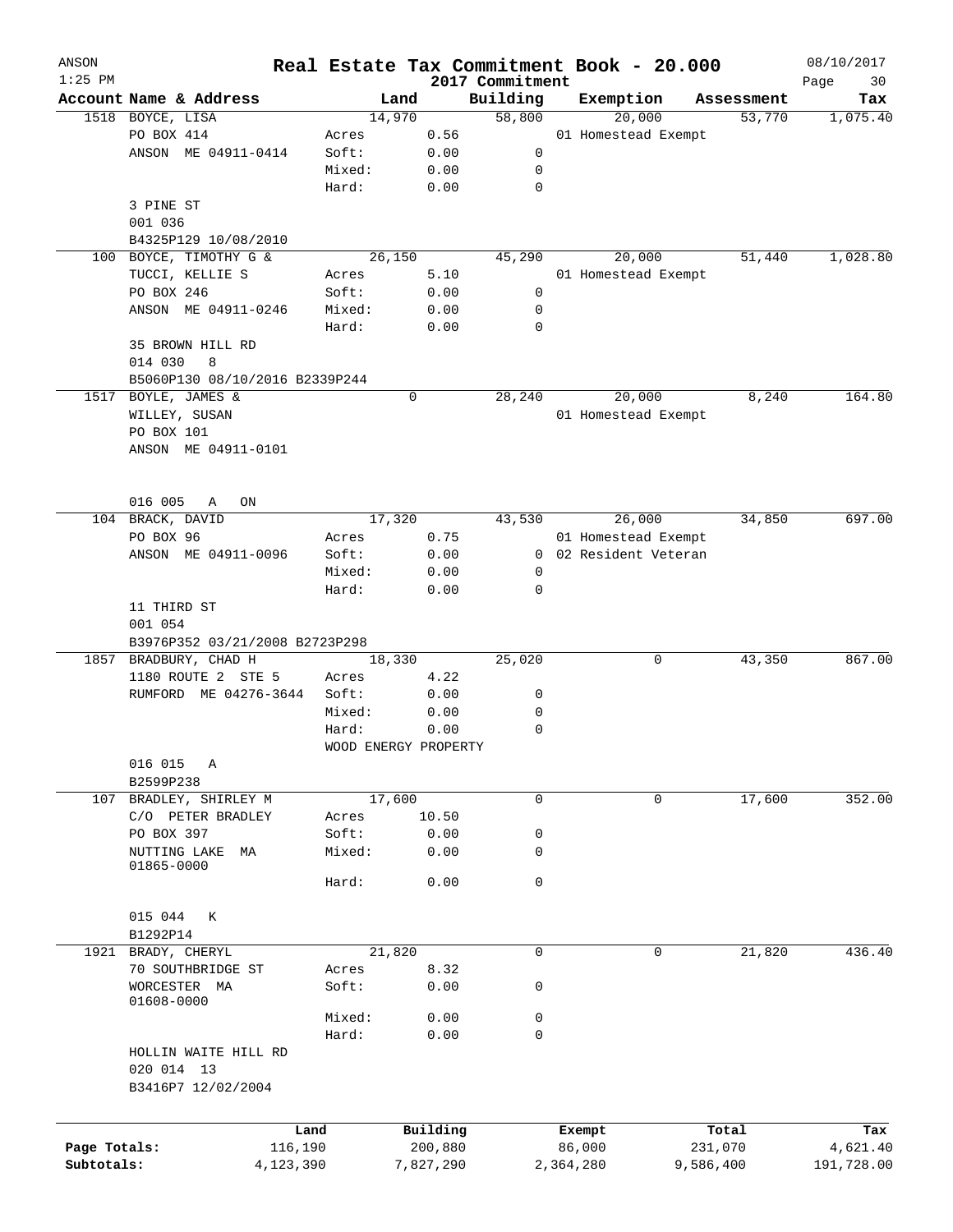| ANSON     |                                         |        |       |                 | Real Estate Tax Commitment Book - 20.000 |            | 08/10/2017 |
|-----------|-----------------------------------------|--------|-------|-----------------|------------------------------------------|------------|------------|
| $1:25$ PM |                                         |        |       | 2017 Commitment |                                          |            | Page<br>31 |
|           | Account Name & Address                  | Land   |       | Building        | Exemption                                | Assessment | Tax        |
|           | 1269 BRAKE, JACK K &                    | 4,700  |       | $\mathbf 0$     | $\Omega$                                 | 4,700      | 94.00      |
|           | SACKETT, MICHAEL                        | Acres  | 5.00  |                 |                                          |            |            |
|           | PO BOX 207                              | Soft:  | 0.00  | 0               |                                          |            |            |
|           | SKOWHEGAN ME<br>04976-0207              | Mixed: | 0.00  | 0               |                                          |            |            |
|           |                                         | Hard:  | 0.00  | 0               |                                          |            |            |
|           | 012 011                                 |        |       |                 |                                          |            |            |
|           | B1377P286                               |        |       |                 |                                          |            |            |
|           | 103 BRALEY, FRANK W & RUTH<br>Е         | 14,560 |       | 77,810          | 20,000                                   | 72,370     | 1,447.40   |
|           | 112 MAIN ST                             | Acres  | 0.53  |                 | 01 Homestead Exempt                      |            |            |
|           | ANSON ME 04911-0000                     | Soft:  | 0.00  | 0               |                                          |            |            |
|           |                                         | Mixed: | 0.00  | 0               |                                          |            |            |
|           |                                         | Hard:  | 0.00  | 0               |                                          |            |            |
|           | 112 MAIN ST                             |        |       |                 |                                          |            |            |
|           | 001 035                                 |        |       |                 |                                          |            |            |
|           | B815P888                                |        |       |                 |                                          |            |            |
| 1687      | BRALEY, FRANK W. & RUTH                 | 11,130 |       | 9,760           | 0                                        | 20,890     | 417.80     |
|           | Е.                                      |        |       |                 |                                          |            |            |
|           | 112 MAIN ST                             | Acres  | 1.75  |                 |                                          |            |            |
|           | ANSON ME 04911                          | Soft:  | 0.00  | 0               |                                          |            |            |
|           |                                         | Mixed: | 0.00  | 0               |                                          |            |            |
|           |                                         | Hard:  | 0.00  | $\mathbf 0$     |                                          |            |            |
|           | 24 FRONT ST                             |        |       |                 |                                          |            |            |
|           | 001 051                                 |        |       |                 |                                          |            |            |
|           | B3532P151 08/04/2005                    |        |       |                 |                                          |            |            |
|           | 1474 BRAUER, KURT &                     | 17,320 |       | 37,410          | 0                                        | 54,730     | 1,094.60   |
|           | WALBRECHT, ALYSSA                       | Acres  | 0.75  |                 |                                          |            |            |
|           | 161 SAPE ROAD                           | Soft:  | 0.00  | 0               |                                          |            |            |
|           | RAYMOND ME 04071                        | Mixed: | 0.00  | 0               |                                          |            |            |
|           |                                         | Hard:  | 0.00  | 0               |                                          |            |            |
|           | 14 FRONT ST                             |        |       |                 |                                          |            |            |
|           | 001 050                                 |        |       |                 |                                          |            |            |
|           | B4767P33 03/21/2014                     |        |       |                 |                                          |            |            |
|           | 135 BREEN, SHANE L.                     | 22,500 |       | $\Omega$        | 0                                        | 22,500     | 450.00     |
|           | 21 PARKVIEW AVENUE                      | Acres  | 9.00  |                 |                                          |            |            |
|           | LIVERMORE FALLS ME<br>04254             | Soft:  | 0.00  | $\mathbf{0}$    |                                          |            |            |
|           |                                         | Mixed: | 0.00  | 0               |                                          |            |            |
|           |                                         | Hard:  | 0.00  | $\mathbf 0$     |                                          |            |            |
|           | SKIDMORE RD                             |        |       |                 |                                          |            |            |
|           | 023 015 F 1                             |        |       |                 |                                          |            |            |
|           | B4381P337 03/25/2011                    |        |       |                 |                                          |            |            |
|           | 110 BRIDGES, LUCIE E.                   | 34,000 |       | 80,840          | 20,000                                   | 94,840     | 1,896.80   |
|           | 329 EMBDEN POND RD                      | Acres  | 12.50 |                 | 01 Homestead Exempt                      |            |            |
|           | NORTH ANSON ME<br>04958-0000            | Soft:  | 0.00  | 0               |                                          |            |            |
|           |                                         | Mixed: | 0.00  | 0               |                                          |            |            |
|           |                                         | Hard:  | 0.00  | 0               |                                          |            |            |
|           | 329 EMBDEN POND RD<br>023 024<br>$\Box$ |        |       |                 |                                          |            |            |
|           | B3893P298 08/13/2007                    |        |       |                 |                                          |            |            |
|           |                                         |        |       |                 |                                          |            |            |
|           |                                         |        |       |                 |                                          |            |            |

|              | Land      | Building  |           | Total     | Tax        |
|--------------|-----------|-----------|-----------|-----------|------------|
|              |           |           | Exempt    |           |            |
| Page Totals: | 104,210   | 205,820   | 40,000    | 270,030   | 5,400.60   |
| Subtotals:   | 4,227,600 | 8,033,110 | 2,404,280 | 9,856,430 | 197,128.60 |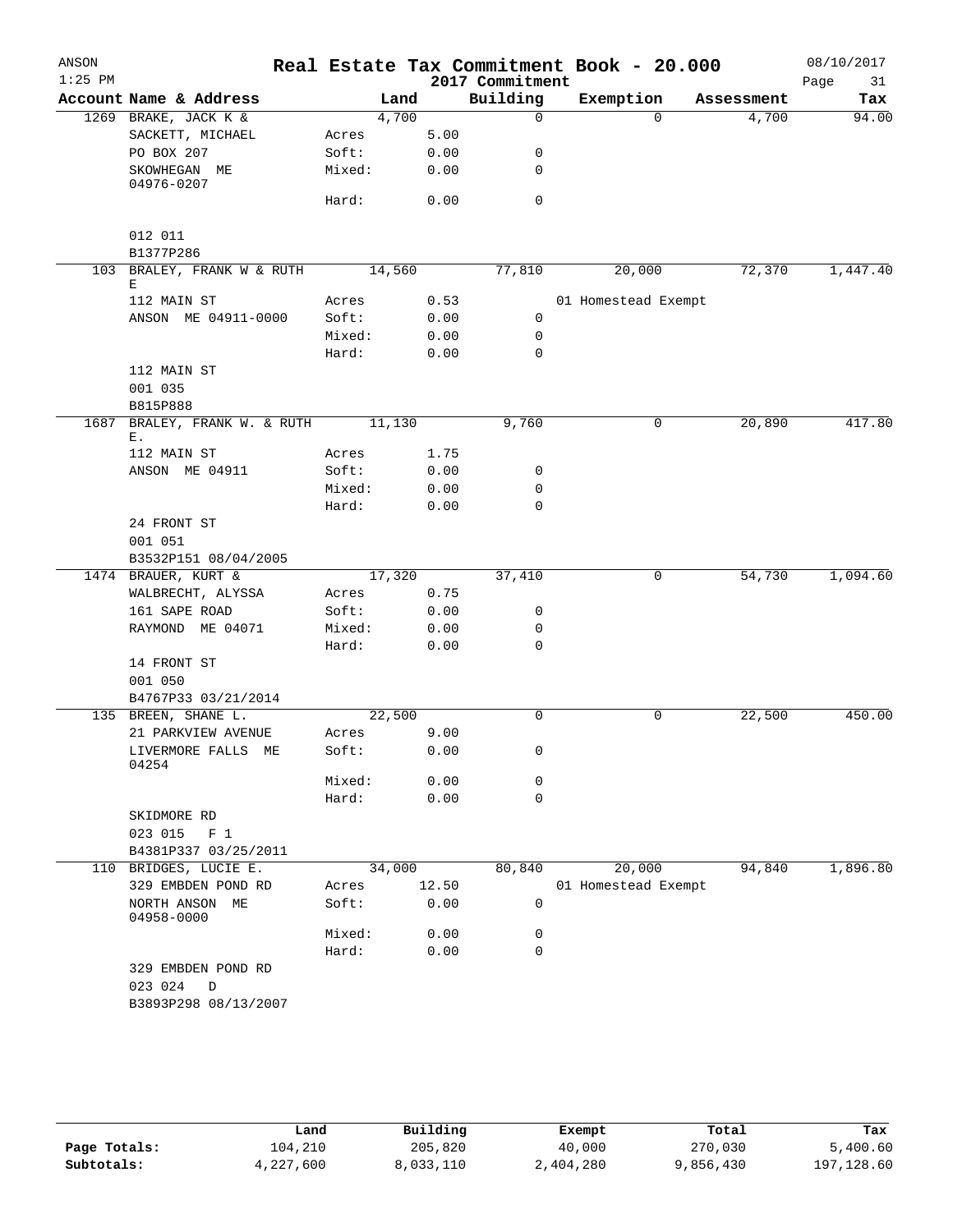| ANSON<br>$1:25$ PM |                                          |                 |              | 2017 Commitment | Real Estate Tax Commitment Book - 20.000 |            |            | 08/10/2017<br>Page<br>32 |
|--------------------|------------------------------------------|-----------------|--------------|-----------------|------------------------------------------|------------|------------|--------------------------|
|                    | Account Name & Address                   |                 | Land         | Building        | Exemption                                |            | Assessment | Tax                      |
|                    | 1077 BRIGGS, DONALD T. &                 | 21,470          |              | $\mathbf 0$     |                                          | $\Omega$   | 21,470     | 429.40                   |
|                    | DIANE L.                                 |                 |              |                 |                                          |            |            |                          |
|                    | 300 HOPKINS RD<br>PLYMOUTH ME 04967      | Acres<br>Soft:  | 1.98<br>0.00 | 0               |                                          |            |            |                          |
|                    |                                          | Mixed:          | 0.00         | $\mathbf 0$     |                                          |            |            |                          |
|                    |                                          | Hard:           | 0.00         | $\mathbf 0$     |                                          |            |            |                          |
|                    | 1177 VALLEY RD                           |                 |              |                 |                                          |            |            |                          |
|                    | 020 027<br>B 5                           |                 |              |                 |                                          |            |            |                          |
|                    | B4595P34 10/26/2012                      |                 |              |                 |                                          |            |            |                          |
|                    | 122 BROWN, DANIEL M                      | 43,000          |              | 109,360         | 20,000                                   |            | 132,360    | 2,647.20                 |
|                    | PO BOX 11                                | Acres           | 41.00        |                 | 01 Homestead Exempt                      |            |            |                          |
|                    | NORTH ANSON ME                           | Soft:           | 0.00         | 0               |                                          |            |            |                          |
|                    | 04958-0011                               | Mixed:          | 0.00         | 0               |                                          |            |            |                          |
|                    |                                          | Hard:           | 0.00         | $\mathbf 0$     |                                          |            |            |                          |
|                    | 91 MADISON ST                            |                 |              |                 |                                          |            |            |                          |
|                    | 017 027                                  |                 |              |                 |                                          |            |            |                          |
|                    | B2346P141                                |                 |              |                 |                                          |            |            |                          |
| 1261               | BROWN, DANIEL M                          | 11,490          |              | 55,200          |                                          | 0          | 66,690     | 1,333.80                 |
|                    | PO BOX 11                                | Acres           | 0.33         |                 |                                          |            |            |                          |
|                    | NORTH ANSON ME                           | Soft:           | 0.00         | 0               |                                          |            |            |                          |
|                    | 04958-0000                               |                 |              |                 |                                          |            |            |                          |
|                    |                                          | Mixed:<br>Hard: | 0.00<br>0.00 | 0<br>0          |                                          |            |            |                          |
|                    | 11 MADISON ST                            | B4993P001       |              |                 |                                          |            |            |                          |
|                    | 006 007                                  |                 |              |                 |                                          |            |            |                          |
|                    | B4993P001 08/14/2016                     |                 |              |                 |                                          |            |            |                          |
|                    | 1925 BROWN, FRED D. &                    | 16,200          |              | 0               |                                          | 0          | 16,200     | 324.00                   |
|                    | CHRISTINE L.                             |                 |              |                 |                                          |            |            |                          |
|                    | 97 CANADA RD                             | Acres           | 20.50        |                 |                                          |            |            |                          |
|                    | MOSCOW ME 04920                          | Soft:           | 0.00         | 0               |                                          |            |            |                          |
|                    |                                          | Mixed:          | 13.00        | 2,288           |                                          |            |            |                          |
|                    |                                          | Hard:           | 6.00         | 1,158           |                                          |            |            |                          |
|                    | CROSS RD                                 |                 |              |                 |                                          |            |            |                          |
|                    | 011 035 A<br>651 BROWN, JASON A & JODY M | 11,630          |              | 0               |                                          | 0          | 11,630     | 232.60                   |
|                    | 13 GARFIELD ST                           | Acres           | 24.80        |                 |                                          |            |            |                          |
|                    | MADISON ME 04950-0000                    | Soft:           | 1.00         | 120             |                                          |            |            |                          |
|                    |                                          | Mixed:          | 22.80        | 4,013           |                                          |            |            |                          |
|                    |                                          | Hard:           | 0.00         | $\mathbf 0$     |                                          |            |            |                          |
|                    |                                          | TREE GROWTH     |              |                 |                                          |            |            |                          |
|                    | 024 028<br>B                             |                 |              |                 |                                          |            |            |                          |
|                    | B2807P168                                |                 |              |                 |                                          |            |            |                          |
| 1678               | BROWN, LOUISE J &                        | 24,230          |              | 18,760          | 20,000                                   |            | 22,990     | 459.80                   |
|                    | DOUGLAS D, JR<br>555 PEASE HILL ROAD     | Acres           | 3.82         |                 | 01 Homestead Exempt                      |            |            |                          |
|                    | ANSON ME 04911                           | Soft:           | 0.00         | 0               |                                          |            |            |                          |
|                    |                                          | Mixed:          | 0.00         | 0               |                                          |            |            |                          |
|                    |                                          | Hard:           | 0.00         | 0               |                                          |            |            |                          |
|                    | 555 PEASE HILL RD                        |                 |              |                 |                                          |            |            |                          |
|                    | 014 041<br>$\mathbf{1}$                  |                 |              |                 |                                          |            |            |                          |
|                    | B3326P330 06/16/2004                     |                 |              |                 |                                          |            |            |                          |
| 1246               | BROWN, MARY D                            |                 | $\mathbf 0$  | 9,940           | 9,940                                    |            | 0          | 0.00                     |
|                    | PO BOX 126                               |                 |              |                 | 01 Homestead Exempt                      |            |            |                          |
|                    | ANSON ME 04911-0126                      |                 |              |                 |                                          |            |            |                          |
|                    |                                          |                 |              |                 |                                          |            |            |                          |
|                    | 78 CAMPGROUND RD                         |                 |              |                 |                                          |            |            |                          |
|                    | 015 036<br>5<br>ON                       |                 |              |                 |                                          |            |            |                          |
|                    | Land                                     |                 | Building     |                 | Exempt                                   |            | Total      | Tax                      |
| Page Totals:       | 128,020                                  |                 | 193,260      |                 | 49,940                                   |            | 271,340    | 5,426.80                 |
| Subtotals:         | 4,355,620                                |                 | 8,226,370    |                 | 2,454,220                                | 10,127,770 |            | 202,555.40               |
|                    |                                          |                 |              |                 |                                          |            |            |                          |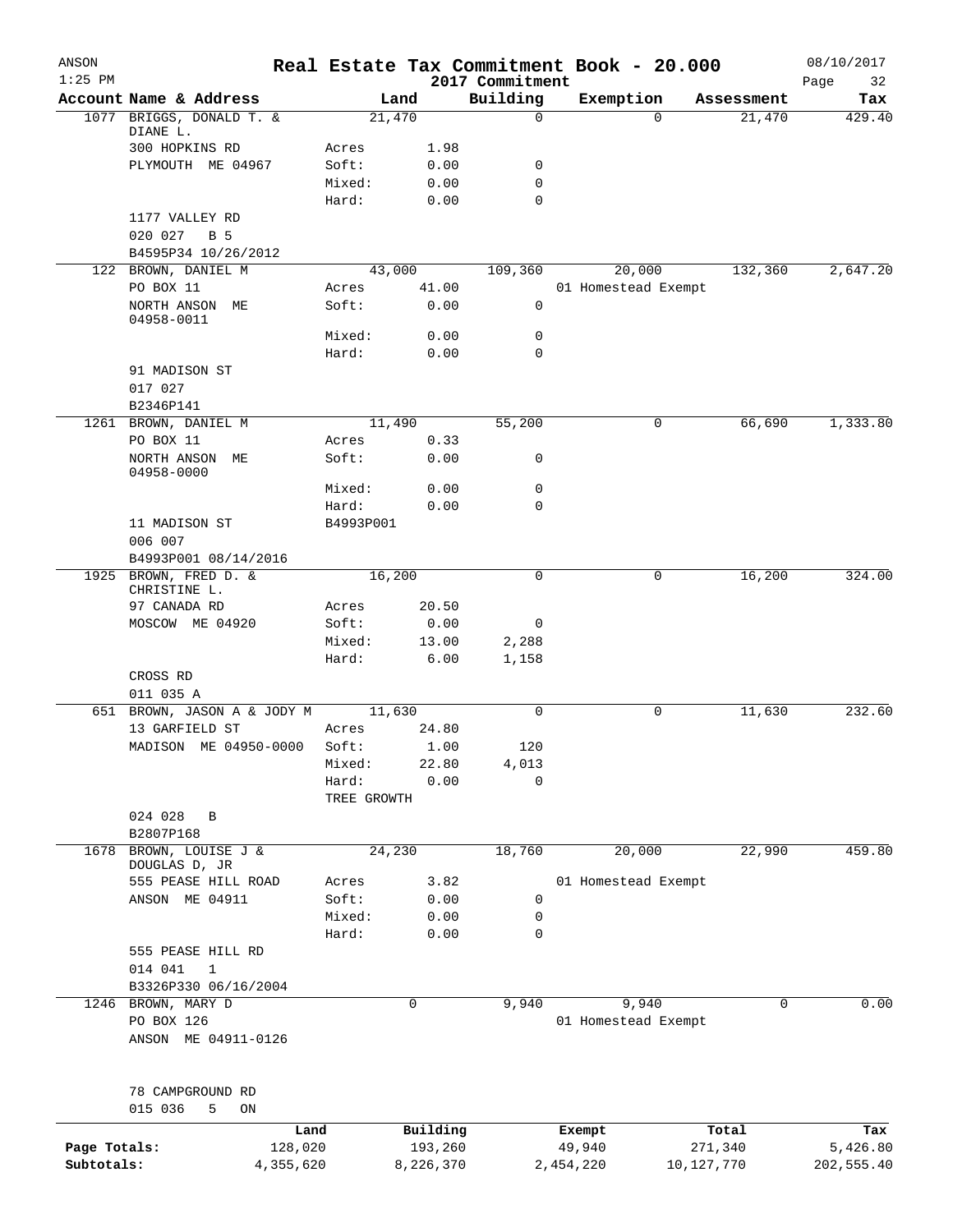| ANSON<br>$1:25$ PM |                                |        |       | 2017 Commitment | Real Estate Tax Commitment Book - 20.000 |            | 08/10/2017<br>Page<br>33 |
|--------------------|--------------------------------|--------|-------|-----------------|------------------------------------------|------------|--------------------------|
|                    | Account Name & Address         | Land   |       | Building        | Exemption                                | Assessment | Tax                      |
|                    | 448 BROWN, RICHARD E JR        | 10,000 |       | 51,860          | 20,000                                   | 41,860     | 837.20                   |
|                    | PO BOX 193                     | Acres  | 0.25  |                 | 01 Homestead Exempt                      |            |                          |
|                    | ANSON ME 04911-0193            | Soft:  | 0.00  | 0               |                                          |            |                          |
|                    |                                | Mixed: | 0.00  | 0               |                                          |            |                          |
|                    |                                | Hard:  | 0.00  | $\mathbf 0$     |                                          |            |                          |
|                    | 9 SECOND ST                    |        |       |                 |                                          |            |                          |
|                    | 001 067                        |        |       |                 |                                          |            |                          |
|                    | B2842P336                      |        |       |                 |                                          |            |                          |
|                    | 1855 BROWN, SHEILA W.          | 31,650 |       | 44,950          | 20,000                                   | 56,600     | 1,132.00                 |
|                    | 840 RIVER ROAD                 | Acres  | 10.15 |                 | 01 Homestead Exempt                      |            |                          |
|                    | NORTH ANSON ME<br>04958-0000   | Soft:  | 0.00  | 0               |                                          |            |                          |
|                    |                                | Mixed: | 0.00  | 0               |                                          |            |                          |
|                    |                                | Hard:  | 0.00  | $\mathbf 0$     |                                          |            |                          |
|                    | 840 RIVER RD                   |        |       |                 |                                          |            |                          |
|                    | 018 007 & 008                  |        |       |                 |                                          |            |                          |
|                    | B4275P175 05/13/2010           |        |       |                 |                                          |            |                          |
|                    | 124 BROWN, STEPHEN W &         | 18,150 |       | 0               | 0                                        | 18,150     | 363.00                   |
|                    | PAULA D                        |        |       |                 |                                          |            |                          |
|                    | BOX 413                        | Acres  | 5.10  |                 |                                          |            |                          |
|                    | CLINTON ME 04927-0000          | Soft:  | 0.00  | 0               |                                          |            |                          |
|                    |                                | Mixed: | 0.00  | 0               |                                          |            |                          |
|                    |                                | Hard:  | 0.00  | $\mathbf 0$     |                                          |            |                          |
|                    |                                |        |       |                 |                                          |            |                          |
|                    | 014 030<br>$\overline{7}$      |        |       |                 |                                          |            |                          |
|                    | B2061P1409                     |        |       |                 |                                          |            |                          |
| 1635               | BROWNE, DONALD J &<br>CHERYL A | 32,220 |       | 9,420           | 0                                        | 41,640     | 832.80                   |
|                    | 24 WIRE BRIDGE ROAD            | Acres  | 28.43 |                 |                                          |            |                          |
|                    | NEW PORTLAND ME<br>04961-3605  | Soft:  | 0.00  | 0               |                                          |            |                          |
|                    |                                | Mixed: | 0.00  | 0               |                                          |            |                          |
|                    |                                | Hard:  | 0.00  | $\mathbf 0$     |                                          |            |                          |
|                    | 019 026<br>Α                   |        |       |                 |                                          |            |                          |
|                    | B2576P335                      |        |       |                 |                                          |            |                          |
|                    | 114 BROWNE, SHAWN E            | 30,000 |       | 122,920         | 20,000                                   | 132,920    | 2,658.40                 |
|                    | PO BOX 358                     | Acres  | 8.50  |                 | 01 Homestead Exempt                      |            |                          |
|                    | NORTH ANSON ME<br>04958-0358   | Soft:  | 0.00  | 0               |                                          |            |                          |
|                    |                                | Mixed: | 0.00  | 0               |                                          |            |                          |
|                    |                                | Hard:  | 0.00  | $\mathbf 0$     |                                          |            |                          |
|                    | 106 VALLEY RD                  |        |       |                 |                                          |            |                          |
|                    | 018 028                        |        |       |                 |                                          |            |                          |
|                    | B2034P142                      |        |       |                 |                                          |            |                          |
|                    | 594 BRUCE, RANDY C             | 19,880 |       | 20,990          | 0                                        | 40,870     | 817.40                   |
|                    | 1174 LAKEWOOD RD               | Acres  | 10.60 |                 |                                          |            |                          |
|                    | MADISON ME 04950-0000          | Soft:  | 0.00  | 0               |                                          |            |                          |
|                    |                                | Mixed: | 0.00  | 0               |                                          |            |                          |
|                    |                                | Hard:  | 0.00  | $\mathbf 0$     |                                          |            |                          |
|                    | OFF POULIN CORNER ROAD         |        |       |                 |                                          |            |                          |
|                    | 018 021<br>J                   |        |       |                 |                                          |            |                          |
|                    | B2732P203                      |        |       |                 |                                          |            |                          |
|                    |                                |        |       |                 |                                          |            |                          |

|              | Land      | Building  | Exempt    | Total      | Tax        |
|--------------|-----------|-----------|-----------|------------|------------|
| Page Totals: | 141,900   | 250,140   | 60,000    | 332,040    | 6,640.80   |
| Subtotals:   | 4,497,520 | 8,476,510 | 2,514,220 | 10,459,810 | 209,196.20 |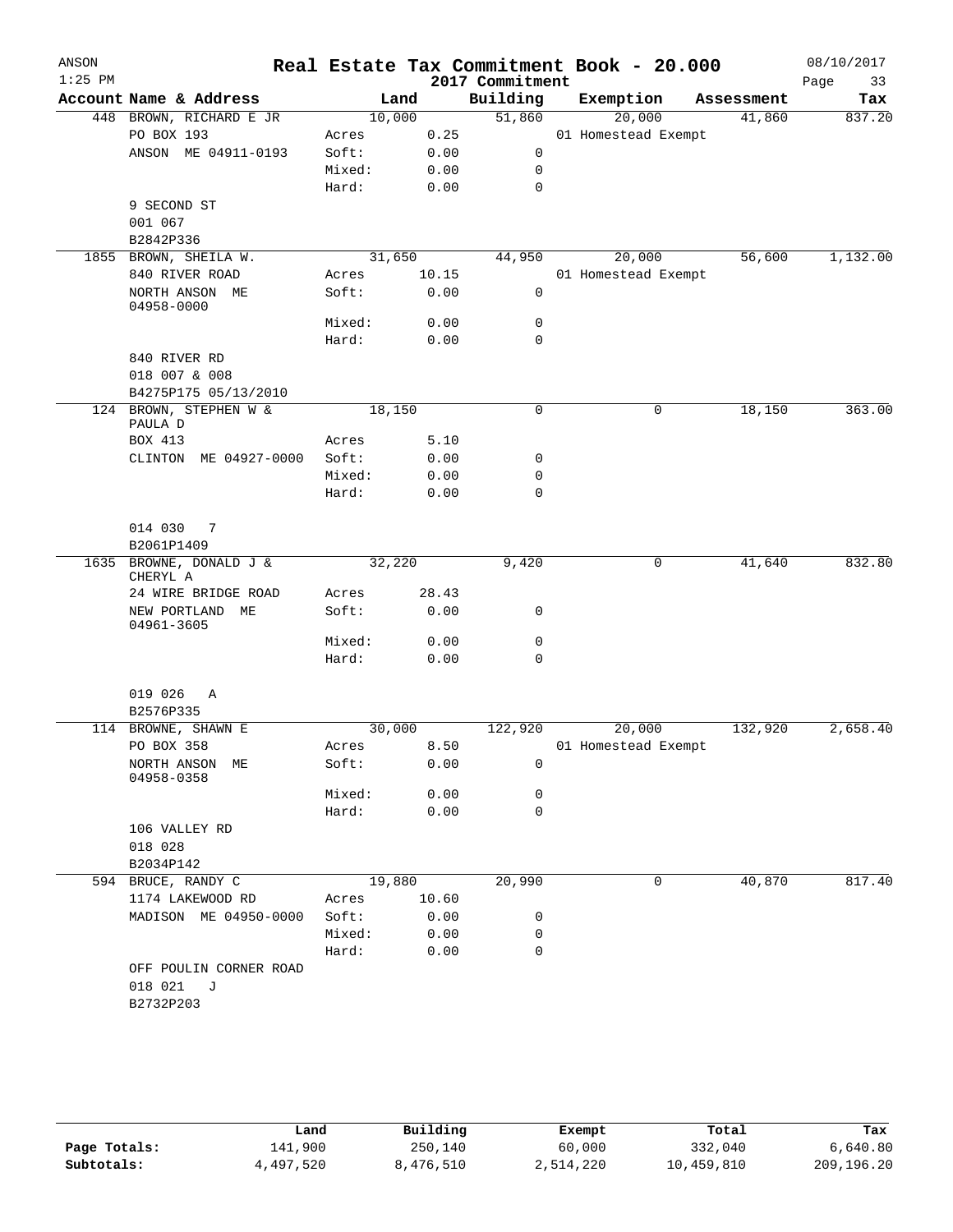| ANSON<br>$1:25$ PM |                                            |                |              | 2017 Commitment | Real Estate Tax Commitment Book - 20.000 |            | 08/10/2017<br>34<br>Page |
|--------------------|--------------------------------------------|----------------|--------------|-----------------|------------------------------------------|------------|--------------------------|
|                    | Account Name & Address                     |                | Land         | Building        | Exemption                                | Assessment | Tax                      |
|                    | 1549 BRUCE, RANDY C.                       | 13,200         |              | $\mathbf 0$     | $\Omega$                                 | 13,200     | 264.00                   |
|                    | 1174 LAKEWOOD RD                           | Acres          | 22.00        |                 |                                          |            |                          |
|                    | MADISON ME 04950-0000                      | Soft:          | 0.00         | 0               |                                          |            |                          |
|                    |                                            | Mixed:         | 0.00         | 0               |                                          |            |                          |
|                    |                                            | Hard:          | 0.00         | $\mathbf 0$     |                                          |            |                          |
|                    |                                            |                |              |                 |                                          |            |                          |
|                    | 018 020                                    |                |              |                 |                                          |            |                          |
|                    | B3988P282 04/18/2008                       |                |              |                 |                                          |            |                          |
|                    | 1135 BRYAN, WENDY J., ESTATE               | 18,000         |              | $\mathbf 0$     | 0                                        | 18,000     | 360.00                   |
|                    | C/O TERRY GRIFFIN<br>340 COUNTY LINE DRIVE | Acres<br>Soft: | 5.00<br>0.00 | 0               |                                          |            |                          |
|                    | MARTINSBURG WV                             | Mixed:         | 0.00         | $\mathbf 0$     |                                          |            |                          |
|                    | 25404-0000                                 | Hard:          | 0.00         | $\mathbf 0$     |                                          |            |                          |
|                    | 019 010<br>$\mathbb{A}$                    |                |              |                 |                                          |            |                          |
|                    | B2356P168                                  |                |              |                 |                                          |            |                          |
|                    | 225 BRYANT II, BILLY                       | 20,000         |              | 12,180          | 0                                        | 32,180     | 643.60                   |
|                    | 1160 VALLEY ROAD                           | Acres          | 1.00         |                 |                                          |            |                          |
|                    | ANSON ME 04911                             | Soft:          | 0.00         | 0               |                                          |            |                          |
|                    |                                            | Mixed:         | 0.00         | $\mathbf 0$     |                                          |            |                          |
|                    |                                            | Hard:          | 0.00         | $\mathbf 0$     |                                          |            |                          |
|                    | 1160 VALLEY RD                             |                |              |                 |                                          |            |                          |
|                    | 020 024<br>E                               |                |              |                 |                                          |            |                          |
|                    | B4820P287 08/19/2014 B1572P165             |                |              |                 |                                          |            |                          |
|                    | 126 BRYANT, HARRIET R &                    | 20,110         |              | 73,390          | 26,000                                   | 67,500     | 1,350.00                 |
|                    | JOHN H<br>PO BOX 444                       | Acres          | 1.07         |                 | 01 Homestead Exempt                      |            |                          |
|                    | NORTH ANSON ME                             | Soft:          | 0.00         |                 | 0 02 Resident Veteran                    |            |                          |
|                    | 04958-0444                                 |                |              |                 |                                          |            |                          |
|                    |                                            | Mixed:         | 0.00         | 0               |                                          |            |                          |
|                    |                                            | Hard:          | 0.00         | $\mathbf 0$     |                                          |            |                          |
|                    | 25 MADISON ST                              |                |              |                 |                                          |            |                          |
|                    | 006 003                                    |                |              |                 |                                          |            |                          |
|                    | B1605P80                                   |                |              |                 |                                          |            |                          |
| 127                | BRYANT, HARRIET R &<br>JOHN H              | 26,790         |              | $\mathbf 0$     | 0                                        | 26,790     | 535.80                   |
|                    | PO BOX 444                                 | Acres          | 5.79         |                 |                                          |            |                          |
|                    | NORTH ANSON ME                             | Soft:          | 0.00         | $\mathbf 0$     |                                          |            |                          |
|                    | 04958-0444                                 |                |              |                 |                                          |            |                          |
|                    |                                            | Mixed:         | 0.00         | 0               |                                          |            |                          |
|                    |                                            | Hard:          | 0.00         | $\mathbf 0$     |                                          |            |                          |
|                    |                                            |                |              |                 |                                          |            |                          |
|                    | 006 002<br>B                               |                |              |                 |                                          |            |                          |
|                    | B1605P80<br>1025 BRYANT, JOHN H. &         | 3,370          |              | $\mathbf 0$     |                                          |            |                          |
|                    | HARRIET R.                                 |                |              |                 | 0                                        | 3,370      | 67.40                    |
|                    | PO BOX 444                                 | Acres          | 0.25         |                 |                                          |            |                          |
|                    | NORTH ANSON ME<br>04958-0444               | Soft:          | 0.00         | 0               |                                          |            |                          |
|                    |                                            | Mixed:         | 0.00         | $\mathbf 0$     |                                          |            |                          |
|                    |                                            | Hard:          | 0.00         | $\mathbf 0$     |                                          |            |                          |
|                    |                                            |                |              |                 |                                          |            |                          |
|                    | 001 031<br>В                               |                |              |                 |                                          |            |                          |
|                    | B4593P157 10/17/2012                       |                |              |                 |                                          |            |                          |
|                    |                                            |                |              |                 |                                          |            |                          |

|              | Land      | Building  | Exempt    | Total      | Tax        |
|--------------|-----------|-----------|-----------|------------|------------|
| Page Totals: | 101,470   | 85,570    | 26,000    | 161,040    | 3,220.80   |
| Subtotals:   | 4,598,990 | 8,562,080 | 2,540,220 | 10,620,850 | 212,417.00 |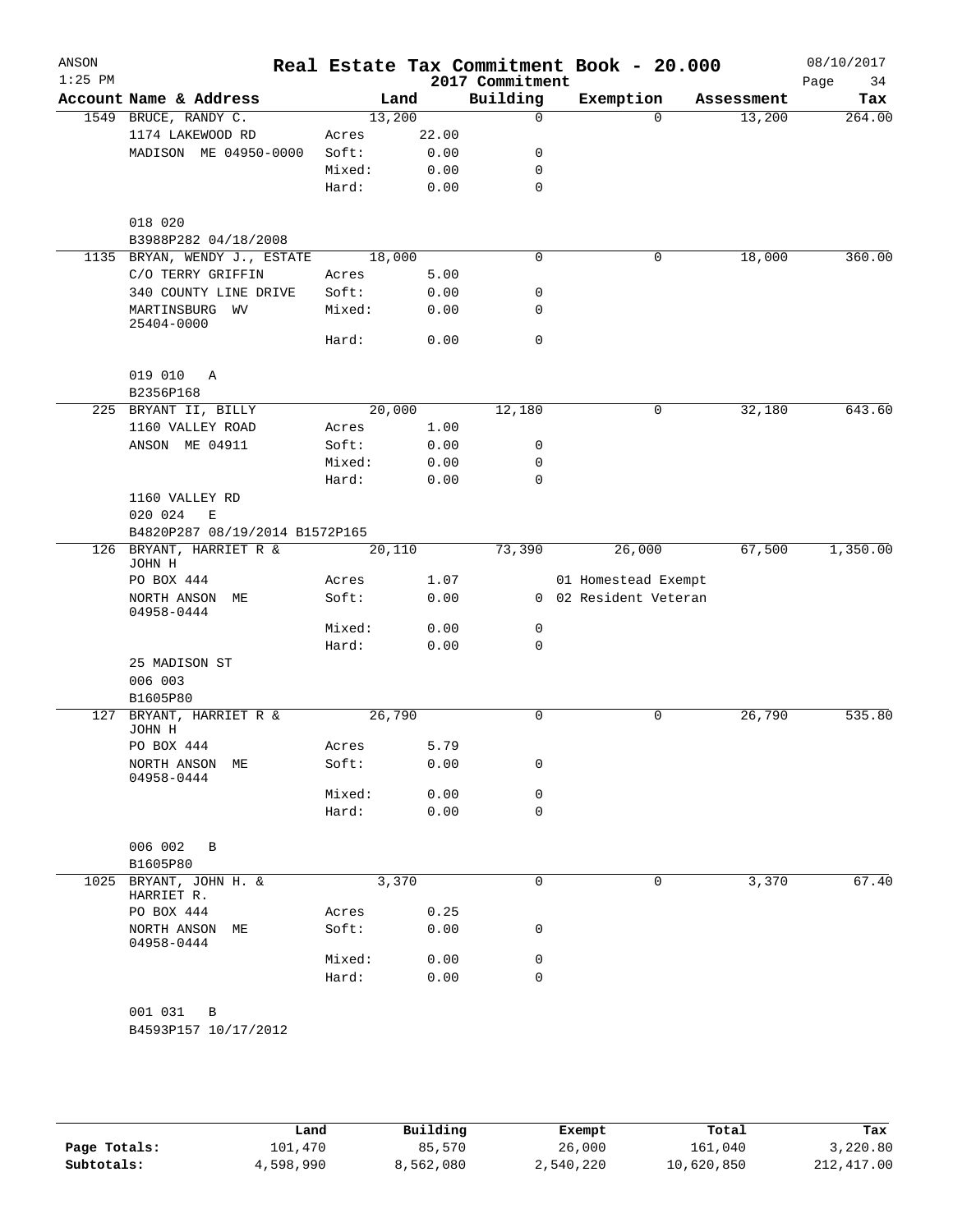| ANSON     |                                           |                      |       |                 | Real Estate Tax Commitment Book - 20.000 |            | 08/10/2017 |
|-----------|-------------------------------------------|----------------------|-------|-----------------|------------------------------------------|------------|------------|
| $1:25$ PM |                                           |                      |       | 2017 Commitment |                                          |            | Page<br>35 |
|           | Account Name & Address                    | Land                 |       | Building        | Exemption                                | Assessment | Tax        |
|           | 1024 BRYANT, JOHN H. &<br>HARRIET R.      | 13,120               |       | 37,350          | $\Omega$                                 | 50,470     | 1,009.40   |
|           | PO BOX 444                                | Acres                | 0.43  |                 |                                          |            |            |
|           | NORTH ANSON ME<br>04958-0444              | Soft:                | 0.00  | 0               |                                          |            |            |
|           |                                           | Mixed:               | 0.00  | $\mathbf 0$     |                                          |            |            |
|           |                                           | Hard:                | 0.00  | $\mathbf 0$     |                                          |            |            |
|           | 100 MAIN ST                               |                      |       |                 |                                          |            |            |
|           | 001 032                                   |                      |       |                 |                                          |            |            |
|           | B4593P157 10/17/2012                      |                      |       |                 |                                          |            |            |
|           | 432 BRYSON, WILLIAM J &                   | 26,300               |       | 15,950          | 0                                        | 42,250     | 845.00     |
|           | BRENDA D<br>PO BOX 233                    |                      | 5.20  |                 |                                          |            |            |
|           | NORTH ANSON ME 04958                      | Acres<br>Soft:       | 0.00  | 0               |                                          |            |            |
|           |                                           | Mixed:               | 0.00  | $\mathbf 0$     |                                          |            |            |
|           |                                           | Hard:                | 0.00  | 0               |                                          |            |            |
|           | 203 FOUR MILE SQUARE RD                   |                      |       |                 |                                          |            |            |
|           | 021 009<br>3                              |                      |       |                 |                                          |            |            |
|           | B3196P112                                 |                      |       |                 |                                          |            |            |
|           | 398 BUBAR, RANDY G.                       | 12,650               |       | 24,610          | 0                                        | 37,260     | 745.20     |
|           | 91 PREBLE AVENUE                          | Acres                | 0.40  |                 |                                          |            |            |
|           | ANSON ME 04911                            | Soft:                | 0.00  | 0               |                                          |            |            |
|           |                                           | Mixed:               | 0.00  | $\mathbf 0$     |                                          |            |            |
|           |                                           | Hard:                | 0.00  | 0               |                                          |            |            |
|           | 91 PREBLE AVE                             |                      |       |                 |                                          |            |            |
|           | 004 005<br>B                              |                      |       |                 |                                          |            |            |
|           | B4828P262 09/11/2014                      |                      |       |                 |                                          |            |            |
|           | 780 BUBAR, RANDY G.                       | 21,650               |       | 35,560          | 0                                        | 57,210     | 1,144.20   |
|           | 91 PREBLE AVENUE                          | Acres                | 2.10  |                 |                                          |            |            |
|           | ANSON ME 04911                            | Soft:                | 0.00  | 0               |                                          |            |            |
|           |                                           | Mixed:               | 0.00  | $\mathbf 0$     |                                          |            |            |
|           |                                           | Hard:                | 0.00  | 0               |                                          |            |            |
|           | 740 RIVER RD                              | B4923P022            |       |                 |                                          |            |            |
|           | 017 007                                   |                      |       |                 |                                          |            |            |
|           | B4974P184 10/01/2015                      |                      |       |                 |                                          |            |            |
|           | 1534 BUCKLAND, LISA A                     | 29,000               |       | $\Omega$        | 0                                        | 29,000     | 580.00     |
|           | 185 SKIDMORE ROAD                         | Acres                | 7.50  |                 |                                          |            |            |
|           | NORTH ANSON ME<br>04958-0000              | Soft:                | 0.00  | 0               |                                          |            |            |
|           |                                           | Mixed:               | 0.00  | 0               |                                          |            |            |
|           |                                           | Hard:                | 0.00  | $\mathbf 0$     |                                          |            |            |
|           | 023 015<br>I<br>B4891P201 12/19/2014      |                      |       |                 |                                          |            |            |
| 1355      | BUCKNAM, CLARENCE, JR.                    | 18,800               |       | 9,610           | 20,000                                   | 8,410      | 168.20     |
|           | &.<br>PEAVEY, ELIZABETH                   | Acres                | 12.10 |                 | 01 Homestead Exempt                      |            |            |
|           | PO BOX 384                                | Soft:                | 0.00  | 0               |                                          |            |            |
|           | ANSON ME 04911-0384                       | Mixed:               | 0.00  | 0               |                                          |            |            |
|           |                                           | Hard:                | 0.00  | 0               |                                          |            |            |
|           | 126 CARRABASSETT RD                       | 1/2 INTEREST IN LAND |       |                 |                                          |            |            |
|           | 022 021 2 1/2int                          |                      |       |                 |                                          |            |            |
|           | B4984P288 12/11/2015 B3951P225 12/18/2008 |                      |       |                 |                                          |            |            |

|              | Land      | Building  | Exempt    | Total      | Tax        |
|--------------|-----------|-----------|-----------|------------|------------|
| Page Totals: | 121,520   | 123,080   | 20,000    | 224,600    | 4,492.00   |
| Subtotals:   | 4,720,510 | 8,685,160 | 2,560,220 | 10,845,450 | 216,909.00 |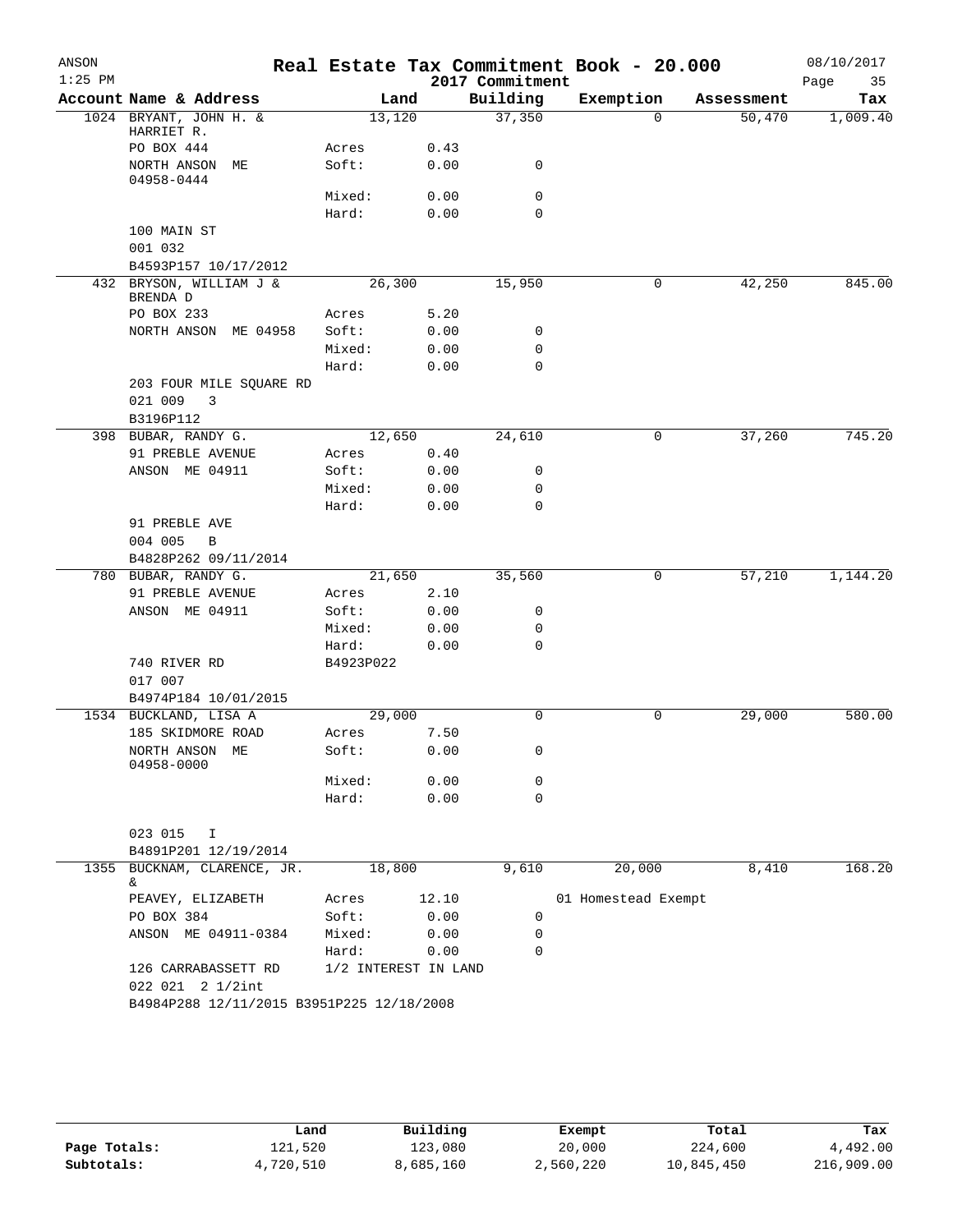| ANSON     |                                    |             |       |                 | Real Estate Tax Commitment Book - 20.000 |            | 08/10/2017 |
|-----------|------------------------------------|-------------|-------|-----------------|------------------------------------------|------------|------------|
| $1:25$ PM |                                    |             |       | 2017 Commitment |                                          |            | Page<br>36 |
|           | Account Name & Address             |             | Land  | Building        | Exemption                                | Assessment | Tax        |
|           | 131 BUNKER, CHARLES ESTATE<br>OF & | 15,000      |       | $\mathbf 0$     | $\Omega$                                 | 15,000     | 300.00     |
|           | BUNKER RICHARD I                   | Acres       | 3.00  |                 |                                          |            |            |
|           | 92 JOHN EWER RD                    | Soft:       | 0.00  | 0               |                                          |            |            |
|           | SANDWICH MA 02563-0000 Mixed:      |             | 0.00  | 0               |                                          |            |            |
|           |                                    | Hard:       | 0.00  | 0               |                                          |            |            |
|           | 022 025                            |             |       |                 |                                          |            |            |
|           | B725P385                           |             |       |                 |                                          |            |            |
|           | 1784 BUNNEY, JOHN P &              | 35,500      |       | 13,080          | 0                                        | 48,580     | 971.60     |
|           | LUCAS, EILEEN V                    | Acres       | 40.00 |                 |                                          |            |            |
|           | 129 CHESTNUT HILL RD               | Soft:       | 0.00  | 0               |                                          |            |            |
|           | GROTON MA 01450-0000               | Mixed:      | 0.00  | 0               |                                          |            |            |
|           |                                    | Hard:       | 0.00  | $\mathbf 0$     |                                          |            |            |
|           | CLARK ROAD                         |             |       |                 |                                          |            |            |
|           | 022 035                            |             |       |                 |                                          |            |            |
|           | B2645P153                          |             |       |                 |                                          |            |            |
|           | 286 BURNETT, JOANN                 | 51,000      |       | 0               | 0                                        | 51,000     | 1,020.00   |
|           | 139 STEVENSON ST                   | Acres       | 54.00 |                 |                                          |            |            |
|           | NEW BEDFORD MA<br>02745-3514       | Soft:       | 0.00  | 0               |                                          |            |            |
|           |                                    | Mixed:      | 0.00  | 0               |                                          |            |            |
|           |                                    | Hard:       | 0.00  | 0               |                                          |            |            |
|           | 019 017<br>5<br>B1462P11           |             |       |                 |                                          |            |            |
|           | 105 BURNS, BRIAN & ALICE           | 17,530      |       | 0               | 0                                        | 17,530     | 350.60     |
|           | PO BOX 334                         | Acres       | 68.00 |                 |                                          |            |            |
|           | ANSON ME 04911-0334                | Soft:       | 24.00 | 2,880           |                                          |            |            |
|           |                                    | Mixed:      | 21.00 | 3,696           |                                          |            |            |
|           |                                    | Hard:       | 21.00 | 4,053           |                                          |            |            |
|           | 94 BURNS RD                        | TREE GROWTH |       |                 |                                          |            |            |
|           | 011 019                            |             |       |                 |                                          |            |            |
|           | B889P1022                          |             |       |                 |                                          |            |            |
|           | 98 BURNS, BRIAN & ALICE            | 37,910      |       | $\Omega$        | 0                                        | 37,910     | 758.20     |
|           | PO BOX 334                         | Acres       | 96.00 |                 |                                          |            |            |
|           | ANSON ME 04911-0334                | Soft:       | 3.00  | 360             |                                          |            |            |
|           |                                    | Mixed:      | 12.00 | 2,112           |                                          |            |            |
|           |                                    | Hard:       | 80.00 | 15,440          |                                          |            |            |
|           | BURNS ROAD                         | TREE GROWTH |       |                 |                                          |            |            |
|           | 011 023                            |             |       |                 |                                          |            |            |
|           | B859P443                           |             |       |                 |                                          |            |            |
| 1287      | BURNS, BRIAN E & ALICE<br>Е        | 20,000      |       | 39,830          | $\mathbf 0$                              | 59,830     | 1,196.60   |
|           | PO BOX 334                         | Acres       | 1.00  |                 |                                          |            |            |
|           | ANSON ME 04911-0334                | Soft:       | 0.00  | 0               |                                          |            |            |
|           |                                    | Mixed:      | 0.00  | 0               |                                          |            |            |
|           |                                    | Hard:       | 0.00  | 0               |                                          |            |            |
|           | 21 SPEAR HILL RD                   |             |       |                 |                                          |            |            |
|           | 001 103                            |             |       |                 |                                          |            |            |
|           | B3758P167 10/16/2006               |             |       |                 |                                          |            |            |

|              | Land      | Building  |           | Total      | Tax        |
|--------------|-----------|-----------|-----------|------------|------------|
|              |           |           | Exempt    |            |            |
| Page Totals: | 176,940   | 52,910    |           | 229,850    | 4,597.00   |
| Subtotals:   | 4,897,450 | 8,738,070 | 2,560,220 | 11,075,300 | 221,506.00 |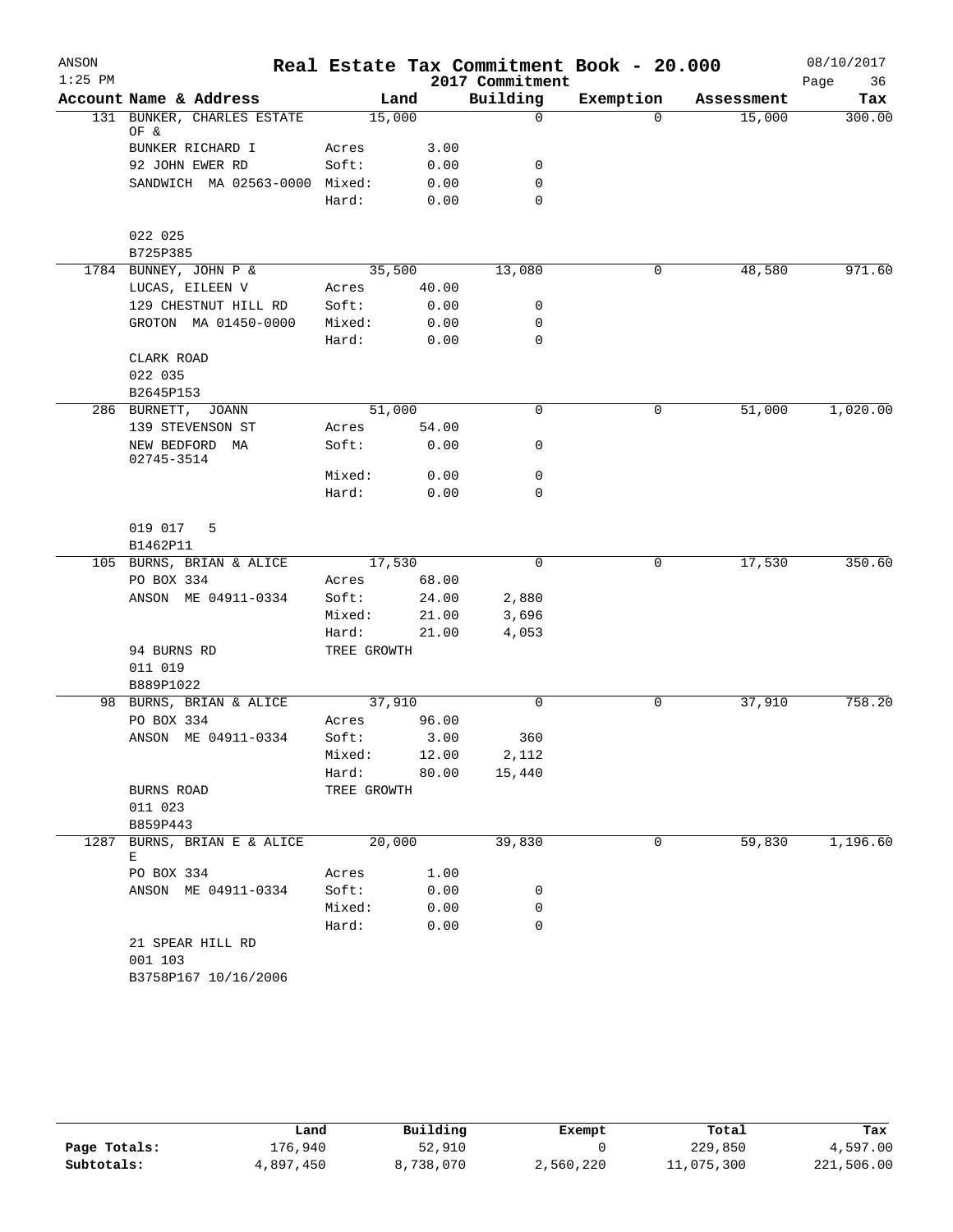| ANSON     |                                     |                |        |       |                 | Real Estate Tax Commitment Book - 20.000 |            | 08/10/2017 |
|-----------|-------------------------------------|----------------|--------|-------|-----------------|------------------------------------------|------------|------------|
| $1:25$ PM |                                     |                |        |       | 2017 Commitment |                                          |            | 37<br>Page |
|           | Account Name & Address              |                | Land   |       | Building        | Exemption                                | Assessment | Tax        |
|           | 613 BURNS, BRIAN E & ALICE          |                | 6,630  |       | 39,730          | 20,000                                   | 26,360     | 527.20     |
|           | Е<br>PO BOX 334                     | Acres          |        | 0.11  |                 | 01 Homestead Exempt                      |            |            |
|           | ANSON ME 04911-0334                 | Soft:          |        | 0.00  | 0               |                                          |            |            |
|           |                                     | Mixed:         |        | 0.00  | 0               |                                          |            |            |
|           |                                     | Hard:          |        | 0.00  | 0               |                                          |            |            |
|           | 2 BOW ST                            |                |        |       |                 |                                          |            |            |
|           | 003 024                             |                |        |       |                 |                                          |            |            |
|           | B1639P255                           |                |        |       |                 |                                          |            |            |
|           | 82 BURNS, DANA E.                   |                | 30,580 |       | 57,470          | 20,000                                   | 68,050     | 1,361.00   |
|           | BURNS, SUSAN J.                     | Acres          |        | 9.08  |                 | 01 Homestead Exempt                      |            |            |
|           | 572 WEST MILLS ROAD                 | Soft:          |        | 0.00  | 0               |                                          |            |            |
|           | PO BOX 321                          | Mixed:         |        | 0.00  | $\mathbf 0$     |                                          |            |            |
|           | ANSON ME 04911-0321                 | Hard:          |        | 0.00  | 0               |                                          |            |            |
|           | 572 WEST MILLS RD                   |                |        |       |                 |                                          |            |            |
|           | 011 017<br>$\mathsf{C}$             |                |        |       |                 |                                          |            |            |
|           | B4830P213 09/09/2014                |                |        |       |                 |                                          |            |            |
|           | 91 BURNS, DANNY E.                  |                | 26,500 |       | 7,150           | 0                                        | 33,650     | 673.00     |
|           | 56 CROSS TOWN RD                    | Acres          |        | 9.00  |                 |                                          |            |            |
|           | EMBDEN ME 04958-0000                | Soft:          |        | 0.00  | 0               |                                          |            |            |
|           |                                     | Mixed:         |        | 0.00  | $\mathbf 0$     |                                          |            |            |
|           |                                     | Hard:          |        | 0.00  | 0               |                                          |            |            |
|           | 586 WEST MILLS RD                   |                |        |       |                 |                                          |            |            |
|           | 011 017<br>B                        |                |        |       |                 |                                          |            |            |
|           | B1450P184                           |                |        |       |                 |                                          |            |            |
|           | 694 BURNS, DANNY J.                 |                | 21,130 |       | 61,760          | 20,000                                   | 62,890     | 1,257.80   |
|           | 137 FAHI POND RD                    | Acres          |        | 1.75  |                 | 01 Homestead Exempt                      |            |            |
|           | NORTH ANSON ME 04958                | Soft:          |        | 0.00  | 0               |                                          |            |            |
|           |                                     | Mixed:         |        | 0.00  | 0               |                                          |            |            |
|           |                                     | Hard:          |        | 0.00  | 0               |                                          |            |            |
|           | 137 FAHI POND RD                    |                |        |       |                 |                                          |            |            |
|           | 024 010<br>B                        |                |        |       |                 |                                          |            |            |
|           | B4648P138 04/12/2013                |                |        |       |                 |                                          |            |            |
|           | 255 BURNS, DUSTY-LYN M              |                | 10,580 |       | 46,860          | 20,000                                   | 37,440     | 748.80     |
|           | 5 EDGAR AVE.                        | Acres          |        | 0.28  |                 | 01 Homestead Exempt                      |            |            |
|           | EMBDEN ME 04958                     | Soft:          |        | 0.00  | 0               |                                          |            |            |
|           |                                     | Mixed:         |        | 0.00  | 0               |                                          |            |            |
|           |                                     | Hard:          |        | 0.00  | 0               |                                          |            |            |
|           | 73 RANDALL ST                       |                |        |       |                 |                                          |            |            |
|           | 003 010                             |                |        |       |                 |                                          |            |            |
|           | B2820P259                           |                |        |       |                 |                                          |            |            |
|           | 46 BURNS, KEITH E. &<br>SAMANTHA M. |                | 29,360 |       | 29,570          | 0                                        | 58,930     | 1,178.60   |
|           | PO BOX 185                          | Acres          |        | 50.80 |                 |                                          |            |            |
|           | ANSON ME 04911-0185                 | Soft:          |        | 0.00  | 0               |                                          |            |            |
|           |                                     | Mixed:         |        | 0.00  | 0               |                                          |            |            |
|           |                                     | Hard:          |        | 0.00  | $\Omega$        |                                          |            |            |
|           | 94 BURNS RD                         | FARMLAND CLASS |        |       |                 |                                          |            |            |
|           | 011 019<br>Α                        |                |        |       |                 |                                          |            |            |
|           | B4612P109 12/21/2012                |                |        |       |                 |                                          |            |            |

|              | Land      | Building  | Exempt    | Total      | Tax          |
|--------------|-----------|-----------|-----------|------------|--------------|
| Page Totals: | 124,780   | 242,540   | 80,000    | 287,320    | 5,746.40     |
| Subtotals:   | 5,022,230 | 8,980,610 | 2,640,220 | 11,362,620 | 227, 252, 40 |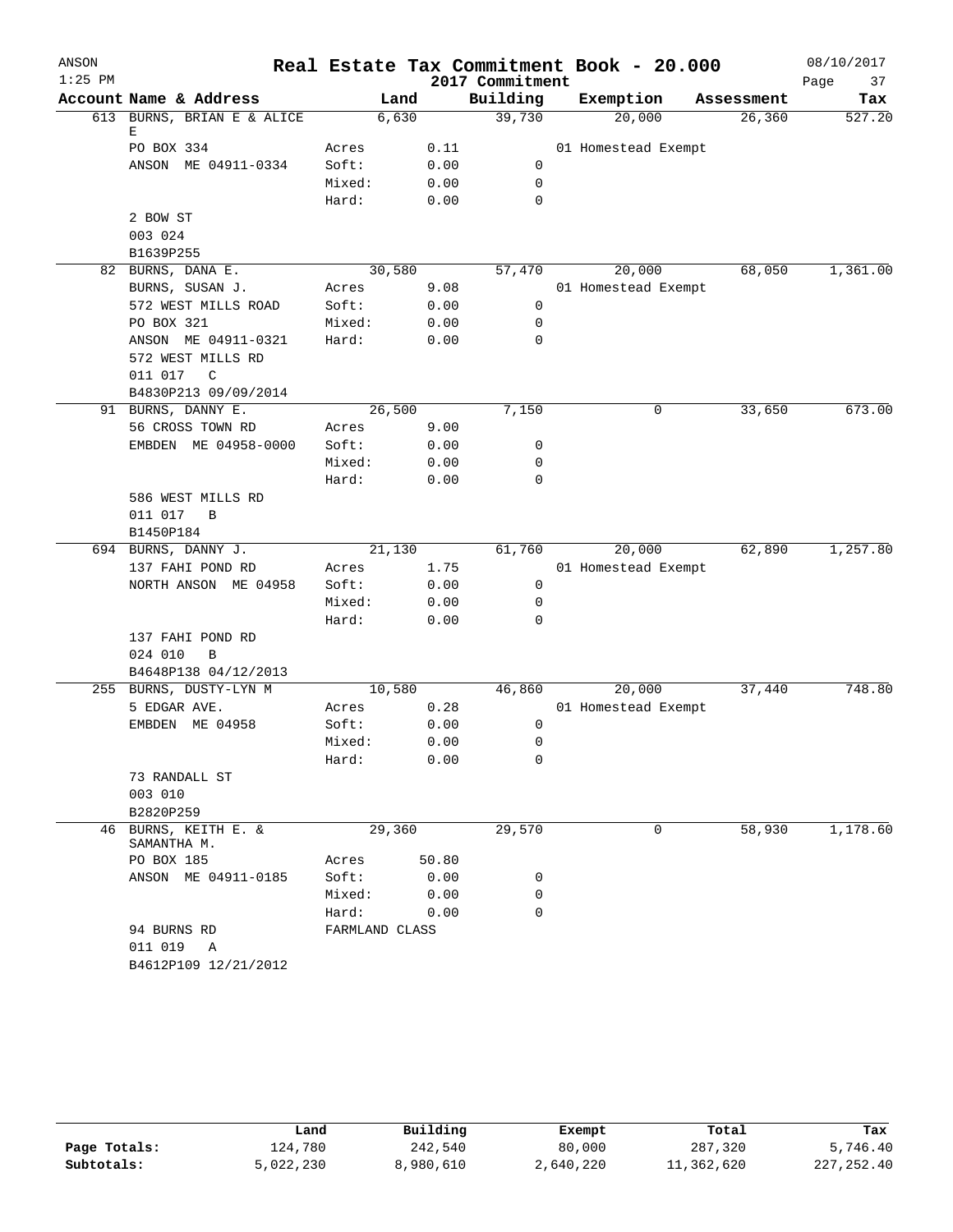| ANSON<br>$1:25$ PM |                                        |             |        | 2017 Commitment | Real Estate Tax Commitment Book - 20.000 |            | 08/10/2017<br>38<br>Page |
|--------------------|----------------------------------------|-------------|--------|-----------------|------------------------------------------|------------|--------------------------|
|                    | Account Name & Address                 |             | Land   | Building        | Exemption                                | Assessment | Tax                      |
|                    | 827 BURNS, RUSSELL A II &<br>JOANNE M  |             | 20,000 | 17,150          | $\Omega$                                 | 37,150     | 743.00                   |
|                    | PO BOX 45                              | Acres       | 1.00   |                 |                                          |            |                          |
|                    | ANSON ME 04911-0045                    | Soft:       | 0.00   | 0               |                                          |            |                          |
|                    |                                        | Mixed:      | 0.00   | 0               |                                          |            |                          |
|                    |                                        | Hard:       | 0.00   | $\mathbf 0$     |                                          |            |                          |
|                    | 92 UNION ST<br>008 009                 |             |        |                 |                                          |            |                          |
|                    | B2124P117                              |             |        |                 |                                          |            |                          |
|                    | 1175 BURNS, RUSSELL A II &<br>JOANNE M |             | 8,250  | 44,410          | 0                                        | 52,660     | 1,053.20                 |
|                    | PO BOX 45                              | Acres       | 0.17   |                 |                                          |            |                          |
|                    | ANSON ME 04911-0045                    | Soft:       | 0.00   | 0               |                                          |            |                          |
|                    |                                        | Mixed:      | 0.00   | 0               |                                          |            |                          |
|                    |                                        | Hard:       | 0.00   | $\mathbf 0$     |                                          |            |                          |
|                    | 7 ARNOLDS LN<br>001 023<br>$\mathbf B$ |             |        |                 |                                          |            |                          |
|                    | B2750P61<br>140 BURNS, RUSSELL A II &  |             | 45,970 | 124,870         | 20,000                                   | 150,840    | 3,016.80                 |
|                    | JOANNE M                               |             |        |                 |                                          |            |                          |
|                    | PO BOX 45                              | Acres       | 67.32  |                 | 01 Homestead Exempt                      |            |                          |
|                    | ANSON ME 04911-0045                    | Soft:       | 0.00   | 0               |                                          |            |                          |
|                    |                                        | Mixed:      | 52.00  | 9,152           |                                          |            |                          |
|                    |                                        | Hard:       | 0.00   | 0               |                                          |            |                          |
|                    | 515 WEST MILLS RD                      | TREE GROWTH |        |                 |                                          |            |                          |
|                    | 011 025<br>B1912P184                   |             |        |                 |                                          |            |                          |
|                    | 1163 BURNS, RUSSELL A II &<br>JOANNE M |             | 13,420 | 18,680          | 0                                        | 32,100     | 642.00                   |
|                    | PO BOX 45                              | Acres       | 0.45   |                 |                                          |            |                          |
|                    | ANSON ME 04911-0045                    | Soft:       | 0.00   | 0               |                                          |            |                          |
|                    |                                        | Mixed:      | 0.00   | 0               |                                          |            |                          |
|                    |                                        | Hard:       | 0.00   | $\mathbf 0$     |                                          |            |                          |
|                    | 197 RIVER RD                           |             |        |                 |                                          |            |                          |
|                    | 015 070<br>B                           |             |        |                 |                                          |            |                          |
|                    | B2613P196                              |             |        |                 |                                          |            |                          |
|                    | 141 BURNS, RUSSELL A II &<br>JOANNE M  |             | 4,400  | 0               | 0                                        | 4,400      | 88.00                    |
|                    | PO BOX 45                              | Acres       | 25.00  |                 |                                          |            |                          |
|                    | ANSON ME 04911-0045                    | Soft:       | 0.00   | 0               |                                          |            |                          |
|                    |                                        | Mixed:      | 25.00  | 4,400           |                                          |            |                          |
|                    |                                        | Hard:       | 0.00   | 0               |                                          |            |                          |
|                    |                                        | TREE GROWTH |        |                 |                                          |            |                          |
|                    | 011 024<br>B1924P47                    |             |        |                 |                                          |            |                          |
| 1343               | BURNS, RUSSELL A II &<br>JOANNE M      |             | 20,750 | 25,820          | 0                                        | 46,570     | 931.40                   |
|                    | PO BOX 45                              | Acres       | 1.50   |                 |                                          |            |                          |
|                    | ANSON ME 04911-0045                    | Soft:       | 0.00   | 0               |                                          |            |                          |
|                    |                                        | Mixed:      | 0.00   | 0               |                                          |            |                          |
|                    |                                        | Hard:       | 0.00   | 0               |                                          |            |                          |
|                    | 800 RIVER RD                           |             |        |                 |                                          |            |                          |
|                    | 018 005                                |             |        |                 |                                          |            |                          |
|                    | B2727P65                               |             |        |                 |                                          |            |                          |
|                    |                                        |             |        |                 |                                          |            |                          |
|                    |                                        |             |        |                 |                                          |            |                          |
|                    |                                        |             |        |                 |                                          |            |                          |
|                    |                                        |             |        |                 |                                          |            |                          |

|              | Land      | Building  | Exempt    | Total      | Tax        |
|--------------|-----------|-----------|-----------|------------|------------|
| Page Totals: | 112,790   | 230,930   | 20,000    | 323,720    | 6,474.40   |
| Subtotals:   | 5,135,020 | 9,211,540 | 2,660,220 | 11,686,340 | 233,726.80 |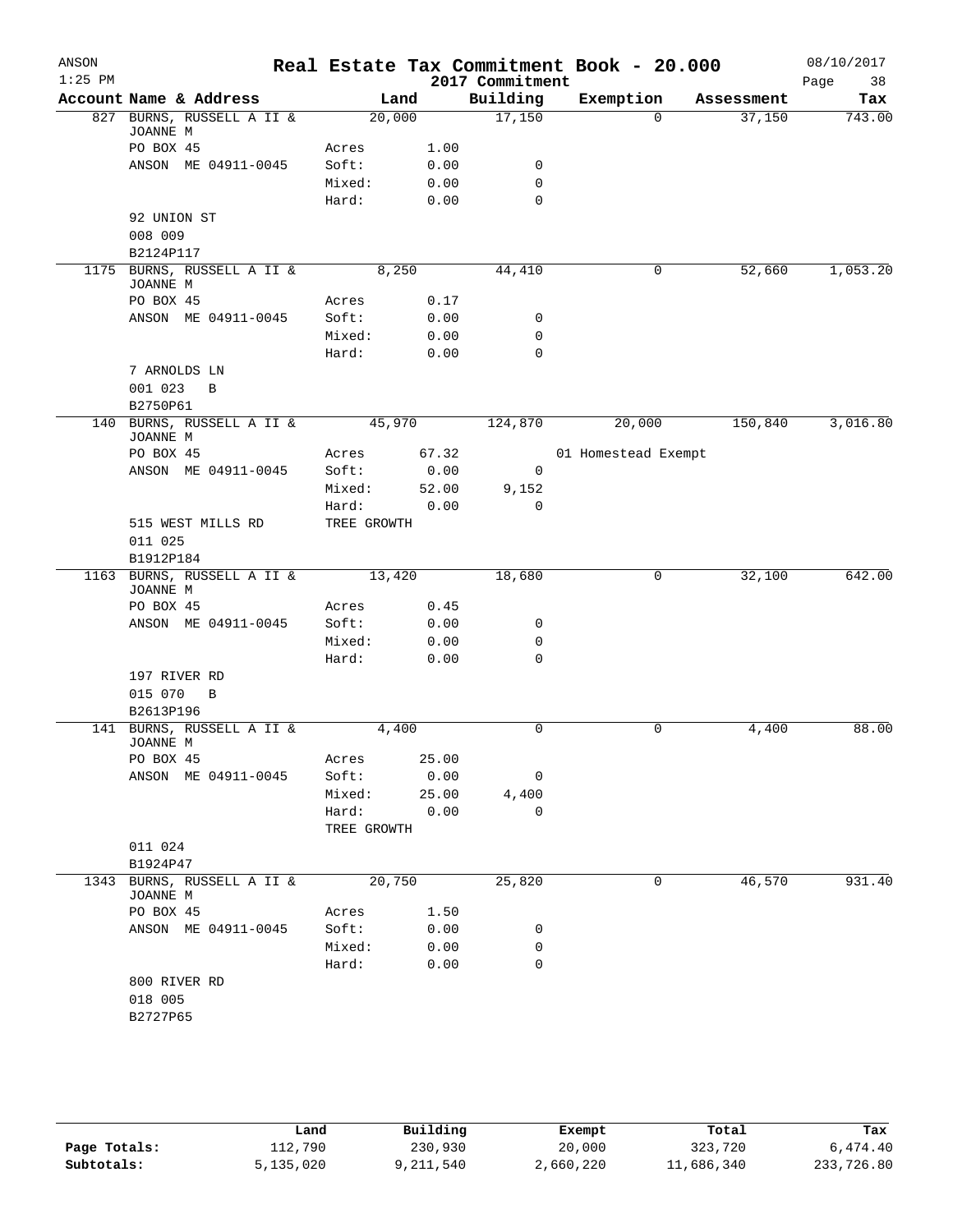| ANSON<br>$1:25$ PM |                               |           |           | 2017 Commitment | Real Estate Tax Commitment Book - 20.000 |            | 08/10/2017<br>39<br>Page |
|--------------------|-------------------------------|-----------|-----------|-----------------|------------------------------------------|------------|--------------------------|
|                    | Account Name & Address        |           | Land      | Building        | Exemption                                | Assessment | Tax                      |
|                    | 1939 BURPEE, BETSY L.         | 26,840    |           | 108,620         | 26,000                                   | 109,460    | 2,189.20                 |
|                    | 58 EMBDEN POND RD             | Acres     | 5.56      |                 | 01 Homestead Exempt                      |            |                          |
|                    | NORTH ANSON ME                | Soft:     | 0.00      |                 | 0 03 Resident Veteran Widow              |            |                          |
|                    | 04958-7424                    |           |           |                 |                                          |            |                          |
|                    |                               | Mixed:    | 0.00      | 0               |                                          |            |                          |
|                    |                               | Hard:     | 0.00      | 0               |                                          |            |                          |
|                    | 58 EMBDEN POND RD             |           |           |                 |                                          |            |                          |
|                    | 018 043 D                     |           |           |                 |                                          |            |                          |
|                    | B3504P82 06/16/2005           |           |           |                 |                                          |            |                          |
|                    | 285 BURRIS, CHASELLOR &       |           | 0         | 14,090          | 14,090                                   | 0          | 0.00                     |
|                    | JESSICA                       |           |           |                 |                                          |            |                          |
|                    | 81 HILLTOP RD                 |           |           |                 | 01 Homestead Exempt                      |            |                          |
|                    | ANSON ME 04911                |           |           |                 |                                          |            |                          |
|                    | 81 HILLTOP RD                 |           |           |                 |                                          |            |                          |
|                    | 004 026 ON1                   |           |           |                 |                                          |            |                          |
|                    | BURRIS, WILLIAM               | 22,730    |           | 26,840          | 20,000                                   | 29,570     | 591.40                   |
| 1467               |                               |           |           |                 |                                          |            |                          |
|                    | 85 HOLLIN WAITE HILL RD Acres |           | 2.82      |                 | 01 Homestead Exempt                      |            |                          |
|                    | ANSON ME 04911-0000           | Soft:     | 0.00      | 0               |                                          |            |                          |
|                    |                               | Mixed:    | 0.00      | 0               |                                          |            |                          |
|                    |                               | Hard:     | 0.00      | $\Omega$        |                                          |            |                          |
|                    | 85 HOLLIN WAITE HILL RD       |           |           |                 |                                          |            |                          |
|                    | 014 045<br>$\mathbf{1}$       |           |           |                 |                                          |            |                          |
|                    | B2610P69                      |           |           |                 |                                          |            |                          |
|                    | 649 BURROWS, VERNIE W         | 15,650    |           | 6,780           | 0                                        | 22,430     | 448.60                   |
|                    | PO BOX 3                      | Acres     | 1.43      |                 |                                          |            |                          |
|                    | SOLON ME 04979-0000           | Soft:     | 0.00      | 0               |                                          |            |                          |
|                    |                               | Mixed:    | 0.00      | 0               |                                          |            |                          |
|                    |                               | Hard:     | 0.00      | 0               |                                          |            |                          |
|                    |                               | B4932P085 |           |                 |                                          |            |                          |
|                    | 023 041<br>L                  |           |           |                 |                                          |            |                          |
|                    | B4932P85 07/08/2015           |           |           |                 |                                          |            |                          |
|                    | 182 BURTT, SHAWN              | 13,500    |           | 0               | 0                                        | 13,500     | 270.00                   |
|                    | 57 PLEASANT ST                | Acres     | 2.00      |                 |                                          |            |                          |
|                    | LUDLOW MA 01056               | Soft:     | 0.00      | 0               |                                          |            |                          |
|                    |                               | Mixed:    | 0.00      | 0               |                                          |            |                          |
|                    |                               | Hard:     | 0.00      | 0               |                                          |            |                          |
|                    | 013 021                       |           |           |                 |                                          |            |                          |
|                    | B4660P313 05/13/2013          |           |           |                 |                                          |            |                          |
| 257                | BURTT, VAUGHN A &             | 43,800    |           | 90,080          | 20,000                                   | 113,880    | 2,277.60                 |
|                    | ROBERTA H                     |           |           |                 |                                          |            |                          |
|                    | 35 BARTON HILL RD             | Acres     | 23.60     |                 | 01 Homestead Exempt                      |            |                          |
|                    | ANSON ME 04911-0000           | Soft:     | 0.00      | 0               |                                          |            |                          |
|                    |                               | Mixed:    | 0.00      | 0               |                                          |            |                          |
|                    |                               | Hard:     | 0.00      | 0               |                                          |            |                          |
|                    | 35 BARTON HILL RD             |           |           |                 |                                          |            |                          |
|                    | 013 006<br>C                  |           |           |                 |                                          |            |                          |
|                    | B2106P250                     |           |           |                 |                                          |            |                          |
|                    | 143 BUSBY, ARCHIBALD H        | 79,500    |           | 11,350          | 0                                        | 90,850     | 1,817.00                 |
|                    | PO BOX 1251                   | Acres     | 95.00     |                 |                                          |            |                          |
|                    | DOVER NH 03821-0000           | Soft:     | 0.00      | 0               |                                          |            |                          |
|                    |                               | Mixed:    | 0.00      | 0               |                                          |            |                          |
|                    |                               | Hard:     | 0.00      | $\mathbf 0$     |                                          |            |                          |
|                    | 785 PEASE HILL RD             |           |           |                 |                                          |            |                          |
|                    | 013 012                       |           |           |                 |                                          |            |                          |
|                    | B820P133                      |           |           |                 |                                          |            |                          |
|                    | Land                          |           | Building  |                 | Exempt                                   | Total      | Tax                      |
| Page Totals:       | 202,020                       |           | 257,760   |                 | 80,090                                   | 379,690    | 7,593.80                 |
| Subtotals:         | 5,337,040                     |           | 9,469,300 |                 | 2,740,310                                | 12,066,030 | 241,320.60               |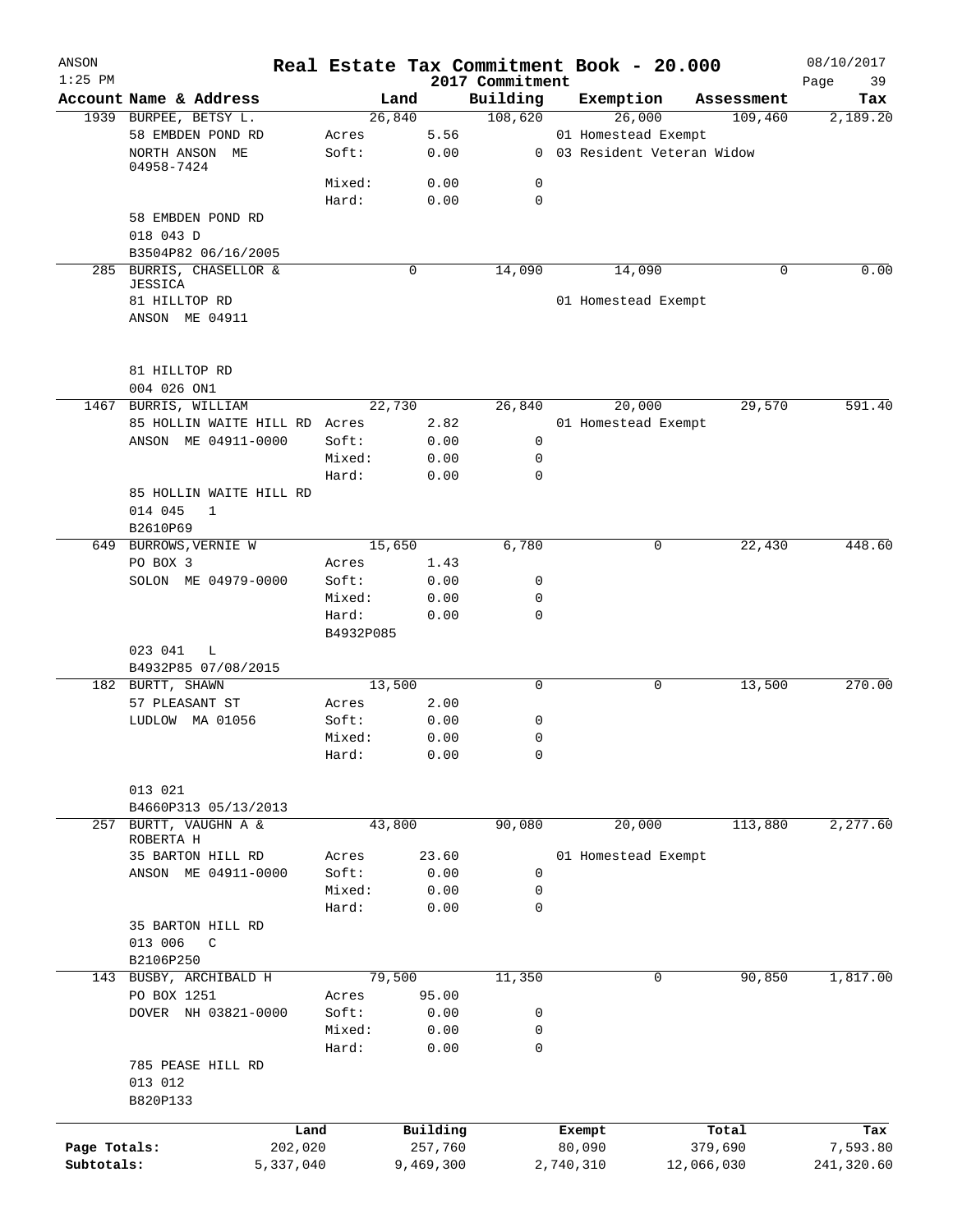| ANSON<br>$1:25$ PM |                                                     |                 |              | 2017 Commitment | Real Estate Tax Commitment Book - 20.000     |            | 08/10/2017<br>Page<br>40 |
|--------------------|-----------------------------------------------------|-----------------|--------------|-----------------|----------------------------------------------|------------|--------------------------|
|                    | Account Name & Address                              |                 | Land         | Building        | Exemption                                    | Assessment | Tax                      |
|                    | 146 BUZZELL, CLINTON A &                            | 12,650          |              | 76,590          | 26,000                                       | 63,240     | 1,264.80                 |
|                    | HELEN P                                             |                 |              |                 |                                              |            |                          |
|                    | PO BOX 206                                          | Acres           | 0.40         |                 | 01 Homestead Exempt<br>0 02 Resident Veteran |            |                          |
|                    | ANSON ME 04911-0206                                 | Soft:<br>Mixed: | 0.00<br>0.00 | $\mathbf 0$     |                                              |            |                          |
|                    |                                                     | Hard:           | 0.00         | $\mathbf 0$     |                                              |            |                          |
|                    | 11 BUSWELL ST                                       |                 |              |                 |                                              |            |                          |
|                    | 002 058<br>B                                        |                 |              |                 |                                              |            |                          |
|                    | B869P589                                            |                 |              |                 |                                              |            |                          |
|                    | 806 BUZZELL, DONALD E, JR,                          | 17,000          |              | 17,400          | 0                                            | 34,400     | 688.00                   |
|                    | & CYNTHIA A                                         |                 |              |                 |                                              |            |                          |
|                    | 8 BALSAM LN                                         | Acres           | 3.00         |                 |                                              |            |                          |
|                    | KENNEBUNK ME<br>04043-0000                          | Soft:           | 0.00         | 0               |                                              |            |                          |
|                    |                                                     | Mixed:          | 0.00         | $\mathbf 0$     |                                              |            |                          |
|                    |                                                     | Hard:           | 0.00         | $\mathbf 0$     |                                              |            |                          |
|                    | 538 VALLEY RD                                       |                 |              |                 |                                              |            |                          |
|                    | 019 033 A                                           |                 |              |                 |                                              |            |                          |
|                    | B4251P268 03/25/2010                                |                 |              |                 |                                              |            |                          |
|                    | 470 BYTHER, LICIA                                   | 29,170          |              | 15,090          | 0                                            | 44,260     | 885.20                   |
|                    | 231 SOUTH WATERBORO RD                              | Acres           | 75.00        |                 |                                              |            |                          |
|                    | LYMAN ME 04002-0000                                 | Soft:           | 1.50         | 180             |                                              |            |                          |
|                    |                                                     | Mixed:          | 0.00         | 0               |                                              |            |                          |
|                    |                                                     | Hard:           | 72.50        | 13,993          |                                              |            |                          |
|                    |                                                     | TREE GROWTH     |              |                 |                                              |            |                          |
|                    | 020 011 A 1                                         |                 |              |                 |                                              |            |                          |
|                    | B4631P14 02/22/2013                                 |                 |              |                 | 0                                            |            | 505.80                   |
|                    | 1656 CABECEIRAS, MELISSA A<br>84 CHURCH ST, 1ST FLR | 23,750<br>Acres | 3.50         | 1,540           |                                              | 25,290     |                          |
|                    | FALL RIVER MA                                       | Soft:           | 0.00         | 0               |                                              |            |                          |
|                    | 02724-0000                                          |                 |              |                 |                                              |            |                          |
|                    |                                                     | Mixed:          | 0.00         | 0               |                                              |            |                          |
|                    |                                                     | Hard:           | 0.00         | $\mathbf 0$     |                                              |            |                          |
|                    | 98 SMITH RD                                         |                 |              |                 |                                              |            |                          |
|                    | 010 011<br>6                                        |                 |              |                 |                                              |            |                          |
|                    | B3266P303                                           |                 |              |                 |                                              |            |                          |
|                    | 714 CABRAL, CATHERINE R.                            | 19,180          |              | 63,110          | 0                                            | 82,290     | 1,645.80                 |
|                    | 45 UNION STREET                                     | Acres           | 0.92         |                 |                                              |            |                          |
|                    | NORTH ANSON ME 04958                                | Soft:           | 0.00         | 0               |                                              |            |                          |
|                    |                                                     | Mixed:          | 0.00         | 0               |                                              |            |                          |
|                    |                                                     | Hard:           | 0.00         | 0               |                                              |            |                          |
|                    | 45 UNION ST                                         |                 |              |                 |                                              |            |                          |
|                    | 005 031                                             |                 |              |                 |                                              |            |                          |
| 1525               | B4916P283 06/08/2015<br>CACCHILLO, GENNARO R &      | 14,000          |              | 100,270         | 26,000                                       | 88,270     | 1,765.40                 |
|                    | DEIRDRA L                                           |                 |              |                 |                                              |            |                          |
|                    | PO BOX 13                                           | Acres           | 0.49         |                 | 01 Homestead Exempt                          |            |                          |
|                    | NORTH ANSON<br>MЕ<br>04958-0013                     | Soft:           | 0.00         |                 | 0 02 Resident Veteran                        |            |                          |
|                    |                                                     | Mixed:          | 0.00         | 0               |                                              |            |                          |
|                    |                                                     | Hard:           | 0.00         | $\mathbf 0$     |                                              |            |                          |
|                    | 6 UNION ST                                          |                 |              |                 |                                              |            |                          |
|                    | 005 015                                             |                 |              |                 |                                              |            |                          |
|                    | B3541P265 08/22/2005                                |                 |              |                 |                                              |            |                          |
|                    |                                                     |                 |              |                 |                                              |            |                          |
|                    |                                                     |                 |              |                 |                                              |            |                          |

|              | Land      | Building  | Exempt    | Total      | Tax        |
|--------------|-----------|-----------|-----------|------------|------------|
| Page Totals: | 115,750   | 274,000   | 52,000    | 337,750    | 6,755.00   |
| Subtotals:   | 5,452,790 | 9,743,300 | 2,792,310 | 12,403,780 | 248,075.60 |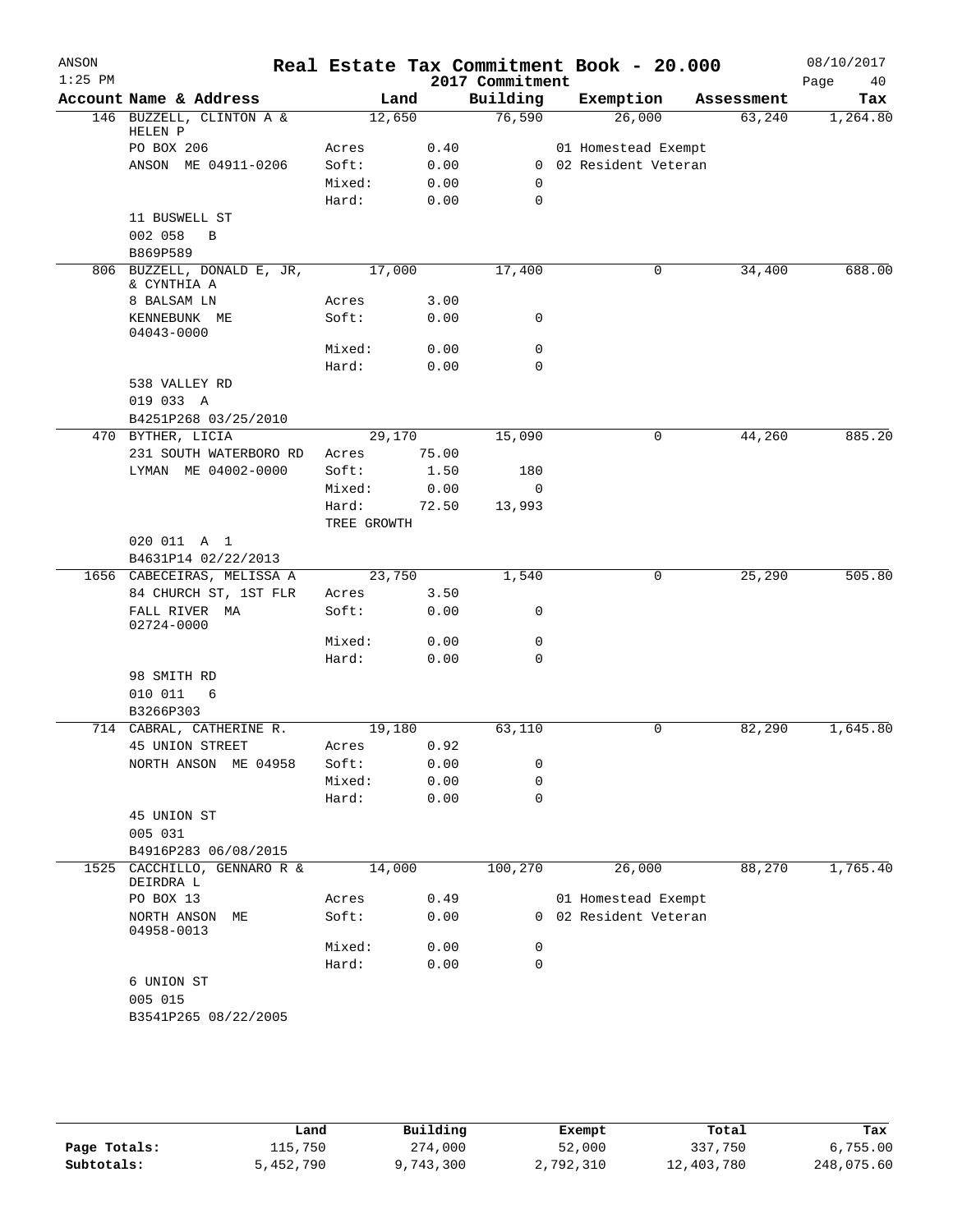| ANSON     |                                      |                |        |              |                 | Real Estate Tax Commitment Book - 20.000 |            | 08/10/2017 |
|-----------|--------------------------------------|----------------|--------|--------------|-----------------|------------------------------------------|------------|------------|
| $1:25$ PM |                                      |                |        |              | 2017 Commitment |                                          |            | Page<br>41 |
|           | Account Name & Address               |                | Land   |              | Building        | Exemption                                | Assessment | Tax        |
| 57        | CAHILL, DOUGLAS O &<br>DONNA L       |                | 16,490 |              | 60,510          | $\mathbf 0$                              | 77,000     | 1,540.00   |
|           | PO BOX 297<br>NORTH ANSON ME         | Acres<br>Soft: |        | 0.39<br>0.00 | 0               |                                          |            |            |
|           | 04958-0297                           |                |        |              |                 |                                          |            |            |
|           |                                      | Mixed:         |        | 0.00         | 0               |                                          |            |            |
|           |                                      | Hard:          |        | 0.00         | 0               |                                          |            |            |
|           | 13 EMBDEN POND RD<br>009 022         |                |        |              |                 |                                          |            |            |
|           | B2299P315<br>156 CAHILL, DOUGLAS O & |                | 10,950 |              | 81,090          | 0                                        | 92,040     | 1,840.80   |
|           | DONNA L                              |                |        |              |                 |                                          |            |            |
|           | PO BOX 297<br>NORTH ANSON ME         | Acres<br>Soft: |        | 0.30<br>0.00 | 0               |                                          |            |            |
|           | 04958-0297                           |                |        |              |                 |                                          |            |            |
|           |                                      | Mixed:         |        | 0.00         | 0               |                                          |            |            |
|           | 28 WILLOW ST                         | Hard:          |        | 0.00         | 0               |                                          |            |            |
|           | 006 048<br>B                         |                |        |              |                 |                                          |            |            |
|           | B891P202                             |                |        |              |                 |                                          |            |            |
|           | 889 CAHILL, DOUGLAS O &              |                | 28,050 |              | 54,280          | 20,000                                   | 62,330     | 1,246.60   |
|           | DONNA L                              |                |        |              |                 |                                          |            |            |
|           | PO BOX 297                           | Acres          |        | 1.03         |                 | 01 Homestead Exempt                      |            |            |
|           | NORTH ANSON ME<br>04958-0000         | Soft:          |        | 0.00         | 0               |                                          |            |            |
|           |                                      | Mixed:         |        | 0.00         | 0               |                                          |            |            |
|           |                                      | Hard:          |        | 0.00         | $\mathbf 0$     |                                          |            |            |
|           | 26 EMBDEN POND RD                    |                |        |              |                 |                                          |            |            |
|           | 009 010                              |                |        |              |                 |                                          |            |            |
|           | B868P496                             |                |        |              |                 |                                          |            |            |
|           | 115 CAHILL, DOUGLAS O. &<br>DONNA L. |                | 14,420 |              | 3,290           | 0                                        | 17,710     | 354.20     |
|           | PO BOX 297                           | Acres          |        | 0.52         |                 |                                          |            |            |
|           | NORTH ANSON ME<br>04958-0297         | Soft:          |        | 0.00         | 0               |                                          |            |            |
|           |                                      | Mixed:         |        | 0.00         | 0               |                                          |            |            |
|           |                                      | Hard:          |        | 0.00         | 0               |                                          |            |            |
|           | 15 EMBDEN POND RD                    |                |        |              |                 |                                          |            |            |
|           | 009 021                              |                |        |              |                 |                                          |            |            |
|           | 879 CALDWELL, DANIEL E.              |                | 15,100 |              | 30,690          | 20,000                                   | 25,790     | 515.80     |
|           | PO BOX 703                           | Acres          |        | 0.57         |                 | 01 Homestead Exempt                      |            |            |
|           | NORTH ANSON ME<br>04958-0703         | Soft:          |        | 0.00         | 0               |                                          |            |            |
|           |                                      | Mixed:         |        | 0.00         | 0               |                                          |            |            |
|           |                                      | Hard:          |        | 0.00         | $\mathbf 0$     |                                          |            |            |
|           | 78 NORTH MAIN ST                     |                |        |              |                 |                                          |            |            |
|           | 006 067                              |                |        |              |                 |                                          |            |            |
|           | B4280P224 06/09/2010                 |                |        |              |                 |                                          |            |            |
| 163       | CALDWELL, RICHARD ALAN<br>&.         |                | 24,380 |              | 152,100         | 0                                        | 176,480    | 3,529.60   |
|           | CALDWELL, ELIZABETH R                | Acres          |        | 1.25         |                 |                                          |            |            |
|           | 189 EATON HILL ROAD                  | Soft:          |        | 0.00         | 0               |                                          |            |            |
|           | SOLON ME 04979-3328                  | Mixed:         |        | 0.00         | 0               |                                          |            |            |
|           |                                      | Hard:          |        | 0.00         | 0               |                                          |            |            |
|           | 19 WILSON ST                         |                |        |              |                 |                                          |            |            |
|           | 003 066                              |                |        |              |                 |                                          |            |            |
|           | B1547P126                            |                |        |              |                 |                                          |            |            |
|           |                                      |                |        |              |                 |                                          |            |            |
|           |                                      |                |        |              |                 |                                          |            |            |
|           |                                      |                |        |              |                 |                                          |            |            |
|           |                                      |                |        |              |                 |                                          |            |            |

|              | Land      | Building   | Exempt    | Total      | Tax        |
|--------------|-----------|------------|-----------|------------|------------|
| Page Totals: | 109,390   | 381,960    | 40,000    | 451,350    | 9,027.00   |
| Subtotals:   | 5,562,180 | 10,125,260 | 2,832,310 | 12,855,130 | 257,102.60 |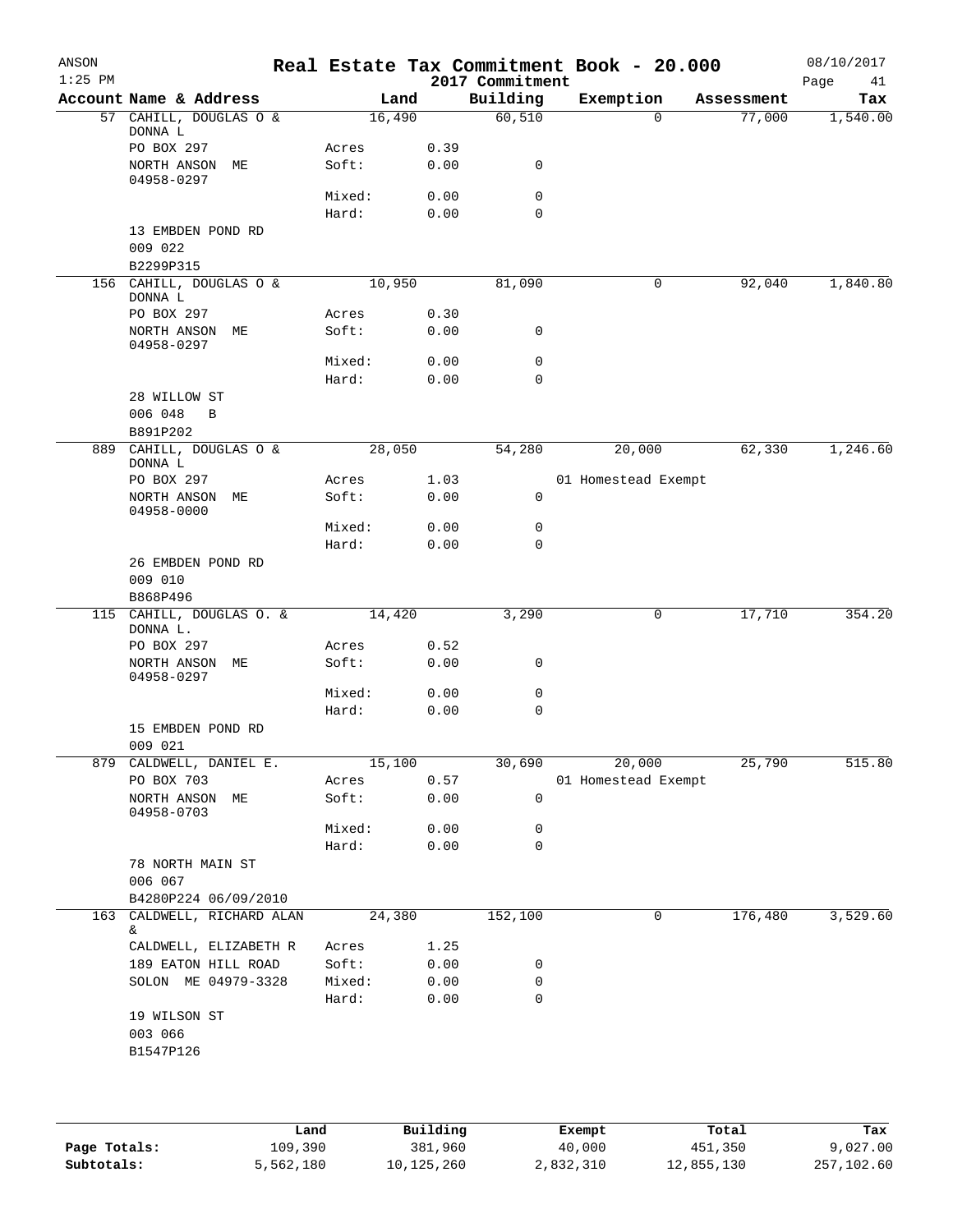| Real Estate Tax Commitment Book - 20.000<br>$1:25$ PM<br>2017 Commitment<br>Building<br>Account Name & Address<br>Exemption<br>Land<br>Assessment<br>88,050<br>21,430<br>109,480<br>1206 CAMELIO, NANCY M.<br>$\Omega$<br>208 FAHI POND RD<br>Acres<br>1.95<br>Soft:<br>NORTH ANSON ME<br>0.00<br>0<br>04958-7634<br>Mixed:<br>0.00<br>$\mathbf 0$<br>$\mathbf 0$<br>Hard:<br>0.00<br>208 FAHI POND RD | Page<br>42<br>Tax |
|--------------------------------------------------------------------------------------------------------------------------------------------------------------------------------------------------------------------------------------------------------------------------------------------------------------------------------------------------------------------------------------------------------|-------------------|
|                                                                                                                                                                                                                                                                                                                                                                                                        | 2,189.60          |
|                                                                                                                                                                                                                                                                                                                                                                                                        |                   |
|                                                                                                                                                                                                                                                                                                                                                                                                        |                   |
|                                                                                                                                                                                                                                                                                                                                                                                                        |                   |
|                                                                                                                                                                                                                                                                                                                                                                                                        |                   |
|                                                                                                                                                                                                                                                                                                                                                                                                        |                   |
|                                                                                                                                                                                                                                                                                                                                                                                                        |                   |
|                                                                                                                                                                                                                                                                                                                                                                                                        |                   |
| 023 009<br>$\mathbb D$                                                                                                                                                                                                                                                                                                                                                                                 |                   |
| B4613P325 12/31/2012                                                                                                                                                                                                                                                                                                                                                                                   |                   |
| 164 CAMPBELL, ALAN &<br>$\Omega$<br>2,200<br>0<br>ELIZABETH M                                                                                                                                                                                                                                                                                                                                          | 2,200<br>44.00    |
| PO BOX 154<br>Acres<br>14.00                                                                                                                                                                                                                                                                                                                                                                           |                   |
| ANSON ME 04911-0154<br>Soft:<br>2.00<br>240                                                                                                                                                                                                                                                                                                                                                            |                   |
| 1,760<br>Mixed:<br>10.00                                                                                                                                                                                                                                                                                                                                                                               |                   |
| $\mathbf 0$<br>Hard:<br>0.00                                                                                                                                                                                                                                                                                                                                                                           |                   |
| TREE GROWTH                                                                                                                                                                                                                                                                                                                                                                                            |                   |
| 014 024                                                                                                                                                                                                                                                                                                                                                                                                |                   |
| B880P415                                                                                                                                                                                                                                                                                                                                                                                               |                   |
| 1293 CAMPBELL, ALAN S &<br>14,240<br>$\mathbf 0$<br>14,240<br>0<br>COLIN D                                                                                                                                                                                                                                                                                                                             | 284.80            |
| PO BOX 154<br>100.00<br>Acres                                                                                                                                                                                                                                                                                                                                                                          |                   |
| ANSON ME 04911-0000<br>Soft:<br>60.00<br>7,200                                                                                                                                                                                                                                                                                                                                                         |                   |
| Mixed:<br>40.00<br>7,040                                                                                                                                                                                                                                                                                                                                                                               |                   |
| Hard:<br>0.00<br>0                                                                                                                                                                                                                                                                                                                                                                                     |                   |
| TREE GROWTH                                                                                                                                                                                                                                                                                                                                                                                            |                   |
| 014 048                                                                                                                                                                                                                                                                                                                                                                                                |                   |
| B3407P160 11/15/2004                                                                                                                                                                                                                                                                                                                                                                                   |                   |
| 38,690<br>120,620<br>26,000<br>133,310<br>165 CAMPBELL, ALAN S &                                                                                                                                                                                                                                                                                                                                       | 2,666.20          |
| ELIZABETH M                                                                                                                                                                                                                                                                                                                                                                                            |                   |
| PO BOX 154<br>99.00<br>01 Homestead Exempt<br>Acres                                                                                                                                                                                                                                                                                                                                                    |                   |
| ANSON ME 04911-0154<br>0 02 Resident Veteran<br>Soft:<br>0.00                                                                                                                                                                                                                                                                                                                                          |                   |
| Mixed:<br>2,288<br>13.00                                                                                                                                                                                                                                                                                                                                                                               |                   |
| Hard:<br>85.00<br>16,405                                                                                                                                                                                                                                                                                                                                                                               |                   |
| 218 MILLER RD<br>TREE GROWTH<br>014 022                                                                                                                                                                                                                                                                                                                                                                |                   |
| B1910P211                                                                                                                                                                                                                                                                                                                                                                                              |                   |
| 4,380<br>$\mathbf 0$<br>166 CAMPBELL, BEVERLY<br>0                                                                                                                                                                                                                                                                                                                                                     | 4,380<br>87.60    |
| 34 BERNIER LN<br>29.00<br>Acres                                                                                                                                                                                                                                                                                                                                                                        |                   |
| WINTHROP ME 04364-0000 Soft:<br>15.00<br>1,800                                                                                                                                                                                                                                                                                                                                                         |                   |
| Mixed:<br>7.00<br>1,232                                                                                                                                                                                                                                                                                                                                                                                |                   |
| Hard:<br>7.00<br>1,351                                                                                                                                                                                                                                                                                                                                                                                 |                   |
| TREE GROWTH                                                                                                                                                                                                                                                                                                                                                                                            |                   |
| 014 045<br>В                                                                                                                                                                                                                                                                                                                                                                                           |                   |
| B927P193                                                                                                                                                                                                                                                                                                                                                                                               |                   |
| 26,500<br>26,500<br>0<br>0<br>167 CAMPBELL, COLIN D                                                                                                                                                                                                                                                                                                                                                    | 530.00            |
| 72 DINSMORE RD<br>13.00<br>Acres                                                                                                                                                                                                                                                                                                                                                                       |                   |
| ANSON ME 04911-0000<br>Soft:<br>0.00<br>0                                                                                                                                                                                                                                                                                                                                                              |                   |
| 0.00<br>0<br>Mixed:                                                                                                                                                                                                                                                                                                                                                                                    |                   |
| Hard:<br>0.00<br>0                                                                                                                                                                                                                                                                                                                                                                                     |                   |
|                                                                                                                                                                                                                                                                                                                                                                                                        |                   |
| 011 040                                                                                                                                                                                                                                                                                                                                                                                                |                   |
| B929P191                                                                                                                                                                                                                                                                                                                                                                                               |                   |

|              | Land      | Building   | Exempt    | Total        | Tax        |
|--------------|-----------|------------|-----------|--------------|------------|
| Page Totals: | 107.440   | 208,670    | 26,000    | 290,110      | 5,802.20   |
| Subtotals:   | 5,669,620 | 10,333,930 | 2,858,310 | 13, 145, 240 | 262,904.80 |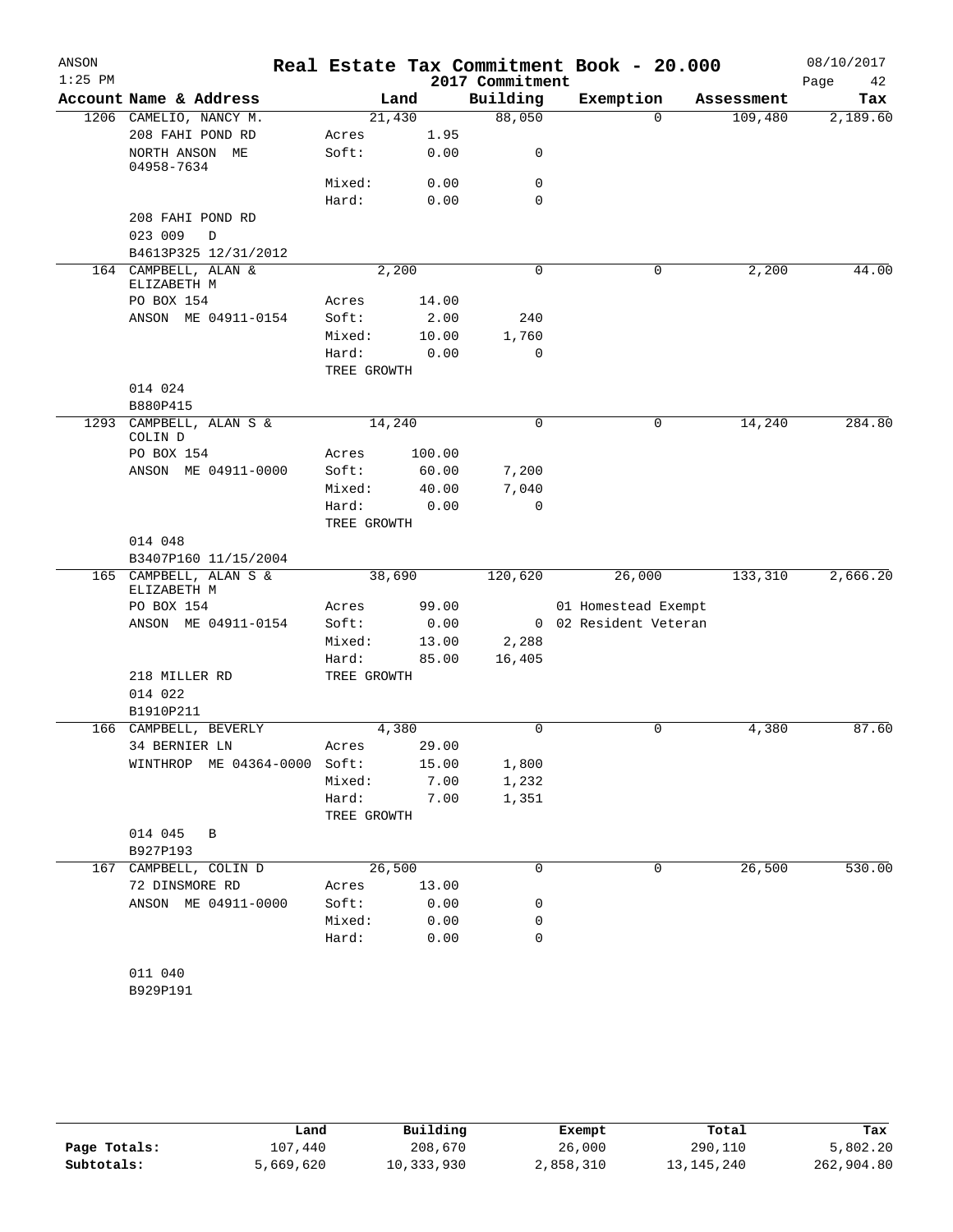| ANSON<br>$1:25$ PM |                                              |             |        | 2017 Commitment | Real Estate Tax Commitment Book - 20.000 |            | 08/10/2017<br>Page<br>43 |
|--------------------|----------------------------------------------|-------------|--------|-----------------|------------------------------------------|------------|--------------------------|
|                    | Account Name & Address                       |             | Land   | Building        | Exemption                                | Assessment | Tax                      |
|                    | 169 CAMPBELL, COLIN D                        | 37,600      |        | $\mathbf 0$     | $\Omega$                                 | 37,600     | 752.00                   |
|                    | CAMPBELL, REGINA P.                          | Acres       | 220.00 |                 |                                          |            |                          |
|                    | 72 DINSMORE RD                               | Soft:       | 33.00  | 3,960           |                                          |            |                          |
|                    | ANSON ME 04911-0000                          | Mixed:      | 144.00 | 25,344          |                                          |            |                          |
|                    |                                              | Hard:       | 43.00  | 8,299           |                                          |            |                          |
|                    |                                              | TREE GROWTH |        |                 |                                          |            |                          |
|                    | 014 028                                      |             |        |                 |                                          |            |                          |
|                    | B4813P71 08/04/2014 B874P581                 |             |        |                 |                                          |            |                          |
| 1289               | CAMPBELL, COLIN D &<br>REGINA                | 8,150       |        | $\Omega$        | 0                                        | 8,150      | 163.00                   |
|                    | 72 DINSMORE RD                               | Acres       | 63.50  |                 |                                          |            |                          |
|                    | ANSON ME 04911-0000                          | Soft:       | 52.00  | 6,240           |                                          |            |                          |
|                    |                                              | Mixed:      | 10.00  | 1,760           |                                          |            |                          |
|                    |                                              | Hard:       | 0.00   | $\mathbf 0$     |                                          |            |                          |
|                    |                                              | TREE GROWTH |        |                 |                                          |            |                          |
|                    | 014 046<br>B                                 |             |        |                 |                                          |            |                          |
|                    | B3716P341 01/01/2004 B3716P339 01/01/2004    |             |        |                 |                                          |            |                          |
|                    | 1054 CAMPBELL, COLIN D &<br>REGINA           | 17,600      |        | 0               | 0                                        | 17,600     | 352.00                   |
|                    | 72 DINSMORE RD                               | Acres       | 100.00 |                 |                                          |            |                          |
|                    | ANSON ME 04911-0000                          | Soft:       | 0.00   | 0               |                                          |            |                          |
|                    |                                              | Mixed:      | 100.00 | 17,600          |                                          |            |                          |
|                    |                                              | Hard:       | 0.00   | $\mathbf 0$     |                                          |            |                          |
|                    |                                              | TREE GROWTH |        |                 |                                          |            |                          |
|                    | 014 047                                      |             |        |                 |                                          |            |                          |
|                    | B3878P87 07/10/2007                          |             |        |                 |                                          |            |                          |
|                    | 168 CAMPBELL, COLIN D &<br>REGINA            | 37,500      |        | 177,980         | 20,000                                   | 195,480    | 3,909.60                 |
|                    | 72 DINSMORE RD                               | Acres       | 16.00  |                 | 01 Homestead Exempt                      |            |                          |
|                    | ANSON ME 04911-0000                          | Soft:       | 0.00   | 0               |                                          |            |                          |
|                    |                                              | Mixed:      | 0.00   | 0               |                                          |            |                          |
|                    |                                              | Hard:       | 0.00   | $\Omega$        |                                          |            |                          |
|                    | 72 DINSMORE RD                               |             |        |                 |                                          |            |                          |
|                    | 014 046                                      |             |        |                 |                                          |            |                          |
|                    | B829P418                                     |             |        |                 |                                          |            |                          |
| 1122               | CAMPBELL, COLIN D;<br>REGINA P & COLIN D. JR | 9,360       |        | 0               | 0                                        | 9,360      | 187.20                   |
|                    | 72 DINSMORE ROAD                             | Acres       | 50.00  |                 |                                          |            |                          |
|                    | ANSON ME 04911-0000                          | Soft:       | 0.00   | 0               |                                          |            |                          |
|                    |                                              | Mixed:      | 17.00  | 2,992           |                                          |            |                          |
|                    |                                              | Hard:       | 33.00  | 6,369           |                                          |            |                          |
|                    |                                              | B5013P0164  |        |                 |                                          |            |                          |
|                    | 014 001 3                                    |             |        |                 |                                          |            |                          |
|                    | B5013P164 02/19/2016 B2103P251               |             |        |                 |                                          |            |                          |
|                    | 980 CAMPBELL, COLIN SR.,<br>COLIN JR., &     | 33,790      |        | 0               | 0                                        | 33,790     | 675.80                   |
|                    | BROCK & DOUGLAS                              | Acres       | 176.00 |                 |                                          |            |                          |
|                    | 72 DINSMORE RD                               | Soft:       | 0.00   | 0               |                                          |            |                          |
|                    | ANSON ME 04911-0000                          | Mixed:      | 5.00   | 880             |                                          |            |                          |
|                    |                                              | Hard:       | 170.00 | 32,810          |                                          |            |                          |
|                    |                                              | TREE GROWTH |        |                 |                                          |            |                          |
|                    | 014 020                                      |             |        |                 |                                          |            |                          |
|                    | B4601P257 11/22/2012                         |             |        |                 |                                          |            |                          |
|                    |                                              |             |        |                 |                                          |            |                          |

|              | Land      | Building   | Exempt    | Total      | Tax        |
|--------------|-----------|------------|-----------|------------|------------|
| Page Totals: | 144,000   | 177,980    | 20,000    | 301,980    | 6,039.60   |
| Subtotals:   | 5,813,620 | 10,511,910 | 2,878,310 | 13,447,220 | 268,944.40 |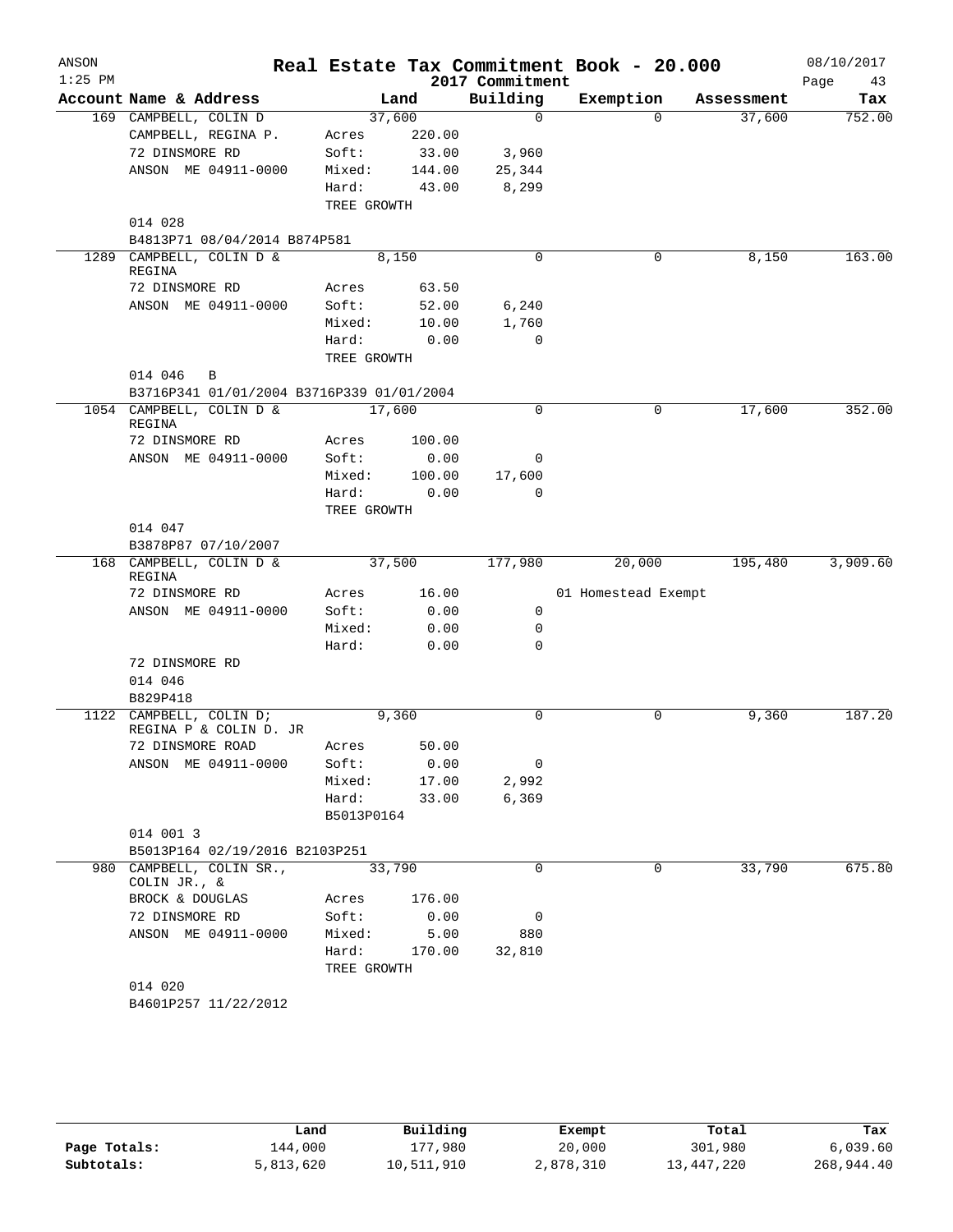| ANSON<br>$1:25$ PM |                                        |             |        | 2017 Commitment | Real Estate Tax Commitment Book - 20.000 |            | 08/10/2017<br>Page<br>44 |
|--------------------|----------------------------------------|-------------|--------|-----------------|------------------------------------------|------------|--------------------------|
|                    | Account Name & Address                 |             | Land   | Building        | Exemption                                | Assessment | Tax                      |
|                    | 1683 CAMPBELL, CRAIG I &               | 36,500      |        | 97,690          | 20,000                                   | 114,190    | 2,283.80                 |
|                    | CAROL<br>60 HOLLIN WAITE HILL RD Acres |             | 24.00  |                 | 01 Homestead Exempt                      |            |                          |
|                    | ANSON ME 04911-0000                    | Soft:       | 0.00   | 0               |                                          |            |                          |
|                    |                                        | Mixed:      | 0.00   | $\mathbf 0$     |                                          |            |                          |
|                    |                                        | Hard:       | 0.00   | 0               |                                          |            |                          |
|                    | 60 HOLLIN WAITE HILL RD                |             |        |                 |                                          |            |                          |
|                    | 014 044                                |             |        |                 |                                          |            |                          |
|                    | 1292 CAMPBELL, MARK L &<br>DONNA A     | 42,250      |        | 79,310          | 0                                        | 121,560    | 2,431.20                 |
|                    | 43 CAMPBELL RD                         | Acres       | 100.00 |                 |                                          |            |                          |
|                    | ANSON ME 04911-0000                    | Soft:       | 20.00  | 2,400           |                                          |            |                          |
|                    |                                        | Mixed:      | 37.00  | 6,512           |                                          |            |                          |
|                    |                                        | Hard:       | 38.00  | 7,334           |                                          |            |                          |
|                    | 112 CAMPBELL RD                        | TREE GROWTH |        |                 |                                          |            |                          |
|                    | 014 025 & 23                           |             |        |                 |                                          |            |                          |
|                    | B3953P49 04/26/2007                    |             |        |                 |                                          |            |                          |
|                    | 171 CAMPBELL, MARK L &<br>DONNA A      | 31,600      |        | 95,190          | 20,000                                   | 106,790    | 2,135.80                 |
|                    | 43 CAMPBELL RD                         | Acres       | 29.00  |                 | 01 Homestead Exempt                      |            |                          |
|                    | ANSON ME 04911-0000                    | Soft:       | 0.00   | $\mathbf 0$     |                                          |            |                          |
|                    |                                        | Mixed:      | 0.00   | 0               |                                          |            |                          |
|                    |                                        | Hard:       | 0.00   | $\mathbf 0$     |                                          |            |                          |
|                    | 43 CAMPBELL RD                         |             |        |                 |                                          |            |                          |
|                    | 014 027                                |             |        |                 |                                          |            |                          |
|                    | B1497P190<br>1514 CAMPBELL, MARK L.    | 16,600      |        | 0               | 0                                        | 16,600     | 332.00                   |
|                    | CAMPBELL, DONNA A.                     | Acres       | 5.00   |                 |                                          |            |                          |
|                    | 43 CAMPBELL RD                         | Soft:       | 0.00   | 0               |                                          |            |                          |
|                    | ANSON ME 04911-0000                    | Mixed:      | 0.00   | 0               |                                          |            |                          |
|                    |                                        | Hard:       | 0.00   | 0               |                                          |            |                          |
|                    |                                        |             |        |                 |                                          |            |                          |
|                    | 014 037                                |             |        |                 |                                          |            |                          |
|                    | B4846P10 08/31/2014 B2293P316          |             |        |                 |                                          |            |                          |
|                    | 1394 CANCEMI, DINA                     | 10,000      |        | 50,550          | 0                                        | 60,550     | 1,211.00                 |
|                    | 685 MADISON ROAD                       | Acres       | 0.25   |                 |                                          |            |                          |
|                    | NORRIDGEWOCK ME<br>04957-3709          | Soft:       | 0.00   | 0               |                                          |            |                          |
|                    |                                        | Mixed:      | 0.00   | 0               |                                          |            |                          |
|                    |                                        | Hard:       | 0.00   | 0               |                                          |            |                          |
|                    | 9 WILSON ST                            |             |        |                 |                                          |            |                          |
|                    | 001 114                                |             |        |                 |                                          |            |                          |
|                    | B4984P283 12/11/2015 B2548P321         |             |        |                 |                                          |            |                          |
|                    | 473 CANCEMI, JOSEPH                    | 14,830      |        | 63,340          | 20,000                                   | 58,170     | 1,163.40                 |
|                    | PO BOX 646                             | Acres       | 0.55   |                 | 01 Homestead Exempt                      |            |                          |
|                    | NORTH ANSON ME<br>04958-0646           | Soft:       | 0.00   | 0               |                                          |            |                          |
|                    |                                        | Mixed:      | 0.00   | 0               |                                          |            |                          |
|                    |                                        | Hard:       | 0.00   | 0               |                                          |            |                          |
|                    | 17 CENTER ST                           |             |        |                 |                                          |            |                          |
|                    | 006 018                                |             |        |                 |                                          |            |                          |
|                    | B3945P259 12/20/2007                   |             |        |                 |                                          |            |                          |
|                    |                                        |             |        |                 |                                          |            |                          |
|                    |                                        |             |        |                 |                                          |            |                          |

|              | Land      | Building   | Exempt    | Total      | Tax        |
|--------------|-----------|------------|-----------|------------|------------|
| Page Totals: | 151,780   | 386,080    | 60,000    | 477,860    | 9,557.20   |
| Subtotals:   | 5,965,400 | 10,897,990 | 2,938,310 | 13,925,080 | 278,501.60 |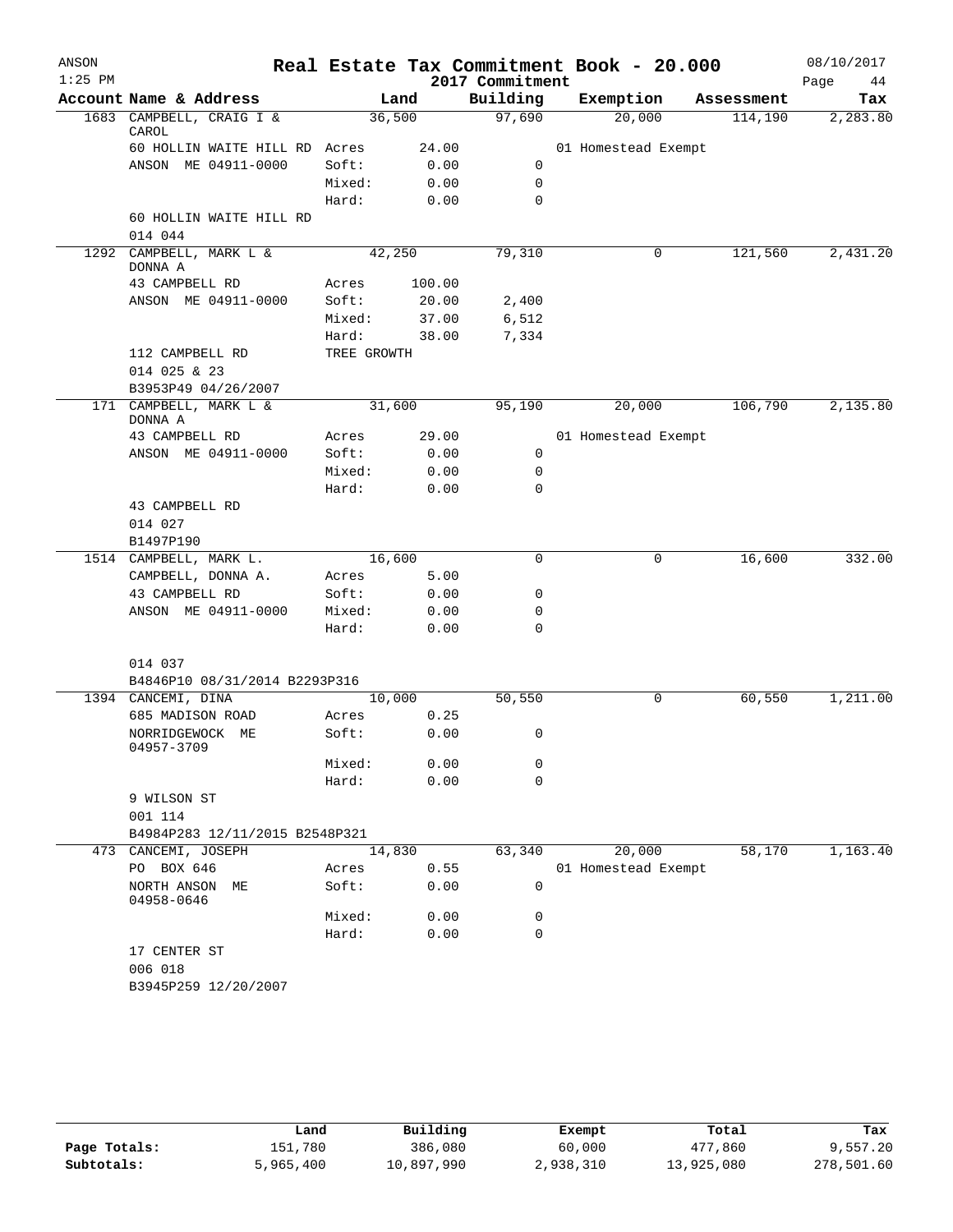| ANSON     |                                           |               |       |                 | Real Estate Tax Commitment Book - 20.000 |            | 08/10/2017 |
|-----------|-------------------------------------------|---------------|-------|-----------------|------------------------------------------|------------|------------|
| $1:25$ PM |                                           |               |       | 2017 Commitment |                                          |            | 45<br>Page |
|           | Account Name & Address                    | Land          |       | Building        | Exemption                                | Assessment | Tax        |
|           | 1291 CANNON, JOHN & KRISTINA              | 41,500        |       | 201,340         | $\Omega$                                 | 242,840    | 4,856.80   |
|           | 671 RIVER ROAD                            | Acres         | 20.00 |                 |                                          |            |            |
|           | NORTH ANSON ME<br>04958-0000              | Soft:         | 0.00  | 0               |                                          |            |            |
|           |                                           | Mixed:        | 0.00  | 0               |                                          |            |            |
|           |                                           | Hard:         | 0.00  | $\Omega$        |                                          |            |            |
|           | 671 RIVER RD                              | B5029P0145 JT |       |                 |                                          |            |            |
|           | 016 017                                   |               |       |                 |                                          |            |            |
|           | B5029P145 05/20/2016 B4188P250 09/03/2009 |               |       |                 |                                          |            |            |
|           | 1019 CANTRELL, JANE A.                    | 9,800         |       | 28,380          | 26,000                                   | 12,180     | 243.60     |
|           | 732 RIVER ROAD                            | Acres         | 0.24  |                 | 01 Homestead Exempt                      |            |            |
|           | NORTH ANSON ME<br>04958-0000              | Soft:         | 0.00  |                 | 0 04 Non-resident Veteran                |            |            |
|           |                                           | Mixed:        | 0.00  | 0               |                                          |            |            |
|           |                                           | Hard:         | 0.00  | $\mathbf 0$     |                                          |            |            |
|           | 732 RIVER RD                              |               |       |                 |                                          |            |            |
|           | 017 005                                   |               |       |                 |                                          |            |            |
|           | B3864P6 05/09/2007                        |               |       |                 |                                          |            |            |
|           | 173 CARBONE, ANNA-ROSE                    | 10,770        |       | 2,230           | 13,000                                   | $\Omega$   | 0.00       |
|           | 426 RIVER ROAD                            | Acres         | 0.29  |                 | 01 Homestead Exempt                      |            |            |
|           | NORTH ANSON ME<br>04958-7134              | Soft:         | 0.00  | 0               |                                          |            |            |
|           |                                           | Mixed:        | 0.00  | 0               |                                          |            |            |
|           |                                           | Hard:         | 0.00  | 0               |                                          |            |            |
|           | 426 RIVER RD                              |               |       |                 |                                          |            |            |
|           | 016 008<br>B                              |               |       |                 |                                          |            |            |
|           | B1737P110                                 |               |       |                 |                                          |            |            |
|           | 1765 CAREY, ROSE M                        | 12,650        |       | 81,830          | 20,000                                   | 74,480     | 1,489.60   |
|           | PO BOX 383                                | Acres         | 0.40  |                 | 01 Homestead Exempt                      |            |            |
|           | ANSON ME 04911-0383                       | Soft:         | 0.00  | 0               |                                          |            |            |
|           |                                           | Mixed:        | 0.00  | 0               |                                          |            |            |
|           |                                           | Hard:         | 0.00  | $\Omega$        |                                          |            |            |
|           | 12 HIGHLAND AVE<br>003 040                |               |       |                 |                                          |            |            |
|           | B3033P110                                 |               |       |                 |                                          |            |            |
|           | 261 CARLSON, NORMAN R                     | 10,000        |       | 47,040          | 20,000                                   | 37,040     | 740.80     |
|           | PO BOX 121                                | Acres         | 0.25  |                 | 01 Homestead Exempt                      |            |            |
|           | ANSON ME 04911-0121                       | Soft:         | 0.00  | $\overline{0}$  |                                          |            |            |
|           |                                           | Mixed:        | 0.00  | 0               |                                          |            |            |
|           |                                           | Hard:         | 0.00  | 0               |                                          |            |            |
|           | 29 WILSON ST                              |               |       |                 |                                          |            |            |
|           | 003 029                                   |               |       |                 |                                          |            |            |
|           | B4887P11 03/16/2016 B4164P317 07/20/2009  |               |       |                 |                                          |            |            |
|           | 175 CARMICHAEL, WELDON                    | 14,280        |       | 490             | 0                                        | 14,770     | 295.40     |
|           | PO BOX 2000                               | Acres         | 0.51  |                 |                                          |            |            |
|           | SKOWHEGAN ME<br>04976-2000                | Soft:         | 0.00  | 0               |                                          |            |            |
|           |                                           | Mixed:        | 0.00  | 0               |                                          |            |            |
|           |                                           | Hard:         | 0.00  | 0               |                                          |            |            |
|           | HILTON HILL ROAD                          |               |       |                 |                                          |            |            |
|           | 010 022<br>B                              |               |       |                 |                                          |            |            |
|           | B1817P92                                  |               |       |                 |                                          |            |            |
|           |                                           |               |       |                 |                                          |            |            |

|              | Land      | Building   | Exempt    | Total      | Tax        |
|--------------|-----------|------------|-----------|------------|------------|
| Page Totals: | 99,000    | 361,310    | 79,000    | 381,310    | 7,626.20   |
| Subtotals:   | 6,064,400 | 11,259,300 | 3,017,310 | 14,306,390 | 286,127.80 |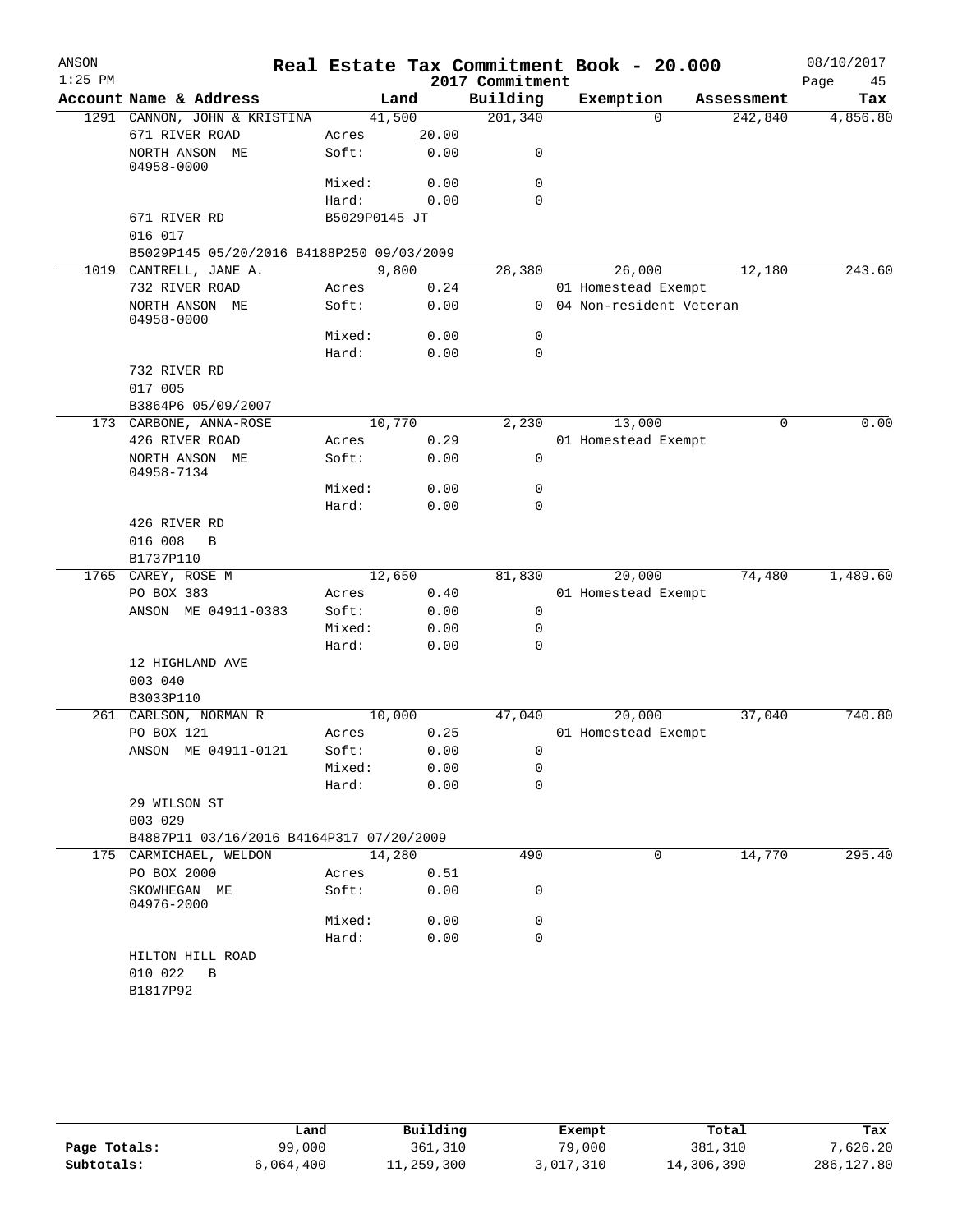| ANSON     |                                           |            |       |                 | Real Estate Tax Commitment Book - 20.000 |            | 08/10/2017 |
|-----------|-------------------------------------------|------------|-------|-----------------|------------------------------------------|------------|------------|
| $1:25$ PM |                                           |            |       | 2017 Commitment |                                          |            | Page<br>46 |
|           | Account Name & Address                    |            | Land  | Building        | Exemption                                | Assessment | Tax        |
|           | 40 CARON, DENNIS L.                       | 12,810     |       | 40,870          | $\Omega$                                 | 53,680     | 1,073.60   |
|           | CARON, HELEN V.                           | Acres      | 0.41  |                 |                                          |            |            |
|           | 80 FOX RUN ROAD                           | Soft:      | 0.00  | 0               |                                          |            |            |
|           | MADISON ME 04950                          | Mixed:     | 0.00  | 0               |                                          |            |            |
|           |                                           | Hard:      | 0.00  | 0               |                                          |            |            |
|           | 29 ARNOLDS LN                             |            |       |                 |                                          |            |            |
|           | 001 017                                   |            |       |                 |                                          |            |            |
|           | B4817P204 07/22/2014                      |            |       |                 |                                          |            |            |
| 1361      | CARON, FRANCES L                          | 20,180     |       | 115,290         | 20,000                                   | 115,470    | 2,309.40   |
|           | PO BOX 234                                | Acres      | 1.12  |                 | 01 Homestead Exempt                      |            |            |
|           | NORTH ANSON ME<br>04958-0234              | Soft:      | 0.00  | 0               |                                          |            |            |
|           |                                           | Mixed:     | 0.00  | 0               |                                          |            |            |
|           |                                           | Hard:      | 0.00  | $\mathbf 0$     |                                          |            |            |
|           | 3 SUMMER ST                               |            |       |                 |                                          |            |            |
|           | 006 097                                   |            |       |                 |                                          |            |            |
|           | B2910P242                                 |            |       |                 |                                          |            |            |
|           | 174 CARPENTER, SHIRLEY                    | 20,000     |       | 39,650          | 20,000                                   | 39,650     | 793.00     |
|           | PO BOX 267                                | Acres      | 1.00  |                 | 01 Homestead Exempt                      |            |            |
|           | NORTH ANSON ME<br>04958-0267              | Soft:      | 0.00  | 0               |                                          |            |            |
|           |                                           | Mixed:     | 0.00  | 0               |                                          |            |            |
|           |                                           | Hard:      | 0.00  | 0               |                                          |            |            |
|           | 679 RIVER RD                              |            |       |                 |                                          |            |            |
|           | 016 016<br>B1370P1                        |            |       |                 |                                          |            |            |
| 1867      | CARRABEC HIGH SCHOOL                      | 23,000     |       | 0               | 23,000                                   | 0          | 0.00       |
|           | PO BOX 220                                | Acres      | 9.50  |                 | 12 Public Municipal Corp                 |            |            |
|           | NORTH ANSON ME<br>04958-0220              | Soft:      | 0.00  | 0               |                                          |            |            |
|           |                                           | Mixed:     | 0.00  | 0               |                                          |            |            |
|           |                                           | Hard:      | 0.00  | 0               |                                          |            |            |
|           |                                           |            |       |                 |                                          |            |            |
|           | 017 050                                   |            |       |                 |                                          |            |            |
|           | 151 CARREIRO, GRACE N &                   | 49,890     |       | 57,720          | 20,000                                   | 87,610     | 1,752.20   |
|           | BEAULIEU, MARIE S                         | Acres      | 30.77 |                 | 01 Homestead Exempt                      |            |            |
|           | 370 CAMPGROUND RD                         | Soft:      | 0.00  | 0               |                                          |            |            |
|           | NORTH ANSON ME<br>04958-0000              | Mixed:     | 0.00  | 0               |                                          |            |            |
|           |                                           | Hard:      | 0.00  | 0               |                                          |            |            |
|           | 370 CAMPGROUND RD                         |            |       |                 |                                          |            |            |
|           | 015 045 1 & 2                             |            |       |                 |                                          |            |            |
|           | B3980P24 04/01/2008                       |            |       |                 |                                          |            |            |
|           | 1424 CARRIGAN, JOSEPH F                   | 16,730     |       | 68,220          | 0                                        | 84,950     | 1,699.00   |
|           | 126 PREBLE AVE                            | Acres      | 0.70  |                 |                                          |            |            |
|           | ANSON ME 04911-3346                       | Soft:      | 0.00  | 0               |                                          |            |            |
|           |                                           | Mixed:     | 0.00  | 0               |                                          |            |            |
|           |                                           | Hard:      | 0.00  | $\Omega$        |                                          |            |            |
|           | 166 RIVER RD                              | B4957P0320 |       |                 |                                          |            |            |
|           | 004 009                                   |            |       |                 |                                          |            |            |
|           | B5004P264 02/25/2016 B4957P320 08/25/2015 |            |       |                 |                                          |            |            |

|              | Land      | Building   | Exempt    | Total      | Tax        |
|--------------|-----------|------------|-----------|------------|------------|
| Page Totals: | 142,610   | 321,750    | 83,000    | 381,360    | 7,627.20   |
| Subtotals:   | 6,207,010 | 11,581,050 | 3,100,310 | 14,687,750 | 293,755.00 |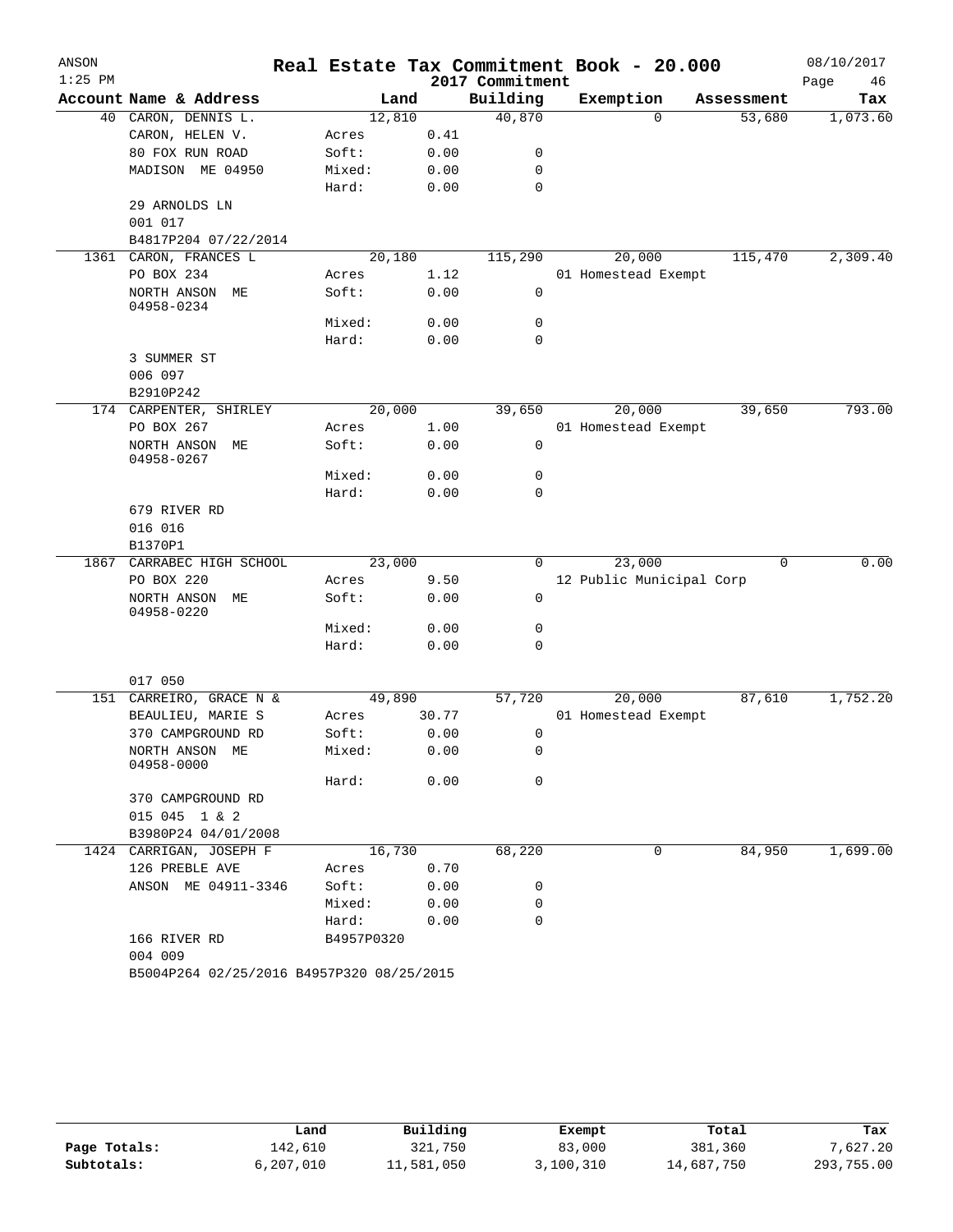| ANSON<br>$1:25$ PM |                                                                     | Real Estate Tax Commitment Book - 20.000 |            | 2017 Commitment |                       |            |            | 08/10/2017<br>Page<br>47 |
|--------------------|---------------------------------------------------------------------|------------------------------------------|------------|-----------------|-----------------------|------------|------------|--------------------------|
|                    | Account Name & Address                                              | Land                                     |            | Building        | Exemption             |            | Assessment | Tax                      |
|                    | 1422 CARRIGAN, JOSEPH F.                                            | 16,500                                   |            | $\mathbf 0$     |                       | $\Omega$   | 16,500     | 330.00                   |
|                    | 68 OLD POINT AVENUE                                                 | Acres                                    | 4.00       |                 |                       |            |            |                          |
|                    | MADISON ME 04950                                                    | Soft:                                    | 0.00       | 0               |                       |            |            |                          |
|                    |                                                                     | Mixed:                                   | 0.00       | 0               |                       |            |            |                          |
|                    |                                                                     | Hard:                                    | 0.00       | 0               |                       |            |            |                          |
|                    |                                                                     |                                          |            |                 |                       |            |            |                          |
|                    | 015 032                                                             |                                          |            |                 |                       |            |            |                          |
|                    | B5004P264 02/25/2016 B4957P320 08/25/2015                           |                                          |            |                 |                       |            |            |                          |
| 1097               | CARRIGAN, VICTOR H                                                  | 12,170                                   |            | 58,620          |                       | 26,000     | 44,790     | 895.80                   |
|                    | PO BOX 42                                                           | Acres                                    | 0.37       |                 | 01 Homestead Exempt   |            |            |                          |
|                    | MADISON ME 04950                                                    | Soft:                                    | 0.00       |                 | 0 02 Resident Veteran |            |            |                          |
|                    |                                                                     | Mixed:                                   | 0.00       | 0               |                       |            |            |                          |
|                    |                                                                     | Hard:                                    | 0.00       | 0               |                       |            |            |                          |
|                    | 167 RIVER RD                                                        |                                          |            |                 |                       |            |            |                          |
|                    | 004 010<br>B                                                        |                                          |            |                 |                       |            |            |                          |
|                    | B5060P132 08/10/2016 B2264P80                                       |                                          |            |                 |                       |            |            |                          |
|                    | 54 CARTER, KENNETH R.                                               | 31,800                                   |            | 50,050          |                       | 0          | 81,850     | 1,637.00                 |
|                    | CARTER, BETH-ANN                                                    | Acres                                    | 10.30      |                 |                       |            |            |                          |
|                    | 754 LOWELL STREET                                                   | Soft:                                    | 0.00       | 0               |                       |            |            |                          |
|                    | PEABODY MA 01960                                                    | Mixed:                                   | 0.00       | 0               |                       |            |            |                          |
|                    |                                                                     | Hard:                                    | 0.00       | $\mathbf 0$     |                       |            |            |                          |
|                    | 204 SKIDMORE RD                                                     | BK 4764/PG 8                             |            |                 |                       |            |            |                          |
|                    | 023 015<br>E                                                        |                                          |            |                 |                       |            |            |                          |
|                    | B5001P145 02/16/2016                                                |                                          |            |                 |                       |            |            |                          |
|                    | 1871 CARTER, RENEE                                                  |                                          | 0          | 7,250           |                       | 7,250      | 0          | 0.00                     |
|                    |                                                                     |                                          |            |                 |                       |            |            |                          |
|                    | 703 HORSEBACK RD                                                    |                                          |            |                 | 01 Homestead Exempt   |            |            |                          |
|                    | ANSON ME 04911                                                      |                                          |            |                 |                       |            |            |                          |
|                    |                                                                     |                                          |            |                 |                       |            |            |                          |
|                    | 703 HORSEBACK RD                                                    | MOBILE HOME                              |            |                 |                       |            |            |                          |
|                    | 019 004<br>B<br>ON                                                  |                                          |            |                 |                       |            |            |                          |
| 487                | CASALETTO, FRANK                                                    | 21,500                                   |            | 72,620          |                       | 0          | 94,120     | 1,882.40                 |
|                    | 23 CHESTER PLACE                                                    | Acres                                    | 2.00       |                 |                       |            |            |                          |
|                    | LYNN MA 01904-0000                                                  | Soft:                                    | 0.00       | 0               |                       |            |            |                          |
|                    |                                                                     | Mixed:                                   | 0.00       | 0               |                       |            |            |                          |
|                    |                                                                     | Hard:                                    |            | 0               |                       |            |            |                          |
|                    |                                                                     |                                          | 0.00       |                 |                       |            |            |                          |
|                    | 293 CAMPGROUND RD                                                   | B5131P0104                               |            |                 |                       |            |            |                          |
|                    | 015 047<br>Е                                                        |                                          |            |                 |                       |            |            |                          |
|                    | B5131P104 02/17/2017 B3148P29 07/03/2003<br>477 CASAVOLA, JOSEPH P. | 11,660                                   |            | 64,990          |                       | 20,000     | 56,650     | 1,133.00                 |
|                    | 10 EMBDEN POND RD                                                   |                                          | 0.34       |                 | 01 Homestead Exempt   |            |            |                          |
|                    |                                                                     | Acres<br>Soft:                           |            | $\mathsf{O}$    |                       |            |            |                          |
|                    | NORTH ANSON ME<br>04958-0000                                        |                                          | 0.00       |                 |                       |            |            |                          |
|                    |                                                                     | Mixed:                                   | 0.00       | 0               |                       |            |            |                          |
|                    |                                                                     | Hard:                                    | 0.00       | 0               |                       |            |            |                          |
|                    | 10 EMBDEN POND RD                                                   |                                          |            |                 |                       |            |            |                          |
|                    | 009 007                                                             |                                          |            |                 |                       |            |            |                          |
|                    | B3956P109 01/02/2008                                                |                                          |            |                 |                       |            |            |                          |
|                    |                                                                     |                                          |            |                 |                       |            |            |                          |
|                    | 899 CASEY, ALEXIS & LISA                                            | 9,060                                    |            | 18,180          |                       | 0          | 27,240     | 544.80                   |
|                    | PO BOX 372                                                          | Acres                                    | 0.57       |                 |                       |            |            |                          |
|                    | ANSON ME 04911-0000                                                 | Soft:                                    | 0.00       | 0               |                       |            |            |                          |
|                    |                                                                     | Mixed:                                   | 0.00       | 0               |                       |            |            |                          |
|                    |                                                                     | Hard:                                    | 0.00       | $\mathbf 0$     |                       |            |            |                          |
|                    | 9 RANDALL ST                                                        | B4979P0157 JT                            |            |                 |                       |            |            |                          |
|                    | 003 051                                                             |                                          |            |                 |                       |            |            |                          |
|                    | B4979P157 11/24/2015                                                |                                          |            |                 |                       |            |            |                          |
|                    |                                                                     |                                          |            |                 |                       |            |            |                          |
|                    |                                                                     |                                          |            |                 |                       |            |            |                          |
|                    |                                                                     | Land                                     | Building   |                 | Exempt                |            | Total      | Tax                      |
| Page Totals:       | 102,690                                                             |                                          | 271,710    |                 | 53,250                |            | 321,150    | 6,423.00                 |
| Subtotals:         | 6,309,700                                                           |                                          | 11,852,760 |                 | 3,153,560             | 15,008,900 |            | 300,178.00               |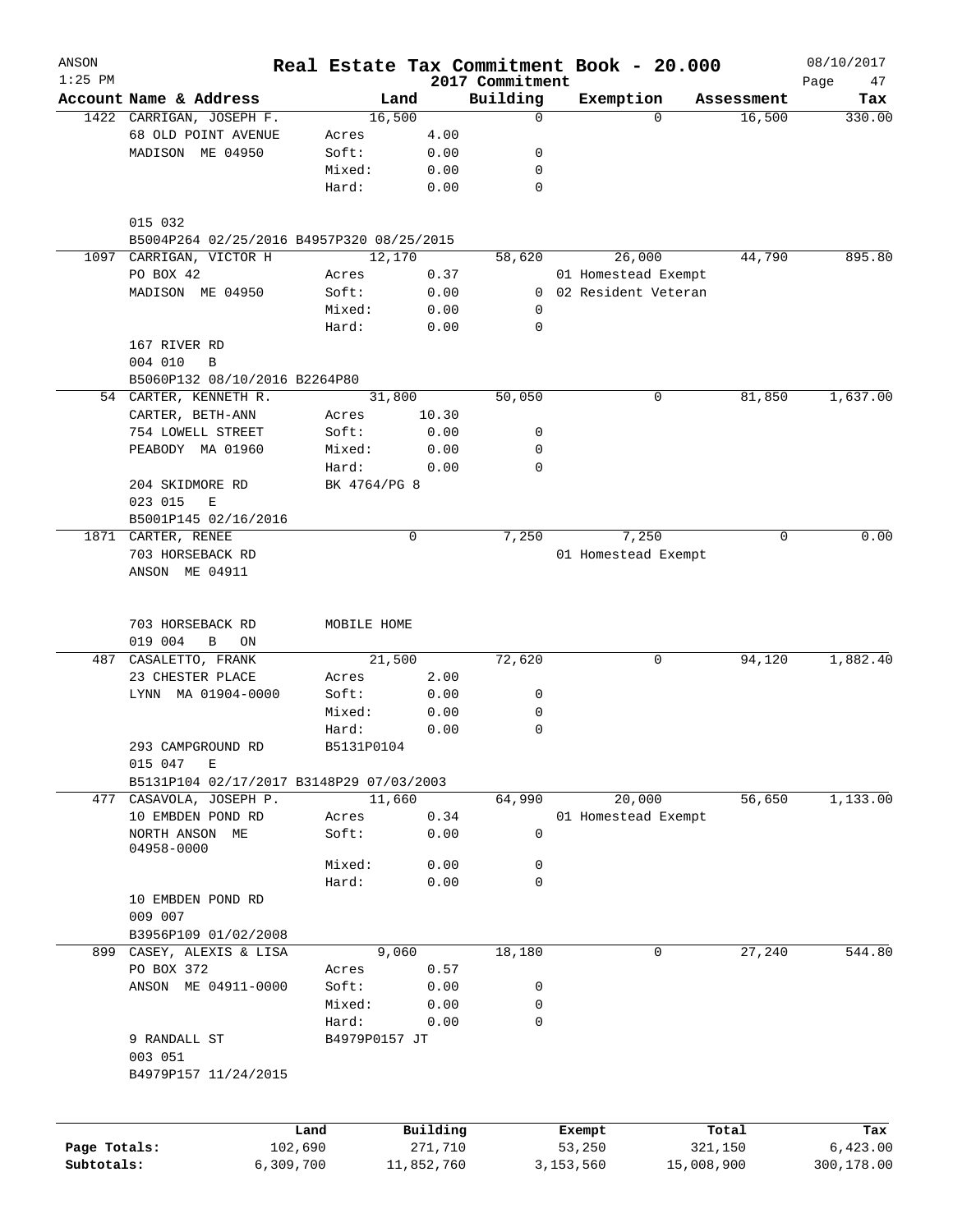| ANSON     |                                       |                |        |              |                 | Real Estate Tax Commitment Book - 20.000 |            | 08/10/2017 |
|-----------|---------------------------------------|----------------|--------|--------------|-----------------|------------------------------------------|------------|------------|
| $1:25$ PM |                                       |                |        |              | 2017 Commitment |                                          |            | Page<br>48 |
|           | Account Name & Address                |                | Land   |              | Building        | Exemption                                | Assessment | Tax        |
|           | 176 CASEY, ALEXIS M JR                |                | 13,420 |              | 82,570          | $\Omega$                                 | 95,990     | 1,919.80   |
|           | PO BOX 372                            | Acres          |        | 0.20         |                 |                                          |            |            |
|           | ANSON ME 04911-0372                   | Soft:          |        | 0.00         | 0               |                                          |            |            |
|           |                                       | Mixed:         |        | 0.00         | 0               |                                          |            |            |
|           |                                       | Hard:          |        | 0.00         | 0               |                                          |            |            |
|           | 3 MAIN ST                             |                |        |              |                 |                                          |            |            |
|           | 003 074                               |                |        |              |                 |                                          |            |            |
|           | B2255P59                              |                |        |              | $\mathbf 0$     |                                          | 15,270     |            |
|           | 785 CASEY'S MARKET, LLC<br>PO BOX 372 |                | 15,270 |              |                 | 0                                        |            | 305.40     |
|           | ANSON ME 04911-0000                   | Acres<br>Soft: |        | 0.72<br>0.00 | 0               |                                          |            |            |
|           |                                       | Mixed:         |        | 0.00         | 0               |                                          |            |            |
|           |                                       | Hard:          |        | 0.00         | 0               |                                          |            |            |
|           | 7 MAIN ST                             |                |        |              |                 |                                          |            |            |
|           | 003 073                               |                |        |              |                 |                                          |            |            |
|           | B4388P108 04/27/2011                  |                |        |              |                 |                                          |            |            |
| 178       | CASWELL, LINTON A &                   |                | 26,150 |              | 83,370          | 26,000                                   | 83,520     | 1,670.40   |
|           | MARLENE E                             |                |        |              |                 |                                          |            |            |
|           | PO BOX 144                            | Acres          |        | 5.10         |                 | 01 Homestead Exempt                      |            |            |
|           | ANSON ME 04911-0144                   | Soft:          |        | 0.00         |                 | 0 08 Vietnam Veteran                     |            |            |
|           |                                       | Mixed:         |        | 0.00         | 0               |                                          |            |            |
|           |                                       | Hard:          |        | 0.00         | 0               |                                          |            |            |
|           | 40 CAMPGROUND RD                      |                |        |              |                 |                                          |            |            |
|           | 015 036<br>1                          |                |        |              |                 |                                          |            |            |
|           | B1072P338                             |                |        |              |                 |                                          |            |            |
|           | 177 CASWELL, SHAWN L                  |                | 21,650 |              | 61,870          | 20,000                                   | 63,520     | 1,270.40   |
|           | PO BOX 216                            | Acres          |        | 2.10         |                 | 01 Homestead Exempt                      |            |            |
|           | NORTH ANSON<br>МE                     | Soft:          |        | 0.00         | $\mathbf 0$     |                                          |            |            |
|           | 04958-0216                            |                |        |              |                 |                                          |            |            |
|           |                                       | Mixed:         |        | 0.00         | 0               |                                          |            |            |
|           |                                       | Hard:          |        | 0.00         | 0               |                                          |            |            |
|           | 230 FAHI POND RD                      |                |        |              |                 |                                          |            |            |
|           | 023 013                               |                |        |              |                 |                                          |            |            |
| 1648      | B2522P94                              |                | 42,500 |              | 40,600          |                                          | 83,100     | 1,662.00   |
|           | CATALYST PAPER<br>OPERATIONS INC.     |                |        |              |                 | 0                                        |            |            |
|           | C/O FINANCE DEPARTMENT                | Acres          |        | 31.00        |                 |                                          |            |            |
|           | 35 HARTFORD STREET                    | Soft:          |        | 0.00         | 0               |                                          |            |            |
|           | RUMFORD ME 04276                      | Mixed:         |        | 0.00         | 0               |                                          |            |            |
|           |                                       | Hard:          |        | 0.00         | $\mathbf 0$     |                                          |            |            |
|           | 696 RIVER RD                          |                |        |              |                 |                                          |            |            |
|           | 016 015<br>$\overline{B}$             |                |        |              |                 |                                          |            |            |
|           | B4867P35 12/30/2014                   |                |        |              |                 |                                          |            |            |
| 187       | CATES, AGNES E, ESTATE                |                | 15,490 |              | 37,980          | 0                                        | 53,470     | 1,069.40   |
|           | C/O JAMES FRENCH, II                  | Acres          |        | 0.60         |                 |                                          |            |            |
|           | 1121 RIVER RD                         | Soft:          |        | 0.00         | 0               |                                          |            |            |
|           | SOLON ME 04979-0000                   | Mixed:         |        | 0.00         | 0               |                                          |            |            |
|           |                                       | Hard:          |        | 0.00         | 0               |                                          |            |            |
|           | 115 NORTH MAIN ST                     |                |        |              |                 |                                          |            |            |
|           | 007 007                               |                |        |              |                 |                                          |            |            |
|           | B806P1128                             |                |        |              |                 |                                          |            |            |
|           |                                       |                |        |              |                 |                                          |            |            |

|              | Land      | Building   | Exempt    | Total      | Tax        |
|--------------|-----------|------------|-----------|------------|------------|
| Page Totals: | l34,480   | 306,390    | 46,000    | 394,870    | 7,897.40   |
| Subtotals:   | 6,444,180 | 12,159,150 | 3,199,560 | 15,403,770 | 308,075.40 |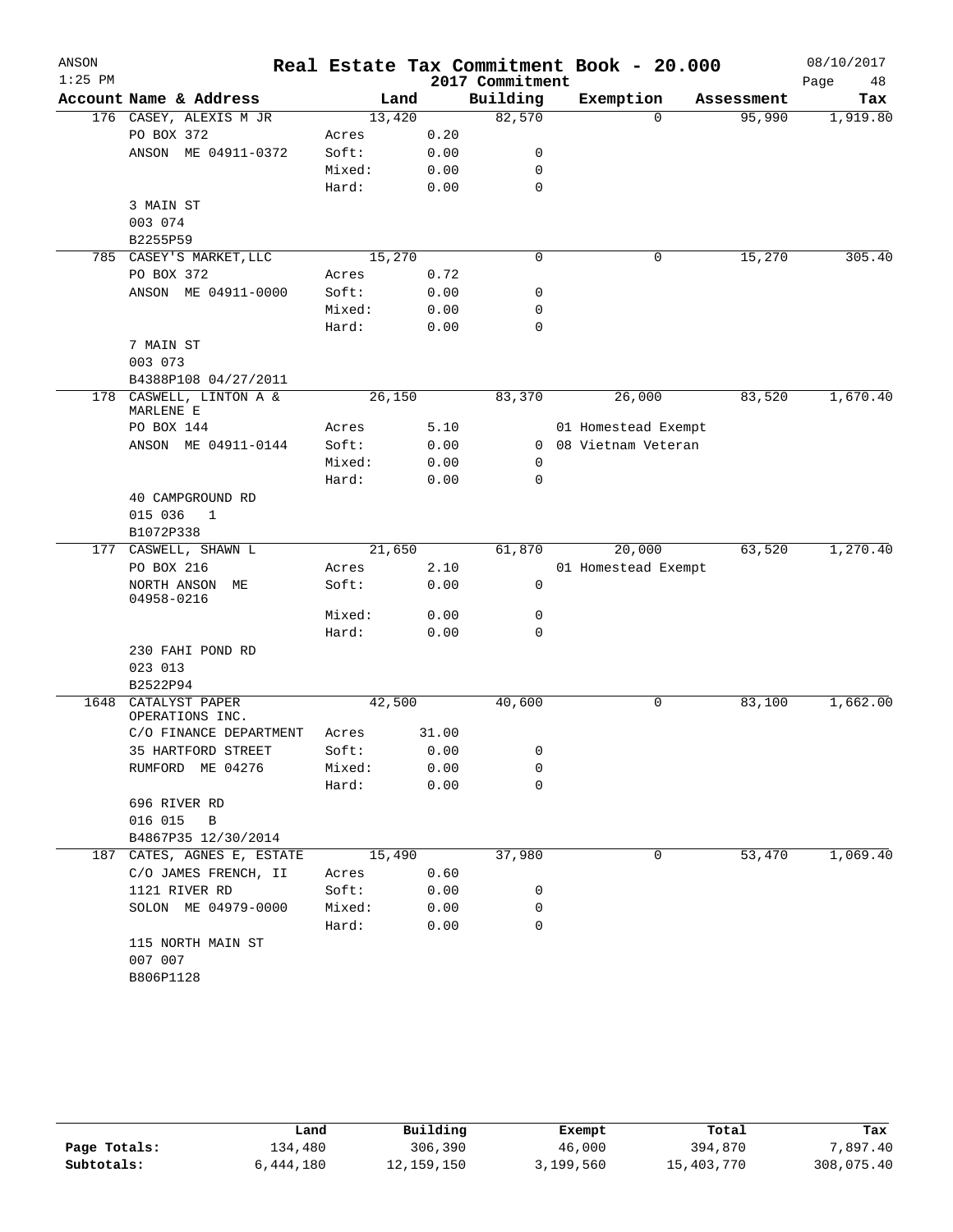| ANSON<br>$1:25$ PM |                               |            |           | Real Estate Tax Commitment Book - 20.000 | 2017 Commitment |           |                     |              | 08/10/2017<br>Page<br>49 |
|--------------------|-------------------------------|------------|-----------|------------------------------------------|-----------------|-----------|---------------------|--------------|--------------------------|
|                    | Account Name & Address        |            |           | Land                                     | Building        |           | Exemption           | Assessment   | Tax                      |
|                    | 984 CATES, BRANDON R & AMY    |            |           | 21,200                                   | 62,870          |           | 20,000              | 64,070       | 1,281.40                 |
|                    | PO BOX 37                     |            | Acres     | 1.80                                     |                 |           | 01 Homestead Exempt |              |                          |
|                    | ANSON ME 04911-0037           |            | Soft:     | 0.00                                     | 0               |           |                     |              |                          |
|                    |                               |            | Mixed:    | 0.00                                     | 0               |           |                     |              |                          |
|                    |                               |            | Hard:     | 0.00                                     | $\mathbf 0$     |           |                     |              |                          |
|                    | 248 RIVER RD                  |            |           |                                          |                 |           |                     |              |                          |
|                    | 015 067                       |            |           |                                          |                 |           |                     |              |                          |
|                    | B3072P67                      |            |           |                                          |                 |           |                     |              |                          |
| 310                | Cates, Cathy L. &             |            |           | 33,500                                   | 44,860          |           | 20,000              | 58,360       | 1,167.20                 |
|                    | Desrosier, Brendalee          |            |           |                                          |                 |           |                     |              |                          |
|                    | Palmer, Pamela J. &           |            | Acres     | 12.00                                    |                 |           | 01 Homestead Exempt |              |                          |
|                    | Weiss, Bonita F.              |            |           |                                          |                 |           |                     |              |                          |
|                    | 243 FAHI POND RD              |            | Soft:     | 0.00                                     | 0               |           |                     |              |                          |
|                    | NORTH ANSON ME                |            | Mixed:    | 0.00                                     | 0               |           |                     |              |                          |
|                    | 04958-0000                    |            |           |                                          |                 |           |                     |              |                          |
|                    |                               |            | Hard:     | 0.00                                     | $\mathbf 0$     |           |                     |              |                          |
|                    | 243 FAHI POND RD              |            |           |                                          |                 |           |                     |              |                          |
|                    | 024 015                       |            |           |                                          |                 |           |                     |              |                          |
|                    | B4532P64 05/31/2012           |            |           |                                          |                 |           |                     |              |                          |
|                    | 1298 CATES, DEAN & LINDA      |            |           | 23,000                                   | 1,260           |           | 0                   | 24,260       | 485.20                   |
|                    | 628 VALLEY RD                 |            | Acres     | 3.00                                     |                 |           |                     |              |                          |
|                    | ANSON ME 04911-0000           |            | Soft:     | 0.00                                     | 0               |           |                     |              |                          |
|                    |                               |            | Mixed:    | 0.00                                     | $\mathbf 0$     |           |                     |              |                          |
|                    |                               |            | Hard:     | 0.00                                     | $\mathbf 0$     |           |                     |              |                          |
|                    | 606 VALLEY RD                 |            |           |                                          |                 |           |                     |              |                          |
|                    | 019 028<br>Α                  |            |           |                                          |                 |           |                     |              |                          |
|                    | B1025P32                      |            |           |                                          |                 |           |                     |              |                          |
|                    | 184 CATES, DEAN F & LINDA M   |            |           | 36,500                                   | 109,310         |           | 20,000              | 125,810      | 2,516.20                 |
|                    | 628 VALLEY RD                 |            | Acres     | 15.00                                    |                 |           | 01 Homestead Exempt |              |                          |
|                    | ANSON ME 04911-0000           |            | Soft:     | 0.00                                     | 0               |           |                     |              |                          |
|                    |                               |            | Mixed:    | 0.00                                     | 0               |           |                     |              |                          |
|                    |                               |            | Hard:     | 0.00                                     | 0               |           |                     |              |                          |
|                    | 628 VALLEY RD                 |            |           |                                          |                 |           |                     |              |                          |
|                    | 019 028<br>B                  |            |           |                                          |                 |           |                     |              |                          |
|                    | B1873P35                      |            |           |                                          |                 |           |                     |              |                          |
| 1830               | CENTRAL MAINE POWER CO        |            |           | 374,400                                  | $\mathbf 0$     |           | 0                   | 374,400      | 7,488.00                 |
|                    | C/O AVANGRID MANAGEMENT Acres |            |           | 416.00                                   |                 |           |                     |              |                          |
|                    | COMPANY-LOCAL TA              |            |           |                                          |                 |           |                     |              |                          |
|                    | ONE CITY CENTER               |            | Soft:     | 0.00                                     | 0               |           |                     |              |                          |
|                    | 5TH FLOOR                     |            | Mixed:    | 0.00                                     | $\mathbf 0$     |           |                     |              |                          |
|                    | PORTLAND ME 04101-0000 Hard:  |            |           | 0.00                                     | 0               |           |                     |              |                          |
|                    |                               |            |           | TRANSMISSION LINE ROW                    |                 |           |                     |              |                          |
|                    | 010 008                       |            |           |                                          |                 |           |                     |              |                          |
| 1338               | CENTRAL MAINE POWER CO        |            | 4,339,800 |                                          | 0               |           | 0                   | 4,339,800    | 86,796.00                |
|                    | C/O AVANGRID MANAGEMENT       |            |           |                                          |                 |           |                     |              |                          |
|                    | COMPABY-LOCAL TAX             |            |           |                                          |                 |           |                     |              |                          |
|                    | ONE CITY CENTER               |            |           |                                          |                 |           |                     |              |                          |
|                    | 5TH FLOOR                     |            |           |                                          |                 |           |                     |              |                          |
|                    | PORTLAND ME 04101-0000        |            |           |                                          |                 |           |                     |              |                          |
|                    |                               |            |           | TRANS & DIST SYSTEM, SUBSTATIONS         |                 |           |                     |              |                          |
|                    |                               |            |           |                                          |                 |           |                     |              |                          |
| 1303               | CENTRAL MAINE POWER CO        |            |           | 7,350                                    | $\mathbf 0$     |           | 0                   | 7,350        | 147.00                   |
|                    | c/o AVANGRID MANAGEMENT Acres |            |           | 0.06                                     |                 |           |                     |              |                          |
|                    | COMPANY-LOCAL TAX             |            |           |                                          |                 |           |                     |              |                          |
|                    | ONE CITY CENTER               |            | Soft:     | 0.00                                     | 0               |           |                     |              |                          |
|                    | 5TH FLOOR                     |            | Mixed:    | 0.00                                     | 0               |           |                     |              |                          |
|                    | PORTLAND ME 04101-0000 Hard:  |            |           | 0.00                                     | 0               |           |                     |              |                          |
|                    |                               |            |           |                                          |                 |           |                     |              |                          |
|                    | 005 038                       |            |           |                                          |                 |           |                     |              |                          |
|                    |                               | Land       |           | Building                                 |                 | Exempt    |                     | Total        | Tax                      |
| Page Totals:       |                               | 4,835,750  |           | 218,300                                  |                 | 60,000    |                     | 4,994,050    | 99,881.00                |
| Subtotals:         |                               | 11,279,930 |           | 12,377,450                               |                 | 3,259,560 |                     | 20, 397, 820 | 407,956.40               |
|                    |                               |            |           |                                          |                 |           |                     |              |                          |
|                    |                               |            |           |                                          |                 |           |                     |              |                          |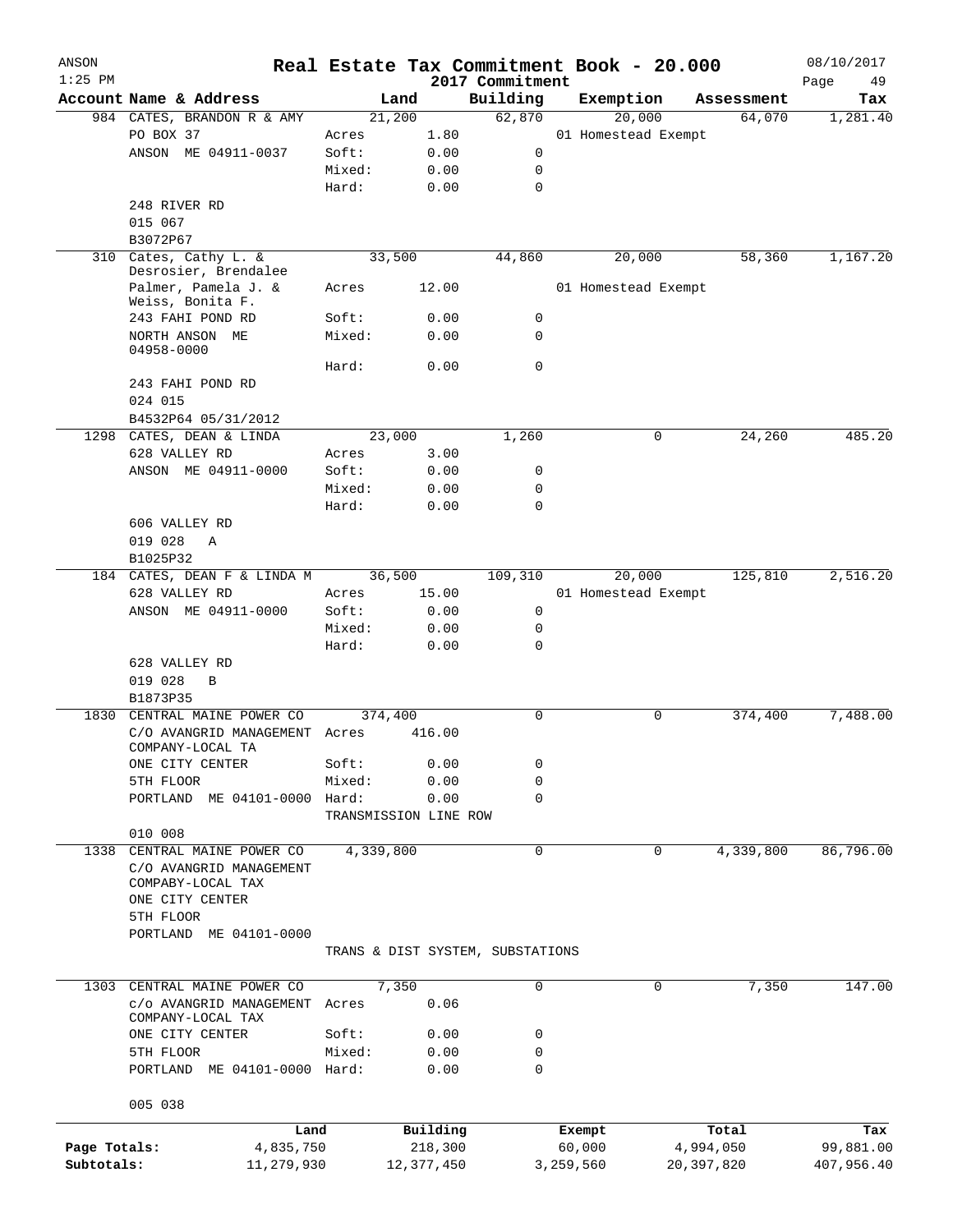| ANSON     |                                                    |            |        |       |                 | Real Estate Tax Commitment Book - 20.000 |            | 08/10/2017 |
|-----------|----------------------------------------------------|------------|--------|-------|-----------------|------------------------------------------|------------|------------|
| $1:25$ PM |                                                    |            |        |       | 2017 Commitment |                                          |            | 50<br>Page |
|           | Account Name & Address                             |            | Land   |       | Building        | Exemption                                | Assessment | Tax        |
|           | 1304 CENTRAL MAINE POWER CO                        |            | 5,740  |       | $\mathbf 0$     | $\Omega$                                 | 5,740      | 114.80     |
|           | C/O AVANGRID MANAGEMENT Acres<br>COMPANY-LOCAL TAX |            |        | 0.26  |                 |                                          |            |            |
|           | ONE CITY CENTER                                    | Soft:      |        | 0.00  | 0               |                                          |            |            |
|           | 5TH FLOOR                                          | Mixed:     |        | 0.00  | 0               |                                          |            |            |
|           | PORTLAND ME 04101-0000 Hard:                       |            |        | 0.00  | 0               |                                          |            |            |
|           | 005 024<br>В                                       |            |        |       |                 |                                          |            |            |
| 1308      | CESARINI, ROBERT F.                                |            | 42,300 |       | 10,370          | 20,000                                   | 32,670     | 653.40     |
|           | PO BOX 357                                         | Acres      |        | 20.80 |                 | 01 Homestead Exempt                      |            |            |
|           | ANSON ME 04911-0357                                | Soft:      |        | 0.00  | 0               |                                          |            |            |
|           |                                                    | Mixed:     |        | 0.00  | $\mathbf 0$     |                                          |            |            |
|           |                                                    | Hard:      |        | 0.00  | $\Omega$        |                                          |            |            |
|           | 31 BARTON HILL RD                                  |            |        |       |                 |                                          |            |            |
|           | 013 006<br>Α                                       |            |        |       |                 |                                          |            |            |
|           | B4354P125 12/21/2010 B3673P289 05/10/2006          |            |        |       |                 |                                          |            |            |
|           | 1782 CHADWICK, GLENN A. &<br>ANNETTE G.            |            | 29,680 |       | 63,270          | 20,000                                   | 72,950     | 1,459.00   |
|           | 501 FOUR MILE SQUARE RD Acres                      |            |        | 8.18  |                 | 01 Homestead Exempt                      |            |            |
|           | ANSON ME 04911                                     | Soft:      |        | 0.00  | 0               |                                          |            |            |
|           |                                                    | Mixed:     |        | 0.00  | 0               |                                          |            |            |
|           |                                                    | Hard:      |        | 0.00  | 0               |                                          |            |            |
|           | 501 FOUR MILE SQUARE RD                            |            |        |       |                 |                                          |            |            |
|           | 021 022&22B                                        |            |        |       |                 |                                          |            |            |
|           | B3378P108 09/16/2004                               |            |        |       |                 |                                          |            |            |
| 1311      | CHAMPION, ROGER L &<br>LORRAINE I                  |            | 44,630 |       | 243,280         | 26,000                                   | 261,910    | 5,238.20   |
|           | PO BOX 166                                         | Acres      |        | 25.25 |                 | 01 Homestead Exempt                      |            |            |
|           | NORTH ANSON ME<br>04958-0160                       | Soft:      |        | 0.00  |                 | 0 02 Resident Veteran                    |            |            |
|           |                                                    | Mixed:     |        | 0.00  | 0               |                                          |            |            |
|           |                                                    | Hard:      |        | 0.00  | 0               |                                          |            |            |
|           | 461 SOLON RD                                       |            |        |       |                 |                                          |            |            |
|           | 024 034<br>B                                       |            |        |       |                 |                                          |            |            |
|           | B1390P97                                           |            |        |       |                 |                                          |            |            |
| 367       | CHAPMAN, BRADY T &<br>JENNIFER L                   |            | 12,000 |       | 86,280          | 0                                        | 98,280     | 1,965.60   |
|           | 59 MT PLEASANT AVENUE                              | Acres      |        | 0.16  |                 |                                          |            |            |
|           | SKOWHEGAN ME<br>04976-0400                         | Soft:      |        | 0.00  | 0               |                                          |            |            |
|           |                                                    | Mixed:     |        | 0.00  | 0               |                                          |            |            |
|           |                                                    | Hard:      |        | 0.00  | $\mathbf 0$     |                                          |            |            |
|           | 7 CENTER ST                                        | B5131P0127 |        | JТ    |                 |                                          |            |            |
|           | 006 021                                            |            |        |       |                 |                                          |            |            |
|           | B5131P127 02/17/2017 B3335P303 06/30/2004          |            |        |       |                 |                                          |            |            |
|           | 1312 CHAREST, ROBERT T &<br>PATRICIA               |            | 26,750 |       | 46,960          | 20,000                                   | 53,710     | 1,074.20   |
|           | PO BOX 464                                         | Acres      |        | 5.50  |                 | 01 Homestead Exempt                      |            |            |
|           | NORTH ANSON ME<br>04958-0464                       | Soft:      |        | 0.00  | 0               |                                          |            |            |
|           |                                                    | Mixed:     |        | 0.00  | 0               |                                          |            |            |
|           |                                                    | Hard:      |        | 0.00  | 0               |                                          |            |            |
|           | 311 VALLEY RD                                      |            |        |       |                 |                                          |            |            |
|           | 023 044<br>Е                                       |            |        |       |                 |                                          |            |            |

|              | Land       | Building   | Exempt    | Total      | Tax        |
|--------------|------------|------------|-----------|------------|------------|
| Page Totals: | 161,100    | 450,160    | 86,000    | 525,260    | 10,505.20  |
| Subtotals:   | 11,441,030 | 12,827,610 | 3,345,560 | 20,923,080 | 418,461.60 |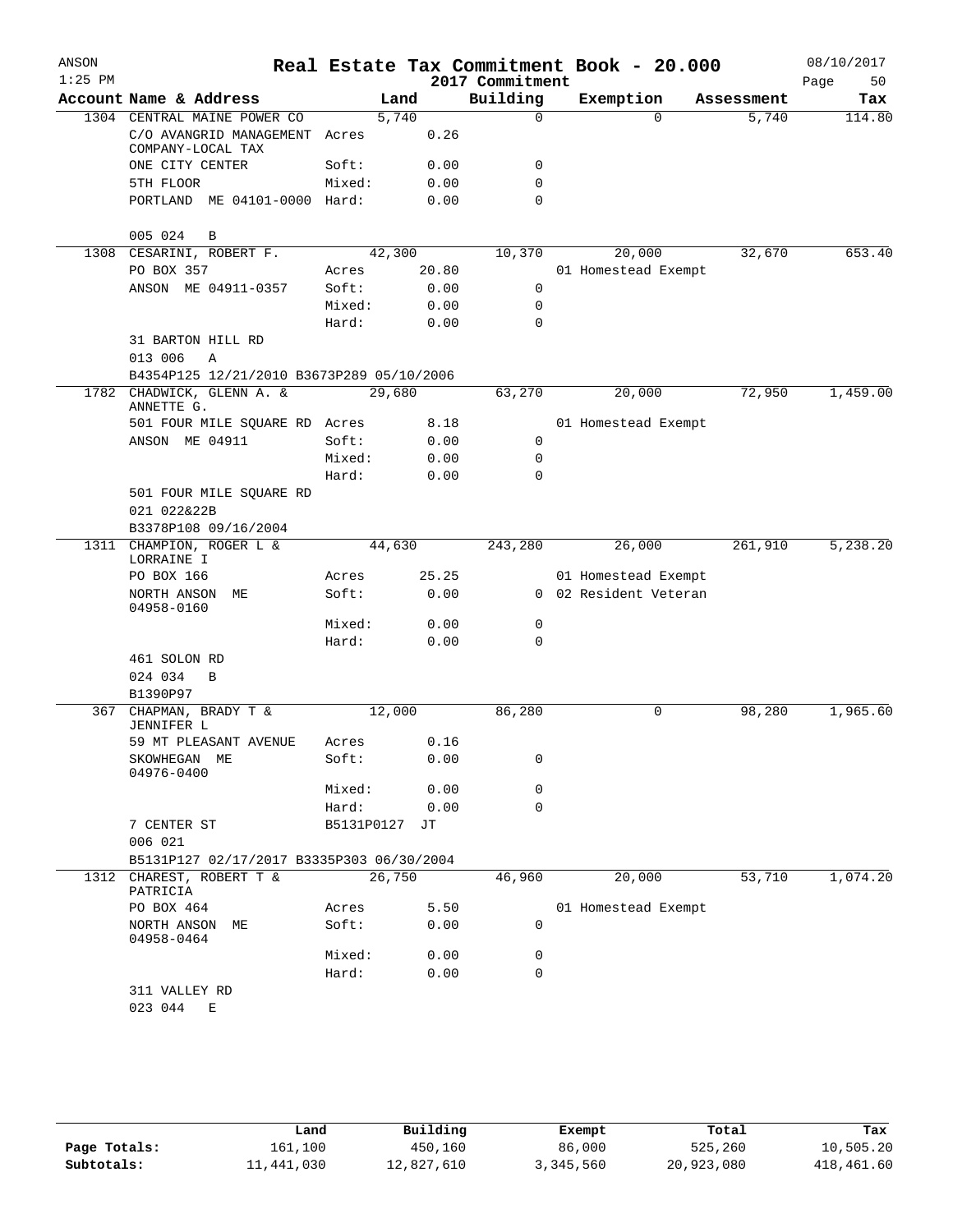| ANSON     |                                          |            |        |                             | Real Estate Tax Commitment Book - 20.000 |            | 08/10/2017        |
|-----------|------------------------------------------|------------|--------|-----------------------------|------------------------------------------|------------|-------------------|
| $1:25$ PM | Account Name & Address                   |            | Land   | 2017 Commitment<br>Building | Exemption                                | Assessment | Page<br>51<br>Tax |
|           | 188 CHARETTE, JOHN E &                   |            | 67,000 | $\Omega$                    | $\Omega$                                 | 67,000     | 1,340.00          |
|           | KRISTIE S<br>28 MIGHTY ST                | Acres      | 111.00 |                             |                                          |            |                   |
|           | GORHAM ME 04038-0000                     | Soft:      | 0.00   | 0                           |                                          |            |                   |
|           |                                          | Mixed:     | 0.00   | $\mathbf 0$                 |                                          |            |                   |
|           |                                          | Hard:      | 0.00   | $\mathbf 0$                 |                                          |            |                   |
|           | 021 012<br>B2059P316                     |            |        |                             |                                          |            |                   |
|           | 385 CHARTIER, GLORIA &                   |            | 21,520 | 163,370                     | 20,000                                   | 164,890    | 3,297.80          |
|           | PLOURDE, DONNA RAE                       |            |        |                             |                                          |            |                   |
|           | 27 PARKWOODS DR                          | Acres      | 2.01   |                             | 01 Homestead Exempt                      |            |                   |
|           | ANSON ME 04911-0000                      | Soft:      | 0.00   | 0                           |                                          |            |                   |
|           |                                          | Mixed:     | 0.00   | 0                           |                                          |            |                   |
|           |                                          | Hard:      | 0.00   | $\mathbf 0$                 |                                          |            |                   |
|           | 27 PARKWOODS DR<br>010 007<br>- 9        | B5016P0240 |        |                             |                                          |            |                   |
|           | B5016P240 04/07/2016 B3020P77 10/11/2002 |            |        |                             |                                          |            |                   |
| 2025      | CHASE, TYSON I.                          |            | 3,860  | $\mathbf 0$                 | $\mathbf 0$                              | 3,860      | 77.20             |
|           | 650 FOSTER HILL RD                       | Acres      | 20.00  |                             |                                          |            |                   |
|           | FREEMAN TOWNSHIP ME<br>04983             | Soft:      | 0.00   | 0                           |                                          |            |                   |
|           |                                          | Mixed:     | 0.00   | 0                           |                                          |            |                   |
|           |                                          | Hard:      | 20.00  | 3,860                       |                                          |            |                   |
|           | GTEENLEAF RD                             |            |        |                             |                                          |            |                   |
|           | 013 025 C                                |            |        |                             |                                          |            |                   |
|           | B5059P273 08/05/2016                     |            |        |                             |                                          |            |                   |
|           | 1128 CHASE, WAYNE M.                     |            | 31,500 | 16,790                      | 0                                        | 48,290     | 965.80            |
|           | 88 MEECH RD                              | Acres      | 10.00  |                             |                                          |            |                   |
|           | MIDDLETOWN CT<br>06457-2515              | Soft:      | 0.00   | 0                           |                                          |            |                   |
|           |                                          | Mixed:     | 0.00   | 0                           |                                          |            |                   |
|           |                                          | Hard:      | 0.00   | $\mathbf 0$                 |                                          |            |                   |
|           | 209 MILLER RD                            |            |        |                             |                                          |            |                   |
|           | 014 021                                  |            |        |                             |                                          |            |                   |
|           | B1611P331                                |            |        |                             |                                          |            |                   |
| 297       | CHASE, WILLIAM D & EVA<br>S              |            | 37,000 | 0                           | 0                                        | 37,000     | 740.00            |
|           | 22 GRAY ST                               | Acres      | 26.00  |                             |                                          |            |                   |
|           | WATERVILLE<br>МE<br>04901-0000           | Soft:      | 0.00   | 0                           |                                          |            |                   |
|           |                                          | Mixed:     | 0.00   | 0                           |                                          |            |                   |
|           |                                          | Hard:      | 0.00   | $\mathbf 0$                 |                                          |            |                   |
|           | 020 029                                  |            |        |                             |                                          |            |                   |
|           | B3518P101 07/15/2005                     |            |        |                             |                                          |            |                   |
|           | 334 CHASSE, CLAUDETTE P                  |            | 13,570 | 52,000                      | 0                                        | 65,570     | 1,311.40          |
|           | 31 CLINTON ST                            | Acres      | 0.46   |                             |                                          |            |                   |
|           | MILO ME 04463-0000                       | Soft:      | 0.00   | 0                           |                                          |            |                   |
|           |                                          | Mixed:     | 0.00   | 0                           |                                          |            |                   |
|           |                                          | Hard:      | 0.00   | 0                           |                                          |            |                   |
|           | 45 ELM ST                                |            |        |                             |                                          |            |                   |
|           | 006 042                                  |            |        |                             |                                          |            |                   |
|           | B3222P248                                |            |        |                             |                                          |            |                   |
|           |                                          |            |        |                             |                                          |            |                   |
|           |                                          |            |        |                             |                                          |            |                   |
|           |                                          |            |        |                             |                                          |            |                   |

|              | Land       | Building   | Exempt    | Total      | Tax        |
|--------------|------------|------------|-----------|------------|------------|
| Page Totals: | L74,450    | 232,160    | 20,000    | 386,610    | 7,732.20   |
| Subtotals:   | 11,615,480 | 13,059,770 | 3,365,560 | 21,309,690 | 426,193.80 |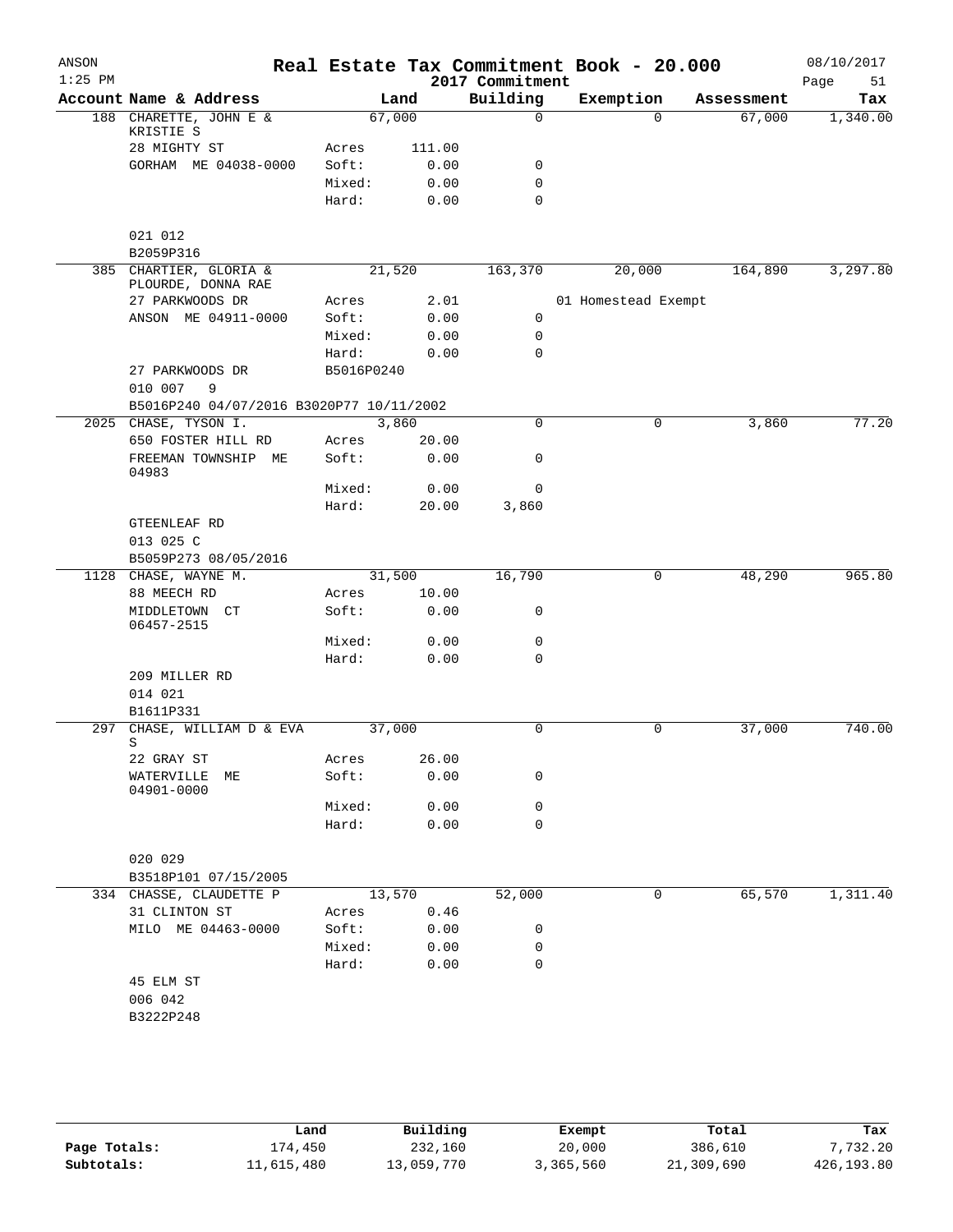| ANSON     |                                           |        |        |                 | Real Estate Tax Commitment Book - 20.000 |            | 08/10/2017 |
|-----------|-------------------------------------------|--------|--------|-----------------|------------------------------------------|------------|------------|
| $1:25$ PM |                                           |        |        | 2017 Commitment |                                          |            | Page<br>52 |
|           | Account Name & Address                    |        | Land   | Building        | Exemption                                | Assessment | Tax        |
|           | 1349 CHESSMAN, JAMES C &<br>MARCIA L      |        | 27,200 | 48,610          | 20,000                                   | 55,810     | 1,116.20   |
|           | 106 FLETCHER RD                           | Acres  | 5.80   |                 | 01 Homestead Exempt                      |            |            |
|           | ANSON ME 04911-0000                       | Soft:  | 0.00   | 0               |                                          |            |            |
|           |                                           | Mixed: | 0.00   | 0               |                                          |            |            |
|           |                                           | Hard:  | 0.00   | 0               |                                          |            |            |
|           | 106 FLETCHER RD                           |        |        |                 |                                          |            |            |
|           | 013 011<br>C                              |        |        |                 |                                          |            |            |
|           | B4236P172 01/26/2010                      |        |        |                 |                                          |            |            |
|           | 1099 CHESTNUT, GEORGE E.,<br>III          |        | 47,500 | 0               | 0                                        | 47,500     | 950.00     |
|           | 168 FAHI POND ROAD                        | Acres  | 47.00  |                 |                                          |            |            |
|           | NORTH ANSON ME 04958                      | Soft:  | 0.00   | 0               |                                          |            |            |
|           |                                           | Mixed: | 0.00   | 0               |                                          |            |            |
|           |                                           | Hard:  | 0.00   | 0               |                                          |            |            |
|           | OFF VALLEY ROAD                           |        |        |                 |                                          |            |            |
|           | 019 032                                   |        |        |                 |                                          |            |            |
|           | B5021P91 04/28/2016 B3807P114 01/26/2007  |        |        |                 |                                          |            |            |
|           | 561 CHICK, FREEMAN I                      |        | 35,140 | 0               | 0                                        | 35,140     | 702.80     |
|           | 96 CHICK RD                               | Acres  | 9.64   |                 |                                          |            |            |
|           | INDUSTRY ME 04938-0000 Soft:              |        | 0.00   | 0               |                                          |            |            |
|           |                                           | Mixed: | 0.00   | 0               |                                          |            |            |
|           |                                           | Hard:  | 0.00   | $\mathbf 0$     |                                          |            |            |
|           | 703 HORSEBACK RD                          |        |        |                 |                                          |            |            |
|           | 019 004<br>B                              |        |        |                 |                                          |            |            |
|           | B2376P245<br>1574 CHICK, FREEMAN I        |        | 27,500 | 0               | 0                                        | 27,500     | 550.00     |
|           | 96 CHICK RD                               | Acres  | 36.00  |                 |                                          |            |            |
|           | INDUSTRY ME 04938-0000 Soft:              |        | 0.00   | 0               |                                          |            |            |
|           |                                           | Mixed: | 0.00   | 0               |                                          |            |            |
|           |                                           | Hard:  | 0.00   | 0               |                                          |            |            |
|           |                                           |        |        |                 |                                          |            |            |
|           | 019 040<br>Е                              |        |        |                 |                                          |            |            |
|           | B2376P245                                 |        |        |                 |                                          |            |            |
|           | 1573 CHICK, FREEMAN I                     |        | 16,500 | 0               | 0                                        | 16,500     | 330.00     |
|           | 96 CHICK RD                               | Acres  | 4.00   |                 |                                          |            |            |
|           | INDUSTRY ME 04938-0000 Soft:              |        | 0.00   | 0               |                                          |            |            |
|           |                                           | Mixed: | 0.00   | 0               |                                          |            |            |
|           |                                           | Hard:  | 0.00   | 0               |                                          |            |            |
|           | 019 040 D                                 |        |        |                 |                                          |            |            |
|           | B22376P245                                |        |        |                 |                                          |            |            |
|           | 773 CHICK, FREEMAN L.                     |        | 9,170  | 21,270          | 0                                        | 30,440     | 608.80     |
|           | CHICK, FREEMAN T.                         | Acres  | 0.21   |                 |                                          |            |            |
|           | 97 CHICK ROAD                             | Soft:  | 0.00   | 0               |                                          |            |            |
|           | INDUSTRY ME 04938                         | Mixed: | 0.00   | 0               |                                          |            |            |
|           |                                           | Hard:  | 0.00   | 0               |                                          |            |            |
|           | 77 MAIN ST                                |        |        |                 |                                          |            |            |
|           | 001 090                                   |        |        |                 |                                          |            |            |
|           | B4862P298 12/19/2014 B4712P224 09/19/2013 |        |        |                 |                                          |            |            |

|              | Land       | Building   | Exempt    | Total      | Tax        |
|--------------|------------|------------|-----------|------------|------------|
| Page Totals: | 163,010    | 69,880     | 20,000    | 212,890    | 4,257.80   |
| Subtotals:   | 11,778,490 | 13,129,650 | 3,385,560 | 21,522,580 | 430,451.60 |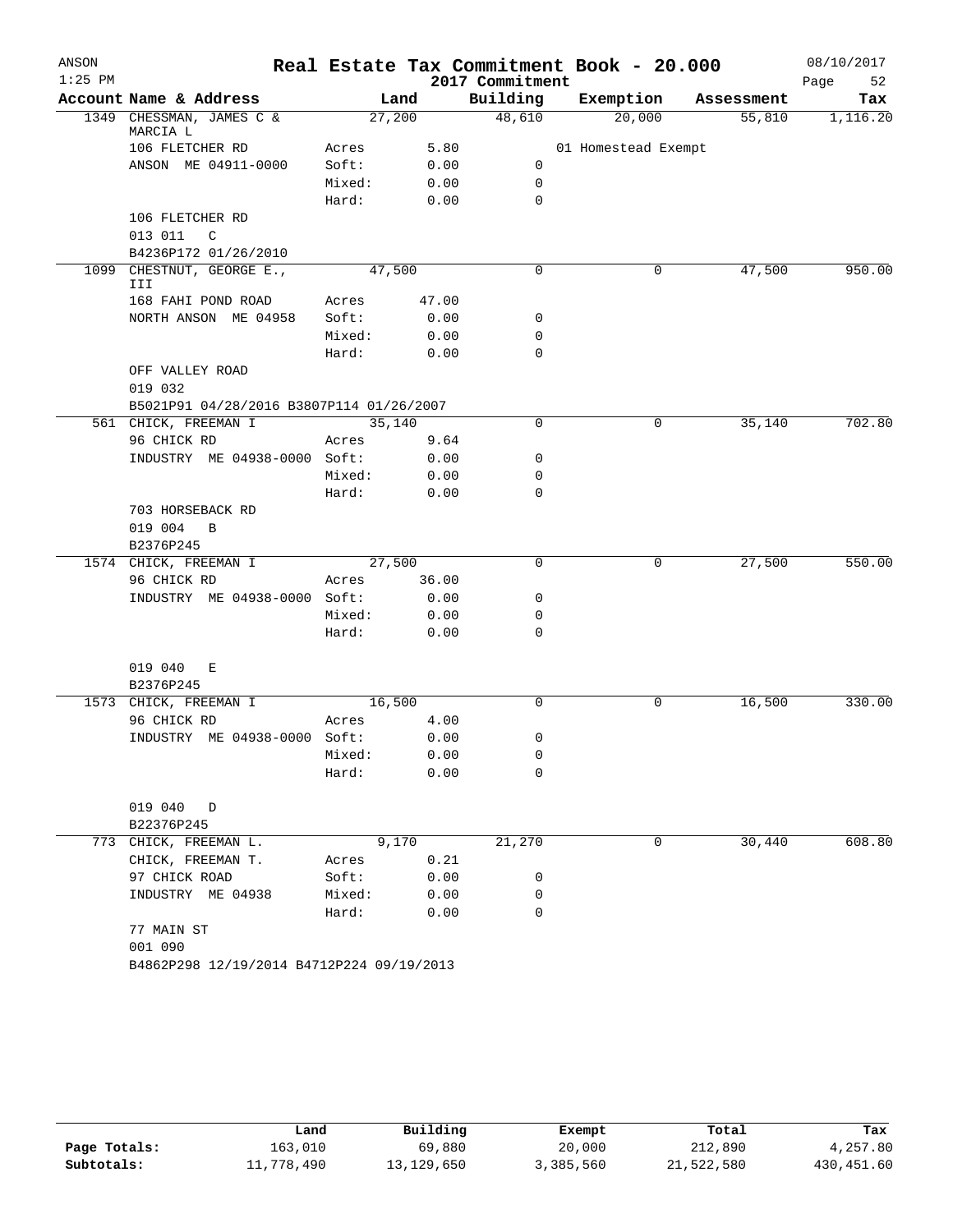| ANSON     |                                               |        |       |                 | Real Estate Tax Commitment Book - 20.000 |            | 08/10/2017 |
|-----------|-----------------------------------------------|--------|-------|-----------------|------------------------------------------|------------|------------|
| $1:25$ PM |                                               |        |       | 2017 Commitment |                                          |            | Page<br>53 |
|           | Account Name & Address                        | Land   |       | Building        | Exemption                                | Assessment | Tax        |
|           | 1074 CHICK, FREEMAN L. &                      | 22,010 |       | $\mathbf 0$     | $\Omega$                                 | 22,010     | 440.20     |
|           | FREEMAN T.<br>96 CHICK RD                     | Acres  | 2.34  |                 |                                          |            |            |
|           | INDUSTRY ME 04938-0000 Soft:                  |        | 0.00  | 0               |                                          |            |            |
|           |                                               | Mixed: | 0.00  | 0               |                                          |            |            |
|           |                                               | Hard:  | 0.00  | $\Omega$        |                                          |            |            |
|           | 1195 VALLEY RD                                |        |       |                 |                                          |            |            |
|           | 020 027<br>B 2                                |        |       |                 |                                          |            |            |
|           | B4632P176 05/27/2008 B2893P256                |        |       |                 |                                          |            |            |
|           | 771 CHICK, FREEMAN L. &                       | 14,580 |       | 15,630          | 0                                        | 30,210     | 604.20     |
|           | FREEMAN T.                                    |        |       |                 |                                          |            |            |
|           | 97 CHICK ROAD                                 | Acres  | 0.83  |                 |                                          |            |            |
|           | INDUSTRY ME 04938                             | Soft:  | 0.00  | 0               |                                          |            |            |
|           |                                               | Mixed: | 0.00  | 0               |                                          |            |            |
|           |                                               | Hard:  | 0.00  | $\mathbf 0$     |                                          |            |            |
|           | 118 RIVER RD                                  |        |       |                 |                                          |            |            |
|           | 004 030                                       |        |       |                 |                                          |            |            |
|           | B4674P155 06/17/2013                          |        |       |                 |                                          |            |            |
|           | 1075 CHICK, FREEMAN L. &<br>FREEMAN T.        | 14,420 |       | 0               | 0                                        | 14,420     | 288.40     |
|           | 96 CHICK RD                                   | Acres  | 2.61  |                 |                                          |            |            |
|           | INDUSTRY ME 04938-0000 Soft:                  |        | 0.00  | 0               |                                          |            |            |
|           |                                               | Mixed: | 0.00  | 0               |                                          |            |            |
|           |                                               | Hard:  | 0.00  | 0               |                                          |            |            |
|           | 020 027 B 3<br>B4362P176 05/27/2008 B2893P256 |        |       |                 |                                          |            |            |
|           | 498 CHICK, FREEMAN TRAVIS &                   | 21,380 |       | 7,450           | 0                                        | 28,830     | 576.60     |
|           | CHICK, AMANDA D                               | Acres  | 1.92  |                 |                                          |            |            |
|           | 61 RAND RD                                    | Soft:  | 0.00  | 0               |                                          |            |            |
|           | INDUSTRY ME 04938-0000 Mixed:                 |        | 0.00  | 0               |                                          |            |            |
|           |                                               | Hard:  | 0.00  | 0               |                                          |            |            |
|           | 326 PEASE HILL RD                             |        |       |                 |                                          |            |            |
|           | 011 042<br>5 4                                |        |       |                 |                                          |            |            |
|           | B2695P313                                     |        |       |                 |                                          |            |            |
|           | 1735 CHIPMAN, WADE                            | 4,950  |       | $\mathbf 0$     | 0                                        | 4,950      | 99.00      |
|           | 54 BARRON ROAD                                | Acres  | 3.30  |                 |                                          |            |            |
|           | EMBDEN ME 04958                               | Soft:  | 0.00  | 0               |                                          |            |            |
|           |                                               | Mixed: | 0.00  | 0               |                                          |            |            |
|           |                                               | Hard:  | 0.00  | 0               |                                          |            |            |
|           | OFF BARRON ROAD                               |        |       |                 |                                          |            |            |
|           | 022 002<br>2                                  |        |       |                 |                                          |            |            |
|           | B5030P304 05/27/2016 B3040P5 11/13/2002       |        |       |                 |                                          |            |            |
|           | 1317 CHURCHILL, EDWIN B JR.                   | 18,500 |       | $\mathbf 0$     | 0                                        | 18,500     | 370.00     |
|           | CHURCHILL, EDWIN B SR.                        | Acres  | 16.00 |                 |                                          |            |            |
|           | PO BOX 167                                    | Soft:  | 0.00  | 0               |                                          |            |            |
|           | ANSON ME 04911-0167                           | Mixed: | 0.00  | 0               |                                          |            |            |
|           |                                               | Hard:  | 0.00  | 0               |                                          |            |            |
|           |                                               |        |       |                 |                                          |            |            |
|           | 010 004                                       |        |       |                 |                                          |            |            |
|           | B4834P106 09/23/2014                          |        |       |                 |                                          |            |            |

|              | Land       | Building   | Exempt    | Total      | Tax        |
|--------------|------------|------------|-----------|------------|------------|
| Page Totals: | 95,840     | 23,080     |           | 118,920    | 2,378.40   |
| Subtotals:   | 11,874,330 | 13,152,730 | 3,385,560 | 21,641,500 | 432,830.00 |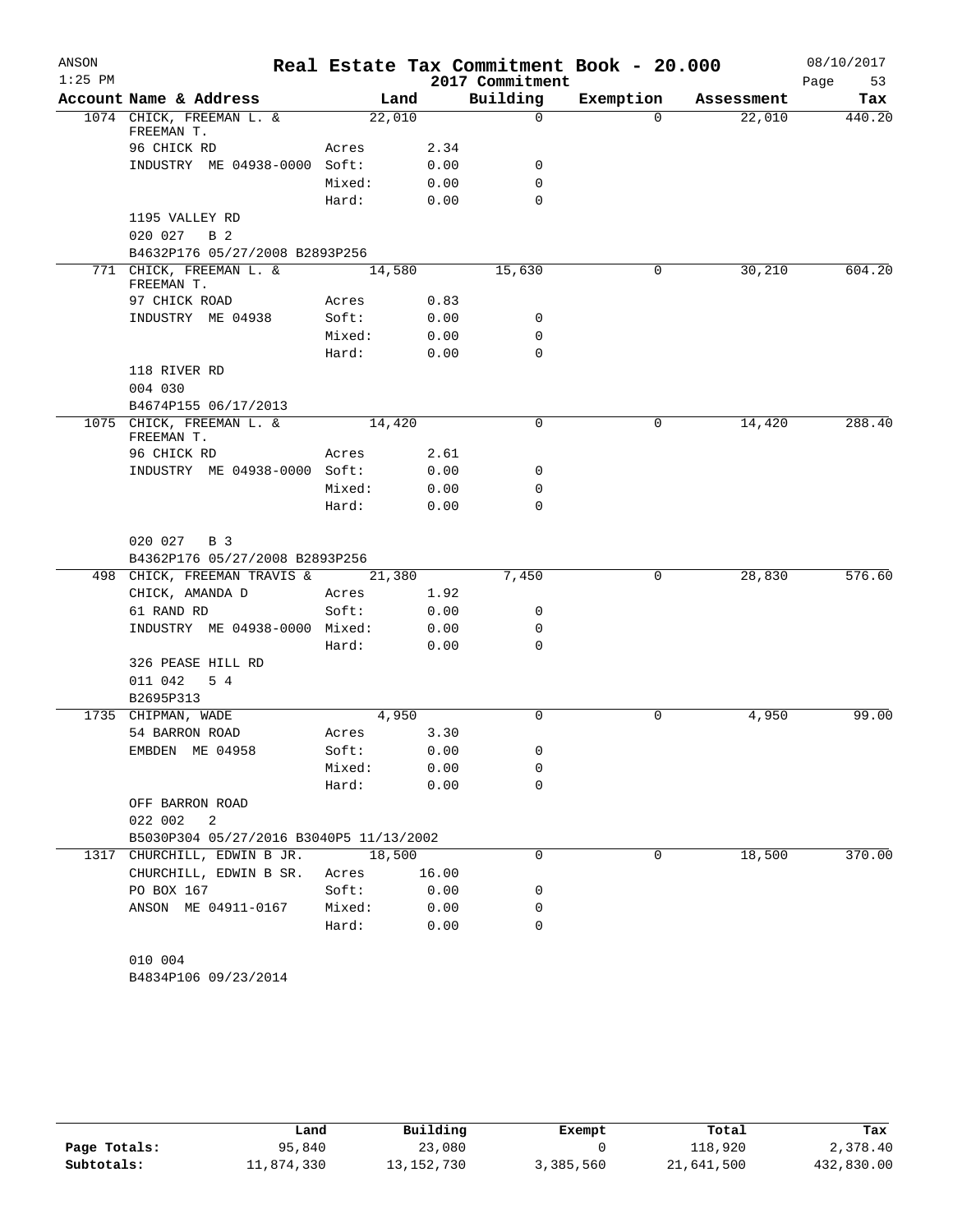| ANSON<br>$1:25$ PM |                                                | Real Estate Tax Commitment Book - 20.000 |              | 2017 Commitment |           |                           |            |            | 08/10/2017<br>Page<br>54 |
|--------------------|------------------------------------------------|------------------------------------------|--------------|-----------------|-----------|---------------------------|------------|------------|--------------------------|
|                    | Account Name & Address                         |                                          | Land         | Building        |           | Exemption                 |            | Assessment | Tax                      |
|                    | 193 CHURCHILL, EDWIN B JR.                     |                                          | 15,360       | 43,970          |           | 20,000                    |            | 39,330     | 786.60                   |
|                    | CHURCHILL, EDWIN B SR.                         | Acres                                    | 0.59         |                 |           | 01 Homestead Exempt       |            |            |                          |
|                    | PO BOX 167                                     | Soft:                                    | 0.00         | 0               |           |                           |            |            |                          |
|                    | ANSON ME 04911-0167                            | Mixed:                                   | 0.00         | 0               |           |                           |            |            |                          |
|                    |                                                | Hard:                                    | 0.00         | 0               |           |                           |            |            |                          |
|                    | 11 BEANE ST                                    | LIFE ESTATE                              |              |                 |           |                           |            |            |                          |
|                    | 002 015                                        |                                          |              |                 |           |                           |            |            |                          |
|                    | B4834P106 09/23/2014                           |                                          |              |                 |           |                           |            |            |                          |
|                    | 194 CHURCHILL, EDWIN B JR.                     |                                          | 15,990       | 10,230          |           | 0                         |            | 26,220     | 524.40                   |
|                    | CHURCHILL, EDWIN B SR.                         | Acres                                    | 1.66         |                 |           |                           |            |            |                          |
|                    | PO BOX 167                                     | Soft:                                    | 0.00         | 0               |           |                           |            |            |                          |
|                    | ANSON ME 04911-0167                            | Mixed:                                   | 0.00         | 0               |           |                           |            |            |                          |
|                    |                                                | Hard:                                    | 0.00         | 0               |           |                           |            |            |                          |
|                    |                                                |                                          |              |                 |           |                           |            |            |                          |
|                    | 002 014                                        |                                          |              |                 |           |                           |            |            |                          |
|                    | B4834P106 09/23/2014                           |                                          |              |                 |           |                           |            |            |                          |
|                    | 301 CICCHINO, JOSHUA                           |                                          | 21,470       | 58,640          |           | 26,000                    |            | 54,110     | 1,082.20                 |
|                    | MOORE, IMAGE                                   | Acres                                    | 1.98         |                 |           | 01 Homestead Exempt       |            |            |                          |
|                    |                                                |                                          |              |                 |           |                           |            |            |                          |
|                    | PO BOX 95                                      | Soft:<br>Mixed:                          | 0.00         |                 |           | 0 04 Non-resident Veteran |            |            |                          |
|                    | NORTH ANSON ME<br>04958-0095                   |                                          | 0.00         | 0               |           |                           |            |            |                          |
|                    |                                                | Hard:                                    | 0.00         | 0               |           |                           |            |            |                          |
|                    | 461 FOUR MILE SQUARE RD                        |                                          |              |                 |           |                           |            |            |                          |
|                    | 021 019<br>B                                   |                                          |              |                 |           |                           |            |            |                          |
|                    |                                                |                                          |              |                 |           |                           |            |            |                          |
|                    | B49P999 03/16/2015<br>412 CICHOCKI, TIMOTHY S. |                                          | 49,900       | 20,770          |           | 20,000                    |            | 50,670     | 1,013.40                 |
|                    | PO BOX 283                                     |                                          |              |                 |           |                           |            |            |                          |
|                    |                                                | Acres                                    | 43.00        |                 |           | 01 Homestead Exempt       |            |            |                          |
|                    | ANSON ME 04911                                 | Soft:                                    | 0.00         | 0               |           |                           |            |            |                          |
|                    |                                                | Mixed:                                   | 0.00         | 0               |           |                           |            |            |                          |
|                    |                                                | Hard:                                    | 0.00         | 0               |           |                           |            |            |                          |
|                    | 483 PEASE HILL RD                              | B5015P083                                |              |                 |           |                           |            |            |                          |
|                    | 014 042                                        |                                          |              |                 |           |                           |            |            |                          |
|                    | B5015P083 03/28/2016 B4283P51 06/18/2010       |                                          |              |                 |           |                           |            |            |                          |
|                    | 769 CINSOV, JAMES                              |                                          | 25,950       | 0               |           | 0                         |            | 25,950     | 519.00                   |
|                    | BURKE-CINSOV, LINDSAY                          | Acres                                    | 12.45        |                 |           |                           |            |            |                          |
|                    | 147 GREENLEAF ROAD                             | Soft:                                    | 0.00         | 0               |           |                           |            |            |                          |
|                    | ANSON ME 04911-0000                            | Mixed:                                   | 0.00         | 0               |           |                           |            |            |                          |
|                    |                                                | Hard:                                    | 0.00         | 0               |           |                           |            |            |                          |
|                    |                                                |                                          |              |                 |           |                           |            |            |                          |
|                    | 013 023 8                                      |                                          |              |                 |           |                           |            |            |                          |
|                    | B4912P35 06/06/2015                            |                                          |              |                 |           |                           |            |            |                          |
|                    | 596 CINSOV, JAMES &                            |                                          | 33,910       | 60,680          |           | 20,000                    |            | 74,590     | 1,491.80                 |
|                    | BURKE, LINDSAY E.                              | Acres                                    | 12.41        |                 |           | 01 Homestead Exempt       |            |            |                          |
|                    | 147 GREENLEAF RD                               | Soft:                                    | 0.00         | 0               |           |                           |            |            |                          |
|                    | ANSON ME 04911-0000                            | Mixed:                                   | 0.00         | 0               |           |                           |            |            |                          |
|                    |                                                | Hard:                                    | 0.00         | 0               |           |                           |            |            |                          |
|                    | 147 GREENLEAF RD                               |                                          |              |                 |           |                           |            |            |                          |
|                    | 013 023<br>7                                   |                                          |              |                 |           |                           |            |            |                          |
|                    | B4627P261 02/05/2013                           |                                          |              |                 |           |                           |            |            |                          |
|                    | 195 CLARK, ALTON S                             |                                          | 12,650       | 700             |           | 6,000                     |            | 7,350      | 147.00                   |
|                    | 1147 VALLEY RD                                 | Acres                                    | 0.40         |                 |           |                           |            |            |                          |
|                    | ANSON ME 04911-0000                            | Soft:                                    | 0.00         |                 |           | 0 06 Disabled Vet. Res.   |            |            |                          |
|                    |                                                | Mixed:                                   | 0.00         | 0               |           |                           |            |            |                          |
|                    |                                                | Hard:                                    | 0.00         | 0               |           |                           |            |            |                          |
|                    | 1147 VALLEY RD                                 |                                          |              |                 |           |                           |            |            |                          |
|                    | 020 025<br>Е                                   |                                          |              |                 |           |                           |            |            |                          |
|                    | B5060P140 08/10/2016 B821P1050                 |                                          |              |                 |           |                           |            |            |                          |
|                    |                                                |                                          |              |                 |           |                           |            |            |                          |
|                    |                                                | Land                                     | Building     |                 | Exempt    |                           | Total      |            | Tax                      |
| Page Totals:       |                                                | 175,230                                  | 194,990      |                 | 92,000    |                           | 278,220    |            | 5,564.40                 |
| Subtotals:         | 12,049,560                                     |                                          | 13, 347, 720 |                 | 3,477,560 |                           | 21,919,720 |            | 438,394.40               |
|                    |                                                |                                          |              |                 |           |                           |            |            |                          |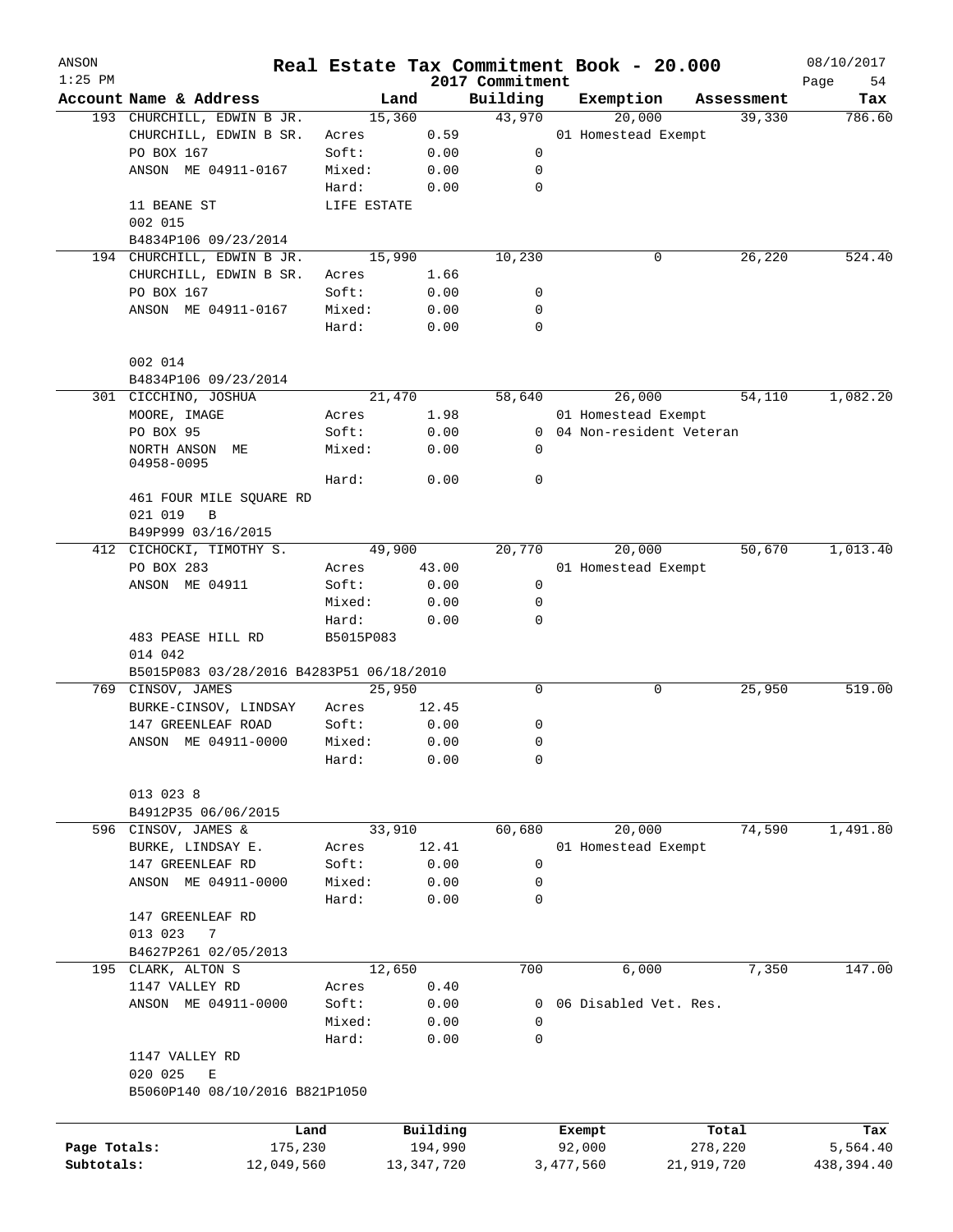| ANSON<br>$1:25$ PM |                               |        |            | 2017 Commitment | Real Estate Tax Commitment Book - 20.000 |              | 08/10/2017<br>Page<br>55 |
|--------------------|-------------------------------|--------|------------|-----------------|------------------------------------------|--------------|--------------------------|
|                    | Account Name & Address        | Land   |            | Building        | Exemption                                | Assessment   | Tax                      |
|                    | 196 CLARK, ARNOLD ESTATE      | 11,830 |            | $\mathbf 0$     | $\Omega$                                 | 11,830       | 236.60                   |
|                    | C/O SUSAN NILE WHITE          | Acres  | 0.35       |                 |                                          |              |                          |
|                    | 15 SHELBY LANE                | Soft:  | 0.00       | 0               |                                          |              |                          |
|                    | SO PORTLAND ME 04106          | Mixed: | 0.00       | 0               |                                          |              |                          |
|                    |                               | Hard:  | 0.00       | $\mathbf 0$     |                                          |              |                          |
|                    | 1142 VALLEY RD                |        |            |                 |                                          |              |                          |
|                    | 020 024<br>C                  |        |            |                 |                                          |              |                          |
|                    | B1028P11                      |        |            |                 |                                          |              |                          |
| 1320               | CLARK, CARLTON &              | 14,970 |            | 53,170          | 20,000                                   | 48,140       | 962.80                   |
|                    | PATRICIA                      |        |            |                 |                                          |              |                          |
|                    | PO BOX 306                    | Acres  | 0.56       |                 | 01 Homestead Exempt                      |              |                          |
|                    | ANSON ME 04911-0306           | Soft:  | 0.00       | 0               |                                          |              |                          |
|                    |                               | Mixed: | 0.00       | 0               |                                          |              |                          |
|                    |                               | Hard:  | 0.00       | $\mathbf 0$     |                                          |              |                          |
|                    | 52 RANDALL ST                 |        |            |                 |                                          |              |                          |
|                    | 003 034                       |        |            |                 |                                          |              |                          |
|                    | 456 CLARK, CARLTON &          | 4,160  |            | 0               | 0                                        | 4,160        | 83.20                    |
|                    | PATRICIA                      |        |            |                 |                                          |              |                          |
|                    | PO BOX 306                    | Acres  | 0.12       |                 |                                          |              |                          |
|                    | ANSON ME 04911-0306           | Soft:  | 0.00       | 0               |                                          |              |                          |
|                    |                               | Mixed: | 0.00       | 0               |                                          |              |                          |
|                    |                               | Hard:  | 0.00       | $\mathbf 0$     |                                          |              |                          |
|                    | 24 BOW ST                     |        |            |                 |                                          |              |                          |
|                    | 003 032                       |        |            |                 |                                          |              |                          |
|                    | B2279P350                     |        |            |                 |                                          |              |                          |
| 1634               | CLARK, CARLTON &              | 9,800  |            | 0               | 0                                        | 9,800        | 196.00                   |
|                    | PATRICIA                      |        |            |                 |                                          |              |                          |
|                    | PO BOX 306                    | Acres  | 0.24       |                 |                                          |              |                          |
|                    | ANSON ME 04911-0306           | Soft:  | 0.00       | 0               |                                          |              |                          |
|                    |                               | Mixed: | 0.00       | 0               |                                          |              |                          |
|                    |                               | Hard:  | 0.00       | 0               |                                          |              |                          |
|                    |                               |        |            |                 |                                          |              |                          |
|                    | 003 035                       |        |            |                 |                                          |              |                          |
|                    | B2646P216 B1872P43            |        |            |                 |                                          |              |                          |
| 457                | CLARK, CARLTON &              | 5,630  |            | 0               | 0                                        | 5,630        | 112.60                   |
|                    | PATRICIA                      |        |            |                 |                                          |              |                          |
|                    | PO BOX 306                    | Acres  | 0.22       |                 |                                          |              |                          |
|                    | ANSON ME 04911-0306           | Soft:  | 0.00       | 0               |                                          |              |                          |
|                    |                               | Mixed: | 0.00       | 0               |                                          |              |                          |
|                    |                               | Hard:  | 0.00       | $\mathbf 0$     |                                          |              |                          |
|                    |                               |        |            |                 |                                          |              |                          |
|                    | 003 033                       |        |            |                 |                                          |              |                          |
|                    | B2279P348                     |        |            |                 |                                          |              |                          |
|                    | 1109 CLARK, CARROL & KELLY    |        | 0          |                 | 0                                        |              | 119.60                   |
|                    |                               |        |            | 5,980           |                                          | 5,980        |                          |
|                    | 243 EAST MADRID RD            |        |            |                 |                                          |              |                          |
|                    | PHILLIPS ME 04966-0000        |        |            |                 |                                          |              |                          |
|                    |                               |        |            |                 |                                          |              |                          |
|                    |                               |        |            |                 |                                          |              |                          |
|                    | 580 FOUR MILE SQUARE RD       |        |            |                 |                                          |              |                          |
|                    | 020 025<br>ON                 |        |            |                 |                                          |              |                          |
|                    | 200 CLARK, DALE F             | 27,650 |            | 108,310         | 20,000                                   | 115,960      | 2,319.20                 |
|                    | 221 FOUR MILE SQUARE RD Acres |        | 6.10       |                 | 01 Homestead Exempt                      |              |                          |
|                    | ANSON ME 04911-0000           | Soft:  | 0.00       | 0               |                                          |              |                          |
|                    |                               | Mixed: | 0.00       | 0               |                                          |              |                          |
|                    |                               | Hard:  | 0.00       | $\mathbf 0$     |                                          |              |                          |
|                    | 221 FOUR MILE SQUARE RD       |        |            |                 |                                          |              |                          |
|                    | 021 009<br>5                  |        |            |                 |                                          |              |                          |
|                    | B2720P45 B1364P19             |        |            |                 |                                          |              |                          |
|                    |                               |        |            |                 |                                          |              |                          |
|                    | Land                          |        | Building   |                 | Exempt                                   | Total        | Tax                      |
| Page Totals:       | 74,040                        |        | 167,460    |                 | 40,000                                   | 201,500      | 4,030.00                 |
| Subtotals:         | 12, 123, 600                  |        | 13,515,180 |                 | 3,517,560                                | 22, 121, 220 | 442, 424.40              |
|                    |                               |        |            |                 |                                          |              |                          |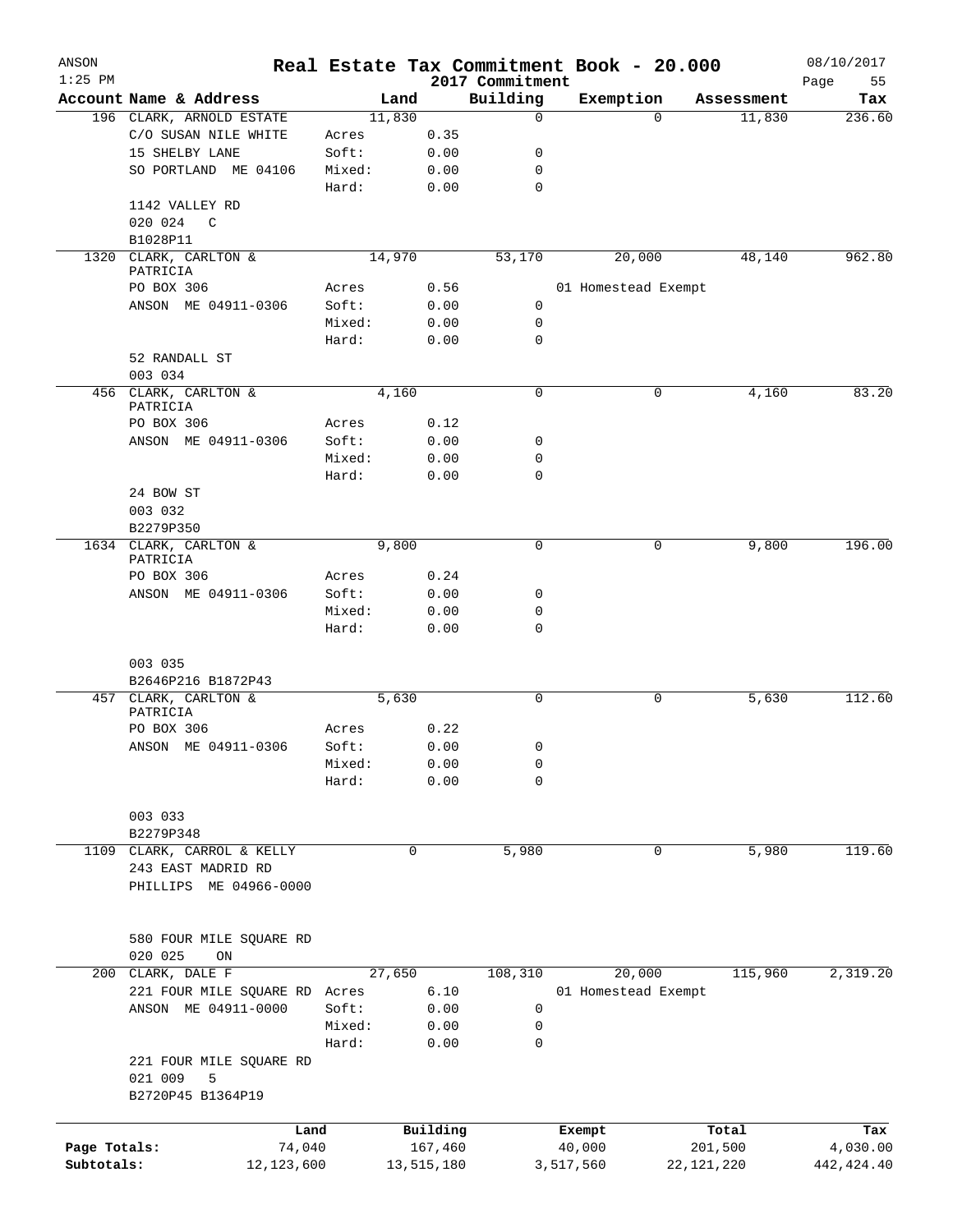| Building<br>Exemption<br>Account Name & Address<br>Land<br>Assessment<br>Tax<br>7,480<br>20,000<br>202 CLARK, DANA E<br>24,500<br>11,980<br>1139 VALLEY ROAD<br>4.00<br>01 Homestead Exempt<br>Acres<br>ANSON ME 04911<br>Soft:<br>0.00<br>0<br>Mixed:<br>0.00<br>0<br>$\mathbf 0$<br>Hard:<br>0.00<br>1139 VALLEY RD<br>020 025<br>C&D<br>B5080P206 09/22/2016 B4282P313 06/08/2010<br>1682 CLARK, DANIEL W. &<br>32,000<br>$\mathbf 0$<br>32,000<br>0<br>TRAVIS T.<br>PO BOX 1142<br>Acres<br>25.00<br>DOUGLAS MA 01516-1142<br>Soft:<br>0.00<br>0<br>0.00<br>$\mathbf 0$<br>Mixed:<br>$\mathbf 0$<br>Hard:<br>0.00<br>014 001 4<br>B4592P291 08/23/2012<br>18,000<br>22,540<br>20,000<br>20,540<br>201 CLARK, DARRELL & TROY<br>602 CAMPGROUND RD<br>0.81<br>01 Homestead Exempt<br>Acres<br>$\mathbf 0$<br>NORTH ANSON ME<br>Soft:<br>0.00<br>04958-0000<br>Mixed:<br>0<br>0.00<br>Hard:<br>0.00<br>$\Omega$<br>602 CAMPGROUND RD<br>008 003 & 04<br>B1298P177<br>599 CLARK, ELLOUISE &<br>9,920<br>0<br>9,920<br>0<br>JAMMIE<br>612 FOUR MILE SQUARE<br>01 Homestead Exempt<br>ROAD<br>ANSON ME 04911-3824<br>612 FOUR MILE SQUARE RD<br>020 025<br>G<br>ON<br>7,950<br>$\mathbf 0$<br>1962 CLARK, ELLOUISE A.<br>0<br>7,950<br>1.80<br>612 FOUR MILE SQUARE<br>Acres<br>ROAD<br>ANSON ME 04911-3824<br>Soft:<br>0.00<br>0<br>Mixed:<br>0.00<br>0<br>Hard:<br>0.00<br>0<br>020 025 H 1<br>B5060P154 08/10/2016 B2826P337<br>31,500<br>8,970<br>40,470<br>1331 CLARK, GLADYS, HEIRS<br>0<br>C/O CARROLL CLARK<br>10.00<br>Acres<br>243 EAST MADRID RD<br>Soft:<br>0.00<br>0<br>PHILLIPS ME 04966-0000 Mixed:<br>0.00<br>0<br>Hard:<br>0.00<br>0<br>582 FOUR MILE SQUARE RD<br>020 025 | ANSON<br>$1:25$ PM |  |  | 2017 Commitment | Real Estate Tax Commitment Book - 20.000 | 08/10/2017<br>Page<br>56 |
|-------------------------------------------------------------------------------------------------------------------------------------------------------------------------------------------------------------------------------------------------------------------------------------------------------------------------------------------------------------------------------------------------------------------------------------------------------------------------------------------------------------------------------------------------------------------------------------------------------------------------------------------------------------------------------------------------------------------------------------------------------------------------------------------------------------------------------------------------------------------------------------------------------------------------------------------------------------------------------------------------------------------------------------------------------------------------------------------------------------------------------------------------------------------------------------------------------------------------------------------------------------------------------------------------------------------------------------------------------------------------------------------------------------------------------------------------------------------------------------------------------------------------------------------------------------------------------------------------------------------------------------------------------------------------------------------|--------------------|--|--|-----------------|------------------------------------------|--------------------------|
| 239.60                                                                                                                                                                                                                                                                                                                                                                                                                                                                                                                                                                                                                                                                                                                                                                                                                                                                                                                                                                                                                                                                                                                                                                                                                                                                                                                                                                                                                                                                                                                                                                                                                                                                                    |                    |  |  |                 |                                          |                          |
|                                                                                                                                                                                                                                                                                                                                                                                                                                                                                                                                                                                                                                                                                                                                                                                                                                                                                                                                                                                                                                                                                                                                                                                                                                                                                                                                                                                                                                                                                                                                                                                                                                                                                           |                    |  |  |                 |                                          |                          |
| 640.00<br>410.80<br>0.00<br>159.00                                                                                                                                                                                                                                                                                                                                                                                                                                                                                                                                                                                                                                                                                                                                                                                                                                                                                                                                                                                                                                                                                                                                                                                                                                                                                                                                                                                                                                                                                                                                                                                                                                                        |                    |  |  |                 |                                          |                          |
|                                                                                                                                                                                                                                                                                                                                                                                                                                                                                                                                                                                                                                                                                                                                                                                                                                                                                                                                                                                                                                                                                                                                                                                                                                                                                                                                                                                                                                                                                                                                                                                                                                                                                           |                    |  |  |                 |                                          |                          |
|                                                                                                                                                                                                                                                                                                                                                                                                                                                                                                                                                                                                                                                                                                                                                                                                                                                                                                                                                                                                                                                                                                                                                                                                                                                                                                                                                                                                                                                                                                                                                                                                                                                                                           |                    |  |  |                 |                                          |                          |
|                                                                                                                                                                                                                                                                                                                                                                                                                                                                                                                                                                                                                                                                                                                                                                                                                                                                                                                                                                                                                                                                                                                                                                                                                                                                                                                                                                                                                                                                                                                                                                                                                                                                                           |                    |  |  |                 |                                          |                          |
|                                                                                                                                                                                                                                                                                                                                                                                                                                                                                                                                                                                                                                                                                                                                                                                                                                                                                                                                                                                                                                                                                                                                                                                                                                                                                                                                                                                                                                                                                                                                                                                                                                                                                           |                    |  |  |                 |                                          |                          |
|                                                                                                                                                                                                                                                                                                                                                                                                                                                                                                                                                                                                                                                                                                                                                                                                                                                                                                                                                                                                                                                                                                                                                                                                                                                                                                                                                                                                                                                                                                                                                                                                                                                                                           |                    |  |  |                 |                                          |                          |
|                                                                                                                                                                                                                                                                                                                                                                                                                                                                                                                                                                                                                                                                                                                                                                                                                                                                                                                                                                                                                                                                                                                                                                                                                                                                                                                                                                                                                                                                                                                                                                                                                                                                                           |                    |  |  |                 |                                          |                          |
|                                                                                                                                                                                                                                                                                                                                                                                                                                                                                                                                                                                                                                                                                                                                                                                                                                                                                                                                                                                                                                                                                                                                                                                                                                                                                                                                                                                                                                                                                                                                                                                                                                                                                           |                    |  |  |                 |                                          |                          |
|                                                                                                                                                                                                                                                                                                                                                                                                                                                                                                                                                                                                                                                                                                                                                                                                                                                                                                                                                                                                                                                                                                                                                                                                                                                                                                                                                                                                                                                                                                                                                                                                                                                                                           |                    |  |  |                 |                                          |                          |
|                                                                                                                                                                                                                                                                                                                                                                                                                                                                                                                                                                                                                                                                                                                                                                                                                                                                                                                                                                                                                                                                                                                                                                                                                                                                                                                                                                                                                                                                                                                                                                                                                                                                                           |                    |  |  |                 |                                          |                          |
|                                                                                                                                                                                                                                                                                                                                                                                                                                                                                                                                                                                                                                                                                                                                                                                                                                                                                                                                                                                                                                                                                                                                                                                                                                                                                                                                                                                                                                                                                                                                                                                                                                                                                           |                    |  |  |                 |                                          |                          |
|                                                                                                                                                                                                                                                                                                                                                                                                                                                                                                                                                                                                                                                                                                                                                                                                                                                                                                                                                                                                                                                                                                                                                                                                                                                                                                                                                                                                                                                                                                                                                                                                                                                                                           |                    |  |  |                 |                                          |                          |
|                                                                                                                                                                                                                                                                                                                                                                                                                                                                                                                                                                                                                                                                                                                                                                                                                                                                                                                                                                                                                                                                                                                                                                                                                                                                                                                                                                                                                                                                                                                                                                                                                                                                                           |                    |  |  |                 |                                          |                          |
|                                                                                                                                                                                                                                                                                                                                                                                                                                                                                                                                                                                                                                                                                                                                                                                                                                                                                                                                                                                                                                                                                                                                                                                                                                                                                                                                                                                                                                                                                                                                                                                                                                                                                           |                    |  |  |                 |                                          |                          |
|                                                                                                                                                                                                                                                                                                                                                                                                                                                                                                                                                                                                                                                                                                                                                                                                                                                                                                                                                                                                                                                                                                                                                                                                                                                                                                                                                                                                                                                                                                                                                                                                                                                                                           |                    |  |  |                 |                                          |                          |
|                                                                                                                                                                                                                                                                                                                                                                                                                                                                                                                                                                                                                                                                                                                                                                                                                                                                                                                                                                                                                                                                                                                                                                                                                                                                                                                                                                                                                                                                                                                                                                                                                                                                                           |                    |  |  |                 |                                          |                          |
|                                                                                                                                                                                                                                                                                                                                                                                                                                                                                                                                                                                                                                                                                                                                                                                                                                                                                                                                                                                                                                                                                                                                                                                                                                                                                                                                                                                                                                                                                                                                                                                                                                                                                           |                    |  |  |                 |                                          |                          |
|                                                                                                                                                                                                                                                                                                                                                                                                                                                                                                                                                                                                                                                                                                                                                                                                                                                                                                                                                                                                                                                                                                                                                                                                                                                                                                                                                                                                                                                                                                                                                                                                                                                                                           |                    |  |  |                 |                                          |                          |
|                                                                                                                                                                                                                                                                                                                                                                                                                                                                                                                                                                                                                                                                                                                                                                                                                                                                                                                                                                                                                                                                                                                                                                                                                                                                                                                                                                                                                                                                                                                                                                                                                                                                                           |                    |  |  |                 |                                          |                          |
|                                                                                                                                                                                                                                                                                                                                                                                                                                                                                                                                                                                                                                                                                                                                                                                                                                                                                                                                                                                                                                                                                                                                                                                                                                                                                                                                                                                                                                                                                                                                                                                                                                                                                           |                    |  |  |                 |                                          |                          |
|                                                                                                                                                                                                                                                                                                                                                                                                                                                                                                                                                                                                                                                                                                                                                                                                                                                                                                                                                                                                                                                                                                                                                                                                                                                                                                                                                                                                                                                                                                                                                                                                                                                                                           |                    |  |  |                 |                                          |                          |
|                                                                                                                                                                                                                                                                                                                                                                                                                                                                                                                                                                                                                                                                                                                                                                                                                                                                                                                                                                                                                                                                                                                                                                                                                                                                                                                                                                                                                                                                                                                                                                                                                                                                                           |                    |  |  |                 |                                          |                          |
|                                                                                                                                                                                                                                                                                                                                                                                                                                                                                                                                                                                                                                                                                                                                                                                                                                                                                                                                                                                                                                                                                                                                                                                                                                                                                                                                                                                                                                                                                                                                                                                                                                                                                           |                    |  |  |                 |                                          |                          |
|                                                                                                                                                                                                                                                                                                                                                                                                                                                                                                                                                                                                                                                                                                                                                                                                                                                                                                                                                                                                                                                                                                                                                                                                                                                                                                                                                                                                                                                                                                                                                                                                                                                                                           |                    |  |  |                 |                                          |                          |
|                                                                                                                                                                                                                                                                                                                                                                                                                                                                                                                                                                                                                                                                                                                                                                                                                                                                                                                                                                                                                                                                                                                                                                                                                                                                                                                                                                                                                                                                                                                                                                                                                                                                                           |                    |  |  |                 |                                          |                          |
|                                                                                                                                                                                                                                                                                                                                                                                                                                                                                                                                                                                                                                                                                                                                                                                                                                                                                                                                                                                                                                                                                                                                                                                                                                                                                                                                                                                                                                                                                                                                                                                                                                                                                           |                    |  |  |                 |                                          |                          |
|                                                                                                                                                                                                                                                                                                                                                                                                                                                                                                                                                                                                                                                                                                                                                                                                                                                                                                                                                                                                                                                                                                                                                                                                                                                                                                                                                                                                                                                                                                                                                                                                                                                                                           |                    |  |  |                 |                                          |                          |
|                                                                                                                                                                                                                                                                                                                                                                                                                                                                                                                                                                                                                                                                                                                                                                                                                                                                                                                                                                                                                                                                                                                                                                                                                                                                                                                                                                                                                                                                                                                                                                                                                                                                                           |                    |  |  |                 |                                          |                          |
|                                                                                                                                                                                                                                                                                                                                                                                                                                                                                                                                                                                                                                                                                                                                                                                                                                                                                                                                                                                                                                                                                                                                                                                                                                                                                                                                                                                                                                                                                                                                                                                                                                                                                           |                    |  |  |                 |                                          |                          |
| 809.40                                                                                                                                                                                                                                                                                                                                                                                                                                                                                                                                                                                                                                                                                                                                                                                                                                                                                                                                                                                                                                                                                                                                                                                                                                                                                                                                                                                                                                                                                                                                                                                                                                                                                    |                    |  |  |                 |                                          |                          |
|                                                                                                                                                                                                                                                                                                                                                                                                                                                                                                                                                                                                                                                                                                                                                                                                                                                                                                                                                                                                                                                                                                                                                                                                                                                                                                                                                                                                                                                                                                                                                                                                                                                                                           |                    |  |  |                 |                                          |                          |
|                                                                                                                                                                                                                                                                                                                                                                                                                                                                                                                                                                                                                                                                                                                                                                                                                                                                                                                                                                                                                                                                                                                                                                                                                                                                                                                                                                                                                                                                                                                                                                                                                                                                                           |                    |  |  |                 |                                          |                          |
|                                                                                                                                                                                                                                                                                                                                                                                                                                                                                                                                                                                                                                                                                                                                                                                                                                                                                                                                                                                                                                                                                                                                                                                                                                                                                                                                                                                                                                                                                                                                                                                                                                                                                           |                    |  |  |                 |                                          |                          |
|                                                                                                                                                                                                                                                                                                                                                                                                                                                                                                                                                                                                                                                                                                                                                                                                                                                                                                                                                                                                                                                                                                                                                                                                                                                                                                                                                                                                                                                                                                                                                                                                                                                                                           |                    |  |  |                 |                                          |                          |
|                                                                                                                                                                                                                                                                                                                                                                                                                                                                                                                                                                                                                                                                                                                                                                                                                                                                                                                                                                                                                                                                                                                                                                                                                                                                                                                                                                                                                                                                                                                                                                                                                                                                                           |                    |  |  |                 |                                          |                          |
|                                                                                                                                                                                                                                                                                                                                                                                                                                                                                                                                                                                                                                                                                                                                                                                                                                                                                                                                                                                                                                                                                                                                                                                                                                                                                                                                                                                                                                                                                                                                                                                                                                                                                           |                    |  |  |                 |                                          |                          |
|                                                                                                                                                                                                                                                                                                                                                                                                                                                                                                                                                                                                                                                                                                                                                                                                                                                                                                                                                                                                                                                                                                                                                                                                                                                                                                                                                                                                                                                                                                                                                                                                                                                                                           |                    |  |  |                 |                                          |                          |
|                                                                                                                                                                                                                                                                                                                                                                                                                                                                                                                                                                                                                                                                                                                                                                                                                                                                                                                                                                                                                                                                                                                                                                                                                                                                                                                                                                                                                                                                                                                                                                                                                                                                                           |                    |  |  |                 |                                          |                          |
|                                                                                                                                                                                                                                                                                                                                                                                                                                                                                                                                                                                                                                                                                                                                                                                                                                                                                                                                                                                                                                                                                                                                                                                                                                                                                                                                                                                                                                                                                                                                                                                                                                                                                           |                    |  |  |                 |                                          |                          |
|                                                                                                                                                                                                                                                                                                                                                                                                                                                                                                                                                                                                                                                                                                                                                                                                                                                                                                                                                                                                                                                                                                                                                                                                                                                                                                                                                                                                                                                                                                                                                                                                                                                                                           |                    |  |  |                 |                                          |                          |
|                                                                                                                                                                                                                                                                                                                                                                                                                                                                                                                                                                                                                                                                                                                                                                                                                                                                                                                                                                                                                                                                                                                                                                                                                                                                                                                                                                                                                                                                                                                                                                                                                                                                                           |                    |  |  |                 |                                          |                          |
|                                                                                                                                                                                                                                                                                                                                                                                                                                                                                                                                                                                                                                                                                                                                                                                                                                                                                                                                                                                                                                                                                                                                                                                                                                                                                                                                                                                                                                                                                                                                                                                                                                                                                           |                    |  |  |                 |                                          |                          |
|                                                                                                                                                                                                                                                                                                                                                                                                                                                                                                                                                                                                                                                                                                                                                                                                                                                                                                                                                                                                                                                                                                                                                                                                                                                                                                                                                                                                                                                                                                                                                                                                                                                                                           |                    |  |  |                 |                                          |                          |
|                                                                                                                                                                                                                                                                                                                                                                                                                                                                                                                                                                                                                                                                                                                                                                                                                                                                                                                                                                                                                                                                                                                                                                                                                                                                                                                                                                                                                                                                                                                                                                                                                                                                                           |                    |  |  |                 |                                          |                          |

|              | Land       | Building   | Exempt    | Total        | Tax        |
|--------------|------------|------------|-----------|--------------|------------|
| Page Totals: | 113,950    | 48,910     | 49,920    | 112,940      | 2,258.80   |
| Subtotals:   | 12,237,550 | 13,564,090 | 3,567,480 | 22, 234, 160 | 444,683.20 |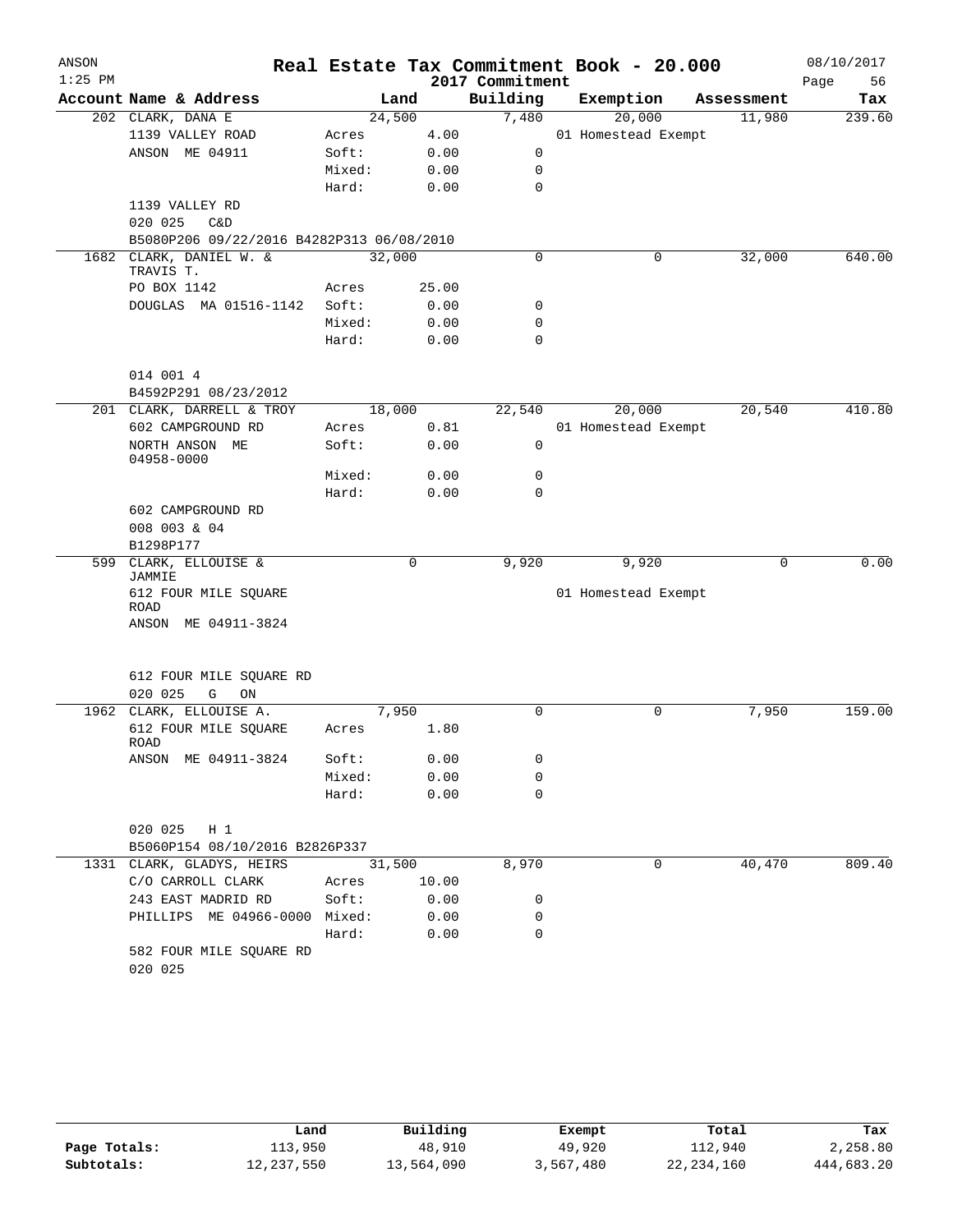| ANSON<br>$1:25$ PM |                                                    |        |             |            | 2017 Commitment | Real Estate Tax Commitment Book - 20.000 |              | 08/10/2017<br>57<br>Page |
|--------------------|----------------------------------------------------|--------|-------------|------------|-----------------|------------------------------------------|--------------|--------------------------|
|                    | Account Name & Address                             |        | Land        |            | Building        | Exemption                                | Assessment   | Tax                      |
|                    | 1329 CLARK, JASON                                  |        | 24,880      |            | 34,750          | 20,000                                   | 39,630       | 792.60                   |
|                    | 350 HOLLIN WAITE HILL<br>RD                        | Acres  |             | 4.25       |                 | 01 Homestead Exempt                      |              |                          |
|                    | ANSON ME 04911-0000                                | Soft:  |             | 0.00       | 0               |                                          |              |                          |
|                    |                                                    | Mixed: |             | 0.00       | $\mathbf 0$     |                                          |              |                          |
|                    |                                                    | Hard:  |             | 0.00       | 0               |                                          |              |                          |
|                    | 350 HOLLIN WAITE HILL<br><b>RD</b>                 |        |             |            |                 |                                          |              |                          |
|                    | 014 030<br>2 A<br>B3146P253                        |        |             |            |                 |                                          |              |                          |
|                    | 210 CLARK, LINDA                                   |        | 19,490      |            | 43,360          | 20,000                                   | 42,850       | 857.00                   |
|                    | 604 FOUR MILE SQUARE RD Acres                      |        |             | 0.60       |                 | 01 Homestead Exempt                      |              |                          |
|                    | ANSON ME 04911-0000                                | Soft:  |             | 0.00       | 0               |                                          |              |                          |
|                    |                                                    | Mixed: |             | 0.00       | 0               |                                          |              |                          |
|                    |                                                    | Hard:  |             | 0.00       | $\mathbf 0$     |                                          |              |                          |
|                    | 604 FOUR MILE SQUARE RD<br>020 025<br>G            |        |             |            |                 |                                          |              |                          |
|                    | B5060P139 08/10/2016 B4984P287 12/11/2015 B856P979 |        |             |            |                 |                                          |              |                          |
| 2030               | CLARK, MOLLY                                       |        | $\mathbf 0$ |            | 11,860          | 0                                        | 11,860       | 237.20                   |
|                    | 61 EMBDEN POND ROAD<br>ANSON ME 04911              |        |             |            |                 |                                          |              |                          |
|                    | 61 EMBDEN POND RD                                  |        |             |            |                 |                                          |              |                          |
|                    | 009 016 ON                                         |        |             |            |                 |                                          |              |                          |
| 736                | CLARK, NATHAN R &<br>MICHELLE L                    |        | 26,750      |            | $\mathbf 0$     | 0                                        | 26,750       | 535.00                   |
|                    | 11 HEMLOCK DR                                      | Acres  |             | 26.00      |                 |                                          |              |                          |
|                    | MILLBURY MA 01527-0000 Soft:                       |        |             | 0.00       | 0               |                                          |              |                          |
|                    |                                                    | Mixed: |             | 0.00       | 0               |                                          |              |                          |
|                    |                                                    | Hard:  |             | 0.00       | $\mathbf 0$     |                                          |              |                          |
|                    | 011 044<br>B3095P94                                |        |             |            |                 |                                          |              |                          |
|                    | 209 CLARK, PAMELA L                                |        | 8,000       |            | 50,360          | 20,000                                   | 38,360       | 767.20                   |
|                    | PO BOX 307                                         | Acres  |             | 0.16       |                 | 01 Homestead Exempt                      |              |                          |
|                    | ANSON ME 04911-0307                                | Soft:  |             | 0.00       | 0               |                                          |              |                          |
|                    |                                                    | Mixed: |             | 0.00       | 0               |                                          |              |                          |
|                    |                                                    | Hard:  |             | 0.00       | $\mathbf 0$     |                                          |              |                          |
|                    | 24 FINCH ST                                        |        |             |            |                 |                                          |              |                          |
|                    | 003 065                                            |        |             |            |                 |                                          |              |                          |
|                    | B853P444                                           |        |             |            |                 |                                          |              |                          |
|                    | 203 CLARK, RICHARD R JR                            |        | 13,050      |            | $\mathbf 0$     | 0                                        | 13,050       | 261.00                   |
|                    | 395 FOUR MILE SQUARE RD                            | Acres  |             | 1.70       |                 |                                          |              |                          |
|                    | ANSON ME 04911-0000                                | Soft:  |             | 0.00       | 0               |                                          |              |                          |
|                    |                                                    | Mixed: |             | 0.00       | 0               |                                          |              |                          |
|                    |                                                    | Hard:  |             | 0.00       | 0               |                                          |              |                          |
|                    | 020 023                                            |        |             |            |                 |                                          |              |                          |
|                    | B3212P184                                          |        |             |            |                 |                                          |              |                          |
|                    | 1166 CLARK, RICHARD R, JR.                         |        | 28,750      |            | 9,480           | 20,000                                   | 18,230       | 364.60                   |
|                    | 395 FOUR MILE SQUARE RD                            | Acres  |             | 7.25       |                 | 01 Homestead Exempt                      |              |                          |
|                    | ANSON ME 04911-0000                                | Soft:  |             | 0.00       | 0               |                                          |              |                          |
|                    |                                                    | Mixed: |             | 0.00       | 0               |                                          |              |                          |
|                    |                                                    | Hard:  |             | 0.00       | $\mathbf 0$     |                                          |              |                          |
|                    | 395 FOUR MILE SQUARE RD<br>021 018<br>$\mathsf{C}$ |        |             |            |                 |                                          |              |                          |
|                    | B3698P223 06/21/2006                               |        |             |            |                 |                                          |              |                          |
|                    | Land                                               |        |             | Building   |                 | Exempt                                   | Total        | Tax                      |
| Page Totals:       | 120,920                                            |        |             | 149,810    |                 | 80,000                                   | 190,730      | 3,814.60                 |
| Subtotals:         | 12,358,470                                         |        |             | 13,713,900 |                 | 3,647,480                                | 22, 424, 890 | 448, 497.80              |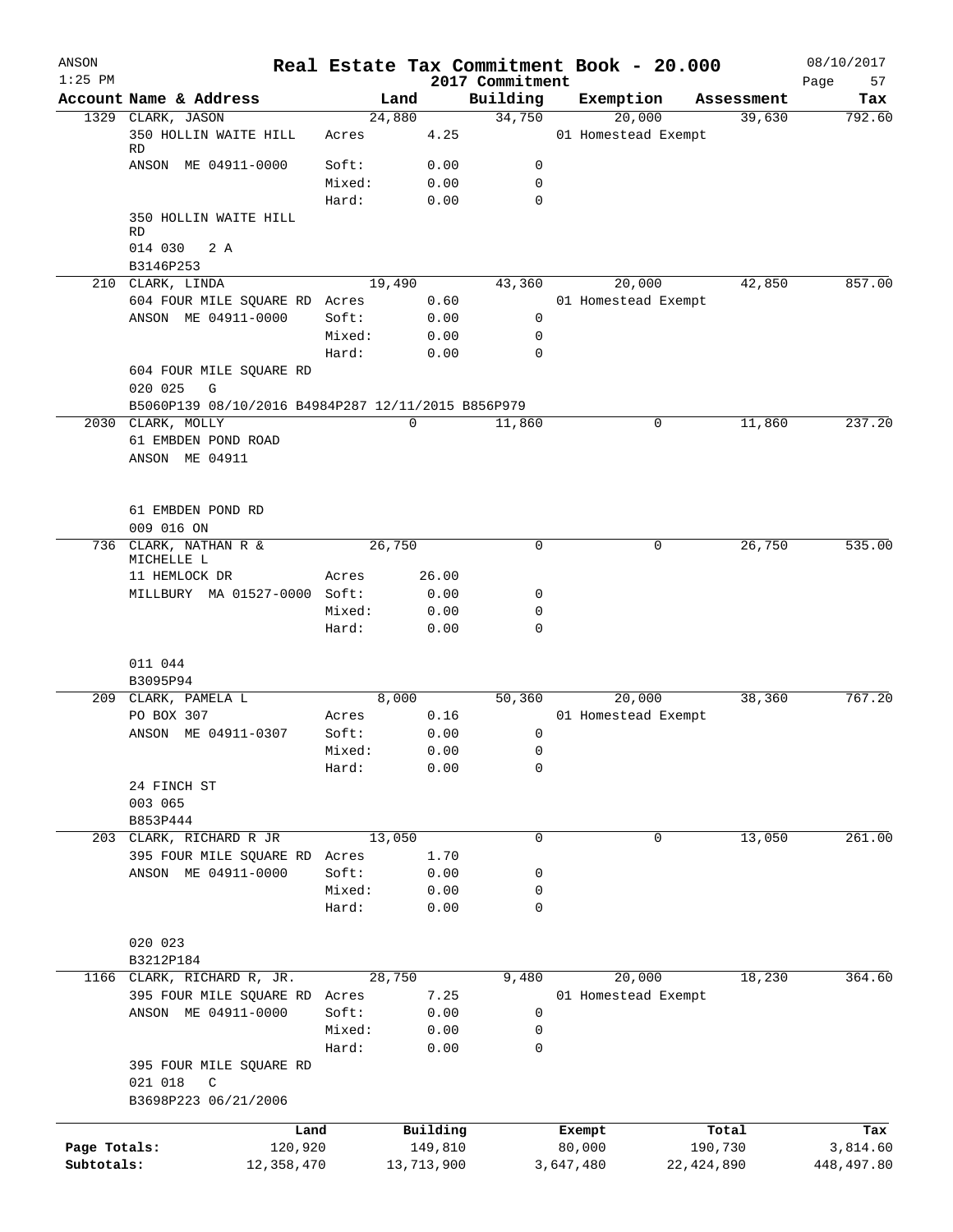| ANSON<br>$1:25$ PM |                                   |        |       | 2017 Commitment | Real Estate Tax Commitment Book - 20.000 |            | 08/10/2017<br>Page<br>58 |
|--------------------|-----------------------------------|--------|-------|-----------------|------------------------------------------|------------|--------------------------|
|                    | Account Name & Address            |        | Land  | Building        | Exemption                                | Assessment | Tax                      |
|                    | 207 CLARKE, JUANITA A             | 20,510 |       | 0               | $\Omega$                                 | 20,510     | 410.20                   |
|                    | C/O ROBERT LECLAIR                | Acres  | 7.01  |                 |                                          |            |                          |
|                    | 64 PEASE HILL ROAD                | Soft:  | 0.00  | 0               |                                          |            |                          |
|                    | ANSON ME 04911-0000               | Mixed: | 0.00  | $\mathbf 0$     |                                          |            |                          |
|                    |                                   | Hard:  | 0.00  | 0               |                                          |            |                          |
|                    | PEASE HILL ROAD                   |        |       |                 |                                          |            |                          |
|                    | 2<br>010 015                      |        |       |                 |                                          |            |                          |
|                    | B1954P209                         |        |       |                 |                                          |            |                          |
| 206                | CLARKE, JUANITA A                 | 39,260 |       | 28,630          | 20,000                                   | 47,890     | 957.80                   |
|                    | C/O ROBERT LECLAIR                | Acres  | 13.76 |                 | 01 Homestead Exempt                      |            |                          |
|                    | 64 PEASE HILL ROAD                | Soft:  | 0.00  | 0               |                                          |            |                          |
|                    | ANSON ME 04911-0000               | Mixed: | 0.00  | 0               |                                          |            |                          |
|                    |                                   | Hard:  | 0.00  | 0               |                                          |            |                          |
|                    | 64 PEASE HILL RD                  |        |       |                 |                                          |            |                          |
|                    | 010 015<br>3                      |        |       |                 |                                          |            |                          |
|                    | B1954P209                         |        |       |                 |                                          |            |                          |
|                    | 1924 CLARKIN, DAVID D.            | 27,780 |       | 24,400          | 20,000                                   | 32,180     | 643.60                   |
|                    | PO BOX 655                        | Acres  | 6.28  |                 | 01 Homestead Exempt                      |            |                          |
|                    | ANSON ME 04911-0655               | Soft:  | 0.00  | 0               |                                          |            |                          |
|                    |                                   | Mixed: | 0.00  | 0               |                                          |            |                          |
|                    |                                   | Hard:  | 0.00  | 0               |                                          |            |                          |
|                    | 70 MOUNTAIN VIEW RD               |        |       |                 |                                          |            |                          |
|                    | 9<br>012 009                      |        |       |                 |                                          |            |                          |
|                    | B3336P243 07/01/2004              |        |       |                 |                                          |            |                          |
|                    | 212 CLEMENT, CODY A.              | 10,000 |       | 61,320          | 20,000                                   | 51,320     | 1,026.40                 |
|                    | PO BOX 81                         | Acres  | 0.25  |                 | 01 Homestead Exempt                      |            |                          |
|                    | ANSON ME 04911-0081               | Soft:  | 0.00  | 0               |                                          |            |                          |
|                    |                                   | Mixed: | 0.00  | 0               |                                          |            |                          |
|                    |                                   | Hard:  | 0.00  | 0               |                                          |            |                          |
|                    | 13 SECOND ST                      |        |       |                 |                                          |            |                          |
|                    | 001 066                           |        |       |                 |                                          |            |                          |
|                    | B4341P279 11/19/2010              |        |       |                 |                                          |            |                          |
|                    | 1922 CLEMENT, JOEL                | 16,700 |       | 0               | 0                                        | 16,700     | 334.00                   |
|                    | 14 EAST DYER ST                   | Acres  | 10.40 |                 |                                          |            |                          |
|                    | SKOWHEGAN ME<br>04976-0000        | Soft:  | 0.00  | 0               |                                          |            |                          |
|                    |                                   | Mixed: | 0.00  | 0               |                                          |            |                          |
|                    |                                   | Hard:  | 0.00  | 0               |                                          |            |                          |
|                    | 019 037 E<br>B3936P198 11/21/2007 |        |       |                 |                                          |            |                          |
|                    | 856 CLEMENT, JOEL K.              |        | 9,390 | 0               | $\Omega$                                 | 9,390      | 187.80                   |
|                    | 14 E DYER ST                      | Acres  | 5.90  |                 |                                          |            |                          |
|                    | SKOWHEGAN ME<br>04976-0000        | Soft:  | 0.00  | 0               |                                          |            |                          |
|                    |                                   | Mixed: | 0.00  | 0               |                                          |            |                          |
|                    |                                   | Hard:  | 0.00  | 0               |                                          |            |                          |
|                    | 019 037 C<br>B4209P264 10/14/2009 |        |       |                 |                                          |            |                          |

|              | Land       | Building   | Exempt    | Total      | Tax        |
|--------------|------------|------------|-----------|------------|------------|
| Page Totals: | 123,640    | 114,350    | 60,000    | 177,990    | 3,559.80   |
| Subtotals:   | 12,482,110 | 13,828,250 | 3,707,480 | 22,602,880 | 452,057.60 |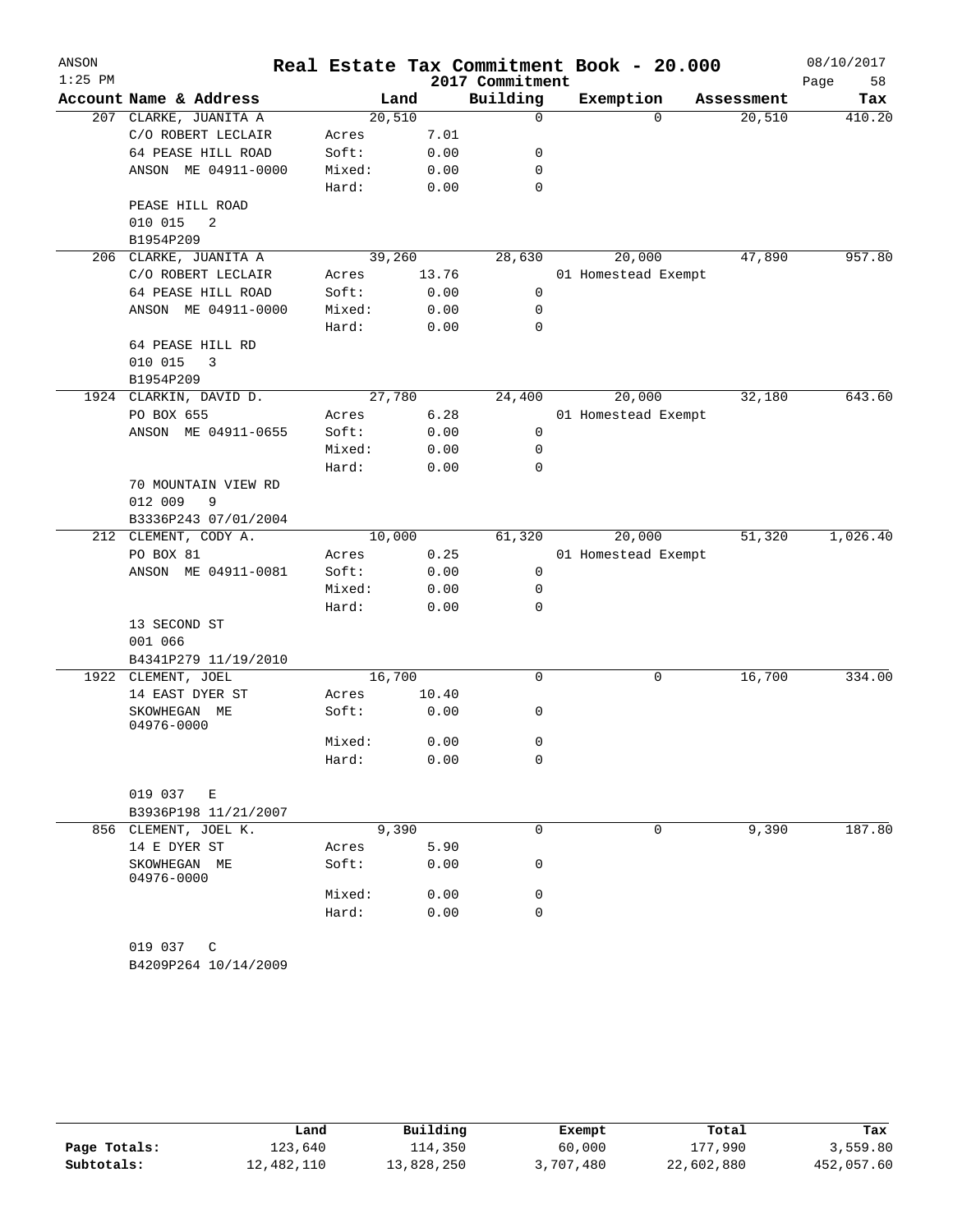| ANSON<br>$1:25$ PM |                                                   |                 |                 | 2017 Commitment | Real Estate Tax Commitment Book - 20.000 |                       | 08/10/2017<br>59<br>Page |
|--------------------|---------------------------------------------------|-----------------|-----------------|-----------------|------------------------------------------|-----------------------|--------------------------|
|                    | Account Name & Address                            |                 | Land            | Building        | Exemption                                | Assessment            | Tax                      |
|                    | 138 CLOUGH, NORRIS<br>644 WHITE SCHOOLHOUSE<br>RD | Acres           | 14,780<br>84.00 | 0               |                                          | 14,780<br>$\Omega$    | 295.60                   |
|                    | MADISON ME 04950-0000                             | Soft:           | 0.00            | 0               |                                          |                       |                          |
|                    |                                                   | Mixed:          | 84.00           | 14,784          |                                          |                       |                          |
|                    |                                                   | Hard:           | 0.00            | 0               |                                          |                       |                          |
|                    |                                                   | TREE GROWTH     |                 |                 |                                          |                       |                          |
|                    | 019 027<br>B2341P258                              |                 |                 |                 |                                          |                       |                          |
|                    | 197 CLOUGH, NORRIS A & MARY                       |                 | 7,600           | $\Omega$        |                                          | 0<br>7,600            | 152.00                   |
|                    | C<br>644 WHITE SCHOOLHOUSE                        | Acres           | 26.00           |                 |                                          |                       |                          |
|                    | RD                                                |                 |                 |                 |                                          |                       |                          |
|                    | MADISON ME 04950-0000                             | Soft:<br>Mixed: | 0.00<br>25.00   | 0<br>4,400      |                                          |                       |                          |
|                    |                                                   | Hard:           | 0.00            | 0               |                                          |                       |                          |
|                    |                                                   | TREE GROWTH     |                 |                 |                                          |                       |                          |
|                    | 019 030<br>B1811P39                               |                 |                 |                 |                                          |                       |                          |
|                    | 213 CLOUGH, NORRIS A & MARY                       |                 | 19,030          | $\Omega$        |                                          | $\mathbf 0$<br>19,030 | 380.60                   |
|                    | C<br>644 WHITE SCHOOLHOUSE<br>RD                  | Acres           | 33.00           |                 |                                          |                       |                          |
|                    | MADISON ME 04950-0000                             | Soft:           | 0.00            | 0               |                                          |                       |                          |
|                    |                                                   | Mixed:          | 28.00           | 4,928           |                                          |                       |                          |
|                    |                                                   | Hard:           | 0.00            | 0               |                                          |                       |                          |
|                    | 596 VALLEY RD                                     | TREE GROWTH     |                 |                 |                                          |                       |                          |
|                    | 019 029                                           |                 |                 |                 |                                          |                       |                          |
|                    | B2073P191<br>575 CLOUTIER, BRIAN D &              |                 | 9,170           | 59,350          | 20,000                                   | 48,520                | 970.40                   |
|                    | THERESA A                                         |                 |                 |                 |                                          |                       |                          |
|                    | PO BOX 555                                        | Acres           | 0.21            |                 | 01 Homestead Exempt                      |                       |                          |
|                    | NORTH ANSON ME<br>04958-0555                      | Soft:           | 0.00            | 0               |                                          |                       |                          |
|                    |                                                   | Mixed:          | 0.00            | 0               |                                          |                       |                          |
|                    |                                                   | Hard:           | 0.00            | 0               |                                          |                       |                          |
|                    | 12 HALL ST<br>009 028                             |                 |                 |                 |                                          |                       |                          |
|                    | B3561P238 09/26/2005                              |                 |                 |                 |                                          |                       |                          |
|                    | 354 CLOUTIER, RAYMOND J                           |                 | 23,450          | 64,790          | 20,000                                   | 68,240                | 1,364.80                 |
|                    | PO BOX 543<br>NORTH ANSON ME                      | Acres<br>Soft:  | 3.30<br>0.00    | $\mathbf 0$     | 01 Homestead Exempt                      |                       |                          |
|                    | 04958-0543                                        |                 |                 |                 |                                          |                       |                          |
|                    |                                                   | Mixed:          | 0.00            | 0               |                                          |                       |                          |
|                    |                                                   | Hard:           | 0.00            | 0               |                                          |                       |                          |
|                    | 297 VALLEY RD                                     |                 |                 |                 |                                          |                       |                          |
|                    | 023 044<br>$\overline{B}$<br>B2784P236            |                 |                 |                 |                                          |                       |                          |
| 488                | COBB, NATHAN T &                                  |                 | 15,490          | 52,390          | 20,000                                   | 47,880                | 957.60                   |
|                    | JESSICA L                                         |                 |                 |                 |                                          |                       |                          |
|                    | PO BOX 229                                        | Acres           | 0.60            |                 | 01 Homestead Exempt                      |                       |                          |
|                    | ANSON ME 04911-0229                               | Soft:<br>Mixed: | 0.00<br>0.00    | 0<br>0          |                                          |                       |                          |
|                    |                                                   | Hard:           | 0.00            | 0               |                                          |                       |                          |
|                    | 19 PINE ST                                        |                 |                 |                 |                                          |                       |                          |
|                    | 002 040                                           |                 |                 |                 |                                          |                       |                          |
|                    | B2541P151                                         |                 |                 |                 |                                          |                       |                          |
|                    |                                                   |                 |                 |                 |                                          |                       |                          |
|                    |                                                   |                 |                 |                 |                                          |                       |                          |
|                    |                                                   |                 |                 |                 |                                          |                       |                          |

|              | Land       | Building   | Exempt    | Total      | Tax        |
|--------------|------------|------------|-----------|------------|------------|
| Page Totals: | 89,520     | 176,530    | 60,000    | 206,050    | 4,121.00   |
| Subtotals:   | 12,571,630 | 14,004,780 | 3,767,480 | 22,808,930 | 456,178.60 |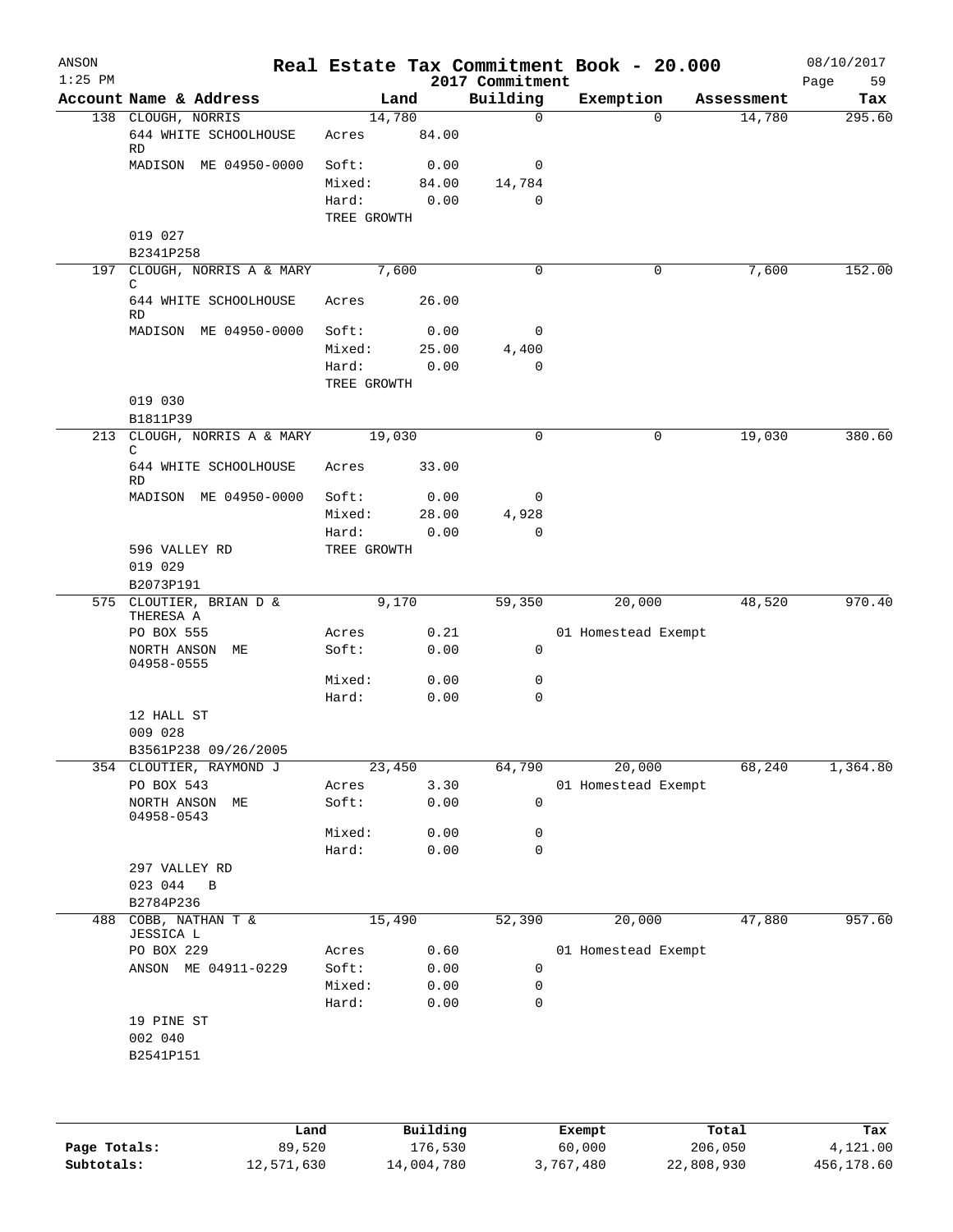| ANSON     |                                           |                 |       |                 | Real Estate Tax Commitment Book - 20.000 |            | 08/10/2017 |
|-----------|-------------------------------------------|-----------------|-------|-----------------|------------------------------------------|------------|------------|
| $1:25$ PM |                                           |                 |       | 2017 Commitment |                                          |            | Page<br>60 |
|           | Account Name & Address                    | Land            |       | Building        | Exemption                                | Assessment | Tax        |
|           | 215 CODY, BRUCE E & ALBERTA               | 8,940           |       | 49,420          | 20,000                                   | 38,360     | 767.20     |
|           | L<br>PO BOX 214                           | Acres           | 0.20  |                 | 01 Homestead Exempt                      |            |            |
|           | ANSON ME 04911-0214                       | Soft:           | 0.00  | 0               |                                          |            |            |
|           |                                           | Mixed:          | 0.00  | 0               |                                          |            |            |
|           |                                           | Hard:           | 0.00  | 0               |                                          |            |            |
|           | 33 RANDALL ST                             |                 |       |                 |                                          |            |            |
|           | 003 045                                   |                 |       |                 |                                          |            |            |
|           | B1847P171                                 |                 |       |                 |                                          |            |            |
|           | 219 COLE, BETTY J & JEROME                | 17,550          |       | 89,210          | 20,000                                   | 86,760     | 1,735.20   |
|           | 110 PREBLE AVE                            | Acres           | 0.77  |                 | 01 Homestead Exempt                      |            |            |
|           | ANSON ME 04911-0000                       | Soft:           | 0.00  | $\mathbf 0$     |                                          |            |            |
|           |                                           | Mixed:          | 0.00  | $\mathbf 0$     |                                          |            |            |
|           |                                           | Hard:           | 0.00  | 0               |                                          |            |            |
|           | 110 PREBLE AVE                            |                 |       |                 |                                          |            |            |
|           | 004 003<br>Е                              |                 |       |                 |                                          |            |            |
|           | B3764P207 10/25/2006                      |                 |       |                 |                                          |            |            |
|           | 666 COLE, CHRISTOPHER M                   | 6,630           |       | 29,390          | 0                                        | 36,020     | 720.40     |
|           | COLE, RHONDA                              | Acres           | 0.11  |                 |                                          |            |            |
|           | 56 MADISON ST.                            | Soft:           | 0.00  | 0               |                                          |            |            |
|           | NORTH ANSON ME 04958                      | Mixed:          | 0.00  | 0               |                                          |            |            |
|           |                                           | Hard:           | 0.00  | 0               |                                          |            |            |
|           | 29 BOW ST                                 |                 |       |                 |                                          |            |            |
|           | 003 056<br>B                              |                 |       |                 |                                          |            |            |
|           | B5021P090 04/28/2016 B4038P93 07/14/2008  |                 |       |                 |                                          |            |            |
|           | 608 COLE, JEAN                            | 20,000          |       | 19,390          | 26,000                                   | 13,390     | 267.80     |
|           | 51 MADISON ST                             | Acres           | 1.00  |                 | 01 Homestead Exempt                      |            |            |
|           | NORTH ANSON ME 04958                      | Soft:           | 0.00  |                 | 0 03 Resident Veteran Widow              |            |            |
|           |                                           | Mixed:          | 0.00  | $\mathbf 0$     |                                          |            |            |
|           |                                           | Hard:           | 0.00  | 0               |                                          |            |            |
|           | 51 MADISON ST                             |                 |       |                 |                                          |            |            |
|           | 006 001                                   |                 |       |                 |                                          |            |            |
|           | B3321P5 06/08/2004                        |                 |       |                 |                                          |            |            |
|           | 763 COLE, JESSE R &<br>COLE, CARRIE E     | 14,140<br>Acres | 0.50  | 24,010          | 20,000<br>01 Homestead Exempt            | 18,150     | 363.00     |
|           | PO BOX 414                                | Soft:           | 0.00  | 0               |                                          |            |            |
|           | NORTH ANSON ME                            | Mixed:          | 0.00  | 0               |                                          |            |            |
|           | 04958-0000                                |                 |       |                 |                                          |            |            |
|           |                                           | Hard:           | 0.00  | 0               |                                          |            |            |
|           | 124 SOLON RD                              |                 |       |                 |                                          |            |            |
|           | 017 044<br>$\mathbf F$                    |                 |       |                 |                                          |            |            |
|           | B4908P112 05/26/2015 B3336P217 07/01/2004 |                 |       |                 |                                          |            |            |
|           | 392 COLLINS, DEBORAH S                    | 48,000          |       | 48,690          | 20,000                                   | 76,690     | 1,533.80   |
|           | 386 WEST MILLS ROAD                       | Acres           | 32.00 |                 | 01 Homestead Exempt                      |            |            |
|           | ANSON ME 04911-0520                       | Soft:           | 0.00  | 0               |                                          |            |            |
|           |                                           | Mixed:          | 0.00  | 0               |                                          |            |            |
|           |                                           | Hard:           | 0.00  | $\mathbf 0$     |                                          |            |            |
|           | 386 WEST MILLS RD                         |                 |       |                 |                                          |            |            |
|           | 011 013<br>В                              |                 |       |                 |                                          |            |            |
|           | B2858P90                                  |                 |       |                 |                                          |            |            |
|           |                                           |                 |       |                 |                                          |            |            |

|              | Land       | Building   | Exempt    | Total      | Tax        |  |
|--------------|------------|------------|-----------|------------|------------|--|
| Page Totals: | 115,260    | 260,110    | 106,000   | 269,370    | 5,387.40   |  |
| Subtotals:   | 12,686,890 | 14,264,890 | 3,873,480 | 23,078,300 | 461,566.00 |  |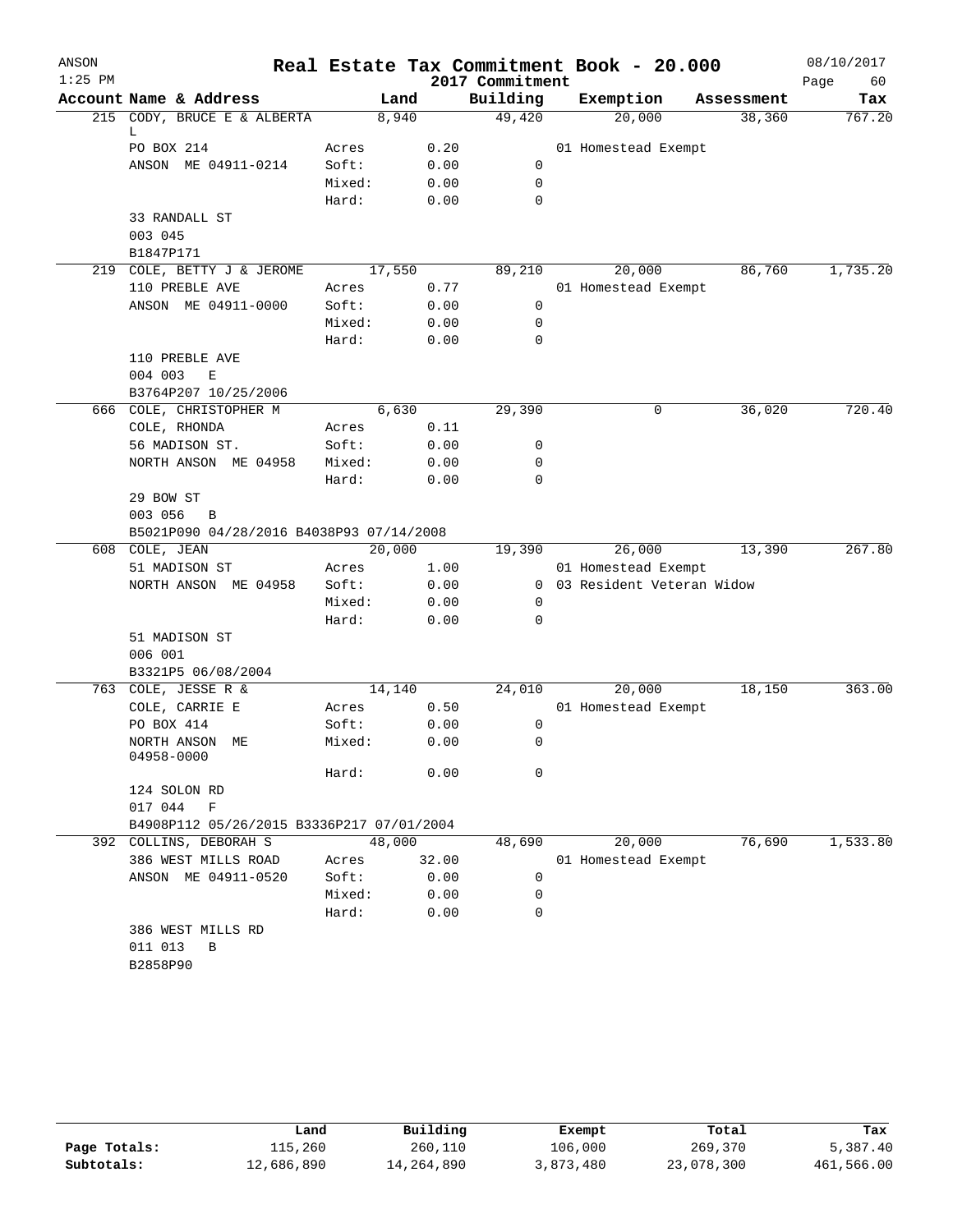| ANSON<br>$1:25$ PM |                                                  |                |               | 2017 Commitment | Real Estate Tax Commitment Book - 20.000 |            | 08/10/2017<br>Page<br>61 |
|--------------------|--------------------------------------------------|----------------|---------------|-----------------|------------------------------------------|------------|--------------------------|
|                    | Account Name & Address                           | Land           |               | Building        | Exemption                                | Assessment | Tax                      |
| 1337               | COLLINS, PATSY L. &<br>JOHN N.                   | 22,250         |               | 75,660          | 20,000                                   | 77,910     | 1,558.20                 |
|                    | 171 SOLON RD                                     | Acres          | 2.50          |                 | 01 Homestead Exempt                      |            |                          |
|                    | NORTH ANSON ME<br>04958-7613                     | Soft:          | 0.00          | 0               |                                          |            |                          |
|                    |                                                  | Mixed:         | 0.00          | 0               |                                          |            |                          |
|                    |                                                  | Hard:          | 0.00          | 0               |                                          |            |                          |
|                    | 171 SOLON RD<br>017 034                          | LIFE ESTATE    |               |                 |                                          |            |                          |
|                    | B4388P145 04/26/2011                             |                |               |                 |                                          |            |                          |
|                    | 223 COLLINS, RAYMOND A &<br>CAROL J              | 26,000         |               | 23,690          | 20,000                                   | 29,690     | 593.80                   |
|                    | PO BOX 64                                        | Acres          | 5.00          |                 | 01 Homestead Exempt                      |            |                          |
|                    | NORTH ANSON ME<br>04958-0064                     | Soft:          | 0.00          | 0               |                                          |            |                          |
|                    |                                                  | Mixed:         | 0.00          | 0               |                                          |            |                          |
|                    |                                                  | Hard:          | 0.00          | $\mathbf 0$     |                                          |            |                          |
|                    | 156 EMBDEN POND RD<br>023 034<br>$\mathsf{C}$    |                |               |                 |                                          |            |                          |
|                    | B9111P117                                        |                |               |                 |                                          |            |                          |
|                    | 882 COLON, ZAIDA &                               | 26,300         |               | 0               | 0                                        | 26,300     | 526.00                   |
|                    | MELENDEZ, SONIA                                  | Acres          | 5.20          |                 |                                          |            |                          |
|                    | 61 CHARLES ST                                    | Soft:          | 0.00          | 0<br>0          |                                          |            |                          |
|                    | HYDE PARK MA<br>02136-0000                       | Mixed:         | 0.00          |                 |                                          |            |                          |
|                    |                                                  | Hard:          | 0.00          | 0               |                                          |            |                          |
|                    | 149 CARRABASSETT RD<br>022 022<br>4<br>B2965P343 |                |               |                 |                                          |            |                          |
| 1339               | COMEAU, CHRYSTAL ANN                             | 9,590          |               | 39,790          | 20,000                                   | 29,380     | 587.60                   |
|                    | PO BOX 156                                       | Acres          | 0.23          |                 | 01 Homestead Exempt                      |            |                          |
|                    | ANSON ME 04911-0156                              | Soft:          | 0.00          | 0               |                                          |            |                          |
|                    |                                                  | Mixed:         | 0.00          | 0               |                                          |            |                          |
|                    |                                                  | Hard:          | 0.00          | $\mathbf 0$     |                                          |            |                          |
|                    | 55 RANDALL ST                                    |                |               |                 |                                          |            |                          |
|                    | 003 036<br>$\mathsf{C}$                          |                |               |                 |                                          |            |                          |
|                    | B3826P338 01/14/2007                             |                |               |                 |                                          |            |                          |
|                    | 224 COMEAU, GLORIA                               | 10,390         |               | 25,750          | 26,000                                   | 10,140     | 202.80                   |
|                    | PO BOX 362                                       | Acres          | 0.27          |                 | 01 Homestead Exempt                      |            |                          |
|                    | ANSON ME 04911-0362                              | Soft:          | 0.00          | 0               | 03 Resident Veteran Widow                |            |                          |
|                    |                                                  | Mixed:         | 0.00          | 0               |                                          |            |                          |
|                    |                                                  | Hard:          | 0.00          | 0               |                                          |            |                          |
|                    | 59 RANDALL ST<br>003 036                         |                |               |                 |                                          |            |                          |
|                    | B1470P280                                        |                |               |                 |                                          |            |                          |
| 1413               | CONCORD LAND COMPANY<br>LLC,                     | 30,500         |               | 0               | 0                                        | 30,500     | 610.00                   |
|                    | PO BOX 481<br>NORTH ANSON ME                     | Acres<br>Soft: | 17.00<br>0.00 | 0               |                                          |            |                          |
|                    | 04958-0000                                       | Mixed:         | 0.00          | 0               |                                          |            |                          |
|                    |                                                  | Hard:          | 0.00          | $\mathbf 0$     |                                          |            |                          |
|                    | 015 016                                          |                |               |                 |                                          |            |                          |
|                    | B4865P284 12/30/2014                             |                |               |                 |                                          |            |                          |

|              | Land       | Building   | Exempt    | Total        | Tax        |
|--------------|------------|------------|-----------|--------------|------------|
| Page Totals: | 125,030    | 164,890    | 86,000    | 203,920      | 4,078.40   |
| Subtotals:   | 12,811,920 | 14,429,780 | 3,959,480 | 23, 282, 220 | 465,644.40 |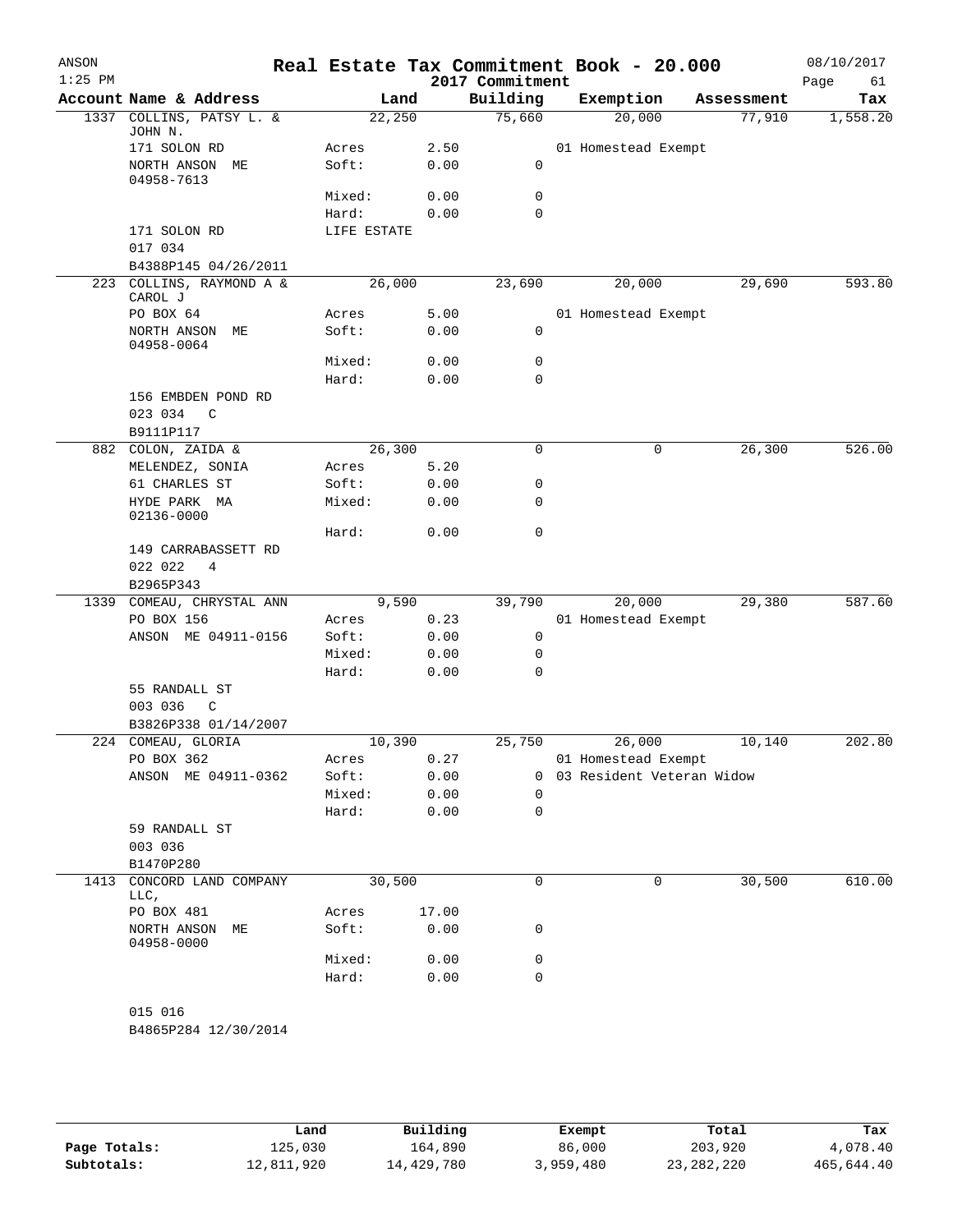| ANSON<br>$1:25$ PM |                                          |           |        | 2017 Commitment | Real Estate Tax Commitment Book - 20.000 |            | 08/10/2017<br>62<br>Page |
|--------------------|------------------------------------------|-----------|--------|-----------------|------------------------------------------|------------|--------------------------|
|                    | Account Name & Address                   |           | Land   | Building        | Exemption                                | Assessment | Tax                      |
| 227                | CONNERS, GLENN D &<br>TAMMY L            |           | 24,850 | 81,860          | 20,000                                   | 86,710     | 1,734.20                 |
|                    | 46 FAHI POND RD                          | Acres     | 4.23   |                 | 01 Homestead Exempt                      |            |                          |
|                    | NORTH ANSON ME<br>04958-0000             | Soft:     | 0.00   | 0               |                                          |            |                          |
|                    |                                          | Mixed:    | 0.00   | 0               |                                          |            |                          |
|                    |                                          | Hard:     | 0.00   | 0               |                                          |            |                          |
|                    | 46 FAHI POND RD                          |           |        |                 |                                          |            |                          |
|                    | 007 009<br>$\, {\bf B}$                  |           |        |                 |                                          |            |                          |
|                    | B1690P282 B1077P215                      |           |        |                 |                                          |            |                          |
|                    | 1931 CONNOR, SEAN                        |           | 22,250 | 12,680          | 20,000                                   | 14,930     | 298.60                   |
|                    | 948 VALLEY RD                            | Acres     | 2.50   |                 | 01 Homestead Exempt                      |            |                          |
|                    | ANSON ME 04911                           | Soft:     | 0.00   | 0               |                                          |            |                          |
|                    |                                          | Mixed:    | 0.00   | 0               |                                          |            |                          |
|                    |                                          | Hard:     | 0.00   | $\mathbf 0$     |                                          |            |                          |
|                    | 948 VALLEY RD<br>020 017B ON             |           |        |                 |                                          |            |                          |
|                    | B4380P225 11/12/2010                     |           |        |                 |                                          |            |                          |
|                    | 632 CONNOR, WILLIAM J                    |           | 26,150 | 20,110          | 20,000                                   | 26,260     | 525.20                   |
|                    | 87 MOUNTAIN VIEW ROAD                    | Acres     | 5.10   |                 | 01 Homestead Exempt                      |            |                          |
|                    | ANSON ME 04911-0000                      | Soft:     | 0.00   | 0               |                                          |            |                          |
|                    |                                          | Mixed:    | 0.00   | 0               |                                          |            |                          |
|                    |                                          | Hard:     | 0.00   | 0               |                                          |            |                          |
|                    | 87 MOUNTAIN VIEW RD<br>012 009 15        | B4981P057 |        |                 |                                          |            |                          |
|                    | B4981P57 11/19/2015 B3942P283 12/10/2007 |           |        |                 |                                          |            |                          |
| 230                | CONTOIS, SHARON R &<br>THOMAS            |           | 5,060  | $\mathbf 0$     | 0                                        | 5,060      | 101.20                   |
|                    | 200 BARRON ROAD                          | Acres     | 3.37   |                 |                                          |            |                          |
|                    | EMBDEN ME 04958                          | Soft:     | 0.00   | 0               |                                          |            |                          |
|                    |                                          | Mixed:    | 0.00   | 0               |                                          |            |                          |
|                    |                                          | Hard:     | 0.00   | 0               |                                          |            |                          |
|                    | 022 002<br>1<br>B3450P172 02/25/2005     |           |        |                 |                                          |            |                          |
| 1625               | COOKINHAM, HARRY, III &                  |           | 26,000 | 31,270          | 0                                        | 57,270     | 1,145.40                 |
|                    | <b>PAULA</b>                             |           |        |                 |                                          |            |                          |
|                    | 898 CRANDALL RD                          | Acres     | 5.00   |                 |                                          |            |                          |
|                    | TIVERTON RI 02878-0000 Soft:             |           | 0.00   | 0               |                                          |            |                          |
|                    |                                          | Mixed:    | 0.00   | 0               |                                          |            |                          |
|                    | 32 BROWN HILL RD                         | Hard:     | 0.00   | $\mathbf 0$     |                                          |            |                          |
|                    | 014 034<br>4                             |           |        |                 |                                          |            |                          |
|                    | B3461P83 03/24/2005                      |           |        |                 |                                          |            |                          |
|                    | 231 COOLEY, GLYNES W                     |           | 15,490 | 4,230           | 19,720                                   | 0          | 0.00                     |
|                    | 727 RIVER RD                             | Acres     | 0.60   |                 | 01 Homestead Exempt                      |            |                          |
|                    | NORTH ANSON ME<br>04958-0000             | Soft:     | 0.00   | 0               |                                          |            |                          |
|                    |                                          | Mixed:    | 0.00   | 0               |                                          |            |                          |
|                    |                                          | Hard:     | 0.00   | 0               |                                          |            |                          |
|                    | 727 RIVER RD                             |           |        |                 |                                          |            |                          |
|                    | 017 003                                  |           |        |                 |                                          |            |                          |
|                    | B579P454                                 |           |        |                 |                                          |            |                          |
|                    |                                          |           |        |                 |                                          |            |                          |

|              | Land       | Building   | Exempt    | Total        | Tax        |
|--------------|------------|------------|-----------|--------------|------------|
| Page Totals: | 119,800    | 150,150    | 79,720    | 190,230      | 3,804.60   |
| Subtotals:   | 12,931,720 | 14,579,930 | 4,039,200 | 23, 472, 450 | 469,449.00 |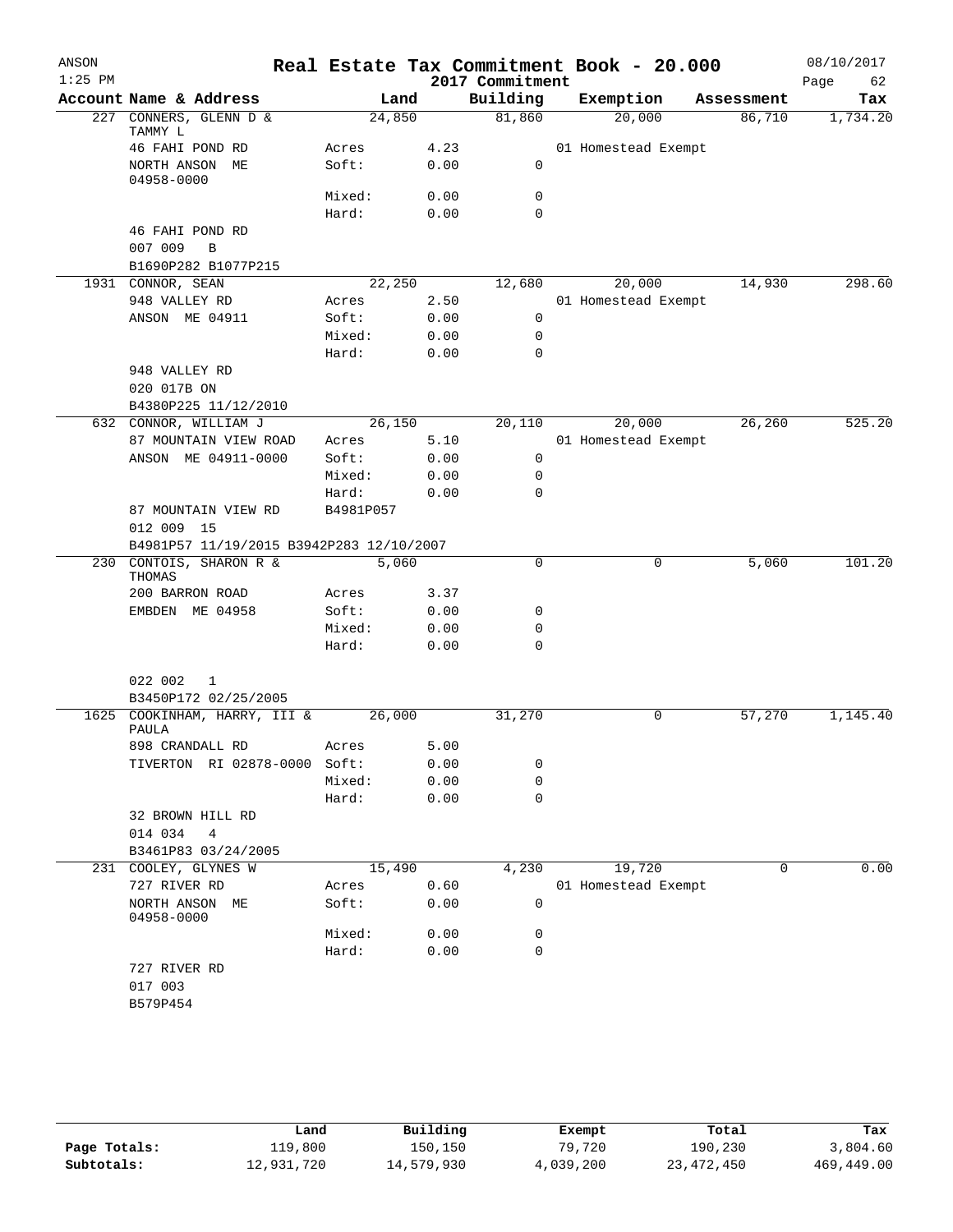| ANSON<br>$1:25$ PM |                              |             |            | 2017 Commitment | Real Estate Tax Commitment Book - 20.000 |            | 08/10/2017<br>Page<br>63 |
|--------------------|------------------------------|-------------|------------|-----------------|------------------------------------------|------------|--------------------------|
|                    | Account Name & Address       |             | Land       | Building        | Exemption                                | Assessment | Tax                      |
|                    | 233 COOLEY, INEZ Q. &        |             | 6,000      | 33,320          | $\Omega$                                 | 39,320     | 786.40                   |
|                    | CORSON, ROBIN L.             | Acres       | 0.09       |                 |                                          |            |                          |
|                    | C/O ROBIN CORSON             | Soft:       | 0.00       | 0               |                                          |            |                          |
|                    | PO BOX 284                   | Mixed:      | 0.00       | 0               |                                          |            |                          |
|                    | KENDUSKEAG ME                | Hard:       | 0.00       | 0               |                                          |            |                          |
|                    | 04450-0000<br>4 COURT ST     |             |            |                 |                                          |            |                          |
|                    | 006 028                      |             |            |                 |                                          |            |                          |
|                    | B3731P217 08/24/2006         |             |            |                 |                                          |            |                          |
|                    | 1694 CORNELIA, RAINBOW       |             | 36,900     | 13,380          | 26,000                                   | 24,280     | 485.60                   |
|                    | PO BOX 516                   | Acres       | 97.00      |                 | 01 Homestead Exempt                      |            |                          |
|                    | ANSON ME 04911-0516          | Soft:       | 0.00       |                 | 0 05 Non-resident Veteran Widow          |            |                          |
|                    |                              | Mixed:      | 96.00      | 16,896          |                                          |            |                          |
|                    |                              | Hard:       | 0.00       | 0               |                                          |            |                          |
|                    | 157 SPENCER RD               | TREE GROWTH |            |                 |                                          |            |                          |
|                    | 020 009                      |             |            |                 |                                          |            |                          |
| 1649               | CORNELL, STEPHEN &           |             | 8,740      | 0               | 0                                        | 8,740      | 174.80                   |
|                    | KRAUSE, KAREN                | Acres       | 11.28      |                 |                                          |            |                          |
|                    | 205 GREENLEAF RD             | Soft:       | 0.00       | 0               |                                          |            |                          |
|                    | ANSON ME 04911-0000          | Mixed:      | 0.00       | 0               |                                          |            |                          |
|                    |                              | Hard:       | 0.00       | 0               |                                          |            |                          |
|                    |                              |             |            |                 |                                          |            |                          |
|                    | 013 023<br>2                 |             |            |                 |                                          |            |                          |
|                    | B3291P215 04/09/2004         |             |            |                 |                                          |            |                          |
|                    | 480 CORNELL, STEPHEN T &     |             | 36,310     | 20,440          | 20,000                                   | 36,750     | 735.00                   |
|                    | KRAUSE, KAREN D              | Acres       | 14.81      |                 | 01 Homestead Exempt                      |            |                          |
|                    | 205 GREENLEAF RD             | Soft:       | 0.00       | 0               |                                          |            |                          |
|                    | ANSON ME 04911-0000          | Mixed:      | 0.00       | 0               |                                          |            |                          |
|                    |                              | Hard:       | 0.00       | 0               |                                          |            |                          |
|                    | 205 GREENLEAF RD             |             |            |                 |                                          |            |                          |
|                    | 013 023<br>3                 |             |            |                 |                                          |            |                          |
|                    | B2819P122                    |             |            |                 |                                          |            |                          |
|                    | 1344 CORO, PATRICIA          |             | 14,140     | 47,070          | 20,000                                   | 41,210     | 824.20                   |
|                    | 808 RIVER RD                 | Acres       | 0.50       |                 | 01 Homestead Exempt                      |            |                          |
|                    | NORTH ANSON ME<br>04958-0000 | Soft:       | 0.00       | 0               |                                          |            |                          |
|                    |                              | Mixed:      | 0.00       | 0               |                                          |            |                          |
|                    |                              | Hard:       | 0.00       | 0               |                                          |            |                          |
|                    | 808 RIVER RD                 |             |            |                 |                                          |            |                          |
|                    | 018 005<br>Α                 |             |            |                 |                                          |            |                          |
|                    | B1283P28                     |             |            |                 |                                          |            |                          |
| 489                | CORSON, GREGORY              |             | 13,860     | 23,790          | 0                                        | 37,650     | 753.00                   |
|                    | 116 CAMPGROUND RD            | Acres       | 0.48       |                 |                                          |            |                          |
|                    | NORTH ANSON ME 04958         | Soft:       | 0.00       | 0               |                                          |            |                          |
|                    |                              | Mixed:      | 0.00       | 0               |                                          |            |                          |
|                    |                              | Hard:       | 0.00       | 0               |                                          |            |                          |
|                    | 108 CAMPGROUND RD            |             |            |                 |                                          |            |                          |
|                    | 015 036<br>7 1               |             |            |                 |                                          |            |                          |
|                    | B3819P299 03/07/2007         |             |            |                 |                                          |            |                          |
|                    | 548 CORSON, GREGORY          |             | 10,390     | 44,830          | 0                                        | 55,220     | 1,104.40                 |
|                    | 116 CAMPGROUND RD            | Acres       | 0.27       |                 |                                          |            |                          |
|                    | NORTH ANSON ME               | Soft:       | 0.00       | 0               |                                          |            |                          |
|                    | 04958-0000                   |             |            |                 |                                          |            |                          |
|                    |                              | Mixed:      | 0.00       | 0               |                                          |            |                          |
|                    |                              | Hard:       | 0.00       | 0               |                                          |            |                          |
|                    | 87 MAIN ST                   |             |            |                 |                                          |            |                          |
|                    | 001 045                      |             |            |                 |                                          |            |                          |
|                    | B2294P83                     |             |            |                 |                                          |            |                          |
|                    |                              | Land        | Building   |                 | Exempt                                   | Total      | Tax                      |
| Page Totals:       |                              | 126,340     | 182,830    |                 | 66,000                                   | 243,170    | 4,863.40                 |
| Subtotals:         | 13,058,060                   |             | 14,762,760 |                 | 4,105,200                                | 23,715,620 | 474, 312.40              |
|                    |                              |             |            |                 |                                          |            |                          |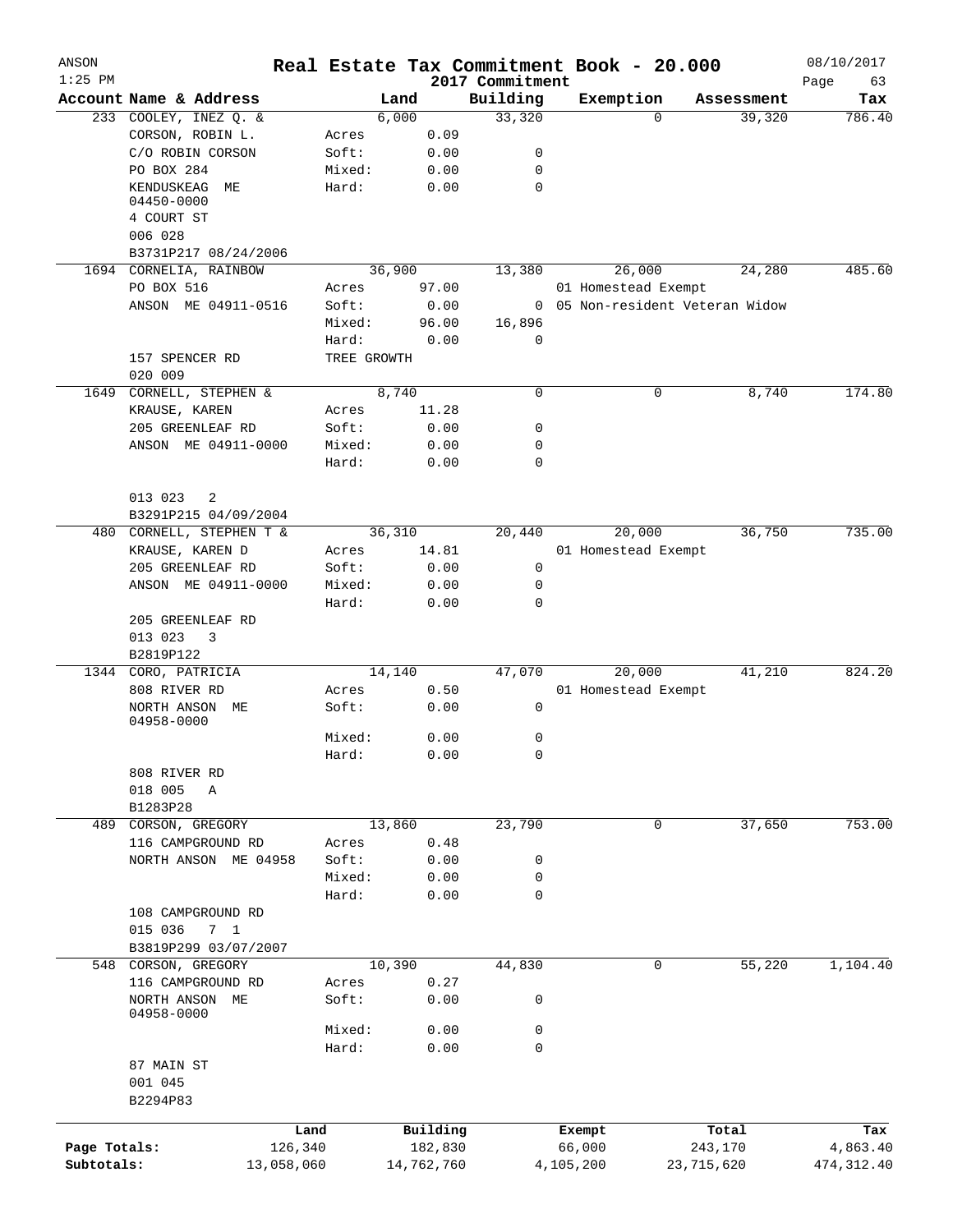| ANSON<br>$1:25$ PM |                                           |                 |              | 2017 Commitment | Real Estate Tax Commitment Book - 20.000 |            | 08/10/2017<br>Page<br>64 |
|--------------------|-------------------------------------------|-----------------|--------------|-----------------|------------------------------------------|------------|--------------------------|
|                    | Account Name & Address                    | Land            |              | Building        | Exemption                                | Assessment | Tax                      |
|                    | 507 CORSON, GREGORY                       | 20,000          |              | 82,240          | 20,000                                   | 82,240     | 1,644.80                 |
|                    | 116 CAMPGROUND RD                         | Acres           | 1.00         |                 | 01 Homestead Exempt                      |            |                          |
|                    | NORTH ANSON ME<br>04958-0000              | Soft:           | 0.00         | 0               |                                          |            |                          |
|                    |                                           | Mixed:          | 0.00         | 0               |                                          |            |                          |
|                    |                                           | Hard:           | 0.00         | $\mathbf 0$     |                                          |            |                          |
|                    | 116 CAMPGROUND RD<br>015 036<br>9         |                 |              |                 |                                          |            |                          |
|                    | 236 CORSON, MARIE S                       | 14,070          |              | 89,640          | 0                                        | 103,710    | 2,074.20                 |
|                    | PO BOX 322                                | Acres           | 0.22         |                 |                                          |            |                          |
|                    | ANSON ME 04911-0322                       | Soft:           | 0.00         | 0               |                                          |            |                          |
|                    |                                           | Mixed:          | 0.00         | 0               |                                          |            |                          |
|                    |                                           | Hard:           | 0.00         | $\mathbf 0$     |                                          |            |                          |
|                    | 7 CHURCH ST                               |                 |              |                 |                                          |            |                          |
|                    | 001 079                                   |                 |              |                 |                                          |            |                          |
|                    | B1672P46                                  |                 |              |                 |                                          |            |                          |
|                    | 237 CORSON, RANDELL A.                    | 58,000          |              | 24,950          | 0                                        | 82,950     | 1,659.00                 |
|                    | (LIFE ESTATE)                             |                 |              |                 |                                          |            |                          |
|                    | TAYLOR, WADE B. &<br>AMANDA J.            | Acres           | 52.00        |                 |                                          |            |                          |
|                    | 13 COLONIAL LN UNIT 6                     | Soft:           | 0.00         | 0               |                                          |            |                          |
|                    | NORRIDGEWOCK ME<br>04957-0000             | Mixed:          | 0.00         | $\mathbf 0$     |                                          |            |                          |
|                    |                                           | Hard:           | 0.00         | $\mathbf 0$     |                                          |            |                          |
|                    | 113 BROWN HILL RD<br>013 003              | B5123P0311      |              |                 |                                          |            |                          |
|                    | B5123P311 01/25/2017 B1854P184 12/07/1992 |                 |              |                 |                                          |            |                          |
|                    | 232 COULTHARD, BRIANE &<br>JUDITH E       | 36,000          |              | 0               | 0                                        | 36,000     | 720.00                   |
|                    | PO BOX 366                                | Acres           | 27.00        |                 |                                          |            |                          |
|                    | BUCKFIELD ME<br>04220-0366                | Soft:           | 0.00         | 0               |                                          |            |                          |
|                    |                                           | Mixed:          | 0.00         | 0               |                                          |            |                          |
|                    |                                           | Hard:           | 0.00         | $\mathbf 0$     |                                          |            |                          |
|                    | 024 026<br>D                              |                 |              |                 |                                          |            |                          |
|                    | B613P403                                  |                 |              |                 |                                          |            |                          |
|                    | 796 COURTNEY, AMOS R.                     | 16,000          |              | 55,220          | 20,000                                   | 51,220     | 1,024.40                 |
|                    | PO BOX 353                                | Acres 0.64      |              |                 | 01 Homestead Exempt                      |            |                          |
|                    | MADISON ME 04950-0000                     | Soft:<br>Mixed: | 0.00<br>0.00 | 0<br>0          |                                          |            |                          |
|                    |                                           | Hard:           | 0.00         | $\Omega$        |                                          |            |                          |
|                    | 64 UNION ST                               |                 |              |                 |                                          |            |                          |
|                    | 005 004                                   |                 |              |                 |                                          |            |                          |
|                    | B3589P204 11/10/2005                      |                 |              |                 |                                          |            |                          |
|                    | 241 COURTNEY, THOMAS J                    |                 | 32,940       | 25,580          | 20,000                                   | 38,520     | 770.40                   |
|                    | 242 PEASE HILL RD                         | Acres           | 11.44        |                 | 01 Homestead Exempt                      |            |                          |
|                    | ANSON ME 04911-0000                       | Soft:           | 0.00         | 0               |                                          |            |                          |
|                    |                                           | Mixed:          | 0.00         | 0               |                                          |            |                          |
|                    |                                           | Hard:           | 0.00         | 0               |                                          |            |                          |
|                    | 242 PEASE HILL RD                         |                 |              |                 |                                          |            |                          |
|                    | 011 042<br>$\overline{1}$                 |                 |              |                 |                                          |            |                          |
|                    | B1247P109                                 |                 |              |                 |                                          |            |                          |
|                    |                                           |                 |              |                 |                                          |            |                          |
|                    |                                           |                 |              |                 |                                          |            |                          |

|              | Land       | Building   | Exempt    | Total        | Tax        |
|--------------|------------|------------|-----------|--------------|------------|
| Page Totals: | 177.010    | 277,630    | 60,000    | 394,640      | 7,892.80   |
| Subtotals:   | 13,235,070 | 15,040,390 | 4,165,200 | 24, 110, 260 | 482,205.20 |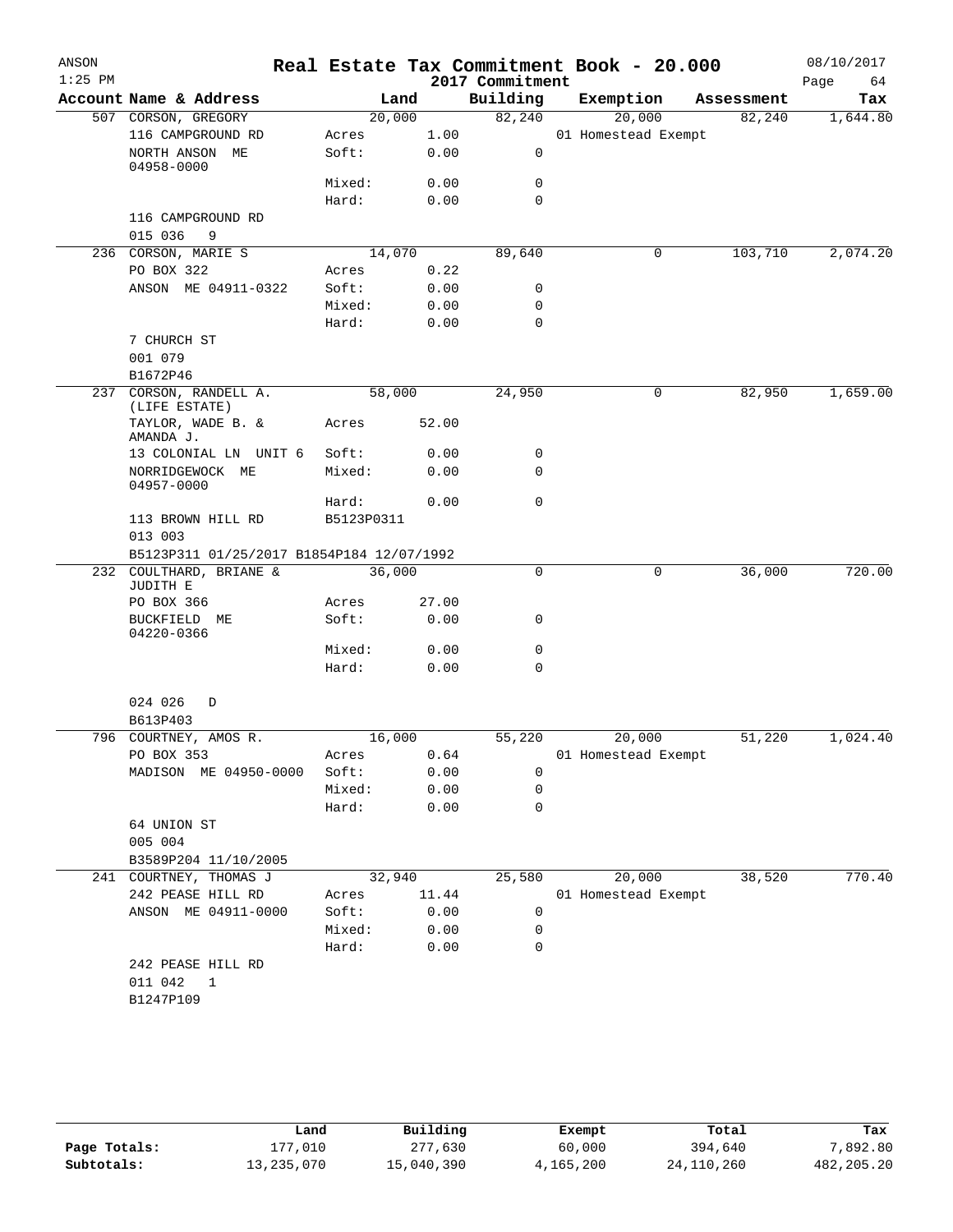| ANSON<br>$1:25$ PM |                                       |                |              | 2017 Commitment | Real Estate Tax Commitment Book - 20.000 |            | 08/10/2017<br>Page<br>65 |
|--------------------|---------------------------------------|----------------|--------------|-----------------|------------------------------------------|------------|--------------------------|
|                    | Account Name & Address                |                | Land         | Building        | Exemption                                | Assessment | Tax                      |
|                    | 1172 COURTNEY, THOMAS J.              |                | 8,490        | 46,090          | $\Omega$                                 | 54,580     | 1,091.60                 |
|                    | VIII                                  |                |              |                 |                                          |            |                          |
|                    | PO BOX 117<br>ANSON ME 04911-0000     | Acres<br>Soft: | 0.18<br>0.00 | 0               |                                          |            |                          |
|                    |                                       | Mixed:         | 0.00         | 0               |                                          |            |                          |
|                    |                                       | Hard:          | 0.00         | $\mathbf 0$     |                                          |            |                          |
|                    | 3 HILLTOP RD                          |                |              |                 |                                          |            |                          |
|                    | 003 018                               |                |              |                 |                                          |            |                          |
|                    | B4199P133 10/05/2009                  |                |              |                 |                                          |            |                          |
|                    | 1011 COUSINEAU WOOD PRODUCTS          |                | 4,500        | $\mathbf 0$     | 0                                        | 4,500      | 90.00                    |
|                    | LLC                                   |                |              |                 |                                          |            |                          |
|                    | PO BOX 58                             | Acres          | 3.00         |                 |                                          |            |                          |
|                    | NORTH ANSON ME<br>04958-0000          | Soft:          | 0.00         | 0               |                                          |            |                          |
|                    |                                       | Mixed:         | 0.00         | 0               |                                          |            |                          |
|                    |                                       | Hard:          | 0.00         | 0               |                                          |            |                          |
|                    |                                       |                |              |                 |                                          |            |                          |
|                    | 008 016                               |                |              |                 |                                          |            |                          |
|                    | B2875P197                             |                |              |                 |                                          |            |                          |
| 1010               | COUSINEAU WOOD PRODUCTS               |                | 11,000       | 0               | 0                                        | 11,000     | 220.00                   |
|                    | <b>LLC</b><br>PO BOX 58               | Acres          | 22.00        |                 |                                          |            |                          |
|                    | NORTH ANSON ME                        | Soft:          | 0.00         | 0               |                                          |            |                          |
|                    | 04958-0000                            |                |              |                 |                                          |            |                          |
|                    |                                       | Mixed:         | 0.00         | 0               |                                          |            |                          |
|                    |                                       | Hard:          | 0.00         | 0               |                                          |            |                          |
|                    |                                       |                |              |                 |                                          |            |                          |
|                    | 018 026                               |                |              |                 |                                          |            |                          |
|                    | B2875P197                             |                |              |                 |                                          |            |                          |
| 1009               | COUSINEAU WOOD PRODUCTS<br><b>LLC</b> |                | 14,370       | 0               | 0                                        | 14,370     | 287.40                   |
|                    | PO BOX 58                             | Acres          | 2.58         |                 |                                          |            |                          |
|                    | NORTH ANSON ME                        | Soft:          | 0.00         | 0               |                                          |            |                          |
|                    | 04958-0000                            |                |              |                 |                                          |            |                          |
|                    |                                       | Mixed:         | 0.00         | 0               |                                          |            |                          |
|                    |                                       | Hard:          | 0.00         | $\mathbf 0$     |                                          |            |                          |
|                    |                                       |                |              |                 |                                          |            |                          |
|                    | 008 005<br>Α                          |                |              |                 |                                          |            |                          |
| 1008               | B2875P197<br>COUSINEAU WOOD PRODUCTS  |                | 60,000       | 840,250         | 0                                        | 900,250    | 18,005.00                |
|                    | <b>LLC</b>                            |                |              |                 |                                          |            |                          |
|                    | PO BOX 58                             | Acres          | 34.00        |                 |                                          |            |                          |
|                    | NORTH ANSON ME                        | Soft:          | 0.00         | 0               |                                          |            |                          |
|                    | 04958-0000                            | Mixed:         | 0.00         | 0               |                                          |            |                          |
|                    |                                       | Hard:          | 0.00         | $\mathbf 0$     |                                          |            |                          |
|                    | 3 VALLEY RD                           |                |              |                 |                                          |            |                          |
|                    | 008 015                               |                |              |                 |                                          |            |                          |
|                    | B2875P197                             |                |              |                 |                                          |            |                          |
|                    | 1954 COUTU, MICHAEL L                 |                | 18,090       | 0               | 0                                        | 18,090     | 361.80                   |
|                    | 620 COLWELL RD                        | Acres          | 5.06         |                 |                                          |            |                          |
|                    | HARRISVILLE RI 02830                  | Soft:          | 0.00         | 0               |                                          |            |                          |
|                    |                                       | Mixed:         | 0.00         | 0               |                                          |            |                          |
|                    |                                       | Hard:          | 0.00         | 0               |                                          |            |                          |
|                    | 651 HOLLIN WAITE HILL<br>RD           |                |              |                 |                                          |            |                          |
|                    | 020 015 4                             |                |              |                 |                                          |            |                          |
|                    | B3629P225 02/03/2006                  |                |              |                 |                                          |            |                          |
|                    |                                       |                |              |                 |                                          |            |                          |
|                    |                                       |                |              |                 |                                          |            |                          |
|                    | Land                                  |                | Building     |                 | Exempt                                   | Total      | Tax                      |
| Page Totals:       | 116,450                               |                | 886,340      |                 | 0                                        | 1,002,790  | 20,055.80                |

**Subtotals:** 13,351,520 15,926,730 4,165,200 25,113,050 502,261.00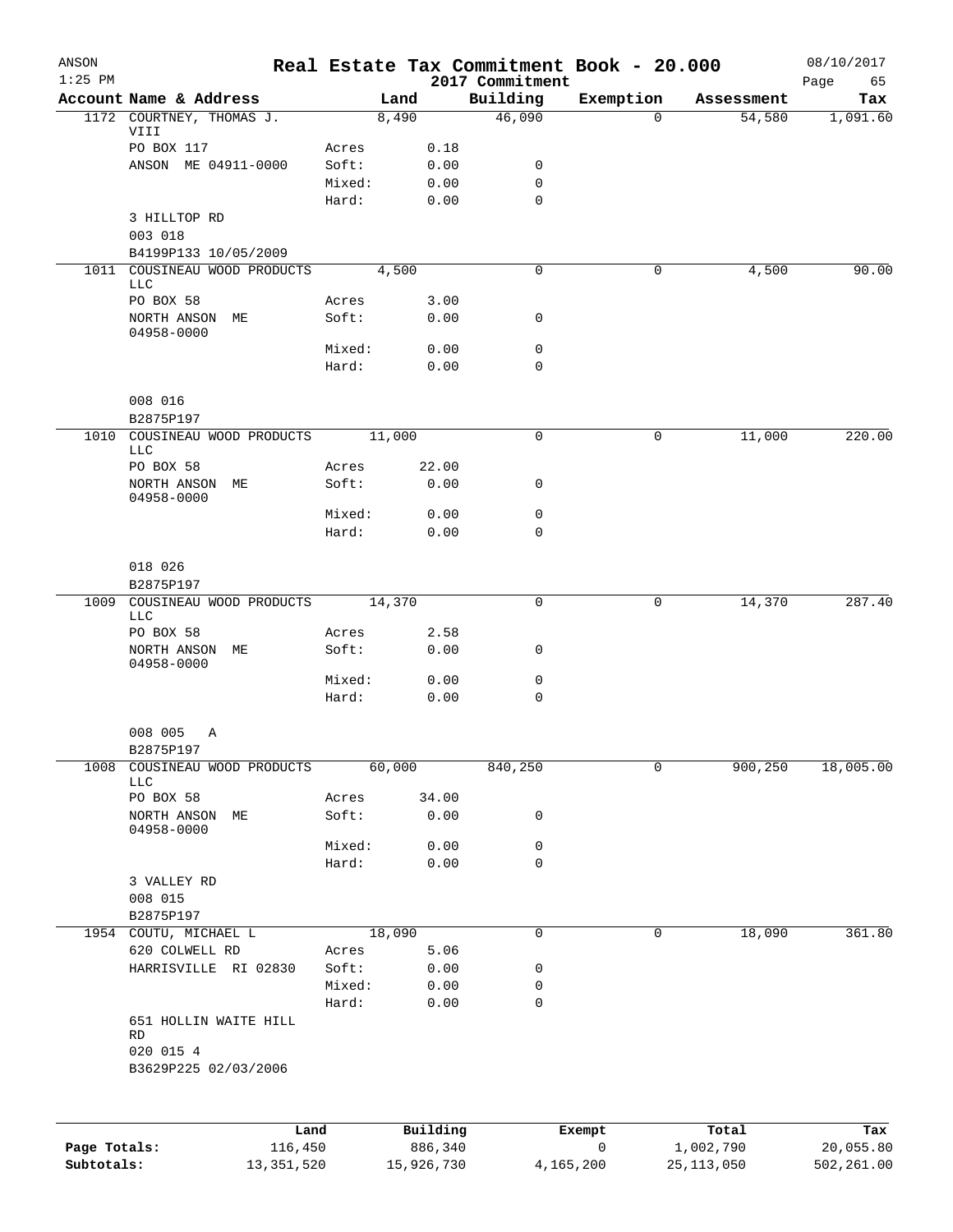| Land<br>16,460<br>Acres<br>Soft:<br>Mixed:<br>Hard: | 3.97<br>0.00<br>0.00<br>0.00 | 2017 Commitment<br>Building<br>0<br>0<br>0       | Exemption<br>$\Omega$                                                                                                             | Assessment<br>16,460 | 66<br>Page<br>Tax<br>329.20 |
|-----------------------------------------------------|------------------------------|--------------------------------------------------|-----------------------------------------------------------------------------------------------------------------------------------|----------------------|-----------------------------|
|                                                     |                              |                                                  |                                                                                                                                   |                      |                             |
|                                                     |                              |                                                  |                                                                                                                                   |                      |                             |
|                                                     |                              |                                                  |                                                                                                                                   |                      |                             |
|                                                     |                              |                                                  |                                                                                                                                   |                      |                             |
|                                                     |                              |                                                  |                                                                                                                                   |                      |                             |
|                                                     |                              | $\mathbf 0$                                      |                                                                                                                                   |                      |                             |
|                                                     |                              |                                                  |                                                                                                                                   |                      |                             |
|                                                     |                              |                                                  |                                                                                                                                   |                      |                             |
|                                                     |                              |                                                  |                                                                                                                                   |                      |                             |
|                                                     |                              | 0                                                | 0                                                                                                                                 |                      | 362.80                      |
| 18,140                                              | 5.09                         |                                                  |                                                                                                                                   | 18,140               |                             |
| Acres<br>Soft:                                      | 0.00                         | 0                                                |                                                                                                                                   |                      |                             |
|                                                     | 0.00                         | 0                                                |                                                                                                                                   |                      |                             |
| Mixed:<br>Hard:                                     |                              | 0                                                |                                                                                                                                   |                      |                             |
|                                                     | 0.00                         |                                                  |                                                                                                                                   |                      |                             |
|                                                     |                              |                                                  |                                                                                                                                   |                      |                             |
|                                                     |                              |                                                  |                                                                                                                                   |                      |                             |
|                                                     |                              |                                                  |                                                                                                                                   |                      |                             |
| 17,640                                              |                              | $\Omega$                                         | 0                                                                                                                                 | 17,640               | 352.80                      |
| Acres                                               | 4.76                         |                                                  |                                                                                                                                   |                      |                             |
| Soft:                                               | 0.00                         | 0                                                |                                                                                                                                   |                      |                             |
| Mixed:                                              | 0.00                         | 0                                                |                                                                                                                                   |                      |                             |
| Hard:                                               | 0.00                         | $\mathbf 0$                                      |                                                                                                                                   |                      |                             |
|                                                     |                              |                                                  |                                                                                                                                   |                      |                             |
|                                                     |                              |                                                  |                                                                                                                                   |                      |                             |
|                                                     |                              |                                                  |                                                                                                                                   |                      |                             |
|                                                     |                              |                                                  |                                                                                                                                   |                      |                             |
| 17,370                                              |                              | $\mathbf 0$                                      | 0                                                                                                                                 | 17,370               | 347.40                      |
| Acres                                               | 4.58                         |                                                  |                                                                                                                                   |                      |                             |
| Soft:                                               | 0.00                         | 0                                                |                                                                                                                                   |                      |                             |
| Mixed:                                              | 0.00                         | 0                                                |                                                                                                                                   |                      |                             |
| Hard:                                               | 0.00                         | 0                                                |                                                                                                                                   |                      |                             |
|                                                     |                              |                                                  |                                                                                                                                   |                      |                             |
|                                                     |                              |                                                  |                                                                                                                                   |                      |                             |
|                                                     |                              |                                                  |                                                                                                                                   |                      |                             |
|                                                     |                              |                                                  |                                                                                                                                   |                      | 1,494.20                    |
|                                                     |                              |                                                  |                                                                                                                                   |                      |                             |
| Acres                                               | 1.00                         |                                                  |                                                                                                                                   |                      |                             |
| Soft:                                               | 0.00                         | 0                                                |                                                                                                                                   |                      |                             |
| Mixed:                                              | 0.00                         | 0                                                |                                                                                                                                   |                      |                             |
| Hard:                                               | 0.00                         | 0                                                |                                                                                                                                   |                      |                             |
|                                                     |                              |                                                  |                                                                                                                                   |                      |                             |
|                                                     |                              |                                                  |                                                                                                                                   |                      |                             |
|                                                     |                              |                                                  |                                                                                                                                   |                      |                             |
|                                                     |                              |                                                  |                                                                                                                                   |                      |                             |
|                                                     |                              |                                                  |                                                                                                                                   |                      | 1,955.60                    |
| Acres                                               |                              |                                                  |                                                                                                                                   |                      |                             |
|                                                     |                              |                                                  |                                                                                                                                   |                      |                             |
|                                                     |                              | 0                                                |                                                                                                                                   |                      |                             |
|                                                     |                              | $\Omega$                                         |                                                                                                                                   |                      |                             |
|                                                     |                              |                                                  |                                                                                                                                   |                      |                             |
|                                                     |                              |                                                  |                                                                                                                                   |                      |                             |
|                                                     |                              |                                                  |                                                                                                                                   |                      |                             |
|                                                     |                              |                                                  |                                                                                                                                   |                      |                             |
|                                                     | Soft:<br>Mixed:<br>Hard:     | 26,000<br>22,840<br>2.89<br>0.00<br>0.00<br>0.00 | 48,710<br>B5021P89 04/28/2016 B3976P92 03/21/2008 B3813P110<br>02/15/2007 B3682P67 04/27/2006 B3628P166 01/27/2006<br>74,940<br>0 | 0<br>$\Omega$        | 74,710<br>97,780            |

**Page Totals:** 118,450 123,650 0 242,100 4,842.00<br>**Subtotals:** 13,469,970 16,050,380 4,165,200 25,355,150 507,103.00 **Subtotals:** 13,469,970 16,050,380 4,165,200 25,355,150 507,103.00 **Land Building Exempt Total Tax**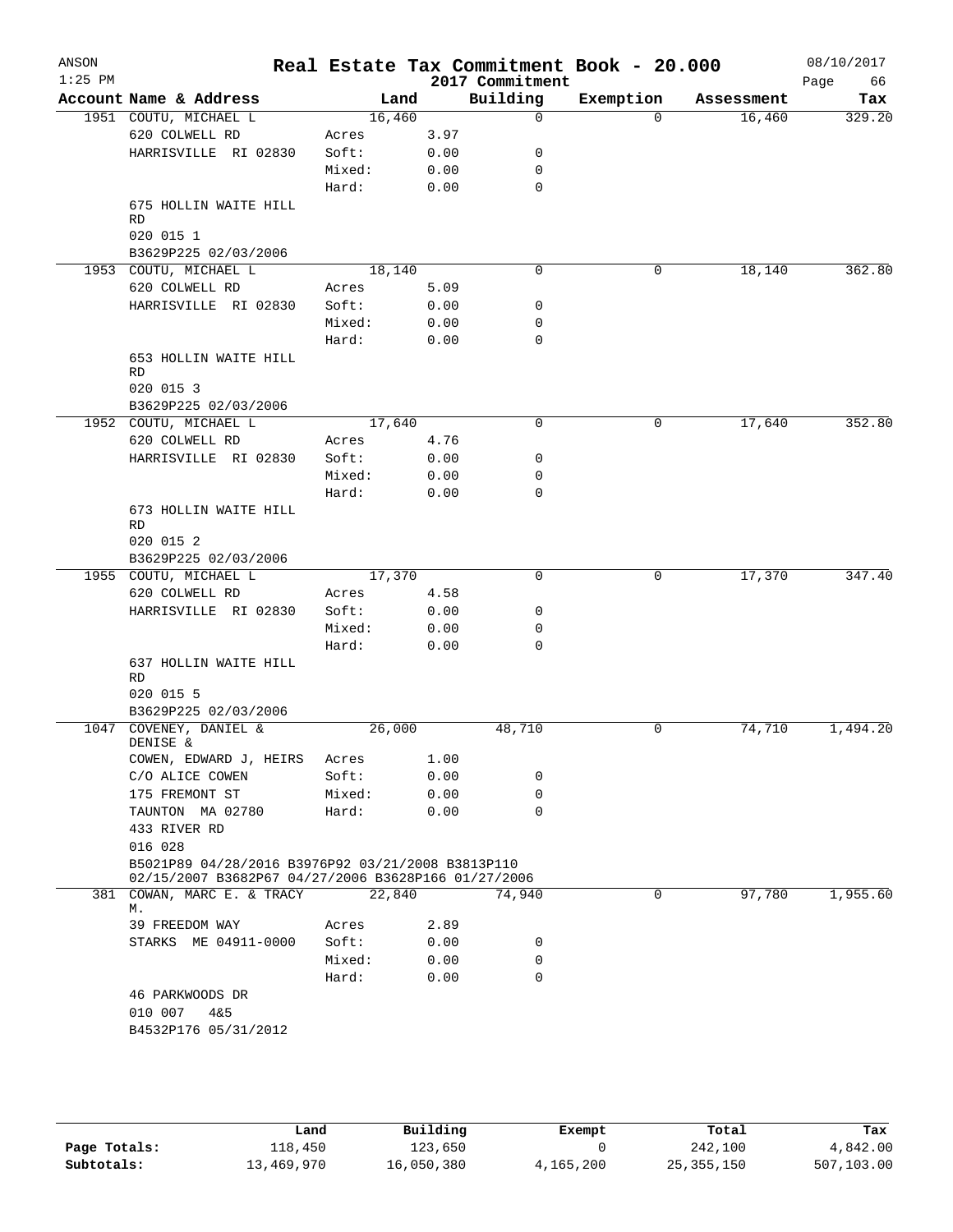| ANSON<br>$1:25$ PM |                                            |                |               | 2017 Commitment     | Real Estate Tax Commitment Book - 20.000 |                     | 08/10/2017    |
|--------------------|--------------------------------------------|----------------|---------------|---------------------|------------------------------------------|---------------------|---------------|
|                    | Account Name & Address                     |                |               |                     |                                          |                     | 67<br>Page    |
|                    | 1730 COWETTE, SALLY                        | Land           | $\Omega$      | Building<br>25, 240 | Exemption<br>20,000                      | Assessment<br>5,240 | Tax<br>104.80 |
|                    | 382 RIVER ROAD LOT #1                      |                |               |                     | 01 Homestead Exempt                      |                     |               |
|                    | NORTH ANSON ME 04958                       |                |               |                     |                                          |                     |               |
|                    |                                            |                |               |                     |                                          |                     |               |
|                    |                                            | 1991 FAIRMONT  |               |                     |                                          |                     |               |
|                    | 016 005<br>A ON                            |                |               |                     |                                          |                     |               |
|                    | 245 COYLE, LORETTA M                       | 17,600         |               | $\mathbf 0$         | 0                                        | 17,600              | 352.00        |
|                    | 460 WASHINGTON ST<br>NORWOOD MA 02062-0000 | Acres<br>Soft: | 10.50<br>0.00 | 0                   |                                          |                     |               |
|                    |                                            | Mixed:         | 0.00          | 0                   |                                          |                     |               |
|                    |                                            | Hard:          | 0.00          | $\mathbf 0$         |                                          |                     |               |
|                    |                                            |                |               |                     |                                          |                     |               |
|                    | 018 021<br>$\overline{B}$                  |                |               |                     |                                          |                     |               |
|                    | B2922P150                                  |                |               |                     |                                          |                     |               |
|                    | 246 CRAFFEY, MICHAEL &                     | 37,200         |               | 0                   | 0                                        | 37,200              | 744.00        |
|                    | SPARROW, LAVINIA G.<br>PO BOX 308          | Acres<br>Soft: | 26.40<br>0.00 | 0                   |                                          |                     |               |
|                    | SOUTH CHATHAM MA                           | Mixed:         | 0.00          | $\mathbf 0$         |                                          |                     |               |
|                    | 02659-0308                                 |                |               |                     |                                          |                     |               |
|                    |                                            | Hard:          | 0.00          | $\mathbf 0$         |                                          |                     |               |
|                    | VALLEY RD                                  |                |               |                     |                                          |                     |               |
|                    | 020 022                                    |                |               |                     |                                          |                     |               |
|                    | B3203P138                                  |                |               |                     |                                          |                     |               |
|                    | 555 CRAWFORD, WILLIAM III &                | 12,650         |               | 72,330              | 20,000                                   | 64,980              | 1,299.60      |
|                    | CRAWFORD, MARLENE M                        | Acres          | 0.40          |                     | 01 Homestead Exempt                      |                     |               |
|                    | PO BOX 417                                 | Soft:          | 0.00          | 0                   |                                          |                     |               |
|                    | ANSON ME 04911-0417                        | Mixed:         | 0.00          | $\mathbf 0$         |                                          |                     |               |
|                    |                                            | Hard:          | 0.00          | $\Omega$            |                                          |                     |               |
|                    | 27 WILSON ST                               |                |               |                     |                                          |                     |               |
|                    | 003 030                                    |                |               |                     |                                          |                     |               |
|                    | B2823P84<br>247 CRAWFORD, WILLIAM JR &     | 15,360         |               |                     |                                          |                     | 491.80        |
|                    | VICKI L                                    |                |               | 29,230              | 20,000                                   | 24,590              |               |
|                    | 41 EMBDEN POND RD                          | Acres          | 0.59          |                     | 01 Homestead Exempt                      |                     |               |
|                    | NORTH ANSON ME<br>04958-0000               | Soft:          | 0.00          | 0                   |                                          |                     |               |
|                    |                                            | Mixed:         | 0.00          | 0                   |                                          |                     |               |
|                    |                                            | Hard:          | 0.00          | 0                   |                                          |                     |               |
|                    | 41 EMBDEN POND RD                          |                |               |                     |                                          |                     |               |
|                    | 009 019                                    |                |               |                     |                                          |                     |               |
|                    | B956P332                                   |                |               |                     |                                          |                     |               |
|                    | 250 CROCKER, LOIS ANN                      |                | 22,700        | 38,500              | 0                                        | 61,200              | 1,224.00      |
|                    | PO BOX 162                                 | Acres          | 2.80          |                     |                                          |                     |               |
|                    | ANSON ME 04911-0318                        | Soft:          | 0.00          | 0                   |                                          |                     |               |
|                    |                                            | Mixed:         | 0.00          | 0                   |                                          |                     |               |
|                    |                                            | Hard:          | 0.00          | $\mathbf 0$         |                                          |                     |               |
|                    | 43 HILLTOP RD                              |                |               |                     |                                          |                     |               |
|                    | 003 013                                    |                |               |                     |                                          |                     |               |
|                    | B3326P196 06/16/2004 B1516P251             |                |               |                     |                                          |                     |               |

|              | Land       | Building     | Exempt    | Total      | Tax        |
|--------------|------------|--------------|-----------|------------|------------|
| Page Totals: | 105,510    | 165,300      | 60,000    | 210,810    | 4,216.20   |
| Subtotals:   | 13,575,480 | 16, 215, 680 | 4,225,200 | 25,565,960 | 511,319.20 |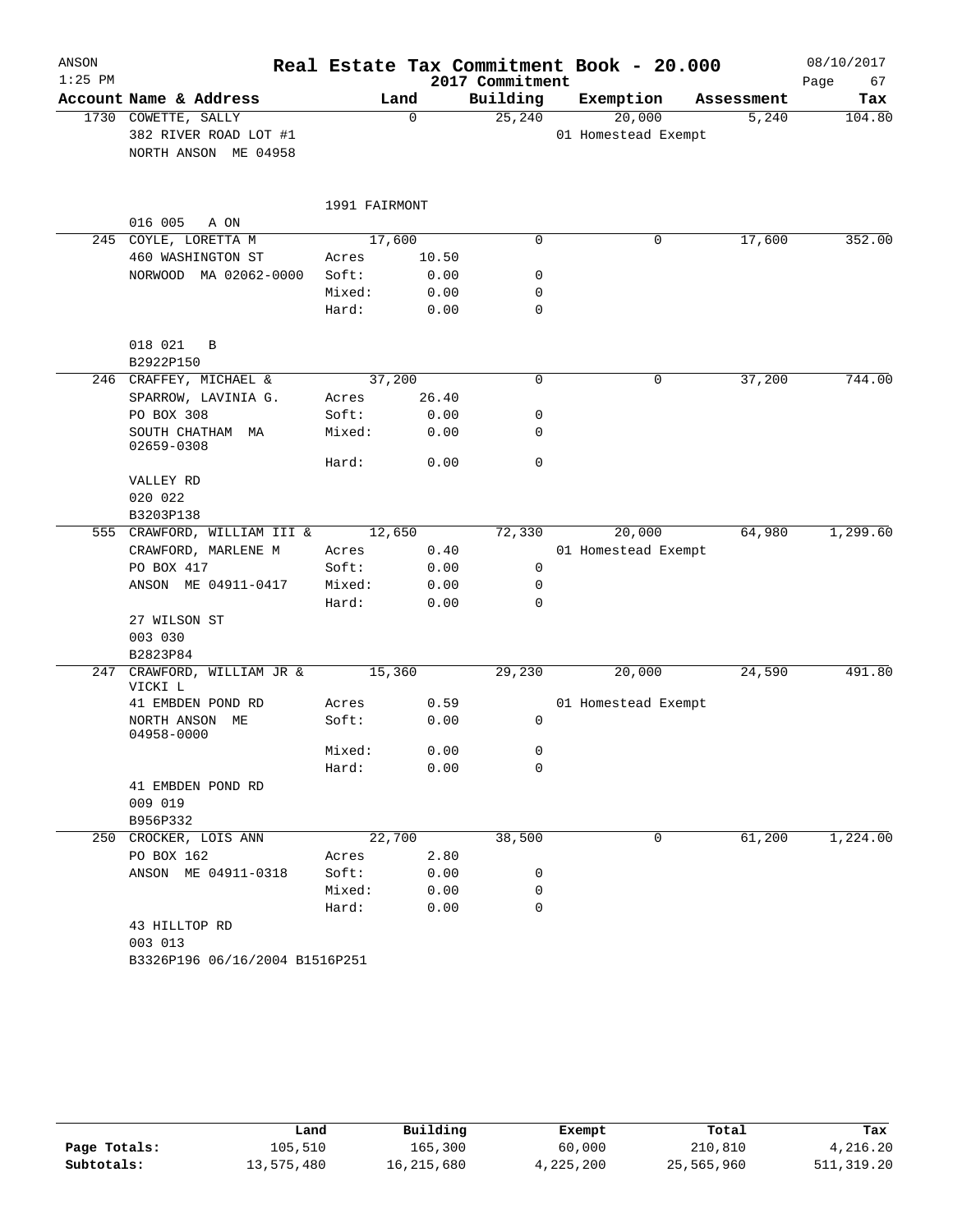| ANSON<br>$1:25$ PM |                                           | Real Estate Tax Commitment Book - 20.000 |               | 2017 Commitment  |           |                     |            | 08/10/2017<br>Page<br>68 |
|--------------------|-------------------------------------------|------------------------------------------|---------------|------------------|-----------|---------------------|------------|--------------------------|
|                    | Account Name & Address                    | Land                                     |               | Building         |           | Exemption           | Assessment | Tax                      |
| 1012               | CROMPTON, JOHN J. &                       | 20,000                                   |               | 39,440           |           | $\Omega$            | 59,440     | 1,188.80                 |
|                    | BRENDA L.                                 |                                          |               |                  |           |                     |            |                          |
|                    | 11 DOUGLAS CIRCLE                         | Acres                                    | 1.00          |                  |           |                     |            |                          |
|                    | GREENVILLE RI 02828                       | Soft:<br>Mixed:                          | 0.00<br>0.00  | 0<br>$\mathbf 0$ |           |                     |            |                          |
|                    |                                           | Hard:                                    | 0.00          | $\mathbf 0$      |           |                     |            |                          |
|                    | 010 034<br>B                              |                                          |               |                  |           |                     |            |                          |
|                    | B3431P186 01/05/2005                      |                                          |               |                  |           |                     |            |                          |
|                    | 950 CROSBY, RONALD                        | 20,000                                   |               | 2,500            |           | 20,000              | 2,500      | 50.00                    |
|                    | 1153 VALLEY ROAD                          | Acres                                    | 1.00          |                  |           | 01 Homestead Exempt |            |                          |
|                    | ANSON ME 04911                            | Soft:                                    | 0.00          | $\mathbf 0$      |           |                     |            |                          |
|                    |                                           | Mixed:                                   | 0.00          | 0<br>$\mathbf 0$ |           |                     |            |                          |
|                    | 1153 VALLEY RD                            | Hard:                                    | 0.00          |                  |           |                     |            |                          |
|                    | 020 026<br>B                              |                                          |               |                  |           |                     |            |                          |
|                    | B4527P254 05/04/2012                      |                                          |               |                  |           |                     |            |                          |
|                    | 511 CROTEAU, CHERYL A                     | 9,380                                    |               | 72,790           |           | 20,000              | 62,170     | 1,243.40                 |
|                    | PO BOX 547                                | Acres                                    | 0.22          |                  |           | 01 Homestead Exempt |            |                          |
|                    | ANSON ME 04911-0547                       | Soft:                                    | 0.00          | 0                |           |                     |            |                          |
|                    |                                           | Mixed:                                   | 0.00          | 0                |           |                     |            |                          |
|                    |                                           | Hard:                                    | 0.00          | 0                |           |                     |            |                          |
|                    | 18 HIGHLAND AVE                           |                                          |               |                  |           |                     |            |                          |
|                    | 003 041                                   |                                          |               |                  |           |                     |            |                          |
|                    | B2493P215                                 |                                          |               |                  |           |                     |            |                          |
|                    | 251 CROWE, KENNETH M                      | 60,630                                   |               | 10,960           |           | 0                   | 71,590     | 1,431.80                 |
|                    | 19 CHAGNON LN                             | Acres<br>Soft:                           | 57.26<br>0.00 | 0                |           |                     |            |                          |
|                    | HUDSON NH 03051-3433                      | Mixed:                                   | 0.00          | 0                |           |                     |            |                          |
|                    |                                           | Hard:                                    | 0.00          | 0                |           |                     |            |                          |
|                    | 165 FOUR MILE SQUARE RD<br>021 008        |                                          |               |                  |           |                     |            |                          |
|                    | B5060P156 08/10/2016 B1415P343 03/11/1988 |                                          |               |                  |           |                     |            |                          |
|                    | 254 CROWE, WILLIAM L                      | 27,110                                   |               | $\mathbf 0$      |           | 0                   | 27,110     | 542.20                   |
|                    | 19 CHAGNON LN                             | Acres                                    | 33.72         |                  |           |                     |            |                          |
|                    | HUDSON NH 03051-3433                      | Soft:                                    | 0.00          | 0                |           |                     |            |                          |
|                    |                                           | Mixed:                                   | 0.00<br>0.00  | $\mathbf 0$      |           |                     |            |                          |
|                    |                                           | Hard:                                    |               | 0                |           |                     |            |                          |
|                    | 021 011<br>4                              |                                          |               |                  |           |                     |            |                          |
|                    | B1601P223                                 |                                          |               |                  |           |                     |            |                          |
| 1053               | CROWE, ZACHARY                            | 13,710                                   |               | 107,250          |           | 0                   | 120,960    | 2,419.20                 |
|                    | 4456 MAPLE LANE, UNIT 4 Acres             |                                          | 0.47          |                  |           |                     |            |                          |
|                    | ANDREWS AFB MD 20762                      | Soft:                                    | 0.00          | 0                |           |                     |            |                          |
|                    |                                           | Mixed:                                   | 0.00          | 0                |           |                     |            |                          |
|                    |                                           | Hard:                                    | 0.00          | 0                |           |                     |            |                          |
|                    | 16 MADISON ST                             |                                          |               |                  |           |                     |            |                          |
|                    | 006 094<br>B4741P151 11/25/2013           |                                          |               |                  |           |                     |            |                          |
| 1388               | CULVER, RAYMOND E &                       | 15,000                                   |               | 0                |           | 0                   | 15,000     | 300.00                   |
|                    | JEAN B                                    |                                          |               |                  |           |                     |            |                          |
|                    | 42 HILLTOP ROAD                           | Acres                                    | 3.00          |                  |           |                     |            |                          |
|                    | ANSON ME 04911-0000                       | Soft:                                    | 0.00          | 0                |           |                     |            |                          |
|                    |                                           | Mixed:                                   | 0.00          | 0                |           |                     |            |                          |
|                    |                                           | Hard:                                    | 0.00          | 0                |           |                     |            |                          |
|                    | 017 041<br>B                              |                                          |               |                  |           |                     |            |                          |
|                    | B3942P278 12/12/2007                      |                                          |               |                  |           |                     |            |                          |
|                    |                                           | Land                                     | Building      |                  | Exempt    |                     | Total      | Tax                      |
| Page Totals:       | 165,830                                   |                                          | 232,940       |                  | 40,000    |                     | 358,770    | 7,175.40                 |
| Subtotals:         | 13,741,310                                |                                          | 16,448,620    |                  | 4,265,200 |                     | 25,924,730 | 518,494.60               |
|                    |                                           |                                          |               |                  |           |                     |            |                          |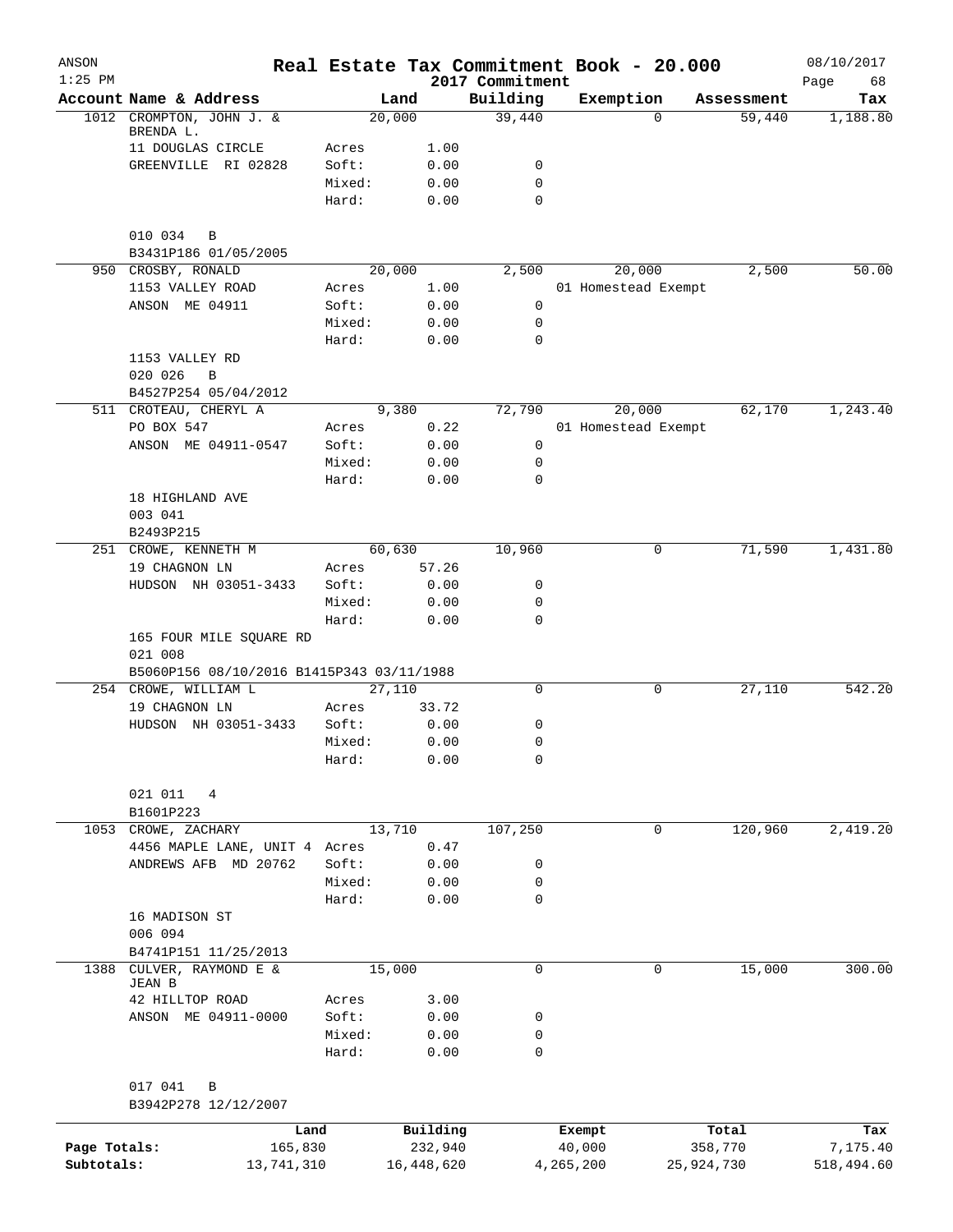| ANSON     |                                     |                |            |       | Real Estate Tax Commitment Book - 20.000 |                     |        |            | 08/10/2017 |
|-----------|-------------------------------------|----------------|------------|-------|------------------------------------------|---------------------|--------|------------|------------|
| $1:25$ PM |                                     |                |            |       | 2017 Commitment                          |                     |        |            | 69<br>Page |
|           | Account Name & Address              |                | Land       |       | Building                                 | Exemption           |        | Assessment | Tax        |
| 1578      | CULVER, RAYMOND E &<br>JEAN B       |                | 27,290     |       | 212,860                                  |                     | 20,000 | 220,150    | 4,403.00   |
|           | 42 HILLTOP RD                       | Acres          |            | 3.19  |                                          | 01 Homestead Exempt |        |            |            |
|           | ANSON ME 04911-0000                 | Soft:          |            | 0.00  | 0                                        |                     |        |            |            |
|           |                                     | Mixed:         |            | 0.00  | 0                                        |                     |        |            |            |
|           |                                     | Hard:          |            | 0.00  | $\mathbf 0$                              |                     |        |            |            |
|           | 42 HILLTOP RD                       |                |            |       |                                          |                     |        |            |            |
|           | 010 036                             |                |            |       |                                          |                     |        |            |            |
|           | B3942P278 12/12/2007                |                |            |       |                                          |                     |        |            |            |
| 260       | CURRIE, STEPHEN A &<br>JANE E       |                | 57,500     |       | 49,980                                   |                     | 0      | 107,480    | 2,149.60   |
|           | 412 THOMPSON ST                     | Acres          |            | 53.00 |                                          |                     |        |            |            |
|           | HALIFAX MA 02338-0000               | Soft:          |            | 0.00  | 0                                        |                     |        |            |            |
|           |                                     | Mixed:         |            | 0.00  | $\mathbf 0$                              |                     |        |            |            |
|           |                                     | Hard:          |            | 0.00  | $\mathbf 0$                              |                     |        |            |            |
|           | 1060 PEASE HILL RD                  |                |            |       |                                          |                     |        |            |            |
|           | 012 018                             |                |            |       |                                          |                     |        |            |            |
|           | B2006P205                           |                |            |       |                                          |                     |        |            |            |
| 1532      | CURRIER, SCOTT                      |                | 23,750     |       | 22,140                                   |                     | 0      | 45,890     | 917.80     |
|           | 33 FOREST AVE                       | Acres          |            | 3.50  |                                          |                     |        |            |            |
|           | NORRIDGEWOCK ME<br>04957-0000       | Soft:          |            | 0.00  | 0                                        |                     |        |            |            |
|           |                                     | Mixed:         |            | 0.00  | $\mathbf 0$                              |                     |        |            |            |
|           |                                     | Hard:          |            | 0.00  | $\mathbf 0$                              |                     |        |            |            |
|           | 294 RIVER RD                        |                |            |       |                                          |                     |        |            |            |
|           | 016 001<br>Е                        |                |            |       |                                          |                     |        |            |            |
|           | B3036P151                           |                |            |       |                                          |                     |        |            |            |
|           | 1085 CURRIER, SCOTT J               |                | 6,630      |       | 18,130                                   |                     | 0      | 24,760     | 495.20     |
|           | 33 FOREST AVE<br>NORRIDGEWOCK<br>МE | Acres<br>Soft: |            | 0.11  | 0                                        |                     |        |            |            |
|           | 04957-0000                          |                |            | 0.00  |                                          |                     |        |            |            |
|           |                                     | Mixed:         |            | 0.00  | 0                                        |                     |        |            |            |
|           |                                     | Hard:          |            | 0.00  | $\mathbf 0$                              |                     |        |            |            |
|           | 39 BOW ST                           |                |            |       |                                          |                     |        |            |            |
|           | 003 043                             |                |            |       |                                          |                     |        |            |            |
|           | B3036P151                           |                |            |       |                                          |                     |        |            |            |
|           | 133 CURRIER, WENDY L                |                | 24,500     |       | 79,840                                   |                     | 0      | 104,340    | 2,086.80   |
|           | 143 FRENCH HILL ROAD                | Acres          |            | 4.00  |                                          |                     |        |            |            |
|           | SOLON ME 00497-0000                 | Soft:          |            | 0.00  | 0                                        |                     |        |            |            |
|           |                                     | Mixed:         |            | 0.00  | 0                                        |                     |        |            |            |
|           |                                     | Hard:          |            | 0.00  | $\mathbf 0$                              |                     |        |            |            |
|           | 54 HILTON HILL RD                   |                | B5093P0198 |       |                                          |                     |        |            |            |
|           | 010 014 A                           |                |            |       |                                          |                     |        |            |            |
|           | B5093P198 10/26/2016                |                |            |       |                                          |                     |        |            |            |
|           | 137 CURRY, KAREN A.                 |                | 21,800     |       | 35,310                                   |                     | 0      | 57,110     | 1,142.20   |
|           | P.O.BOX 196                         | Acres          |            | 2.20  |                                          |                     |        |            |            |
|           | SPARROWBUSH NY 12780                | Soft:          |            | 0.00  | 0                                        |                     |        |            |            |
|           |                                     | Mixed:         |            | 0.00  | 0                                        |                     |        |            |            |
|           |                                     | Hard:          |            | 0.00  | $\mathbf 0$                              |                     |        |            |            |
|           | 269 SOLON RD                        |                |            |       |                                          |                     |        |            |            |
|           | 024 021                             |                |            |       |                                          |                     |        |            |            |
|           | B5143P228 03/31/2017 B2746P215      |                |            |       |                                          |                     |        |            |            |
|           |                                     |                |            |       |                                          |                     |        |            |            |

|              | Land       | Building   | Exempt    | Total      | Tax        |
|--------------|------------|------------|-----------|------------|------------|
| Page Totals: | 161.470    | 418,260    | 20,000    | 559,730    | 11,194.60  |
| Subtotals:   | 13,902,780 | 16,866,880 | 4,285,200 | 26,484,460 | 529,689.20 |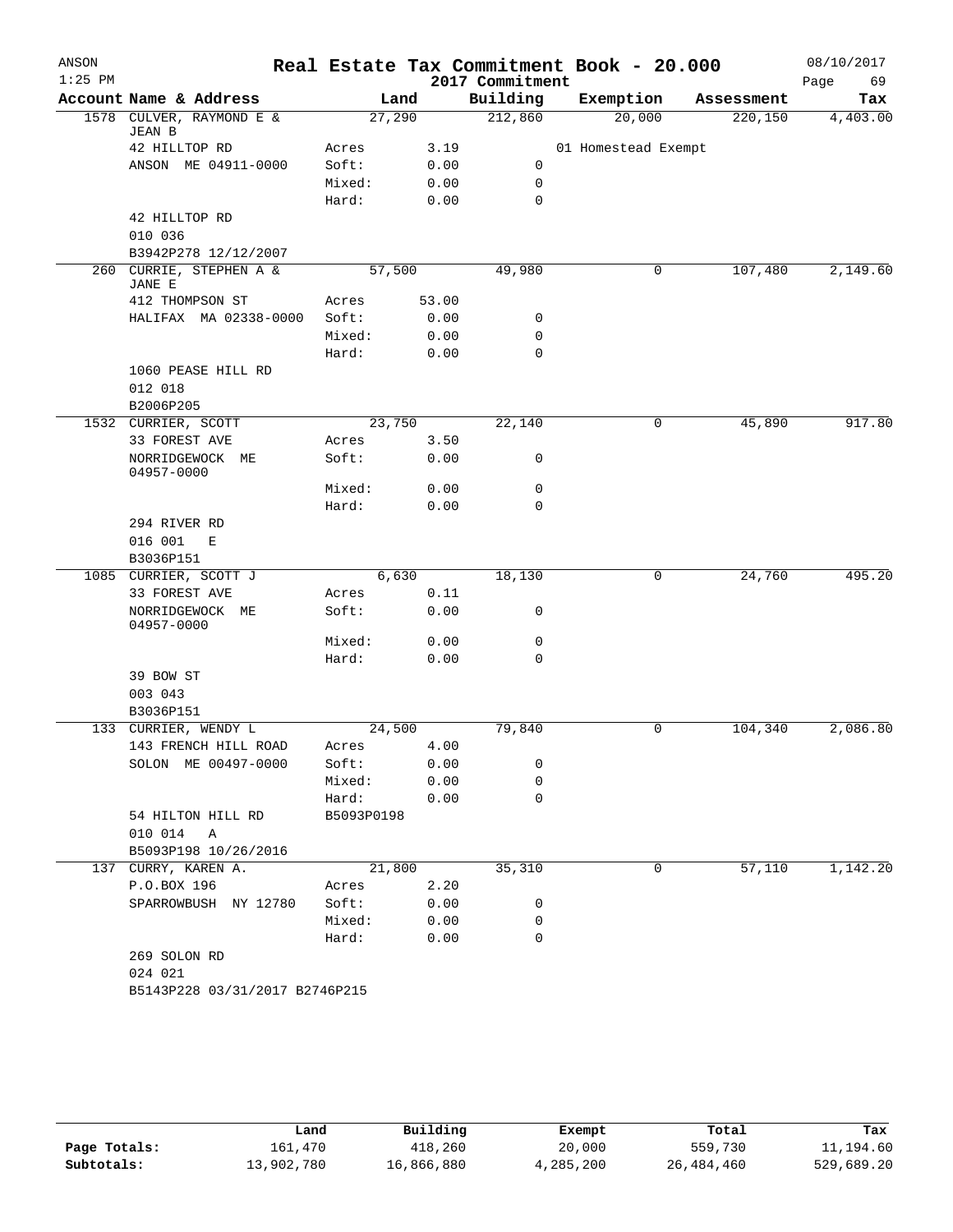| ANSON        |                                                    |                       |        |                     |                             | Real Estate Tax Commitment Book - 20.000 |                       | 08/10/2017              |
|--------------|----------------------------------------------------|-----------------------|--------|---------------------|-----------------------------|------------------------------------------|-----------------------|-------------------------|
| $1:25$ PM    | Account Name & Address                             |                       | Land   |                     | 2017 Commitment<br>Building | Exemption                                | Assessment            | Page<br>70<br>Tax       |
|              | 513 CWIKLA, JASON E. &                             |                       | 29,280 |                     | 44,630                      | 20,000                                   | 53,910                | 1,078.20                |
|              | BAKER, AMANDA ANN                                  | Acres                 |        | 7.78                |                             | 01 Homestead Exempt                      |                       |                         |
|              | 25 FOUR MILE SQUARE RD                             | Soft:                 |        | 0.00                | 0                           |                                          |                       |                         |
|              | ANSON ME 04911-0000                                | Mixed:                |        | 0.00                | 0                           |                                          |                       |                         |
|              |                                                    | Hard:                 |        | 0.00                | $\mathbf 0$                 |                                          |                       |                         |
|              | 25 FOUR MILE SQUARE RD                             |                       |        |                     |                             |                                          |                       |                         |
|              | 020 022<br>$2 \quad 4$                             |                       |        |                     |                             |                                          |                       |                         |
|              | B4615P322 12/31/2012                               |                       |        |                     |                             |                                          |                       |                         |
|              | 266 CYRUS, WM THOMAS &                             |                       | 32,500 |                     | 10,720                      | 0                                        | 43,220                | 864.40                  |
|              | GERHARDT-CYRUS, JEANNE                             | Acres                 |        | 11.00               |                             |                                          |                       |                         |
|              | PO BOX 15                                          | Soft:                 |        | 0.00                | 0                           |                                          |                       |                         |
|              | KIANA AK 99749-0015                                | Mixed:                |        | 0.00                | 0                           |                                          |                       |                         |
|              |                                                    | Hard:                 |        | 0.00                | $\mathbf 0$                 |                                          |                       |                         |
|              | 90 FISH RD                                         |                       |        |                     |                             |                                          |                       |                         |
|              | 013 017                                            |                       |        |                     |                             |                                          |                       |                         |
|              | B995P159                                           |                       |        |                     |                             |                                          |                       |                         |
|              | 832 D. GUSHEE LLC                                  |                       | 17,780 |                     | 87,220                      | 0                                        | 105,000               | 2,100.00                |
|              | 685 MADISON ROAD                                   | Acres                 |        | 0.79                |                             |                                          |                       |                         |
|              | NORRIDGEWOCK ME 04957                              | Soft:                 |        | 0.00                | 0                           |                                          |                       |                         |
|              |                                                    | Mixed:                |        | 0.00                | $\mathbf 0$                 |                                          |                       |                         |
|              |                                                    | Hard:                 |        | 0.00                | $\mathbf 0$                 |                                          |                       |                         |
|              | 84 EMBDEN POND RD                                  | B5016P0242            |        |                     |                             |                                          |                       |                         |
|              | 018 043<br>C                                       |                       |        |                     |                             |                                          |                       |                         |
|              | B5016P242 04/08/2016 B2630P343 B857P96             |                       |        |                     |                             |                                          |                       |                         |
| 268          | DAGGETT, GERALD                                    |                       | 10,950 |                     | 66,490                      | 20,000                                   | 57,440                | 1,148.80                |
|              | PO BOX 275                                         | Acres                 |        | 0.30                |                             | 01 Homestead Exempt                      |                       |                         |
|              | ANSON ME 04911-0275                                | Soft:                 |        | 0.00                | 0                           |                                          |                       |                         |
|              |                                                    | Mixed:                |        | 0.00                | 0                           |                                          |                       |                         |
|              |                                                    | Hard:                 |        | 0.00                | $\mathbf 0$                 |                                          |                       |                         |
|              | 25 KENNEBEC ST                                     |                       |        |                     |                             |                                          |                       |                         |
|              | 001 006                                            |                       |        |                     |                             |                                          |                       |                         |
|              | B2262P309                                          |                       |        |                     |                             |                                          |                       |                         |
|              | 270 DAIGLE, PATRICK J.                             |                       | 22,280 |                     | 0                           | 0                                        | 22,280                | 445.60                  |
|              | 168 OLD POINT AVE                                  | Acres                 |        | 24.28               |                             |                                          |                       |                         |
|              | MADISON ME 04950-0000                              | Soft:                 |        | 0.00                | 0                           |                                          |                       |                         |
|              |                                                    | Mixed:                |        | 0.00                | 0                           |                                          |                       |                         |
|              |                                                    | Hard:                 |        | 0.00                | 0                           |                                          |                       |                         |
|              |                                                    |                       |        |                     |                             |                                          |                       |                         |
|              | 010 028                                            |                       |        |                     |                             |                                          |                       |                         |
|              | B4188P142 09/08/2009                               |                       |        |                     |                             |                                          |                       |                         |
|              | 271 DAIGLE, PATRICK JASON                          |                       | 46,300 |                     | 126,410                     | 20,000                                   | 152,710               | 3,054.20                |
|              | 168 OLD POINT AVE                                  | Acres                 |        | 25.30               |                             | 01 Homestead Exempt                      |                       |                         |
|              | MADISON ME 04950-0000                              | Soft:                 |        | 0.00                | 0                           |                                          |                       |                         |
|              |                                                    | Mixed:                |        | 0.00                | 0                           |                                          |                       |                         |
|              |                                                    | Hard:                 |        | 0.00                | $\mathbf 0$                 |                                          |                       |                         |
|              | 18 DAIGLE DR                                       |                       |        |                     |                             |                                          |                       |                         |
|              | 010 040<br>3&2                                     |                       |        |                     |                             |                                          |                       |                         |
|              | B4188P142 09/08/2009 B3992P127 04/30/2008 B1768P32 |                       |        |                     |                             |                                          |                       |                         |
|              | 272 DAIGLE, PAUL J III &                           |                       | 23,950 |                     | 100,400                     | 20,000                                   | 104,350               | 2,087.00                |
|              | CHERYL M<br>221 MAIN ST                            | Acres                 |        | 3.63                |                             | 01 Homestead Exempt                      |                       |                         |
|              | ANSON ME 04911-0000                                | Soft:                 |        | 0.00                | $\mathbf 0$                 |                                          |                       |                         |
|              |                                                    | Mixed:                |        | 0.00                | 0                           |                                          |                       |                         |
|              |                                                    | Hard:                 |        | 0.00                | $\mathbf 0$                 |                                          |                       |                         |
|              | 221 MAIN ST                                        |                       |        |                     |                             |                                          |                       |                         |
|              | 010 040<br>5                                       |                       |        |                     |                             |                                          |                       |                         |
|              | B3984P39 04/04/2008                                |                       |        |                     |                             |                                          |                       |                         |
|              |                                                    |                       |        |                     |                             |                                          |                       |                         |
|              |                                                    |                       |        |                     |                             |                                          |                       |                         |
| Page Totals: |                                                    | Land                  |        | Building<br>435,870 |                             | Exempt<br>80,000                         | Total                 | Tax                     |
| Subtotals:   |                                                    | 183,040<br>14,085,820 |        | 17,302,750          |                             | 4,365,200                                | 538,910<br>27,023,370 | 10,778.20<br>540,467.40 |
|              |                                                    |                       |        |                     |                             |                                          |                       |                         |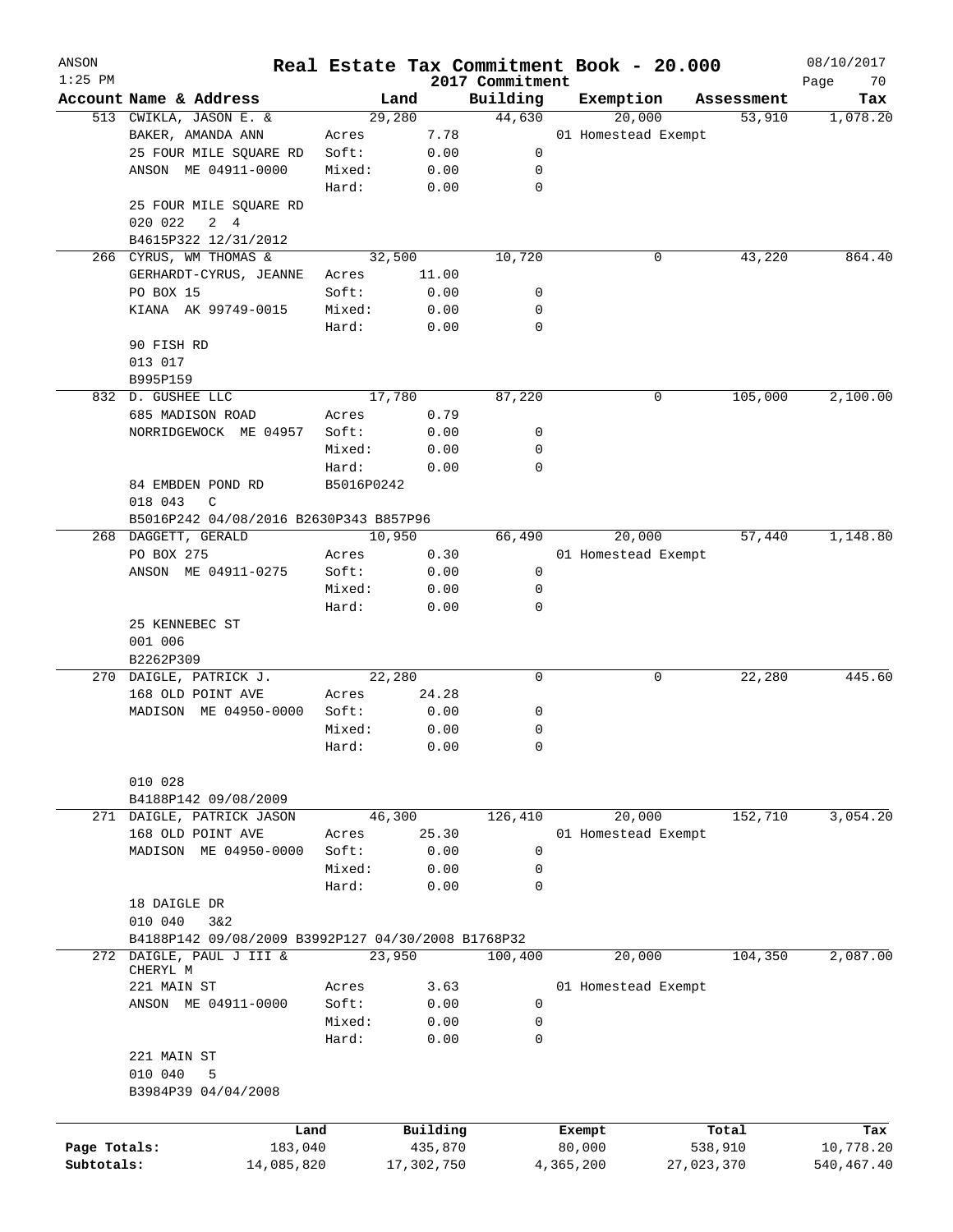| ANSON<br>$1:25$ PM |                                         |                 |            |              | 2017 Commitment | Real Estate Tax Commitment Book - 20.000 |            | 08/10/2017<br>Page<br>71 |
|--------------------|-----------------------------------------|-----------------|------------|--------------|-----------------|------------------------------------------|------------|--------------------------|
|                    | Account Name & Address                  |                 | Land       |              | Building        | Exemption                                | Assessment | Tax                      |
|                    | 273 DAIGLE, PRESCOTT HEIRS              |                 | 27,500     |              | 65,660          | 20,000                                   | 73,160     | 1,463.20                 |
|                    | DAIGLE, DEVAN J. JARRAD Acres<br>JOSEPH |                 |            | 6.00         |                 | 01 Homestead Exempt                      |            |                          |
|                    | C/O JENNIFER FOTTER                     | Soft:           |            | 0.00         | 0               |                                          |            |                          |
|                    | 9 DAIGLE DR                             | Mixed:          |            | 0.00         | 0               |                                          |            |                          |
|                    | ANSON ME 04911-0000                     | Hard:           |            | 0.00         | $\mathbf 0$     |                                          |            |                          |
|                    | 9 DAIGLE DR                             |                 |            |              |                 |                                          |            |                          |
|                    | 010 040<br>4                            |                 |            |              |                 |                                          |            |                          |
|                    | B4948P183 08/28/2015                    |                 |            |              |                 |                                          |            |                          |
|                    | 1544 DAVIS, ANDREW L.                   |                 | 28,760     |              | 0               | 0                                        | 28,760     | 575.20                   |
|                    | DAVIS, JENNIFER L.                      | Acres           |            | 15.26        |                 |                                          |            |                          |
|                    | 44 HARRIS ROAD                          | Soft:           |            | 0.00         | 0<br>0          |                                          |            |                          |
|                    | MINOT ME 04258                          | Mixed:<br>Hard: |            | 0.00<br>0.00 | 0               |                                          |            |                          |
|                    |                                         |                 |            |              |                 |                                          |            |                          |
|                    | 022 005<br>B 1                          |                 |            |              |                 |                                          |            |                          |
|                    | B4802P124 06/30/2014                    |                 |            |              |                 |                                          |            |                          |
|                    | 42 DAVIS, JOHN P.                       |                 | 9,380      |              | 49,840          | 20,000                                   | 39,220     | 784.40                   |
|                    | PO BOX 131                              | Acres           |            | 0.22         |                 | 01 Homestead Exempt                      |            |                          |
|                    | ANSON ME 04911-0000                     | Soft:           |            | 0.00         | 0               |                                          |            |                          |
|                    |                                         | Mixed:          |            | 0.00         | 0<br>0          |                                          |            |                          |
|                    | 19 CHURCH ST                            | Hard:           |            | 0.00         |                 |                                          |            |                          |
|                    | 001 076                                 |                 |            |              |                 |                                          |            |                          |
|                    | B4021P19 07/03/2008                     |                 |            |              |                 |                                          |            |                          |
|                    | 370 DAVIS, KIM                          |                 | 33,000     |              | 15,190          | 20,000                                   | 28,190     | 563.80                   |
|                    | 607 FOUR MILE SQUARE RD Acres           |                 |            | 7.50         |                 | 01 Homestead Exempt                      |            |                          |
|                    | ANSON ME 04911-0000                     | Soft:           |            | 0.00         | $\mathbf 0$     |                                          |            |                          |
|                    |                                         | Mixed:          |            | 0.00         | 0               |                                          |            |                          |
|                    |                                         | Hard:           |            | 0.00         | 0               |                                          |            |                          |
|                    | 607 FOUR MILE SQUARE RD                 |                 |            |              |                 |                                          |            |                          |
|                    | 020 026<br>Ε<br>B2303P348               |                 |            |              |                 |                                          |            |                          |
|                    | 278 DAVIS, LAWNY A. &<br>CHARLENE E.    |                 | 21,230     |              | 65,540          | 20,000                                   | 66,770     | 1,335.40                 |
|                    | PO BOX 518                              | Acres           |            | 1.82         |                 | 01 Homestead Exempt                      |            |                          |
|                    | ANSON ME 04911-0518                     | Soft:           |            | 0.00         | 0               |                                          |            |                          |
|                    |                                         | Mixed:          |            | 0.00         | 0               |                                          |            |                          |
|                    |                                         | Hard:           |            | 0.00         | 0               |                                          |            |                          |
|                    | 10 WARD ST                              |                 |            |              |                 |                                          |            |                          |
|                    | 004 036                                 |                 |            |              |                 |                                          |            |                          |
|                    | B4131P201 05/08/2009                    |                 |            |              |                 |                                          |            |                          |
| 515                | DAVIS, MARY LOU                         |                 | 8,940      |              | 38,930          | 0                                        | 47,870     | 957.40                   |
|                    | C/O OLIVER PELLETIER                    | Acres           |            | 0.20         |                 |                                          |            |                          |
|                    | 132 MAIN STREET                         | Soft:           |            | 0.00         | 0               |                                          |            |                          |
|                    | ANSON ME 04911-0000                     | Mixed:          |            | 0.00         | 0               |                                          |            |                          |
|                    |                                         | Hard:           |            | 0.00         | 0               |                                          |            |                          |
|                    | 132 MAIN ST                             |                 |            |              |                 |                                          |            |                          |
|                    | 002 005                                 |                 |            |              |                 |                                          |            |                          |
|                    | B4661P6 05/16/2013                      |                 |            |              |                 |                                          |            | 1,657.80                 |
| 1417               | DAWES, AARON A.                         |                 | 10,200     |              | 72,690          | 0                                        | 82,890     |                          |
|                    | PO BOX 115<br>ANSON ME 04911-0115       | Acres<br>Soft:  |            | 0.26<br>0.00 | 0               |                                          |            |                          |
|                    |                                         | Mixed:          |            | 0.00         | 0               |                                          |            |                          |
|                    |                                         | Hard:           |            | 0.00         | 0               |                                          |            |                          |
|                    | 94 MAIN ST                              |                 |            |              |                 |                                          |            |                          |
|                    | 001 031                                 |                 |            |              |                 |                                          |            |                          |
|                    | B4241P8 02/16/2010                      |                 |            |              |                 |                                          |            |                          |
|                    |                                         | Land            | Building   |              |                 | Exempt                                   | Total      | Tax                      |
| Page Totals:       | 139,010                                 |                 | 307,850    |              |                 | 80,000                                   | 366,860    | 7,337.20                 |
| Subtotals:         | 14, 224, 830                            |                 | 17,610,600 |              |                 | 4,445,200                                | 27,390,230 | 547,804.60               |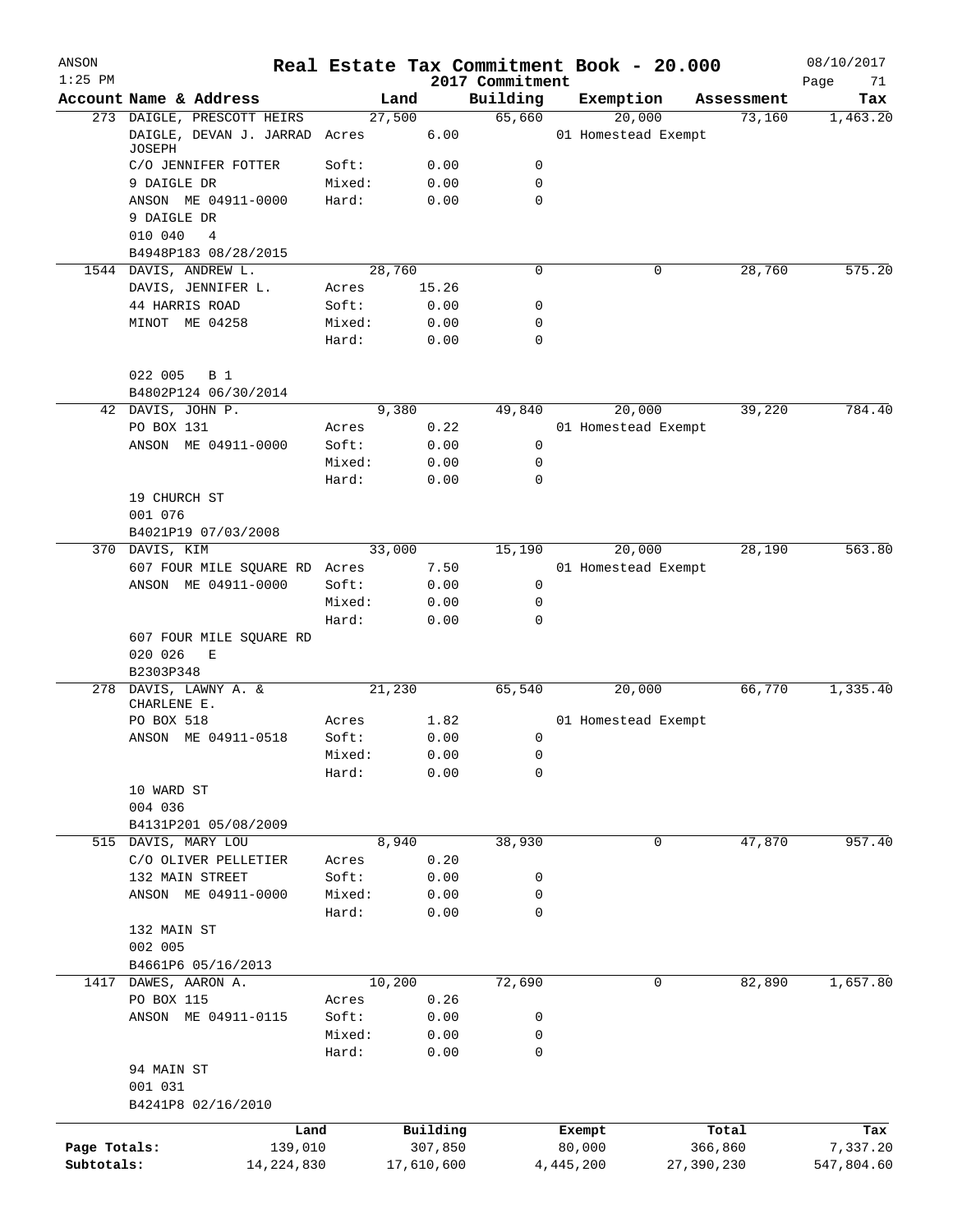| ANSON     |                                        |                      |        | Real Estate Tax Commitment Book - 20.000 |                     |            | 08/10/2017 |
|-----------|----------------------------------------|----------------------|--------|------------------------------------------|---------------------|------------|------------|
| $1:25$ PM |                                        |                      |        | 2017 Commitment                          |                     |            | 72<br>Page |
|           | Account Name & Address                 |                      | Land   | Building                                 | Exemption           | Assessment | Tax        |
|           | 282 DAWES, KENNETH & MARY              | 14,420               |        | 42,770                                   | 20,000              | 37,190     | 743.80     |
|           | PO BOX 82                              | Acres                | 0.52   |                                          | 01 Homestead Exempt |            |            |
|           | ANSON ME 04911-0082                    | Soft:                | 0.00   | 0                                        |                     |            |            |
|           |                                        | Mixed:               | 0.00   | 0                                        |                     |            |            |
|           |                                        | Hard:                | 0.00   | 0                                        |                     |            |            |
|           | 14 PINE ST<br>002 045                  |                      |        |                                          |                     |            |            |
|           | B2113P279                              |                      |        |                                          |                     |            |            |
|           | 1283 DAWES, TRACY A                    | 8,720                |        | 50,090                                   | 20,000              | 38,810     | 776.20     |
|           | 36 UNION STREET                        | Acres                | 0.19   |                                          | 01 Homestead Exempt |            |            |
|           | NORTH ANSON ME 04958                   | Soft:                | 0.00   | 0                                        |                     |            |            |
|           |                                        | Mixed:               | 0.00   | 0                                        |                     |            |            |
|           |                                        | Hard:                | 0.00   | 0                                        |                     |            |            |
|           | 36 UNION ST                            |                      |        |                                          |                     |            |            |
|           | 005 009                                |                      |        |                                          |                     |            |            |
|           | B2376P97                               |                      |        |                                          |                     |            |            |
|           | 725 DAWES, TRACY A.                    | 10,130               |        | 3,780                                    | 0                   | 13,910     | 278.20     |
|           | 36 UNION ST.                           | Acres                | 2.00   |                                          |                     |            |            |
|           | NORTH ANSON ME<br>04958-0000           | Soft:                | 0.00   | 0                                        |                     |            |            |
|           |                                        | Mixed:               | 0.00   | 0                                        |                     |            |            |
|           |                                        | Hard:                | 0.00   | 0                                        |                     |            |            |
|           | 1322 VALLEY RD                         |                      |        |                                          |                     |            |            |
|           | 020 031                                |                      |        |                                          |                     |            |            |
|           | B4694P324 07/30/2013                   |                      |        |                                          |                     |            |            |
|           | 1731 DAY, IRA                          | 35,250               |        | 99,530                                   | 20,000              | 114,780    | 2,295.60   |
|           | PO BOX 315                             | Acres                | 13.75  |                                          | 01 Homestead Exempt |            |            |
|           | ANSON ME 04911-0000                    | Soft:                | 0.00   | 0                                        |                     |            |            |
|           |                                        | Mixed:               | 0.00   | 0<br>0                                   |                     |            |            |
|           | 611 HORSEBACK RD                       | Hard:                | 0.00   |                                          |                     |            |            |
|           | 019 001<br>1                           |                      |        |                                          |                     |            |            |
|           | B2978P1                                |                      |        |                                          |                     |            |            |
|           | 284 DEANE, ROBERT A &                  | 36,000               |        | 0                                        | 0                   | 36,000     | 720.00     |
|           | RANDALL, BERNARD C                     | Acres                | 114.80 |                                          |                     |            |            |
|           | PO BOX 433                             | Soft:                | 0.00   | 0                                        |                     |            |            |
|           | BERNARDSTON MA<br>01337-0433           | Mixed:               | 110.80 | 19,501                                   |                     |            |            |
|           |                                        | Hard:<br>TREE GROWTH | 0.00   | $\mathbf 0$                              |                     |            |            |
|           | 021 015 & 16                           |                      |        |                                          |                     |            |            |
|           | B1455P258                              |                      |        |                                          |                     |            |            |
|           | 730 DEBLOIS, TRAVIS N. &<br>BERDINA L. | 37,360               |        | 1,500                                    | 0                   | 38,860     | 777.20     |
|           | 445 ROUTE 133, WAYNE RD                | Acres                | 40.22  |                                          |                     |            |            |
|           | WINTHROP ME 04364-0000                 | Soft:                | 4.30   | 516                                      |                     |            |            |
|           |                                        | Mixed:               | 4.70   | 827                                      |                     |            |            |
|           |                                        | Hard:                | 20.70  | 3,995                                    |                     |            |            |
|           | 825 VALLEY RD                          | TREE GROWTH          |        |                                          |                     |            |            |
|           | 019 017<br>$\overline{4}$              |                      |        |                                          |                     |            |            |
|           | B4754P269 01/14/2014                   |                      |        |                                          |                     |            |            |

|              | Land       | Building   | Exempt    | Total      | Tax        |
|--------------|------------|------------|-----------|------------|------------|
| Page Totals: | 141,880    | 197,670    | 60,000    | 279,550    | 5,591.00   |
| Subtotals:   | 14,366,710 | 17,808,270 | 4,505,200 | 27,669,780 | 553,395.60 |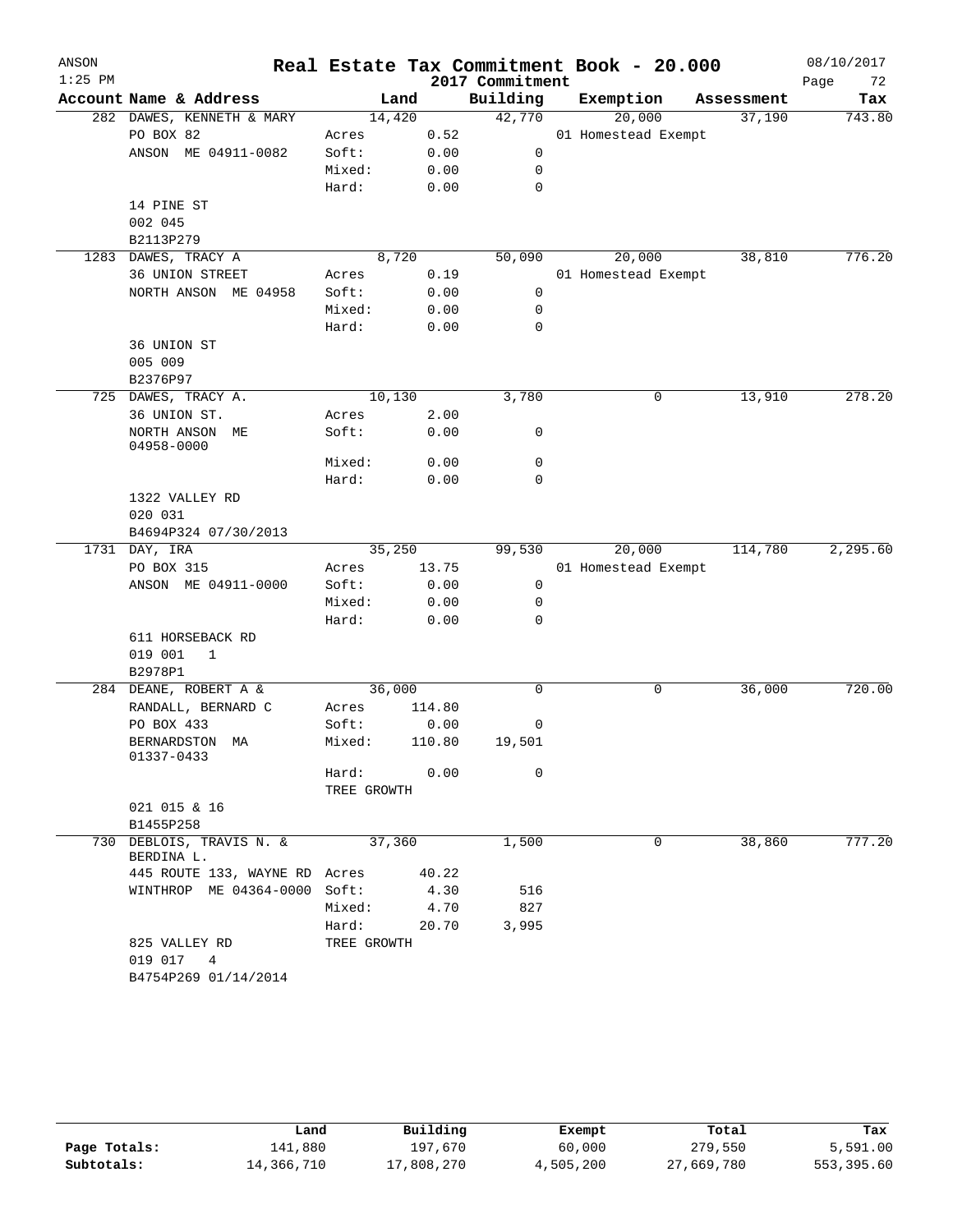| ANSON<br>$1:25$ PM |                                              |                |       | 2017 Commitment  | Real Estate Tax Commitment Book - 20.000 |            | 08/10/2017<br>73<br>Page |
|--------------------|----------------------------------------------|----------------|-------|------------------|------------------------------------------|------------|--------------------------|
|                    | Account Name & Address                       | Land           |       | Building         | Exemption                                | Assessment | Tax                      |
|                    | 287 DELEONARDIS, ANNA                        | 22,550         |       | 22,300           | 20,000                                   | 24,850     | 497.00                   |
|                    | 197 EMBDEN POND RD                           | Acres          | 0.86  |                  | 01 Homestead Exempt                      |            |                          |
|                    | NORTH ANSON ME<br>04958-0000                 | Soft:          | 0.00  | $\mathsf 0$      |                                          |            |                          |
|                    |                                              | Mixed:         | 0.00  | 0                |                                          |            |                          |
|                    |                                              | Hard:          | 0.00  | $\mathbf 0$      |                                          |            |                          |
|                    | 197 EMBDEN POND RD<br>023 020<br>B           |                |       |                  |                                          |            |                          |
|                    | B1802P154                                    |                |       |                  |                                          |            |                          |
|                    | 360 DELEONARDIS, FREDERICK                   |                | 0     | 12,430           | 0                                        | 12,430     | 248.60                   |
|                    | PO BOX 362<br>NORTH ANSON ME<br>04958-0000   |                |       |                  |                                          |            |                          |
|                    |                                              |                |       |                  |                                          |            |                          |
|                    | 199 EMBDEN POND RD                           |                |       |                  |                                          |            |                          |
| 757                | 023 020<br>B<br>ON<br>DELEONARDIS, FREDERICK | 10,950         |       | 44,110           | 20,000                                   | 35,060     | 701.20                   |
|                    | & AMANDA                                     |                |       |                  |                                          |            |                          |
|                    | PO BOX 362                                   | Acres          | 0.30  |                  | 01 Homestead Exempt                      |            |                          |
|                    | NORTH ANSON ME<br>04958-0000                 | Soft:          | 0.00  | $\mathbf 0$      |                                          |            |                          |
|                    |                                              | Mixed:         | 0.00  | 0                |                                          |            |                          |
|                    |                                              | Hard:          | 0.00  | $\mathbf 0$      |                                          |            |                          |
|                    | 23 SUMMER ST                                 |                |       |                  |                                          |            |                          |
|                    | 006 084                                      |                |       |                  |                                          |            |                          |
|                    | B3779P281 11/16/2006                         |                |       |                  |                                          |            |                          |
| 1185               | DEMCHAK, ROBERT E &<br>MARGARET A            | 28,500         |       | 73,290           | 26,000                                   | 75,790     | 1,515.80                 |
|                    | 790 HORSEBACK RD                             | Acres          | 7.00  |                  | 01 Homestead Exempt                      |            |                          |
|                    | ANSON ME 04911-0000                          | Soft:          | 0.00  |                  | 0 02 Resident Veteran                    |            |                          |
|                    |                                              | Mixed:         | 0.00  | 0                |                                          |            |                          |
|                    |                                              | Hard:          | 0.00  | 0                |                                          |            |                          |
|                    | 790 HORSEBACK RD                             |                |       |                  |                                          |            |                          |
|                    | 019 037<br>B                                 |                |       |                  |                                          |            |                          |
|                    | B3257P237                                    |                |       |                  |                                          |            |                          |
| 290                | DENNER, JOHN J JR                            | 33,500         |       | 0                | 0                                        | 33,500     | 670.00                   |
|                    | 565 STANWICH ROAD                            | Acres          | 28.00 |                  |                                          |            |                          |
|                    | GREENWICH CT<br>06831-0000                   | Soft:          | 0.00  | 0                |                                          |            |                          |
|                    |                                              | Mixed:         | 0.00  | 0                |                                          |            |                          |
|                    |                                              | Hard:          | 0.00  | $\mathbf 0$      |                                          |            |                          |
|                    |                                              |                |       |                  |                                          |            |                          |
|                    | 020 030                                      |                |       |                  |                                          |            |                          |
|                    | B778P999                                     |                |       |                  |                                          |            |                          |
|                    | 1299 DESILVA, MAUREEN                        | 26,750         |       | 16,020           | 20,000                                   | 22,770     | 455.40                   |
|                    | PO BOX 393<br>NORTH ANSON ME                 | Acres<br>Soft: | 5.50  | 0                | 01 Homestead Exempt                      |            |                          |
|                    | 04958-0393                                   |                | 0.00  |                  |                                          |            |                          |
|                    |                                              | Mixed:         | 0.00  | 0<br>$\mathbf 0$ |                                          |            |                          |
|                    |                                              | Hard:          | 0.00  |                  |                                          |            |                          |
|                    | 111 CAMPGROUND RD<br>015 037<br>4            |                |       |                  |                                          |            |                          |
|                    | B3123P68                                     |                |       |                  |                                          |            |                          |
|                    |                                              |                |       |                  |                                          |            |                          |
|                    |                                              |                |       |                  |                                          |            |                          |
|                    |                                              |                |       |                  |                                          |            |                          |

|              | Land       | Building   | Exempt    | Total      | Tax        |
|--------------|------------|------------|-----------|------------|------------|
| Page Totals: | 122,250    | 168,150    | 86,000    | 204,400    | 4,088.00   |
| Subtotals:   | 14,488,960 | 17,976,420 | 4,591,200 | 27,874,180 | 557,483.60 |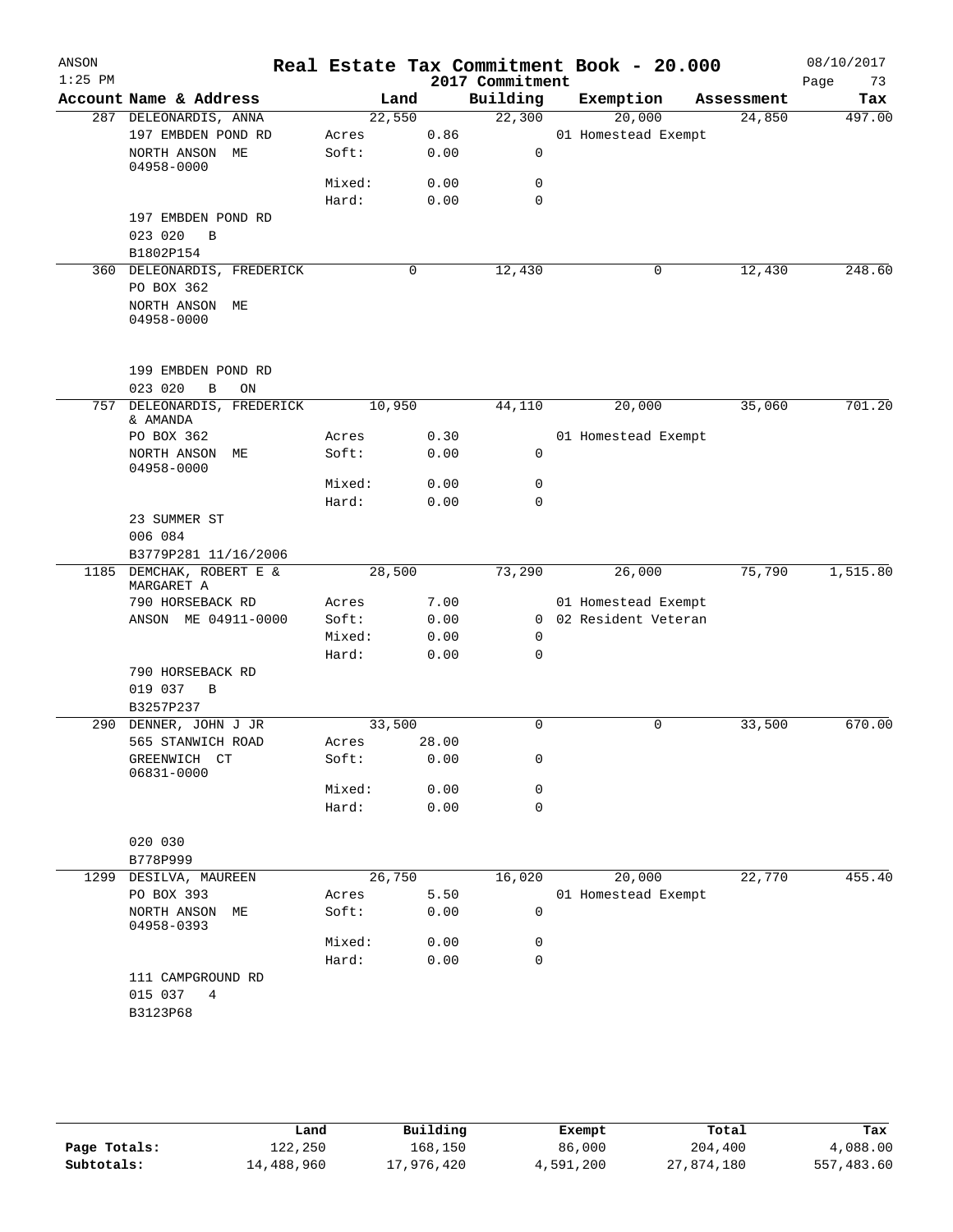| ANSON<br>$1:25$ PM |                                           |                 |              | 2017 Commitment | Real Estate Tax Commitment Book - 20.000 |            | 08/10/2017<br>74<br>Page |
|--------------------|-------------------------------------------|-----------------|--------------|-----------------|------------------------------------------|------------|--------------------------|
|                    | Account Name & Address                    |                 | Land         | Building        | Exemption                                | Assessment | Tax                      |
|                    | 462 DESROCHERS, ROGER L &<br>BETTY E      | 13,950          |              | 0               | $\Omega$                                 | 13,950     | 279.00                   |
|                    | 151 EMERY CORNER RD                       | Acres           | 2.30         |                 |                                          |            |                          |
|                    | LIMERICK ME 04048-0000 Soft:              |                 | 0.00         | 0               |                                          |            |                          |
|                    |                                           | Mixed:          | 0.00         | 0               |                                          |            |                          |
|                    |                                           | Hard:           | 0.00         | $\Omega$        |                                          |            |                          |
|                    |                                           |                 |              |                 |                                          |            |                          |
|                    | 022 029 B                                 |                 |              |                 |                                          |            |                          |
|                    | B3962P346 02/05/2008                      |                 |              |                 |                                          |            |                          |
|                    | 293 DEVINE, LAWRENCE                      | 61,000          |              | 57,960          | 0                                        | 118,960    | 2,379.20                 |
|                    | ATTN: AMANDA<br>TERWILLIGER               | Acres           | 58.00        |                 |                                          |            |                          |
|                    | 78 WHITE STREET                           | Soft:           | 0.00         | 0               |                                          |            |                          |
|                    | SOUTH HAMPTON NY<br>11968-0000            | Mixed:          | 0.00         | 0               |                                          |            |                          |
|                    |                                           | Hard:           | 0.00         | 0               |                                          |            |                          |
|                    | 25 DEER WANDER RIDGE RD                   |                 |              |                 |                                          |            |                          |
|                    | 011 046                                   |                 |              |                 |                                          |            |                          |
|                    | B830P452                                  |                 |              |                 |                                          |            |                          |
|                    | 697 DEVINE, LAWRENCE L.                   | 39,500          |              | 32,460          | 0                                        | 71,960     | 1,439.20                 |
|                    | ATTN: AMANDA<br>TERWILLIGER               | Acres           | 18.00        |                 |                                          |            |                          |
|                    | 78 WHITE STREET                           | Soft:           | 0.00         | 0               |                                          |            |                          |
|                    | SOUTH HAMPTON NY<br>11968-0000            | Mixed:          | 0.00         | 0               |                                          |            |                          |
|                    |                                           | Hard:           | 0.00         | 0               |                                          |            |                          |
|                    | 51 DEER WANDER RIDGE RD<br>011 046<br>B   |                 |              |                 |                                          |            |                          |
|                    | B4319P262 09/15/2010                      |                 |              |                 |                                          |            |                          |
|                    | 298 DEXTER, RICKY                         | 23,050          |              | 27,630          | 0                                        | 50,680     | 1,013.60                 |
|                    | 268 SOLON ROAD                            | Acres           | 3.03         |                 |                                          |            |                          |
|                    | NORTH ANSON ME<br>04958-0000              | Soft:           | 0.00         | 0               |                                          |            |                          |
|                    |                                           | Mixed:          | 0.00         | 0               |                                          |            |                          |
|                    |                                           | Hard:           | 0.00         | 0               |                                          |            |                          |
|                    | 268 SOLON RD                              |                 |              |                 |                                          |            |                          |
|                    | 024 024                                   |                 |              |                 |                                          |            |                          |
|                    | B2685P261 06/20/2000                      |                 |              |                 |                                          |            |                          |
|                    | 1270 DIAMOND, ROBERT E.                   | 19,390          |              | 85,330          |                                          | 104,720    | 2,094.40                 |
|                    | 618 DUNBAR HILL RD.<br>EMBDEN ME 04958    | Acres<br>Soft:  | 0.94<br>0.00 | 0               |                                          |            |                          |
|                    |                                           |                 |              | 0               |                                          |            |                          |
|                    |                                           | Mixed:<br>Hard: | 0.00<br>0.00 | $\Omega$        |                                          |            |                          |
|                    | 17 OAK ST                                 |                 |              |                 |                                          |            |                          |
|                    | 003 003                                   | BK3456PG36      |              |                 |                                          |            |                          |
|                    | B3456P36 03/10/2005                       |                 |              |                 |                                          |            |                          |
|                    | 306 DICKEY, CHRISTOPHER A,                | 18,600          |              | 2,940           | 0                                        | 21,540     | 430.80                   |
|                    | JOSEPH P. &                               |                 |              |                 |                                          |            |                          |
|                    | PARADIS, ANGEL D.                         | Acres           | 3.40         |                 |                                          |            |                          |
|                    | 29 TROLLEY LINE DR                        | Soft:           | 0.00         | 0               |                                          |            |                          |
|                    | MADISON ME 04950-0000 Mixed:              |                 | 0.00         | 0               |                                          |            |                          |
|                    |                                           | Hard:           | 0.00         | $\Omega$        |                                          |            |                          |
|                    | 023 041 H<br>B3430P24 12/30/2004 B918P245 |                 |              |                 |                                          |            |                          |

|              | Land       | Building     | Exempt    | Total        | Tax        |
|--------------|------------|--------------|-----------|--------------|------------|
| Page Totals: | 175,490    | 206,320      |           | 381,810      | 7,636.20   |
| Subtotals:   | 14,664,450 | 18, 182, 740 | 4,591,200 | 28, 255, 990 | 565,119.80 |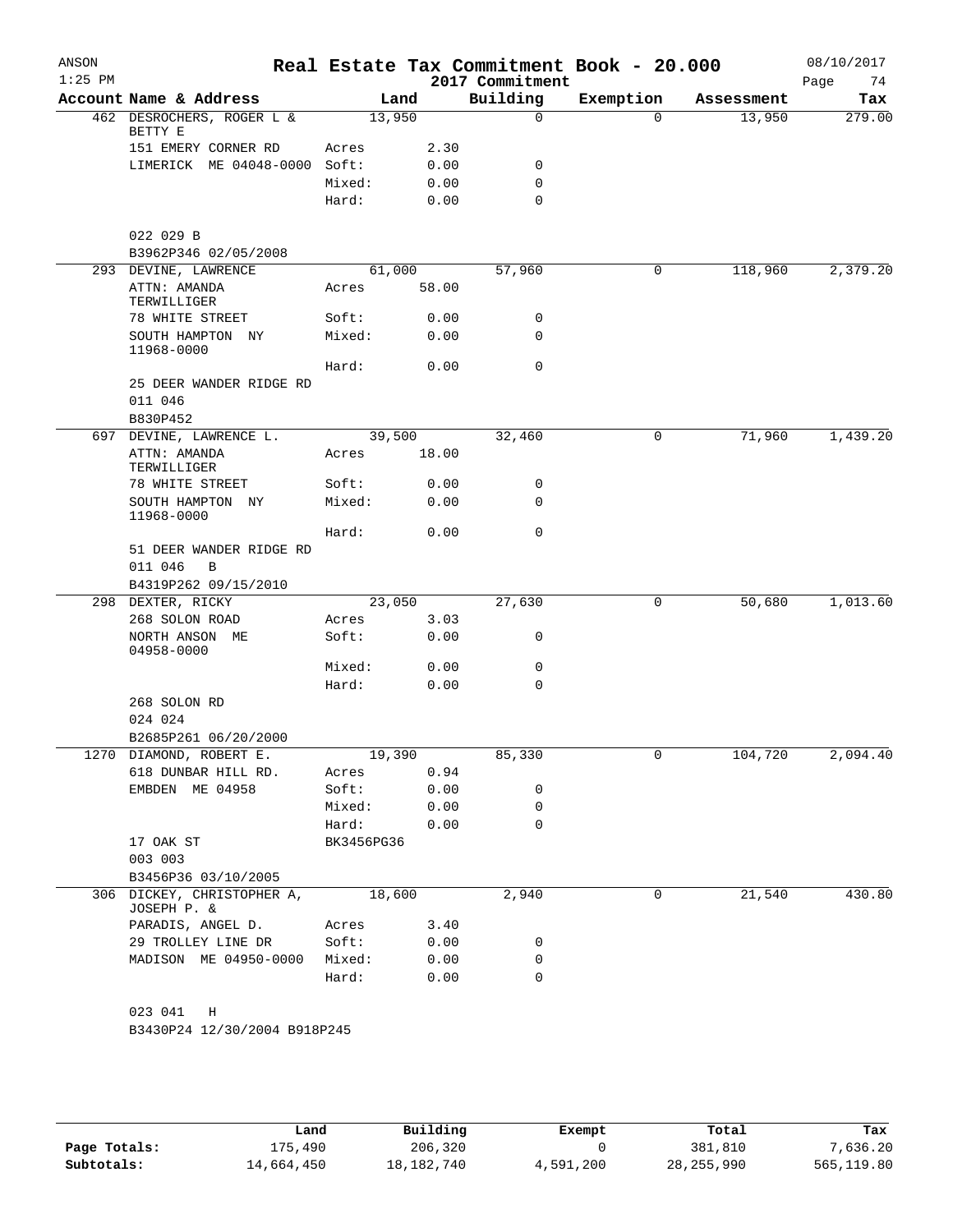| ANSON     |                                      |            |        |                 | Real Estate Tax Commitment Book - 20.000 |            | 08/10/2017 |
|-----------|--------------------------------------|------------|--------|-----------------|------------------------------------------|------------|------------|
| $1:25$ PM |                                      |            |        | 2017 Commitment |                                          |            | Page<br>75 |
|           | Account Name & Address               |            | Land   | Building        | Exemption                                | Assessment | Tax        |
|           | 205 DICKEY, DALE                     |            | 12,000 | $\mathbf 0$     | $\Omega$                                 | 12,000     | 240.00     |
|           | 670 PREBLE AVE                       | Acres      | 1.00   |                 |                                          |            |            |
|           | MADISON, ME 04950                    | Soft:      | 0.00   | 0               |                                          |            |            |
|           |                                      | Mixed:     | 0.00   | 0               |                                          |            |            |
|           |                                      | Hard:      | 0.00   | 0               |                                          |            |            |
|           | 017 007<br>Α<br>B4542P177 06/26/2012 |            |        |                 |                                          |            |            |
|           | 483 DICKEY, DALE                     |            | 39,770 | 55,780          | 0                                        | 95,550     | 1,911.00   |
|           | 670 PREBLE AVE                       | Acres      | 10.27  |                 |                                          |            |            |
|           | MADISON ME 04950                     | Soft:      | 0.00   | 0               |                                          |            |            |
|           |                                      | Mixed:     | 0.00   | 0               |                                          |            |            |
|           |                                      | Hard:      | 0.00   | 0               |                                          |            |            |
|           | 89 CAMPGROUND RD                     | B5065P099  |        |                 |                                          |            |            |
|           | 015 037<br>3                         |            |        |                 |                                          |            |            |
|           | B5065P099 08/15/2016 B2087P282       |            |        |                 |                                          |            |            |
|           | 1771 DICKEY, DALE & DAWN A.          |            | 4,900  | 2,000           | 0                                        | 6,900      | 138.00     |
|           | 670 PREBLE AVE                       | Acres      | 0.06   |                 |                                          |            |            |
|           | MADISON, ME 04950                    | Soft:      | 0.00   | 0               |                                          |            |            |
|           |                                      | Mixed:     | 0.00   | 0               |                                          |            |            |
|           |                                      | Hard:      | 0.00   | 0               |                                          |            |            |
|           | 31 EMBDEN POND RD<br>009 020<br>B    |            |        |                 |                                          |            |            |
|           | B4271P163 04/06/2010                 |            |        |                 |                                          |            |            |
|           | 458 DICKEY, DALE W.                  |            | 11,660 | 67,650          | 0                                        | 79,310     | 1,586.20   |
|           | 670 PREBLE AVE                       | Acres      | 0.34   |                 |                                          |            |            |
|           | MADISON ME 04950                     | Soft:      | 0.00   | 0               |                                          |            |            |
|           |                                      | Mixed:     | 0.00   | 0               |                                          |            |            |
|           |                                      | Hard:      | 0.00   | $\mathbf 0$     |                                          |            |            |
|           | 24 WILSON ST                         |            |        |                 |                                          |            |            |
|           | 001 101                              |            |        |                 |                                          |            |            |
|           | B4921P233 06/11/2015                 |            |        |                 |                                          |            |            |
| 1513      | DICKEY, DALE W. & DAWN               |            | 8,940  | 20,290          | 0                                        | 29,230     | 584.60     |
|           | Α.                                   |            |        |                 |                                          |            |            |
|           | 670 PREBLE AVE                       | Acres      | 0.20   |                 |                                          |            |            |
|           | MADISON, ME 04950                    | Soft:      | 0.00   | 0               |                                          |            |            |
|           |                                      | Mixed:     | 0.00   | 0               |                                          |            |            |
|           |                                      | Hard:      | 0.00   | 0               |                                          |            |            |
|           | 16 CENTER ST                         |            |        |                 |                                          |            |            |
|           | 006 014                              |            |        |                 |                                          |            |            |
|           | B4071P54 11/06/2008                  |            |        |                 |                                          |            |            |
|           | 313 DICKEY, LEANNE E.                |            | 8,980  | 14,790          | 0                                        | 23,770     | 475.40     |
|           | PO BOX 457                           | Acres      | 0.56   |                 |                                          |            |            |
|           | NORTH ANSON ME<br>04958-0457         | Soft:      | 0.00   | 0               |                                          |            |            |
|           |                                      | Mixed:     | 0.00   | 0               |                                          |            |            |
|           |                                      | Hard:      | 0.00   | $\mathbf 0$     |                                          |            |            |
|           | 255 SOLON RD                         | B5036P0297 |        |                 |                                          |            |            |
|           | 024 021 B                            |            |        |                 |                                          |            |            |
|           | B5036P297 09/13/2015 B2744P49        |            |        |                 |                                          |            |            |

|              | Land       | Building   | Exempt    | Total      | Tax        |
|--------------|------------|------------|-----------|------------|------------|
| Page Totals: | 86,250     | 160,510    |           | 246,760    | 4,935.20   |
| Subtotals:   | 14,750,700 | 18,343,250 | 4,591,200 | 28,502,750 | 570,055.00 |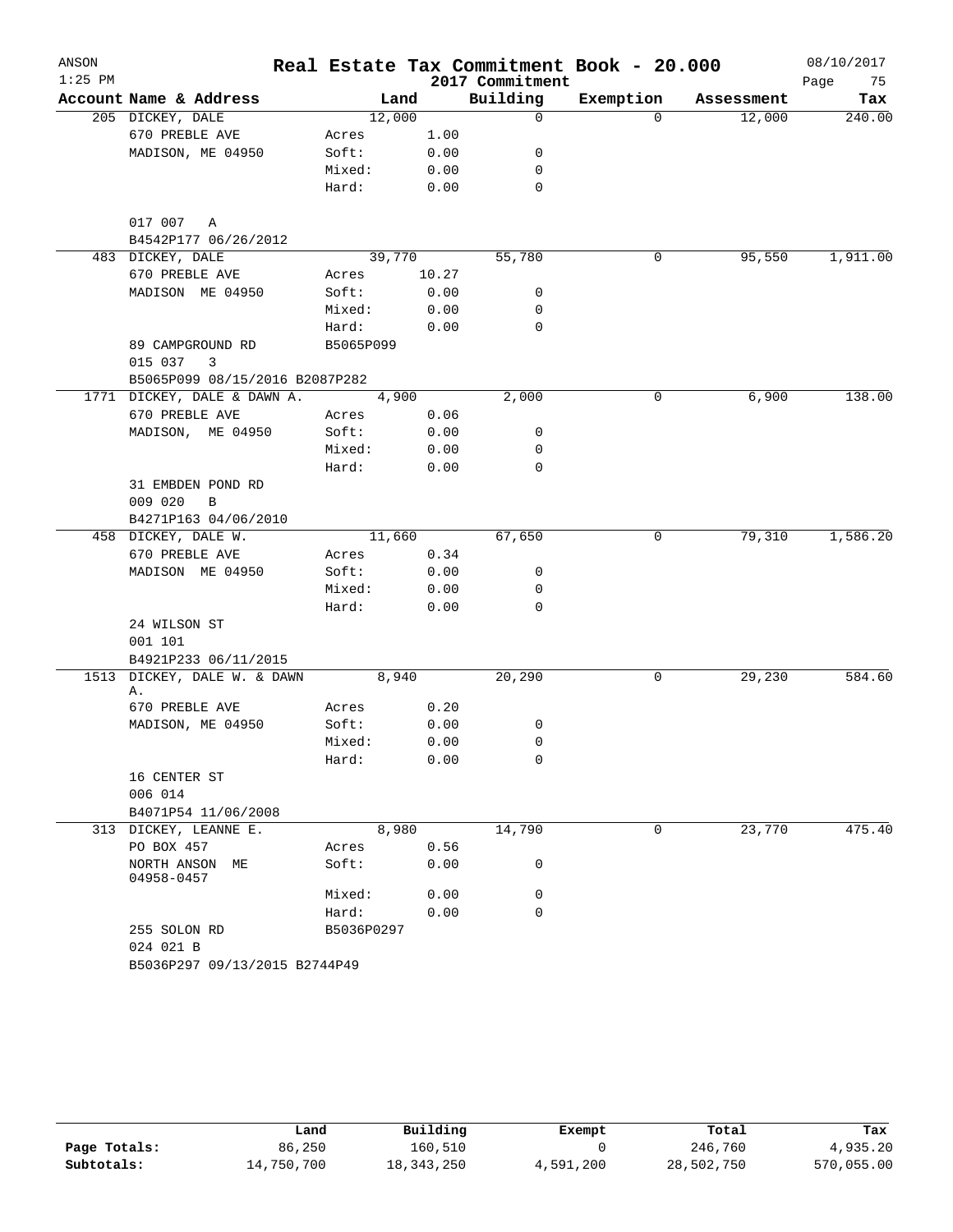| ANSON<br>$1:25$ PM |                                                    |                 |               | Real Estate Tax Commitment Book - 20.000<br>2017 Commitment |                     |            | 08/10/2017<br>76<br>Page |
|--------------------|----------------------------------------------------|-----------------|---------------|-------------------------------------------------------------|---------------------|------------|--------------------------|
|                    | Account Name & Address                             |                 | Land          | Building                                                    | Exemption           | Assessment | Tax                      |
|                    | 836 DICKEY, MYRON R &<br>SANDRA J                  | 57,500          |               | 132,920                                                     | 20,000              | 170,420    | 3,408.40                 |
|                    | 301 FAHI POND ROAD<br>NORTH ANSON ME               | Acres<br>Soft:  | 55.00<br>0.00 | 0                                                           | 01 Homestead Exempt |            |                          |
|                    | 04958-0000                                         |                 |               |                                                             |                     |            |                          |
|                    |                                                    | Mixed:<br>Hard: | 0.00<br>0.00  | 0<br>$\mathbf 0$                                            |                     |            |                          |
|                    | 301 FAHI POND RD                                   |                 |               |                                                             |                     |            |                          |
|                    | 024 017                                            |                 |               |                                                             |                     |            |                          |
|                    | B3303P119 05/06/2004                               |                 |               |                                                             |                     |            |                          |
|                    | 269 DICKEY, PAMELA J.                              | 25,500          |               | 82,210                                                      | 20,000              | 87,710     | 1,754.20                 |
|                    | PO BOX 317                                         | Acres           | 2.00          |                                                             | 01 Homestead Exempt |            |                          |
|                    | MADISON ME 04950-0317                              | Soft:           | 0.00          | 0                                                           |                     |            |                          |
|                    |                                                    | Mixed:          | 0.00          | 0                                                           |                     |            |                          |
|                    |                                                    | Hard:           | 0.00          | $\mathbf 0$                                                 |                     |            |                          |
|                    | 171 MAIN ST                                        |                 |               |                                                             |                     |            |                          |
|                    | 010 040                                            |                 |               |                                                             |                     |            |                          |
|                    | B4188P145 09/08/2009<br>314 DICKEY, PHILLIP W SR & | 19,180          |               | 34,160                                                      | 0                   | 53,340     | 1,066.80                 |
|                    | TAYLOR, JUDY                                       | Acres           | 0.92          |                                                             |                     |            |                          |
|                    | PO BOX 1645                                        | Soft:           | 0.00          | 0                                                           |                     |            |                          |
|                    | WATERVILLE ME<br>04901-0000                        | Mixed:          | 0.00          | 0                                                           |                     |            |                          |
|                    |                                                    | Hard:           | 0.00          | $\mathbf 0$                                                 |                     |            |                          |
|                    | 383 NEW PORTLAND RD                                |                 |               |                                                             |                     |            |                          |
|                    | 023 042<br>A                                       |                 |               |                                                             |                     |            |                          |
|                    | B4907P49 05/22/2015                                |                 |               |                                                             |                     |            |                          |
|                    | 304 DICKEY, SHIRLEY                                | 16,500          |               | 770                                                         | 0                   | 17,270     | 345.40                   |
|                    | C/O CLAYTON DICKEY                                 | Acres           | 2.00          |                                                             |                     |            |                          |
|                    | 24 NAOMI AVE                                       | Soft:           | 0.00          | 0                                                           |                     |            |                          |
|                    | MADISON ME 04950-0000                              | Mixed:          | 0.00          | 0                                                           |                     |            |                          |
|                    |                                                    | Hard:           | 0.00          | 0                                                           |                     |            |                          |
|                    | 402 NEW PORTLAND RD                                |                 |               |                                                             |                     |            |                          |
|                    | 023 041<br>E                                       |                 |               |                                                             |                     |            |                          |
|                    | B2504P346 B1470P218                                |                 |               |                                                             |                     |            |                          |
|                    | 316 DICKEY, TIMOTHY                                | 22,700          |               | 28,780                                                      | 20,000              | 31,480     | 629.60                   |
|                    | PO BOX 46                                          | Acres           | 2.80<br>0.00  |                                                             | 01 Homestead Exempt |            |                          |
|                    | NORTH ANSON ME<br>04958-0046                       | Soft:           |               | 0                                                           |                     |            |                          |
|                    |                                                    | Mixed:          | 0.00          | 0                                                           |                     |            |                          |
|                    |                                                    | Hard:           | 0.00          | $\mathbf 0$                                                 |                     |            |                          |
|                    | 410 NEW PORTLAND RD                                |                 |               |                                                             |                     |            |                          |
|                    | 023 041<br>$\mathbb D$                             |                 |               |                                                             |                     |            |                          |
|                    | B1133P235                                          |                 |               |                                                             |                     |            |                          |
|                    | 1780 DICKEY, TIMOTHY S.                            |                 | 5,090         | 0                                                           | 0                   | 5,090      | 101.80                   |
|                    | PO BOX 46                                          | Acres           | 3.39          |                                                             |                     |            |                          |
|                    | NORTH ANSON ME<br>04958-0046                       | Soft:           | 0.00          | 0                                                           |                     |            |                          |
|                    |                                                    | Mixed:          | 0.00          | 0                                                           |                     |            |                          |
|                    |                                                    | Hard:           | 0.00          | $\mathbf 0$                                                 |                     |            |                          |

|              | Land       | Building   | Exempt    | Total      | Tax        |
|--------------|------------|------------|-----------|------------|------------|
| Page Totals: | 146.470    | 278,840    | 60,000    | 365,310    | 7,306.20   |
| Subtotals:   | 14,897,170 | 18,622,090 | 4,651,200 | 28,868,060 | 577,361.20 |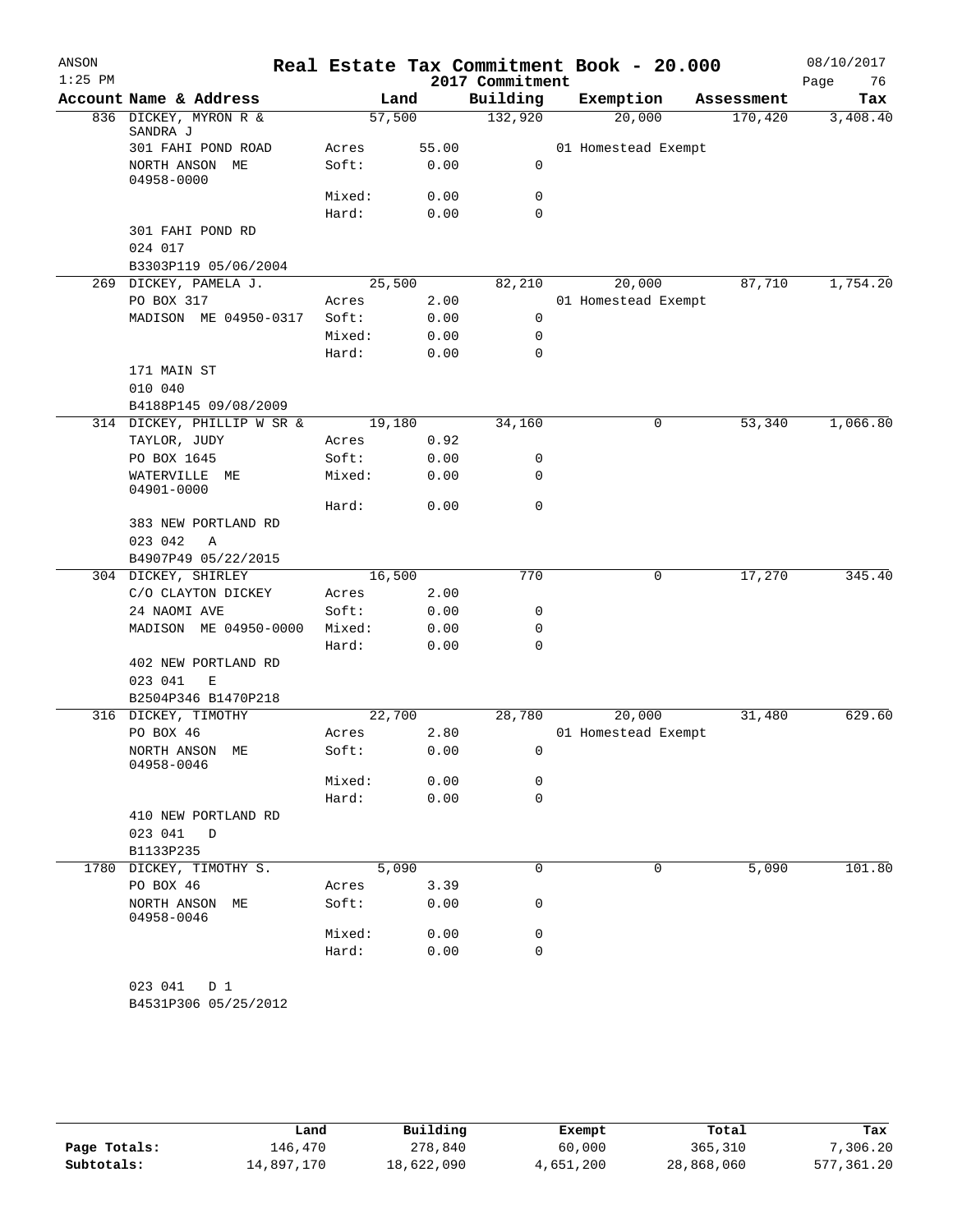| ANSON     |                                         |                |      |              |                 | Real Estate Tax Commitment Book - 20.000 |            | 08/10/2017 |
|-----------|-----------------------------------------|----------------|------|--------------|-----------------|------------------------------------------|------------|------------|
| $1:25$ PM |                                         |                |      |              | 2017 Commitment |                                          |            | Page<br>77 |
|           | Account Name & Address                  |                | Land |              | Building        | Exemption                                | Assessment | Tax        |
|           | 317 DICKEY, WAYNE                       | 13,600         |      |              | $\Omega$        | $\Omega$                                 | 13,600     | 272.00     |
|           | 88 FAHI POND RD                         | Acres          |      | 6.00<br>0.00 |                 |                                          |            |            |
|           | NORTH ANSON ME<br>04958-0000            | Soft:          |      |              | 0               |                                          |            |            |
|           |                                         | Mixed:         |      | 0.00         | $\mathbf 0$     |                                          |            |            |
|           |                                         | Hard:          |      | 0.00         | $\mathbf 0$     |                                          |            |            |
|           |                                         |                |      |              |                 |                                          |            |            |
|           | 023 001                                 |                |      |              |                 |                                          |            |            |
|           | B847P229                                |                |      |              |                 |                                          |            |            |
|           | 309 DICKEY, WAYNE                       | 20,300         |      |              | 2,800           | 0                                        | 23,100     | 462.00     |
|           | 88 FAHI POND RD<br>NORTH ANSON ME       | Acres<br>Soft: |      | 1.20<br>0.00 | 0               |                                          |            |            |
|           | 04958-0000                              | Mixed:         |      | 0.00         | 0               |                                          |            |            |
|           |                                         | Hard:          |      | 0.00         | 0               |                                          |            |            |
|           | 251 FAHI POND RD                        |                |      |              |                 |                                          |            |            |
|           | 024 016                                 |                |      |              |                 |                                          |            |            |
|           | B2300P68                                |                |      |              |                 |                                          |            |            |
| 1350      | DICKEY, WAYNE                           | 14,140         |      |              | 41,620          | 26,000                                   | 29,760     | 595.20     |
|           | 88 FAHI POND RD                         | Acres          |      | 0.50         |                 | 01 Homestead Exempt                      |            |            |
|           | NORTH ANSON ME<br>04958-0000            | Soft:          |      | 0.00         |                 | 0 02 Resident Veteran                    |            |            |
|           |                                         | Mixed:         |      | 0.00         | 0               |                                          |            |            |
|           |                                         | Hard:          |      | 0.00         | $\mathbf 0$     |                                          |            |            |
|           | 88 FAHI POND RD                         |                |      |              |                 |                                          |            |            |
|           | 023 004                                 |                |      |              |                 |                                          |            |            |
|           | B795P44                                 | 31,990         |      |              | 0               | 0                                        | 31,990     | 639.80     |
|           | 1810 DICKEY, WAYNE A<br>88 FAHI POND RD | Acres          |      | 35.59        |                 |                                          |            |            |
|           | NORTH ANSON ME                          | Soft:          |      | 0.00         | 0               |                                          |            |            |
|           | 04958-0000                              |                |      |              |                 |                                          |            |            |
|           |                                         | Mixed:         |      | 0.00         | 0               |                                          |            |            |
|           |                                         | Hard:          |      | 0.00         | $\mathbf 0$     |                                          |            |            |
|           | 023 002                                 |                |      |              |                 |                                          |            |            |
|           | B3324P86 06/14/2004 B2837P312           |                |      |              |                 |                                          |            |            |
|           | 1405 DILLINGHAM, REBECCA J.             | 21,350         |      |              | 8,370           | 0                                        | 29,720     | 594.40     |
|           | 1074 CANAAN RD                          | Acres          |      | 1.90         |                 |                                          |            |            |
|           | SKOWHEGAN ME<br>04976-0000              | Soft:          |      | 0.00         | 0               |                                          |            |            |
|           |                                         | Mixed:         |      | 0.00         | 0               |                                          |            |            |
|           |                                         | Hard:          |      | 0.00         | 0               |                                          |            |            |
|           | 312 PEASE HILL RD                       |                |      |              |                 |                                          |            |            |
|           | 011 042<br>5 3                          |                |      |              |                 |                                          |            |            |
|           | B4442P150 09/21/2011                    |                |      |              |                 |                                          |            |            |
| 318       | DILLON, GERALD R &<br>CYNTHIA           | 13,570         |      |              | 57,720          | 20,000                                   | 51,290     | 1,025.80   |
|           | 87 EMBDEN POND RD                       | Acres          |      | 0.46         |                 | 01 Homestead Exempt                      |            |            |
|           | NORTH ANSON ME<br>04958-0000            | Soft:          |      | 0.00         | 0               |                                          |            |            |
|           |                                         | Mixed:         |      | 0.00         | 0               |                                          |            |            |
|           |                                         | Hard:          |      | 0.00         | 0               |                                          |            |            |
|           | 87 EMBDEN POND RD<br>018 044<br>C       |                |      |              |                 |                                          |            |            |
|           | B1178P287                               |                |      |              |                 |                                          |            |            |
|           |                                         |                |      |              |                 |                                          |            |            |
|           |                                         |                |      |              |                 |                                          |            |            |

|              | Land       | Building   | Exempt    | Total      | Tax        |
|--------------|------------|------------|-----------|------------|------------|
| Page Totals: | 114,950    | 110,510    | 46,000    | 179,460    | 3,589.20   |
| Subtotals:   | 15,012,120 | 18,732,600 | 4,697,200 | 29,047,520 | 580,950.40 |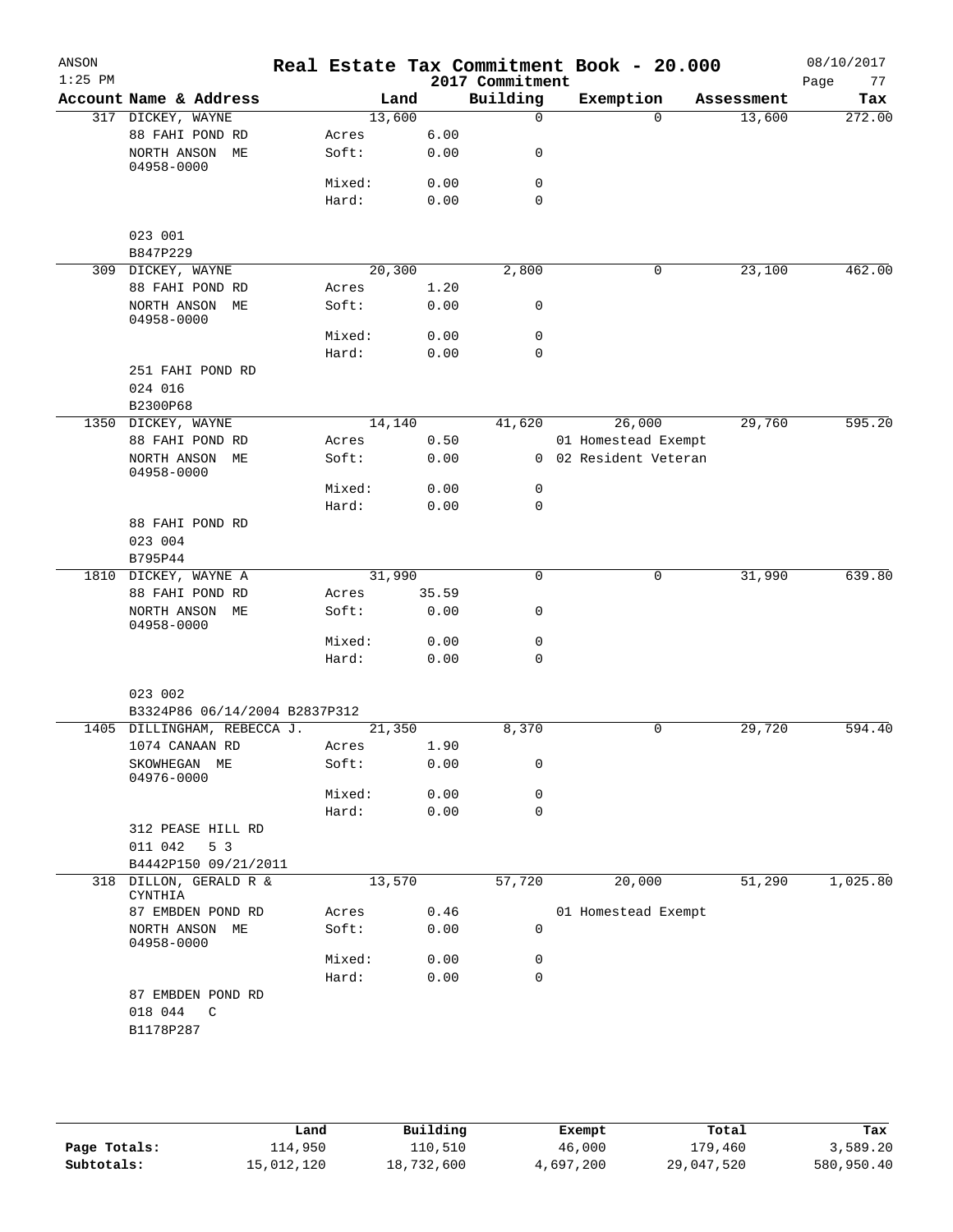| ANSON<br>$1:25$ PM |                                                    |        |       | 2017 Commitment | Real Estate Tax Commitment Book - 20.000 |            | 08/10/2017<br>78<br>Page |
|--------------------|----------------------------------------------------|--------|-------|-----------------|------------------------------------------|------------|--------------------------|
|                    | Account Name & Address                             |        | Land  | Building        | Exemption                                | Assessment | Tax                      |
|                    | 221 DILLON, THOMAS R &                             | 15,000 |       | $\mathbf 0$     | $\Omega$                                 | 15,000     | 300.00                   |
|                    | JOYCE G, TRUSTEES                                  |        |       |                 |                                          |            |                          |
|                    | PO BOX 296                                         | Acres  | 3.00  |                 |                                          |            |                          |
|                    | ANSON ME 04911-0296                                | Soft:  | 0.00  | 0               |                                          |            |                          |
|                    |                                                    | Mixed: | 0.00  | 0               |                                          |            |                          |
|                    |                                                    | Hard:  | 0.00  | 0               |                                          |            |                          |
|                    | 001 057                                            |        |       |                 |                                          |            |                          |
|                    | B4069P36 10/31/2008                                |        |       |                 |                                          |            |                          |
| 1347               | DILLON, THOMAS R JR,<br>TRUSTEE &                  | 26,450 |       | 171,230         | 20,000                                   | 177,680    | 3,553.60                 |
|                    | DILLON, JOYCE G.,<br>TRUSTEE                       | Acres  | 5.30  |                 | 01 Homestead Exempt                      |            |                          |
|                    | PO BOX 296                                         | Soft:  | 0.00  | 0               |                                          |            |                          |
|                    | ANSON ME 04911-0296                                | Mixed: | 0.00  | 0               |                                          |            |                          |
|                    |                                                    | Hard:  | 0.00  | 0               |                                          |            |                          |
|                    | 84 RANDALL ST                                      |        |       |                 |                                          |            |                          |
|                    | 010 039<br>C                                       |        |       |                 |                                          |            |                          |
|                    | B4069P36 10/31/2008                                |        |       |                 |                                          |            |                          |
| 319                | DILLON, THOMAS R<br>JR, TRUSTEE &                  | 38,400 |       | 0               | 0                                        | 38,400     | 768.00                   |
|                    | DILLON, JOYCE G,<br>TRUSTEE                        | Acres  | 41.00 |                 |                                          |            |                          |
|                    | PO BOX 296                                         | Soft:  | 0.00  | 0               |                                          |            |                          |
|                    | ANSON ME 04911-0296                                | Mixed: | 0.00  | 0               |                                          |            |                          |
|                    |                                                    | Hard:  | 0.00  | $\mathbf 0$     |                                          |            |                          |
|                    | 010 039                                            |        |       |                 |                                          |            |                          |
|                    | B4069P36 10/31/2008                                |        |       |                 |                                          |            |                          |
| 1472               | DIRIGO TIMBERLANDS                                 | 16,160 |       | 77,460          | 0                                        | 93,620     | 1,872.40                 |
|                    | PO BOX 481                                         | Acres  | 0.29  |                 |                                          |            |                          |
|                    | NORTH ANSON ME 04958                               | Soft:  | 0.00  | 0               |                                          |            |                          |
|                    |                                                    | Mixed: | 0.00  | 0               |                                          |            |                          |
|                    |                                                    | Hard:  | 0.00  | $\mathbf 0$     |                                          |            |                          |
|                    | 18 NORTH MAIN ST                                   |        |       |                 |                                          |            |                          |
|                    | 006 059                                            |        |       |                 |                                          |            |                          |
|                    | B3880P182 07/16/2007                               |        |       |                 |                                          |            |                          |
|                    | 956 DIRIGO WOODLAND, LLC,                          | 4,790  |       | 0               | 0                                        | 4,790      | 95.80                    |
|                    | PO BOX 481                                         | Acres  | 26.00 |                 |                                          |            |                          |
|                    | NORTH ANSON<br>MЕ<br>04958-0000                    | Soft:  | 0.00  | 0               |                                          |            |                          |
|                    |                                                    | Mixed: | 8.00  | 1,408           |                                          |            |                          |
|                    |                                                    | Hard:  | 17.00 | 3,281           |                                          |            |                          |
|                    | 019 031                                            |        |       |                 |                                          |            |                          |
|                    | B4841P56 09/30/2014                                |        |       |                 |                                          |            |                          |
|                    | 957 DIRIGO WOODLANDS LLC                           |        | 9,830 | $\Omega$        | 0                                        | 9,830      | 196.60                   |
|                    | PO BOX 481                                         | Acres  | 40.00 |                 |                                          |            |                          |
|                    | N. ANSON ME 04958-0000                             | Soft:  | 6.00  | 720             |                                          |            |                          |
|                    |                                                    | Mixed: | 6.00  | 1,056           |                                          |            |                          |
|                    |                                                    | Hard:  | 0.00  | 0               |                                          |            |                          |
|                    | 019 039                                            |        |       |                 |                                          |            |                          |
|                    | B4861P194 12/15/2014 B4846P311 08/10/2014 B4827P78 |        |       |                 |                                          |            |                          |
|                    | 08/10/2014                                         |        |       |                 |                                          |            |                          |

|              | Land         | Building   | Exempt    | Total      | Tax        |
|--------------|--------------|------------|-----------|------------|------------|
| Page Totals: | 110,630      | 248,690    | 20,000    | 339,320    | 6,786.40   |
| Subtotals:   | 15, 122, 750 | 18,981,290 | 4,717,200 | 29,386,840 | 587,736.80 |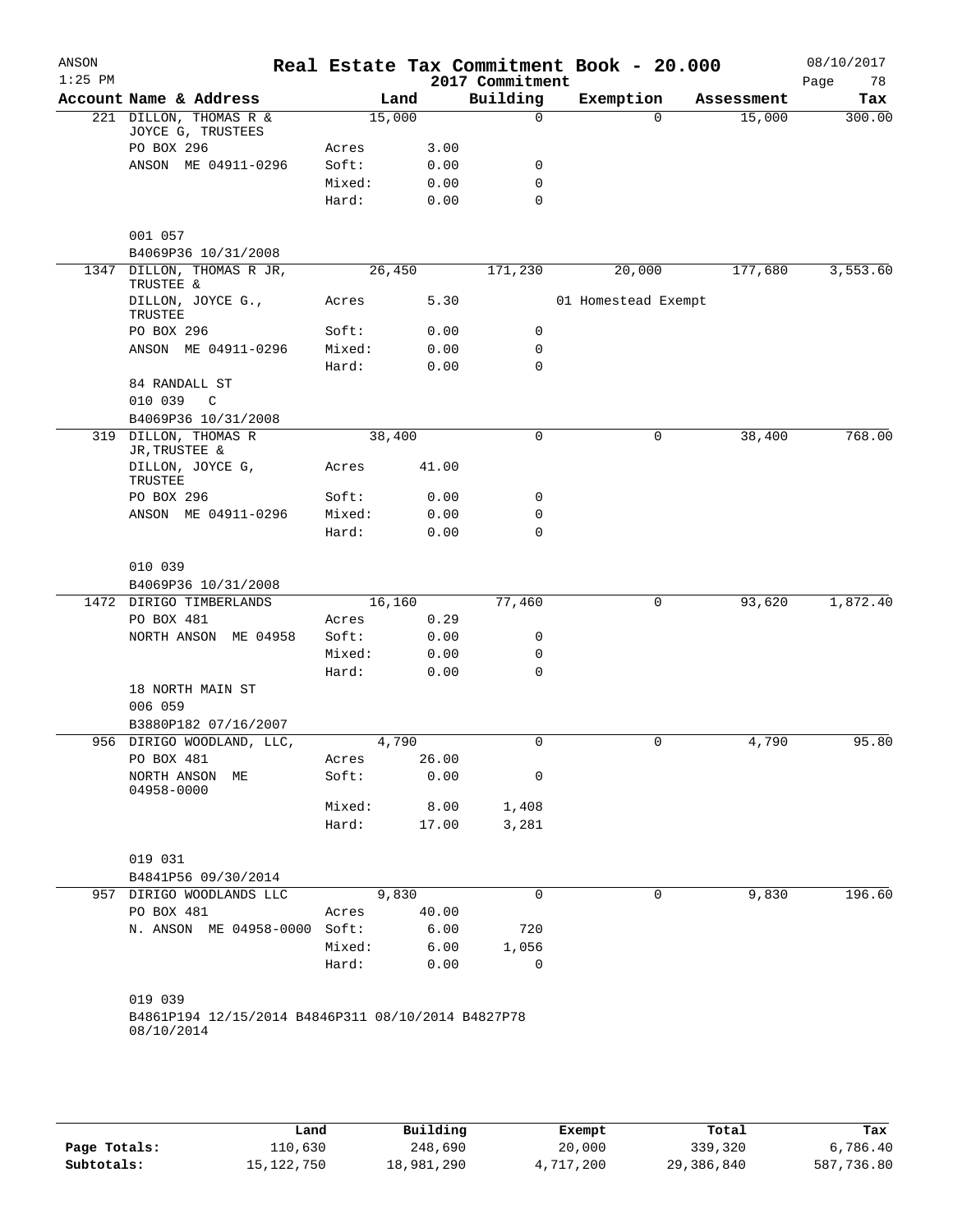| ANSON<br>$1:25$ PM |                                                          |             |            | 2017 Commitment | Real Estate Tax Commitment Book - 20.000 |            | 08/10/2017<br>Page<br>79 |
|--------------------|----------------------------------------------------------|-------------|------------|-----------------|------------------------------------------|------------|--------------------------|
|                    | Account Name & Address                                   |             | Land       | Building        | Exemption                                | Assessment | Tax                      |
|                    | 321 DIRKMAN, JOHN                                        |             | 12,540     | $\mathbf 0$     | $\Omega$                                 | 12,540     | 250.80                   |
|                    | 17 MERRILL ST                                            | Acres       | 72.00      |                 |                                          |            |                          |
|                    | WATERVILLE ME<br>04901-0000                              | Soft:       | 10.00      | 1,200           |                                          |            |                          |
|                    |                                                          | Mixed:      | 37.00      | 6,512           |                                          |            |                          |
|                    |                                                          | Hard:       | 25.00      | 4,825           |                                          |            |                          |
|                    |                                                          | TREE GROWTH |            |                 |                                          |            |                          |
|                    | 011 017                                                  |             |            |                 |                                          |            |                          |
|                    | 323 DOBSON, CLINTON K JR                                 |             | 18,140     | 10,500          | 0                                        | 28,640     | 572.80                   |
|                    | 400 NORTH RAYMOND RD                                     | Acres       | 6.12       |                 |                                          |            |                          |
|                    | POLAND ME 04274-0000                                     | Soft:       | 0.00       | 0               |                                          |            |                          |
|                    |                                                          | Mixed:      | 0.00       | $\mathbf 0$     |                                          |            |                          |
|                    |                                                          | Hard:       | 0.00       | $\mathbf 0$     |                                          |            |                          |
|                    | 35 GRAY RD                                               |             |            |                 |                                          |            |                          |
|                    | 022 038<br>6                                             |             |            |                 |                                          |            |                          |
|                    | B1753P185                                                |             |            |                 |                                          |            |                          |
|                    | 113 DODGE, JEREMIAH N.                                   |             | 35,500     | 15,140          | 20,000                                   | 30,640     | 612.80                   |
|                    | PO BOX 620                                               | Acres       | 10.00      |                 | 01 Homestead Exempt                      |            |                          |
|                    | ANSON ME 04911                                           | Soft:       | 0.00       | 0               |                                          |            |                          |
|                    |                                                          | Mixed:      | 0.00       | 0               |                                          |            |                          |
|                    |                                                          | Hard:       | 0.00       | $\mathbf 0$     |                                          |            |                          |
|                    |                                                          |             |            |                 |                                          |            |                          |
|                    | 342 HOLLIN WAITE HILL<br><b>RD</b>                       |             |            |                 |                                          |            |                          |
|                    | 014 030<br>3                                             |             |            |                 |                                          |            |                          |
|                    | B4348P216 11/24/2010                                     |             |            |                 |                                          |            |                          |
|                    | 181 DOIRON, FRANCIS T.                                   |             | 25,550     | 7,790           | 20,000                                   | 13,340     | 266.80                   |
|                    | 128 CAMPGROUND RD                                        | Acres       | 4.70       |                 | 01 Homestead Exempt                      |            |                          |
|                    | NORTH ANSON ME                                           | Soft:       | 0.00       | 0               |                                          |            |                          |
|                    | 04958-0000                                               |             |            |                 |                                          |            |                          |
|                    |                                                          | Mixed:      | 0.00       | 0               |                                          |            |                          |
|                    |                                                          | Hard:       | 0.00       | $\mathbf 0$     |                                          |            |                          |
|                    | 128 CAMPGROUND RD                                        |             |            |                 |                                          |            |                          |
|                    | 015 036                                                  |             |            |                 |                                          |            |                          |
|                    | B2218P291                                                |             |            |                 |                                          |            |                          |
|                    | 325 DOLAN, HARRIET M                                     |             | 20,900     | 81,300          | 26,000                                   | 76,200     | 1,524.00                 |
|                    | 1658 OLD AUGUSTA ROAD                                    | Acres       | 1.60       |                 | 01 Homestead Exempt                      |            |                          |
|                    | WALDOBORO<br>МE<br>04572-5513                            | Soft:       | 0.00       |                 | 0 03 Resident Veteran Widow              |            |                          |
|                    |                                                          | Mixed:      | 0.00       | 0               |                                          |            |                          |
|                    |                                                          | Hard:       | 0.00       | $\mathbf 0$     |                                          |            |                          |
|                    | 4 NEW PORTLAND RD                                        |             |            |                 |                                          |            |                          |
|                    | 008 020                                                  |             |            |                 |                                          |            |                          |
|                    | B586P19                                                  |             |            |                 |                                          |            |                          |
|                    | 1872 DOMER, DEBRA                                        |             | 0          | 26,840          | 20,000                                   | 6,840      | 136.80                   |
|                    | PO BOX 534                                               |             |            |                 | 01 Homestead Exempt                      |            |                          |
|                    | ANSON ME 04911-0534                                      |             |            |                 |                                          |            |                          |
|                    |                                                          |             |            |                 |                                          |            |                          |
|                    |                                                          |             |            |                 |                                          |            |                          |
|                    | 14 PEASE HILL RD                                         |             |            |                 |                                          |            |                          |
|                    | 010 015 ON                                               |             |            |                 |                                          |            |                          |
| 1100               | DOMINSKI, ROBERT J &                                     |             | 41,250     | 0               | 0                                        | 41,250     | 825.00                   |
|                    | <b>BRENDA</b>                                            |             |            |                 |                                          |            |                          |
|                    | 36 PREBLE AVE                                            | Acres       | 43.50      |                 |                                          |            |                          |
|                    | ANSON ME 04911                                           | Soft:       | 0.00       | 0               |                                          |            |                          |
|                    |                                                          | Mixed:      | 0.00       | 0               |                                          |            |                          |
|                    |                                                          | Hard:       | 0.00       | 0               |                                          |            |                          |
|                    |                                                          | B4987P0214  |            |                 |                                          |            |                          |
|                    | 022 030<br>3<br>B4987P214 12/21/2015 B4237P11 02/02/2010 |             |            |                 |                                          |            |                          |
|                    |                                                          |             |            |                 |                                          |            |                          |
|                    |                                                          | Land        | Building   |                 | Exempt                                   | Total      | Tax                      |
| Page Totals:       |                                                          | 153,880     | 141,570    |                 | 86,000                                   | 209,450    | 4,189.00                 |
| Subtotals:         | 15,276,630                                               |             | 19,122,860 |                 | 4,803,200<br>29,596,290                  |            | 591,925.80               |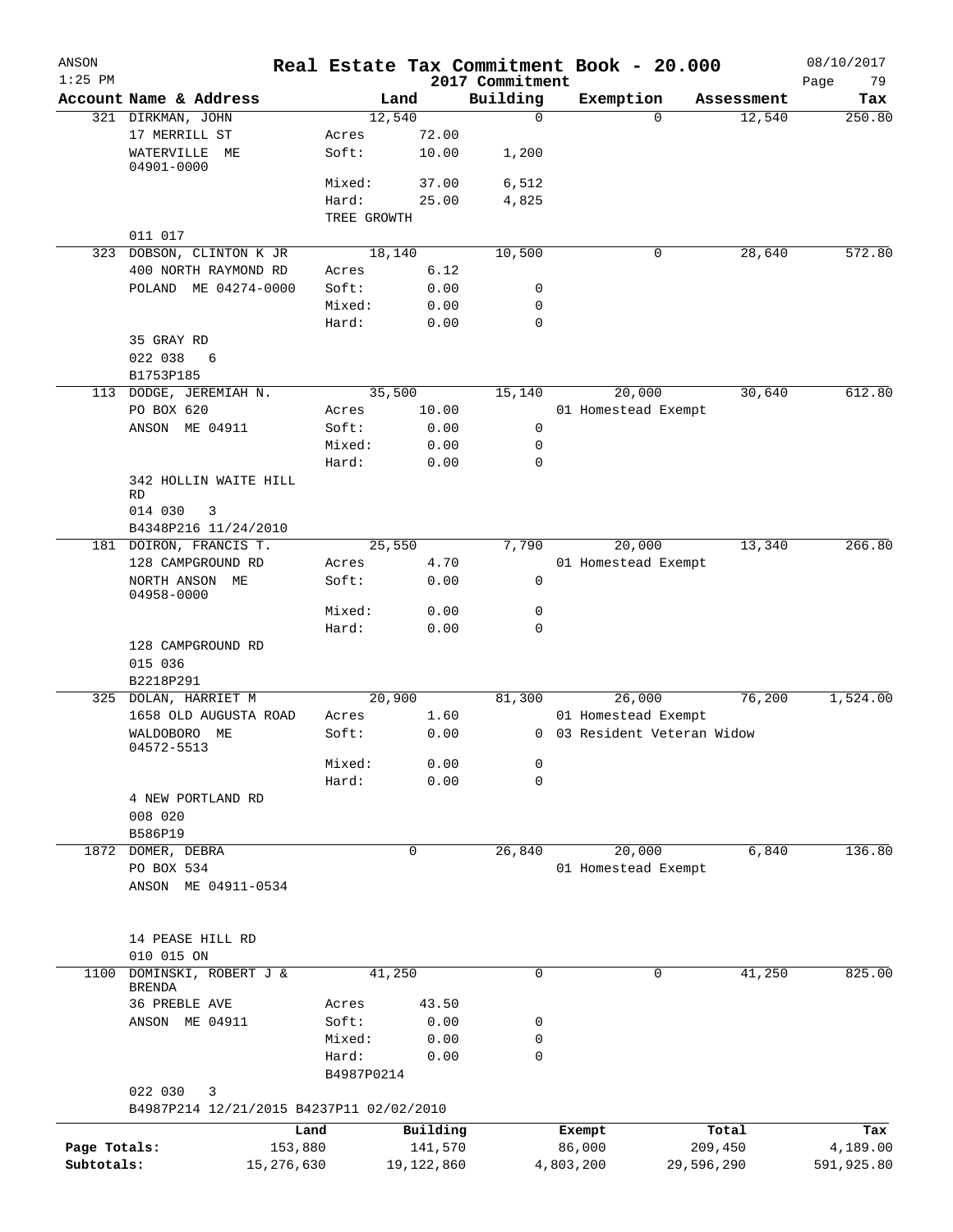| ANSON<br>$1:25$ PM |                                          |            |                 |            | 2017 Commitment  | Real Estate Tax Commitment Book - 20.000 |            | 08/10/2017<br>80<br>Page |
|--------------------|------------------------------------------|------------|-----------------|------------|------------------|------------------------------------------|------------|--------------------------|
|                    | Account Name & Address                   |            | Land            |            | Building         | Exemption                                | Assessment | Tax                      |
|                    | 56 DOMINSKI, ROBERT J &                  |            | 14,830          |            | 56,270           | 20,000                                   | 51,100     | 1,022.00                 |
|                    | BRENDA L                                 |            |                 |            |                  |                                          |            |                          |
|                    | 36 PREBLE AVE                            |            | Acres           | 0.55       |                  | 01 Homestead Exempt                      |            |                          |
|                    | ANSON ME 04911-0000                      |            | Soft:           | 0.00       | 0                |                                          |            |                          |
|                    |                                          |            | Mixed:          | 0.00       | 0                |                                          |            |                          |
|                    |                                          |            | Hard:           | 0.00       | $\mathbf 0$      |                                          |            |                          |
|                    | 36 PREBLE AVE<br>004 021                 |            |                 |            |                  |                                          |            |                          |
|                    | B2194P265                                |            |                 |            |                  |                                          |            |                          |
|                    | 759 DONAHUE, MICHAEL                     |            | 8,940           |            | 61,910           | 20,000                                   | 50,850     | 1,017.00                 |
|                    | PO BOX 108                               |            | Acres           | 0.20       |                  | 01 Homestead Exempt                      |            |                          |
|                    | ANSON ME 04911-0108                      |            | Soft:           | 0.00       | $\mathbf 0$      |                                          |            |                          |
|                    |                                          |            | Mixed:          | 0.00       | 0                |                                          |            |                          |
|                    |                                          |            | Hard:           | 0.00       | $\mathbf 0$      |                                          |            |                          |
|                    | 12 INGALLS ST                            |            |                 |            |                  |                                          |            |                          |
|                    | 002 052                                  |            |                 |            |                  |                                          |            |                          |
|                    | B4212P127 11/10/2009                     |            |                 |            |                  |                                          |            |                          |
|                    | 327 DONOVAN, JACK W                      |            | 9,000           |            | 71,850           | 0                                        | 80,850     | 1,617.00                 |
|                    | 21 NASON RD                              |            | Acres           | 0.09       |                  |                                          |            |                          |
|                    | GORHAM ME 04038-0000                     |            | Soft:           | 0.00       | 0                |                                          |            |                          |
|                    |                                          |            | Mixed:          | 0.00       | $\mathbf 0$      |                                          |            |                          |
|                    |                                          |            | Hard:           | 0.00       | 0                |                                          |            |                          |
|                    | 6 ELM ST                                 |            |                 |            |                  |                                          |            |                          |
|                    | 006 035                                  |            |                 |            |                  |                                          |            |                          |
|                    | B1001P58                                 |            |                 |            |                  |                                          |            |                          |
|                    | 669 DOUCETTE, LORIE K.                   |            | 25,850          |            | 54,530           | 0                                        | 80,380     | 1,607.60                 |
|                    | 186 MAIN STREET                          |            | Acres           | 4.90       |                  |                                          |            |                          |
|                    | ANSON ME 04911                           |            | Soft:           | 0.00       | 0                |                                          |            |                          |
|                    |                                          |            | Mixed:          | 0.00       | 0                |                                          |            |                          |
|                    |                                          |            | Hard:           | 0.00       | $\mathbf 0$      |                                          |            |                          |
|                    | 129 CAMPGROUND RD                        |            |                 |            |                  |                                          |            |                          |
|                    | 015 037<br>6 A                           |            |                 |            |                  |                                          |            |                          |
|                    | B4812P51 07/23/2014                      |            |                 |            |                  |                                          |            |                          |
|                    | 330 DOUGLAS, DEBORAH A.                  |            | 39,030          |            | 110,700          | 0                                        | 149,730    | 2,994.60                 |
|                    | DOUGLAS, ROLAND H.                       |            | Acres           | 17.53      |                  |                                          |            |                          |
|                    | PO BOX 137                               |            | Soft:           | 0.00       | 0                |                                          |            |                          |
|                    | ANSON ME 04911-0137                      |            | Mixed:          | 0.00       | 0                |                                          |            |                          |
|                    |                                          |            | Hard:           | 0.00       | 0                |                                          |            |                          |
|                    | 288 CAMPGROUND RD                        |            |                 |            |                  |                                          |            |                          |
|                    | 015 043<br>$\mathsf{C}$                  |            |                 |            |                  |                                          |            |                          |
|                    | B4878P228 02/11/2015 B4668P14 05/28/2013 |            |                 |            |                  |                                          |            |                          |
|                    | 1528 DOVER, MARK III                     |            | 23,560          |            | 48,930           | 20,000                                   | 52,490     | 1,049.80                 |
|                    | PO BOX 269                               |            | Acres           | 3.37       |                  | 01 Homestead Exempt                      |            |                          |
|                    | ANSON ME 04911-0269                      |            | Soft:           | 0.00       | $\mathbf 0$      |                                          |            |                          |
|                    |                                          |            | Mixed:<br>Hard: | 0.00       | 0<br>$\mathbf 0$ |                                          |            |                          |
|                    |                                          |            |                 | 0.00       |                  |                                          |            |                          |
|                    | 8 DOVER LANE<br>018 014 1                |            |                 |            |                  |                                          |            |                          |
|                    | B3006P9                                  |            |                 |            |                  |                                          |            |                          |
|                    | 1906 DOVER, MARK III                     |            | 26,780          |            | $\mathbf 0$      | 0                                        | 26,780     | 535.60                   |
|                    | PO BOX 269                               |            | Acres           | 17.78      |                  |                                          |            |                          |
|                    | ANSON ME 04911-0269                      |            | Soft:           | 0.00       | 0                |                                          |            |                          |
|                    |                                          |            | Mixed:          | 0.00       | 0                |                                          |            |                          |
|                    |                                          |            | Hard:           | 0.00       | 0                |                                          |            |                          |
|                    | DOVER LANE                               |            |                 |            |                  |                                          |            |                          |
|                    | 018 014 4                                |            |                 |            |                  |                                          |            |                          |
|                    | B3006P9                                  |            |                 |            |                  |                                          |            |                          |
|                    |                                          |            |                 |            |                  |                                          |            |                          |
|                    |                                          | Land       |                 | Building   |                  | Exempt                                   | Total      | Tax                      |
| Page Totals:       |                                          | 147,990    |                 | 404,190    |                  | 60,000                                   | 492,180    | 9,843.60                 |
| Subtotals:         |                                          | 15,424,620 |                 | 19,527,050 |                  | 4,863,200                                | 30,088,470 | 601,769.40               |
|                    |                                          |            |                 |            |                  |                                          |            |                          |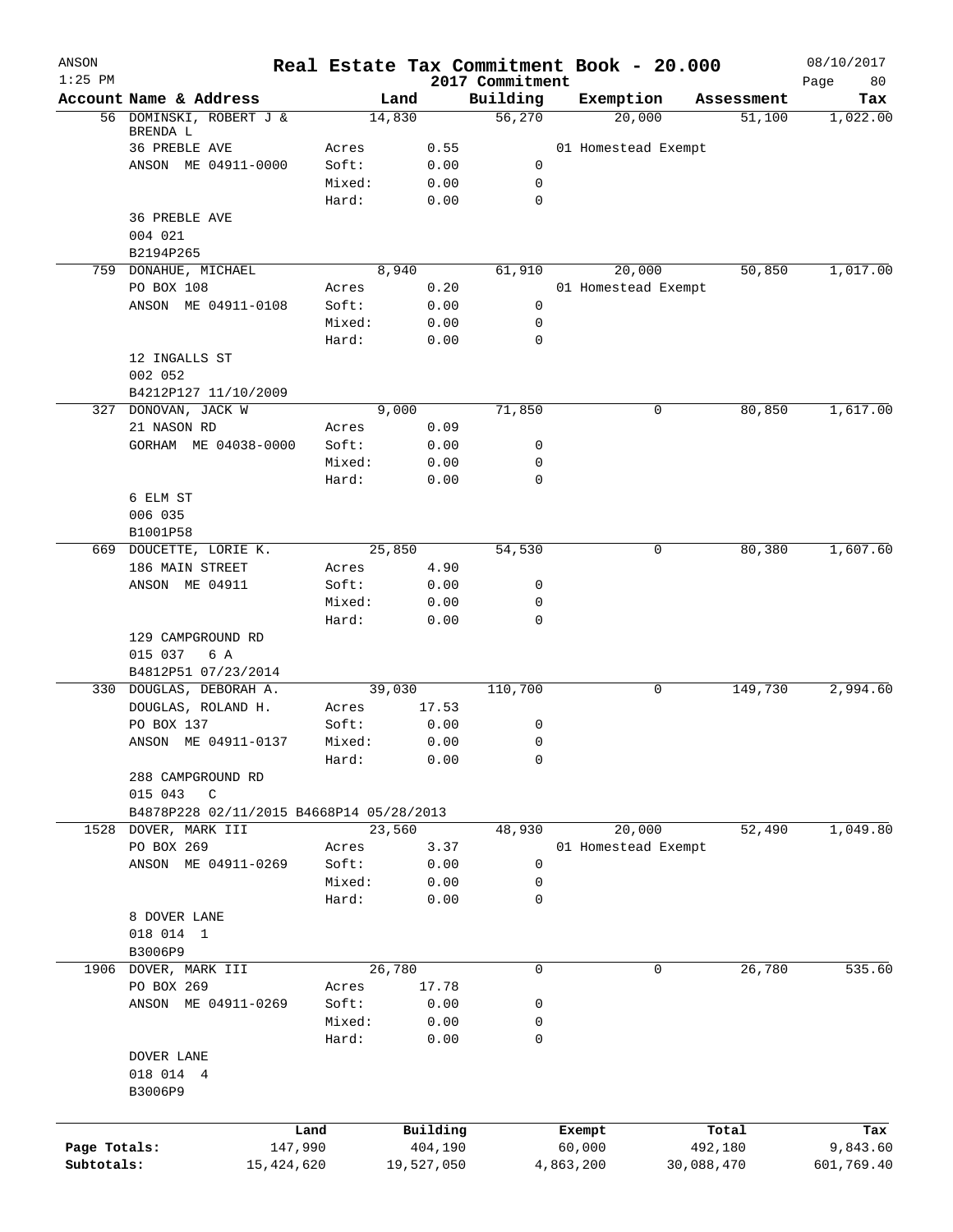| ANSON     |                               |        |        |        | Real Estate Tax Commitment Book - 20.000 |                     |          |            | 08/10/2017 |
|-----------|-------------------------------|--------|--------|--------|------------------------------------------|---------------------|----------|------------|------------|
| $1:25$ PM |                               |        |        |        | 2017 Commitment                          |                     |          |            | Page<br>81 |
|           | Account Name & Address        |        | Land   |        | Building                                 | Exemption           |          | Assessment | Tax        |
| 459       | DOW, MERVIN L & CELIA M       |        | 9,800  |        | 40,450                                   |                     | $\Omega$ | 50,250     | 1,005.00   |
|           | Е<br>762 MUTTON LANE          | Acres  |        | 0.24   |                                          |                     |          |            |            |
|           | CLINTON ME 04927-0000         | Soft:  |        | 0.00   | 0                                        |                     |          |            |            |
|           |                               | Mixed: |        | 0.00   | 0                                        |                     |          |            |            |
|           |                               | Hard:  |        | 0.00   | $\mathbf 0$                              |                     |          |            |            |
|           | 5 BOW ST                      |        |        |        |                                          |                     |          |            |            |
|           | 001 102                       |        |        |        |                                          |                     |          |            |            |
|           | B3258P203                     |        |        |        |                                          |                     |          |            |            |
|           | 935 DOW, PETER N & DORCAS M   |        | 9,800  |        | 50,950                                   |                     | 20,000   | 40,750     | 815.00     |
|           | PO BOX 384                    | Acres  |        | 0.24   |                                          | 01 Homestead Exempt |          |            |            |
|           | NORTH ANSON ME                | Soft:  |        | 0.00   | 0                                        |                     |          |            |            |
|           | 04958-0384                    |        |        |        |                                          |                     |          |            |            |
|           |                               | Mixed: |        | 0.00   | 0                                        |                     |          |            |            |
|           |                               | Hard:  |        | 0.00   | 0                                        |                     |          |            |            |
|           | 11 UNION ST                   |        |        |        |                                          |                     |          |            |            |
|           | 005 026                       |        |        |        |                                          |                     |          |            |            |
|           | B2999P335                     |        |        |        |                                          |                     |          |            |            |
|           | 1177 DOWD, GREGG A            |        | 18,280 |        | 1,000                                    |                     | 0        | 19,280     | 385.60     |
|           | 301 STATE ST                  | Acres  |        | 10.10  |                                          |                     |          |            |            |
|           | GUILFORD CT 06437-0000 Soft:  |        |        | 0.00   | 0                                        |                     |          |            |            |
|           |                               | Mixed: |        | 0.00   | 0                                        |                     |          |            |            |
|           |                               | Hard:  |        | 0.00   | 0                                        |                     |          |            |            |
|           |                               |        |        |        |                                          |                     |          |            |            |
|           | 018 021<br>A                  |        |        |        |                                          |                     |          |            |            |
|           | B5021P88 04/28/2016 B2876P114 |        |        |        |                                          |                     |          |            |            |
|           | 337 DRAFFIN, ROBERT E         |        | 63,700 |        | 0                                        |                     | 0        | 63,700     | 1,274.00   |
|           | 493 SECOND AVENUE             | Acres  |        | 122.00 |                                          |                     |          |            |            |
|           | BAYPORT NY 11705              | Soft:  |        | 0.00   | 0                                        |                     |          |            |            |
|           |                               | Mixed: |        | 0.00   | 0                                        |                     |          |            |            |
|           |                               | Hard:  |        | 0.00   | 0                                        |                     |          |            |            |
|           |                               |        |        |        |                                          |                     |          |            |            |
|           | 023 003                       |        |        |        |                                          |                     |          |            |            |
|           | B1187P125 04/29/1985          |        |        |        |                                          |                     |          |            |            |
|           | 1090 DREW, REBECCA L.         |        | 22,050 |        | 0                                        |                     | 0        | 22,050     | 441.00     |
|           | 30 DEARBORN ST                | Acres  |        | 8.55   |                                          |                     |          |            |            |
|           | WESTBROOK ME                  | Soft:  |        | 0.00   | 0                                        |                     |          |            |            |
|           | 04092-0000                    |        |        |        |                                          |                     |          |            |            |
|           |                               | Mixed: |        | 0.00   | 0                                        |                     |          |            |            |
|           |                               | Hard:  |        | 0.00   | $\mathbf 0$                              |                     |          |            |            |
|           |                               |        |        |        |                                          |                     |          |            |            |
|           | 013 022<br>2                  |        |        |        |                                          |                     |          |            |            |
|           | B4377P155 02/25/2011          |        |        |        |                                          |                     |          |            |            |
|           | 1089 DREW, REBECCA L.         |        | 21,860 |        | $\mathbf 0$                              |                     | 0        | 21,860     | 437.20     |
|           | 30 DEARBORN ST                | Acres  |        | 8.36   |                                          |                     |          |            |            |
|           | WESTBROOK ME                  | Soft:  |        | 0.00   | 0                                        |                     |          |            |            |
|           | 04092-0000                    |        |        |        |                                          |                     |          |            |            |
|           |                               | Mixed: |        | 0.00   | 0                                        |                     |          |            |            |
|           |                               | Hard:  |        | 0.00   | $\mathbf 0$                              |                     |          |            |            |
|           |                               |        |        |        |                                          |                     |          |            |            |
|           | 013 022<br>1                  |        |        |        |                                          |                     |          |            |            |
|           | B4377P155 02/25/2011          |        |        |        |                                          |                     |          |            |            |
|           |                               |        |        |        |                                          |                     |          |            |            |

|              | Land       | Building   | Exempt    | Total      | Tax        |
|--------------|------------|------------|-----------|------------|------------|
| Page Totals: | 145,490    | 92,400     | 20,000    | 217,890    | 4,357.80   |
| Subtotals:   | 15,570,110 | 19,619,450 | 4,883,200 | 30,306,360 | 606,127.20 |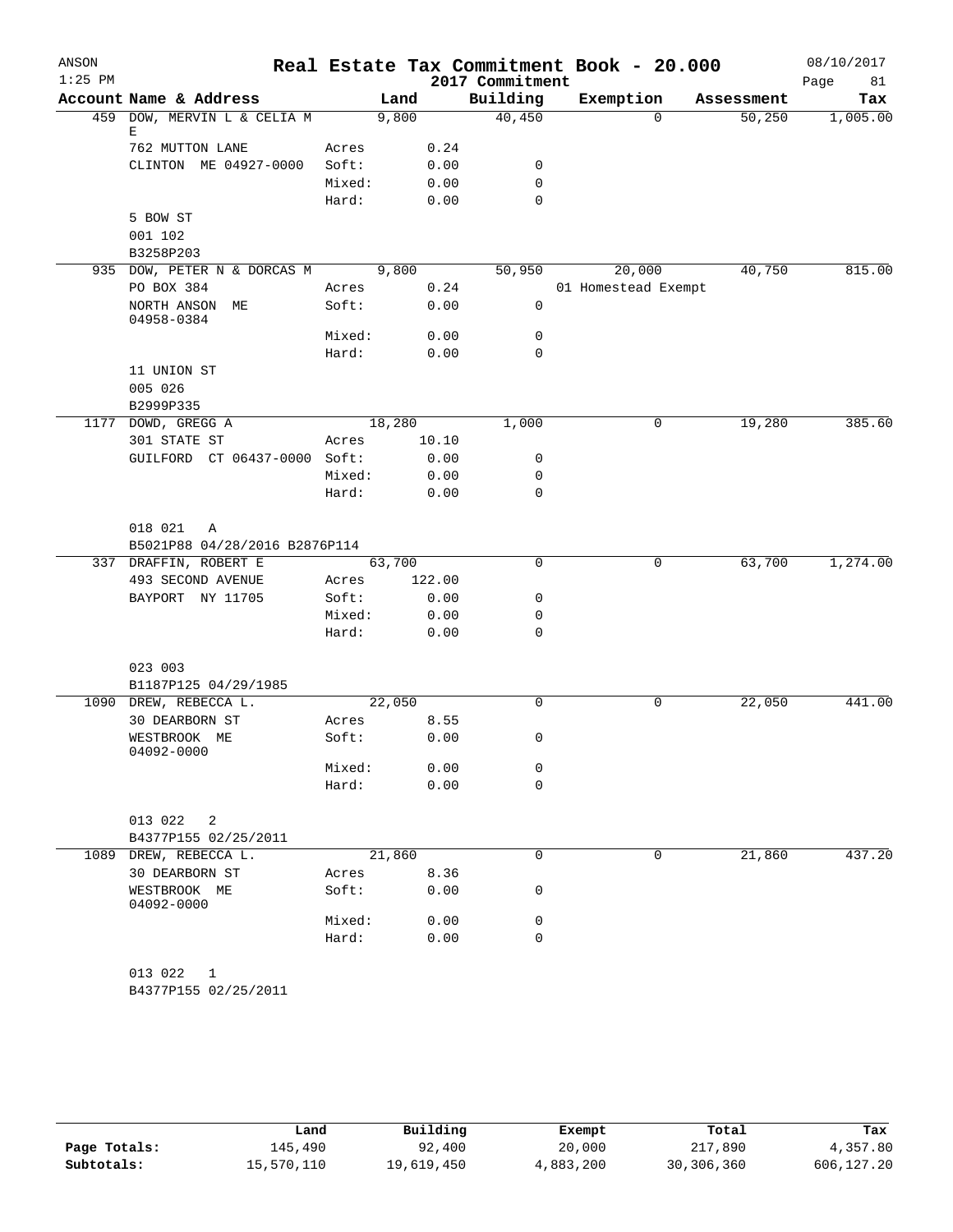| ANSON<br>$1:25$ PM |                                                                    |            |            |          | 2017 Commitment | Real Estate Tax Commitment Book - 20.000 |            | 08/10/2017<br>Page<br>82 |
|--------------------|--------------------------------------------------------------------|------------|------------|----------|-----------------|------------------------------------------|------------|--------------------------|
|                    | Account Name & Address                                             |            | Land       |          | Building        | Exemption                                | Assessment | Tax                      |
|                    | 812 DRISCOLL, ROBERT J.                                            |            | 21,600     |          | 15,170          | $\Omega$                                 | 36,770     | 735.40                   |
|                    | DRISCOLL, PATRICIA A.                                              | Acres      |            | 8.10     |                 |                                          |            |                          |
|                    | PO BOX 40                                                          | Soft:      |            | 0.00     | 0               |                                          |            |                          |
|                    | GREENE ME 04236-0000                                               | Mixed:     |            | 0.00     | 0               |                                          |            |                          |
|                    |                                                                    | Hard:      |            | 0.00     | 0               |                                          |            |                          |
|                    | 023 044<br>H                                                       |            |            |          |                 |                                          |            |                          |
|                    | B4828P264 09/12/2014                                               |            |            |          |                 |                                          |            |                          |
| 959                | DRIVER, BILLIE A.                                                  |            | 17,510     |          | $\mathbf 0$     | 0                                        | 17,510     | 350.20                   |
|                    | 10 WHIPPLE STREET                                                  | Acres      |            | 4.67     |                 |                                          |            |                          |
|                    | WINSLOW ME 04901                                                   | Soft:      |            | 0.00     | 0               |                                          |            |                          |
|                    |                                                                    | Mixed:     |            | 0.00     | 0               |                                          |            |                          |
|                    |                                                                    | Hard:      |            | 0.00     | 0               |                                          |            |                          |
|                    | 014 030<br>$\mathbf{1}$                                            |            |            |          |                 |                                          |            |                          |
|                    | B4685P355 04/12/2013                                               |            |            |          |                 |                                          |            |                          |
|                    | 1494 DUBE, HONORE GENE &<br>MAXINE REBECCA                         |            | 24,460     |          | 31,250          | 26,000                                   | 29,710     | 594.20                   |
|                    | 6 COUNTY ROAD                                                      | Acres      |            | 3.97     |                 | 02 Resident Veteran                      |            |                          |
|                    | ANSON ME 04911-0129                                                | Soft:      |            | 0.00     |                 | 0 01 Homestead Exempt                    |            |                          |
|                    |                                                                    | Mixed:     |            | 0.00     | 0               |                                          |            |                          |
|                    |                                                                    | Hard:      |            | 0.00     | $\mathbf 0$     |                                          |            |                          |
|                    | 6 COUNTY RD                                                        | B5011P0225 |            |          |                 |                                          |            |                          |
|                    | 014 041<br>5<br>B5011P225 03/28/2016 B5011P223 03/04/2016 B2720P60 |            |            |          |                 |                                          |            |                          |
|                    | 07/28/2000<br>1526 DUBE, TRACY A.                                  |            | 8,250      |          | 31,370          | 20,000                                   | 19,620     | 392.40                   |
|                    | 27 RANDALL STREET                                                  | Acres      |            | 0.17     |                 | 01 Homestead Exempt                      |            |                          |
|                    | ANSON ME 04911-3369                                                | Soft:      |            | 0.00     | 0               |                                          |            |                          |
|                    |                                                                    | Mixed:     |            | 0.00     | 0               |                                          |            |                          |
|                    |                                                                    | Hard:      |            | 0.00     | 0               |                                          |            |                          |
|                    | 27 RANDALL ST                                                      |            |            |          |                 |                                          |            |                          |
|                    | 003 047                                                            |            |            |          |                 |                                          |            |                          |
|                    |                                                                    |            |            |          |                 |                                          |            |                          |
|                    | B4172P223 07/30/2009<br>34 DULEY, HAROLD CRAIG                     |            | 11,140     |          | 47,460          | 0                                        | 58,600     | 1,172.00                 |
|                    | PO BOX 517                                                         | Acres      |            | 0.31     |                 |                                          |            |                          |
|                    | ANSON ME 04911                                                     | Soft:      |            | 0.00     |                 |                                          |            |                          |
|                    |                                                                    |            |            | 0.00     | 0               |                                          |            |                          |
|                    |                                                                    | Mixed:     |            |          | 0               |                                          |            |                          |
|                    |                                                                    | Hard:      |            | 0.00     | 0               |                                          |            |                          |
|                    | 29 MAIN ST<br>001 110                                              | B5124P0197 |            |          |                 |                                          |            |                          |
|                    | B5124P197 01/24/2017 B4910P287 05/12/2015                          |            |            |          |                 |                                          |            |                          |
|                    | 31 DULEY, HAROLD CRAIG                                             |            | 910        |          | 0               | 0                                        | 910        | 18.20                    |
|                    | PO BOX 517                                                         | Acres      |            | 0.15     |                 |                                          |            |                          |
|                    | ANSON ME 04911                                                     | Soft:      |            | 0.00     | 0               |                                          |            |                          |
|                    |                                                                    | Mixed:     |            | 0.00     | 0               |                                          |            |                          |
|                    |                                                                    | Hard:      |            | 0.00     | 0               |                                          |            |                          |
|                    | WILSON STREET                                                      | B5124P0197 |            |          |                 |                                          |            |                          |
|                    | 001 111                                                            |            |            |          |                 |                                          |            |                          |
|                    | B5124P0197 01/24/2017 B4910P285 05/12/2015                         |            |            |          |                 |                                          |            |                          |
|                    | 341 DULEY, RICHARD                                                 |            | 9,590      |          | 28,810          | 26,000                                   | 12,400     | 248.00                   |
|                    | PO BOX 217                                                         | Acres      |            | 0.23     |                 | 01 Homestead Exempt                      |            |                          |
|                    | ANSON ME 04911-0217                                                | Soft:      |            | 0.00     | 0               | 02 Resident Veteran                      |            |                          |
|                    |                                                                    | Mixed:     |            | 0.00     | 0               |                                          |            |                          |
|                    |                                                                    | Hard:      |            | 0.00     | 0               |                                          |            |                          |
|                    | 10 MOORE ST                                                        |            |            |          |                 |                                          |            |                          |
|                    | 002 003                                                            |            |            |          |                 |                                          |            |                          |
|                    | B4396P343 05/20/2011                                               |            |            |          |                 |                                          |            |                          |
|                    |                                                                    | Land       |            | Building |                 | Exempt                                   | Total      | Tax                      |
| Page Totals:       |                                                                    | 93,460     |            | 154,060  |                 | 72,000                                   | 175,520    | 3,510.40                 |
| Subtotals:         | 15,663,570                                                         |            | 19,773,510 |          |                 | 4,955,200                                | 30,481,880 | 609,637.60               |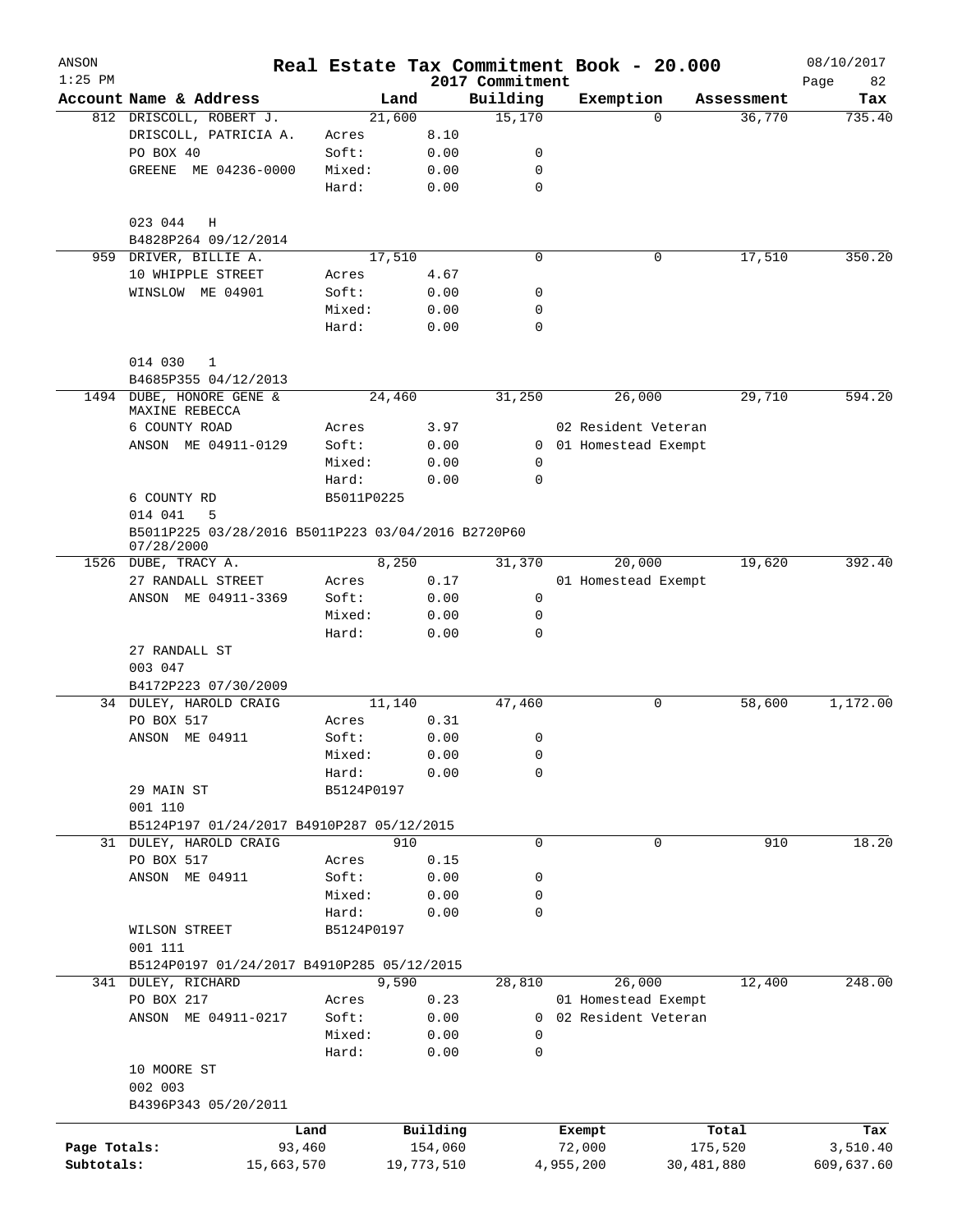| ANSON<br>$1:25$ PM |                                                                                        |                        |       | 2017 Commitment  | Real Estate Tax Commitment Book - 20.000 |            | 08/10/2017<br>Page<br>83 |
|--------------------|----------------------------------------------------------------------------------------|------------------------|-------|------------------|------------------------------------------|------------|--------------------------|
|                    | Account Name & Address                                                                 |                        | Land  | Building         | Exemption                                | Assessment | Tax                      |
| 869                | DULEY, ROSE A & ROBERT                                                                 | 10,000                 |       | 30,930           | 20,000                                   | 20,930     | 418.60                   |
|                    | т<br>PO BOX 157                                                                        | Acres                  | 0.25  |                  | 01 Homestead Exempt                      |            |                          |
|                    | 14 THIRD STREET                                                                        | Soft:                  | 0.00  | $\mathbf 0$      |                                          |            |                          |
|                    |                                                                                        |                        |       |                  |                                          |            |                          |
|                    | ANSON ME 04911-0157                                                                    | Mixed:                 | 0.00  | $\mathbf 0$      |                                          |            |                          |
|                    |                                                                                        | Hard:                  | 0.00  | $\Omega$         |                                          |            |                          |
|                    | 14 THIRD ST                                                                            | B5118P042              |       |                  |                                          |            |                          |
|                    | 001 060                                                                                |                        |       |                  |                                          |            |                          |
|                    | B5118P042 01/09/2017 B5118P042 01/12/2017 B5060P131<br>08/10/2016 B3532P150 08/04/2005 |                        |       |                  |                                          |            |                          |
|                    | 340 DULEY, SHIRLEY A                                                                   | 12,810                 |       | 68,630           | 26,000                                   | 55,440     | 1,108.80                 |
|                    | PO BOX 72                                                                              | Acres                  | 0.41  |                  | 01 Homestead Exempt                      |            |                          |
|                    | ANSON ME 04911-0072                                                                    | Soft:                  | 0.00  |                  | 0 03 Resident Veteran Widow              |            |                          |
|                    |                                                                                        | Mixed:                 | 0.00  | 0                |                                          |            |                          |
|                    |                                                                                        | Hard:                  | 0.00  | $\mathbf 0$      |                                          |            |                          |
|                    | 5 SCHOOL ST                                                                            | B5050P0348 LIFE ESTATE |       |                  |                                          |            |                          |
|                    | 001 030                                                                                |                        |       |                  |                                          |            |                          |
|                    | B5050P348 07/11/2016 B1421P93 03/28/1988                                               |                        |       |                  |                                          |            |                          |
|                    | 1203 DUNHAM, KENNETH W.                                                                | 22,850                 |       | 10,930           | 0                                        | 33,780     | 675.60                   |
|                    | DUNHAM, DIANE L.                                                                       | Acres                  | 2.90  |                  |                                          |            |                          |
|                    | 115 INTERVALE ROAD                                                                     | Soft:                  | 0.00  | 0                |                                          |            |                          |
|                    | TEMPLE ME 04984                                                                        | Mixed:                 | 0.00  | $\mathbf 0$      |                                          |            |                          |
|                    |                                                                                        | Hard:                  | 0.00  | $\Omega$         |                                          |            |                          |
|                    | 132 GREENLEAF RD                                                                       |                        |       |                  |                                          |            |                          |
|                    | 013 022 10                                                                             |                        |       |                  |                                          |            |                          |
|                    | B4823P26 08/27/2014                                                                    |                        |       |                  |                                          |            |                          |
|                    | 1881 DUNHAM, REBEKAH K                                                                 | 10,500                 |       | $\mathbf 0$      | 0                                        | 10,500     | 210.00                   |
|                    | 115 INTERVALE RD                                                                       | Acres                  | 3.00  |                  |                                          |            |                          |
|                    | TEMPLE ME 04984-0000                                                                   | Soft:                  | 0.00  | 0                |                                          |            |                          |
|                    |                                                                                        | Mixed:                 | 0.00  | $\mathbf 0$      |                                          |            |                          |
|                    |                                                                                        | Hard:                  | 0.00  | $\mathbf 0$      |                                          |            |                          |
|                    |                                                                                        |                        |       |                  |                                          |            |                          |
|                    | 013 022 10 A                                                                           |                        |       |                  |                                          |            |                          |
|                    | B3003P193                                                                              |                        |       |                  |                                          |            |                          |
|                    | 153 DUNLAP VEGETABLE FARMS,                                                            | 17,900                 |       | 30,860           | 0                                        | 48,760     | 975.20                   |
|                    | <b>LLC</b>                                                                             |                        |       |                  |                                          |            |                          |
|                    | 438 SOLON RD                                                                           | Acres                  | 20.10 |                  |                                          |            |                          |
|                    | NORTH ANSON ME<br>04958-0000                                                           | Soft:                  | 0.00  | $\Omega$         |                                          |            |                          |
|                    |                                                                                        | Mixed:                 | 0.00  | 0                |                                          |            |                          |
|                    |                                                                                        | Hard:                  | 0.00  | $\mathbf 0$      |                                          |            |                          |
|                    | 398 SOLON RD                                                                           |                        |       |                  |                                          |            |                          |
|                    | 024 032                                                                                |                        |       |                  |                                          |            |                          |
|                    | B5143P143 03/31/2017 B5143P100 03/31/2017                                              |                        |       |                  |                                          |            |                          |
|                    | 353 DUNLAP VEGETABLE FARMS,<br>LLC                                                     | 11,130                 |       | 11,550           | 0                                        | 22,680     | 453.60                   |
|                    | 438 SOLON RD                                                                           | Acres                  | 0.86  |                  |                                          |            |                          |
|                    | NORTH ANSON ME                                                                         | Soft:                  | 0.00  | 0                |                                          |            |                          |
|                    | 04958-0000                                                                             |                        |       |                  |                                          |            |                          |
|                    |                                                                                        | Mixed:                 | 0.00  | 0<br>$\mathbf 0$ |                                          |            |                          |
|                    |                                                                                        | Hard:                  | 0.00  |                  |                                          |            |                          |
|                    | 390 SOLON RD                                                                           |                        |       |                  |                                          |            |                          |
|                    | 024 027 B                                                                              |                        |       |                  |                                          |            |                          |
|                    | B5143P95 03/31/2017                                                                    |                        |       |                  |                                          |            |                          |
|                    |                                                                                        |                        |       |                  |                                          |            |                          |

|              | Land       | Building   | Exempt    | Total      | Tax        |
|--------------|------------|------------|-----------|------------|------------|
| Page Totals: | 85,190     | 152,900    | 46,000    | 192,090    | 3,841.80   |
| Subtotals:   | 15,748,760 | 19,926,410 | 5,001,200 | 30,673,970 | 613,479.40 |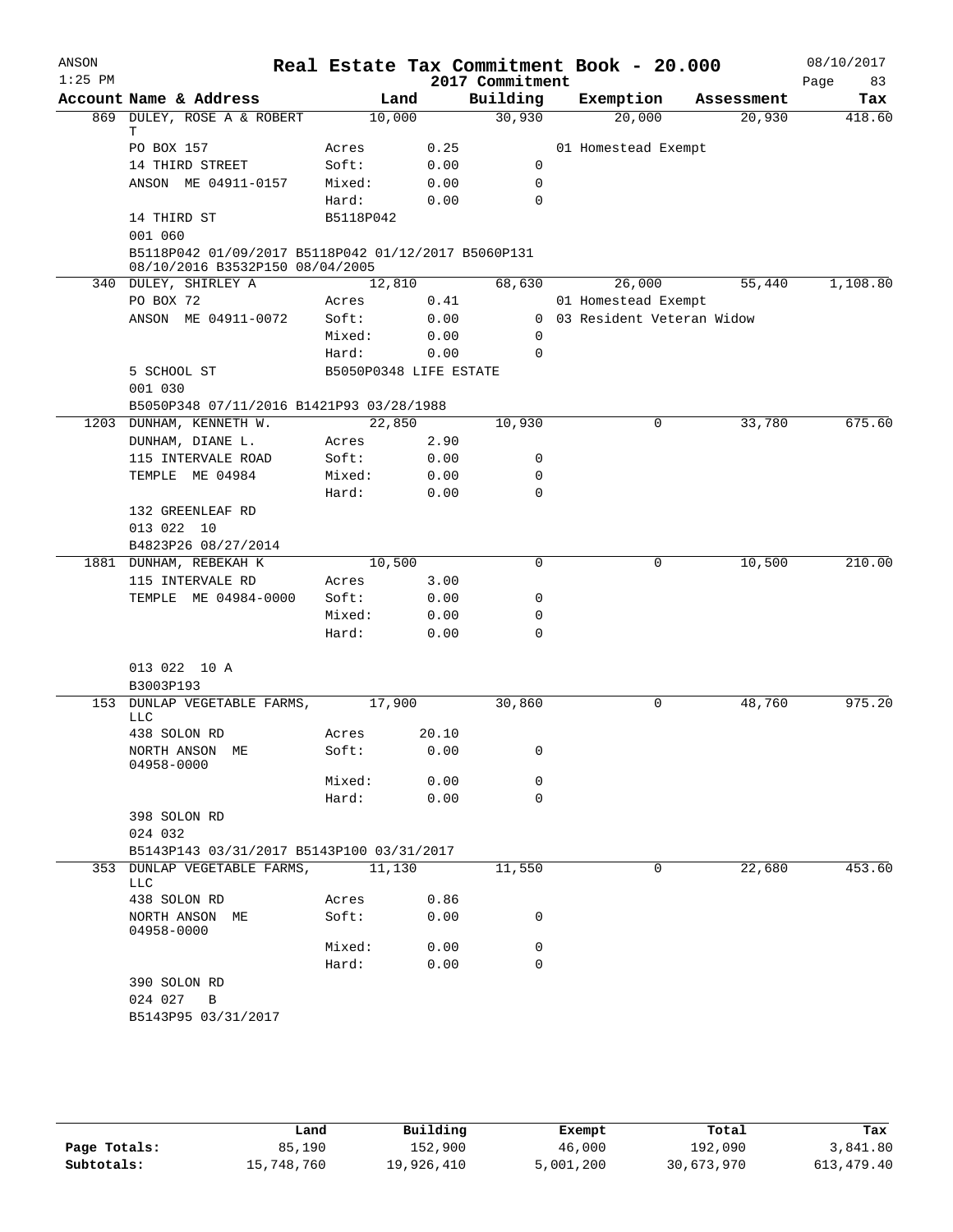| ANSON<br>$1:25$ PM |                                 |                |        | 2017 Commitment | Real Estate Tax Commitment Book - 20.000 |            |      | 08/10/2017 |
|--------------------|---------------------------------|----------------|--------|-----------------|------------------------------------------|------------|------|------------|
|                    | Account Name & Address          |                | Land   | Building        | Exemption                                | Assessment | Page | 84<br>Tax  |
|                    | 1779 DUNLAP, EVERETT G &        |                | 8,760  | $\mathbf 0$     | 0                                        | 8,760      |      | 175.20     |
|                    | GLENDA A                        |                |        |                 |                                          |            |      |            |
|                    | 438 SOLON RD<br>NORTH ANSON ME  | Acres<br>Soft: | 17.70  | 0               |                                          |            |      |            |
|                    | 04958-0000                      |                | 0.00   |                 |                                          |            |      |            |
|                    |                                 | Mixed:         | 0.00   | 0               |                                          |            |      |            |
|                    |                                 | Hard:          | 0.00   | 0               |                                          |            |      |            |
|                    | SOLON RD                        |                |        |                 |                                          |            |      |            |
|                    | 024 027<br>Α                    |                |        |                 |                                          |            |      |            |
|                    | B4035P222 08/07/2008            |                |        |                 |                                          |            |      |            |
| 345                | DUNLAP, EVERETT G &<br>GLENDA A |                | 19,080 | 78,050          | 20,000                                   | 77,130     |      | 1,542.60   |
|                    | 438 SOLON RD                    | Acres          | 0.91   |                 | 01 Homestead Exempt                      |            |      |            |
|                    | NORTH ANSON ME<br>04958-0000    | Soft:          | 0.00   | 0               |                                          |            |      |            |
|                    |                                 | Mixed:         | 0.00   | 0               |                                          |            |      |            |
|                    |                                 | Hard:          | 0.00   | 0               |                                          |            |      |            |
|                    | 438 SOLON RD                    |                |        |                 |                                          |            |      |            |
|                    | 024 035<br>B                    |                |        |                 |                                          |            |      |            |
|                    | B1833P177                       |                |        |                 |                                          |            |      |            |
|                    | 344 DUNLAP, WENDELL E           |                | 27,320 | 91,780          | 20,000                                   | 99,100     |      | 1,982.00   |
|                    | 438 SOLON ROAD                  | Acres          | 5.88   |                 | 01 Homestead Exempt                      |            |      |            |
|                    | NORTH ANSON ME<br>04958-0000    | Soft:          | 0.00   | 0               |                                          |            |      |            |
|                    |                                 | Mixed:         | 0.00   | 0               |                                          |            |      |            |
|                    |                                 | Hard:          | 0.00   | 0               |                                          |            |      |            |
|                    | 374 SOLON RD                    |                |        |                 |                                          |            |      |            |
|                    | 024 027                         |                |        |                 |                                          |            |      |            |
|                    | B2852P133                       |                |        |                 |                                          |            |      |            |
|                    | 709 DUNLAP, WENDELL E.          |                | 2,150  | $\mathbf 0$     | 0                                        | 2,150      |      | 43.00      |
|                    | 438 SOLON RD                    | Acres          | 11.60  |                 |                                          |            |      |            |
|                    | NORTH ANSON ME<br>04958-0000    | Soft:          | 0.00   | 0               |                                          |            |      |            |
|                    |                                 | Mixed:         | 5.00   | 880             |                                          |            |      |            |
|                    |                                 | Hard:          | 6.60   | 1,274           |                                          |            |      |            |
|                    |                                 | TREE GROWTH    |        |                 |                                          |            |      |            |
|                    | 024 038                         |                |        |                 |                                          |            |      |            |
|                    | B4735P215 11/22/2013            |                |        |                 |                                          |            |      |            |
|                    | 1884 DUNLAP, WENDELL E.         |                | 26,440 | 0               | U                                        | 26,440     |      | 528.80     |
|                    | 438 SOLON RD                    | Acres          | 120.80 |                 |                                          |            |      |            |
|                    | NORTH ANSON ME<br>04958-0000    | Soft:          | 11.00  | 1,320           |                                          |            |      |            |
|                    |                                 | Mixed:         | 46.00  | 8,096           |                                          |            |      |            |
|                    |                                 | Hard:          | 60.20  | 11,619          |                                          |            |      |            |
|                    |                                 | TREE GROWTH    |        |                 |                                          |            |      |            |
|                    | 024 031 A                       |                |        |                 |                                          |            |      |            |
|                    | B4735P215 11/22/2013            |                |        |                 |                                          |            |      |            |
|                    | 917 DUNN, SCOTT E.              |                | 24,700 | 14,500          | 0                                        | 39,200     |      | 784.00     |
|                    | 46 BEAVER DAM RD                | Acres          | 11.20  |                 |                                          |            |      |            |
|                    | NORTH ANSON ME<br>04958-0000    | Soft:          | 0.00   | 0               |                                          |            |      |            |
|                    |                                 | Mixed:         | 0.00   | 0               |                                          |            |      |            |
|                    |                                 | Hard:          | 0.00   | 0               |                                          |            |      |            |
|                    | 46 BEAVER DAM RD                |                |        |                 |                                          |            |      |            |
|                    | 015 043 I                       |                |        |                 |                                          |            |      |            |
|                    | B3446P343 02/15/2005            |                |        |                 |                                          |            |      |            |
|                    |                                 |                |        |                 |                                          |            |      |            |

|              | Land       | Building   | Exempt    | Total      | Tax        |
|--------------|------------|------------|-----------|------------|------------|
| Page Totals: | 108,450    | 184,330    | 40,000    | 252,780    | 5,055.60   |
| Subtotals:   | 15,857,210 | 20,110,740 | 5,041,200 | 30,926,750 | 618,535.00 |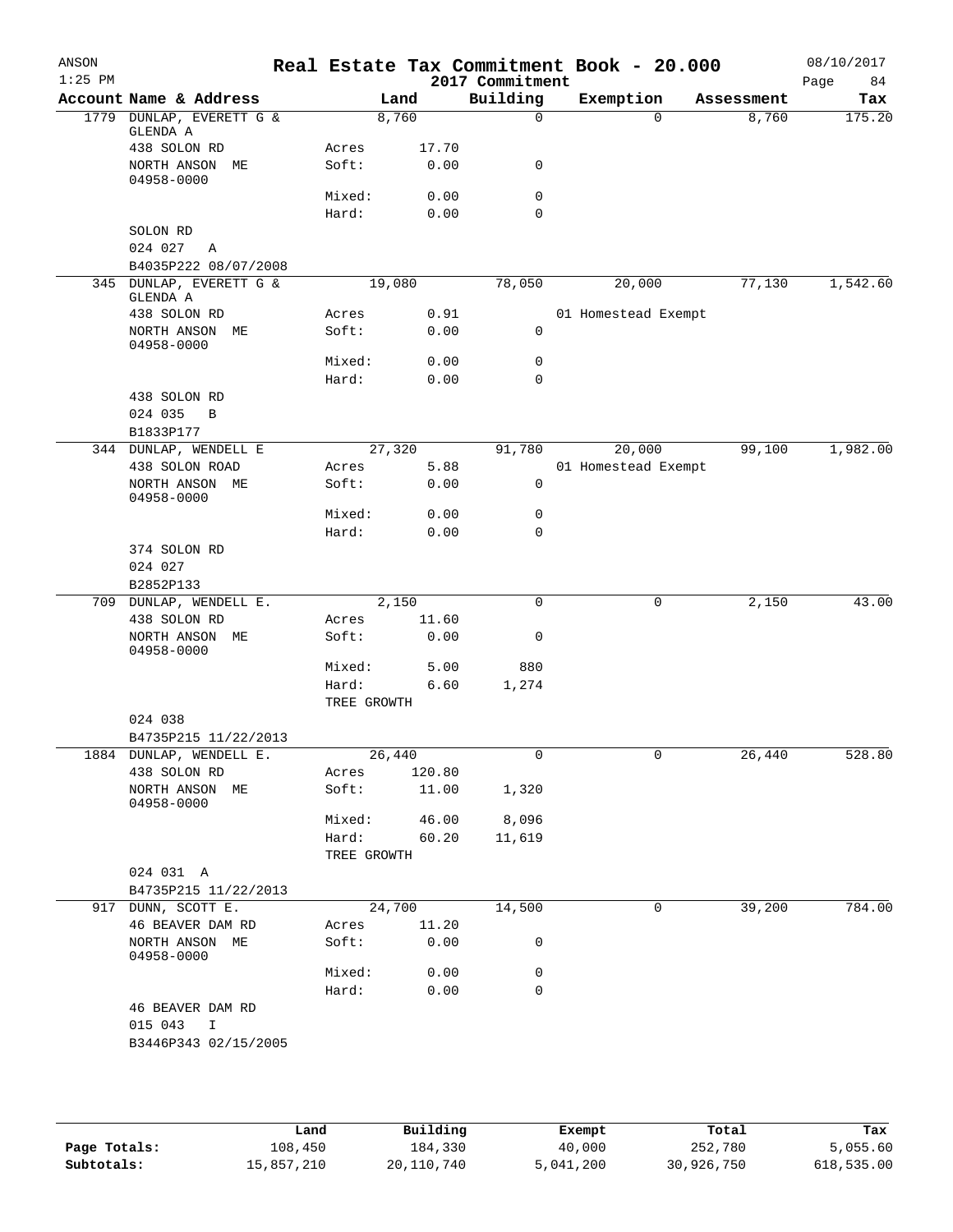| ANSON<br>$1:25$ PM |                                           |        |       | 2017 Commitment | Real Estate Tax Commitment Book - 20.000 |            | 08/10/2017<br>85<br>Page |
|--------------------|-------------------------------------------|--------|-------|-----------------|------------------------------------------|------------|--------------------------|
|                    | Account Name & Address                    |        | Land  | Building        | Exemption                                | Assessment | Tax                      |
|                    | 1042 DUNPHY, BONNIE J.                    | 31,500 |       | 51,390          | $\Omega$                                 | 82,890     | 1,657.80                 |
|                    | 126 KENNEBEC RIVER RD                     | Acres  | 10.00 |                 |                                          |            |                          |
|                    | EMBDEN ME 04958-0000                      | Soft:  | 0.00  | 0               |                                          |            |                          |
|                    |                                           | Mixed: | 0.00  | 0               |                                          |            |                          |
|                    |                                           | Hard:  | 0.00  | $\mathbf 0$     |                                          |            |                          |
|                    | 333 SOLON RD                              |        |       |                 |                                          |            |                          |
|                    | 024 026                                   |        |       |                 |                                          |            |                          |
|                    | B3661P9 04/14/2006                        |        |       |                 |                                          |            |                          |
| 1330               | DUNPHY, BRYCE K &<br>TAMERA A             | 36,000 |       | 39,850          | 0                                        | 75,850     | 1,517.00                 |
|                    | 34 TOWN FARM RD                           | Acres  | 41.00 |                 |                                          |            |                          |
|                    | NORTH ANSON ME 04958                      | Soft:  | 0.00  | 0               |                                          |            |                          |
|                    |                                           | Mixed: | 0.00  | $\mathbf 0$     |                                          |            |                          |
|                    |                                           | Hard:  | 0.00  | $\mathbf 0$     |                                          |            |                          |
|                    | 33 CLARK RD                               |        |       |                 |                                          |            |                          |
|                    | 021 009                                   |        |       |                 |                                          |            |                          |
|                    | B2977P14                                  |        |       |                 |                                          |            |                          |
|                    | 908 DUNPHY, BRYCE K &<br>TAMERA A         | 28,200 |       | 63,290          | 20,000                                   | 71,490     | 1,429.80                 |
|                    | 34 TOWN FARM RD                           | Acres  | 19.96 |                 | 01 Homestead Exempt                      |            |                          |
|                    | NORTH ANSON ME 04958                      | Soft:  | 0.00  | 0               |                                          |            |                          |
|                    |                                           | Mixed: | 0.00  | 0               |                                          |            |                          |
|                    |                                           | Hard:  | 0.00  | $\mathbf 0$     |                                          |            |                          |
|                    | 34 TOWN FARM RD                           |        |       |                 |                                          |            |                          |
|                    | 019 008<br>3                              |        |       |                 |                                          |            |                          |
|                    | B4125P216 04/23/2009 B4067P111 10/27/2008 |        |       |                 |                                          |            |                          |
|                    | 346 DUNPHY, GARY                          | 14,000 |       | 0               | 0                                        | 14,000     | 280.00                   |
|                    | PO BOX 339                                | Acres  | 2.33  |                 |                                          |            |                          |
|                    | NORTH ANSON ME<br>04958-0339              | Soft:  | 0.00  | 0               |                                          |            |                          |
|                    |                                           | Mixed: | 0.00  | 0               |                                          |            |                          |
|                    |                                           | Hard:  | 0.00  | 0               |                                          |            |                          |
|                    |                                           |        |       |                 |                                          |            |                          |
|                    | 017 033<br>B                              |        |       |                 |                                          |            |                          |
| 347                | B1951P246<br>DUNPHY, GARY L               | 30,000 |       | 99,500          | 20,000                                   | 109,500    | 2,190.00                 |
|                    | PO BOX 339                                | Acres  | 8.50  |                 | 01 Homestead Exempt                      |            |                          |
|                    | NORTH ANSON ME                            | Soft:  | 0.00  | 0               |                                          |            |                          |
|                    | 04958-0339                                |        |       |                 |                                          |            |                          |
|                    |                                           | Mixed: | 0.00  | 0               |                                          |            |                          |
|                    |                                           | Hard:  | 0.00  | $\mathbf 0$     |                                          |            |                          |
|                    | 5 HANNAH'S WAY                            |        |       |                 |                                          |            |                          |
|                    | 017 031<br>$\overline{C}$                 |        |       |                 |                                          |            |                          |
|                    | B2424P97                                  |        |       |                 |                                          |            |                          |
|                    | 1419 DUNPHY, GARY L.<br>PO BOX 339        |        | 0     | 9,310           | 0                                        | 9,310      | 186.20                   |
|                    | NORTH ANSON ME<br>04958-0339              |        |       |                 |                                          |            |                          |
|                    |                                           |        |       |                 |                                          |            |                          |
|                    | 6 HANNAH'S WAY                            |        |       |                 |                                          |            |                          |
|                    | 017 031<br>ON                             |        |       |                 |                                          |            |                          |
|                    |                                           |        |       |                 |                                          |            |                          |

|              | Land       | Building     | Exempt    | Total      | Tax        |
|--------------|------------|--------------|-----------|------------|------------|
| Page Totals: | 139,700    | 263,340      | 40,000    | 363,040    | 7,260.80   |
| Subtotals:   | 15,996,910 | 20, 374, 080 | 5,081,200 | 31,289,790 | 625,795.80 |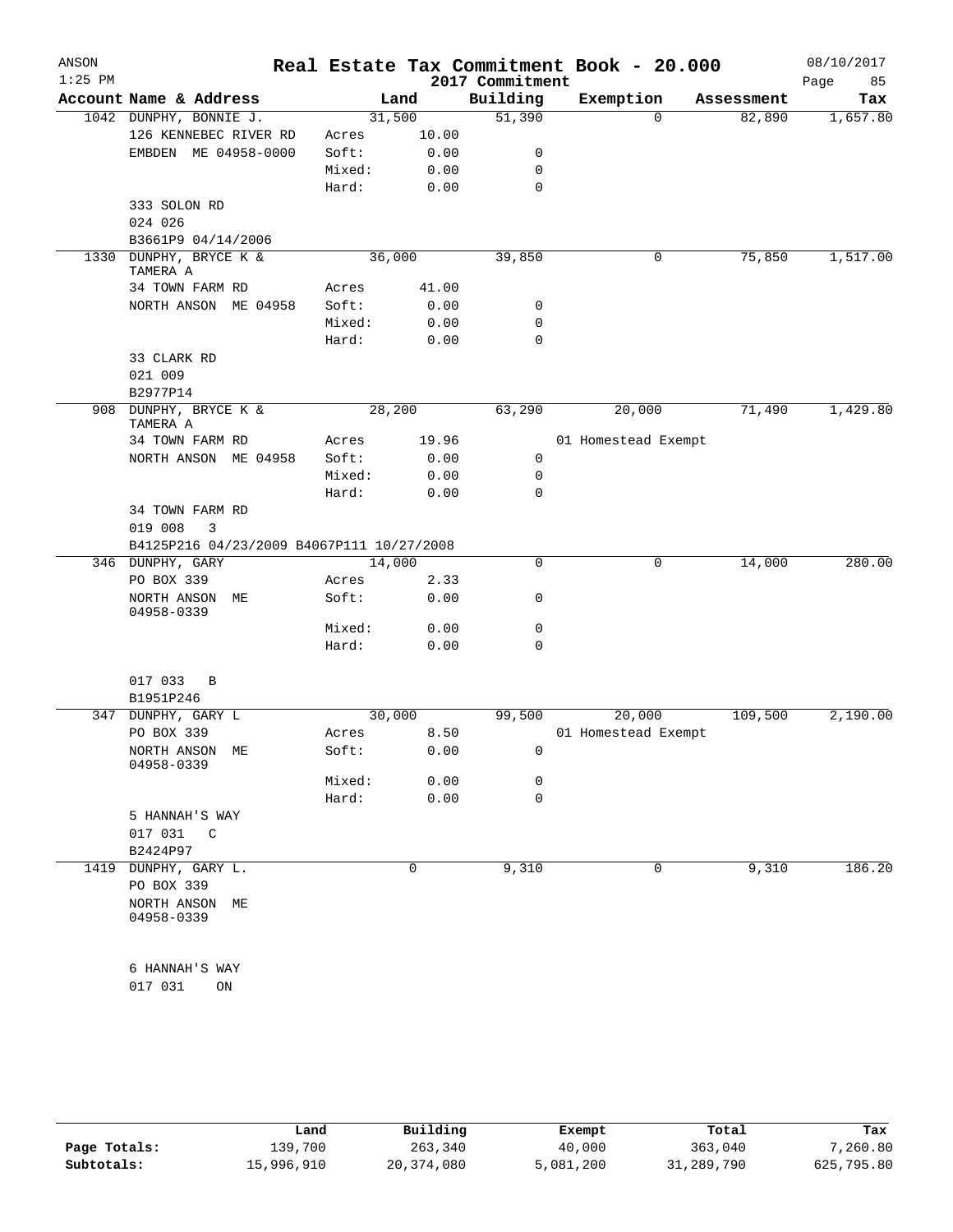| ANSON<br>$1:25$ PM |                                 |                 |        |              | 2017 Commitment  | Real Estate Tax Commitment Book - 20.000 |            | 08/10/2017<br>Page<br>86 |
|--------------------|---------------------------------|-----------------|--------|--------------|------------------|------------------------------------------|------------|--------------------------|
|                    | Account Name & Address          |                 | Land   |              | Building         | Exemption                                | Assessment | Tax                      |
|                    | 735 DUNPHY, TROY & JUDITH       |                 | 7,740  |              | $\mathbf 0$      | $\Omega$                                 | 7,740      | 154.80                   |
|                    | PO BOX 490                      | Acres           |        | 1.16         |                  |                                          |            |                          |
|                    | NORTH ANSON ME                  | Soft:           |        | 0.00         | 0                |                                          |            |                          |
|                    | 04958-0490                      | Mixed:          |        | 0.00         | 0                |                                          |            |                          |
|                    |                                 | Hard:           |        | 0.00         | $\mathbf 0$      |                                          |            |                          |
|                    |                                 |                 |        |              |                  |                                          |            |                          |
|                    | 008 014 B                       |                 |        |              |                  |                                          |            |                          |
|                    | B2348P172                       |                 |        |              |                  |                                          |            |                          |
|                    | 336 DUNPHY, TROY T              |                 | 20,260 |              | 93,760           | 20,000                                   | 94,020     | 1,880.40                 |
|                    | PO BOX 490                      | Acres           |        | 1.17         |                  | 01 Homestead Exempt                      |            |                          |
|                    | NORTH ANSON ME                  | Soft:           |        | 0.00         | $\mathsf{O}$     |                                          |            |                          |
|                    | 04958-0490                      | Mixed:          |        | 0.00         | 0                |                                          |            |                          |
|                    |                                 | Hard:           |        | 0.00         | 0                |                                          |            |                          |
|                    | 71 NORTH MAIN ST                |                 |        |              |                  |                                          |            |                          |
|                    | 006 076                         |                 |        |              |                  |                                          |            |                          |
|                    | B2120P259                       |                 |        |              |                  |                                          |            |                          |
| 1869               | DUNPHY, TROY T & JUDITH         |                 | 57,120 |              | 172,330          | 0                                        | 229,450    | 4,589.00                 |
|                    | PO BOX 490                      | Acres           |        | 42.23        |                  |                                          |            |                          |
|                    | NORTH ANSON ME                  | Soft:           |        | 0.00         | 0                |                                          |            |                          |
|                    | 04958-0490                      |                 |        |              |                  |                                          |            |                          |
|                    |                                 | Mixed:<br>Hard: |        | 0.00<br>0.00 | 0<br>$\mathbf 0$ |                                          |            |                          |
|                    | 56 HANNAH'S WAY                 |                 |        |              |                  |                                          |            |                          |
|                    | 017 031<br>B                    |                 |        |              |                  |                                          |            |                          |
|                    | B4542P299 06/28/2012 B2914P282  |                 |        |              |                  |                                          |            |                          |
|                    | 913 DUNPHY, TROY T & JUDITH     |                 | 14,100 |              | 0                | 0                                        | 14,100     | 282.00                   |
|                    | R                               |                 |        |              |                  |                                          |            |                          |
|                    | PO BOX 490                      | Acres           |        | 2.40         |                  |                                          |            |                          |
|                    | NORTH ANSON ME<br>04958-0490    | Soft:           |        | 0.00         | 0                |                                          |            |                          |
|                    |                                 | Mixed:          |        | 0.00         | 0                |                                          |            |                          |
|                    |                                 | Hard:           |        | 0.00         | $\mathbf 0$      |                                          |            |                          |
|                    |                                 |                 |        |              |                  |                                          |            |                          |
|                    | 005 035                         |                 |        |              |                  |                                          |            |                          |
|                    | B2348P169                       |                 |        |              |                  |                                          |            |                          |
|                    | 923 DUNPHY, TROY T & JUDITH     |                 | 16,750 |              | 0                | 0                                        | 16,750     | 335.00                   |
|                    | R                               |                 |        | 8.25         |                  |                                          |            |                          |
|                    | PO BOX 490<br>NORTH ANSON ME    | Acres<br>Soft:  |        | 0.00         | 0                |                                          |            |                          |
|                    | 04958-0490                      |                 |        |              |                  |                                          |            |                          |
|                    |                                 | Mixed:          |        | 0.00         | 0                |                                          |            |                          |
|                    |                                 | Hard:           |        | 0.00         | 0                |                                          |            |                          |
|                    |                                 |                 |        |              |                  |                                          |            |                          |
|                    | 005 037                         |                 |        |              |                  |                                          |            |                          |
|                    | B2348P169                       |                 |        |              |                  |                                          |            |                          |
|                    | 409 DUNPHY, TROY T.             |                 | 8,000  |              | 0                | 0                                        | 8,000      | 160.00                   |
|                    | DUNPHY, JUDITH R.<br>PO BOX 490 | Acres<br>Soft:  |        | 0.16         | 0                |                                          |            |                          |
|                    | NORTH ANSON ME                  | Mixed:          |        | 0.00<br>0.00 | 0                |                                          |            |                          |
|                    | 04958-0000                      |                 |        |              |                  |                                          |            |                          |
|                    |                                 | Hard:           |        | 0.00         | $\mathbf 0$      |                                          |            |                          |
|                    | 75 NORTH MAIN ST                |                 |        |              |                  |                                          |            |                          |
|                    | 006 075                         |                 |        |              |                  |                                          |            |                          |
|                    | B4827P54 09/03/2014             |                 |        |              |                  |                                          |            |                          |
|                    |                                 |                 |        |              |                  |                                          |            |                          |
|                    |                                 |                 |        |              |                  |                                          |            |                          |
|                    |                                 |                 |        |              |                  |                                          |            |                          |

|              | ⊥and       | Building   | Exempt    | Total      | Tax        |
|--------------|------------|------------|-----------|------------|------------|
| Page Totals: | 123,970    | 266,090    | 20,000    | 370,060    | 7,401.20   |
| Subtotals:   | 16,120,880 | 20,640,170 | 5,101,200 | 31,659,850 | 633,197.00 |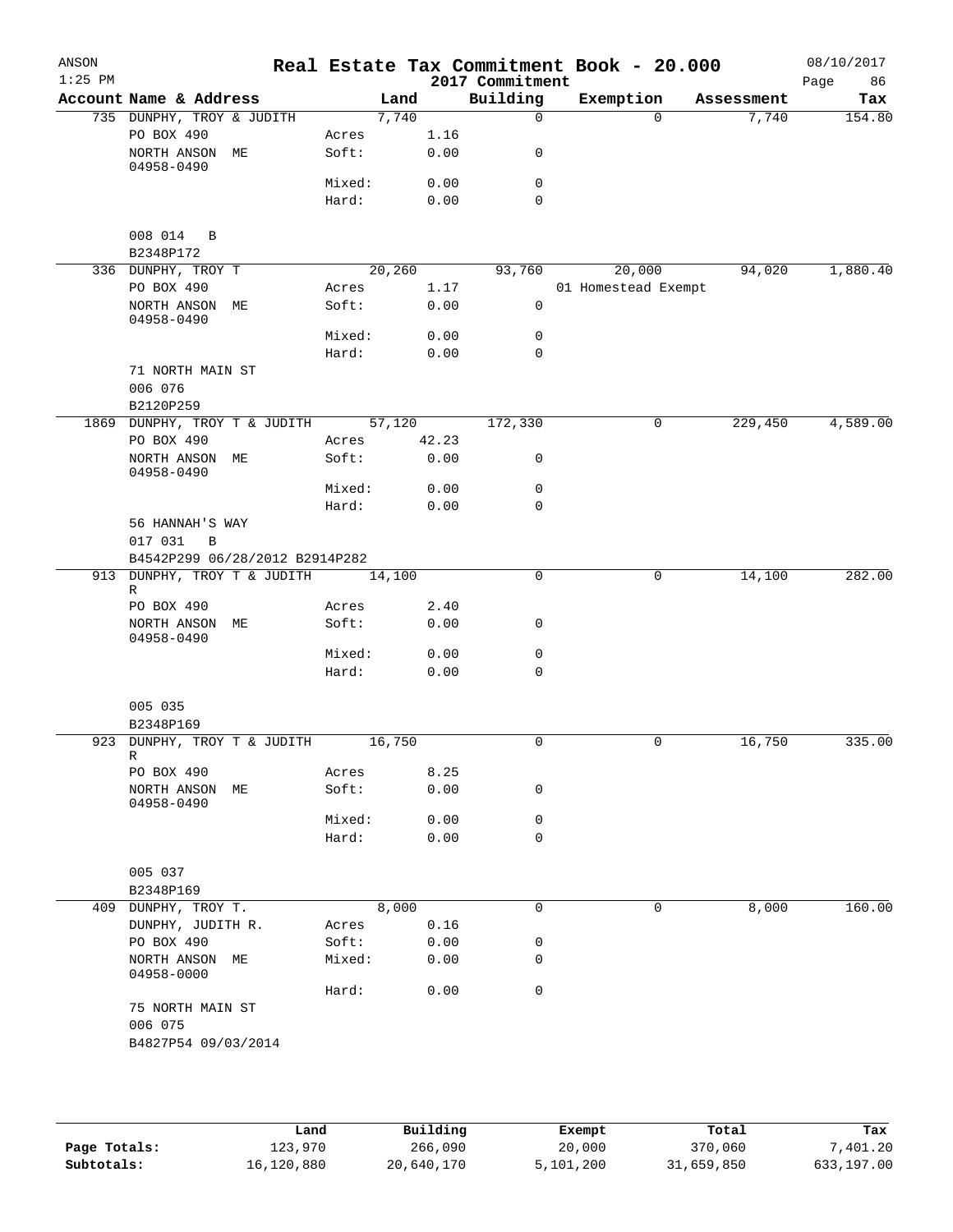| ANSON        |                                           |            |            |                             | Real Estate Tax Commitment Book - 20.000 |                  | 08/10/2017        |
|--------------|-------------------------------------------|------------|------------|-----------------------------|------------------------------------------|------------------|-------------------|
| $1:25$ PM    | Account Name & Address                    | Land       |            | 2017 Commitment<br>Building | Exemption                                | Assessment       | 87<br>Page<br>Tax |
|              | 1589 DURRELL, JOHN A                      | 20,750     |            | 30,910                      | $\Omega$                                 | 51,660           | 1,033.20          |
|              | PO BOX 194                                | Acres      | 1.50       |                             |                                          |                  |                   |
|              | SOLON ME 04979-0000                       | Soft:      | 0.00       | 0                           |                                          |                  |                   |
|              |                                           | Mixed:     | 0.00       | 0                           |                                          |                  |                   |
|              |                                           | Hard:      | 0.00       | $\mathbf 0$                 |                                          |                  |                   |
|              | 349 SOLON RD                              | B5021P0265 |            |                             |                                          |                  |                   |
|              | 024 026<br>A                              |            |            |                             |                                          |                  |                   |
|              | B5021P265 05/02/2016 B4255P135 04/01/2010 |            |            |                             |                                          |                  |                   |
|              | 331 DWYER, LARRY A & SALLY                | 20,180     |            | 60,100                      | 0                                        | 80,280           | 1,605.60          |
|              | Α                                         |            |            |                             |                                          |                  |                   |
|              | 149 WARD HILL RD                          | Acres      | 1.12       |                             |                                          |                  |                   |
|              | MADISON ME 04950-0000                     | Soft:      | 0.00       | 0                           |                                          |                  |                   |
|              |                                           | Mixed:     | 0.00       | 0                           |                                          |                  |                   |
|              |                                           | Hard:      | 0.00       | 0                           |                                          |                  |                   |
|              | 12 SPEAR HILL RD                          |            |            |                             |                                          |                  |                   |
|              | 001 099                                   |            |            |                             |                                          |                  |                   |
|              | B1583P75                                  |            |            |                             |                                          |                  |                   |
|              | 357 DYER, GARY R & TERRI M                | 10,390     |            | $\mathbf 0$                 | 0                                        | 10,390           | 207.80            |
|              | 6 FALL ST                                 | Acres      | 0.75       |                             |                                          |                  |                   |
|              | MADISON ME 04950-0000                     | Soft:      | 0.00       | 0                           |                                          |                  |                   |
|              |                                           | Mixed:     | 0.00       | 0                           |                                          |                  |                   |
|              |                                           | Hard:      | 0.00       | 0                           |                                          |                  |                   |
|              | 001 086                                   |            |            |                             |                                          |                  |                   |
|              |                                           |            |            |                             |                                          |                  |                   |
|              | B1548P176<br>361 DYER, STAFFORD           | 16,500     |            | 0                           | 0                                        | 16,500           | 330.00            |
|              | 24 EAST HOUGHTON ST                       | Acres      | 4.00       |                             |                                          |                  |                   |
|              | MADISON ME 04950-0000                     | Soft:      | 0.00       | 0                           |                                          |                  |                   |
|              |                                           | Mixed:     | 0.00       | 0                           |                                          |                  |                   |
|              |                                           | Hard:      | 0.00       | $\mathbf 0$                 |                                          |                  |                   |
|              |                                           |            |            |                             |                                          |                  |                   |
|              | 015 025                                   |            |            |                             |                                          |                  |                   |
|              | 708 EAGEN, AARON                          | 24,500     |            | 98,280                      | 0                                        | 122,780          | 2,455.60          |
|              | 41 ELM STREET                             | Acres      | 4.00       |                             |                                          |                  |                   |
|              | NORTH ANSON ME 04958                      | Soft:      | 0.00       | 0                           |                                          |                  |                   |
|              |                                           | Mixed:     | 0.00       | 0                           |                                          |                  |                   |
|              |                                           | Hard:      | 0.00       | 0                           |                                          |                  |                   |
|              | 70 NORTH MAIN ST                          |            |            |                             |                                          |                  |                   |
|              | 006 066                                   |            |            |                             |                                          |                  |                   |
|              | B4861P145 12/16/2014 B3715P258 07/26/2006 |            |            |                             |                                          |                  |                   |
|              | 423 EAGEN, AARON T.                       | 12,810     |            | 34,640                      | 0                                        | 47,450           | 949.00            |
|              | 41 ELM STREET                             | Acres      | 0.41       |                             |                                          |                  |                   |
|              | NORTH ANSON ME 04958                      | Soft:      | 0.00       | 0                           |                                          |                  |                   |
|              |                                           | Mixed:     | 0.00       | 0                           |                                          |                  |                   |
|              |                                           | Hard:      | 0.00       | 0                           |                                          |                  |                   |
|              | 15 RANDALL ST                             | B4933P0159 |            |                             |                                          |                  |                   |
|              | 003 050                                   |            |            |                             |                                          |                  |                   |
|              | B4999P349 11/24/2015                      |            |            |                             |                                          |                  |                   |
|              | 1284 EDELL, EDISON E                      | 25,980     |            | 36,900                      | 20,000                                   | 42,880           | 857.60            |
|              | C/O RACHEL WENTWORTH                      | Acres      | 2.32       |                             | 01 Homestead Exempt                      |                  |                   |
|              | 116 EASY STREET                           | Soft:      | 0.00       | 0                           |                                          |                  |                   |
|              | CANAAN ME 04924-0000                      | Mixed:     | 0.00       | 0                           |                                          |                  |                   |
|              |                                           | Hard:      | 0.00       | 0                           |                                          |                  |                   |
|              | 26 NEW PORTLAND RD                        |            |            |                             |                                          |                  |                   |
|              | 008 023                                   |            |            |                             |                                          |                  |                   |
|              | B2231P220                                 |            |            |                             |                                          |                  |                   |
|              |                                           |            |            |                             |                                          |                  |                   |
|              |                                           |            | Building   |                             |                                          |                  |                   |
| Page Totals: | Land<br>131,110                           |            | 260,830    |                             | Exempt<br>20,000                         | Total<br>371,940 | Tax<br>7,438.80   |
| Subtotals:   | 16,251,990                                |            | 20,901,000 |                             | 5,121,200                                | 32,031,790       | 640,635.80        |
|              |                                           |            |            |                             |                                          |                  |                   |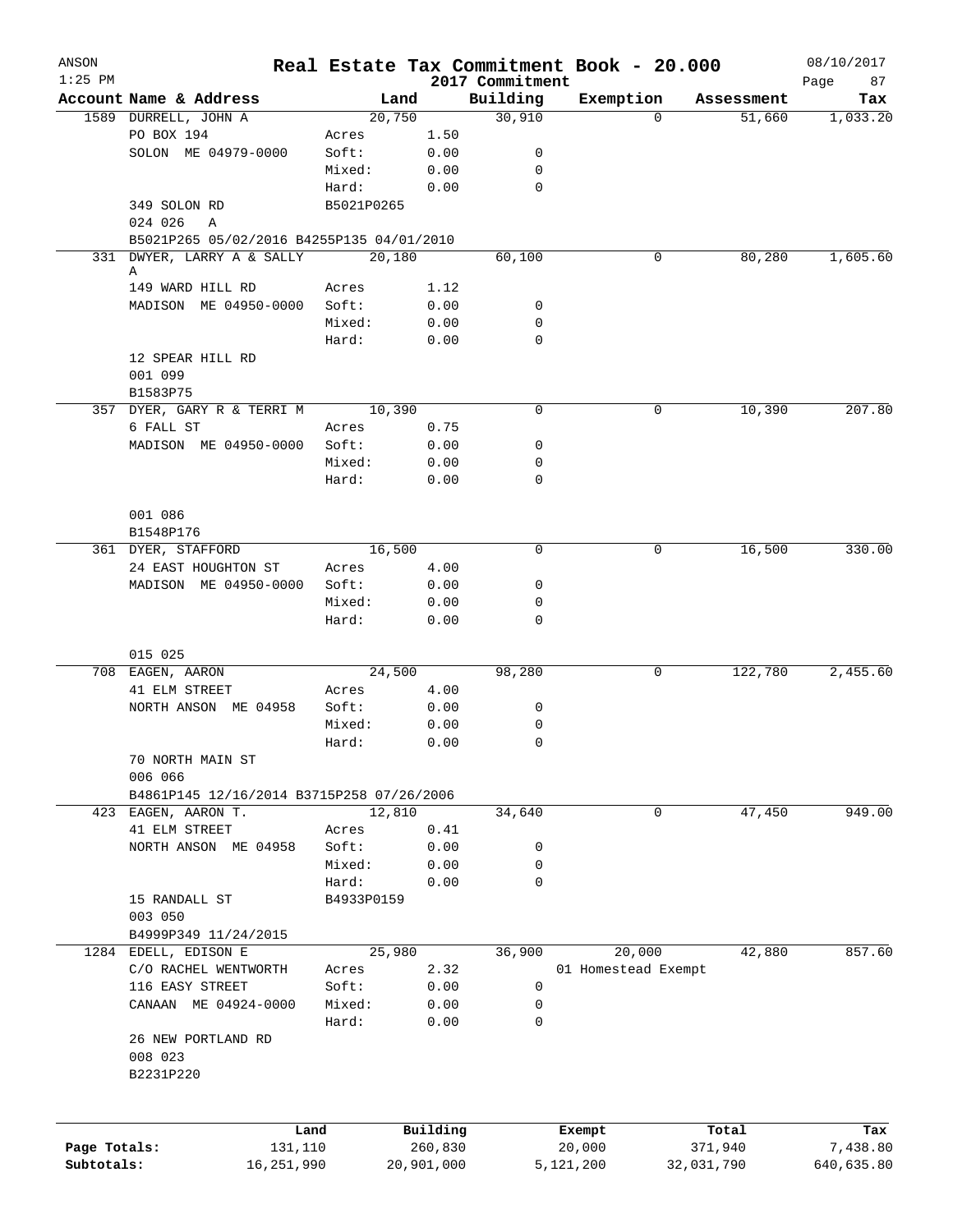| ANSON     |                                                     |                        |       |                                  | Real Estate Tax Commitment Book - 20.000 |            | 08/10/2017 |
|-----------|-----------------------------------------------------|------------------------|-------|----------------------------------|------------------------------------------|------------|------------|
| $1:25$ PM |                                                     |                        |       | 2017 Commitment                  |                                          |            | Page<br>88 |
|           | Account Name & Address                              | Land                   |       |                                  | Building Exemption                       | Assessment | Tax        |
|           | 363 EDES, DONALD W. TRUSTEE                         | 13,420                 |       | 50,040                           | 26,000                                   | 37,460     | 749.20     |
|           | DARRELL W & ELLEANOR A. Acres<br>EDES LIVING TRUST  |                        | 0.45  |                                  | 01 Homestead Exempt                      |            |            |
|           | 79 EMBDEN POND ROAD                                 | Soft:                  | 0.00  |                                  | 0 02 Resident Veteran                    |            |            |
|           | NORTH ANSON ME 04958                                | Mixed:                 | 0.00  | 0                                |                                          |            |            |
|           |                                                     | Hard:                  | 0.00  | 0                                |                                          |            |            |
|           | 79 EMBDEN POND RD<br>009 015                        |                        |       | LIFE ESTATE TO DARRELL & ELEANOR |                                          |            |            |
|           | B4840P240 10/09/2014                                |                        |       |                                  |                                          |            |            |
|           | 1041 EDES, KENNETH F &                              | 25,480                 |       | 69,400                           | 20,000                                   | 74,880     | 1,497.60   |
|           | HERTLEIN, CHANTELL M                                | Acres                  | 4.65  |                                  | 01 Homestead Exempt                      |            |            |
|           | 246 HORSEBACK RD                                    | Soft:                  | 0.00  | 0                                |                                          |            |            |
|           | ANSON ME 04911-0000                                 | Mixed:                 | 0.00  | 0                                |                                          |            |            |
|           |                                                     | Hard:                  | 0.00  | $\Omega$                         |                                          |            |            |
|           | 246 HORSEBACK RD                                    |                        |       |                                  |                                          |            |            |
|           | 015 010<br>D                                        |                        |       |                                  |                                          |            |            |
|           | B2321P1                                             |                        |       |                                  |                                          |            |            |
|           | 1594 EDGERLY, DONALD J &                            | 23,050                 |       | 9,310                            | 0                                        | 32,360     | 647.20     |
|           | CHERYL E                                            |                        |       |                                  |                                          |            |            |
|           | PO BOX 5                                            | Acres                  | 5.70  |                                  |                                          |            |            |
|           | LIMERICK ME 04048-0005 Soft:                        |                        | 0.00  | 0                                |                                          |            |            |
|           |                                                     | Mixed:                 | 0.00  | 0                                |                                          |            |            |
|           |                                                     | Hard:                  | 0.00  | 0                                |                                          |            |            |
|           | 321 CARRABASSETT RD                                 |                        |       |                                  |                                          |            |            |
|           | 022 029<br>B3180P238                                |                        |       |                                  |                                          |            |            |
| 1087      | EDINGTON, LORI ELLEN                                | 43,290                 |       | $\Omega$                         | 0                                        | 43,290     | 865.80     |
|           | AKA TOZIER                                          |                        |       |                                  |                                          |            |            |
|           | 5331 HUMBOLDT DRIVE                                 | Acres                  | 94.00 |                                  |                                          |            |            |
|           | ROCKLIN CA 95765                                    | Soft:                  | 13.00 | 1,560                            |                                          |            |            |
|           |                                                     | Mixed:                 | 2.00  | 352                              |                                          |            |            |
|           |                                                     | Hard:                  | 60.00 | 11,580                           |                                          |            |            |
|           | FLETCHER RD                                         | TREE GROWTH B4960P0345 |       |                                  |                                          |            |            |
|           | 013 002                                             |                        |       |                                  |                                          |            |            |
|           | B4960P345 09/30/2015 B3701P316 05/30/2006 B2594P193 |                        |       |                                  |                                          |            |            |
|           | 1804 EDINGTON, LORI ELLEN<br>AKA TOZIER             | 26,560                 |       | $\Omega$                         | $\Omega$                                 | 26,560     | 531.20     |
|           | 5331 HUMBOLDT DRIVE                                 | Acres                  | 85.00 |                                  |                                          |            |            |
|           | ROCKLIN CA 95765                                    | Soft:                  | 6.00  | 720                              |                                          |            |            |
|           |                                                     | Mixed:                 | 66.00 | 11,616                           |                                          |            |            |
|           |                                                     | Hard:                  | 11.00 | 2,123                            |                                          |            |            |
|           |                                                     | TREE GROWTH B4960P0345 |       |                                  |                                          |            |            |
|           | 013 009                                             |                        |       |                                  |                                          |            |            |
|           | B4960P345 09/30/2015 B3701P316 05/30/2006 B2594P193 |                        |       |                                  |                                          |            |            |
|           | 365 EDWARDS, JANET                                  | 26,750                 |       | 32,750                           | 20,000                                   | 39,500     | 790.00     |
|           | 858 PEASE HILL RD                                   | Acres                  | 5.50  |                                  | 01 Homestead Exempt                      |            |            |
|           | ANSON ME 04911-0000                                 | Soft:                  | 0.00  | 0                                |                                          |            |            |
|           |                                                     | Mixed:                 | 0.00  | 0                                |                                          |            |            |
|           |                                                     | Hard:                  | 0.00  | 0                                |                                          |            |            |
|           | 858 PEASE HILL RD                                   |                        |       |                                  |                                          |            |            |
|           | 012 015<br>Е                                        |                        |       |                                  |                                          |            |            |
|           | B1016P210                                           |                        |       |                                  |                                          |            |            |
|           |                                                     |                        |       |                                  |                                          |            |            |
|           |                                                     |                        |       |                                  |                                          |            |            |

|              | Land       | Building   | Exempt    | Total        | Tax        |
|--------------|------------|------------|-----------|--------------|------------|
| Page Totals: | 158,550    | 161,500    | 66,000    | 254,050      | 5,081.00   |
| Subtotals:   | 16,410,540 | 21,062,500 | 5,187,200 | 32, 285, 840 | 645,716.80 |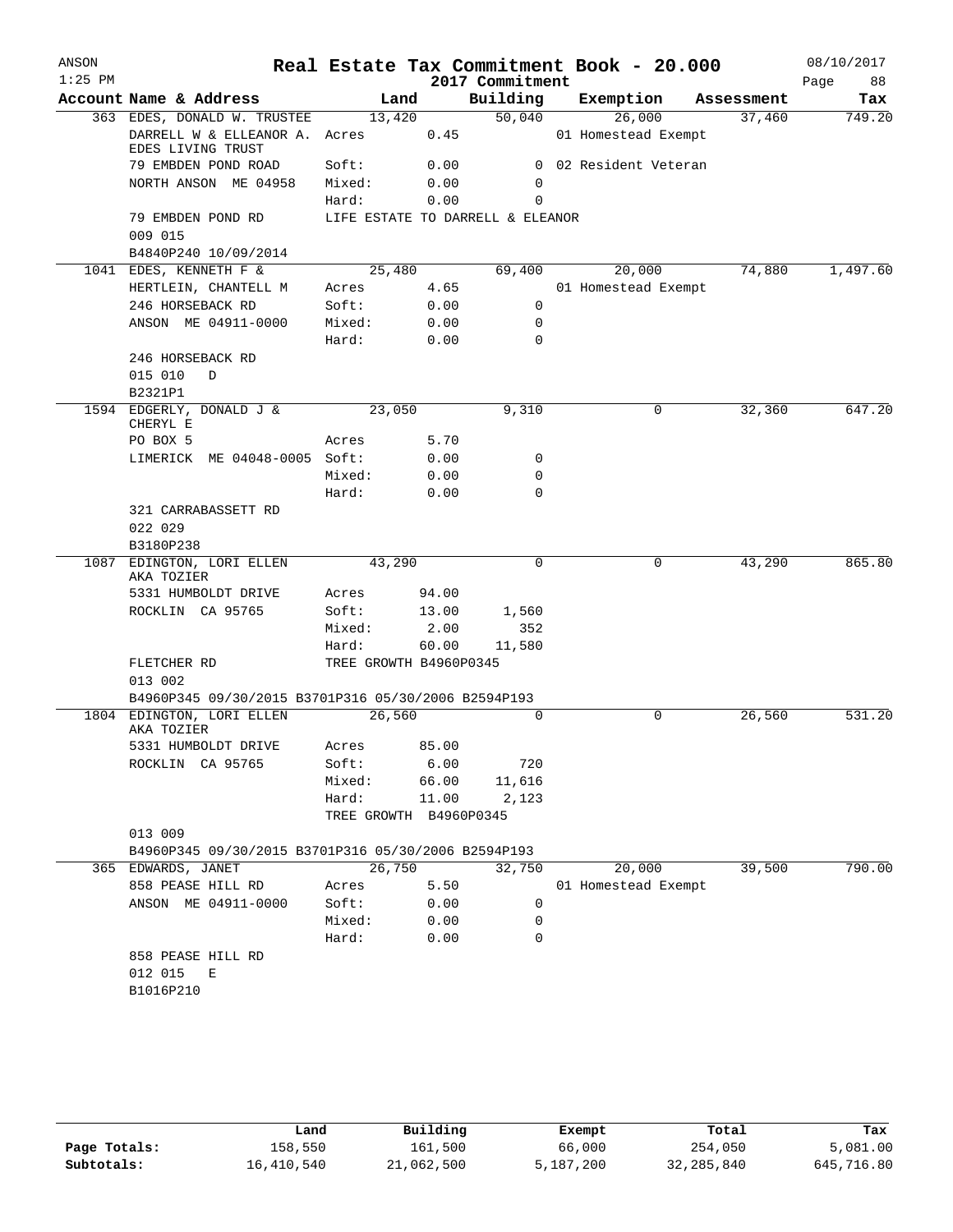| ANSON<br>$1:25$ PM |                                           |                |              | 2017 Commitment | Real Estate Tax Commitment Book - 20.000 |            | 08/10/2017<br>Page<br>89 |
|--------------------|-------------------------------------------|----------------|--------------|-----------------|------------------------------------------|------------|--------------------------|
|                    | Account Name & Address                    |                | Land         | Building        | Exemption                                | Assessment | Tax                      |
|                    | 144 ELA, DAVID C.                         | 22,060         |              | 72,210          | 20,000                                   | 74,270     | 1,485.40                 |
|                    | 51 PARKWOODS DRIVE                        | Acres          | 2.37         |                 | 01 Homestead Exempt                      |            |                          |
|                    | ANSON ME 04911                            | Soft:          | 0.00         | 0               |                                          |            |                          |
|                    |                                           | Mixed:         | 0.00         | 0               |                                          |            |                          |
|                    |                                           | Hard:          | 0.00         | $\mathbf 0$     |                                          |            |                          |
|                    | 51 Parkwoods Drive                        |                |              |                 |                                          |            |                          |
|                    | 6<br>010 007                              |                |              |                 |                                          |            |                          |
|                    | B4609P119 12/17/2012                      |                |              |                 |                                          |            |                          |
| 1587               | ELLIS, ALLEN J. &                         |                | 43,500       | 111,260         | 0                                        | 154,760    | 3,095.20                 |
|                    | LUCE, JAMIE L.                            | Acres          | 23.00        |                 |                                          |            |                          |
|                    | 25 GREENLEAF ROAD                         | Soft:          | 0.00         | 0               |                                          |            |                          |
|                    | ANSON ME 04911-3407                       | Mixed:         | 0.00         | 0               |                                          |            |                          |
|                    |                                           | Hard:          | 0.00         | 0               |                                          |            |                          |
|                    | 25 GREENLEAF RD<br>013 013                |                |              |                 |                                          |            |                          |
|                    | Α<br>B4410P150 06/01/2010                 |                |              |                 |                                          |            |                          |
|                    | 371 ELLIS, EDWARD G &                     |                | 20,650       | 74,090          | 20,000                                   | 74,740     | 1,494.80                 |
|                    | PRISCILLA                                 |                |              |                 |                                          |            |                          |
|                    | PO BOX 275                                | Acres          | 1.43         |                 | 01 Homestead Exempt                      |            |                          |
|                    | NORTH ANSON ME<br>04958-0275              | Soft:          | 0.00         | 0               |                                          |            |                          |
|                    |                                           | Mixed:         | 0.00         | 0               |                                          |            |                          |
|                    |                                           | Hard:          | 0.00         | $\Omega$        |                                          |            |                          |
|                    | 40 EMBDEN POND RD                         |                |              |                 |                                          |            |                          |
|                    | 009 013                                   |                |              |                 |                                          |            |                          |
|                    | B821P512                                  |                |              |                 |                                          |            |                          |
|                    | 854 EMERY, BRIAN I & BRANDI<br>Α          | 10,580         |              | 47,530          | 20,000                                   | 38,110     | 762.20                   |
|                    | PO BOX 204                                | Acres          | 0.28         |                 | 01 Homestead Exempt                      |            |                          |
|                    | ANSON ME 04911-0204                       | Soft:          | 0.00         | 0               |                                          |            |                          |
|                    |                                           | Mixed:         | 0.00         | 0               |                                          |            |                          |
|                    |                                           | Hard:          | 0.00         | 0               |                                          |            |                          |
|                    | 51 SPEAR HILL RD<br>003 020               |                |              |                 |                                          |            |                          |
|                    | B3689P9 06/02/2006                        |                |              |                 |                                          |            |                          |
| 373                | EMERY, CHARLES H &<br>MARTHA K            |                | 29,760       | 56,880          | 26,000                                   | 60,640     | 1,212.80                 |
|                    | 323 FOUR MILE SQUARE RD Acres             |                | 8.26         |                 | 01 Homestead Exempt                      |            |                          |
|                    | ANSON ME 04911-0000                       | Soft:          | 0.00         | 0               | 04 Non-resident Veteran                  |            |                          |
|                    |                                           | Mixed:         | 0.00         | $\Omega$        |                                          |            |                          |
|                    |                                           | Hard:          | 0.00         | 0               |                                          |            |                          |
|                    | 323 FOUR MILE SQUARE RD<br>021 016<br>1   |                |              |                 |                                          |            |                          |
| 1747               | EMERY, RODNEY & HEIDI A                   | 21,500         |              | 0               | 0                                        | 21,500     | 430.00                   |
|                    | PO BOX 150<br>NORTH NEW PORTLAND ME       | Acres<br>Soft: | 8.00<br>0.00 | 0               |                                          |            |                          |
|                    | 04961                                     | Mixed:         | 0.00         | 0               |                                          |            |                          |
|                    |                                           | Hard:          | 0.00         | 0               |                                          |            |                          |
|                    | CARRABASSETT RD                           | B5077P0288 JT  |              |                 |                                          |            |                          |
|                    | 022 029<br>Α                              |                |              |                 |                                          |            |                          |
|                    | B5077P288 09/16/2016 B2096P278 05/10/1995 |                |              |                 |                                          |            |                          |

|              | Land       | Building   | Exempt      | Total      | Tax        |
|--------------|------------|------------|-------------|------------|------------|
| Page Totals: | 148,050    | 361,970    | 86,000      | 424,020    | 8,480.40   |
| Subtotals:   | 16,558,590 | 21,424,470 | 5, 273, 200 | 32,709,860 | 654,197.20 |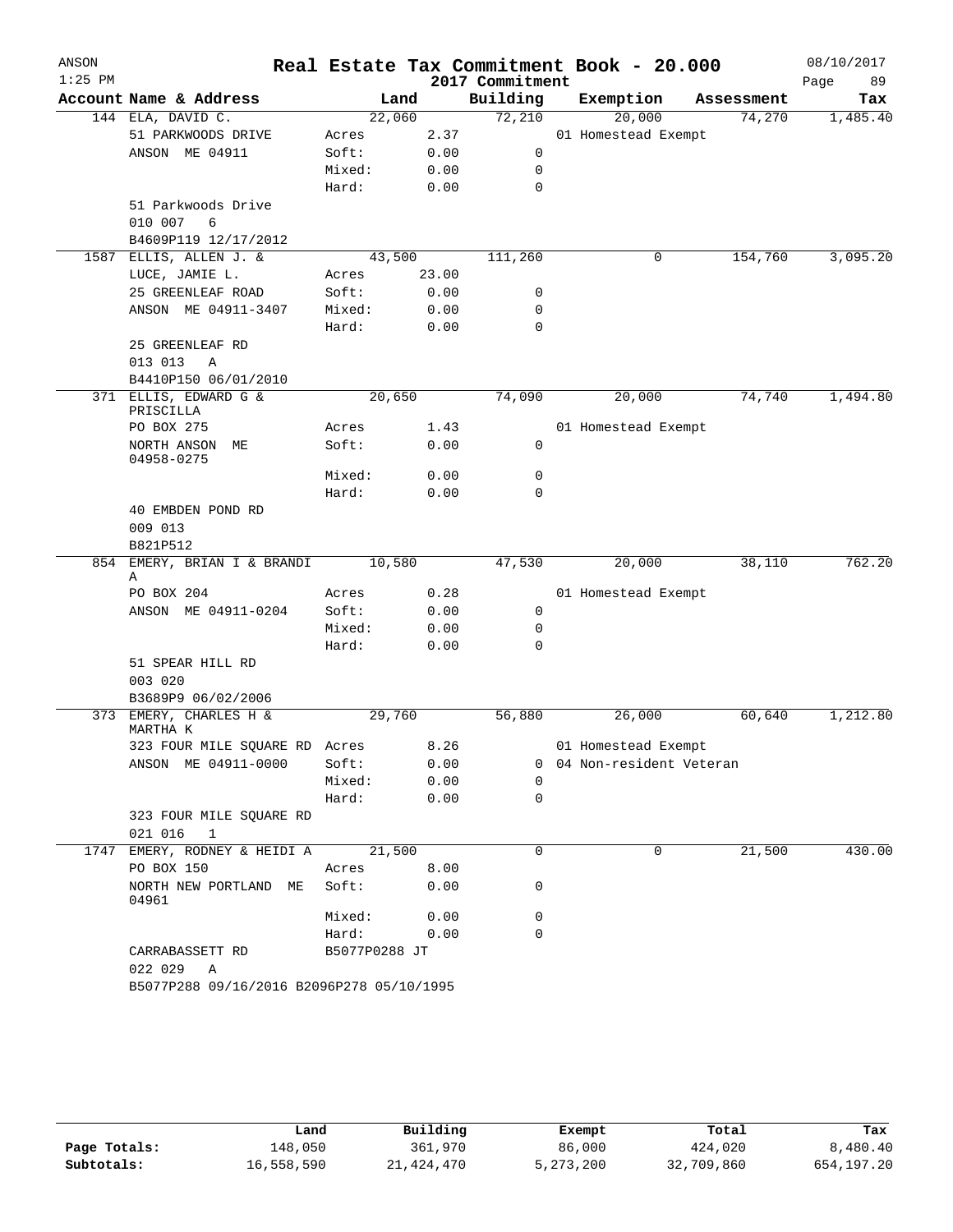| ANSON<br>$1:25$ PM |                                                        |         |            |                             |           | Real Estate Tax Commitment Book - 20.000 |            | 08/10/2017        |
|--------------------|--------------------------------------------------------|---------|------------|-----------------------------|-----------|------------------------------------------|------------|-------------------|
|                    | Account Name & Address                                 |         | Land       | 2017 Commitment<br>Building |           | Exemption                                | Assessment | 90<br>Page<br>Tax |
|                    | 374 ERICKSON, CHRISTOPHER                              | 26, 300 |            | 73,540                      |           | 20,000                                   | 79,840     | 1,596.80          |
|                    | PO BOX 342                                             | Acres   | 5.20       |                             |           | 01 Homestead Exempt                      |            |                   |
|                    | ANSON ME 04911-0342                                    | Soft:   | 0.00       | 0                           |           |                                          |            |                   |
|                    |                                                        | Mixed:  | 0.00       | 0                           |           |                                          |            |                   |
|                    |                                                        | Hard:   | 0.00       | $\mathbf 0$                 |           |                                          |            |                   |
|                    | 209 FOUR MILE SQUARE RD                                |         |            |                             |           |                                          |            |                   |
|                    | 021 009<br>4                                           |         |            |                             |           |                                          |            |                   |
|                    | B1354P202                                              |         |            |                             |           |                                          |            |                   |
|                    | 85 ESTES, RICHARD E.                                   | 21,500  |            | 57,880                      |           | 0                                        | 79,380     | 1,587.60          |
|                    | 358 VALLEY RD                                          | Acres   | 2.00       |                             |           |                                          |            |                   |
|                    | ANSON ME 04911                                         | Soft:   | 0.00       | 0                           |           |                                          |            |                   |
|                    |                                                        | Mixed:  | 0.00       | 0                           |           |                                          |            |                   |
|                    |                                                        | Hard:   | 0.00       | $\mathbf 0$                 |           |                                          |            |                   |
|                    | 358 VALLEY RD                                          |         |            |                             |           |                                          |            |                   |
|                    | 018 039                                                |         |            |                             |           |                                          |            |                   |
|                    | C                                                      |         |            |                             |           |                                          |            |                   |
|                    | B4720P298 10/08/2013                                   |         |            |                             |           |                                          |            |                   |
|                    | 376 ESTY, HENRY A & BETTY A                            | 45,630  |            | 85,370                      |           | 20,000                                   | 111,000    | 2,220.00          |
|                    | 469 CAMPGROUND RD                                      | Acres   | 27.25      |                             |           | 01 Homestead Exempt                      |            |                   |
|                    | NORTH ANSON ME<br>04958-0000                           | Soft:   | 0.00       | 0                           |           |                                          |            |                   |
|                    |                                                        | Mixed:  | 0.00       | $\mathbf 0$                 |           |                                          |            |                   |
|                    |                                                        | Hard:   | 0.00       | $\mathbf 0$                 |           |                                          |            |                   |
|                    |                                                        |         |            |                             |           |                                          |            |                   |
|                    | 469 CAMPGROUND RD                                      |         |            |                             |           |                                          |            |                   |
|                    | 018 013                                                |         |            |                             |           |                                          |            |                   |
|                    | B1375P300                                              |         |            |                             |           | 0                                        |            | 1,276.00          |
|                    | 43 EUGENE HUTCHINS ESTATE                              | 25,430  |            | 38,370                      |           |                                          | 63,800     |                   |
|                    | 96 CAMPGROUND RD                                       | Acres   | 4.62       |                             |           |                                          |            |                   |
|                    | NORTH ANSON ME 04958                                   | Soft:   | 0.00       | 0                           |           |                                          |            |                   |
|                    |                                                        | Mixed:  | 0.00       | 0                           |           |                                          |            |                   |
|                    |                                                        | Hard:   | 0.00       | $\mathbf 0$                 |           |                                          |            |                   |
|                    | 96 CAMPGROUND RD                                       |         |            |                             |           |                                          |            |                   |
|                    | 015 036<br>7                                           |         |            |                             |           |                                          |            |                   |
|                    | B5136P178 02/05/2008 B1294P237<br>1300 EVANS, WALTER E | 27,970  |            |                             |           | 20,000                                   |            | 304.80            |
|                    |                                                        |         |            | 7,270                       |           |                                          | 15,240     |                   |
|                    | PO BOX 220                                             | Acres   | 6.47       |                             |           | 01 Homestead Exempt                      |            |                   |
|                    | ANSON ME 04911-0220                                    | Soft:   | 0.00       | 0                           |           |                                          |            |                   |
|                    |                                                        | Mixed:  | 0.00       | 0                           |           |                                          |            |                   |
|                    |                                                        | Hard:   | 0.00       | 0                           |           |                                          |            |                   |
|                    | 1203 VALLEY RD                                         |         |            |                             |           |                                          |            |                   |
|                    | 020 027<br>$\mathbf B$                                 |         |            |                             |           |                                          |            |                   |
|                    | B3059P242                                              |         |            |                             |           |                                          |            |                   |
| 383                | EVERETT, LEVI ESTATE OF                                | 23,000  |            | 3,500                       |           | 0                                        | 26,500     | 530.00            |
|                    | C/O JOSEPH A EVERETTE<br>IΙ                            | Acres   | 3.00       |                             |           |                                          |            |                   |
|                    | 5600 MANOR DRIVE                                       | Soft:   | 0.00       | 0                           |           |                                          |            |                   |
|                    | WOODBINE MD 21797                                      | Mixed:  | 0.00       | 0                           |           |                                          |            |                   |
|                    |                                                        | Hard:   | 0.00       | $\mathbf 0$                 |           |                                          |            |                   |
|                    | 50 VALLEY RD                                           |         |            |                             |           |                                          |            |                   |
|                    | 018 024 & 25                                           |         |            |                             |           |                                          |            |                   |
|                    | B819P610                                               |         |            |                             |           |                                          |            |                   |
|                    | 378 EVERETT, STEVEN A                                  | 48,620  |            | $\mathsf{O}$                |           | 0                                        | 48,620     | 972.40            |
|                    | PO BOX 198                                             | Acres   | 63.14      |                             |           |                                          |            |                   |
|                    | ANSON ME 04911-0198                                    | Soft:   | 0.00       | 0                           |           |                                          |            |                   |
|                    |                                                        | Mixed:  | 0.00       | 0                           |           |                                          |            |                   |
|                    |                                                        |         |            |                             |           |                                          |            |                   |
|                    |                                                        | Hard:   | 0.00       | $\mathbf 0$                 |           |                                          |            |                   |
|                    | 010 007                                                |         |            |                             |           |                                          |            |                   |
|                    |                                                        |         |            |                             |           |                                          |            |                   |
|                    | B1504P85                                               |         |            |                             |           |                                          |            |                   |
|                    | Land                                                   |         | Building   |                             | Exempt    |                                          | Total      | Tax               |
| Page Totals:       | 218,450                                                |         | 265,930    |                             | 60,000    |                                          | 424,380    | 8,487.60          |
| Subtotals:         | 16,777,040                                             |         | 21,690,400 |                             | 5,333,200 |                                          | 33,134,240 | 662,684.80        |
|                    |                                                        |         |            |                             |           |                                          |            |                   |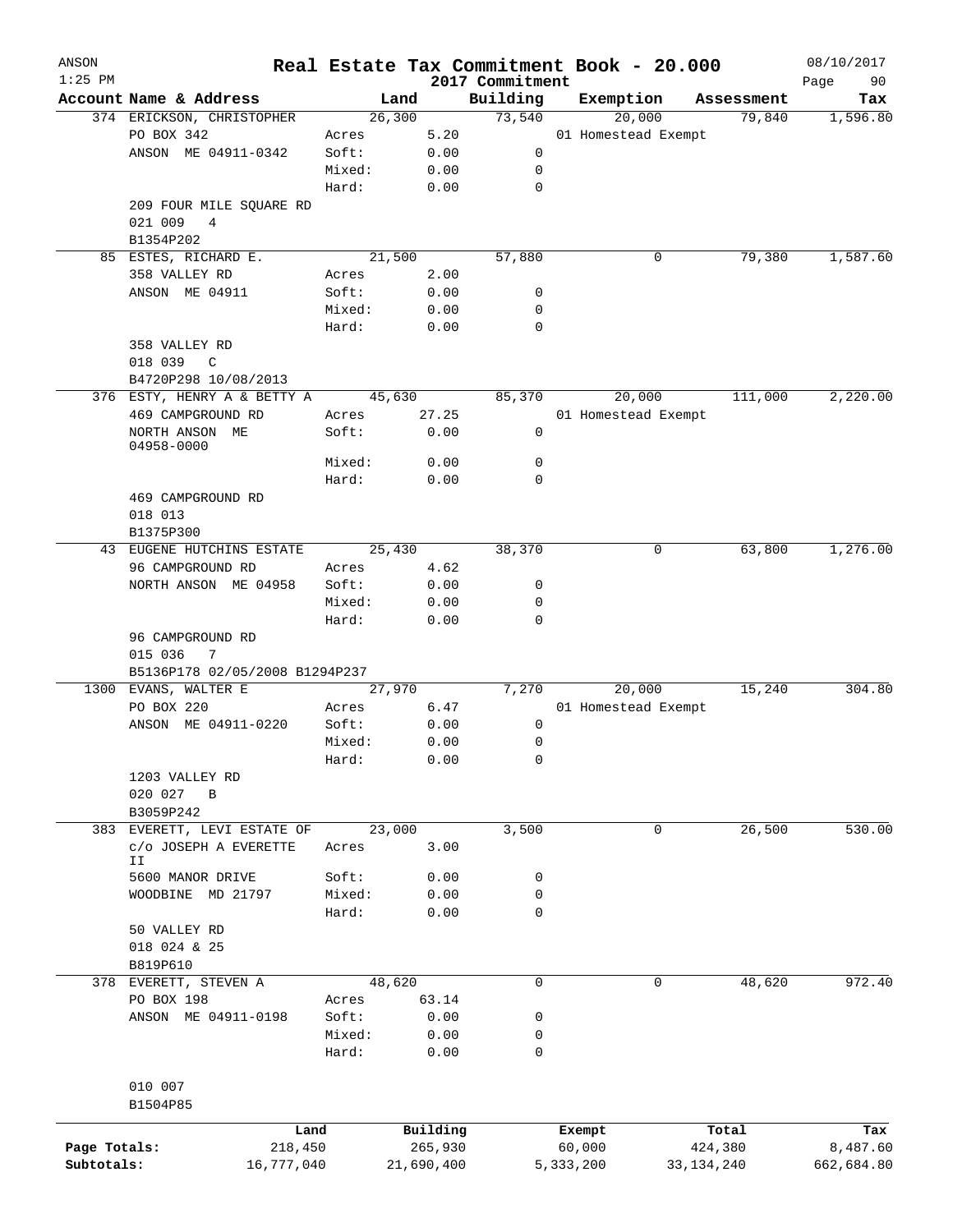| ANSON     |                                     |        |        |       |                 | Real Estate Tax Commitment Book - 20.000 |            | 08/10/2017 |
|-----------|-------------------------------------|--------|--------|-------|-----------------|------------------------------------------|------------|------------|
| $1:25$ PM |                                     |        |        |       | 2017 Commitment |                                          |            | Page<br>91 |
|           | Account Name & Address              |        | Land   |       | Building        | Exemption                                | Assessment | Tax        |
|           | 388 EVERETT, STEVEN A               |        | 23,300 |       | 105,630         | 20,000                                   | 108,930    | 2,178.60   |
|           | PO BOX 198                          | Acres  |        | 3.20  |                 | 01 Homestead Exempt                      |            |            |
|           | ANSON ME 04911-0198                 | Soft:  |        | 0.00  | 0               |                                          |            |            |
|           |                                     | Mixed: |        | 0.00  | 0               |                                          |            |            |
|           |                                     | Hard:  |        | 0.00  | 0               |                                          |            |            |
|           | 54 SPEAR HILL RD                    |        |        |       |                 |                                          |            |            |
|           | 003 007<br>B                        |        |        |       |                 |                                          |            |            |
|           | B2168P52                            |        |        |       |                 |                                          |            |            |
|           | 389 EVERETT, STEVEN A               |        | 7,940  |       | 47,420          | 0                                        | 55,360     | 1,107.20   |
|           | ANSON COIN LAUNDRY                  | Acres  |        | 0.07  |                 |                                          |            |            |
|           | PO BOX 198                          | Soft:  |        | 0.00  | 0               |                                          |            |            |
|           | ANSON ME 04911-0198                 | Mixed: |        | 0.00  | 0               |                                          |            |            |
|           |                                     | Hard:  |        | 0.00  | 0               |                                          |            |            |
|           | 49 MAIN ST                          |        |        |       |                 |                                          |            |            |
|           | 001 098                             |        |        |       |                 |                                          |            |            |
|           | B2168P52                            |        |        |       |                 |                                          |            |            |
|           | 1457 EVERETT, STEVEN A              |        | 9,060  |       | 0               | 0                                        | 9,060      | 181.20     |
|           | PO BOX 198                          | Acres  |        | 0.57  |                 |                                          |            |            |
|           | ANSON ME 04911-0198                 | Soft:  |        | 0.00  | 0               |                                          |            |            |
|           |                                     | Mixed: |        | 0.00  | 0               |                                          |            |            |
|           |                                     | Hard:  |        | 0.00  | $\mathbf 0$     |                                          |            |            |
|           |                                     |        |        |       |                 |                                          |            |            |
|           | 003 008                             |        |        |       |                 |                                          |            |            |
|           | B2355P45<br>145 EVERETT, STEVEN A., |        | 23,830 |       | 0               | 0                                        | 23,830     | 476.60     |
|           | TRUSTEE                             |        |        |       |                 |                                          |            |            |
|           | PO BOX 198                          | Acres  |        | 10.33 |                 |                                          |            |            |
|           | ANSON ME 04911-0198                 | Soft:  |        | 0.00  | 0               |                                          |            |            |
|           |                                     | Mixed: |        | 0.00  | 0               |                                          |            |            |
|           |                                     | Hard:  |        | 0.00  | 0               |                                          |            |            |
|           |                                     |        |        |       |                 |                                          |            |            |
|           | 010 040<br>1                        |        |        |       |                 |                                          |            |            |
|           | B4647P93 04/09/2013                 |        |        |       |                 |                                          |            |            |
|           | 147 EVERETT, STEVEN A.,             |        | 7,780  |       | 0               | 0                                        | 7,780      | 155.60     |
|           | TRUSTEE                             |        |        |       |                 |                                          |            |            |
|           | PO BOX 198                          | Acres  |        | 0.42  |                 |                                          |            |            |
|           | ANSON ME 04911-0198                 | Soft:  |        | 0.00  | 0               |                                          |            |            |
|           |                                     | Mixed: |        | 0.00  | 0               |                                          |            |            |
|           |                                     | Hard:  |        | 0.00  | 0               |                                          |            |            |
|           |                                     |        |        |       |                 |                                          |            |            |
|           | 002 032                             |        |        |       |                 |                                          |            |            |
|           | B4647P93 04/09/2013                 |        |        |       |                 | 0                                        |            |            |
|           | 382 EVERETT, STEVEN A.,<br>TRUSTEE  |        | 27,800 |       | 113,040         |                                          | 140,840    | 2,816.80   |
|           | PO BOX 198                          | Acres  |        | 6.80  |                 |                                          |            |            |
|           | ANSON ME 04911-0198                 | Soft:  |        | 0.00  | 0               |                                          |            |            |
|           |                                     | Mixed: |        | 0.00  | 0               |                                          |            |            |
|           |                                     | Hard:  |        | 0.00  | $\mathbf 0$     |                                          |            |            |
|           | 61 HILLTOP RD                       |        |        |       |                 |                                          |            |            |
|           | 004 027                             |        |        |       |                 |                                          |            |            |
|           | B4647P93 04/09/2013                 |        |        |       |                 |                                          |            |            |
|           |                                     |        |        |       |                 |                                          |            |            |

|              | Land       | Building   | Exempt    | Total      | Tax        |
|--------------|------------|------------|-----------|------------|------------|
| Page Totals: | 99,710     | 266,090    | 20,000    | 345,800    | 6,916.00   |
| Subtotals:   | 16,876,750 | 21,956,490 | 5,353,200 | 33,480,040 | 669,600.80 |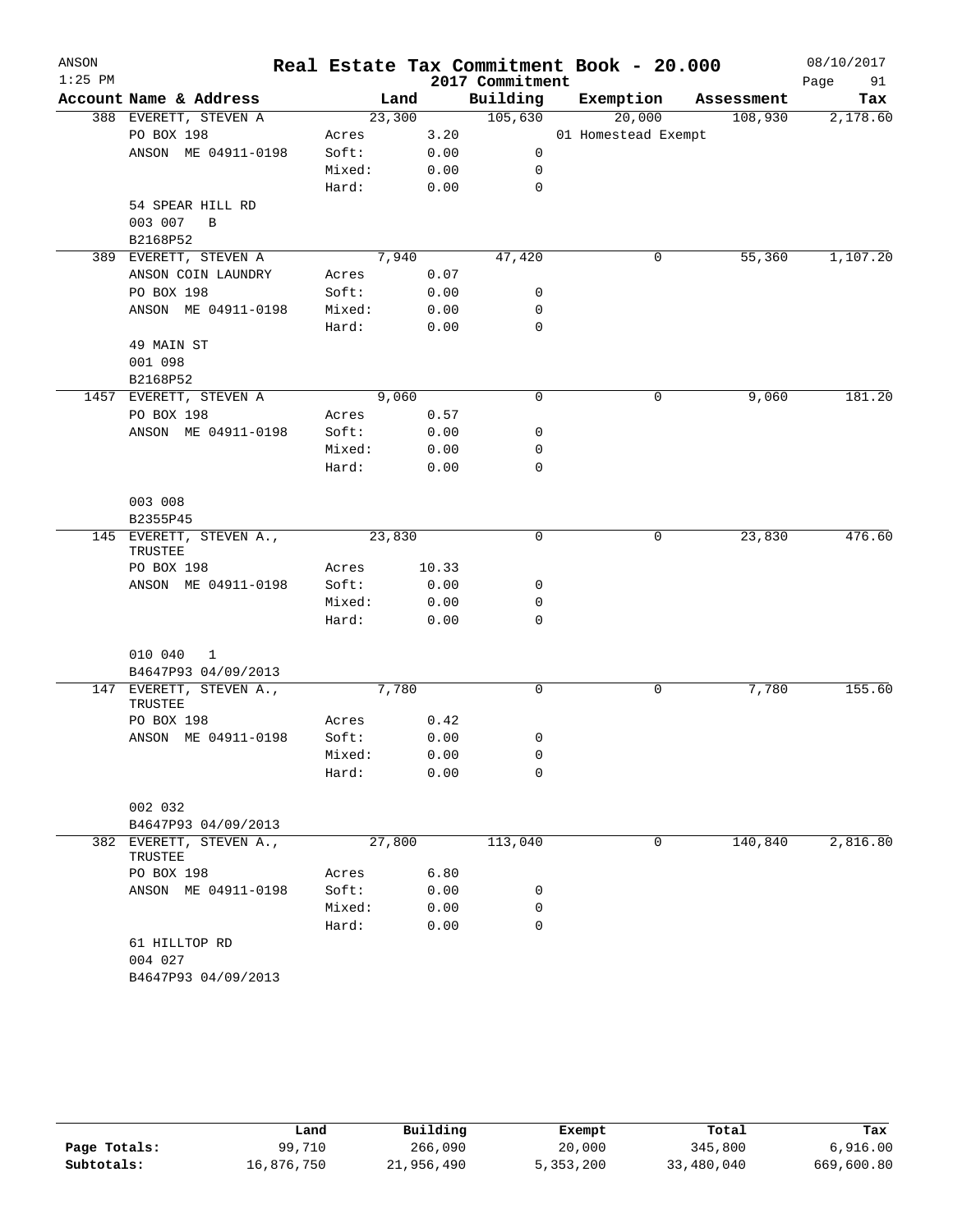| ANSON<br>$1:25$ PM |                                                      |             |       | 2017 Commitment | Real Estate Tax Commitment Book - 20.000 |            | 08/10/2017<br>Page<br>92 |
|--------------------|------------------------------------------------------|-------------|-------|-----------------|------------------------------------------|------------|--------------------------|
|                    | Account Name & Address                               | Land        |       | Building        | Exemption                                | Assessment | Tax                      |
|                    | 387 EVERLITH, RONALD                                 | 25,700      |       | 33,610          | 20,000                                   | 39,310     | 786.20                   |
|                    | PO BOX 382                                           | Acres       | 4.80  |                 | 01 Homestead Exempt                      |            |                          |
|                    | ANSON ME 04911-0382                                  | Soft:       | 0.00  | 0               |                                          |            |                          |
|                    |                                                      | Mixed:      | 0.00  | 0               |                                          |            |                          |
|                    |                                                      | Hard:       | 0.00  | 0               |                                          |            |                          |
|                    | 230 SPENCER RD                                       |             |       |                 |                                          |            |                          |
|                    | 020 009<br>$\mathbb{F}$                              |             |       |                 |                                          |            |                          |
|                    | B1997P212                                            |             |       |                 |                                          |            |                          |
|                    | 390 FAGERQUIST, HELENE                               | 49,200      |       | 68,140          | 0                                        | 117,340    | 2,346.80                 |
|                    | 7622 STAMPEDE DR                                     | Acres       | 34.40 |                 |                                          |            |                          |
|                    | COLORADO SPRINGS CO<br>80920-3717                    | Soft:       | 0.00  | 0               |                                          |            |                          |
|                    |                                                      | Mixed:      | 0.00  | 0               |                                          |            |                          |
|                    |                                                      | Hard:       | 0.00  | $\mathbf 0$     |                                          |            |                          |
|                    | 101 NEW PORTLAND RD<br>018 042<br>B1523P233          |             |       |                 |                                          |            |                          |
| 121                | FAHY, THOMAS E & FARON<br>D                          | 11,800      |       | 0               | $\mathsf{O}$                             | 11,800     | 236.00                   |
|                    | 2017 FOX HOLLOW RD                                   | Acres       | 12.00 |                 |                                          |            |                          |
|                    | CARRABASSETT VALLEY ME Soft:<br>04947-0000           |             | 0.00  | 0               |                                          |            |                          |
|                    |                                                      | Mixed:      | 0.00  | 0               |                                          |            |                          |
|                    |                                                      | Hard:       | 0.00  | 0               |                                          |            |                          |
|                    | 023 016                                              |             |       |                 |                                          |            |                          |
|                    | B4090P327 01/21/2009                                 |             |       |                 |                                          |            |                          |
|                    | 391 FANCY, ERIC N &                                  | 21,040      |       | 103,280         | 20,000                                   | 104,320    | 2,086.40                 |
|                    | BERGERON, MARY ANN                                   | Acres       | 1.69  |                 | 01 Homestead Exempt                      |            |                          |
|                    | PO BOX 1                                             | Soft:       | 0.00  | 0               |                                          |            |                          |
|                    | ANSON ME 04911-0001                                  | Mixed:      | 0.00  | 0               |                                          |            |                          |
|                    |                                                      | Hard:       | 0.00  | 0               |                                          |            |                          |
|                    | 85 RANDALL ST<br>010 039<br>$\mathbb{D}$             |             |       |                 |                                          |            |                          |
|                    | B1694P316                                            |             |       |                 |                                          |            |                          |
|                    | 394 FARINA, FRANK J. &<br>LINDA                      | 10,000      |       | 55,570          | 20,000                                   | 45,570     | 911.40                   |
|                    | PO BOX 286                                           | Acres       | 0.25  |                 | 01 Homestead Exempt                      |            |                          |
|                    | ANSON ME 04911                                       | Soft:       | 0.00  | 0               |                                          |            |                          |
|                    |                                                      | Mixed:      | 0.00  | 0               |                                          |            |                          |
|                    |                                                      | Hard:       | 0.00  | 0               |                                          |            |                          |
|                    | 46 RIVER RD                                          |             |       |                 |                                          |            |                          |
|                    | 003 083<br>B5060P153 08/10/2016 B4681P172 06/28/2013 |             |       |                 |                                          |            |                          |
|                    | 343 FARLEY DUNTON, MARY E.                           | 21,780      |       | 49,570          | 20,000                                   | 51,350     | 1,027.00                 |
|                    | PO BOX 104                                           | Acres       | 0.79  |                 | 01 Homestead Exempt                      |            |                          |
|                    | NORTH ANSON ME<br>04958-0104                         | Soft:       | 0.00  | 0               |                                          |            |                          |
|                    |                                                      | Mixed:      | 0.00  | 0               |                                          |            |                          |
|                    |                                                      | Hard:       | 0.00  | 0               |                                          |            |                          |
|                    | 5 DEPOT ST                                           | LIFE ESTATE |       |                 |                                          |            |                          |
|                    | 005 002                                              |             |       |                 |                                          |            |                          |
|                    | B1404P60                                             |             |       |                 |                                          |            |                          |
|                    |                                                      |             |       |                 |                                          |            |                          |

|              | Land       | Building   | Exempt    | Total      | Tax        |
|--------------|------------|------------|-----------|------------|------------|
| Page Totals: | 139,520    | 310,170    | 80,000    | 369,690    | 7,393.80   |
| Subtotals:   | 17,016,270 | 22,266,660 | 5,433,200 | 33,849,730 | 676,994.60 |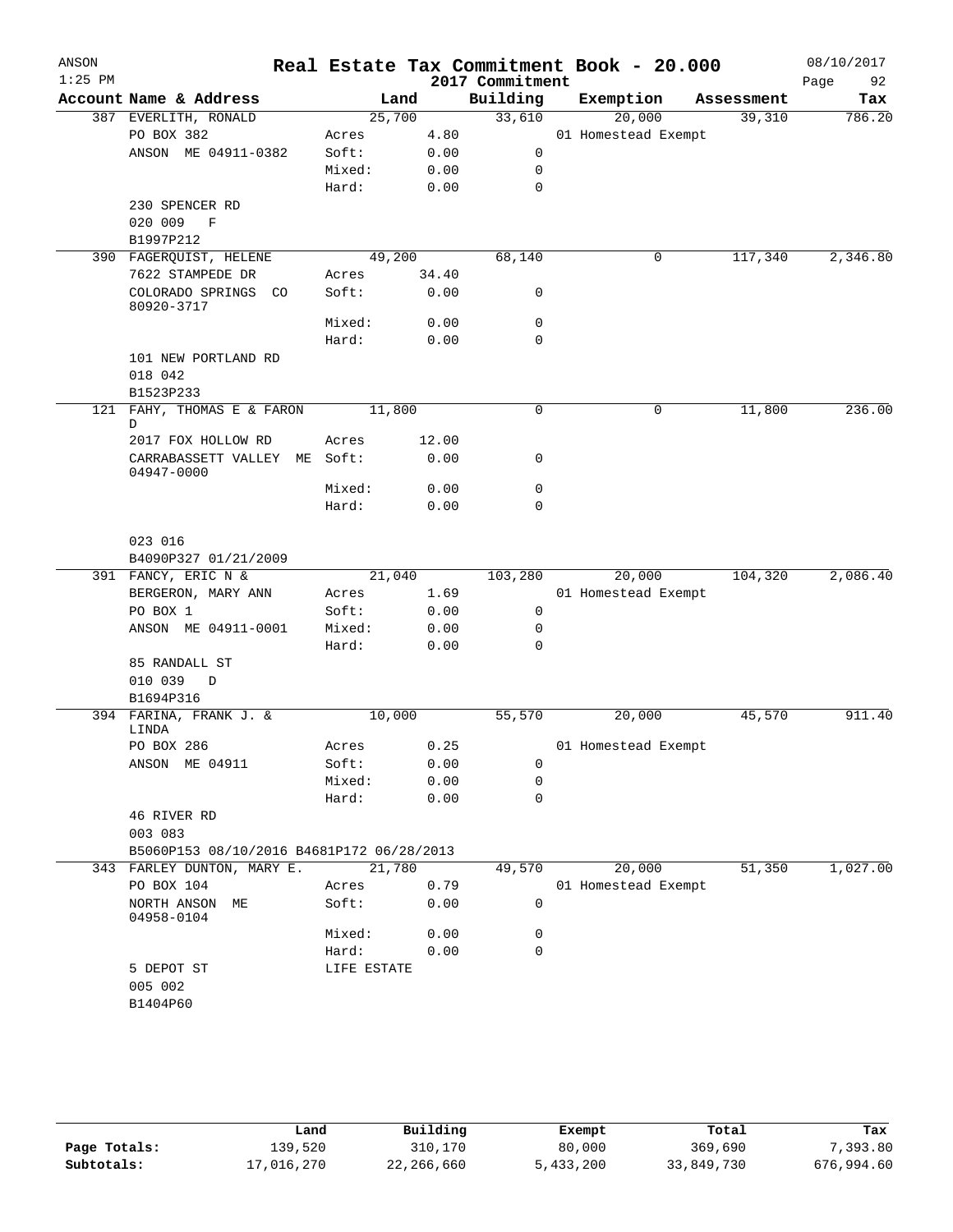| ANSON<br>$1:25$ PM |                                                               |        |                     |                             | Real Estate Tax Commitment Book - 20.000 |                  | 08/10/2017        |
|--------------------|---------------------------------------------------------------|--------|---------------------|-----------------------------|------------------------------------------|------------------|-------------------|
|                    | Account Name & Address                                        | Land   |                     | 2017 Commitment<br>Building | Exemption                                | Assessment       | Page<br>93<br>Tax |
|                    | 1069 FARMER, DEREK E                                          | 14,300 |                     | $\mathbf 0$                 | $\Omega$                                 | 14,300           | 286.00            |
|                    | PO BOX 412                                                    | Acres  | 2.53                |                             |                                          |                  |                   |
|                    | ANSON ME 04911-0000                                           | Soft:  | 0.00                | 0                           |                                          |                  |                   |
|                    |                                                               | Mixed: | 0.00                | 0                           |                                          |                  |                   |
|                    |                                                               | Hard:  | 0.00                | $\mathbf 0$                 |                                          |                  |                   |
|                    | 542 FOUR MILE SQUARE RD B5129P0238<br>$\mathbf{1}$<br>021 025 |        |                     |                             |                                          |                  |                   |
|                    | B5129P238 02/10/2017 B2473P3                                  |        |                     |                             |                                          |                  |                   |
|                    | 1070 FARMER, DEREK E                                          | 31,480 |                     | 82,780                      | 0                                        | 114,260          | 2, 285.20         |
|                    | PO BOX 412                                                    | Acres  | 9.98                |                             |                                          |                  |                   |
|                    | ANSON ME 04911-0000                                           | Soft:  | 0.00                | 0                           |                                          |                  |                   |
|                    |                                                               | Mixed: | 0.00                | 0                           |                                          |                  |                   |
|                    |                                                               | Hard:  | 0.00                | 0                           |                                          |                  |                   |
|                    | 542 FOUR MILE SQUARE RD B5129P0238<br>021 025                 |        |                     |                             |                                          |                  |                   |
|                    | B5129P238 02/10/2017 B4875P324 12/02/2014 B2261P40            |        |                     |                             |                                          |                  |                   |
|                    | 1470 FARRINGTON, DEBORAH L &                                  | 23,000 |                     | 74,780                      | 20,000                                   | 77,780           | 1,555.60          |
|                    | LEVASSEUR, KATHLEEN                                           | Acres  | 3.00                |                             | 01 Homestead Exempt                      |                  |                   |
|                    | PO BOX 195                                                    | Soft:  | 0.00                | 0                           |                                          |                  |                   |
|                    | ANSON ME 04911-0195                                           | Mixed: | 0.00                | 0                           |                                          |                  |                   |
|                    |                                                               | Hard:  | 0.00                | 0                           |                                          |                  |                   |
|                    | 133 CAMPGROUND RD<br>015 037<br>6                             |        |                     |                             |                                          |                  |                   |
|                    | B3112P321                                                     |        |                     |                             |                                          |                  |                   |
|                    | 393 FAUCETT, GREGORY &<br><b>CYNTHIA</b>                      | 31,110 |                     | 47,390                      | 20,000                                   | 58,500           | 1,170.00          |
|                    | 574 FOUR MILE SQUARE RD Acres                                 |        | 9.61                |                             | 01 Homestead Exempt                      |                  |                   |
|                    | ANSON ME 04911-0000                                           | Soft:  | 0.00                | $\mathbf 0$                 |                                          |                  |                   |
|                    |                                                               | Mixed: | 0.00                | 0                           |                                          |                  |                   |
|                    | 574 FOUR MILE SQUARE RD                                       | Hard:  | 0.00                | 0                           |                                          |                  |                   |
|                    | 020 025<br>J<br>B1880P246                                     |        |                     |                             |                                          |                  |                   |
| 1860               | FENLASON, JOHN BRUCE                                          | 27,500 |                     | 32,020                      | 0                                        | 59,520           | 1,190.40          |
|                    | PO BOX 431                                                    | Acres  | 6.00                |                             |                                          |                  |                   |
|                    | SARATOGA WY 82331-0431 Soft:                                  |        | 0.00                | 0                           |                                          |                  |                   |
|                    |                                                               | Mixed: | 0.00                | 0                           |                                          |                  |                   |
|                    |                                                               | Hard:  | 0.00                | 0                           |                                          |                  |                   |
|                    | 230 TOWN FARM RD                                              |        |                     |                             |                                          |                  |                   |
|                    | 022 014<br>$\mathbf{1}$                                       |        |                     |                             |                                          |                  |                   |
|                    | B3475P334 04/28/2005                                          |        |                     |                             |                                          |                  |                   |
|                    | 1937 FENLASON, JOHN R                                         | 43,200 |                     | $\mathbf 0$                 | 0                                        | 43,200           | 864.00            |
|                    | PO BOX 431                                                    | Acres  | 56.00               |                             |                                          |                  |                   |
|                    | SARATOGA WY 82331-0431 Soft:                                  |        | 0.00                | 0                           |                                          |                  |                   |
|                    |                                                               | Mixed: | 0.00                | 0                           |                                          |                  |                   |
|                    |                                                               | Hard:  | 0.00                | 0                           |                                          |                  |                   |
|                    | TOWN FARM RD                                                  |        |                     |                             |                                          |                  |                   |
|                    | 022 014                                                       |        |                     |                             |                                          |                  |                   |
|                    | B3475P332 04/28/2005                                          |        |                     |                             |                                          |                  |                   |
|                    | 1120 FENLASON, JOHN R. &                                      | 29,700 |                     | $\mathbf 0$                 | 0                                        | 29,700           | 594.00            |
|                    | PAINE, SIRENA                                                 | Acres  | 16.20               |                             |                                          |                  |                   |
|                    | PO BOX 431                                                    | Soft:  | 0.00                | 0                           |                                          |                  |                   |
|                    | SARATOGA WY 82331-0431 Mixed:                                 |        | 0.00                | 0                           |                                          |                  |                   |
|                    |                                                               | Hard:  | 0.00                | 0                           |                                          |                  |                   |
|                    | 022 013 A                                                     |        |                     |                             |                                          |                  |                   |
|                    | B3475P330 04/17/2005                                          |        |                     |                             |                                          |                  |                   |
|                    |                                                               |        |                     |                             |                                          |                  |                   |
| Page Totals:       | Land<br>200,290                                               |        | Building<br>236,970 |                             | Exempt<br>40,000                         | Total<br>397,260 | Tax<br>7,945.20   |

**Subtotals:** 17,216,560 22,503,630 5,473,200 34,246,990 684,939.80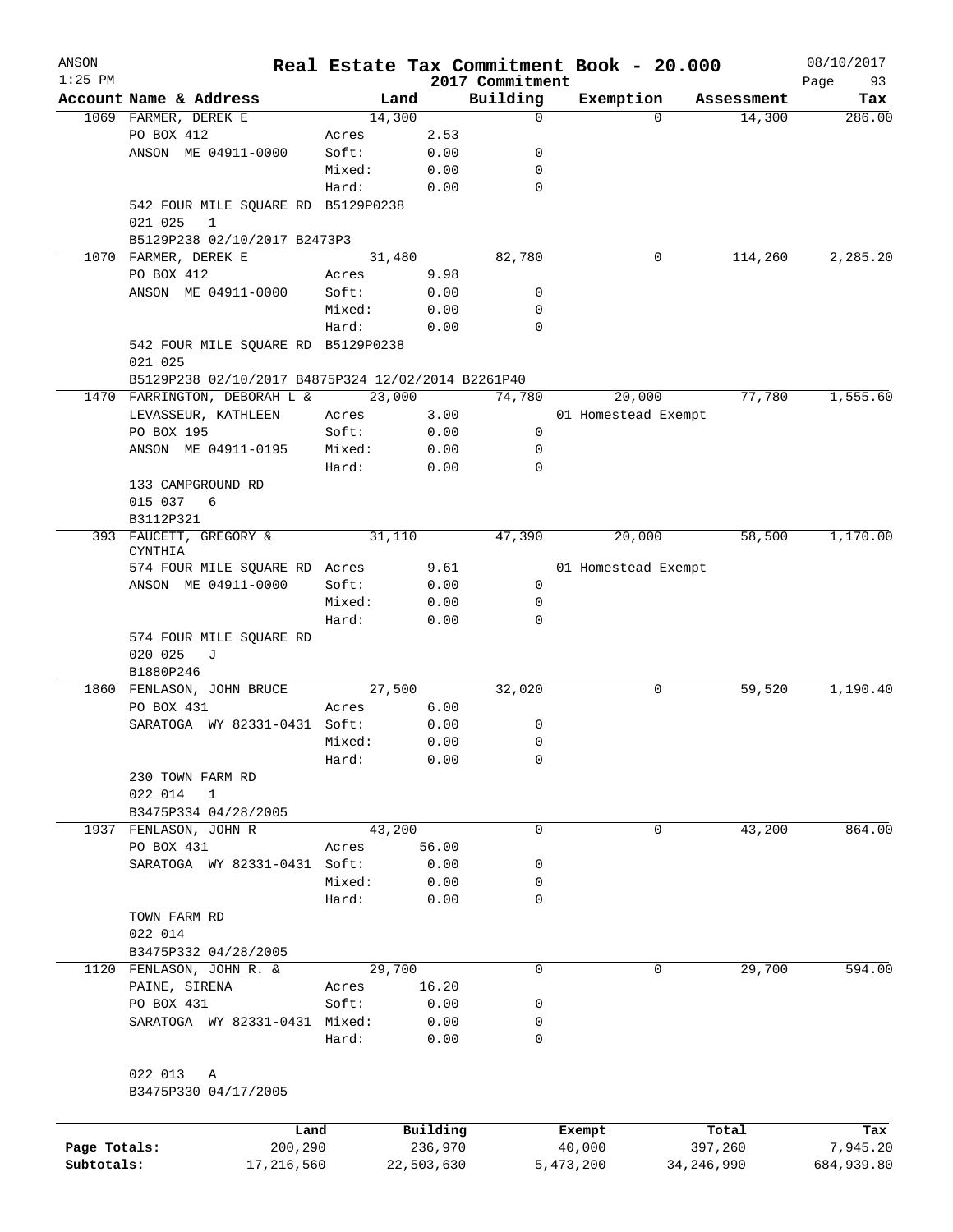| ANSON     |                                                                            |            |        |                 | Real Estate Tax Commitment Book - 20.000 |            | 08/10/2017 |
|-----------|----------------------------------------------------------------------------|------------|--------|-----------------|------------------------------------------|------------|------------|
| $1:25$ PM |                                                                            |            |        | 2017 Commitment |                                          |            | Page<br>94 |
|           | Account Name & Address                                                     |            | Land   | Building        | Exemption                                | Assessment | Tax        |
|           | 395 FENLASON, RONALD B &<br>GAIL A                                         |            | 24,000 | 37,160          | 26,000                                   | 35,160     | 703.20     |
|           | 326 TOWN FARM RD                                                           | Acres      | 1.00   |                 | 01 Homestead Exempt                      |            |            |
|           | ANSON ME 04911-0000                                                        | Soft:      | 0.00   |                 | 0 02 Resident Veteran                    |            |            |
|           |                                                                            | Mixed:     | 0.00   | 0               |                                          |            |            |
|           |                                                                            | Hard:      | 0.00   | $\mathbf 0$     |                                          |            |            |
|           | 326 TOWN FARM RD                                                           |            |        |                 |                                          |            |            |
|           | 022 014 B                                                                  |            |        |                 |                                          |            |            |
|           | B1921P1 B1034P97                                                           |            |        |                 |                                          |            |            |
|           | 1144 FERNALD, JOHN R &                                                     |            | 42,750 | 125,920         | 20,000                                   | 148,670    | 2,973.40   |
|           | COWAN, TERI J                                                              | Acres      | 21.50  |                 | 01 Homestead Exempt                      |            |            |
|           | 948 MAYHEW RD                                                              | Soft:      | 0.00   | 0               |                                          |            |            |
|           | ANSON ME 04911-0000                                                        | Mixed:     | 0.00   | 0               |                                          |            |            |
|           |                                                                            | Hard:      | 0.00   | 0               |                                          |            |            |
|           | 948 MAYHEW RD                                                              |            |        |                 |                                          |            |            |
|           | 011 009<br>D                                                               |            |        |                 |                                          |            |            |
|           | B4310P78 06/16/2010 B4171P138 07/29/2009 B4163P167<br>07/14/2009 B2258P229 |            |        |                 |                                          |            |            |
|           | 1420 FICKETT, WILLIAM                                                      |            | 5,290  | 21,390          | 0                                        | 26,680     | 533.60     |
|           | 28 KELSEY STREET                                                           | Acres      | 0.07   |                 |                                          |            |            |
|           | WATERVILLE ME<br>04901-000                                                 | Soft:      | 0.00   | 0               |                                          |            |            |
|           |                                                                            | Mixed:     | 0.00   | 0               |                                          |            |            |
|           |                                                                            | Hard:      | 0.00   | 0               |                                          |            |            |
|           | 5 BROOK ST                                                                 | B5111P0294 |        |                 |                                          |            |            |
|           | 001 088                                                                    |            |        |                 |                                          |            |            |
|           | B5111P294 12/20/2016 B4730P90 11/07/2013                                   |            |        |                 |                                          |            |            |
|           | 73 FIELD, CATHERINE H                                                      |            | 18,550 | 17,310          | 0                                        | 35,860     | 717.20     |
|           | PO BOX 294                                                                 | Acres      | 0.86   |                 |                                          |            |            |
|           | NORTH ANSON ME<br>04958-0294                                               | Soft:      | 0.00   | 0               |                                          |            |            |
|           |                                                                            | Mixed:     | 0.00   | 0               |                                          |            |            |
|           |                                                                            | Hard:      | 0.00   | 0               |                                          |            |            |
|           | 35 EMBDEN POND RD<br>009 020<br>C                                          |            |        |                 |                                          |            |            |
|           | B2399P1                                                                    |            |        |                 |                                          |            |            |
|           | 400 FIFIELD, MICHAEL G                                                     |            | 48,250 | 15,790          | 0                                        | 64,040     | 1,280.80   |
|           | 1123 TERRY HILL RD                                                         | Acres      | 50.00  |                 |                                          |            |            |
|           | FAIRLEE VT 05045-0000                                                      | Soft:      | 0.00   | 0               |                                          |            |            |
|           |                                                                            | Mixed:     | 0.00   | 0               |                                          |            |            |
|           |                                                                            | Hard:      | 0.00   | $\mathbf 0$     |                                          |            |            |
|           | 019 025<br>B1645P292                                                       |            |        |                 |                                          |            |            |
|           | 1272 FILES, CATHERINE                                                      |            | 13,760 | 0               | 0                                        | 13,760     | 275.20     |
|           | 62 BUTTON RD                                                               | Acres      | 11.00  |                 |                                          |            |            |
|           | N. STONINGTON CT<br>06359-0000                                             | Soft:      | 0.00   | 0               |                                          |            |            |
|           |                                                                            | Mixed:     | 10.00  | 1,760           |                                          |            |            |
|           |                                                                            | Hard:      | 0.00   | 0               |                                          |            |            |
|           | 242 FAHI POND RD                                                           | TG         |        |                 |                                          |            |            |
|           | 023 015<br>3                                                               |            |        |                 |                                          |            |            |
|           | B3996P140 04/17/2008                                                       |            |        |                 |                                          |            |            |
|           |                                                                            |            |        |                 |                                          |            |            |

|              | Land       | Building   | Exempt    | Total      | Tax        |
|--------------|------------|------------|-----------|------------|------------|
| Page Totals: | 152,600    | 217,570    | 46,000    | 324,170    | 6,483.40   |
| Subtotals:   | 17,369,160 | 22,721,200 | 5,519,200 | 34,571,160 | 691,423.20 |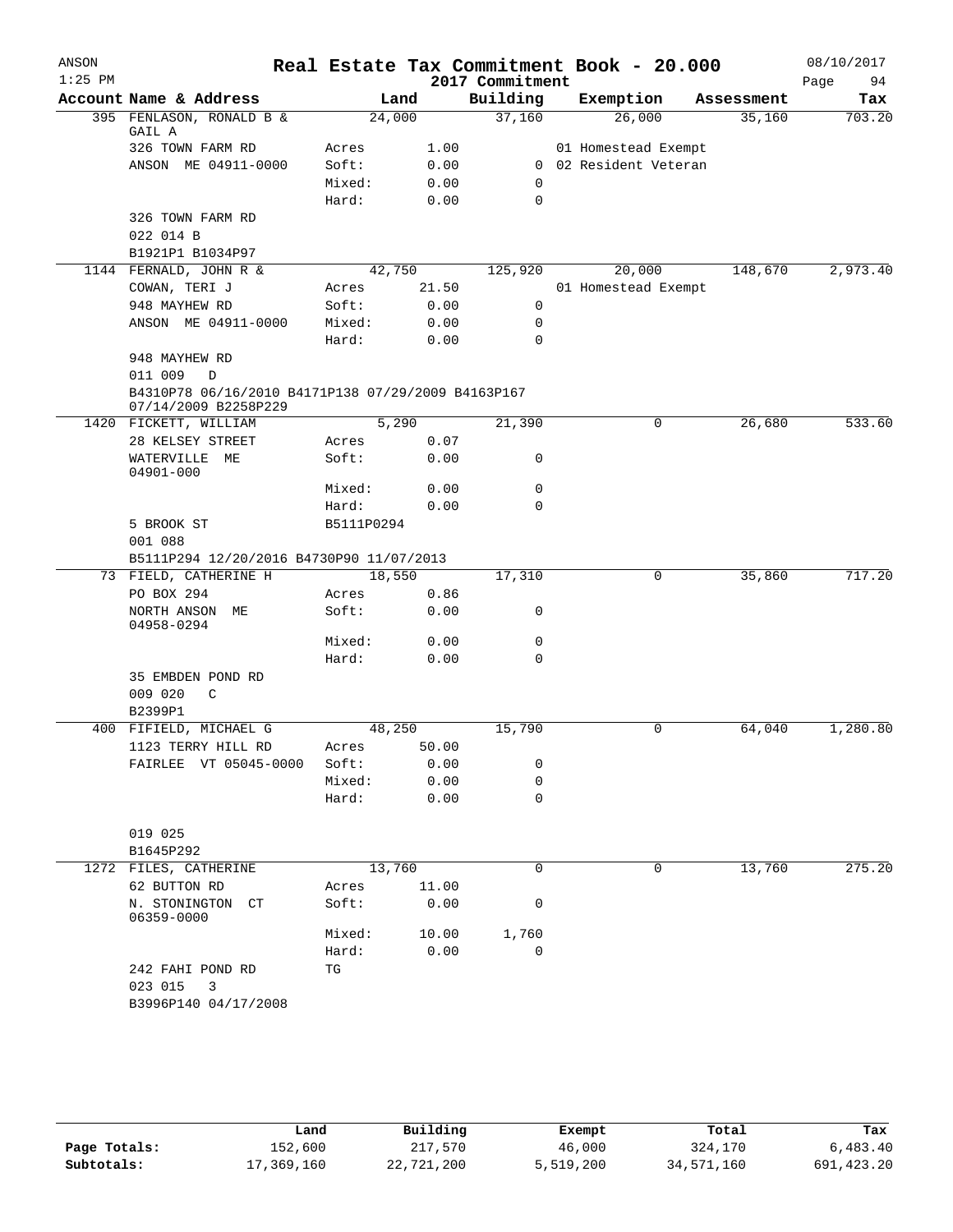| ANSON     |                                      |                              |        |       |                 | Real Estate Tax Commitment Book - 20.000 |            | 08/10/2017 |
|-----------|--------------------------------------|------------------------------|--------|-------|-----------------|------------------------------------------|------------|------------|
| $1:25$ PM |                                      |                              |        |       | 2017 Commitment |                                          |            | 95<br>Page |
|           | Account Name & Address               |                              | Land   |       | Building        | Exemption                                | Assessment | Tax        |
|           | 1271 FILES, CATHERINE                |                              | 1,940  |       | $\mathbf 0$     | $\Omega$                                 | 1,940      | 38.80      |
|           | 62 BUTTON RD                         | Acres                        |        | 11.00 |                 |                                          |            |            |
|           | N. STONINGTON CT<br>06359-0000       | Soft:                        |        | 0.00  | 0               |                                          |            |            |
|           |                                      | Mixed:                       |        | 11.00 | 1,936           |                                          |            |            |
|           |                                      | Hard:                        |        | 0.00  | 0               |                                          |            |            |
|           |                                      | $\operatorname{\mathbb{T}G}$ |        |       |                 |                                          |            |            |
|           | 023 015<br>G<br>B3996P140 04/17/2008 |                              |        |       |                 |                                          |            |            |
|           | 1859 FIRST CONGREGATIONAL            |                              | 9,590  |       | 206,370         | 215,960                                  | 0          | 0.00       |
|           | <b>CHURCH</b>                        | Acres                        |        | 0.23  |                 | 14 Church 652-1G                         |            |            |
|           | PO BOX 247                           | Soft:                        |        | 0.00  | $\mathbf 0$     |                                          |            |            |
|           | NORTH ANSON ME<br>04958-0247         | Mixed:                       |        | 0.00  | 0               |                                          |            |            |
|           |                                      | Hard:                        |        | 0.00  | 0               |                                          |            |            |
|           | 21 ELM ST                            |                              |        |       |                 |                                          |            |            |
|           | 006 055                              |                              |        |       |                 |                                          |            |            |
| 1340      | FIRST CONGREGATIONAL                 |                              | 21,500 |       | 82,770          | 20,000                                   | 84,270     | 1,685.40   |
|           | CHURCH OF NORTH ANSON                | Acres                        |        | 2.00  |                 | 16 Parsonage 652-1G                      |            |            |
|           | PO BOX 247                           | Soft:                        |        | 0.00  | 0               |                                          |            |            |
|           | NORTH ANSON ME<br>04958-0247         | Mixed:                       |        | 0.00  | 0               |                                          |            |            |
|           |                                      | Hard:                        |        | 0.00  | $\mathbf 0$     |                                          |            |            |
|           | 23 ELM ST                            |                              |        |       |                 |                                          |            |            |
|           | 006 053                              |                              |        |       |                 |                                          |            |            |
|           | B1936P1                              |                              |        |       |                 |                                          |            |            |
|           | 401 FISHER, ALBERT G III             |                              | 35,500 |       | 50,510          | 20,000                                   | 66,010     | 1,320.20   |
|           | PO BOX 594                           | Acres                        |        | 14.00 |                 | 01 Homestead Exempt                      |            |            |
|           | NORTH ANSON ME<br>04958-0594         | Soft:                        |        | 0.00  | $\mathbf 0$     |                                          |            |            |
|           |                                      | Mixed:                       |        | 0.00  | 0               |                                          |            |            |
|           |                                      | Hard:                        |        | 0.00  | 0               |                                          |            |            |
|           | 140 SKIDMORE RD                      |                              |        |       |                 |                                          |            |            |
|           | 023 014<br>1                         |                              |        |       |                 |                                          |            |            |
|           | B1453P119                            |                              |        |       |                 |                                          |            |            |
|           | 871 FISHER, W CLIFFORD               |                              | 21,500 |       | 69,310          | 0                                        | 90,810     | 1,816.20   |
|           | 13 SCHOOL ST                         | Acres                        |        | 2.00  |                 |                                          |            |            |
|           | BRUNSWICK ME<br>04011-0000           | Soft:                        |        | 0.00  | 0               |                                          |            |            |
|           |                                      | Mixed:                       |        | 0.00  | 0               |                                          |            |            |
|           |                                      | Hard:                        |        | 0.00  | $\mathbf 0$     |                                          |            |            |
|           | 26 UNION ST                          |                              |        |       |                 |                                          |            |            |
|           | 005 011                              |                              |        |       |                 |                                          |            |            |
|           | B1733P156                            |                              |        |       |                 |                                          |            |            |
|           | 1134 FISHER, WAYNE E & MARIA         |                              | 53,500 |       | 22,450          | 0                                        | 75,950     | 1,519.00   |
|           | 26 PEQUOT RD                         | Acres                        |        | 47.00 |                 |                                          |            |            |
|           | MASHPEE MA 02649-0000                | Soft:                        |        | 0.00  | 0               |                                          |            |            |
|           |                                      | Mixed:                       |        | 0.00  | 0               |                                          |            |            |
|           |                                      | Hard:                        |        | 0.00  | $\mathbf 0$     |                                          |            |            |
|           | 838 HORSEBACK RD                     |                              |        |       |                 |                                          |            |            |
|           | 019 036                              |                              |        |       |                 |                                          |            |            |
|           | B2982P290                            |                              |        |       |                 |                                          |            |            |
|           |                                      |                              |        |       |                 |                                          |            |            |

|              | Land       | Building     | Exempt    | Total      | Tax        |
|--------------|------------|--------------|-----------|------------|------------|
| Page Totals: | 143,530    | 431,410      | 255,960   | 318,980    | 6.379.60   |
| Subtotals:   | 17,512,690 | 23, 152, 610 | 5,775,160 | 34,890,140 | 697,802.80 |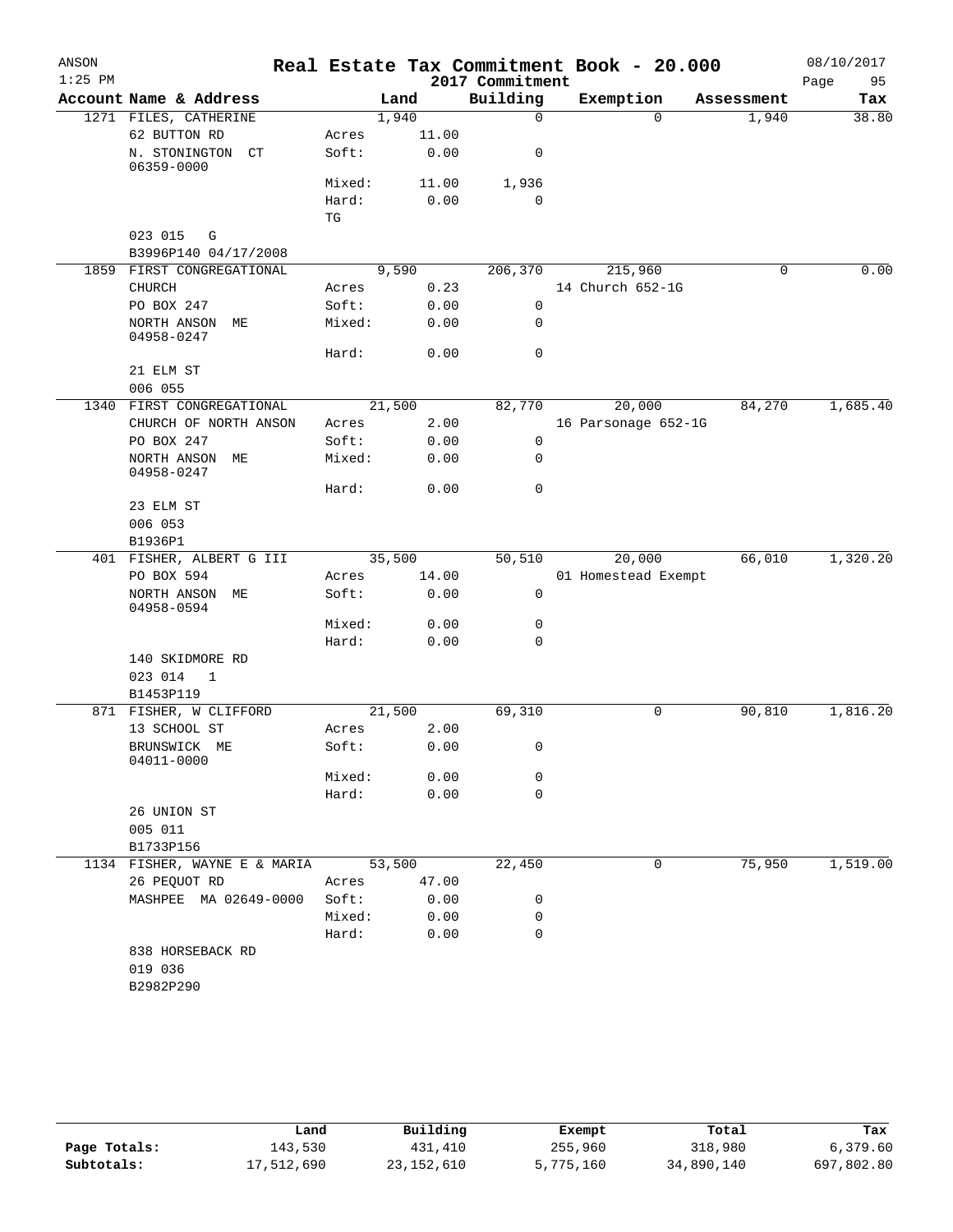| ANSON        |                                           |                        |               |                             | Real Estate Tax Commitment Book - 20.000 |              | 08/10/2017        |
|--------------|-------------------------------------------|------------------------|---------------|-----------------------------|------------------------------------------|--------------|-------------------|
| $1:25$ PM    | Account Name & Address                    | Land                   |               | 2017 Commitment<br>Building | Exemption                                | Assessment   | Page<br>96<br>Tax |
|              | 404 FITZGERALD, SALMA                     | 40,280                 |               | 10,740                      | $\mathbf{0}$                             | 51,020       | 1,020.40          |
|              | 9 FAYETTE ST                              | Acres                  | 21.78         |                             |                                          |              |                   |
|              | UNIT <sub>2</sub>                         | Soft:                  | 0.00          | 0                           |                                          |              |                   |
|              | BEVERLY MA 01915-0000                     | Mixed:                 | 0.00          | 0                           |                                          |              |                   |
|              |                                           | Hard:                  | 0.00          | 0                           |                                          |              |                   |
|              | 151 FOUR MILE SQUARE RD                   |                        |               |                             |                                          |              |                   |
|              | 021 008<br>2                              |                        |               |                             |                                          |              |                   |
|              | B2861P7                                   |                        |               |                             |                                          |              |                   |
|              | 294 FLAGG, JASON & PINKHAM,               | 11,310                 |               | 57,180                      | 0                                        | 68,490       | 1,369.80          |
|              | ANGELA                                    |                        |               |                             |                                          |              |                   |
|              | PO BOX 128                                | Acres                  | 0.32          |                             |                                          |              |                   |
|              | STRONG ME 04983                           | Soft:                  | 0.00          | 0<br>0                      |                                          |              |                   |
|              |                                           | Mixed:                 | 0.00          | 0                           |                                          |              |                   |
|              | 16 MAIN ST                                | Hard:<br>B5070P0330 JT | 0.00          |                             |                                          |              |                   |
|              | 001 120                                   |                        |               |                             |                                          |              |                   |
|              | B5070P330 08/25/2016 B4241P214 02/11/2010 |                        |               |                             |                                          |              |                   |
|              | 894 FLAGG, MELISSA &                      | 17,750                 |               | 30,860                      | 0                                        | 48,610       | 972.20            |
|              | VOTER, MICHAEL                            | Acres                  | 2.83          |                             |                                          |              |                   |
|              | PO BOX 287                                | Soft:                  | 0.00          | 0                           |                                          |              |                   |
|              | ANSON ME 04911-0000                       | Mixed:                 | 0.00          | 0                           |                                          |              |                   |
|              |                                           | Hard:                  | 0.00          | $\mathbf 0$                 |                                          |              |                   |
|              | 195 FAHI POND RD                          |                        |               |                             |                                          |              |                   |
|              | 024 011 C                                 |                        |               |                             |                                          |              |                   |
|              | B2355P79                                  |                        |               |                             |                                          |              |                   |
|              | 407 FLANAGIN, CHESTER                     |                        | $\Omega$      | 9,460                       | 0                                        | 9,460        | 189.20            |
|              | PO BOX 278                                |                        |               |                             |                                          |              |                   |
|              | ANSON ME 04911-0278                       |                        |               |                             |                                          |              |                   |
|              |                                           |                        |               |                             |                                          |              |                   |
|              | 107 PREBLE AVE                            | LIFE ESTATE            |               |                             |                                          |              |                   |
|              | 004 004<br>ON                             |                        |               |                             |                                          |              |                   |
|              | 406 FLANAGIN, CHESTER E & 31,500          |                        |               | 69,540                      | 20,000                                   | 81,040       | 1,620.80          |
|              | ELAINE<br>PO BOX 278                      | Acres                  | 6.50          |                             | 01 Homestead Exempt                      |              |                   |
|              | ANSON ME 04911-0278                       | Soft:                  | 0.00          | 0                           |                                          |              |                   |
|              |                                           | Mixed:                 | 0.00          | 0                           |                                          |              |                   |
|              |                                           | Hard:                  | 0.00          | 0                           |                                          |              |                   |
|              | 101 PREBLE AVE                            | LIFE ESTATE            |               |                             |                                          |              |                   |
|              | 004 004                                   |                        |               |                             |                                          |              |                   |
|              | B4001P63 05/22/2008                       |                        |               |                             |                                          |              |                   |
| 1773         | FLANAGIN, CINDY J &                       | 22,700                 |               | 46,980                      | 20,000                                   | 49,680       | 993.60            |
|              | JASON P                                   |                        |               |                             |                                          |              |                   |
|              | 524 HORSEBACK RD                          | Acres                  | 2.80          |                             | 01 Homestead Exempt                      |              |                   |
|              | ANSON ME 04911-0000                       | Soft:                  | 0.00          | 0                           |                                          |              |                   |
|              |                                           | Mixed:                 | 0.00          | 0                           |                                          |              |                   |
|              |                                           | Hard:                  | 0.00          | 0                           |                                          |              |                   |
|              | 524 HORSEBACK RD                          |                        |               |                             |                                          |              |                   |
|              | 014 011 E                                 |                        |               |                             |                                          |              |                   |
|              | B3191P308                                 |                        |               |                             |                                          |              |                   |
| 2010         | FLANAGIN, CINDY J.                        | 17,720                 |               | $\mathbf 0$                 | 0                                        | 17,720       | 354.40            |
|              | 524 HORSEBACK ROAD                        | Acres                  | 19.20         |                             |                                          |              |                   |
|              | ANSON ME 04911                            | Soft:<br>Mixed:        | 1.00<br>14.20 | 120<br>2,499                |                                          |              |                   |
|              |                                           | Hard:                  | 0.00          | 0                           |                                          |              |                   |
|              | HORSEBACK ROAD                            |                        |               |                             |                                          |              |                   |
|              | 014 011 I                                 |                        |               |                             |                                          |              |                   |
|              |                                           |                        |               |                             |                                          |              |                   |
|              | Land                                      |                        | Building      |                             | Exempt                                   | Total        | Tax               |
| Page Totals: | 141,260                                   |                        | 224,760       |                             | 40,000                                   | 326,020      | 6,520.40          |
| Subtotals:   | 17,653,950                                |                        | 23, 377, 370  |                             | 5,815,160                                | 35, 216, 160 | 704, 323.20       |
|              |                                           |                        |               |                             |                                          |              |                   |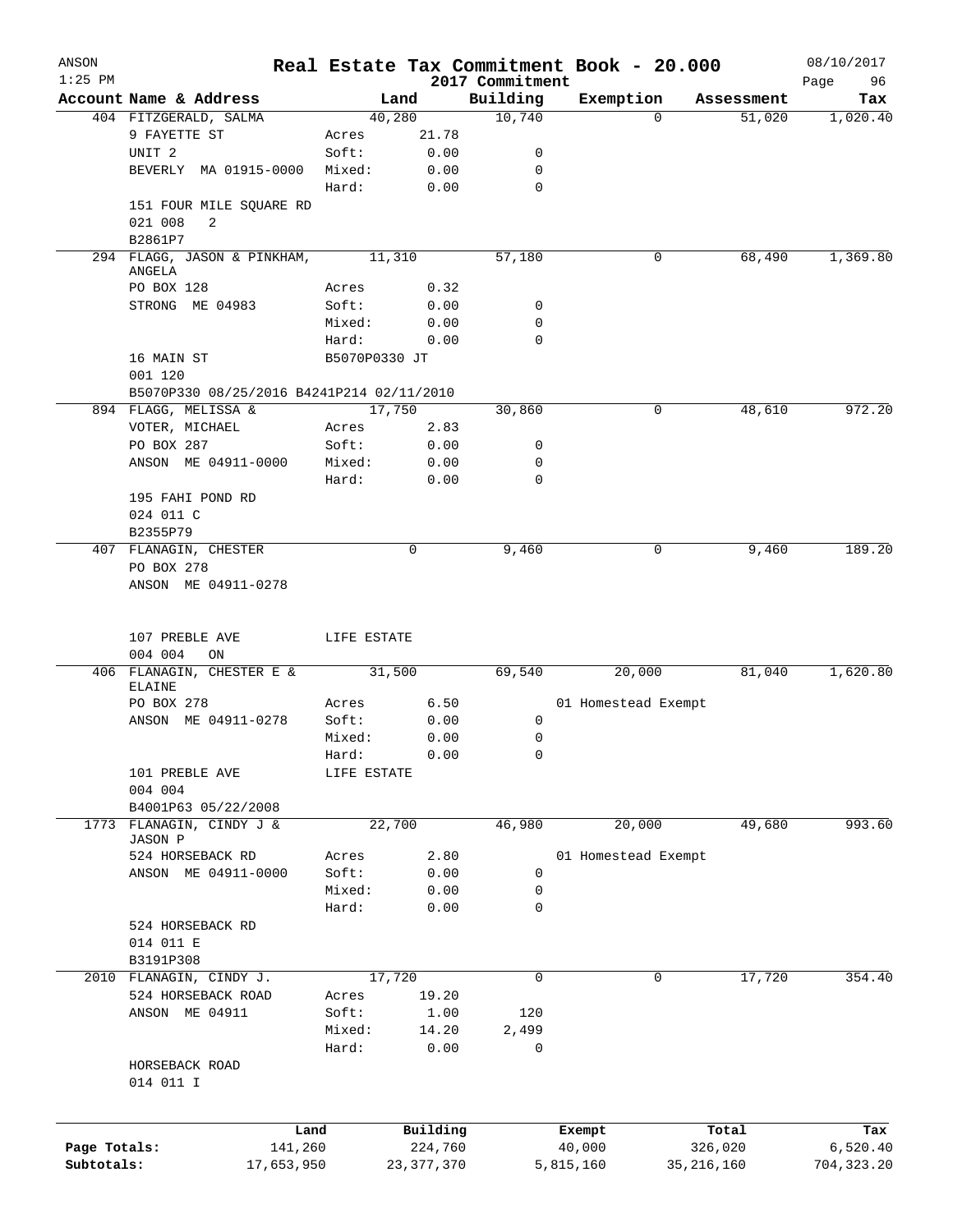| ANSON     |                                          |           |        |                 | Real Estate Tax Commitment Book - 20.000 |            | 08/10/2017 |
|-----------|------------------------------------------|-----------|--------|-----------------|------------------------------------------|------------|------------|
| $1:25$ PM |                                          |           |        | 2017 Commitment |                                          |            | 97<br>Page |
|           | Account Name & Address                   |           | Land   | Building        | Exemption                                | Assessment | Tax        |
|           | 848 FLANAGIN, JAMES R &<br>BRENDA E      |           | 6,630  | 47,310          | $\Omega$                                 | 53,940     | 1,078.80   |
|           | 29 PARK STREET                           | Acres     | 0.11   |                 |                                          |            |            |
|           | MADISON ME 04950-0000                    | Soft:     | 0.00   | 0               |                                          |            |            |
|           |                                          | Mixed:    | 0.00   | 0               |                                          |            |            |
|           |                                          | Hard:     | 0.00   | 0               |                                          |            |            |
|           | 17 FINCH ST<br>003 060                   |           |        |                 |                                          |            |            |
|           | B4084P196 12/22/2008                     |           |        |                 |                                          |            |            |
|           | 628 FLANAGIN, MELISSA L                  |           | 18,550 | 61,040          | 0                                        | 79,590     | 1,591.80   |
|           | PO BOX 184                               | Acres     | 0.86   |                 |                                          |            |            |
|           | ANSON ME 04911-0000                      | Soft:     | 0.00   | 0               |                                          |            |            |
|           |                                          | Mixed:    | 0.00   | 0               |                                          |            |            |
|           |                                          | Hard:     | 0.00   | $\mathbf 0$     |                                          |            |            |
|           | 539 HORSEBACK RD<br>014 010 1            | B5037P032 |        |                 |                                          |            |            |
|           | B5037P32 06/10/2016 B5060P125 08/10/2016 |           |        |                 |                                          |            |            |
|           | 833 FLANAGIN, PATRICK M.                 |           | 10,770 | 52,840          | 20,000                                   | 43,610     | 872.20     |
|           | PO BOX 522                               | Acres     | 0.29   |                 | 01 Homestead Exempt                      |            |            |
|           | ANSON ME 04911-0522                      | Soft:     | 0.00   | 0               |                                          |            |            |
|           |                                          | Mixed:    | 0.00   | 0               |                                          |            |            |
|           |                                          | Hard:     | 0.00   | 0               |                                          |            |            |
|           | 13 FINCH ST                              |           |        |                 |                                          |            |            |
|           | 003 061                                  |           |        |                 |                                          |            |            |
|           | B4050P282 09/05/2008                     |           |        |                 |                                          |            |            |
|           | 410 FLETCHER, DAVID W &<br>DENNIS E      |           | 42,500 | 0               | 0                                        | 42,500     | 850.00     |
|           | 160 HILTON HILL ROAD                     | Acres     | 53.00  |                 |                                          |            |            |
|           | ANSON ME 04911-0000                      | Soft:     | 0.00   | 0               |                                          |            |            |
|           |                                          | Mixed:    | 0.00   | 0               |                                          |            |            |
|           |                                          | Hard:     | 0.00   | $\mathbf 0$     |                                          |            |            |
|           | HILTON HILL ROAD                         |           |        |                 |                                          |            |            |
|           | 010 025                                  |           |        |                 |                                          |            |            |
|           | B4109P163 03/12/2009                     |           |        |                 |                                          |            |            |
|           | 411 FLETCHER, DAVID W.                   |           | 40,000 | 78,240          | 20,000                                   | 98,240     | 1,964.80   |
|           | 160 HILTON HILL RD                       | Acres     | 14.50  |                 | 01 Homestead Exempt                      |            |            |
|           | ANSON ME 04911-0000                      | Soft:     | 0.00   | 0               |                                          |            |            |
|           |                                          | Mixed:    | 0.00   | 0               |                                          |            |            |
|           |                                          | Hard:     | 0.00   | 0               |                                          |            |            |
|           | 160 HILTON HILL RD                       |           |        |                 |                                          |            |            |
|           | 010 018                                  |           |        |                 |                                          |            |            |
|           | B4872P246 01/26/2015                     |           |        |                 |                                          |            |            |
|           | 1813 FLETCHER, DAVID, II                 |           | 2,430  | $\Omega$        | 0                                        | 2,430      | 48.60      |
|           | 145 MADISON AVE                          | Acres     | 0.42   |                 |                                          |            |            |
|           | MADISON ME 04950                         | Soft:     | 0.00   | 0               |                                          |            |            |
|           |                                          | Mixed:    | 0.00   | 0               |                                          |            |            |
|           |                                          | Hard:     | 0.00   | $\mathbf 0$     |                                          |            |            |
|           | 004 005<br>B 1<br>B4429P122 08/09/2011   |           |        |                 |                                          |            |            |

|              | Land       | Building   | Exempt    | Total      | Tax        |
|--------------|------------|------------|-----------|------------|------------|
| Page Totals: | 120,880    | 239,430    | 40,000    | 320,310    | 6.406.20   |
| Subtotals:   | 17,774,830 | 23,616,800 | 5,855,160 | 35,536,470 | 710,729.40 |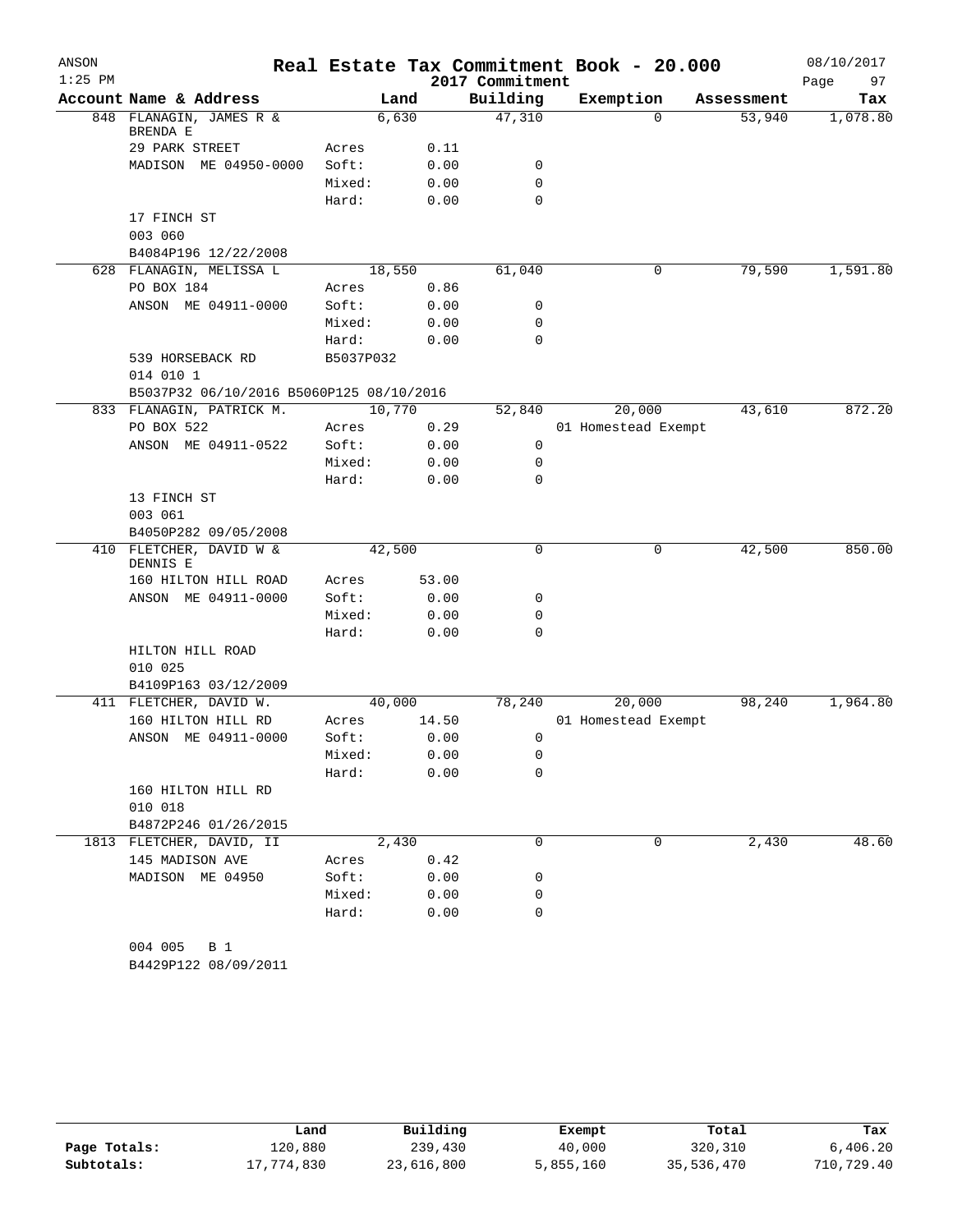| ANSON<br>$1:25$ PM |                                       |                 |              | 2017 Commitment  | Real Estate Tax Commitment Book - 20.000 |            | 08/10/2017<br>Page<br>98 |
|--------------------|---------------------------------------|-----------------|--------------|------------------|------------------------------------------|------------|--------------------------|
|                    | Account Name & Address                |                 | Land         | Building         | Exemption                                | Assessment | Tax                      |
|                    | 408 FLETCHER, DENNIS &                | 15,360          |              | 75,420           | 20,000                                   | 70,780     | 1,415.60                 |
|                    | LINDA                                 |                 |              |                  |                                          |            |                          |
|                    | 221 RIVER RD<br>NORTH ANSON ME        | Acres<br>Soft:  | 0.59<br>0.00 | 0                | 01 Homestead Exempt                      |            |                          |
|                    | 04958-0000                            |                 |              |                  |                                          |            |                          |
|                    |                                       | Mixed:          | 0.00         | $\mathbf 0$      |                                          |            |                          |
|                    |                                       | Hard:           | 0.00         | $\mathbf 0$      |                                          |            |                          |
|                    | 221 RIVER RD                          |                 |              |                  |                                          |            |                          |
|                    | 015 069<br>A                          |                 |              |                  |                                          |            |                          |
|                    | B1105P143<br>2005 FLETCHER, DENNIS E. | 72,300          |              | 19,270           | 0                                        | 91,570     | 1,831.40                 |
|                    | 221 RIVER ROAD                        | Acres           | 83.00        |                  |                                          |            |                          |
|                    | NORTH ANSON ME 04958                  | Soft:           | 0.00         | 0                |                                          |            |                          |
|                    |                                       | Mixed:          | 0.00         | 0                |                                          |            |                          |
|                    |                                       | Hard:           | 0.00         | $\mathbf 0$      |                                          |            |                          |
|                    | PEASE HILL ROAD                       |                 |              |                  |                                          |            |                          |
|                    | $010 - 018$<br>Α                      |                 |              |                  |                                          |            |                          |
|                    | B4872P245 01/26/2015                  |                 |              |                  |                                          |            |                          |
|                    | 1334 FLETCHER, JANET F                | 36,170          |              | 28,960           | 26,000                                   | 39,130     | 782.60                   |
|                    | 152 WEST MILLS RD                     | Acres           | 14.67        |                  | 01 Homestead Exempt                      |            |                          |
|                    | ANSON ME 04911-0000                   | Soft:           | 0.00         |                  | 0 03 Resident Veteran Widow              |            |                          |
|                    |                                       | Mixed:<br>Hard: | 0.00<br>0.00 | 0<br>$\mathbf 0$ |                                          |            |                          |
|                    | 152 WEST MILLS RD                     | LIFE ESTATE     |              |                  |                                          |            |                          |
|                    | 010 012<br>B                          |                 |              |                  |                                          |            |                          |
|                    | B4240P263 02/11/2010                  |                 |              |                  |                                          |            |                          |
|                    | 413 FOGERTY, KATHY E &                | 37,650          |              | $\mathbf 0$      | 0                                        | 37,650     | 753.00                   |
|                    | DAVID M<br>42 COOK RD                 | Acres           | 43.50        |                  |                                          |            |                          |
|                    | CUMBERLAND<br>RI                      | Soft:           | 0.00         | 0                |                                          |            |                          |
|                    | 02864-0000                            |                 |              |                  |                                          |            |                          |
|                    |                                       | Mixed:          | 0.00         | 0                |                                          |            |                          |
|                    |                                       | Hard:           | 0.00         | $\mathbf 0$      |                                          |            |                          |
|                    | 021 014                               |                 |              |                  |                                          |            |                          |
|                    | B1437P144                             |                 |              |                  |                                          |            |                          |
|                    | 417 FORRISTER, GLEN                   | 23,900          |              | $\mathbf 0$      | 0                                        | 23,900     | 478.00                   |
|                    | 39 CROWN ST                           | Acres           | 10.40        |                  |                                          |            |                          |
|                    | CLINTON MA 01510-0000                 | Soft:           | 0.00         | 0                |                                          |            |                          |
|                    |                                       | Mixed:          | 0.00         | 0                |                                          |            |                          |
|                    |                                       | Hard:           | 0.00         | $\mathbf 0$      |                                          |            |                          |
|                    |                                       |                 |              |                  |                                          |            |                          |
|                    | 022 021<br>B1179P116                  |                 |              |                  |                                          |            |                          |
|                    | 418 FORRISTER, GLEN                   | 28,800          |              | 35,010           | 0                                        | 63,810     | 1,276.20                 |
|                    | 39 CROWN ST                           | Acres           | 7.30         |                  |                                          |            |                          |
|                    | CLINTON MA 01510-0000                 | Soft:           | 0.00         | 0                |                                          |            |                          |
|                    |                                       | Mixed:          | 0.00         | 0                |                                          |            |                          |
|                    |                                       | Hard:           | 0.00         | $\mathbf 0$      |                                          |            |                          |
|                    | 95 CARRABASSETT RD                    |                 |              |                  |                                          |            |                          |
|                    | 022 022<br>9                          |                 |              |                  |                                          |            |                          |
|                    | B1179P116                             |                 |              |                  |                                          |            |                          |
|                    |                                       |                 |              |                  |                                          |            |                          |
|                    |                                       |                 |              |                  |                                          |            |                          |

|              | Land       | Building   | Exempt    | Total      | Tax        |
|--------------|------------|------------|-----------|------------|------------|
| Page Totals: | 214,180    | 158,660    | 46,000    | 326,840    | 6,536.80   |
| Subtotals:   | 17,989,010 | 23,775,460 | 5,901,160 | 35,863,310 | 717,266.20 |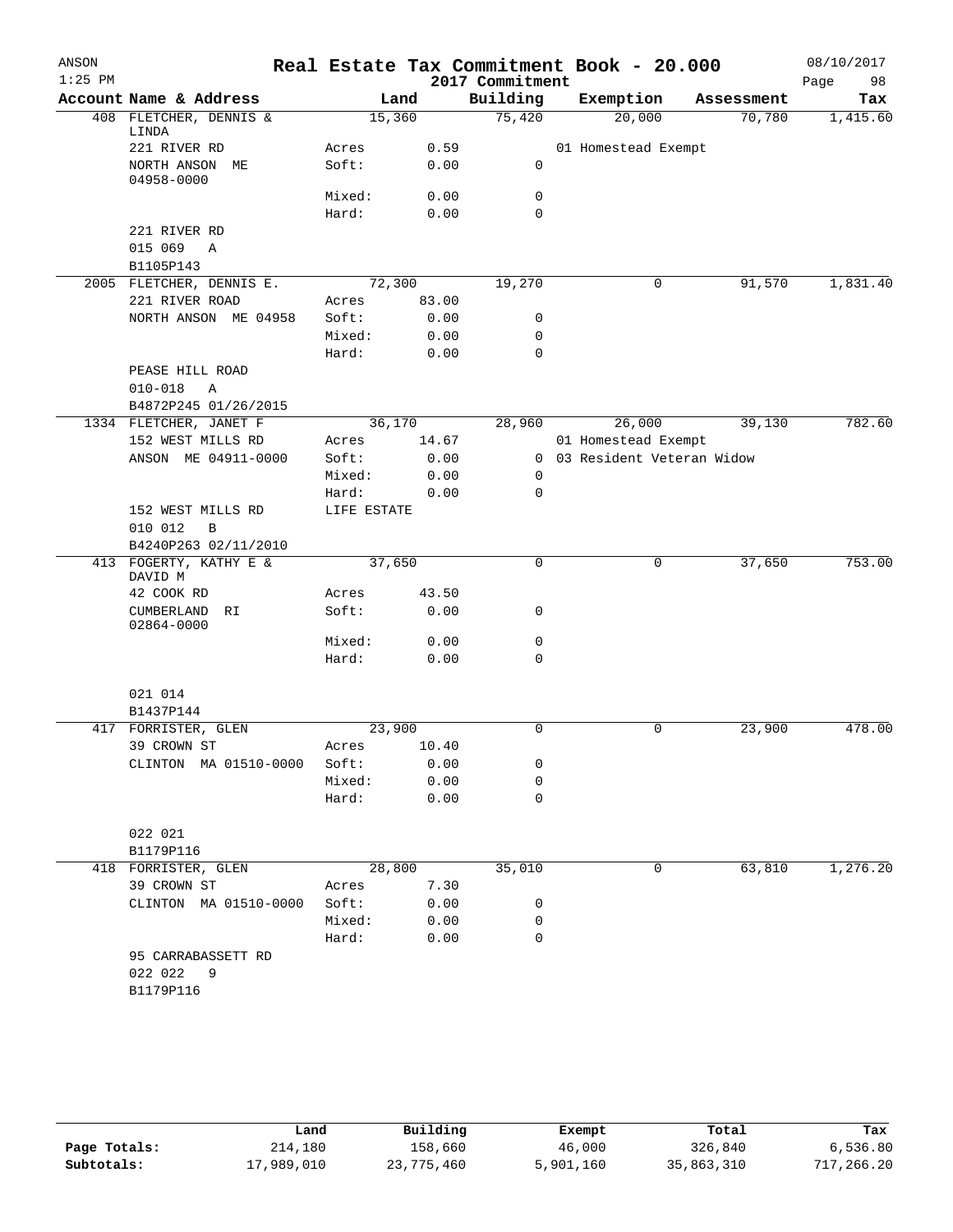| ANSON     |                                                    |            |        |      |                 | Real Estate Tax Commitment Book - 20.000 |            | 08/10/2017 |
|-----------|----------------------------------------------------|------------|--------|------|-----------------|------------------------------------------|------------|------------|
| $1:25$ PM |                                                    |            |        |      | 2017 Commitment |                                          |            | 99<br>Page |
|           | Account Name & Address                             |            | Land   |      | Building        | Exemption                                | Assessment | Tax        |
|           | 99 FORTIER, JOSEPH                                 |            | 9,170  |      | 36,570          | $\Omega$                                 | 45,740     | 914.80     |
|           | 70 WARD HILL ROAD                                  | Acres      |        | 0.21 |                 |                                          |            |            |
|           | PO BOX 103                                         | Soft:      |        | 0.00 | 0               |                                          |            |            |
|           | ANSON ME 04911                                     | Mixed:     |        | 0.00 | 0               |                                          |            |            |
|           |                                                    | Hard:      |        | 0.00 | 0               |                                          |            |            |
|           | 25 ARNOLDS LN                                      |            |        |      |                 |                                          |            |            |
|           | 001 018                                            |            |        |      |                 |                                          |            |            |
|           | B4801P241 07/30/2014                               |            |        |      |                 |                                          |            |            |
|           | 362 FORTIER, LEE C. & IRENE<br>М.                  |            | 13,710 |      | 36,130          | 20,000                                   | 29,840     | 596.80     |
|           | 183 EMBDEN POND RD                                 | Acres      |        | 0.47 |                 | 01 Homestead Exempt                      |            |            |
|           | NORTH ANSON ME                                     | Soft:      |        | 0.00 | 0               |                                          |            |            |
|           | 04958-0000                                         |            |        |      |                 |                                          |            |            |
|           |                                                    | Mixed:     |        | 0.00 | 0               |                                          |            |            |
|           |                                                    | Hard:      |        | 0.00 | $\mathbf 0$     |                                          |            |            |
|           | 183 EMBDEN POND RD                                 |            |        |      |                 |                                          |            |            |
|           | 023 019                                            |            |        |      |                 |                                          |            |            |
|           | B3606P347 11/28/2005 B3606P343 11/28/2005          |            |        |      |                 |                                          |            |            |
|           | 415 FORTIN, BARRY                                  |            | 26,170 |      | 87,150          | 20,000                                   | 93,320     | 1,866.40   |
|           | 52 SMITH RD                                        | Acres      |        | 5.11 |                 | 01 Homestead Exempt                      |            |            |
|           | ANSON ME 04911-0000                                | Soft:      |        | 0.00 | 0               |                                          |            |            |
|           |                                                    | Mixed:     |        | 0.00 | 0               |                                          |            |            |
|           |                                                    | Hard:      |        | 0.00 | $\mathbf 0$     |                                          |            |            |
|           | 52 SMITH RD                                        |            |        |      |                 |                                          |            |            |
|           | 010 011<br>4                                       |            |        |      |                 |                                          |            |            |
|           | B992P100                                           |            |        |      |                 |                                          |            |            |
|           | 421 FORTIN, BRUCE P.                               |            | 13,070 |      | 0               | 0                                        | 13,070     | 261.40     |
|           | 973 UPPER MAPLE STREET                             | Acres      |        | 1.71 |                 |                                          |            |            |
|           | DAYVILLE CT 06241-0000                             | Soft:      |        | 0.00 | 0               |                                          |            |            |
|           |                                                    | Mixed:     |        | 0.00 | 0               |                                          |            |            |
|           |                                                    | Hard:      |        | 0.00 | $\mathbf 0$     |                                          |            |            |
|           | 010 011<br>8 B                                     |            |        |      |                 |                                          |            |            |
|           | B3093P354                                          |            |        |      |                 |                                          |            |            |
|           | 419 FORTIN, JEFFREY & NORMA                        |            | 24,650 |      | 75,500          | 20,000                                   | 80,150     | 1,603.00   |
|           | 113 FAHI POND RD                                   | Acres      |        | 4.10 |                 | 01 Homestead Exempt                      |            |            |
|           | NORTH ANSON ME                                     | Soft:      |        | 0.00 | 0               |                                          |            |            |
|           | 04958-0000                                         |            |        |      |                 |                                          |            |            |
|           |                                                    | Mixed:     |        | 0.00 | 0               |                                          |            |            |
|           |                                                    | Hard:      |        | 0.00 | 0               |                                          |            |            |
|           | 113 FAHI POND RD                                   |            |        |      |                 |                                          |            |            |
|           | 024 007                                            |            |        |      |                 |                                          |            |            |
|           | B4294P289 07/21/2010 B3818P266 03/05/2007 B890P792 |            |        |      |                 |                                          |            |            |
|           | 380 FORTIN, JORDAN T                               |            | 21,860 |      | 79,470          | $\mathbf{0}$                             | 101,330    | 2,026.60   |
|           | 43 PARKWOODS DRIVE                                 | Acres      |        | 2.24 |                 |                                          |            |            |
|           | ANSON ME 04911-0000                                | Soft:      |        | 0.00 | 0               |                                          |            |            |
|           |                                                    | Mixed:     |        | 0.00 | 0               |                                          |            |            |
|           |                                                    | Hard:      |        | 0.00 | 0               |                                          |            |            |
|           | 43 PARKWOODS DR                                    | B4974P0145 |        |      |                 |                                          |            |            |
|           | 010 007 7                                          |            |        |      |                 |                                          |            |            |
|           | B4974P145 11/06/2015                               |            |        |      |                 |                                          |            |            |

|              | Land       | Building   | Exempt    | Total      | Tax        |
|--------------|------------|------------|-----------|------------|------------|
| Page Totals: | 108,630    | 314,820    | 60,000    | 363,450    | 7,269.00   |
| Subtotals:   | 18,097,640 | 24,090,280 | 5,961,160 | 36,226,760 | 724,535.20 |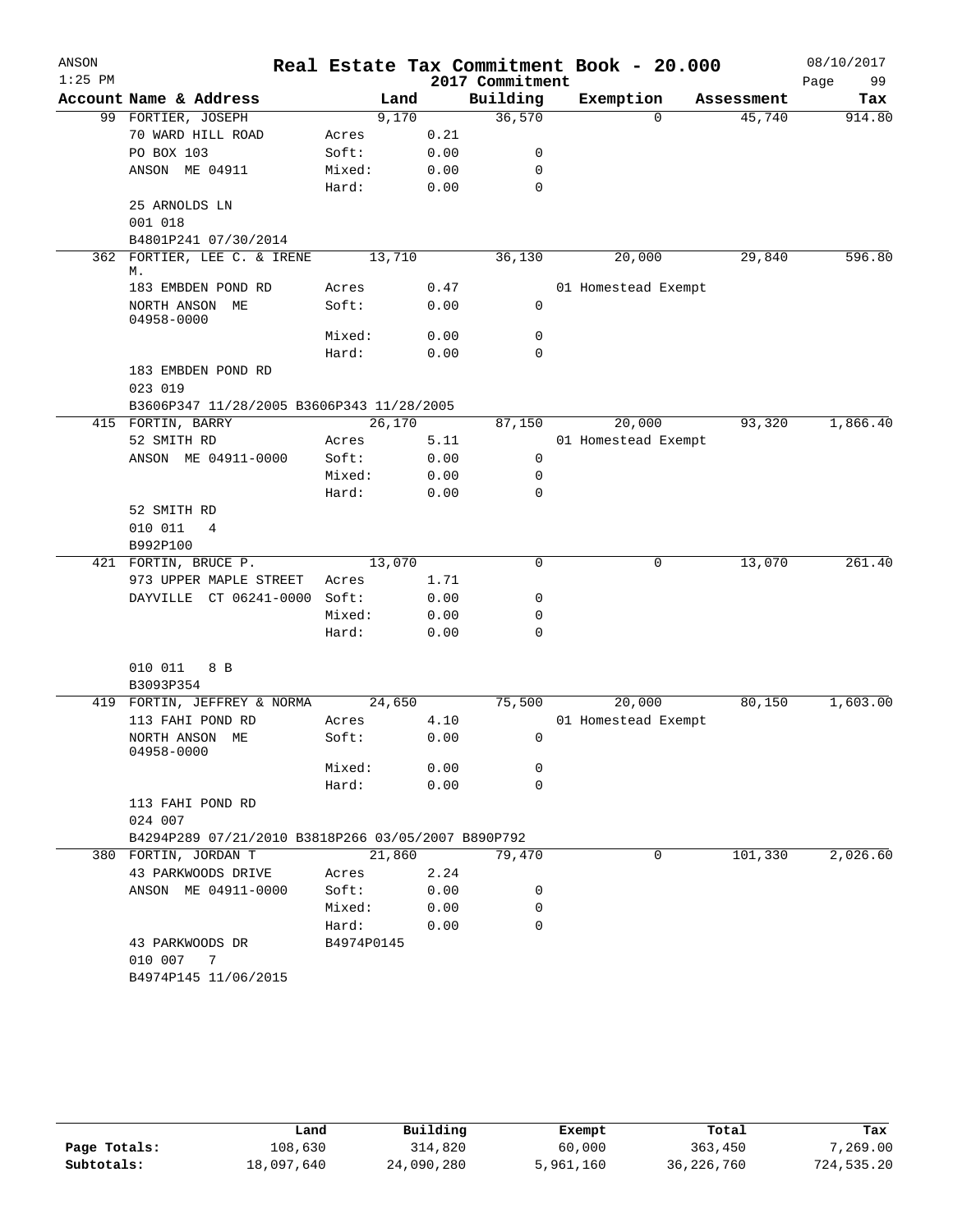| ANSON     |                                    |                |       |                    | Real Estate Tax Commitment Book - 20.000 |                                  | 08/10/2017      |
|-----------|------------------------------------|----------------|-------|--------------------|------------------------------------------|----------------------------------|-----------------|
| $1:25$ PM | Account Name & Address             |                |       | 2017 Commitment    |                                          |                                  | 100<br>Page     |
|           | 1829 FOSKETT, RICHARD &            | 26,150         | Land  | Building<br>29,930 | Exemption                                | Assessment<br>$\Omega$<br>56,080 | Tax<br>1,121.60 |
|           | WANDA SUE                          |                |       |                    |                                          |                                  |                 |
|           | 488 STAFFORD ST                    | Acres          | 5.10  |                    |                                          |                                  |                 |
|           | CHARLTON MA 01507-0000 Soft:       |                | 0.00  | 0                  |                                          |                                  |                 |
|           |                                    | Mixed:         | 0.00  | 0                  |                                          |                                  |                 |
|           |                                    | Hard:          | 0.00  | 0                  |                                          |                                  |                 |
|           | 99 MOUNTAIN VIEW RD                |                |       |                    |                                          |                                  |                 |
|           | 012 009 13                         |                |       |                    |                                          |                                  |                 |
|           | B3641P253 03/04/2006               |                |       |                    |                                          |                                  |                 |
|           | 1704 FOSS, DANVILLE G &            | 12,000         |       | 44,830             | 20,000                                   | 36,830                           | 736.60          |
|           | FOSS, JESSICA LYNN                 | Acres          | 0.36  |                    | 01 Homestead Exempt                      |                                  |                 |
|           | 147 N MAIN STREET                  | Soft:          | 0.00  | 0                  |                                          |                                  |                 |
|           | NORTH ANSON ME<br>04958-7626       | Mixed:         | 0.00  | 0                  |                                          |                                  |                 |
|           |                                    | Hard:          | 0.00  | 0                  |                                          |                                  |                 |
|           | 147 NORTH MAIN ST                  | BK 2649 PG 204 |       |                    |                                          |                                  |                 |
|           | 007 001                            |                |       |                    |                                          |                                  |                 |
|           | B2649P204                          |                |       |                    |                                          |                                  |                 |
|           | 424 FOSS, JAMES D & BEVERLY<br>Α   | 10,950         |       | 57,810             | 20,000                                   | 48,760                           | 975.20          |
|           | BOX 195                            | Acres          | 0.30  |                    | 01 Homestead Exempt                      |                                  |                 |
|           | NORTH ANSON ME<br>04958-0195       | Soft:          | 0.00  | 0                  |                                          |                                  |                 |
|           |                                    | Mixed:         | 0.00  | 0                  |                                          |                                  |                 |
|           |                                    | Hard:          | 0.00  | 0                  |                                          |                                  |                 |
|           | 98 NORTH MAIN ST                   |                |       |                    |                                          |                                  |                 |
|           | 006 070                            |                |       |                    |                                          |                                  |                 |
|           | B867P711                           |                |       |                    |                                          |                                  |                 |
|           | 62 FOSS, RICHARD E. &<br>TERRY L.  | 15,000         |       | 0                  |                                          | 15,000<br>0                      | 300.00          |
|           | 13 OLD SUMNER RD                   | Acres          | 3.00  |                    |                                          |                                  |                 |
|           | BUCKFIELD ME<br>04220-0000         | Soft:          | 0.00  | 0                  |                                          |                                  |                 |
|           |                                    | Mixed:         | 0.00  | 0                  |                                          |                                  |                 |
|           |                                    | Hard:          | 0.00  | 0                  |                                          |                                  |                 |
|           |                                    |                |       |                    |                                          |                                  |                 |
|           | 023 015<br>F                       |                |       |                    |                                          |                                  |                 |
|           | B4678P260 06/17/2013               |                |       |                    |                                          |                                  |                 |
|           | 2013 FOSTER, HENRY M.              | 22,430         |       | $\overline{0}$     |                                          | 22,430                           | 448.60          |
|           | 15 RUMFORD AVENUE                  | Acres          | 15.00 |                    |                                          |                                  |                 |
|           | RUMFORD ME 04276-0000              | Soft:          | 3.00  | 360                |                                          |                                  |                 |
|           |                                    | Mixed:         | 3.00  | 528                |                                          |                                  |                 |
|           |                                    | Hard:          | 8.00  | 1,544              |                                          |                                  |                 |
|           | HOLLIN WAITE HILL ROAD             |                |       |                    |                                          |                                  |                 |
|           | 014 038 002                        |                |       |                    |                                          |                                  |                 |
|           | B4999P60 01/26/2016                |                |       |                    |                                          |                                  |                 |
|           | 2014 FOSTER, HENRY M.              |                | 3,260 | $\mathbf 0$        |                                          | 0<br>3,260                       | 65.20           |
|           | 15 RUMFORD AVENUE                  | Acres          | 19.00 |                    |                                          |                                  |                 |
|           | RUMFORD ME 04276-0000              | Soft:          | 3.00  | 360                |                                          |                                  |                 |
|           |                                    | Mixed:         | 11.00 | 1,936              |                                          |                                  |                 |
|           |                                    | Hard:          | 5.00  | 965                |                                          |                                  |                 |
|           | HOLLIN WAITE HILL ROAD             |                |       |                    |                                          |                                  |                 |
|           | 014 038 003<br>B4999P60 01/26/2016 |                |       |                    |                                          |                                  |                 |
|           |                                    |                |       |                    |                                          |                                  |                 |
|           |                                    |                |       |                    |                                          |                                  |                 |

|              | Land         | Building     | Exempt    | Total      | Tax        |
|--------------|--------------|--------------|-----------|------------|------------|
| Page Totals: | 89,790       | 132,570      | 40,000    | 182,360    | 3,647.20   |
| Subtotals:   | 18, 187, 430 | 24, 222, 850 | 6,001,160 | 36,409,120 | 728,182.40 |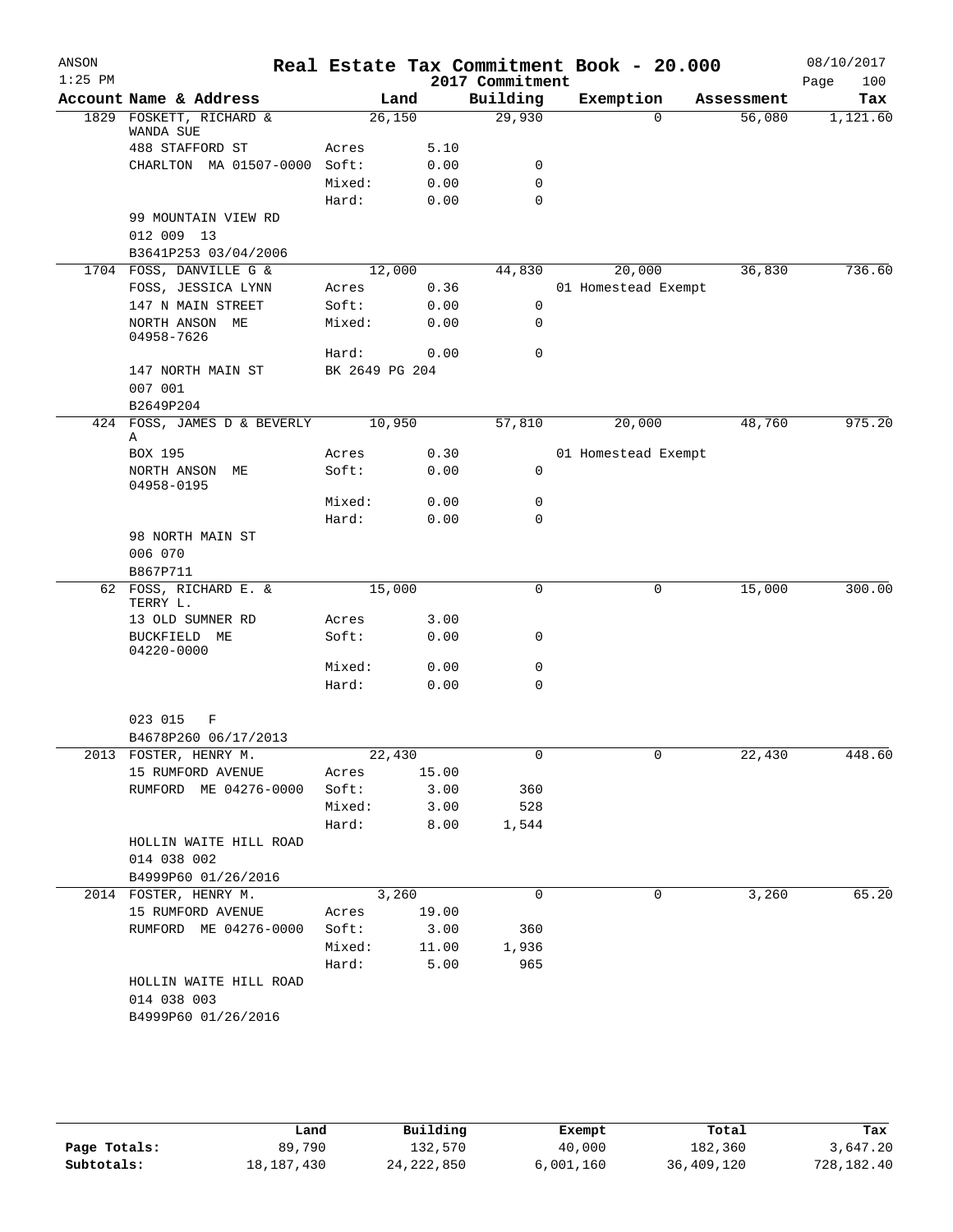| ANSON     |                                       |        |        | Real Estate Tax Commitment Book - 20.000 |                           |   |             |      | 08/10/2017 |
|-----------|---------------------------------------|--------|--------|------------------------------------------|---------------------------|---|-------------|------|------------|
| $1:25$ PM |                                       |        |        | 2017 Commitment                          |                           |   |             | Page | 101        |
|           | Account Name & Address                |        | Land   | Building                                 | Exemption                 |   | Assessment  |      | Tax        |
|           | 427 FOTTER, LAWRENCE &<br>SHIRLEY     |        | 21,500 | 36,650                                   | 20,000                    |   | 38,150      |      | 763.00     |
|           | 250 WEST MILLS RD                     | Acres  | 2.00   |                                          | 01 Homestead Exempt       |   |             |      |            |
|           | ANSON ME 04911-0000                   | Soft:  | 0.00   | 0                                        |                           |   |             |      |            |
|           |                                       | Mixed: | 0.00   | $\mathbf 0$                              |                           |   |             |      |            |
|           |                                       | Hard:  | 0.00   | $\mathbf 0$                              |                           |   |             |      |            |
|           | 250 WEST MILLS RD                     |        |        |                                          |                           |   |             |      |            |
|           | 011 009<br>$\mathbb{A}$               |        |        |                                          |                           |   |             |      |            |
|           | B2334P109                             |        | 20,600 |                                          | 20,000                    |   | 41,700      |      | 834.00     |
|           | 170 FRAPPIER, LINDA M<br>PO BOX 696   | Acres  | 1.40   | 41,100                                   | 01 Homestead Exempt       |   |             |      |            |
|           | NORRIDGEWOCK ME<br>04957-0000         | Soft:  | 0.00   | $\mathbf 0$                              |                           |   |             |      |            |
|           |                                       | Mixed: | 0.00   | 0                                        |                           |   |             |      |            |
|           |                                       | Hard:  | 0.00   | 0                                        |                           |   |             |      |            |
|           | 53 UNION ST                           |        |        |                                          |                           |   |             |      |            |
|           | 005 034                               |        |        |                                          |                           |   |             |      |            |
|           | B3498P70 06/08/2005                   |        |        |                                          |                           |   |             |      |            |
|           | 429 FRATERNITY HALL                   | 10,390 |        | $\mathbf 0$                              | 0                         |   | 10,390      |      | 207.80     |
|           | C/O RANDALL TURNER                    | Acres  | 0.12   |                                          |                           |   |             |      |            |
|           | PO BOX 355                            | Soft:  | 0.00   | 0                                        |                           |   |             |      |            |
|           | ANSON ME 04911-0355                   | Mixed: | 0.00   | 0                                        |                           |   |             |      |            |
|           |                                       | Hard:  | 0.00   | 0                                        |                           |   |             |      |            |
|           | 13 NORTH MAIN ST                      |        |        |                                          |                           |   |             |      |            |
|           | 006 027<br>B1392P73                   |        |        |                                          |                           |   |             |      |            |
| 1015      | FRATERNITY HALL ASSOC.,<br>LTD        |        | 20,600 | 237,360                                  | 257,960                   |   | $\mathbf 0$ |      | 0.00       |
|           | PO BOX 355                            | Acres  | 1.40   |                                          | 15 Fraternal Organization |   |             |      |            |
|           | ANSON ME 04911-0000                   | Soft:  | 0.00   | 0                                        |                           |   |             |      |            |
|           |                                       | Mixed: | 0.00   | 0                                        |                           |   |             |      |            |
|           |                                       | Hard:  | 0.00   | 0                                        |                           |   |             |      |            |
|           | 173 NORTH MAIN ST<br>017 019<br>$C-1$ |        |        |                                          |                           |   |             |      |            |
|           | B4280P356 08/27/2009                  |        |        |                                          |                           |   |             |      |            |
|           | 1032 FREESE, ROBERT C, JR &<br>SUSAN  |        | 18,110 | 59,790                                   | 20,000                    |   | 57,900      |      | 1,158.00   |
|           | 397 RIVER ROAD                        | Acres  | 0.82   |                                          | 01 Homestead Exempt       |   |             |      |            |
|           | NORTH ANSON ME<br>04958-0394          | Soft:  | 0.00   | 0                                        |                           |   |             |      |            |
|           |                                       | Mixed: | 0.00   | 0                                        |                           |   |             |      |            |
|           |                                       | Hard:  | 0.00   | $\mathbf 0$                              |                           |   |             |      |            |
|           | 397 RIVER RD                          |        |        |                                          |                           |   |             |      |            |
|           | 016 030                               |        |        |                                          |                           |   |             |      |            |
|           | B4078P199 11/26/2008                  |        |        |                                          |                           |   |             |      |            |
|           | 433 FREITAS, CAETANO                  |        | 95,700 | 17,990                                   |                           | 0 | 113,690     |      | 2, 273.80  |
|           | 30 BIRCHWOOD DR                       | Acres  | 134.00 |                                          |                           |   |             |      |            |
|           | E TAUNTON MA<br>02718-0000            | Soft:  | 0.00   | 0                                        |                           |   |             |      |            |
|           |                                       | Mixed: | 0.00   | 0                                        |                           |   |             |      |            |
|           |                                       | Hard:  | 0.00   | $\mathbf 0$                              |                           |   |             |      |            |
|           | 718 PEASE HILL RD<br>012 013<br>D     |        |        |                                          |                           |   |             |      |            |
|           | B1226P316                             |        |        |                                          |                           |   |             |      |            |
|           |                                       |        |        |                                          |                           |   |             |      |            |

|              | Land       | Building   | Exempt    | Total      | Tax        |
|--------------|------------|------------|-----------|------------|------------|
| Page Totals: | 186,900    | 392,890    | 317,960   | 261,830    | 5,236.60   |
| Subtotals:   | 18,374,330 | 24,615,740 | 6,319,120 | 36,670,950 | 733,419.00 |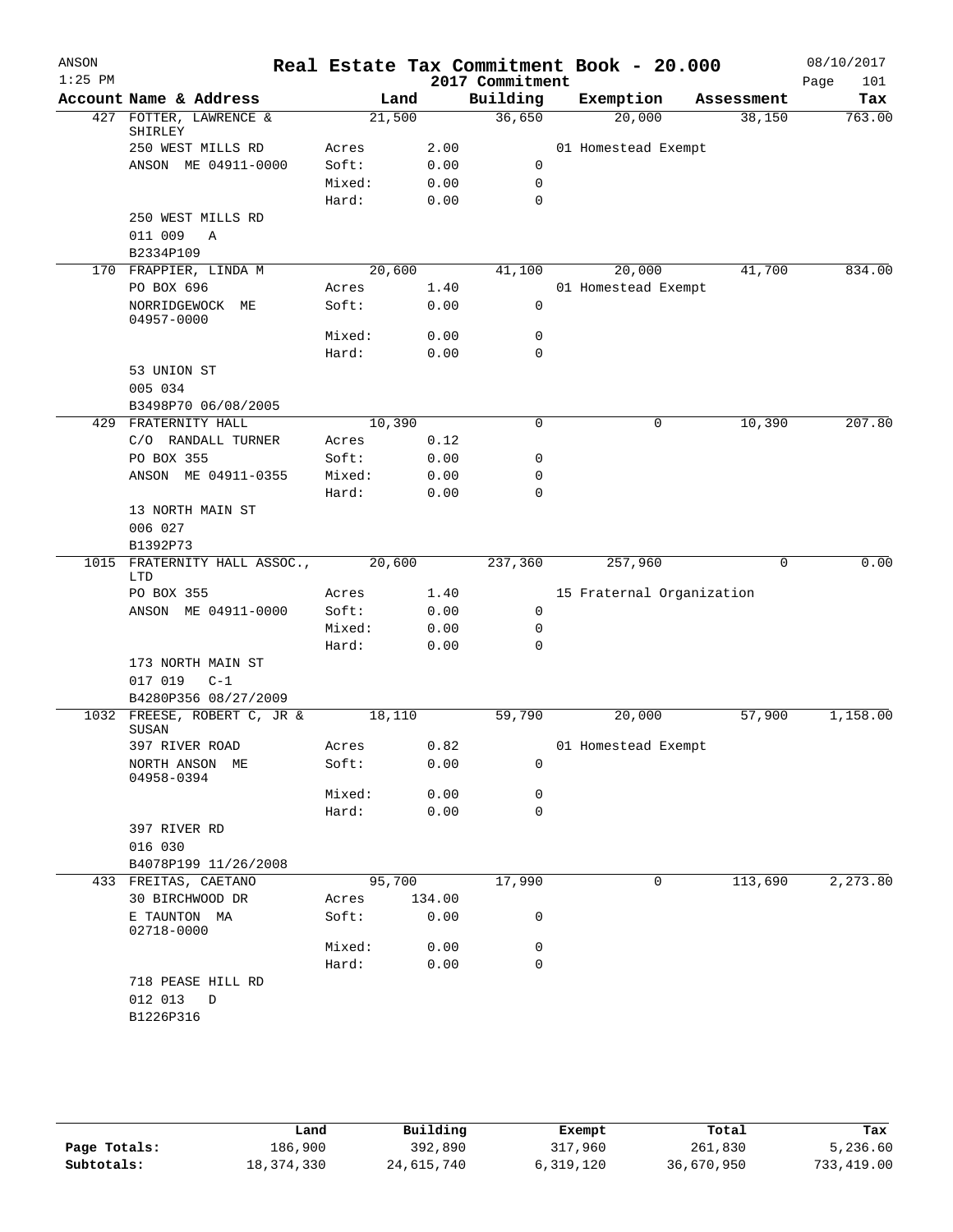| ANSON<br>$1:25$ PM |                                                                                |        |         |        | 2017 Commitment | Real Estate Tax Commitment Book - 20.000 |            | 08/10/2017<br>Page<br>102 |
|--------------------|--------------------------------------------------------------------------------|--------|---------|--------|-----------------|------------------------------------------|------------|---------------------------|
|                    | Account Name & Address                                                         |        | Land    |        | Building        | Exemption                                | Assessment | Tax                       |
|                    | 431 FREITAS, CAETANO L                                                         |        | 7,510   |        | $\Omega$        | $\Omega$                                 | 7,510      | 150.20                    |
|                    | 30 BIRCHWOOD DR                                                                | Acres  |         | 0.80   |                 |                                          |            |                           |
|                    | E TAUNTON MA<br>02718-0000                                                     | Soft:  |         | 0.00   | 0               |                                          |            |                           |
|                    |                                                                                | Mixed: |         | 0.00   | $\mathbf 0$     |                                          |            |                           |
|                    |                                                                                | Hard:  |         | 0.00   | $\Omega$        |                                          |            |                           |
|                    | 012 013                                                                        |        |         |        |                 |                                          |            |                           |
|                    | B2073P144                                                                      |        |         |        |                 |                                          |            |                           |
|                    | 1942 FRENCH, ROBERT P. &<br>LAURIE A.                                          |        | 23,600  |        | 69,190          | 20,000                                   | 72,790     | 1,455.80                  |
|                    | PO BOX 225                                                                     | Acres  |         | 3.40   |                 | 01 Homestead Exempt                      |            |                           |
|                    | ANSON ME 04911-0225                                                            | Soft:  |         | 0.00   | $\mathbf 0$     |                                          |            |                           |
|                    |                                                                                | Mixed: |         | 0.00   | 0               |                                          |            |                           |
|                    | 272 RIVER RD                                                                   | Hard:  |         | 0.00   | $\mathbf 0$     |                                          |            |                           |
|                    | 015 068<br>$\mathsf{C}$<br>B4908P295 05/21/2015 B4908P293 05/21/2015 B4067P128 |        |         |        |                 |                                          |            |                           |
|                    | 10/22/2008                                                                     |        |         |        | 0               | 0                                        |            | 323.00                    |
|                    | 439 FRIEND, DARREN L                                                           | Acres  | 16,150  | 8.50   |                 |                                          | 16,150     |                           |
|                    | 194 HILTON HILL RD<br>ANSON ME 04911-0000                                      | Soft:  |         | 0.00   | 0               |                                          |            |                           |
|                    |                                                                                | Mixed: |         | 0.00   | 0               |                                          |            |                           |
|                    |                                                                                | Hard:  |         | 0.00   | 0               |                                          |            |                           |
|                    | 022 017                                                                        |        |         |        |                 |                                          |            |                           |
|                    | B2237P99                                                                       |        |         |        |                 |                                          |            |                           |
|                    | 443 FRIEND, DARREN L &<br>BERTHA                                               |        | 50,400  |        | 43,980          | 20,000                                   | 74,380     | 1,487.60                  |
|                    | 194 HILTON HILL RD                                                             | Acres  |         | 32.00  |                 | 01 Homestead Exempt                      |            |                           |
|                    | ANSON ME 04911-0000                                                            | Soft:  |         | 0.00   | 0               |                                          |            |                           |
|                    |                                                                                | Mixed: |         | 0.00   | 0               |                                          |            |                           |
|                    |                                                                                | Hard:  |         | 0.00   | 0               |                                          |            |                           |
|                    | 194 HILTON HILL RD<br>010 019                                                  |        |         |        |                 |                                          |            |                           |
| 442                | FRIEND, DARREN L &<br>BERTHA M                                                 |        | 22,720  |        | 0               | 0                                        | 22,720     | 454.40                    |
|                    | 194 HILTON HILL RD                                                             | Acres  |         | 18.22  |                 |                                          |            |                           |
|                    | ANSON ME 04911-0000                                                            | Soft:  |         | 0.00   | 0               |                                          |            |                           |
|                    |                                                                                | Mixed: |         | 0.00   | 0               |                                          |            |                           |
|                    |                                                                                | Hard:  |         | 0.00   | 0               |                                          |            |                           |
|                    | 010 024                                                                        |        |         |        |                 |                                          |            |                           |
|                    | 445 FRIEND, DOROTHY M &<br>KELVIN R                                            |        | 124,100 |        | 0               | 0                                        | 124,100    | 2,482.00                  |
|                    | 699 NEW PORTLAND HILL<br>RD                                                    | Acres  |         | 205.00 |                 |                                          |            |                           |
|                    | NEW PORTLAND<br>МE<br>04961-0000                                               | Soft:  |         | 0.00   | 0               |                                          |            |                           |
|                    |                                                                                | Mixed: |         | 0.00   | 0               |                                          |            |                           |
|                    |                                                                                | Hard:  |         | 0.00   | $\Omega$        |                                          |            |                           |
|                    | 868 VALLEY RD<br>019 018                                                       |        |         |        |                 |                                          |            |                           |
|                    | B4122P257 04/10/2009                                                           |        |         |        |                 |                                          |            |                           |

|              | Land       | Building   | Exempt    | Total      | Tax        |
|--------------|------------|------------|-----------|------------|------------|
| Page Totals: | 244,480    | 113,170    | 40,000    | 317,650    | 6, 353.00  |
| Subtotals:   | 18,618,810 | 24,728,910 | 6,359,120 | 36,988,600 | 739,772.00 |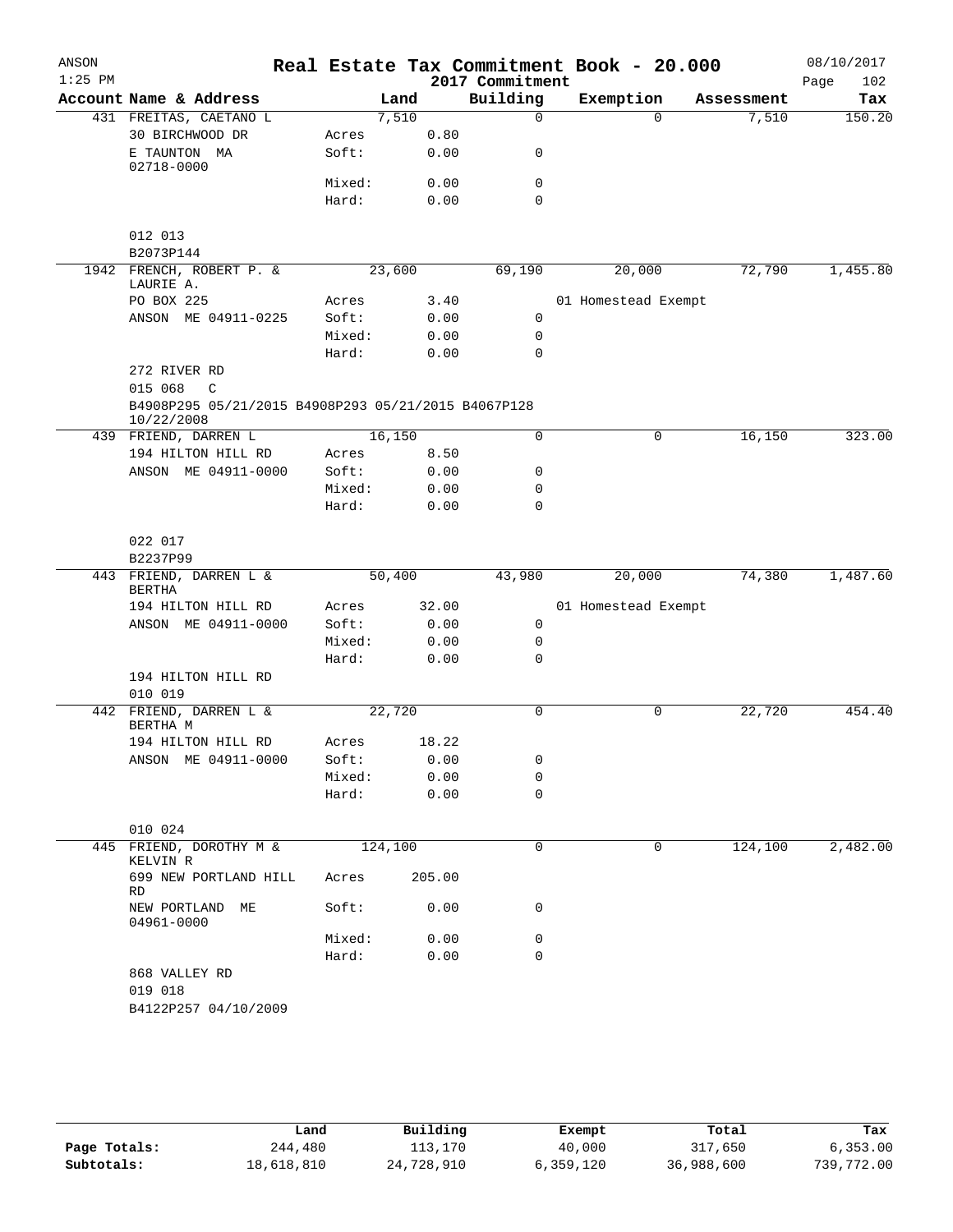| $1:25$ PM |                                                |                 |              | 2017 Commitment | Real Estate Tax Commitment Book - 20.000 |            | 08/10/2017<br>103<br>Page |
|-----------|------------------------------------------------|-----------------|--------------|-----------------|------------------------------------------|------------|---------------------------|
|           | Account Name & Address                         |                 | Land         | Building        | Exemption                                | Assessment | Tax                       |
|           | 68 FRIEND, KELVIN R<br>868 VALLEY ROAD         |                 | $\mathbf 0$  | 101,080         | 20,000<br>01 Homestead Exempt            | 81,080     | 1,621.60                  |
|           | ANSON ME 04911-0000                            |                 |              |                 |                                          |            |                           |
|           | 868 VALLEY RD<br>019 018 ON                    |                 |              |                 |                                          |            |                           |
|           | 447 FRIEND, RALPH EST OF                       |                 | 63,200       | $\mathbf 0$     | 0                                        | 63,200     | 1,264.00                  |
|           | 699 NEW PORTLAND HILL<br>RD.                   | Acres           | 88.00        |                 |                                          |            |                           |
|           | NEW PORTLAND ME<br>04961-0000                  | Soft:           | 0.00         | 0               |                                          |            |                           |
|           |                                                | Mixed:<br>Hard: | 0.00<br>0.00 | 0<br>0          |                                          |            |                           |
|           | 022 033 & 34                                   |                 |              |                 |                                          |            |                           |
|           | B1034P91                                       |                 |              |                 |                                          |            |                           |
|           | 446 FRIEND, RALPH EST OF &                     |                 | 13,500       | $\mathbf 0$     | 0                                        | 13,500     | 270.00                    |
|           | FRIEND, DARREN<br>699 NEW PORTLAND HILL        | Acres<br>Soft:  | 2.00<br>0.00 | 0               |                                          |            |                           |
|           | <b>RD</b><br>NEW PORTLAND ME                   | Mixed:          | 0.00         | $\mathbf 0$     |                                          |            |                           |
|           | 04961-0000                                     | Hard:           | 0.00         | $\mathbf 0$     |                                          |            |                           |
|           | 020 009<br>B                                   |                 |              |                 |                                          |            |                           |
|           | B1034P92                                       |                 |              |                 |                                          |            |                           |
|           | 1154 FRIEND, STEPHEN M &<br>ANGELA M           |                 | 17,320       | 56,270          | 20,000                                   | 53,590     | 1,071.80                  |
|           | PO BOX 593                                     | Acres           | 0.75         |                 | 01 Homestead Exempt                      |            |                           |
|           | ANSON ME 04911-0593                            | Soft:           | 0.00         | $\mathbf 0$     |                                          |            |                           |
|           |                                                | Mixed:          | 0.00         | 0               |                                          |            |                           |
|           | 168 MAIN ST                                    | Hard:           | 0.00         | $\mathbf 0$     |                                          |            |                           |
|           | 002 019&19B                                    |                 |              |                 |                                          |            |                           |
|           | B2310P153                                      |                 |              |                 |                                          |            |                           |
|           | 1256 FRITH, BERNARD P. &<br>MONICA L.          |                 | 24,500       | 76,650          | 20,000                                   | 81,150     | 1,623.00                  |
|           | 262 EMBDEN POND RD                             |                 | Acres 4.00   |                 | 01 Homestead Exempt                      |            |                           |
|           | NORTH ANSON ME<br>04958-0000                   | Soft:           | 0.00         | 0               |                                          |            |                           |
|           |                                                | Mixed:          | 0.00         | 0               |                                          |            |                           |
|           | 262 EMBDEN POND RD                             | Hard:           | 0.00         | $\mathbf 0$     |                                          |            |                           |
|           | 023 030                                        |                 |              |                 |                                          |            |                           |
|           | B4534P328 06/07/2012<br>1960 FRITH, DONALD A & |                 | 28,890       | 72,980          | 20,000                                   | 81,870     | 1,637.40                  |
|           | CRYSTAL A<br>PO BOX 35                         | Acres           | 16.89        |                 | 01 Homestead Exempt                      |            |                           |
|           | ANSON ME 04911-0035                            | Soft:           | 0.00         | 0               |                                          |            |                           |
|           |                                                | Mixed:          | 0.00         | 0               |                                          |            |                           |
|           |                                                | Hard:           | 0.00         | 0               |                                          |            |                           |
|           | 29 Whitetail Way<br>015 010 5                  |                 |              |                 |                                          |            |                           |
|           | B3725P155 08/10/2006                           |                 |              |                 |                                          |            |                           |

**Page Totals:** 147,410 306,980 80,000 374,390 7,487.80<br>**25,035,890** 50,000 37,362,990 747,259.80 80,000 37,362,990 747,259.80 **Subtotals:** 18,766,220 25,035,890 6,439,120 37,362,990 747,259.80 **Land Building Exempt Total Tax**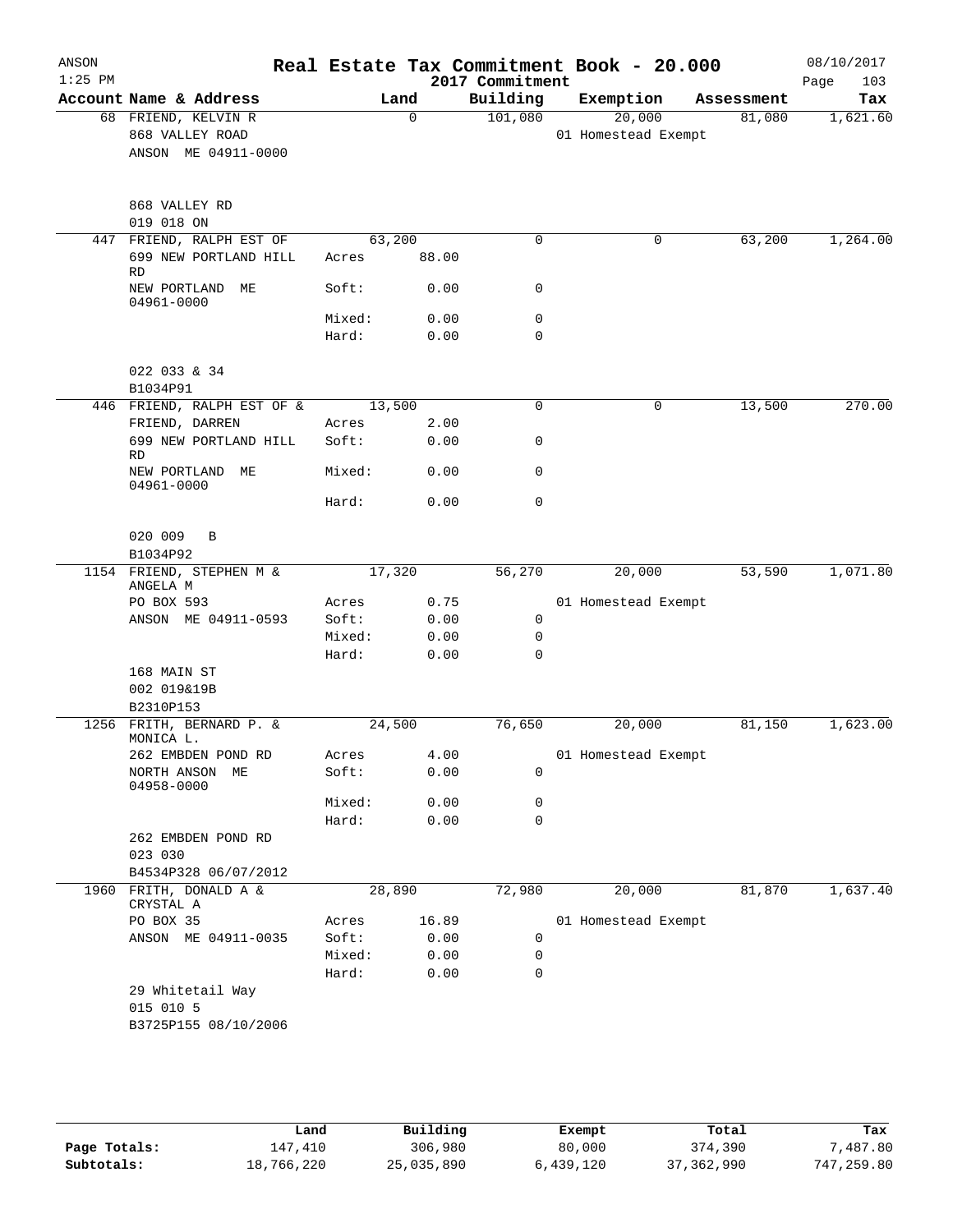| ANSON<br>$1:25$ PM |                                           |              |              | 2017 Commitment | Real Estate Tax Commitment Book - 20.000 |            | 08/10/2017<br>104 |
|--------------------|-------------------------------------------|--------------|--------------|-----------------|------------------------------------------|------------|-------------------|
|                    | Account Name & Address                    | Land         |              | Building        | Exemption                                | Assessment | Page<br>Tax       |
|                    | 179 FROST, DIANE M.                       | 17,320       |              | 32,090          | 0                                        | 49,410     | 988.20            |
|                    | BAUM, LAWRENCE J.                         | Acres        | 0.75         |                 |                                          |            |                   |
|                    | 168 GOLF COURSE ROAD                      | Soft:        | 0.00         | 0               |                                          |            |                   |
|                    | HAMILTON MT 59840-3029 Mixed:             |              | 0.00         | 0               |                                          |            |                   |
|                    |                                           | Hard:        | 0.00         | 0               |                                          |            |                   |
|                    | 387 RIVER RD                              | B5013P070 JT |              |                 |                                          |            |                   |
|                    | 016 030<br>$\mathcal{C}$                  |              |              |                 |                                          |            |                   |
|                    | B5013P070 03/30/2016 B3425P318 12/21/2004 |              |              |                 |                                          |            |                   |
| 449                | FROST, JACK H & ROBIN M                   | 16,490       |              | 59,040          | 20,000                                   | 55,530     | 1,110.60          |
|                    | PO BOX 445                                | Acres        | 0.39         |                 | 01 Homestead Exempt                      |            |                   |
|                    | ANSON ME 04911-0062                       | Soft:        | 0.00         | 0               |                                          |            |                   |
|                    |                                           | Mixed:       | 0.00         | 0               |                                          |            |                   |
|                    |                                           | Hard:        | 0.00         | 0               |                                          |            |                   |
|                    | 23 FINCH ST                               |              |              |                 |                                          |            |                   |
|                    | 003 058                                   |              |              |                 |                                          |            |                   |
|                    | B876P816                                  |              |              |                 |                                          |            |                   |
|                    | 450 FROST, JACK H & ROBIN M               | 3,980        |              | $\mathbf 0$     | 0                                        | 3,980      | 79.60             |
|                    | PO BOX 445                                | Acres        | 0.11         |                 |                                          |            |                   |
|                    | ANSON ME 04911-0062                       | Soft:        | 0.00         | 0               |                                          |            |                   |
|                    |                                           | Mixed:       | 0.00         | 0               |                                          |            |                   |
|                    |                                           | Hard:        | 0.00         | 0               |                                          |            |                   |
|                    | 003 057                                   |              |              |                 |                                          |            |                   |
|                    | B876P816                                  |              |              |                 |                                          |            |                   |
| 847                | FROST, PHILLIP L SR &                     | 20,600       |              | 47,210          | 26,000                                   | 41,810     | 836.20            |
|                    | FROST, CLAUDETTE G                        | Acres        | 1.40         |                 | 01 Homestead Exempt                      |            |                   |
|                    | PO BOX 512                                | Soft:        | 0.00         |                 | 0 02 Resident Veteran                    |            |                   |
|                    | ANSON ME 04911-0512                       | Mixed:       | 0.00         | 0               |                                          |            |                   |
|                    |                                           | Hard:        | 0.00         | 0               |                                          |            |                   |
|                    | 652 HORSEBACK RD                          |              |              |                 |                                          |            |                   |
|                    | 019 042<br>B                              |              |              |                 |                                          |            |                   |
|                    | B1384P117                                 |              |              |                 |                                          |            |                   |
| 1280               | FROST, ROBIN M                            | 6,630        |              | 3,050           | 0                                        | 9,680      | 193.60            |
|                    | PO BOX 445                                | Acres        | 0.11         |                 |                                          |            |                   |
|                    | ANSON ME 04911-0445                       | Soft:        | 0.00         | 0               |                                          |            |                   |
|                    |                                           | Mixed:       | 0.00         | 0               |                                          |            |                   |
|                    |                                           | Hard:        | 0.00         | $\mathbf 0$     |                                          |            |                   |
|                    | 29 FINCH ST                               |              |              |                 |                                          |            |                   |
|                    | 003 056                                   |              |              |                 |                                          |            |                   |
|                    | B3162P214                                 |              |              |                 |                                          |            |                   |
|                    | 1365 FROST, TIFFANY L.                    | 4,200        |              | 0               | 0                                        | 4,200      | 84.00             |
|                    | PO BOX 231                                | Acres        | 2.80         |                 |                                          |            |                   |
|                    | NIRRIDGEWOCK ME 04957                     | Soft:        | 0.00         | 0               |                                          |            |                   |
|                    |                                           | Mixed:       | 0.00         | 0               |                                          |            |                   |
|                    |                                           | Hard:        | 0.00         | 0               |                                          |            |                   |
|                    | 022 002<br>3                              |              |              |                 |                                          |            |                   |
|                    | B5072P97 08/22/2016                       |              |              |                 |                                          |            |                   |
|                    | 485 FURLONG, JOHN E &                     | 22,550       |              | 210,120         | 20,000                                   | 212,670    | 4,253.40          |
|                    | JEANNINE A                                |              |              |                 |                                          |            |                   |
|                    | PO BOX 146                                | Acres        | 2.70         |                 | 01 Homestead Exempt                      |            |                   |
|                    | NORTH ANSON<br>МE                         | Soft:        | 0.00         | 0               |                                          |            |                   |
|                    | 04958-0146                                | Mixed:       | 0.00         | 0               |                                          |            |                   |
|                    |                                           | Hard:        | 0.00         | $\mathbf 0$     |                                          |            |                   |
|                    | 132 NORTH MAIN ST                         |              |              |                 |                                          |            |                   |
|                    | 007 019 B & 15                            |              |              |                 |                                          |            |                   |
|                    | B3715P328 07/25/2006                      |              |              |                 |                                          |            |                   |
|                    | Land                                      |              | Building     |                 | Exempt                                   | Total      | Tax               |
| Page Totals:       | 91,770                                    |              | 351,510      |                 | 66,000                                   | 377,280    | 7,545.60          |
| Subtotals:         | 18,857,990                                |              | 25, 387, 400 |                 | 6,505,120                                | 37,740,270 | 754,805.40        |
|                    |                                           |              |              |                 |                                          |            |                   |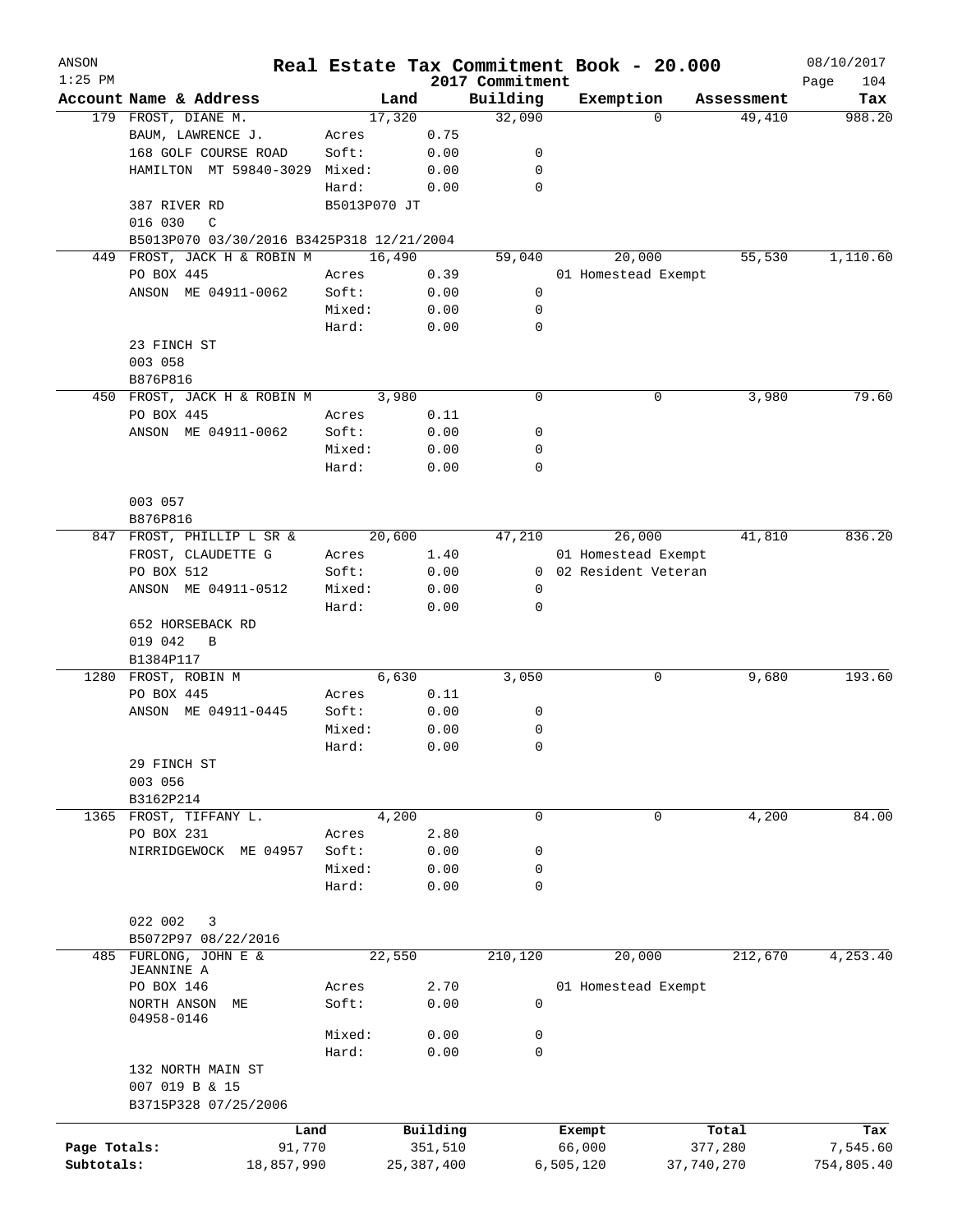| ANSON     |                                                 |              |        |                 | Real Estate Tax Commitment Book - 20.000 |            | 08/10/2017  |
|-----------|-------------------------------------------------|--------------|--------|-----------------|------------------------------------------|------------|-------------|
| $1:25$ PM |                                                 |              |        | 2017 Commitment |                                          |            | Page<br>105 |
|           | Account Name & Address                          |              | Land   | Building        | Exemption                                | Assessment | Tax         |
|           | 1923 GAGNON, CHERYL A. &                        | 53,600       |        | 9,980           | $\Omega$                                 | 63,580     | 1,271.60    |
|           | GAGNON, CHRISTOPHER J.                          | Acres        | 53.20  |                 |                                          |            |             |
|           | PO BOX 525                                      | Soft:        | 0.00   | 0               |                                          |            |             |
|           | NORRIDGEWOCK ME<br>04957-0000                   | Mixed:       | 0.00   | 0               |                                          |            |             |
|           |                                                 | Hard:        | 0.00   | $\mathbf 0$     |                                          |            |             |
|           | 934 VALLEY RD                                   |              |        |                 |                                          |            |             |
|           | 020 017                                         |              |        |                 |                                          |            |             |
|           | B3877P83 07/05/2007                             |              |        |                 |                                          |            |             |
|           | 1017 GAGNON, NOAH & AMANDA L                    |              | 11,310 | 37,580          | 20,000                                   | 28,890     | 577.80      |
|           | PO BOX 572                                      | Acres        | 0.32   |                 | 01 Homestead Exempt                      |            |             |
|           | NORTH ANSON ME                                  | Soft:        | 0.00   | $\mathbf 0$     |                                          |            |             |
|           | 04958-0572                                      | Mixed:       | 0.00   | 0               |                                          |            |             |
|           |                                                 | Hard:        | 0.00   | 0               |                                          |            |             |
|           | 104 NORTH MAIN ST                               |              |        |                 |                                          |            |             |
|           | 006 071                                         |              |        |                 |                                          |            |             |
|           | B4096P129 01/23/2009                            |              |        |                 |                                          |            |             |
|           | 724 GALLANT, RONALD H &                         | 13,420       |        | 45,630          | 20,000                                   | 39,050     | 781.00      |
|           | GALLANT, CHRISTINE A                            |              | 0.45   |                 | 01 Homestead Exempt                      |            |             |
|           |                                                 | Acres        |        |                 |                                          |            |             |
|           | PO BOX 388                                      | Soft:        | 0.00   | 0               |                                          |            |             |
|           | ANSON ME 04911-0388                             | Mixed:       | 0.00   | 0               |                                          |            |             |
|           |                                                 | Hard:        | 0.00   | 0               |                                          |            |             |
|           | 4 BEANE ST                                      |              |        |                 |                                          |            |             |
|           | 002 012                                         |              |        |                 |                                          |            |             |
|           | B2789P161 B2640P84 B2607P342                    |              |        | $\mathbf 0$     |                                          |            | 523.40      |
|           | 453 GARGAS, JOHN &                              | 26,170       |        |                 | 0                                        | 26,170     |             |
|           | BODELL, BARBARA E                               | Acres        | 5.11   |                 |                                          |            |             |
|           | 17 STEARNS RD                                   | Soft:        | 0.00   | 0               |                                          |            |             |
|           | WATERTOWN MA<br>02472-1327                      | Mixed:       | 0.00   | 0               |                                          |            |             |
|           |                                                 | Hard:        | 0.00   | 0               |                                          |            |             |
|           | MOUNTAIN VIEW ROAD                              |              |        |                 |                                          |            |             |
|           | 012 009 11                                      |              |        |                 |                                          |            |             |
|           | B1420P128                                       |              |        |                 |                                          |            |             |
| 1917      | GARIS, HARRY J., JR. &<br>HORTON, WILLIAM J JR. | 22,350       |        | 12,310          | 0                                        | 34,660     | 693.20      |
|           | 187 DORAN TOWN ROAD                             | Acres        | 5.90   |                 |                                          |            |             |
|           | ALLENTOWN PA 18103                              | Soft:        | 0.00   | 0               |                                          |            |             |
|           |                                                 | Mixed:       | 0.00   | 0               |                                          |            |             |
|           |                                                 | Hard:        | 0.00   | 0               |                                          |            |             |
|           | 24 FIREFLY LANE                                 | B5069P036 JT |        |                 |                                          |            |             |
|           | 020 014<br>9                                    |              |        |                 |                                          |            |             |
|           | B5069P36 08/19/2016 B4715P142 09/11/2013        |              |        |                 |                                          |            |             |
|           | 1464 GARLAND, BRENDA L                          | 31,910       |        | 73,160          | 0                                        | 105,070    | 2,101.40    |
|           | PO BOX 85                                       | Acres        | 10.41  |                 |                                          |            |             |
|           | ANSON ME 04911-0085                             | Soft:        | 0.00   | 0               |                                          |            |             |
|           |                                                 | Mixed:       | 0.00   | 0               |                                          |            |             |
|           |                                                 | Hard:        | 0.00   | 0               |                                          |            |             |
|           | 42 HORSEBACK RD                                 |              |        |                 |                                          |            |             |
|           | 015 003<br>$\overline{\phantom{0}}^2$           |              |        |                 |                                          |            |             |
|           | B2420P233                                       |              |        |                 |                                          |            |             |
|           |                                                 |              |        |                 |                                          |            |             |

|              | Land       | Building   | Exempt    | Total      | Tax        |
|--------------|------------|------------|-----------|------------|------------|
| Page Totals: | 158,760    | 178,660    | 40,000    | 297,420    | 5,948.40   |
| Subtotals:   | 19,016,750 | 25,566,060 | 6,545,120 | 38,037,690 | 760,753.80 |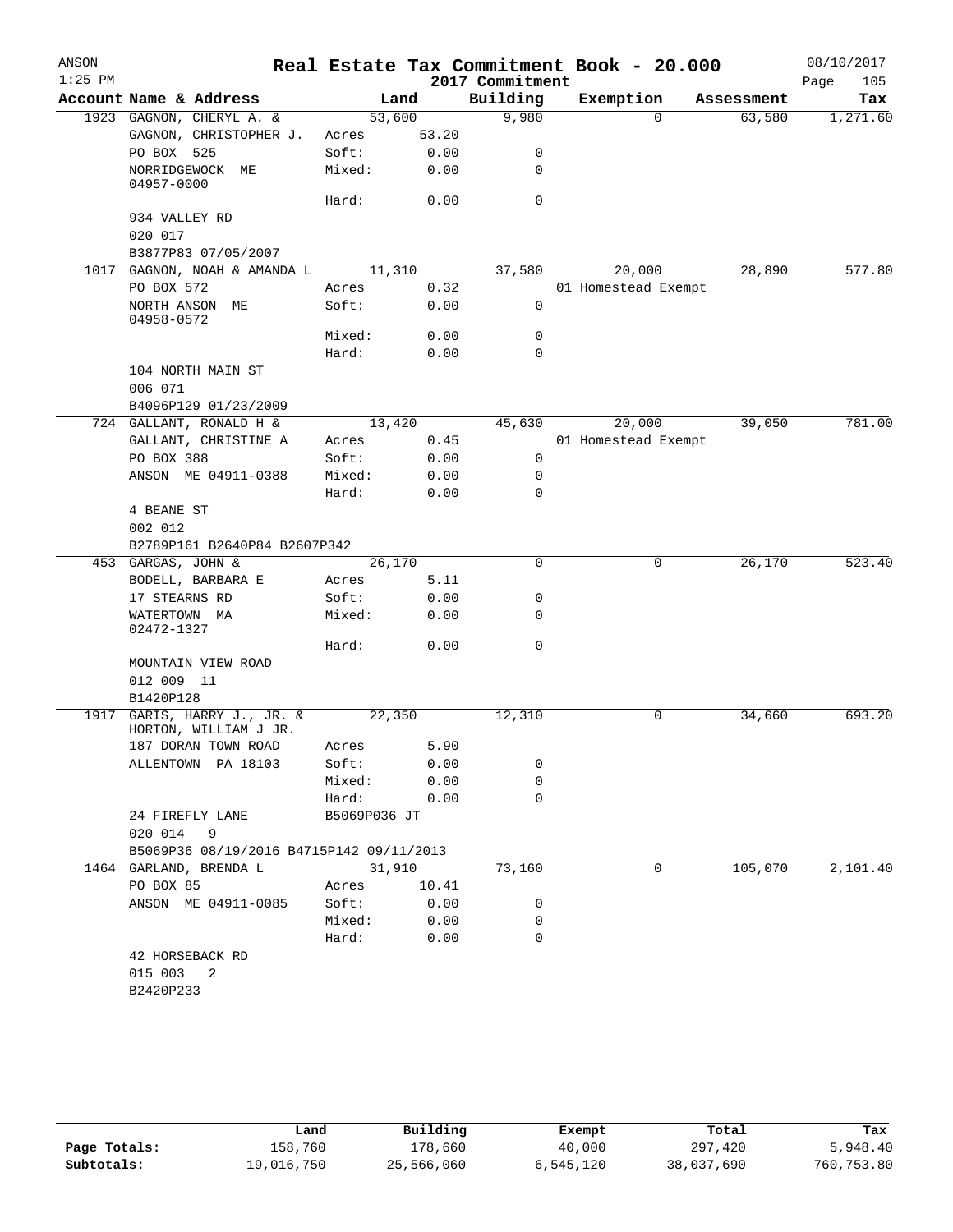| ANSON<br>$1:25$ PM |                                         |                |      |                             | Real Estate Tax Commitment Book - 20.000 |                      | 08/10/2017         |
|--------------------|-----------------------------------------|----------------|------|-----------------------------|------------------------------------------|----------------------|--------------------|
|                    | Account Name & Address                  |                |      | 2017 Commitment<br>Building |                                          |                      | Page<br>106<br>Tax |
|                    |                                         | Land<br>10,950 |      | 70,850                      | Exemption<br>26,000                      | Assessment<br>55,800 |                    |
|                    | 464 GARLAND, BRENDA L<br>PO BOX 85      | Acres          | 0.30 |                             | 01 Homestead Exempt                      |                      | 1,116.00           |
|                    | ANSON ME 04911-0085                     | Soft:          | 0.00 |                             | 0 03 Resident Veteran Widow              |                      |                    |
|                    |                                         | Mixed:         | 0.00 | $\mathbf 0$                 |                                          |                      |                    |
|                    |                                         | Hard:          | 0.00 | $\mathbf 0$                 |                                          |                      |                    |
|                    | 3 BUSWELL ST                            |                |      |                             |                                          |                      |                    |
|                    | 002 059                                 |                |      |                             |                                          |                      |                    |
|                    | B1742P44                                |                |      |                             |                                          |                      |                    |
|                    | 454 GARLAND, NANCY &                    | 10,950         |      | 46,540                      | 20,000                                   | 37,490               | 749.80             |
|                    | <b>KATHARYN</b>                         |                |      |                             |                                          |                      |                    |
|                    | PO BOX 105                              | Acres          | 0.30 |                             | 01 Homestead Exempt                      |                      |                    |
|                    | ANSON ME 04911-0105                     | Soft:          | 0.00 | 0                           |                                          |                      |                    |
|                    |                                         | Mixed:         | 0.00 | $\mathbf 0$                 |                                          |                      |                    |
|                    |                                         | Hard:          | 0.00 | $\Omega$                    |                                          |                      |                    |
|                    | 37 WILSON ST                            |                |      |                             |                                          |                      |                    |
|                    | 003 027                                 |                |      |                             |                                          |                      |                    |
|                    | B2144P224                               |                |      |                             |                                          |                      |                    |
|                    | 749 GARLOFF, CHRISTY M                  | 11,010         |      | 0                           | 0                                        | 11,010               | 220.20             |
|                    | 7646 8TH HOLE DRIVE                     | Acres          | 3.34 |                             |                                          |                      |                    |
|                    | WINDSOR CA 95492                        | Soft:          | 0.00 | 0                           |                                          |                      |                    |
|                    |                                         | Mixed:         | 0.00 | $\mathbf 0$                 |                                          |                      |                    |
|                    |                                         | Hard:          | 0.00 | $\mathbf 0$                 |                                          |                      |                    |
|                    | 2A<br>024 024<br>B2418P125              |                |      |                             |                                          |                      |                    |
|                    | 463 GARNETT, ROBERT E &                 | 20,080         |      | 61,540                      | 26,000                                   | 55,620               | 1,112.40           |
|                    | ADELAIDE                                |                |      |                             |                                          |                      |                    |
|                    | 36 EMBDEN POND RD                       | Acres          | 1.05 |                             | 01 Homestead Exempt                      |                      |                    |
|                    | NORTH ANSON ME<br>04958-0000            | Soft:          | 0.00 |                             | 0 02 Resident Veteran                    |                      |                    |
|                    |                                         | Mixed:         | 0.00 | 0                           |                                          |                      |                    |
|                    |                                         | Hard:          | 0.00 | $\mathbf 0$                 |                                          |                      |                    |
|                    | 36 EMBDEN POND RD                       |                |      |                             |                                          |                      |                    |
|                    | 009 012                                 |                |      |                             |                                          |                      |                    |
|                    | B821P573                                |                |      |                             |                                          |                      |                    |
|                    | 618 GASSERT, WILLIAM K &<br>KAREN A     | 10,000         |      | 52,480                      | 0                                        | 62,480               | 1,249.60           |
|                    | 776 FAHI POND ROAD                      | Acres          | 0.25 |                             |                                          |                      |                    |
|                    | EMBDEN ME 04958-3313                    | Soft:          | 0.00 | 0                           |                                          |                      |                    |
|                    |                                         | Mixed:         | 0.00 | 0                           |                                          |                      |                    |
|                    |                                         | Hard:          | 0.00 | $\mathbf 0$                 |                                          |                      |                    |
|                    | 51 UNION ST                             |                |      |                             |                                          |                      |                    |
|                    | 005 033                                 |                |      |                             |                                          |                      |                    |
|                    | B3112P288                               |                |      |                             |                                          |                      |                    |
| 1883               | GAUDETTE, JAY G. & AMY                  | 26,240         |      | 38,670                      | 20,000                                   | 44,910               | 898.20             |
|                    | М.                                      |                |      |                             |                                          |                      |                    |
|                    | 13 ROLLING RIDGE DR                     | Acres          | 5.16 |                             | 01 Homestead Exempt                      |                      |                    |
|                    | ANSON ME 04911                          | Soft:          | 0.00 | $\mathbf 0$                 |                                          |                      |                    |
|                    |                                         | Mixed:         | 0.00 | 0                           |                                          |                      |                    |
|                    |                                         | Hard:          | 0.00 | $\mathbf 0$                 |                                          |                      |                    |
|                    | 13 ROLLING RIDGE DR                     |                |      |                             |                                          |                      |                    |
|                    | 010 036<br>A 1                          |                |      |                             |                                          |                      |                    |
|                    | B4501P12 03/07/2012 B4485P99 01/17/2012 |                |      |                             |                                          |                      |                    |
|                    |                                         |                |      |                             |                                          |                      |                    |

|              | Land       | Building   | Exempt    | Total      | Tax        |
|--------------|------------|------------|-----------|------------|------------|
| Page Totals: | 89,230     | 270,080    | 92,000    | 267,310    | 5,346.20   |
| Subtotals:   | 19,105,980 | 25,836,140 | 6,637,120 | 38,305,000 | 766,100.00 |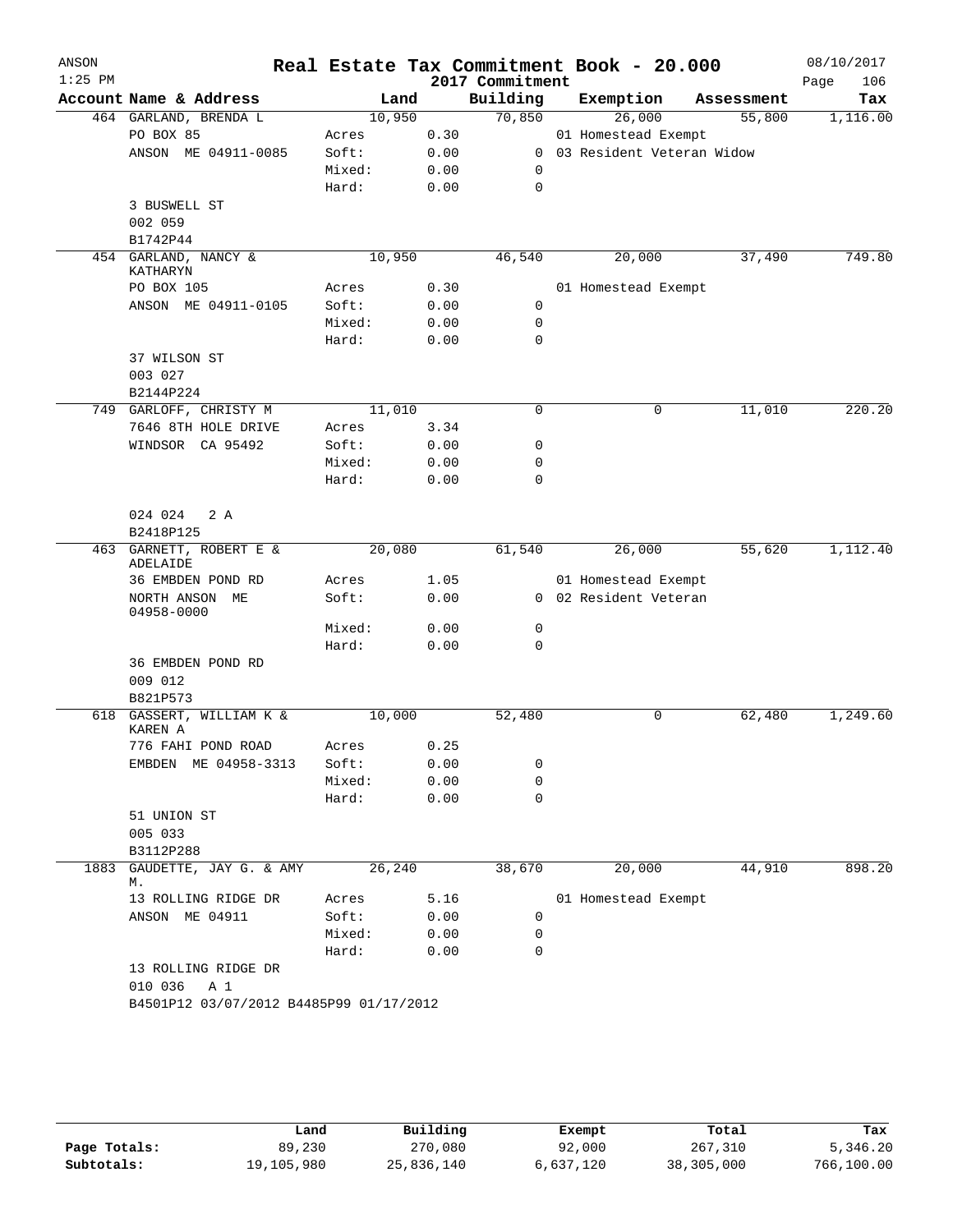| ANSON<br>$1:25$ PM |                                 |             |        | 2017 Commitment | Real Estate Tax Commitment Book - 20.000 |             | 08/10/2017<br>107<br>Page |
|--------------------|---------------------------------|-------------|--------|-----------------|------------------------------------------|-------------|---------------------------|
|                    | Account Name & Address          |             | Land   | Building        | Exemption                                | Assessment  | Tax                       |
|                    | 466 GAYNE, DAVID A              |             | 9,550  | $\mathbf 0$     | $\Omega$                                 | 9,550       | 191.00                    |
|                    | 645 MAIN ST                     | Acres       | 51.00  |                 |                                          |             |                           |
|                    | MADISON ME 04950-0000           | Soft:       | 0.00   | 0               |                                          |             |                           |
|                    |                                 | Mixed:      | 17.00  | 2,992           |                                          |             |                           |
|                    |                                 | Hard:       | 34.00  | 6,562           |                                          |             |                           |
|                    |                                 | TREE GROWTH |        |                 |                                          |             |                           |
|                    | 020 005                         |             |        |                 |                                          |             |                           |
|                    | B1617P45                        |             |        |                 |                                          |             |                           |
| 468                | GEHRKE, ERIC E.                 |             | 28,500 | $\mathbf 0$     | $\mathbf 0$                              | 28,500      | 570.00                    |
|                    | 197 MOORES MILL RD              | Acres       | 15.00  |                 |                                          |             |                           |
|                    | SKOWHEGAN ME<br>04976-0000      | Soft:       | 0.00   | 0               |                                          |             |                           |
|                    |                                 | Mixed:      | 0.00   | $\mathbf 0$     |                                          |             |                           |
|                    |                                 | Hard:       | 0.00   | $\mathbf 0$     |                                          |             |                           |
|                    | 118 MILLER RD                   |             |        |                 |                                          |             |                           |
|                    | 014 019                         |             |        |                 |                                          |             |                           |
|                    | B4347P131 12/06/2010            |             |        |                 |                                          |             |                           |
|                    | 469 GEHRKE, JEANETTE WACOME     |             | 27,500 | 7,040           | 20,000                                   | 14,540      | 290.80                    |
|                    | 44 FOUR MILE SQUARE RD          | Acres       | 6.00   |                 | 01 Homestead Exempt                      |             |                           |
|                    | ANSON ME 04911                  | Soft:       | 0.00   | 0               |                                          |             |                           |
|                    |                                 | Mixed:      | 0.00   | 0               |                                          |             |                           |
|                    |                                 | Hard:       | 0.00   | 0               |                                          |             |                           |
|                    | 44 FOUR MILE SQUARE RD          |             |        |                 |                                          |             |                           |
|                    | 020 025<br>$\mathbf B$          |             |        |                 |                                          |             |                           |
|                    | B1274P218                       |             |        |                 |                                          |             |                           |
|                    | 471 GERMINI, DAVID A            |             | 13,350 | 0               | 0                                        | 13,350      | 267.00                    |
|                    | 1708 RICKERT ST                 | Acres       | 1.90   |                 |                                          |             |                           |
|                    | FAIRBANKS AK<br>99701-0000      | Soft:       | 0.00   | 0               |                                          |             |                           |
|                    |                                 | Mixed:      | 0.00   | 0               |                                          |             |                           |
|                    |                                 | Hard:       | 0.00   | $\mathbf 0$     |                                          |             |                           |
|                    |                                 |             |        |                 |                                          |             |                           |
|                    | 013 018<br>В                    |             |        |                 |                                          |             |                           |
|                    | B1629P287                       |             |        |                 |                                          |             |                           |
|                    | 1964 GERVAIS, JENNIFER P.       |             | 0      | 7,440           | 7,440                                    | $\mathbf 0$ | 0.00                      |
|                    | PO BOX 121                      | Acres       | 21.00  |                 | 01 Homestead Exempt                      |             |                           |
|                    | ALBION ME 04910                 | Soft:       | 0.00   | 0               |                                          |             |                           |
|                    |                                 | Mixed:      | 2.00   | 352             |                                          |             |                           |
|                    |                                 | Hard:       | 15.00  | 2,895           |                                          |             |                           |
|                    | 563 HORSEBACK RD                |             |        |                 |                                          |             |                           |
|                    | 014 010 C                       |             |        |                 |                                          |             |                           |
|                    | B4798P85 06/11/2014             |             |        |                 |                                          |             |                           |
|                    | 280 GIBSON, FRANCIS,<br>TRUSTEE |             | 49,000 | 0               | 0                                        | 49,000      | 980.00                    |
|                    | 15 DARIA DR                     | Acres       | 59.00  |                 |                                          |             |                           |
|                    | RINDGE NH 03461-0000            | Soft:       | 0.00   | 0               |                                          |             |                           |
|                    |                                 | Mixed:      | 0.00   | 0               |                                          |             |                           |
|                    |                                 | Hard:       | 0.00   | 0               |                                          |             |                           |
|                    |                                 |             |        |                 |                                          |             |                           |
|                    | 013 005                         |             |        |                 |                                          |             |                           |
|                    | B3949P97 12/11/2007             |             |        |                 |                                          |             |                           |

|              | Land       | Building   | Exempt    | Total        | Tax        |
|--------------|------------|------------|-----------|--------------|------------|
| Page Totals: | 127,900    | 14,480     | 27,440    | 114,940      | 2,298.80   |
| Subtotals:   | 19,233,880 | 25,850,620 | 6,664,560 | 38, 419, 940 | 768,398.80 |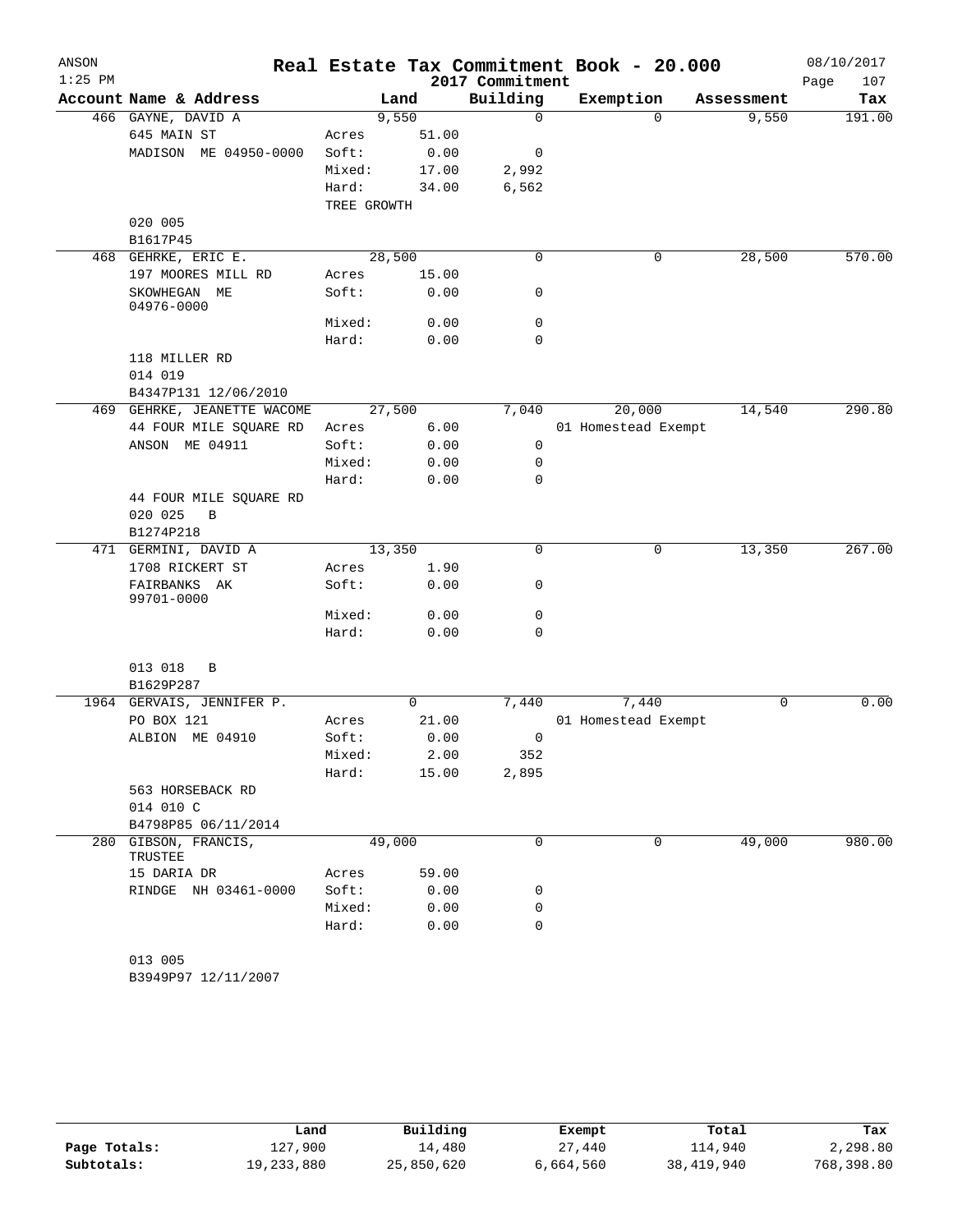| ANSON     |                                               |                      |        |       |                 | Real Estate Tax Commitment Book - 20.000 |            | 08/10/2017 |     |
|-----------|-----------------------------------------------|----------------------|--------|-------|-----------------|------------------------------------------|------------|------------|-----|
| $1:25$ PM |                                               |                      |        |       | 2017 Commitment |                                          |            | Page       | 108 |
|           | Account Name & Address                        |                      | Land   |       | Building        | Exemption                                | Assessment |            | Tax |
|           | 1430 GIGUERE, CHRISTINE                       | 14,200               |        |       | 11,020          | 20,000                                   | 5,220      | 104.40     |     |
|           | 211 RIVER ROAD                                | Acres                |        | 0.26  |                 | 01 Homestead Exempt                      |            |            |     |
|           | NORTH ANSON ME<br>04958-7117                  | Soft:                |        | 0.00  | 0               |                                          |            |            |     |
|           |                                               | Mixed:               |        | 0.00  | 0               |                                          |            |            |     |
|           |                                               | Hard:                |        | 0.00  | $\mathbf 0$     |                                          |            |            |     |
|           | 211 RIVER RD                                  |                      |        |       |                 |                                          |            |            |     |
|           | 015 064<br>$\mathbf B$                        |                      |        |       |                 |                                          |            |            |     |
|           | B5060P116 08/10/2016 B2091P341                |                      |        |       |                 |                                          |            |            |     |
|           | 476 GIGUERE, SCOTT J                          |                      | 29,000 |       | 58,620          | 20,000                                   | 67,620     | 1,352.40   |     |
|           | PO BOX 433                                    | Acres                |        | 7.50  |                 | 01 Homestead Exempt                      |            |            |     |
|           | NORTH ANSON ME<br>04958-0433                  | Soft:                |        | 0.00  | $\mathbf 0$     |                                          |            |            |     |
|           |                                               | Mixed:               |        | 0.00  | 0               |                                          |            |            |     |
|           |                                               | Hard:                |        | 0.00  | $\mathbf 0$     |                                          |            |            |     |
|           | 64 CAMPGROUND RD<br>015 036<br>4<br>B1963P236 |                      |        |       |                 |                                          |            |            |     |
| 479       | GILBERT, DAVID W &                            | 18,800               |        |       | $\mathbf 0$     | 0                                        | 18,800     | 376.00     |     |
|           | GERTRUDE M<br>134 CARRABASSETT ROAD           | Acres                |        | 12.10 |                 |                                          |            |            |     |
|           | NORTH ANSON ME<br>04958-0491                  | Soft:                |        | 0.00  | 0               |                                          |            |            |     |
|           |                                               | Mixed:               |        | 0.00  | $\mathbf 0$     |                                          |            |            |     |
|           |                                               | Hard:                |        | 0.00  | $\mathbf 0$     |                                          |            |            |     |
|           | 134 CARRABASSETT RD<br>022 021 2 1/2int       | 1/2 INTEREST IN LAND |        |       |                 |                                          |            |            |     |
|           | B3951P225 12/18/2008                          |                      | 10,580 |       |                 | 0                                        | 60,030     | 1,200.60   |     |
|           | 444 GILE, BRANDON W.<br>GILE, HEATHER         | Acres                |        | 0.28  | 49,450          |                                          |            |            |     |
|           | PO BOX 265                                    | Soft:                |        | 0.00  | 0               |                                          |            |            |     |
|           | ANSON ME 04911-0265                           | Mixed:               |        | 0.00  | 0               |                                          |            |            |     |
|           |                                               | Hard:                |        | 0.00  | 0               |                                          |            |            |     |
|           | 20 CHURCH ST                                  |                      |        |       |                 |                                          |            |            |     |
|           | 001 085                                       |                      |        |       |                 |                                          |            |            |     |
|           | B4819P61 08/14/2014                           |                      |        |       |                 |                                          |            |            |     |
|           | 1561 GILLIGAN, BRITTANY L                     | 24,000               |        |       | 72,180          | 0                                        | 96,180     | 1,923.60   |     |
|           | 4704 KRISTIE DRIVE                            | Acres                |        | 0.64  |                 |                                          |            |            |     |
|           | BALCH TX 75180-0000                           | Soft:                |        | 0.00  | 0               |                                          |            |            |     |
|           |                                               | Mixed:               |        | 0.00  | 0               |                                          |            |            |     |
|           |                                               | Hard:                |        | 0.00  | $\mathbf 0$     |                                          |            |            |     |
|           | 117 MAIN ST<br>001 039                        | B5044P0283           |        |       |                 |                                          |            |            |     |
|           | B5044P283 06/30/2016 B2477P325 09/17/2016     |                      |        |       |                 |                                          |            |            |     |
|           | 804 GIROUX, KATHY M. &<br>ANDREW J            | 28,200               |        |       | 75,290          | 20,000                                   | 83,490     | 1,669.80   |     |
|           | 32 HORSEBACK RD                               | Acres                |        | 6.70  |                 | 01 Homestead Exempt                      |            |            |     |
|           | ANSON ME 04911-0000                           | Soft:                |        | 0.00  | 0               |                                          |            |            |     |
|           |                                               | Mixed:               |        | 0.00  | 0               |                                          |            |            |     |
|           |                                               | Hard:                |        | 0.00  | 0               |                                          |            |            |     |
|           | 32 HORSEBACK RD<br>015 003<br>1               | B5060P075            |        |       |                 |                                          |            |            |     |
|           | B5060P075 04/26/2016 B3844P99 04/26/2007      |                      |        |       |                 |                                          |            |            |     |

|              | Land       | Building     | Exempt    | Total      | Tax        |
|--------------|------------|--------------|-----------|------------|------------|
| Page Totals: | 124,780    | 266,560      | 60,000    | 331,340    | 6,626.80   |
| Subtotals:   | 19,358,660 | 26, 117, 180 | 6,724,560 | 38,751,280 | 775,025.60 |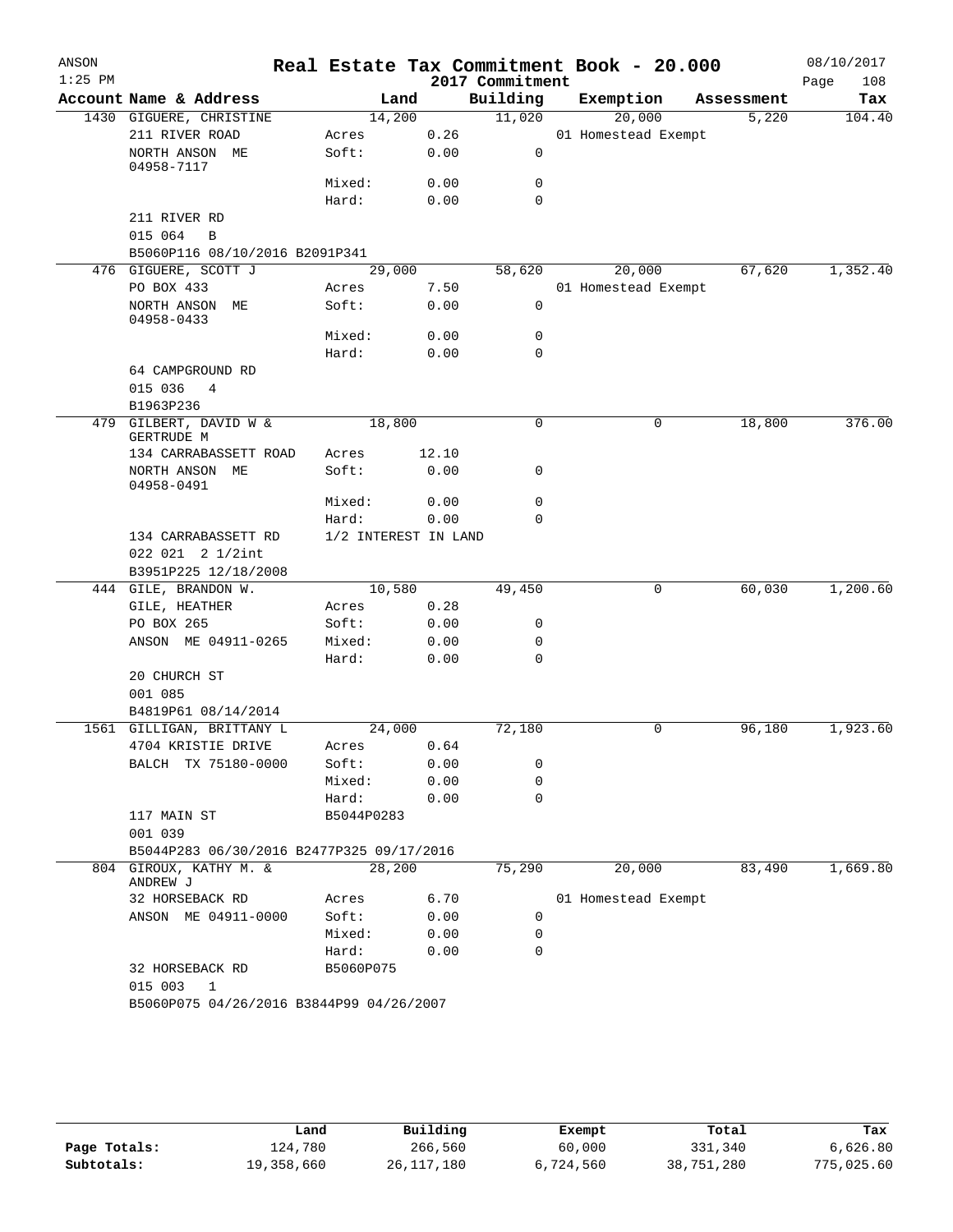| ANSON<br>$1:25$ PM         |                                                             |                 |                         | 2017 Commitment | Real Estate Tax Commitment Book - 20.000 |            | 08/10/2017<br>109<br>Page |
|----------------------------|-------------------------------------------------------------|-----------------|-------------------------|-----------------|------------------------------------------|------------|---------------------------|
|                            | Account Name & Address                                      |                 | Land                    | Building        | Exemption                                | Assessment | Tax                       |
|                            | 1577 GLEASON, FRANK III<br>PO BOX 59<br>ANSON ME 04911-0059 |                 | 0                       | 14,860          | $\Omega$                                 | 14,860     | 297.20                    |
|                            | 97 CAMPGROUND RD<br>015 037<br>3<br>ON                      |                 |                         |                 |                                          |            |                           |
|                            | 484 GLEASON, MARY ALICE                                     | 20,000          |                         | 59,300          | 20,000                                   | 59,300     | 1,186.00                  |
|                            | PO BOX 59                                                   | Acres           | 1.00                    |                 | 01 Homestead Exempt                      |            |                           |
|                            | ANSON ME 04911-0059                                         | Soft:           | 0.00                    | 0               |                                          |            |                           |
|                            |                                                             | Mixed:          | 0.00                    | 0               |                                          |            |                           |
|                            |                                                             | Hard:           | 0.00                    | 0               |                                          |            |                           |
|                            | 479 WEST MILLS RD<br>011 025<br>C<br>B890P25                |                 |                         |                 |                                          |            |                           |
|                            | 809 GOFF, MICHAEL J.                                        | 22,780          |                         | 68,960          | 20,000                                   | 71,740     | 1,434.80                  |
|                            | PO BOX 54                                                   | Acres           | 2.85                    |                 | 01 Homestead Exempt                      |            |                           |
|                            | ANSON ME 04911-0054                                         | Soft:           | 0.00                    | $\mathbf 0$     |                                          |            |                           |
|                            |                                                             | Mixed:          | 0.00                    | 0               |                                          |            |                           |
|                            |                                                             | Hard:           | 0.00                    | 0               |                                          |            |                           |
|                            | 264 HORSEBACK RD<br>015 011<br>B<br>B4908P89 05/26/2015     |                 |                         |                 |                                          |            |                           |
| 276                        | GOODINE, LUKE S. &                                          | 10,770          |                         | 52,740          | 20,000                                   | 43,510     | 870.20                    |
|                            | JOANNE M.                                                   |                 |                         |                 |                                          |            |                           |
|                            | 281 UNIVERSITY CENTER                                       | Acres           | 0.29                    |                 | 01 Homestead Exempt                      |            |                           |
|                            | HOOKSETT NH 03106                                           | Soft:           | 0.00                    | $\mathsf{O}$    |                                          |            |                           |
|                            |                                                             | Mixed:          | 0.00                    | 0               |                                          |            |                           |
|                            | 76 PREBLE AVE<br>004 002<br>B3758P334 10/17/2006            | Hard:           | 0.00                    | 0               |                                          |            |                           |
| 1305                       | GOOGINS, ROBERT G SR &                                      | 21,500          |                         | 61,250          | 0                                        | 82,750     | 1,655.00                  |
|                            | CAROL A                                                     |                 |                         |                 |                                          |            |                           |
|                            | 62 LAWN AVE<br>SOUTH PORTLAND<br>МE<br>04106-0000           | Acres<br>Soft:  | 2.00<br>0.00            | 0               |                                          |            |                           |
|                            |                                                             | Mixed:          | 0.00                    | 0               |                                          |            |                           |
|                            |                                                             | Hard:           | 0.00                    | 0               |                                          |            |                           |
|                            | 313 TOWN FARM RD                                            |                 |                         |                 |                                          |            |                           |
|                            | 022 019<br>$\mathbf 1$                                      |                 |                         |                 |                                          |            |                           |
|                            | B3031P97                                                    |                 |                         |                 |                                          |            |                           |
|                            | 1324 GORDON, ANNE F<br>264 HILTON HILL RD                   | 47,790<br>Acres | 74.40                   | 19,600          | 26,000<br>01 Homestead Exempt            | 41,390     | 827.80                    |
|                            | ANSON ME 04911-0000                                         | Soft:           | 0.00                    |                 | 0 03 Resident Veteran Widow              |            |                           |
|                            |                                                             | Mixed:          | 29.00                   | 5,104           |                                          |            |                           |
|                            |                                                             | Hard:           | 30.00                   | 5,790           |                                          |            |                           |
|                            | 264 HILTON HILL RD<br>010 021                               | TREE GROWTH     |                         |                 |                                          |            |                           |
|                            | B1281P287                                                   |                 |                         |                 |                                          |            |                           |
| 1325                       | GORDON, ANNE F                                              | 28,200          |                         | 0               | 0                                        | 28,200     | 564.00                    |
|                            | 264 HILTON HILL RD<br>ANSON ME 04911-0000                   | Acres<br>Soft:  | 46.75<br>0.00           | 0               |                                          |            |                           |
|                            |                                                             | Mixed:          | 10.00                   | 1,760           |                                          |            |                           |
|                            |                                                             | Hard:           | 29.50                   | 5,694           |                                          |            |                           |
|                            | HILTON HILL ROAD<br>010 022<br>B1281P287                    | TREE GROWTH     |                         |                 |                                          |            |                           |
|                            |                                                             |                 |                         |                 |                                          |            |                           |
|                            | Land                                                        |                 | Building                |                 | Exempt                                   | Total      | Tax                       |
| Page Totals:<br>Subtotals: | 151,040<br>19,509,700                                       |                 | 276,710<br>26, 393, 890 |                 | 86,000<br>39,093,030<br>6,810,560        | 341,750    | 6,835.00<br>781,860.60    |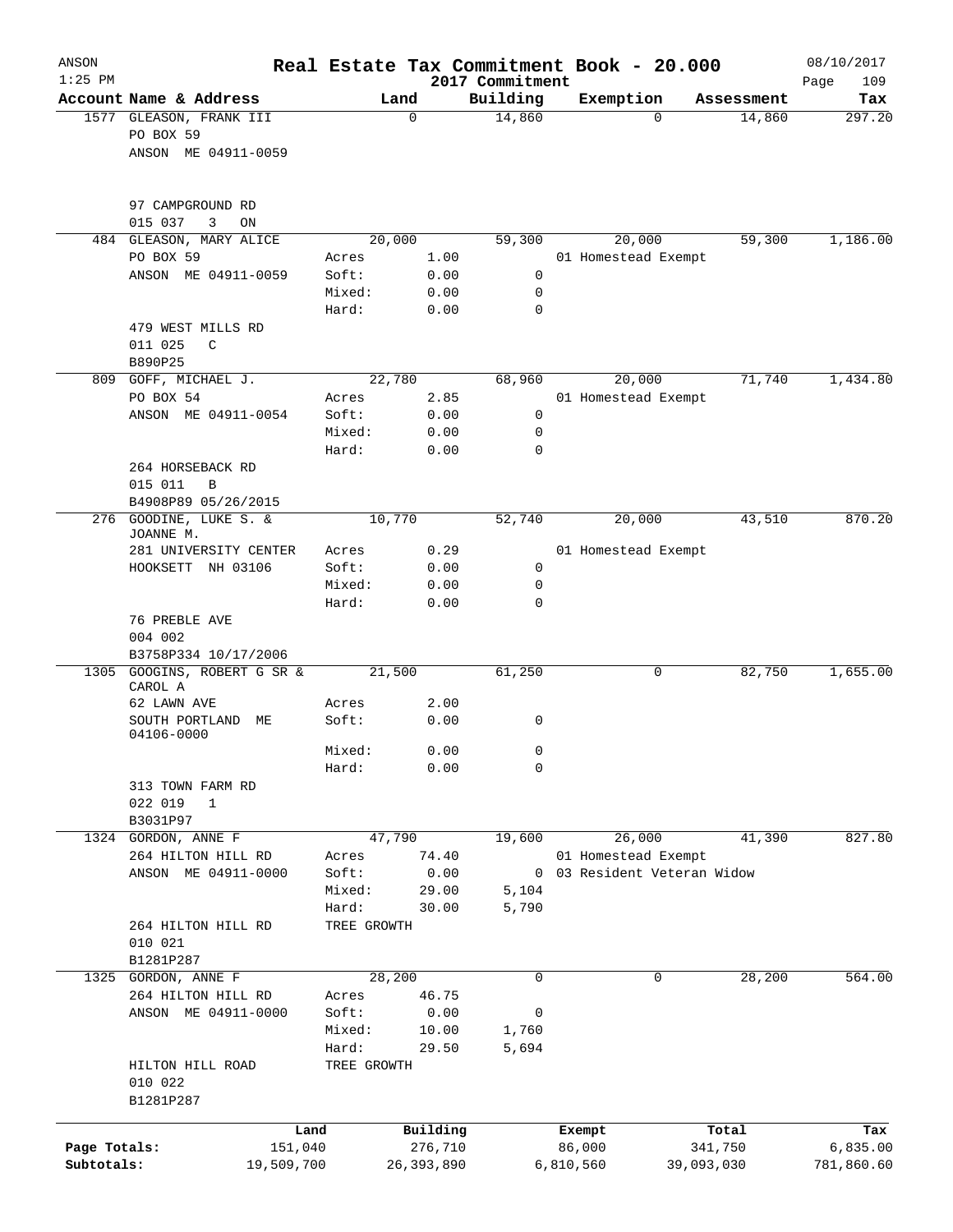| ANSON<br>$1:25$ PM |                                                 |                      |        | Real Estate Tax Commitment Book - 20.000<br>2017 Commitment |                     |   |            | 08/10/2017<br>Page<br>110 |
|--------------------|-------------------------------------------------|----------------------|--------|-------------------------------------------------------------|---------------------|---|------------|---------------------------|
|                    | Account Name & Address                          | Land                 |        | Building                                                    | Exemption           |   | Assessment | Tax                       |
|                    | 572 GORDON, DANNY B. &<br>JENNIFER S.           | 33,450               |        | 53,410                                                      | 20,000              |   | 66,860     | 1,337.20                  |
|                    | 340 CAMPGROUND RD                               | Acres                | 11.95  |                                                             | 01 Homestead Exempt |   |            |                           |
|                    | NORTH ANSON ME<br>04958-0000                    | Soft:                | 0.00   | 0                                                           |                     |   |            |                           |
|                    |                                                 | Mixed:               | 0.00   | 0                                                           |                     |   |            |                           |
|                    |                                                 | Hard:                | 0.00   | 0                                                           |                     |   |            |                           |
|                    | 340 CAMPGROUND RD<br>015 043<br>GH<br>B3230P144 |                      |        |                                                             |                     |   |            |                           |
| 1213               | GORDON, DAVID H & JANET<br>L.                   | 16,490               |        | 77,000                                                      |                     | 0 | 93,490     | 1,869.80                  |
|                    | PO BOX 961                                      | Acres                | 0.68   |                                                             |                     |   |            |                           |
|                    | FARMINGTON<br>MЕ<br>04938-0000                  | Soft:                | 0.00   | 0                                                           |                     |   |            |                           |
|                    |                                                 | Mixed:               | 0.00   | 0                                                           |                     |   |            |                           |
|                    |                                                 | Hard:                | 0.00   | 0                                                           |                     |   |            |                           |
|                    | 64 HILLTOP RD<br>010 036<br>B                   | B4968P0289           |        |                                                             |                     |   |            |                           |
|                    | B4968P289 10/26/2015                            |                      |        |                                                             |                     |   |            |                           |
|                    | 496 GORDON, EDWARD M. &<br>RICHARD M. Trustees  | 68,700               |        | 35,590                                                      |                     | 0 | 104,290    | 2,085.80                  |
|                    | GORDON, NANCY M. TRUST<br>7/17/2015             | Acres                | 196.00 |                                                             |                     |   |            |                           |
|                    | PO BOX 594                                      | Soft:                | 21.00  | 2,520                                                       |                     |   |            |                           |
|                    | AMHERST MA 01004-0594                           | Mixed:               | 118.00 | 20,768                                                      |                     |   |            |                           |
|                    | 31 MUTTON HILL RD                               | Hard:<br>TREE GROWTH | 41.00  | 7,913                                                       |                     |   |            |                           |
|                    | 015 026,27,28                                   |                      |        |                                                             |                     |   |            |                           |
|                    | B4998P153 01/21/2016<br>953 GORDON, GEORGETTE   | 20,000               |        | 59,980                                                      | 20,000              |   | 59,980     | 1,199.60                  |
|                    | PO BOX 12                                       | Acres                | 1.00   |                                                             | 01 Homestead Exempt |   |            |                           |
|                    | ANSON ME 04911-0012                             | Soft:                | 0.00   | 0                                                           |                     |   |            |                           |
|                    |                                                 | Mixed:               | 0.00   | 0                                                           |                     |   |            |                           |
|                    |                                                 | Hard:                | 0.00   | 0                                                           |                     |   |            |                           |
|                    | 1037 VALLEY RD<br>020 021<br>B2354P240          | MH AND GARAGE        |        |                                                             |                     |   |            |                           |
|                    | 1663 GORDON, HAZEL L                            | 23,900               |        | 14,050                                                      |                     |   | 37,950     | 759.00                    |
|                    | 264 HILTON HILL ROAD                            | Acres                | 3.60   |                                                             |                     |   |            |                           |
|                    | ANSON ME 04911-0000                             | Soft:                | 0.00   | $\mathbf 0$                                                 |                     |   |            |                           |
|                    |                                                 | Mixed:               | 0.00   | $\mathbf 0$                                                 |                     |   |            |                           |
|                    |                                                 | Hard:                | 0.00   | $\Omega$                                                    |                     |   |            |                           |
|                    | HILTON HILL ROAD<br>010 021 B                   |                      |        |                                                             |                     |   |            |                           |
|                    | B2654P19                                        |                      |        |                                                             |                     |   |            |                           |
|                    | 1507 GORDON, JAMES<br>PO BOX 411                |                      | 0      | 8,810                                                       |                     | 0 | 8,810      | 176.20                    |
|                    | ANSON ME 04911-0411                             |                      |        |                                                             |                     |   |            |                           |
|                    | 26 CROSS RD                                     |                      |        |                                                             |                     |   |            |                           |
|                    | 011 032 3 ON                                    |                      |        |                                                             |                     |   |            |                           |
|                    |                                                 |                      |        |                                                             |                     |   |            |                           |

|              | Land       | Building   | Exempt    | Total        | Tax        |
|--------------|------------|------------|-----------|--------------|------------|
| Page Totals: | 162,540    | 248,840    | 40,000    | 371,380      | 7,427.60   |
| Subtotals:   | 19,672,240 | 26,642,730 | 6,850,560 | 39, 464, 410 | 789,288.20 |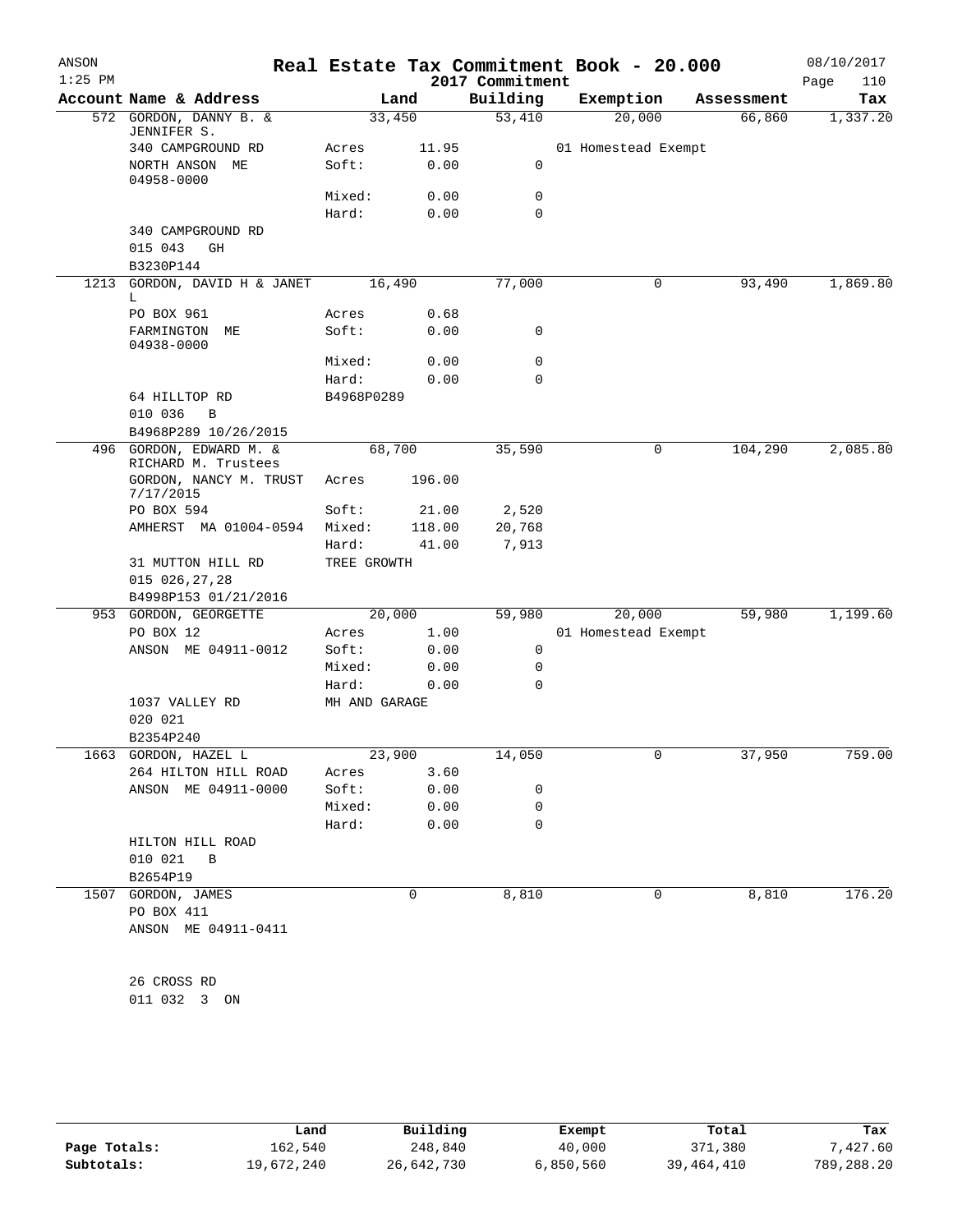| ANSON<br>$1:25$ PM |                                               |                 |                    | 2017 Commitment  | Real Estate Tax Commitment Book - 20.000 |                  | 08/10/2017         |
|--------------------|-----------------------------------------------|-----------------|--------------------|------------------|------------------------------------------|------------------|--------------------|
|                    | Account Name & Address                        |                 | Land               | Building         | Exemption                                | Assessment       | Page<br>111<br>Tax |
| 70                 | GORDON, KENNETH P.,                           | 13,710          |                    | 500              | 0                                        | 14,210           | 284.20             |
|                    | ESTATE                                        |                 |                    |                  |                                          |                  |                    |
|                    | C/O CHARLEEN H. GORDON                        | Acres           | 0.47               |                  |                                          |                  |                    |
|                    | 556 BROWNS CORNER ROAD                        | Soft:           | 0.00               | 0                |                                          |                  |                    |
|                    | CANAAN ME 04924-3060                          | Mixed:<br>Hard: | 0.00<br>0.00       | 0<br>$\mathbf 0$ |                                          |                  |                    |
|                    | <b>45 PREBLE AVE</b>                          |                 |                    |                  |                                          |                  |                    |
|                    | 004 017                                       |                 |                    |                  |                                          |                  |                    |
|                    | B3631P207 02/08/2006                          |                 |                    |                  |                                          |                  |                    |
|                    | 1933 GORDON, RAYMOND<br>26 PATTEN LN          |                 | 0                  | 5,060            | 0                                        | 5,060            | 101.20             |
|                    | NORTH ANSON ME<br>04958-7652                  |                 |                    |                  |                                          |                  |                    |
|                    |                                               |                 |                    |                  |                                          |                  |                    |
|                    | 41 PATTEN LN<br>023 026<br>C 1 ON             |                 |                    |                  |                                          |                  |                    |
| 495                | GORDON, REGGIE                                | 12,300          |                    | $\mathbf 0$      | 0                                        | 12,300           | 246.00             |
|                    | 264 HILTON HILL ROAD                          | Acres           | 2.20               |                  |                                          |                  |                    |
|                    | ANSON ME 04911                                | Soft:           | 0.00               | 0                |                                          |                  |                    |
|                    |                                               | Mixed:          | 0.00               | 0                |                                          |                  |                    |
|                    |                                               | Hard:           | 0.00               | $\mathbf 0$      |                                          |                  |                    |
|                    | 015 007 A<br>B2604P336                        |                 |                    |                  |                                          |                  |                    |
| 948                | GORDON, RICKY E & SUSAN                       | 26,300          |                    | 59,600           | 20,000                                   | 65,900           | 1,318.00           |
|                    | V                                             |                 |                    |                  |                                          |                  |                    |
|                    | PO BOX 411                                    | Acres           | 5.20               |                  | 01 Homestead Exempt                      |                  |                    |
|                    | ANSON ME 04911-0411                           | Soft:           | 0.00               | 0                |                                          |                  |                    |
|                    |                                               | Mixed:          | 0.00               | 0                |                                          |                  |                    |
|                    |                                               | Hard:           | 0.00               | 0                |                                          |                  |                    |
|                    | 36 CROSS RD                                   |                 |                    |                  |                                          |                  |                    |
|                    | 011 032<br>-2<br>B3647P166 03/17/2006         |                 |                    |                  |                                          |                  |                    |
|                    | 12 GORDON, RICKY E, SR, &                     | 30,450          |                    | 0                | 0                                        | 30,450           | 609.00             |
|                    | SUSAN V                                       |                 |                    |                  |                                          |                  |                    |
|                    | PO BOX 411                                    | Acres           | 5.30               |                  |                                          |                  |                    |
|                    | ANSON ME 04911-0000                           | Soft:           | 0.00               | 0                |                                          |                  |                    |
|                    |                                               | Mixed:          | 0.00               | 0                |                                          |                  |                    |
|                    |                                               | Hard:           | 0.00               | 0                |                                          |                  |                    |
|                    | 26 CROSS RD                                   |                 |                    |                  |                                          |                  |                    |
|                    | 011 032<br>3                                  |                 |                    |                  |                                          |                  |                    |
| 1505               | B3844P267 05/09/2007<br>GORDON, RICKY E., JR. |                 | 0                  | 9,220            | 0                                        | 9,220            | 184.40             |
|                    | PO BOX 411                                    | Acres           | 17.53              |                  |                                          |                  |                    |
|                    | ANSON ME 04911                                | Soft:           | 0.00               | 0                |                                          |                  |                    |
|                    |                                               | Mixed:          | 0.00               | 0                |                                          |                  |                    |
|                    |                                               | Hard:           | 0.00               | 0                |                                          |                  |                    |
|                    | 26 CROSS RD                                   |                 |                    |                  |                                          |                  |                    |
|                    | 011 032 3 ON                                  |                 |                    |                  |                                          |                  |                    |
| 1644               | GORDON, ROBERT B SR                           | 26,500          |                    | 3,360            | 0                                        | 29,860           | 597.20             |
|                    | 279 HILTON HILL ROAD                          | Acres           | 9.00               |                  |                                          |                  |                    |
|                    | ANSON ME 04911                                | Soft:           | 0.00               | 0                |                                          |                  |                    |
|                    |                                               | Mixed:          | 0.00               | 0                |                                          |                  |                    |
|                    |                                               | Hard:           | 0.00               | 0                |                                          |                  |                    |
|                    | 023 044<br>F                                  |                 |                    |                  |                                          |                  |                    |
|                    | B2589P317                                     |                 |                    |                  |                                          |                  |                    |
|                    |                                               |                 |                    |                  |                                          |                  |                    |
| Page Totals:       | Land<br>109,260                               |                 | Building<br>77,740 |                  | Exempt<br>20,000                         | Total<br>167,000 | Tax<br>3,340.00    |
| Subtotals:         | 19,781,500                                    |                 | 26,720,470         |                  | 6,870,560                                | 39,631,410       | 792,628.20         |
|                    |                                               |                 |                    |                  |                                          |                  |                    |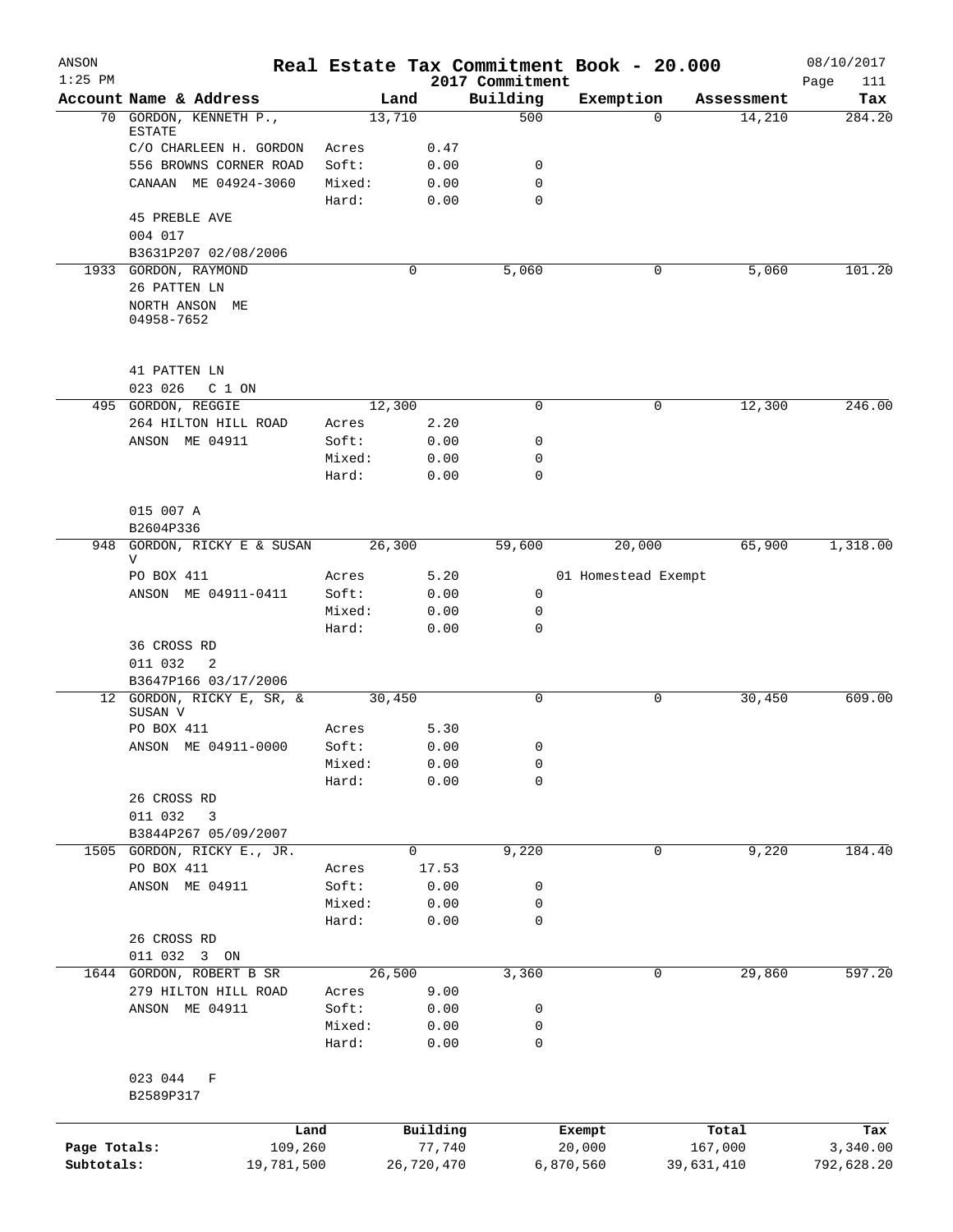| ANSON<br>$1:25$ PM |                               |             |        | 2017 Commitment | Real Estate Tax Commitment Book - 20.000 |            | 08/10/2017<br>Page<br>112 |
|--------------------|-------------------------------|-------------|--------|-----------------|------------------------------------------|------------|---------------------------|
|                    | Account Name & Address        |             | Land   | Building        | Exemption                                | Assessment | Tax                       |
|                    | 1296 GORDON, ROBERT B., JR.   |             | 20,380 | 63,700          | $\Omega$                                 | 84,080     | 1,681.60                  |
|                    | 265 HILTON HILL ROAD          | Acres       | 1.25   |                 |                                          |            |                           |
|                    | ANSON ME 04911-3207           | Soft:       | 0.00   | 0               |                                          |            |                           |
|                    |                               | Mixed:      | 0.00   | 0               |                                          |            |                           |
|                    |                               | Hard:       | 0.00   | 0               |                                          |            |                           |
|                    | 265 HILTON HILL RD            |             |        |                 |                                          |            |                           |
|                    | 010 022 D                     |             |        |                 |                                          |            |                           |
|                    | B4044P324 06/23/2007          |             |        |                 |                                          |            |                           |
| 2007               | GORDON, ROBERT JR             |             | 17,000 | $\mathbf 0$     | 0                                        | 17,000     | 340.00                    |
|                    | 265 HILTON HILL ROAD          | Acres       | 17.00  |                 |                                          |            |                           |
|                    | ANSON ME 04911                | Soft:       | 0.00   | 0               |                                          |            |                           |
|                    |                               | Mixed:      | 0.00   | 0               |                                          |            |                           |
|                    |                               | Hard:       | 0.00   | 0               |                                          |            |                           |
|                    |                               |             |        |                 |                                          |            |                           |
|                    | 015 004 A                     |             |        |                 |                                          |            |                           |
|                    | B4891P90 03/27/2015           |             |        |                 |                                          |            |                           |
|                    | 1559 GORDON, ROBERT SR.       |             | 38,140 | 43,340          | 0                                        | 81,480     | 1,629.60                  |
|                    | 279 HILTON HILL ROAD          | Acres       | 16.64  |                 |                                          |            |                           |
|                    | ANSON ME 04911                | Soft:       | 0.00   | 0               |                                          |            |                           |
|                    |                               | Mixed:      | 0.00   | 0               |                                          |            |                           |
|                    |                               | Hard:       | 0.00   | $\mathbf 0$     |                                          |            |                           |
|                    | 279 HILTON HILL RD            |             |        |                 |                                          |            |                           |
|                    | 010 022<br>$\mathbf{1}$       |             |        |                 |                                          |            |                           |
|                    | B3919P201 10/03/2007 B1457P23 |             |        |                 |                                          |            |                           |
| 1621               | GORDON, SHIRLEY &             |             | 28,500 | 39,210          | 20,000                                   | 47,710     | 954.20                    |
|                    | PATTEN, MERTON                | Acres       | 7.00   |                 | 01 Homestead Exempt                      |            |                           |
|                    | 26 PATTEN LN                  | Soft:       | 0.00   | 0               |                                          |            |                           |
|                    | NORTH ANSON ME                | Mixed:      | 0.00   | 0               |                                          |            |                           |
|                    | 04958-7652                    |             |        |                 |                                          |            |                           |
|                    |                               | Hard:       | 0.00   | 0               |                                          |            |                           |
|                    | 26 PATTEN LN                  |             |        |                 |                                          |            |                           |
|                    | 023 026<br>C <sub>2</sub>     |             |        |                 |                                          |            |                           |
|                    | B1835P35                      |             |        |                 |                                          |            |                           |
|                    | 494 GORDON, TRACY L.          |             | 19,260 | 0               | 0                                        | 19,260     | 385.20                    |
|                    | PO BOX 483                    | Acres       | 101.00 |                 |                                          |            |                           |
|                    | STRONG ME 04983-0483          | Soft:       | 0.00   | 0               |                                          |            |                           |
|                    |                               | Mixed:      | 14.00  | 2,464           |                                          |            |                           |
|                    |                               | Hard:       | 87.00  | 16,791          |                                          |            |                           |
|                    |                               | TREE GROWTH |        |                 |                                          |            |                           |
|                    | 020 007                       |             |        |                 |                                          |            |                           |
|                    | B4101P136 02/10/2009          |             |        |                 |                                          |            |                           |
|                    | 691 GOREY, DAVID A & JOANNE   |             | 47,800 | 0               | $\Omega$                                 | 47,800     | 956.00                    |
|                    | D                             |             |        |                 |                                          |            |                           |
|                    | 495 WEST MILLS RD             | Acres       | 59.00  |                 |                                          |            |                           |
|                    | ANSON ME 04911-0000           | Soft:       | 0.00   | 0               |                                          |            |                           |
|                    |                               | Mixed:      | 0.00   | 0               |                                          |            |                           |
|                    |                               | Hard:       | 0.00   | $\mathbf 0$     |                                          |            |                           |
|                    |                               |             |        |                 |                                          |            |                           |
|                    | 022 010                       |             |        |                 |                                          |            |                           |
|                    | B2961P36                      |             |        |                 |                                          |            |                           |

|              | Land       | Building   | Exempt    | Total      | Tax        |
|--------------|------------|------------|-----------|------------|------------|
| Page Totals: | 171,080    | 146.250    | 20,000    | 297,330    | 5,946.60   |
| Subtotals:   | 19,952,580 | 26,866,720 | 6,890,560 | 39,928,740 | 798,574.80 |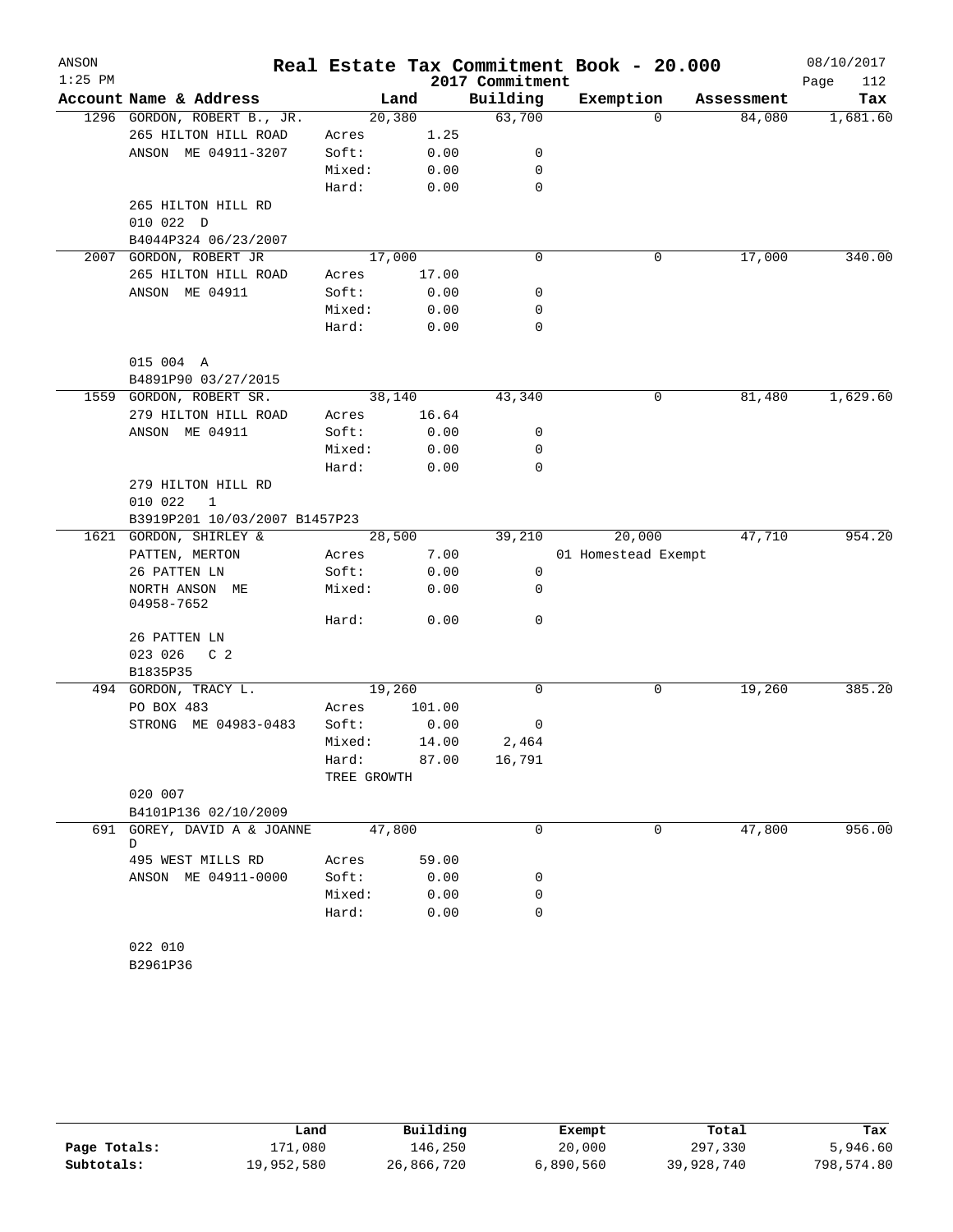| ANSON<br>$1:25$ PM |                                   |             |            | 2017 Commitment | Real Estate Tax Commitment Book - 20.000 |            | 08/10/2017<br>Page<br>113 |
|--------------------|-----------------------------------|-------------|------------|-----------------|------------------------------------------|------------|---------------------------|
|                    | Account Name & Address            | Land        |            | Building        | Exemption                                | Assessment | Tax                       |
|                    | 139 GOREY, DAVID A & JOANNE<br>D  | 10,000      |            | 1,960           | $\Omega$                                 | 11,960     | 239.20                    |
|                    | 495 WEST MILLS RD                 | Acres       | 1.00       |                 |                                          |            |                           |
|                    | ANSON ME 04911-0000               | Soft:       | 0.00       | 0               |                                          |            |                           |
|                    |                                   | Mixed:      | 0.00       | 0               |                                          |            |                           |
|                    |                                   | Hard:       | 0.00       | 0               |                                          |            |                           |
|                    | 011 015                           |             |            |                 |                                          |            |                           |
|                    | B3819P132 02/28/2007              |             |            |                 |                                          |            |                           |
|                    | 142 GOREY, DAVID A & JOANNE<br>D  | 30,180      |            | 49,360          | 20,000                                   | 59,540     | 1,190.80                  |
|                    | 495 WEST MILLS RD                 | Acres       | 8.68       |                 | 01 Homestead Exempt                      |            |                           |
|                    | ANSON ME 04911-0000               | Soft:       | 0.00       | 0               |                                          |            |                           |
|                    |                                   | Mixed:      | 0.00       | 0               |                                          |            |                           |
|                    |                                   | Hard:       | 0.00       | 0               |                                          |            |                           |
|                    | 495 WEST MILLS RD<br>011 025<br>D |             |            |                 |                                          |            |                           |
|                    | B3819P132 02/28/2007              |             |            |                 |                                          |            |                           |
|                    | 1044 GORISS, GEORGE F JR          | 20,230      |            | 5,390           | 0                                        | 25,620     | 512.40                    |
|                    | 41 NARRAGANSETT ST                | Acres       | 1.15       |                 |                                          |            |                           |
|                    | GORHAM ME 04038-0000              | Soft:       | 0.00       | 0               |                                          |            |                           |
|                    |                                   | Mixed:      | 0.00       | 0               |                                          |            |                           |
|                    |                                   | Hard:       | 0.00       | 0               |                                          |            |                           |
|                    | 170 VALLEY RD                     |             |            |                 |                                          |            |                           |
|                    | 018 035<br>A                      |             |            |                 |                                          |            |                           |
|                    | B3233P128                         |             |            |                 |                                          |            |                           |
|                    | 1278 GORISS, GEORGE F JR &        | 6,960       |            | 0               | 0                                        | 6,960      | 139.20                    |
|                    | BRIGGS, DAVID & RONALD            | Acres       | 0.86       |                 |                                          |            |                           |
|                    | 118 WARDTOWN ROAD                 | Soft:       | 0.00       | 0               |                                          |            |                           |
|                    | FREEPORT ME 04032-0000 Mixed:     |             | 0.00       | 0               |                                          |            |                           |
|                    |                                   | Hard:       | 0.00       | 0               |                                          |            |                           |
|                    | 018 036<br>1                      |             |            |                 |                                          |            |                           |
|                    | B5060P155 08/10/2016 B2980P49     |             |            |                 |                                          |            |                           |
|                    | 125 GORISS, GEORGE F JR &         | 32,000      |            | 0               | 0                                        | 32,000     | 640.00                    |
|                    | BRIGGS, DAVID & RONALD            | Acres       | 18.50      |                 |                                          |            |                           |
|                    | 118 WARDTOWN ROAD                 | Soft:       | 0.00       | 0               |                                          |            |                           |
|                    | FREEPORT ME 04032-0000 Mixed:     |             | 0.00       | 0               |                                          |            |                           |
|                    |                                   | Hard:       | 0.00       | 0               |                                          |            |                           |
|                    | 018 036                           |             |            |                 |                                          |            |                           |
|                    | B2980P49                          |             |            |                 |                                          |            |                           |
|                    | 1076 GORMAN, FLORENCE E           |             | 0          | 13,110          | 0                                        | 13,110     | 262.20                    |
|                    | ONE MADISON AVE, APT 3B           |             |            |                 |                                          |            |                           |
|                    | MADISON ME 04950-0000             |             |            |                 |                                          |            |                           |
|                    | 4 GORMAN RD                       | MOBILE HOME |            |                 |                                          |            |                           |
|                    | 013 001<br>B<br>ON                |             |            |                 |                                          |            |                           |
| 1036               | GOSPODAREK, MICHAEL &<br>ROBIN    | 26,960      |            | 0               | 0                                        | 26,960     | 539.20                    |
|                    | 19 CARSON CIRCLE                  | Acres       | 13.46      |                 |                                          |            |                           |
|                    | NASHUA NH 03062-0000              | Soft:       | 0.00       | 0               |                                          |            |                           |
|                    |                                   | Mixed:      | 0.00       | 0               |                                          |            |                           |
|                    |                                   | Hard:       | 0.00       | 0               |                                          |            |                           |
|                    | 011 042<br>7                      |             |            |                 |                                          |            |                           |
|                    | B1249P194                         |             |            |                 |                                          |            |                           |
|                    | Land                              |             | Building   |                 | Exempt                                   | Total      | Tax                       |
| Page Totals:       | 126,330                           |             | 69,820     |                 | 20,000                                   | 176,150    | 3,523.00                  |
| Subtotals:         | 20,078,910                        |             | 26,936,540 |                 | 6,910,560                                | 40,104,890 | 802,097.80                |
|                    |                                   |             |            |                 |                                          |            |                           |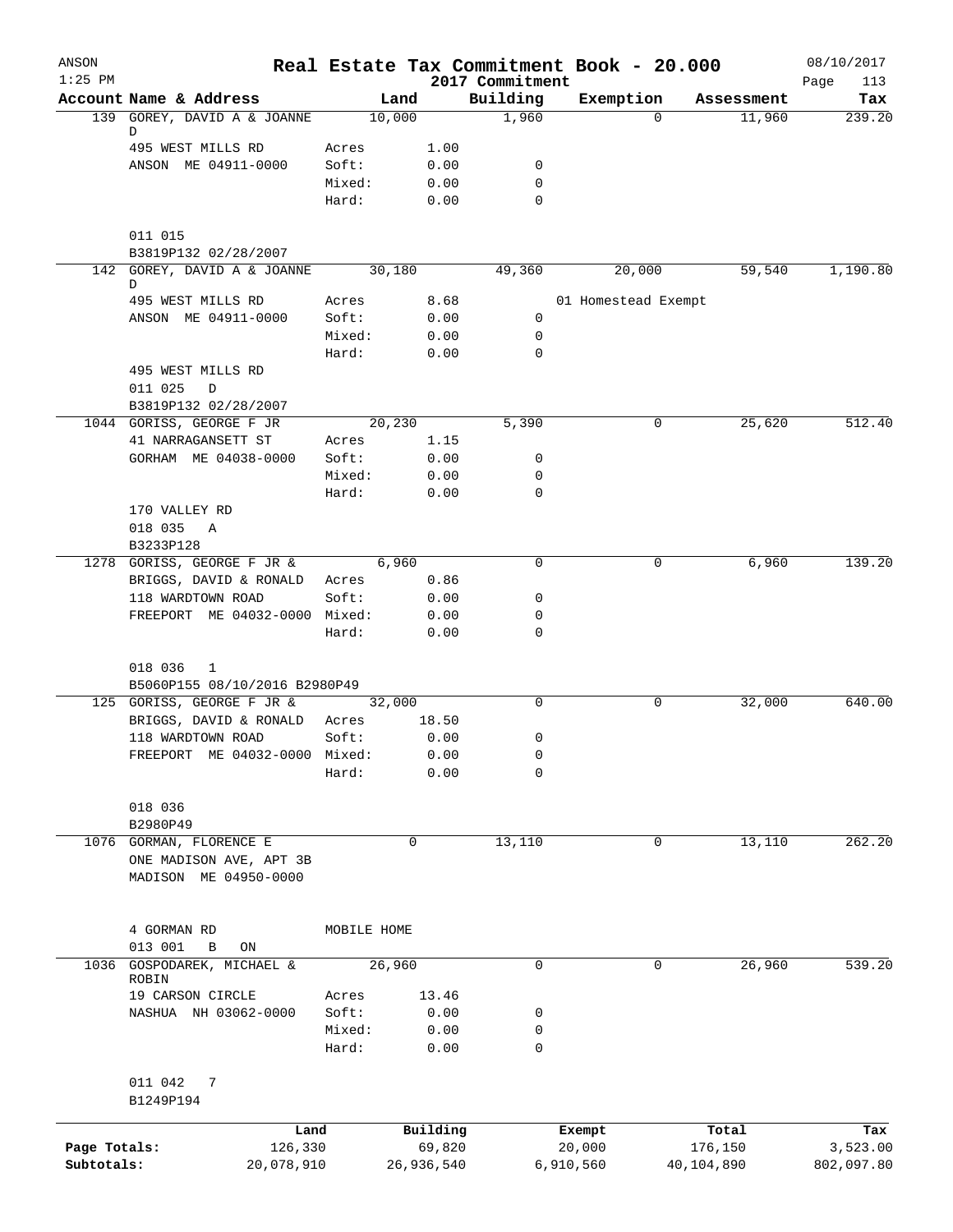| ANSON<br>$1:25$ PM |                                           |             |       | 2017 Commitment | Real Estate Tax Commitment Book - 20.000 |            | 08/10/2017<br>Page<br>114 |
|--------------------|-------------------------------------------|-------------|-------|-----------------|------------------------------------------|------------|---------------------------|
|                    | Account Name & Address                    | Land        |       | Building        | Exemption                                | Assessment | Tax                       |
|                    | 1674 GOULD, FRANCES J                     | 25,920      |       | 92,600          | 20,000                                   | 98,520     | 1,970.40                  |
|                    | 125 NORTH MAIN ST                         | Acres       | 2.28  |                 | 01 Homestead Exempt                      |            |                           |
|                    | NORTH ANSON ME<br>04958-0000              | Soft:       | 0.00  | 0               |                                          |            |                           |
|                    |                                           | Mixed:      | 0.00  | 0               |                                          |            |                           |
|                    |                                           | Hard:       | 0.00  | $\mathbf 0$     |                                          |            |                           |
|                    | 125 NORTH MAIN ST<br>007 005              | LIFE ESTATE |       |                 |                                          |            |                           |
|                    | B3896P43 08/06/2007                       |             |       |                 |                                          |            |                           |
|                    | 504 GOUTHRO, THOMAS                       | 40,600      |       | 0               | 0                                        | 40,600     | 812.00                    |
|                    | 94 PLEASANT ST                            | Acres       | 50.00 |                 |                                          |            |                           |
|                    | WOBURN MA 01801-0000                      | Soft:       | 0.00  | 0               |                                          |            |                           |
|                    |                                           | Mixed:      | 0.00  | 0               |                                          |            |                           |
|                    |                                           | Hard:       | 0.00  | $\mathbf 0$     |                                          |            |                           |
|                    | 020 018                                   |             |       |                 |                                          |            |                           |
|                    | B903P941                                  |             |       |                 |                                          |            |                           |
| 1127               | GOWER, DUSTIN D &<br>DAISEY, ELIZABETH A  | 21,000      |       | 0               | 0                                        | 21,000     | 420.00                    |
|                    | 56 LLOYD ROAD                             | Acres       | 7.00  |                 |                                          |            |                           |
|                    | ANSON ME 04911-0057                       | Soft:       | 0.00  | 0               |                                          |            |                           |
|                    |                                           | Mixed:      | 0.00  | 0               |                                          |            |                           |
|                    |                                           | Hard:       | 0.00  | $\mathbf 0$     |                                          |            |                           |
|                    | HORSEBACK ROAD<br>019 037<br>D            | B5048P0145  |       |                 |                                          |            |                           |
|                    | B5048P145 07/12/2016 B2595P140 08/24/1999 |             |       |                 |                                          |            |                           |
|                    | 41 GOWER, KEVIN & LISA, &                 | 11,660      |       | 29,950          | 0                                        | 41,610     | 832.20                    |
|                    | DAVIS, DEAN A.                            | Acres       | 0.34  |                 |                                          |            |                           |
|                    | 526 BELLSQUEEZE RD                        | Soft:       | 0.00  | 0               |                                          |            |                           |
|                    | CLINTON ME 04927-0000                     | Mixed:      | 0.00  | 0               |                                          |            |                           |
|                    |                                           | Hard:       | 0.00  | $\mathbf 0$     |                                          |            |                           |
|                    | 18 RIVER RD                               |             |       |                 |                                          |            |                           |
|                    | 003 077                                   |             |       |                 |                                          |            |                           |
|                    | B4274P311 04/15/2010 B4274P309 04/14/2010 |             |       |                 |                                          |            |                           |
| 597                | GRAF, PAMELA H                            | 20,900      |       | 70,460          | 26,000                                   | 65,360     | 1,307.20                  |
|                    | 56 FAHI POND RD                           | Acres       | 1.60  |                 | 01 Homestead Exempt                      |            |                           |
|                    | NORTH ANSON ME<br>04958-0000              | Soft:       | 0.00  |                 | 0 03 Resident Veteran Widow              |            |                           |
|                    |                                           | Mixed:      | 0.00  | 0               |                                          |            |                           |
|                    |                                           | Hard:       | 0.00  | 0               |                                          |            |                           |
|                    | 56 FAHI POND RD<br>007 010                |             |       |                 |                                          |            |                           |
|                    | B2010P115                                 |             |       |                 |                                          |            |                           |
| 1285               | GRAHAM, DOUGLAS                           | 36,500      |       | 35,060          | 0                                        | 71,560     | 1,431.20                  |
|                    | 52 LYNBROOK DRIVE                         | Acres       | 15.00 |                 |                                          |            |                           |
|                    | SOUND BEACH NY<br>11789-0000              | Soft:       | 0.00  | 0               |                                          |            |                           |
|                    |                                           | Mixed:      | 0.00  | 0               |                                          |            |                           |
|                    |                                           | Hard:       | 0.00  | 0               |                                          |            |                           |
|                    | 107 EMBDEN POND RD<br>018 044             |             |       |                 |                                          |            |                           |
|                    | B4883P250 03/05/2015                      |             |       |                 |                                          |            |                           |
|                    |                                           |             |       |                 |                                          |            |                           |

|              | Land         | Building     | Exempt    | Total        | Tax        |
|--------------|--------------|--------------|-----------|--------------|------------|
| Page Totals: | 156,580      | 228,070      | 46,000    | 338,650      | 6,773.00   |
| Subtotals:   | 20, 235, 490 | 27, 164, 610 | 6,956,560 | 40, 443, 540 | 808,870.80 |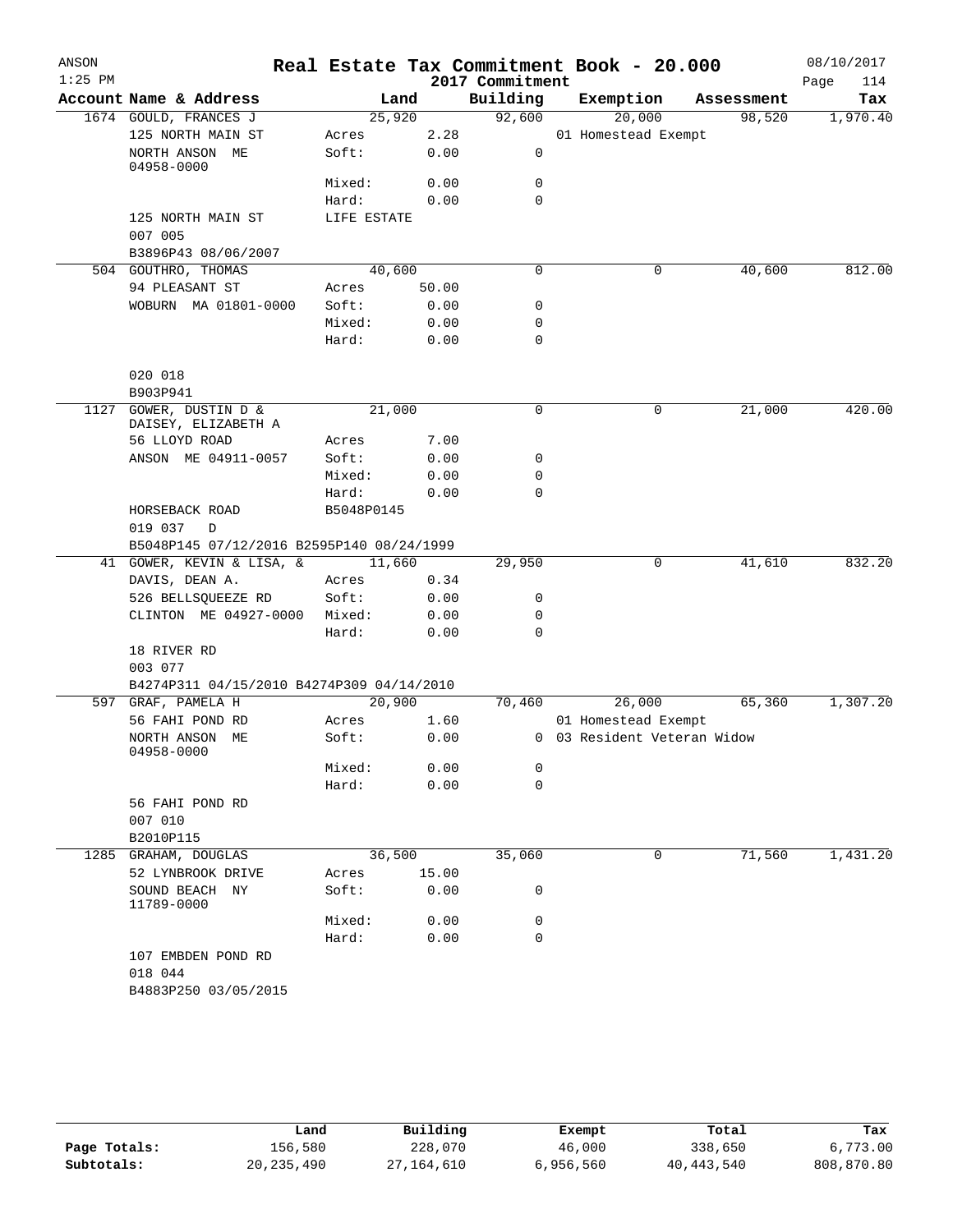| $1:25$ PM |                                                                   |                     |              | 2017 Commitment | Real Estate Tax Commitment Book - 20.000 |            | 08/10/2017<br>Page<br>115 |
|-----------|-------------------------------------------------------------------|---------------------|--------------|-----------------|------------------------------------------|------------|---------------------------|
|           | Account Name & Address                                            | Land                |              | Building        | Exemption                                | Assessment | Tax                       |
|           | 116 GRAHAM, STEPHEN & LIZA                                        | 34,100              |              | 0               | $\Omega$                                 | 34,100     | 682.00                    |
|           | 16 SCHOOL STREET                                                  | Acres               | 12.60        |                 |                                          |            |                           |
|           | SOLON ME 04979-0000                                               | Soft:               | 0.00         | 0               |                                          |            |                           |
|           |                                                                   | Mixed:              | 0.00         | 0               |                                          |            |                           |
|           |                                                                   | Hard:               | 0.00         | 0               |                                          |            |                           |
|           | CARRABASSET ROAD                                                  | B5120P0323          |              |                 |                                          |            |                           |
|           | 022 021 4                                                         |                     |              |                 |                                          |            |                           |
|           | B5120P0323 04/01/2016 B1974P181                                   |                     |              |                 |                                          |            |                           |
| 1629      | GRAM, CHRISTOPHER                                                 | 41,000              |              | $\mathbf 0$     | 0                                        | 41,000     | 820.00                    |
|           | 2 MCKENZIE AVENUE                                                 | Acres               | 34.00        |                 |                                          |            |                           |
|           | FAIRFIELD ME<br>04937-0000                                        | Soft:               | 0.00         | 0               |                                          |            |                           |
|           |                                                                   | Mixed:              | 0.00         | $\mathbf 0$     |                                          |            |                           |
|           |                                                                   | Hard:               | 0.00         | $\mathbf 0$     |                                          |            |                           |
|           | 218 HILTON HILL RD                                                |                     |              |                 |                                          |            |                           |
|           | 010 020 B&C                                                       |                     |              |                 |                                          |            |                           |
|           | B2573P206                                                         |                     |              |                 |                                          |            |                           |
|           | 829 GRAVEL, KURTIS W. &                                           | 4,900               |              | 44,460          | 0                                        | 49,360     | 987.20                    |
|           | GRAVEL, AMY L.                                                    | Acres               | 0.06         |                 |                                          |            |                           |
|           | 634 SANDY RIVER ROAD                                              | Soft:               | 0.00         | 0               |                                          |            |                           |
|           | STARKS ME 04911-0476                                              | Mixed:              | 0.00         | 0               |                                          |            |                           |
|           |                                                                   | Hard:               | 0.00         | $\Omega$        |                                          |            |                           |
|           | 31 SPEAR HILL RD                                                  |                     |              |                 |                                          |            |                           |
|           | 003 023                                                           |                     |              |                 |                                          |            |                           |
|           | B3816P299 02/28/2007                                              |                     |              |                 |                                          |            |                           |
|           | 1539 GRAY, BARRY A & SUSAN E                                      | 21,710              |              | 103,760         | 20,000                                   | 105,470    | 2,109.40                  |
|           | PO BOX 353                                                        | Acres               | 2.14         |                 | 01 Homestead Exempt                      |            |                           |
|           | ANSON ME 04911-0353                                               | Soft:               | 0.00         | 0               |                                          |            |                           |
|           |                                                                   | Mixed:              | 0.00         | 0               |                                          |            |                           |
|           |                                                                   | Hard:               | 0.00         | 0               |                                          |            |                           |
|           | 35 PARKWOODS DR                                                   |                     |              |                 |                                          |            |                           |
|           | 010 007<br>8                                                      |                     |              |                 |                                          |            |                           |
|           | B1504P85                                                          |                     |              |                 |                                          |            |                           |
|           | 58 GRAY, CAROLYN J                                                | 22,210              |              | 48,170          | 0                                        | 70,380     | 1,407.60                  |
|           | 784 N. CARY STREET                                                | Acres               | 2.47         |                 |                                          |            |                           |
|           | BROCKTON MA 02302                                                 | Soft:               | 0.00         | 0<br>0          |                                          |            |                           |
|           |                                                                   | Mixed:              | 0.00<br>0.00 | 0               |                                          |            |                           |
|           | 241 HILTON HILL RD                                                | Hard:<br>B5083P0308 |              |                 |                                          |            |                           |
|           | 010 022<br>$\mathbb{C}$                                           |                     |              |                 |                                          |            |                           |
|           | B5083P308 09/29/2016 B5055P322 08/01/2014 B4982P139<br>12/04/2015 |                     |              |                 |                                          |            |                           |
|           | 523 GRAY, DANA A.                                                 | 21,500              |              | 35,010          | 20,000                                   | 36,510     | 730.20                    |
|           | 561 CAMPGROUND RD                                                 | Acres               | 2.00         |                 | 01 Homestead Exempt                      |            |                           |
|           | NORTH ANSON ME<br>04958-7106                                      | Soft:               | 0.00         | 0               |                                          |            |                           |
|           |                                                                   | Mixed:              | 0.00         | 0               |                                          |            |                           |
|           |                                                                   | Hard:               | 0.00         | 0               |                                          |            |                           |
|           | 561 CAMPGROUND RD                                                 |                     |              |                 |                                          |            |                           |
|           | 018 010<br>Α                                                      |                     |              |                 |                                          |            |                           |
|           |                                                                   |                     |              |                 |                                          |            |                           |

|              | Land       | Building   | Exempt    | Total      | Tax        |
|--------------|------------|------------|-----------|------------|------------|
| Page Totals: | 145,420    | 231,400    | 40,000    | 336,820    | 6,736.40   |
| Subtotals:   | 20,380,910 | 27,396,010 | 6,996,560 | 40,780,360 | 815,607.20 |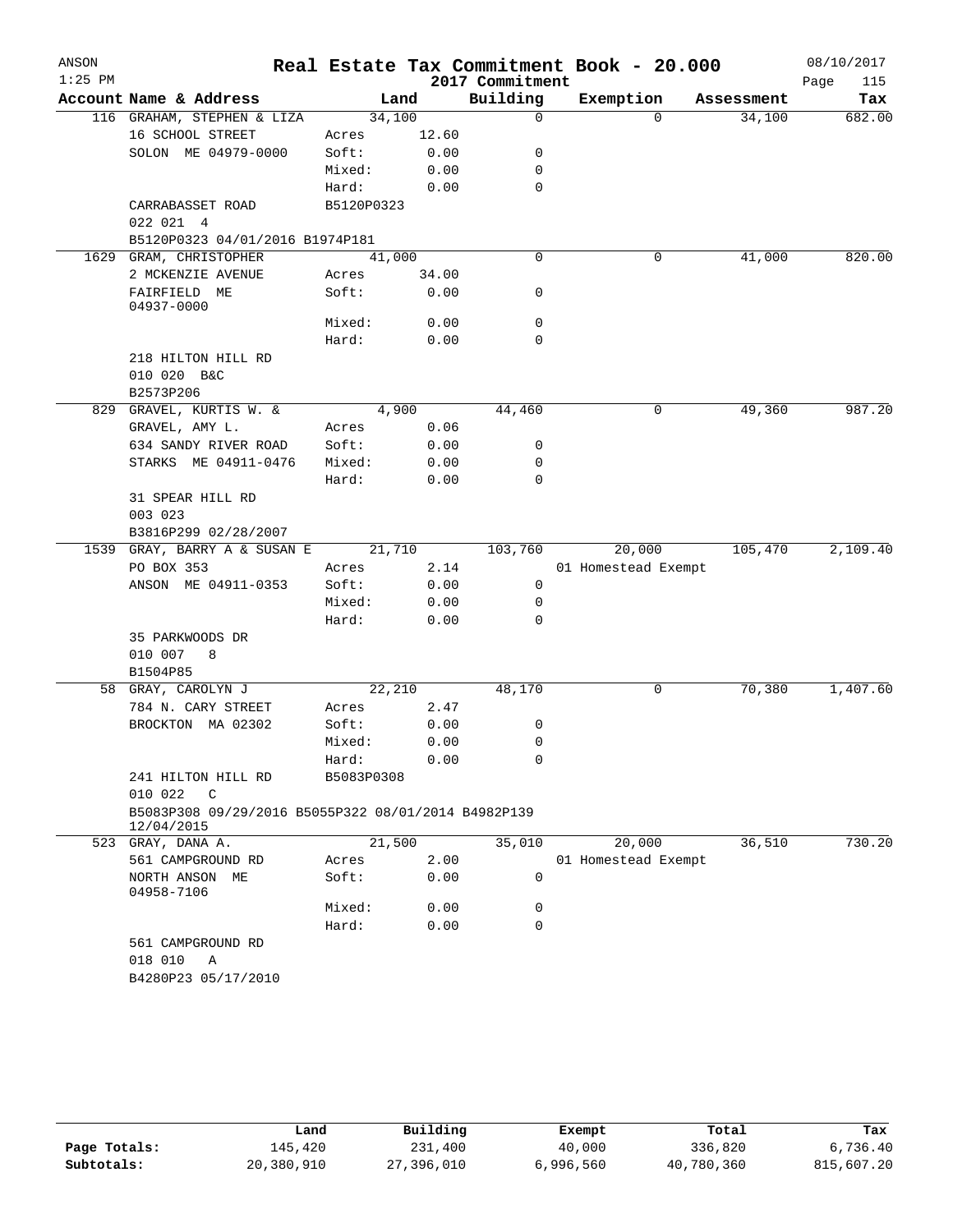| ANSON<br>$1:25$ PM |                                         |             |       | 2017 Commitment | Real Estate Tax Commitment Book - 20.000 |            | 08/10/2017<br>Page<br>116 |
|--------------------|-----------------------------------------|-------------|-------|-----------------|------------------------------------------|------------|---------------------------|
|                    | Account Name & Address                  |             | Land  | Building        | Exemption                                | Assessment | Tax                       |
|                    | 1614 GRAY, DARLENE                      | 36,990      |       | 85,590          | 26,000                                   | 96,580     | 1,931.60                  |
|                    | 242 HILTON HILL RD                      | Acres       | 15.49 |                 | 01 Homestead Exempt                      |            |                           |
|                    | ANSON ME 04911-0000                     | Soft:       | 0.00  |                 | 0 02 Resident Veteran                    |            |                           |
|                    |                                         | Mixed:      | 0.00  | 0               |                                          |            |                           |
|                    |                                         | Hard:       | 0.00  | 0               |                                          |            |                           |
|                    | 242 HILTON HILL RD                      |             |       |                 |                                          |            |                           |
|                    | 010 021<br>$\mathbb{A}$                 |             |       |                 |                                          |            |                           |
|                    | B1634P8                                 |             |       |                 |                                          |            |                           |
| 1288               | GRAY, RICHARD E.                        | 33,060      |       | $\mathbf 0$     | 0                                        | 33,060     | 661.20                    |
|                    | 1294 ANSON RD                           | Acres       | 33.00 |                 |                                          |            |                           |
|                    | STARKS ME 04911-0000                    | Soft:       | 0.00  | 0               |                                          |            |                           |
|                    |                                         | Mixed:      | 4.00  | 704             |                                          |            |                           |
|                    |                                         | Hard:       | 7.00  | 1,351           |                                          |            |                           |
|                    | 010 010                                 | TREE GROWTH |       |                 |                                          |            |                           |
|                    | B4237P5 01/22/2010 B4236P357 01/22/2010 |             |       |                 |                                          |            |                           |
|                    | 112 GRAY, TAMMY J & ALAN                | 26,150      |       | $\mathbf 0$     | 0                                        | 26,150     | 523.00                    |
|                    | 11 ORDWAY ST                            | Acres       | 5.10  |                 |                                          |            |                           |
|                    | GEORGETOWN MA                           | Soft:       | 0.00  | 0               |                                          |            |                           |
|                    | 01833-1225                              |             |       |                 |                                          |            |                           |
|                    |                                         | Mixed:      | 0.00  | 0               |                                          |            |                           |
|                    |                                         | Hard:       | 0.00  | $\mathbf 0$     |                                          |            |                           |
|                    | 015 036<br>5<br>B2175P86                |             |       |                 |                                          |            |                           |
|                    | 1260 GREEN, GLORIA J                    | 19,620      |       | 36,850          | 20,000                                   | 36,470     | 729.40                    |
|                    | PO BOX 14                               | Acres       | 0.61  |                 | 01 Homestead Exempt                      |            |                           |
|                    | NORTH ANSON ME<br>04958-0014            | Soft:       | 0.00  | $\mathbf 0$     |                                          |            |                           |
|                    |                                         | Mixed:      | 0.00  | 0               |                                          |            |                           |
|                    |                                         | Hard:       | 0.00  | 0               |                                          |            |                           |
|                    | 50 UNION ST                             |             |       |                 |                                          |            |                           |
|                    | 005 005<br>B                            |             |       |                 |                                          |            |                           |
|                    | B791P478                                |             |       |                 |                                          |            |                           |
|                    | 1382 GREENE, JAMES & DORIANE            | 14,140      |       | 54,050          | 20,000                                   | 48,190     | 963.80                    |
|                    | 40 HOFFMAN CT APT C1                    | Acres       | 0.50  |                 | 01 Homestead Exempt                      |            |                           |
|                    | WALLINGFORD CT<br>06492-3837            | Soft:       | 0.00  | 0               |                                          |            |                           |
|                    |                                         | Mixed:      | 0.00  | 0               |                                          |            |                           |
|                    |                                         | Hard:       | 0.00  | $\mathbf 0$     |                                          |            |                           |
|                    | 62 SOLON RD<br>017 044 A                |             |       |                 |                                          |            |                           |
|                    | B2872P237                               |             |       |                 |                                          |            |                           |
| 969                | GREENE, JAMES &                         | 31,560      |       | 51,660          | 20,000                                   | 63,220     | 1,264.40                  |
|                    | PATRICIA L                              |             |       |                 |                                          |            |                           |
|                    | 40 HOFFMAN CT APT C1                    | Acres       | 10.06 |                 | 01 Homestead Exempt                      |            |                           |
|                    | WALLINGFORD CT<br>06492-3837            | Soft:       | 0.00  | 0               |                                          |            |                           |
|                    |                                         | Mixed:      | 0.00  | 0               |                                          |            |                           |
|                    |                                         | Hard:       | 0.00  | $\mathbf 0$     |                                          |            |                           |
|                    | 288 SOLON RD                            |             |       |                 |                                          |            |                           |
|                    | 024 024<br>3                            |             |       |                 |                                          |            |                           |
|                    | B3212P193                               |             |       |                 |                                          |            |                           |
|                    |                                         |             |       |                 |                                          |            |                           |

|              | Land       | Building   | Exempt    | Total      | Tax        |
|--------------|------------|------------|-----------|------------|------------|
| Page Totals: | 161,520    | 228,150    | 86,000    | 303,670    | 6.073.40   |
| Subtotals:   | 20,542,430 | 27,624,160 | 7,082,560 | 41,084,030 | 821,680.60 |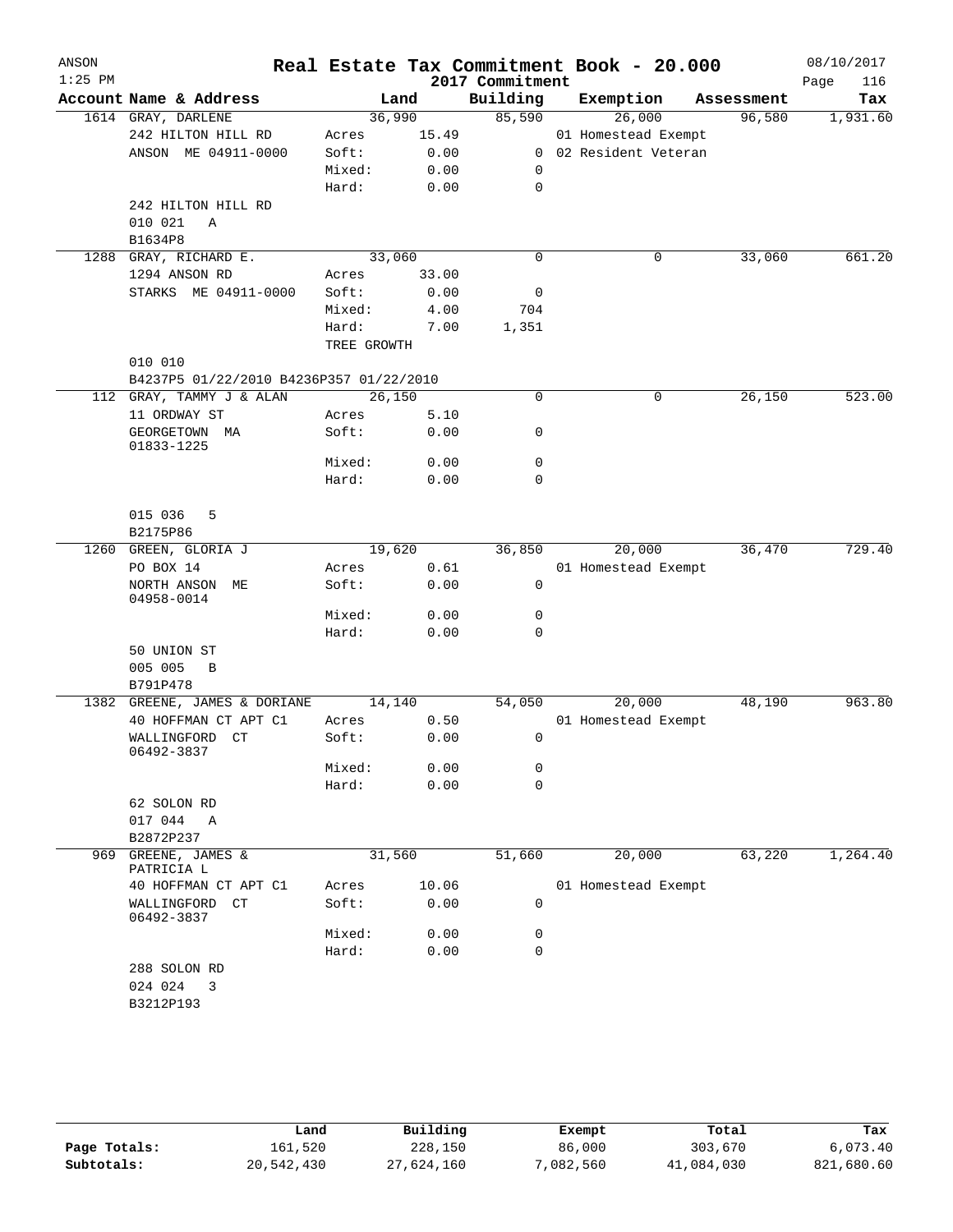| ANSON<br>$1:25$ PM |                                                     |                        |        | 2017 Commitment  | Real Estate Tax Commitment Book - 20.000 |            | 08/10/2017<br>Page<br>117 |
|--------------------|-----------------------------------------------------|------------------------|--------|------------------|------------------------------------------|------------|---------------------------|
|                    | Account Name & Address                              |                        | Land   | Building         | Exemption                                | Assessment | Tax                       |
| 1262               | GREENE, JAMES A.                                    | 54,450                 |        | 32,510           | $\Omega$                                 | 86,960     | 1,739.20                  |
|                    | CAROLINE I                                          |                        |        |                  |                                          |            |                           |
|                    | 40 HOFFMAN CT APT C1                                | Acres                  | 16.95  |                  |                                          |            |                           |
|                    | WALLINGFORD CT<br>06492-3837                        | Soft:                  | 0.00   | 0                |                                          |            |                           |
|                    |                                                     | Mixed:                 | 0.00   | 0                |                                          |            |                           |
|                    |                                                     | Hard:                  | 0.00   | 0                |                                          |            |                           |
|                    | 62 SOLON RD                                         | B4974P0139 JT          |        |                  |                                          |            |                           |
|                    | 017 044                                             |                        |        |                  |                                          |            |                           |
|                    | B4974P139 06/02/2015                                |                        |        |                  |                                          |            |                           |
|                    | 721 GREENE, JAMES L. &<br>PATRICIA L                | 14,140                 |        | 36,190           | 0                                        | 50,330     | 1,006.60                  |
|                    | PO BOX 185                                          | Acres                  | 0.50   |                  |                                          |            |                           |
|                    | NORTH ANSON ME<br>04958-0000                        | Soft:                  | 0.00   | 0                |                                          |            |                           |
|                    |                                                     | Mixed:                 | 0.00   | $\mathbf 0$      |                                          |            |                           |
|                    |                                                     | Hard:                  | 0.00   | 0                |                                          |            |                           |
|                    | 110 EMBDEN POND RD                                  | B5006P230              |        |                  |                                          |            |                           |
|                    | 018 043 E                                           |                        |        |                  |                                          |            |                           |
|                    | B5006P230 03/08/2016 B4759P45 02/20/2014            |                        |        |                  |                                          |            |                           |
|                    | 1282 GREENE, JULIA N                                | 22,630                 |        | 9,360            | 20,000                                   | 11,990     | 239.80                    |
|                    | PO BOX 178                                          | Acres                  | 2.75   |                  | 01 Homestead Exempt                      |            |                           |
|                    | NORTH ANSON ME<br>04958-0178                        | Soft:                  | 0.00   | $\mathbf 0$      |                                          |            |                           |
|                    |                                                     | Mixed:                 | 0.00   | 0                |                                          |            |                           |
|                    |                                                     | Hard:                  | 0.00   | 0                |                                          |            |                           |
|                    | 37 FOUR MILE SQUARE RD<br>020 022<br>2 <sup>3</sup> |                        |        |                  |                                          |            |                           |
|                    | B1889P193                                           |                        |        |                  |                                          |            |                           |
| 1469               | GREENE, ROBERT B JR. &                              | 30,270                 |        | 95,870           | 6,000                                    | 120,140    | 2,402.80                  |
|                    | WASKIEWICZ, CHESTER S.<br>JR                        | Acres                  | 8.77   |                  | 08 Vietnam Veteran                       |            |                           |
|                    | 17 SOUTH TAYLOR ROAD                                | Soft:                  | 0.00   | 0                |                                          |            |                           |
|                    | MOUNT VERNON ME 04352                               | Mixed:                 | 0.00   | 0                |                                          |            |                           |
|                    |                                                     | Hard:                  | 0.00   | 0                |                                          |            |                           |
|                    | 25 CAMPGROUND RD<br>015 063                         | B5053P0329             |        |                  |                                          |            |                           |
|                    | B5053P329 07/27/2016 B2958P207 05/24/2002           |                        |        |                  |                                          |            |                           |
|                    | 1442 GREENHALGE, JOHN JR &<br>REBECCA A             | $\frac{20,000}{ }$     |        | 69,820           |                                          | 89,820     | 1,796.40                  |
|                    | 18 NEW PORTLAND ROAD                                | Acres                  | 1.00   |                  |                                          |            |                           |
|                    | NORTH ANSON ME 04958                                | Soft:                  | 0.00   | 0                |                                          |            |                           |
|                    |                                                     | Mixed:                 | 0.00   | 0                |                                          |            |                           |
|                    | 18 NEW PORTLAND RD                                  | Hard:<br>B5101P0263 JT | 0.00   | $\Omega$         |                                          |            |                           |
|                    | 008 021                                             |                        |        |                  |                                          |            |                           |
|                    | B5101P263 11/18/2016 B4908P167 05/12/2015           |                        |        |                  |                                          |            |                           |
|                    | 1928 GREENLAW, JARRET                               |                        | 10,580 | 16,230           | 20,000                                   | 6,810      | 136.20                    |
|                    | PO BOX 67                                           | Acres                  | 0.28   |                  | 01 Homestead Exempt                      |            |                           |
|                    | ANSON ME 04911                                      | Soft:                  | 0.00   | 0                |                                          |            |                           |
|                    |                                                     | Mixed:                 | 0.00   | 0<br>$\mathbf 0$ |                                          |            |                           |
|                    |                                                     | Hard:                  | 0.00   |                  |                                          |            |                           |
|                    | 27 PINE ST<br>002 037A                              |                        |        |                  |                                          |            |                           |
|                    |                                                     |                        |        |                  |                                          |            |                           |
|                    | B4418P54 07/22/2011                                 |                        |        |                  |                                          |            |                           |
|                    |                                                     |                        |        |                  |                                          |            |                           |

|              | Land       | Building   | Exempt    | Total      | Tax        |
|--------------|------------|------------|-----------|------------|------------|
| Page Totals: | 152,070    | 259,980    | 46,000    | 366,050    | .321.00    |
| Subtotals:   | 20,694,500 | 27,884,140 | 7,128,560 | 41,450,080 | 829,001.60 |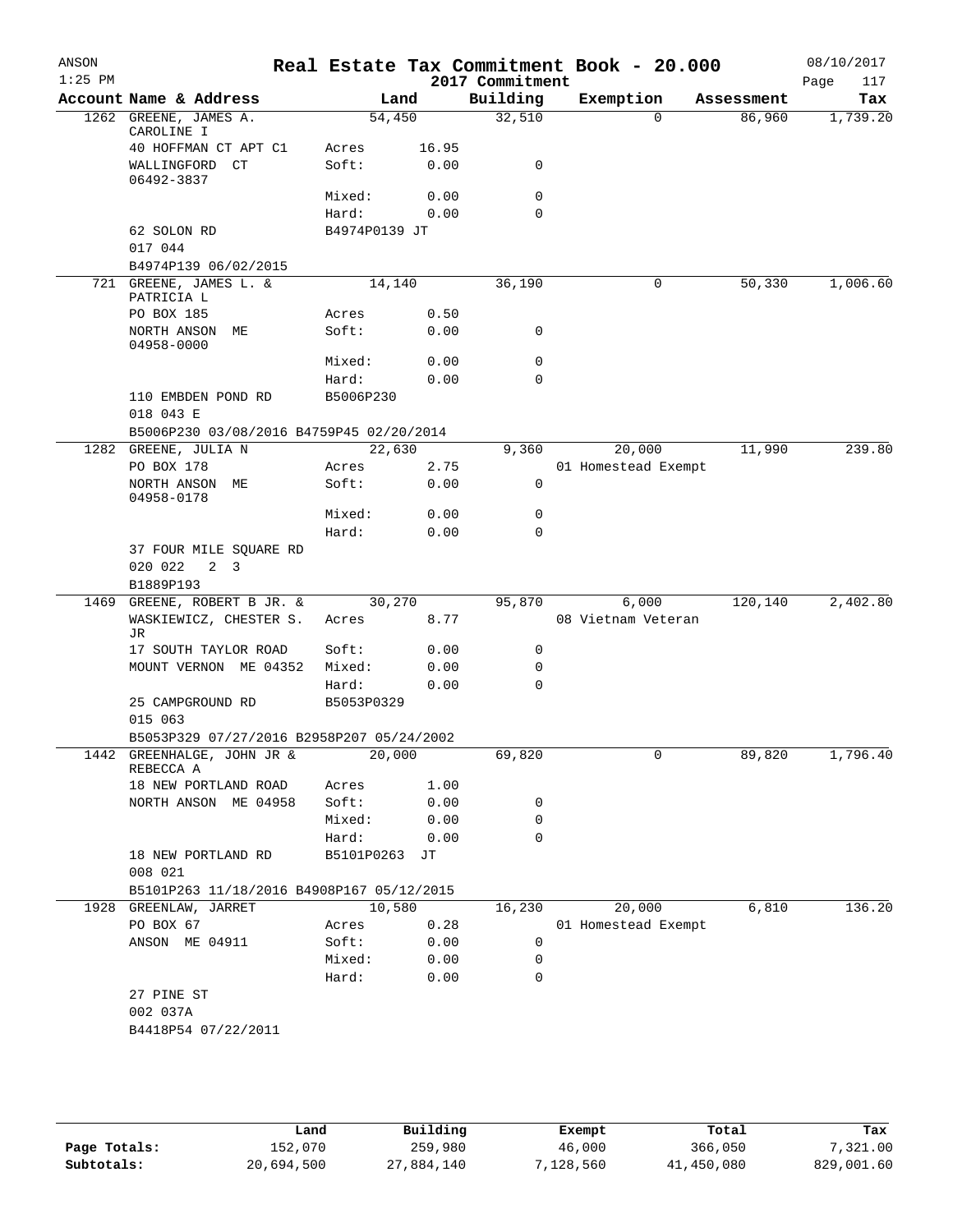| ANSON<br>$1:25$ PM |                                                    |             |      | Real Estate Tax Commitment Book - 20.000<br>2017 Commitment |                       |        |            | 08/10/2017<br>Page<br>118 |
|--------------------|----------------------------------------------------|-------------|------|-------------------------------------------------------------|-----------------------|--------|------------|---------------------------|
|                    | Account Name & Address                             | Land        |      | Building                                                    | Exemption             |        | Assessment | Tax                       |
|                    | 1254 GREENLEAF, LESLIE E &<br>MARIE J              | 22,700      |      | 78,050                                                      |                       | 26,000 | 74,750     | 1,495.00                  |
|                    | PO BOX 477                                         | Acres       | 2.80 |                                                             | 01 Homestead Exempt   |        |            |                           |
|                    | ANSON ME 04911-0477                                | Soft:       | 0.00 |                                                             | 0 02 Resident Veteran |        |            |                           |
|                    |                                                    | Mixed:      | 0.00 | 0                                                           |                       |        |            |                           |
|                    |                                                    | Hard:       | 0.00 | 0                                                           |                       |        |            |                           |
|                    | 232 MAIN ST                                        | LIFE ESTATE |      |                                                             |                       |        |            |                           |
|                    | 010 007<br>A                                       |             |      |                                                             |                       |        |            |                           |
|                    | B4442P45 09/19/2011                                |             |      |                                                             |                       |        |            |                           |
|                    | 546 GREENWOOD, DALE SR &<br>LORRAINE A             | 24,880      |      | 0                                                           |                       | 0      | 24,880     | 497.60                    |
|                    | PO BOX 7088                                        | Acres       | 4.25 |                                                             |                       |        |            |                           |
|                    | LOUDON NH 03307-7088                               | Soft:       | 0.00 | 0                                                           |                       |        |            |                           |
|                    |                                                    | Mixed:      | 0.00 | 0                                                           |                       |        |            |                           |
|                    |                                                    | Hard:       | 0.00 | $\mathbf 0$                                                 |                       |        |            |                           |
|                    | 354 HOLLIN WAITE HILL<br>RD                        |             |      |                                                             |                       |        |            |                           |
|                    | 014 030<br>2                                       |             |      |                                                             |                       |        |            |                           |
|                    | B3327P270 06/17/2004                               |             |      |                                                             |                       |        |            |                           |
|                    | 1346 GRIMES, LORI L.                               | 10,580      |      | 59,220                                                      |                       | 0      | 69,800     | 1,396.00                  |
|                    | PO BOX 177                                         | Acres       | 0.28 |                                                             |                       |        |            |                           |
|                    | ANSON ME 04911-0177                                | Soft:       | 0.00 | 0                                                           |                       |        |            |                           |
|                    |                                                    | Mixed:      | 0.00 | 0                                                           |                       |        |            |                           |
|                    |                                                    | Hard:       | 0.00 | 0                                                           |                       |        |            |                           |
|                    | 13 ARNOLDS LN                                      |             |      |                                                             |                       |        |            |                           |
|                    | 001 019                                            |             |      |                                                             |                       |        |            |                           |
|                    | B2408P179                                          |             |      |                                                             |                       |        |            |                           |
|                    | 1033 GRODER, TIMOTHY A.                            | 12,650      |      | 55,480                                                      |                       | 20,000 | 48,130     | 962.60                    |
|                    | PO BOX 404                                         | Acres       | 0.40 |                                                             | 01 Homestead Exempt   |        |            |                           |
|                    | ANSON ME 04911-0404                                | Soft:       | 0.00 | $\mathbf 0$                                                 |                       |        |            |                           |
|                    |                                                    | Mixed:      | 0.00 | 0                                                           |                       |        |            |                           |
|                    |                                                    | Hard:       | 0.00 | 0                                                           |                       |        |            |                           |
|                    | 10 INGALLS ST                                      |             |      |                                                             |                       |        |            |                           |
|                    | 002 051<br>B3969P334 02/29/2008                    |             |      |                                                             |                       |        |            |                           |
| 1354               | GROVER, GALEN G & JULIE                            | 24,290      |      | 41,100                                                      |                       | 20,000 | 45,390     | 907.80                    |
|                    | Α                                                  |             |      |                                                             |                       |        |            |                           |
|                    | 539 PEASE HILL RD                                  | Acres       | 3.86 |                                                             | 01 Homestead Exempt   |        |            |                           |
|                    | ANSON ME 04911-0000                                | Soft:       | 0.00 | 0                                                           |                       |        |            |                           |
|                    |                                                    | Mixed:      | 0.00 | $\mathbf 0$                                                 |                       |        |            |                           |
|                    |                                                    | Hard:       | 0.00 | $\mathbf 0$                                                 |                       |        |            |                           |
|                    | 539 PEASE HILL RD                                  |             |      |                                                             |                       |        |            |                           |
|                    | 014 041<br>3                                       |             |      |                                                             |                       |        |            |                           |
|                    | B1830P301                                          |             |      |                                                             |                       |        |            |                           |
| 1849               | GROVER, NANCY                                      |             | 0    | 12,320                                                      |                       | 12,320 | 0          | 0.00                      |
|                    | 347 EMBDEN POND RD<br>NORTH ANSON ME<br>04958-0000 |             |      |                                                             | 01 Homestead Exempt   |        |            |                           |
|                    | 347 EMBDEN POND RD<br>023 026<br>C<br>ON           |             |      |                                                             |                       |        |            |                           |
|                    |                                                    |             |      |                                                             |                       |        |            |                           |

|              | Land       | Building     | Exempt   | Total      | Tax        |
|--------------|------------|--------------|----------|------------|------------|
| Page Totals: | 95,100     | 246,170      | 78,320   | 262,950    | 5,259.00   |
| Subtotals:   | 20,789,600 | 28, 130, 310 | ,206,880 | 41,713,030 | 834,260.60 |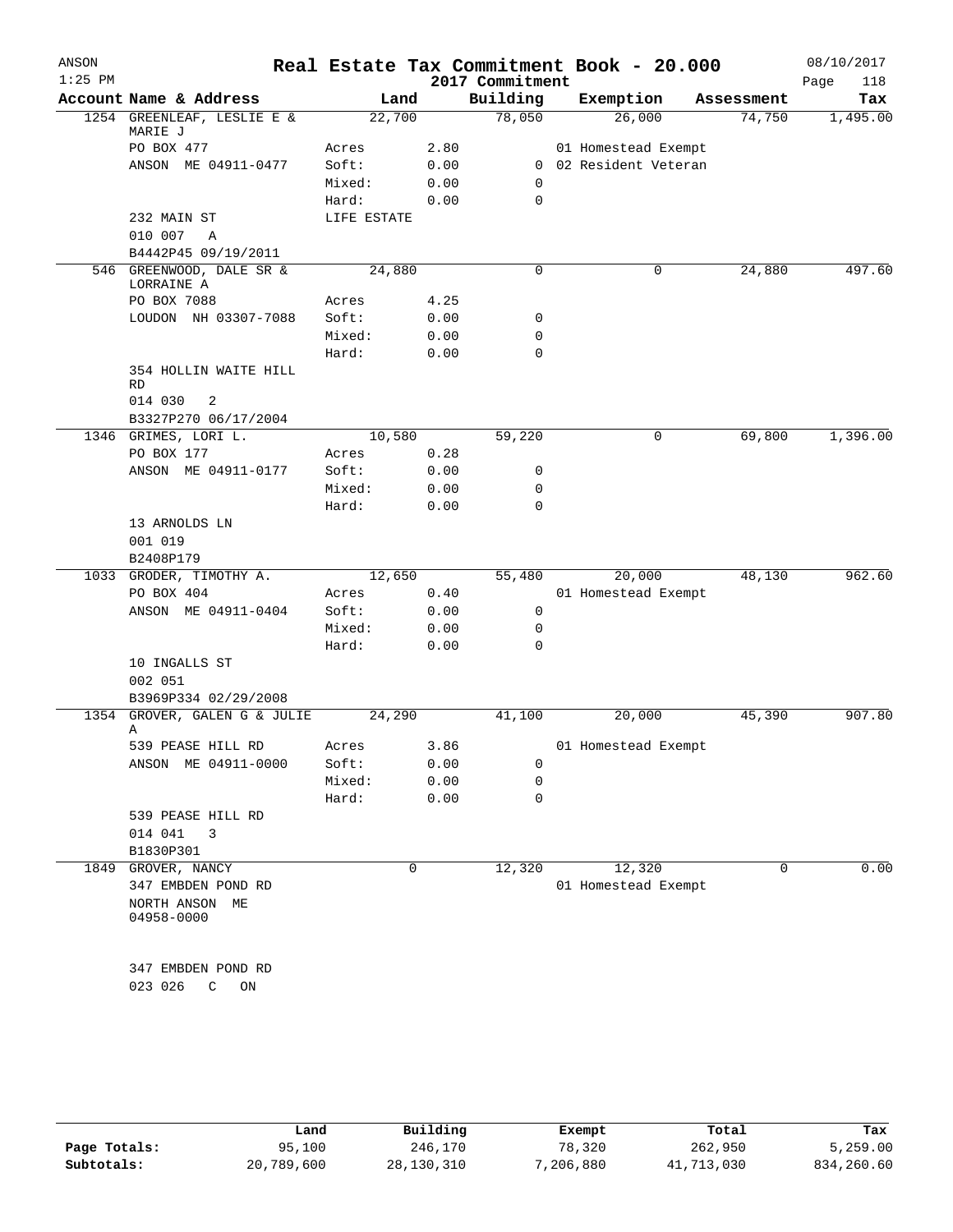| ANSON<br>$1:25$ PM |                                                    |        |       | Real Estate Tax Commitment Book - 20.000<br>2017 Commitment |                           |   |            | 08/10/2017<br>Page<br>119 |
|--------------------|----------------------------------------------------|--------|-------|-------------------------------------------------------------|---------------------------|---|------------|---------------------------|
|                    | Account Name & Address                             |        | Land  | Building                                                    | Exemption                 |   | Assessment | Tax                       |
|                    | 1356 GUBBINS, DAVID R &<br>CHRISTINE               | 11,310 |       | 27,520                                                      | 20,000                    |   | 18,830     | 376.60                    |
|                    | PO BOX 6                                           | Acres  | 0.32  |                                                             | 01 Homestead Exempt       |   |            |                           |
|                    | ANSON ME 04911-0006                                | Soft:  | 0.00  | 0                                                           |                           |   |            |                           |
|                    |                                                    | Mixed: | 0.00  | $\mathbf 0$                                                 |                           |   |            |                           |
|                    |                                                    | Hard:  | 0.00  | $\mathbf 0$                                                 |                           |   |            |                           |
|                    | 17 RANDALL ST<br>003 049                           |        |       |                                                             |                           |   |            |                           |
|                    | B963P158                                           |        |       |                                                             |                           |   |            |                           |
|                    | 1359 GUTOWSKI, STANLEY A,<br>TRUST 2007            | 17,280 |       | 0                                                           |                           | 0 | 17,280     | 345.60                    |
|                    | c/o SULLOWAY & HOLIS,<br>PLLC                      | Acres  | 10.10 |                                                             |                           |   |            |                           |
|                    | 9 CAPITOL STREET                                   | Soft:  | 0.00  | 0                                                           |                           |   |            |                           |
|                    | CONCORD NH 03301-0000                              | Mixed: | 0.00  | 0                                                           |                           |   |            |                           |
|                    |                                                    | Hard:  | 0.00  | $\mathbf 0$                                                 |                           |   |            |                           |
|                    | 015 044<br>G                                       |        |       |                                                             |                           |   |            |                           |
|                    | B3911P354 09/20/2007<br>1363 HALEY, CHARLES J JR & |        |       | 96,350                                                      | 26,000                    |   | 95,210     |                           |
|                    | LINDA S                                            | 24,860 |       |                                                             |                           |   |            | 1,904.20                  |
|                    | PO BOX 58                                          | Acres  | 1.57  |                                                             | 01 Homestead Exempt       |   |            |                           |
|                    | ANSON ME 04911-0058                                | Soft:  | 0.00  |                                                             | 0 04 Non-resident Veteran |   |            |                           |
|                    |                                                    | Mixed: | 0.00  | 0                                                           |                           |   |            |                           |
|                    |                                                    | Hard:  | 0.00  | $\mathbf 0$                                                 |                           |   |            |                           |
|                    | 162 MAIN ST<br>002 018<br>B1516P242                |        |       |                                                             |                           |   |            |                           |
|                    | 1367 HAMBLIN, JUDITH C                             | 64,500 |       | 0                                                           |                           | 0 | 64,500     | 1,290.00                  |
|                    | 539 WHITE SCHOOL HOUSE<br><b>RD</b>                | Acres  | 90.00 |                                                             |                           |   |            |                           |
|                    | MADISON ME 04950-0000                              | Soft:  | 0.00  | 0                                                           |                           |   |            |                           |
|                    |                                                    | Mixed: | 0.00  | 0                                                           |                           |   |            |                           |
|                    |                                                    | Hard:  | 0.00  | $\mathbf 0$                                                 |                           |   |            |                           |
|                    | 020 010<br>B893P848                                |        |       |                                                             |                           |   |            |                           |
|                    | 559 HANDLEY, CARROLL E SR                          | 14,700 |       | 31,000                                                      | 20,000                    |   | 25,700     | 514.00                    |
|                    | PO BOX 361                                         | Acres  | 0.54  |                                                             | 01 Homestead Exempt       |   |            |                           |
|                    | ANSON ME 04911-0361                                | Soft:  | 0.00  | 0                                                           |                           |   |            |                           |
|                    |                                                    | Mixed: | 0.00  | 0                                                           |                           |   |            |                           |
|                    |                                                    | Hard:  | 0.00  | $\mathbf 0$                                                 |                           |   |            |                           |
|                    | 13 FREDRICK ST<br>001 037                          |        |       |                                                             |                           |   |            |                           |
|                    | B2947P75                                           |        |       |                                                             |                           |   |            |                           |
|                    | 1372 HANNAN, RICHARD L &<br>LINDA B                | 27,740 |       | 87,260                                                      |                           | 0 | 115,000    | 2,300.00                  |
|                    | 41 BURNHAM RD                                      | Acres  | 6.16  |                                                             |                           |   |            |                           |
|                    | SCARBOROUGH ME<br>04074-0000                       | Soft:  | 0.00  | 0                                                           |                           |   |            |                           |
|                    |                                                    | Mixed: | 0.00  | 0                                                           |                           |   |            |                           |
|                    |                                                    | Hard:  | 0.00  | $\mathbf 0$                                                 |                           |   |            |                           |
|                    | 76 TOWN FARM RD<br>019 008<br>1<br>B1545P249       |        |       |                                                             |                           |   |            |                           |
|                    |                                                    |        |       |                                                             |                           |   |            |                           |

|              | Land       | Building     | Exempt    | Total      | Tax        |
|--------------|------------|--------------|-----------|------------|------------|
| Page Totals: | 160.390    | 242,130      | 66,000    | 336,520    | 6,730.40   |
| Subtotals:   | 20,949,990 | 28, 372, 440 | 7,272,880 | 42,049,550 | 840,991.00 |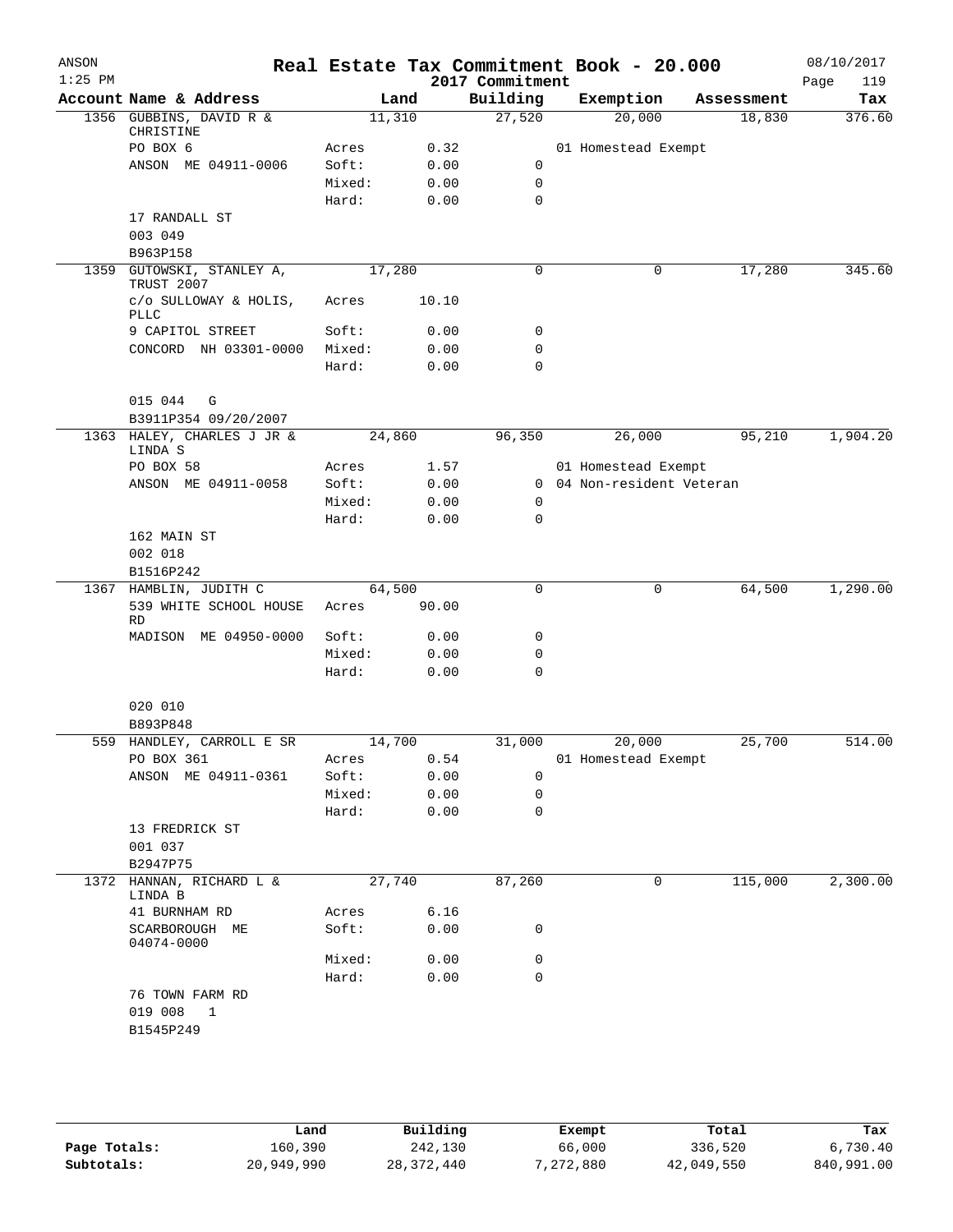| Account Name & Address<br>1434 HANSEN, JOSHUA J. &<br>CARON, MARY E.<br>878 RIVER RD<br>NORTH ANSON ME 04958<br>878 RIVER RD<br>005 021<br>B4718P92 10/01/2013<br>562 HANSON, CHERYL G.<br>PO BOX 41<br>N. WATERBORO<br>ME<br>04061-0000<br>231 VALLEY RD | Acres<br>Soft:<br>Mixed:<br>Hard:<br>Acres<br>Soft:<br>Mixed: | Land<br>21,500<br>2.00<br>0.00<br>0.00<br>0.00<br>38,400<br>16.90<br>0.00 | 2017 Commitment<br>Building<br>124,350<br>0<br>0<br>0<br>77,090 | Exemption<br>20,000<br>01 Homestead Exempt                                                                                                                   | Assessment<br>125,850 | Page<br>120<br>Tax<br>2,517.00                       |
|-----------------------------------------------------------------------------------------------------------------------------------------------------------------------------------------------------------------------------------------------------------|---------------------------------------------------------------|---------------------------------------------------------------------------|-----------------------------------------------------------------|--------------------------------------------------------------------------------------------------------------------------------------------------------------|-----------------------|------------------------------------------------------|
|                                                                                                                                                                                                                                                           |                                                               |                                                                           |                                                                 |                                                                                                                                                              |                       |                                                      |
|                                                                                                                                                                                                                                                           |                                                               |                                                                           |                                                                 |                                                                                                                                                              |                       |                                                      |
|                                                                                                                                                                                                                                                           |                                                               |                                                                           |                                                                 |                                                                                                                                                              |                       |                                                      |
|                                                                                                                                                                                                                                                           |                                                               |                                                                           |                                                                 |                                                                                                                                                              |                       |                                                      |
|                                                                                                                                                                                                                                                           |                                                               |                                                                           |                                                                 |                                                                                                                                                              |                       |                                                      |
|                                                                                                                                                                                                                                                           |                                                               |                                                                           |                                                                 |                                                                                                                                                              |                       |                                                      |
|                                                                                                                                                                                                                                                           |                                                               |                                                                           |                                                                 |                                                                                                                                                              |                       |                                                      |
|                                                                                                                                                                                                                                                           |                                                               |                                                                           |                                                                 |                                                                                                                                                              |                       |                                                      |
|                                                                                                                                                                                                                                                           |                                                               |                                                                           |                                                                 |                                                                                                                                                              |                       |                                                      |
|                                                                                                                                                                                                                                                           |                                                               |                                                                           |                                                                 | 0                                                                                                                                                            | 115,490               | 2,309.80                                             |
|                                                                                                                                                                                                                                                           |                                                               |                                                                           |                                                                 |                                                                                                                                                              |                       |                                                      |
|                                                                                                                                                                                                                                                           |                                                               |                                                                           | 0                                                               |                                                                                                                                                              |                       |                                                      |
|                                                                                                                                                                                                                                                           |                                                               | 0.00                                                                      | 0                                                               |                                                                                                                                                              |                       |                                                      |
|                                                                                                                                                                                                                                                           | Hard:                                                         | 0.00                                                                      | $\mathbf 0$                                                     |                                                                                                                                                              |                       |                                                      |
| 018 037<br>A                                                                                                                                                                                                                                              |                                                               |                                                                           |                                                                 |                                                                                                                                                              |                       |                                                      |
| B3534P137 08/08/2005                                                                                                                                                                                                                                      |                                                               |                                                                           |                                                                 |                                                                                                                                                              |                       |                                                      |
| 277 HANSON, CHERYL G.                                                                                                                                                                                                                                     |                                                               |                                                                           | 0                                                               | 0                                                                                                                                                            | 13,200                | 264.00                                               |
| PO BOX 41                                                                                                                                                                                                                                                 | Acres                                                         |                                                                           |                                                                 |                                                                                                                                                              |                       |                                                      |
| Ν.<br>WATERBORO ME<br>04061-0000                                                                                                                                                                                                                          | Soft:                                                         |                                                                           | 0                                                               |                                                                                                                                                              |                       |                                                      |
|                                                                                                                                                                                                                                                           | Mixed:                                                        |                                                                           | 0                                                               |                                                                                                                                                              |                       |                                                      |
|                                                                                                                                                                                                                                                           | Hard:                                                         |                                                                           | $\mathbf 0$                                                     |                                                                                                                                                              |                       |                                                      |
| 015 036<br>2 A<br>B4201P197 10/07/2009                                                                                                                                                                                                                    |                                                               |                                                                           |                                                                 |                                                                                                                                                              |                       |                                                      |
| 1371 HANSON, PHILIP                                                                                                                                                                                                                                       |                                                               | 0                                                                         | 8,020                                                           | 8,020                                                                                                                                                        | 0                     | 0.00                                                 |
| 382 RIVER RD LOT #7<br>NORTH ANSON ME<br>04958-0000                                                                                                                                                                                                       |                                                               |                                                                           |                                                                 |                                                                                                                                                              |                       |                                                      |
| 016 005<br>Α<br>ON                                                                                                                                                                                                                                        |                                                               |                                                                           |                                                                 |                                                                                                                                                              |                       | 713.80                                               |
| Estate)                                                                                                                                                                                                                                                   |                                                               |                                                                           |                                                                 |                                                                                                                                                              |                       |                                                      |
| CATES, JOHN CHANDLER                                                                                                                                                                                                                                      | Acres                                                         |                                                                           |                                                                 |                                                                                                                                                              |                       |                                                      |
| 822 HORSEBACK RD                                                                                                                                                                                                                                          | Soft:                                                         |                                                                           | 0                                                               |                                                                                                                                                              |                       |                                                      |
| ANSON ME 04911-0000                                                                                                                                                                                                                                       | Mixed:                                                        |                                                                           | 0                                                               |                                                                                                                                                              |                       |                                                      |
|                                                                                                                                                                                                                                                           | Hard:                                                         |                                                                           | $\mathbf 0$                                                     |                                                                                                                                                              |                       |                                                      |
| 822 HORSEBACK RD<br>019 037                                                                                                                                                                                                                               |                                                               |                                                                           |                                                                 |                                                                                                                                                              |                       |                                                      |
|                                                                                                                                                                                                                                                           |                                                               |                                                                           |                                                                 |                                                                                                                                                              |                       |                                                      |
| 1401 HARMON, BETSY BROWN<br>Trustee                                                                                                                                                                                                                       |                                                               |                                                                           | 0                                                               | 0                                                                                                                                                            | 36,750                | 735.00                                               |
| 806 NORTH FREDRICK ST                                                                                                                                                                                                                                     | Acres                                                         |                                                                           |                                                                 |                                                                                                                                                              |                       |                                                      |
| ARLINGTON VA<br>22205-0000                                                                                                                                                                                                                                | Soft:                                                         |                                                                           | 0                                                               |                                                                                                                                                              |                       |                                                      |
|                                                                                                                                                                                                                                                           | Mixed:                                                        |                                                                           | 0                                                               |                                                                                                                                                              |                       |                                                      |
|                                                                                                                                                                                                                                                           | Hard:                                                         |                                                                           | 0                                                               |                                                                                                                                                              |                       |                                                      |
| 011 046<br>Е<br>03/27/1985                                                                                                                                                                                                                                |                                                               |                                                                           |                                                                 |                                                                                                                                                              |                       |                                                      |
|                                                                                                                                                                                                                                                           | 1384 HARDY, RUTH L (Life                                      | B5026P80 05/13/2016 B1471P201                                             | 13,200<br>24,500<br>36,750                                      | 1.80<br>0.00<br>0.00<br>0.00<br>31,190<br>4.00<br>0.00<br>0.00<br>0.00<br>25.50<br>0.00<br>0.00<br>0.00<br>B4772P73 04/08/2014 B4771P174 03/24/2014 B1212P55 | 20,000                | 01 Homestead Exempt<br>35,690<br>01 Homestead Exempt |

|              | Land       | Building   | Exempt     | Total      | Tax        |
|--------------|------------|------------|------------|------------|------------|
| Page Totals: | 134,350    | 240,650    | 48,020     | 326,980    | 6.539.60   |
| Subtotals:   | 21,084,340 | 28,613,090 | 900, 320'' | 42,376,530 | 847,530.60 |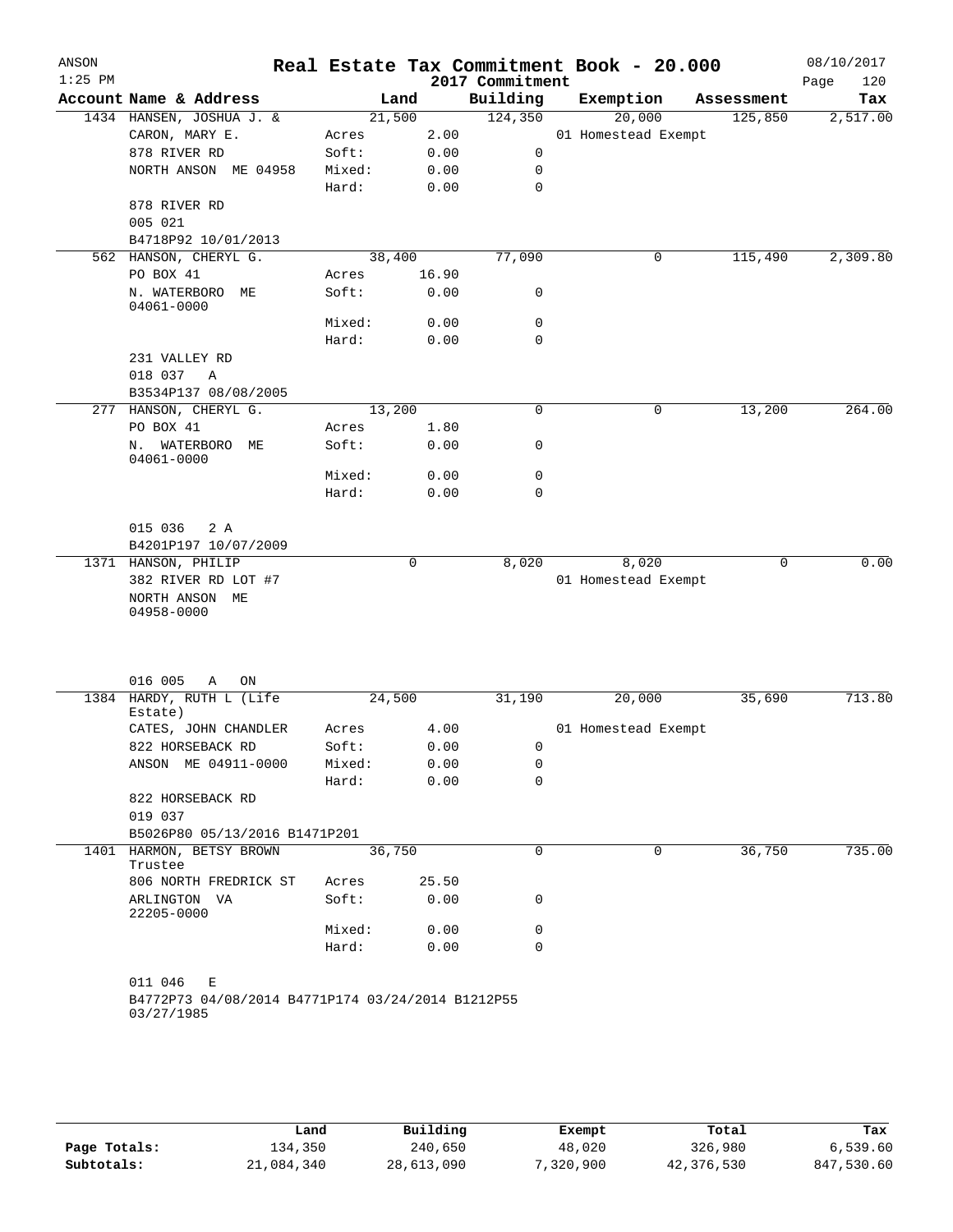| ANSON     |                                         |           |                                 |                 | Real Estate Tax Commitment Book - 20.000 |            | 08/10/2017  |
|-----------|-----------------------------------------|-----------|---------------------------------|-----------------|------------------------------------------|------------|-------------|
| $1:25$ PM |                                         |           |                                 | 2017 Commitment |                                          |            | 121<br>Page |
|           | Account Name & Address                  | Land      |                                 | Building        | Exemption                                | Assessment | Tax         |
|           | 328 HARNEY, JAMES SR. &<br>JAMES JR.    | 26,030    |                                 | 32,850          | $\Omega$                                 | 58,880     | 1,177.60    |
|           | 102A JOHN EWER ROAD                     | Acres     | 5.02                            |                 |                                          |            |             |
|           | SANDWICH MA 02563-0000                  | Soft:     | 0.00                            | 0               |                                          |            |             |
|           |                                         | Mixed:    | 0.00                            | $\mathbf 0$     |                                          |            |             |
|           |                                         | Hard:     | 0.00                            | $\mathbf 0$     |                                          |            |             |
|           | 678 PEASE HILL RD                       | B4966P029 |                                 |                 |                                          |            |             |
|           | 012 009<br>2                            |           |                                 |                 |                                          |            |             |
|           | B4966P299 10/16/2015                    |           |                                 |                 |                                          |            |             |
|           | 1373 HARRINGTON, DAVID M &<br>DEBORAH   | 18,000    |                                 | 0               | 0                                        | 18,000     | 360.00      |
|           | 24 MEADOW LN                            | Acres     | 5.00                            |                 |                                          |            |             |
|           | WESTFORD MA 01886-0000                  | Soft:     | 0.00                            | 0               |                                          |            |             |
|           |                                         | Mixed:    | 0.00                            | 0               |                                          |            |             |
|           |                                         | Hard:     | 0.00                            | $\mathbf 0$     |                                          |            |             |
|           | 023 044<br>J                            |           |                                 |                 |                                          |            |             |
|           | B1295P181                               |           |                                 |                 |                                          |            |             |
| 1700      | HARRIS, GREGORY J &<br><b>ANDREA</b>    | 37,890    |                                 | 41,970          | 0                                        | 79,860     | 1,597.20    |
|           | 9 BRIERWOOD CT                          | Acres     | 24.49                           |                 |                                          |            |             |
|           | GLOUCESTER MA<br>01930-0000             | Soft:     | 0.00                            | 0               |                                          |            |             |
|           |                                         | Mixed:    | 0.00                            | 0               |                                          |            |             |
|           |                                         | Hard:     | 0.00                            | $\Omega$        |                                          |            |             |
|           | 247 FOUR MILE SQUARE RD<br>021 014<br>B |           |                                 |                 |                                          |            |             |
|           | B2249P64                                |           |                                 |                 |                                          |            |             |
|           | 1834 HARTE, LAURETTA A.                 | 32,200    |                                 | 93,020          | 0                                        | 125,220    | 2,504.40    |
|           | 367 ROCKLAND ST                         | Acres     | 10.70                           |                 |                                          |            |             |
|           | ABINGTON MA 02351-1544 Soft:            |           | 0.00                            | 0               |                                          |            |             |
|           |                                         | Mixed:    | 0.00                            | 0               |                                          |            |             |
|           |                                         | Hard:     | 0.00                            | $\mathbf 0$     |                                          |            |             |
|           | 4 CLARK RD                              |           |                                 |                 |                                          |            |             |
|           | 021 009<br>B                            |           |                                 |                 |                                          |            |             |
|           | B3941P167 12/07/2007                    |           |                                 |                 |                                          |            |             |
|           | 1375 HARTWICK, RICHARD                  | 10,580    |                                 | 31,750          | 20,000                                   | 22,330     | 446.60      |
|           | PO BOX 445                              | Acres     | 0.28                            |                 | 01 Homestead Exempt                      |            |             |
|           | NORTH ANSON ME<br>04958-0445            | Soft:     | ${\bf 0}$ . ${\bf 0}$ ${\bf 0}$ | 0               |                                          |            |             |
|           |                                         | Mixed:    | 0.00                            | 0               |                                          |            |             |
|           |                                         | Hard:     | 0.00                            | $\mathbf 0$     |                                          |            |             |
|           | 63 NEW PORTLAND RD<br>009 001           |           |                                 |                 |                                          |            |             |
|           | B3352P237 07/30/2004                    |           |                                 |                 |                                          |            |             |
| 567       | HARVIE, LINDA                           |           | $\mathbf 0$                     | 17,490          | 17,490                                   | $\Omega$   | 0.00        |
|           | PO BOX 256                              |           |                                 |                 | 01 Homestead Exempt                      |            |             |
|           | MADISON ME 04950-0256                   |           |                                 |                 |                                          |            |             |
|           | 171 EMBDEN POND RD                      |           |                                 |                 |                                          |            |             |
|           | 023 018<br>ON                           |           |                                 |                 |                                          |            |             |
|           |                                         |           |                                 |                 |                                          |            |             |

|              | Land       | Building   | Exempt   | Total      | Tax        |
|--------------|------------|------------|----------|------------|------------|
| Page Totals: | 124,700    | 217,080    | 37,490   | 304,290    | 6,085.80   |
| Subtotals:   | 21,209,040 | 28,830,170 | ,358,390 | 42,680,820 | 853,616.40 |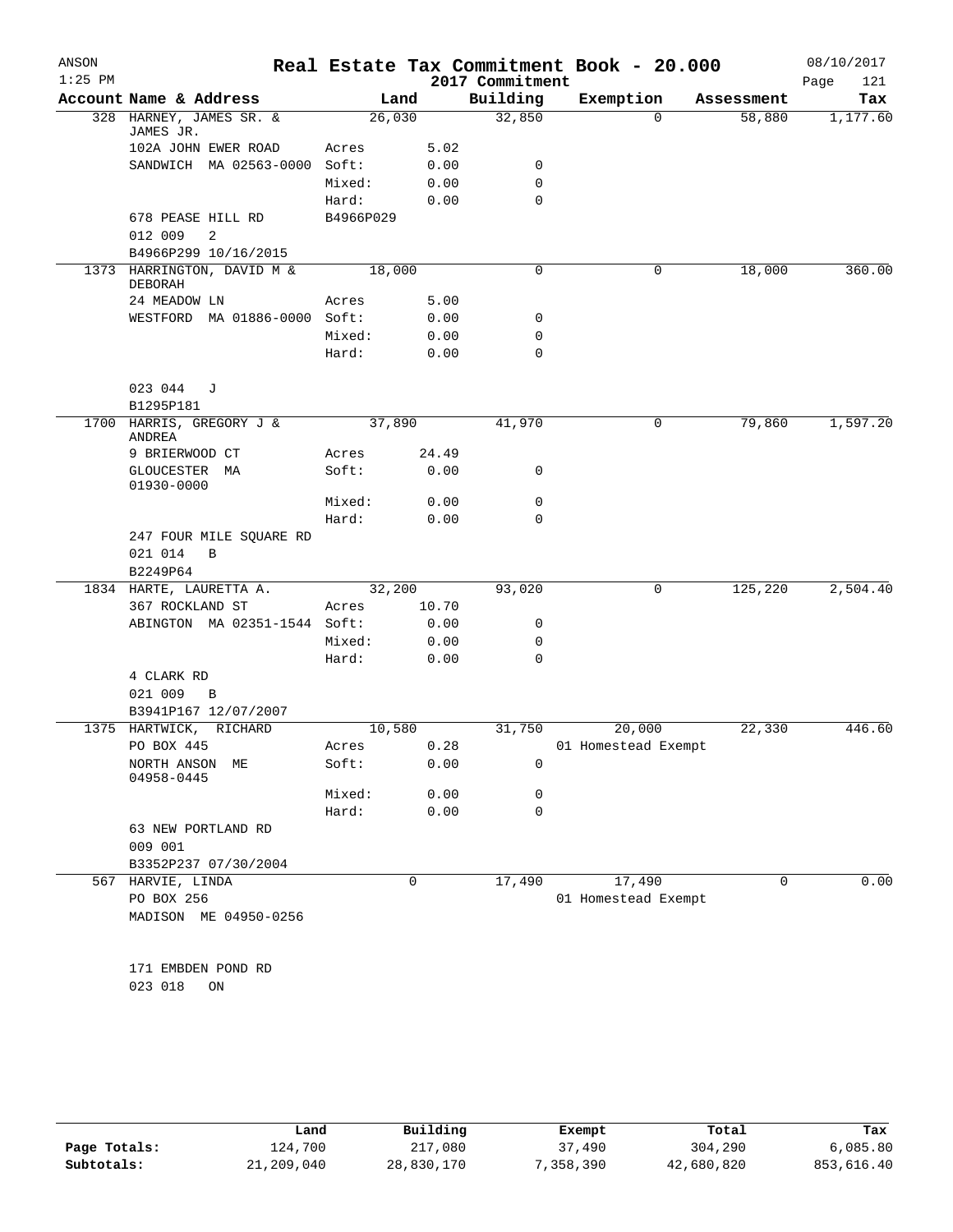| ANSON<br>$1:25$ PM |                                 |             |        | 2017 Commitment | Real Estate Tax Commitment Book - 20.000 |            | 08/10/2017<br>Page<br>122 |
|--------------------|---------------------------------|-------------|--------|-----------------|------------------------------------------|------------|---------------------------|
|                    | Account Name & Address          |             | Land   | Building        | Exemption                                | Assessment | Tax                       |
|                    | 1440 HARWOOD, LYNNE             |             | 9,190  | $\mathbf 0$     | $\Omega$                                 | 9,190      | 183.80                    |
|                    | 608 PEASE HILL RD               | Acres       | 50.00  |                 |                                          |            |                           |
|                    | ANSON ME 04911-0000             | Soft:       | 0.00   | 0               |                                          |            |                           |
|                    |                                 | Mixed:      | 0.00   | 0               |                                          |            |                           |
|                    |                                 | Hard:       | 45.00  | 8,685           |                                          |            |                           |
|                    |                                 | TREE GROWTH |        |                 |                                          |            |                           |
|                    | 012 010                         |             |        |                 |                                          |            |                           |
|                    | B1108P62                        |             |        |                 |                                          |            |                           |
|                    | 1366 HARWOOD, LYNNE             |             | 21,500 | 48,220          | 20,000                                   | 49,720     | 994.40                    |
|                    | 608 PEASE HILL RD               | Acres       | 2.00   |                 | 01 Homestead Exempt                      |            |                           |
|                    | ANSON ME 04911-0000             | Soft:       | 0.00   | 0               |                                          |            |                           |
|                    |                                 |             |        |                 |                                          |            |                           |
|                    |                                 | Mixed:      | 0.00   | 0               |                                          |            |                           |
|                    |                                 | Hard:       | 0.00   | 0               |                                          |            |                           |
|                    | 608 PEASE HILL RD               |             |        |                 |                                          |            |                           |
|                    | 011 046<br>C                    |             |        |                 |                                          |            |                           |
|                    | B1067P307                       |             |        |                 |                                          |            |                           |
|                    | 928 HATCH, STACEY E.            |             | 14,140 | 97,120          | 20,000                                   | 91,260     | 1,825.20                  |
|                    | PO BOX 56                       | Acres       | 0.50   |                 | 01 Homestead Exempt                      |            |                           |
|                    | NORTH ANSON ME<br>04958-0056    | Soft:       | 0.00   | 0               |                                          |            |                           |
|                    |                                 | Mixed:      | 0.00   | 0               |                                          |            |                           |
|                    |                                 | Hard:       | 0.00   | 0               |                                          |            |                           |
|                    | 20 MADISON ST                   |             |        |                 |                                          |            |                           |
|                    | 006 095                         |             |        |                 |                                          |            |                           |
|                    | B3508P112 06/24/2005            |             |        |                 |                                          |            |                           |
|                    | 1387 HATHEWAY, EDWIN III        |             | 14,560 | 53,210          | 20,000                                   | 47,770     | 955.40                    |
|                    | PO BOX 306                      | Acres       | 0.53   |                 | 01 Homestead Exempt                      |            |                           |
|                    | NORTH ANSON<br>MЕ<br>04958-0306 | Soft:       | 0.00   | 0               |                                          |            |                           |
|                    |                                 | Mixed:      | 0.00   | 0               |                                          |            |                           |
|                    |                                 | Hard:       | 0.00   | 0               |                                          |            |                           |
|                    | 51 ELM ST                       |             |        |                 |                                          |            |                           |
|                    | 009 043                         |             |        |                 |                                          |            |                           |
|                    | B1392P249                       |             |        |                 |                                          |            |                           |
|                    | 1411 HATHEWAY, EDWIN R III      |             | 14,730 | 6,430           | 0                                        | 21,160     | 423.20                    |
|                    | PO BOX 306                      |             | 0.67   |                 |                                          |            |                           |
|                    |                                 | Acres       |        |                 |                                          |            |                           |
|                    | NORTH ANSON ME<br>04958-0306    | Soft:       | 0.00   | 0               |                                          |            |                           |
|                    |                                 | Mixed:      | 0.00   | 0               |                                          |            |                           |
|                    |                                 | Hard:       | 0.00   | 0               |                                          |            |                           |
|                    | 49 ELM ST                       |             |        |                 |                                          |            |                           |
|                    | 009 044                         |             |        |                 |                                          |            |                           |
|                    |                                 |             |        |                 |                                          |            |                           |
|                    | B2500P157                       |             |        |                 |                                          |            |                           |
|                    | 1680 HATT, MARGARET M.          |             | 33,200 | 0               | 0                                        | 33,200     | 664.00                    |
|                    | PO BOX 6217                     | Acres       | 33.40  |                 |                                          |            |                           |
|                    | CAPE ELIZABETH ME<br>04107-6217 | Soft:       | 0.00   | 0               |                                          |            |                           |
|                    |                                 | Mixed:      | 0.00   | 0               |                                          |            |                           |
|                    |                                 | Hard:       | 0.00   | 0               |                                          |            |                           |
|                    | 015 044 1<br>B1388P75           |             |        |                 |                                          |            |                           |

|              | Land         | Building   | Exempt   | Total      | Tax        |
|--------------|--------------|------------|----------|------------|------------|
| Page Totals: | 107,320      | 204,980    | 60,000   | 252,300    | 5.046.00   |
| Subtotals:   | 21, 316, 360 | 29,035,150 | 418,390" | 42,933,120 | 858,662.40 |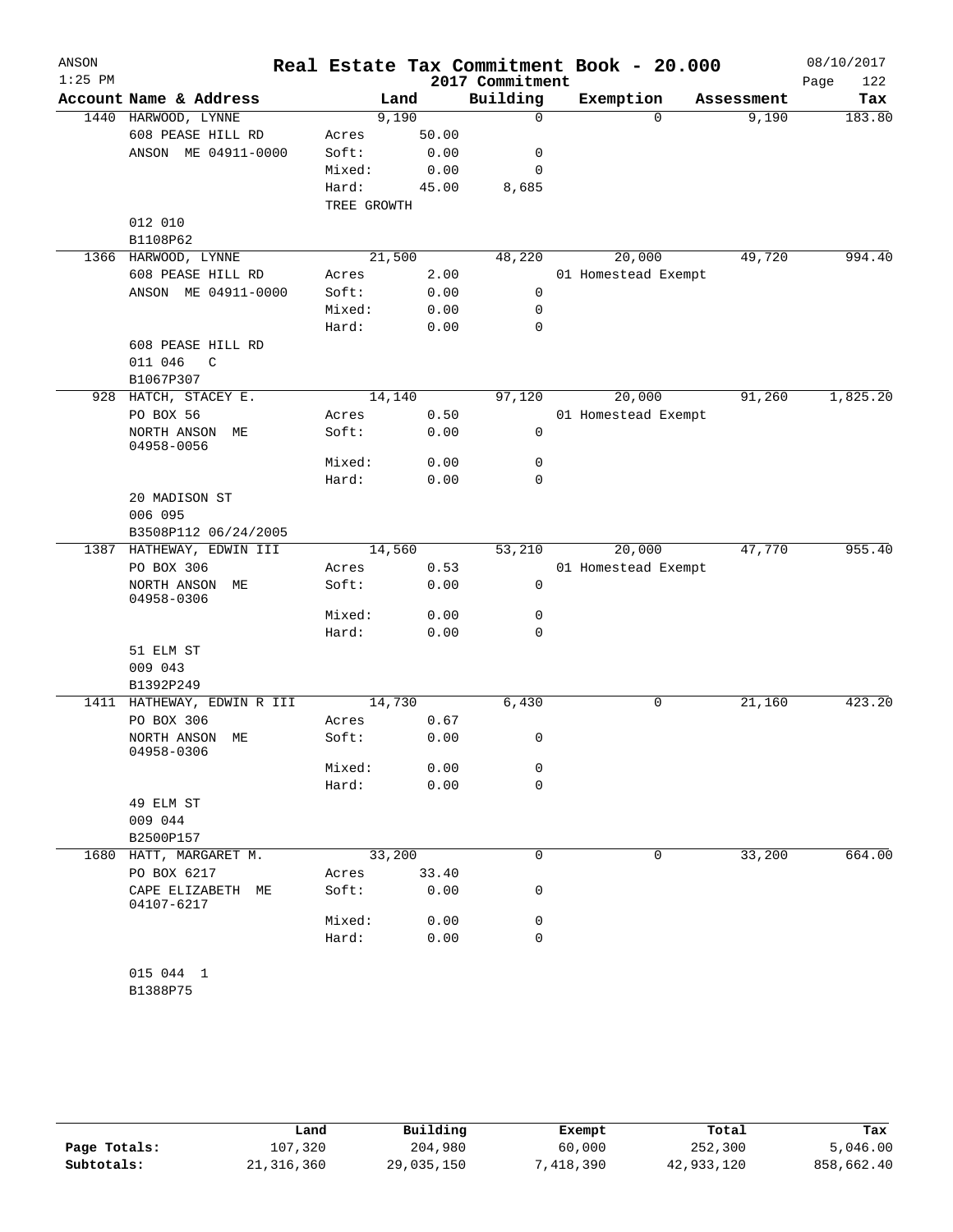| ANSON<br>$1:25$ PM |                                                                  |              |            |        |              |                             | Real Estate Tax Commitment Book - 20.000 |              | 08/10/2017         |
|--------------------|------------------------------------------------------------------|--------------|------------|--------|--------------|-----------------------------|------------------------------------------|--------------|--------------------|
|                    | Account Name & Address                                           |              |            | Land   |              | 2017 Commitment<br>Building | Exemption                                | Assessment   | Page<br>123<br>Tax |
|                    | 1395 HAYDEN, DOROTHY G                                           |              |            | 11,140 |              | 15,070                      | 26,000                                   | 210          | 4.20               |
|                    | 33 NEW PORTLAND ROAD                                             |              | Acres      |        | 0.31         |                             | 01 Homestead Exempt                      |              |                    |
|                    | NORTH ANSON ME 04958                                             |              | Soft:      |        | 0.00         |                             | 0 03 Resident Veteran Widow              |              |                    |
|                    |                                                                  |              | Mixed:     |        | 0.00         | 0                           |                                          |              |                    |
|                    |                                                                  |              | Hard:      |        | 0.00         | $\mathbf 0$                 |                                          |              |                    |
|                    | 33 NEW PORTLAND RD                                               |              |            |        |              |                             |                                          |              |                    |
|                    | 009 004                                                          |              |            |        |              |                             |                                          |              |                    |
|                    | B2011P81                                                         |              |            |        |              |                             |                                          |              |                    |
|                    | 1121 HAYDEN, JEFFREY S., JR.                                     |              |            | 22,500 |              | 44,250                      | 0                                        | 66,750       | 1,335.00           |
|                    | 24 HEALD ROAD                                                    |              | Acres      |        | 6.00         |                             |                                          |              |                    |
|                    | ANSON ME 04911-3231                                              |              | Soft:      |        | 0.00         | 0                           |                                          |              |                    |
|                    |                                                                  |              | Mixed:     |        | 0.00         | 0                           |                                          |              |                    |
|                    |                                                                  |              | Hard:      |        | 0.00         | $\mathbf 0$                 |                                          |              |                    |
|                    |                                                                  |              |            |        |              |                             |                                          |              |                    |
|                    | 24 HEALD ROAD                                                    |              |            |        |              |                             |                                          |              |                    |
|                    | 011 009 G                                                        |              |            |        |              |                             |                                          |              |                    |
|                    | B5021P87 04/28/2016 B4920P310 06/18/2015 B4339P270<br>11/04/2010 |              |            |        |              |                             |                                          |              |                    |
|                    | 1974 HAYNES, JOEL                                                |              |            | 0      |              | 13,000                      | 0                                        | 13,000       | 260.00             |
|                    | 47 FLETCHER RD                                                   |              |            |        |              |                             |                                          |              |                    |
|                    | ANSON ME 04911                                                   |              |            |        |              |                             |                                          |              |                    |
|                    |                                                                  |              |            |        |              |                             |                                          |              |                    |
|                    |                                                                  |              |            |        |              |                             |                                          |              |                    |
|                    | 47 FLETCHER RD                                                   |              |            |        |              |                             |                                          |              |                    |
|                    | 013 001 ON                                                       |              |            |        |              |                             |                                          |              |                    |
|                    | 712 HAYNES, JONATHAN P &                                         |              |            | 50,000 |              | 25,050                      | 20,000                                   | 55,050       | 1,101.00           |
|                    | TIMOTHY A                                                        |              |            |        |              |                             |                                          |              |                    |
|                    | 49 FLETCHER RD                                                   |              | Acres      |        | 28.00        |                             | 01 Homestead Exempt                      |              |                    |
|                    | ANSON ME 04911-0000                                              |              | Soft:      |        | 0.00         | 0                           |                                          |              |                    |
|                    |                                                                  |              | Mixed:     |        | 0.00         | 0                           |                                          |              |                    |
|                    |                                                                  |              | Hard:      |        | 0.00         | 0                           |                                          |              |                    |
|                    | 49 FLETCHER RD                                                   |              |            |        |              |                             |                                          |              |                    |
|                    | 013 001                                                          |              |            |        |              |                             |                                          |              |                    |
|                    | B3340P281 07/09/2004                                             |              |            |        |              |                             |                                          |              |                    |
|                    | 75 HAYNES, SAMUEL D. &                                           |              |            | 14,830 |              | 47,500                      | 0                                        | 62,330       | 1,246.60           |
|                    | HARMONY S.                                                       |              |            |        |              |                             |                                          |              |                    |
|                    | 121 MAIN ST                                                      |              | Acres      |        | 0.55         |                             |                                          |              |                    |
|                    | ANSON ME 04911-0000                                              |              | Soft:      |        | 0.00         | 0                           |                                          |              |                    |
|                    |                                                                  |              | Mixed:     |        | 0.00         | 0                           |                                          |              |                    |
|                    |                                                                  |              | Hard:      |        | 0.00         | 0                           |                                          |              |                    |
|                    | 121 MAIN ST                                                      |              |            |        |              |                             |                                          |              |                    |
|                    | 002 048                                                          |              |            |        |              |                             |                                          |              |                    |
|                    | B4515P267 04/17/2012                                             |              |            |        |              |                             |                                          |              |                    |
|                    | 1596 HAYNES, TIMOTHY & SUSAN                                     |              |            | 10,000 |              | 80,850                      | $\mathbf 0$                              | 90,850       | 1,817.00           |
|                    | 5 FLETCHER ROAD                                                  |              | Acres      |        | 0.25         |                             |                                          |              |                    |
|                    | ANSON ME 04911                                                   |              | Soft:      |        | 0.00         | 0                           |                                          |              |                    |
|                    |                                                                  |              | Mixed:     |        | 0.00         | 0                           |                                          |              |                    |
|                    |                                                                  |              | Hard:      |        | 0.00         | 0                           |                                          |              |                    |
|                    | 120 MAIN ST                                                      |              | B5079P0175 |        |              |                             |                                          |              |                    |
|                    | 002 001                                                          |              |            |        |              |                             |                                          |              |                    |
|                    | B5079P175 09/16/2016 B4768P340 03/03/2014                        |              |            |        |              |                             |                                          |              |                    |
| 1986               | HAYNES, TIMOTHY A &                                              |              |            | 0      |              | 41,480                      | 0                                        | 41,480       | 829.60             |
|                    | SUSAN L                                                          |              |            |        |              |                             |                                          |              |                    |
|                    | 5 FLETCHER RD                                                    |              |            |        |              |                             |                                          |              |                    |
|                    | ANSON ME 04911-0000                                              |              |            |        |              |                             |                                          |              |                    |
|                    |                                                                  |              |            |        |              |                             |                                          |              |                    |
|                    |                                                                  |              |            |        |              |                             |                                          |              |                    |
|                    | 677 PEASE HILL RD                                                |              |            |        |              |                             |                                          |              |                    |
|                    | 013 001<br>D ON                                                  |              |            |        |              |                             |                                          |              |                    |
|                    |                                                                  |              |            |        |              |                             |                                          |              |                    |
|                    |                                                                  | Land         |            |        | Building     |                             | Exempt                                   | Total        | Tax                |
| Page Totals:       |                                                                  | 108,470      |            |        | 267,200      |                             | 46,000                                   | 329,670      | 6,593.40           |
| Subtotals:         |                                                                  | 21, 424, 830 |            |        | 29, 302, 350 |                             | 7,464,390                                | 43, 262, 790 | 865, 255.80        |
|                    |                                                                  |              |            |        |              |                             |                                          |              |                    |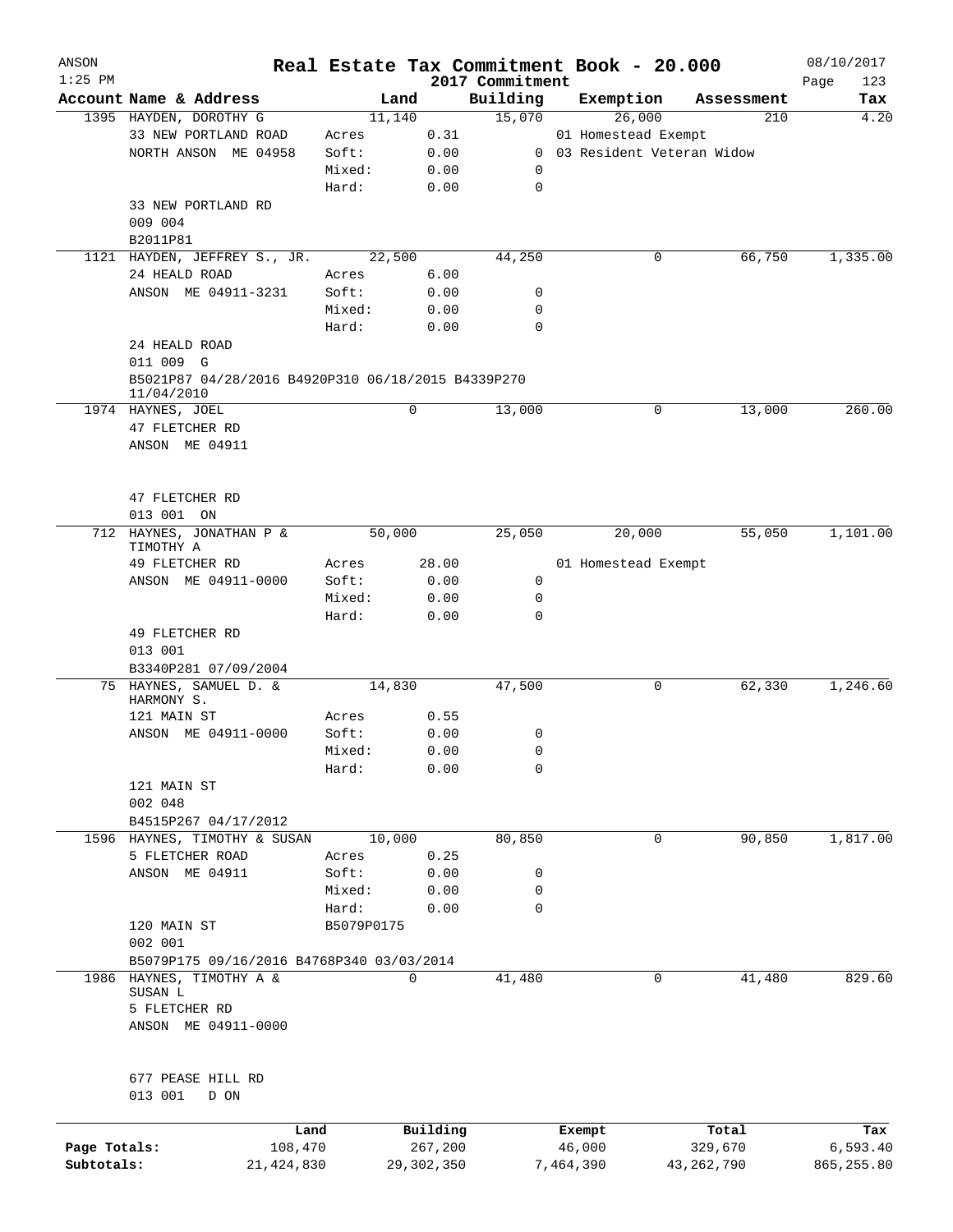| ANSON<br>$1:25$ PM |                                                |                 |              |                             | Real Estate Tax Commitment Book - 20.000 |              | 08/10/2017         |
|--------------------|------------------------------------------------|-----------------|--------------|-----------------------------|------------------------------------------|--------------|--------------------|
|                    | Account Name & Address                         |                 | Land         | 2017 Commitment<br>Building | Exemption                                | Assessment   | Page<br>124<br>Tax |
|                    | 1398 HAYNES, TIMOTHY A &<br>SUSAN L            | 44,000          |              | 61,380                      | 20,000                                   | 85,380       | 1,707.60           |
|                    | 5 FLETCHER RD                                  | Acres           | 18.50        |                             | 01 Homestead Exempt                      |              |                    |
|                    | ANSON ME 04911-0000                            | Soft:           | 0.00         | 0                           |                                          |              |                    |
|                    |                                                | Mixed:          | 0.00         | 0                           |                                          |              |                    |
|                    |                                                | Hard:           | 0.00         | $\mathbf 0$                 |                                          |              |                    |
|                    | 5 FLETCHER RD                                  |                 |              |                             |                                          |              |                    |
|                    | 013 001<br>$\mathbb D$                         |                 |              |                             |                                          |              |                    |
|                    | B2200P12 B1920P268                             |                 |              |                             |                                          |              |                    |
|                    | 1399 HAYWARD, DAVID A &                        | 26,000          |              | 53,700                      | 20,000                                   | 59,700       | 1,194.00           |
|                    | PATRICIA L                                     |                 |              |                             |                                          |              |                    |
|                    | 74 HORSEBACK RD                                | Acres           | 5.00         |                             | 01 Homestead Exempt                      |              |                    |
|                    | ANSON ME 04911-0000                            | Soft:           | 0.00         | 0                           |                                          |              |                    |
|                    |                                                | Mixed:<br>Hard: | 0.00<br>0.00 | 0<br>$\mathbf 0$            |                                          |              |                    |
|                    | 74 HORSEBACK RD                                |                 |              |                             |                                          |              |                    |
|                    | 015 008<br>$\mathbf 1$                         |                 |              |                             |                                          |              |                    |
|                    | B1491P59                                       |                 |              |                             |                                          |              |                    |
|                    | 686 HAYWARD, SUMNER H &                        | 14,140          |              | 67,330                      |                                          | 81,470<br>0  | 1,629.40           |
|                    | BARBARA H                                      |                 |              |                             |                                          |              |                    |
|                    | 40 MORRILL AVENUE                              | Acres           | 0.50         |                             |                                          |              |                    |
|                    | WATERVILLE<br>ME<br>04901-0000                 | Soft:           | 0.00         | 0                           |                                          |              |                    |
|                    |                                                | Mixed:          | 0.00         | 0                           |                                          |              |                    |
|                    |                                                | Hard:           | 0.00         | 0                           |                                          |              |                    |
|                    | 10 SECOND ST                                   |                 |              |                             |                                          |              |                    |
|                    | 001 071                                        |                 |              |                             |                                          |              |                    |
|                    | B4088P32 12/18/2008                            |                 |              |                             |                                          |              |                    |
| 1403               | HEALD, FRED L & PAULETT<br>Α                   | 29,500          |              | 33,900                      | 20,000                                   | 43,400       | 868.00             |
|                    | 23 HEALD RD                                    | Acres           | 8.00         |                             | 01 Homestead Exempt                      |              |                    |
|                    | ANSON ME 04911-0000                            | Soft:           | 0.00         | 0                           |                                          |              |                    |
|                    |                                                | Mixed:          | 0.00         | 0                           |                                          |              |                    |
|                    |                                                | Hard:           | 0.00         | 0                           |                                          |              |                    |
|                    | 23 HEALD RD                                    |                 |              |                             |                                          |              |                    |
|                    | 011 009                                        |                 |              |                             |                                          |              |                    |
|                    | B2660P104                                      |                 |              |                             |                                          |              |                    |
|                    | 1802 HEALD, FRED L.                            | 21,850          |              | 0                           | 0                                        | 21,850       | 437.00             |
|                    | HEALD, PAULETT A.                              | Acres           | 26.70        |                             |                                          |              |                    |
|                    | 23 HEALD ST.                                   | Soft:           | 0.00         | 0                           |                                          |              |                    |
|                    | ANSON ME 04950-0000                            | Mixed:          | 0.00         | 0                           |                                          |              |                    |
|                    |                                                | Hard:           | 0.00         | $\mathbf 0$                 |                                          |              |                    |
|                    |                                                |                 |              |                             |                                          |              |                    |
|                    | 011 032 A                                      |                 |              |                             |                                          |              |                    |
|                    | B4914P267 06/09/2015<br>516 HEALD, KRISTIAN F. | 39,000          |              | 86,350                      |                                          | 125,350<br>0 | 2,507.00           |
|                    | PO BOX 346                                     | Acres           | 24.00        |                             |                                          |              |                    |
|                    | ALBION ME 04910                                | Soft:           | 0.00         | 0                           |                                          |              |                    |
|                    |                                                | Mixed:          | 0.00         | 0                           |                                          |              |                    |
|                    |                                                | Hard:           | 0.00         | 0                           |                                          |              |                    |
|                    | 276 B WEST MILLS RD                            |                 |              |                             |                                          |              |                    |
|                    | 011 009<br>$\mathbf F$                         |                 |              |                             |                                          |              |                    |
|                    | B4410P63 06/28/2011                            |                 |              |                             |                                          |              |                    |
|                    |                                                |                 |              |                             |                                          |              |                    |
|                    |                                                |                 |              |                             |                                          |              |                    |
|                    |                                                |                 |              |                             |                                          |              |                    |

|              | Land       | Building   | Exempt    | Total      | Tax        |
|--------------|------------|------------|-----------|------------|------------|
| Page Totals: | 174,490    | 302,660    | 60,000    | 417,150    | 8,343.00   |
| Subtotals:   | 21,599,320 | 29,605,010 | 7,524,390 | 43,679,940 | 873,598.80 |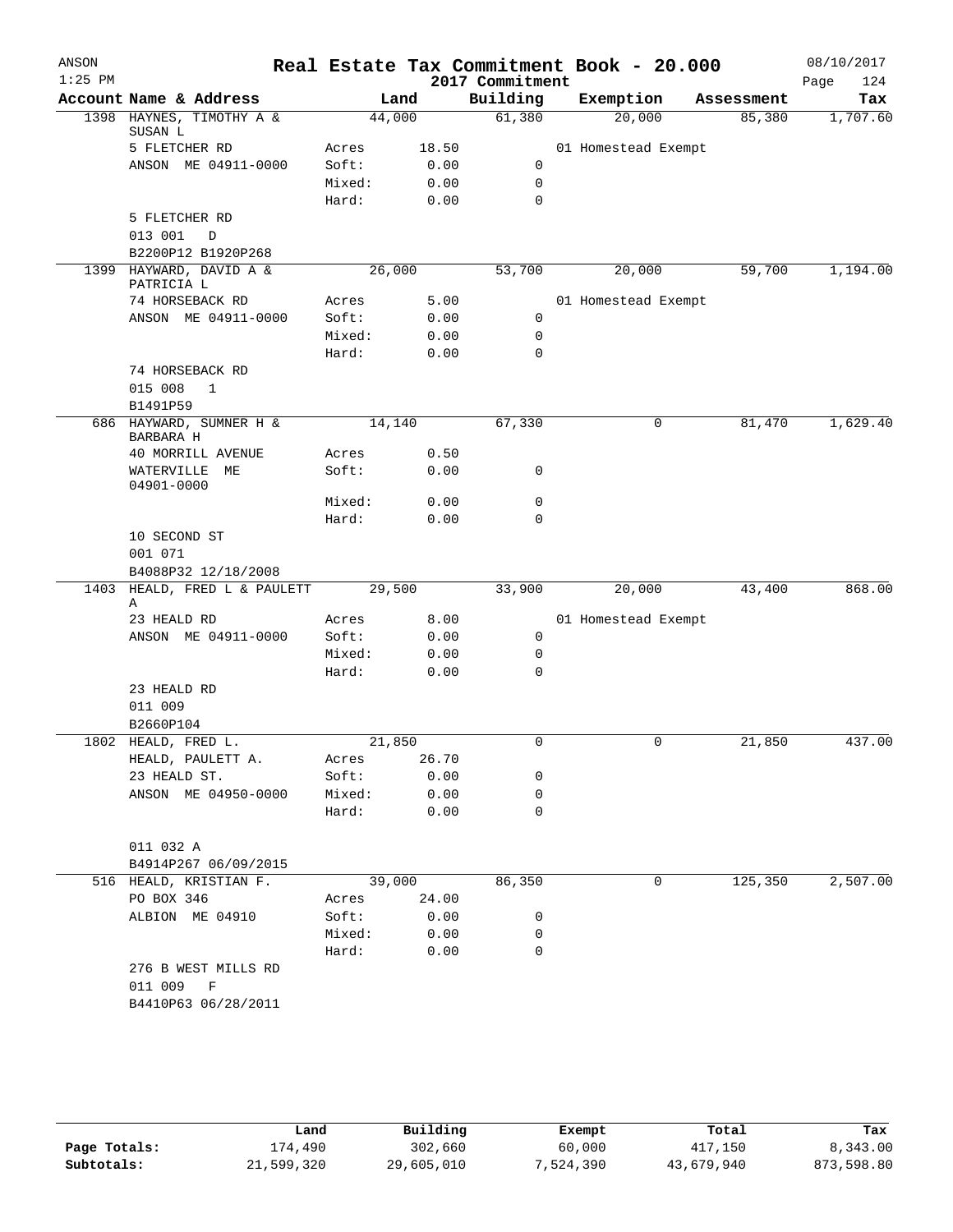| ANSON<br>$1:25$ PM |                             |                 |                |                             | Real Estate Tax Commitment Book - 20.000 |            | 08/10/2017         |
|--------------------|-----------------------------|-----------------|----------------|-----------------------------|------------------------------------------|------------|--------------------|
|                    | Account Name & Address      |                 | Land           | 2017 Commitment<br>Building | Exemption                                | Assessment | Page<br>125<br>Tax |
|                    | 1406 HEBERT, DAVID L. &     |                 | 19,860         | $\mathbf 0$                 | $\Omega$                                 | 19,860     | 397.20             |
|                    | JILLANE M.                  |                 |                |                             |                                          |            |                    |
|                    | 3108 FARRIOR CIRCLE         | Acres           | 6.36           |                             |                                          |            |                    |
|                    | NEW BERN NC 28562           | Soft:           | 0.00           | 0                           |                                          |            |                    |
|                    |                             | Mixed:          | 0.00           | 0                           |                                          |            |                    |
|                    |                             | Hard:           | 0.00           | $\mathbf 0$                 |                                          |            |                    |
|                    | 014 030<br>A                |                 |                |                             |                                          |            |                    |
|                    | B4708P250 09/09/2013        |                 |                |                             |                                          |            |                    |
|                    | 2022 HEBERT, ERROL K.       |                 | 8,230          | $\Omega$                    | 0                                        | 8,230      | 164.60             |
|                    | HEBERT, SUN JA              | Acres           | 52.00          |                             |                                          |            |                    |
|                    | 901 BANFIELD ROAD           | Soft:           | 21.00          | 2,520                       |                                          |            |                    |
|                    | PORTSMOUTH NH 03801         | Mixed:          | 16.00          | 2,816                       |                                          |            |                    |
|                    |                             | Hard:           | 15.00          | 2,895                       |                                          |            |                    |
|                    | 014 029 C                   |                 |                |                             |                                          |            |                    |
|                    | B4983P349 12/08/2015        |                 |                |                             |                                          |            |                    |
|                    | 1408 HEBERT, ERROL K.       |                 | 13,610         | $\mathbf 0$                 | 0                                        | 13,610     | 272.20             |
|                    | HEBERT, SUN JA              | Acres           | 72.00          |                             |                                          |            |                    |
|                    | 901 BANFIELD ROAD           | Soft:           | 0.00           | 0                           |                                          |            |                    |
|                    | PORTSMOUTH NH 03801         | Mixed:          | 17.00          | 2,992                       |                                          |            |                    |
|                    |                             | Hard:           | 55.00          | 10,615                      |                                          |            |                    |
|                    |                             | TREE GROWTH     |                |                             |                                          |            |                    |
|                    | 019 047                     |                 |                |                             |                                          |            |                    |
|                    | B4983P349 12/08/2015        |                 |                |                             |                                          |            |                    |
|                    | 1409 HEBERT, KERRY D        |                 | 21,420         | $\Omega$                    | 0                                        | 21,420     | 428.40             |
|                    | PO BOX 582                  | Acres           | 152.00         |                             |                                          |            |                    |
|                    | ANSON ME 04911-0582         | Soft:<br>Mixed: | 87.00<br>59.00 | 10,440<br>10,384            |                                          |            |                    |
|                    |                             | Hard:           | 0.00           | 0                           |                                          |            |                    |
|                    |                             | TREE GROWTH     |                |                             |                                          |            |                    |
|                    | 023 020D&23&25              |                 |                |                             |                                          |            |                    |
|                    | 123 HEFFNER, THOMAS A &     |                 | 8,940          | 28,810                      | 0                                        | 37,750     | 755.00             |
|                    | NOREEN M                    |                 |                |                             |                                          |            |                    |
|                    | 5560 WATSON COURT           | Acres           | 0.20           |                             |                                          |            |                    |
|                    | ELDERSBURG MD<br>21784-0000 | Soft:           | 0.00           | 0                           |                                          |            |                    |
|                    |                             | Mixed:          | 0.00           | 0                           |                                          |            |                    |
|                    |                             | Hard:           | 0.00           | 0                           |                                          |            |                    |
|                    | 6 KEN TAYLOR ST             |                 |                |                             |                                          |            |                    |
|                    | 001 034                     |                 |                |                             |                                          |            |                    |
|                    | B3364P280 08/19/2004        |                 |                |                             |                                          |            |                    |
|                    | 1905 HEIDENSTROM, MELISSA   |                 | 16,530         | 14,820                      | $\mathbf 0$                              | 31,350     | 627.00             |
|                    | 890 MAIN ST, STE 205        | Acres           | 5.02           |                             |                                          |            |                    |
|                    | SANFORD ME 04073-0000       | Soft:           | 0.00           | 0                           |                                          |            |                    |
|                    |                             | Mixed:          | 0.00           | 0                           |                                          |            |                    |
|                    |                             | Hard:           | 0.00           | 0                           |                                          |            |                    |
|                    | 53 DOVER LANE               |                 |                |                             |                                          |            |                    |
|                    | 018 014 3                   |                 |                |                             |                                          |            |                    |
|                    | B4046P188 08/15/2008        |                 |                |                             |                                          |            |                    |
|                    | 1415 HENRY, JOHN R          |                 | 44,400         | 75,730                      | 20,000                                   | 100,130    | 2,002.60           |
|                    | PO BOX 124                  | Acres           | 24.80          |                             | 01 Homestead Exempt                      |            |                    |
|                    | ANSON ME 04911-0124         | Soft:           | 0.00           | 0                           |                                          |            |                    |
|                    |                             | Mixed:          | 0.00           | 0                           |                                          |            |                    |
|                    |                             | Hard:           | 0.00           | 0                           |                                          |            |                    |
|                    | 81 BARTON HILL RD           |                 |                |                             |                                          |            |                    |
|                    | 013 006<br>E                |                 |                |                             |                                          |            |                    |
|                    | B1748P98                    |                 |                |                             |                                          |            |                    |
|                    |                             | Land            | Building       |                             | Exempt                                   | Total      | Tax                |
| Page Totals:       |                             | 132,990         | 119,360        |                             | 20,000                                   | 232,350    | 4,647.00           |
| Subtotals:         |                             | 21,732,310      | 29,724,370     |                             | 7,544,390                                | 43,912,290 | 878, 245.80        |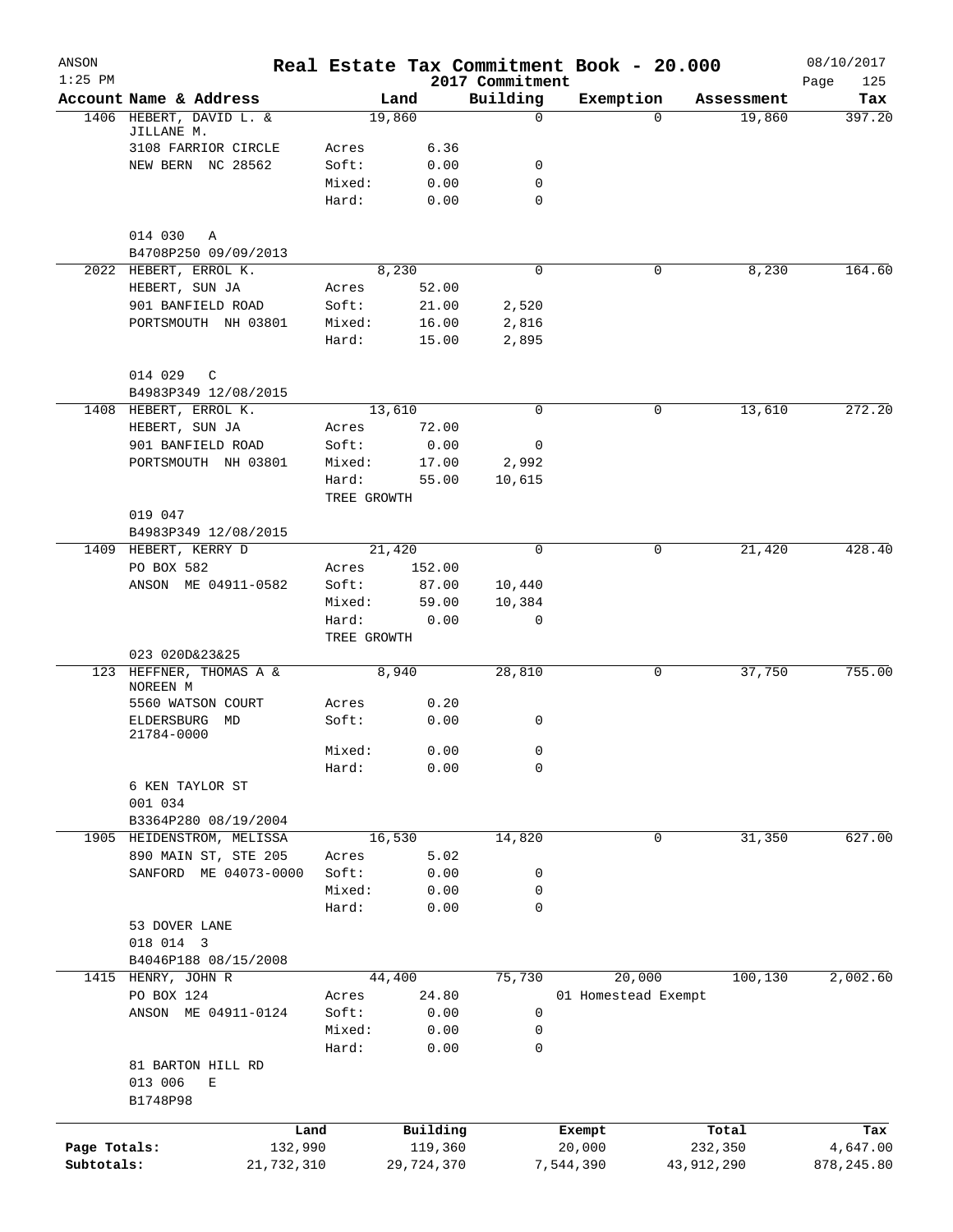| ANSON     |                                                     |             |       |                 | Real Estate Tax Commitment Book - 20.000 |            | 08/10/2017  |
|-----------|-----------------------------------------------------|-------------|-------|-----------------|------------------------------------------|------------|-------------|
| $1:25$ PM |                                                     |             |       | 2017 Commitment |                                          |            | 126<br>Page |
|           | Account Name & Address                              |             | Land  | Building        | Exemption                                | Assessment | Tax         |
|           | 1057 HEREDIA, MAYRA                                 | 38,010      |       | $\mathbf 0$     | $\Omega$                                 | 38,010     | 760.20      |
|           | 4529 COTTAGE PLACE                                  | B-4 Acres   | 16.51 |                 |                                          |            |             |
|           | UNION CITY NJ<br>07087-0000                         | Soft:       | 0.00  | 0               |                                          |            |             |
|           |                                                     | Mixed:      | 0.00  | 0               |                                          |            |             |
|           |                                                     | Hard:       | 0.00  | $\Omega$        |                                          |            |             |
|           | 2 GRAY RD                                           | B4952P112   |       |                 |                                          |            |             |
|           | 022 038<br>2                                        |             |       |                 |                                          |            |             |
|           | B5060P142 08/10/2016 B4952P112 09/10/2015 B3011P336 |             |       |                 |                                          |            |             |
|           | 1875 HEWEY, PAULINE                                 | 20,110      |       | 56,360          | 26,000                                   | 50,470     | 1,009.40    |
|           | PO BOX 123                                          | Acres       | 1.07  |                 | 01 Homestead Exempt                      |            |             |
|           | ANSON ME 04911-0123                                 | Soft:       | 0.00  |                 | 0 03 Resident Veteran Widow              |            |             |
|           |                                                     | Mixed:      | 0.00  | 0               |                                          |            |             |
|           |                                                     | Hard:       | 0.00  | 0               |                                          |            |             |
|           | 10 BEANE ST                                         | LIFE ESTATE |       |                 |                                          |            |             |
|           | 002 013                                             |             |       |                 |                                          |            |             |
|           | B4410P290 06/03/2011                                |             |       |                 |                                          |            |             |
|           | 1920 HEWITT, MICHAEL A.                             | 25,070      |       | 0               | 0                                        | 25,070     | 501.40      |
|           | 544 OAKLAND BEACH AVE                               | Acres       | 11.57 |                 |                                          |            |             |
|           | WARWICK RI 02889-0000                               | Soft:       | 0.00  | 0               |                                          |            |             |
|           |                                                     | Mixed:      | 0.00  | 0               |                                          |            |             |
|           |                                                     | Hard:       | 0.00  | 0               |                                          |            |             |
|           | HOLLIN WAITE HILL RD                                |             |       |                 |                                          |            |             |
|           | 020 014 12                                          |             |       |                 |                                          |            |             |
|           | B3420P179 12/10/2004<br>493 HICKS, CATHERINE J      | 22,300      |       | 47,110          | 0                                        | 69,410     | 1,388.20    |
|           | 211 CAMPGROUND ROAD                                 | Acres       | 2.53  |                 |                                          |            |             |
|           | NORTH ANSON ME                                      | Soft:       | 0.00  | 0               |                                          |            |             |
|           | 04958-0000                                          |             |       |                 |                                          |            |             |
|           |                                                     | Mixed:      | 0.00  | 0               |                                          |            |             |
|           |                                                     | Hard:       | 0.00  | 0               |                                          |            |             |
|           | 211 CAMPGROUND RD                                   | B4941P0894  |       |                 |                                          |            |             |
|           | 015 049                                             |             |       |                 |                                          |            |             |
|           | B4941P084 08/05/2015                                |             |       |                 |                                          |            |             |
|           | 891 HIETSCH, THOMAS M &<br>EVELYN M, TR.            | 36,500      |       | 60,400          | 0                                        | 96,900     | 1,938.00    |
|           | 111 GREGORY ST                                      | Acres       | 15.00 |                 |                                          |            |             |
|           | WALTHAM MA 02451                                    | Soft:       | 0.00  | 0               |                                          |            |             |
|           |                                                     | Mixed:      | 0.00  | 0               |                                          |            |             |
|           |                                                     | Hard:       | 0.00  | 0               |                                          |            |             |
|           | 111 FLETCHER RD                                     |             |       |                 |                                          |            |             |
|           | 013 002<br>Α                                        |             |       |                 |                                          |            |             |
|           | B4698P25 08/13/2013                                 |             |       |                 |                                          |            |             |
| 1938      | HILBERT, BRUCE B &<br>AMANDA L                      | 32,000      |       | $\mathbf 0$     | $\Omega$                                 | 32,000     | 640.00      |
|           | 7A LEBLANC ROAD                                     | Acres       | 25.00 |                 |                                          |            |             |
|           | PELHAM NH 03076                                     | Soft:       | 0.00  | 0               |                                          |            |             |
|           |                                                     | Mixed:      | 0.00  | 0               |                                          |            |             |
|           |                                                     |             |       |                 |                                          |            |             |

|              | Land       | Building   | Exempt    | Total        | Tax         |
|--------------|------------|------------|-----------|--------------|-------------|
| Page Totals: | 173,990    | 163,870    | 26,000    | 311,860      | 6.237.20    |
| Subtotals:   | 21,906,300 | 29,888,240 | 7,570,390 | 44, 224, 150 | 884, 483.00 |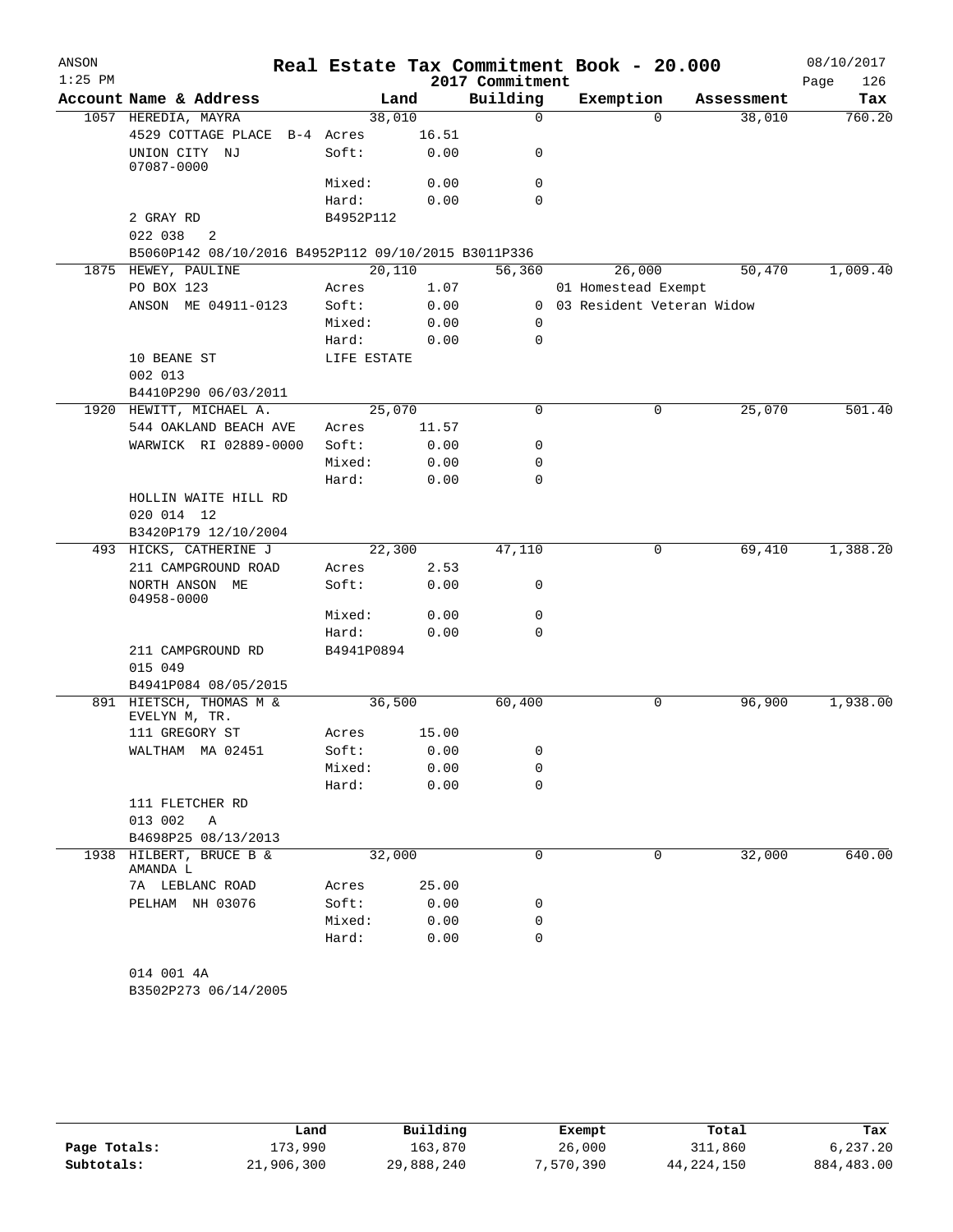| ANSON     |                                            |                 |              |                  | Real Estate Tax Commitment Book - 20.000 |            | 08/10/2017  |
|-----------|--------------------------------------------|-----------------|--------------|------------------|------------------------------------------|------------|-------------|
| $1:25$ PM |                                            |                 |              | 2017 Commitment  |                                          |            | Page<br>127 |
|           | Account Name & Address                     |                 | Land         | Building         | Exemption                                | Assessment | Tax         |
|           | 1446 HILL, NOREEN                          | 15,100          |              | 40,640           | $\Omega$                                 | 55,740     | 1,114.80    |
|           | PO BOX 604                                 | Acres           | 0.57         |                  |                                          |            |             |
|           | NORTH ANSON ME 04958                       | Soft:           | 0.00         | 0                |                                          |            |             |
|           |                                            | Mixed:          | 0.00         | 0<br>$\mathbf 0$ |                                          |            |             |
|           | 4 DEPOT ST                                 | Hard:           | 0.00         |                  |                                          |            |             |
|           | 005 003                                    |                 |              |                  |                                          |            |             |
|           | B3649P238 03/17/2006                       |                 |              |                  |                                          |            |             |
| 1309      | HILPERT, LAURIE K                          | 31,700          |              | 26,560           | 0                                        | 58,260     | 1,165.20    |
|           | PO BOX 1734                                | Acres           | 10.20        |                  |                                          |            |             |
|           | WATERVILLE ME 04903                        | Soft:           | 0.00         | 0                |                                          |            |             |
|           |                                            | Mixed:          | 0.00         | 0                |                                          |            |             |
|           |                                            | Hard:           | 0.00         | $\mathbf 0$      |                                          |            |             |
|           | 797 VALLEY RD                              | LIFE ESTATE     |              |                  |                                          |            |             |
|           | 019 017<br>2                               |                 |              |                  |                                          |            |             |
|           | B2446P284                                  |                 |              |                  |                                          |            |             |
|           | 1310 HILPERT, LAURIE K                     | 23,700          |              | 0                | 0                                        | 23,700     | 474.00      |
|           | PO BOX 1734                                | Acres           | 10.20        |                  |                                          |            |             |
|           | WATERVILLE ME 04903                        | Soft:           | 0.00         | 0<br>0           |                                          |            |             |
|           |                                            | Mixed:<br>Hard: | 0.00<br>0.00 | 0                |                                          |            |             |
|           |                                            | LIFE ESTATE     |              |                  |                                          |            |             |
|           | 019 017<br>3                               |                 |              |                  |                                          |            |             |
|           | B2446P284                                  |                 |              |                  |                                          |            |             |
|           | 655 HILPERT, LAURIE K                      | 18,180          |              | 0                | 0                                        | 18,180     | 363.60      |
|           | PO BOX 1734                                | Acres           | 5.12         |                  |                                          |            |             |
|           | WATERVILLE ME                              | Soft:           | 0.00         | 0                |                                          |            |             |
|           | 04903-1734                                 |                 |              |                  |                                          |            |             |
|           |                                            | Mixed:          | 0.00         | 0                |                                          |            |             |
|           |                                            | Hard:           | 0.00         | 0                |                                          |            |             |
|           | 019 022<br>6                               |                 |              |                  |                                          |            |             |
|           | B2825P167 B2446P284                        |                 |              |                  |                                          |            |             |
|           | 656 HILPERT, LAURIE K                      | 8,310           |              | 0                | 0                                        | 8,310      | 166.20      |
|           | PO BOX 1734                                | Acres           | 5.81         |                  |                                          |            |             |
|           | WATERVILLE<br>MЕ                           | Soft:           | 0.00         | 0                |                                          |            |             |
|           | 04903-1734                                 |                 |              |                  |                                          |            |             |
|           |                                            | Mixed:          | 0.00         | 0                |                                          |            |             |
|           |                                            | Hard:           | 0.00         | 0                |                                          |            |             |
|           |                                            |                 |              |                  |                                          |            |             |
|           | 019 022 7                                  |                 |              |                  |                                          |            |             |
| 1429      | B2825P167 B2446P284<br>HILTON, BERNARD L & | 11,620          |              | $\Omega$         | 0                                        | 11,620     | 232.40      |
|           | GUILLETTE, ROSEMARY                        | Acres           | 66.00        |                  |                                          |            |             |
|           | 151 UPPER RD                               | Soft:           | 0.00         | 0                |                                          |            |             |
|           | DEERFIELD MA                               | Mixed:          | 66.00        | 11,616           |                                          |            |             |
|           | 01342-0000                                 |                 |              |                  |                                          |            |             |
|           |                                            | Hard:           | 0.00         | 0                |                                          |            |             |
|           |                                            | TREE GROWTH     |              |                  |                                          |            |             |
|           | 011 016                                    |                 |              |                  |                                          |            |             |
|           | B3584P101 10/29/2005                       |                 |              |                  |                                          |            |             |

|              | Land       | Building   |          | Total      | Tax        |
|--------------|------------|------------|----------|------------|------------|
|              |            |            | Exempt   |            |            |
| Page Totals: | 108,610    | 67,200     |          | 175,810    | 3,516.20   |
| Subtotals:   | 22,014,910 | 29,955,440 | ,570,390 | 44,399,960 | 887,999.20 |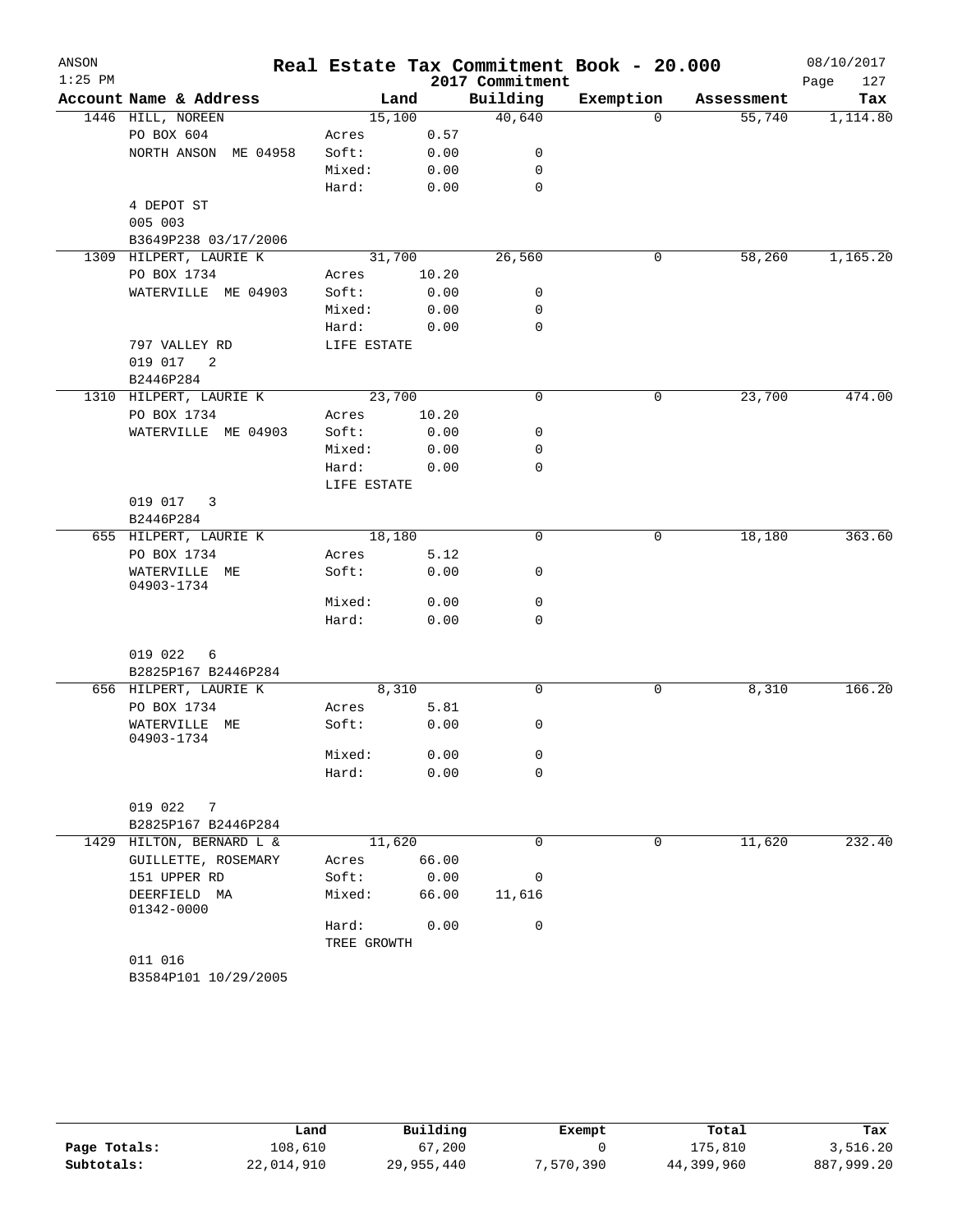| ANSON     |                                       |                 |              |                            | Real Estate Tax Commitment Book - 20.000 |            | 08/10/2017  |
|-----------|---------------------------------------|-----------------|--------------|----------------------------|------------------------------------------|------------|-------------|
| $1:25$ PM |                                       |                 |              | 2017 Commitment            |                                          |            | 128<br>Page |
|           | Account Name & Address                | Land            |              | Building                   | Exemption                                | Assessment | Tax         |
|           | 366 HILTON, KENNETH A., JR.           | 18,110          |              | $\mathbf 0$                | $\Omega$                                 | 18,110     | 362.20      |
|           | PO BOX 692<br>NORTH ANSON ME          | Acres<br>Soft:  | 0.82<br>0.00 | 0                          |                                          |            |             |
|           | 04958-0692                            | Mixed:          |              | $\mathbf 0$                |                                          |            |             |
|           |                                       | Hard:           | 0.00<br>0.00 | $\Omega$                   |                                          |            |             |
|           | 14 SUMMER ST                          |                 |              |                            |                                          |            |             |
|           | 006 087                               |                 |              |                            |                                          |            |             |
|           | B4425P207 08/01/2011                  |                 |              |                            |                                          |            |             |
|           | 681 HILTON, KENNETH A., JR.           | 14,140          |              | 127,890                    | 20,000                                   | 122,030    | 2,440.60    |
|           | PO BOX 692                            | Acres           | 0.50         |                            | 01 Homestead Exempt                      |            |             |
|           | NORTH ANSON ME<br>04958-0692          | Soft:           | 0.00         | $\mathbf 0$                |                                          |            |             |
|           |                                       | Mixed:          | 0.00         | 0                          |                                          |            |             |
|           |                                       | Hard:           | 0.00         | $\mathbf 0$                |                                          |            |             |
|           | 14 MILK ST                            |                 |              |                            |                                          |            |             |
|           | 006 078                               |                 |              |                            |                                          |            |             |
|           | B3638P29 02/22/2006                   |                 |              |                            |                                          |            |             |
|           | 1822 HILTON, LEISA C                  | 17,100          |              | 61,630                     | 20,000                                   | 58,730     | 1,174.60    |
|           | 56 LLOYD ROAD                         | Acres           | 2.40         |                            | 01 Homestead Exempt                      |            |             |
|           | ANSON ME 04911-0145                   | Soft:           | 0.00         | 0                          |                                          |            |             |
|           |                                       | Mixed:<br>Hard: | 0.00<br>0.00 | 0<br>$\mathbf 0$           |                                          |            |             |
|           | 56 LLOYD RD                           |                 |              |                            |                                          |            |             |
|           | 010 034<br>A                          |                 |              |                            |                                          |            |             |
|           | B3474P151 04/26/2005                  |                 |              |                            |                                          |            |             |
|           | 1439 HINES, ROBERT E &<br>PRISCILLA A | 15,490          |              | 62,310                     | 20,000                                   | 57,800     | 1,156.00    |
|           | PO BOX 183                            | Acres           | 0.60         |                            | 01 Homestead Exempt                      |            |             |
|           | NORTH ANSON ME<br>04958-0183          | Soft:           | 0.00         | 0                          |                                          |            |             |
|           |                                       | Mixed:          | 0.00         | 0                          |                                          |            |             |
|           |                                       | Hard:           | 0.00         | $\mathbf 0$                |                                          |            |             |
|           | 121 NORTH MAIN ST<br>007 006          |                 |              |                            |                                          |            |             |
|           | B2555P100                             |                 |              |                            |                                          |            |             |
|           | 1438 HINKLE, ROBERT L &<br>IRENE F    | 17,600          |              | 0                          | 0                                        | 17,600     | 352.00      |
|           | 16 DEBBIE DR                          | Acres           | 10.50        |                            |                                          |            |             |
|           | PELHAM NH 03076-0000                  | Soft:           | 0.00         | 0                          |                                          |            |             |
|           |                                       | Mixed:<br>Hard: | 0.00<br>0.00 | $\mathbf 0$<br>$\mathbf 0$ |                                          |            |             |
|           |                                       |                 |              |                            |                                          |            |             |
|           | 018 021<br>Ε                          |                 |              |                            |                                          |            |             |
|           | B1289P24                              |                 |              |                            |                                          |            |             |
| 1691      | HINMAN, HENRY J III                   | 36,480          |              | $\mathbf 0$                | 0                                        | 36,480     | 729.60      |
|           | 7165 PROCTOR RD                       | Acres           | 10.82        |                            |                                          |            |             |
|           | SARASOTA FL 34241-0000                | Soft:           | 0.00         | 0                          |                                          |            |             |
|           |                                       | Mixed:          | 0.00         | 0                          |                                          |            |             |
|           |                                       | Hard:           | 0.00         | $\mathbf 0$                |                                          |            |             |
|           |                                       |                 |              |                            |                                          |            |             |
|           | 008 005                               |                 |              |                            |                                          |            |             |
|           | B2609P243                             |                 |              |                            |                                          |            |             |
|           |                                       |                 |              |                            |                                          |            |             |

|              | Land         | Building     | Exempt    | Total      | Tax          |
|--------------|--------------|--------------|-----------|------------|--------------|
| Page Totals: | 118,920      | 251,830      | 60,000    | 310,750    | 6, 215.00    |
| Subtotals:   | 22, 133, 830 | 30, 207, 270 | 7,630,390 | 44,710,710 | 894, 214, 20 |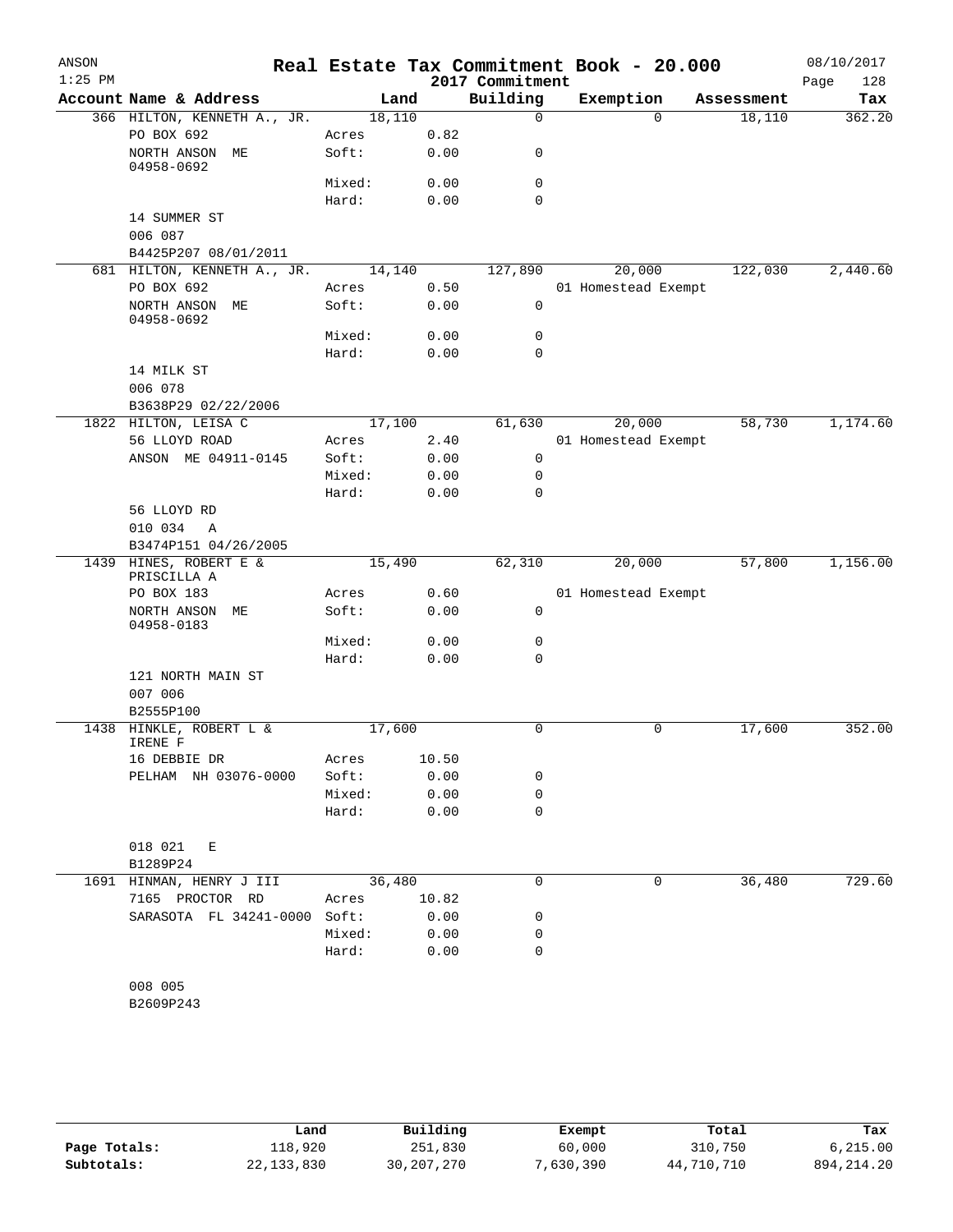| ANSON<br>$1:25$ PM |                                             |            |       | 2017 Commitment | Real Estate Tax Commitment Book - 20.000 |            | 08/10/2017<br>Page<br>129 |
|--------------------|---------------------------------------------|------------|-------|-----------------|------------------------------------------|------------|---------------------------|
|                    | Account Name & Address                      |            | Land  | Building        | Exemption                                | Assessment | Tax                       |
|                    | 751 HINMAN, HENRY J III,<br>TRUSTEE         | 44,000     |       | 0               | $\Omega$                                 | 44,000     | 880.00                    |
|                    | 1243 STARBOARD LANE                         | Acres      | 40.00 |                 |                                          |            |                           |
|                    | SARASOTA FL 34242-0000                      | Soft:      | 0.00  | 0               |                                          |            |                           |
|                    |                                             | Mixed:     | 0.00  | $\mathbf 0$     |                                          |            |                           |
|                    |                                             | Hard:      | 0.00  | 0               |                                          |            |                           |
|                    | 018 010                                     |            |       |                 |                                          |            |                           |
|                    | B4276P5 05/21/2010                          |            |       |                 |                                          |            |                           |
|                    | 912 HINMAN, JEREMY C                        | 37,900     |       | 0               | 0                                        | 37,900     | 758.00                    |
|                    | 162 VINEYARD DR                             | Acres      | 27.80 |                 |                                          |            |                           |
|                    | MOORESVILLE NC<br>28117-0000                | Soft:      | 0.00  | 0               |                                          |            |                           |
|                    |                                             | Mixed:     | 0.00  | 0               |                                          |            |                           |
|                    |                                             | Hard:      | 0.00  | $\mathbf 0$     |                                          |            |                           |
|                    | 018 045                                     |            |       |                 |                                          |            |                           |
|                    | B2609P241                                   |            |       |                 |                                          |            |                           |
|                    | 1745 HOBSON, ERIC                           | 72,500     |       | 82,990          | 0                                        | 155,490    | 3,109.80                  |
|                    | 1450 LEBANON RD                             | Acres      | 85.00 |                 |                                          |            |                           |
|                    | NORTH BERWICK ME<br>03906-0000              | Soft:      | 0.00  | 0               |                                          |            |                           |
|                    |                                             | Mixed:     | 0.00  | $\mathbf 0$     |                                          |            |                           |
|                    |                                             | Hard:      | 0.00  | 0               |                                          |            |                           |
|                    | 022 031                                     |            |       |                 |                                          |            |                           |
|                    | B4064P200 10/14/2008                        |            |       |                 |                                          |            |                           |
|                    | 1389 HODGES, RYAN P                         | 28,070     |       | 72,770          | 0                                        | 100,840    | 2,016.80                  |
|                    | 61 HOPKINS HILL ROAD                        | Acres      | 10.57 |                 |                                          |            |                           |
|                    | EXETER RI 02822-0000                        | Soft:      | 0.00  | 0               |                                          |            |                           |
|                    |                                             | Mixed:     | 0.00  | 0               |                                          |            |                           |
|                    |                                             | Hard:      | 0.00  | $\Omega$        |                                          |            |                           |
|                    | 47 BEAVER DAM RD                            | B5067P0257 |       |                 |                                          |            |                           |
|                    | 015 044                                     |            |       |                 |                                          |            |                           |
|                    | B5067P257 08/17/2016 B4696P230 08/07/2013   |            |       |                 |                                          |            |                           |
| 1972               | HOLMES, WILLIAM &                           |            | 0     | 67,880          | 20,000                                   | 47,880     | 957.60                    |
|                    | JENNIFER                                    |            |       |                 |                                          |            |                           |
|                    | 95 NORTH MAIN ST                            |            |       |                 | 01 Homestead Exempt                      |            |                           |
|                    | NORTH ANSON ME 04958                        |            |       |                 |                                          |            |                           |
|                    |                                             |            |       |                 |                                          |            |                           |
|                    | 95 NORTH MAIN ST                            |            |       |                 |                                          |            |                           |
|                    | 006 072<br>ON                               |            |       |                 |                                          |            |                           |
| 335                | HOLT, DONALD E SR. &<br>HOLT, DONALD E. JR. | 6,930      |       | 48,940          | 20,000                                   | 35,870     | 717.40                    |
|                    | PO BOX 624                                  | Acres      | 0.12  |                 | 01 Homestead Exempt                      |            |                           |
|                    | ANSON ME 04911-0000                         | Soft:      | 0.00  | 0               |                                          |            |                           |
|                    |                                             | Mixed:     | 0.00  | 0               |                                          |            |                           |
|                    |                                             | Hard:      | 0.00  | 0               |                                          |            |                           |
|                    | 69 MAIN ST                                  |            |       |                 |                                          |            |                           |
|                    | 001 093                                     |            |       |                 |                                          |            |                           |
|                    | B3350P355 07/29/2004                        |            |       |                 |                                          |            |                           |
|                    |                                             |            |       |                 |                                          |            |                           |
|                    |                                             |            |       |                 |                                          |            |                           |

|              | Land         | Building   | Exempt    | Total        | Tax        |
|--------------|--------------|------------|-----------|--------------|------------|
| Page Totals: | 189,400      | 272,580    | 40,000    | 421,980      | 8,439.60   |
| Subtotals:   | 22, 323, 230 | 30,479,850 | 7,670,390 | 45, 132, 690 | 902,653.80 |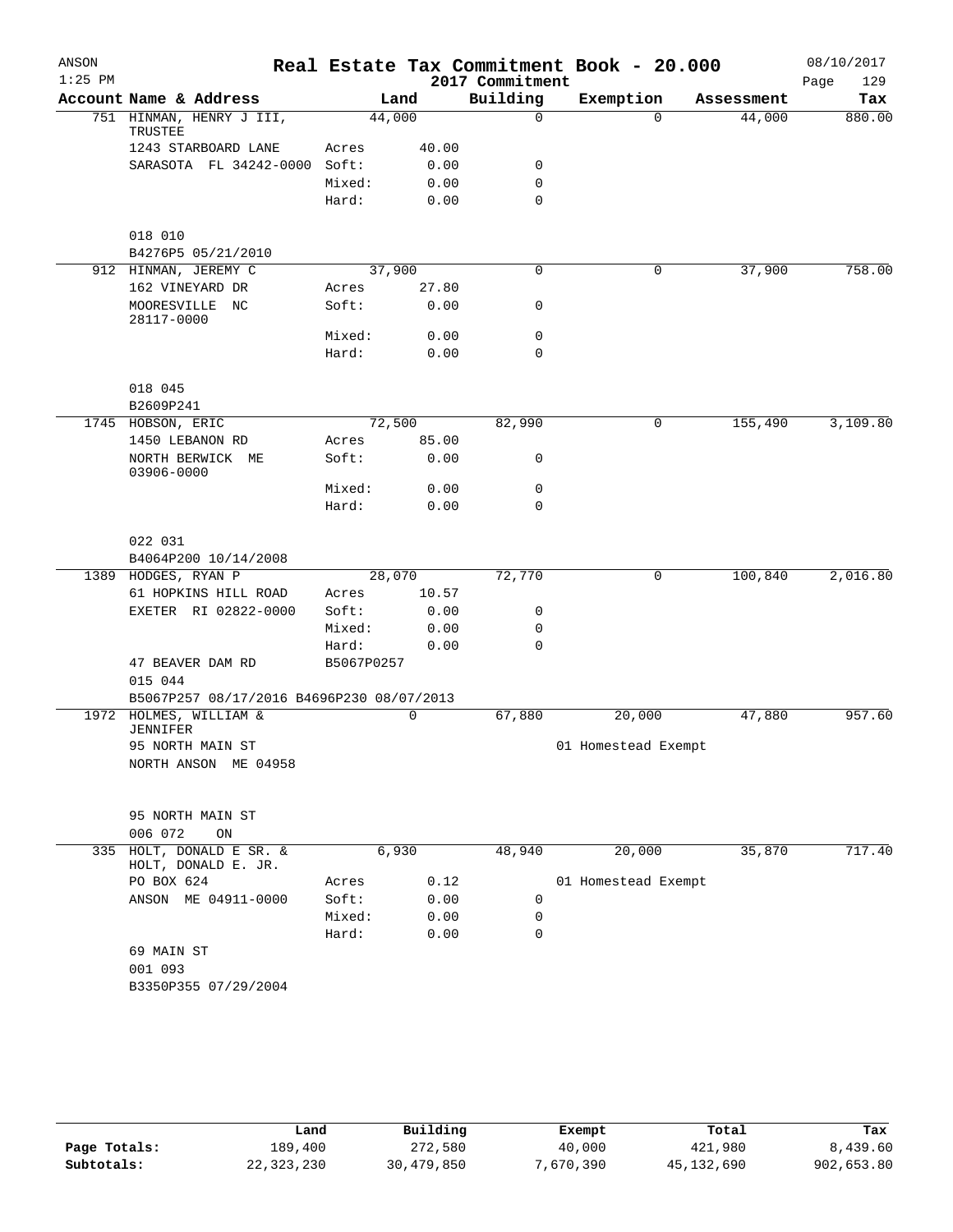| ANSON<br>$1:25$ PM |                                       |                 |              | 2017 Commitment  | Real Estate Tax Commitment Book - 20.000 |            | 08/10/2017<br>130<br>Page |
|--------------------|---------------------------------------|-----------------|--------------|------------------|------------------------------------------|------------|---------------------------|
|                    | Account Name & Address                | Land            |              | Building         | Exemption                                | Assessment | Tax                       |
|                    | 305 HOLT, KAYLA J.                    | 10,000          |              | 36,960           | 20,000                                   | 26,960     | 539.20                    |
|                    | HOLT, CHRISTOPHER B.                  | Acres           | 0.25         |                  | 01 Homestead Exempt                      |            |                           |
|                    | PO BOX 238                            | Soft:           | 0.00         | 0                |                                          |            |                           |
|                    | ANSON ME 04911-0238                   | Mixed:<br>Hard: | 0.00<br>0.00 | 0<br>$\mathbf 0$ |                                          |            |                           |
|                    | 26 OAK ST                             |                 |              |                  |                                          |            |                           |
|                    | 001 058                               |                 |              |                  |                                          |            |                           |
|                    | B4690P302 07/19/2013                  |                 |              |                  |                                          |            |                           |
| 1701               | HOLT, MICHAEL D &<br>DALENE L         | 22,100          |              | 46,270           | 20,000                                   | 48,370     | 967.40                    |
|                    | 296 VALLEY RD                         | Acres           | 2.40         |                  | 01 Homestead Exempt                      |            |                           |
|                    | NORTH ANSON ME<br>04958-0000          | Soft:           | 0.00         | $\mathbf 0$      |                                          |            |                           |
|                    |                                       | Mixed:          | 0.00         | 0                |                                          |            |                           |
|                    |                                       | Hard:           | 0.00         | $\mathbf 0$      |                                          |            |                           |
|                    | 296 VALLEY RD                         |                 |              |                  |                                          |            |                           |
|                    | 018 039<br>Α                          |                 |              |                  |                                          |            |                           |
|                    | B4122P319 04/14/2009                  |                 |              |                  |                                          |            |                           |
|                    | 1013 HOMISKI, JOHN W JR &<br>GLORIA A | 60,500          |              | 13,110           | 0                                        | 73,610     | 1,472.20                  |
|                    | 377 OLD JEWETT CITY RD                | Acres           | 57.00        |                  |                                          |            |                           |
|                    | PRESTON CT 06365-0000                 | Soft:           | 0.00         | 0                |                                          |            |                           |
|                    |                                       | Mixed:          | 0.00         | 0                |                                          |            |                           |
|                    |                                       | Hard:           | 0.00         | $\mathbf 0$      |                                          |            |                           |
|                    | 144 VALLEY RD                         | B4930P0168      |              |                  |                                          |            |                           |
|                    | 018 031                               |                 |              |                  |                                          |            |                           |
|                    | B4930P168 06/30/2015                  |                 |              |                  |                                          |            |                           |
|                    | 1444 HOOKER, DAVID                    | 15,450          |              | $\mathbf 0$      | 0                                        | 15,450     | 309.00                    |
|                    | 137 WILLARD RD                        | Acres           | 6.45         |                  |                                          |            |                           |
|                    | NEW IPSWICH NH<br>03071-0481          | Soft:           | 0.00         | 0                |                                          |            |                           |
|                    |                                       | Mixed:          | 0.00         | 0                |                                          |            |                           |
|                    |                                       | Hard:           | 0.00         | $\mathbf 0$      |                                          |            |                           |
|                    | 015 036<br>3A                         |                 |              |                  |                                          |            |                           |
|                    | B1530P192<br>1314 HOOPER, DAVID E &   | 10,770          |              | 50,750           | 20,000                                   | 41,520     | 830.40                    |
|                    | ARLENE M<br>PO BOX 43                 | Acres           | 0.29         |                  | 01 Homestead Exempt                      |            |                           |
|                    | NORTH ANSON<br>МE                     | Soft:           | 0.00         | 0                |                                          |            |                           |
|                    | 04958-0043                            | Mixed:          | 0.00         | 0                |                                          |            |                           |
|                    |                                       | Hard:           | 0.00         | 0                |                                          |            |                           |
|                    | 24 WILLOW ST                          |                 |              |                  |                                          |            |                           |
|                    | 006 047                               |                 |              |                  |                                          |            |                           |
|                    | B2480P266                             |                 |              |                  |                                          |            |                           |
|                    | 190 HOOPER, SCOTT E.                  | 17,550          |              | 38,660           | 20,000                                   | 36,210     | 724.20                    |
|                    | PO BOX 131                            | Acres           | 0.77         |                  | 01 Homestead Exempt                      |            |                           |
|                    | NORTH ANSON ME<br>04958-0131          | Soft:           | 0.00         | 0                |                                          |            |                           |
|                    |                                       | Mixed:          | 0.00         | 0                |                                          |            |                           |
|                    |                                       | Hard:           | 0.00         | $\mathbf 0$      |                                          |            |                           |
|                    | 39 ELM ST                             |                 |              |                  |                                          |            |                           |
|                    | 006 043<br>B                          |                 |              |                  |                                          |            |                           |
|                    | B3892P315 08/10/2007                  |                 |              |                  |                                          |            |                           |
|                    |                                       |                 |              |                  |                                          |            |                           |

|              | Land       | Building   | Exempt    | Total      | Tax        |
|--------------|------------|------------|-----------|------------|------------|
| Page Totals: | 136,370    | 185,750    | 80,000    | 242,120    | 4,842.40   |
| Subtotals:   | 22,459,600 | 30,665,600 | 7,750,390 | 45,374,810 | 907,496.20 |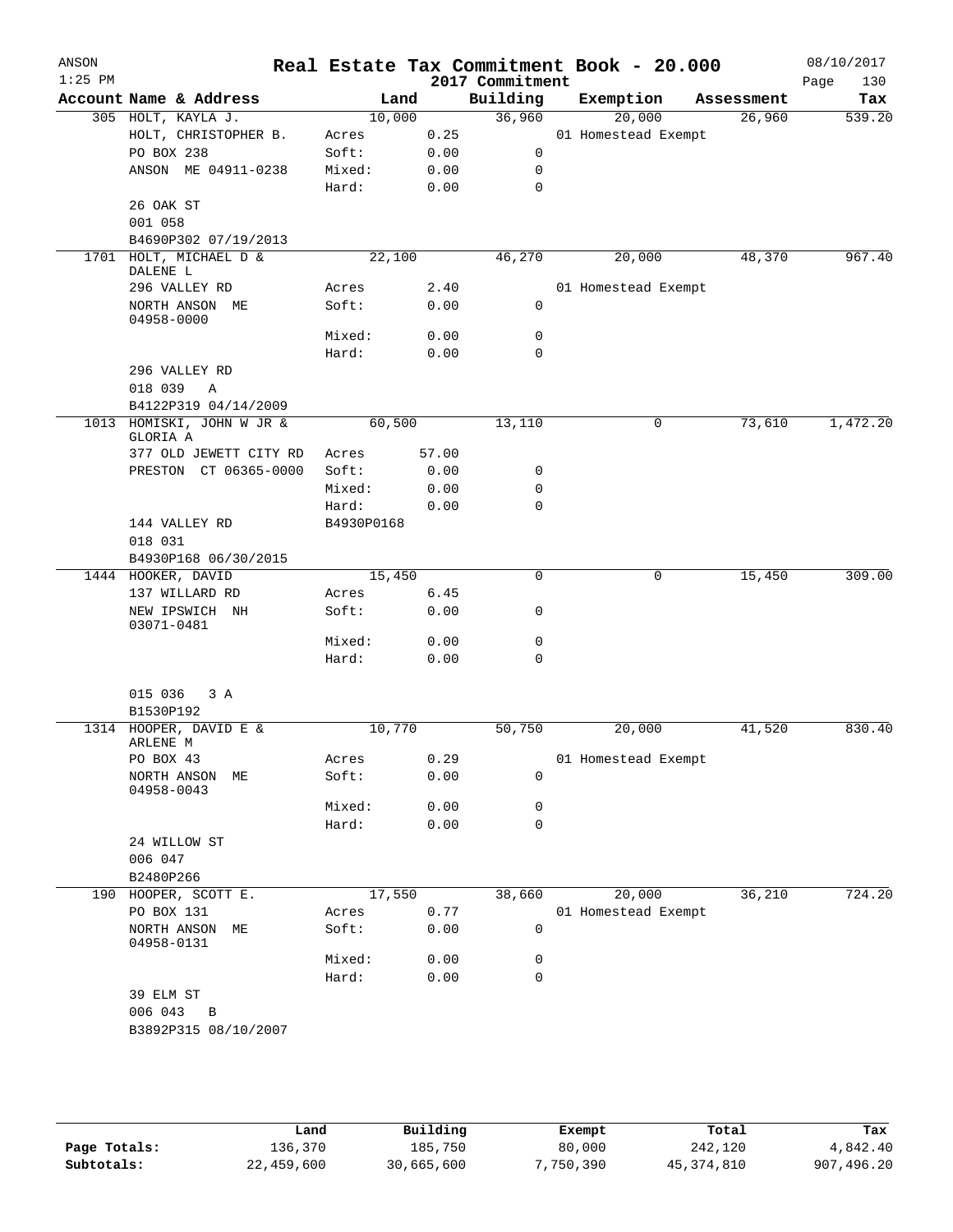| ANSON<br>$1:25$ PM |                                |        |      | 2017 Commitment | Real Estate Tax Commitment Book - 20.000 |            | 08/10/2017<br>Page<br>131 |
|--------------------|--------------------------------|--------|------|-----------------|------------------------------------------|------------|---------------------------|
|                    | Account Name & Address         | Land   |      | Building        | Exemption                                | Assessment | Tax                       |
|                    | 1468 HORR, JANICE L            | 21,650 |      | 50,260          | 20,000                                   | 51,910     | 1,038.20                  |
|                    | 145 FAHI POND RD               | Acres  | 2.10 |                 | 01 Homestead Exempt                      |            |                           |
|                    | NORTH ANSON ME<br>04958-0000   | Soft:  | 0.00 | 0               |                                          |            |                           |
|                    |                                | Mixed: | 0.00 | 0               |                                          |            |                           |
|                    |                                | Hard:  | 0.00 | $\mathbf 0$     |                                          |            |                           |
|                    | 145 FAHI POND RD               |        |      |                 |                                          |            |                           |
|                    | 024 010<br>D                   |        |      |                 |                                          |            |                           |
|                    | B2524P67                       |        |      |                 |                                          |            |                           |
|                    | 1916 HORTON, WILLIAM J., JR.   | 22,230 |      | $\mathbf 0$     | 0                                        | 22,230     | 444.60                    |
|                    | 1876 HIGHPOINT ROAD            | Acres  | 8.73 |                 |                                          |            |                           |
|                    | <b>GUEST HOUSE</b>             | Soft:  | 0.00 | 0               |                                          |            |                           |
|                    | COOPERSBURGH PA<br>18036-5934  | Mixed: | 0.00 | 0               |                                          |            |                           |
|                    |                                | Hard:  | 0.00 | $\mathbf 0$     |                                          |            |                           |
|                    | 3 FIREFLY LANE                 |        |      |                 |                                          |            |                           |
|                    | 020 014<br>8                   |        |      |                 |                                          |            |                           |
|                    | B4707P45 08/27/2013            |        |      |                 |                                          |            |                           |
|                    | 784 HOSKINS, NEAL P            | 20,080 |      | 14,860          | 0                                        | 34,940     | 698.80                    |
|                    | C/O JOSEPH HOULE               | Acres  | 1.05 |                 |                                          |            |                           |
|                    | 30 EMBDEN POND RD              | Soft:  | 0.00 | 0               |                                          |            |                           |
|                    | NORTH ANSON ME<br>04958-0000   | Mixed: | 0.00 | 0               |                                          |            |                           |
|                    |                                | Hard:  | 0.00 | $\mathbf 0$     |                                          |            |                           |
|                    | 30 EMBDEN POND RD<br>009 011   |        |      |                 |                                          |            |                           |
|                    | B3942P305 12/13/2007           |        |      |                 |                                          |            |                           |
|                    | 1510 HOULE, EUGENE O & WANDA   | 11,140 |      | 81,230          | 20,000                                   | 72,370     | 1,447.40                  |
|                    | 40 NEW PORTLAND RD             | Acres  | 0.31 |                 | 01 Homestead Exempt                      |            |                           |
|                    | NORTH ANSON ME<br>04958-0000   | Soft:  | 0.00 | $\mathbf 0$     |                                          |            |                           |
|                    |                                | Mixed: | 0.00 | 0               |                                          |            |                           |
|                    |                                | Hard:  | 0.00 | 0               |                                          |            |                           |
|                    | 40 NEW PORTLAND RD             |        |      |                 |                                          |            |                           |
|                    | 008 023<br>Α                   |        |      |                 |                                          |            |                           |
|                    | B3932P126 10/31/2007           |        |      |                 |                                          |            |                           |
| 1147               | HOWARD, JUDITH G               | 26,050 |      | 57,890          | 20,000                                   | 63,940     | 1,278.80                  |
|                    | 116 SMITH RD                   | Acres  | 5.03 |                 | 01 Homestead Exempt                      |            |                           |
|                    | ANSON ME 04911-0000            | Soft:  | 0.00 | 0               |                                          |            |                           |
|                    |                                | Mixed: | 0.00 | 0               |                                          |            |                           |
|                    |                                | Hard:  | 0.00 | 0               |                                          |            |                           |
|                    | 116 SMITH RD                   |        |      |                 |                                          |            |                           |
|                    | 010 011<br>7                   |        |      |                 |                                          |            |                           |
| 1448               | B2338P116<br>HOWELL, PHYLLIS E | 13,570 |      | 58,580          | 20,000                                   | 52,150     | 1,043.00                  |
|                    | 15 SUMMER STREET               | Acres  | 0.46 |                 | 01 Homestead Exempt                      |            |                           |
|                    | NORTH ANSON ME                 | Soft:  | 0.00 | 0               |                                          |            |                           |
|                    | 04958-0073                     |        |      |                 |                                          |            |                           |
|                    |                                | Mixed: | 0.00 | 0               |                                          |            |                           |
|                    |                                | Hard:  |      | 0               |                                          |            |                           |
|                    | 006 086                        |        |      |                 |                                          |            |                           |
|                    | 15 SUMMER ST<br>B801P909       |        | 0.00 |                 |                                          |            |                           |

|              | Land       | Building   | Exempt    | Total      | Tax        |
|--------------|------------|------------|-----------|------------|------------|
| Page Totals: | 114,720    | 262,820    | 80,000    | 297,540    | 5,950.80   |
| Subtotals:   | 22,574,320 | 30,928,420 | 7,830,390 | 45,672,350 | 913,447.00 |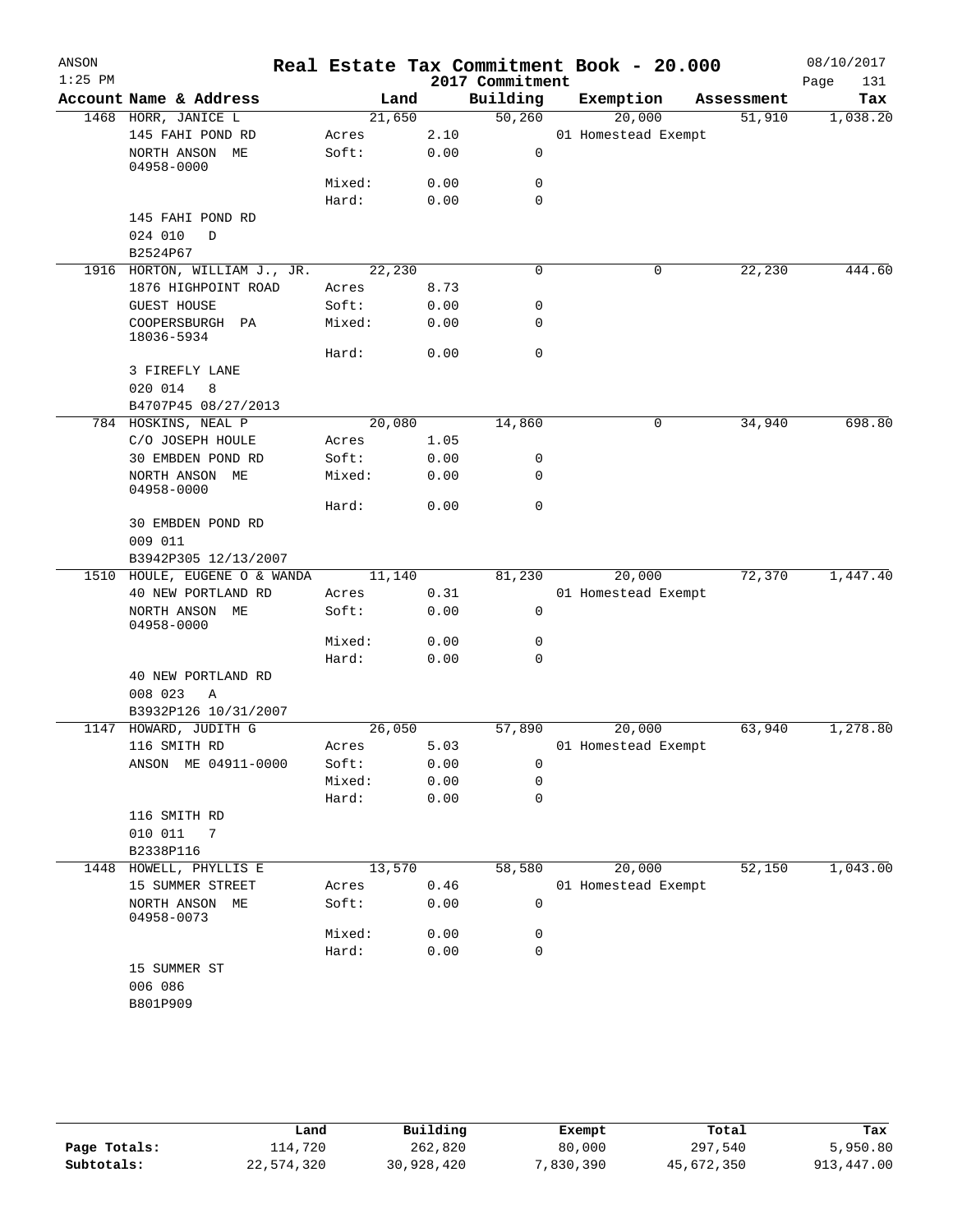| ANSON<br>$1:25$ PM |                                       |        |      | 2017 Commitment | Real Estate Tax Commitment Book - 20.000 |            | 08/10/2017<br>132<br>Page |
|--------------------|---------------------------------------|--------|------|-----------------|------------------------------------------|------------|---------------------------|
|                    | Account Name & Address                |        | Land | Building        | Exemption                                | Assessment | Tax                       |
|                    | 1910 HOYT, GAIL & MICHAEL             | 18,960 |      | $\Omega$        | $\Omega$                                 | 18,960     | 379.20                    |
|                    | LTD PART                              |        |      |                 |                                          |            |                           |
|                    | 1354 US RT 202                        | Acres  | 5.64 |                 |                                          |            |                           |
|                    | WINTHROP ME 04364-0000 Soft:          |        | 0.00 | 0               |                                          |            |                           |
|                    |                                       | Mixed: | 0.00 | $\mathbf 0$     |                                          |            |                           |
|                    |                                       | Hard:  | 0.00 | $\Omega$        |                                          |            |                           |
|                    | HORSEBACK RD                          |        |      |                 |                                          |            |                           |
|                    | 019 005 6                             |        |      |                 |                                          |            |                           |
|                    | B1922P220                             |        |      |                 |                                          |            |                           |
|                    | 1909 HOYT, GAIL & MICHAEL<br>LTD PART | 18,470 |      | $\Omega$        | 0                                        | 18,470     | 369.40                    |
|                    | 1354 US RT 202                        | Acres  | 5.31 |                 |                                          |            |                           |
|                    | WINTHROP ME 04364-0000 Soft:          |        | 0.00 | 0               |                                          |            |                           |
|                    |                                       | Mixed: | 0.00 | $\mathbf 0$     |                                          |            |                           |
|                    |                                       | Hard:  | 0.00 | $\mathbf 0$     |                                          |            |                           |
|                    | HORSEBACK RD                          |        |      |                 |                                          |            |                           |
|                    | 019 005 5                             |        |      |                 |                                          |            |                           |
|                    | B1922P220                             |        |      |                 |                                          |            |                           |
|                    | 1452 HOYT, GAIL & MICHAEL             | 25,500 |      | 9,570           | 0                                        | 35,070     | 701.40                    |
|                    | LTD PART                              |        |      |                 |                                          |            |                           |
|                    | 1354 US RT 202                        | Acres  | 2.00 |                 |                                          |            |                           |
|                    | WINTHROP ME 04364-0000 Soft:          |        | 0.00 | 0               |                                          |            |                           |
|                    |                                       | Mixed: | 0.00 | $\mathbf 0$     |                                          |            |                           |
|                    |                                       | Hard:  | 0.00 | $\mathbf 0$     |                                          |            |                           |
|                    | 639 HORSEBACK RD                      |        |      |                 |                                          |            |                           |
|                    | 019 002                               |        |      |                 |                                          |            |                           |
|                    | B3775P261 11/16/2006                  |        |      |                 |                                          |            |                           |
|                    | 1908 HOYT, GAIL & MICHAEL             | 16,610 |      | $\mathbf 0$     | 0                                        | 16,610     | 332.20                    |
|                    | LTD PART                              |        |      |                 |                                          |            |                           |
|                    | 1354 US RT 202                        | Acres  | 4.07 |                 |                                          |            |                           |
|                    | WINTHROP ME 04364-0000 Soft:          |        | 0.00 | 0               |                                          |            |                           |
|                    |                                       | Mixed: | 0.00 | $\mathbf 0$     |                                          |            |                           |
|                    |                                       | Hard:  | 0.00 | $\Omega$        |                                          |            |                           |
|                    | HORSEBACK RD                          |        |      |                 |                                          |            |                           |
|                    | 019 005 3                             |        |      |                 |                                          |            |                           |
|                    | B1922P220                             |        |      |                 |                                          |            |                           |
|                    | 579 HOYT, GAIL & MICHAEL<br>LTD PART  | 20,000 |      | 420             | 0                                        | 20,420     | 408.40                    |
|                    | 1354 US RT 202                        | Acres  | 1.00 |                 |                                          |            |                           |
|                    | WINTHROP ME 04364-0000                | Soft:  | 0.00 | 0               |                                          |            |                           |
|                    |                                       | Mixed: | 0.00 | 0               |                                          |            |                           |
|                    |                                       | Hard:  | 0.00 | $\mathbf 0$     |                                          |            |                           |
|                    | 735 HORSEBACK RD                      |        |      |                 |                                          |            |                           |
|                    | 019 005<br>B                          |        |      |                 |                                          |            |                           |
|                    | B3775P261 11/16/2006                  |        |      |                 |                                          |            |                           |
| 1449               | HOYT, IVAN E & ARLENE D               | 6,930  |      | 63,480          | 26,000                                   | 44,410     | 888.20                    |
|                    | PO BOX 351                            | Acres  | 0.12 |                 | 01 Homestead Exempt                      |            |                           |
|                    | ANSON ME 04911-0351                   | Soft:  | 0.00 |                 | 0 02 Resident Veteran                    |            |                           |
|                    |                                       | Mixed: | 0.00 | 0               |                                          |            |                           |
|                    |                                       | Hard:  | 0.00 | $\mathbf 0$     |                                          |            |                           |
|                    | 7 SCHOOL ST                           |        |      |                 |                                          |            |                           |
|                    | 001 029                               |        |      |                 |                                          |            |                           |
|                    | B818P901                              |        |      |                 |                                          |            |                           |
|                    |                                       |        |      |                 |                                          |            |                           |

|              | Land       | Building   | Exempt    | Total      | Tax        |
|--------------|------------|------------|-----------|------------|------------|
| Page Totals: | 106,470    | 73,470     | 26,000    | 153,940    | 3,078.80   |
| Subtotals:   | 22,680,790 | 31,001,890 | 7,856,390 | 45,826,290 | 916,525.80 |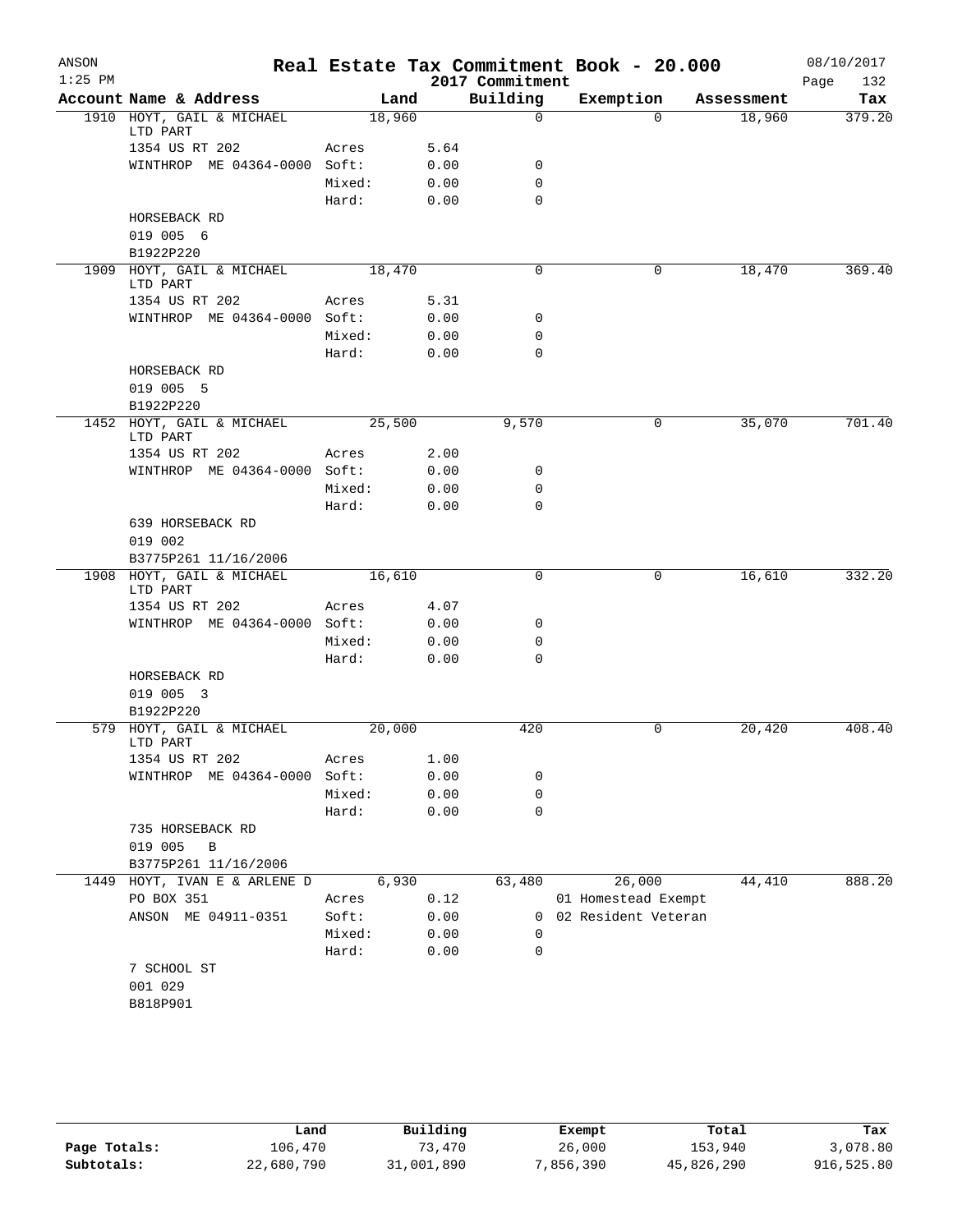| ANSON     |                                     |        |       |                 | Real Estate Tax Commitment Book - 20.000 |            | 08/10/2017  |
|-----------|-------------------------------------|--------|-------|-----------------|------------------------------------------|------------|-------------|
| $1:25$ PM |                                     |        |       | 2017 Commitment |                                          |            | Page<br>133 |
|           | Account Name & Address              | Land   |       | Building        | Exemption                                | Assessment | Tax         |
|           | 1450 HOYT, MICHAEL A & GAIL<br>R    | 12,490 |       | 44,510          | $\Omega$                                 | 57,000     | 1,140.00    |
|           | 1354 US RT 202                      | Acres  | 0.39  |                 |                                          |            |             |
|           | WINTHROP ME 04364-0000 Soft:        |        | 0.00  | 0               |                                          |            |             |
|           |                                     | Mixed: | 0.00  | $\mathbf 0$     |                                          |            |             |
|           |                                     | Hard:  | 0.00  | $\mathbf 0$     |                                          |            |             |
|           | 158 RIVER RD                        |        |       |                 |                                          |            |             |
|           | 004 007                             |        |       |                 |                                          |            |             |
|           | B3130P355                           |        |       |                 |                                          |            |             |
|           | 1451 HOYT, MICHAEL A & GAIL         | 6,350  |       | 0               | 0                                        | 6,350      | 127.00      |
|           | R                                   |        |       |                 |                                          |            |             |
|           | 1354 US RT 202                      | Acres  | 0.28  |                 |                                          |            |             |
|           | WINTHROP ME 04364-0000 Soft:        |        | 0.00  | 0               |                                          |            |             |
|           |                                     | Mixed: | 0.00  | 0               |                                          |            |             |
|           |                                     | Hard:  | 0.00  | $\mathbf 0$     |                                          |            |             |
|           | 004 008                             |        |       |                 |                                          |            |             |
|           | B3130P355                           |        |       |                 |                                          |            |             |
|           | 892 HUBBARD, CLARE C.               | 18,500 |       | $\mathbf 0$     | 0                                        | 18,500     | 370.00      |
|           | PO BOX 213                          | Acres  | 9.50  |                 |                                          |            |             |
|           | NORTH ANSON ME<br>04958-0213        | Soft:  | 0.00  | 0               |                                          |            |             |
|           |                                     | Mixed: | 0.00  | $\mathbf 0$     |                                          |            |             |
|           |                                     | Hard:  | 0.00  | 0               |                                          |            |             |
|           | 187 CARRABASSETT RD                 |        |       |                 |                                          |            |             |
|           | 022 023                             |        |       |                 |                                          |            |             |
|           | B4364P158 01/28/2011                |        |       |                 |                                          |            |             |
|           | 538 HUNTER, ANSON S.                | 31,380 |       | 51,400          | 20,000                                   | 62,780     | 1,255.60    |
|           | PO BOX 8                            | Acres  | 5.92  |                 | 01 Homestead Exempt                      |            |             |
|           | ANSON ME 04911-0163                 | Soft:  | 0.00  | 0               |                                          |            |             |
|           |                                     | Mixed: | 0.00  | 0               |                                          |            |             |
|           |                                     | Hard:  | 0.00  | 0               |                                          |            |             |
|           | 627 PEASE HILL RD                   |        |       |                 |                                          |            |             |
|           | 013 001<br>E                        |        |       |                 |                                          |            |             |
|           | B3907P36 09/12/2007 B3224P309       |        |       |                 |                                          |            |             |
|           | 1465 HUPPER, ANDREW P &<br>RACHEL A | 34,500 |       | 106,050         | 20,000                                   | 120,550    | 2,411.00    |
|           | 696 PEASE HILL RD                   | Acres  | 13.00 |                 | 01 Homestead Exempt                      |            |             |
|           | ANSON ME 04911-0000                 | Soft:  | 0.00  | 0               |                                          |            |             |
|           |                                     | Mixed: | 0.00  | 0               |                                          |            |             |
|           |                                     | Hard:  | 0.00  | 0               |                                          |            |             |
|           | 696 PEASE HILL RD                   |        |       |                 |                                          |            |             |
|           | 012 013<br>B                        |        |       |                 |                                          |            |             |
|           | B3463P174 03/30/2005                |        |       |                 |                                          |            |             |
|           | 1463 HUPPER, BLANCHARD G.           | 74,000 |       | 58,230          | 20,000                                   | 112,230    | 2,244.60    |
|           | 693 PEASE HILL RD                   | Acres  | 84.00 |                 | 01 Homestead Exempt                      |            |             |
|           | ANSON ME 04911-0000                 | Soft:  | 0.00  | 0               |                                          |            |             |
|           |                                     | Mixed: | 0.00  | 0               |                                          |            |             |
|           |                                     | Hard:  | 0.00  | 0               |                                          |            |             |
|           | 693 PEASE HILL RD                   |        |       |                 |                                          |            |             |
|           | 013 011                             |        |       |                 |                                          |            |             |
|           | B822P949                            |        |       |                 |                                          |            |             |
|           |                                     |        |       |                 |                                          |            |             |

|              | Land       | Building   | Exempt    | Total      | Tax        |
|--------------|------------|------------|-----------|------------|------------|
| Page Totals: | 177,220    | 260,190    | 60,000    | 377,410    | 7,548.20   |
| Subtotals:   | 22,858,010 | 31,262,080 | 7,916,390 | 46,203,700 | 924,074.00 |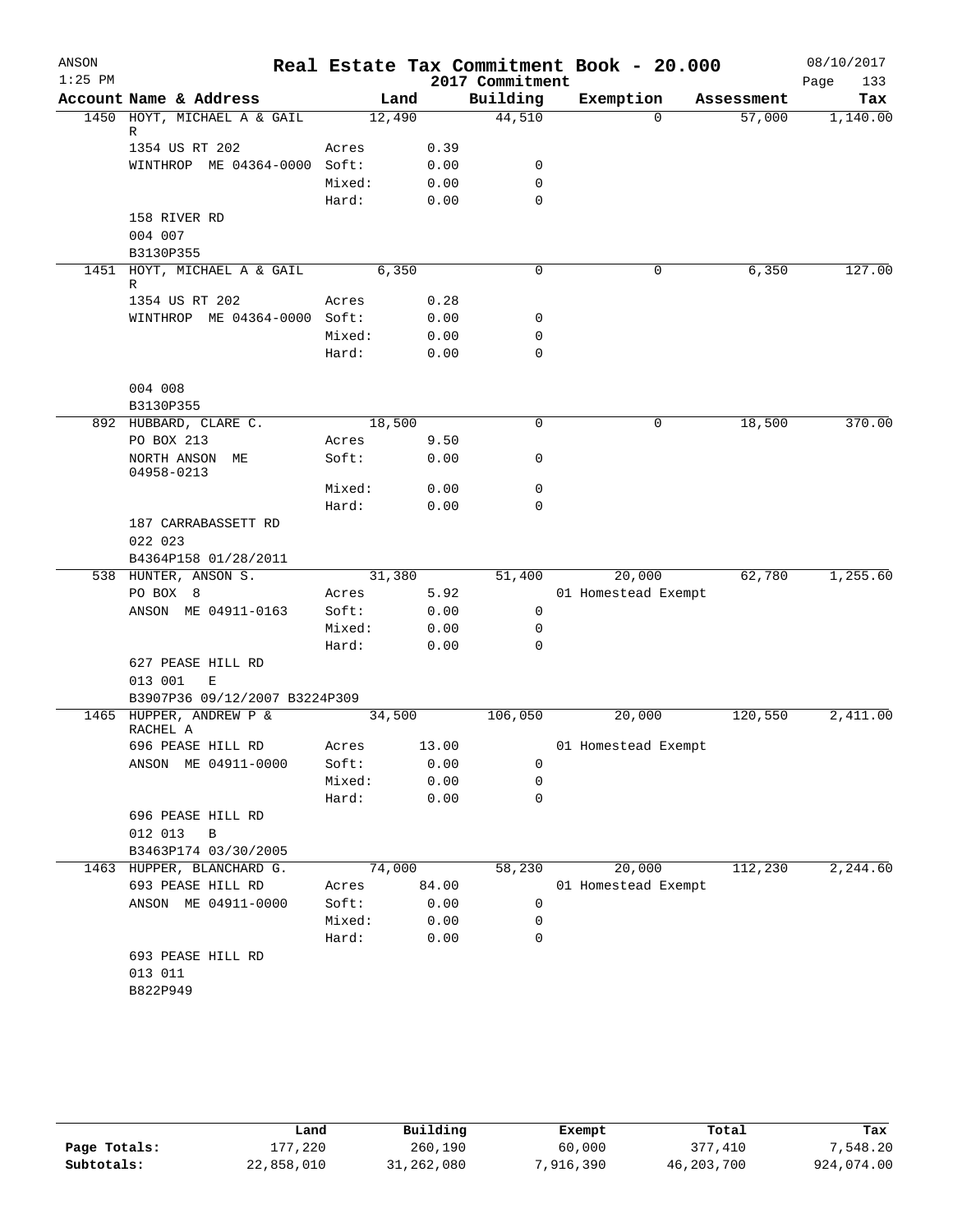| ANSON     |                                                          |        |      |                             | Real Estate Tax Commitment Book - 20.000 |            | 08/10/2017         |
|-----------|----------------------------------------------------------|--------|------|-----------------------------|------------------------------------------|------------|--------------------|
| $1:25$ PM | Account Name & Address                                   | Land   |      | 2017 Commitment<br>Building | Exemption                                | Assessment | Page<br>134<br>Tax |
|           | 1421 HUPPER, BLANCHARD G.                                | 10,000 |      | 19,590                      | $\Omega$                                 | 29,590     | 591.80             |
|           | HUPPER, DAVID P. &<br>JUSTIN D.                          | Acres  | 0.25 |                             |                                          |            |                    |
|           | 693 PEASE HILL ROAD                                      | Soft:  | 0.00 | 0                           |                                          |            |                    |
|           | ANSON ME 04911-0000                                      | Mixed: | 0.00 | 0                           |                                          |            |                    |
|           |                                                          | Hard:  | 0.00 | 0                           |                                          |            |                    |
|           | 76 FLETCHER RD<br>013 010<br>B4808P201 03/10/2014        |        |      |                             |                                          |            |                    |
|           | 1665 HUPPER, DAVID & RAMONA                              | 25,100 |      | 36,900                      | 20,000                                   | 42,000     | 840.00             |
|           | 80 FLETCHER RD                                           | Acres  | 4.40 |                             | 01 Homestead Exempt                      |            |                    |
|           | ANSON ME 04911-0000                                      | Soft:  | 0.00 | 0                           |                                          |            |                    |
|           |                                                          | Mixed: | 0.00 | 0                           |                                          |            |                    |
|           |                                                          | Hard:  | 0.00 | $\mathbf 0$                 |                                          |            |                    |
|           | 80 FLETCHER RD<br>013 011<br>D<br>B2122P260              |        |      |                             |                                          |            |                    |
|           | 93 HUPPER, RAMONA A.                                     | 20,000 |      | 70,140                      | 20,000                                   | 70,140     | 1,402.80           |
|           | 716 HORSEBACK ROAD                                       | Acres  | 1.00 |                             | 01 Homestead Exempt                      |            |                    |
|           | ANSON ME 04911-0000                                      | Soft:  | 0.00 | 0                           |                                          |            |                    |
|           |                                                          | Mixed: | 0.00 | 0                           |                                          |            |                    |
|           |                                                          | Hard:  | 0.00 | 0                           |                                          |            |                    |
|           | 716 HORSEBACK RD<br>019 038<br>Α<br>B4799P168 06/18/2014 |        |      |                             |                                          |            |                    |
|           | 1385 HURD, HOWARD D., JR.                                | 6,890  |      | $\mathbf 0$                 | 0                                        | 6,890      | 137.80             |
|           | PO BOX 181                                               | Acres  | 0.33 |                             |                                          |            |                    |
|           | NORTH ANSON ME<br>04958-0181                             | Soft:  | 0.00 | 0                           |                                          |            |                    |
|           |                                                          | Mixed: | 0.00 | 0                           |                                          |            |                    |
|           |                                                          | Hard:  | 0.00 | 0                           |                                          |            |                    |
|           | 006 048<br>B4475P319 12/20/2011                          |        |      |                             |                                          |            |                    |
|           | 1111 HURD, LINDA J                                       | 14,140 |      | 5,730                       | 19,870                                   | 0          | 0.00               |
|           | PO BOX 602                                               | Acres  | 0.50 |                             | 01 Homestead Exempt                      |            |                    |
|           | NORTH ANSON ME<br>04958-0000                             | Soft:  | 0.00 | 0                           |                                          |            |                    |
|           |                                                          | Mixed: | 0.00 | 0                           |                                          |            |                    |
|           |                                                          | Hard:  | 0.00 | 0                           |                                          |            |                    |
|           | 12 HIGH ST<br>006 049                                    |        |      |                             |                                          |            |                    |
|           | B3331P50 06/22/2004                                      |        |      |                             |                                          |            |                    |
| 560       | IANNONE, AUGUSTO J. JR<br>&                              | 25,030 |      | 66,630                      | 0                                        | 91,660     | 1,833.20           |
|           | IANNONE, JILL M                                          | Acres  | 4.35 |                             |                                          |            |                    |
|           | 10 MEADOWLARK TERR                                       | Soft:  | 0.00 | 0                           |                                          |            |                    |
|           | RICHMOND RI 02898-0000 Mixed:                            |        | 0.00 | 0                           |                                          |            |                    |
|           |                                                          | Hard:  | 0.00 | 0                           |                                          |            |                    |
|           | 242 CAMPGROUND RD<br>015 041                             |        |      |                             |                                          |            |                    |
|           | B3332P107 06/24/2004                                     |        |      |                             |                                          |            |                    |

|              | Land       | Building   | Exempt    | Total        | Tax        |
|--------------|------------|------------|-----------|--------------|------------|
| Page Totals: | 101,160    | 198,990    | 59,870    | 240,280      | 4,805.60   |
| Subtotals:   | 22,959,170 | 31,461,070 | 7,976,260 | 46, 443, 980 | 928,879.60 |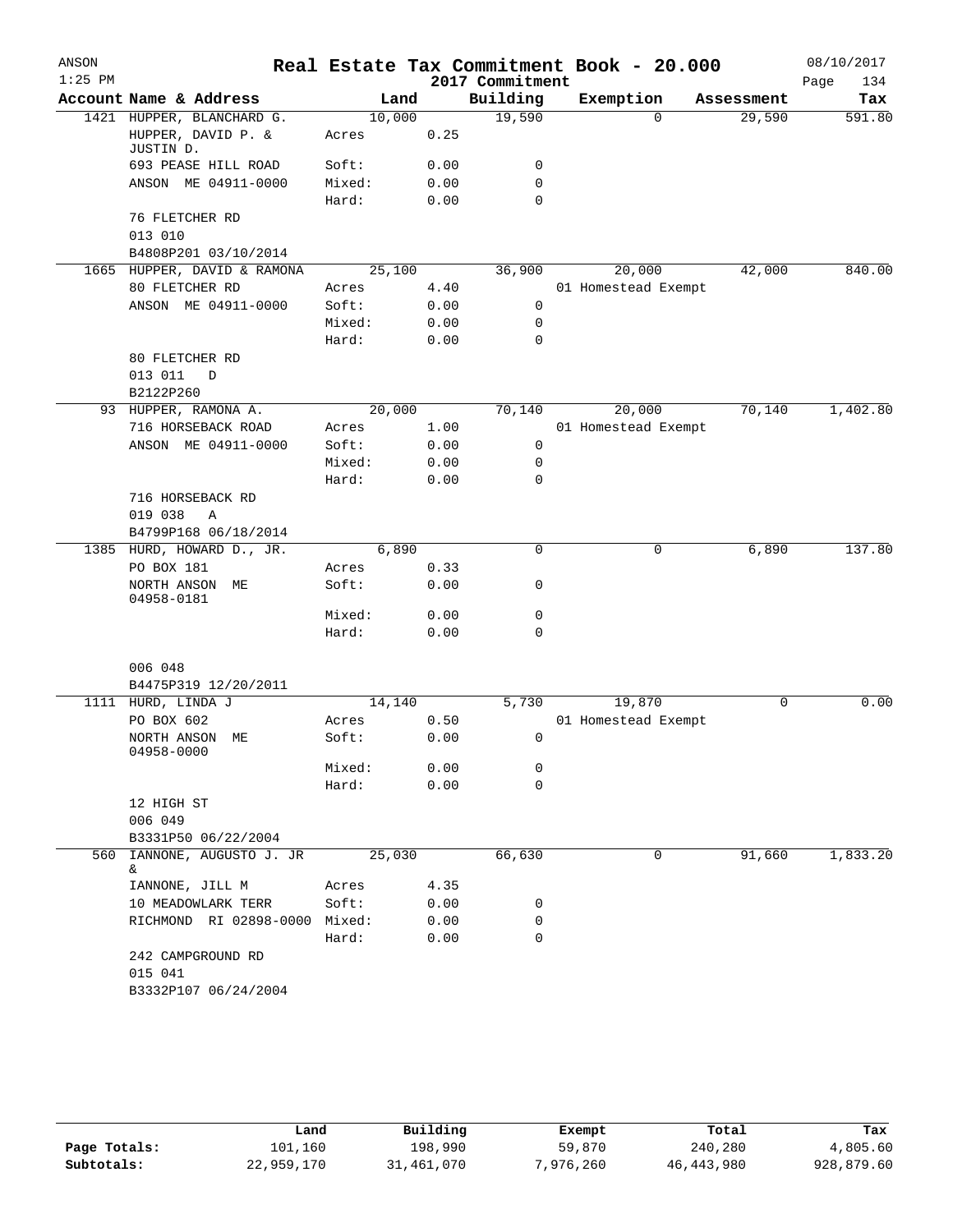| ANSON<br>$1:25$ PM |                                           |                |              | 2017 Commitment | Real Estate Tax Commitment Book - 20.000 |            | 08/10/2017<br>135<br>Page |
|--------------------|-------------------------------------------|----------------|--------------|-----------------|------------------------------------------|------------|---------------------------|
|                    | Account Name & Address                    | Land           |              | Building        | Exemption                                | Assessment | Tax                       |
|                    | 1058 IBANEZ, JEANNETTE                    | 23,080         |              | 9,090           | $\Omega$                                 | 32,170     | 643.40                    |
|                    | 5754 FOXFIELD LANE                        | Acres          | 5.05         |                 |                                          |            |                           |
|                    | LAKE IN THE HILLS<br>IL.<br>60156         | Soft:          | 0.00         | 0               |                                          |            |                           |
|                    |                                           | Mixed:         | 0.00         | 0               |                                          |            |                           |
|                    |                                           | Hard:          | 0.00         | $\mathbf 0$     |                                          |            |                           |
|                    | 383 TOWN FARM RD                          |                |              |                 |                                          |            |                           |
|                    | 022 038<br>4                              |                |              |                 |                                          |            |                           |
|                    | B2470P184                                 |                |              |                 |                                          |            |                           |
|                    | 1686 INGERSOLL, ERIN N. &                 | 23,110         |              | 16,880          | 20,000                                   | 19,990     | 399.80                    |
|                    | DUBE, PATRICK H.                          | Acres          | 3.07         |                 | 01 Homestead Exempt                      |            |                           |
|                    | 103 HOLLIN WAITE HILL<br>RD.              | Soft:          | 0.00         | 0               |                                          |            |                           |
|                    | ANSON ME 04911-0000                       | Mixed:         | 0.00         | 0               |                                          |            |                           |
|                    |                                           | Hard:          | 0.00         | $\mathbf 0$     |                                          |            |                           |
|                    | 103 HOLLIN WAITE HILL                     |                |              |                 |                                          |            |                           |
|                    | RD                                        |                |              |                 |                                          |            |                           |
|                    | 014 045<br>3                              |                |              |                 |                                          |            |                           |
|                    | B4984P286 12/11/2015 B3493P106 06/01/2005 |                |              |                 |                                          |            |                           |
|                    | 1805 INGERSOLL, GERRY L. &                | 22,550         |              | 12,210          | 20,000                                   | 14,760     | 295.20                    |
|                    | THIBODEAU, MICHELE M.                     | Acres          | 2.70         |                 | 01 Homestead Exempt                      |            |                           |
|                    | C/O RICHARD GOULD                         | Soft:          | 0.00         | 0               |                                          |            |                           |
|                    | 663 BIGELOW HILL RD                       | Mixed:         | 0.00         | 0               |                                          |            |                           |
|                    | SKOWHEGAN ME<br>04976-5227                | Hard:          | 0.00         | 0               |                                          |            |                           |
|                    | 317 WEST MILLS RD                         |                |              |                 |                                          |            |                           |
|                    | 011 032<br>6 A                            |                |              |                 |                                          |            |                           |
|                    | B3996P65 05/12/2008                       |                |              |                 |                                          |            |                           |
|                    | 679 INLAND HOSPITAL                       | 31,500         |              | 145,680         | 177,180                                  | $\Omega$   | 0.00                      |
|                    | 200 KENNEDY MEMORIAL DR Acres             |                | 2.00         |                 | 19 Hospital 652-1K                       |            |                           |
|                    | WATERVILLE<br>ME<br>04901-0000            | Soft:          | 0.00         | $\mathbf 0$     |                                          |            |                           |
|                    |                                           | Mixed:         | 0.00         | 0               |                                          |            |                           |
|                    |                                           | Hard:          | 0.00         | 0               |                                          |            |                           |
|                    | 167 NORTH MAIN ST                         |                |              |                 |                                          |            |                           |
|                    | 017 019<br>$\mathsf{C}$                   |                |              |                 |                                          |            |                           |
|                    | B3640P273 12/30/2005                      |                |              |                 |                                          |            |                           |
| 875                | IRELAND, JEANICE T &                      | 14,550         |              | 0               | 0                                        | 14,550     | 291.00                    |
|                    | JAYDEN G                                  |                |              |                 |                                          |            |                           |
|                    | PO BOX 12<br>ATHENS ME 04912-0000         | Acres<br>Soft: | 2.70<br>0.00 | 0               |                                          |            |                           |
|                    |                                           | Mixed:         | 0.00         | 0               |                                          |            |                           |
|                    |                                           | Hard:          | 0.00         | 0               |                                          |            |                           |
|                    |                                           |                |              |                 |                                          |            |                           |
|                    | 011 009<br>E <sub>1</sub>                 |                |              |                 |                                          |            |                           |
|                    | B2700P157                                 |                |              |                 |                                          |            |                           |
|                    | 839 IRISH, CYNTHIA M                      | 14,140         |              | 47,140          | 20,000                                   | 41,280     | 825.60                    |
|                    | 36 SOLON ROAD                             | Acres          | 0.50         |                 | 01 Homestead Exempt                      |            |                           |
|                    | NORTH ANSON ME 04958                      | Soft:          | 0.00         | 0               |                                          |            |                           |
|                    |                                           | Mixed:         | 0.00         | 0               |                                          |            |                           |
|                    |                                           | Hard:          | 0.00         | 0               |                                          |            |                           |
|                    | 36 SOLON RD                               |                |              |                 |                                          |            |                           |
|                    | 017 046                                   |                |              |                 |                                          |            |                           |
|                    | B2421P218                                 |                |              |                 |                                          |            |                           |
|                    |                                           |                |              |                 |                                          |            |                           |
|                    |                                           |                |              |                 |                                          |            |                           |
|                    |                                           |                |              |                 |                                          |            |                           |

|              | Land       | Building   | Exempt    | Total      | Tax        |
|--------------|------------|------------|-----------|------------|------------|
| Page Totals: | 128,930    | 231,000    | 237,180   | 122,750    | 2,455.00   |
| Subtotals:   | 23,088,100 | 31,692,070 | 8,213,440 | 46,566,730 | 931,334.60 |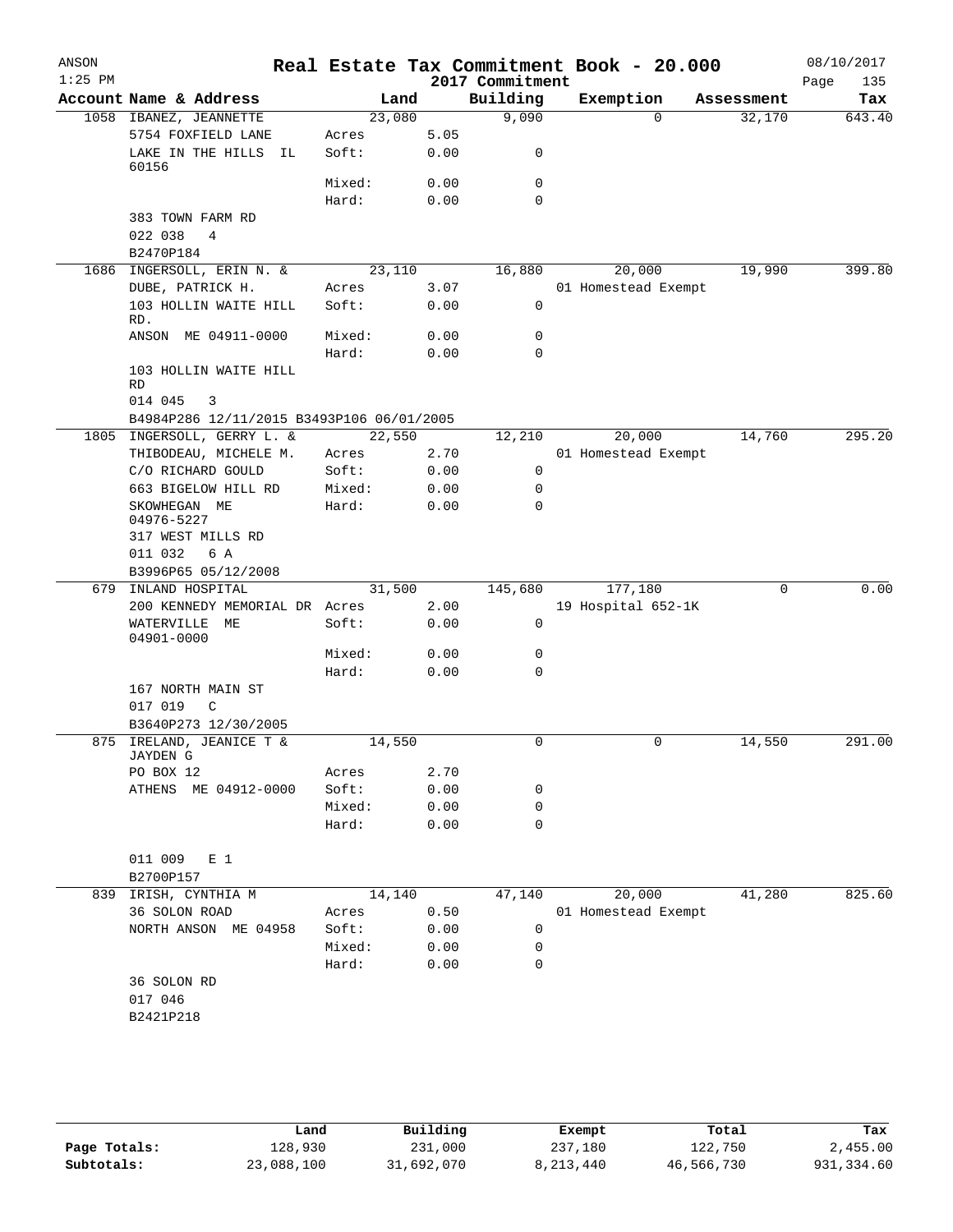| ANSON     |                                                      |                |      |                    | Real Estate Tax Commitment Book - 20.000 |                       | 08/10/2017      |
|-----------|------------------------------------------------------|----------------|------|--------------------|------------------------------------------|-----------------------|-----------------|
| $1:25$ PM |                                                      |                |      | 2017 Commitment    |                                          |                       | 136<br>Page     |
| 281       | Account Name & Address<br>IRWIN, DAVID A. &          | Land<br>12,330 |      | Building<br>94,050 | Exemption<br>$\Omega$                    | Assessment<br>106,380 | Tax<br>2,127.60 |
|           | BRENDA L.                                            |                |      |                    |                                          |                       |                 |
|           | 6252 COMMERCIAL WAY                                  | Acres          | 0.38 |                    |                                          |                       |                 |
|           | WEEKI WACHEE<br>FL<br>34613-6329                     | Soft:          | 0.00 | 0                  |                                          |                       |                 |
|           |                                                      | Mixed:         | 0.00 | 0                  |                                          |                       |                 |
|           |                                                      | Hard:          | 0.00 | $\mathbf 0$        |                                          |                       |                 |
|           | 4 SUMMER ST<br>006 096                               |                |      |                    |                                          |                       |                 |
|           | B4484P122 01/17/2012                                 |                |      |                    |                                          |                       |                 |
|           | 874 JACKSON, CRAIG LEE &<br>CECELIA O                | 23,980         |      | 81,790             | 26,000                                   | 79,770                | 1,595.40        |
|           | PO BOX 495                                           | Acres          | 3.65 |                    | 01 Homestead Exempt                      |                       |                 |
|           | NORTH ANSON ME<br>04958-0495                         | Soft:          | 0.00 |                    | 0 04 Non-resident Veteran                |                       |                 |
|           |                                                      | Mixed:         | 0.00 | 0                  |                                          |                       |                 |
|           |                                                      | Hard:          | 0.00 | $\mathbf 0$        |                                          |                       |                 |
|           | 226 EMBDEN POND RD                                   |                |      |                    |                                          |                       |                 |
|           | 023 034<br>Α<br>B2686P133                            |                |      |                    |                                          |                       |                 |
| 1475      | JACKSON, DAVID L. &<br>JEFFREY A.                    | 20,110         |      | 71,070             | 20,000                                   | 71,180                | 1,423.60        |
|           | PO BOX 33                                            | Acres          | 1.07 |                    | 01 Homestead Exempt                      |                       |                 |
|           | ANSON ME 04911-0033                                  | Soft:          | 0.00 | 0                  |                                          |                       |                 |
|           |                                                      | Mixed:         | 0.00 | 0                  |                                          |                       |                 |
|           |                                                      | Hard:          | 0.00 | $\mathbf 0$        |                                          |                       |                 |
|           | 176 MAIN ST                                          | LIFE ESTATE    |      |                    |                                          |                       |                 |
|           | 002 020                                              |                |      |                    |                                          |                       |                 |
|           | B2817P87                                             |                |      |                    |                                          |                       |                 |
|           | 1332 JACOB, KELLY L<br>30 CHAPMAN ST, UNIT 308 Acres | 18,550         | 0.86 | 67,350             | 0                                        | 85,900                | 1,718.00        |
|           | WEYMOUTH MA 02189                                    | Soft:          | 0.00 | 0                  |                                          |                       |                 |
|           |                                                      | Mixed:         | 0.00 | 0                  |                                          |                       |                 |
|           |                                                      | Hard:          | 0.00 | $\mathbf 0$        |                                          |                       |                 |
|           | 52 FAHI POND RD                                      |                |      |                    |                                          |                       |                 |
|           | 007 009                                              |                |      |                    |                                          |                       |                 |
|           | B3784P98 12/08/2006                                  |                |      |                    |                                          |                       |                 |
| 1473      | JACOBS, ARLENE A                                     | 13,860         |      | 41,820             | 20,000                                   | 35,680                | 713.60          |
|           | PO BOX 174                                           | Acres          | 0.48 |                    | 01 Homestead Exempt                      |                       |                 |
|           | ANSON ME 04911-0174                                  | Soft:          | 0.00 | $\mathbf 0$        |                                          |                       |                 |
|           |                                                      | Mixed:         | 0.00 | $\mathbf 0$        |                                          |                       |                 |
|           |                                                      | Hard:          | 0.00 | $\mathbf 0$        |                                          |                       |                 |
|           | 7 WILSON ST                                          |                |      |                    |                                          |                       |                 |
|           | 003 069                                              |                |      |                    |                                          |                       |                 |
|           | B1374P66                                             |                |      |                    |                                          |                       |                 |
| 279       | JACYSSIN, KYLE E.                                    | 12,650         |      | 46,380             | 0                                        | 59,030                | 1,180.60        |
|           | 39 LINDA RD                                          | Acres          | 0.40 |                    |                                          |                       |                 |
|           | TIVERTON RI 02878-0000 Soft:                         |                | 0.00 | 0                  |                                          |                       |                 |
|           |                                                      | Mixed:         | 0.00 | 0                  |                                          |                       |                 |
|           |                                                      | Hard:          | 0.00 | $\mathbf 0$        |                                          |                       |                 |
|           | 21 KENNEBEC ST<br>001 007                            |                |      |                    |                                          |                       |                 |
|           | B3632P328 02/09/2006                                 |                |      |                    |                                          |                       |                 |
|           |                                                      |                |      |                    |                                          |                       |                 |

|              | Land       | Building   | Exempt    | Total      | Tax        |
|--------------|------------|------------|-----------|------------|------------|
| Page Totals: | 101,480    | 402,460    | 66,000    | 437,940    | 8,758.80   |
| Subtotals:   | 23,189,580 | 32,094,530 | 8,279,440 | 47,004,670 | 940,093.40 |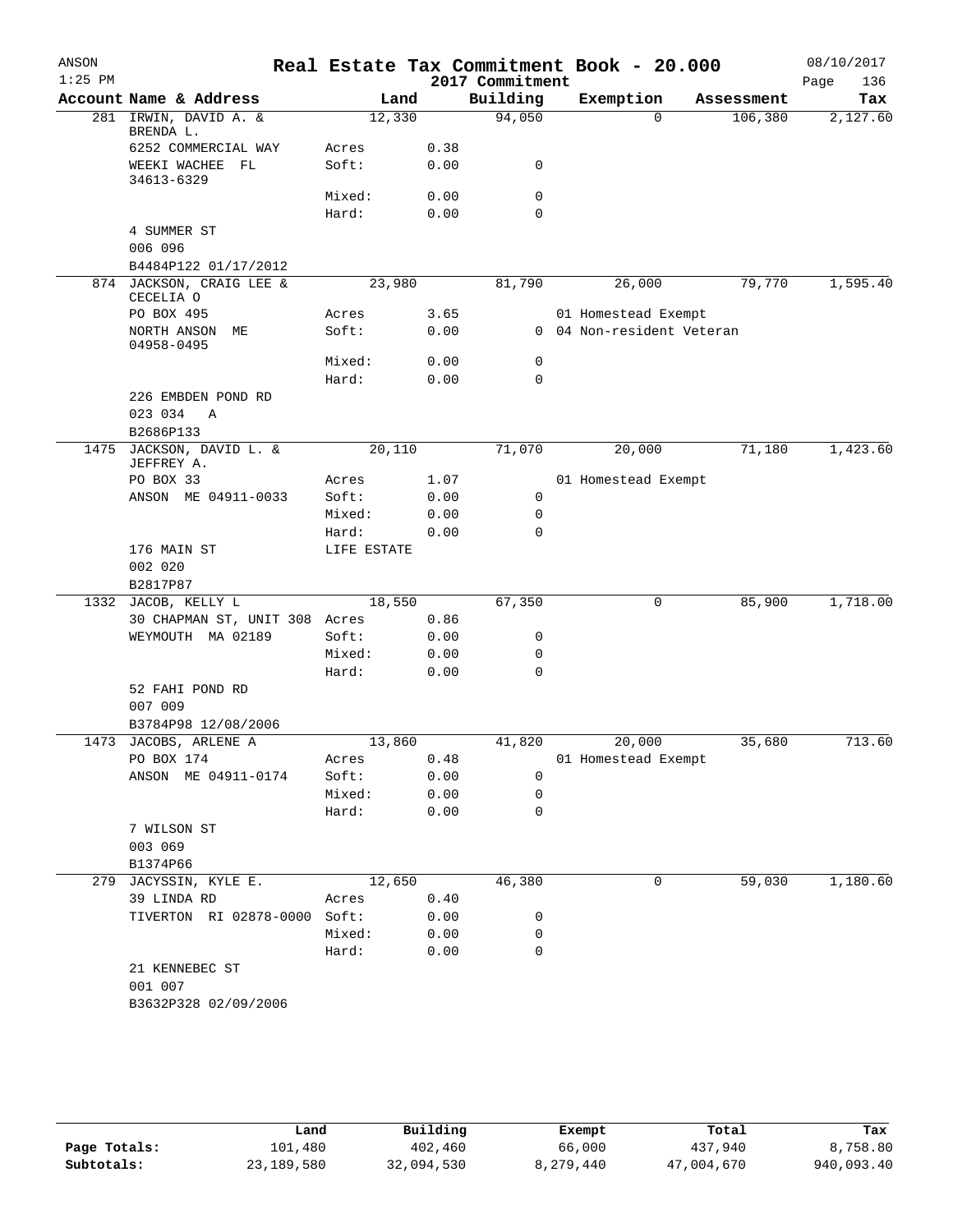| ANSON<br>$1:25$ PM |                                                  |                 |               | 2017 Commitment      | Real Estate Tax Commitment Book - 20.000 |            | 08/10/2017<br>137<br>Page |
|--------------------|--------------------------------------------------|-----------------|---------------|----------------------|------------------------------------------|------------|---------------------------|
|                    | Account Name & Address                           |                 | Land          | Building             | Exemption                                | Assessment | Tax                       |
| 1553               | JAMES, JEFFREY F.,<br>ESTATE                     |                 | 2,700         | 0                    | $\Omega$                                 | 2,700      | 54.00                     |
|                    | C/O JESSICA JAMES                                | Acres           | 1.80          |                      |                                          |            |                           |
|                    | PO BOX 643                                       | Soft:           | 0.00          | 0                    |                                          |            |                           |
|                    | ALFRED ME 04002-0643                             | Mixed:          | 0.00          | $\mathbf 0$          |                                          |            |                           |
|                    |                                                  | Hard:           | 0.00          | 0                    |                                          |            |                           |
|                    | <b>MAYHEW ROAD</b>                               |                 |               |                      |                                          |            |                           |
|                    | 011 009<br>B                                     |                 |               |                      |                                          |            |                           |
|                    | B2487P83                                         |                 |               |                      |                                          |            |                           |
|                    | 897 JARVIS, JONATHAN M.                          |                 | 10,500        | 0                    | 0                                        | 10,500     | 210.00                    |
|                    | PO BOX 2838                                      | Acres           | 3.00          |                      |                                          |            |                           |
|                    | WATERVILLE<br>ME<br>04901-0000                   | Soft:           | 0.00          | 0                    |                                          |            |                           |
|                    |                                                  | Mixed:          | 0.00          | 0                    |                                          |            |                           |
|                    |                                                  | Hard:           | 0.00          | $\mathbf 0$          |                                          |            |                           |
|                    | 011 009<br>F <sub>2</sub><br>B4410P62 06/28/2011 |                 |               |                      |                                          |            |                           |
| 467                | JENNINGS, RYAN A. &                              |                 | 14,560        | 71,480               | 20,000                                   | 66,040     | 1,320.80                  |
|                    | GLORIA J. ROBERTSON                              |                 |               |                      |                                          |            |                           |
|                    | PO BOX 52                                        | Acres           | 0.53          |                      | 01 Homestead Exempt                      |            |                           |
|                    | ANSON ME 04911-0052                              | Soft:           | 0.00          | 0                    |                                          |            |                           |
|                    |                                                  | Mixed:          | 0.00          | 0                    |                                          |            |                           |
|                    |                                                  | Hard:           | 0.00          | 0                    |                                          |            |                           |
|                    | 15 PINE ST<br>002 041                            |                 |               |                      |                                          |            |                           |
|                    | B4360P57 01/18/2011<br>1478 JEWELL, DAVID E &    |                 |               | 27,660               |                                          | 40,390     | 807.80                    |
|                    | CHRISTINE A                                      |                 | 12,730        |                      | 0                                        |            |                           |
|                    | 19 JOHN ST                                       | Acres           | 0.18          |                      |                                          |            |                           |
|                    | MADISON ME 04950-0000                            | Soft:           | 0.00          | 0                    |                                          |            |                           |
|                    |                                                  | Mixed:          | 0.00          | 0                    |                                          |            |                           |
|                    |                                                  | Hard:           | 0.00          | $\mathbf 0$          |                                          |            |                           |
|                    | 20 MAIN ST                                       |                 |               |                      |                                          |            |                           |
|                    | 001 121                                          |                 |               |                      |                                          |            |                           |
|                    | B1995P198                                        |                 |               |                      |                                          |            |                           |
|                    | 86 JOHNSON, BONNIE J.                            |                 | 39,550        | 63,460               | 20,000                                   | 83,010     | 1,660.20                  |
|                    | 523 HORSEBACK ROAD                               | Acres           | 23.00         |                      | 01 Homestead Exempt                      |            |                           |
|                    | ANSON ME 04911-0000                              | Soft:           | 7.00          | 840                  |                                          |            |                           |
|                    |                                                  | Mixed:<br>Hard: | 12.00<br>0.00 | 2,112<br>$\mathbf 0$ |                                          |            |                           |
|                    | 523 HORSEBACK RD                                 | TREE GROWTH     |               |                      |                                          |            |                           |
|                    | 014 010                                          |                 |               |                      |                                          |            |                           |
|                    | B4794P219 06/11/2014                             |                 |               |                      |                                          |            |                           |
|                    | 672 JOHNSON, HARRY J &<br>DEBRA                  |                 | 13,500        | 0                    | 0                                        | 13,500     | 270.00                    |
|                    | PO BOX 157                                       | Acres           | 2.00          |                      |                                          |            |                           |
|                    | KINGFIELD ME<br>04947-0000                       | Soft:           | 0.00          | 0                    |                                          |            |                           |
|                    |                                                  | Mixed:          | 0.00          | 0                    |                                          |            |                           |
|                    |                                                  | Hard:           | 0.00          | 0                    |                                          |            |                           |
|                    | 013 023<br>B<br>B3601P241 10/24/2005             |                 |               |                      |                                          |            |                           |

|              | Land         | Building     | Exempt    | Total      | Tax         |
|--------------|--------------|--------------|-----------|------------|-------------|
| Page Totals: | 93,540       | 162,600      | 40,000    | 216,140    | 4,322.80    |
| Subtotals:   | 23, 283, 120 | 32, 257, 130 | 8,319,440 | 47,220,810 | 944, 416.20 |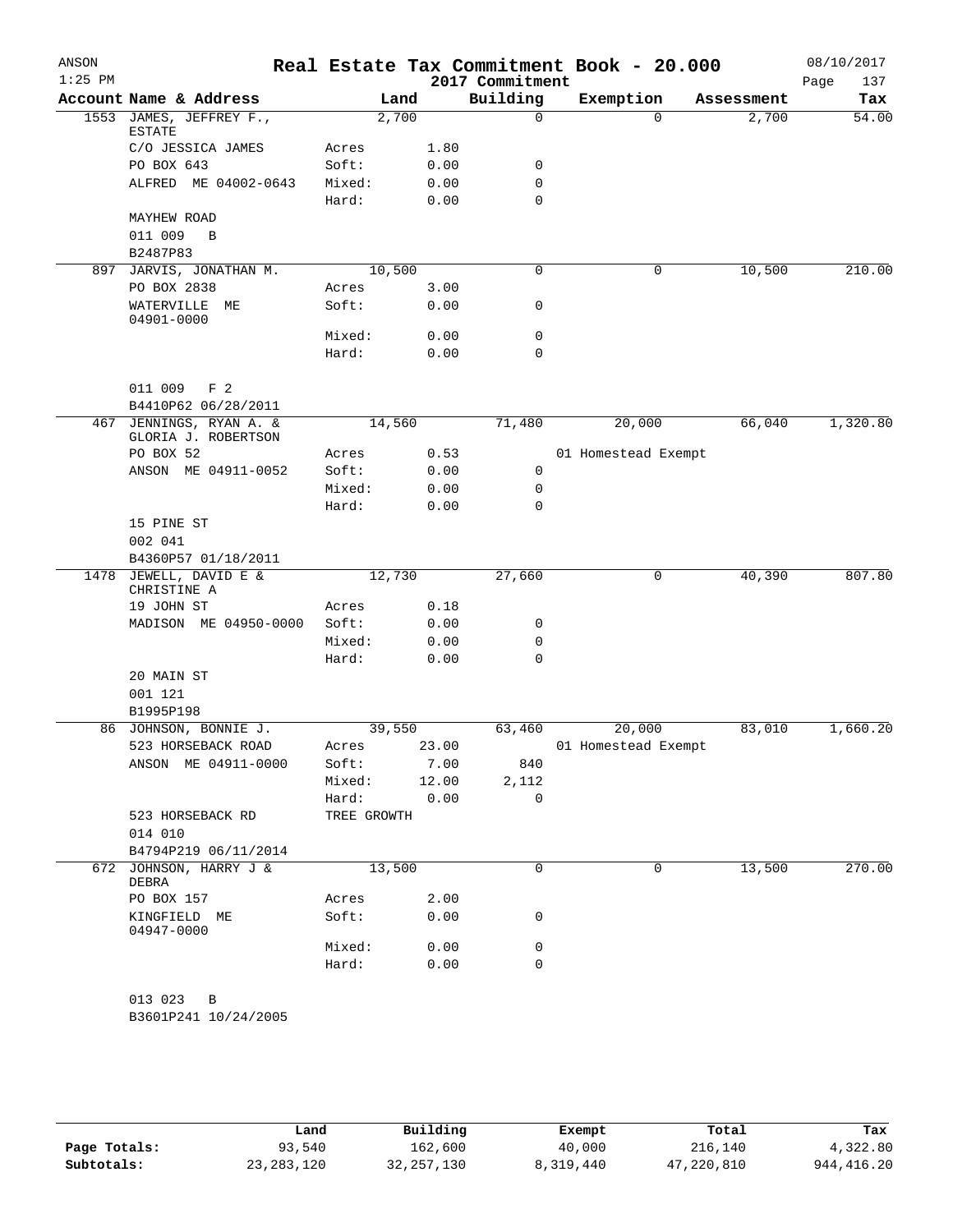| ANSON<br>$1:25$ PM |                                           |            |       | 2017 Commitment | Real Estate Tax Commitment Book - 20.000 |            | 08/10/2017<br>Page<br>138 |
|--------------------|-------------------------------------------|------------|-------|-----------------|------------------------------------------|------------|---------------------------|
|                    | Account Name & Address                    | Land       |       | Building        | Exemption                                | Assessment | Tax                       |
|                    | 1377 JOHNSON, JEREMY L.                   | 17,400     |       | $\mathbf 0$     | $\Omega$                                 | 17,400     | 348.00                    |
|                    | 2324 BEAR POND RD                         | Acres      | 4.60  |                 |                                          |            |                           |
|                    | HARTFORD ME 04220-5534 Soft:              |            | 0.00  | 0               |                                          |            |                           |
|                    |                                           | Mixed:     | 0.00  | 0               |                                          |            |                           |
|                    |                                           | Hard:      | 0.00  | 0               |                                          |            |                           |
|                    | OFF VALLEY ROAD                           |            |       |                 |                                          |            |                           |
|                    | 020 024<br>D                              |            |       |                 |                                          |            |                           |
|                    | B3378P347 09/17/2004                      |            |       |                 |                                          |            |                           |
| 1326               | JOHNSON, PHILLIP S. &<br>DEBORAH L.       | 20,780     |       | 82,100          | 0                                        | 102,880    | 2,057.60                  |
|                    | PO BOX 312                                | Acres      | 1.52  |                 |                                          |            |                           |
|                    | NORTH ANSON ME                            | Soft:      | 0.00  | 0               |                                          |            |                           |
|                    | 04958-0312                                |            |       |                 |                                          |            |                           |
|                    |                                           | Mixed:     | 0.00  | 0               |                                          |            |                           |
|                    |                                           | Hard:      | 0.00  | 0               |                                          |            |                           |
|                    | 22 UNION ST                               |            |       |                 |                                          |            |                           |
|                    | 005 012                                   |            |       |                 |                                          |            |                           |
|                    | B4495P25 02/17/2012                       |            |       |                 |                                          |            |                           |
|                    | 1718 JOHNSON, ROBERT                      | 20,600     |       | 24,080          | 0                                        | 44,680     | 893.60                    |
|                    | 548 HORSEBACK RD                          | Acres      | 1.40  |                 |                                          |            |                           |
|                    | ANSON ME 04911-0000                       | Soft:      | 0.00  | 0               |                                          |            |                           |
|                    |                                           | Mixed:     | 0.00  | 0               |                                          |            |                           |
|                    |                                           | Hard:      | 0.00  | $\Omega$        |                                          |            |                           |
|                    | 548 HORSEBACK RD                          |            |       |                 |                                          |            |                           |
|                    | 014 011 D                                 |            |       |                 |                                          |            |                           |
|                    | B4699P214 08/15/2013                      |            |       |                 |                                          |            |                           |
| 1880               | JOHNSON, TERRY V &                        | 21,200     |       | 0               | 0                                        | 21,200     | 424.00                    |
|                    | DONNA                                     |            |       |                 |                                          |            |                           |
|                    | 1622 RICHMOND RD                          | Acres      | 7.70  |                 |                                          |            |                           |
|                    | LITCHFIELD ME<br>04350-0000               | Soft:      | 0.00  | 0               |                                          |            |                           |
|                    |                                           | Mixed:     | 0.00  | 0               |                                          |            |                           |
|                    |                                           | Hard:      | 0.00  | $\mathbf 0$     |                                          |            |                           |
|                    |                                           |            |       |                 |                                          |            |                           |
|                    | 019 036<br>Е                              |            |       |                 |                                          |            |                           |
|                    | B4138P185 05/19/2009                      |            |       |                 |                                          |            |                           |
|                    | 819 JONES, MICHAEL A. &                   | 37,500     |       | 4,760           | 0                                        | 42,260     | 845.20                    |
|                    | BRENDA L.                                 |            |       |                 |                                          |            |                           |
|                    | 125 BLACKPOINT ROAD                       | Acres      | 16.00 |                 |                                          |            |                           |
|                    | NEW GLOUCESTER ME                         | Soft:      | 0.00  | 0               |                                          |            |                           |
|                    | 04260                                     | Mixed:     | 0.00  | 0               |                                          |            |                           |
|                    |                                           | Hard:      | 0.00  | 0               |                                          |            |                           |
|                    | 595 FOUR MILE SQUARE RD                   |            |       |                 |                                          |            |                           |
|                    | 020 026<br>F                              |            |       |                 |                                          |            |                           |
|                    | B4563P249 08/17/2012                      |            |       |                 |                                          |            |                           |
|                    | 1274 JONES, ROBIN                         | 7,040      |       | 23,360          | 0                                        | 30,400     | 608.00                    |
|                    | 205 RIVER ROAD                            | Acres      | 0.22  |                 |                                          |            |                           |
|                    | NORTH ANSON ME<br>04958-7117              | Soft:      | 0.00  | 0               |                                          |            |                           |
|                    |                                           | Mixed:     | 0.00  | 0               |                                          |            |                           |
|                    |                                           | Hard:      | 0.00  | $\mathbf 0$     |                                          |            |                           |
|                    | 205 RIVER RD                              | B5054P0232 |       |                 |                                          |            |                           |
|                    | 015 064<br>A                              |            |       |                 |                                          |            |                           |
|                    | B5054P232 07/29/2016 B4942P139 08/11/2015 |            |       |                 |                                          |            |                           |
|                    |                                           |            |       |                 |                                          |            |                           |

|              | Land       | Building   | Exempt    | Total      | Tax        |
|--------------|------------|------------|-----------|------------|------------|
| Page Totals: | 124,520    | 134,300    |           | 258,820    | 5,176.40   |
| Subtotals:   | 23,407,640 | 32,391,430 | 8,319,440 | 47,479,630 | 949,592.60 |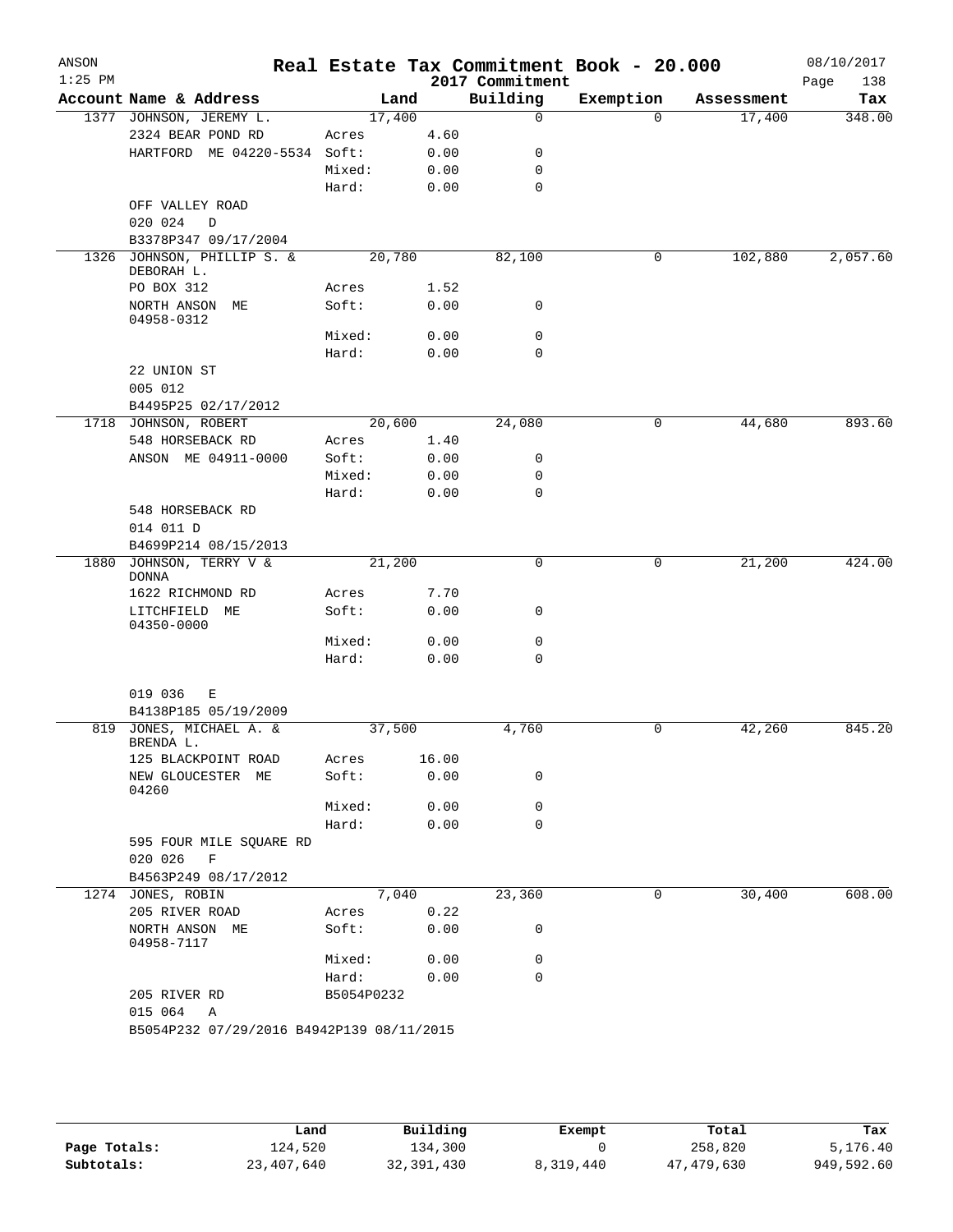| ANSON<br>$1:25$ PM |                                         |                 |        |              | 2017 Commitment             | Real Estate Tax Commitment Book - 20.000 |   |            | 08/10/2017<br>139<br>Page |
|--------------------|-----------------------------------------|-----------------|--------|--------------|-----------------------------|------------------------------------------|---|------------|---------------------------|
|                    | Account Name & Address                  |                 | Land   |              | Building                    | Exemption                                |   | Assessment | Tax                       |
| 687                | JONES, SCOTT C & LARRY                  |                 | 10,000 |              | 43,110                      | $\mathbf 0$                              |   | 53,110     | 1,062.20                  |
|                    | Α                                       |                 |        |              |                             |                                          |   |            |                           |
|                    | PO BOX 361                              | Acres           |        | 0.25         |                             |                                          |   |            |                           |
|                    | NORRIDGEWOCK ME<br>04957-0361           | Soft:           |        | 0.00         | 0                           |                                          |   |            |                           |
|                    |                                         | Mixed:          |        | 0.00         | 0                           |                                          |   |            |                           |
|                    |                                         | Hard:           |        | 0.00         | $\mathbf 0$                 |                                          |   |            |                           |
|                    | 38 UNION ST                             |                 |        |              |                             |                                          |   |            |                           |
|                    | 005 008                                 |                 |        |              |                             |                                          |   |            |                           |
|                    | B3048P326                               |                 |        |              |                             |                                          |   |            |                           |
| 119                | JORDAN, JOHN B &<br>REBECCA B           |                 | 12,650 |              | 28,420                      | 0                                        |   | 41,070     | 821.40                    |
|                    | PO BOX 607                              | Acres           |        | 0.40         |                             |                                          |   |            |                           |
|                    | SKOWHEGAN ME                            | Soft:           |        | 0.00         | 0                           |                                          |   |            |                           |
|                    | 04976-0000                              |                 |        |              |                             |                                          |   |            |                           |
|                    |                                         | Mixed:          |        | 0.00         | 0                           |                                          |   |            |                           |
|                    | 4 MAIN ST                               | Hard:           |        | 0.00         | $\mathbf 0$                 |                                          |   |            |                           |
|                    | 003 072                                 |                 |        |              |                             |                                          |   |            |                           |
|                    | B3833P246 04/10/2007                    |                 |        |              |                             |                                          |   |            |                           |
|                    | 1276 JORDAN, JOHN B &                   |                 | 12,000 |              | 83,820                      | 0                                        |   | 95,820     | 1,916.40                  |
|                    | REBECCA B                               |                 |        |              |                             |                                          |   |            |                           |
|                    | PO BOX 607                              | Acres           |        | 0.36         |                             |                                          |   |            |                           |
|                    | SKOWHEGAN ME<br>04976-0000              | Soft:           |        | 0.00         | 0                           |                                          |   |            |                           |
|                    |                                         | Mixed:          |        | 0.00         | $\mathsf{O}$                |                                          |   |            |                           |
|                    |                                         | Hard:           |        | 0.00         | $\mathbf 0$                 |                                          |   |            |                           |
|                    | 13 MAIN ST                              |                 |        |              |                             |                                          |   |            |                           |
|                    | 003 070                                 |                 |        |              |                             |                                          |   |            |                           |
|                    | B3833P246 04/10/2007                    |                 |        |              |                             |                                          |   |            |                           |
|                    | 118 JORDAN, JOHN B &<br>REBECCA B       |                 | 12,750 |              | $\mathsf{O}$                |                                          | 0 | 12,750     | 255.00                    |
|                    | PO BOX 607                              | Acres           |        | 2.00         |                             |                                          |   |            |                           |
|                    | SKOWHEGAN ME                            | Soft:           |        | 0.00         | 0                           |                                          |   |            |                           |
|                    | 04976-0000                              |                 |        |              |                             |                                          |   |            |                           |
|                    |                                         | Mixed:          |        | 0.00         | $\mathbf 0$                 |                                          |   |            |                           |
|                    |                                         | Hard:           |        | 0.00         | 0                           |                                          |   |            |                           |
|                    | 019 024<br>B                            |                 |        |              |                             |                                          |   |            |                           |
|                    | B3833P246 04/10/2007                    |                 |        |              |                             |                                          |   |            |                           |
|                    | 1484 JORDAN, MARK & BARBARA             |                 | 12,490 |              | 72,310                      | 20,000                                   |   | 64,800     | 1,296.00                  |
|                    | PO BOX 71                               | Acres           |        | 0.39         |                             | 01 Homestead Exempt                      |   |            |                           |
|                    | ANSON ME 04911-0071                     | Soft:           |        | 0.00         | 0                           |                                          |   |            |                           |
|                    |                                         | Mixed:          |        | 0.00         | 0                           |                                          |   |            |                           |
|                    |                                         | Hard:           |        | 0.00         | 0                           |                                          |   |            |                           |
|                    | 19 FINCH ST<br>003 059                  |                 |        |              |                             |                                          |   |            |                           |
|                    | B1230P168                               |                 |        |              |                             |                                          |   |            |                           |
| 1393               | JORDAN, MARK & BARBARA                  |                 | 12,650 |              | 11,920                      | 0                                        |   | 24,570     | 491.40                    |
|                    | C.                                      |                 |        |              |                             |                                          |   |            |                           |
|                    | PO BOX 71                               | Acres           |        | 0.40         |                             |                                          |   |            |                           |
|                    | ANSON ME 04911-0000                     | Soft:           |        | 0.00         | 0                           |                                          |   |            |                           |
|                    |                                         | Mixed:<br>Hard: |        | 0.00<br>0.00 | $\mathbf 0$<br>$\mathsf{O}$ |                                          |   |            |                           |
|                    | 11 WILSON ST                            |                 |        |              |                             |                                          |   |            |                           |
|                    | 003 068                                 |                 |        |              |                             |                                          |   |            |                           |
|                    | B3972P14 03/06/2008 B3881P30 07/12/2007 |                 |        |              |                             |                                          |   |            |                           |
|                    |                                         |                 |        |              |                             |                                          |   |            |                           |
|                    |                                         |                 |        |              |                             |                                          |   |            |                           |
|                    |                                         |                 |        |              |                             |                                          |   |            |                           |

|              | Land       | Building   | Exempt    | Total      | Tax        |
|--------------|------------|------------|-----------|------------|------------|
| Page Totals: | 72,540     | 239,580    | 20,000    | 292,120    | 5,842.40   |
| Subtotals:   | 23,480,180 | 32,631,010 | 8,339,440 | 47,771,750 | 955,435.00 |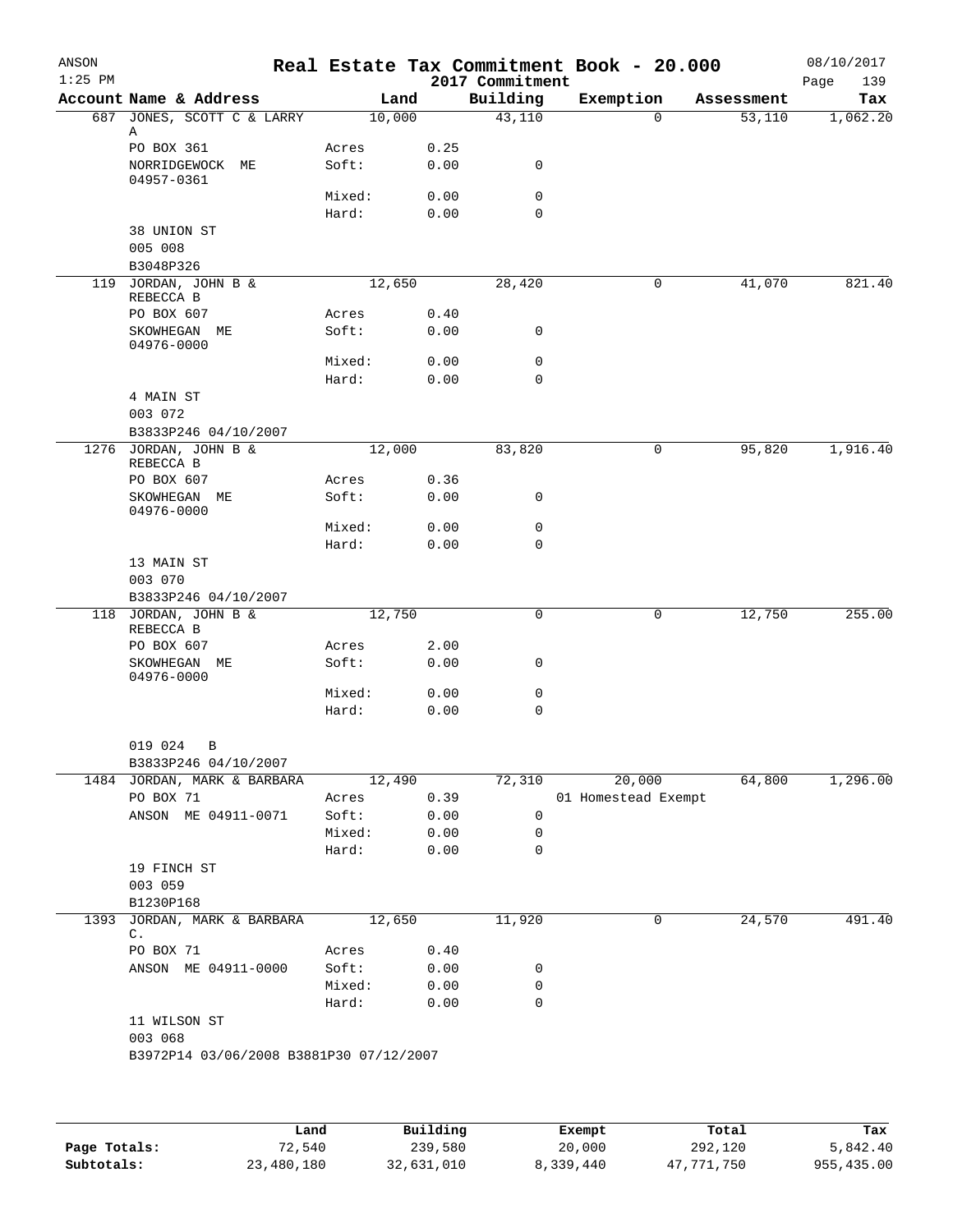| ANSON     |                                           |               |       |                 | Real Estate Tax Commitment Book - 20.000 |          |            | 08/10/2017  |
|-----------|-------------------------------------------|---------------|-------|-----------------|------------------------------------------|----------|------------|-------------|
| $1:25$ PM |                                           |               |       | 2017 Commitment |                                          |          |            | Page<br>140 |
|           | Account Name & Address                    |               | Land  | Building        | Exemption                                |          | Assessment | Tax         |
|           | 192 JORDAN, MARK A &                      | 18,740        |       | 65,630          |                                          | $\Omega$ | 84,370     | 1,687.40    |
|           | BARBARA C<br>PO BOX 71                    | Acres         | 0.39  |                 |                                          |          |            |             |
|           | ANSON ME 04911-0071                       | Soft:         | 0.00  | 0               |                                          |          |            |             |
|           |                                           | Mixed:        | 0.00  | $\mathbf 0$     |                                          |          |            |             |
|           |                                           | Hard:         | 0.00  | $\mathbf 0$     |                                          |          |            |             |
|           | 18 FINCH ST                               |               |       |                 |                                          |          |            |             |
|           | 003 064                                   |               |       |                 |                                          |          |            |             |
|           | B2479P18                                  |               |       |                 |                                          |          |            |             |
|           | 79 JORDAN, MARK A &                       | 16,000        |       | 31,510          |                                          | 0        | 47,510     | 950.20      |
|           | BARBARA C                                 |               |       |                 |                                          |          |            |             |
|           | PO BOX 71                                 | Acres         | 0.36  |                 |                                          |          |            |             |
|           | ANSON ME 04911                            | Soft:         | 0.00  | 0               |                                          |          |            |             |
|           |                                           | Mixed:        | 0.00  | 0               |                                          |          |            |             |
|           |                                           | Hard:         | 0.00  | $\mathbf 0$     |                                          |          |            |             |
|           | 4 FINCH ST                                | B4950P0351 JT |       |                 |                                          |          |            |             |
|           | 003 071                                   |               |       |                 |                                          |          |            |             |
|           | B4950P351 09/01/2015 B3760P136 08/15/2006 |               |       |                 |                                          |          |            |             |
| 718       | JORDAN, MARK A &                          | 26,300        |       | 19,960          |                                          | 0        | 46,260     | 925.20      |
|           | BARBARA C<br>PO BOX 71                    | Acres         | 5.20  |                 |                                          |          |            |             |
|           | ANSON ME 04911-0071                       | Soft:         | 0.00  | 0               |                                          |          |            |             |
|           |                                           | Mixed:        | 0.00  | 0               |                                          |          |            |             |
|           |                                           | Hard:         | 0.00  | $\mathbf 0$     |                                          |          |            |             |
|           | 50 CROSS RD                               |               |       |                 |                                          |          |            |             |
|           | 011 032<br>1                              |               |       |                 |                                          |          |            |             |
|           | B3836P174 04/18/2007                      |               |       |                 |                                          |          |            |             |
|           | 734 JORDAN, MICHAEL                       | 15,490        |       | 50,580          | 20,000                                   |          | 46,070     | 921.40      |
|           | JORDAN, KAYLA                             | Acres         | 0.33  |                 | 01 Homestead Exempt                      |          |            |             |
|           | 31A PREBLE AVE                            | Soft:         | 0.00  | $\mathsf{O}$    |                                          |          |            |             |
|           | ANSON ME 04911-0000                       | Mixed:        | 0.00  | 0               |                                          |          |            |             |
|           |                                           | Hard:         | 0.00  | 0               |                                          |          |            |             |
|           | 31 PREBLE AVE                             |               |       |                 |                                          |          |            |             |
|           | 004 019                                   |               |       |                 |                                          |          |            |             |
|           | B4787P110 05/23/2014                      |               |       |                 |                                          |          |            |             |
|           | 1485 JORDAN, MICHAEL S                    | 18,300        |       | $\Omega$        |                                          | 0        | 18,300     | 366.00      |
|           | 32 ANTHONY ST                             | Acres         | 5.20  |                 |                                          |          |            |             |
|           | EAST PROVIDENCE RI                        | Soft:         | 0.00  | 0               |                                          |          |            |             |
|           | 02914-0000                                | Mixed:        | 0.00  | 0               |                                          |          |            |             |
|           |                                           | Hard:         | 0.00  | 0               |                                          |          |            |             |
|           |                                           |               |       |                 |                                          |          |            |             |
|           | 023 044 P                                 |               |       |                 |                                          |          |            |             |
|           | B1393P158                                 |               |       |                 |                                          |          |            |             |
|           | 1488 JUBILEE REVIVALS, INC                | 42,500        |       |                 | 100,760 119,640                          |          | 23,620     | 472.40      |
|           | C/O FLORENCE GORMAN                       | Acres         | 17.00 |                 | 17 Jubilee                               |          |            |             |
|           | ONE MADISON AVE APT 3B                    | Soft:         | 0.00  | 0               |                                          |          |            |             |
|           | MADISON ME 04950                          | Mixed:        | 0.00  | 0               |                                          |          |            |             |
|           |                                           | Hard:         | 0.00  | 0               |                                          |          |            |             |
|           | 54 GORMAN RD                              |               |       |                 |                                          |          |            |             |
|           | 013 001 B                                 |               |       |                 |                                          |          |            |             |
|           | B1553P198                                 |               |       |                 |                                          |          |            |             |
|           |                                           |               |       |                 |                                          |          |            |             |
|           |                                           |               |       |                 |                                          |          |            |             |

|              | Land       | Building   | Exempt    | Total      | Tax        |
|--------------|------------|------------|-----------|------------|------------|
| Page Totals: | 137,330    | 268,440    | 139,640   | 266,130    | 5,322.60   |
| Subtotals:   | 23,617,510 | 32,899,450 | 8,479,080 | 48,037,880 | 960,757.60 |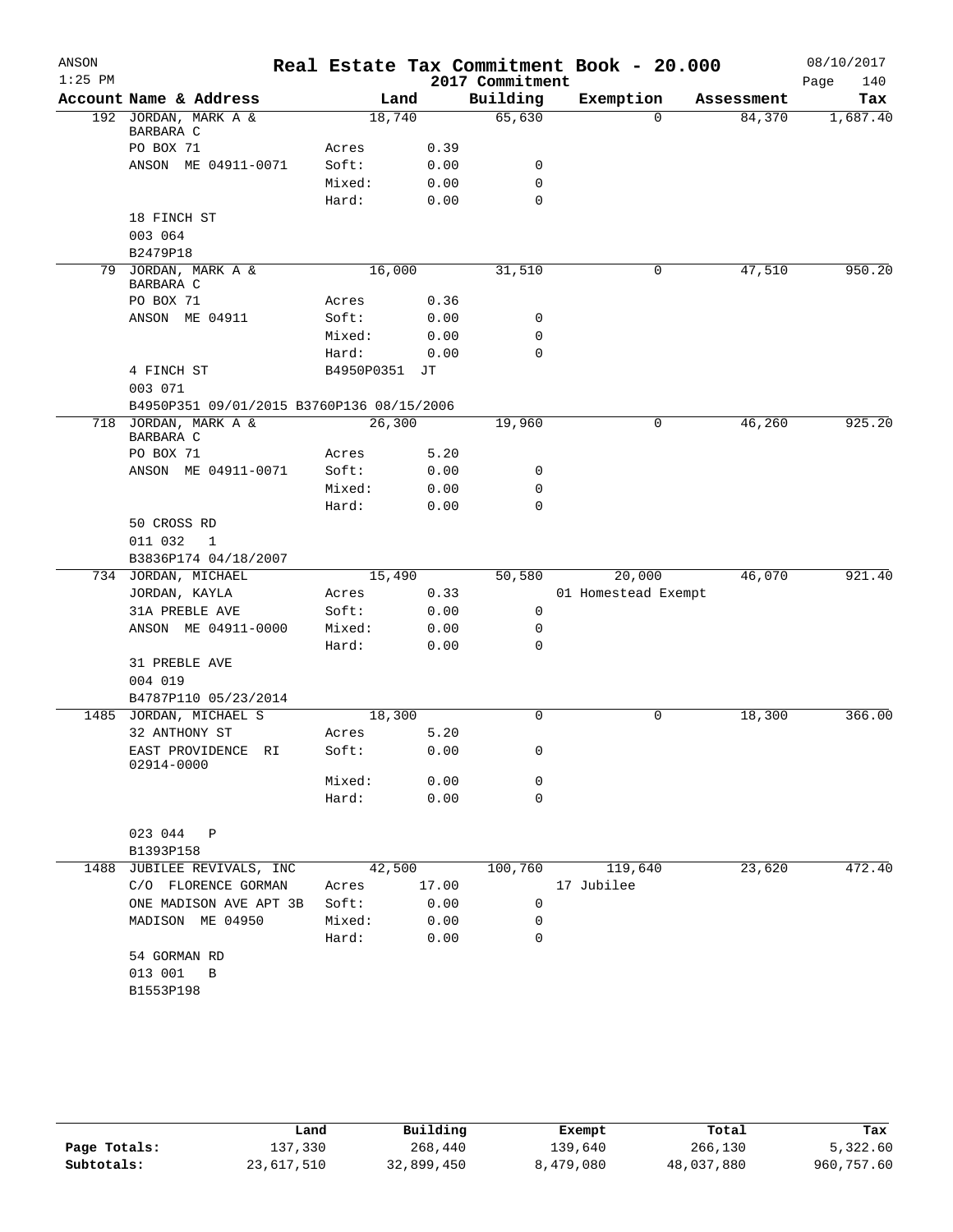| ANSON     |                                        |                 |       |                 | Real Estate Tax Commitment Book - 20.000 |            | 08/10/2017  |
|-----------|----------------------------------------|-----------------|-------|-----------------|------------------------------------------|------------|-------------|
| $1:25$ PM |                                        |                 |       | 2017 Commitment |                                          |            | Page<br>141 |
|           | Account Name & Address                 |                 | Land  | Building        | Exemption                                | Assessment | Tax         |
|           | 264 KACHNOVICH, TOBY J &<br>JENNIFER   | 48,900          |       | 4,930           | $\Omega$                                 | 53,830     | 1,076.60    |
|           | 216 MACOMBER HILL RD                   | Acres           | 45.00 |                 |                                          |            |             |
|           | JAY ME 04239-0000                      | Soft:           | 0.00  | 0               |                                          |            |             |
|           |                                        | Mixed:          | 0.00  | $\mathbf 0$     |                                          |            |             |
|           |                                        | Hard:           | 0.00  | $\Omega$        |                                          |            |             |
|           | 223 SOLON RD                           |                 |       |                 |                                          |            |             |
|           | 024 020                                |                 |       |                 |                                          |            |             |
|           | B3931P190 11/02/2007                   |                 |       |                 |                                          |            |             |
|           | 1073 KAKUK, LASZLO SR                  | 14,720          |       | 5,700           | 0                                        | 20,420     | 408.40      |
|           | KAKUK, LOUIE                           | Acres           | 2.81  |                 |                                          |            |             |
|           | PO BOX 196                             | Soft:           | 0.00  | 0               |                                          |            |             |
|           | ANSON ME 04911-0000                    | Mixed:          | 0.00  | $\mathbf 0$     |                                          |            |             |
|           |                                        | Hard:           | 0.00  | 0               |                                          |            |             |
|           | 562 FOUR MILE SQUARE RD                |                 |       |                 |                                          |            |             |
|           | 021 025<br>4                           |                 |       |                 |                                          |            |             |
|           | B5139P60 11/07/2016 B4865P1 01/02/2015 |                 |       |                 |                                          |            |             |
|           | 1491 KALDRO, RANDY J.                  | 17,550          |       | 58,590          | 20,000                                   | 56,140     | 1,122.80    |
|           | 17 ELM STREET                          | Acres           | 0.77  |                 | 01 Homestead Exempt                      |            |             |
|           | NORTH ANSON ME 04958                   | Soft:           | 0.00  | 0               |                                          |            |             |
|           |                                        | Mixed:          | 0.00  | 0               |                                          |            |             |
|           |                                        | Hard:           | 0.00  | $\Omega$        |                                          |            |             |
|           | 17 ELM ST                              |                 |       |                 |                                          |            |             |
|           | 006 056                                |                 |       |                 |                                          |            |             |
|           | B4380P31 03/25/2011                    |                 |       |                 |                                          |            |             |
|           | 1762 KANAGY, CURTISS L. &              | 22,100          |       | 25,710          | 0                                        | 47,810     | 956.20      |
|           | ROBIN L.                               |                 |       |                 |                                          |            |             |
|           | 707 WHITE SCHOOLHOUSE                  | Acres           | 5.73  |                 |                                          |            |             |
|           | RD                                     |                 |       |                 |                                          |            |             |
|           | MADISON ME 04950-0000                  | Soft:<br>Mixed: | 0.00  | 0<br>0          |                                          |            |             |
|           |                                        | Hard:           | 0.00  | $\Omega$        |                                          |            |             |
|           |                                        |                 | 0.00  |                 |                                          |            |             |
|           | 30 JOYVILLE LANE<br>019 037 02         |                 |       |                 |                                          |            |             |
|           | B4396P235 05/20/2011                   |                 |       |                 |                                          |            |             |
|           | 369 KANDEL, MATTHEW A. &               | 46,800          |       | 15,020          | 0                                        | 61,820     | 1,236.40    |
|           | PENNINGTON, GRACE                      | Acres           | 39.60 |                 |                                          |            |             |
|           | 58 E MORRIS LANE                       | Soft:           | 0.00  | $\mathbf{0}$    |                                          |            |             |
|           | MORRIS CT 06763-0000                   | Mixed:          | 0.00  | 0               |                                          |            |             |
|           |                                        | Hard:           | 0.00  | 0               |                                          |            |             |
|           | 111 BURNS RD                           |                 |       |                 |                                          |            |             |
|           | 011 020                                |                 |       |                 |                                          |            |             |
|           | B3713P99 07/20/2006                    |                 |       |                 |                                          |            |             |
|           | 1479 KANGAS, PETER W & KAREN           | 24,430          |       | 63,840          | 20,000                                   | 68,270     | 1,365.40    |
|           | PO BOX 616                             |                 | 3.95  |                 |                                          |            |             |
|           | NORTH ANSON ME                         | Acres<br>Soft:  |       | 0               | 01 Homestead Exempt                      |            |             |
|           | 04958-0000                             |                 | 0.00  |                 |                                          |            |             |
|           |                                        | Mixed:          | 0.00  | 0               |                                          |            |             |
|           |                                        | Hard:           | 0.00  | 0               |                                          |            |             |
|           | 23 WILLOW ST                           |                 |       |                 |                                          |            |             |
|           | 006 050                                |                 |       |                 |                                          |            |             |
|           | B2564P317                              |                 |       |                 |                                          |            |             |
|           |                                        |                 |       |                 |                                          |            |             |
|           |                                        |                 |       |                 |                                          |            |             |

|              | Land       | Building   | Exempt    | Total      | Tax          |
|--------------|------------|------------|-----------|------------|--------------|
| Page Totals: | 174,500    | 173,790    | 40,000    | 308,290    | 6, 165.80    |
| Subtotals:   | 23,792,010 | 33,073,240 | 8,519,080 | 48,346,170 | 966, 923, 40 |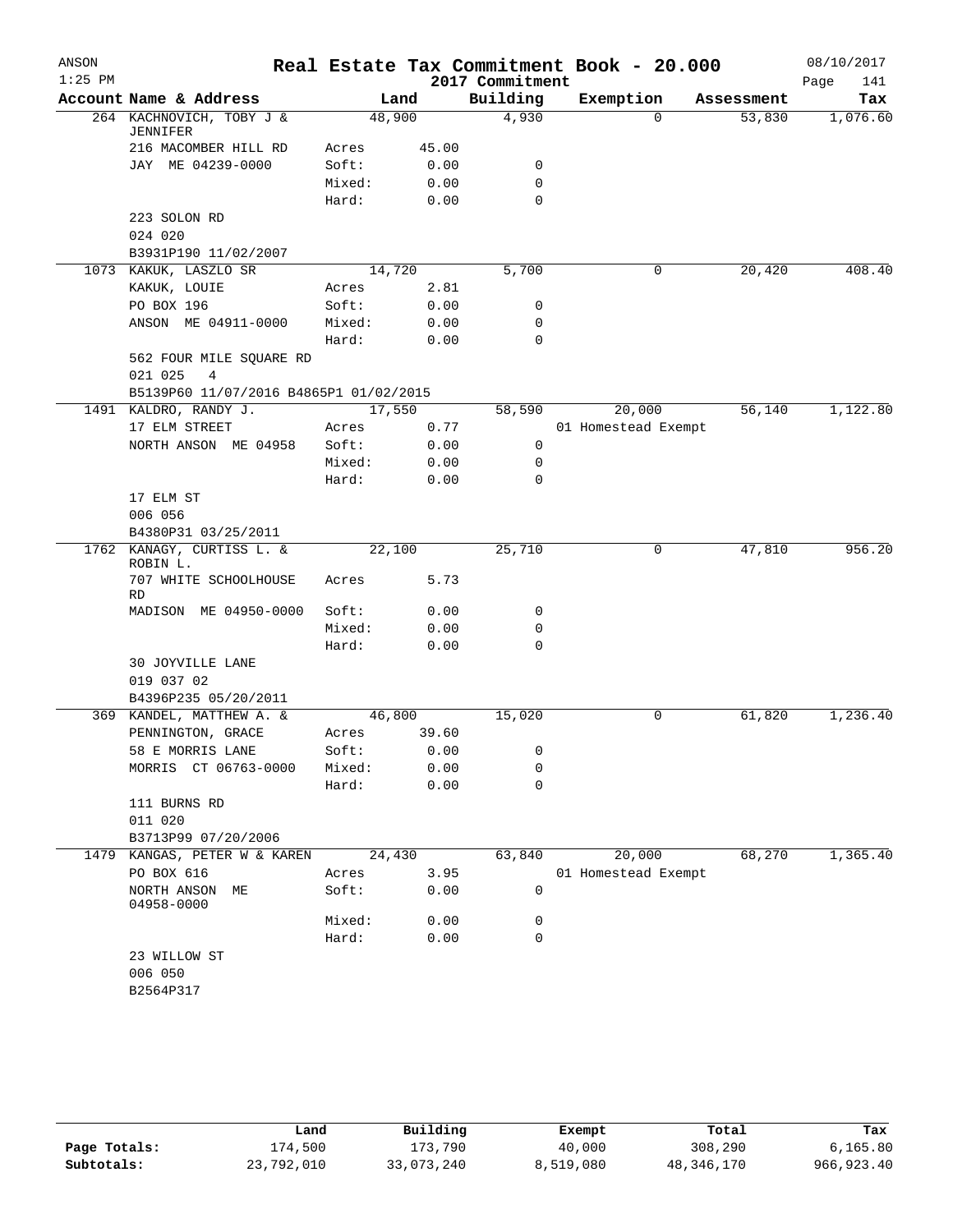| ANSON     |                                                      |              |       |                 | Real Estate Tax Commitment Book - 20.000 |            | 08/10/2017  |
|-----------|------------------------------------------------------|--------------|-------|-----------------|------------------------------------------|------------|-------------|
| $1:25$ PM |                                                      |              |       | 2017 Commitment |                                          |            | 142<br>Page |
|           | Account Name & Address                               | Land         |       | Building        | Exemption                                | Assessment | Tax         |
|           | 1236 KARIOTIS, DEANA L                               | 14,000       |       | 53,890          | $\Omega$                                 | 67,890     | 1,357.80    |
|           | 15 MAJESTIC WAY                                      | Acres        | 0.49  |                 |                                          |            |             |
|           | NEW GLOUCESTER ME<br>04260-0000                      | Soft:        | 0.00  | 0               |                                          |            |             |
|           |                                                      | Mixed:       | 0.00  | 0               |                                          |            |             |
|           |                                                      | Hard:        | 0.00  | $\Omega$        |                                          |            |             |
|           | 49 EMBDEN POND RD<br>009 017                         | B4993P0145   |       |                 |                                          |            |             |
|           | B4993P145 01/15/2016                                 |              |       |                 |                                          |            |             |
|           | 1749 KAWA, RUSSELL                                   | 52,990       |       | 40,080          | 0                                        | 93,070     | 1,861.40    |
|           | 225C WEAVER HILL RD                                  | Acres        | 37.98 |                 |                                          |            |             |
|           | WEST GREENWICH RI<br>02817-0000                      | Soft:        | 0.00  | 0               |                                          |            |             |
|           |                                                      | Mixed:       | 0.00  | 0               |                                          |            |             |
|           |                                                      | Hard:        | 0.00  | $\mathbf 0$     |                                          |            |             |
|           | 50 HILTON HILL RD<br>010 014                         |              |       |                 |                                          |            |             |
|           | B4383P215 03/18/2011                                 |              |       |                 |                                          |            |             |
| 1219      | KAY SCOTT M & CYNTHIA J                              | 16,550       |       | $\Omega$        | 0                                        | 16,550     | 331.00      |
|           | 955 LEWISTON ROAD                                    | Acres        | 15.00 |                 |                                          |            |             |
|           | TOPSHAM ME 04086                                     | Soft:        | 0.00  | 0               |                                          |            |             |
|           |                                                      | Mixed:       | 0.00  | 0               |                                          |            |             |
|           |                                                      | Hard:        | 0.00  | $\Omega$        |                                          |            |             |
|           | CLARK ROAD                                           | B5055P054 JT |       |                 |                                          |            |             |
|           | 022 035<br>$\overline{B}$                            |              |       |                 |                                          |            |             |
|           | B5055P054 07/29/2016 B2645P148 01/21/2000            |              |       |                 |                                          |            |             |
|           | 1498 KEEN, CAROLYN F                                 | 21,500       |       | 81,560          | 26,000                                   | 77,060     | 1,541.20    |
|           | KEEN, KIMBERLY A                                     | Acres        | 2.00  |                 | 01 Homestead Exempt                      |            |             |
|           | BOX 122                                              | Soft:        | 0.00  |                 | 0 03 Resident Veteran Widow              |            |             |
|           | NORTH ANSON ME<br>04958-0000                         | Mixed:       | 0.00  | 0               |                                          |            |             |
|           |                                                      | Hard:        | 0.00  | 0               |                                          |            |             |
|           | 96 EMBDEN POND RD                                    | LIFE ESTATE  |       |                 |                                          |            |             |
|           | 018 043<br>B                                         |              |       |                 |                                          |            |             |
|           | B3776P303 11/22/2006<br>1323 KEENE, DONNA M, TRUSTEE | 16,730       |       | 40,550          | 0                                        | 57,280     | 1,145.60    |
|           | THE AXILLA REALTY TRUST Acres                        |              | 0.70  |                 |                                          |            |             |
|           | 3 NIRA ST                                            | Soft:        | 0.00  | 0               |                                          |            |             |
|           | MALDEN MA 02148-0000                                 | Mixed:       | 0.00  | 0               |                                          |            |             |
|           |                                                      | Hard:        | 0.00  | 0               |                                          |            |             |
|           | 38 QUINCY WOOD RD                                    |              |       |                 |                                          |            |             |
|           | 014 009 1                                            |              |       |                 |                                          |            |             |
|           | B2793P114                                            |              |       |                 |                                          |            |             |
|           | 668 KELLER, MELISSA                                  | 14,140       |       | 77,880          | 20,000                                   | 72,020     | 1,440.40    |
|           | PO BOX 370                                           | Acres        | 0.50  |                 | 01 Homestead Exempt                      |            |             |
|           | ANSON ME 04911-0370                                  | Soft:        | 0.00  | 0               |                                          |            |             |
|           |                                                      | Mixed:       | 0.00  | 0               |                                          |            |             |
|           |                                                      | Hard:        | 0.00  | 0               |                                          |            |             |
|           | 10 THIRD ST                                          |              |       |                 |                                          |            |             |
|           | 001 059                                              |              |       |                 |                                          |            |             |
|           | B3730P322 08/23/2006                                 |              |       |                 |                                          |            |             |

|              | Land       | Building     | Exempt    | Total      | Tax        |
|--------------|------------|--------------|-----------|------------|------------|
| Page Totals: | 135,910    | 293,960      | 46,000    | 383,870    | 7,677.40   |
| Subtotals:   | 23,927,920 | 33, 367, 200 | 8,565,080 | 48,730,040 | 974,600.80 |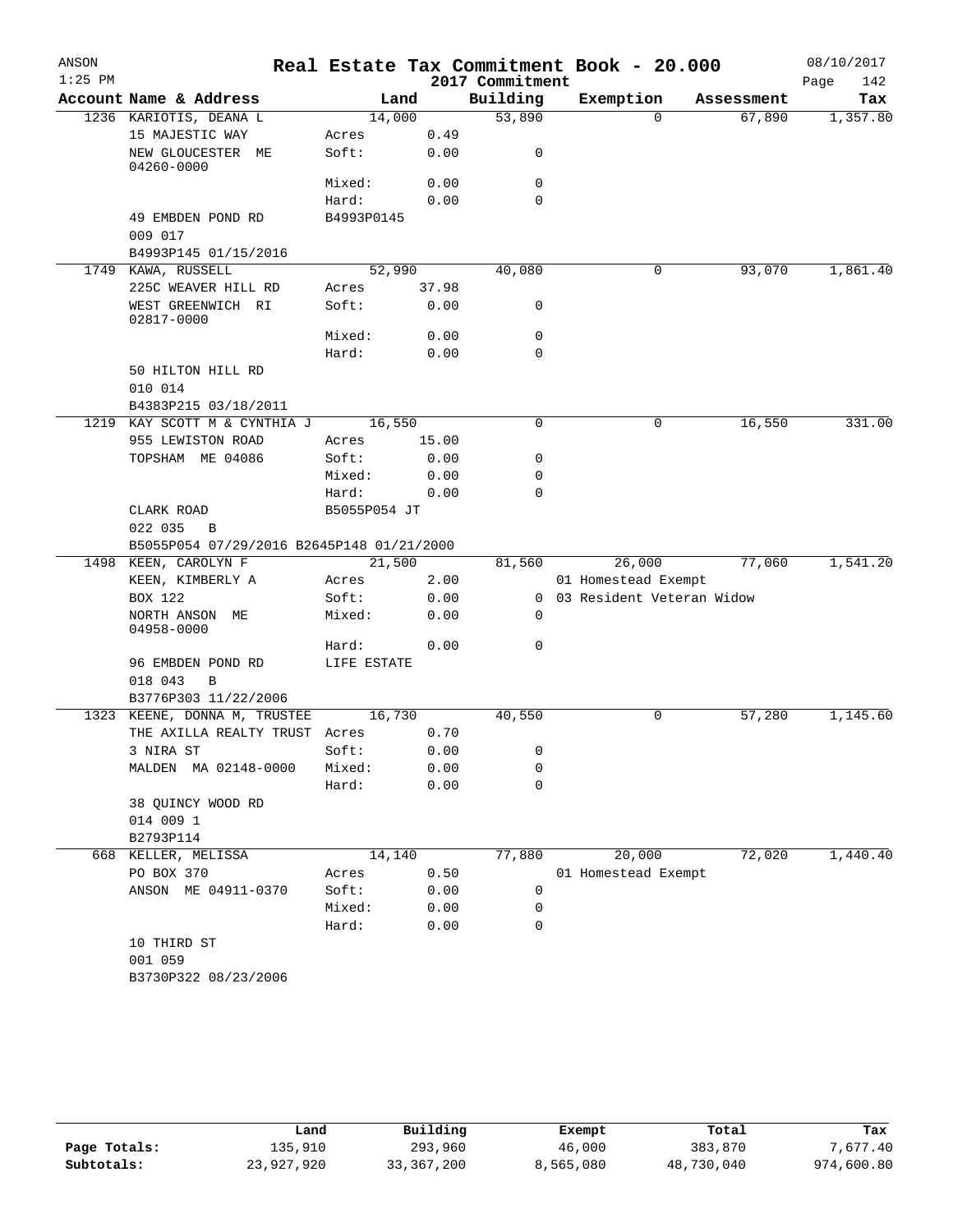| ANSON<br>$1:25$ PM |                                           |            |            |            | 2017 Commitment | Real Estate Tax Commitment Book - 20.000 |            | 08/10/2017<br>Page<br>143 |
|--------------------|-------------------------------------------|------------|------------|------------|-----------------|------------------------------------------|------------|---------------------------|
|                    | Account Name & Address                    |            |            | Land       | Building        | Exemption                                | Assessment | Tax                       |
|                    | 248 KELLEY, TERESA                        |            |            | 23,600     | 37,160          | 20,000                                   | 40,760     | 815.20                    |
|                    | 13 NAULT ROAD                             |            | Acres      | 3.40       |                 | 01 Homestead Exempt                      |            |                           |
|                    | NORTH ANSON ME 04958                      |            | Soft:      | 0.00       | 0               |                                          |            |                           |
|                    |                                           |            | Mixed:     | 0.00       | 0               |                                          |            |                           |
|                    |                                           |            | Hard:      | 0.00       | $\mathbf 0$     |                                          |            |                           |
|                    | 13 NAULT RD                               |            |            |            |                 |                                          |            |                           |
|                    | 008 001                                   |            |            |            |                 |                                          |            |                           |
|                    |                                           |            |            |            |                 |                                          |            |                           |
|                    | B4751P208 01/17/2014                      |            |            |            |                 |                                          |            |                           |
|                    | 1501 KELLY, BARBARA LAGASSE               |            |            | 35,500     | $\mathbf 0$     | 0                                        | 35,500     | 710.00                    |
|                    | 10 GODFREY ST                             |            | Acres      | 23.00      |                 |                                          |            |                           |
|                    | MYSTIC CT 06355-0000                      |            | Soft:      | 0.00       | 0               |                                          |            |                           |
|                    |                                           |            | Mixed:     | 0.00       | 0               |                                          |            |                           |
|                    |                                           |            | Hard:      | 0.00       | $\mathbf 0$     |                                          |            |                           |
|                    | 011 043                                   |            |            |            |                 |                                          |            |                           |
|                    | B837P373                                  |            |            |            |                 |                                          |            |                           |
|                    | 2021 KELLY, SHAWNA M.                     |            |            | 6,460      | $\mathbf 0$     | 0                                        | 6,460      | 129.20                    |
|                    | KELLY, HUGH M.                            |            | Acres      | 38.00      |                 |                                          |            |                           |
|                    | 50 TROY ROAD                              |            | Soft:      | 9.00       | 1,080           |                                          |            |                           |
|                    | DETROIT ME 04929                          |            | Mixed:     | 13.00      | 2,288           |                                          |            |                           |
|                    |                                           |            | Hard:      | 0.00       | 0               |                                          |            |                           |
|                    | HOLLAND WAITE ROAD                        |            |            |            |                 |                                          |            |                           |
|                    | 014 029<br>B                              |            |            |            |                 |                                          |            |                           |
|                    | B4983P348 12/08/2015                      |            |            |            |                 |                                          |            |                           |
|                    | 359 KENNEDY, CAITLIN M                    |            |            | 23,380     | 24,380          | 0                                        | 47,760     | 955.20                    |
|                    | PO BOX 327                                |            | Acres      | 3.25       |                 |                                          |            |                           |
|                    | ANSON ME 04911-0095                       |            | Soft:      | 0.00       | 0               |                                          |            |                           |
|                    |                                           |            | Mixed:     | 0.00       | 0               |                                          |            |                           |
|                    |                                           |            | Hard:      | 0.00       | $\mathbf 0$     |                                          |            |                           |
|                    | 177 CAMPGROUND RD<br>015 050              |            | B5098P0293 |            |                 |                                          |            |                           |
|                    | B5098P293 11/10/2016 B5098P292 11/16/2016 |            |            |            |                 |                                          |            |                           |
| 1503               | KENNEY, EMIL                              |            |            | 17,890     | 62,940          | 26,000                                   | 54,830     | 1,096.60                  |
|                    | PO BOX 11                                 |            | Acres      | 0.80       |                 | 01 Homestead Exempt                      |            |                           |
|                    | ANSON ME 04911-0011                       |            | Soft:      | 0.00       | $\overline{0}$  | 02 Resident Veteran                      |            |                           |
|                    |                                           |            | Mixed:     | 0.00       | 0               |                                          |            |                           |
|                    |                                           |            | Hard:      | 0.00       | $\mathbf 0$     |                                          |            |                           |
|                    | 4 BUSWELL ST                              |            |            |            |                 |                                          |            |                           |
|                    | 002 024                                   |            |            |            |                 |                                          |            |                           |
|                    | B2533P1                                   |            |            |            |                 |                                          |            |                           |
|                    | 1504 Kerr, John R.                        |            |            | 30,150     | 18,220          | 0                                        | 48,370     | 967.40                    |
|                    | 294 Hollin Waite Hill                     |            | Acres      | 5.10       |                 |                                          |            |                           |
|                    | Rd                                        |            |            |            |                 |                                          |            |                           |
|                    | Anson ME 04911                            |            | Soft:      | 0.00       | 0               |                                          |            |                           |
|                    |                                           |            | Mixed:     | 0.00       | 0               |                                          |            |                           |
|                    |                                           |            | Hard:      | 0.00       | $\mathbf 0$     |                                          |            |                           |
|                    | 294 HOLLIN WAITE HILL                     |            |            |            |                 |                                          |            |                           |
|                    | RD                                        |            |            |            |                 |                                          |            |                           |
|                    | 014 030<br>5                              |            |            |            |                 |                                          |            |                           |
|                    | B4601P312 11/21/2012                      |            |            |            |                 |                                          |            |                           |
|                    | 1506 KIERNAN, EDWARD                      |            |            | 44,400     | $\mathsf{O}$    | 0                                        | 44,400     | 888.00                    |
|                    | 34 SCUDDER RD                             |            | Acres      | 44.00      |                 |                                          |            |                           |
|                    | NEWTON CT 06470-0000                      |            | Soft:      | 0.00       | 0               |                                          |            |                           |
|                    |                                           |            | Mixed:     | 0.00       | 0               |                                          |            |                           |
|                    |                                           |            | Hard:      | 0.00       | 0               |                                          |            |                           |
|                    | 020 009<br>CD                             |            |            |            |                 |                                          |            |                           |
|                    |                                           |            |            |            |                 |                                          |            |                           |
|                    | B2364P169                                 |            |            |            |                 |                                          |            |                           |
|                    |                                           | Land       |            | Building   |                 | Exempt                                   | Total      | Tax                       |
| Page Totals:       |                                           | 181,380    |            | 142,700    |                 | 46,000                                   | 278,080    | 5,561.60                  |
| Subtotals:         |                                           | 24,109,300 |            | 33,509,900 |                 | 8,611,080                                | 49,008,120 | 980,162.40                |
|                    |                                           |            |            |            |                 |                                          |            |                           |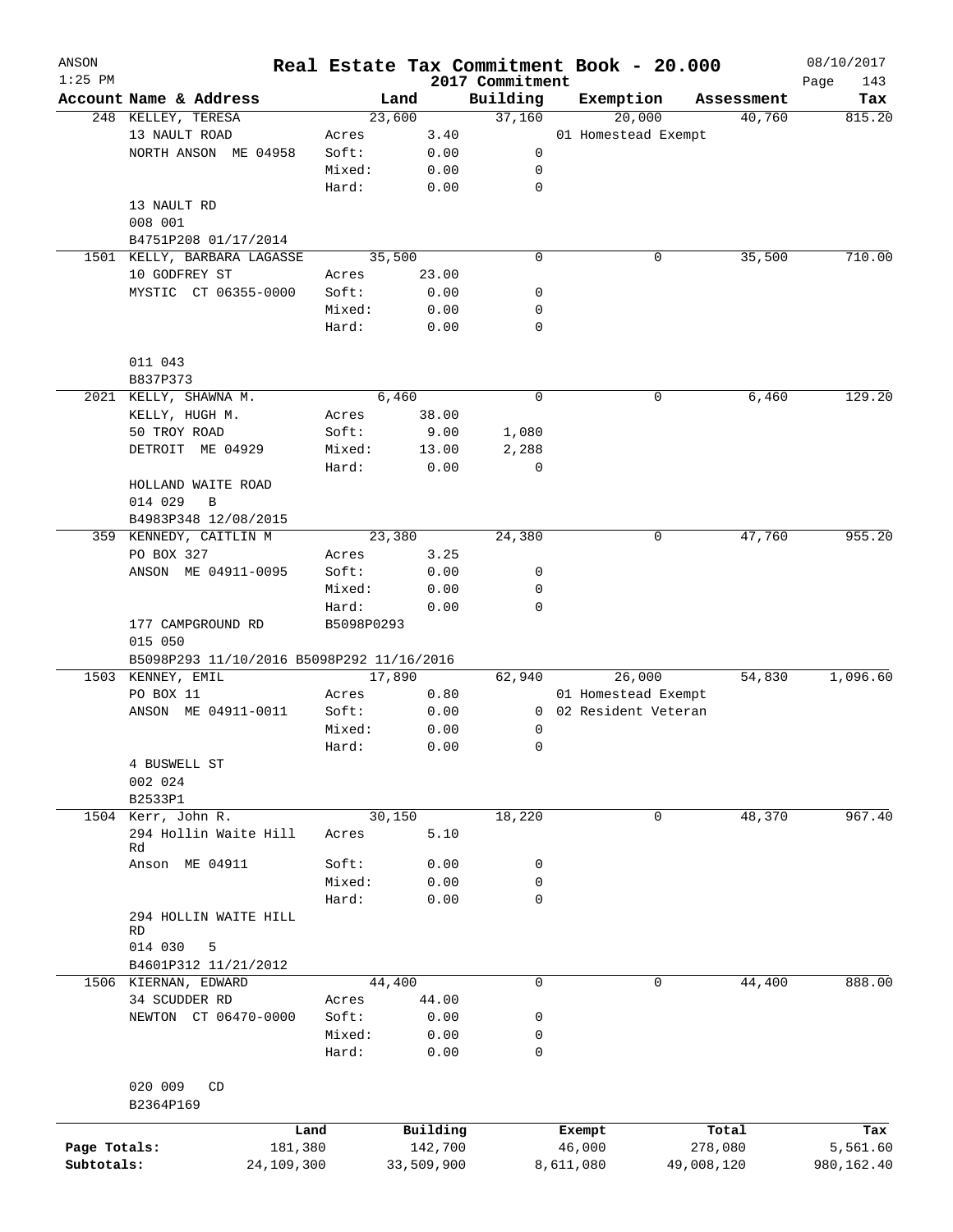| ANSON     |                                                 |             |             |                 | Real Estate Tax Commitment Book - 20.000 |            | 08/10/2017  |
|-----------|-------------------------------------------------|-------------|-------------|-----------------|------------------------------------------|------------|-------------|
| $1:25$ PM |                                                 |             |             | 2017 Commitment |                                          |            | 144<br>Page |
|           | Account Name & Address                          |             | Land        | Building        | Exemption                                | Assessment | Tax         |
|           | 501 KIERNAN, EDWARD T                           |             | 77,400      | 14,280          | $\Omega$                                 | 91,680     | 1,833.60    |
|           | 34 SCUDDER RD                                   | Acres       | 122.00      |                 |                                          |            |             |
|           | NEWTOWN CT 06470-0000                           | Soft:       | 0.00        | 0               |                                          |            |             |
|           |                                                 | Mixed:      | 0.00        | 0               |                                          |            |             |
|           |                                                 | Hard:       | 0.00        | $\mathbf 0$     |                                          |            |             |
|           | 514 HOLLIN WAITE HILL                           |             |             |                 |                                          |            |             |
|           | RD<br>020 001                                   |             |             |                 |                                          |            |             |
|           | B2385P132                                       |             |             |                 |                                          |            |             |
|           | 1541 KIERNAN, EDWARD T.                         |             | 4,540       | 0               | 0                                        | 4,540      | 90.80       |
|           | 34 SCUDDER RD                                   | Acres       | 25.00       |                 |                                          |            |             |
|           | NEWTOWN CT 06470                                | Soft:       | 0.00        | 0               |                                          |            |             |
|           |                                                 | Mixed:      | 17.00       | 2,992           |                                          |            |             |
|           |                                                 | Hard:       | 8.00        | 1,544           |                                          |            |             |
|           |                                                 | TREE GROWTH |             |                 |                                          |            |             |
|           | 014 029<br>Α                                    |             |             |                 |                                          |            |             |
|           | B4640P33 03/08/2013                             |             |             |                 |                                          |            |             |
|           | 1115 KIGER, LAURIE                              |             | 9,450       | 0               | 0                                        | 9,450      | 189.00      |
|           | PO BOX 188                                      | Acres       | 6.95        |                 |                                          |            |             |
|           | ANSON ME 04911-0188                             | Soft:       | 0.00        | 0               |                                          |            |             |
|           |                                                 | Mixed:      | 0.00        | 0               |                                          |            |             |
|           |                                                 | Hard:       | 0.00        | 0               |                                          |            |             |
|           |                                                 |             |             |                 |                                          |            |             |
|           | 022 002                                         |             |             |                 |                                          |            |             |
|           | 738 KIMBALL, LEMUEL C &<br>MELISSA L            |             | 23,510      | 13,470          | 20,000                                   | 16,980     | 339.60      |
|           | PO BOX 601                                      | Acres       | 3.34        |                 | 01 Homestead Exempt                      |            |             |
|           | ANSON ME 04911-0000                             | Soft:       | 0.00        | 0               |                                          |            |             |
|           |                                                 | Mixed:      | 0.00        | 0               |                                          |            |             |
|           |                                                 | Hard:       | 0.00        | $\mathbf 0$     |                                          |            |             |
|           | 354 PEASE HILL RD                               |             |             |                 |                                          |            |             |
|           | 6 4<br>011 042                                  |             |             |                 |                                          |            |             |
|           | B4169P267 07/14/2009                            |             | 40,200      | 36,890          | 20,000                                   | 57,090     | 1,141.80    |
|           | 425 KING, ROXANN & JOSEPH<br>205 EMBDEN POND RD | Acres       | 18.70       |                 | 01 Homestead Exempt                      |            |             |
|           | NORTH ANSON ME                                  | Soft:       | 0.00        | 0               |                                          |            |             |
|           | 04958-0000                                      |             |             |                 |                                          |            |             |
|           |                                                 | Mixed:      | 0.00        | $\sigma$        |                                          |            |             |
|           |                                                 | Hard:       | 0.00        | 0               |                                          |            |             |
|           | 205 EMBDEN POND RD                              | $\circ$     |             |                 |                                          |            |             |
|           | 023 020 E                                       |             |             |                 |                                          |            |             |
|           | B3406P345 11/15/2004                            |             |             |                 |                                          |            |             |
|           | 1133 KNEELAND, MICHAEL A                        |             | 41,500      | 14,180          | 0                                        | 55,680     | 1,113.60    |
|           | PO BOX 113                                      |             | Acres 27.00 |                 |                                          |            |             |
|           | ANSON ME 04911-0000                             | Soft:       | 0.00        | 0               |                                          |            |             |
|           |                                                 | Mixed:      | 0.00        | 0               |                                          |            |             |
|           |                                                 | Hard:       | 0.00        | 0               |                                          |            |             |
|           | 847 HORSEBACK ROAD                              |             |             |                 |                                          |            |             |
|           | 019 007                                         |             |             |                 |                                          |            |             |
|           | B3325P357 06/15/2004                            |             |             |                 |                                          |            |             |

|              | Land       | Building   | Exempt    | Total        | Tax        |
|--------------|------------|------------|-----------|--------------|------------|
| Page Totals: | 196,600    | 78,820     | 40,000    | 235,420      | 4,708.40   |
| Subtotals:   | 24,305,900 | 33,588,720 | 8,651,080 | 49, 243, 540 | 984,870.80 |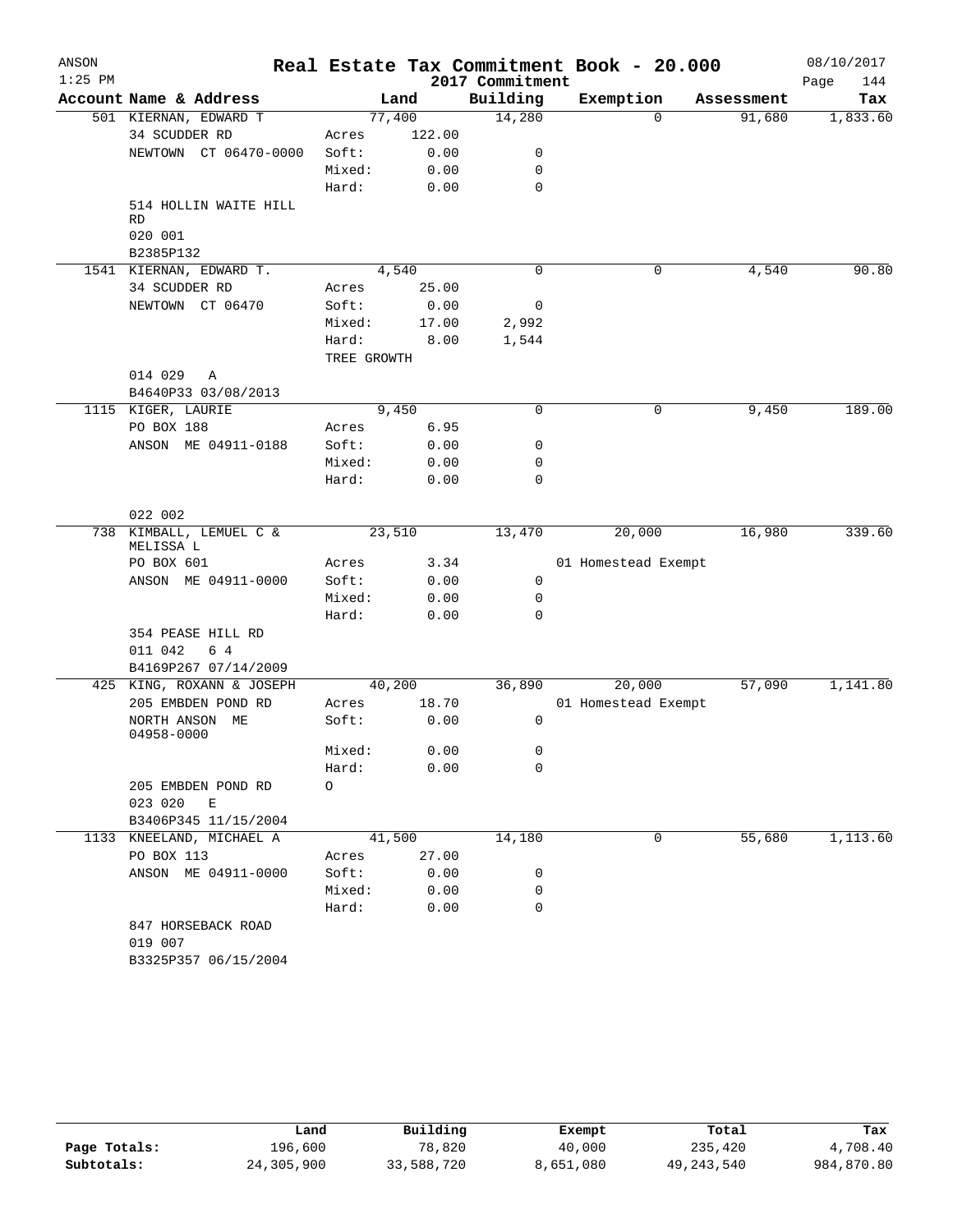| ANSON<br>$1:25$ PM |                                                                   |                |              | 2017 Commitment | Real Estate Tax Commitment Book - 20.000 |            | 08/10/2017<br>Page<br>145 |
|--------------------|-------------------------------------------------------------------|----------------|--------------|-----------------|------------------------------------------|------------|---------------------------|
|                    | Account Name & Address                                            |                | Land         | Building        | Exemption                                | Assessment | Tax                       |
| 1519               | KNIFFIN, RICKY R &<br>TRACY L                                     |                | 44,500       | 108, 100        | 20,000                                   | 132,600    | 2,652.00                  |
|                    | 404 EMBDEN POND ROAD                                              | Acres          | 17.00        |                 | 01 Homestead Exempt                      |            |                           |
|                    | NORTH ANSON ME<br>04958-0000                                      | Soft:          | 0.00         | 0               |                                          |            |                           |
|                    |                                                                   | Mixed:         | 0.00         | 0               |                                          |            |                           |
|                    |                                                                   | Hard:          | 0.00         | $\Omega$        |                                          |            |                           |
|                    | 404 EMBDEN POND RD<br>023 029<br>C                                |                |              |                 |                                          |            |                           |
|                    | B3229P283                                                         |                |              |                 |                                          |            |                           |
|                    | 1191 KNIGHT, LAURIE A                                             |                | 21,500       | 13,790          | 0                                        | 35,290     | 705.80                    |
|                    | PO BOX 46                                                         | Acres<br>Soft: | 2.00         | 0               |                                          |            |                           |
|                    | MADISON ME 04950-0000                                             | Mixed:         | 0.00         | 0               |                                          |            |                           |
|                    |                                                                   | Hard:          | 0.00<br>0.00 | $\Omega$        |                                          |            |                           |
|                    | 180 HORSEBACK RD                                                  | B5132P0194     |              |                 |                                          |            |                           |
|                    | 015 010<br>B                                                      |                |              |                 |                                          |            |                           |
|                    | B5132P194 02/14/2017 B5060P124 08/10/2016 B5029P179<br>05/23/2016 |                |              |                 |                                          |            |                           |
|                    | 2004 KNIGHT, AMBYR D. N.<br>TRUST                                 |                | 23,000       | 22,600          | 0                                        | 45,600     | 912.00                    |
|                    | C/O LAURIE A. KNIGHT                                              | Acres          | 3.00         |                 |                                          |            |                           |
|                    | P.O. BOX 46                                                       | Soft:          | 0.00         | 0               |                                          |            |                           |
|                    | MADISON ME 04950                                                  | Mixed:         | 0.00         | $\mathbf 0$     |                                          |            |                           |
|                    |                                                                   | Hard:          | 0.00         | 0               |                                          |            |                           |
|                    | 187 HORSEBACK ROAD                                                |                |              |                 |                                          |            |                           |
|                    | 015 024 B                                                         |                |              |                 |                                          |            |                           |
|                    | B4855P188 11/24/2014                                              |                |              |                 |                                          |            |                           |
|                    | 503 KNIGHT, CRAIG &<br><b>RAELYNNE</b>                            |                | 14,280       | 87,910          | 20,000                                   | 82,190     | 1,643.80                  |
|                    | 47 SPEAR HILL ROAD                                                | Acres          | 0.51         |                 | 01 Homestead Exempt                      |            |                           |
|                    | ANSON ME 04911-0333                                               | Soft:          | 0.00         | 0               |                                          |            |                           |
|                    |                                                                   | Mixed:         | 0.00         | 0               |                                          |            |                           |
|                    |                                                                   | Hard:          | 0.00         | $\mathbf 0$     |                                          |            |                           |
|                    | 47 SPEAR HILL RD                                                  |                |              |                 |                                          |            |                           |
|                    | 003 021                                                           |                |              |                 |                                          |            |                           |
|                    | B1696P297<br>1080 KNIGHT, SAMUEL W. &                             |                | 46,000       | 0               | 0                                        | 46,000     | 920.00                    |
|                    | DEMERS, BRIGITTE H.                                               | Acres          | 53.00        |                 |                                          |            |                           |
|                    | 1445 NORTH RD                                                     | Soft:          | 0.00         | 0               |                                          |            |                           |
|                    | NORTH YARMOUTH ME<br>04097-0000                                   | Mixed:         | 0.00         | 0               |                                          |            |                           |
|                    |                                                                   | Hard:          | 0.00         | 0               |                                          |            |                           |
|                    | 021 022<br>Α                                                      |                |              |                 |                                          |            |                           |
|                    | B4187P217 09/04/2009                                              |                |              |                 |                                          |            |                           |
|                    | 1523 KNOWLES, CALVIN F                                            |                | 51,480       | $\Omega$        | 0                                        | 51,480     | 1,029.60                  |
|                    | 726 WILSON POND ROAD                                              | Acres          | 171.00       |                 |                                          |            |                           |
|                    | WINTHROP ME 04364-0000                                            | Soft:          | 0.00         | 0               |                                          |            |                           |
|                    |                                                                   | Mixed:         | 87.00        | 15,312          |                                          |            |                           |
|                    |                                                                   | Hard:          | 76.00        | 14,668          |                                          |            |                           |
|                    | 591 HOLLIN WAITE HILL<br>RD                                       | TREE GROWTH    |              |                 |                                          |            |                           |
|                    | 020 002                                                           |                |              |                 |                                          |            |                           |
|                    | B2383P83                                                          |                |              |                 |                                          |            |                           |

|              | Land       | Building   | Exempt    | Total      | Tax        |
|--------------|------------|------------|-----------|------------|------------|
| Page Totals: | 200,760    | 232,400    | 40,000    | 393,160    | 7,863.20   |
| Subtotals:   | 24,506,660 | 33,821,120 | 8,691,080 | 49,636,700 | 992,734.00 |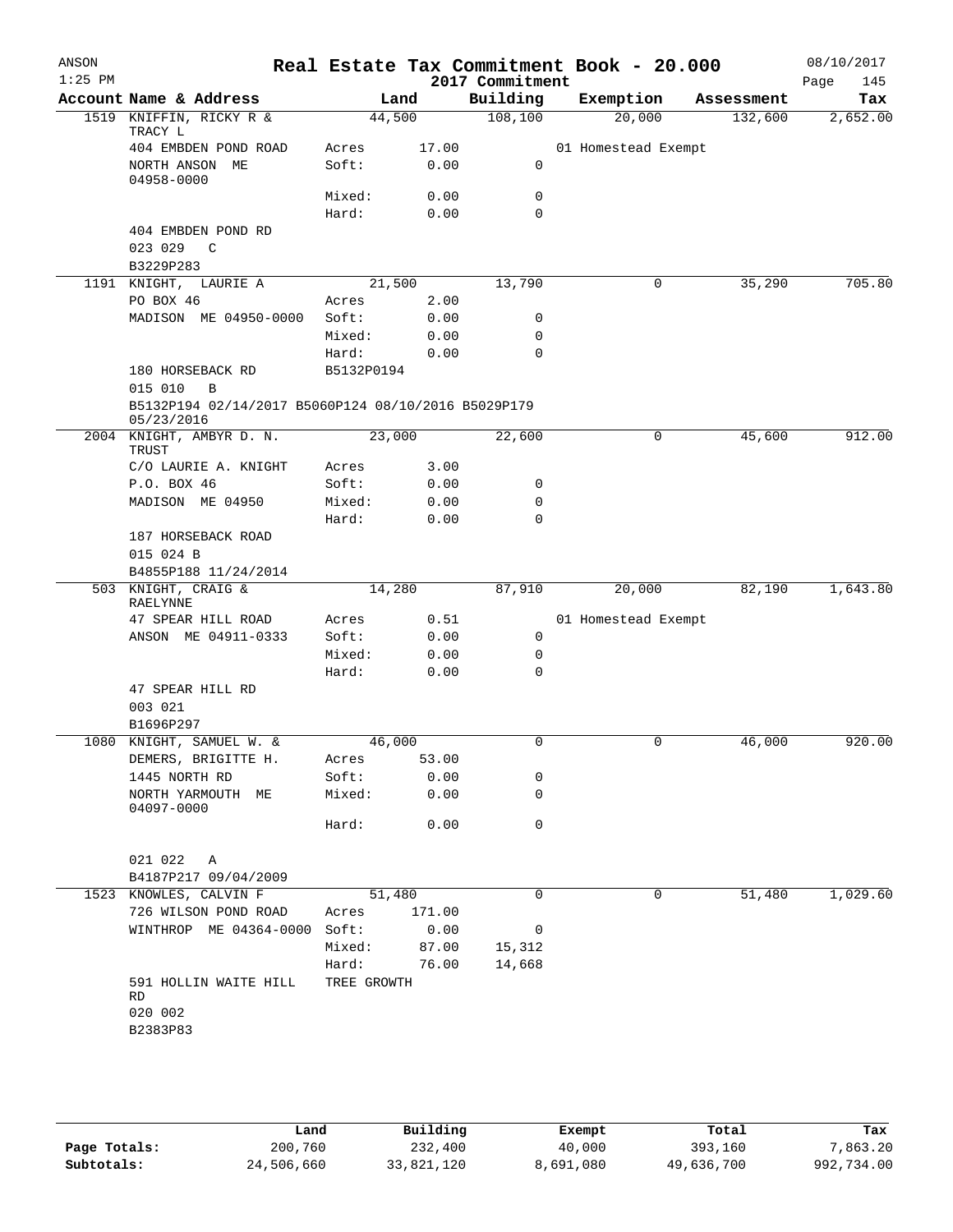| ANSON<br>$1:25$ PM |                                                                  |             |            | 2017 Commitment | Real Estate Tax Commitment Book - 20.000 |            |            | 08/10/2017<br>Page<br>146 |
|--------------------|------------------------------------------------------------------|-------------|------------|-----------------|------------------------------------------|------------|------------|---------------------------|
|                    | Account Name & Address                                           |             | Land       | Building        | Exemption                                |            | Assessment | Tax                       |
|                    | 1524 KNOWLES, CALVIN F                                           |             | 6,150      | $\mathbf 0$     |                                          | $\Omega$   | 6,150      | 123.00                    |
|                    | 726 WILSON POND ROAD                                             | Acres       | 33.00      |                 |                                          |            |            |                           |
|                    | WINTHROP ME 04364-0000                                           | Soft:       | 0.00       | 0               |                                          |            |            |                           |
|                    |                                                                  | Mixed:      | 13.00      | 2,288           |                                          |            |            |                           |
|                    |                                                                  | Hard:       | 20.00      | 3,860           |                                          |            |            |                           |
|                    |                                                                  | TREE GROWTH |            |                 |                                          |            |            |                           |
|                    | 020 003                                                          |             |            |                 |                                          |            |            |                           |
|                    | B2383P83                                                         |             |            |                 |                                          |            |            |                           |
|                    | 2006 KNOX, LARRY WAYNE JR.                                       |             | 27,500     | 32,030          |                                          | 0          | 59,530     | 1,190.60                  |
|                    | 149 MADISON AVE.                                                 | Acres       | 6.00       |                 |                                          |            |            |                           |
|                    | MADISON ME 04950                                                 | Soft:       | 0.00       | 0               |                                          |            |            |                           |
|                    |                                                                  | Mixed:      | 0.00       | 0               |                                          |            |            |                           |
|                    |                                                                  | Hard:       | 0.00       | $\mathbf 0$     |                                          |            |            |                           |
|                    | WEST MILLS ROAD                                                  | B5062P0259  |            |                 |                                          |            |            |                           |
|                    |                                                                  |             |            |                 |                                          |            |            |                           |
|                    | 011 028<br>Α                                                     |             |            |                 |                                          |            |            |                           |
|                    | B5062P259 08/15/2016 B5062P259 08/15/2016 B4880P74<br>02/19/2015 |             |            |                 |                                          |            |            |                           |
|                    | 228 KOLLAR, FRANCIS &                                            |             | 26,150     | 0               |                                          | 0          | 26,150     | 523.00                    |
|                    | SANDRA                                                           |             |            |                 |                                          |            |            |                           |
|                    | 380 RUSSELL RD                                                   | Acres       | 5.10       |                 |                                          |            |            |                           |
|                    | SKOWHEGAN ME 04976                                               | Soft:       | 0.00       | 0               |                                          |            |            |                           |
|                    |                                                                  | Mixed:      | 0.00       | 0               |                                          |            |            |                           |
|                    |                                                                  | Hard:       | 0.00       | $\Omega$        |                                          |            |            |                           |
|                    | 86 CAMPGROUND RD                                                 |             |            |                 |                                          |            |            |                           |
|                    | 015 036<br>6                                                     |             |            |                 |                                          |            |            |                           |
|                    | B4284P9 06/18/2010                                               |             |            |                 |                                          |            |            |                           |
|                    | 1441 KOVACS, IRENE                                               |             | 0          | 17,600          | 17,600                                   |            | 0          | 0.00                      |
|                    | PO BOX 2                                                         |             |            |                 | 01 Homestead Exempt                      |            |            |                           |
|                    | NORTH ANSON ME                                                   |             |            |                 |                                          |            |            |                           |
|                    | 04958-0002                                                       |             |            |                 |                                          |            |            |                           |
|                    | 15 EMBDEN POND RD                                                |             |            |                 |                                          |            |            |                           |
|                    | 009 021 ON                                                       |             |            |                 |                                          |            |            |                           |
|                    | 1527 KREGER, ROBERTA M                                           |             | 43,900     | 0               |                                          | 0          | 43,900     | 878.00                    |
|                    | 87 JOBS POND RD                                                  | Acres       | 39.80      |                 |                                          |            |            |                           |
|                    | CT 06480-1747 Soft:<br>PORTLAND                                  |             | 0.00       | 0               |                                          |            |            |                           |
|                    |                                                                  | Mixed:      | 0.00       | 0               |                                          |            |            |                           |
|                    |                                                                  | Hard:       | 0.00       | $\mathbf 0$     |                                          |            |            |                           |
|                    |                                                                  |             |            |                 |                                          |            |            |                           |
|                    | 011 043<br>G                                                     |             |            |                 |                                          |            |            |                           |
|                    | B4352P210 12/14/2010                                             |             |            |                 |                                          |            |            |                           |
|                    | 355 LABAGH, TODD M & LISA A                                      |             | 44,500     | 21,430          | 20,000                                   |            | 45,930     | 918.60                    |
|                    | 98 HORSEBACK ROAD                                                | Acres       | 25.00      |                 | 01 Homestead Exempt                      |            |            |                           |
|                    | ANSON ME 04911-0000                                              | Soft:       | 0.00       | 0               |                                          |            |            |                           |
|                    |                                                                  | Mixed:      | 0.00       | 0               |                                          |            |            |                           |
|                    |                                                                  | Hard:       | 0.00       | 0               |                                          |            |            |                           |
|                    | 98 HORSEBACK RD                                                  |             |            |                 |                                          |            |            |                           |
|                    | 015 008                                                          |             |            |                 |                                          |            |            |                           |
|                    | B3688P88 05/26/2006                                              |             |            |                 |                                          |            |            |                           |
|                    | 1397 LAKE, LINDA MARIE                                           |             | 20,800     | 9,180           |                                          | 0          | 29,980     | 599.60                    |
|                    | 12 TARBOX ST                                                     | Acres       | 1.53       |                 |                                          |            |            |                           |
|                    | BATH ME 04530-1713                                               | Soft:       | 0.00       | 0               |                                          |            |            |                           |
|                    |                                                                  | Mixed:      | 0.00       | 0               |                                          |            |            |                           |
|                    |                                                                  | Hard:       | 0.00       | $\mathbf 0$     |                                          |            |            |                           |
|                    | 304 PEASE HILL RD                                                |             |            |                 |                                          |            |            |                           |
|                    | 011 042<br>5 <sub>1</sub>                                        |             |            |                 |                                          |            |            |                           |
|                    | B2781P42                                                         |             |            |                 |                                          |            |            |                           |
|                    |                                                                  |             |            |                 |                                          |            |            |                           |
|                    |                                                                  | Land        | Building   |                 | Exempt                                   |            | Total      | Tax                       |
| Page Totals:       | 169,000                                                          |             | 80,240     |                 | 37,600                                   |            | 211,640    | 4,232.80                  |
| Subtotals:         | 24,675,660                                                       |             | 33,901,360 |                 | 8,728,680                                | 49,848,340 |            | 996,966.80                |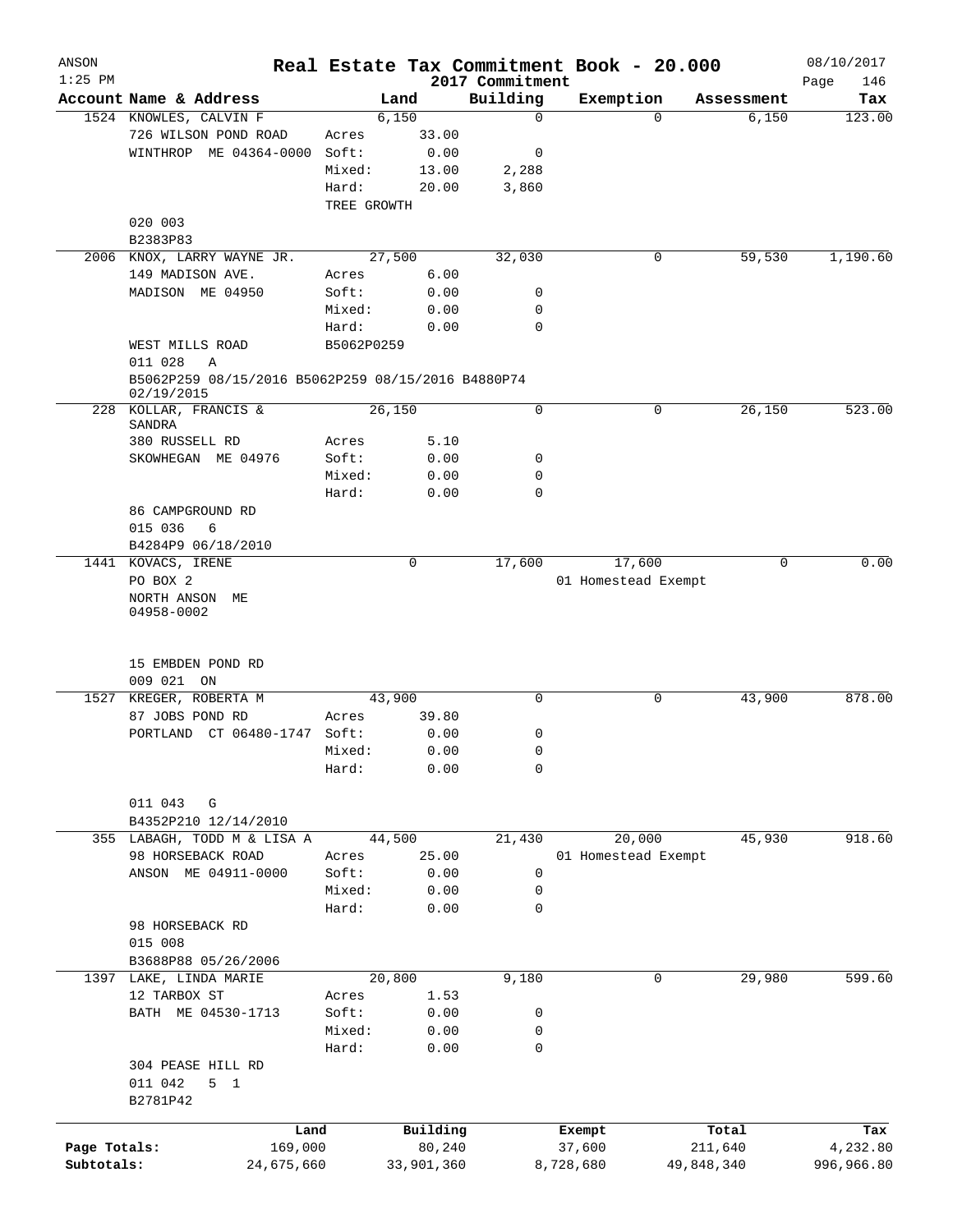| ANSON     |                                           |                       |              |                  | Real Estate Tax Commitment Book - 20.000 |            | 08/10/2017  |
|-----------|-------------------------------------------|-----------------------|--------------|------------------|------------------------------------------|------------|-------------|
| $1:25$ PM |                                           |                       |              | 2017 Commitment  |                                          |            | 147<br>Page |
|           | Account Name & Address                    |                       | Land         | Building         | Exemption                                | Assessment | Tax         |
|           | 1201 LAKE, SHELLY L                       |                       | 30, 250      | $\Omega$         | $\Omega$                                 | 30, 250    | 605.00      |
|           | 18 ROSS ROAD                              | Acres                 | 40.00        |                  |                                          |            |             |
|           | SCARBOROUGH ME 04074                      | Soft:<br>Mixed:       | 0.00<br>0.00 | 0<br>$\mathbf 0$ |                                          |            |             |
|           |                                           | Hard:                 | 0.00         | $\mathbf 0$      |                                          |            |             |
|           | CLARK ROAD                                |                       |              |                  |                                          |            |             |
|           | 022 035<br>$\mathbb{C}$                   |                       |              |                  |                                          |            |             |
|           | B2645P146                                 |                       |              |                  |                                          |            |             |
|           | 292 LAKEVILLE SHORES, INC                 |                       | 41,500       | 0                | 0                                        | 41,500     | 830.00      |
|           | PO BOX 95                                 | Acres                 | 215.00       |                  |                                          |            |             |
|           | WINN ME 04495                             | Soft:                 | 0.00         | 0                |                                          |            |             |
|           |                                           | Mixed:                | 0.00         | 0                |                                          |            |             |
|           |                                           | Hard:                 | 215.00       | 41,495           |                                          |            |             |
|           | 019 046                                   | TREE GROWTH B4968P028 |              |                  |                                          |            |             |
|           | B4968P28 10/19/2015                       |                       |              |                  |                                          |            |             |
|           | 1333 LANCASTER, LAURA R                   |                       | 17,270       | 18,910           | 20,000                                   | 16,180     | 323.60      |
|           | 71 PARLIN RD                              | Acres                 | 1.18         |                  | 01 Homestead Exempt                      |            |             |
|           | ANSON ME 04911-0000                       | Soft:                 | 0.00         | $\mathbf 0$      |                                          |            |             |
|           |                                           | Mixed:                | 0.00         | 0                |                                          |            |             |
|           |                                           | Hard:                 | 0.00         | $\mathbf 0$      |                                          |            |             |
|           | 71 PARLIN RD                              |                       |              |                  |                                          |            |             |
|           | 019 024<br>C                              |                       |              |                  |                                          |            |             |
|           | B5060P147 08/10/2016 B2403P63             |                       |              |                  |                                          |            |             |
|           | 664 LANDRY MERRILL, MAGEN<br>L.           | 12,150                |              | $\mathbf 0$      | 0                                        | 12,150     | 243.00      |
|           | 302 CAMPGROUND RD                         | Acres                 | 1.60         |                  |                                          |            |             |
|           | NORTH ANSON ME<br>04958-0000              | Soft:                 | 0.00         | 0                |                                          |            |             |
|           |                                           | Mixed:                | 0.00         | 0                |                                          |            |             |
|           |                                           | Hard:                 | 0.00         | $\mathbf 0$      |                                          |            |             |
|           |                                           |                       |              |                  |                                          |            |             |
|           | 023 041<br>G                              |                       |              |                  |                                          |            |             |
|           | B4908P116 05/26/2015 B4115P256 03/24/2009 |                       |              |                  |                                          |            |             |
|           | 505 LANDRY, ARMAND E &<br>SALLY A         |                       | 31,500       | 74,240           | 20,000                                   | 85,740     | 1,714.80    |
|           | PO BOX 442                                | Acres                 | 10.00        |                  | 01 Homestead Exempt                      |            |             |
|           | NORTH ANSON ME<br>04958-0442              | Soft:                 | 0.00         | $\circ$          |                                          |            |             |
|           |                                           | Mixed:                | 0.00         | 0                |                                          |            |             |
|           |                                           | Hard:                 | 0.00         | $\mathbf 0$      |                                          |            |             |
|           | 97 SKIDMORE RD                            |                       |              |                  |                                          |            |             |
|           | 023 015 M<br>B1417P158                    |                       |              |                  |                                          |            |             |
|           | 924 LANDRY, CHARLES                       |                       | 0            | 9,560            | 9,560                                    | 0          | 0.00        |
|           | 18 PREBLE AVENUE                          |                       |              |                  | 01 Homestead Exempt                      |            |             |
|           | ANSON ME 04911                            |                       |              |                  |                                          |            |             |
|           |                                           |                       |              |                  |                                          |            |             |
|           |                                           |                       |              |                  |                                          |            |             |
|           | 16 PREBLE AVE                             |                       |              |                  |                                          |            |             |
|           | 003 086<br>B ON                           |                       |              |                  |                                          |            |             |
|           |                                           |                       |              |                  |                                          |            |             |

|              | Land       | Building   | Exempt    | Total      | Tax          |
|--------------|------------|------------|-----------|------------|--------------|
| Page Totals: | 132,670    | 102,710    | 49,560    | 185,820    | 3,716.40     |
| Subtotals:   | 24,808,330 | 34,004,070 | 8,778,240 | 50,034,160 | 1,000,683.20 |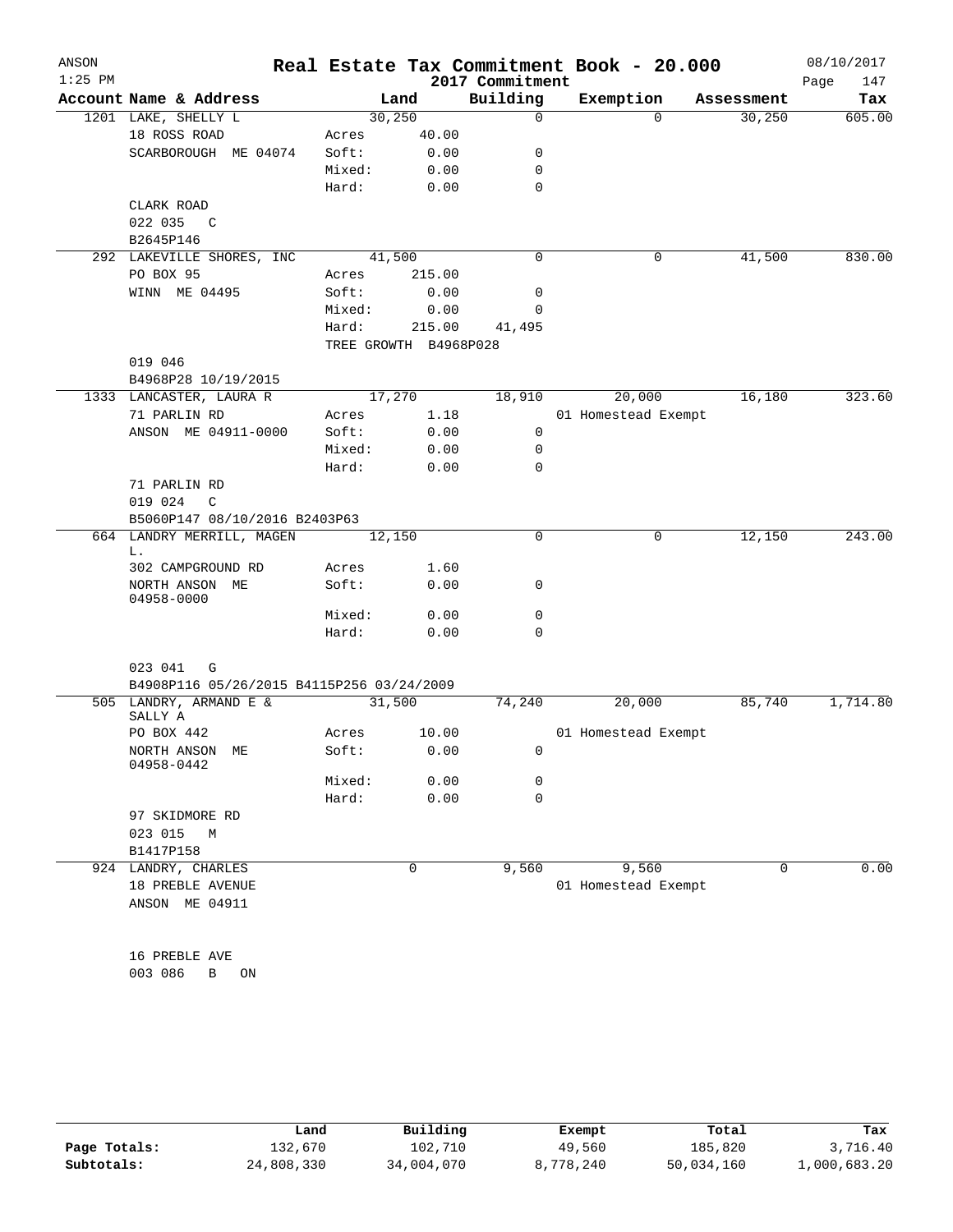| Account Name & Address<br>312 LANDRY, CHARLES<br>18 PREBLE AVE<br>ANSON ME 04911<br>OFF INGALLS STREET<br>002 039<br>B5088P197 10/14/2016 B1570P332<br>506 LANDRY, GARY F JR<br>166 CAMPGROUND RD<br>NORTH ANSON ME<br>04958-0000<br>015 039<br>B2659P69<br>88 LANDRY, GARY F JR,<br>TRUSTEE<br>IRON HORSE REALTY TRUST Acres<br>166 CAMPGROUND RD<br>NORTH ANSON ME<br>04958-0000 | 10,500<br>Acres<br>Soft:<br>Mixed:<br>Hard:<br>48,000<br>Acres<br>Soft:<br>Mixed:<br>Hard:<br>48,270<br>Soft:<br>Mixed:                   | Land<br>3.00<br>0.00<br>0.00<br>0.00<br>32.00<br>0.00<br>0.00<br>0.00<br>32.53<br>0.00 | 2017 Commitment<br>Building<br>0<br>0<br>0<br>0<br>INCL. MAP 1 LOT 52 B5088P0197 B5128P0282<br>25,720<br>0<br>0<br>$\mathbf 0$<br>54,910 | Exemption<br>$\Omega$<br>0<br>$\mathsf{O}$ | Assessment<br>10,500<br>73,720<br>103,180 | Page<br>148<br>Tax            |
|------------------------------------------------------------------------------------------------------------------------------------------------------------------------------------------------------------------------------------------------------------------------------------------------------------------------------------------------------------------------------------|-------------------------------------------------------------------------------------------------------------------------------------------|----------------------------------------------------------------------------------------|------------------------------------------------------------------------------------------------------------------------------------------|--------------------------------------------|-------------------------------------------|-------------------------------|
|                                                                                                                                                                                                                                                                                                                                                                                    |                                                                                                                                           |                                                                                        |                                                                                                                                          |                                            |                                           | 210.00                        |
|                                                                                                                                                                                                                                                                                                                                                                                    |                                                                                                                                           |                                                                                        |                                                                                                                                          |                                            |                                           |                               |
|                                                                                                                                                                                                                                                                                                                                                                                    |                                                                                                                                           |                                                                                        |                                                                                                                                          |                                            |                                           |                               |
|                                                                                                                                                                                                                                                                                                                                                                                    |                                                                                                                                           |                                                                                        |                                                                                                                                          |                                            |                                           |                               |
|                                                                                                                                                                                                                                                                                                                                                                                    |                                                                                                                                           |                                                                                        |                                                                                                                                          |                                            |                                           |                               |
|                                                                                                                                                                                                                                                                                                                                                                                    |                                                                                                                                           |                                                                                        |                                                                                                                                          |                                            |                                           | 1,474.40                      |
|                                                                                                                                                                                                                                                                                                                                                                                    |                                                                                                                                           |                                                                                        |                                                                                                                                          |                                            |                                           |                               |
|                                                                                                                                                                                                                                                                                                                                                                                    |                                                                                                                                           |                                                                                        |                                                                                                                                          |                                            |                                           |                               |
|                                                                                                                                                                                                                                                                                                                                                                                    |                                                                                                                                           |                                                                                        |                                                                                                                                          |                                            |                                           |                               |
|                                                                                                                                                                                                                                                                                                                                                                                    |                                                                                                                                           |                                                                                        |                                                                                                                                          |                                            |                                           |                               |
|                                                                                                                                                                                                                                                                                                                                                                                    |                                                                                                                                           |                                                                                        |                                                                                                                                          |                                            |                                           |                               |
|                                                                                                                                                                                                                                                                                                                                                                                    |                                                                                                                                           |                                                                                        |                                                                                                                                          |                                            |                                           |                               |
|                                                                                                                                                                                                                                                                                                                                                                                    |                                                                                                                                           |                                                                                        |                                                                                                                                          |                                            |                                           | 2,063.60                      |
|                                                                                                                                                                                                                                                                                                                                                                                    |                                                                                                                                           |                                                                                        |                                                                                                                                          |                                            |                                           |                               |
|                                                                                                                                                                                                                                                                                                                                                                                    |                                                                                                                                           |                                                                                        |                                                                                                                                          |                                            |                                           |                               |
|                                                                                                                                                                                                                                                                                                                                                                                    |                                                                                                                                           |                                                                                        |                                                                                                                                          |                                            |                                           |                               |
|                                                                                                                                                                                                                                                                                                                                                                                    |                                                                                                                                           |                                                                                        |                                                                                                                                          |                                            |                                           |                               |
|                                                                                                                                                                                                                                                                                                                                                                                    |                                                                                                                                           |                                                                                        |                                                                                                                                          |                                            |                                           |                               |
|                                                                                                                                                                                                                                                                                                                                                                                    |                                                                                                                                           | 0.00                                                                                   | 0<br>0                                                                                                                                   |                                            |                                           |                               |
|                                                                                                                                                                                                                                                                                                                                                                                    | Hard:                                                                                                                                     | 0.00                                                                                   | $\mathbf 0$                                                                                                                              |                                            |                                           |                               |
| 166 CAMPGROUND RD                                                                                                                                                                                                                                                                                                                                                                  |                                                                                                                                           |                                                                                        |                                                                                                                                          |                                            |                                           |                               |
| 015 038                                                                                                                                                                                                                                                                                                                                                                            |                                                                                                                                           |                                                                                        |                                                                                                                                          |                                            |                                           |                               |
| B2227P130                                                                                                                                                                                                                                                                                                                                                                          |                                                                                                                                           |                                                                                        |                                                                                                                                          |                                            |                                           |                               |
| 1667 LANDRY, JOSEPH                                                                                                                                                                                                                                                                                                                                                                |                                                                                                                                           | 0                                                                                      | 4,850                                                                                                                                    | 4,850                                      | 0                                         | 0.00                          |
| 9 EMBDEN POND RD                                                                                                                                                                                                                                                                                                                                                                   |                                                                                                                                           |                                                                                        |                                                                                                                                          | 01 Homestead Exempt                        |                                           |                               |
| NORTH ANSON ME                                                                                                                                                                                                                                                                                                                                                                     |                                                                                                                                           |                                                                                        |                                                                                                                                          |                                            |                                           |                               |
| 04958-0000                                                                                                                                                                                                                                                                                                                                                                         |                                                                                                                                           |                                                                                        |                                                                                                                                          |                                            |                                           |                               |
|                                                                                                                                                                                                                                                                                                                                                                                    |                                                                                                                                           |                                                                                        |                                                                                                                                          |                                            |                                           |                               |
|                                                                                                                                                                                                                                                                                                                                                                                    |                                                                                                                                           |                                                                                        |                                                                                                                                          |                                            |                                           |                               |
|                                                                                                                                                                                                                                                                                                                                                                                    |                                                                                                                                           |                                                                                        |                                                                                                                                          |                                            |                                           | 826.60                        |
|                                                                                                                                                                                                                                                                                                                                                                                    |                                                                                                                                           |                                                                                        |                                                                                                                                          |                                            |                                           |                               |
|                                                                                                                                                                                                                                                                                                                                                                                    |                                                                                                                                           |                                                                                        |                                                                                                                                          |                                            |                                           |                               |
| 04958-0000                                                                                                                                                                                                                                                                                                                                                                         |                                                                                                                                           |                                                                                        |                                                                                                                                          |                                            |                                           |                               |
|                                                                                                                                                                                                                                                                                                                                                                                    |                                                                                                                                           |                                                                                        |                                                                                                                                          |                                            |                                           |                               |
|                                                                                                                                                                                                                                                                                                                                                                                    |                                                                                                                                           |                                                                                        |                                                                                                                                          |                                            |                                           |                               |
|                                                                                                                                                                                                                                                                                                                                                                                    |                                                                                                                                           |                                                                                        |                                                                                                                                          |                                            |                                           |                               |
| 015 043<br>D                                                                                                                                                                                                                                                                                                                                                                       |                                                                                                                                           |                                                                                        |                                                                                                                                          |                                            |                                           |                               |
| B3720P214 08/04/2006                                                                                                                                                                                                                                                                                                                                                               |                                                                                                                                           |                                                                                        |                                                                                                                                          |                                            |                                           |                               |
| 1471 LANE, AARON M. & TAMARA                                                                                                                                                                                                                                                                                                                                                       |                                                                                                                                           |                                                                                        | 31,080                                                                                                                                   | 0                                          | 50,830                                    | 1,016.60                      |
| 42 CAMPGROUND RD                                                                                                                                                                                                                                                                                                                                                                   | Acres                                                                                                                                     | 3.50                                                                                   |                                                                                                                                          |                                            |                                           |                               |
| NORTH ANSON ME<br>04958-7108                                                                                                                                                                                                                                                                                                                                                       | Soft:                                                                                                                                     | 0.00                                                                                   | 0                                                                                                                                        |                                            |                                           |                               |
|                                                                                                                                                                                                                                                                                                                                                                                    | Mixed:                                                                                                                                    | 0.00                                                                                   | 0                                                                                                                                        |                                            |                                           |                               |
|                                                                                                                                                                                                                                                                                                                                                                                    | Hard:                                                                                                                                     | 0.00                                                                                   | 0                                                                                                                                        |                                            |                                           |                               |
| 42 CAMPGROUND RD                                                                                                                                                                                                                                                                                                                                                                   |                                                                                                                                           |                                                                                        |                                                                                                                                          |                                            |                                           |                               |
| 015 036<br>2                                                                                                                                                                                                                                                                                                                                                                       |                                                                                                                                           |                                                                                        |                                                                                                                                          |                                            |                                           |                               |
|                                                                                                                                                                                                                                                                                                                                                                                    |                                                                                                                                           |                                                                                        |                                                                                                                                          |                                            |                                           |                               |
|                                                                                                                                                                                                                                                                                                                                                                                    |                                                                                                                                           |                                                                                        |                                                                                                                                          |                                            |                                           |                               |
|                                                                                                                                                                                                                                                                                                                                                                                    | 9 EMBDEN POND RD<br>009 023<br>ON<br>LANDRY, MAGEN L.<br>302 CAMPGROUND RD<br>NORTH ANSON ME<br>302 CAMPGROUND RD<br>B4387P242 04/26/2011 | Acres<br>Soft:<br>Mixed:<br>Hard:                                                      | 17,550<br>0.77<br>0.00<br>0.00<br>0.00<br>19,750                                                                                         | 43,780<br>0<br>0<br>$\mathbf 0$            | 20,000                                    | 41,330<br>01 Homestead Exempt |

|              | Land       | Building     | Exempt    | Total        | Tax          |
|--------------|------------|--------------|-----------|--------------|--------------|
| Page Totals: | 144,070    | 160,340      | 24,850    | 279,560      | 5,591.20     |
| Subtotals:   | 24,952,400 | 34, 164, 410 | 8,803,090 | 50, 313, 720 | 1,006,274.40 |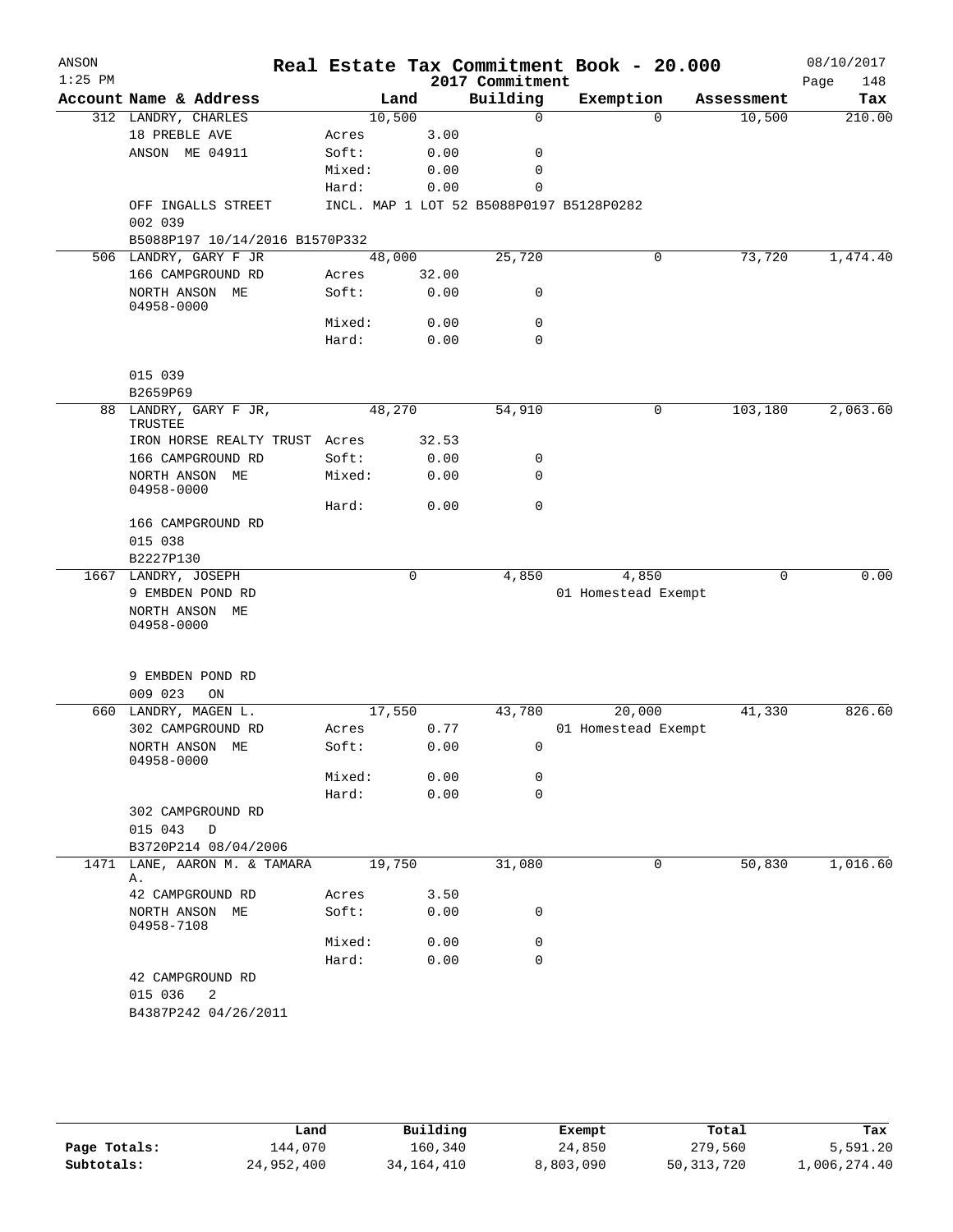| ANSON     |                                       |            |       |                 | Real Estate Tax Commitment Book - 20.000 |            | 08/10/2017  |
|-----------|---------------------------------------|------------|-------|-----------------|------------------------------------------|------------|-------------|
| $1:25$ PM |                                       |            |       | 2017 Commitment |                                          |            | Page<br>149 |
|           | Account Name & Address                | Land       |       | Building        | Exemption                                | Assessment | Tax         |
|           | 1043 LANE, BRANDON A.                 | 22,220     |       | 53,880          | $\Omega$                                 | 76,100     | 1,522.00    |
|           | 928 ALLAGASHROAD                      | Acres      | 2.48  |                 |                                          |            |             |
|           | ALLAGASH ME 04774-4024 Soft:          |            | 0.00  | 0               |                                          |            |             |
|           |                                       | Mixed:     | 0.00  | 0               |                                          |            |             |
|           |                                       | Hard:      | 0.00  | 0               |                                          |            |             |
|           | 627 VALLEY RD                         |            |       |                 |                                          |            |             |
|           | 019 014 A                             |            |       |                 |                                          |            |             |
|           | B4383P136 04/06/2011                  |            |       |                 |                                          |            |             |
| 1895      | LANE, CHARLOTTE WHITNEY               | 19,180     |       | 73,330          | 0                                        | 92,510     | 1,850.20    |
|           | & WEBBER, TONY ALLEN<br>97 MERRY ROAD |            |       |                 |                                          |            |             |
|           |                                       | Acres      | 0.92  |                 |                                          |            |             |
|           | ANSON ME 04911-0000                   | Soft:      | 0.00  | 0               |                                          |            |             |
|           |                                       | Mixed:     | 0.00  | 0               |                                          |            |             |
|           |                                       | Hard:      | 0.00  | 0               |                                          |            |             |
|           | 97 MERRY RD                           | B4955P0249 | JТ    |                 |                                          |            |             |
|           | 014 049<br>Α                          |            |       |                 |                                          |            |             |
|           | B4955P249 09/16/2015                  |            |       |                 |                                          |            |             |
|           | 1536 LANE, FLOYD A                    | 20,600     |       | 71,200          | 20,000                                   | 71,800     | 1,436.00    |
|           | 655 VALLEY RD                         | Acres      | 1.40  |                 | 01 Homestead Exempt                      |            |             |
|           | ANSON ME 04911-0000                   | Soft:      | 0.00  | 0               |                                          |            |             |
|           |                                       | Mixed:     | 0.00  | 0               |                                          |            |             |
|           |                                       | Hard:      | 0.00  | 0               |                                          |            |             |
|           | 655 VALLEY RD                         |            |       |                 |                                          |            |             |
|           | 019 014<br>$\mathbf{1}$               |            |       |                 |                                          |            |             |
| 440       | LANE, FLOYD A. & TAMARA<br>Α.         | 35,750     |       | $\mathbf 0$     | $\mathbf 0$                              | 35,750     | 715.00      |
|           | 655 VALLEY RD                         | Acres      | 27.50 |                 |                                          |            |             |
|           | ANSON ME 04911-0000                   | Soft:      | 0.00  | 0               |                                          |            |             |
|           |                                       | Mixed:     | 0.00  | 0               |                                          |            |             |
|           |                                       | Hard:      | 0.00  | 0               |                                          |            |             |
|           |                                       |            |       |                 |                                          |            |             |
|           | 019 014                               |            |       |                 |                                          |            |             |
|           | B4383P134 04/06/2011                  |            |       |                 |                                          |            |             |
|           | 1542 LANE, LAUREL A, TRUSTEE          | 10,000     |       | 83,010          | 0                                        | 93,010     | 1,860.20    |
|           | 84 DUNSTER LN                         | Acres      | 0.25  |                 |                                          |            |             |
|           | WINCHESTER MA                         | Soft:      | 0.00  | 0               |                                          |            |             |
|           | 01890-3636                            |            |       |                 |                                          |            |             |
|           |                                       | Mixed:     | 0.00  | 0               |                                          |            |             |
|           |                                       | Hard:      | 0.00  | 0               |                                          |            |             |
|           | 3 SECOND ST                           |            |       |                 |                                          |            |             |
|           | 001 068                               |            |       |                 |                                          |            |             |
|           | B3514P14 07/07/2005                   |            |       |                 |                                          |            |             |
|           | 414 LANE, LAUREL A, TRUSTEE           | 24,010     |       | 50,880          | 0                                        | 74,890     | 1,497.80    |
|           | 84 DUNSTER LN                         | Acres      | 3.67  |                 |                                          |            |             |
|           | WINCHESTER MA<br>01890-0000           | Soft:      | 0.00  | 0               |                                          |            |             |
|           |                                       | Mixed:     | 0.00  | 0               |                                          |            |             |
|           |                                       | Hard:      | 0.00  | 0               |                                          |            |             |
|           | 77 PREBLE AVE<br>004 005              |            |       |                 |                                          |            |             |
|           | B3522P25 07/22/2005                   |            |       |                 |                                          |            |             |

|              | Land       | Building   | Exempt    | Total      | Tax          |
|--------------|------------|------------|-----------|------------|--------------|
| Page Totals: | 131,760    | 332,300    | 20,000    | 444,060    | 8,881.20     |
| Subtotals:   | 25,084,160 | 34,496,710 | 8,823,090 | 50,757,780 | 1,015,155.60 |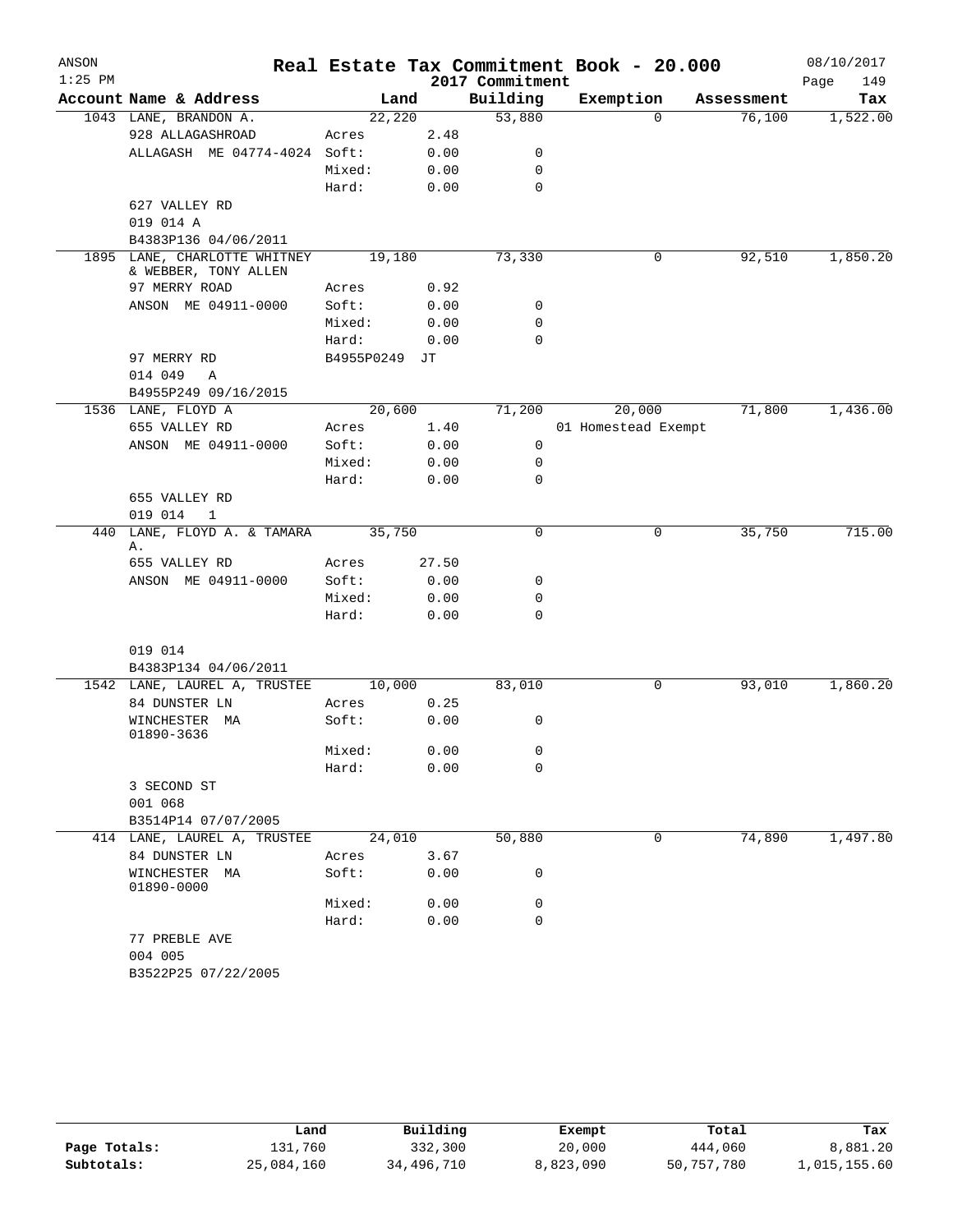| ANSON<br>$1:25$ PM |                                   |                 |              | 2017 Commitment | Real Estate Tax Commitment Book - 20.000 |                    | 08/10/2017<br>Page<br>150 |
|--------------------|-----------------------------------|-----------------|--------------|-----------------|------------------------------------------|--------------------|---------------------------|
|                    | Account Name & Address            |                 | Land         | Building        | Exemption                                | Assessment         | Tax                       |
|                    | 1295 LANE, SHANE                  |                 | 24,700       | 34,540          |                                          | 59,240<br>0        | 1,184.80                  |
|                    | 76 RIVERSIDE ST                   | Acres           | 8.20         |                 |                                          |                    |                           |
|                    | KINGFIELD ME                      | Soft:           | 0.00         | 0               |                                          |                    |                           |
|                    | 04947-0000                        |                 |              |                 |                                          |                    |                           |
|                    |                                   | Mixed:          | 0.00         | 0               |                                          |                    |                           |
|                    |                                   | Hard:           | 0.00         | $\Omega$        |                                          |                    |                           |
|                    | 297 NEW PORTLAND RD               |                 |              |                 |                                          |                    |                           |
|                    | 023 039<br>Α                      |                 |              |                 |                                          |                    |                           |
|                    | B4745P266 12/18/2013              |                 |              |                 |                                          |                    |                           |
|                    | 508 LANEY, JAMES P                |                 | 8,250        | 33,460          | 20,000                                   | 21,710             | 434.20                    |
|                    | 451 NORTH AVE                     | Acres           | 0.17         |                 | 01 Homestead Exempt                      |                    |                           |
|                    | SKOWHEGAN ME 04976                | Soft:           | 0.00         | $\mathbf 0$     |                                          |                    |                           |
|                    |                                   | Mixed:<br>Hard: | 0.00<br>0.00 | 0<br>0          |                                          |                    |                           |
|                    | 22 HIGHLAND AVE                   |                 |              |                 |                                          |                    |                           |
|                    | 003 042                           |                 |              |                 |                                          |                    |                           |
|                    | B2493P215                         |                 |              |                 |                                          |                    |                           |
|                    | 805 LANEY, JAMES P                |                 | 6,930        | 12,600          |                                          | 19,530<br>0        | 390.60                    |
|                    | 451 NORTH AVE                     | Acres           | 0.12         |                 |                                          |                    |                           |
|                    | SKOWHEGAN ME 04976                | Soft:           | 0.00         | 0               |                                          |                    |                           |
|                    |                                   | Mixed:          | 0.00         | 0               |                                          |                    |                           |
|                    |                                   | Hard:           | 0.00         | 0               |                                          |                    |                           |
|                    | 17 HIGHLAND AVE                   |                 |              |                 |                                          |                    |                           |
|                    | 003 038<br>Α                      |                 |              |                 |                                          |                    |                           |
|                    | B2493P215                         |                 |              |                 |                                          |                    |                           |
|                    | 509 LANEY, JAMES P                |                 | 8,940        | 0               |                                          | 8,940<br>0         | 178.80                    |
|                    | 451 NORTH AVE                     | Acres           | 0.20         |                 |                                          |                    |                           |
|                    | SKOWHEGAN ME 04976                | Soft:           | 0.00         | 0               |                                          |                    |                           |
|                    |                                   | Mixed:          | 0.00         | 0               |                                          |                    |                           |
|                    |                                   | Hard:           | 0.00         | 0               |                                          |                    |                           |
|                    | 19 HIGHLAND AVE                   |                 |              |                 |                                          |                    |                           |
|                    | 003 038<br>B                      |                 |              |                 |                                          |                    |                           |
|                    | B2493P215                         |                 |              |                 |                                          |                    |                           |
| 1947               | LANEY, RYAN W. & NONA<br>Β.       |                 | 15,490       | 57,740          | 20,000                                   | 53,230             | 1,064.60                  |
|                    | PO BOX 431                        | Acres           | 0.60         |                 | 01 Homestead Exempt                      |                    |                           |
|                    | NORTH ANSON ME 04958              | Soft:           | 0.00         | 0               |                                          |                    |                           |
|                    |                                   | Mixed:          | 0.00         | 0               |                                          |                    |                           |
|                    |                                   | Hard:           | 0.00         | 0               |                                          |                    |                           |
|                    | 107 NEW PORTLAND RD               |                 |              |                 |                                          |                    |                           |
|                    | 018 042 A                         |                 |              |                 |                                          |                    |                           |
|                    | B3589P156 11/02/2005              |                 |              |                 |                                          |                    |                           |
|                    | 1538 LANGSTON, GLYNN W & ANN<br>М |                 | 17,250       | $\Omega$        |                                          | 17,250<br>$\Omega$ | 345.00                    |
|                    | 3805 MILLS ST                     | Acres           | 4.50         |                 |                                          |                    |                           |
|                    | CARENCRO LA 70520-0000 Soft:      |                 | 0.00         | 0               |                                          |                    |                           |
|                    |                                   | Mixed:          | 0.00         | 0               |                                          |                    |                           |
|                    |                                   | Hard:           | 0.00         | 0               |                                          |                    |                           |
|                    | 013 011<br>B<br>B900P782          |                 |              |                 |                                          |                    |                           |

|              | Land         | Building   | Exempt    | Total      | Tax          |
|--------------|--------------|------------|-----------|------------|--------------|
| Page Totals: | 81,560       | 138,340    | 40,000    | 179,900    | 3,598.00     |
| Subtotals:   | 25, 165, 720 | 34,635,050 | 8,863,090 | 50,937,680 | 1,018,753.60 |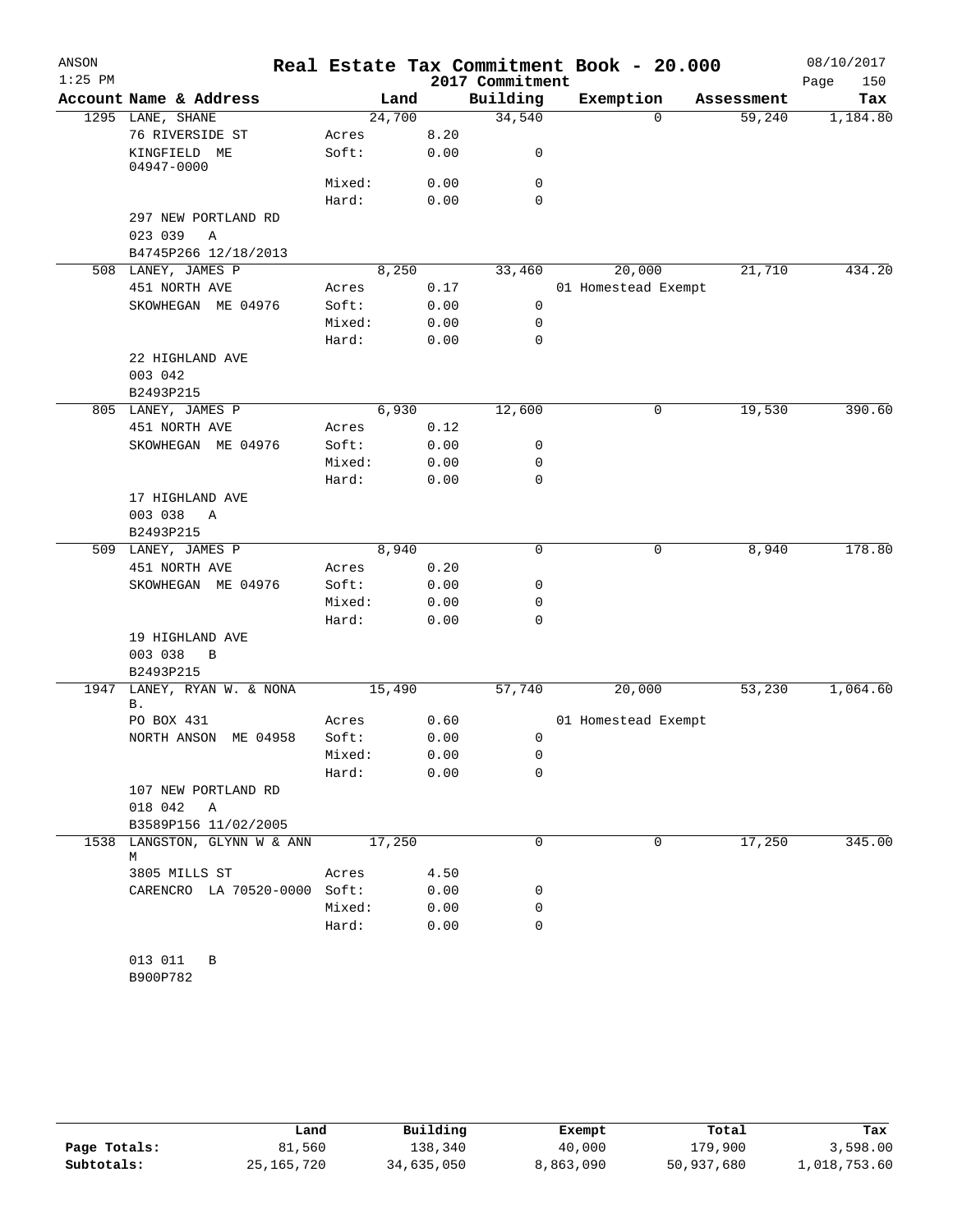| Building<br>Account Name & Address<br>Exemption<br>Land<br>Assessment<br>1,310<br>3,780<br>510 LAPOINTE, CHRISTINA M.<br>$\Omega$<br>5,090<br>23 MUTTON HILL ROAD<br>0.87<br>Acres<br>ANSON ME 04911<br>Soft:<br>0.00<br>0<br>Mixed:<br>0.00<br>0<br>Hard:<br>0.00<br>0<br>015 024<br>A<br>B4726P232 10/28/2013<br>23,000<br>74,680<br>20,000<br>77,680<br>1,553.60<br>502 LAPOINTE, CHRISTINA M.<br>23 MUTTON HILL ROAD<br>Acres<br>3.00<br>01 Homestead Exempt<br>ANSON ME 04911<br>Soft:<br>0.00<br>0<br>Mixed:<br>0.00<br>0<br>Hard:<br>0.00<br>0<br>23 MUTTON HILL RD<br>015 027<br>$\mathbf B$<br>B4726P232 10/28/2013<br>1092 LARLEE, HAL J. & ANGELA<br>36,800<br>1,725.00<br>69,450<br>20,000<br>86,250<br>Ε.<br>PO BOX 243<br>15.30<br>01 Homestead Exempt<br>Acres<br>Soft:<br>0.00<br>0<br>NORTH ANSON ME<br>04958-0243<br>Mixed:<br>0.00<br>0<br>Hard:<br>0.00<br>0<br>186 FAHI POND RD<br>023 009<br>B4431P169 08/19/2011<br>LASLOW, SHEILA A &<br>20,000<br>32,810<br>1547<br>11,830<br>40,980<br>CATHY M &<br>0.35<br>LASLOW, MICHAEL L<br>01 Homestead Exempt<br>Acres<br>35 SPEAR HILL ROAD<br>Soft:<br>0<br>0.00<br>ANSON ME 04911-0554<br>Mixed:<br>0.00<br>0<br>Hard:<br>0.00<br>0<br>35 SPEAR HILL RD<br>003 022<br>B1627P12<br>1772 LATHAM, BONITA M.<br>132,890<br>17,680<br>135,210<br>20,000<br>2,657.80<br>PO BOX 86<br>0.50<br>01 Homestead Exempt<br>Acres<br>NORTH ANSON ME<br>Soft:<br>0.00<br>$\overline{\mathbf{0}}$<br>04958-0000<br>Mixed:<br>0.00<br>0<br>Hard:<br>0.00<br>0<br>1 WINTER ST<br>006 016<br>B3747P258 09/18/2006 B2265P138<br>1,963.20<br>69,960<br>98,160<br>932 LATHROP, THEODORE S. &<br>28,200<br>0<br>BUCKLAND, LISA A.<br>6.70<br>Acres<br>158 Skidmore Rd<br>Soft:<br>0.00<br>0<br>North Anson ME<br>Mixed:<br>0<br>0.00<br>04958-0000<br>0.00<br>0<br>Hard:<br>158 SKIDMORE RD<br>023 015 L<br>B3533P298 08/08/2005 | ANSON<br>$1:25$ PM |  |  | Real Estate Tax Commitment Book - 20.000<br>2017 Commitment |  |  | 08/10/2017<br>Page<br>151 |
|-------------------------------------------------------------------------------------------------------------------------------------------------------------------------------------------------------------------------------------------------------------------------------------------------------------------------------------------------------------------------------------------------------------------------------------------------------------------------------------------------------------------------------------------------------------------------------------------------------------------------------------------------------------------------------------------------------------------------------------------------------------------------------------------------------------------------------------------------------------------------------------------------------------------------------------------------------------------------------------------------------------------------------------------------------------------------------------------------------------------------------------------------------------------------------------------------------------------------------------------------------------------------------------------------------------------------------------------------------------------------------------------------------------------------------------------------------------------------------------------------------------------------------------------------------------------------------------------------------------------------------------------------------------------------------------------------------------------------------------------------------------------------------------------------------------------------------------------------------------------------------|--------------------|--|--|-------------------------------------------------------------|--|--|---------------------------|
|                                                                                                                                                                                                                                                                                                                                                                                                                                                                                                                                                                                                                                                                                                                                                                                                                                                                                                                                                                                                                                                                                                                                                                                                                                                                                                                                                                                                                                                                                                                                                                                                                                                                                                                                                                                                                                                                               |                    |  |  |                                                             |  |  | Tax                       |
|                                                                                                                                                                                                                                                                                                                                                                                                                                                                                                                                                                                                                                                                                                                                                                                                                                                                                                                                                                                                                                                                                                                                                                                                                                                                                                                                                                                                                                                                                                                                                                                                                                                                                                                                                                                                                                                                               |                    |  |  |                                                             |  |  | 101.80                    |
|                                                                                                                                                                                                                                                                                                                                                                                                                                                                                                                                                                                                                                                                                                                                                                                                                                                                                                                                                                                                                                                                                                                                                                                                                                                                                                                                                                                                                                                                                                                                                                                                                                                                                                                                                                                                                                                                               |                    |  |  |                                                             |  |  |                           |
|                                                                                                                                                                                                                                                                                                                                                                                                                                                                                                                                                                                                                                                                                                                                                                                                                                                                                                                                                                                                                                                                                                                                                                                                                                                                                                                                                                                                                                                                                                                                                                                                                                                                                                                                                                                                                                                                               |                    |  |  |                                                             |  |  |                           |
|                                                                                                                                                                                                                                                                                                                                                                                                                                                                                                                                                                                                                                                                                                                                                                                                                                                                                                                                                                                                                                                                                                                                                                                                                                                                                                                                                                                                                                                                                                                                                                                                                                                                                                                                                                                                                                                                               |                    |  |  |                                                             |  |  |                           |
|                                                                                                                                                                                                                                                                                                                                                                                                                                                                                                                                                                                                                                                                                                                                                                                                                                                                                                                                                                                                                                                                                                                                                                                                                                                                                                                                                                                                                                                                                                                                                                                                                                                                                                                                                                                                                                                                               |                    |  |  |                                                             |  |  |                           |
|                                                                                                                                                                                                                                                                                                                                                                                                                                                                                                                                                                                                                                                                                                                                                                                                                                                                                                                                                                                                                                                                                                                                                                                                                                                                                                                                                                                                                                                                                                                                                                                                                                                                                                                                                                                                                                                                               |                    |  |  |                                                             |  |  |                           |
|                                                                                                                                                                                                                                                                                                                                                                                                                                                                                                                                                                                                                                                                                                                                                                                                                                                                                                                                                                                                                                                                                                                                                                                                                                                                                                                                                                                                                                                                                                                                                                                                                                                                                                                                                                                                                                                                               |                    |  |  |                                                             |  |  |                           |
|                                                                                                                                                                                                                                                                                                                                                                                                                                                                                                                                                                                                                                                                                                                                                                                                                                                                                                                                                                                                                                                                                                                                                                                                                                                                                                                                                                                                                                                                                                                                                                                                                                                                                                                                                                                                                                                                               |                    |  |  |                                                             |  |  |                           |
|                                                                                                                                                                                                                                                                                                                                                                                                                                                                                                                                                                                                                                                                                                                                                                                                                                                                                                                                                                                                                                                                                                                                                                                                                                                                                                                                                                                                                                                                                                                                                                                                                                                                                                                                                                                                                                                                               |                    |  |  |                                                             |  |  |                           |
|                                                                                                                                                                                                                                                                                                                                                                                                                                                                                                                                                                                                                                                                                                                                                                                                                                                                                                                                                                                                                                                                                                                                                                                                                                                                                                                                                                                                                                                                                                                                                                                                                                                                                                                                                                                                                                                                               |                    |  |  |                                                             |  |  |                           |
|                                                                                                                                                                                                                                                                                                                                                                                                                                                                                                                                                                                                                                                                                                                                                                                                                                                                                                                                                                                                                                                                                                                                                                                                                                                                                                                                                                                                                                                                                                                                                                                                                                                                                                                                                                                                                                                                               |                    |  |  |                                                             |  |  |                           |
|                                                                                                                                                                                                                                                                                                                                                                                                                                                                                                                                                                                                                                                                                                                                                                                                                                                                                                                                                                                                                                                                                                                                                                                                                                                                                                                                                                                                                                                                                                                                                                                                                                                                                                                                                                                                                                                                               |                    |  |  |                                                             |  |  |                           |
|                                                                                                                                                                                                                                                                                                                                                                                                                                                                                                                                                                                                                                                                                                                                                                                                                                                                                                                                                                                                                                                                                                                                                                                                                                                                                                                                                                                                                                                                                                                                                                                                                                                                                                                                                                                                                                                                               |                    |  |  |                                                             |  |  |                           |
|                                                                                                                                                                                                                                                                                                                                                                                                                                                                                                                                                                                                                                                                                                                                                                                                                                                                                                                                                                                                                                                                                                                                                                                                                                                                                                                                                                                                                                                                                                                                                                                                                                                                                                                                                                                                                                                                               |                    |  |  |                                                             |  |  |                           |
|                                                                                                                                                                                                                                                                                                                                                                                                                                                                                                                                                                                                                                                                                                                                                                                                                                                                                                                                                                                                                                                                                                                                                                                                                                                                                                                                                                                                                                                                                                                                                                                                                                                                                                                                                                                                                                                                               |                    |  |  |                                                             |  |  |                           |
|                                                                                                                                                                                                                                                                                                                                                                                                                                                                                                                                                                                                                                                                                                                                                                                                                                                                                                                                                                                                                                                                                                                                                                                                                                                                                                                                                                                                                                                                                                                                                                                                                                                                                                                                                                                                                                                                               |                    |  |  |                                                             |  |  |                           |
|                                                                                                                                                                                                                                                                                                                                                                                                                                                                                                                                                                                                                                                                                                                                                                                                                                                                                                                                                                                                                                                                                                                                                                                                                                                                                                                                                                                                                                                                                                                                                                                                                                                                                                                                                                                                                                                                               |                    |  |  |                                                             |  |  |                           |
|                                                                                                                                                                                                                                                                                                                                                                                                                                                                                                                                                                                                                                                                                                                                                                                                                                                                                                                                                                                                                                                                                                                                                                                                                                                                                                                                                                                                                                                                                                                                                                                                                                                                                                                                                                                                                                                                               |                    |  |  |                                                             |  |  |                           |
|                                                                                                                                                                                                                                                                                                                                                                                                                                                                                                                                                                                                                                                                                                                                                                                                                                                                                                                                                                                                                                                                                                                                                                                                                                                                                                                                                                                                                                                                                                                                                                                                                                                                                                                                                                                                                                                                               |                    |  |  |                                                             |  |  |                           |
|                                                                                                                                                                                                                                                                                                                                                                                                                                                                                                                                                                                                                                                                                                                                                                                                                                                                                                                                                                                                                                                                                                                                                                                                                                                                                                                                                                                                                                                                                                                                                                                                                                                                                                                                                                                                                                                                               |                    |  |  |                                                             |  |  |                           |
|                                                                                                                                                                                                                                                                                                                                                                                                                                                                                                                                                                                                                                                                                                                                                                                                                                                                                                                                                                                                                                                                                                                                                                                                                                                                                                                                                                                                                                                                                                                                                                                                                                                                                                                                                                                                                                                                               |                    |  |  |                                                             |  |  |                           |
|                                                                                                                                                                                                                                                                                                                                                                                                                                                                                                                                                                                                                                                                                                                                                                                                                                                                                                                                                                                                                                                                                                                                                                                                                                                                                                                                                                                                                                                                                                                                                                                                                                                                                                                                                                                                                                                                               |                    |  |  |                                                             |  |  |                           |
|                                                                                                                                                                                                                                                                                                                                                                                                                                                                                                                                                                                                                                                                                                                                                                                                                                                                                                                                                                                                                                                                                                                                                                                                                                                                                                                                                                                                                                                                                                                                                                                                                                                                                                                                                                                                                                                                               |                    |  |  |                                                             |  |  |                           |
|                                                                                                                                                                                                                                                                                                                                                                                                                                                                                                                                                                                                                                                                                                                                                                                                                                                                                                                                                                                                                                                                                                                                                                                                                                                                                                                                                                                                                                                                                                                                                                                                                                                                                                                                                                                                                                                                               |                    |  |  |                                                             |  |  |                           |
|                                                                                                                                                                                                                                                                                                                                                                                                                                                                                                                                                                                                                                                                                                                                                                                                                                                                                                                                                                                                                                                                                                                                                                                                                                                                                                                                                                                                                                                                                                                                                                                                                                                                                                                                                                                                                                                                               |                    |  |  |                                                             |  |  | 656.20                    |
|                                                                                                                                                                                                                                                                                                                                                                                                                                                                                                                                                                                                                                                                                                                                                                                                                                                                                                                                                                                                                                                                                                                                                                                                                                                                                                                                                                                                                                                                                                                                                                                                                                                                                                                                                                                                                                                                               |                    |  |  |                                                             |  |  |                           |
|                                                                                                                                                                                                                                                                                                                                                                                                                                                                                                                                                                                                                                                                                                                                                                                                                                                                                                                                                                                                                                                                                                                                                                                                                                                                                                                                                                                                                                                                                                                                                                                                                                                                                                                                                                                                                                                                               |                    |  |  |                                                             |  |  |                           |
|                                                                                                                                                                                                                                                                                                                                                                                                                                                                                                                                                                                                                                                                                                                                                                                                                                                                                                                                                                                                                                                                                                                                                                                                                                                                                                                                                                                                                                                                                                                                                                                                                                                                                                                                                                                                                                                                               |                    |  |  |                                                             |  |  |                           |
|                                                                                                                                                                                                                                                                                                                                                                                                                                                                                                                                                                                                                                                                                                                                                                                                                                                                                                                                                                                                                                                                                                                                                                                                                                                                                                                                                                                                                                                                                                                                                                                                                                                                                                                                                                                                                                                                               |                    |  |  |                                                             |  |  |                           |
|                                                                                                                                                                                                                                                                                                                                                                                                                                                                                                                                                                                                                                                                                                                                                                                                                                                                                                                                                                                                                                                                                                                                                                                                                                                                                                                                                                                                                                                                                                                                                                                                                                                                                                                                                                                                                                                                               |                    |  |  |                                                             |  |  |                           |
|                                                                                                                                                                                                                                                                                                                                                                                                                                                                                                                                                                                                                                                                                                                                                                                                                                                                                                                                                                                                                                                                                                                                                                                                                                                                                                                                                                                                                                                                                                                                                                                                                                                                                                                                                                                                                                                                               |                    |  |  |                                                             |  |  |                           |
|                                                                                                                                                                                                                                                                                                                                                                                                                                                                                                                                                                                                                                                                                                                                                                                                                                                                                                                                                                                                                                                                                                                                                                                                                                                                                                                                                                                                                                                                                                                                                                                                                                                                                                                                                                                                                                                                               |                    |  |  |                                                             |  |  |                           |
|                                                                                                                                                                                                                                                                                                                                                                                                                                                                                                                                                                                                                                                                                                                                                                                                                                                                                                                                                                                                                                                                                                                                                                                                                                                                                                                                                                                                                                                                                                                                                                                                                                                                                                                                                                                                                                                                               |                    |  |  |                                                             |  |  |                           |
|                                                                                                                                                                                                                                                                                                                                                                                                                                                                                                                                                                                                                                                                                                                                                                                                                                                                                                                                                                                                                                                                                                                                                                                                                                                                                                                                                                                                                                                                                                                                                                                                                                                                                                                                                                                                                                                                               |                    |  |  |                                                             |  |  |                           |
|                                                                                                                                                                                                                                                                                                                                                                                                                                                                                                                                                                                                                                                                                                                                                                                                                                                                                                                                                                                                                                                                                                                                                                                                                                                                                                                                                                                                                                                                                                                                                                                                                                                                                                                                                                                                                                                                               |                    |  |  |                                                             |  |  |                           |
|                                                                                                                                                                                                                                                                                                                                                                                                                                                                                                                                                                                                                                                                                                                                                                                                                                                                                                                                                                                                                                                                                                                                                                                                                                                                                                                                                                                                                                                                                                                                                                                                                                                                                                                                                                                                                                                                               |                    |  |  |                                                             |  |  |                           |
|                                                                                                                                                                                                                                                                                                                                                                                                                                                                                                                                                                                                                                                                                                                                                                                                                                                                                                                                                                                                                                                                                                                                                                                                                                                                                                                                                                                                                                                                                                                                                                                                                                                                                                                                                                                                                                                                               |                    |  |  |                                                             |  |  |                           |
|                                                                                                                                                                                                                                                                                                                                                                                                                                                                                                                                                                                                                                                                                                                                                                                                                                                                                                                                                                                                                                                                                                                                                                                                                                                                                                                                                                                                                                                                                                                                                                                                                                                                                                                                                                                                                                                                               |                    |  |  |                                                             |  |  |                           |
|                                                                                                                                                                                                                                                                                                                                                                                                                                                                                                                                                                                                                                                                                                                                                                                                                                                                                                                                                                                                                                                                                                                                                                                                                                                                                                                                                                                                                                                                                                                                                                                                                                                                                                                                                                                                                                                                               |                    |  |  |                                                             |  |  |                           |
|                                                                                                                                                                                                                                                                                                                                                                                                                                                                                                                                                                                                                                                                                                                                                                                                                                                                                                                                                                                                                                                                                                                                                                                                                                                                                                                                                                                                                                                                                                                                                                                                                                                                                                                                                                                                                                                                               |                    |  |  |                                                             |  |  |                           |
|                                                                                                                                                                                                                                                                                                                                                                                                                                                                                                                                                                                                                                                                                                                                                                                                                                                                                                                                                                                                                                                                                                                                                                                                                                                                                                                                                                                                                                                                                                                                                                                                                                                                                                                                                                                                                                                                               |                    |  |  |                                                             |  |  |                           |
|                                                                                                                                                                                                                                                                                                                                                                                                                                                                                                                                                                                                                                                                                                                                                                                                                                                                                                                                                                                                                                                                                                                                                                                                                                                                                                                                                                                                                                                                                                                                                                                                                                                                                                                                                                                                                                                                               |                    |  |  |                                                             |  |  |                           |
|                                                                                                                                                                                                                                                                                                                                                                                                                                                                                                                                                                                                                                                                                                                                                                                                                                                                                                                                                                                                                                                                                                                                                                                                                                                                                                                                                                                                                                                                                                                                                                                                                                                                                                                                                                                                                                                                               |                    |  |  |                                                             |  |  |                           |
|                                                                                                                                                                                                                                                                                                                                                                                                                                                                                                                                                                                                                                                                                                                                                                                                                                                                                                                                                                                                                                                                                                                                                                                                                                                                                                                                                                                                                                                                                                                                                                                                                                                                                                                                                                                                                                                                               |                    |  |  |                                                             |  |  |                           |
|                                                                                                                                                                                                                                                                                                                                                                                                                                                                                                                                                                                                                                                                                                                                                                                                                                                                                                                                                                                                                                                                                                                                                                                                                                                                                                                                                                                                                                                                                                                                                                                                                                                                                                                                                                                                                                                                               |                    |  |  |                                                             |  |  |                           |
|                                                                                                                                                                                                                                                                                                                                                                                                                                                                                                                                                                                                                                                                                                                                                                                                                                                                                                                                                                                                                                                                                                                                                                                                                                                                                                                                                                                                                                                                                                                                                                                                                                                                                                                                                                                                                                                                               |                    |  |  |                                                             |  |  |                           |
|                                                                                                                                                                                                                                                                                                                                                                                                                                                                                                                                                                                                                                                                                                                                                                                                                                                                                                                                                                                                                                                                                                                                                                                                                                                                                                                                                                                                                                                                                                                                                                                                                                                                                                                                                                                                                                                                               |                    |  |  |                                                             |  |  |                           |
|                                                                                                                                                                                                                                                                                                                                                                                                                                                                                                                                                                                                                                                                                                                                                                                                                                                                                                                                                                                                                                                                                                                                                                                                                                                                                                                                                                                                                                                                                                                                                                                                                                                                                                                                                                                                                                                                               |                    |  |  |                                                             |  |  |                           |
|                                                                                                                                                                                                                                                                                                                                                                                                                                                                                                                                                                                                                                                                                                                                                                                                                                                                                                                                                                                                                                                                                                                                                                                                                                                                                                                                                                                                                                                                                                                                                                                                                                                                                                                                                                                                                                                                               |                    |  |  |                                                             |  |  |                           |
|                                                                                                                                                                                                                                                                                                                                                                                                                                                                                                                                                                                                                                                                                                                                                                                                                                                                                                                                                                                                                                                                                                                                                                                                                                                                                                                                                                                                                                                                                                                                                                                                                                                                                                                                                                                                                                                                               |                    |  |  |                                                             |  |  |                           |

|              | Land         | Building   | Exempt    | Total      | Tax          |
|--------------|--------------|------------|-----------|------------|--------------|
| Page Totals: | 118,820      | 394,060    | 80,000    | 432,880    | 8,657.60     |
| Subtotals:   | 25, 284, 540 | 35,029,110 | 8,943,090 | 51,370,560 | 1,027,411.20 |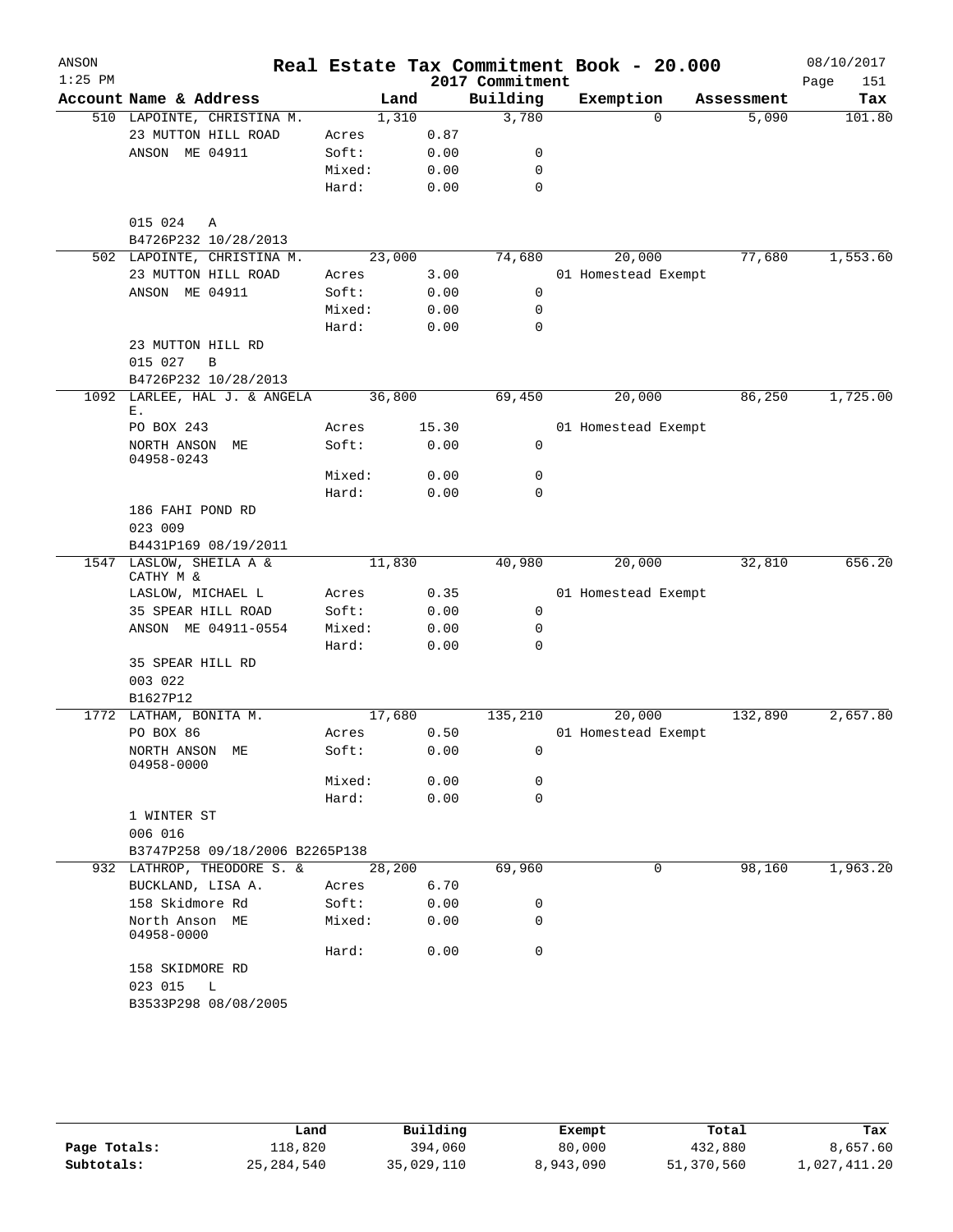| $1:25$ PM |                                               |             |        | 2017 Commitment |                     | Real Estate Tax Commitment Book - 20.000 | 152<br>Page |
|-----------|-----------------------------------------------|-------------|--------|-----------------|---------------------|------------------------------------------|-------------|
|           | Account Name & Address                        |             | Land   | Building        | Exemption           | Assessment                               | Tax         |
|           | 568 LATOUCHE, CHRISAUNDRA L                   |             | 35,650 | 4,280           | $\Omega$            | 39,930                                   | 798.60      |
|           | 174 BARTON HILL RD                            | Acres       | 140.00 |                 |                     |                                          |             |
|           | ANSON ME 04911-3425                           | Soft:       | 0.00   | 0               |                     |                                          |             |
|           |                                               | Mixed:      | 0.00   | 0               |                     |                                          |             |
|           |                                               | Hard:       | 138.40 | 26,711          |                     |                                          |             |
|           | BARTON HILL RD                                | TREE GROWTH |        |                 |                     |                                          |             |
|           | 013 006<br>B                                  |             |        |                 |                     |                                          |             |
|           | B2726P64                                      |             |        |                 |                     |                                          |             |
|           | 1983 LATOUCHE, CHRISAUNDRA                    |             | 23,590 | 75,350          | 20,000              | 78,940                                   | 1,578.80    |
|           | L. &<br>ROBBINS, CAROL L.                     | Acres       | 15.00  |                 | 01 Homestead Exempt |                                          |             |
|           | 174 BARTON HILL RD                            | Soft:       | 0.00   | 0               |                     |                                          |             |
|           | ANSON ME 04911-3425                           | Mixed:      | 0.00   | 0               |                     |                                          |             |
|           |                                               | Hard:       | 13.60  | 2,625           |                     |                                          |             |
|           | 174 BARTON HILL RD                            | TREE GROWTH |        |                 |                     |                                          |             |
|           | 013 006<br>$B-1$                              |             |        |                 |                     |                                          |             |
|           | B3755P238 10/02/2006                          |             |        |                 |                     |                                          |             |
|           | 644 LATOUCHE, RODNEY P &                      |             | 33,500 | 0               | 0                   | 33,500                                   | 670.00      |
|           | NABELLA E                                     |             |        |                 |                     |                                          |             |
|           | 170 COVENTRY RD                               | Acres       | 15.00  |                 |                     |                                          |             |
|           | MANSFIELD CENTER CT<br>06250-0000             | Soft:       | 0.00   | 0               |                     |                                          |             |
|           |                                               | Mixed:      | 0.00   | 0               |                     |                                          |             |
|           |                                               | Hard:       | 0.00   | $\mathbf 0$     |                     |                                          |             |
|           | 688 PEASE HILL RD                             |             |        |                 |                     |                                          |             |
|           | 012 012                                       |             |        |                 |                     |                                          |             |
|           | B4089P323 01/19/2009                          |             |        |                 |                     |                                          |             |
|           | 262 LATTIN, JASON B.,                         |             | 9,490  | 64,520          | 0                   | 74,010                                   | 1,480.20    |
|           | TRUSTEE                                       |             |        |                 |                     |                                          |             |
|           | 627 NEW PORTLAND HILL<br><b>RD</b>            | Acres       | 0.10   |                 |                     |                                          |             |
|           | NORTH NEW PORTLAND ME<br>04961-0000           | Soft:       | 0.00   | 0               |                     |                                          |             |
|           |                                               | Mixed:      | 0.00   | 0               |                     |                                          |             |
|           |                                               | Hard:       | 0.00   | 0               |                     |                                          |             |
|           | 19 NORTH MAIN ST                              |             |        |                 |                     |                                          |             |
|           | 006 024                                       |             |        |                 |                     |                                          |             |
|           | B4380P85 02/28/2011                           |             |        |                 |                     |                                          |             |
|           | 1004 LATTIN, NATHAN                           |             | 34,500 | 197,100         | 20,000              | 211,600                                  | 4,232.00    |
|           | 602 NEW PORTLAND HILL                         | Acres       | 13.00  |                 | 01 Homestead Exempt |                                          |             |
|           | <b>RD</b><br>NEW PORTLAND ME                  | Soft:       | 0.00   | $\mathbf 0$     |                     |                                          |             |
|           | 04961-0000                                    |             |        |                 |                     |                                          |             |
|           |                                               | Mixed:      | 0.00   | 0               |                     |                                          |             |
|           |                                               | Hard:       | 0.00   | 0               |                     |                                          |             |
|           | 379 CARRABASSETT RD                           |             |        |                 |                     |                                          |             |
|           | 022 032                                       |             |        |                 |                     |                                          |             |
|           | B3923P138 10/10/2007                          |             |        |                 |                     |                                          |             |
|           | 1734 LAWRENCE, CHRISTOPHER P                  |             | 28,050 | 15,300          | 20,000              | 23,350                                   | 467.00      |
|           | 133B SKIDMORE RD                              | Acres       | 3.70   |                 | 01 Homestead Exempt |                                          |             |
|           | NORTH ANSON ME<br>04958-0000                  | Soft:       | 0.00   | 0               |                     |                                          |             |
|           |                                               | Mixed:      | 0.00   | 0               |                     |                                          |             |
|           |                                               | Hard:       | 0.00   | $\mathbf 0$     |                     |                                          |             |
|           | 133 B SKIDMORE RD<br>023 015 I 1<br>B2710P201 |             |        |                 |                     |                                          |             |

|              | Land       | Building     | Exempt    | Total      | Tax          |
|--------------|------------|--------------|-----------|------------|--------------|
| Page Totals: | 164,780    | 356,550      | 60,000    | 461,330    | 9,226.60     |
| Subtotals:   | 25,449,320 | 35, 385, 660 | 9,003,090 | 51,831,890 | 1,036,637.80 |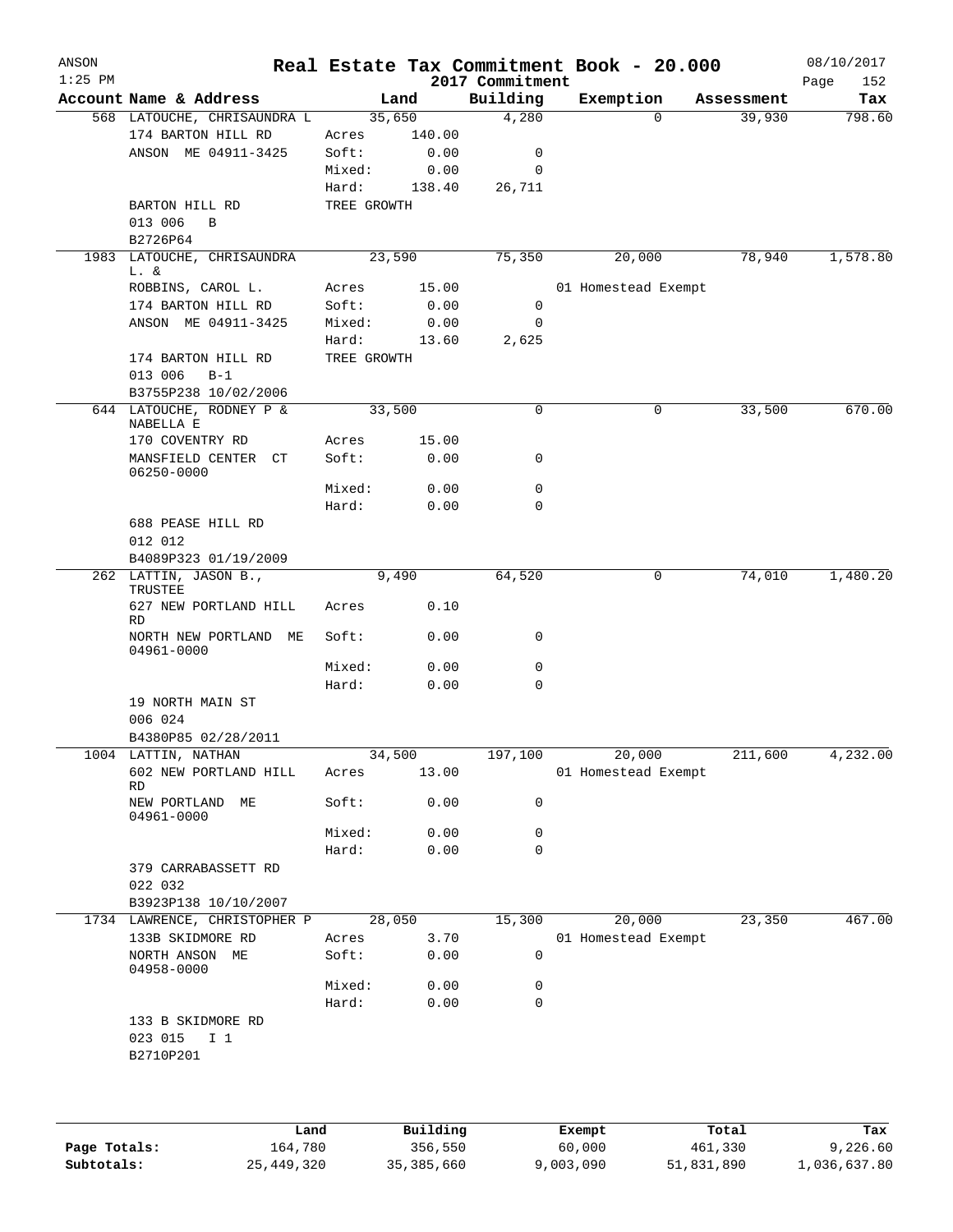| ANSON<br>$1:25$ PM |                                                                   |            |      | Real Estate Tax Commitment Book - 20.000 |                     |            | 08/10/2017         |
|--------------------|-------------------------------------------------------------------|------------|------|------------------------------------------|---------------------|------------|--------------------|
|                    | Account Name & Address                                            | Land       |      | 2017 Commitment<br>Building              | Exemption           | Assessment | Page<br>153<br>Tax |
|                    | 326 LAWRENCE, GORDON                                              | 26,270     |      | 5,840                                    | $\Omega$            | 32,110     | 642.20             |
|                    | 498 MEADOW RD                                                     | Acres      | 5.18 |                                          |                     |            |                    |
|                    | TOPSHAM ME 04086-0000                                             | Soft:      | 0.00 | 0                                        |                     |            |                    |
|                    |                                                                   | Mixed:     | 0.00 | 0                                        |                     |            |                    |
|                    |                                                                   | Hard:      | 0.00 | $\mathbf 0$                              |                     |            |                    |
|                    | 019 022<br>$\overline{\phantom{0}}^2$                             |            |      |                                          |                     |            |                    |
|                    | B4700P8 08/12/2013                                                |            |      |                                          |                     |            |                    |
|                    | 1703 LAWRENCE, GORDON W                                           | 18,180     |      | 0                                        | 0                   | 18, 180    | 363.60             |
|                    | 498 MEADOW ROAD                                                   | Acres      | 5.12 |                                          |                     |            |                    |
|                    | TOPSHAM ME 04086                                                  | Soft:      | 0.00 | 0                                        |                     |            |                    |
|                    |                                                                   | Mixed:     | 0.00 | 0                                        |                     |            |                    |
|                    |                                                                   | Hard:      | 0.00 | $\Omega$                                 |                     |            |                    |
|                    | VALLEY ROAD                                                       | B5036P0312 |      |                                          |                     |            |                    |
|                    | 019 022<br>$\mathbf{1}$                                           |            |      |                                          |                     |            |                    |
|                    | B5036P312 06/13/2016 B5060P123 08/10/2016 B5060P122<br>08/10/2016 |            |      |                                          |                     |            |                    |
|                    | 1170 LAWRENCE, KIM M                                              | 12,490     |      | 48,760                                   | 0                   | 61,250     | 1,225.00           |
|                    | PO BOX 32                                                         | Acres      | 0.39 |                                          |                     |            |                    |
|                    | ANSON ME 04911                                                    | Soft:      | 0.00 | 0                                        |                     |            |                    |
|                    |                                                                   | Mixed:     | 0.00 | $\mathbf 0$                              |                     |            |                    |
|                    |                                                                   | Hard:      | 0.00 | $\Omega$                                 |                     |            |                    |
|                    | 32 SPEAR HILL RD                                                  | B5067P0220 |      |                                          |                     |            |                    |
|                    | 003 005                                                           |            |      |                                          |                     |            |                    |
|                    | B5067P220 08/19/2016 B4404P251 06/08/2011                         |            |      |                                          |                     |            |                    |
|                    | 1212 LEACH, TRAVIS C &<br>JENNIFER A                              | 18,550     |      | 40,920                                   | 20,000              | 39,470     | 789.40             |
|                    | 58 HILLTOP ROAD                                                   | Acres      | 0.86 |                                          | 01 Homestead Exempt |            |                    |
|                    | ANSON ME 04911-0485                                               | Soft:      | 0.00 | 0                                        |                     |            |                    |
|                    |                                                                   | Mixed:     | 0.00 | 0                                        |                     |            |                    |
|                    |                                                                   | Hard:      | 0.00 | $\mathbf 0$                              |                     |            |                    |
|                    | 58 HILLTOP RD                                                     |            |      |                                          |                     |            |                    |
|                    | 010 036<br>Е                                                      |            |      |                                          |                     |            |                    |
|                    | B2453P319                                                         |            |      |                                          |                     |            |                    |
|                    | 520 LEBEAU, GERARD H &<br>LINDA L                                 | 20,750     |      | 88,560                                   | 20,000              | 89,310     | 1,786.20           |
|                    | PO BOX 98                                                         | Acres      | 1.50 |                                          | 01 Homestead Exempt |            |                    |
|                    | NORTH ANSON ME<br>04958-0098                                      | Soft:      | 0.00 | $\overline{\phantom{0}}$                 |                     |            |                    |
|                    |                                                                   | Mixed:     | 0.00 | 0                                        |                     |            |                    |
|                    |                                                                   | Hard:      | 0.00 | $\mathbf 0$                              |                     |            |                    |
|                    | 663 RIVER RD                                                      |            |      |                                          |                     |            |                    |
|                    | 016 017 A                                                         |            |      |                                          |                     |            |                    |
|                    | B1734P77 10/30/1991                                               |            |      |                                          |                     |            |                    |
|                    | 522 LEBEAU, MARK R                                                | 20,000     |      | 79,280                                   | 20,000              | 79,280     | 1,585.60           |
|                    | PO BOX 144                                                        | Acres      | 1.00 |                                          | 01 Homestead Exempt |            |                    |
|                    | NORTH ANSON ME<br>04958-0144                                      | Soft:      | 0.00 | 0                                        |                     |            |                    |
|                    |                                                                   | Mixed:     | 0.00 | 0                                        |                     |            |                    |
|                    |                                                                   | Hard:      | 0.00 | $\mathbf 0$                              |                     |            |                    |
|                    | 179 EMBDEN POND RD                                                |            |      |                                          |                     |            |                    |
|                    | 023 019 C                                                         |            |      |                                          |                     |            |                    |
|                    | B1642P93                                                          |            |      |                                          |                     |            |                    |
|                    |                                                                   |            |      |                                          |                     |            |                    |
|                    |                                                                   |            |      |                                          |                     |            |                    |

|              | Land       | Building   | Exempt    | Total        | Tax          |
|--------------|------------|------------|-----------|--------------|--------------|
| Page Totals: | 116,240    | 263,360    | 60,000    | 319,600      | 6,392,00     |
| Subtotals:   | 25,565,560 | 35,649,020 | 9,063,090 | 52, 151, 490 | 1,043,029.80 |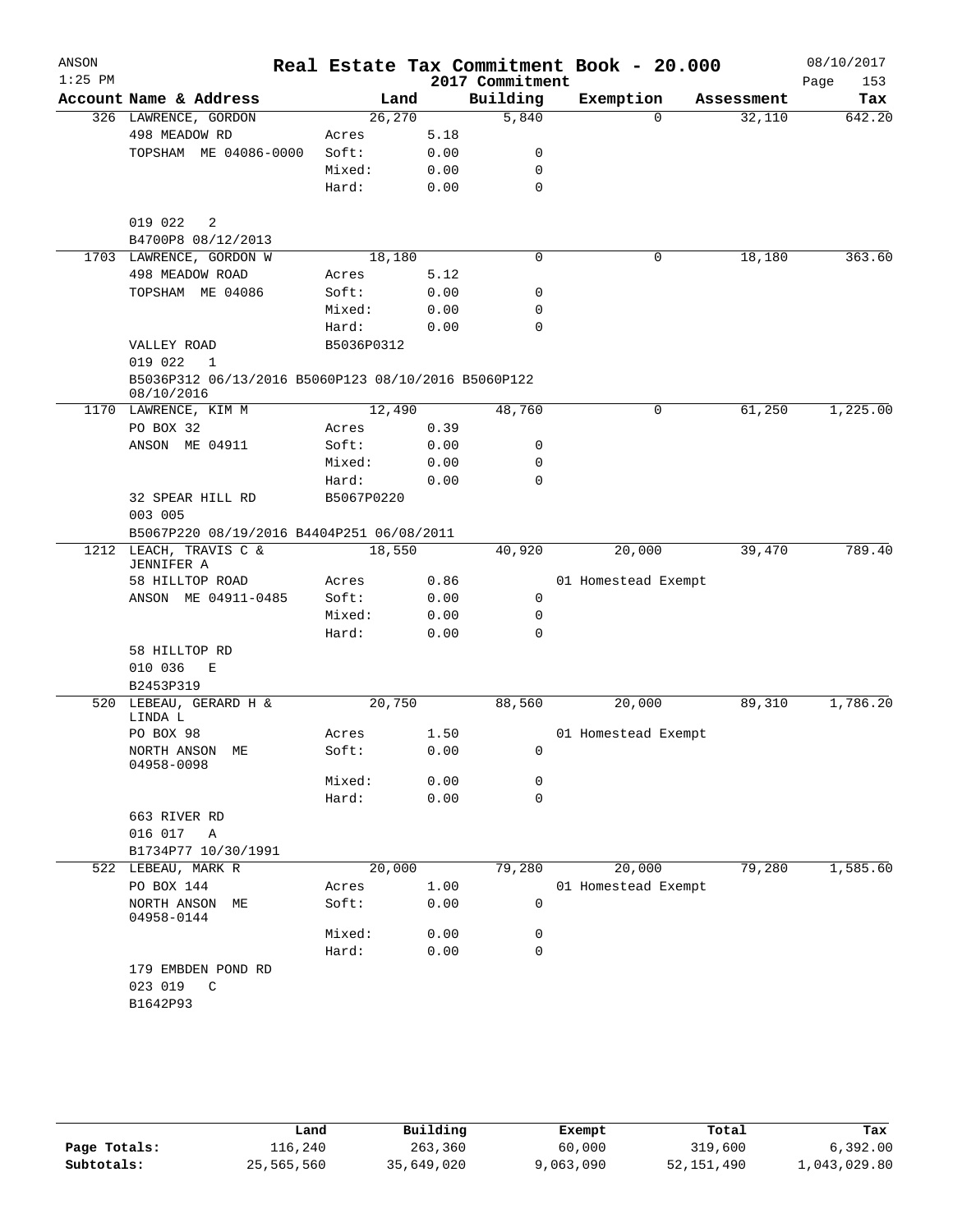| ANSON<br>$1:25$ PM |                                   |                |       | 2017 Commitment | Real Estate Tax Commitment Book - 20.000 |            | 08/10/2017<br>Page<br>154 |
|--------------------|-----------------------------------|----------------|-------|-----------------|------------------------------------------|------------|---------------------------|
|                    | Account Name & Address            |                | Land  | Building        | Exemption                                | Assessment | Tax                       |
|                    | 1537 LEEK, JAMES R.               | 36,500         |       | 0               | $\Omega$                                 | 36,500     | 730.00                    |
|                    | LEEK, SABRE M.                    | Acres          | 34.00 |                 |                                          |            |                           |
|                    | 158 MAIN STREET                   | Soft:          | 0.00  | 0               |                                          |            |                           |
|                    | KINGSTON NH 03848                 | Mixed:         | 0.00  | 0               |                                          |            |                           |
|                    |                                   | Hard:          | 0.00  | $\mathbf 0$     |                                          |            |                           |
|                    | TOWN FARM ROAD                    | B5092P038 JT   |       |                 |                                          |            |                           |
|                    | 019 011                           |                |       |                 |                                          |            |                           |
|                    | B5092P30 10/21/2016               |                |       |                 |                                          |            |                           |
| 798                | LEEK, JAMES R. & SABRE<br>М.      | 63,500         |       | 35,000          | 0                                        | 98,500     | 1,970.00                  |
|                    | 158 MAIN ST.                      | Acres          | 63.00 |                 |                                          |            |                           |
|                    | KINGSTON NH 03848-0000 Soft:      |                | 0.00  | 0               |                                          |            |                           |
|                    |                                   | Mixed:         | 0.00  | 0               |                                          |            |                           |
|                    |                                   | Hard:          | 0.00  | $\mathbf 0$     |                                          |            |                           |
|                    | 475 VALLEY RD                     |                |       |                 |                                          |            |                           |
|                    | 019 010<br>B                      |                |       |                 |                                          |            |                           |
|                    | B4719P313 10/04/2013              | 11,490         |       | 49,030          |                                          |            | 810.40                    |
|                    | 524 LEEMAN, DIANE B<br>PO BOX 226 |                | 0.33  |                 | 20,000                                   | 40,520     |                           |
|                    | ANSON ME 04911-0226               | Acres<br>Soft: | 0.00  | 0               | 01 Homestead Exempt                      |            |                           |
|                    |                                   | Mixed:         | 0.00  | 0               |                                          |            |                           |
|                    |                                   | Hard:          | 0.00  | 0               |                                          |            |                           |
|                    | 20 ARNOLDS LN                     |                |       |                 |                                          |            |                           |
|                    | 001 011                           |                |       |                 |                                          |            |                           |
|                    | B1617P58                          |                |       |                 |                                          |            |                           |
|                    | 525 LEEMAN, DIANE B               | 11,130         |       | 2,970           | 0                                        | 14,100     | 282.00                    |
|                    | PO BOX 226                        | Acres          | 0.86  |                 |                                          |            |                           |
|                    | ANSON ME 04911-0226               | Soft:          | 0.00  | 0               |                                          |            |                           |
|                    |                                   | Mixed:         | 0.00  | 0               |                                          |            |                           |
|                    |                                   | Hard:          | 0.00  | 0               |                                          |            |                           |
|                    | WEST MILLS ROAD                   |                |       |                 |                                          |            |                           |
|                    | 011 010<br>Α                      |                |       |                 |                                          |            |                           |
|                    | B1509P222                         |                |       |                 |                                          |            |                           |
|                    | 781 LEEMAN, DIANE B.              | 11,310         |       | 0               | 0                                        | 11,310     | 226.20                    |
|                    | PO BOX 226                        | Acres          | 0.32  |                 |                                          |            |                           |
|                    | ANSON ME 04911                    | Soft:          | 0.00  | 0               |                                          |            |                           |
|                    |                                   | Mixed:         | 0.00  | 0               |                                          |            |                           |
|                    |                                   | Hard:          | 0.00  | 0               |                                          |            |                           |
|                    | 22 ARNOLDS LN                     |                |       |                 |                                          |            |                           |
|                    | 001 012<br>B4809P103 07/14/2014   |                |       |                 |                                          |            |                           |
| 157                | LEEMAN, JOSHUA R &                | 20,000         |       | 63,880          | 20,000                                   | 63,880     | 1,277.60                  |
|                    | HEATHER M                         |                |       |                 |                                          |            |                           |
|                    | 20 CROSS RD                       | Acres          | 1.00  |                 | 01 Homestead Exempt                      |            |                           |
|                    | ANSON ME 04911-0000               | Soft:          | 0.00  | 0               |                                          |            |                           |
|                    |                                   | Mixed:         | 0.00  | 0               |                                          |            |                           |
|                    |                                   | Hard:          | 0.00  | 0               |                                          |            |                           |
|                    | 20 CROSS RD<br>011 033 A          |                |       |                 |                                          |            |                           |
|                    | B4022P109 07/03/2008              |                |       |                 |                                          |            |                           |
|                    |                                   |                |       |                 |                                          |            |                           |

|              | ⊥and       | Building   | Exempt    | Total      | Tax          |
|--------------|------------|------------|-----------|------------|--------------|
| Page Totals: | 153,930    | 150,880    | 40,000    | 264,810    | 5,296.20     |
| Subtotals:   | 25,719,490 | 35,799,900 | 9,103,090 | 52,416,300 | 1,048,326.00 |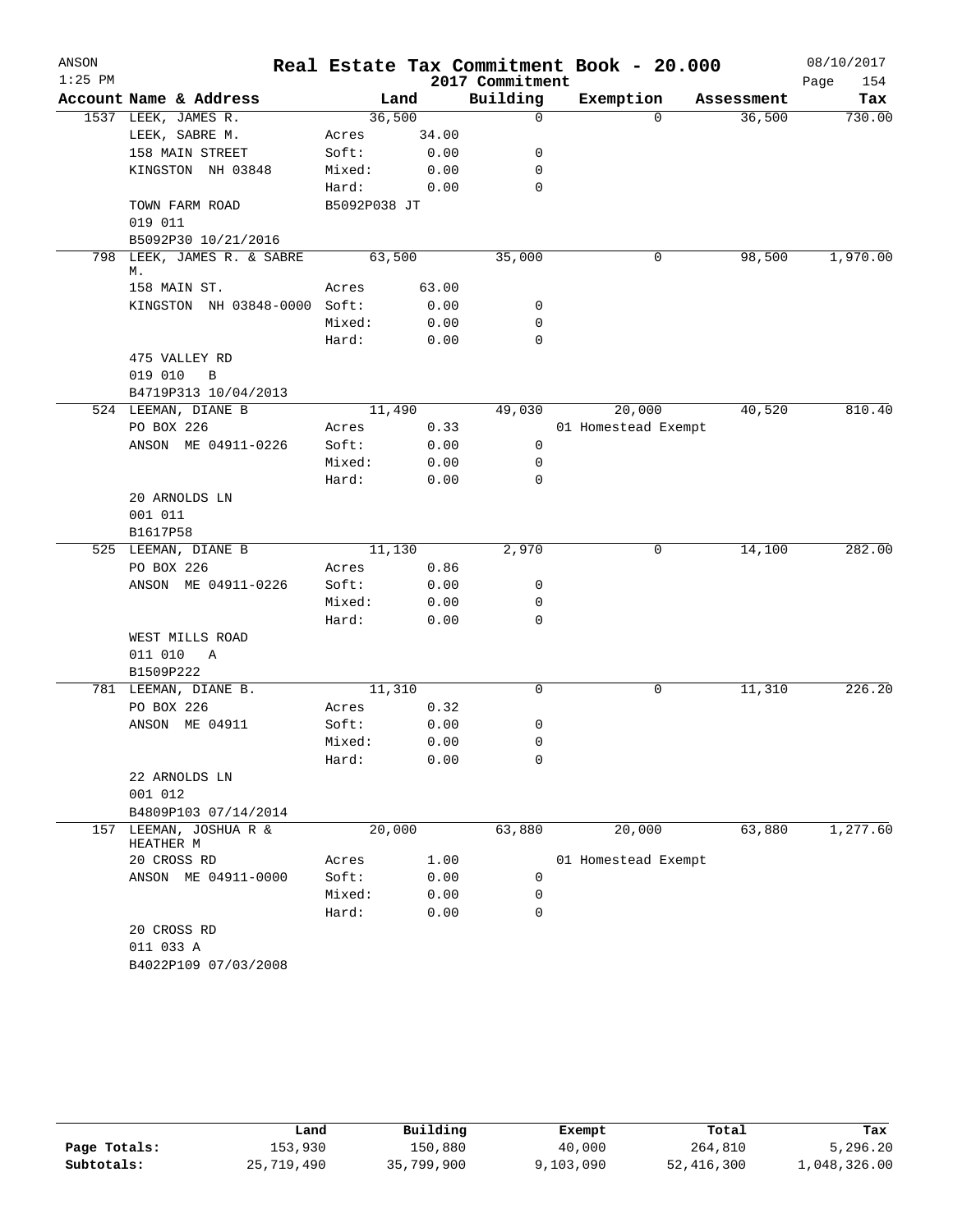| ANSON<br>$1:25$ PM |                                     |                      |       | 2017 Commitment | Real Estate Tax Commitment Book - 20.000 |            | 08/10/2017<br>Page<br>155 |
|--------------------|-------------------------------------|----------------------|-------|-----------------|------------------------------------------|------------|---------------------------|
|                    | Account Name & Address              |                      | Land  | Building        | Exemption                                | Assessment | Tax                       |
| 527                | LEEMAN, RICHARD D &<br>JAMIE        | 38,000               |       | 113,300         | 20,000                                   | 131,300    | 2,626.00                  |
|                    | 468 WEST MILLS RD                   | Acres                | 16.50 |                 | 01 Homestead Exempt                      |            |                           |
|                    | ANSON ME 04911-0000                 | Soft:                | 0.00  | 0               |                                          |            |                           |
|                    |                                     | Mixed:               | 0.00  | 0               |                                          |            |                           |
|                    |                                     | Hard:                | 0.00  | 0               |                                          |            |                           |
|                    | 468 WEST MILLS RD                   |                      |       |                 |                                          |            |                           |
|                    | 011 013<br>D                        |                      |       |                 |                                          |            |                           |
|                    | B1808P270                           |                      |       |                 |                                          |            |                           |
|                    | 1554 LEEMAN, SHIRLEY E              | 24,500               |       | 58,310          | 20,000                                   | 62,810     | 1,256.20                  |
|                    | 255 WEST MILLS RD                   | Acres                | 4.00  |                 | 01 Homestead Exempt                      |            |                           |
|                    | ANSON ME 04911-0000                 | Soft:                | 0.00  | 0               |                                          |            |                           |
|                    |                                     | Mixed:               | 0.00  | $\mathbf 0$     |                                          |            |                           |
|                    |                                     | Hard:                | 0.00  | $\mathbf 0$     |                                          |            |                           |
|                    | 255 WEST MILLS RD<br>011 033        | LIFE ESTATE          |       |                 |                                          |            |                           |
|                    | B4212P136 11/06/2009                |                      |       |                 |                                          |            |                           |
|                    | 526 LEEMAN, STEVEN &<br>KATHARINE M | 20,690               |       | 66,020          | 20,000                                   | 66,710     | 1,334.20                  |
|                    | 268 WEST MILLS RD                   | Acres                | 1.46  |                 | 01 Homestead Exempt                      |            |                           |
|                    | ANSON ME 04911-0000                 | Soft:                | 0.00  | 0               |                                          |            |                           |
|                    |                                     | Mixed:               | 0.00  | 0               |                                          |            |                           |
|                    |                                     | Hard:                | 0.00  | $\mathbf 0$     |                                          |            |                           |
|                    | 268 WEST MILLS RD<br>011 010        |                      |       |                 |                                          |            |                           |
|                    | B2812P209 B1642P10 B1608P244        |                      |       |                 |                                          |            |                           |
|                    | 528 LEHAY, ANGELINE G               |                      | 2,040 | 0               | 0                                        | 2,040      | 40.80                     |
|                    | 640 WINSLOW RD                      | Acres                | 12.00 |                 |                                          |            |                           |
|                    | ALBION ME 04910-0000                | Soft:                | 0.00  | 0               |                                          |            |                           |
|                    |                                     | Mixed:               | 11.00 | 1,936           |                                          |            |                           |
|                    |                                     | Hard:<br>TREE GROWTH | 0.00  | 0               |                                          |            |                           |
|                    | 018 001                             |                      |       |                 |                                          |            |                           |
|                    | B2269P282                           |                      |       |                 |                                          |            |                           |
| 1617               | LEHAY, MICHAEL A                    | 14,140               |       | 57,640          | 20,000                                   | 51,780     | 1,035.60                  |
|                    | 8 CAMPGROUND RD                     | Acres                | 0.50  |                 | 01 Homestead Exempt                      |            |                           |
|                    | NORTH ANSON ME<br>04958-0000        | Soft:                | 0.00  | 0               |                                          |            |                           |
|                    |                                     | Mixed:               | 0.00  | 0               |                                          |            |                           |
|                    |                                     | Hard:                | 0.00  | 0               |                                          |            |                           |
|                    | 8 CAMPGROUND RD                     |                      |       |                 |                                          |            |                           |
|                    | 015 034                             |                      |       |                 |                                          |            |                           |
|                    | B3140P353                           |                      |       |                 |                                          |            |                           |
| 533                | LEHAY, WILLIE E &<br>ANGELINE G     | 16,880               |       | 13,680          | 0                                        | 30,560     | 611.20                    |
|                    | 640 WINSLOW RD                      | Acres                | 13.00 |                 |                                          |            |                           |
|                    | ALBION ME 04910-0000                | Soft:                | 0.00  | 0               |                                          |            |                           |
|                    |                                     | Mixed:               | 9.00  | 1,584           |                                          |            |                           |
|                    |                                     | Hard:                | 0.00  | 0               |                                          |            |                           |
|                    | 714 RIVER RD<br>017 004             | TREE GROWTH          |       |                 |                                          |            |                           |
|                    | B3097P41 B1814P43                   |                      |       |                 |                                          |            |                           |

|              | Land       | Building   | Exempt    | Total      | Tax          |
|--------------|------------|------------|-----------|------------|--------------|
| Page Totals: | 116,250    | 308,950    | 80,000    | 345,200    | 6,904.00     |
| Subtotals:   | 25,835,740 | 36,108,850 | 9,183,090 | 52,761,500 | 1,055,230.00 |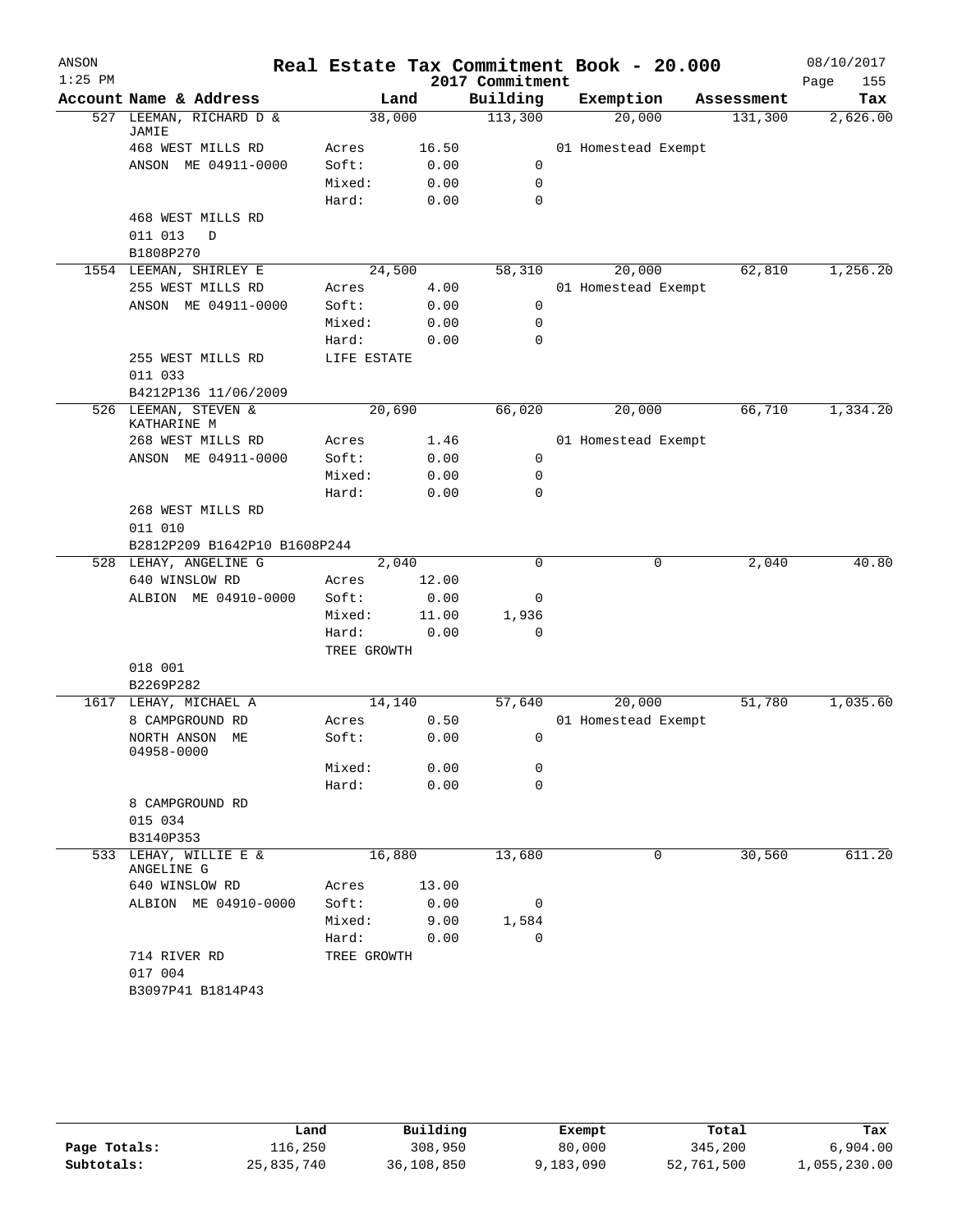|                 |                          | 2017 Commitment |                                                   | Real Estate Tax Commitment Book - 20.000 | 08/10/2017<br>Page<br>156 |
|-----------------|--------------------------|-----------------|---------------------------------------------------|------------------------------------------|---------------------------|
|                 | Land                     | Building        | Exemption                                         | Assessment                               | Tax                       |
|                 | 18,750                   | $\Omega$        | $\Omega$                                          | 18,750                                   | 375.00                    |
| Acres           | 5.50                     |                 |                                                   |                                          |                           |
| Soft:           | 0.00                     | 0               |                                                   |                                          |                           |
| Mixed:          | 0.00                     | 0               |                                                   |                                          |                           |
| Hard:           | 0.00                     | $\mathbf 0$     |                                                   |                                          |                           |
|                 |                          |                 |                                                   |                                          |                           |
|                 |                          |                 |                                                   |                                          |                           |
|                 | 19,000                   | 0               | 0                                                 | 19,000                                   | 380.00                    |
| Acres<br>Soft:  | 10.00<br>0.00            | 0               |                                                   |                                          |                           |
|                 |                          |                 |                                                   |                                          |                           |
| Mixed:<br>Hard: | 0.00<br>0.00             | 0<br>0          |                                                   |                                          |                           |
|                 |                          |                 |                                                   |                                          |                           |
|                 |                          |                 |                                                   |                                          |                           |
|                 | 33,910                   | 89,070          | 26,000                                            | 96,980                                   | 1,939.60                  |
| Acres           | 12.91                    |                 | 01 Homestead Exempt                               |                                          |                           |
| Soft:           | 0.00                     |                 |                                                   | 0 05 Non-resident Veteran Widow          |                           |
|                 |                          |                 |                                                   |                                          |                           |
| Mixed:          | 0.00                     | $\mathsf{O}$    |                                                   |                                          |                           |
| Hard:           | 0.00                     | $\mathbf 0$     |                                                   |                                          |                           |
|                 |                          |                 |                                                   |                                          |                           |
|                 |                          |                 |                                                   |                                          |                           |
|                 | 25,150                   | 0               | 0                                                 | 25,150                                   | 503.00                    |
| Acres           | 11.65                    |                 |                                                   |                                          |                           |
| Soft:           | 0.00                     | 0               |                                                   |                                          |                           |
| Mixed:          | 0.00                     | 0               |                                                   |                                          |                           |
| Hard:           | 0.00                     | $\mathbf 0$     |                                                   |                                          |                           |
|                 |                          |                 |                                                   |                                          |                           |
|                 |                          |                 |                                                   |                                          |                           |
|                 | 38,790                   | 0               | 0                                                 | 38,790                                   | 775.80                    |
| Acres<br>Soft:  | 29.58<br>0.00            | 0               |                                                   |                                          |                           |
| Mixed:          | 0.00                     | 0               |                                                   |                                          |                           |
| Hard:           | 0.00                     | $\mathbf 0$     |                                                   |                                          |                           |
|                 |                          |                 |                                                   |                                          |                           |
|                 |                          |                 |                                                   |                                          |                           |
|                 | 36,220                   | 36,830          | 20,000                                            | 53,050                                   | 1,061.00                  |
| Acres           |                          |                 |                                                   |                                          |                           |
|                 |                          |                 |                                                   |                                          |                           |
|                 |                          | 0               |                                                   |                                          |                           |
|                 |                          |                 |                                                   |                                          |                           |
|                 |                          |                 |                                                   |                                          |                           |
|                 |                          |                 |                                                   |                                          |                           |
|                 | Soft:<br>Mixed:<br>Hard: |                 | 14.72<br>0.00<br>0<br>0.00<br>0.00<br>$\mathbf 0$ |                                          | 01 Homestead Exempt       |

|              | Land       | Building     | Exempt    | Total      | Tax          |
|--------------|------------|--------------|-----------|------------|--------------|
| Page Totals: | 171,820    | 125,900      | 46,000    | 251,720    | 5,034.40     |
| Subtotals:   | 26,007,560 | 36, 234, 750 | 9,229,090 | 53,013,220 | 1,060,264.40 |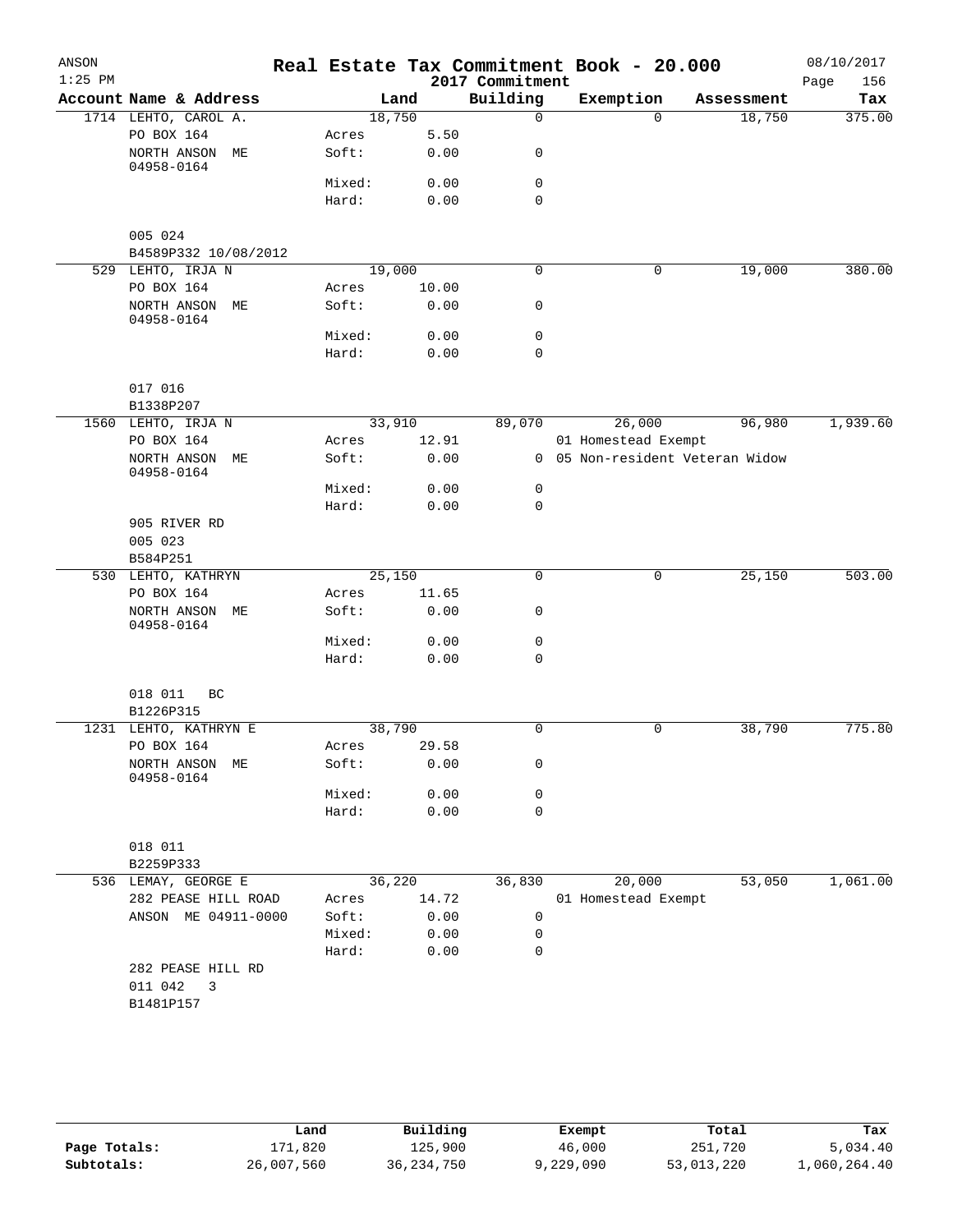| ANSON<br>$1:25$ PM |                                                       |                 |              | 2017 Commitment | Real Estate Tax Commitment Book - 20.000 |            | 08/10/2017<br>Page<br>157 |
|--------------------|-------------------------------------------------------|-----------------|--------------|-----------------|------------------------------------------|------------|---------------------------|
|                    | Account Name & Address                                | Land            |              | Building        | Exemption                                | Assessment | Tax                       |
|                    | 823 LEPAGE, KATHRYN &<br>RICHARDSON, GARRETT          | 26,000          |              | 86,350          | 20,000                                   | 92,350     | 1,847.00                  |
|                    | 48 BENNETT AVE, APT 3                                 | Acres           | 5.00         |                 | 01 Homestead Exempt                      |            |                           |
|                    | SKOWHEGAN ME<br>04976-0000                            | Soft:           | 0.00         | 0               |                                          |            |                           |
|                    |                                                       | Mixed:          | 0.00         | 0               |                                          |            |                           |
|                    |                                                       | Hard:           | 0.00         | $\Omega$        |                                          |            |                           |
|                    | 64 SMITH RD                                           |                 |              |                 |                                          |            |                           |
|                    | 010 011<br>5                                          |                 |              |                 |                                          |            |                           |
|                    | B4903P210 05/11/2015                                  |                 |              |                 |                                          |            |                           |
|                    | 1091 LESCAULT, MICHAEL<br>64 MADISON ST               | 23,300<br>Acres | 6.00         | 48,760          | 20,000<br>01 Homestead Exempt            | 52,060     | 1,041.20                  |
|                    | NORTH ANSON ME<br>04958-0000                          | Soft:           | 0.00         | 0               |                                          |            |                           |
|                    |                                                       | Mixed:          | 0.00         | 0               |                                          |            |                           |
|                    |                                                       | Hard:           | 0.00         | 0               |                                          |            |                           |
|                    | 64 MADISON ST<br>017 019                              |                 |              |                 |                                          |            |                           |
|                    | B4586P346 10/11/2012                                  |                 |              |                 |                                          |            |                           |
|                    | 1567 LESPERANCE, SEAN T                               | 26,090          |              | 49,780          | 0                                        | 75,870     | 1,517.40                  |
|                    | PO BOX 222<br>NORTH ANSON ME<br>04958-0373            | Acres<br>Soft:  | 5.06<br>0.00 | 0               |                                          |            |                           |
|                    |                                                       | Mixed:          | 0.00         | 0               |                                          |            |                           |
|                    |                                                       | Hard:           | 0.00         | 0               |                                          |            |                           |
|                    | 522 NEW PORTLAND RD<br>022 005<br>B                   |                 |              |                 |                                          |            |                           |
|                    | B4224P299 12/15/2009                                  |                 |              |                 |                                          |            |                           |
|                    | 974 LESTER F THOMAS INTER<br>VIVOS TRUST              | 21,950          |              | 0               | 0                                        | 21,950     | 439.00                    |
|                    | C/O CRYSTAL MCKAY                                     | Acres           | 2.30         |                 |                                          |            |                           |
|                    | 25 EAST ANDREWS HILL RD                               | Soft:           | 0.00         | 0               |                                          |            |                           |
|                    | OTISFIELD ME<br>04270-0000                            | Mixed:          | 0.00         | 0               |                                          |            |                           |
|                    |                                                       | Hard:           | 0.00         | 0               |                                          |            |                           |
|                    | 43 FOUR MILE SQUARE RD<br>020 022<br>$2 \quad 2$      |                 |              |                 |                                          |            |                           |
|                    | B3962P34 01/25/2008                                   |                 |              |                 |                                          |            |                           |
|                    | 541 LEWIS, EARLON V JR                                | 29,900          |              | 55,860          | 20,000                                   | 65,760     | 1,315.20                  |
|                    | 520 FOUR MILE SQUARE RD Acres                         |                 | 8.40         |                 | 01 Homestead Exempt                      |            |                           |
|                    | ANSON ME 04911-0000                                   | Soft:           | 0.00         | $\mathbf 0$     |                                          |            |                           |
|                    |                                                       | Mixed:          | 0.00         | 0               |                                          |            |                           |
|                    |                                                       | Hard:           | 0.00         | 0               |                                          |            |                           |
|                    | 520 FOUR MILE SQUARE RD<br>021 025 D                  |                 |              |                 |                                          |            |                           |
|                    | B1712P280                                             |                 |              |                 |                                          |            |                           |
| 6                  | LEWIS, EARLON V SR &<br>ENID F<br>C/O EARLON LEWIS JR | 9,900<br>Acres  | 1.60         | 0               | 0                                        | 9,900      | 198.00                    |
|                    | 520 FOUR MILE SQUARE RD Soft:                         |                 | 0.00         | 0               |                                          |            |                           |
|                    | ANSON ME 04911-0000                                   | Mixed:          | 0.00         | 0               |                                          |            |                           |
|                    |                                                       | Hard:           | 0.00         | 0               |                                          |            |                           |
|                    | 021 025 D 1<br>B2295P168                              |                 |              |                 |                                          |            |                           |
|                    |                                                       |                 |              |                 |                                          |            |                           |

|              | Land         | Building   | Exempt    | Total        | Tax          |
|--------------|--------------|------------|-----------|--------------|--------------|
| Page Totals: | 137,140      | 240,750    | 60,000    | 317,890      | 6,357.80     |
| Subtotals:   | 26, 144, 700 | 36,475,500 | 9,289,090 | 53, 331, 110 | 1,066,622.20 |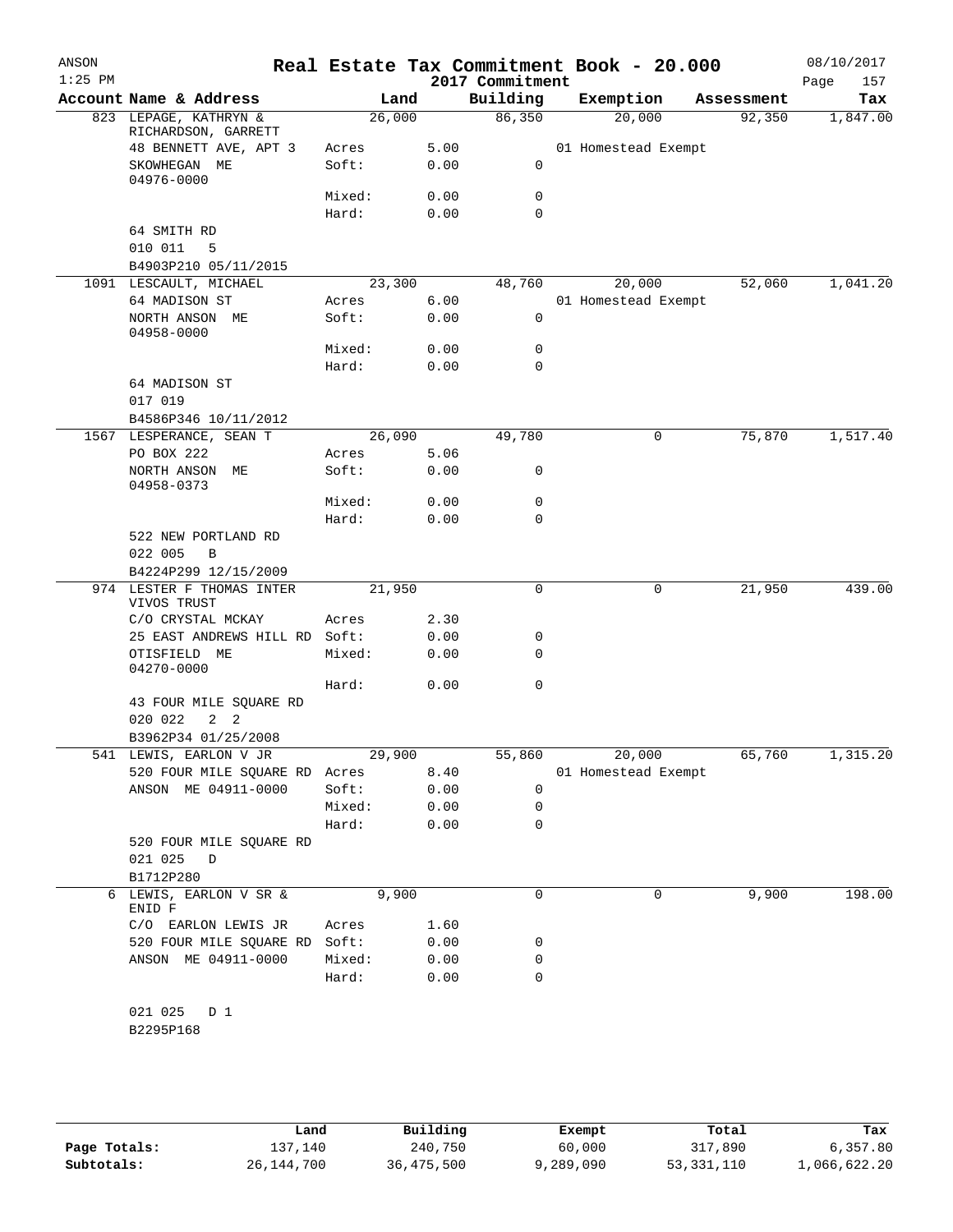| ANSON<br>$1:25$ PM |                                   |                           |       | 2017 Commitment | Real Estate Tax Commitment Book - 20.000 |            | 08/10/2017<br>Page<br>158 |
|--------------------|-----------------------------------|---------------------------|-------|-----------------|------------------------------------------|------------|---------------------------|
|                    | Account Name & Address            |                           | Land  | Building        | Exemption                                | Assessment | Tax                       |
|                    | 728 LEWIS, RICHARD M &            | 1,970                     |       | $\mathbf 0$     | 0                                        | 1,970      | 39.40                     |
|                    | NELSON, JUDY L                    | Acres                     | 11.20 |                 |                                          |            |                           |
|                    | 35 BLAIS RD                       | Soft:                     | 0.00  | 0               |                                          |            |                           |
|                    | UNCASVILLE CT<br>06382-0000       | Mixed:                    | 11.20 | 1,971           |                                          |            |                           |
|                    |                                   | Hard:                     | 0.00  | 0               |                                          |            |                           |
|                    |                                   | TREE GROWTH               |       |                 |                                          |            |                           |
|                    | 023 015<br>К                      |                           |       |                 |                                          |            |                           |
|                    | B2890P54                          |                           |       |                 |                                          |            |                           |
|                    | 2017 LEWIS, RICHARD M.            | 54,180                    |       | 92,550          | 0                                        | 146,730    | 2,934.60                  |
|                    | 35 BLAIS ROAD                     | Acres                     | 39.36 |                 |                                          |            |                           |
|                    | UNCASZILLE CT 06382               | Soft:                     | 0.00  | 0               |                                          |            |                           |
|                    |                                   | Mixed:                    | 0.00  | 0               |                                          |            |                           |
|                    |                                   | Hard:                     | 0.00  | 0               |                                          |            |                           |
|                    | SKIDMORE ROAD                     |                           |       |                 |                                          |            |                           |
|                    | 023 014 C                         |                           |       |                 |                                          |            |                           |
|                    | B4919P150 06/19/2015              |                           |       |                 |                                          |            |                           |
|                    | 2029 LEWIS, TREVOR                | 23,810                    |       | 5,970           | 0                                        | 29,780     | 595.60                    |
|                    | P.O. BOX 121                      | Acres                     | 3.54  |                 |                                          |            |                           |
|                    | ERROL NH 03579                    | Soft:                     | 0.00  | 0               |                                          |            |                           |
|                    |                                   | Mixed:                    | 0.00  | 0               |                                          |            |                           |
|                    |                                   | Hard:                     | 0.00  | $\mathbf 0$     |                                          |            |                           |
|                    | SKIDMORE ROAD                     |                           |       |                 |                                          |            |                           |
|                    | 023 014 C 1                       |                           |       |                 |                                          |            |                           |
|                    | B521P219 01/13/2017               |                           |       |                 |                                          |            |                           |
|                    | 968 LIBBY, TINA M.                |                           | 0     | 31,820          | 0                                        | 31,820     | 636.40                    |
|                    | 382 RIVER RD                      |                           |       |                 |                                          |            |                           |
|                    | NORTH ANSON ME                    |                           |       |                 |                                          |            |                           |
|                    | 04958-0000                        |                           |       |                 |                                          |            |                           |
|                    |                                   | 2 MOBILE HOMES AND GARAGE |       |                 |                                          |            |                           |
|                    | 016 005<br>ON<br>Α                |                           |       |                 |                                          |            |                           |
|                    | B4830P194 09/12/2014              |                           |       |                 |                                          |            |                           |
|                    | 1851 LIBBY, TINA M.               | 69,700                    |       | 21,390          | 26,000                                   | 65,090     | 1,301.80                  |
|                    | 382 RIVER RD                      | Acres                     | 6.20  |                 | 01 Homestead Exempt                      |            |                           |
|                    | NORTH ANSON ME                    | Soft:                     | 0.00  |                 | 0 03 Resident Veteran Widow              |            |                           |
|                    | 04958-0000                        | Mixed:                    | 0.00  | 0               |                                          |            |                           |
|                    |                                   | Hard:                     | 0.00  | 0               |                                          |            |                           |
|                    | 382 RIVER RD                      |                           |       |                 |                                          |            |                           |
|                    | 016 005<br>Α                      |                           |       |                 |                                          |            |                           |
|                    | B4830P194 09/12/2014              |                           |       |                 |                                          |            |                           |
|                    |                                   |                           |       |                 |                                          |            |                           |
|                    | 1893 LIBBY, TROY M & ERIN A       | 21,200                    |       | 68,800          | 20,000                                   | 70,000     | 1,400.00                  |
|                    | PO BOX 269<br>ANSON ME 04911-0269 | Acres                     | 1.80  |                 | 01 Homestead Exempt                      |            |                           |
|                    |                                   | Soft:                     | 0.00  | 0               |                                          |            |                           |
|                    |                                   | Mixed:                    | 0.00  | 0               |                                          |            |                           |
|                    |                                   | Hard:                     | 0.00  | 0               |                                          |            |                           |
|                    | 457 CAMPGROUND RD                 |                           |       |                 |                                          |            |                           |
|                    | 018 014-5                         |                           |       |                 |                                          |            |                           |
|                    | B3150P302                         |                           |       |                 |                                          |            |                           |
|                    |                                   |                           |       |                 |                                          |            |                           |

|              | Land         | Building   | Exempt    | Total      | Tax          |
|--------------|--------------|------------|-----------|------------|--------------|
| Page Totals: | 170.860      | 220,530    | 46,000    | 345,390    | 6,907.80     |
| Subtotals:   | 26, 315, 560 | 36,696,030 | 9,335,090 | 53,676,500 | L,073,530.00 |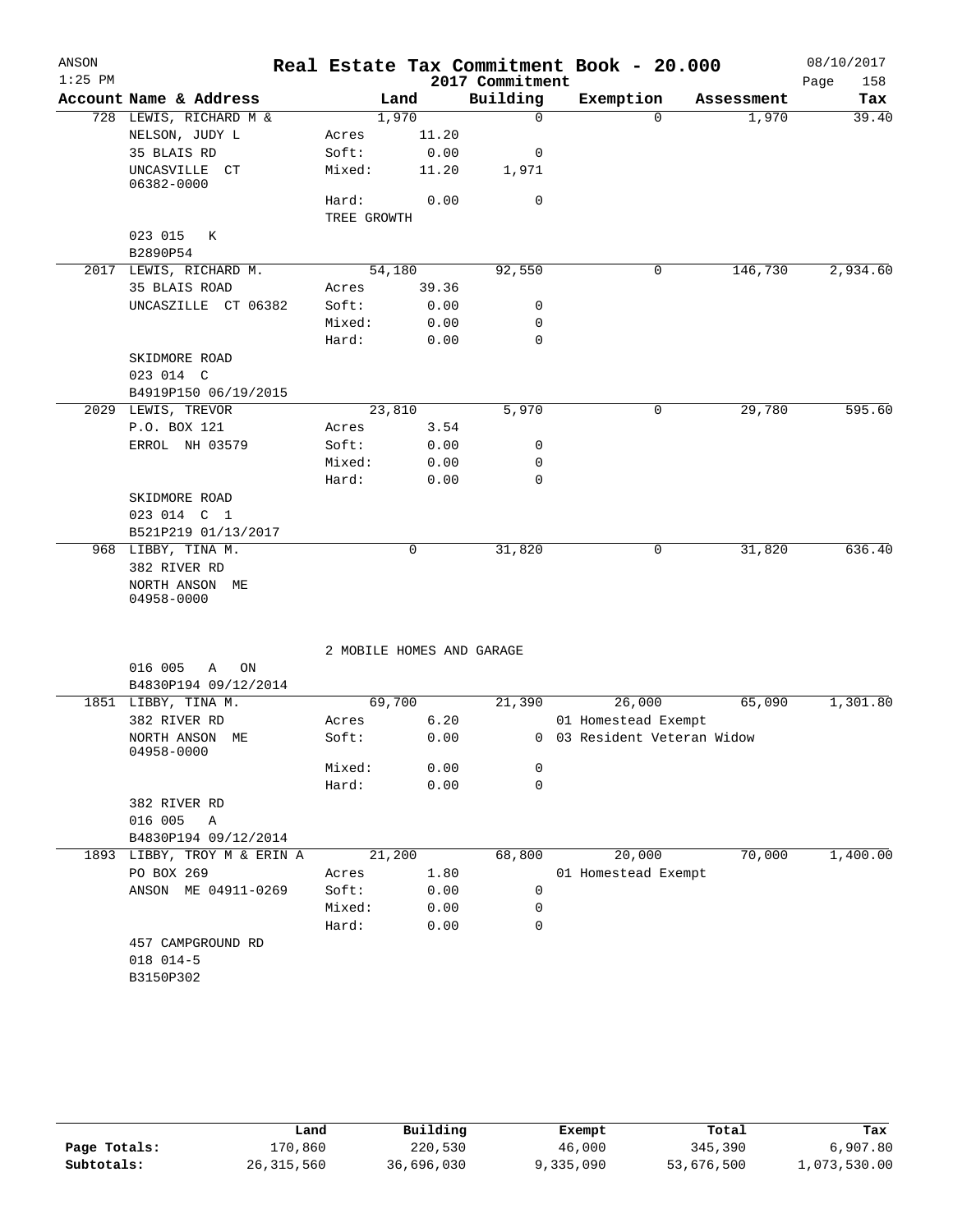| ANSON<br>$1:25$ PM |                                                    |            |        |       | 2017 Commitment | Real Estate Tax Commitment Book - 20.000 |            | 08/10/2017<br>159<br>Page |
|--------------------|----------------------------------------------------|------------|--------|-------|-----------------|------------------------------------------|------------|---------------------------|
|                    | Account Name & Address                             |            | Land   |       | Building        | Exemption                                | Assessment | Tax                       |
|                    | 543 LIBERTI, ANNE M                                |            | 9,380  |       | 71,760          | 20,000                                   | 61,140     | 1,222.80                  |
|                    | PO BOX 158                                         | Acres      |        | 0.22  |                 | 01 Homestead Exempt                      |            |                           |
|                    | ANSON ME 04911-0158                                | Soft:      |        | 0.00  | $\mathsf{O}$    |                                          |            |                           |
|                    |                                                    | Mixed:     |        | 0.00  | 0               |                                          |            |                           |
|                    |                                                    | Hard:      |        | 0.00  | 0               |                                          |            |                           |
|                    | 23 CHURCH ST                                       |            |        |       |                 |                                          |            |                           |
|                    | 001 075                                            |            |        |       |                 |                                          |            |                           |
|                    | B4807P97 06/30/2014 B2613P208                      |            |        |       |                 |                                          |            |                           |
|                    | 1564 LIGHTBODY, ELIZABETH M                        |            | 15,360 |       | 50,820          | 20,000                                   | 46,180     | 923.60                    |
|                    | PO BOX 23                                          | Acres      |        | 0.59  |                 | 01 Homestead Exempt                      |            |                           |
|                    | NORTH ANSON ME<br>04958-0023                       | Soft:      |        | 0.00  | 0               |                                          |            |                           |
|                    |                                                    | Mixed:     |        | 0.00  | 0               |                                          |            |                           |
|                    |                                                    | Hard:      |        | 0.00  | $\mathbf 0$     |                                          |            |                           |
|                    | 44 EMBDEN POND RD                                  |            |        |       |                 |                                          |            |                           |
|                    | 009 014                                            |            |        |       |                 |                                          |            |                           |
|                    | B2673P261 B533P370                                 |            |        |       |                 |                                          |            |                           |
|                    | 1562 LIGHTBODY, KATHRYN A                          |            | 19,600 |       | 39,860          | 20,000                                   | 39,460     | 789.20                    |
|                    | PO BOX 54                                          | Acres      |        | 0.96  |                 | 01 Homestead Exempt                      |            |                           |
|                    | NORTH ANSON ME                                     | Soft:      |        | 0.00  | 0               |                                          |            |                           |
|                    | 04958-0054                                         | Mixed:     |        | 0.00  | 0               |                                          |            |                           |
|                    |                                                    | Hard:      |        | 0.00  | 0               |                                          |            |                           |
|                    | 14 SOLON RD                                        |            |        |       |                 |                                          |            |                           |
|                    | 017 047                                            |            |        |       |                 |                                          |            |                           |
|                    | B3176P245                                          |            |        |       |                 |                                          |            |                           |
|                    | 547 LIGHTBODY, LARRY W &                           |            | 8,000  |       | 63,380          | 20,000                                   | 51,380     | 1,027.60                  |
|                    | CAROLYN                                            |            |        |       |                 |                                          |            |                           |
|                    | PO BOX 263                                         | Acres      |        | 0.16  |                 | 01 Homestead Exempt                      |            |                           |
|                    | ANSON ME 04911-0263                                | Soft:      |        | 0.00  | 0               |                                          |            |                           |
|                    |                                                    | Mixed:     |        | 0.00  | 0               |                                          |            |                           |
|                    | 42 RIVER RD                                        | Hard:      |        | 0.00  | 0               |                                          |            |                           |
|                    | 003 082                                            |            |        |       |                 |                                          |            |                           |
|                    | B1645P252                                          |            |        |       |                 |                                          |            |                           |
|                    | 1249 LIGHTBODY, MEGHAN E.                          |            | 16,300 |       | $\Omega$        | 0                                        | 16,300     | 326.00                    |
|                    | 180 FAHI POND RD.                                  | Acres      |        | 21.00 |                 |                                          |            |                           |
|                    | NORTH ANSON ME                                     | Soft: 0.00 |        |       | 0               |                                          |            |                           |
|                    | 04958-0000                                         |            |        |       |                 |                                          |            |                           |
|                    |                                                    | Mixed:     |        | 0.00  | 0               |                                          |            |                           |
|                    |                                                    | Hard:      |        | 0.00  | $\mathbf 0$     |                                          |            |                           |
|                    |                                                    |            |        |       |                 |                                          |            |                           |
|                    | 017 036                                            |            |        |       |                 |                                          |            |                           |
|                    | B2654P233 03/08/2000<br>1807 LIGHTBODY, ROBERT D & |            | 15,880 |       | 75,910          | 20,000                                   | 71,790     | 1,435.80                  |
|                    | MEGHAN E                                           |            |        |       |                 |                                          |            |                           |
|                    | 180 FAHI POND RD                                   | Acres      |        | 0.63  |                 | 01 Homestead Exempt                      |            |                           |
|                    | NORTH ANSON ME                                     | Soft:      |        | 0.00  | 0               |                                          |            |                           |
|                    | 04958-0000                                         |            |        |       |                 |                                          |            |                           |
|                    |                                                    | Mixed:     |        | 0.00  | 0               |                                          |            |                           |
|                    |                                                    | Hard:      |        | 0.00  | 0               |                                          |            |                           |
|                    | 180 FAHI POND RD<br>023 010                        |            |        |       |                 |                                          |            |                           |
|                    | B4102P138 02/23/2009                               |            |        |       |                 |                                          |            |                           |
|                    |                                                    |            |        |       |                 |                                          |            |                           |
|                    |                                                    |            |        |       |                 |                                          |            |                           |
|                    |                                                    |            |        |       |                 |                                          |            |                           |

|              | Land       | Building   | Exempt    | Total      | Tax          |
|--------------|------------|------------|-----------|------------|--------------|
| Page Totals: | 84,520     | 301,730    | 100,000   | 286,250    | 5,725.00     |
| Subtotals:   | 26,400,080 | 36,997,760 | 9,435,090 | 53,962,750 | 1,079,255.00 |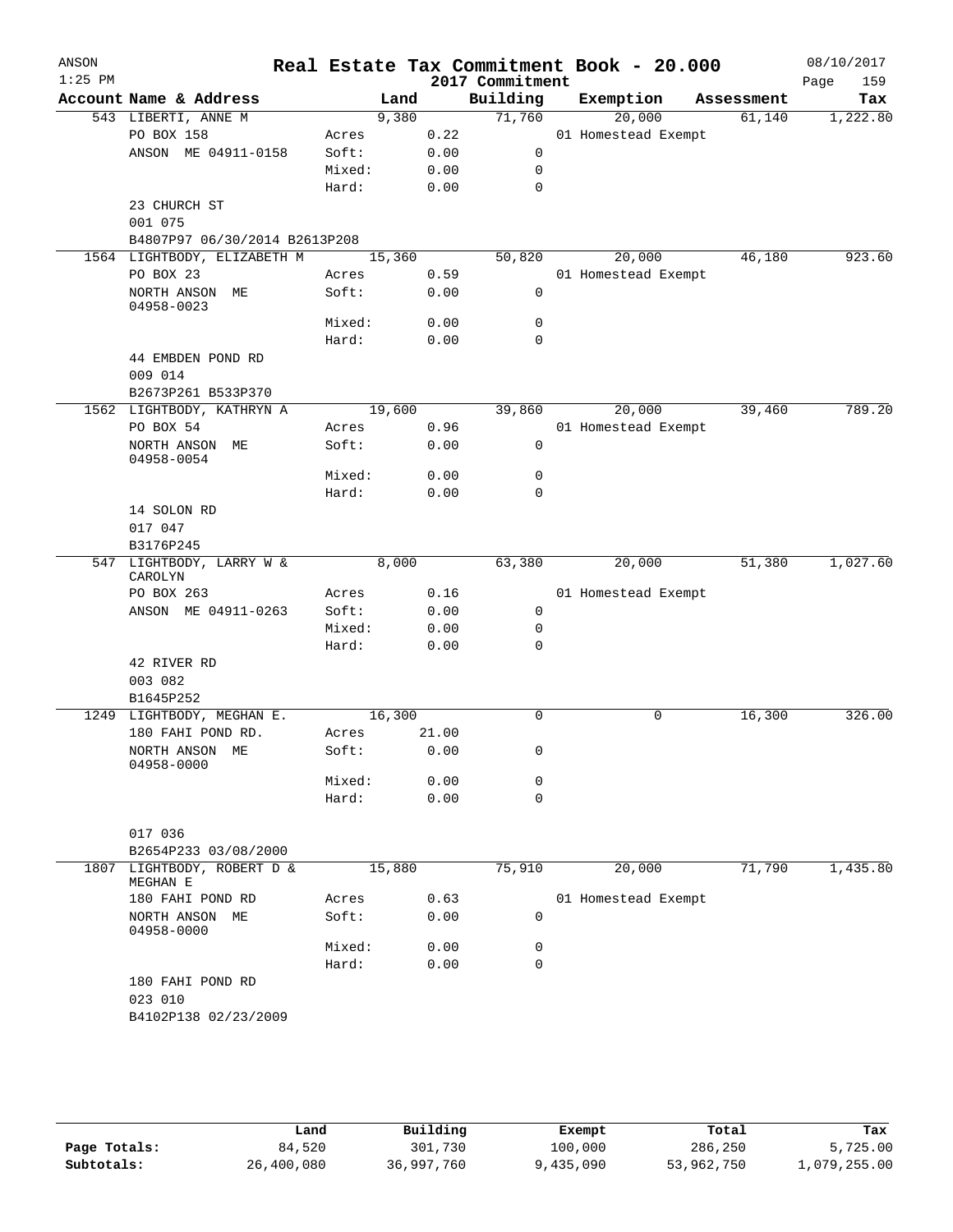| ANSON<br>$1:25$ PM |                                     |                |               | 2017 Commitment | Real Estate Tax Commitment Book - 20.000 |            | 08/10/2017<br>160<br>Page |
|--------------------|-------------------------------------|----------------|---------------|-----------------|------------------------------------------|------------|---------------------------|
|                    | Account Name & Address              |                | Land          | Building        | Exemption                                | Assessment | Tax                       |
|                    | 351 LINDHOLM, NILS C.               | 14,830         |               | 20,900          | $\Omega$                                 | 35,730     | 714.60                    |
|                    | 11 MAPLE ST                         | Acres          | 0.55          |                 |                                          |            |                           |
|                    | MILO ME 04463                       | Soft:          | 0.00          | 0               |                                          |            |                           |
|                    |                                     | Mixed:         | 0.00          | 0               |                                          |            |                           |
|                    |                                     | Hard:          | 0.00          | $\mathbf 0$     |                                          |            |                           |
|                    | 84 FAHI POND RD                     |                |               |                 |                                          |            |                           |
|                    | 023 002<br>$\overline{A}$           |                |               |                 |                                          |            |                           |
|                    | B4379P269 03/21/2011                |                |               |                 |                                          |            |                           |
|                    | 1647 LINKLETTER TIMBERLANDS,<br>LLC | 49,430         |               | $\mathbf 0$     | 0                                        | 49,430     | 988.60                    |
|                    | PO BOX 135                          | Acres          | 252.00        |                 |                                          |            |                           |
|                    | ATHENS ME 04912-0135                | Soft:          | 0.00          | 0               |                                          |            |                           |
|                    |                                     | Mixed:         | 161.00        | 28,336          |                                          |            |                           |
|                    |                                     | Hard:          | 87.00         | 16,791          |                                          |            |                           |
|                    |                                     | TREE GROWTH    |               |                 |                                          |            |                           |
|                    | 020 028                             |                |               |                 |                                          |            |                           |
|                    | B3317P120 06/01/2004                |                |               |                 |                                          |            |                           |
|                    | 791 LINKLETTER TIMBERLANDS,         | 16,670         |               | $\mathbf 0$     | 0                                        | 16, 670    | 333.40                    |
|                    | LLC<br>PO BOX 135                   |                |               |                 |                                          |            |                           |
|                    | ATHENS ME 04912-0135                | Acres<br>Soft: | 96.00<br>0.00 | 0               |                                          |            |                           |
|                    |                                     | Mixed:         | 93.00         | 16,368          |                                          |            |                           |
|                    |                                     | Hard:          | 0.00          | $\mathbf 0$     |                                          |            |                           |
|                    |                                     | TREE GROWTH    |               |                 |                                          |            |                           |
|                    | 021 011<br>A                        |                |               |                 |                                          |            |                           |
|                    | B3317P120 06/01/2004                |                |               |                 |                                          |            |                           |
|                    | 550 LIVINGSTON, GARRY J &<br>GLORIA | 44,000         |               | 60,910          | 20,000                                   | 84,910     | 1,698.20                  |
|                    | PO BOX 37                           | Acres          | 24.00         |                 | 01 Homestead Exempt                      |            |                           |
|                    | NORTH ANSON ME<br>04958-0037        | Soft:          | 0.00          | 0               |                                          |            |                           |
|                    |                                     | Mixed:         | 0.00          | 0               |                                          |            |                           |
|                    |                                     | Hard:          | 0.00          | $\mathbf 0$     |                                          |            |                           |
|                    | 192 CAMPGROUND RD                   |                |               |                 |                                          |            |                           |
|                    | 015 040<br>B                        |                |               |                 |                                          |            |                           |
|                    | B858P486                            |                |               |                 |                                          |            |                           |
|                    | 552 LIVINGSTON, LARRY &<br>SHARON A | 12,000         |               | $\mathbf 0$     | 0                                        | 12,000     | 240.00                    |
|                    | 37 FOREST LANE                      | Acres          | 4.00          |                 |                                          |            |                           |
|                    | HOLLIS ME 04042                     | Soft:          | 0.00          | 0               |                                          |            |                           |
|                    |                                     | Mixed:         | 0.00          | 0               |                                          |            |                           |
|                    |                                     | Hard:          | 0.00          | $\mathbf 0$     |                                          |            |                           |
|                    |                                     |                |               |                 |                                          |            |                           |
|                    | 024 002                             |                |               |                 |                                          |            |                           |
|                    | B4020P339 05/21/2008                |                |               |                 |                                          |            |                           |
|                    | 1568 LIVINGSTON, MURRAY             | 22,390         |               | 51,590          | 26,000                                   | 47,980     | 959.60                    |
|                    | PO BOX 34                           | Acres          | 2.59          |                 | 01 Homestead Exempt                      |            |                           |
|                    | NORTH ANSON ME<br>04958-0034        | Soft:          | 0.00          |                 | 0 02 Resident Veteran                    |            |                           |
|                    |                                     | Mixed:         | 0.00          | 0               |                                          |            |                           |
|                    |                                     | Hard:          | 0.00          | $\mathbf 0$     |                                          |            |                           |
|                    | 26 SUMMER ST<br>006 080             |                |               |                 |                                          |            |                           |
|                    | B1555P123                           |                |               |                 |                                          |            |                           |
|                    |                                     |                |               |                 |                                          |            |                           |
|                    |                                     |                |               |                 |                                          |            |                           |
|                    |                                     |                |               |                 |                                          |            |                           |

|              | Land       | Building   |           |            |              |
|--------------|------------|------------|-----------|------------|--------------|
|              |            |            | Exempt    | Total      | Tax          |
| Page Totals: | 159,320    | 133,400    | 46,000    | 246,720    | 4,934.40     |
| Subtotals:   | 26,559,400 | 37,131,160 | 9,481,090 | 54,209,470 | 1,084,189.40 |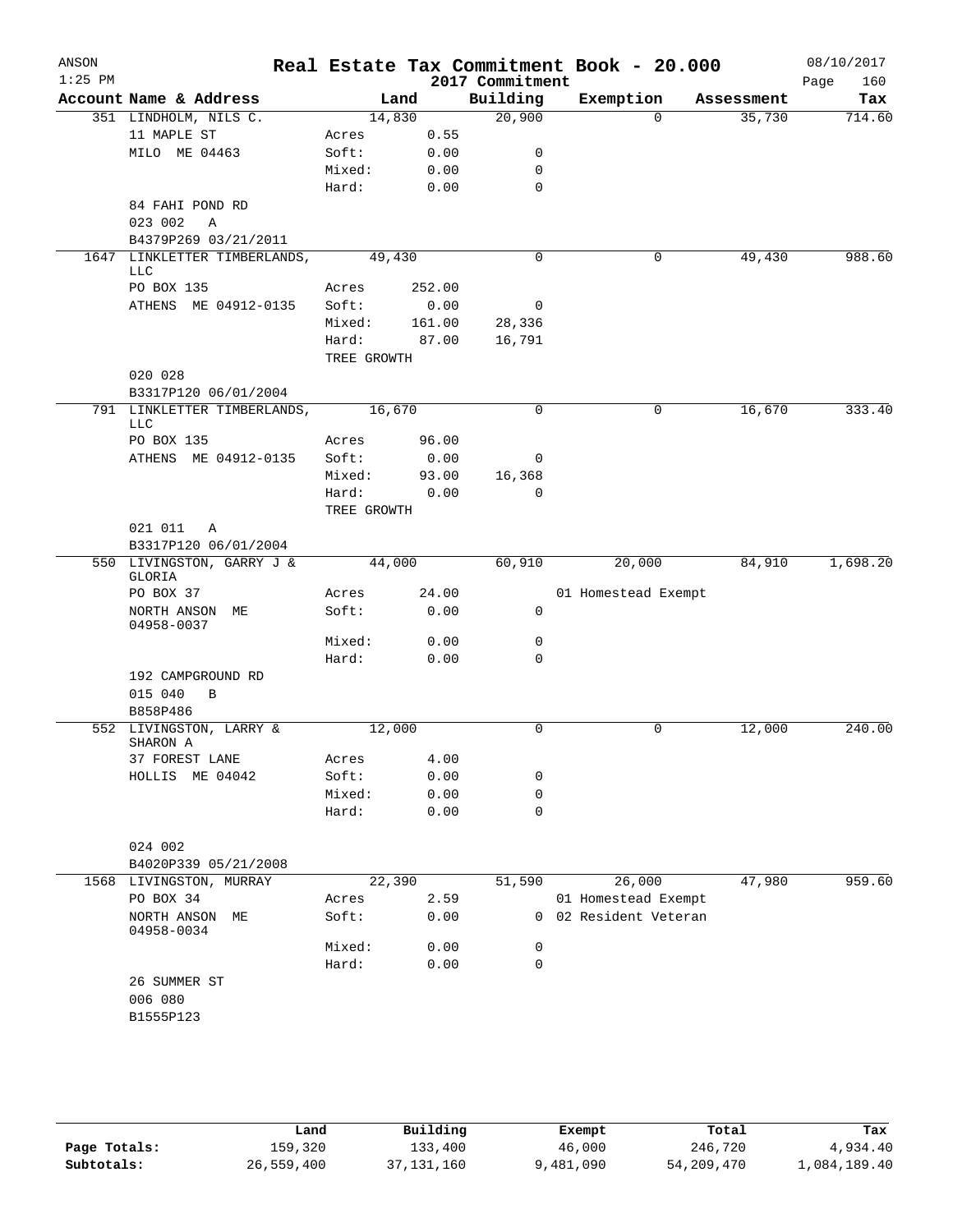| ANSON<br>$1:25$ PM |                                                               |                |               | 2017 Commitment | Real Estate Tax Commitment Book - 20.000 |            | 08/10/2017<br>161<br>Page |
|--------------------|---------------------------------------------------------------|----------------|---------------|-----------------|------------------------------------------|------------|---------------------------|
|                    | Account Name & Address                                        |                | Land          | Building        | Exemption                                | Assessment | Tax                       |
|                    | 554 LLOYD, JEFFERY A &                                        | 12,000         |               | 63,740          | $\Omega$                                 | 75,740     | 1,514.80                  |
|                    | HENDERSON, LINDA L, ET<br>UX                                  | Acres          | 0.16          |                 |                                          |            |                           |
|                    | PO BOX 421                                                    | Soft:          | 0.00          | 0               |                                          |            |                           |
|                    | ANSON ME 04911-0421                                           | Mixed:         | 0.00          | 0               |                                          |            |                           |
|                    |                                                               | Hard:          | 0.00          | $\mathbf 0$     |                                          |            |                           |
|                    | 45 MAIN ST                                                    |                |               |                 |                                          |            |                           |
|                    | 001 106                                                       |                |               |                 |                                          |            |                           |
|                    | B4328P356 10/18/2010 B2926P316                                |                |               |                 |                                          |            |                           |
|                    | 556 LLOYD, JEFFERY A, &                                       | 64,370         |               | $\Omega$        | 0                                        | 64,370     | 1,287.40                  |
|                    | HENDERSON, LINDA L, ET Acres<br>UX                            |                | 86.94         |                 |                                          |            |                           |
|                    | PO BOX 421                                                    | Soft:          | 0.00          | $\mathbf 0$     |                                          |            |                           |
|                    | ANSON ME 04911-0421                                           | Mixed:         | 0.00          | $\mathbf 0$     |                                          |            |                           |
|                    |                                                               | Hard:          | 0.00          | $\mathbf 0$     |                                          |            |                           |
|                    | 010 033                                                       |                |               |                 |                                          |            |                           |
|                    | B4328P356 10/18/2010 B2926P316<br>1570 LLOYD, MERLE L & SONS, | 28,100         |               | 49,450          |                                          | 77,550     |                           |
|                    | <b>INC</b>                                                    |                |               |                 | 0                                        |            | 1,551.00                  |
|                    | PO BOX 421<br>ANSON ME 04911-0421                             | Acres<br>Soft: | 6.60<br>0.00  | 0               |                                          |            |                           |
|                    |                                                               | Mixed:         | 0.00          | 0               |                                          |            |                           |
|                    |                                                               | Hard:          | 0.00          | $\mathbf 0$     |                                          |            |                           |
|                    | 66 LLOYD RD                                                   |                |               |                 |                                          |            |                           |
|                    | 010 034<br>G                                                  |                |               |                 |                                          |            |                           |
|                    | B1512P272                                                     |                |               |                 |                                          |            |                           |
|                    | 226 LOCKE, CHRISTINE L                                        | 15,490         |               | 58,580          | 20,000                                   | 54,070     | 1,081.40                  |
|                    | PO BOX 219                                                    | Acres          | 0.60          |                 | 01 Homestead Exempt                      |            |                           |
|                    | ANSON ME 04911-0219                                           | Soft:          | 0.00          | 0               |                                          |            |                           |
|                    |                                                               | Mixed:         | 0.00          | 0               |                                          |            |                           |
|                    |                                                               | Hard:          | 0.00          | 0               |                                          |            |                           |
|                    | 13 GARDNER ST                                                 |                |               |                 |                                          |            |                           |
|                    | 002 053                                                       |                |               |                 |                                          |            |                           |
|                    | B2545P187                                                     |                |               |                 |                                          |            |                           |
|                    | 461 LONG, STEPHEN D<br>PO BOX 371                             | Acres          | 7,750<br>0.15 | 66,940          | 20,000<br>01 Homestead Exempt            | 54,690     | 1,093.80                  |
|                    | NORTH ANSON ME                                                | Soft:          | 0.00          | 0               |                                          |            |                           |
|                    | 04958-0371                                                    |                |               |                 |                                          |            |                           |
|                    |                                                               | Mixed:         | 0.00          | 0               |                                          |            |                           |
|                    |                                                               | Hard:          | 0.00          | $\mathbf 0$     |                                          |            |                           |
|                    | 12 MADISON ST                                                 |                |               |                 |                                          |            |                           |
|                    | 006 093                                                       |                |               |                 |                                          |            |                           |
|                    | B3343P309 07/15/2004                                          |                |               |                 |                                          |            |                           |
|                    | 1418 LONGFELLOW MOUNTAINVIEW<br><b>ESTATE</b>                 | 7,420          |               | 0               | 0                                        | 7,420      | 148.40                    |
|                    | C/O JOHN SIMON                                                | Acres          | 3.09          |                 |                                          |            |                           |
|                    | 23 RIVER MEADOWS DR                                           | Soft:          | 0.00          | 0               |                                          |            |                           |
|                    | STEEP FALLS ME<br>04085-0000                                  | Mixed:         | 0.00          | $\mathbf 0$     |                                          |            |                           |
|                    |                                                               | Hard:          | 0.00          | $\mathbf 0$     |                                          |            |                           |
|                    | 013 000<br><b>RD</b>                                          |                |               |                 |                                          |            |                           |
|                    | B2150P218                                                     |                |               |                 |                                          |            |                           |
|                    |                                                               |                |               |                 |                                          |            |                           |

|              | Land       | Building   | Exempt    | Total        | Tax          |
|--------------|------------|------------|-----------|--------------|--------------|
| Page Totals: | 135,130    | 238,710    | 40,000    | 333,840      | 6,676.80     |
| Subtotals:   | 26,694,530 | 37,369,870 | 9,521,090 | 54, 543, 310 | 1,090,866.20 |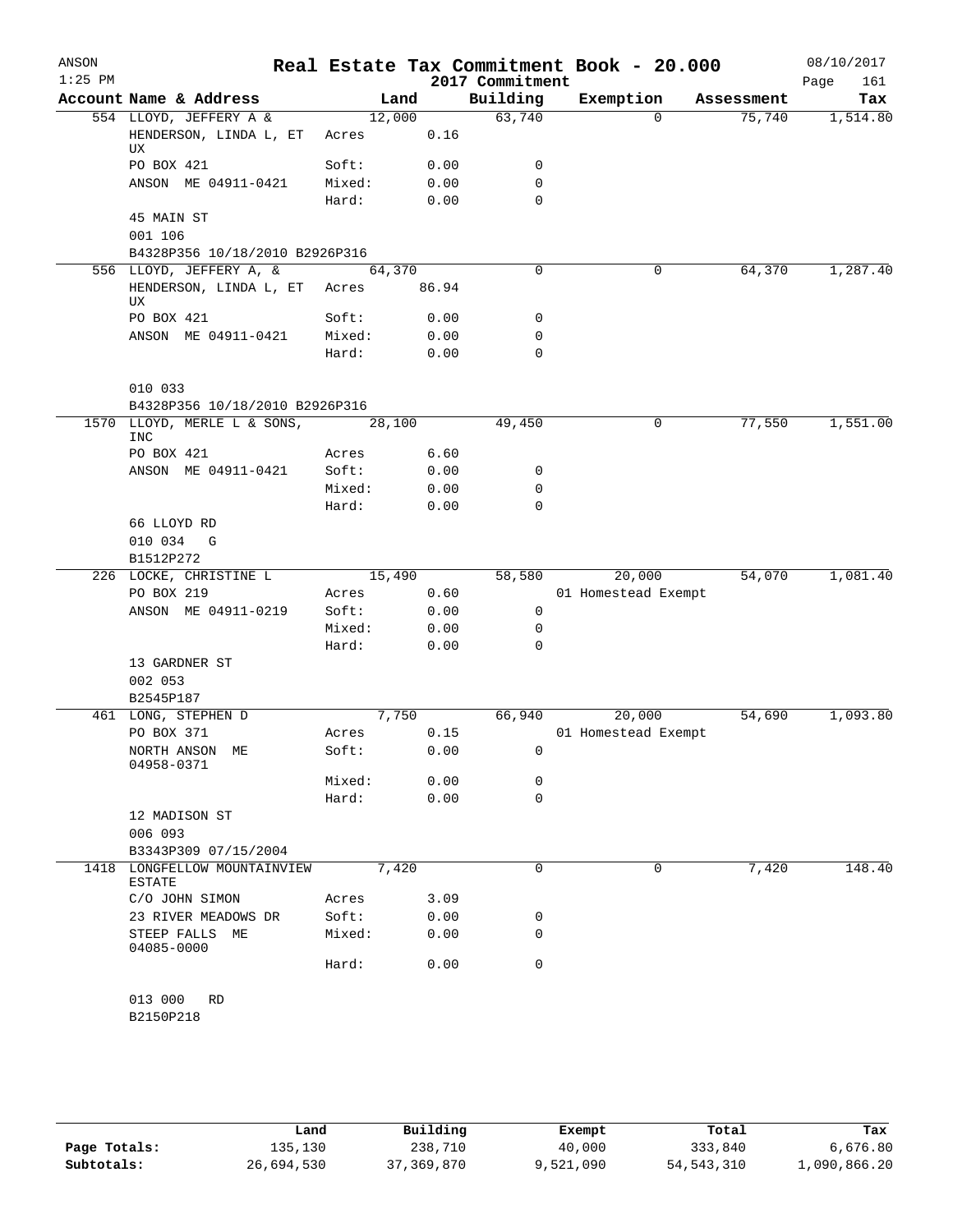| ANSON<br>$1:25$ PM |                                     |                 |        |              | 2017 Commitment  | Real Estate Tax Commitment Book - 20.000 |            | 08/10/2017         |
|--------------------|-------------------------------------|-----------------|--------|--------------|------------------|------------------------------------------|------------|--------------------|
|                    | Account Name & Address              |                 | Land   |              | Building         | Exemption                                | Assessment | 162<br>Page<br>Tax |
|                    | 1370 LONGLEY, SHARON K              |                 | 9,590  |              | 56,460           | 20,000                                   | 46,050     | 921.00             |
|                    | PO BOX 374                          | Acres           |        | 0.23         |                  | 01 Homestead Exempt                      |            |                    |
|                    | NORTH ANSON ME                      | Soft:           |        | 0.00         | 0                |                                          |            |                    |
|                    | 04958-0374                          |                 |        |              |                  |                                          |            |                    |
|                    |                                     | Mixed:<br>Hard: |        | 0.00<br>0.00 | 0<br>$\mathbf 0$ |                                          |            |                    |
|                    | 900 RIVER RD                        |                 |        |              |                  |                                          |            |                    |
|                    | 005 016                             |                 |        |              |                  |                                          |            |                    |
|                    | B3642P319 02/08/2006                |                 |        |              |                  |                                          |            |                    |
|                    | 1081 LONGLEY, WENDY                 |                 | 0      |              | 7,510            | 0                                        | 7,510      | 150.20             |
|                    | 117 DOGTOWN ROAD                    |                 |        |              |                  |                                          |            |                    |
|                    | DETROIT ME 04929                    |                 |        |              |                  |                                          |            |                    |
|                    |                                     |                 |        |              |                  |                                          |            |                    |
|                    | 606 VALLEY RD                       |                 |        |              |                  |                                          |            |                    |
|                    | 019 028<br>A ON                     |                 |        |              |                  |                                          |            |                    |
|                    | B5060P151 08/10/2016                |                 |        |              |                  |                                          |            |                    |
|                    | 564 LORD, MARY ROSE L &             |                 | 18,300 |              | $\mathbf 0$      | 0                                        | 18,300     | 366.00             |
|                    | MERRITHEW, JANA                     | Acres           |        | 5.20         |                  |                                          |            |                    |
|                    | 114 OLD FIELDS RD                   | Soft:           |        | 0.00         | $\mathbf 0$      |                                          |            |                    |
|                    | SOUTH BERWICK ME<br>03908-0000      | Mixed:          |        | 0.00         | $\mathbf 0$      |                                          |            |                    |
|                    |                                     | Hard:           |        | 0.00         | $\mathbf 0$      |                                          |            |                    |
|                    | 023 044<br>N                        |                 |        |              |                  |                                          |            |                    |
|                    | B1409P347                           |                 |        |              |                  |                                          |            |                    |
|                    | 563 LORD, MARY ROSE L &             |                 | 18,300 |              | $\mathbf 0$      | 0                                        | 18,300     | 366.00             |
|                    | MERRITHEW, JANA                     | Acres           |        | 5.20         |                  |                                          |            |                    |
|                    | 114 OLD FIELDS RD                   | Soft:           |        | 0.00         | 0                |                                          |            |                    |
|                    | SOUTH BERWICK ME<br>03908-0000      | Mixed:          |        | 0.00         | $\mathbf 0$      |                                          |            |                    |
|                    |                                     | Hard:           |        | 0.00         | $\mathbf 0$      |                                          |            |                    |
|                    | 023 044<br>$\circ$                  |                 |        |              |                  |                                          |            |                    |
|                    | B1409P347                           |                 |        |              |                  |                                          |            | 945.40             |
|                    | 437 LORD, MICHAEL D &<br>JENNIFER L |                 | 20,640 |              | 26,630           | 0                                        | 47,270     |                    |
|                    | 49 DAY RD                           | Acres           |        | 10.50        |                  |                                          |            |                    |
|                    | LYMAN ME 04002-0000                 | Soft:           |        | 0.00         | 0                |                                          |            |                    |
|                    |                                     | Mixed:          |        | 0.00         | 0                |                                          |            |                    |
|                    |                                     | Hard:           |        | 0.00         | $\mathbf 0$      |                                          |            |                    |
|                    | 180 PULLEN CORNER RD                |                 |        |              |                  |                                          |            |                    |
|                    | 018 021<br>C                        |                 |        |              |                  |                                          |            |                    |
|                    | B3315P46 05/28/2004                 |                 |        |              |                  |                                          |            |                    |
|                    | 565 LOVELL, MARY N                  |                 | 16,370 |              | 65,940           | 26,000                                   | 56,310     | 1,126.20           |
|                    | 111 MAIN ST                         | Acres           |        | 0.67         |                  | 01 Homestead Exempt                      |            |                    |
|                    | ANSON ME 04911-0000                 | Soft:<br>Mixed: |        | 0.00         | 0<br>0           | 03 Resident Veteran Widow                |            |                    |
|                    |                                     | Hard:           |        | 0.00<br>0.00 | $\mathbf 0$      |                                          |            |                    |
|                    | 111 MAIN ST                         |                 |        |              |                  |                                          |            |                    |
|                    | 001 040                             |                 |        |              |                  |                                          |            |                    |
|                    | B611P324                            |                 |        |              |                  |                                          |            |                    |
|                    |                                     |                 |        |              |                  |                                          |            |                    |
|                    |                                     |                 |        |              |                  |                                          |            |                    |

|              | Land       | Building   | Exempt    | Total      | Tax          |
|--------------|------------|------------|-----------|------------|--------------|
| Page Totals: | 83,200     | 156.540    | 46,000    | 193,740    | 3,874.80     |
| Subtotals:   | 26,777,730 | 37,526,410 | 9,567,090 | 54,737,050 | 1,094,741.00 |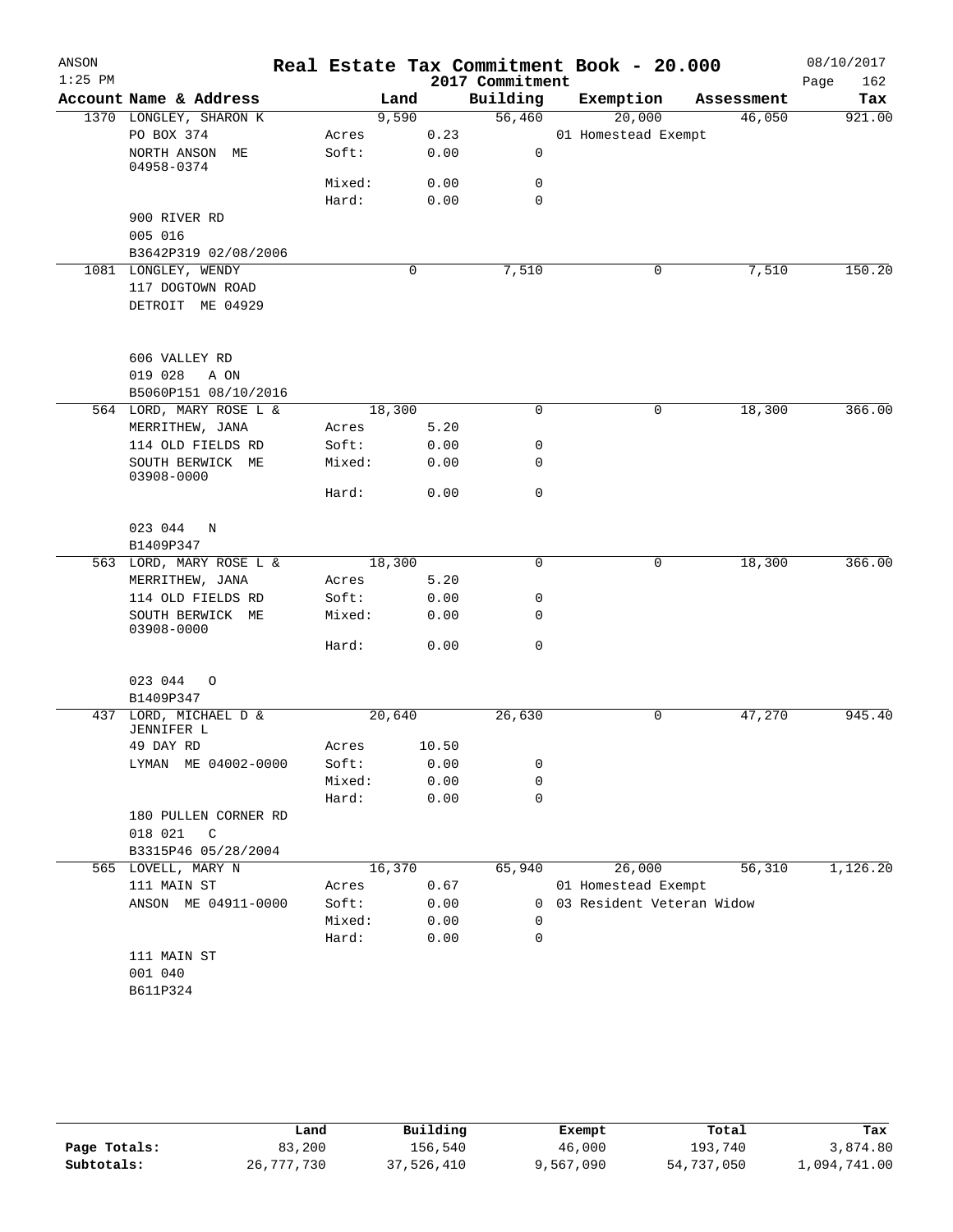| ANSON<br>$1:25$ PM |                                            |                |       | 2017 Commitment | Real Estate Tax Commitment Book - 20.000 |            | 08/10/2017<br>163<br>Page |
|--------------------|--------------------------------------------|----------------|-------|-----------------|------------------------------------------|------------|---------------------------|
|                    | Account Name & Address                     | Land           |       | Building        | Exemption                                | Assessment | Tax                       |
|                    | 1153 LUCE, ADAM F & MICHELLE               | 28,400         |       | 63,310          | $\Omega$                                 | 91,710     | 1,834.20                  |
|                    | N                                          |                |       |                 |                                          |            |                           |
|                    | 366 EMBDEN POND ROAD                       | Acres<br>Soft: | 6.90  |                 |                                          |            |                           |
|                    | NORTH ANSON ME<br>04958-0000               |                | 0.00  | 0               |                                          |            |                           |
|                    |                                            | Mixed:         | 0.00  | 0               |                                          |            |                           |
|                    |                                            | Hard:          | 0.00  | 0               |                                          |            |                           |
|                    | 44 FISH RD                                 | B5108P0122 JT  |       |                 |                                          |            |                           |
|                    | 013 016 1                                  |                |       |                 |                                          |            |                           |
|                    | B5108P122 12/06/2016 B4927P0342 07/10/2015 |                |       |                 |                                          |            |                           |
|                    | 1328 LUCE, ARNOLD P & ELAINE 10,750        |                |       | 5,180           | 0                                        | 15,930     | 318.60                    |
|                    | 54 SUGAR MAPLE DR                          | Acres          | 0.40  |                 |                                          |            |                           |
|                    | ANSON ME 04911-0000                        | Soft:          | 0.00  | 0               |                                          |            |                           |
|                    |                                            | Mixed:         | 0.00  | 0               |                                          |            |                           |
|                    |                                            | Hard:          | 0.00  | $\mathbf 0$     |                                          |            |                           |
|                    | 3 FISH RD<br>013 016 A                     |                |       |                 |                                          |            |                           |
|                    | B1535P229                                  |                |       |                 |                                          |            |                           |
|                    | 862 LUCE, ARNOLD P & ELAINE                | 52,000         |       | 115,780         | 0                                        | 167,780    | 3,355.60                  |
|                    | Α                                          |                |       |                 |                                          |            |                           |
|                    | 54 SUGAR MAPLE DR                          | Acres          | 40.00 |                 |                                          |            |                           |
|                    | ANSON ME 04911-0000                        | Soft:          | 0.00  | 0               |                                          |            |                           |
|                    |                                            | Mixed:         | 0.00  | $\mathbf 0$     |                                          |            |                           |
|                    |                                            | Hard:          | 0.00  | $\mathbf 0$     |                                          |            |                           |
|                    | 366 EMBDEN POND RD                         |                |       |                 |                                          |            |                           |
|                    | 023 029<br>$\overline{B}$                  |                |       |                 |                                          |            |                           |
|                    | B2733P246                                  |                |       |                 |                                          |            |                           |
|                    | 566 LUCE, ARNOLD P & ELAINE 34,100<br>Α    |                |       | 119,690         | 20,000                                   | 133,790    | 2,675.80                  |
|                    | 54 SUGAR MAPLE DR                          | Acres          | 24.00 |                 | 01 Homestead Exempt                      |            |                           |
|                    | ANSON ME 04911-0000                        | Soft:          | 0.00  | $\overline{0}$  |                                          |            |                           |
|                    |                                            | Mixed:         | 6.00  | 1,056           |                                          |            |                           |
|                    |                                            | Hard:          | 8.00  | 1,544           |                                          |            |                           |
|                    | 54 SUGAR MAPLE DR                          | TREE GROWTH    |       |                 |                                          |            |                           |
|                    | 013 016                                    |                |       |                 |                                          |            |                           |
|                    | B1535P229                                  |                |       |                 |                                          |            |                           |
|                    | 1803 LUCE, BRIAN                           | 16,500         |       | $\mathbf 0$     | 0                                        | 16,500     | 330.00                    |
|                    | PO BOX 22                                  | Acres          | 4.00  |                 |                                          |            |                           |
|                    | ANSON ME 04911-0022                        | Soft:          | 0.00  | 0               |                                          |            |                           |
|                    |                                            | Mixed:         | 0.00  | 0               |                                          |            |                           |
|                    |                                            | Hard:          | 0.00  | $\mathbf 0$     |                                          |            |                           |
|                    |                                            |                |       |                 |                                          |            |                           |
|                    | 021 024                                    |                |       |                 |                                          |            |                           |
|                    | B2589P316<br>53 LUCE, BRIAN R & NORMAN     | 17,250         |       | 0               | 0                                        | 17,250     | 345.00                    |
|                    | F                                          |                |       |                 |                                          |            |                           |
|                    | PO BOX 22                                  | Acres          | 4.50  |                 |                                          |            |                           |
|                    | ANSON ME 04911-0022                        | Soft:          | 0.00  | 0               |                                          |            |                           |
|                    |                                            | Mixed:         | 0.00  | 0               |                                          |            |                           |
|                    |                                            | Hard:          | 0.00  | 0               |                                          |            |                           |
|                    |                                            |                |       |                 |                                          |            |                           |
|                    | 012 015<br>Α                               |                |       |                 |                                          |            |                           |
|                    | B2442P324                                  |                |       |                 |                                          |            |                           |
|                    |                                            |                |       |                 |                                          |            |                           |
|                    |                                            |                |       |                 |                                          |            |                           |

|              | Land       | Building   | Exempt    | Total      | Tax          |
|--------------|------------|------------|-----------|------------|--------------|
| Page Totals: | 159,000    | 303,960    | 20,000    | 442,960    | 8,859.20     |
| Subtotals:   | 26,936,730 | 37,830,370 | 9,587,090 | 55,180,010 | 1,103,600.20 |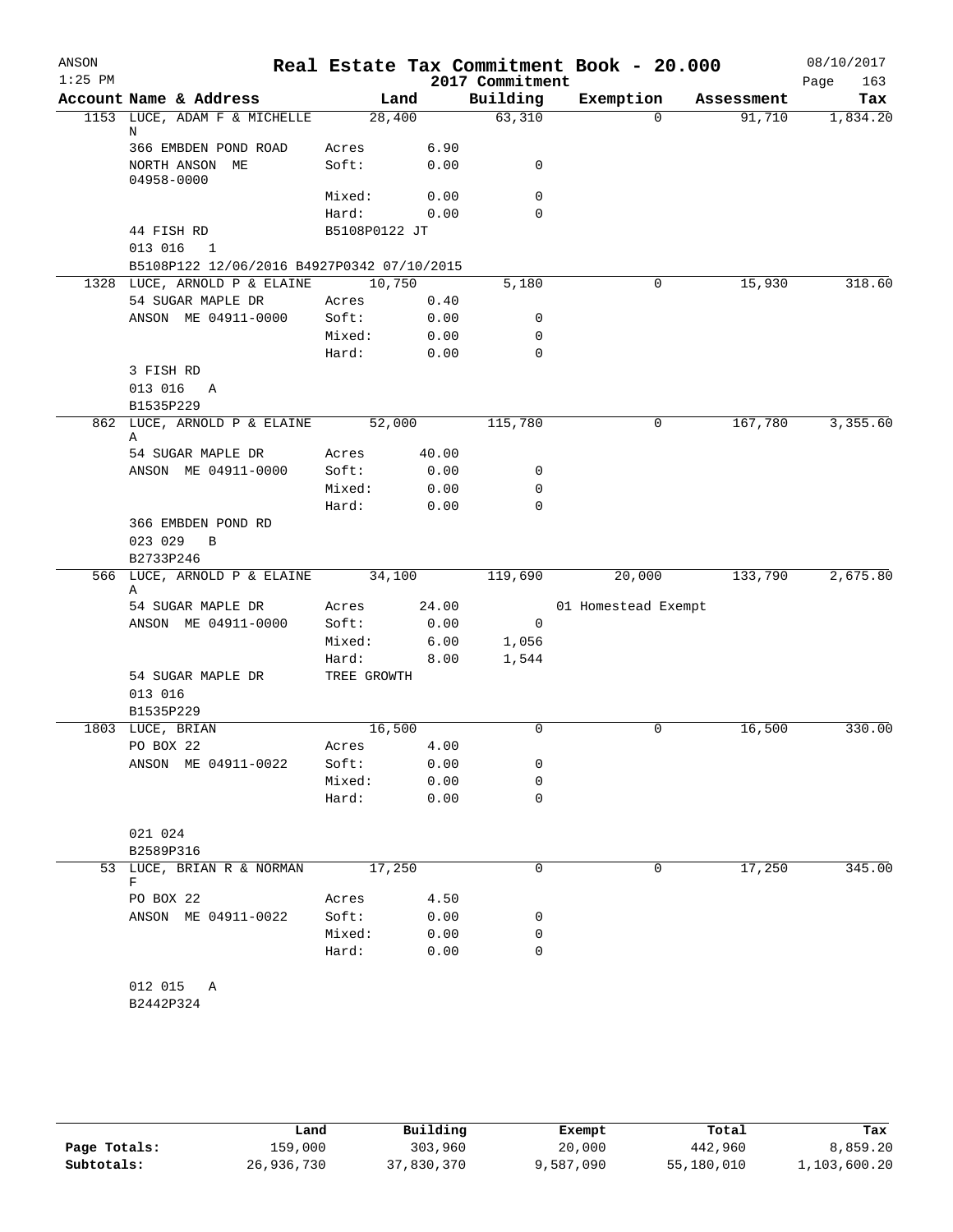| ANSON        |                            |                |            |                             | Real Estate Tax Commitment Book - 20.000 |             |            | 08/10/2017         |
|--------------|----------------------------|----------------|------------|-----------------------------|------------------------------------------|-------------|------------|--------------------|
| $1:25$ PM    | Account Name & Address     |                | Land       | 2017 Commitment<br>Building | Exemption                                |             | Assessment | 164<br>Page<br>Tax |
|              | 1132 LUCE, DALE E.         |                | 44,500     | 17,210                      |                                          | $\Omega$    | 61,710     | 1,234.20           |
|              | P.O. BOX 102               | Acres          | 25.00      |                             |                                          |             |            |                    |
|              | ANSON ME 04911             | Soft:          | 0.00       | 0                           |                                          |             |            |                    |
|              |                            | Mixed:         | 0.00       | 0                           |                                          |             |            |                    |
|              |                            | Hard:          | 0.00       | 0                           |                                          |             |            |                    |
|              |                            | FARMLAND CLASS |            |                             |                                          |             |            |                    |
|              | 013 013                    |                |            |                             |                                          |             |            |                    |
|              | B5143P201 03/31/2017       |                |            |                             |                                          |             |            |                    |
|              | 1581 LUCE, GARY R & MARY W |                | 22,700     | 85,760                      | 20,000                                   |             | 88,460     | 1,769.20           |
|              | 212 MAIN ST                | Acres          | 2.80       |                             | 01 Homestead Exempt                      |             |            |                    |
|              | ANSON ME 04911-0000        | Soft:          | 0.00       | 0                           |                                          |             |            |                    |
|              |                            | Mixed:         | 0.00       | 0                           |                                          |             |            |                    |
|              |                            | Hard:          | 0.00       | 0                           |                                          |             |            |                    |
|              | 212 MAIN ST                |                |            |                             |                                          |             |            |                    |
|              | 010 007<br>B               |                |            |                             |                                          |             |            |                    |
| 1157         | LUCE, GARY R. & MARY W.    |                | 14,830     | 44,510                      |                                          | $\mathbf 0$ | 59,340     | 1,186.80           |
|              | 212 MAIN ST                | Acres          | 0.55       |                             |                                          |             |            |                    |
|              | ANSON ME 04911-0000        | Soft:          | 0.00       | 0                           |                                          |             |            |                    |
|              |                            | Mixed:         | 0.00       | 0                           |                                          |             |            |                    |
|              |                            | Hard:          | 0.00       | $\mathbf 0$                 |                                          |             |            |                    |
|              | 10 FREDRICK ST             |                |            |                             |                                          |             |            |                    |
|              | 002 044                    |                |            |                             |                                          |             |            |                    |
|              | B3606P154 12/08/2005       |                |            |                             |                                          |             |            |                    |
|              | 1592 LUCE, NORMA S         |                | 26,260     | 58,380                      | 30,000                                   |             | 54,640     | 1,092.80           |
|              | 984 PEASE HILL RD          | Acres          | 5.17       |                             | 01 Homestead Exempt                      |             |            |                    |
|              | ANSON ME 04911-0000        | Soft:          | 0.00       |                             | 0 03 Resident Veteran Widow              |             |            |                    |
|              |                            | Mixed:         | 0.00       | 0                           | 09 Blind                                 |             |            |                    |
|              |                            | Hard:          | 0.00       | 0                           |                                          |             |            |                    |
|              | 984 PEASE HILL RD          | LIFE STATE     |            |                             |                                          |             |            |                    |
|              | 012 016<br>$\mathbf{1}$    |                |            |                             |                                          |             |            |                    |
|              | B3329P175 06/21/2004       |                |            |                             |                                          |             |            |                    |
|              | 1583 LUCE, NORMAN          |                | 28,720     | 0                           |                                          | 0           | 28,720     | 574.40             |
|              | PO BOX 22                  | Acres          | 24.40      |                             |                                          |             |            |                    |
|              | ANSON ME 04911-0022        | Soft:          | 0.00       | 0                           |                                          |             |            |                    |
|              |                            | Mixed:         | 0.00       | 0                           |                                          |             |            |                    |
|              |                            | Hard:          | 0.00       | 0                           |                                          |             |            |                    |
|              |                            |                |            |                             |                                          |             |            |                    |
|              | 010 011 10                 |                |            |                             |                                          |             |            |                    |
|              | B801P934                   |                |            |                             |                                          |             |            |                    |
| 1591         | LUCE, NORMAN               |                | 26,570     | 39,700                      |                                          | 0           | 66,270     | 1,325.40           |
|              | PO BOX 22                  | Acres          | 5.38       |                             |                                          |             |            |                    |
|              | ANSON ME 04911-0022        | Soft:          | 0.00       | 0                           |                                          |             |            |                    |
|              |                            | Mixed:         | 0.00       | 0                           |                                          |             |            |                    |
|              |                            | Hard:          | 0.00       | 0                           |                                          |             |            |                    |
|              | 4 WEST MILLS RD            |                |            |                             |                                          |             |            |                    |
|              | 010 011<br>2               |                |            |                             |                                          |             |            |                    |
|              | B801P934                   |                |            |                             |                                          |             |            |                    |
| 1582         | LUCE, NORMAN               |                | 12,750     | 0                           |                                          | 0           | 12,750     | 255.00             |
|              | PO BOX 22                  | Acres          | 1.50       |                             |                                          |             |            |                    |
|              | ANSON ME 04911-0022        | Soft:          | 0.00       | 0                           |                                          |             |            |                    |
|              |                            | Mixed:         | 0.00       | 0                           |                                          |             |            |                    |
|              |                            | Hard:          | 0.00       | 0                           |                                          |             |            |                    |
|              |                            |                |            |                             |                                          |             |            |                    |
|              | 010 011<br>6 A             |                |            |                             |                                          |             |            |                    |
|              | B801P934                   |                |            |                             |                                          |             |            |                    |
|              |                            |                |            |                             |                                          |             |            |                    |
|              |                            | Land           | Building   |                             | Exempt                                   |             | Total      | Tax                |
| Page Totals: | 176,330                    |                | 245,560    |                             | 50,000                                   |             | 371,890    | 7,437.80           |
| Subtotals:   | 27, 113, 060               |                | 38,075,930 |                             | 9,637,090                                | 55,551,900  |            | 1,111,038.00       |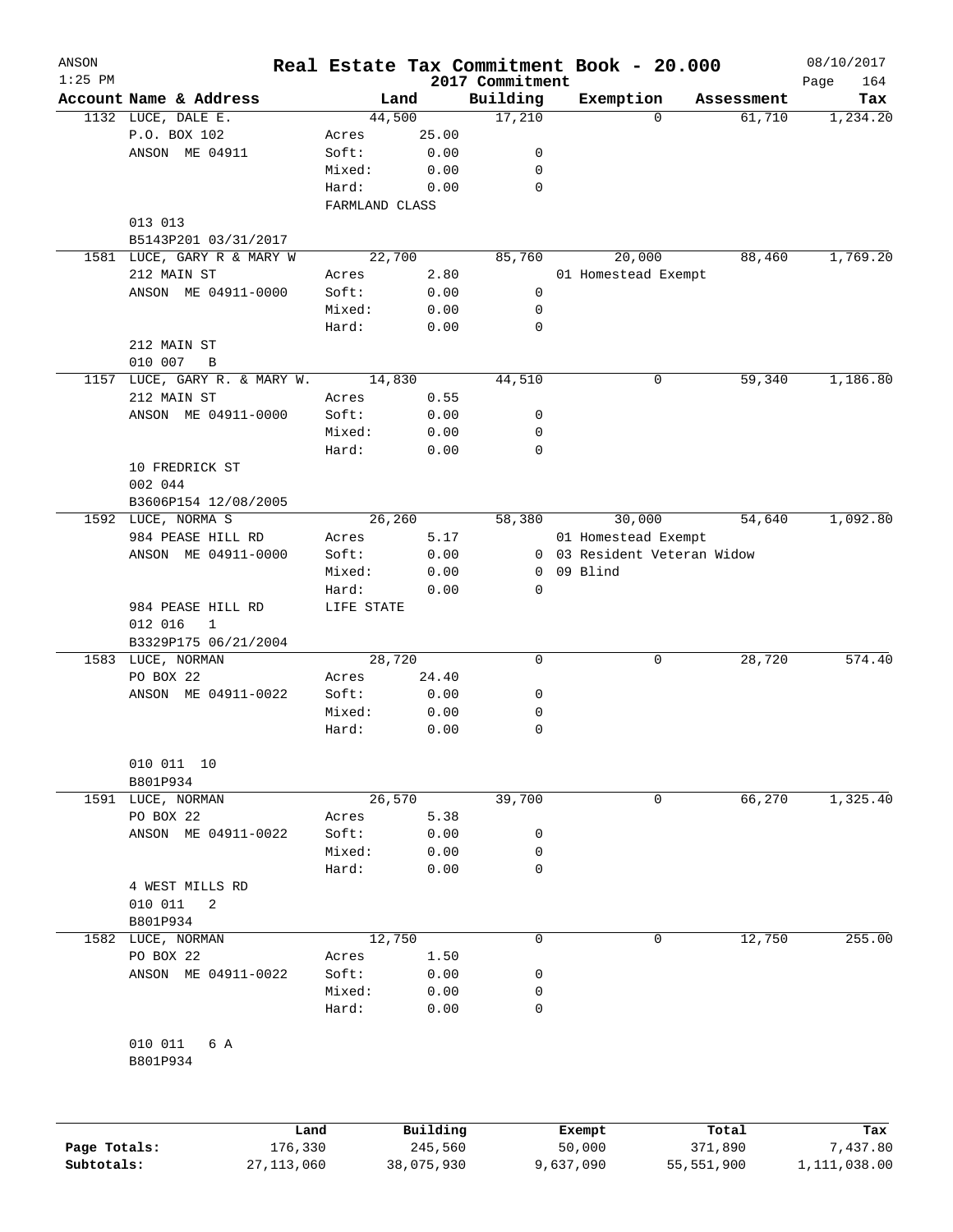| ANSON<br>$1:25$ PM |                                     |                |        | 2017 Commitment | Real Estate Tax Commitment Book - 20.000 |            | 08/10/2017<br>165<br>Page |
|--------------------|-------------------------------------|----------------|--------|-----------------|------------------------------------------|------------|---------------------------|
|                    | Account Name & Address              |                | Land   | Building        | Exemption                                | Assessment | Tax                       |
|                    | 569 LUCE, NORMAN F & BETH B         | 16,690         |        | 0               | $\Omega$                                 | 16,690     | 333.80                    |
|                    | PO BOX 22                           | Acres          | 71.00  |                 |                                          |            |                           |
|                    | ANSON ME 04911-0022                 | Soft:          | 0.00   | 0               |                                          |            |                           |
|                    |                                     | Mixed:         | 0.00   | 0               |                                          |            |                           |
|                    |                                     | Hard:          | 0.00   | $\mathbf 0$     |                                          |            |                           |
|                    |                                     | FARMLAND CLASS |        |                 |                                          |            |                           |
|                    | 013 015<br>B1535P231                |                |        |                 |                                          |            |                           |
|                    | 755 LUCE, NORMAN F & BETH B         | 40,500         |        | 0               | 0                                        | 40,500     | 810.00                    |
|                    | PO BOX 22                           | Acres          | 33.00  |                 |                                          |            |                           |
|                    | ANSON ME 04911-0022                 | Soft:          | 0.00   | 0               |                                          |            |                           |
|                    |                                     | Mixed:         | 0.00   | 0               |                                          |            |                           |
|                    |                                     | Hard:          | 0.00   | $\mathbf 0$     |                                          |            |                           |
|                    | 013 018<br>Α                        |                |        |                 |                                          |            |                           |
|                    | B2735P188                           |                |        |                 |                                          |            |                           |
|                    | 570 LUCE, NORMAN F & BETH B 102,960 |                |        | 27,710          | 0                                        | 130,670    | 2,613.40                  |
|                    | PO BOX 22                           | Acres          | 387.00 |                 |                                          |            |                           |
|                    | ANSON ME 04911-0022                 | Soft:          | 0.00   | 0               |                                          |            |                           |
|                    |                                     | Mixed:         | 0.00   | 0               |                                          |            |                           |
|                    |                                     | Hard:          | 0.00   | $\mathbf 0$     |                                          |            |                           |
|                    | 902 PEASE HILL RD                   | FARMLAND CLASS |        |                 |                                          |            |                           |
|                    | 012 016                             |                |        |                 |                                          |            |                           |
|                    | B1535P231                           |                |        |                 |                                          |            |                           |
|                    | 274 LUCE, NORMAN F.                 | 27,400         |        | 5,310           | 0                                        | 32,710     | 654.20                    |
|                    | LUCE, BETH B.                       | Acres          | 31.00  |                 |                                          |            |                           |
|                    | PO BOX 22                           | Soft:          | 0.00   | 0               |                                          |            |                           |
|                    | ANSON ME 04911-0000                 | Mixed:         | 0.00   | 0               |                                          |            |                           |
|                    |                                     | Hard:          | 0.00   | $\mathbf 0$     |                                          |            |                           |
|                    | 843 PEASE HILL RD                   |                |        |                 |                                          |            |                           |
|                    | 013 013<br>B                        |                |        |                 |                                          |            |                           |
|                    | B4871P316 01/20/2015                |                |        |                 |                                          |            |                           |
|                    | 2031 LUCE, NORMAN F. & BETH<br>В.   | 64,790         |        | 0               | 0                                        | 64,790     | 1,295.80                  |
|                    | PO BOX 22                           | Acres          | 100.00 |                 |                                          |            |                           |
|                    | ANSON ME 04911-0022                 | Soft:          | 0.00   | 0               |                                          |            |                           |
|                    |                                     | Mixed:         | 0.00   | 0               |                                          |            |                           |
|                    |                                     | Hard:          | 0.00   | 0               |                                          |            |                           |
|                    |                                     | FARMLAND CLASS |        |                 |                                          |            |                           |
|                    | 013 013 C<br>B1535P231              |                |        |                 |                                          |            |                           |
|                    | 606 LUCE, PATRICIA L                | 24,050         |        | 79,490          | 20,000                                   | 83,540     | 1,670.80                  |
|                    | HC 60, BOX 251                      | Acres          | 3.70   |                 | 01 Homestead Exempt                      |            |                           |
|                    | COPPER CENTER AK<br>99573-9704      | Soft:          | 0.00   | $\mathbf 0$     |                                          |            |                           |
|                    |                                     | Mixed:         | 0.00   | 0               |                                          |            |                           |
|                    |                                     | Hard:          | 0.00   | $\mathbf 0$     |                                          |            |                           |
|                    | 824 PEASE HILL RD                   |                |        |                 |                                          |            |                           |
|                    | 012 015<br>DF                       |                |        |                 |                                          |            |                           |
|                    | B2887P309                           |                |        |                 |                                          |            |                           |
|                    |                                     |                |        |                 |                                          |            |                           |

|              | Land       | Building   | Exempt    | Total      | Tax          |
|--------------|------------|------------|-----------|------------|--------------|
| Page Totals: | 276,390    | 112,510    | 20,000    | 368,900    | 7,378.00     |
| Subtotals:   | 27,389,450 | 38,188,440 | 9,657,090 | 55,920,800 | 1,118,416.00 |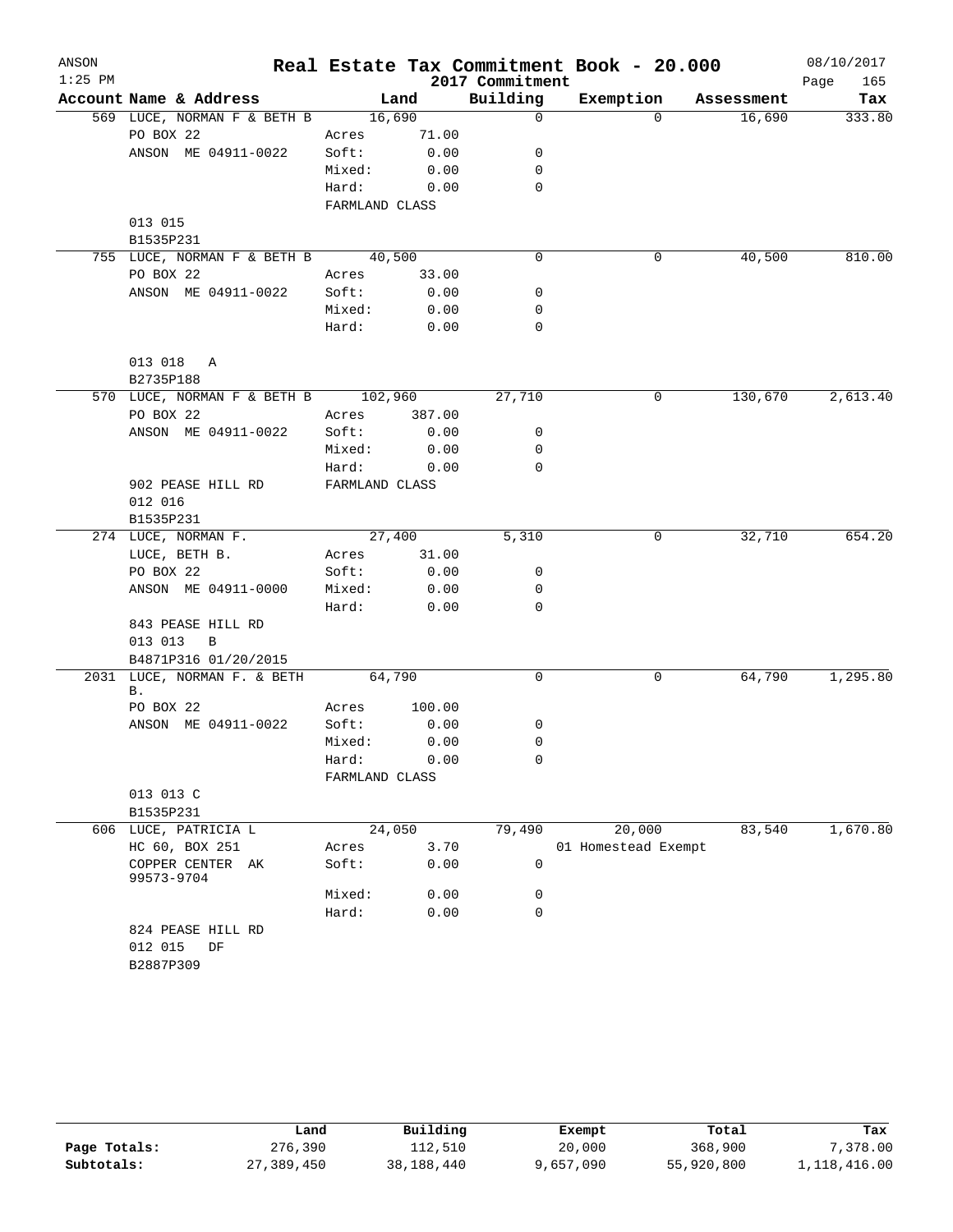| ANSON     |                                         |                    |       |                 | Real Estate Tax Commitment Book - 20.000 |            | 08/10/2017  |
|-----------|-----------------------------------------|--------------------|-------|-----------------|------------------------------------------|------------|-------------|
| $1:25$ PM |                                         |                    |       | 2017 Commitment |                                          |            | Page<br>166 |
|           | Account Name & Address                  |                    | Land  | Building        | Exemption                                | Assessment | Tax         |
|           | 517 LUKER, BRADFORD &<br><b>CHANDA</b>  | 22,810             |       | 32,720          | $\Omega$                                 | 55,530     | 1,110.60    |
|           | PO BOX 24                               | Acres              | 47.00 |                 |                                          |            |             |
|           | MONSON ME 04464-0024                    | Soft:              | 1.00  | 120             |                                          |            |             |
|           |                                         | Mixed:             | 0.00  | 0               |                                          |            |             |
|           |                                         | Hard:              | 45.00 | 8,685           |                                          |            |             |
|           |                                         | TREE GROWTH        |       |                 |                                          |            |             |
|           | 020 011 A                               |                    |       |                 |                                          |            |             |
|           | B4525P85 04/24/2012                     |                    |       |                 |                                          |            |             |
|           | 671 LYNCH, JONATHAN P &<br>HELEN R      | 35,660             |       | 194,560         | 0                                        | 230,220    | 4,604.40    |
|           | 109 VIENNA ROAD                         | Acres              | 90.00 |                 |                                          |            |             |
|           | CHESTERVILLE ME 04938                   | Soft:              | 0.00  | 0               |                                          |            |             |
|           |                                         | Mixed:             | 0.00  | $\mathbf 0$     |                                          |            |             |
|           |                                         | Hard:              | 0.00  | $\mathbf 0$     |                                          |            |             |
|           | 321 HOLLIN WAITE HILL<br><b>RD</b>      | FARMLAND B4968P032 |       |                 |                                          |            |             |
|           | 014 025 B                               |                    |       |                 |                                          |            |             |
|           | B4968P32 10/16/2015 B4461P63 11/04/2011 |                    |       |                 |                                          |            |             |
|           | 1595 LYNDS, PATRICIA                    | 34,760             |       | 94,160          | 26,000                                   | 102,920    | 2,058.40    |
|           | 229 HILTON HILL RD                      | Acres              | 13.26 |                 | 01 Homestead Exempt                      |            |             |
|           | ANSON ME 04911-0000                     | Soft:              | 0.00  |                 | 0 03 Resident Veteran Widow              |            |             |
|           |                                         | Mixed:             | 0.00  | 0               |                                          |            |             |
|           |                                         | Hard:              | 0.00  | 0               |                                          |            |             |
|           | 229 HILTON HILL RD                      |                    |       |                 |                                          |            |             |
|           | 010 023                                 |                    |       |                 |                                          |            |             |
|           | B1770P330<br>1248 LYNDS, WILLIAM I &    | 27,740             |       | 113,370         | 20,000                                   | 121,110    | 2,422.20    |
|           | JANETTE F, TRUSTEES                     |                    |       |                 |                                          |            |             |
|           | PO BOX 94                               | Acres              | 6.24  |                 | 01 Homestead Exempt                      |            |             |
|           | ANSON ME 04911-0094                     | Soft:              | 0.00  | 0               |                                          |            |             |
|           |                                         | Mixed:             | 0.00  | 0               |                                          |            |             |
|           |                                         | Hard:              | 0.00  | $\Omega$        |                                          |            |             |
|           | 21 ROLLING RIDGE DR                     |                    |       |                 |                                          |            |             |
|           | 010 036<br>A 2                          |                    |       |                 |                                          |            |             |
|           | B4509P151 03/27/2012                    |                    |       |                 |                                          |            |             |
|           | 630 MACFARLANE, RETA A                  | 21,500             |       | 12,040          | 0                                        | 33,540     | 670.80      |
|           | 95 PROSPECT ST                          | Acres              | 2.00  |                 |                                          |            |             |
|           | MILFORD NH 03055-3728                   | Soft:              | 0.00  | 0               |                                          |            |             |
|           |                                         | Mixed:             | 0.00  | 0               |                                          |            |             |
|           |                                         | Hard:              | 0.00  | 0               |                                          |            |             |
|           | 475 FOUR MILE SQUARE RD                 |                    |       |                 |                                          |            |             |
|           | 021 019<br>Α                            |                    |       |                 |                                          |            |             |
|           | B2087P287                               |                    |       |                 |                                          |            |             |
| 1806      | MACPHERSON, RICHARD H &                 | 42,080             |       | 38,090          | 20,000                                   | 60,170     | 1,203.40    |
|           | MEADE, MELINDA                          | Acres              | 20.58 |                 | 01 Homestead Exempt                      |            |             |
|           | 74 MADISON ST                           | Soft:              | 0.00  | 0               |                                          |            |             |
|           | NORTH ANSON ME<br>04958-0000            | Mixed:             | 0.00  | 0               |                                          |            |             |
|           |                                         | Hard:              | 0.00  | 0               |                                          |            |             |
|           | 74 MADISON ST                           |                    |       |                 |                                          |            |             |
|           | 017 019<br>D                            |                    |       |                 |                                          |            |             |
|           | B2839P167                               |                    |       |                 |                                          |            |             |
|           |                                         |                    |       |                 |                                          |            |             |

|              | Land       | Building   | Exempt    | Total      | Tax          |
|--------------|------------|------------|-----------|------------|--------------|
| Page Totals: | 184,550    | 484,940    | 66,000    | 603,490    | 12,069.80    |
| Subtotals:   | 27,574,000 | 38,673,380 | 9,723,090 | 56,524,290 | 1,130,485.80 |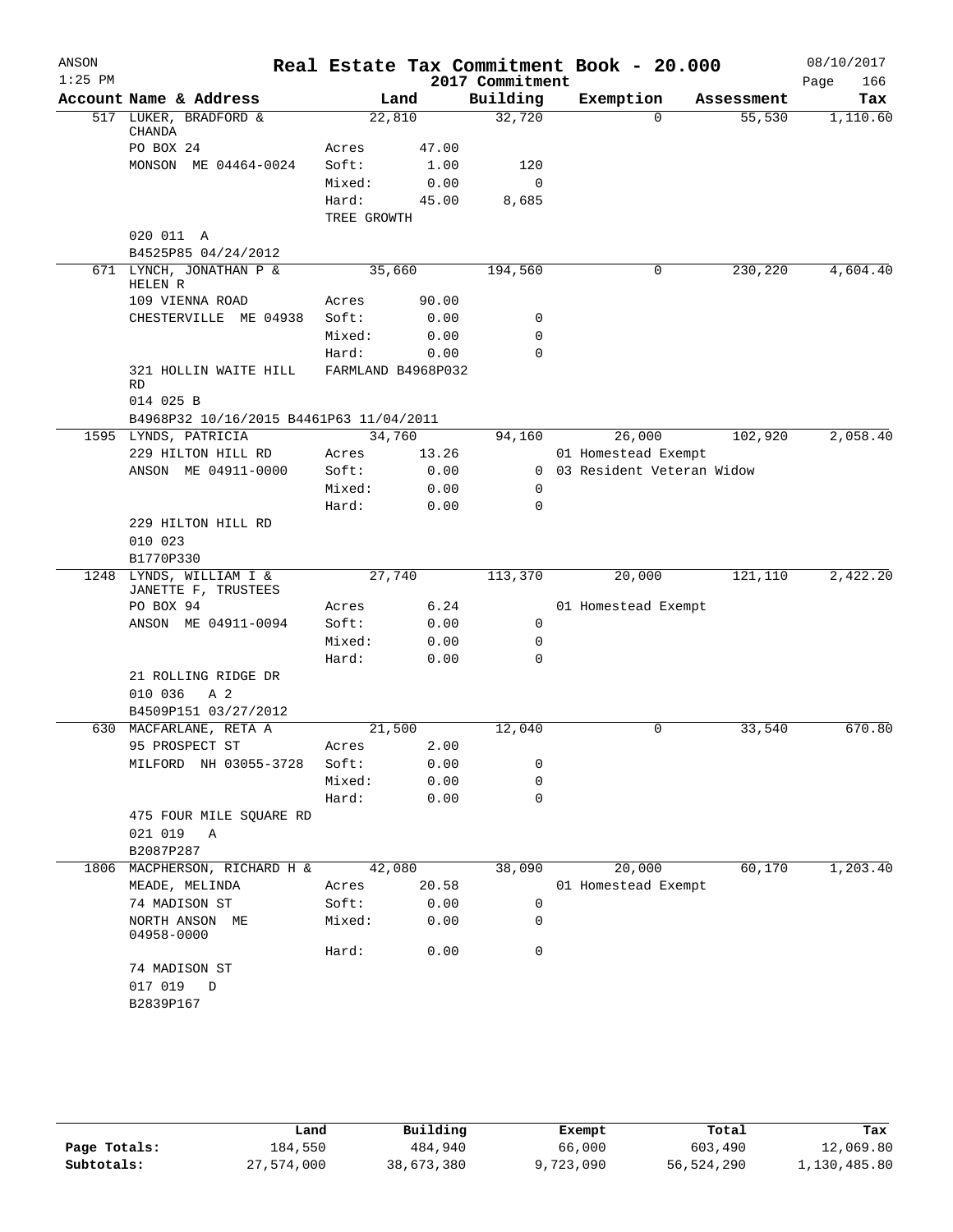| $1:25$ PM                  |                                                                                      |                |                       | 2017 Commitment | Real Estate Tax Commitment Book - 20.000 |             |                       | 08/10/2017<br>167           |
|----------------------------|--------------------------------------------------------------------------------------|----------------|-----------------------|-----------------|------------------------------------------|-------------|-----------------------|-----------------------------|
|                            | Account Name & Address                                                               |                | Land                  | Building        | Exemption                                |             | Assessment            | Page<br>Tax                 |
|                            | 49 MADDEN, BRENDA G                                                                  |                | 33,390                | 110,360         | 20,000                                   |             | 123,750               | 2,475.00                    |
|                            | 807 HORSEBACK RD                                                                     | Acres          | 47.00                 |                 | 01 Homestead Exempt                      |             |                       |                             |
|                            | ANSON ME 04911-0000                                                                  | Soft:          | 0.00                  | 0               |                                          |             |                       |                             |
|                            |                                                                                      | Mixed:         | 42.00                 | 7,392           |                                          |             |                       |                             |
|                            |                                                                                      | Hard:          | 0.00                  | 0               |                                          |             |                       |                             |
|                            | 807 HORSEBACK RD                                                                     | TREE GROWTH    |                       |                 |                                          |             |                       |                             |
|                            | 019 006                                                                              |                |                       |                 |                                          |             |                       |                             |
|                            | B2750P196                                                                            |                |                       |                 |                                          |             |                       |                             |
|                            | 1876 MADISON ELECTRIC WORKS                                                          |                | 20,680                | 0               | 20,680                                   |             | 0                     | 0.00                        |
|                            | 6 BUSINESS PARK DR                                                                   |                |                       |                 | 12 Public Municipal Corp                 |             |                       |                             |
|                            |                                                                                      | Acres<br>Soft: | 11.68                 |                 |                                          |             |                       |                             |
|                            | MADISON ME 04950-0000                                                                |                | 0.00                  | 0               |                                          |             |                       |                             |
|                            |                                                                                      | Mixed:         | 0.00                  | 0               |                                          |             |                       |                             |
|                            |                                                                                      | Hard:          | 0.00                  | 0               |                                          |             |                       |                             |
|                            | 190 MAIN ST                                                                          |                |                       |                 |                                          |             |                       |                             |
|                            | 010 003<br>Α                                                                         |                |                       |                 |                                          |             |                       |                             |
|                            | B3823P322 03/15/2007 B3709P121 07/13/2006 B987P228                                   |                |                       |                 |                                          |             |                       |                             |
| 1603                       | MADISON PAPER                                                                        |                | 8,000                 | 0               |                                          | 0           | 8,000                 | 160.00                      |
|                            | INDUSTRIES                                                                           |                |                       |                 |                                          |             |                       |                             |
|                            | PO BOX 129                                                                           | Acres          | 0.16                  |                 |                                          |             |                       |                             |
|                            | MADISON ME 04950-0129                                                                | Soft:          | 0.00                  | 0               |                                          |             |                       |                             |
|                            |                                                                                      | Mixed:         | 0.00                  | 0               |                                          |             |                       |                             |
|                            |                                                                                      | Hard:          | 0.00                  | 0               |                                          |             |                       |                             |
|                            |                                                                                      |                |                       |                 |                                          |             |                       |                             |
|                            | 001 016                                                                              |                |                       |                 |                                          |             |                       |                             |
|                            | 1941 MADISON PAPER                                                                   |                | 15,740                | 0               |                                          | 0           | 15,740                | 314.80                      |
|                            | INDUSTRIES                                                                           |                |                       |                 |                                          |             |                       |                             |
|                            | PO BOX 129                                                                           | Acres          | 3.49                  |                 |                                          |             |                       |                             |
|                            | MADISON ME 04950-0000                                                                | Soft:          | 0.00                  | 0               |                                          |             |                       |                             |
|                            |                                                                                      | Mixed:         | 0.00                  | 0               |                                          |             |                       |                             |
|                            |                                                                                      | Hard:          | 0.00                  | $\mathbf 0$     |                                          |             |                       |                             |
| 1940                       | 017 024 A<br>B5100P40 10/28/2016 B3506P170 06/21/2005<br>MADISON PAPER<br>INDUSTRIES |                | 7,200                 | $\mathbf 0$     |                                          | 0           | 7,200                 | 144.00                      |
|                            | PO BOX 129                                                                           | Acres          | 0.36                  |                 |                                          |             |                       |                             |
|                            | MADISON ME 04950-0000                                                                | Soft:          | 0.00                  | 0               |                                          |             |                       |                             |
|                            |                                                                                      | Mixed:         | 0.00                  | 0               |                                          |             |                       |                             |
|                            |                                                                                      | Hard:          | 0.00                  | $\mathbf 0$     |                                          |             |                       |                             |
|                            |                                                                                      |                |                       |                 |                                          |             |                       |                             |
|                            |                                                                                      |                |                       |                 |                                          |             |                       |                             |
|                            |                                                                                      |                |                       |                 |                                          |             |                       |                             |
|                            | 017 023 C                                                                            |                |                       |                 |                                          |             |                       |                             |
|                            | B5100P40 10/28/2016 B3506P170 06/21/2005                                             |                |                       |                 |                                          |             |                       |                             |
| 1610                       | MADISON PAPER                                                                        |                | 12,000                | $\mathbf 0$     |                                          | $\mathbf 0$ | 12,000                |                             |
|                            | INDUSTRIES                                                                           |                |                       |                 |                                          |             |                       |                             |
|                            | PO BOX 129                                                                           | Acres          | 0.36                  |                 |                                          |             |                       |                             |
|                            | MADISON ME 04950-0129                                                                | Soft:          | 0.00                  | 0               |                                          |             |                       |                             |
|                            |                                                                                      | Mixed:         | 0.00                  | 0               |                                          |             |                       |                             |
|                            |                                                                                      | Hard:          | 0.00                  | 0               |                                          |             |                       |                             |
|                            |                                                                                      |                |                       |                 |                                          |             |                       |                             |
|                            | 001 001                                                                              |                |                       |                 |                                          |             |                       |                             |
| 1608                       | MADISON PAPER                                                                        |                | 18,380                | 0               |                                          | 0           | 18,380                |                             |
|                            | INDUSTRIES                                                                           |                |                       |                 |                                          |             |                       |                             |
|                            | PO BOX 129                                                                           | Acres          | 5.25                  |                 |                                          |             |                       |                             |
|                            | MADISON ME 04950-0129                                                                | Soft:          | 0.00                  | 0               |                                          |             |                       |                             |
|                            |                                                                                      | Mixed:         | 0.00                  | 0               |                                          |             |                       |                             |
|                            |                                                                                      | Hard:          | 0.00                  | 0               |                                          |             |                       |                             |
|                            |                                                                                      |                |                       |                 |                                          |             |                       |                             |
|                            | 015 070                                                                              |                |                       |                 |                                          |             |                       |                             |
|                            |                                                                                      |                |                       |                 |                                          |             |                       | 240.00<br>367.60            |
|                            | Land                                                                                 |                | Building              |                 | Exempt                                   |             | Total                 | Tax                         |
| Page Totals:<br>Subtotals: | 115,390<br>27,689,390                                                                |                | 110,360<br>38,783,740 |                 | 40,680<br>9,763,770                      |             | 185,070<br>56,709,360 | 3,701.40<br>1, 134, 187. 20 |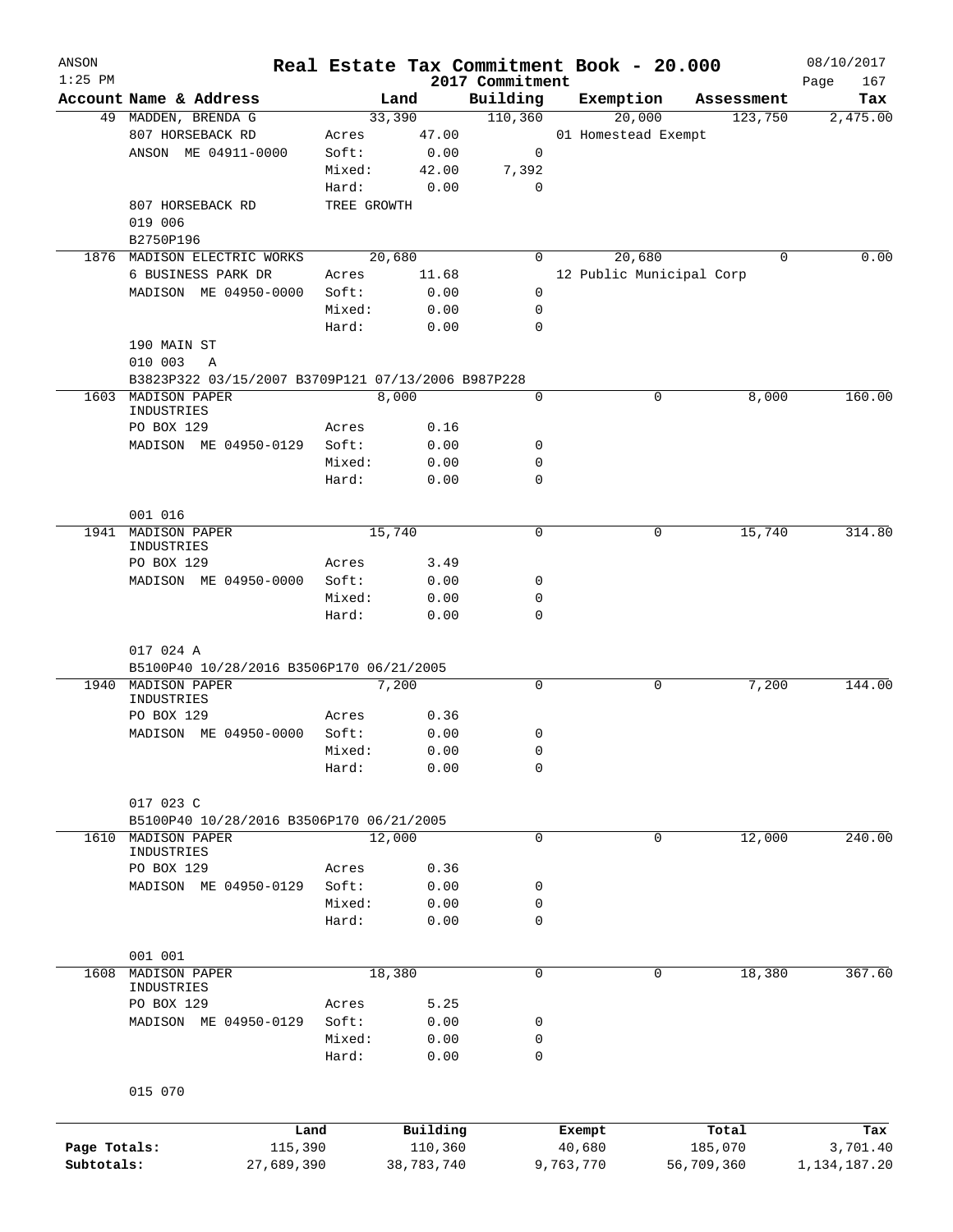| ANSON<br>$1:25$ PM |                                 |        |              | 2017 Commitment | Real Estate Tax Commitment Book - 20.000 |            | 08/10/2017<br>168<br>Page |
|--------------------|---------------------------------|--------|--------------|-----------------|------------------------------------------|------------|---------------------------|
|                    | Account Name & Address          |        | Land         | Building        | Exemption                                | Assessment | Tax                       |
| 1607               | MADISON PAPER                   |        | 8,490        | $\mathbf 0$     | $\Omega$                                 | 8,490      | 169.80                    |
|                    | INDUSTRIES<br>PO BOX 129        | Acres  | 0.50         |                 |                                          |            |                           |
|                    | MADISON ME 04950-0129           | Soft:  | 0.00         | 0               |                                          |            |                           |
|                    |                                 | Mixed: | 0.00         | $\mathbf 0$     |                                          |            |                           |
|                    |                                 | Hard:  | 0.00         | 0               |                                          |            |                           |
|                    | 003 075                         |        |              |                 |                                          |            |                           |
| 1606               | MADISON PAPER                   |        | 57,000       | $\mathbf 0$     | 0                                        | 57,000     | 1,140.00                  |
|                    | INDUSTRIES                      |        |              |                 |                                          |            |                           |
|                    | PO BOX 129                      | Acres  | 66.00        |                 |                                          |            |                           |
|                    | MADISON ME 04950-0129           | Soft:  | 0.00         | 0               |                                          |            |                           |
|                    |                                 | Mixed: | 0.00         | 0               |                                          |            |                           |
|                    |                                 | Hard:  | 0.00         | $\mathbf 0$     |                                          |            |                           |
|                    | 37 KENNEBEC ST                  |        |              |                 |                                          |            |                           |
|                    | 010 002                         |        |              |                 |                                          |            |                           |
|                    | B943P17<br><b>MADISON PAPER</b> |        |              |                 |                                          |            |                           |
| 1600               | INDUSTRIES                      |        | 7,350        | 0               | 0                                        | 7,350      | 147.00                    |
|                    | PO BOX 129                      | Acres  | 0.96         |                 |                                          |            |                           |
|                    | MADISON ME 04950-0129           | Soft:  | 0.00         | 0               |                                          |            |                           |
|                    |                                 | Mixed: | 0.00         | 0               |                                          |            |                           |
|                    |                                 | Hard:  | 0.00         | $\mathbf 0$     |                                          |            |                           |
|                    |                                 |        |              |                 |                                          |            |                           |
|                    | 001 026                         |        |              |                 |                                          |            |                           |
|                    | 1604 MADISON PAPER              |        | 6,615,000    | 0               | 0                                        | 6,615,000  | 132,300.00                |
|                    | INDUSTRIES                      |        |              |                 |                                          |            |                           |
|                    | PO BOX 129                      | Acres  | 14.00        |                 |                                          |            |                           |
|                    | MADISON ME 04950-0129           | Soft:  | 0.00         | 0               |                                          |            |                           |
|                    |                                 | Mixed: | 0.00         | 0               |                                          |            |                           |
|                    |                                 | Hard:  | 0.00         | 0               |                                          |            |                           |
|                    | 010 001                         |        |              |                 |                                          |            |                           |
| 1602               | MADISON PAPER                   |        | 12,000       | 0               | 0                                        | 12,000     | 240.00                    |
|                    | INDUSTRIES                      |        |              |                 |                                          |            |                           |
|                    | PO BOX 129                      | Acres  | 0.64         |                 |                                          |            |                           |
|                    | MADISON ME 04950-0129           | Soft:  | 0.00         | 0               |                                          |            |                           |
|                    |                                 | Mixed: | 0.00         | $\mathbf 0$     |                                          |            |                           |
|                    |                                 | Hard:  | 0.00         | 0               |                                          |            |                           |
|                    | 001 004                         |        |              |                 |                                          |            |                           |
| 1601               | <b>MADISON PAPER</b>            |        | 5,967,000    | 1,700,000       | 0                                        | 7,667,000  | 153,340.00                |
|                    | INDUSTRIES                      |        |              |                 |                                          |            |                           |
|                    | PO BOX 129                      |        |              |                 |                                          |            |                           |
|                    | MADISON ME 04950-0129           |        |              |                 |                                          |            |                           |
|                    |                                 |        |              |                 |                                          |            |                           |
|                    |                                 |        |              |                 |                                          |            |                           |
|                    | 60 MAIN ST                      |        |              |                 |                                          |            |                           |
|                    | 001 003                         |        |              |                 |                                          |            |                           |
| 1605               | MADISON PAPER<br>INDUSTRIES     |        | 26,000       | 0               | 0                                        | 26,000     | 520.00                    |
|                    | PO BOX 129                      | Acres  | 5.00         |                 |                                          |            |                           |
|                    | MADISON ME 04950-0129           | Soft:  | 0.00         | 0               |                                          |            |                           |
|                    |                                 | Mixed: | 0.00         | 0               |                                          |            |                           |
|                    |                                 | Hard:  | 0.00         | 0               |                                          |            |                           |
|                    |                                 |        |              |                 |                                          |            |                           |
|                    | 001 025                         |        |              |                 |                                          |            |                           |
|                    |                                 |        |              |                 |                                          |            |                           |
|                    |                                 | Land   | Building     |                 | Exempt                                   | Total      | Tax                       |
| Page Totals:       | 12,692,840                      |        | 1,700,000    |                 | $\mathbf 0$                              | 14,392,840 | 287,856.80                |
| Subtotals:         | 40,382,230                      |        | 40, 483, 740 |                 | 9,763,770                                | 71,102,200 | 1,422,044.00              |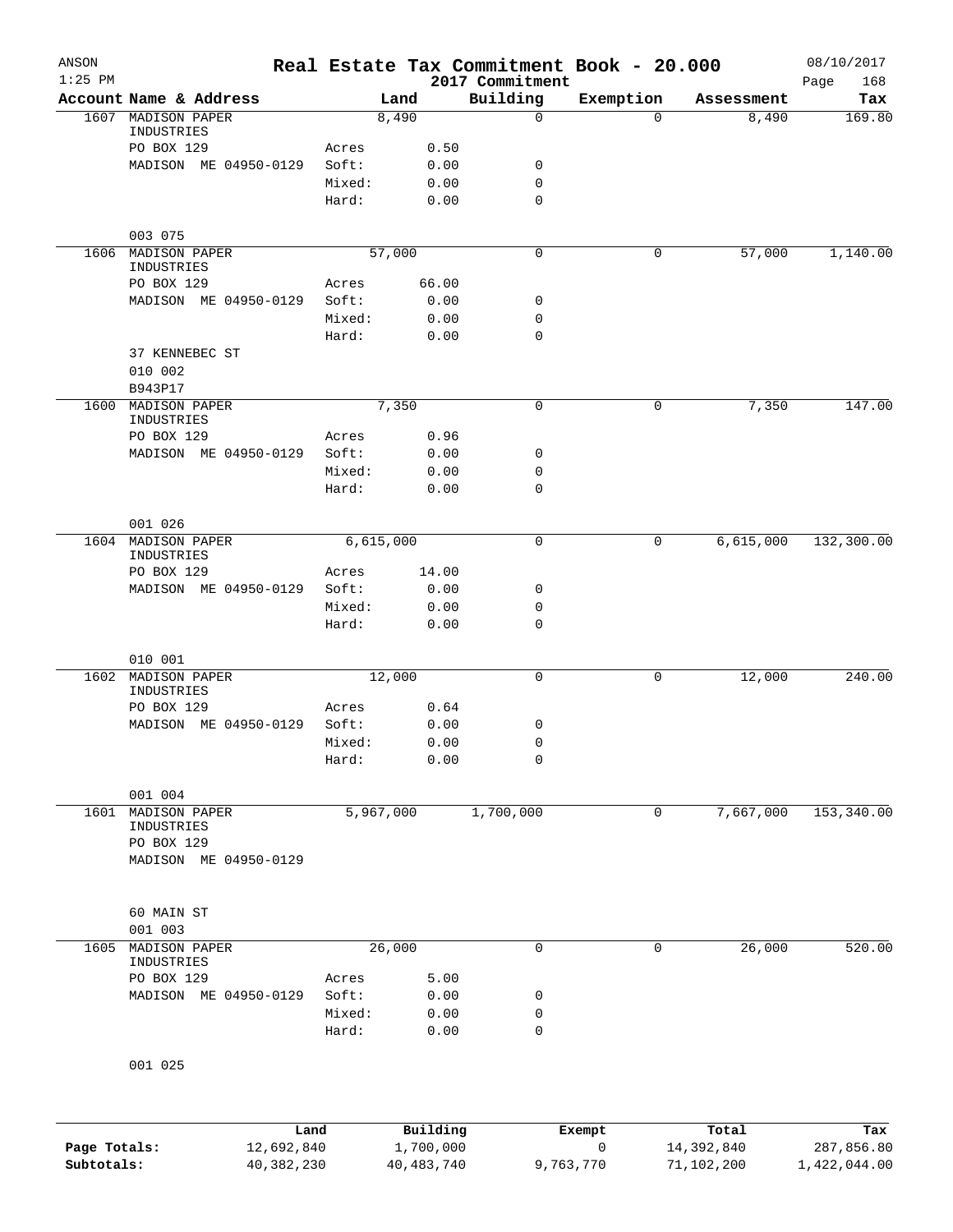| ANSON<br>$1:25$ PM |                                       |        |              | 2017 Commitment | Real Estate Tax Commitment Book - 20.000 |            | 08/10/2017<br>169<br>Page |
|--------------------|---------------------------------------|--------|--------------|-----------------|------------------------------------------|------------|---------------------------|
|                    | Account Name & Address                |        | Land         | Building        | Exemption                                | Assessment | Tax                       |
|                    | 1877 MADISON TOWN OF                  | 14,000 |              | $\mathbf 0$     | 14,000                                   | 0          | 0.00                      |
|                    | PO BOX 190                            | Acres  | 10.00        |                 | 12 Public Municipal Corp                 |            |                           |
|                    | MADISON ME 04950-0190                 | Soft:  | 0.00         | $\mathbf 0$     |                                          |            |                           |
|                    |                                       | Mixed: | 0.00         | 0               |                                          |            |                           |
|                    |                                       | Hard:  | 0.00         | $\mathbf 0$     |                                          |            |                           |
|                    | 190 MAIN ST                           |        |              |                 |                                          |            |                           |
|                    | 010 005                               |        |              |                 |                                          |            |                           |
|                    | B897P76                               |        |              |                 |                                          |            |                           |
|                    | 1886 MADISON, TOWN OF                 | 17,500 |              | 0               | 17,500                                   | $\Omega$   | 0.00                      |
|                    | PO BOX 190                            | Acres  | 13.00        |                 | 12 Public Municipal Corp                 |            |                           |
|                    | MADISON ME 04950-0112                 | Soft:  | 0.00         | $\mathbf 0$     |                                          |            |                           |
|                    |                                       | Mixed: | 0.00         | 0               |                                          |            |                           |
|                    |                                       | Hard:  | 0.00         | $\mathbf 0$     |                                          |            |                           |
|                    | 190 MAIN ST                           |        |              |                 |                                          |            |                           |
|                    | 010 005 A                             |        |              |                 |                                          |            |                           |
|                    | B3493P68 05/31/2005                   |        |              |                 |                                          |            |                           |
|                    | 1712 MADORE, BRUCE A. & TINA          | 12,960 |              | 35,620          | 20,000                                   | 28,580     | 571.60                    |
|                    | 44 UNION ST                           | Acres  | 0.42         |                 | 01 Homestead Exempt                      |            |                           |
|                    | NORTH ANSON ME                        | Soft:  | 0.00         | 0               |                                          |            |                           |
|                    | 04958-0000                            |        |              |                 |                                          |            |                           |
|                    |                                       | Mixed: | 0.00         | 0               |                                          |            |                           |
|                    |                                       | Hard:  | 0.00         | $\mathbf 0$     |                                          |            |                           |
|                    | 44 UNION ST                           |        |              |                 |                                          |            |                           |
|                    | 005 006                               |        |              |                 |                                          |            |                           |
|                    | B4226P139 12/17/2009                  |        |              |                 |                                          |            |                           |
|                    | 1613 MAGEE, WALTER S &                |        | 43,800       | 80,430          | 20,000                                   | 104,230    | 2,084.60                  |
|                    | LAURIE ANN                            |        |              |                 |                                          |            |                           |
|                    | 168 HOLLIN WAITE HILL<br>RD           | Acres  | 26.00        |                 | 01 Homestead Exempt                      |            |                           |
|                    | ANSON ME 04911-0000                   | Soft:  | 0.00         | 0               |                                          |            |                           |
|                    |                                       | Mixed: | 0.00         | 0               |                                          |            |                           |
|                    |                                       | Hard:  | 0.00         | $\mathbf 0$     |                                          |            |                           |
|                    | 168 HOLLIN WAITE HILL                 |        |              |                 |                                          |            |                           |
|                    | RD                                    |        |              |                 |                                          |            |                           |
|                    | 014 036                               |        |              |                 |                                          |            |                           |
| 1818               | MAGNIFICO, MARK B                     |        | 27,500       | 86,300          | 0                                        | 113,800    | 2,276.00                  |
|                    | MAGNIFICO, KAREN G                    | Acres  | 6.00         |                 |                                          |            |                           |
|                    | 31 FOREST ST                          | Soft:  | 0.00         | 0               |                                          |            |                           |
|                    | MIDDLETON MA                          | Mixed: | 0.00         | $\mathbf 0$     |                                          |            |                           |
|                    | 01949-0000                            |        |              |                 |                                          |            |                           |
|                    |                                       | Hard:  | 0.00         | $\mathbf 0$     |                                          |            |                           |
|                    | 431 HORSEBACK RD                      |        |              |                 |                                          |            |                           |
|                    | 014 006                               |        |              |                 |                                          |            |                           |
|                    | B4907P179 04/08/2015 B2334P125        |        |              |                 |                                          |            |                           |
|                    | 1615 MAHEU, ROBERT R &<br>CATHERINE S |        | 9,800        | 24,400          | 26,000                                   | 8,200      | 164.00                    |
|                    | PO BOX 228                            | Acres  | 0.24         |                 | 01 Homestead Exempt                      |            |                           |
|                    |                                       | Soft:  |              | $\Omega$        | 02 Resident Veteran                      |            |                           |
|                    | ANSON ME 04911-0228                   | Mixed: | 0.00<br>0.00 | $\Omega$        |                                          |            |                           |
|                    |                                       |        | 0.00         | $\mathbf 0$     |                                          |            |                           |
|                    |                                       | Hard:  |              |                 |                                          |            |                           |
|                    | 36 RIVER RD                           |        |              |                 |                                          |            |                           |
|                    | 003 080<br>B1350P93                   |        |              |                 |                                          |            |                           |
|                    |                                       |        |              |                 |                                          |            |                           |
|                    |                                       |        |              |                 |                                          |            |                           |

|              | Land       | Building   | Exempt    | Total      | Tax          |
|--------------|------------|------------|-----------|------------|--------------|
| Page Totals: | 125,560    | 226,750    | 97,500    | 254,810    | 5,096.20     |
| Subtotals:   | 40,507,790 | 40,710,490 | 9,861,270 | 71,357,010 | 1,427,140.20 |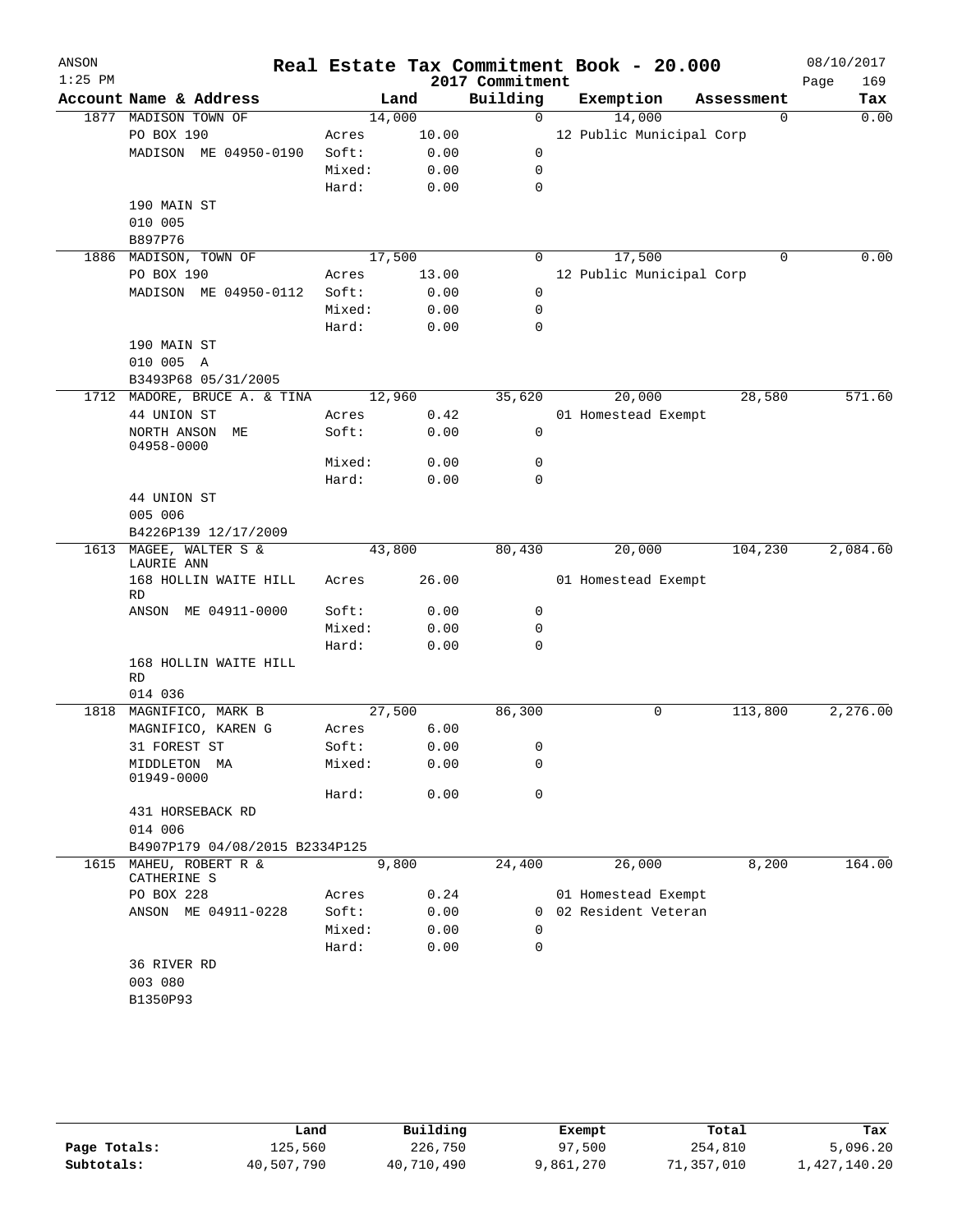| ANSON<br>$1:25$ PM |                                     |                      |        |       | Real Estate Tax Commitment Book - 20.000<br>2017 Commitment |           |            | 08/10/2017<br>170<br>Page |
|--------------------|-------------------------------------|----------------------|--------|-------|-------------------------------------------------------------|-----------|------------|---------------------------|
|                    | Account Name & Address              |                      | Land   |       | Building                                                    | Exemption | Assessment | Tax                       |
|                    | 1179 MAHONEY, DANIEL F              |                      | 35,000 |       | 3,300                                                       | $\Omega$  | 38,300     | 766.00                    |
|                    | 13 PLUM ISLAND BLVD                 | Acres                |        | 16.50 |                                                             |           |            |                           |
|                    | NEWBURY MA 01951-0000               | Soft:                |        | 0.00  | 0                                                           |           |            |                           |
|                    |                                     | Mixed:               |        | 0.00  | 0                                                           |           |            |                           |
|                    |                                     | Hard:                |        | 0.00  | $\mathbf 0$                                                 |           |            |                           |
|                    |                                     |                      |        |       |                                                             |           |            |                           |
|                    | 013 019 1                           |                      |        |       |                                                             |           |            |                           |
|                    | B2503P184                           |                      |        |       |                                                             |           |            |                           |
|                    | 578 MAHONEY, PATRICK                |                      | 18,230 |       | $\mathbf 0$                                                 | 0         | 18,230     | 364.60                    |
|                    | 246 BEECH RIDGE ROAD                | Acres                |        | 5.15  |                                                             |           |            |                           |
|                    | YORK ME 03909                       | Soft:                |        | 0.00  | 0                                                           |           |            |                           |
|                    |                                     | Mixed:               |        | 0.00  | 0                                                           |           |            |                           |
|                    |                                     | Hard:                |        | 0.00  | $\mathbf 0$                                                 |           |            |                           |
|                    |                                     |                      |        |       |                                                             |           |            |                           |
|                    | 019 022<br>5<br>B2820P86            |                      |        |       |                                                             |           |            |                           |
| 589                | MAINE CENTRAL RAILROAD              |                      | 13,500 |       | 0                                                           | 0         | 13,500     | 270.00                    |
|                    | CO                                  |                      |        |       |                                                             |           |            |                           |
|                    | C/O GUILFORD TRAN IND               | Acres                |        | 2.00  |                                                             |           |            |                           |
|                    | <b>INC</b>                          |                      |        |       |                                                             |           |            |                           |
|                    | REAL ESTATE DEPT-CARL               | Soft:                |        | 0.00  | 0                                                           |           |            |                           |
|                    | PLOURDE<br>IRON HORSE PARK          | Mixed:               |        | 0.00  | 0                                                           |           |            |                           |
|                    | NORTH BILLERICA MA                  | Hard:                |        | 0.00  | 0                                                           |           |            |                           |
|                    | 01862-1676                          |                      |        |       |                                                             |           |            |                           |
|                    | RANDALL STREET                      |                      |        |       |                                                             |           |            |                           |
|                    | 003 088                             |                      |        |       |                                                             |           |            |                           |
|                    | 634 MAINE CENTRAL RAILROAD<br>CO    |                      | 35,070 |       | 0                                                           | 0         | 35,070     | 701.40                    |
|                    | C/O GUILFORD TRAN IND<br><b>INC</b> | Acres                |        | 25.62 |                                                             |           |            |                           |
|                    | REAL ESTATE DEPT-CARL<br>PLOURDE    | Soft:                |        | 0.00  | $\mathbf 0$                                                 |           |            |                           |
|                    | IRON HORSE PARK                     | Mixed:               |        | 0.00  | 0                                                           |           |            |                           |
|                    | NORTH BILLERICA MA                  | Hard:                |        | 0.00  | 0                                                           |           |            |                           |
|                    | 01862-1676                          |                      |        |       |                                                             |           |            |                           |
|                    | 009 038                             |                      |        |       |                                                             |           |            |                           |
|                    | B1793P321                           |                      |        |       |                                                             |           |            |                           |
|                    | 1896 MAINE RSA #1, INC              |                      |        | 9,590 | 145,770                                                     | 0         | 155,360    | 3,107.20                  |
|                    | $C/O$ $D\&P$ #:                     | Acres                |        | 0.23  |                                                             |           |            |                           |
|                    | 444-ME-0000444368                   |                      |        |       |                                                             |           |            |                           |
|                    | PO BOX 2629                         | Soft:                |        | 0.00  | 0                                                           |           |            |                           |
|                    | ADDISON TX 75001                    | Mixed:               |        | 0.00  | 0                                                           |           |            |                           |
|                    |                                     | Hard:                |        | 0.00  | 0                                                           |           |            |                           |
|                    | 448 CAMPGROUND RD                   | TENANT IN POSSESSION |        |       |                                                             |           |            |                           |
|                    | 018 015<br>ON                       |                      |        |       |                                                             |           |            |                           |
| 729                | MAINE STATE HOUSING<br>AUTHORITY    |                      | 25,100 |       | 33,540                                                      | 0         | 58,640     | 1,172.80                  |
|                    | C/O CHARLES NICKERSON,              | Acres                |        | 5.73  |                                                             |           |            |                           |
|                    | JR                                  |                      |        |       |                                                             |           |            |                           |
|                    | 1647 LAKEWOOD ROAD                  | Soft:                |        | 0.00  | 0                                                           |           |            |                           |
|                    | MADISON ME 04950-0000               | Mixed:               |        | 0.00  | 0                                                           |           |            |                           |
|                    |                                     | Hard:                |        | 0.00  | 0                                                           |           |            |                           |
|                    | 517 CAMPGROUND RD                   |                      |        |       |                                                             |           |            |                           |
|                    | 018 012<br>D                        |                      |        |       |                                                             |           |            |                           |
|                    | B2567P198                           |                      |        |       |                                                             |           |            |                           |
|                    |                                     |                      |        |       |                                                             |           |            |                           |

|              | Land       | Building   | Exempt    | Total      | Tax          |
|--------------|------------|------------|-----------|------------|--------------|
| Page Totals: | 136,490    | 182,610    |           | 319,100    | 6,382.00     |
| Subtotals:   | 40,644,280 | 40,893,100 | 9,861,270 | 71,676,110 | 1,433,522.20 |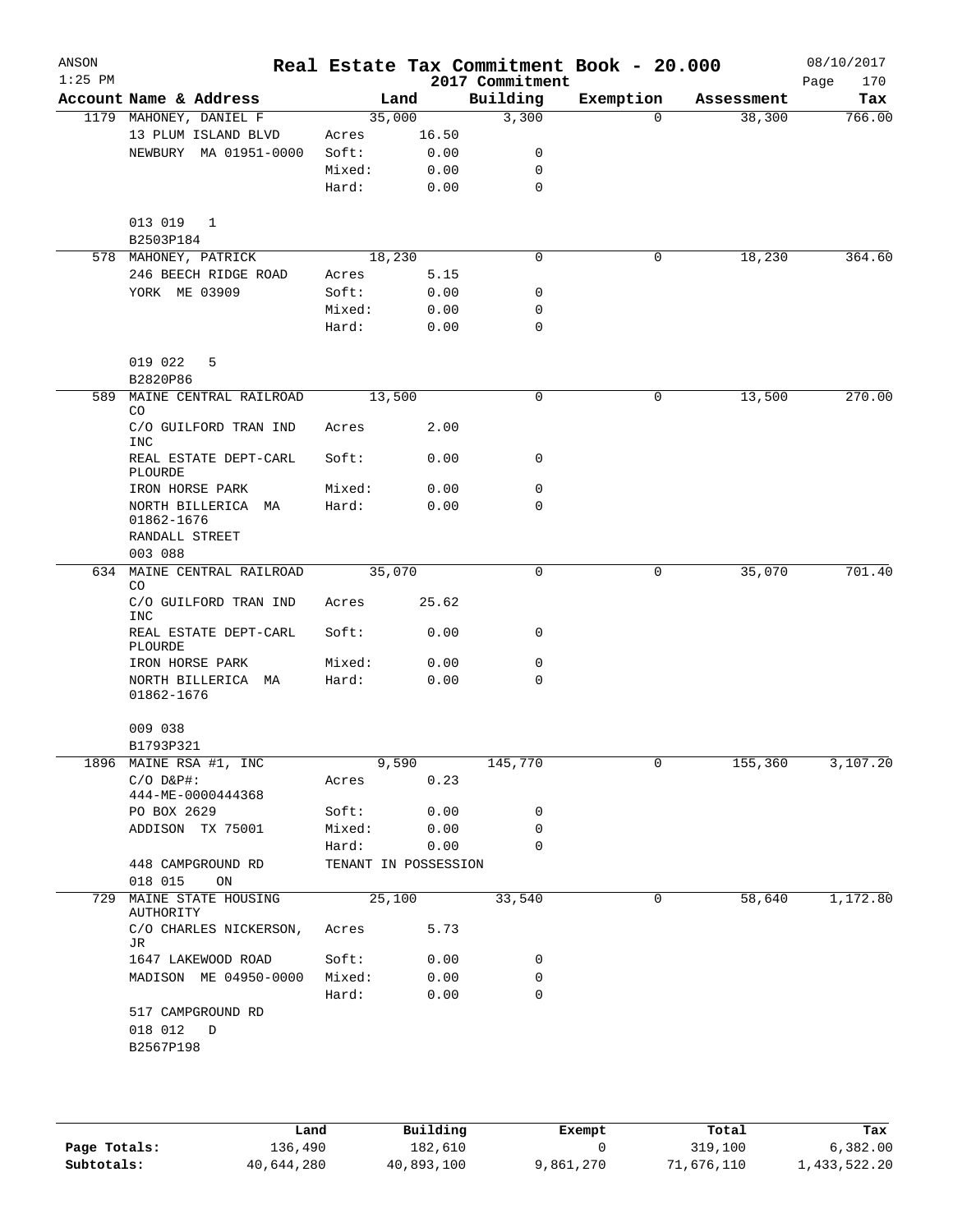| ANSON     |                                    |                 |              |                 | Real Estate Tax Commitment Book - 20.000 |            | 08/10/2017  |
|-----------|------------------------------------|-----------------|--------------|-----------------|------------------------------------------|------------|-------------|
| $1:25$ PM |                                    |                 |              | 2017 Commitment |                                          |            | Page<br>171 |
|           | Account Name & Address             |                 | Land         | Building        | Exemption                                | Assessment | Tax         |
| 817       | MAINE TREE MANAGEMENT,<br>INC.     |                 | 72,800       | $\mathbf 0$     | $\Omega$                                 | 72,800     | 1,456.00    |
|           | 302 WEST MILLS ROAD                | Acres           | 97.59        |                 |                                          |            |             |
|           | ANSON ME 04911                     | Soft:           | 0.00         | 0               |                                          |            |             |
|           |                                    | Mixed:          | 0.00         | $\mathbf 0$     |                                          |            |             |
|           |                                    | Hard:           | 0.00         | 0               |                                          |            |             |
|           | BROWN HILL ROAD                    |                 |              |                 |                                          |            |             |
|           | 014 033                            |                 |              |                 |                                          |            |             |
|           | B5092P293 10/25/2016               |                 |              |                 |                                          |            |             |
|           | 583 MALONEY, DALE                  |                 | 13,500       | 0               | 0                                        | 13,500     | 270.00      |
|           | PO BOX 324                         | Acres           | 5.00         |                 |                                          |            |             |
|           | ANSON ME 04911-0324                | Soft:           | 0.00         | 0               |                                          |            |             |
|           |                                    | Mixed:          | 0.00         | 0               |                                          |            |             |
|           |                                    | Hard:           | 0.00         | 0               |                                          |            |             |
|           | 020 024<br>F                       |                 |              |                 |                                          |            |             |
|           | B1478P286                          |                 |              |                 |                                          |            |             |
|           | 584 MALONEY, DALE R                |                 | 26,000       | 17,920          | 20,000                                   | 23,920     | 478.40      |
|           | PO BOX 324                         | Acres           | 5.00         | 0               | 01 Homestead Exempt                      |            |             |
|           | ANSON ME 04911-0324                | Soft:<br>Mixed: | 0.00<br>0.00 | $\mathbf 0$     |                                          |            |             |
|           |                                    | Hard:           | 0.00         | 0               |                                          |            |             |
|           | 183 SPENCER RD                     |                 |              |                 |                                          |            |             |
|           | 020 012<br>$\mathbf B$             |                 |              |                 |                                          |            |             |
|           | B870P756                           |                 |              |                 |                                          |            |             |
|           | 1809 MALONEY, KEVIN G.             |                 | 34,400       | 4,240           | 0                                        | 38,640     | 772.80      |
|           | 195 WEST MAIN STREET               | Acres           | 12.90        |                 |                                          |            |             |
|           | NORTON MA 02766-0000               | Soft:           | 0.00         | 0               |                                          |            |             |
|           |                                    | Mixed:          | 0.00         | 0               |                                          |            |             |
|           |                                    | Hard:           | 0.00         | 0               |                                          |            |             |
|           | 255 VALLEY RD                      |                 |              |                 |                                          |            |             |
|           | 018 037                            |                 |              |                 |                                          |            |             |
|           | B4789P299 05/28/2014               |                 |              |                 |                                          |            |             |
|           | 1697 MANIATAKOS, ROULA             |                 | 44,000       | 0               | 0                                        | 44,000     | 880.00      |
|           | PO BOX 366                         | Acres           | 40.00        |                 |                                          |            |             |
|           | FARMINGTON<br>MЕ<br>04938-0000     | Soft:           | 0.00         | 0               |                                          |            |             |
|           |                                    | Mixed:          | 0.00         | 0               |                                          |            |             |
|           |                                    | Hard:           | 0.00         | $\mathbf 0$     |                                          |            |             |
|           | 018 039                            |                 |              |                 |                                          |            |             |
|           | B3333P92 06/25/2004                |                 |              |                 |                                          |            |             |
|           | 586 MANZER, BRUCE A &<br>CRYSTAL D |                 | 37,520       | 85,110          | 0                                        | 122,630    | 2,452.60    |
|           | 32 BARTON HILL RD                  | Acres           | 20.00        |                 |                                          |            |             |
|           | ANSON ME 04911-0000                | Soft:           | 1.00         | 120             |                                          |            |             |
|           |                                    | Mixed:          | 0.00         | 0               |                                          |            |             |
|           |                                    | Hard:           | 15.00        | 2,895           |                                          |            |             |
|           | 54 BARTON HILL RD<br>013 008       | TREE GROWTH     |              |                 |                                          |            |             |
|           | B2034P217                          |                 |              |                 |                                          |            |             |

|              | ⊥and       | Building   | Exempt    | Total      | Tax          |
|--------------|------------|------------|-----------|------------|--------------|
| Page Totals: | 228,220    | 107,270    | 20,000    | 315,490    | 6,309.80     |
| Subtotals:   | 40,872,500 | 41,000,370 | 9,881,270 | 71,991,600 | 1,439,832.00 |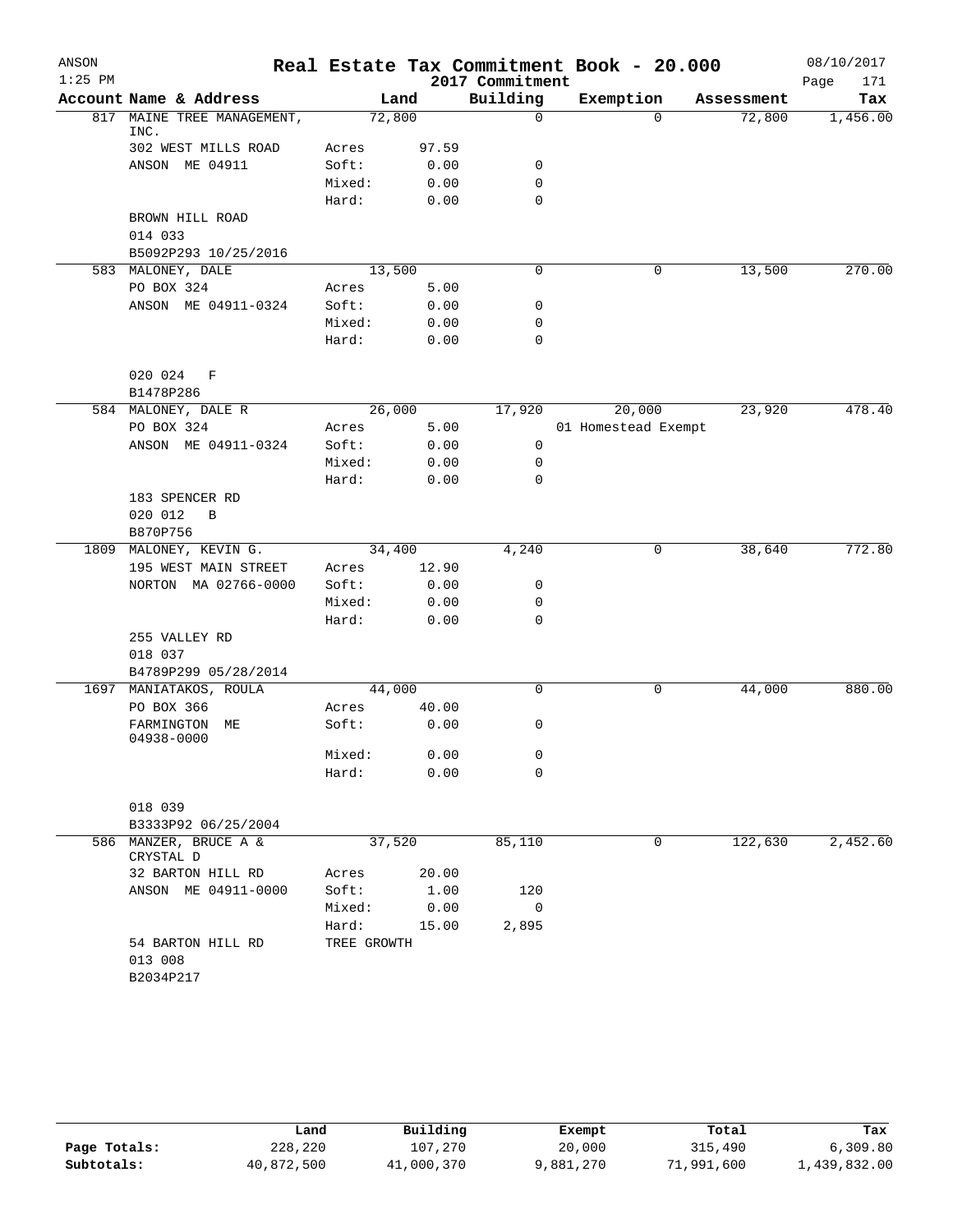| ANSON     |                                       |             |       |                 | Real Estate Tax Commitment Book - 20.000 |            | 08/10/2017  |
|-----------|---------------------------------------|-------------|-------|-----------------|------------------------------------------|------------|-------------|
| $1:25$ PM |                                       |             |       | 2017 Commitment |                                          |            | Page<br>172 |
|           | Account Name & Address                |             | Land  | Building        | Exemption                                | Assessment | Tax         |
|           | 587 MANZER, BRUCE A &<br>CRYSTAL D    | 31,500      |       | 160, 120        | 20,000                                   | 171,620    | 3,432.40    |
|           | 32 BARTON HILL RD                     | Acres       | 10.00 |                 | 01 Homestead Exempt                      |            |             |
|           | ANSON ME 04911-0000                   | Soft:       | 0.00  | 0               |                                          |            |             |
|           |                                       | Mixed:      | 0.00  | 0               |                                          |            |             |
|           |                                       | Hard:       | 0.00  | 0               |                                          |            |             |
|           | 32 BARTON HILL RD                     |             |       |                 |                                          |            |             |
|           | 013 008<br>Α                          |             |       |                 |                                          |            |             |
|           | B1741P164                             |             |       |                 |                                          |            |             |
|           | 585 MANZER, BRUCE A &<br>CRYSTAL D    | 16,280      |       | 23,740          | 0                                        | 40,020     | 800.40      |
|           | 32 BARTON HILL RD                     | Acres       | 32.00 |                 |                                          |            |             |
|           | ANSON ME 04911-0000                   | Soft:       | 0.00  | 0               |                                          |            |             |
|           |                                       | Mixed:      | 11.70 | 2,059           |                                          |            |             |
|           |                                       | Hard:       | 19.30 | 3,725           |                                          |            |             |
|           |                                       | TREE GROWTH |       |                 |                                          |            |             |
|           | 013 006<br>F<br>B2034P217             |             |       |                 |                                          |            |             |
|           | 841 MANZER, BRUCE A INC               | 34,320      |       | $\Omega$        | 0                                        | 34,320     | 686.40      |
|           | 32 BARTON HILL RD                     | Acres       | 79.00 |                 |                                          |            |             |
|           | ANSON ME 04911-0000                   | Soft:       | 0.00  | 0               |                                          |            |             |
|           |                                       | Mixed:      | 18.80 | 3,309           |                                          |            |             |
|           |                                       | Hard:       | 52.90 | 10,210          |                                          |            |             |
|           |                                       | TREE GROWTH |       |                 |                                          |            |             |
|           | 013 007                               |             |       |                 |                                          |            |             |
|           | B2510P242                             |             |       |                 |                                          |            |             |
| 1428      | MANZER, BRUCE A.                      | 52,100      |       | 157,470         | 0                                        | 209,570    | 4,191.40    |
|           | MANZER, CRYSTAL D.                    | Acres       | 45.00 |                 |                                          |            |             |
|           | 32 BARTON HILL ROAD                   | Soft:       | 0.00  | 0               |                                          |            |             |
|           | ANSON ME 04944-0000                   | Mixed:      | 0.00  | 0               |                                          |            |             |
|           |                                       | Hard:       | 0.00  | 0               |                                          |            |             |
|           | 27 HILTON HILL RD                     |             |       |                 |                                          |            |             |
|           | 010 027                               |             |       |                 |                                          |            |             |
|           | B4884P345 03/10/2015                  |             |       |                 |                                          |            |             |
|           | 1031 MANZER, BRUCE A. &<br>CRYSTAL D. | 30,830      |       | 94,670          | 0                                        | 125,500    | 2,510.00    |
|           | 32 BARTON HILL RD                     | Acres       | 23.90 |                 |                                          |            |             |
|           | ANSON ME 04911                        | Soft:       | 0.00  | $\mathbf{0}$    |                                          |            |             |
|           |                                       | Mixed:      | 7.60  | 1,338           |                                          |            |             |
|           |                                       | Hard:       | 10.30 | 1,988           |                                          |            |             |
|           | 71 BARTON HILL RD                     | TREE GROWTH |       |                 |                                          |            |             |
|           | 013 006 D                             |             |       |                 |                                          |            |             |
|           | B4666P299 04/23/2013                  |             |       |                 |                                          |            |             |
| 492       | MANZER, BRUCE A. &<br>CRYSTAL D.      | 26,150      |       | 110,180         | 0                                        | 136,330    | 2,726.60    |
|           | 32 BARTON HILL RD                     | Acres       | 5.10  |                 |                                          |            |             |
|           | ANSON ME 04911-0000                   | Soft:       | 0.00  | 0               |                                          |            |             |
|           |                                       | Mixed:      | 0.00  | 0               |                                          |            |             |
|           |                                       | Hard:       | 0.00  | 0               |                                          |            |             |
|           | 51 NEW PORTLAND RD                    |             |       |                 |                                          |            |             |
|           | 018 042<br>$\overline{B}$             |             |       |                 |                                          |            |             |
|           | B2955P343                             |             |       |                 |                                          |            |             |
|           |                                       |             |       |                 |                                          |            |             |

|              | Land       | Building   | Exempt    | Total      | Tax          |
|--------------|------------|------------|-----------|------------|--------------|
| Page Totals: | 191,180    | 546,180    | 20,000    | 717,360    | 14,347.20    |
| Subtotals:   | 41,063,680 | 41,546,550 | 9,901,270 | 72,708,960 | 1,454,179.20 |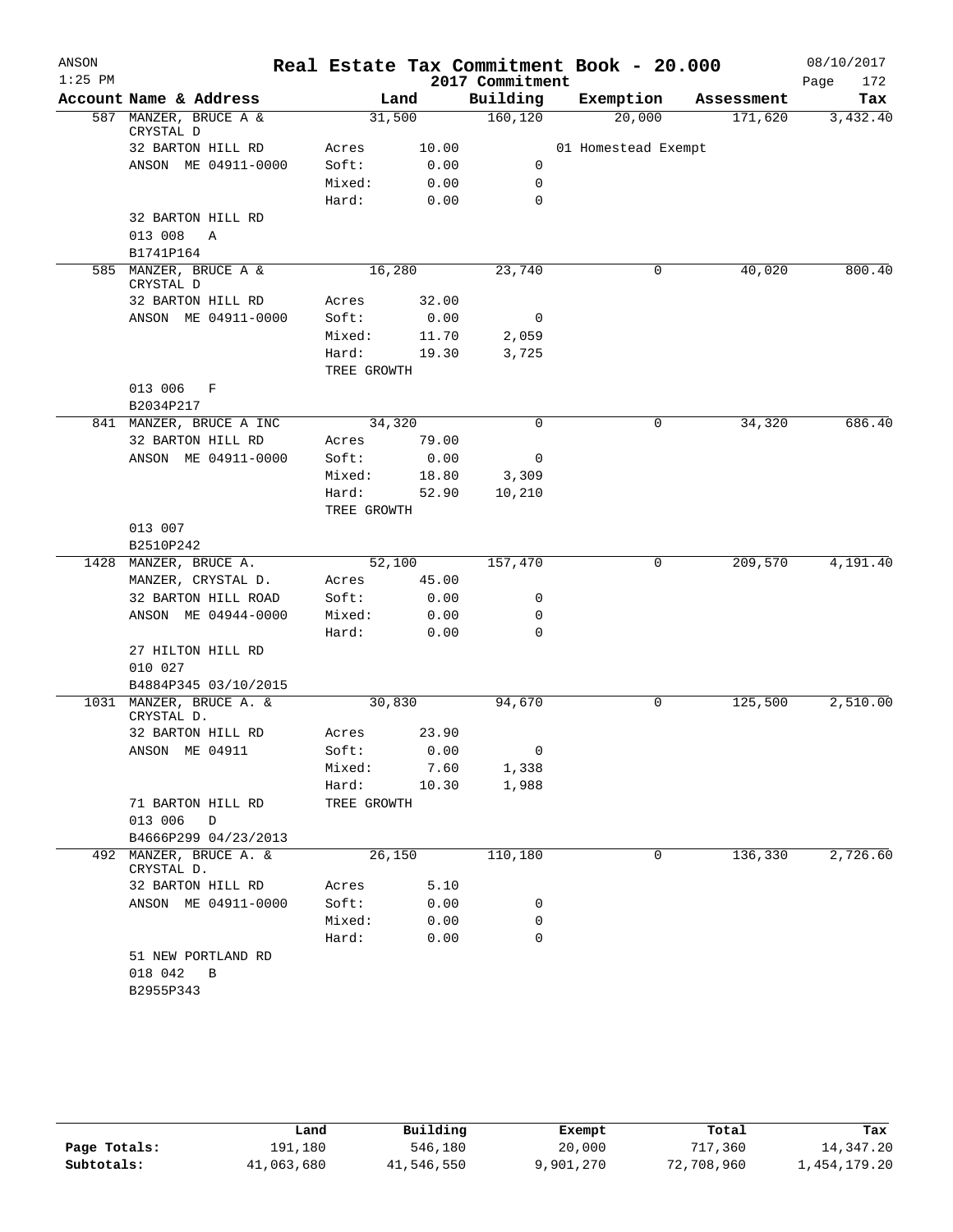| ANSON<br>$1:25$ PM |                              |                 | Real Estate Tax Commitment Book - 20.000 |                             |           |                     |            | 08/10/2017         |
|--------------------|------------------------------|-----------------|------------------------------------------|-----------------------------|-----------|---------------------|------------|--------------------|
|                    | Account Name & Address       |                 | Land                                     | 2017 Commitment<br>Building | Exemption |                     | Assessment | Page<br>173<br>Tax |
|                    | 1362 MANZER, BRUCE A. &      |                 | 4,490                                    | $\mathbf 0$                 |           | $\Omega$            | 4,490      | 89.80              |
|                    | CRYSTAL D.                   |                 |                                          |                             |           |                     |            |                    |
|                    | 32 BARTON HILL ROAD          | Acres           | 24.50                                    |                             |           |                     |            |                    |
|                    | ANSON ME 04958-0000          | Soft:           | 0.00                                     | 0                           |           |                     |            |                    |
|                    |                              | Mixed:          | 13.90                                    | 2,446                       |           |                     |            |                    |
|                    |                              | Hard:           | 10.60                                    | 2,046                       |           |                     |            |                    |
|                    | 013 006                      | TREE GROWTH     |                                          |                             |           |                     |            |                    |
|                    | B4695P129 07/30/2013         |                 |                                          |                             |           |                     |            |                    |
|                    | 682 MANZER, BRUCE A., INC.   |                 | 21,600                                   | 0                           |           | 0                   | 21,600     | 432.00             |
|                    | 32 BARTON HILL RD            | Acres           | 8.10                                     |                             |           |                     |            |                    |
|                    | ANSON ME 04911               | Soft:           | 0.00                                     | 0                           |           |                     |            |                    |
|                    |                              | Mixed:          | 0.00                                     | 0                           |           |                     |            |                    |
|                    |                              | Hard:           | 0.00                                     | $\mathbf 0$                 |           |                     |            |                    |
|                    | 009 003                      |                 |                                          |                             |           |                     |            |                    |
|                    | B4370P18 02/16/2011          |                 |                                          |                             |           |                     |            |                    |
|                    | 748 MANZER, CARL E           |                 | 16,500                                   | 75,050                      |           | 20,000              | 71,550     | 1,431.00           |
|                    | 756 HORSEBACK ROAD           | Acres           | 2.00                                     |                             |           | 01 Homestead Exempt |            |                    |
|                    | ANSON ME 04911               | Soft:           | 0.00                                     | 0                           |           |                     |            |                    |
|                    |                              | Mixed:          | 0.00                                     | 0                           |           |                     |            |                    |
|                    |                              | Hard:           | 0.00                                     | 0                           |           |                     |            |                    |
|                    | 756 HORSEBACK RD             |                 |                                          |                             |           |                     |            |                    |
|                    | 019 038<br>B                 |                 |                                          |                             |           |                     |            |                    |
|                    | B2749P147                    |                 |                                          |                             |           |                     |            |                    |
|                    | 368 MANZER, CARL E &         |                 | 46,500                                   | 53,040                      |           | 0                   | 99,540     | 1,990.80           |
|                    | WALTHER, FREDERICK J         | Acres           | 21.00                                    |                             |           |                     |            |                    |
|                    | 756 HORSEBACK ROAD           | Soft:           | 0.00                                     | 0                           |           |                     |            |                    |
|                    | ANSON ME 04911               | Mixed:          | 0.00                                     | 0                           |           |                     |            |                    |
|                    |                              | Hard:           | 0.00                                     | 0                           |           |                     |            |                    |
|                    | 734 HORSEBACK RD             |                 |                                          |                             |           |                     |            |                    |
|                    | 019 038                      |                 |                                          |                             |           |                     |            |                    |
|                    | B2546P285                    |                 |                                          |                             |           |                     |            |                    |
|                    | 842 MANZER, CARL E., II      |                 | 23,000                                   | 32,060                      |           | 0                   | 55,060     | 1,101.20           |
|                    | PO BOX 284                   | Acres           | 3.00                                     |                             |           |                     |            |                    |
|                    | ANSON ME 04911-0284          | Soft:           | 0.00                                     | 0                           |           |                     |            |                    |
|                    |                              | Mixed:          | 0.00                                     | 0                           |           |                     |            |                    |
|                    |                              | Hard:           | 0.00                                     | 0                           |           |                     |            |                    |
|                    | 1169 VALLEY RD               |                 |                                          |                             |           |                     |            |                    |
|                    | 020 027<br>C                 |                 |                                          |                             |           |                     |            |                    |
|                    | B4741P13 12/09/2013          |                 |                                          |                             |           |                     |            |                    |
|                    | 577 MANZER, CHARLES A        |                 | 63,500                                   | 61,240                      |           | 20,000              | 104,740    | 2,094.80           |
|                    | 119 QUINCY WOOD RD           | Acres           | 63.00                                    |                             |           | 01 Homestead Exempt |            |                    |
|                    | ANSON ME 04911-0000          | Soft:           | 0.00                                     | 0                           |           |                     |            |                    |
|                    |                              | Mixed:<br>Hard: | 0.00                                     | 0<br>0                      |           |                     |            |                    |
|                    | 119 QUINCY WOOD RD           |                 | 0.00                                     |                             |           |                     |            |                    |
|                    | 015 020<br>$\mathbf B$       |                 |                                          |                             |           |                     |            |                    |
|                    | B1407P302                    |                 |                                          |                             |           |                     |            |                    |
|                    | 573 MANZER, CHRIS A &        |                 | 28,500                                   | 0                           |           | 0                   | 28,500     | 570.00             |
|                    | GEORGIANA L                  |                 |                                          |                             |           |                     |            |                    |
|                    | 135 MAPLE AVE                | Acres           | 15.00                                    |                             |           |                     |            |                    |
|                    | ATKINSON NH 03811-0000 Soft: |                 | 0.00                                     | 0                           |           |                     |            |                    |
|                    |                              | Mixed:          | 0.00                                     | 0                           |           |                     |            |                    |
|                    |                              | Hard:           | 0.00                                     | $\mathbf 0$                 |           |                     |            |                    |
|                    | 366 HORSEBACK RD             |                 |                                          |                             |           |                     |            |                    |
|                    | 015 012                      |                 |                                          |                             |           |                     |            |                    |
|                    | B3829P221 03/30/2007         |                 |                                          |                             |           |                     |            |                    |
|                    | Land                         |                 | Building                                 |                             | Exempt    |                     | Total      | Tax                |
| Page Totals:       | 204,090                      |                 | 221,390                                  |                             | 40,000    |                     | 385,480    | 7,709.60           |
| Subtotals:         | 41, 267, 770                 |                 | 41,767,940                               |                             | 9,941,270 | 73,094,440          |            | 1,461,888.80       |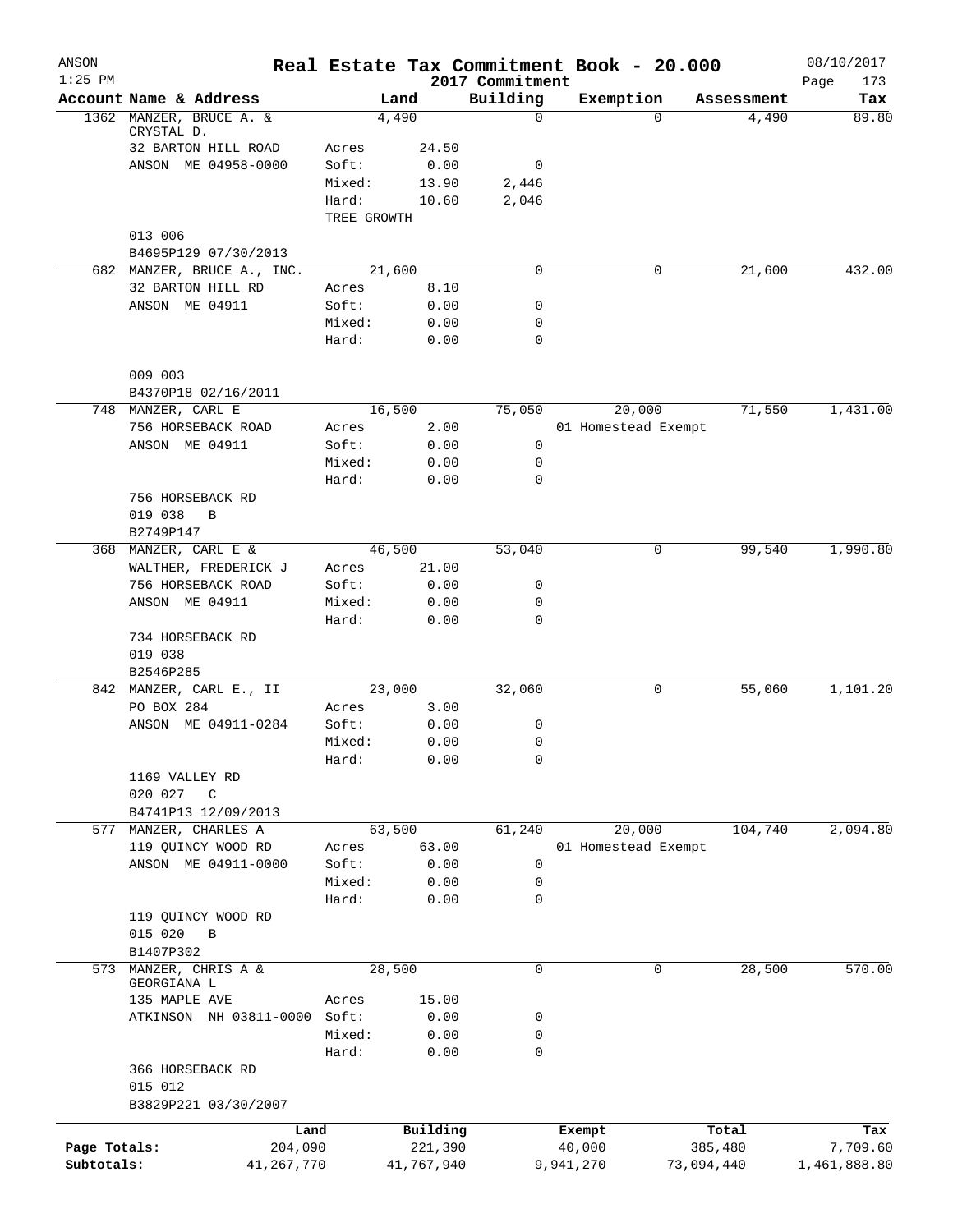|                                        |                                                                                                                                                                                                                                                                             |                                            | Real Estate Tax Commitment Book - 20.000                        |                                                                                                                                                                                                                   |                 |                                              | 08/10/2017                                                                                                                                                                                 |
|----------------------------------------|-----------------------------------------------------------------------------------------------------------------------------------------------------------------------------------------------------------------------------------------------------------------------------|--------------------------------------------|-----------------------------------------------------------------|-------------------------------------------------------------------------------------------------------------------------------------------------------------------------------------------------------------------|-----------------|----------------------------------------------|--------------------------------------------------------------------------------------------------------------------------------------------------------------------------------------------|
|                                        |                                                                                                                                                                                                                                                                             |                                            |                                                                 |                                                                                                                                                                                                                   |                 |                                              | Page<br>174<br>Tax                                                                                                                                                                         |
|                                        |                                                                                                                                                                                                                                                                             |                                            |                                                                 |                                                                                                                                                                                                                   |                 |                                              | 1,594.60                                                                                                                                                                                   |
|                                        |                                                                                                                                                                                                                                                                             |                                            |                                                                 |                                                                                                                                                                                                                   |                 |                                              |                                                                                                                                                                                            |
|                                        |                                                                                                                                                                                                                                                                             |                                            |                                                                 |                                                                                                                                                                                                                   |                 |                                              |                                                                                                                                                                                            |
|                                        |                                                                                                                                                                                                                                                                             |                                            |                                                                 |                                                                                                                                                                                                                   |                 |                                              |                                                                                                                                                                                            |
|                                        |                                                                                                                                                                                                                                                                             |                                            |                                                                 |                                                                                                                                                                                                                   |                 |                                              |                                                                                                                                                                                            |
|                                        |                                                                                                                                                                                                                                                                             |                                            |                                                                 |                                                                                                                                                                                                                   |                 |                                              |                                                                                                                                                                                            |
|                                        |                                                                                                                                                                                                                                                                             |                                            |                                                                 |                                                                                                                                                                                                                   |                 |                                              |                                                                                                                                                                                            |
|                                        |                                                                                                                                                                                                                                                                             |                                            |                                                                 |                                                                                                                                                                                                                   |                 |                                              | 1,271.20                                                                                                                                                                                   |
| PO BOX 609                             | Acres                                                                                                                                                                                                                                                                       |                                            |                                                                 |                                                                                                                                                                                                                   |                 |                                              |                                                                                                                                                                                            |
| ANSON ME 04911-0609                    | Soft:                                                                                                                                                                                                                                                                       |                                            | 0                                                               |                                                                                                                                                                                                                   |                 |                                              |                                                                                                                                                                                            |
|                                        | Mixed:                                                                                                                                                                                                                                                                      |                                            | 0                                                               |                                                                                                                                                                                                                   |                 |                                              |                                                                                                                                                                                            |
|                                        | Hard:                                                                                                                                                                                                                                                                       |                                            | 0                                                               |                                                                                                                                                                                                                   |                 |                                              |                                                                                                                                                                                            |
| 31 OAK ST                              |                                                                                                                                                                                                                                                                             |                                            |                                                                 |                                                                                                                                                                                                                   |                 |                                              |                                                                                                                                                                                            |
| 003 001                                |                                                                                                                                                                                                                                                                             |                                            |                                                                 |                                                                                                                                                                                                                   |                 |                                              |                                                                                                                                                                                            |
| B3844P119 04/30/2007                   |                                                                                                                                                                                                                                                                             |                                            |                                                                 |                                                                                                                                                                                                                   |                 |                                              |                                                                                                                                                                                            |
| 1670 MANZER, FRANK A &<br>DOROTHY P TR |                                                                                                                                                                                                                                                                             |                                            | 73,820                                                          |                                                                                                                                                                                                                   | 26,000          |                                              | 1,356.40                                                                                                                                                                                   |
| 141 NORTH MAIN ST                      | Acres                                                                                                                                                                                                                                                                       |                                            |                                                                 |                                                                                                                                                                                                                   |                 |                                              |                                                                                                                                                                                            |
| NORTH ANSON ME<br>04958-0000           | Soft:                                                                                                                                                                                                                                                                       |                                            |                                                                 |                                                                                                                                                                                                                   |                 |                                              |                                                                                                                                                                                            |
|                                        | Mixed:                                                                                                                                                                                                                                                                      | 0.00                                       | 0                                                               |                                                                                                                                                                                                                   |                 |                                              |                                                                                                                                                                                            |
|                                        | Hard:                                                                                                                                                                                                                                                                       | 0.00                                       | 0                                                               |                                                                                                                                                                                                                   |                 |                                              |                                                                                                                                                                                            |
| 141 NORTH MAIN ST                      |                                                                                                                                                                                                                                                                             |                                            |                                                                 |                                                                                                                                                                                                                   |                 |                                              |                                                                                                                                                                                            |
| 007 003                                |                                                                                                                                                                                                                                                                             |                                            |                                                                 |                                                                                                                                                                                                                   |                 |                                              |                                                                                                                                                                                            |
| B3100P216                              |                                                                                                                                                                                                                                                                             |                                            |                                                                 |                                                                                                                                                                                                                   |                 |                                              |                                                                                                                                                                                            |
| MANZER, FRANK A &<br>DOROTHY P TR      |                                                                                                                                                                                                                                                                             |                                            | $\mathbf 0$                                                     |                                                                                                                                                                                                                   | 0               |                                              | 1,360.00                                                                                                                                                                                   |
| 141 NORTH MAIN ST                      | Acres                                                                                                                                                                                                                                                                       | 88.00                                      |                                                                 |                                                                                                                                                                                                                   |                 |                                              |                                                                                                                                                                                            |
| NORTH ANSON ME<br>04958-0000           | Soft:                                                                                                                                                                                                                                                                       | 0.00                                       | 0                                                               |                                                                                                                                                                                                                   |                 |                                              |                                                                                                                                                                                            |
|                                        | Mixed:                                                                                                                                                                                                                                                                      | 0.00                                       | 0                                                               |                                                                                                                                                                                                                   |                 |                                              |                                                                                                                                                                                            |
|                                        | Hard:                                                                                                                                                                                                                                                                       | 0.00                                       | $\mathbf 0$                                                     |                                                                                                                                                                                                                   |                 |                                              |                                                                                                                                                                                            |
|                                        |                                                                                                                                                                                                                                                                             |                                            |                                                                 |                                                                                                                                                                                                                   |                 |                                              |                                                                                                                                                                                            |
|                                        |                                                                                                                                                                                                                                                                             |                                            |                                                                 |                                                                                                                                                                                                                   |                 |                                              |                                                                                                                                                                                            |
|                                        |                                                                                                                                                                                                                                                                             |                                            |                                                                 |                                                                                                                                                                                                                   |                 |                                              | 140.00                                                                                                                                                                                     |
| DOROTHY P TR                           |                                                                                                                                                                                                                                                                             |                                            |                                                                 |                                                                                                                                                                                                                   |                 |                                              |                                                                                                                                                                                            |
| 141 NORTH MAIN ST                      | Acres                                                                                                                                                                                                                                                                       |                                            |                                                                 |                                                                                                                                                                                                                   |                 |                                              |                                                                                                                                                                                            |
| NORTH ANSON ME<br>04958-0000           | Soft:                                                                                                                                                                                                                                                                       | 0.00                                       | 0                                                               |                                                                                                                                                                                                                   |                 |                                              |                                                                                                                                                                                            |
|                                        | Mixed:                                                                                                                                                                                                                                                                      |                                            | 0                                                               |                                                                                                                                                                                                                   |                 |                                              |                                                                                                                                                                                            |
|                                        | Hard:                                                                                                                                                                                                                                                                       |                                            |                                                                 |                                                                                                                                                                                                                   |                 |                                              |                                                                                                                                                                                            |
|                                        |                                                                                                                                                                                                                                                                             |                                            |                                                                 |                                                                                                                                                                                                                   |                 |                                              |                                                                                                                                                                                            |
|                                        |                                                                                                                                                                                                                                                                             |                                            |                                                                 |                                                                                                                                                                                                                   |                 |                                              |                                                                                                                                                                                            |
|                                        |                                                                                                                                                                                                                                                                             |                                            |                                                                 |                                                                                                                                                                                                                   |                 |                                              | 1,091.20                                                                                                                                                                                   |
|                                        |                                                                                                                                                                                                                                                                             |                                            |                                                                 |                                                                                                                                                                                                                   |                 |                                              |                                                                                                                                                                                            |
| ANSON ME 04911-0000                    | Soft:                                                                                                                                                                                                                                                                       |                                            | 0                                                               |                                                                                                                                                                                                                   |                 |                                              |                                                                                                                                                                                            |
|                                        | Mixed:                                                                                                                                                                                                                                                                      |                                            | 0                                                               |                                                                                                                                                                                                                   |                 |                                              |                                                                                                                                                                                            |
|                                        | Hard:                                                                                                                                                                                                                                                                       |                                            | 0                                                               |                                                                                                                                                                                                                   |                 |                                              |                                                                                                                                                                                            |
| 61 PREBLE AVE                          |                                                                                                                                                                                                                                                                             |                                            |                                                                 |                                                                                                                                                                                                                   |                 |                                              |                                                                                                                                                                                            |
|                                        |                                                                                                                                                                                                                                                                             |                                            |                                                                 |                                                                                                                                                                                                                   |                 |                                              |                                                                                                                                                                                            |
| 004 015                                |                                                                                                                                                                                                                                                                             |                                            |                                                                 |                                                                                                                                                                                                                   |                 |                                              |                                                                                                                                                                                            |
|                                        | Account Name & Address<br>396 MANZER, CLINTON A<br>PO BOX 138<br>ANSON ME 04911-0000<br>476 NEW PORTLAND RD<br>022 005<br>C <sub>1</sub><br>537 MANZER, DEAN & ANGELA<br>014 018<br>B3100P220<br>MANZER, FRANK A &<br>007 002<br>B3100P218<br>MANZER, GENE<br>61 PREBLE AVE | Acres<br>Soft:<br>Mixed:<br>Hard:<br>Acres | Land<br>23,600<br>21,200<br>20,000<br>68,000<br>7,000<br>21,500 | Building<br>76,130<br>3.40<br>0<br>0.00<br>0.00<br>0<br>0.00<br>0<br>62,360<br>1.80<br>0.00<br>0.00<br>0.00<br>1.00<br>0.00<br>0<br>0.34<br>0.00<br>$\mathbf 0$<br>0.00<br>53,060<br>2.00<br>0.00<br>0.00<br>0.00 | 2017 Commitment | Exemption<br>20,000<br>20,000<br>0<br>20,000 | Assessment<br>79,730<br>01 Homestead Exempt<br>63,560<br>01 Homestead Exempt<br>67,820<br>01 Homestead Exempt<br>0 02 Resident Veteran<br>68,000<br>7,000<br>54,560<br>01 Homestead Exempt |

|              | Land       | Building   | Exempt     | Total        | Tax          |
|--------------|------------|------------|------------|--------------|--------------|
| Page Totals: | 161,300    | 265,370    | 86,000     | 340,670      | 6.813.40     |
| Subtotals:   | 41,429,070 | 42,033,310 | 10,027,270 | 73, 435, 110 | l,468,702.20 |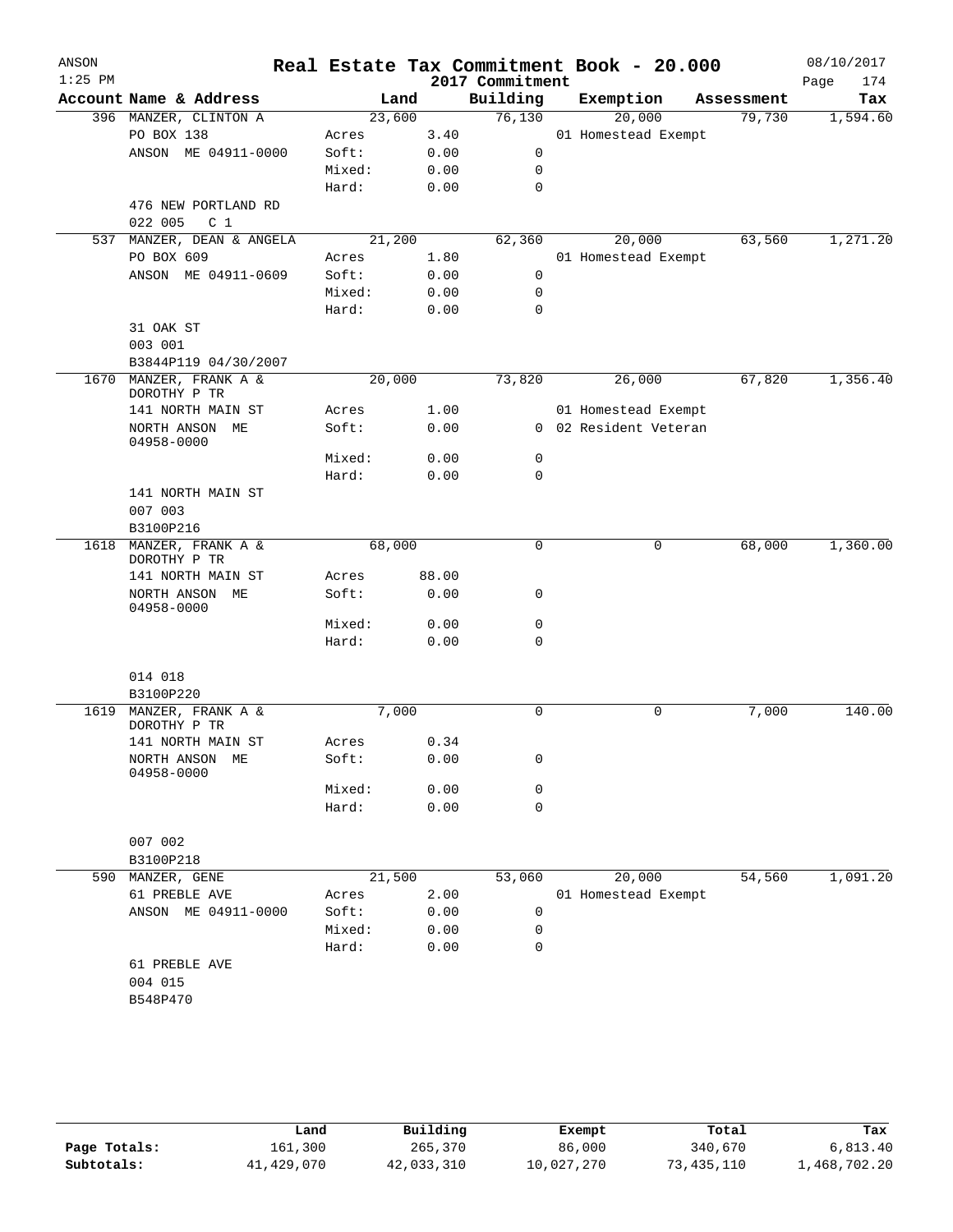| ANSON<br>$1:25$ PM |                                           |             |                           | 2017 Commitment | Real Estate Tax Commitment Book - 20.000 |            |            | 08/10/2017<br>Page<br>175 |
|--------------------|-------------------------------------------|-------------|---------------------------|-----------------|------------------------------------------|------------|------------|---------------------------|
|                    | Account Name & Address                    |             | Land                      | Building        | Exemption                                |            | Assessment | Tax                       |
|                    | 598 MANZER, JAMES R                       |             | 31,500                    | 164,480         | 20,000                                   |            | 175,980    | 3,519.60                  |
|                    | PO BOX 264                                | Acres       | 10.00                     |                 | 01 Homestead Exempt                      |            |            |                           |
|                    | ANSON ME 04911-0264                       | Soft:       | 0.00                      | 0               |                                          |            |            |                           |
|                    |                                           | Mixed:      | 0.00                      | 0               |                                          |            |            |                           |
|                    |                                           | Hard:       | 0.00                      | $\mathbf 0$     |                                          |            |            |                           |
|                    | 290 HORSEBACK RD                          |             |                           |                 |                                          |            |            |                           |
|                    | 015 011<br>Α                              |             |                           |                 |                                          |            |            |                           |
|                    | B1801P54                                  |             |                           |                 |                                          |            |            |                           |
|                    | MANZER, JAMES R.                          |             | 13,930                    | 0               |                                          |            | 13,930     | 278.60                    |
| 1623               |                                           |             |                           |                 |                                          | 0          |            |                           |
|                    | MANZER, LAURIE A.                         | Acres       | 44.12                     |                 |                                          |            |            |                           |
|                    | 290 HORSEBACK RD                          | Soft:       | 41.12                     | 4,934           |                                          |            |            |                           |
|                    | ANSON ME 04911-0000                       | Mixed:      | 0.00                      | 0               |                                          |            |            |                           |
|                    |                                           | Hard:       | 0.00                      | $\mathbf 0$     |                                          |            |            |                           |
|                    |                                           | TREE GROWTH |                           |                 |                                          |            |            |                           |
|                    | 015 011                                   |             |                           |                 |                                          |            |            |                           |
|                    | B5113P162 12/14/2016                      |             |                           |                 |                                          |            |            |                           |
|                    | 2027 MANZER, JEREMY E.                    |             | 16,980                    | 0               |                                          | 0          | 16,980     | 339.60                    |
|                    | 85 WESTON AVE                             | Acres       | 4.32                      |                 |                                          |            |            |                           |
|                    | MADISON ME 04950-0000                     | Soft:       | 0.00                      | 0               |                                          |            |            |                           |
|                    |                                           | Mixed:      | 0.00                      | 0               |                                          |            |            |                           |
|                    |                                           | Hard:       | 0.00                      | 0               |                                          |            |            |                           |
|                    | HORSEBACK RD                              |             |                           |                 |                                          |            |            |                           |
|                    | 015 022 D                                 |             |                           |                 |                                          |            |            |                           |
|                    | B5101P333 10/12/2016                      |             |                           |                 |                                          |            |            |                           |
|                    | 1622 MANZER, JERRY E & ELLEN              |             | 8,690                     | $\Omega$        |                                          | 0          | 8,690      | 173.80                    |
|                    | 1686 RIVER ROAD                           | Acres       | 72.44                     |                 |                                          |            |            |                           |
|                    | SOLON ME 04979-0000                       | Soft:       | 72.44                     | 8,693           |                                          |            |            |                           |
|                    |                                           | Mixed:      | 0.00                      | 0               |                                          |            |            |                           |
|                    |                                           | Hard:       |                           | $\mathbf 0$     |                                          |            |            |                           |
|                    |                                           |             | 0.00                      |                 |                                          |            |            |                           |
|                    |                                           |             | TREE GROWTH B5101P0327 JT |                 |                                          |            |            |                           |
|                    | 015 021                                   |             |                           |                 |                                          |            |            |                           |
|                    | B5101P327 11/03/2016 B4383P335 03/30/2011 |             |                           |                 |                                          |            |            |                           |
|                    | 591 MANZER, JODY A &<br>SHIRLEY A         |             | 32,230                    | 120,260         | 20,000                                   |            | 132,490    | 2,649.80                  |
|                    | 275 HORSEBACK RD                          | Acres       | 10.73                     |                 | 01 Homestead Exempt                      |            |            |                           |
|                    |                                           |             |                           | 0               |                                          |            |            |                           |
|                    | ANSON ME 04911-0000                       | Soft:       | 0.00                      |                 |                                          |            |            |                           |
|                    |                                           | Mixed:      | 0.00                      | 0               |                                          |            |            |                           |
|                    |                                           | Hard:       | 0.00                      | 0               |                                          |            |            |                           |
|                    | 275 HORSEBACK RD                          |             |                           |                 |                                          |            |            |                           |
|                    | 015 022<br>Α                              |             |                           |                 |                                          |            |            |                           |
|                    | B4310P72 08/26/2010                       |             |                           |                 |                                          |            |            |                           |
| 1555               | MANZER, JODY A &                          |             | 31,800                    | 0               |                                          | 0          | 31,800     | 636.00                    |
|                    | SHIRLEY A                                 |             |                           |                 |                                          |            |            |                           |
|                    | 275 HORSEBACK RD                          | Acres       | 93.00                     |                 |                                          |            |            |                           |
|                    | ANSON ME 04911-0000                       | Soft:       | 6.00                      | 720             |                                          |            |            |                           |
|                    |                                           | Mixed:      | 8.00                      | 1,408           |                                          |            |            |                           |
|                    |                                           | Hard:       | 76.00                     | 14,668          |                                          |            |            |                           |
|                    |                                           | TREE GROWTH |                           |                 |                                          |            |            |                           |
|                    | 015 042                                   |             |                           |                 |                                          |            |            |                           |
|                    | B4310P72 08/26/2010                       |             |                           |                 |                                          |            |            |                           |
|                    | 2026 MANZER, JODY A.                      |             | 14,940                    | 31,920          |                                          | 0          | 46,860     | 937.20                    |
|                    | 275 HORSEBACK RD                          | Acres       | 64.00                     |                 |                                          |            |            |                           |
|                    | ANSON ME 04911-0000                       | Soft:       | 62.00                     | 7,440           |                                          |            |            |                           |
|                    |                                           | Mixed:      | 0.00                      | 0               |                                          |            |            |                           |
|                    |                                           | Hard:       | 0.00                      | $\mathbf 0$     |                                          |            |            |                           |
|                    | HORSEBACK RD                              |             |                           |                 |                                          |            |            |                           |
|                    | 015 022 C                                 |             |                           |                 |                                          |            |            |                           |
|                    |                                           |             |                           |                 |                                          |            |            |                           |
|                    | B5101P329 10/03/2016                      |             |                           |                 |                                          |            |            |                           |
|                    | Land                                      |             | Building                  |                 | Exempt                                   |            | Total      | Tax                       |
| Page Totals:       | 150,070                                   |             | 316,660                   |                 | 40,000                                   |            | 426,730    | 8,534.60                  |
| Subtotals:         | 41,579,140                                |             | 42,349,970                |                 | 10,067,270                               | 73,861,840 |            | 1,477,236.80              |
|                    |                                           |             |                           |                 |                                          |            |            |                           |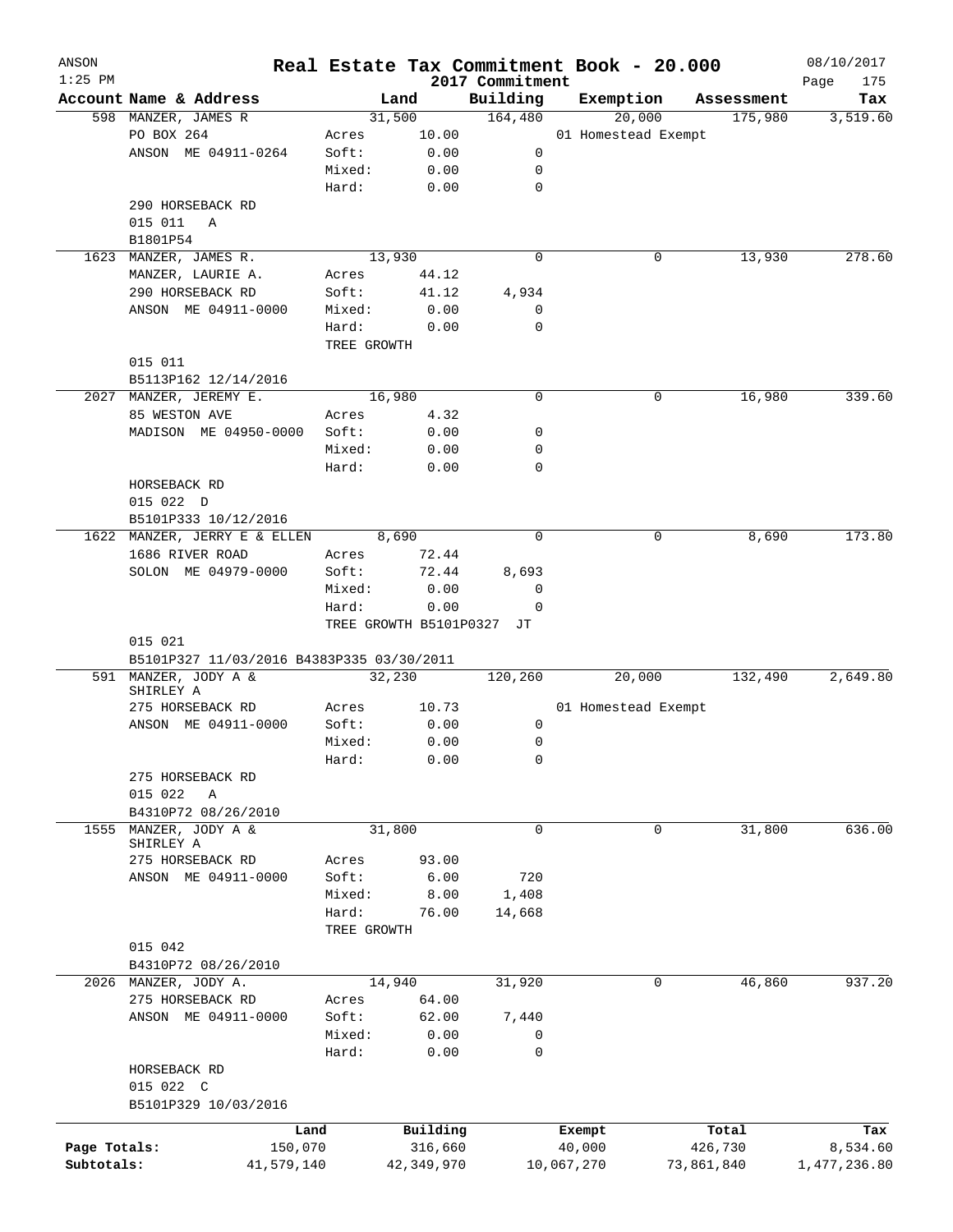| ANSON<br>$1:25$ PM |                                                  |             |        | 2017 Commitment           | Real Estate Tax Commitment Book - 20.000 |   |            | 08/10/2017<br>Page<br>176 |
|--------------------|--------------------------------------------------|-------------|--------|---------------------------|------------------------------------------|---|------------|---------------------------|
|                    | Account Name & Address                           |             | Land   | Building                  | Exemption                                |   | Assessment | Tax                       |
|                    | 1626 MANZER, JOHN M.                             |             | 5,450  | $\mathbf 0$               |                                          | 0 | 5,450      | 109.00                    |
|                    | 1120 MANCHESTER ROAD                             | Acres       | 30.95  |                           |                                          |   |            |                           |
|                    | BELGRADE ME 04917-0000                           | Soft:       | 0.00   | 0                         |                                          |   |            |                           |
|                    |                                                  | Mixed:      | 30.95  | 5,447                     |                                          |   |            |                           |
|                    |                                                  | Hard:       | 0.00   | 0                         |                                          |   |            |                           |
|                    |                                                  | TREE GROWTH |        |                           |                                          |   |            |                           |
|                    | 014 003                                          |             |        |                           |                                          |   |            |                           |
|                    | B5113P157 12/14/2016                             |             |        |                           |                                          |   |            |                           |
|                    | 1713 MANZER, NATHAN M &<br>CRYSTAL D             | 102,670     |        | 32,860                    |                                          | 0 | 135,530    | 2,710.60                  |
|                    | 32 BARTON HILL ROAD                              | Acres       | 369.00 |                           |                                          |   |            |                           |
|                    | ANSON ME 04911-0089                              | Soft:       | 9.00   | 1,080                     |                                          |   |            |                           |
|                    |                                                  | Mixed:      | 172.00 | 30,272                    |                                          |   |            |                           |
|                    |                                                  | Hard:       | 183.00 | 35,319                    |                                          |   |            |                           |
|                    | SPENCER ROAD                                     |             |        | TREE GROWTH B4922P0146 JT |                                          |   |            |                           |
|                    | 020 011                                          |             |        |                           |                                          |   |            |                           |
|                    | B4922P146 06/24/2015                             |             |        |                           |                                          |   |            |                           |
|                    | 1624 MANZER, RALPH A., JR.                       |             | 21,500 | 43,850                    | 20,000                                   |   | 45,350     | 907.00                    |
|                    | MANZER, J.R. & L., J.M. Acres<br>& STEWART, J.A. |             | 2.00   |                           | 01 Homestead Exempt                      |   |            |                           |
|                    | 279 HORSEBACK RD                                 | Soft:       | 0.00   | 0                         |                                          |   |            |                           |
|                    | ANSON ME 04911-0000                              | Mixed:      | 0.00   | 0                         |                                          |   |            |                           |
|                    |                                                  | Hard:       | 0.00   | $\Omega$                  |                                          |   |            |                           |
|                    | 279 HORSEBACK RD                                 | LIFE ESTATE |        |                           |                                          |   |            |                           |
|                    | 015 022                                          |             |        |                           |                                          |   |            |                           |
|                    | B5113P160 12/14/2016 B4383P335 03/30/2011        |             |        |                           |                                          |   |            |                           |
|                    | 1455 MANZER, SHERMAN A                           |             | 9,200  | $\mathbf 0$               |                                          | 0 | 9,200      | 184.00                    |
|                    | 37 DUDLEY CORNER RD                              | Acres       | 50.00  |                           |                                          |   |            |                           |
|                    | SKOWHEGAN ME<br>04976-0000                       | Soft:       | 2.00   | 240                       |                                          |   |            |                           |
|                    |                                                  | Mixed:      | 18.00  | 3,168                     |                                          |   |            |                           |
|                    |                                                  | Hard:       | 30.00  | 5,790                     |                                          |   |            |                           |
|                    |                                                  | TREE GROWTH |        |                           |                                          |   |            |                           |
|                    | 015 019                                          |             |        |                           |                                          |   |            |                           |
|                    | B628P43                                          |             |        |                           |                                          |   |            |                           |
| 1489               | MARCOUX, ALLISON M                               |             | 10,000 | 57,640                    | 20,000                                   |   | 47,640     | 952.80                    |
|                    | PO BOX 38                                        | Acres       | 0.25   |                           | 01 Homestead Exempt                      |   |            |                           |
|                    | ANSON ME 04911-0038                              | Soft:       | 0.00   | 0                         |                                          |   |            |                           |
|                    |                                                  | Mixed:      | 0.00   | 0                         |                                          |   |            |                           |
|                    |                                                  | Hard:       | 0.00   | 0                         |                                          |   |            |                           |
|                    | 17 SECOND ST                                     |             |        |                           |                                          |   |            |                           |
|                    | 001 065<br>B3028P139                             |             |        |                           |                                          |   |            |                           |
| 1487               | MARCUSE, ALAN D.                                 |             | 26,150 | 0                         |                                          | 0 | 26, 150    | 523.00                    |
|                    | 5 TOTE RD                                        | Acres       | 5.10   |                           |                                          |   |            |                           |
|                    | CAPE ELIZABETH ME<br>04107-0000                  | Soft:       | 0.00   | 0                         |                                          |   |            |                           |
|                    |                                                  | Mixed:      | 0.00   | 0                         |                                          |   |            |                           |
|                    |                                                  | Hard:       | 0.00   | 0                         |                                          |   |            |                           |
|                    |                                                  |             |        |                           |                                          |   |            |                           |
|                    | 012 009 12                                       |             |        |                           |                                          |   |            |                           |
|                    | B4117P263 04/01/2009                             |             |        |                           |                                          |   |            |                           |
|                    |                                                  |             |        |                           |                                          |   |            |                           |

|              | Land       | Building   | Exempt     | Total      | Tax          |
|--------------|------------|------------|------------|------------|--------------|
| Page Totals: | 174,970    | 134,350    | 40,000     | 269,320    | 5,386.40     |
| Subtotals:   | 41,754,110 | 42,484,320 | 10,107,270 | 74,131,160 | 1,482,623.20 |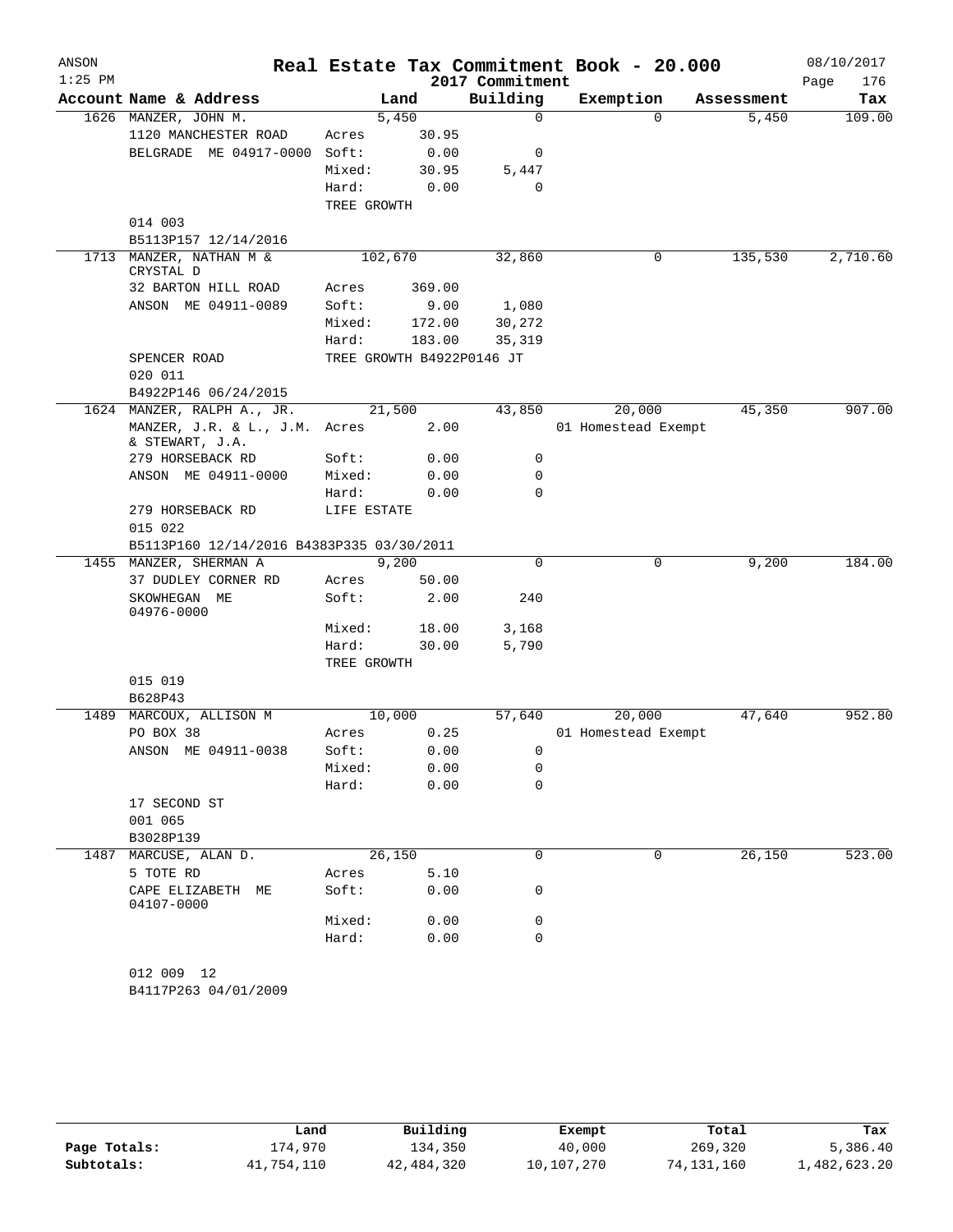| Building<br>Account Name & Address<br>Exemption<br>Land<br>Assessment<br>144,600<br>162 MARIOTTI, JASON E.<br>50,390<br>20,000<br>174,990<br>Trustee<br>MORIOTTI FAMILY TRUST<br>36.78<br>01 Homestead Exempt<br>Acres<br>Soft:<br>0.00<br>0<br>PO BOX 57<br>NORTH ANSON ME<br>Mixed:<br>0.00<br>0<br>04958-0000<br>$\mathbf 0$<br>Hard:<br>0.00<br>104 SKIDMORE RD<br>023 014<br>B<br>B4919P147 06/19/2015<br>793 MARKEY, DANIEL &<br>43,600<br>7,210<br>0<br>50,810<br>WHITEHOUSE, KEITH<br>43.00<br>Acres<br>605 BELMONT ST., APT 1<br>Soft:<br>0.00<br>0<br>Mixed:<br>0.00<br>0<br>MANCHESTER NH<br>03104-0000<br>Hard:<br>0.00<br>$\Omega$<br>OPEN SPACE CLASSIFICATION<br>013 018<br>B2926P106<br>69,750<br>1651 MAROBELLA, MICHAEL<br>33,890<br>55,860<br>20,000<br>219 GREENLEAF ROAD<br>12.39<br>01 Homestead Exempt<br>Acres<br>ANSON ME 04911-0000<br>Soft:<br>0.00<br>0<br>Mixed:<br>0.00<br>0<br>Hard:<br>0.00<br>0<br>219 GREENLEAF RD<br>013 023<br>$\mathbf{1}$<br>B3557P251 09/20/2005<br>89,740<br>1,892.80<br>MARSHALL, NANCY B &<br>4,900<br>0<br>94,640<br>595<br>WILLIAM J<br>0.06<br>6029 SANDY RIVER CIRCLE Acres<br>#139<br>CARRABASSETT<br>Soft:<br>0.00<br>0<br>МE<br>04947-0136<br>Mixed:<br>0.00<br>0<br>Hard:<br>0.00<br>0<br>15 NORTH MAIN ST<br>006 026<br>B1859P205<br>1380 MARSHALL, STEPHEN P.<br>27,260<br>27,260<br>0<br>0<br>38 MARSHALL FARM LN<br>13.76<br>Acres<br>ELIOT ME 03903<br>Soft:<br>0.00<br>0<br>Mixed:<br>0.00<br>0<br>Hard:<br>0.00<br>$\Omega$<br>013 023 4<br>B4681P252 07/05/2013<br>1,898.60<br>62,370<br>20,000<br>94,930<br>592 MARTIN, DONALD W<br>52,560<br>PO BOX 17<br>60.74<br>Acres<br>01 Homestead Exempt<br>0.00<br>ANSON ME 04911-0017<br>Soft:<br>0<br>Mixed:<br>0.00<br>0<br>Hard:<br>0.00<br>0<br>540 PEASE HILL RD<br>011 045<br>B2223P76 | ANSON<br>$1:25$ PM |  | Real Estate Tax Commitment Book - 20.000<br>2017 Commitment |  | 08/10/2017<br>Page<br>177 |
|-------------------------------------------------------------------------------------------------------------------------------------------------------------------------------------------------------------------------------------------------------------------------------------------------------------------------------------------------------------------------------------------------------------------------------------------------------------------------------------------------------------------------------------------------------------------------------------------------------------------------------------------------------------------------------------------------------------------------------------------------------------------------------------------------------------------------------------------------------------------------------------------------------------------------------------------------------------------------------------------------------------------------------------------------------------------------------------------------------------------------------------------------------------------------------------------------------------------------------------------------------------------------------------------------------------------------------------------------------------------------------------------------------------------------------------------------------------------------------------------------------------------------------------------------------------------------------------------------------------------------------------------------------------------------------------------------------------------------------------------------------------------------------------------------------------------|--------------------|--|-------------------------------------------------------------|--|---------------------------|
|                                                                                                                                                                                                                                                                                                                                                                                                                                                                                                                                                                                                                                                                                                                                                                                                                                                                                                                                                                                                                                                                                                                                                                                                                                                                                                                                                                                                                                                                                                                                                                                                                                                                                                                                                                                                                   |                    |  |                                                             |  | Tax                       |
|                                                                                                                                                                                                                                                                                                                                                                                                                                                                                                                                                                                                                                                                                                                                                                                                                                                                                                                                                                                                                                                                                                                                                                                                                                                                                                                                                                                                                                                                                                                                                                                                                                                                                                                                                                                                                   |                    |  |                                                             |  | 3,499.80                  |
|                                                                                                                                                                                                                                                                                                                                                                                                                                                                                                                                                                                                                                                                                                                                                                                                                                                                                                                                                                                                                                                                                                                                                                                                                                                                                                                                                                                                                                                                                                                                                                                                                                                                                                                                                                                                                   |                    |  |                                                             |  |                           |
|                                                                                                                                                                                                                                                                                                                                                                                                                                                                                                                                                                                                                                                                                                                                                                                                                                                                                                                                                                                                                                                                                                                                                                                                                                                                                                                                                                                                                                                                                                                                                                                                                                                                                                                                                                                                                   |                    |  |                                                             |  |                           |
|                                                                                                                                                                                                                                                                                                                                                                                                                                                                                                                                                                                                                                                                                                                                                                                                                                                                                                                                                                                                                                                                                                                                                                                                                                                                                                                                                                                                                                                                                                                                                                                                                                                                                                                                                                                                                   |                    |  |                                                             |  |                           |
|                                                                                                                                                                                                                                                                                                                                                                                                                                                                                                                                                                                                                                                                                                                                                                                                                                                                                                                                                                                                                                                                                                                                                                                                                                                                                                                                                                                                                                                                                                                                                                                                                                                                                                                                                                                                                   |                    |  |                                                             |  |                           |
|                                                                                                                                                                                                                                                                                                                                                                                                                                                                                                                                                                                                                                                                                                                                                                                                                                                                                                                                                                                                                                                                                                                                                                                                                                                                                                                                                                                                                                                                                                                                                                                                                                                                                                                                                                                                                   |                    |  |                                                             |  |                           |
|                                                                                                                                                                                                                                                                                                                                                                                                                                                                                                                                                                                                                                                                                                                                                                                                                                                                                                                                                                                                                                                                                                                                                                                                                                                                                                                                                                                                                                                                                                                                                                                                                                                                                                                                                                                                                   |                    |  |                                                             |  |                           |
|                                                                                                                                                                                                                                                                                                                                                                                                                                                                                                                                                                                                                                                                                                                                                                                                                                                                                                                                                                                                                                                                                                                                                                                                                                                                                                                                                                                                                                                                                                                                                                                                                                                                                                                                                                                                                   |                    |  |                                                             |  |                           |
|                                                                                                                                                                                                                                                                                                                                                                                                                                                                                                                                                                                                                                                                                                                                                                                                                                                                                                                                                                                                                                                                                                                                                                                                                                                                                                                                                                                                                                                                                                                                                                                                                                                                                                                                                                                                                   |                    |  |                                                             |  | 1,016.20                  |
|                                                                                                                                                                                                                                                                                                                                                                                                                                                                                                                                                                                                                                                                                                                                                                                                                                                                                                                                                                                                                                                                                                                                                                                                                                                                                                                                                                                                                                                                                                                                                                                                                                                                                                                                                                                                                   |                    |  |                                                             |  |                           |
|                                                                                                                                                                                                                                                                                                                                                                                                                                                                                                                                                                                                                                                                                                                                                                                                                                                                                                                                                                                                                                                                                                                                                                                                                                                                                                                                                                                                                                                                                                                                                                                                                                                                                                                                                                                                                   |                    |  |                                                             |  |                           |
|                                                                                                                                                                                                                                                                                                                                                                                                                                                                                                                                                                                                                                                                                                                                                                                                                                                                                                                                                                                                                                                                                                                                                                                                                                                                                                                                                                                                                                                                                                                                                                                                                                                                                                                                                                                                                   |                    |  |                                                             |  |                           |
|                                                                                                                                                                                                                                                                                                                                                                                                                                                                                                                                                                                                                                                                                                                                                                                                                                                                                                                                                                                                                                                                                                                                                                                                                                                                                                                                                                                                                                                                                                                                                                                                                                                                                                                                                                                                                   |                    |  |                                                             |  |                           |
|                                                                                                                                                                                                                                                                                                                                                                                                                                                                                                                                                                                                                                                                                                                                                                                                                                                                                                                                                                                                                                                                                                                                                                                                                                                                                                                                                                                                                                                                                                                                                                                                                                                                                                                                                                                                                   |                    |  |                                                             |  |                           |
|                                                                                                                                                                                                                                                                                                                                                                                                                                                                                                                                                                                                                                                                                                                                                                                                                                                                                                                                                                                                                                                                                                                                                                                                                                                                                                                                                                                                                                                                                                                                                                                                                                                                                                                                                                                                                   |                    |  |                                                             |  |                           |
|                                                                                                                                                                                                                                                                                                                                                                                                                                                                                                                                                                                                                                                                                                                                                                                                                                                                                                                                                                                                                                                                                                                                                                                                                                                                                                                                                                                                                                                                                                                                                                                                                                                                                                                                                                                                                   |                    |  |                                                             |  |                           |
|                                                                                                                                                                                                                                                                                                                                                                                                                                                                                                                                                                                                                                                                                                                                                                                                                                                                                                                                                                                                                                                                                                                                                                                                                                                                                                                                                                                                                                                                                                                                                                                                                                                                                                                                                                                                                   |                    |  |                                                             |  | 1,395.00                  |
|                                                                                                                                                                                                                                                                                                                                                                                                                                                                                                                                                                                                                                                                                                                                                                                                                                                                                                                                                                                                                                                                                                                                                                                                                                                                                                                                                                                                                                                                                                                                                                                                                                                                                                                                                                                                                   |                    |  |                                                             |  |                           |
|                                                                                                                                                                                                                                                                                                                                                                                                                                                                                                                                                                                                                                                                                                                                                                                                                                                                                                                                                                                                                                                                                                                                                                                                                                                                                                                                                                                                                                                                                                                                                                                                                                                                                                                                                                                                                   |                    |  |                                                             |  |                           |
|                                                                                                                                                                                                                                                                                                                                                                                                                                                                                                                                                                                                                                                                                                                                                                                                                                                                                                                                                                                                                                                                                                                                                                                                                                                                                                                                                                                                                                                                                                                                                                                                                                                                                                                                                                                                                   |                    |  |                                                             |  |                           |
|                                                                                                                                                                                                                                                                                                                                                                                                                                                                                                                                                                                                                                                                                                                                                                                                                                                                                                                                                                                                                                                                                                                                                                                                                                                                                                                                                                                                                                                                                                                                                                                                                                                                                                                                                                                                                   |                    |  |                                                             |  |                           |
|                                                                                                                                                                                                                                                                                                                                                                                                                                                                                                                                                                                                                                                                                                                                                                                                                                                                                                                                                                                                                                                                                                                                                                                                                                                                                                                                                                                                                                                                                                                                                                                                                                                                                                                                                                                                                   |                    |  |                                                             |  |                           |
|                                                                                                                                                                                                                                                                                                                                                                                                                                                                                                                                                                                                                                                                                                                                                                                                                                                                                                                                                                                                                                                                                                                                                                                                                                                                                                                                                                                                                                                                                                                                                                                                                                                                                                                                                                                                                   |                    |  |                                                             |  |                           |
|                                                                                                                                                                                                                                                                                                                                                                                                                                                                                                                                                                                                                                                                                                                                                                                                                                                                                                                                                                                                                                                                                                                                                                                                                                                                                                                                                                                                                                                                                                                                                                                                                                                                                                                                                                                                                   |                    |  |                                                             |  |                           |
|                                                                                                                                                                                                                                                                                                                                                                                                                                                                                                                                                                                                                                                                                                                                                                                                                                                                                                                                                                                                                                                                                                                                                                                                                                                                                                                                                                                                                                                                                                                                                                                                                                                                                                                                                                                                                   |                    |  |                                                             |  |                           |
|                                                                                                                                                                                                                                                                                                                                                                                                                                                                                                                                                                                                                                                                                                                                                                                                                                                                                                                                                                                                                                                                                                                                                                                                                                                                                                                                                                                                                                                                                                                                                                                                                                                                                                                                                                                                                   |                    |  |                                                             |  |                           |
|                                                                                                                                                                                                                                                                                                                                                                                                                                                                                                                                                                                                                                                                                                                                                                                                                                                                                                                                                                                                                                                                                                                                                                                                                                                                                                                                                                                                                                                                                                                                                                                                                                                                                                                                                                                                                   |                    |  |                                                             |  |                           |
|                                                                                                                                                                                                                                                                                                                                                                                                                                                                                                                                                                                                                                                                                                                                                                                                                                                                                                                                                                                                                                                                                                                                                                                                                                                                                                                                                                                                                                                                                                                                                                                                                                                                                                                                                                                                                   |                    |  |                                                             |  |                           |
|                                                                                                                                                                                                                                                                                                                                                                                                                                                                                                                                                                                                                                                                                                                                                                                                                                                                                                                                                                                                                                                                                                                                                                                                                                                                                                                                                                                                                                                                                                                                                                                                                                                                                                                                                                                                                   |                    |  |                                                             |  |                           |
|                                                                                                                                                                                                                                                                                                                                                                                                                                                                                                                                                                                                                                                                                                                                                                                                                                                                                                                                                                                                                                                                                                                                                                                                                                                                                                                                                                                                                                                                                                                                                                                                                                                                                                                                                                                                                   |                    |  |                                                             |  |                           |
|                                                                                                                                                                                                                                                                                                                                                                                                                                                                                                                                                                                                                                                                                                                                                                                                                                                                                                                                                                                                                                                                                                                                                                                                                                                                                                                                                                                                                                                                                                                                                                                                                                                                                                                                                                                                                   |                    |  |                                                             |  |                           |
|                                                                                                                                                                                                                                                                                                                                                                                                                                                                                                                                                                                                                                                                                                                                                                                                                                                                                                                                                                                                                                                                                                                                                                                                                                                                                                                                                                                                                                                                                                                                                                                                                                                                                                                                                                                                                   |                    |  |                                                             |  |                           |
|                                                                                                                                                                                                                                                                                                                                                                                                                                                                                                                                                                                                                                                                                                                                                                                                                                                                                                                                                                                                                                                                                                                                                                                                                                                                                                                                                                                                                                                                                                                                                                                                                                                                                                                                                                                                                   |                    |  |                                                             |  | 545.20                    |
|                                                                                                                                                                                                                                                                                                                                                                                                                                                                                                                                                                                                                                                                                                                                                                                                                                                                                                                                                                                                                                                                                                                                                                                                                                                                                                                                                                                                                                                                                                                                                                                                                                                                                                                                                                                                                   |                    |  |                                                             |  |                           |
|                                                                                                                                                                                                                                                                                                                                                                                                                                                                                                                                                                                                                                                                                                                                                                                                                                                                                                                                                                                                                                                                                                                                                                                                                                                                                                                                                                                                                                                                                                                                                                                                                                                                                                                                                                                                                   |                    |  |                                                             |  |                           |
|                                                                                                                                                                                                                                                                                                                                                                                                                                                                                                                                                                                                                                                                                                                                                                                                                                                                                                                                                                                                                                                                                                                                                                                                                                                                                                                                                                                                                                                                                                                                                                                                                                                                                                                                                                                                                   |                    |  |                                                             |  |                           |
|                                                                                                                                                                                                                                                                                                                                                                                                                                                                                                                                                                                                                                                                                                                                                                                                                                                                                                                                                                                                                                                                                                                                                                                                                                                                                                                                                                                                                                                                                                                                                                                                                                                                                                                                                                                                                   |                    |  |                                                             |  |                           |
|                                                                                                                                                                                                                                                                                                                                                                                                                                                                                                                                                                                                                                                                                                                                                                                                                                                                                                                                                                                                                                                                                                                                                                                                                                                                                                                                                                                                                                                                                                                                                                                                                                                                                                                                                                                                                   |                    |  |                                                             |  |                           |
|                                                                                                                                                                                                                                                                                                                                                                                                                                                                                                                                                                                                                                                                                                                                                                                                                                                                                                                                                                                                                                                                                                                                                                                                                                                                                                                                                                                                                                                                                                                                                                                                                                                                                                                                                                                                                   |                    |  |                                                             |  |                           |
|                                                                                                                                                                                                                                                                                                                                                                                                                                                                                                                                                                                                                                                                                                                                                                                                                                                                                                                                                                                                                                                                                                                                                                                                                                                                                                                                                                                                                                                                                                                                                                                                                                                                                                                                                                                                                   |                    |  |                                                             |  |                           |
|                                                                                                                                                                                                                                                                                                                                                                                                                                                                                                                                                                                                                                                                                                                                                                                                                                                                                                                                                                                                                                                                                                                                                                                                                                                                                                                                                                                                                                                                                                                                                                                                                                                                                                                                                                                                                   |                    |  |                                                             |  |                           |
|                                                                                                                                                                                                                                                                                                                                                                                                                                                                                                                                                                                                                                                                                                                                                                                                                                                                                                                                                                                                                                                                                                                                                                                                                                                                                                                                                                                                                                                                                                                                                                                                                                                                                                                                                                                                                   |                    |  |                                                             |  |                           |
|                                                                                                                                                                                                                                                                                                                                                                                                                                                                                                                                                                                                                                                                                                                                                                                                                                                                                                                                                                                                                                                                                                                                                                                                                                                                                                                                                                                                                                                                                                                                                                                                                                                                                                                                                                                                                   |                    |  |                                                             |  |                           |
|                                                                                                                                                                                                                                                                                                                                                                                                                                                                                                                                                                                                                                                                                                                                                                                                                                                                                                                                                                                                                                                                                                                                                                                                                                                                                                                                                                                                                                                                                                                                                                                                                                                                                                                                                                                                                   |                    |  |                                                             |  |                           |
|                                                                                                                                                                                                                                                                                                                                                                                                                                                                                                                                                                                                                                                                                                                                                                                                                                                                                                                                                                                                                                                                                                                                                                                                                                                                                                                                                                                                                                                                                                                                                                                                                                                                                                                                                                                                                   |                    |  |                                                             |  |                           |
|                                                                                                                                                                                                                                                                                                                                                                                                                                                                                                                                                                                                                                                                                                                                                                                                                                                                                                                                                                                                                                                                                                                                                                                                                                                                                                                                                                                                                                                                                                                                                                                                                                                                                                                                                                                                                   |                    |  |                                                             |  |                           |
|                                                                                                                                                                                                                                                                                                                                                                                                                                                                                                                                                                                                                                                                                                                                                                                                                                                                                                                                                                                                                                                                                                                                                                                                                                                                                                                                                                                                                                                                                                                                                                                                                                                                                                                                                                                                                   |                    |  |                                                             |  |                           |
|                                                                                                                                                                                                                                                                                                                                                                                                                                                                                                                                                                                                                                                                                                                                                                                                                                                                                                                                                                                                                                                                                                                                                                                                                                                                                                                                                                                                                                                                                                                                                                                                                                                                                                                                                                                                                   |                    |  |                                                             |  |                           |
|                                                                                                                                                                                                                                                                                                                                                                                                                                                                                                                                                                                                                                                                                                                                                                                                                                                                                                                                                                                                                                                                                                                                                                                                                                                                                                                                                                                                                                                                                                                                                                                                                                                                                                                                                                                                                   |                    |  |                                                             |  |                           |
|                                                                                                                                                                                                                                                                                                                                                                                                                                                                                                                                                                                                                                                                                                                                                                                                                                                                                                                                                                                                                                                                                                                                                                                                                                                                                                                                                                                                                                                                                                                                                                                                                                                                                                                                                                                                                   |                    |  |                                                             |  |                           |

|              | Land       | Building   | Exempt     | Total      | Tax          |
|--------------|------------|------------|------------|------------|--------------|
| Page Totals: | 222,410    | 349,970    | 60,000     | 512,380    | 10,247.60    |
| Subtotals:   | 41,976,520 | 42,834,290 | 10,167,270 | 74,643,540 | 1,492,870.80 |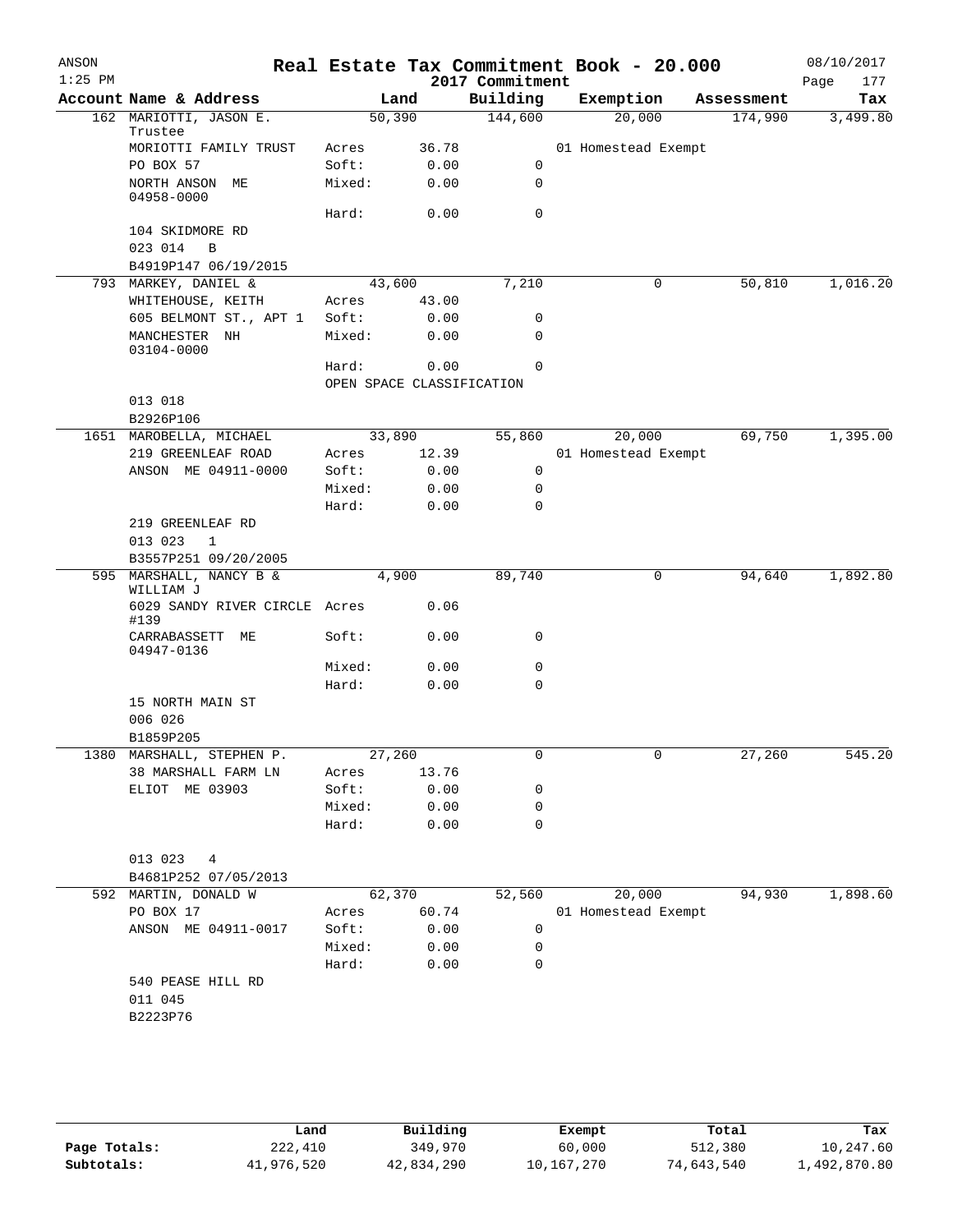| ANSON     |                                   |            |       |                 |             | Real Estate Tax Commitment Book - 20.000 |            | 08/10/2017  |
|-----------|-----------------------------------|------------|-------|-----------------|-------------|------------------------------------------|------------|-------------|
| $1:25$ PM |                                   |            |       | 2017 Commitment |             |                                          |            | Page<br>178 |
|           | Account Name & Address            |            | Land  | Building        |             | Exemption                                | Assessment | Tax         |
|           | 1956 MARTINS, JOHN & LAURA        | 17,790     |       |                 | $\Omega$    | 0                                        | 17,790     | 355.80      |
|           | Ν.<br>22 MARTINS DR               | Acres      | 4.86  |                 |             |                                          |            |             |
|           | MADISON ME 04950                  | Soft:      | 0.00  |                 | $\mathbf 0$ |                                          |            |             |
|           |                                   | Mixed:     | 0.00  |                 | $\mathbf 0$ |                                          |            |             |
|           |                                   | Hard:      | 0.00  |                 | $\mathbf 0$ |                                          |            |             |
|           | HORSEBACK ROAD                    |            |       |                 |             |                                          |            |             |
|           | 015 010 1                         |            |       |                 |             |                                          |            |             |
|           | B3940P146 12/05/2007              |            |       |                 |             |                                          |            |             |
|           | 1914 MASON, PETER J.              | 18,590     |       |                 | $\mathbf 0$ | 0                                        | 18,590     | 371.80      |
|           | 56 JOE JENNY RD                   | Acres      | 5.39  |                 |             |                                          |            |             |
|           | OXFORD MA 01540-0000              | Soft:      | 0.00  |                 | $\mathbf 0$ |                                          |            |             |
|           |                                   | Mixed:     | 0.00  |                 | $\mathbf 0$ |                                          |            |             |
|           |                                   | Hard:      | 0.00  |                 | $\mathbf 0$ |                                          |            |             |
|           | HOLLIN WAITE HILL RD              |            |       |                 |             |                                          |            |             |
|           | 020 014<br>6                      |            |       |                 |             |                                          |            |             |
|           | B3421P46 12/13/2004               |            |       |                 |             |                                          |            |             |
|           | 661 MASON, RICHARD E &            | 35,400     |       | 93,180          |             | 20,000                                   | 108,580    | 2,171.60    |
|           | MARIE C                           |            |       |                 |             |                                          |            |             |
|           | 112 MERRY RD                      | Acres      | 13.90 |                 |             | 01 Homestead Exempt                      |            |             |
|           | ANSON ME 04911-0000               | Soft:      | 0.00  |                 | 0           |                                          |            |             |
|           |                                   | Mixed:     | 0.00  |                 | 0           |                                          |            |             |
|           |                                   | Hard:      | 0.00  |                 | $\mathbf 0$ |                                          |            |             |
|           | 112 MERRY RD                      |            |       |                 |             |                                          |            |             |
|           | 014 049                           |            |       |                 |             |                                          |            |             |
|           | B3153P176                         |            |       |                 |             |                                          |            |             |
|           | 600 MASON, ROBERT A &<br>SYLVIA R | 12,810     |       | 60,610          |             | 26,000                                   | 47,420     | 948.40      |
|           | PO BOX 141                        | Acres      | 0.41  |                 |             | 01 Homestead Exempt                      |            |             |
|           | ANSON ME 04911-0141               | Soft:      | 0.00  |                 |             | 0 04 Non-resident Veteran                |            |             |
|           |                                   | Mixed:     | 0.00  |                 | 0           |                                          |            |             |
|           |                                   | Hard:      | 0.00  |                 | $\mathbf 0$ |                                          |            |             |
|           | 27 KENNEBEC ST                    |            |       |                 |             |                                          |            |             |
|           | 001 005                           |            |       |                 |             |                                          |            |             |
|           | B1359P65                          |            |       |                 |             |                                          |            |             |
|           | 1546 MASSE, LETA                  | 18,000     |       |                 | $\Omega$    | 0                                        | 18,000     | 360.00      |
|           | 616 CAMPGROUND ROAD               | Acres      | 5.00  |                 |             |                                          |            |             |
|           | NORTH ANSON ME                    | Soft:      |       | 0.00            | 0           |                                          |            |             |
|           | 04958-7115                        |            |       |                 |             |                                          |            |             |
|           |                                   | Mixed:     | 0.00  |                 | 0           |                                          |            |             |
|           |                                   | Hard:      | 0.00  |                 | $\mathbf 0$ |                                          |            |             |
|           | 235 SPENCER RD                    |            |       |                 |             |                                          |            |             |
|           | 020 012<br>$\mathbb D$            |            |       |                 |             |                                          |            |             |
|           | B4730P351 11/04/2013              |            |       |                 |             |                                          |            |             |
|           | 683 MASSE, LETA D                 | 16,970     |       | 26,370          |             | 20,000                                   | 23,340     | 466.80      |
|           | 23 PLUMMER DRIVE                  | Acres      | 0.72  |                 |             | 01 Homestead Exempt                      |            |             |
|           | RAYMOND ME 04071-0000             | Soft:      | 0.00  |                 | 0           |                                          |            |             |
|           |                                   | Mixed:     | 0.00  |                 | 0           |                                          |            |             |
|           |                                   | Hard:      | 0.00  |                 | $\mathbf 0$ |                                          |            |             |
|           | 616 CAMPGROUND RD                 | B4961P0279 |       |                 |             |                                          |            |             |
|           | 008 002                           |            |       |                 |             |                                          |            |             |
|           | B4961P279 10/02/2015              |            |       |                 |             |                                          |            |             |
|           |                                   |            |       |                 |             |                                          |            |             |

|              | Land       | Building   | Exempt     | Total      | Tax          |
|--------------|------------|------------|------------|------------|--------------|
| Page Totals: | 119,560    | 180.160    | 66,000     | 233,720    | 4,674.40     |
| Subtotals:   | 42,096,080 | 43,014,450 | 10,233,270 | 74,877,260 | 1,497,545.20 |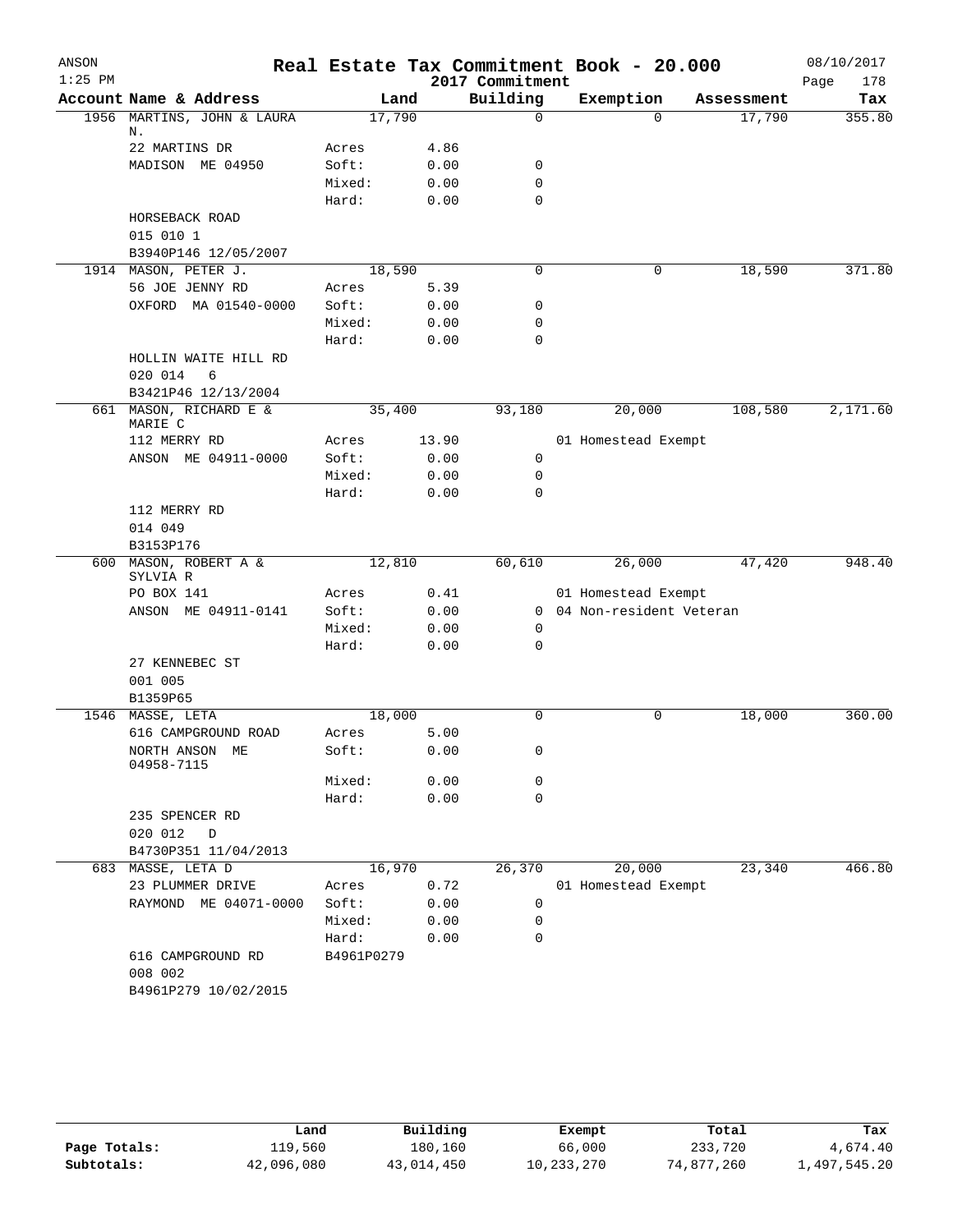| ANSON        |                                                                  |                | Real Estate Tax Commitment Book - 20.000 |                             |            |   |            | 08/10/2017         |
|--------------|------------------------------------------------------------------|----------------|------------------------------------------|-----------------------------|------------|---|------------|--------------------|
| $1:25$ PM    | Account Name & Address                                           |                | Land                                     | 2017 Commitment<br>Building | Exemption  |   | Assessment | Page<br>179<br>Tax |
|              | 475 MATHIEU, DOUGLAS &                                           |                | 21,670                                   | 57,720                      |            | 0 | 79,390     | 1,587.80           |
|              | SARAH<br>219 CAMPGROUND ROAD                                     | Acres          | 2.11                                     |                             |            |   |            |                    |
|              | NORTH ANSON ME 04958                                             | Soft:          | 0.00                                     | 0                           |            |   |            |                    |
|              |                                                                  | Mixed:         | 0.00                                     | 0                           |            |   |            |                    |
|              |                                                                  | Hard:          | 0.00                                     | 0                           |            |   |            |                    |
|              | 219 CAMPGROUND RD<br>015 049<br>$\mathbf B$                      | B5017P0205 JT  |                                          |                             |            |   |            |                    |
|              | B5084P354 10/06/2016 B5017P205 04/14/2016 B4183P11<br>08/21/2009 |                |                                          |                             |            |   |            |                    |
|              | 1630 MATTINGLY LAND<br>HOLDINGS, LLC                             |                | 5,500                                    | 0                           |            | 0 | 5,500      | 110.00             |
|              | PO BOX 105                                                       | Acres          | 4.60                                     |                             |            |   |            |                    |
|              | NORTH ANSON ME<br>04958-0105                                     | Soft:          | 0.00                                     | 0                           |            |   |            |                    |
|              |                                                                  | Mixed:         | 0.00                                     | $\mathbf 0$                 |            |   |            |                    |
|              |                                                                  | Hard:          | 0.00                                     | $\mathbf 0$                 |            |   |            |                    |
|              | 023 040                                                          |                |                                          |                             |            |   |            |                    |
|              | B4769P265 03/31/2014                                             |                |                                          |                             |            |   |            |                    |
|              | 1302 MATTINGLY LAND<br>HOLDINGS, LLC                             |                | 5,340                                    | 0                           |            | 0 | 5,340      | 106.80             |
|              | PO BOX 105                                                       | Acres          | 31.00                                    |                             |            |   |            |                    |
|              | NORTH ANSON ME<br>04958-0105                                     | Soft:          | 5.00                                     | 600                         |            |   |            |                    |
|              |                                                                  | Mixed:         | 11.00                                    | 1,936                       |            |   |            |                    |
|              |                                                                  | Hard:          | 14.00                                    | 2,702                       |            |   |            |                    |
|              |                                                                  | TREE GROWTH    |                                          |                             |            |   |            |                    |
|              | 010 032<br>Α                                                     |                |                                          |                             |            |   |            |                    |
|              | B4698P106 08/13/2013                                             |                |                                          |                             |            |   |            |                    |
| 616          | MATTINGLY LAND                                                   |                | 6,140                                    | 0                           |            | 0 | 6,140      | 122.80             |
|              | HOLDINGS, LLC                                                    |                |                                          |                             |            |   |            |                    |
|              | PO BOX 105                                                       | Acres<br>Soft: | 36.90<br>2.70                            | 324                         |            |   |            |                    |
|              | NORTH ANSON ME<br>04958-0105                                     |                |                                          |                             |            |   |            |                    |
|              |                                                                  | Mixed:         | 27.20                                    | 4,787                       |            |   |            |                    |
|              |                                                                  | Hard:          | 3.50                                     | 676                         |            |   |            |                    |
|              |                                                                  | TREE GROWTH    |                                          |                             |            |   |            |                    |
|              | 023 036<br>Ε                                                     |                |                                          |                             |            |   |            |                    |
| 740          | B4502P69 03/01/2012<br>MATTINGLY LAND                            |                | 274,830                                  | 314,750                     |            | 0 | 589,580    | 11,791.60          |
|              | HOLDINGS, LLC                                                    |                |                                          |                             |            |   |            |                    |
|              | PO BOX 105                                                       | Acres          | 85.66                                    |                             |            |   |            |                    |
|              | NORTH ANSON ME<br>04958-0105                                     | Soft:          | 0.00                                     | 0                           |            |   |            |                    |
|              |                                                                  | Mixed:         | 0.00                                     | 0                           |            |   |            |                    |
|              |                                                                  | Hard:          | 0.00                                     | $\mathbf 0$                 |            |   |            |                    |
|              | 419 NEW PORTLAND RD                                              |                |                                          |                             |            |   |            |                    |
|              | 023 042<br>C                                                     |                |                                          |                             |            |   |            |                    |
|              | B4481P222 12/15/2011                                             |                |                                          |                             |            |   |            |                    |
| 303          | MATTINGLY LAND<br>HOLDINGS, LLC                                  |                | 30,720                                   | 0                           |            | 0 | 30,720     | 614.40             |
|              | PO BOX 297                                                       | Acres          | 12.72                                    |                             |            |   |            |                    |
|              | ANSON ME 04911-0297                                              | Soft:          | 0.00                                     | 0                           |            |   |            |                    |
|              |                                                                  | Mixed:         | 0.00                                     | 0                           |            |   |            |                    |
|              |                                                                  | Hard:          | 0.00                                     | $\mathbf 0$                 |            |   |            |                    |
|              | 419 NEW PORTLAND RD                                              |                |                                          |                             |            |   |            |                    |
|              | 023 042<br>B                                                     |                |                                          |                             |            |   |            |                    |
|              | B2370P186                                                        |                |                                          |                             |            |   |            |                    |
|              |                                                                  | Land           | Building                                 |                             | Exempt     |   | Total      | Tax                |
| Page Totals: |                                                                  | 344,200        | 372,470                                  |                             | 0          |   | 716,670    | 14,333.40          |
| Subtotals:   | 42,440,280                                                       |                | 43,386,920                               |                             | 10,233,270 |   | 75,593,930 | 1,511,878.60       |
|              |                                                                  |                |                                          |                             |            |   |            |                    |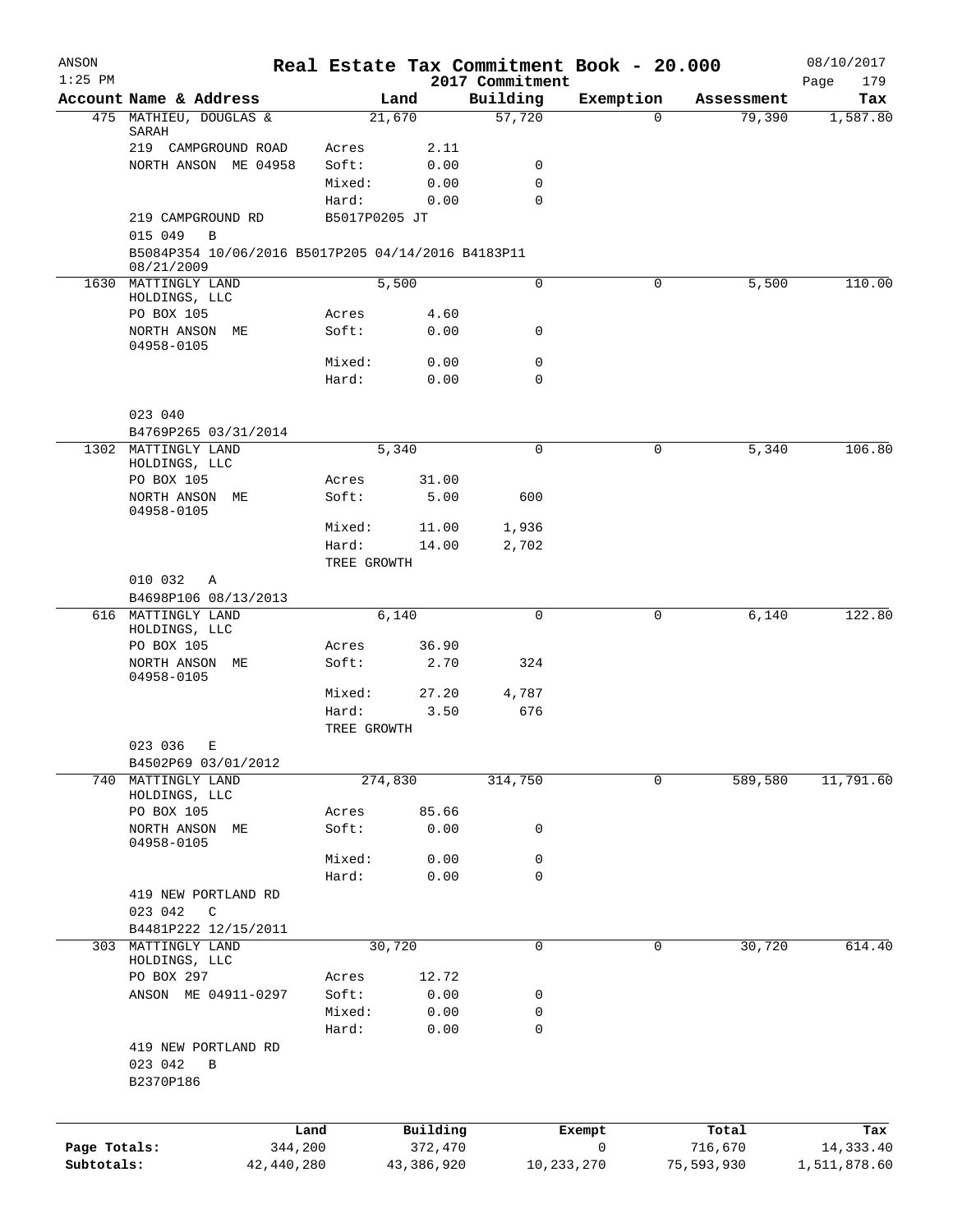| ANSON<br>$1:25$ PM |                                    |                    |        |       | 2017 Commitment | Real Estate Tax Commitment Book - 20.000 |                |            | 08/10/2017<br>Page<br>180 |
|--------------------|------------------------------------|--------------------|--------|-------|-----------------|------------------------------------------|----------------|------------|---------------------------|
|                    | Account Name & Address             |                    | Land   |       | Building        | Exemption                                |                | Assessment | Tax                       |
| 1996               | MATTINGLY LAND                     |                    | 14,100 |       | $\mathbf 0$     |                                          | 0              | 14,100     | 282.00                    |
|                    | HOLDINGS, LLC                      |                    |        |       |                 |                                          |                |            |                           |
|                    | PO BOX 105                         | Acres              |        | 2.40  |                 |                                          |                |            |                           |
|                    | NORTH ANSON ME<br>04958-0105       | Soft:              |        | 0.00  | 0               |                                          |                |            |                           |
|                    |                                    | Mixed:             |        | 0.00  | 0               |                                          |                |            |                           |
|                    |                                    | Hard:              |        | 0.00  | 0               |                                          |                |            |                           |
|                    | NEW PORTLAND ROAD<br>$023 - 039$ C |                    |        |       |                 |                                          |                |            |                           |
|                    | B4769P265 03/31/2014               |                    |        |       |                 |                                          |                |            |                           |
|                    | 1495 MATTINGLY, KAREN              |                    | 12,650 |       | 31,390          | 20,000                                   |                | 24,040     | 480.80                    |
|                    | PO BOX 402                         | Acres              |        | 0.40  |                 | 01 Homestead Exempt                      |                |            |                           |
|                    | NORTH ANSON ME<br>04958-0402       | Soft:              |        | 0.00  | 0               |                                          |                |            |                           |
|                    |                                    | Mixed:             |        | 0.00  | 0               |                                          |                |            |                           |
|                    |                                    | Hard:              |        | 0.00  | 0               |                                          |                |            |                           |
|                    | 8 MADISON ST                       |                    |        |       |                 |                                          |                |            |                           |
|                    | 006 091                            |                    |        |       |                 |                                          |                |            |                           |
|                    | B2298P26                           |                    |        |       |                 |                                          |                |            |                           |
| 960                | MATTINGLY, PHILLIP P &             |                    | 20,180 |       | 0               |                                          | 0              | 20,180     | 403.60                    |
|                    | BONNIE J                           |                    |        |       |                 |                                          |                |            |                           |
|                    | PO BOX 105                         | Acres              |        | 11.18 |                 |                                          |                |            |                           |
|                    | NORTH ANSON<br>MЕ                  | Soft:              |        | 0.00  | 0               |                                          |                |            |                           |
|                    | 04958-0000                         |                    |        |       |                 |                                          |                |            |                           |
|                    |                                    | Mixed:             |        | 0.00  | 0               |                                          |                |            |                           |
|                    |                                    | Hard:              |        | 0.00  | 0               |                                          |                |            |                           |
|                    |                                    |                    |        |       |                 |                                          |                |            |                           |
|                    | 017 045 A                          |                    |        |       |                 |                                          |                |            |                           |
|                    | B3470P219 04/14/2005               |                    |        |       |                 |                                          |                |            |                           |
|                    | 1197 MATTINGLY, PHILLIP P.         |                    | 31,500 |       | 68,820          |                                          | 0              | 100,320    | 2,006.40                  |
|                    | MATTINGLY, BONNIE J.               | Acres              |        | 14.00 |                 |                                          |                |            |                           |
|                    |                                    |                    |        |       |                 |                                          |                |            |                           |
|                    | PO BOX 105                         | Soft:              |        | 0.00  | 0               |                                          |                |            |                           |
|                    | NORTH ANSON ME<br>04958-0105       | Mixed:             |        | 0.00  | 0               |                                          |                |            |                           |
|                    |                                    | Hard:              |        | 0.00  | 0               |                                          |                |            |                           |
|                    | 26 SOLON RD                        |                    |        |       |                 |                                          |                |            |                           |
|                    | 017 047<br>Α                       |                    |        |       |                 |                                          |                |            |                           |
|                    | B2969P244                          |                    |        |       |                 |                                          |                |            |                           |
|                    | 1259 MATTINGLY, PHILLIP P.         | $\frac{1}{39,530}$ |        |       | 0               |                                          | $\overline{0}$ | 39,530     | 790.60                    |
|                    | MATTINGLY, BONNIE J.               | Acres              |        | 51.00 |                 |                                          |                |            |                           |
|                    | PO BOX 105                         | Soft:              |        | 4.00  | 480             |                                          |                |            |                           |
|                    | NORTH ANSON ME<br>04958-0105       | Mixed:             |        | 28.00 | 4,928           |                                          |                |            |                           |
|                    |                                    | Hard:              |        | 11.00 | 2,123           |                                          |                |            |                           |
|                    |                                    | TREE GROWTH        |        |       |                 |                                          |                |            |                           |
|                    | 024 005                            |                    |        |       |                 |                                          |                |            |                           |
|                    | B2874P172                          |                    |        |       |                 |                                          |                |            |                           |
|                    | 1819 MATTINGLY, PHILLIP P.         |                    | 23,840 |       | 16,720          |                                          | 0              | 40,560     | 811.20                    |
|                    | MATTINGLY, BONNIE J                | Acres              |        | 3.56  |                 |                                          |                |            |                           |
|                    | P O BOX 105                        | Soft:              |        | 0.00  | 0               |                                          |                |            |                           |
|                    | NORTH ANSON ME<br>04958-0000       | Mixed:             |        | 0.00  | 0               |                                          |                |            |                           |
|                    |                                    | Hard:              |        | 0.00  | 0               |                                          |                |            |                           |
|                    | 417 NEW PORTLAND RD                |                    |        |       |                 |                                          |                |            |                           |
|                    | 023 042                            |                    |        |       |                 |                                          |                |            |                           |
|                    | B4804P104 07/08/2014               |                    |        |       |                 |                                          |                |            |                           |
|                    |                                    |                    |        |       |                 |                                          |                |            |                           |
|                    |                                    |                    |        |       |                 |                                          |                |            |                           |
|                    |                                    |                    |        |       |                 |                                          |                |            |                           |

|              | Land       | Building   | Exempt     | Total      | Tax          |
|--------------|------------|------------|------------|------------|--------------|
| Page Totals: | 141,800    | 116,930    | 20,000     | 238,730    | 4,774.60     |
| Subtotals:   | 42,582,080 | 43,503,850 | 10,253,270 | 75,832,660 | 1,516,653.20 |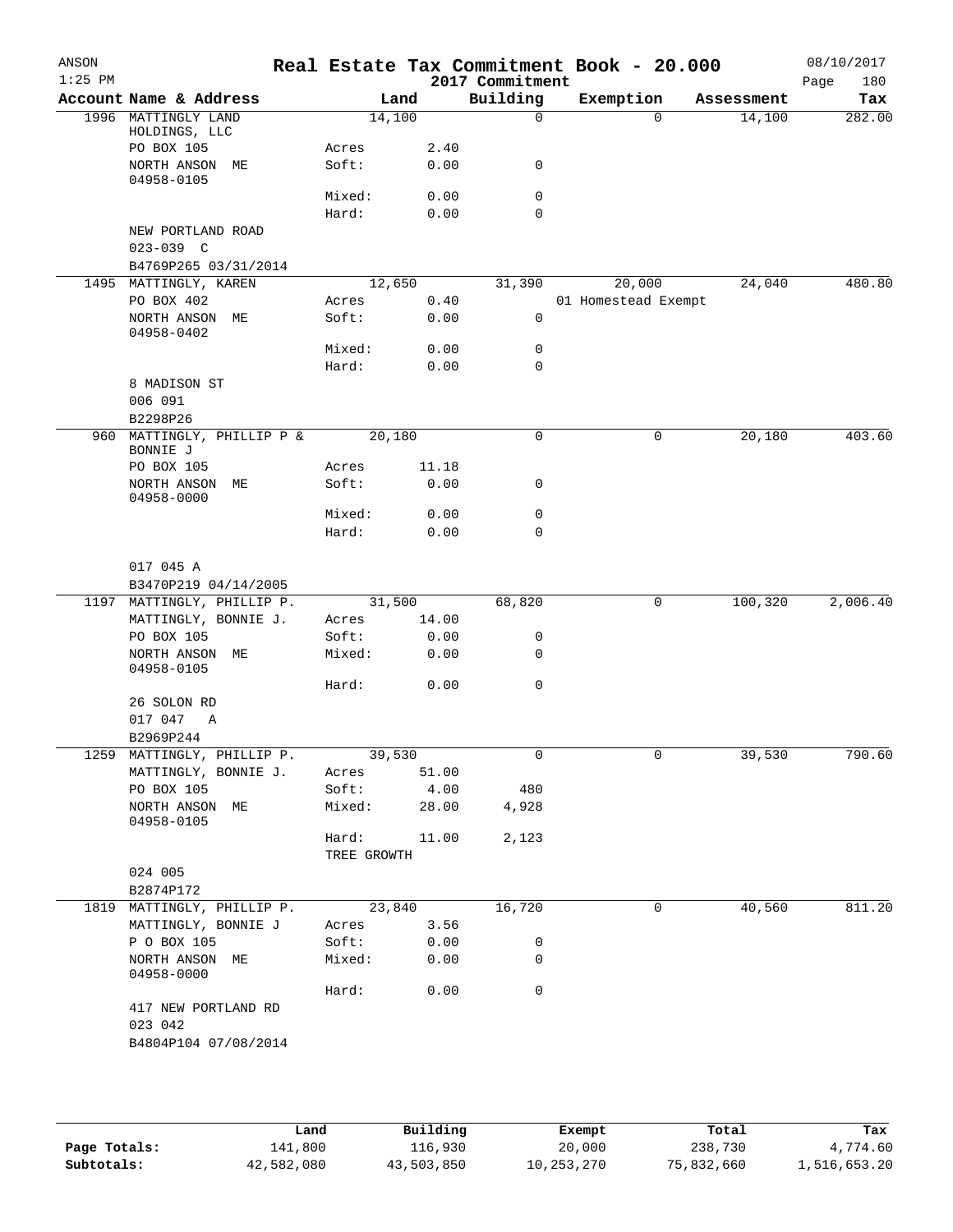| ANSON     |                              |       |        |       |                 | Real Estate Tax Commitment Book - 20.000 |            | 08/10/2017  |
|-----------|------------------------------|-------|--------|-------|-----------------|------------------------------------------|------------|-------------|
| $1:25$ PM |                              |       |        |       | 2017 Commitment |                                          |            | 181<br>Page |
|           | Account Name & Address       |       |        | Land  | Building        | Exemption                                | Assessment | Tax         |
|           | 1798 MATTINGLY, PHILLIP P.   |       | 25,300 |       | $\mathbf 0$     | $\Omega$                                 | 25,300     | 506.00      |
|           | MATTINGLY, BONNIE P.         | Acres |        | 15.40 |                 |                                          |            |             |
|           | PO BOX 105                   | Soft: |        | 0.00  | 0               |                                          |            |             |
|           | NORTH ANSON ME<br>04958-0105 |       | Mixed: | 0.00  | 0               |                                          |            |             |
|           |                              | Hard: |        | 0.00  | $\mathbf 0$     |                                          |            |             |
|           | 023 040 A                    |       |        |       |                 |                                          |            |             |
|           | B2312P198                    |       |        |       |                 |                                          |            |             |
|           | 1258 MATTINGLY, PHILLIP P.   |       | 29,940 |       | 44,390          | 0                                        | 74,330     | 1,486.60    |
|           | PO BOX 105                   | Acres |        | 8.44  |                 |                                          |            |             |
|           | NORTH ANSON ME<br>04958-0105 | Soft: |        | 0.00  | 0               |                                          |            |             |
|           |                              |       | Mixed: | 0.00  | 0               |                                          |            |             |
|           |                              | Hard: |        | 0.00  | $\mathbf 0$     |                                          |            |             |
|           | 31 ROLLING RIDGE DR          |       |        |       |                 |                                          |            |             |
|           | 010 036<br>A 3               |       |        |       |                 |                                          |            |             |
|           | B4485P99                     |       |        |       |                 |                                          |            |             |
|           | 1414 MATTINGLY, PHILLIP P.   |       | 46,500 |       | 251,090         | 0                                        | 297,590    | 5,951.80    |
|           | MATTINGLY, BONNIE P.         | Acres |        | 22.00 |                 |                                          |            |             |
|           | PO BOX 105                   | Soft: |        | 0.00  | 0               |                                          |            |             |
|           | NORTH ANSON ME<br>04958-0105 |       | Mixed: | 0.00  | 0               |                                          |            |             |
|           |                              | Hard: |        | 0.00  | 0               |                                          |            |             |
|           | 25 SOLON RD                  |       |        |       |                 |                                          |            |             |
|           | 017 028                      |       |        |       |                 |                                          |            |             |
|           | B2527P209                    |       |        |       |                 |                                          |            |             |
|           | 688 MATTINGLY, PHILLIP P.    |       | 23,490 |       | 0               | 0                                        | 23,490     | 469.80      |
|           | MATTINGLY, BONNIE P.         | Acres |        | 9.99  |                 |                                          |            |             |
|           | PO BOX 105                   | Soft: |        | 0.00  | 0               |                                          |            |             |
|           | NORTH ANSON ME<br>04958-0105 |       | Mixed: | 0.00  | 0               |                                          |            |             |
|           |                              | Hard: |        | 0.00  | $\mathbf 0$     |                                          |            |             |
|           | 017 022                      |       |        |       |                 |                                          |            |             |
|           | B2516P316                    |       |        |       |                 |                                          |            |             |
|           | 1083 MATTINGLY, PHILLIP P.   |       | 62,100 |       | 278,650         | 20,000                                   | 320,750    | 6,415.00    |
|           | MATTINGLY, BONNIE P.         | Acres |        | 81.80 |                 | 01 Homestead Exempt                      |            |             |
|           | PO BOX 105                   | Soft: |        | 0.00  | 0               |                                          |            |             |
|           | NORTH ANSON ME<br>04958-0105 |       | Mixed: | 0.00  | 0               |                                          |            |             |
|           |                              | Hard: |        | 0.00  | $\mathbf 0$     |                                          |            |             |
|           | 347 NEW PORTLAND RD          |       |        |       |                 |                                          |            |             |
|           | 023 039 B                    |       |        |       |                 |                                          |            |             |
|           | B2312P198                    |       |        |       |                 |                                          |            |             |
|           | 2016 MATTINGLY, PHILLIP P.   |       | 47,000 |       | $\mathbf 0$     | 0                                        | 47,000     | 940.00      |
|           | MATTINGLY, BONNIE P.         | Acres |        | 45.00 |                 |                                          |            |             |
|           | PO BOX 105                   | Soft: |        | 0.00  | 0               |                                          |            |             |
|           | NORTH ANSON ME 04958         |       | Mixed: | 0.00  | 0               |                                          |            |             |
|           |                              | Hard: |        | 0.00  | $\mathbf 0$     |                                          |            |             |
|           | 024 019 A                    |       |        |       |                 |                                          |            |             |
|           | B4900P284 04/30/2015         |       |        |       |                 |                                          |            |             |

|              | Land       | Building   | Exempt     | Total      | Tax          |
|--------------|------------|------------|------------|------------|--------------|
| Page Totals: | 234,330    | 574,130    | 20,000     | 788,460    | 15,769.20    |
| Subtotals:   | 42,816,410 | 44,077,980 | 10,273,270 | 76,621,120 | 1,532,422.40 |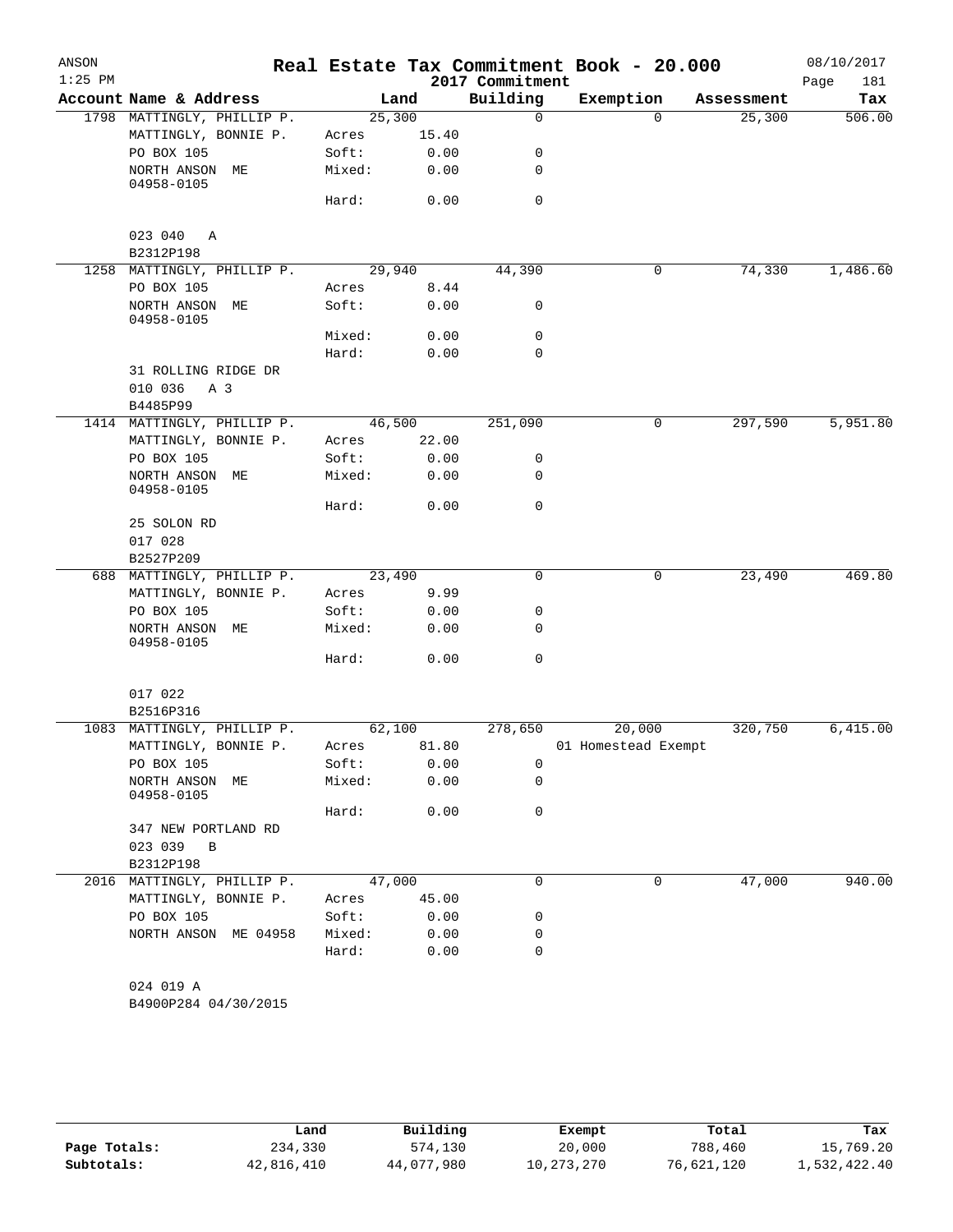| ANSON     |                                                |                |        |                 | Real Estate Tax Commitment Book - 20.000 |            | 08/10/2017  |
|-----------|------------------------------------------------|----------------|--------|-----------------|------------------------------------------|------------|-------------|
| $1:25$ PM | Account Name & Address                         |                |        | 2017 Commitment | Exemption                                |            | 182<br>Page |
|           |                                                |                | Land   | Building        | $\Omega$                                 | Assessment | Tax         |
|           | 601 MATTINGLY, PHILLIP P.<br>PO BOX 105        | 34,810         | 13.31  | 90,750          |                                          | 125,560    | 2,511.20    |
|           | NORTH ANSON ME                                 | Acres<br>Soft: | 0.00   | 0               |                                          |            |             |
|           | 04958-0105                                     |                |        |                 |                                          |            |             |
|           |                                                | Mixed:         | 0.00   | 0<br>$\Omega$   |                                          |            |             |
|           |                                                | Hard:          | 0.00   |                 |                                          |            |             |
|           | 377 NEW PORTLAND RD<br>023 039<br>$\mathbf{1}$ |                |        |                 |                                          |            |             |
|           | B1504P89                                       |                |        |                 |                                          |            |             |
|           | 602 MATTINGLY, PHILLIP P.                      |                | 31,500 | 61,020          | 0                                        | 92,520     | 1,850.40    |
|           | MATTINGLY, REBECCAH A.                         | Acres          | 10.00  |                 |                                          |            |             |
|           | PO BOX 105                                     | Soft:          | 0.00   | 0               |                                          |            |             |
|           | NORTH ANSON ME<br>04958-0105                   | Mixed:         | 0.00   | 0               |                                          |            |             |
|           |                                                | Hard:          | 0.00   | 0               |                                          |            |             |
|           | 321 NEW PORTLAND RD<br>023 039                 |                |        |                 |                                          |            |             |
|           | B4782P99 05/08/2014                            |                |        |                 |                                          |            |             |
|           | 1580 MATTINGLY, PHILLIP P.                     | 27,680         |        | $\mathbf 0$     | 0                                        | 27,680     | 553.60      |
|           | PO BOX 105                                     | Acres          | 50.70  |                 |                                          |            |             |
|           | NORTH ANSON ME<br>04958-0105                   | Soft:          | 3.00   | 360             |                                          |            |             |
|           |                                                | Mixed:         | 21.00  | 3,696           |                                          |            |             |
|           |                                                | Hard:          | 17.00  | 3,281           |                                          |            |             |
|           |                                                | TREE GROWTH    |        |                 |                                          |            |             |
|           | 010 031                                        |                |        |                 |                                          |            |             |
|           | B4283P56 06/17/2010                            |                |        |                 |                                          |            |             |
|           | 603 MAURICE, OVIDE E                           |                | 6,930  | 36,110          | 20,000                                   | 23,040     | 460.80      |
|           | PO BOX 448                                     | Acres          | 0.12   |                 | 01 Homestead Exempt                      |            |             |
|           | ANSON ME 04911-0448                            | Soft:          | 0.00   | 0               |                                          |            |             |
|           |                                                | Mixed:         | 0.00   | 0               |                                          |            |             |
|           |                                                | Hard:          | 0.00   | 0               |                                          |            |             |
|           | 45 HILLTOP RD                                  |                |        |                 |                                          |            |             |
|           | 003 012                                        |                |        |                 |                                          |            |             |
|           | B1520P154                                      |                |        |                 |                                          |            |             |
|           | 1633 MAYO, ALFRED J &<br>ROBERTA A             |                | 20,650 | 70,150          | 26,000                                   | 64,800     | 1,296.00    |
|           | 64 PREBLE AVE                                  | Acres          | 1.43   |                 | 01 Homestead Exempt                      |            |             |
|           | ANSON ME 04911-0178                            | Soft:          | 0.00   | 0               | 02 Resident Veteran                      |            |             |
|           |                                                | Mixed:         | 0.00   | $\Omega$        |                                          |            |             |
|           |                                                | Hard:          | 0.00   | 0               |                                          |            |             |
|           | 64 PREBLE AVE                                  |                |        |                 |                                          |            |             |
|           | 004 025                                        |                |        |                 |                                          |            |             |
|           | B647P366                                       |                |        |                 |                                          |            |             |
|           | 610 MAYO, DAVID E                              | 18,550         |        | 55,850          | 20,000                                   | 54,400     | 1,088.00    |
|           | 54 HILLTOP RD                                  | Acres          | 0.86   |                 | 01 Homestead Exempt                      |            |             |
|           | ANSON ME 04911-0000                            | Soft:          | 0.00   | 0               |                                          |            |             |
|           |                                                | Mixed:         | 0.00   | 0               |                                          |            |             |
|           |                                                | Hard:          | 0.00   | 0               |                                          |            |             |
|           | 54 HILLTOP RD                                  |                |        |                 |                                          |            |             |
|           | 010 036<br>$\mathbb D$                         |                |        |                 |                                          |            |             |
|           | B2333P178                                      |                |        |                 |                                          |            |             |
|           |                                                |                |        |                 |                                          |            |             |
|           |                                                |                |        |                 |                                          |            |             |

|              | Land       | Building   | Exempt     | Total      | Tax          |
|--------------|------------|------------|------------|------------|--------------|
| Page Totals: | 140.120    | 313,880    | 66,000     | 388,000    | 7,760.00     |
| Subtotals:   | 42,956,530 | 44,391,860 | 10,339,270 | 77,009,120 | 1,540,182.40 |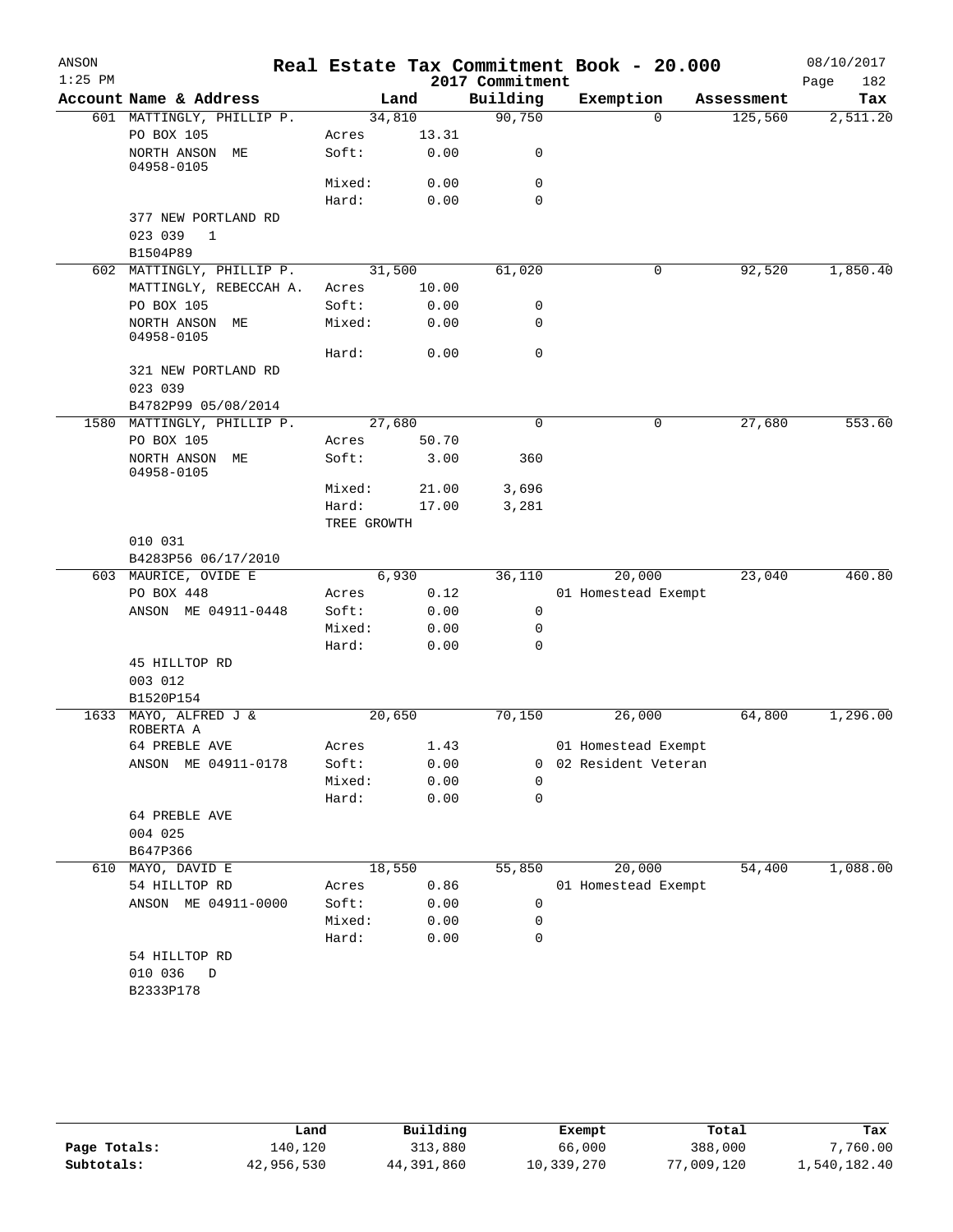| ANSON<br>$1:25$ PM |                                     |                 |        |              | 2017 Commitment  | Real Estate Tax Commitment Book - 20.000 |            | 08/10/2017<br>Page<br>183 |
|--------------------|-------------------------------------|-----------------|--------|--------------|------------------|------------------------------------------|------------|---------------------------|
|                    | Account Name & Address              |                 | Land   |              | Building         | Exemption                                | Assessment | Tax                       |
|                    | 1616 MAYO, EVERETT                  |                 | 20,100 |              | 22,360           | 20,000                                   | 22,460     | 449.20                    |
|                    | PO BOX 305                          | Acres           |        | 2.00         |                  | 01 Homestead Exempt                      |            |                           |
|                    | NORTH ANSON ME<br>04958-0305        | Soft:           |        | 0.00         | $\mathbf 0$      |                                          |            |                           |
|                    |                                     | Mixed:          |        | 0.00         | 0                |                                          |            |                           |
|                    |                                     | Hard:           |        | 0.00         | $\Omega$         |                                          |            |                           |
|                    | 584 VALLEY RD                       |                 |        |              |                  |                                          |            |                           |
|                    | 019 032<br>A                        |                 |        |              |                  |                                          |            |                           |
|                    | B1690P327                           |                 | 20,000 |              | 17,930           |                                          | 17,930     | 358.60                    |
|                    | 611 MAYO, RICHARD, SR., &<br>GLORIA |                 |        |              |                  | 20,000                                   |            |                           |
|                    | PO BOX 435                          | Acres           |        | 1.00         |                  | 01 Homestead Exempt                      |            |                           |
|                    | NORTH ANSON ME<br>04958-0435        | Soft:           |        | 0.00         | 0                |                                          |            |                           |
|                    |                                     | Mixed:          |        | 0.00         | 0                |                                          |            |                           |
|                    |                                     | Hard:           |        | 0.00         | $\mathbf 0$      |                                          |            |                           |
|                    | 145 VALLEY RD                       |                 |        |              |                  |                                          |            |                           |
|                    | 018 030<br>B                        |                 |        |              |                  |                                          |            |                           |
|                    | B1195P227                           |                 |        |              |                  |                                          |            |                           |
|                    | 1759 MAYO, TERRY L.                 |                 | 0      |              | 20,190           | 20,000                                   | 190        | 3.80                      |
|                    | PO BOX 435                          |                 |        |              |                  | 01 Homestead Exempt                      |            |                           |
|                    | NORTH ANSON ME<br>04958-0000        |                 |        |              |                  |                                          |            |                           |
|                    | 86 CAMPGROUND RD                    | MOBILE HOME     |        |              |                  |                                          |            |                           |
|                    | 015 036<br>6 ON                     |                 |        |              |                  |                                          |            |                           |
|                    | 604 MAYOU, BRIAN                    |                 | 26,630 |              | 26,210           | 20,000                                   | 32,840     | 656.80                    |
|                    | PO BOX 580                          | Acres           |        | 5.42         |                  | 01 Homestead Exempt                      |            |                           |
|                    | ANSON ME 04911-0000                 | Soft:           |        | 0.00         | 0                |                                          |            |                           |
|                    |                                     | Mixed:<br>Hard: |        | 0.00<br>0.00 | 0<br>$\mathbf 0$ |                                          |            |                           |
|                    | 1 GRAY RD                           |                 |        |              |                  |                                          |            |                           |
|                    | 022 038 3                           |                 |        |              |                  |                                          |            |                           |
|                    | B1909P177                           |                 |        |              |                  |                                          |            |                           |
| 1379               | MCCOLLOR, MERLE E.,                 |                 | 9,380  |              | 25,370           | 0                                        | 34,750     | 695.00                    |
|                    | JR., & RACHEL A.                    |                 |        |              |                  |                                          |            |                           |
|                    | PO BOX 46                           | Acres           |        | 0.22         |                  |                                          |            |                           |
|                    | ANSON ME 04911-0000                 | Soft:           |        | 0.00         | 0                |                                          |            |                           |
|                    |                                     | Mixed:          |        | 0.00         | $\mathbf 0$      |                                          |            |                           |
|                    |                                     | Hard:           |        | 0.00         | 0                |                                          |            |                           |
|                    | 129 MAIN ST<br>002 047              |                 |        |              |                  |                                          |            |                           |
|                    | B<br>B4526P78 05/17/2012            |                 |        |              |                  |                                          |            |                           |
|                    | 1410 MCCONNELL, PEGEEN S.           |                 | 9,580  |              | 0                | 0                                        | 9,580      | 191.60                    |
|                    | MCCONNELL, MALCOLM S.               | Acres           |        | 56.00        |                  |                                          |            |                           |
|                    | 342 FOTE ROAD                       | Soft:           |        | 5.00         | 600              |                                          |            |                           |
|                    | WISCASSET ME<br>04578-0000          | Mixed:          |        | 51.00        | 8,976            |                                          |            |                           |
|                    |                                     | Hard:           |        | 0.00         | $\mathbf 0$      |                                          |            |                           |
|                    | HOLLIN WAITE HILL ROAD              | TREE GROWTH     |        |              |                  |                                          |            |                           |
|                    | 014 029                             |                 |        |              |                  |                                          |            |                           |
|                    | B4983P351 12/08/2015                |                 |        |              |                  |                                          |            |                           |

|              | Land       | Building   | Exempt     | Total      | Tax          |
|--------------|------------|------------|------------|------------|--------------|
| Page Totals: | 85,690     | 112,060    | 80,000     | 117,750    | 2,355.00     |
| Subtotals:   | 43,042,220 | 44,503,920 | 10,419,270 | 77,126,870 | 1,542,537.40 |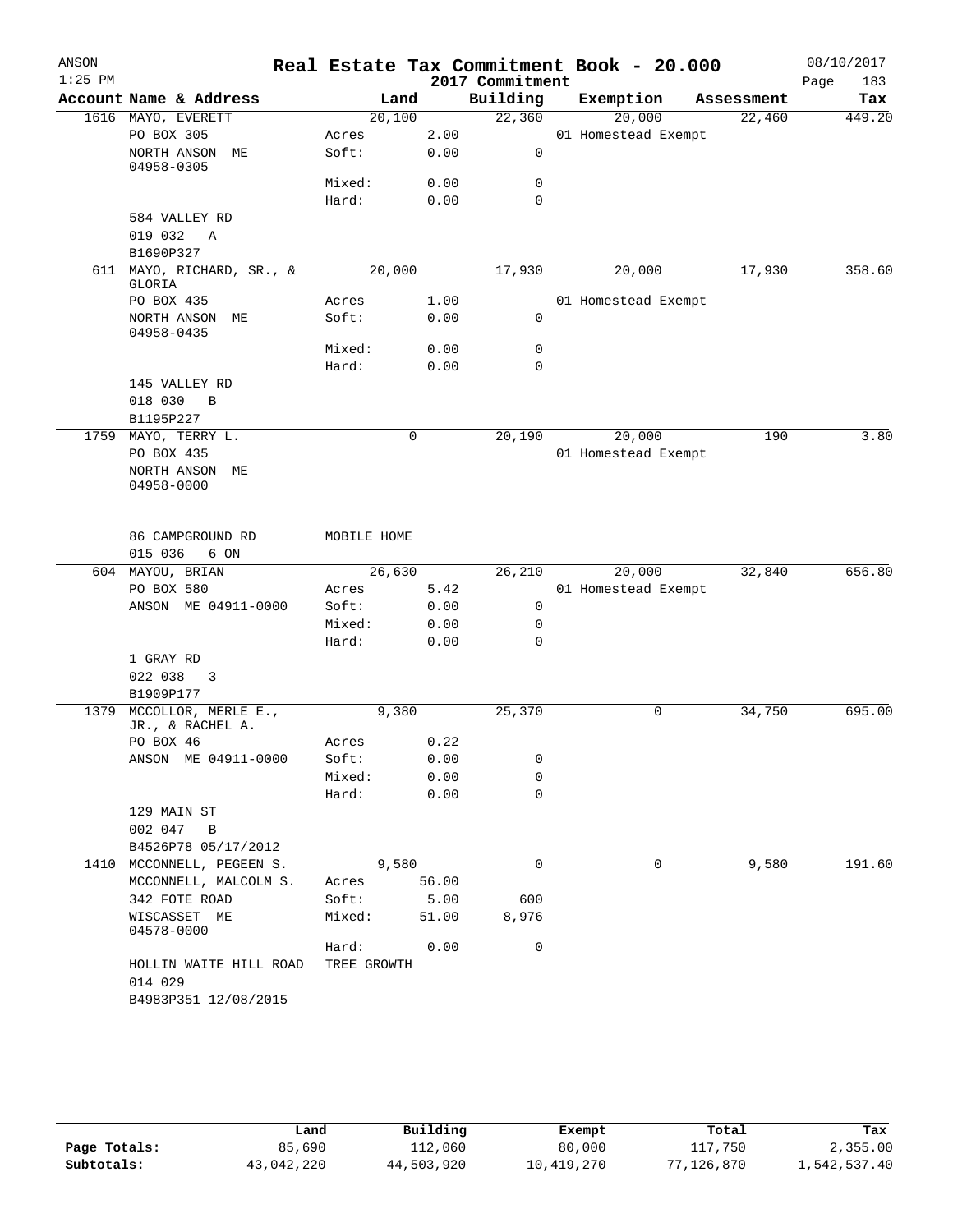| ANSON<br>$1:25$ PM |                                                         |            |             | 2017 Commitment           | Real Estate Tax Commitment Book - 20.000 |            | 08/10/2017<br>Page<br>184 |
|--------------------|---------------------------------------------------------|------------|-------------|---------------------------|------------------------------------------|------------|---------------------------|
|                    | Account Name & Address                                  |            | Land        | Building                  | Exemption                                | Assessment | Tax                       |
|                    | 614 MCCOURT, JOYCE E                                    | 23,800     |             | $\mathbf 0$               | $\Omega$                                 | 23,800     | 476.00                    |
|                    | 291 LIONS MOUTH RD                                      | Acres      | 10.30       |                           |                                          |            |                           |
|                    | AMESBURY MA 01913-0000 Soft:                            |            | 0.00        | 0                         |                                          |            |                           |
|                    |                                                         | Mixed:     | 0.00        | 0                         |                                          |            |                           |
|                    |                                                         | Hard:      | 0.00        | 0                         |                                          |            |                           |
|                    | 015 043<br>A<br>B1007P10                                |            |             |                           |                                          |            |                           |
|                    | 24 MCCOY, TIMOTHY S. &<br>ELISSA K.                     | 23,800     |             | 0                         | 0                                        | 23,800     | 476.00                    |
|                    | 389 GORE RD                                             | Acres      | 10.30       |                           |                                          |            |                           |
|                    | ALFRED ME 04002-0000                                    | Soft:      | 0.00        | 0                         |                                          |            |                           |
|                    |                                                         | Mixed:     | 0.00        | 0                         |                                          |            |                           |
|                    |                                                         | Hard:      | 0.00        | $\mathbf 0$               |                                          |            |                           |
|                    | 176 CARRABASSETT RD<br>022 021 5<br>B3404P12 11/08/2004 |            |             |                           |                                          |            |                           |
|                    | 1432 MCCROHAN, MICHELINE                                | 30,640     |             | 90,070                    | $\mathbf 0$                              | 120,710    | 2,414.20                  |
|                    | 582 RIVER ROAD                                          | Acres      | 9.14        |                           |                                          |            |                           |
|                    | NORTH ANSON ME                                          | Soft:      | 0.00        | 0                         |                                          |            |                           |
|                    | 04958-0000                                              |            |             |                           |                                          |            |                           |
|                    |                                                         | Mixed:     | 0.00        | 0                         |                                          |            |                           |
|                    |                                                         | Hard:      | 0.00        | 0                         |                                          |            |                           |
|                    | 582 RIVER RD                                            | B4924P0256 |             |                           |                                          |            |                           |
|                    | 016 011<br>B                                            |            |             |                           |                                          |            |                           |
|                    | B4924P256 06/12/2015 B4921P238 06/16/2015               |            |             |                           |                                          |            |                           |
| 1021               | MCDONALD, MICHAEL &<br>SUSAN                            | 49,570     |             | 39,230                    | 0                                        | 88,800     | 1,776.00                  |
|                    | 34 ORCHARD STREET                                       | Acres      | 79.00       |                           |                                          |            |                           |
|                    | AVON CT 06001                                           | Soft:      | 0.00        | 0                         |                                          |            |                           |
|                    |                                                         | Mixed:     | 29.00       | 5,104                     |                                          |            |                           |
|                    |                                                         | Hard:      | 19.00       | 3,667                     |                                          |            |                           |
|                    | 394 PEASE HILL RD<br>011 043<br>C                       |            |             | TREE GROWTH B5029P0319 JT |                                          |            |                           |
|                    | B5029P319 05/20/2016 B3425P168 12/21/2004               |            |             |                           |                                          |            |                           |
|                    | 1093 MCDONALD, ROBERT &<br><b>EILEEN</b>                |            | $\mathbf 0$ | 39,470                    | 20,000                                   | 19,470     | 389.40                    |
|                    | PO BOX 266                                              |            |             |                           | 01 Homestead Exempt                      |            |                           |
|                    | NORTH ANSON<br>MЕ<br>04958-0266                         |            |             |                           |                                          |            |                           |
|                    | 303 SOLON RD<br>024 023<br>ON                           |            |             |                           |                                          |            |                           |
| 788                | MCELROY, GARTH J &<br>MEGAN J                           | 31,700     |             | 97,370                    | 20,000                                   | 109,070    | 2,181.40                  |
|                    | 188 FLETCHER RD                                         | Acres      | 10.20       |                           | 01 Homestead Exempt                      |            |                           |
|                    | ANSON ME 04911-3406                                     | Soft:      | 0.00        | 0                         |                                          |            |                           |
|                    |                                                         | Mixed:     | 0.00        | 0                         |                                          |            |                           |
|                    |                                                         | Hard:      | 0.00        | $\mathbf 0$               |                                          |            |                           |
|                    | 188 FLETCHER RD                                         |            |             |                           |                                          |            |                           |
|                    | 013 008<br>В<br>B3686P19 05/20/2006                     |            |             |                           |                                          |            |                           |

|              | Land         | Building   | Exempt     | Total      | Tax          |
|--------------|--------------|------------|------------|------------|--------------|
| Page Totals: | 159,510      | 266,140    | 40,000     | 385,650    | 7,713.00     |
| Subtotals:   | 43, 201, 730 | 44,770,060 | 10,459,270 | 77,512,520 | 1,550,250.40 |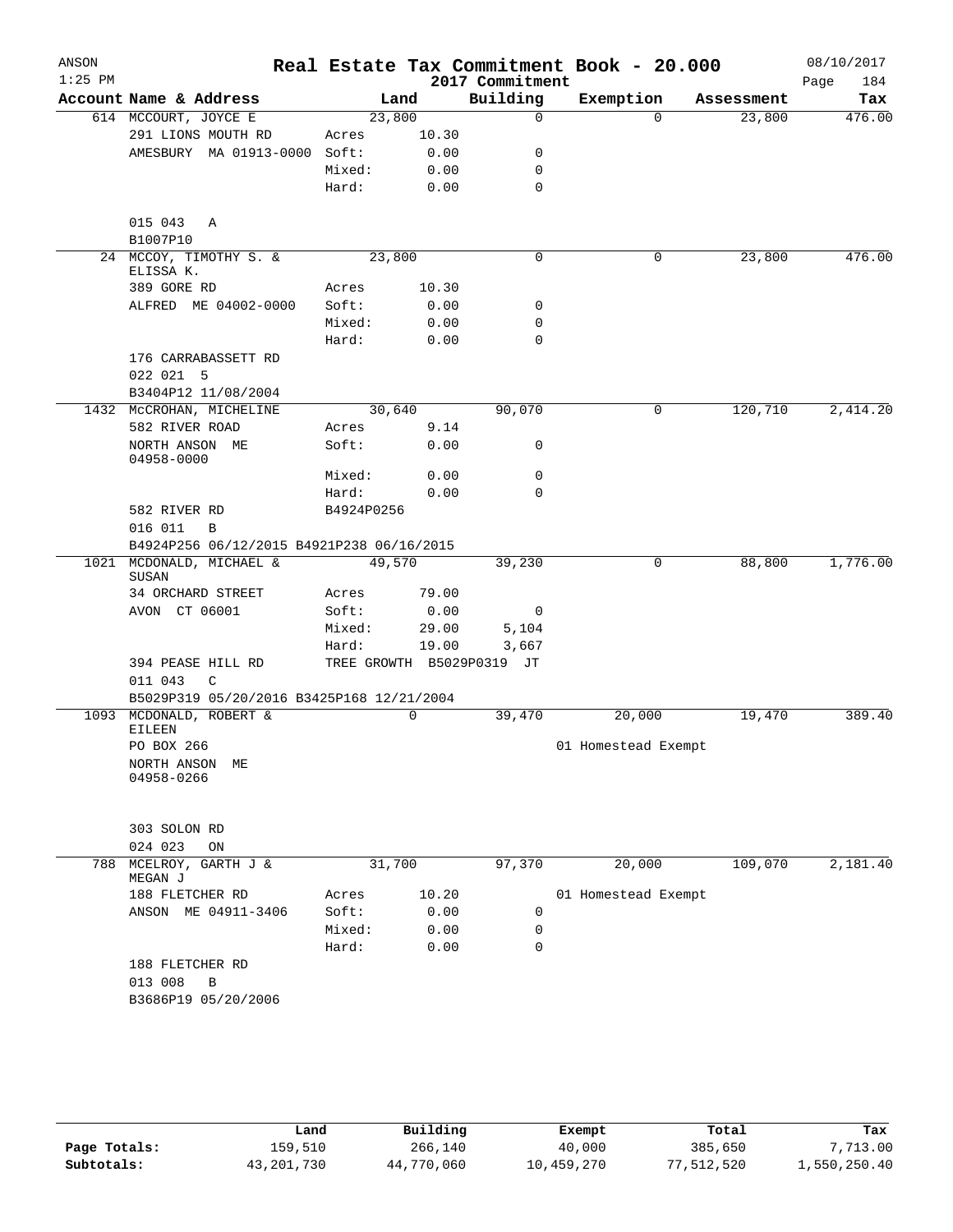| ANSON<br>$1:25$ PM |                             |        |        | 2017 Commitment  | Real Estate Tax Commitment Book - 20.000 |            | 08/10/2017<br>185<br>Page |
|--------------------|-----------------------------|--------|--------|------------------|------------------------------------------|------------|---------------------------|
|                    | Account Name & Address      |        | Land   | Building         | Exemption                                | Assessment | Tax                       |
|                    | 911 MCFADYEN, TANYA M.      | 32,920 |        | 91,440           | 20,000                                   | 104,360    | 2,087.20                  |
|                    | 488 CAMPGROUND RD           | Acres  | 11.42  |                  | 01 Homestead Exempt                      |            |                           |
|                    | NORTH ANSON ME 04958        | Soft:  | 0.00   | 0                |                                          |            |                           |
|                    |                             | Mixed: | 0.00   | 0                |                                          |            |                           |
|                    |                             | Hard:  | 0.00   | $\mathbf 0$      |                                          |            |                           |
|                    | 488 CAMPGROUND RD           |        |        |                  |                                          |            |                           |
|                    | 018 017                     |        |        |                  |                                          |            |                           |
|                    | B4472P243 11/29/2011        |        |        |                  |                                          |            |                           |
|                    | 617 MCGRAVES, JANET A       |        | 18,150 | $\mathbf 0$      | 0                                        | 18,150     | 363.00                    |
|                    | 58 PLEASANT ST              | Acres  | 5.10   |                  |                                          |            |                           |
|                    | BRUNSWICK ME<br>04011-0000  | Soft:  | 0.00   | 0                |                                          |            |                           |
|                    |                             | Mixed: | 0.00   | $\mathbf 0$      |                                          |            |                           |
|                    |                             | Hard:  | 0.00   | 0                |                                          |            |                           |
|                    |                             |        |        |                  |                                          |            |                           |
|                    | 012 009 17                  |        |        |                  |                                          |            |                           |
|                    | B1416P196                   |        |        |                  |                                          |            |                           |
|                    | 311 MCGUIRE, RORY           |        | 5,300  | $\mathbf 0$      | 0                                        | 5,300      | 106.00                    |
|                    | PO BOX 277                  | Acres  | 0.50   |                  |                                          |            |                           |
|                    | ANSON ME 04911              | Soft:  | 0.00   | 0                |                                          |            |                           |
|                    |                             | Mixed: | 0.00   | 0                |                                          |            |                           |
|                    |                             | Hard:  | 0.00   | 0                |                                          |            |                           |
|                    | OFF SOLON ROAD              |        |        |                  |                                          |            |                           |
|                    | 024 026<br>A 1              |        |        |                  |                                          |            |                           |
|                    | B2506P54                    |        |        |                  |                                          |            |                           |
| 620                | MCHUGH, JOHN P III ET       | 20,000 |        | 45,990           | 0                                        | 65,990     | 1,319.80                  |
|                    | AL                          |        |        |                  |                                          |            |                           |
|                    | 320 DICK BROWN RD           | Acres  | 1.00   |                  |                                          |            |                           |
|                    | BRISTOL NH 03222-0000       | Soft:  | 0.00   | 0                |                                          |            |                           |
|                    |                             | Mixed: | 0.00   | 0<br>$\mathbf 0$ |                                          |            |                           |
|                    |                             | Hard:  | 0.00   |                  |                                          |            |                           |
|                    | 664 HORSEBACK RD<br>019 040 |        |        |                  |                                          |            |                           |
|                    | B<br>B2770P219              |        |        |                  |                                          |            |                           |
| 945                | MCHUGH, JOHN P III ET       | 45,000 |        | 0                | 0                                        | 45,000     | 900.00                    |
|                    | AL                          |        |        |                  |                                          |            |                           |
|                    | 320 DICK BROWN RD           | Acres  | 42.00  |                  |                                          |            |                           |
|                    | BRISTOL NH 03222-0000       | Soft:  | 0.00   | 0                |                                          |            |                           |
|                    |                             | Mixed: | 0.00   | 0                |                                          |            |                           |
|                    |                             | Hard:  | 0.00   | 0                |                                          |            |                           |
|                    |                             |        |        |                  |                                          |            |                           |
|                    | 019 004                     |        |        |                  |                                          |            |                           |
|                    | B2861P4                     |        |        |                  |                                          |            |                           |
| 1710               | MCHUGH, JOHN P III ET<br>AL | 30,750 |        | 0                | 0                                        | 30,750     | 615.00                    |
|                    | 320 DICK BROWN RD           | Acres  | 36.50  |                  |                                          |            |                           |
|                    | BRISTOL NH 03222-0000       | Soft:  | 0.00   | 0                |                                          |            |                           |
|                    |                             | Mixed: | 0.00   | 0                |                                          |            |                           |
|                    |                             | Hard:  | 0.00   | 0                |                                          |            |                           |
|                    |                             |        |        |                  |                                          |            |                           |
|                    | 019 040                     |        |        |                  |                                          |            |                           |
|                    | B2770P219                   |        |        |                  |                                          |            |                           |

|              | Land         | Building   | Exempt     | Total      | Tax          |
|--------------|--------------|------------|------------|------------|--------------|
| Page Totals: | 152,120      | 137,430    | 20,000     | 269,550    | 5,391.00     |
| Subtotals:   | 43, 353, 850 | 44,907,490 | 10,479,270 | 77,782,070 | 1,555,641.40 |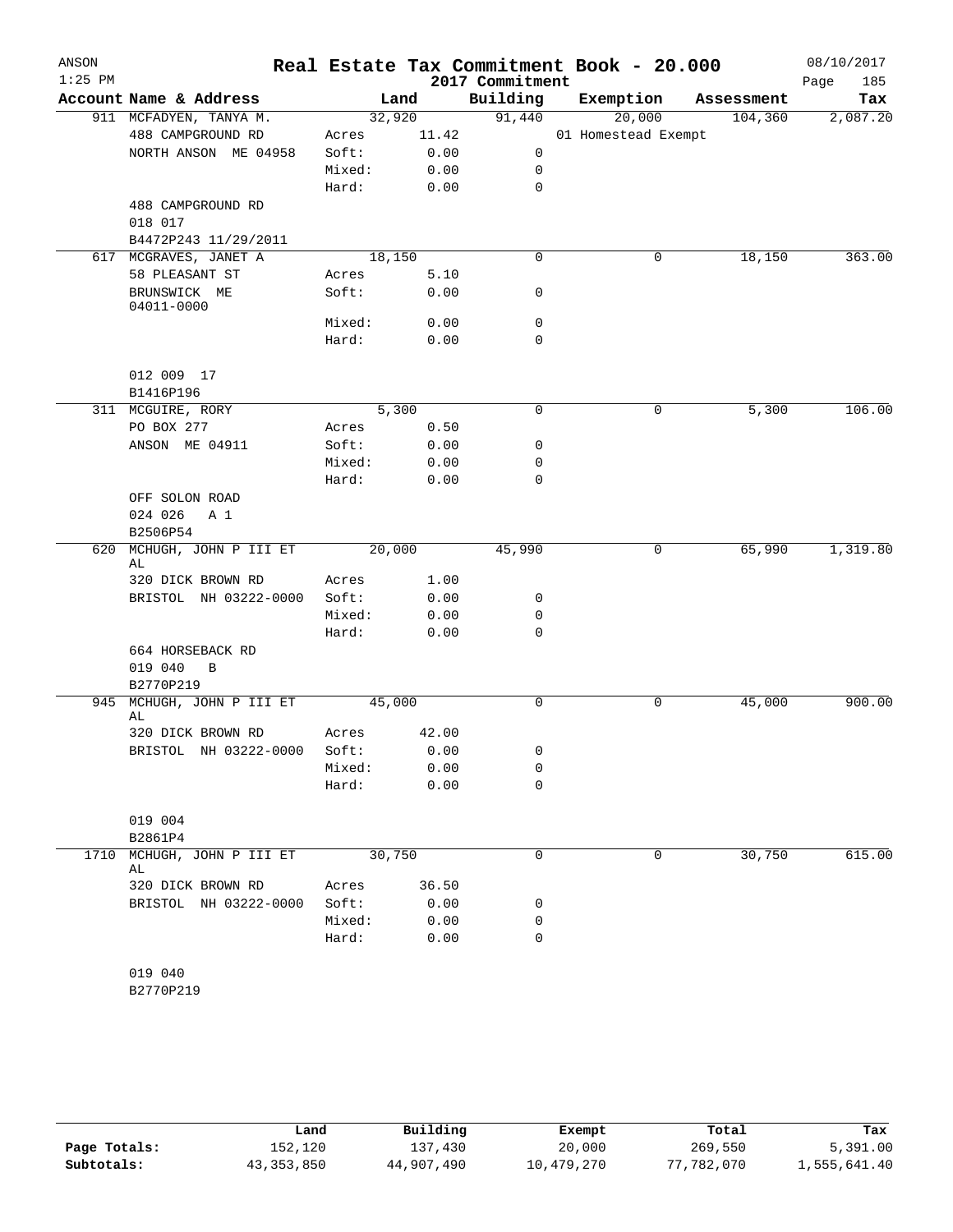| ANSON<br>$1:25$ PM |                                     |            |       |                             | Real Estate Tax Commitment Book - 20.000 |            | 08/10/2017         |
|--------------------|-------------------------------------|------------|-------|-----------------------------|------------------------------------------|------------|--------------------|
|                    | Account Name & Address              | Land       |       | 2017 Commitment<br>Building | Exemption                                | Assessment | Page<br>186<br>Tax |
|                    | 1131 MCHUGH, LAURENCE F,            | 34,000     |       | 75,860                      | $\Omega$                                 | 109,860    | 2,197.20           |
|                    | TRUSTEE                             |            |       |                             |                                          |            |                    |
|                    | PO BOX 282                          | Acres      | 12.50 |                             |                                          |            |                    |
|                    | ANSON ME 04911-0000                 | Soft:      | 0.00  | 0                           |                                          |            |                    |
|                    |                                     | Mixed:     | 0.00  | $\mathbf 0$                 |                                          |            |                    |
|                    |                                     | Hard:      | 0.00  | $\Omega$                    |                                          |            |                    |
|                    | 134 HORSEBACK RD                    | B4931P0294 |       |                             |                                          |            |                    |
|                    | 015 009                             |            |       |                             |                                          |            |                    |
|                    | B4931P294 07/17/2015                |            |       |                             |                                          |            |                    |
|                    | 621 MCKEE, HERBERT J & ANN<br>MARIE | 53,140     |       | 13,600                      | 0                                        | 66,740     | 1,334.80           |
|                    | 505 SCOTLAND RD                     | Acres      | 62.48 |                             |                                          |            |                    |
|                    | NORWICH CT 06360-0000               | Soft:      | 0.00  | 0                           |                                          |            |                    |
|                    |                                     | Mixed:     | 0.00  | $\mathbf 0$                 |                                          |            |                    |
|                    |                                     | Hard:      | 0.00  | $\mathbf 0$                 |                                          |            |                    |
|                    | 61 GRAY RD                          |            |       |                             |                                          |            |                    |
|                    | 022 038                             |            |       |                             |                                          |            |                    |
|                    | B1666P33                            |            |       |                             |                                          |            |                    |
|                    | 1253 MCKENNEY, DAVID                | 8,250      |       | 28,550                      | 0                                        | 36,800     | 736.00             |
|                    | 3709 GLADES END RD                  | Acres      | 0.17  |                             |                                          |            |                    |
|                    | RICHMOND VA 23233-0000 Soft:        |            | 0.00  | 0                           |                                          |            |                    |
|                    |                                     | Mixed:     | 0.00  | 0                           |                                          |            |                    |
|                    |                                     | Hard:      | 0.00  | $\mathbf 0$                 |                                          |            |                    |
|                    | 7 MILK ST                           |            |       |                             |                                          |            |                    |
|                    | 006 088                             |            |       |                             |                                          |            |                    |
|                    | B4081P19 12/10/2008                 |            |       |                             |                                          |            |                    |
|                    | 622 MCKENZIE, MICHAEL R &           | 18,330     |       | 0                           | 0                                        | 18,330     | 366.60             |
|                    | MARIE G<br>10 WESTCHESTER DR        | Acres      | 5.22  |                             |                                          |            |                    |
|                    | CANTON MA 02021-2449                | Soft:      | 0.00  | 0                           |                                          |            |                    |
|                    |                                     | Mixed:     | 0.00  | 0                           |                                          |            |                    |
|                    |                                     | Hard:      | 0.00  | $\mathbf 0$                 |                                          |            |                    |
|                    |                                     |            |       |                             |                                          |            |                    |
|                    | 019 022<br>3                        |            |       |                             |                                          |            |                    |
|                    | B1015P74                            |            |       |                             |                                          |            |                    |
|                    | 624 MCLAUGHLIN, CAROL S             | 37,700     |       | $\Omega$                    | 0                                        | 37,700     | 754.00             |
|                    | PO BOX 251                          | Acres      | 32.20 |                             |                                          |            |                    |
|                    | NORTH ANSON ME                      | Soft: 0.00 |       | 0                           |                                          |            |                    |
|                    | 04958-0251                          |            |       |                             |                                          |            |                    |
|                    |                                     | Mixed:     | 0.00  | 0                           |                                          |            |                    |
|                    |                                     | Hard:      | 0.00  | $\mathbf 0$                 |                                          |            |                    |
|                    |                                     |            |       |                             |                                          |            |                    |
|                    | 023 009 E                           |            |       |                             |                                          |            |                    |
|                    | B854P438<br>623 MCLAUGHLIN, CAROL S | 35,500     |       | 94,280                      | 20,000                                   | 109,780    | 2,195.60           |
|                    | PO BOX 251                          | Acres      | 14.00 |                             | 01 Homestead Exempt                      |            |                    |
|                    | NORTH ANSON ME                      | Soft:      | 0.00  | 0                           |                                          |            |                    |
|                    | 04958-0251                          |            |       |                             |                                          |            |                    |
|                    |                                     | Mixed:     | 0.00  | 0                           |                                          |            |                    |
|                    |                                     | Hard:      | 0.00  | $\mathbf 0$                 |                                          |            |                    |
|                    | 181 FAHI POND RD                    |            |       |                             |                                          |            |                    |
|                    | 024 012                             |            |       |                             |                                          |            |                    |
|                    | B899P709 B802P852                   |            |       |                             |                                          |            |                    |
|                    |                                     |            |       |                             |                                          |            |                    |
|                    |                                     |            |       |                             |                                          |            |                    |

|              | Land       | Building   | Exempt     | Total      | Tax          |
|--------------|------------|------------|------------|------------|--------------|
| Page Totals: | 186.920    | 212,290    | 20,000     | 379,210    | 7,584.20     |
| Subtotals:   | 43,540,770 | 45,119,780 | 10,499,270 | 78,161,280 | 1,563,225.60 |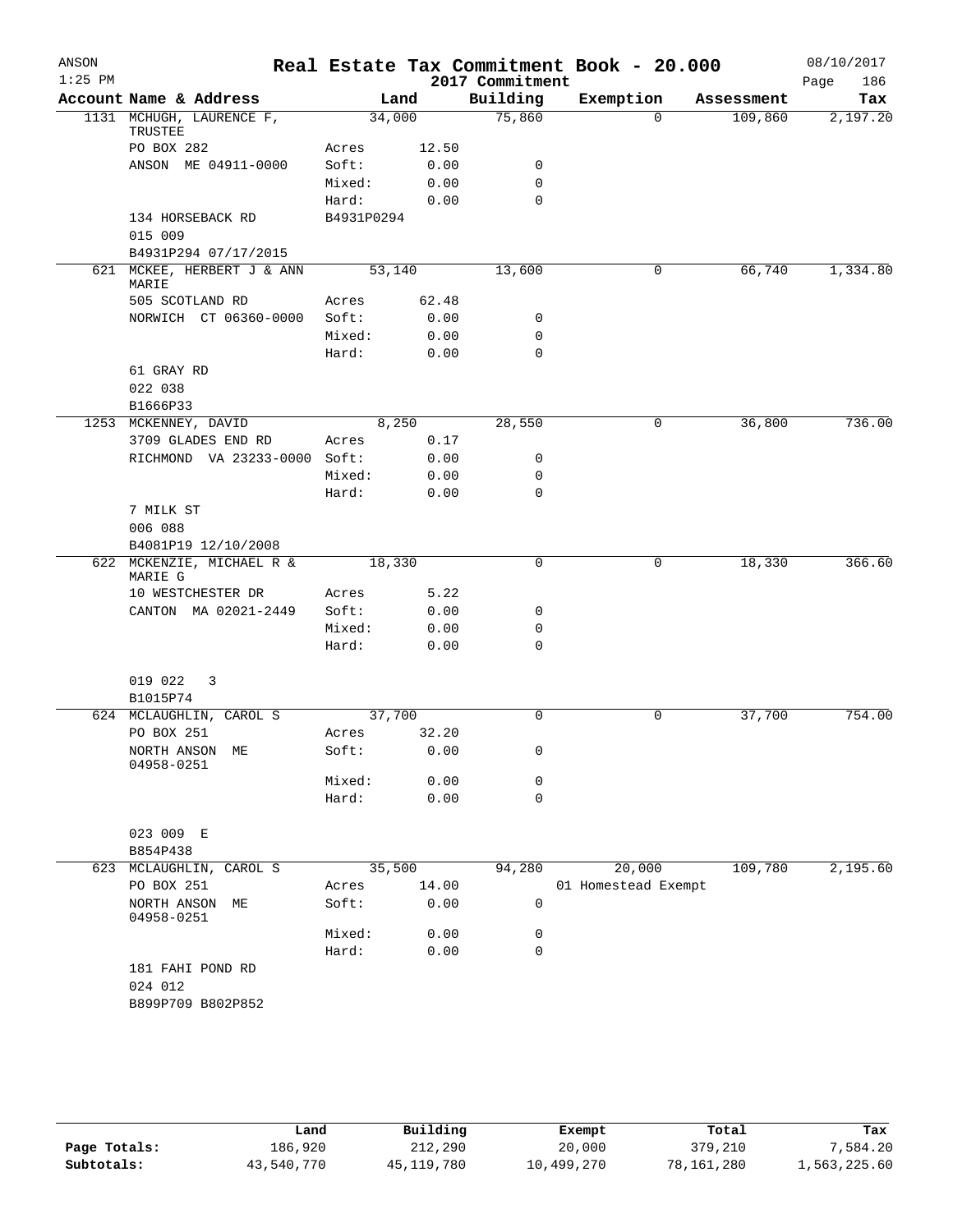| ANSON<br>$1:25$ PM |                              |            |       | 2017 Commitment | Real Estate Tax Commitment Book - 20.000 |            | 08/10/2017<br>Page<br>187 |
|--------------------|------------------------------|------------|-------|-----------------|------------------------------------------|------------|---------------------------|
|                    | Account Name & Address       | Land       |       | Building        | Exemption                                | Assessment | Tax                       |
|                    | 16 MCLAUGHLIN, CARROLL W &   | 21,500     |       | 57,600          | 20,000                                   | 59,100     | 1,182.00                  |
|                    | BLANCHARD, RHONDA A          | Acres      | 2.00  |                 | 01 Homestead Exempt                      |            |                           |
|                    | GENERAL DELIVERY             | Soft:      | 0.00  | 0               |                                          |            |                           |
|                    | NORTH ANSON ME<br>04958-0000 | Mixed:     | 0.00  | 0               |                                          |            |                           |
|                    |                              | Hard:      | 0.00  | $\mathbf 0$     |                                          |            |                           |
|                    | 233 CAMPGROUND RD            |            |       |                 |                                          |            |                           |
|                    | 015 048                      |            |       |                 |                                          |            |                           |
|                    | B2377P205                    |            |       |                 |                                          |            |                           |
|                    | 214 MCLAUGHLIN, RAMONA &     | 14,140     |       | 70,690          | 0                                        | 84,830     | 1,696.60                  |
|                    | RUSSELL, CINDY               | Acres      | 0.50  |                 |                                          |            |                           |
|                    | 507 WENTWORTH ROAD           | Soft:      | 0.00  | 0               |                                          |            |                           |
|                    | EMBDEN ME 04958              | Mixed:     | 0.00  | 0               |                                          |            |                           |
|                    |                              | Hard:      | 0.00  | $\mathbf 0$     |                                          |            |                           |
|                    | 92 FAHI POND RD              |            |       |                 |                                          |            |                           |
|                    | 023 005                      |            |       |                 |                                          |            |                           |
|                    | B4701P120 08/21/2013         |            |       |                 |                                          |            |                           |
|                    | 9 MCLEAN, BRIAN & JEAN       | 21,500     |       | 79,730          | 20,000                                   | 81,230     | 1,624.60                  |
|                    | 390 NEW PORTLAND RD          | Acres      | 2.00  |                 | 01 Homestead Exempt                      |            |                           |
|                    | NORTH ANSON ME<br>04958-0000 | Soft:      | 0.00  | 0               |                                          |            |                           |
|                    |                              | Mixed:     | 0.00  | 0               |                                          |            |                           |
|                    |                              | Hard:      | 0.00  | $\mathbf 0$     |                                          |            |                           |
|                    | 390 NEW PORTLAND RD          |            |       |                 |                                          |            |                           |
|                    | 023 041 B                    |            |       |                 |                                          |            |                           |
|                    | B2143P136                    |            |       |                 |                                          |            |                           |
| 1048               | MCLEAN, CHARLES A.           | 21,730     |       | 6,290           | 0                                        | 28,020     | 560.40                    |
|                    | 308 RIVER RD                 | Acres      | 2.15  |                 |                                          |            |                           |
|                    | NORTH ANSON ME<br>04958-0000 | Soft:      | 0.00  | 0               |                                          |            |                           |
|                    |                              | Mixed:     | 0.00  | 0               |                                          |            |                           |
|                    |                              | Hard:      | 0.00  | $\mathbf 0$     |                                          |            |                           |
|                    | 308 RIVER RD                 |            |       |                 |                                          |            |                           |
|                    | 016 004                      |            |       |                 |                                          |            |                           |
|                    | B4571P355 12/05/2011         |            |       |                 |                                          |            |                           |
|                    | 626 MCLEAN, DALE E           | 31,420     |       | 2,350           | 0                                        | 33,770     | 675.40                    |
|                    | 120 FAHI POND ROAD           | Acres      | 17.92 |                 |                                          |            |                           |
|                    | NORTH ANSON ME<br>04958-7633 | Soft: 0.00 |       | 0               |                                          |            |                           |
|                    |                              | Mixed:     | 0.00  | 0               |                                          |            |                           |
|                    |                              | Hard:      | 0.00  | $\mathbf 0$     |                                          |            |                           |
|                    |                              |            |       |                 |                                          |            |                           |
|                    | 022 005 C                    |            |       |                 |                                          |            |                           |
|                    | B4908P115 05/26/2015 B990P58 |            |       |                 |                                          |            |                           |
|                    | 1775 MCLEAN, DALE E.         | 33,100     |       | 52,040          | 0                                        | 85,140     | 1,702.80                  |
|                    | 120 FAHI POND ROAD           | Acres      | 17.00 |                 |                                          |            |                           |
|                    | NORTH ANSON ME<br>04958-7633 | Soft:      | 0.00  | 0               |                                          |            |                           |
|                    |                              | Mixed:     | 0.00  | 0               |                                          |            |                           |
|                    |                              | Hard:      | 0.00  | $\mathbf 0$     |                                          |            |                           |
|                    | 120 FAHI POND RD             |            |       |                 |                                          |            |                           |
|                    | 023 007                      |            |       |                 |                                          |            |                           |
|                    | B5021P86 04/28/2016          |            |       |                 |                                          |            |                           |
|                    |                              |            |       |                 |                                          |            |                           |
|                    |                              |            |       |                 |                                          |            |                           |

|              | Land       | Building   | Exempt     | Total      | Tax          |
|--------------|------------|------------|------------|------------|--------------|
| Page Totals: | 143.390    | 268,700    | 40,000     | 372,090    | 7,441.80     |
| Subtotals:   | 43,684,160 | 45,388,480 | 10,539,270 | 78,533,370 | 1,570,667.40 |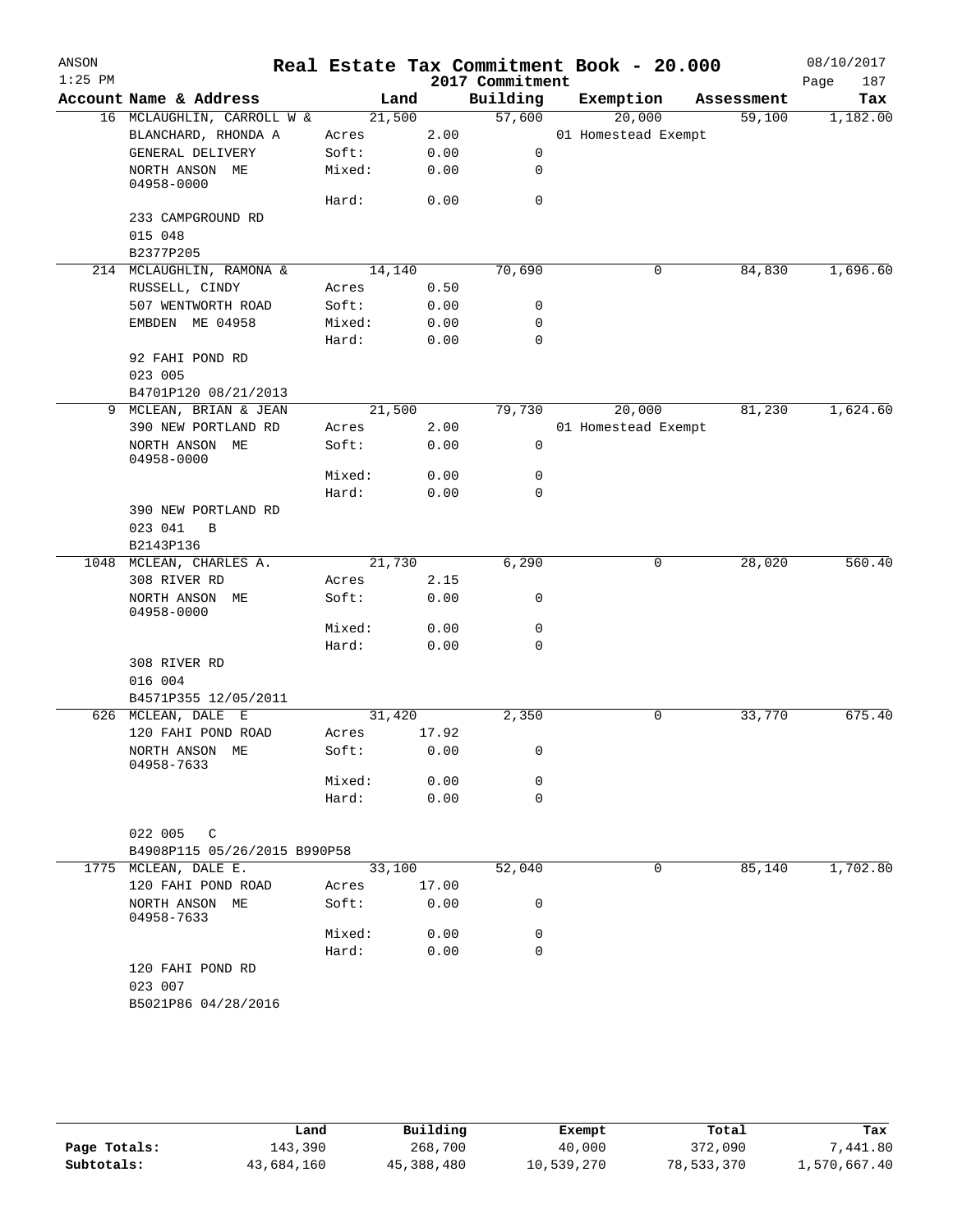|                              |                                                                                                                                                                                                                                                                                                                                                                                                                                                                                  |                                                                                                    |                                                                                                |                                                                                                                                                                                                                                                                                      |                                          | 08/10/2017<br>Page<br>188                                                                                                                                                                                             |
|------------------------------|----------------------------------------------------------------------------------------------------------------------------------------------------------------------------------------------------------------------------------------------------------------------------------------------------------------------------------------------------------------------------------------------------------------------------------------------------------------------------------|----------------------------------------------------------------------------------------------------|------------------------------------------------------------------------------------------------|--------------------------------------------------------------------------------------------------------------------------------------------------------------------------------------------------------------------------------------------------------------------------------------|------------------------------------------|-----------------------------------------------------------------------------------------------------------------------------------------------------------------------------------------------------------------------|
|                              |                                                                                                                                                                                                                                                                                                                                                                                                                                                                                  |                                                                                                    | Building                                                                                       | Exemption                                                                                                                                                                                                                                                                            | Assessment                               | Tax                                                                                                                                                                                                                   |
| KIMBERLEY C.                 |                                                                                                                                                                                                                                                                                                                                                                                                                                                                                  |                                                                                                    | 62,250                                                                                         | 20,000                                                                                                                                                                                                                                                                               | 59,570                                   | 1,191.40                                                                                                                                                                                                              |
| 298 RIVER RD                 | Acres                                                                                                                                                                                                                                                                                                                                                                                                                                                                            |                                                                                                    |                                                                                                |                                                                                                                                                                                                                                                                                      |                                          |                                                                                                                                                                                                                       |
| NORTH ANSON ME<br>04958-0000 | Soft:                                                                                                                                                                                                                                                                                                                                                                                                                                                                            |                                                                                                    | 0                                                                                              |                                                                                                                                                                                                                                                                                      |                                          |                                                                                                                                                                                                                       |
|                              | Mixed:                                                                                                                                                                                                                                                                                                                                                                                                                                                                           | 0.00                                                                                               | 0                                                                                              |                                                                                                                                                                                                                                                                                      |                                          |                                                                                                                                                                                                                       |
|                              | Hard:                                                                                                                                                                                                                                                                                                                                                                                                                                                                            |                                                                                                    | 0                                                                                              |                                                                                                                                                                                                                                                                                      |                                          |                                                                                                                                                                                                                       |
| 298 RIVER RD                 |                                                                                                                                                                                                                                                                                                                                                                                                                                                                                  |                                                                                                    |                                                                                                |                                                                                                                                                                                                                                                                                      |                                          |                                                                                                                                                                                                                       |
| 016 002                      |                                                                                                                                                                                                                                                                                                                                                                                                                                                                                  |                                                                                                    |                                                                                                |                                                                                                                                                                                                                                                                                      |                                          |                                                                                                                                                                                                                       |
| B4276P125 05/28/2010         |                                                                                                                                                                                                                                                                                                                                                                                                                                                                                  |                                                                                                    |                                                                                                |                                                                                                                                                                                                                                                                                      |                                          |                                                                                                                                                                                                                       |
|                              |                                                                                                                                                                                                                                                                                                                                                                                                                                                                                  |                                                                                                    |                                                                                                |                                                                                                                                                                                                                                                                                      |                                          | 904.40                                                                                                                                                                                                                |
|                              | Acres                                                                                                                                                                                                                                                                                                                                                                                                                                                                            |                                                                                                    |                                                                                                |                                                                                                                                                                                                                                                                                      |                                          |                                                                                                                                                                                                                       |
| 04958-0000                   |                                                                                                                                                                                                                                                                                                                                                                                                                                                                                  |                                                                                                    |                                                                                                |                                                                                                                                                                                                                                                                                      |                                          |                                                                                                                                                                                                                       |
|                              |                                                                                                                                                                                                                                                                                                                                                                                                                                                                                  |                                                                                                    |                                                                                                |                                                                                                                                                                                                                                                                                      |                                          |                                                                                                                                                                                                                       |
|                              |                                                                                                                                                                                                                                                                                                                                                                                                                                                                                  |                                                                                                    |                                                                                                |                                                                                                                                                                                                                                                                                      |                                          |                                                                                                                                                                                                                       |
|                              |                                                                                                                                                                                                                                                                                                                                                                                                                                                                                  |                                                                                                    |                                                                                                |                                                                                                                                                                                                                                                                                      |                                          |                                                                                                                                                                                                                       |
|                              |                                                                                                                                                                                                                                                                                                                                                                                                                                                                                  |                                                                                                    |                                                                                                |                                                                                                                                                                                                                                                                                      |                                          |                                                                                                                                                                                                                       |
|                              |                                                                                                                                                                                                                                                                                                                                                                                                                                                                                  |                                                                                                    |                                                                                                |                                                                                                                                                                                                                                                                                      |                                          | 332.60                                                                                                                                                                                                                |
|                              |                                                                                                                                                                                                                                                                                                                                                                                                                                                                                  |                                                                                                    |                                                                                                |                                                                                                                                                                                                                                                                                      |                                          |                                                                                                                                                                                                                       |
|                              |                                                                                                                                                                                                                                                                                                                                                                                                                                                                                  |                                                                                                    |                                                                                                |                                                                                                                                                                                                                                                                                      |                                          |                                                                                                                                                                                                                       |
| 04958-0000                   |                                                                                                                                                                                                                                                                                                                                                                                                                                                                                  |                                                                                                    |                                                                                                |                                                                                                                                                                                                                                                                                      |                                          |                                                                                                                                                                                                                       |
|                              |                                                                                                                                                                                                                                                                                                                                                                                                                                                                                  |                                                                                                    |                                                                                                |                                                                                                                                                                                                                                                                                      |                                          |                                                                                                                                                                                                                       |
|                              |                                                                                                                                                                                                                                                                                                                                                                                                                                                                                  |                                                                                                    |                                                                                                |                                                                                                                                                                                                                                                                                      |                                          |                                                                                                                                                                                                                       |
| 023 037 & 38                 |                                                                                                                                                                                                                                                                                                                                                                                                                                                                                  |                                                                                                    |                                                                                                |                                                                                                                                                                                                                                                                                      |                                          |                                                                                                                                                                                                                       |
|                              |                                                                                                                                                                                                                                                                                                                                                                                                                                                                                  |                                                                                                    |                                                                                                |                                                                                                                                                                                                                                                                                      |                                          | 2,438.00                                                                                                                                                                                                              |
| LAURIE E                     |                                                                                                                                                                                                                                                                                                                                                                                                                                                                                  |                                                                                                    |                                                                                                |                                                                                                                                                                                                                                                                                      |                                          |                                                                                                                                                                                                                       |
| 497 NEW PORTLAND RD          | Acres                                                                                                                                                                                                                                                                                                                                                                                                                                                                            |                                                                                                    |                                                                                                |                                                                                                                                                                                                                                                                                      |                                          |                                                                                                                                                                                                                       |
| NORTH ANSON ME<br>04958-0000 | Soft:                                                                                                                                                                                                                                                                                                                                                                                                                                                                            |                                                                                                    |                                                                                                |                                                                                                                                                                                                                                                                                      |                                          |                                                                                                                                                                                                                       |
|                              | Mixed:                                                                                                                                                                                                                                                                                                                                                                                                                                                                           |                                                                                                    | 0                                                                                              |                                                                                                                                                                                                                                                                                      |                                          |                                                                                                                                                                                                                       |
|                              | Hard:                                                                                                                                                                                                                                                                                                                                                                                                                                                                            |                                                                                                    | 0                                                                                              |                                                                                                                                                                                                                                                                                      |                                          |                                                                                                                                                                                                                       |
|                              |                                                                                                                                                                                                                                                                                                                                                                                                                                                                                  |                                                                                                    |                                                                                                |                                                                                                                                                                                                                                                                                      |                                          |                                                                                                                                                                                                                       |
|                              |                                                                                                                                                                                                                                                                                                                                                                                                                                                                                  |                                                                                                    |                                                                                                |                                                                                                                                                                                                                                                                                      |                                          |                                                                                                                                                                                                                       |
|                              |                                                                                                                                                                                                                                                                                                                                                                                                                                                                                  |                                                                                                    |                                                                                                |                                                                                                                                                                                                                                                                                      |                                          |                                                                                                                                                                                                                       |
|                              |                                                                                                                                                                                                                                                                                                                                                                                                                                                                                  |                                                                                                    |                                                                                                |                                                                                                                                                                                                                                                                                      |                                          | 91.80                                                                                                                                                                                                                 |
|                              |                                                                                                                                                                                                                                                                                                                                                                                                                                                                                  |                                                                                                    |                                                                                                |                                                                                                                                                                                                                                                                                      |                                          |                                                                                                                                                                                                                       |
|                              |                                                                                                                                                                                                                                                                                                                                                                                                                                                                                  |                                                                                                    |                                                                                                |                                                                                                                                                                                                                                                                                      |                                          |                                                                                                                                                                                                                       |
|                              |                                                                                                                                                                                                                                                                                                                                                                                                                                                                                  |                                                                                                    |                                                                                                |                                                                                                                                                                                                                                                                                      |                                          |                                                                                                                                                                                                                       |
|                              |                                                                                                                                                                                                                                                                                                                                                                                                                                                                                  |                                                                                                    |                                                                                                |                                                                                                                                                                                                                                                                                      |                                          |                                                                                                                                                                                                                       |
|                              |                                                                                                                                                                                                                                                                                                                                                                                                                                                                                  |                                                                                                    |                                                                                                |                                                                                                                                                                                                                                                                                      |                                          |                                                                                                                                                                                                                       |
| B889P16                      |                                                                                                                                                                                                                                                                                                                                                                                                                                                                                  |                                                                                                    |                                                                                                |                                                                                                                                                                                                                                                                                      |                                          |                                                                                                                                                                                                                       |
|                              |                                                                                                                                                                                                                                                                                                                                                                                                                                                                                  |                                                                                                    | 1,400                                                                                          | 0                                                                                                                                                                                                                                                                                    | 25,660                                   | 513.20                                                                                                                                                                                                                |
| 543 PEASE HILL RD            |                                                                                                                                                                                                                                                                                                                                                                                                                                                                                  |                                                                                                    |                                                                                                |                                                                                                                                                                                                                                                                                      |                                          |                                                                                                                                                                                                                       |
| ANSON ME 04911-0000          | Soft:                                                                                                                                                                                                                                                                                                                                                                                                                                                                            |                                                                                                    | 0                                                                                              |                                                                                                                                                                                                                                                                                      |                                          |                                                                                                                                                                                                                       |
|                              | Mixed:                                                                                                                                                                                                                                                                                                                                                                                                                                                                           |                                                                                                    | $\mathbf 0$                                                                                    |                                                                                                                                                                                                                                                                                      |                                          |                                                                                                                                                                                                                       |
|                              | Hard:                                                                                                                                                                                                                                                                                                                                                                                                                                                                            |                                                                                                    | $\mathbf 0$                                                                                    |                                                                                                                                                                                                                                                                                      |                                          |                                                                                                                                                                                                                       |
| 543 PEASE HILL RD            |                                                                                                                                                                                                                                                                                                                                                                                                                                                                                  |                                                                                                    |                                                                                                |                                                                                                                                                                                                                                                                                      |                                          |                                                                                                                                                                                                                       |
|                              |                                                                                                                                                                                                                                                                                                                                                                                                                                                                                  |                                                                                                    |                                                                                                |                                                                                                                                                                                                                                                                                      |                                          |                                                                                                                                                                                                                       |
| 014 041<br>2<br>B1664P99     |                                                                                                                                                                                                                                                                                                                                                                                                                                                                                  |                                                                                                    |                                                                                                |                                                                                                                                                                                                                                                                                      |                                          |                                                                                                                                                                                                                       |
|                              | Account Name & Address<br>615 MCLEAN, DARRELL W &<br>1588 MCLEAN, DAVID E<br>492 NEW PORTLAND RD<br>NORTH ANSON ME<br>492 NEW PORTLAND RD<br>022 005<br>D<br>B2163P99 B1092P20<br>1579 MCLEAN, DAVID E.<br>492 NEW PORTLAND RD<br>NORTH ANSON ME<br>B4757P122 02/12/2014<br>MCLEAN, ELDON K &<br>497 NEW PORTLAND RD<br>022 001<br>B4167P150 07/23/2009<br>627 MCLEAN, KENNETH P<br>543 PEASE HILL RD<br>ANSON ME 04911-0000<br>306 RIVER RD<br>016 003<br>629 MCLEAN, KENNETH P | Soft:<br>Mixed:<br>Hard:<br>Acres<br>Soft:<br>Mixed:<br>Hard:<br>Acres<br>Soft:<br>Mixed:<br>Hard: | Land<br>17,320<br>41,920<br>0.00<br>16,630<br>0.00<br>49,100<br>LIFE ESTATE<br>24,260<br>Acres | 0.75<br>0.00<br>0.00<br>23,300<br>20.42<br>0.00<br>0<br>0.00<br>0<br>0<br>0<br>8.75<br>0.00<br>0<br>0<br>0.00<br>0<br>98,800<br>34.20<br>0.00<br>0.00<br>0.00<br>15,490<br>0.60<br>0.00<br>$\mathbf 0$<br>0.00<br>$\mathbf 0$<br>0.00<br>$\mathbf 0$<br>3.84<br>0.00<br>0.00<br>0.00 | 2017 Commitment<br>20,000<br>0<br>26,000 | Real Estate Tax Commitment Book - 20.000<br>01 Homestead Exempt<br>45,220<br>01 Homestead Exempt<br>16,630<br>121,900<br>01 Homestead Exempt<br>0 02 Resident Veteran<br>9,100 20,000<br>4,590<br>01 Homestead Exempt |

|              | Land       | Building   | Exempt     | Total      | Tax          |
|--------------|------------|------------|------------|------------|--------------|
| Page Totals: | 164,720    | 194,850    | 86,000     | 273,570    | 5,471.40     |
| Subtotals:   | 43,848,880 | 45,583,330 | 10,625,270 | 78,806,940 | 1,576,138.80 |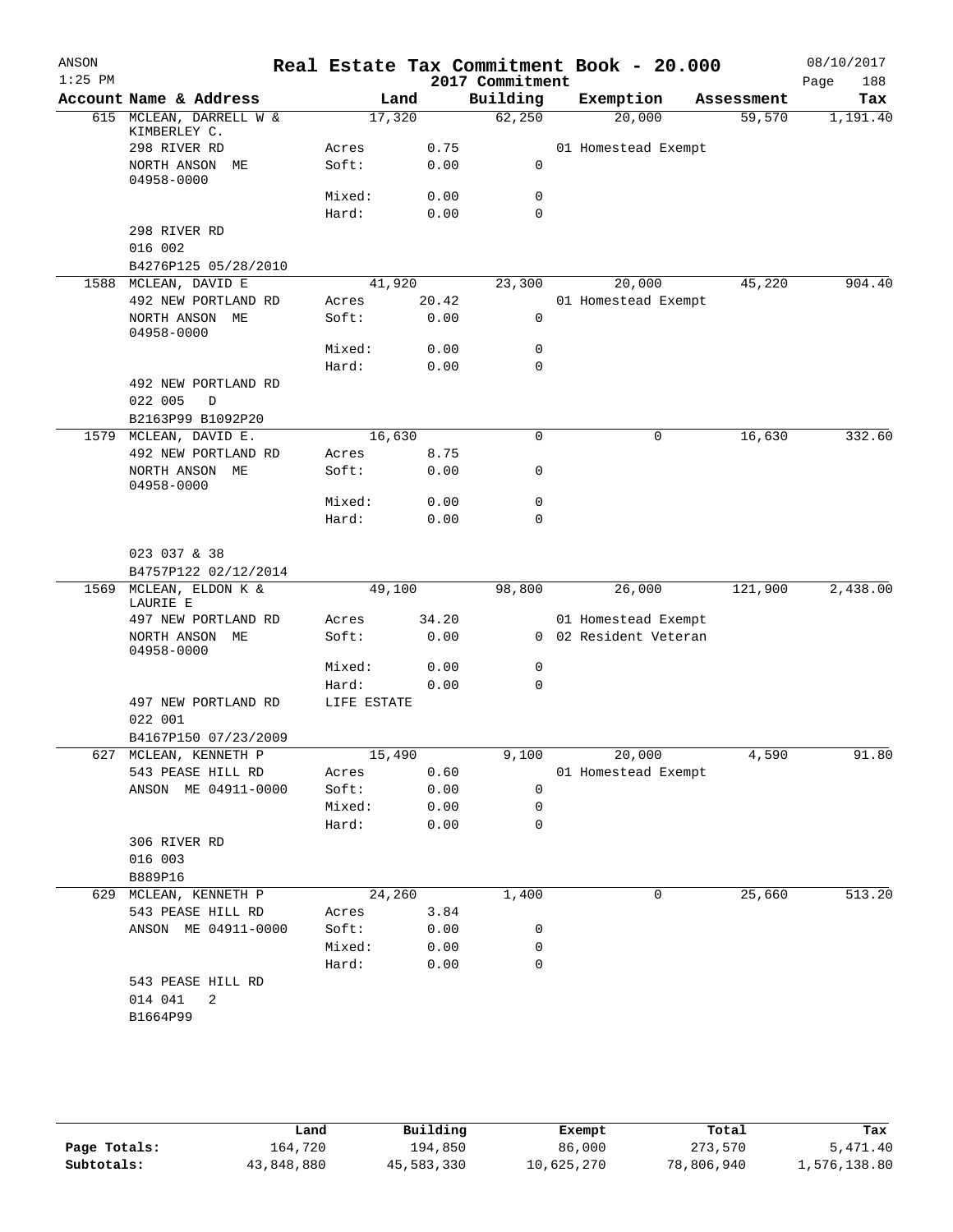| ANSON     |                                                  |                |              |                 | Real Estate Tax Commitment Book - 20.000 |            | 08/10/2017  |
|-----------|--------------------------------------------------|----------------|--------------|-----------------|------------------------------------------|------------|-------------|
| $1:25$ PM |                                                  |                |              | 2017 Commitment |                                          |            | 189<br>Page |
|           | Account Name & Address                           |                | Land         | Building        | Exemption                                | Assessment | Tax         |
|           | 1793 MCLEAN, KENNETH P                           | 12,100         |              | $\mathbf 0$     | $\Omega$                                 | 12,100     | 242.00      |
|           | 543 PEASE HILL RD                                | Acres          | 11.00        |                 |                                          |            |             |
|           | ANSON ME 04911-0000                              | Soft:          | 0.00         | 0               |                                          |            |             |
|           |                                                  | Mixed:         | 0.00         | $\mathbf 0$     |                                          |            |             |
|           |                                                  | Hard:          | 0.00         | $\mathbf 0$     |                                          |            |             |
|           | 014 041                                          |                |              |                 |                                          |            |             |
|           | B2261P47                                         |                |              |                 |                                          |            |             |
|           | 910 MCPHERSON, LINDA S                           | 21,600         |              | 54,930          | 20,000                                   | 56,530     | 1,130.60    |
|           | 140 FAHI POND RD<br>NORTH ANSON ME<br>04958-0000 | Acres<br>Soft: | 3.00<br>0.00 | $\mathbf 0$     | 01 Homestead Exempt                      |            |             |
|           |                                                  | Mixed:         | 0.00         | $\mathbf 0$     |                                          |            |             |
|           |                                                  | Hard:          | 0.00         | $\mathbf 0$     |                                          |            |             |
|           | 140 FAHI POND RD<br>023 008                      | LIFE ESTATE    |              |                 |                                          |            |             |
|           | B4264P41 04/15/2010 B2448P29                     |                |              |                 |                                          |            |             |
|           | 497 MEADOWS, ERIK &                              | 18,050         |              | 0               | 0                                        | 18,050     | 361.00      |
|           | ROETHER, RACHELLE                                | Acres          | 5.03         |                 |                                          |            |             |
|           | 62 LANDIS CIRCLE                                 | Soft:          | 0.00         | 0               |                                          |            |             |
|           | HAMILTON OH 45013-0000 Mixed:                    |                | 0.00         | $\mathbf 0$     |                                          |            |             |
|           |                                                  | Hard:          | 0.00         | 0               |                                          |            |             |
|           |                                                  |                |              |                 |                                          |            |             |
|           | 011 042<br>5 <sub>2</sub><br>B2551P283           |                |              |                 |                                          |            |             |
|           | 633 MEADOWS, JERRY E &                           | 47,300         |              | 22,600          | 0                                        | 69,900     | 1,398.00    |
|           | LUCIANO                                          |                |              |                 |                                          |            |             |
|           | 3020 CLUB DRIVE                                  | Acres          | 51.01        |                 |                                          |            |             |
|           | GILROY CA 95020                                  | Soft:          | 0.00         | 0               |                                          |            |             |
|           |                                                  | Mixed:         | 0.00         | $\mathbf 0$     |                                          |            |             |
|           |                                                  | Hard:          | 0.00         | $\mathbf 0$     |                                          |            |             |
|           | 286 PEASE HILL RD                                |                |              |                 |                                          |            |             |
|           | 011 042<br>4                                     |                |              |                 |                                          |            |             |
|           | B1750P81                                         |                |              |                 |                                          |            |             |
| 87        | MEAGHER, MARK                                    | 22,270         |              | 35,600          | 20,000                                   | 37,870     | 757.40      |
|           | 203 CAMPGROUND RD                                | Acres          | 2.51         |                 | 01 Homestead Exempt                      |            |             |
|           | NORTH ANSON ME<br>04958-7102                     | Soft:          | 0.00         | 0               |                                          |            |             |
|           |                                                  | Mixed:         | 0.00         | 0               |                                          |            |             |
|           |                                                  | Hard:          | 0.00         | 0               |                                          |            |             |
|           | 203 CAMPGROUND RD                                |                |              |                 |                                          |            |             |
|           | 015 049 A                                        |                |              |                 |                                          |            |             |
|           | B3659P124 04/07/2006                             |                |              |                 |                                          |            |             |
|           | 1904 MECHANICS SAVINGS BANK                      | 29,730         |              | 27,890          | 0                                        | 57,620     | 1,152.40    |
|           | 100 MINOT AVENUE                                 | Acres          | 4.82         |                 |                                          |            |             |
|           | AUBURN ME 04210                                  | Soft:          | 0.00         | 0               |                                          |            |             |
|           |                                                  | Mixed:         | 0.00         | 0               |                                          |            |             |
|           |                                                  | Hard:          | 0.00         | $\mathbf 0$     |                                          |            |             |
|           | 30 DOVER LANE<br>018 014 2                       | B5109P0315     |              |                 |                                          |            |             |
|           | B5109P315 12/12/2016 B4029P181 07/16/2008        |                |              |                 |                                          |            |             |

|              | Land       | Building   | Exempt     | Total      | Tax          |
|--------------|------------|------------|------------|------------|--------------|
| Page Totals: | 151,050    | 141,020    | 40,000     | 252,070    | 5,041.40     |
| Subtotals:   | 43,999,930 | 45,724,350 | 10,665,270 | 79,059,010 | 1,581,180.20 |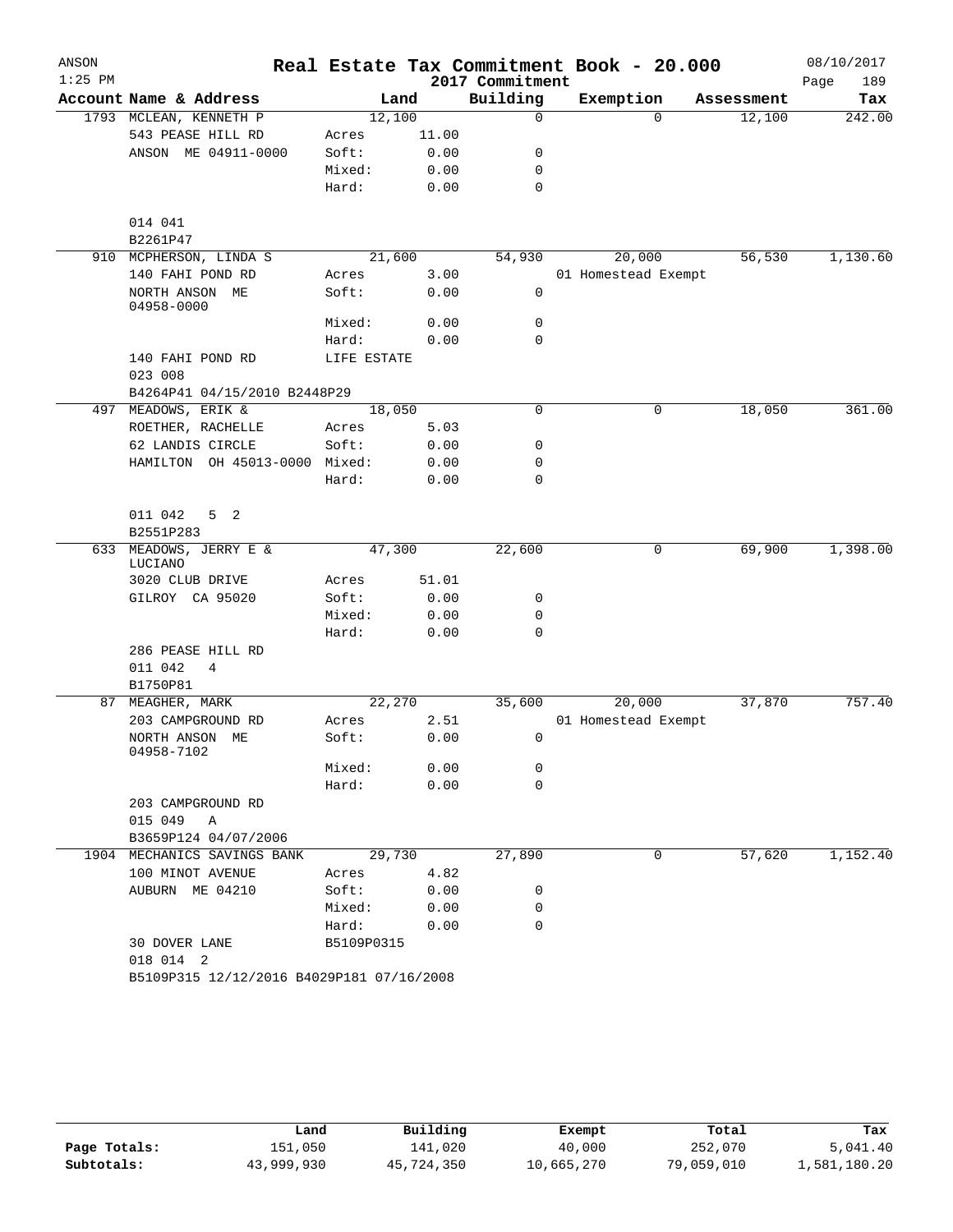| ANSON     |                                                           |        |        |                 | Real Estate Tax Commitment Book - 20.000 |            | 08/10/2017  |
|-----------|-----------------------------------------------------------|--------|--------|-----------------|------------------------------------------|------------|-------------|
| $1:25$ PM |                                                           |        |        | 2017 Commitment |                                          |            | Page<br>190 |
|           | Account Name & Address                                    |        | Land   | Building        | Exemption                                | Assessment | Tax         |
|           | 1820 MEDEIROS, GARY P. &<br>MARTHA M.                     | 19,130 |        | 0               | $\Omega$                                 | 19,130     | 382.60      |
|           | 2 TALBOT DR                                               | Acres  | 18.69  |                 |                                          |            |             |
|           | NORTON MA 02766-0000                                      | Soft:  | 0.00   | 0               |                                          |            |             |
|           |                                                           | Mixed: | 0.00   | 0               |                                          |            |             |
|           |                                                           | Hard:  | 0.00   | 0               |                                          |            |             |
|           | 021 011<br>1<br>B4715P186 09/25/2013                      |        |        |                 |                                          |            |             |
|           | 636 MEDLING, TRACY                                        |        | 57,000 | 53,230          | 20,000                                   | 90,230     | 1,804.60    |
|           | 609 PEASE HILL RD                                         | Acres  | 50.00  |                 | 01 Homestead Exempt                      |            |             |
|           | ANSON ME 04911-0000                                       | Soft:  | 0.00   | $\mathsf{O}$    |                                          |            |             |
|           |                                                           | Mixed: | 0.00   | $\mathbf 0$     |                                          |            |             |
|           |                                                           | Hard:  | 0.00   | 0               |                                          |            |             |
|           | 609 PEASE HILL RD                                         |        |        |                 |                                          |            |             |
|           | 014 040<br>$\mathbf{1}$                                   |        |        |                 |                                          |            |             |
|           | B1504P4<br>635 MEDUGNO, JOYCE A                           | 17,600 |        | 0               | 0                                        | 17,600     | 352.00      |
|           | 13A GREEN STREET                                          | Acres  | 10.50  |                 |                                          |            |             |
|           | EVERETT MA 02149-3625                                     | Soft:  | 0.00   | 0               |                                          |            |             |
|           |                                                           | Mixed: | 0.00   | 0               |                                          |            |             |
|           |                                                           | Hard:  | 0.00   | 0               |                                          |            |             |
|           |                                                           |        |        |                 |                                          |            |             |
|           | 018 021<br>M                                              |        |        |                 |                                          |            |             |
|           | B1297P173                                                 |        |        |                 |                                          |            |             |
| 258       | MELANCON INTER VIVOS                                      |        | 26,250 | 45,360          | 20,000                                   | 51,610     | 1,032.20    |
|           | FAM TR                                                    |        |        |                 |                                          |            |             |
|           | C/O BERNARD MELANCON                                      | Acres  | 2.50   |                 | 01 Homestead Exempt                      |            |             |
|           | PO BOX 501                                                | Soft:  | 0.00   | 0               |                                          |            |             |
|           | 182 MAIN ST                                               | Mixed: | 0.00   | 0               |                                          |            |             |
|           | ANSON ME 04911-0501                                       | Hard:  | 0.00   | 0               |                                          |            |             |
|           | 182 MAIN ST                                               |        |        |                 |                                          |            |             |
|           | 002 021                                                   |        |        |                 |                                          |            |             |
|           | B4362P13 01/24/2011 B2525P184<br>637 MELANCON, SHIRLEY J. |        | 2,000  | 18,410          | 0                                        | 20,410     | 408.20      |
|           | 486 ANSON ROAD                                            | Acres  | 0.01   |                 |                                          |            |             |
|           | STARKS ME 04911-0000                                      | Soft:  | 0.00   | 0               |                                          |            |             |
|           |                                                           | Mixed: | 0.00   | 0               |                                          |            |             |
|           |                                                           | Hard:  | 0.00   | 0               |                                          |            |             |
|           | 47 MAIN ST                                                |        |        |                 |                                          |            |             |
|           | 001 105                                                   |        |        |                 |                                          |            |             |
|           | B4362P13 01/24/2011 B2770P171                             |        |        |                 |                                          |            |             |
| 238       | MELLO, CRAIG & GREGORY                                    | 23,000 |        | 25,800          | 20,000                                   | 28,800     | 576.00      |
|           | R, JR                                                     |        |        |                 |                                          |            |             |
|           | 343 EMBDEN POND RD                                        | Acres  | 3.00   |                 | 01 Homestead Exempt                      |            |             |
|           | NORTH ANSON ME<br>04958-7420                              | Soft:  | 0.00   | 0               |                                          |            |             |
|           |                                                           | Mixed: | 0.00   | 0               |                                          |            |             |
|           |                                                           | Hard:  | 0.00   | 0               |                                          |            |             |
|           | 343 EMBDEN POND RD                                        |        |        |                 |                                          |            |             |
|           | 023 026<br>Α                                              |        |        |                 |                                          |            |             |
|           | B3923P211 10/22/2007                                      |        |        |                 |                                          |            |             |
|           |                                                           |        |        |                 |                                          |            |             |

|              | Land         | Building   | Exempt     | Total      | Tax          |
|--------------|--------------|------------|------------|------------|--------------|
| Page Totals: | 144,980      | 142,800    | 60,000     | 227,780    | 4,555.60     |
| Subtotals:   | 44, 144, 910 | 45,867,150 | 10,725,270 | 79,286,790 | 1,585,735.80 |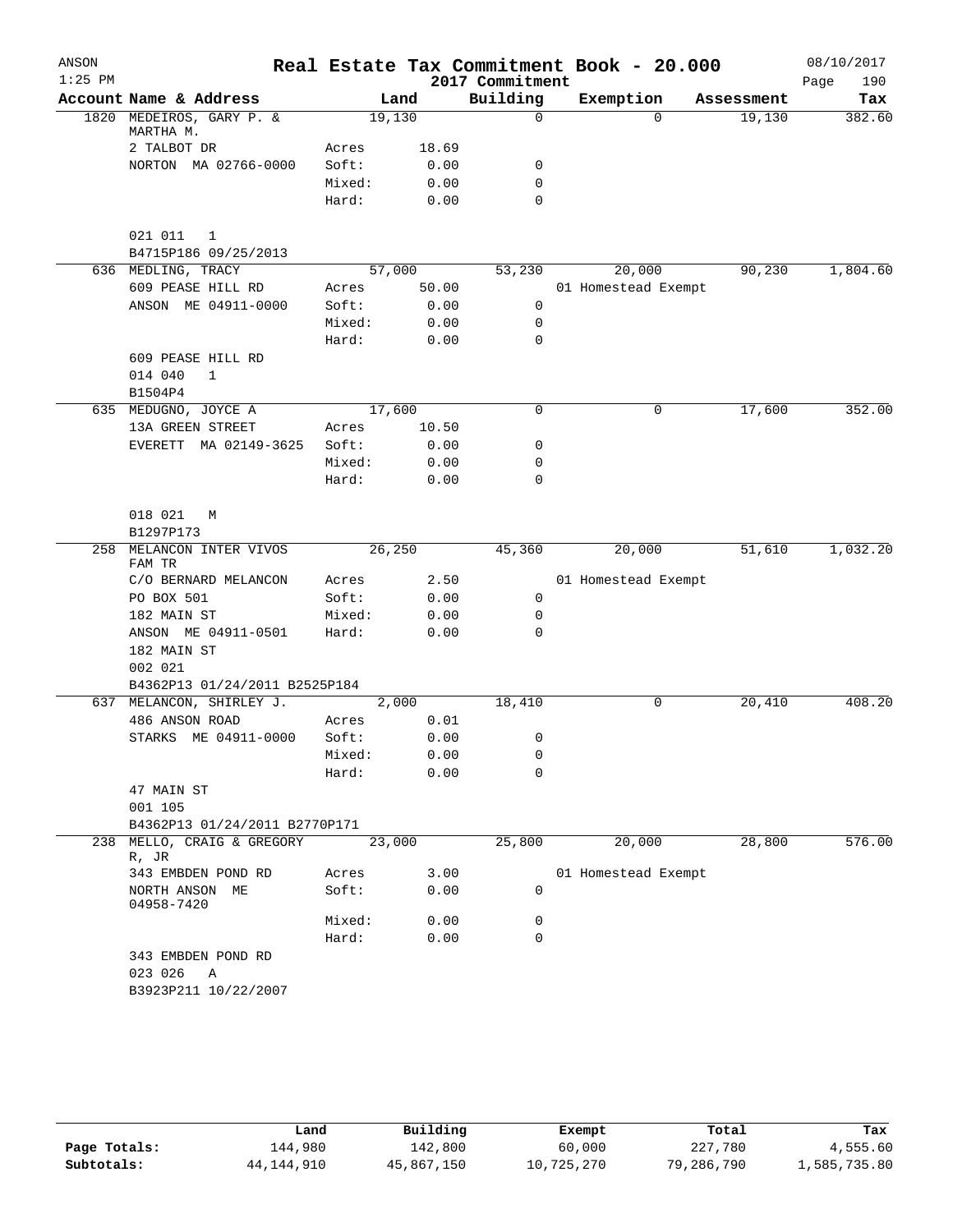| ANSON<br>$1:25$ PM |                                     |                         |       | 2017 Commitment | Real Estate Tax Commitment Book - 20.000 |            | 08/10/2017<br>Page<br>191 |
|--------------------|-------------------------------------|-------------------------|-------|-----------------|------------------------------------------|------------|---------------------------|
|                    | Account Name & Address              |                         | Land  | Building        | Exemption                                | Assessment | Tax                       |
|                    | 239 MELLO, CRAIG & GREGORY<br>R, JR | 13,500                  |       | $\mathbf 0$     | $\Omega$                                 | 13,500     | 270.00                    |
|                    | 343 EMBDEN POND RD                  | Acres                   | 2.00  |                 |                                          |            |                           |
|                    | NORTH ANSON ME<br>04958-0000        | Soft:                   | 0.00  | 0               |                                          |            |                           |
|                    |                                     | Mixed:                  | 0.00  | 0               |                                          |            |                           |
|                    |                                     | Hard:                   | 0.00  | $\mathbf 0$     |                                          |            |                           |
|                    | 343 EMBDEN POND RD                  |                         |       |                 |                                          |            |                           |
|                    | 023 026                             |                         |       |                 |                                          |            |                           |
|                    | B3923P211 10/22/2007                |                         |       |                 |                                          |            |                           |
| 640                | MELLOWS, HENRY R &<br>SHIRLEY A     |                         | 7,560 | $\mathbf 0$     | 0                                        | 7,560      | 151.20                    |
|                    | 209 PEASE HILL RD                   | Acres                   | 17.00 |                 |                                          |            |                           |
|                    | ANSON ME 04911-0000                 | Soft:                   | 0.00  | 0               |                                          |            |                           |
|                    |                                     | Mixed:                  | 0.00  | 0               |                                          |            |                           |
|                    |                                     | Hard:                   | 0.00  | 0               |                                          |            |                           |
|                    |                                     | FARMLAND CLASS          |       |                 |                                          |            |                           |
|                    | 011 038<br>B864P20                  |                         |       |                 |                                          |            |                           |
|                    | 641 MELLOWS, HENRY R &              |                         | 1,760 | $\mathbf 0$     | 0                                        | 1,760      | 35.20                     |
|                    | SHIRLEY A                           |                         |       |                 |                                          |            |                           |
|                    | 209 PEASE HILL RD                   | Acres                   | 3.51  |                 |                                          |            |                           |
|                    | ANSON ME 04911-0000                 | Soft:                   | 0.00  | 0               |                                          |            |                           |
|                    |                                     | Mixed:                  | 0.00  | $\mathbf 0$     |                                          |            |                           |
|                    |                                     | Hard:                   | 0.00  | $\mathbf 0$     |                                          |            |                           |
|                    |                                     | FARMLAND CLASS          |       |                 |                                          |            |                           |
|                    | 011 037<br>Α                        |                         |       |                 |                                          |            |                           |
|                    | B864P420                            |                         |       |                 |                                          |            |                           |
|                    | 642 MELLOWS, HENRY R &<br>SHIRLEY A | 36,640                  |       | 118,030         | 20,000                                   | 134,670    | 2,693.40                  |
|                    | 209 PEASE HILL RD                   | Acres                   | 89.00 |                 | 01 Homestead Exempt                      |            |                           |
|                    | ANSON ME 04911-0000                 | Soft:                   | 0.00  | 0               |                                          |            |                           |
|                    |                                     | Mixed:                  | 0.00  | 0               |                                          |            |                           |
|                    |                                     | Hard:                   | 0.00  | $\mathbf 0$     |                                          |            |                           |
|                    | 209 PEASE HILL RD                   | FARMLAND CLASS          |       |                 |                                          |            |                           |
|                    | 011 001<br>B864P20                  |                         |       |                 |                                          |            |                           |
|                    | 638 MELLOWS, HENRY R &              |                         | 1,200 | 0               | 0                                        | 1,200      | 24.00                     |
|                    | SHIRLEY A                           |                         |       |                 |                                          |            |                           |
|                    | 209 PEASE HILL RD                   | Acres                   | 4.00  |                 |                                          |            |                           |
|                    | ANSON ME 04911-0000                 | Soft:                   | 0.00  | 0               |                                          |            |                           |
|                    |                                     | Mixed:                  | 0.00  | 0<br>0          |                                          |            |                           |
|                    |                                     | Hard:<br>FARMLAND CLASS | 0.00  |                 |                                          |            |                           |
|                    | 011 002                             |                         |       |                 |                                          |            |                           |
|                    | B864P420                            |                         |       |                 |                                          |            |                           |
| 1497               | MELLOWS, HENRY R &                  |                         | 1,560 | 0               | 0                                        | 1,560      | 31.20                     |
|                    | SHIRLEY A                           |                         |       |                 |                                          |            |                           |
|                    | 209 PEASE HILL RD                   | Acres                   | 13.00 |                 |                                          |            |                           |
|                    | ANSON ME 04911-0000                 | Soft:                   | 0.00  | 0               |                                          |            |                           |
|                    |                                     | Mixed:                  | 0.00  | 0               |                                          |            |                           |
|                    |                                     | Hard:                   | 0.00  | 0               |                                          |            |                           |
|                    |                                     | FARMLAND CLASS          |       |                 |                                          |            |                           |
|                    | 011 042<br>B                        |                         |       |                 |                                          |            |                           |
|                    | B1237P26                            |                         |       |                 |                                          |            |                           |

|              | Land       | Building   | Exempt     | Total      | Tax          |
|--------------|------------|------------|------------|------------|--------------|
| Page Totals: | 62,220     | 118,030    | 20,000     | 160,250    | 3,205.00     |
| Subtotals:   | 44,207,130 | 45,985,180 | 10,745,270 | 79,447,040 | 1,588,940.80 |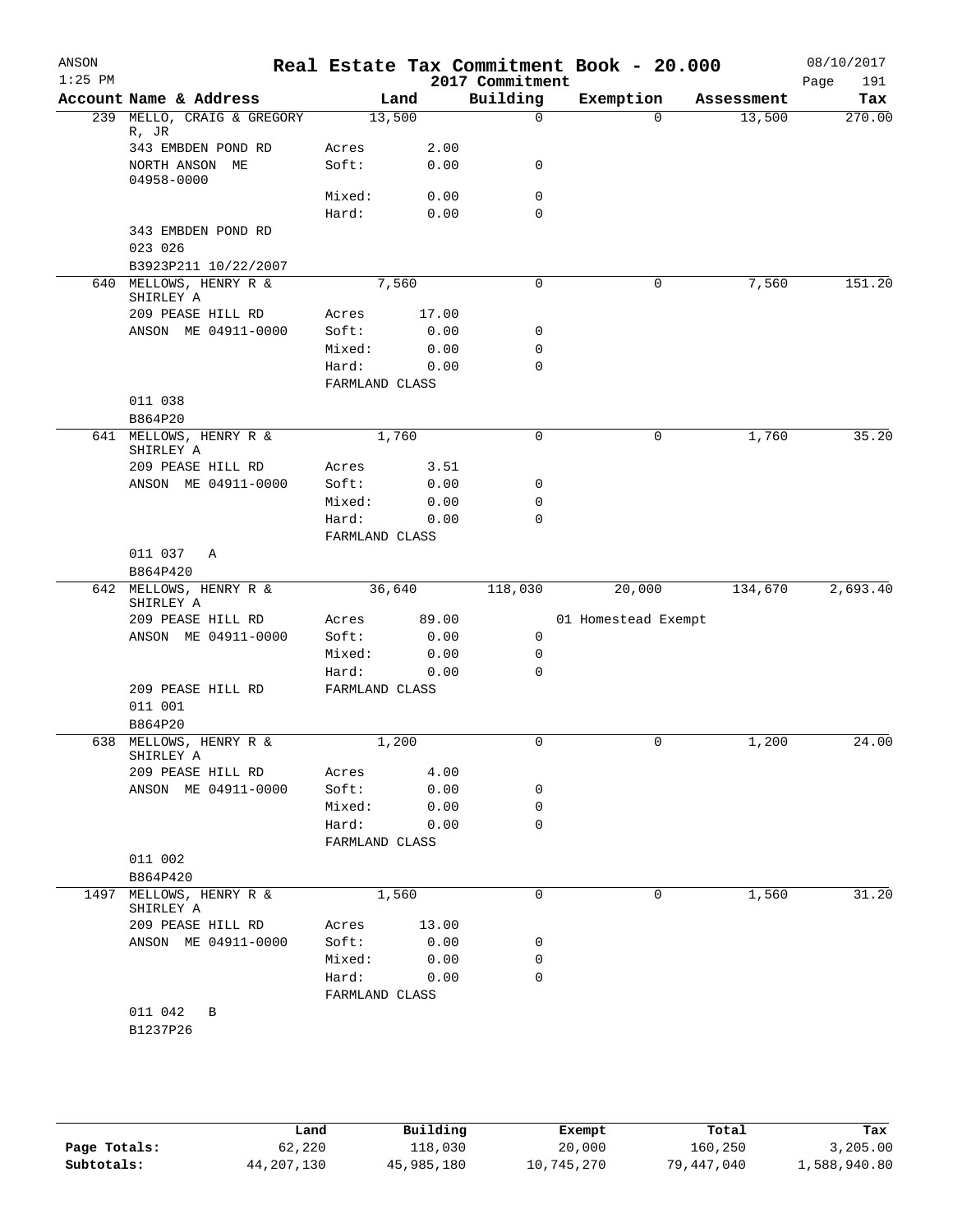| ANSON     |                                                |                |       |                  | Real Estate Tax Commitment Book - 20.000 |            | 08/10/2017  |
|-----------|------------------------------------------------|----------------|-------|------------------|------------------------------------------|------------|-------------|
| $1:25$ PM |                                                |                |       | 2017 Commitment  |                                          |            | Page<br>192 |
|           | Account Name & Address                         |                | Land  | Building         | Exemption                                | Assessment | Tax         |
|           | 1552 MELLOWS, HENRY R &<br>SHIRLEY A           | 3,180          |       | $\mathbf 0$      | $\Omega$                                 | 3,180      | 63.60       |
|           | 209 PEASE HILL RD                              | Acres          | 28.00 |                  |                                          |            |             |
|           | ANSON ME 04911-0000                            | Soft:          | 0.00  | 0                |                                          |            |             |
|           |                                                | Mixed:         | 0.00  | 0                |                                          |            |             |
|           |                                                | Hard:          | 0.00  | $\Omega$         |                                          |            |             |
|           |                                                | FARMLAND CLASS |       |                  |                                          |            |             |
|           | 011 039                                        |                |       |                  |                                          |            |             |
|           | B1020P108                                      |                |       |                  |                                          |            |             |
|           | 1496 MELLOWS, HENRY R., SR.<br>& SHIRLEY A     | 5,780          |       | 0                | 0                                        | 5,780      | 115.60      |
|           | 209 PEASE HILL RD                              | Acres          | 21.00 |                  |                                          |            |             |
|           | ANSON ME 04911-0000                            | Soft:          | 0.00  | 0                |                                          |            |             |
|           |                                                | Mixed:         | 0.00  | 0                |                                          |            |             |
|           |                                                | Hard:          | 0.00  | $\mathbf 0$      |                                          |            |             |
|           |                                                | FARMLAND CLASS |       |                  |                                          |            |             |
|           | 011 004                                        |                |       |                  |                                          |            |             |
| 1492      | B4232P131 01/14/2010<br>MELLOWS, HENRY R., SR. | 21,170         |       | 46,480           | 0                                        | 67,650     | 1,353.00    |
|           | & SHIRLEY A                                    |                |       |                  |                                          |            |             |
|           | 209 PEASE HILL RD                              | Acres          | 5.70  |                  |                                          |            |             |
|           | ANSON ME 04911-0000                            | Soft:          | 0.00  | 0<br>$\mathbf 0$ |                                          |            |             |
|           |                                                | Mixed:         | 0.00  | 0                |                                          |            |             |
|           | 141 PEASE HILL RD                              | Hard:          | 0.00  |                  |                                          |            |             |
|           | 011 003                                        | FARMLAND CLASS |       |                  |                                          |            |             |
|           | B4232P131 01/14/2010                           |                |       |                  |                                          |            |             |
| 1493      | MELLOWS, HENRY R., SR.                         | 6,340          |       | $\mathbf 0$      | 0                                        | 6,340      | 126.80      |
|           | & SHIRLEY A<br>209 PEASE HILL RD               | Acres          | 19.00 |                  |                                          |            |             |
|           | ANSON ME 04911-0000                            | Soft:          | 0.00  | 0                |                                          |            |             |
|           |                                                | Mixed:         | 0.00  | $\mathbf 0$      |                                          |            |             |
|           |                                                | Hard:          | 0.00  | $\Omega$         |                                          |            |             |
|           |                                                | FARMLAND CLASS |       |                  |                                          |            |             |
|           | 011 008                                        |                |       |                  |                                          |            |             |
|           | B4232P131 01/14/2010                           |                |       |                  |                                          |            |             |
|           | 643 MELLOWS, SHARON                            | 18,000         |       | 53,030           | 20,000                                   | 51,030     | 1,020.60    |
|           | 122 MAIN STREET                                | Acres          | 0.81  |                  | 01 Homestead Exempt                      |            |             |
|           | ANSON ME 04911-0000                            | Soft:          | 0.00  | 0                |                                          |            |             |
|           |                                                | Mixed:         | 0.00  | 0                |                                          |            |             |
|           |                                                | Hard:          | 0.00  | 0                |                                          |            |             |
|           | 122 MAIN ST                                    |                |       |                  |                                          |            |             |
|           | 002 001<br>B                                   |                |       |                  |                                          |            |             |
|           | B864P53                                        |                |       |                  |                                          |            |             |
|           | 746 MERCIER, COLLEEN L                         | 12,650         |       | 28,480           | 20,000                                   | 21,130     | 422.60      |
|           | 229 RIVER RD                                   | Acres          | 0.40  |                  | 01 Homestead Exempt                      |            |             |
|           | NO. ANSON ME<br>04958-0000                     | Soft:          | 0.00  | 0                |                                          |            |             |
|           |                                                | Mixed:         | 0.00  | 0                |                                          |            |             |
|           |                                                | Hard:          | 0.00  | 0                |                                          |            |             |
|           | 229 RIVER RD                                   |                |       |                  |                                          |            |             |
|           | 015 069<br>$\, {\bf B}$                        |                |       |                  |                                          |            |             |
|           | B3504P173 06/17/2005                           |                |       |                  |                                          |            |             |
|           |                                                |                |       |                  |                                          |            |             |

|              | Land         | Building     | Exempt     | Total      | Tax          |
|--------------|--------------|--------------|------------|------------|--------------|
| Page Totals: | 67,120       | 127,990      | 40,000     | 155,110    | 3,102.20     |
| Subtotals:   | 44, 274, 250 | 46, 113, 170 | 10,785,270 | 79,602,150 | 1,592,043.00 |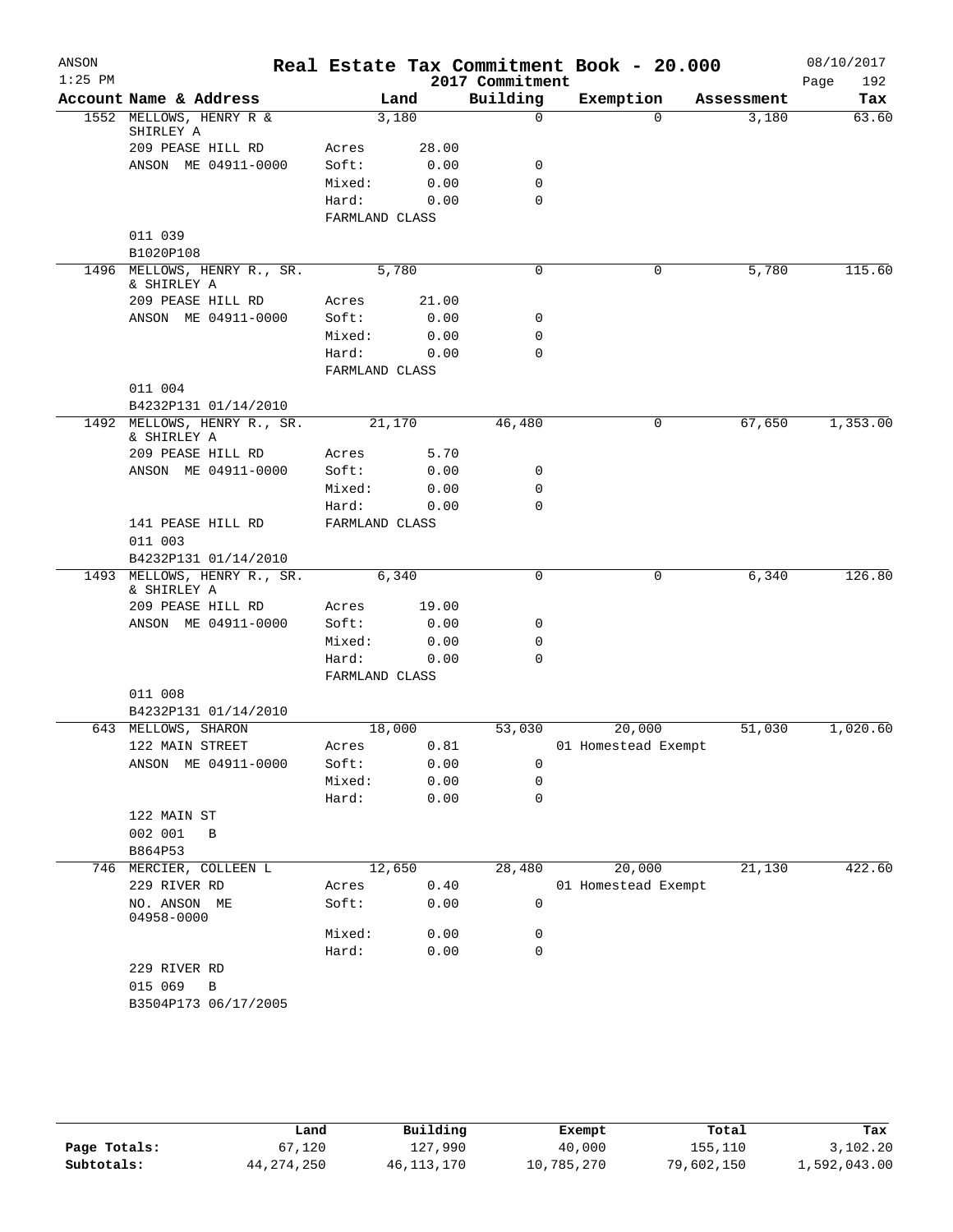| ANSON     |                                            |                |              |                 | Real Estate Tax Commitment Book - 20.000 |            | 08/10/2017  |
|-----------|--------------------------------------------|----------------|--------------|-----------------|------------------------------------------|------------|-------------|
| $1:25$ PM |                                            |                |              | 2017 Commitment |                                          |            | Page<br>193 |
|           | Account Name & Address                     |                | Land         | Building        | Exemption                                | Assessment | Tax         |
|           | 132 MERCIER, COLLEEN L                     |                | 10,390       | 66,070          | $\Omega$                                 | 76,460     | 1,529.20    |
|           | 229 RIVER ROAD                             | Acres          | 0.12         |                 |                                          |            |             |
|           | NORTH ANSON ME 04958                       | Soft:          | 0.00         | $\mathbf 0$     |                                          |            |             |
|           |                                            | Mixed:         | 0.00         | $\mathbf 0$     |                                          |            |             |
|           |                                            | Hard:          | 0.00         | $\mathbf 0$     |                                          |            |             |
|           | 17 NORTH MAIN ST                           | B5043P0191     |              |                 |                                          |            |             |
|           | 006 025                                    |                |              |                 |                                          |            |             |
|           | B5043P191 06/16/2016 B5060P127 08/10/2016  |                |              |                 |                                          |            |             |
|           | 1416 MERCIER, COLLEEN L.<br>229 RIVER ROAD |                | 5,660        | 15,440          | 0                                        | 21,100     | 422.00      |
|           | NORTH ANSON ME 04958                       | Acres<br>Soft: | 0.08<br>0.00 | 0               |                                          |            |             |
|           |                                            | Mixed:         | 0.00         | 0               |                                          |            |             |
|           |                                            | Hard:          | 0.00         | 0               |                                          |            |             |
|           | 142 RIVER RD                               |                |              |                 |                                          |            |             |
|           | 004 032                                    |                |              |                 |                                          |            |             |
|           | B4552P279 07/20/2012                       |                |              |                 |                                          |            |             |
| 647       | MERRILL, DALE S &                          |                | 10,580       | 35,390          | 0                                        | 45,970     | 919.40      |
|           | DANNIE V                                   |                |              |                 |                                          |            |             |
|           | PO BOX 525                                 | Acres          | 0.28         |                 |                                          |            |             |
|           | ANSON ME 04911-0525                        | Soft:          | 0.00         | 0               |                                          |            |             |
|           |                                            | Mixed:         | 0.00         | 0               |                                          |            |             |
|           |                                            | Hard:          | 0.00         | 0               |                                          |            |             |
|           | 10 CHURCH ST                               |                |              |                 |                                          |            |             |
|           | 001 082                                    |                |              |                 |                                          |            |             |
|           | B3499P318 06/10/2005                       |                |              |                 |                                          |            |             |
|           | 650 MERRILL, DAVID &<br>DARLENE            |                | 20,270       | 8,020           | 20,000                                   | 8,290      | 165.80      |
|           | 39 PREBLE AVE                              | Acres          | 1.18         |                 | 01 Homestead Exempt                      |            |             |
|           | ANSON ME 04911-0000                        | Soft:          | 0.00         | 0               |                                          |            |             |
|           |                                            | Mixed:         | 0.00         | 0               |                                          |            |             |
|           |                                            | Hard:          | 0.00         | $\mathbf 0$     |                                          |            |             |
|           | 39 PREBLE AVE                              |                |              |                 |                                          |            |             |
|           | 004 018                                    |                |              |                 |                                          |            |             |
|           | B2190P189                                  |                |              |                 |                                          |            |             |
|           | 1173 MERRILL, DAVID H. JR                  |                | 22,600       | 50,500          | 0                                        | 73,100     | 1,462.00    |
|           | 112 HINKLEY PRT                            | Acres          | 2.73         |                 |                                          |            |             |
|           | KINGFIELD ME 04947                         | Soft:          | 0.00         | 0               |                                          |            |             |
|           |                                            | Mixed:         | 0.00         | 0               |                                          |            |             |
|           |                                            | Hard:          | 0.00         | 0               |                                          |            |             |
|           | 494 FOUR MILE SQUARE RD                    |                |              |                 |                                          |            |             |
|           | 021 020<br>$\mathbf 1$                     |                |              |                 |                                          |            |             |
|           | B4807P67 06/24/2014                        |                |              |                 |                                          |            |             |
| 657       | MERRILL, DEAN F & REVA                     |                | 22,550       | 55,600          | 20,000                                   | 58,150     | 1,163.00    |
|           | J<br>425 WEST MILLS RD                     | Acres          | 2.70         |                 | 01 Homestead Exempt                      |            |             |
|           | ANSON ME 04911-0000                        | Soft:          | 0.00         | $\mathbf 0$     |                                          |            |             |
|           |                                            | Mixed:         | 0.00         | 0               |                                          |            |             |
|           |                                            | Hard:          | 0.00         | $\mathbf 0$     |                                          |            |             |
|           | 425 WEST MILLS RD                          |                |              |                 |                                          |            |             |
|           | 011 025<br>$\overline{B}$                  |                |              |                 |                                          |            |             |
|           | B3711P97 07/17/2006                        |                |              |                 |                                          |            |             |
|           |                                            |                |              |                 |                                          |            |             |

|              | ⊥and       | Building     | Exempt     | Total      | Tax          |
|--------------|------------|--------------|------------|------------|--------------|
| Page Totals: | 92,050     | 231,020      | 40,000     | 283,070    | 5,661.40     |
| Subtotals:   | 44,366,300 | 46, 344, 190 | 10,825,270 | 79,885,220 | 1,597,704.40 |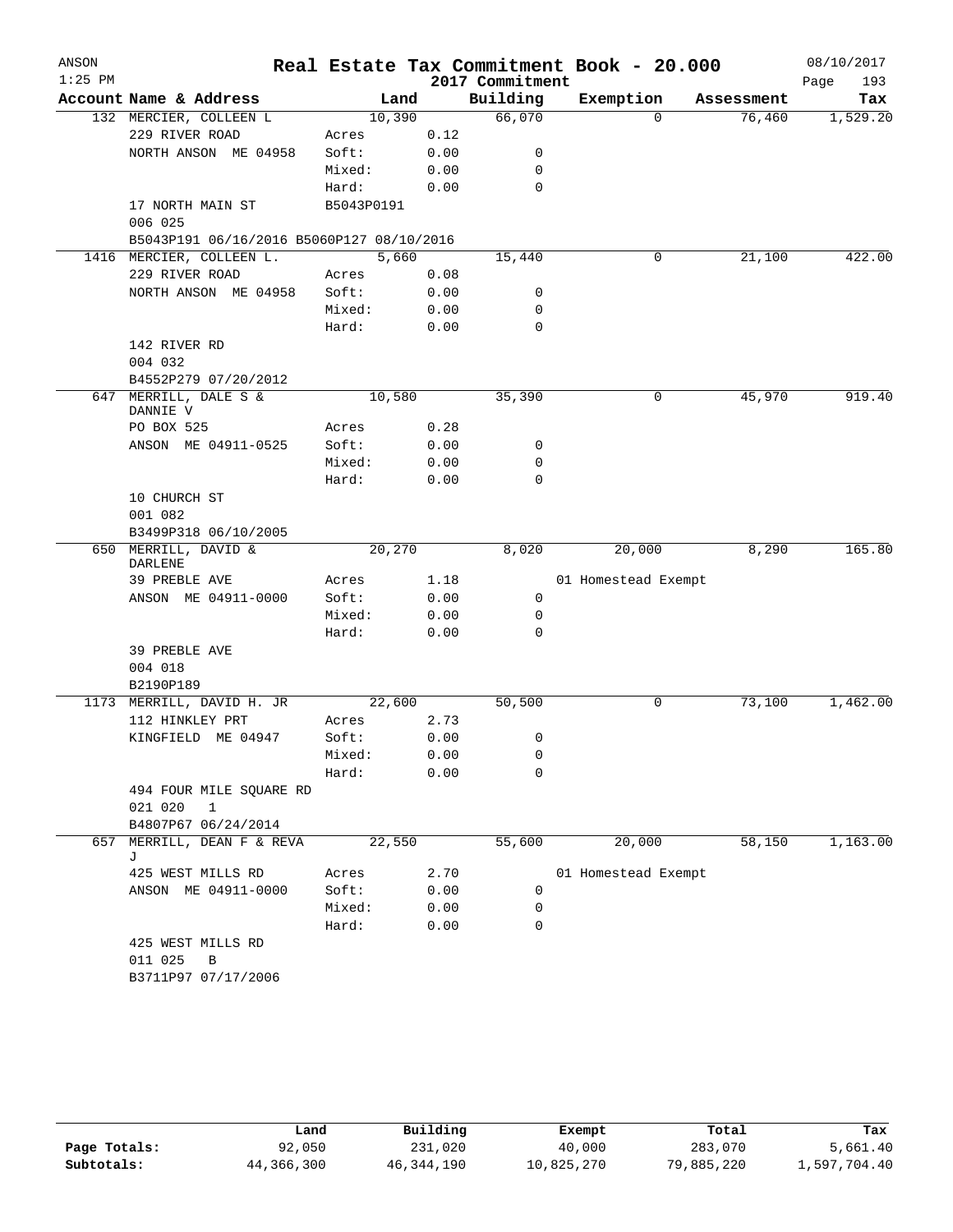| ANSON<br>$1:25$ PM |                               |        | Real Estate Tax Commitment Book - 20.000 | 2017 Commitment |                  |                     |            |                  | 08/10/2017<br>194<br>Page |
|--------------------|-------------------------------|--------|------------------------------------------|-----------------|------------------|---------------------|------------|------------------|---------------------------|
|                    | Account Name & Address        |        | Land                                     | Building        |                  | Exemption           |            | Assessment       | Tax                       |
|                    | 1879 MERRILL, DREW S.         | 29,000 |                                          | 500             |                  |                     | $\Omega$   | 29,500           | 590.00                    |
|                    | 39 PREBLE AVE                 | Acres  | 7.50                                     |                 |                  |                     |            |                  |                           |
|                    | ANSON ME 04911-0000           | Soft:  | 0.00                                     | 0               |                  |                     |            |                  |                           |
|                    |                               | Mixed: | 0.00                                     | 0               |                  |                     |            |                  |                           |
|                    |                               | Hard:  | 0.00                                     | $\mathbf 0$     |                  |                     |            |                  |                           |
|                    |                               |        |                                          |                 |                  |                     |            |                  |                           |
|                    | 019 036<br>D                  |        |                                          |                 |                  |                     |            |                  |                           |
|                    | B4138P183 05/19/2009          |        |                                          |                 |                  |                     |            |                  |                           |
|                    | 926 MERRILL, DREW S.          | 10,770 |                                          | 13,460          |                  | 20,000              |            | 4,230            | 84.60                     |
|                    |                               |        |                                          |                 |                  |                     |            |                  |                           |
|                    | 39 PREBLE AVE                 | Acres  | 0.29                                     |                 |                  | 01 Homestead Exempt |            |                  |                           |
|                    | ANSON ME 04911-0000           | Soft:  | 0.00                                     | 0               |                  |                     |            |                  |                           |
|                    |                               | Mixed: | 0.00                                     | 0               |                  |                     |            |                  |                           |
|                    |                               | Hard:  | 0.00                                     | 0               |                  |                     |            |                  |                           |
|                    | 33 PREBLE AVE                 |        |                                          |                 |                  |                     |            |                  |                           |
|                    | 004 019 A                     |        |                                          |                 |                  |                     |            |                  |                           |
|                    | B3379P267 09/20/2004          |        |                                          |                 |                  |                     |            |                  |                           |
|                    | 662 MERRILL, FRANCES E        | 20,000 |                                          | 41,080          |                  | 20,000              |            | 41,080           | 821.60                    |
|                    | 571 NEW PORTLAND RD           | Acres  | 1.00                                     |                 |                  | 01 Homestead Exempt |            |                  |                           |
|                    | NORTH ANSON ME<br>04958-0000  | Soft:  | 0.00                                     | 0               |                  |                     |            |                  |                           |
|                    |                               | Mixed: | 0.00                                     | 0               |                  |                     |            |                  |                           |
|                    |                               | Hard:  | 0.00                                     | $\mathbf 0$     |                  |                     |            |                  |                           |
|                    | 571 NEW PORTLAND RD           |        |                                          |                 |                  |                     |            |                  |                           |
|                    | 022 003                       |        |                                          |                 |                  |                     |            |                  |                           |
|                    | B571P488                      |        |                                          |                 |                  |                     |            |                  |                           |
|                    | 653 MERRILL, LILLIAN M        | 45,300 |                                          | 9,280           |                  | 20,000              |            | 34,580           | 691.60                    |
|                    | 434 FOUR MILE SQUARE RD Acres |        | 45.00                                    |                 |                  | 01 Homestead Exempt |            |                  |                           |
|                    | ANSON ME 04911-0000           | Soft:  | 0.00                                     | 0               |                  |                     |            |                  |                           |
|                    |                               | Mixed: | 0.00                                     | 0               |                  |                     |            |                  |                           |
|                    |                               | Hard:  | 0.00                                     | 0               |                  |                     |            |                  |                           |
|                    |                               |        |                                          |                 |                  |                     |            |                  |                           |
|                    | 434 FOUR MILE SQUARE RD       |        |                                          |                 |                  |                     |            |                  |                           |
|                    | 021 020                       | 26,900 |                                          |                 |                  |                     |            |                  | 622.00                    |
|                    | 654 MERRILL, LILLIAN M        |        |                                          | 4,200           |                  |                     | 0          | 31,100           |                           |
|                    | 434 FOUR MILE SQUARE RD Acres |        | 15.00                                    |                 |                  |                     |            |                  |                           |
|                    | ANSON ME 04911-0000           | Soft:  | 0.00                                     | 0               |                  |                     |            |                  |                           |
|                    |                               | Mixed: | 0.00                                     | 0               |                  |                     |            |                  |                           |
|                    |                               | Hard:  | 0.00                                     | 0               |                  |                     |            |                  |                           |
|                    | 449 FOUR MILE SQUARE RD       |        |                                          |                 |                  |                     |            |                  |                           |
|                    | 021 019                       |        |                                          |                 |                  |                     |            |                  |                           |
| 1636               | MERRILL, PETER A. &           | 29,850 |                                          | 14,710          |                  |                     | 0          | 44,560           | 891.20                    |
|                    | MABEL F.                      |        |                                          |                 |                  |                     |            |                  |                           |
|                    | 285 ROXBURY RD                | Acres  | 30.00                                    |                 |                  |                     |            |                  |                           |
|                    | MEXICO ME 04257-0000          | Soft:  | 0.00                                     | 0               |                  |                     |            |                  |                           |
|                    |                               | Mixed: | 0.00                                     | 0               |                  |                     |            |                  |                           |
|                    |                               | Hard:  | 0.00                                     | $\mathbf 0$     |                  |                     |            |                  |                           |
|                    | 70 COUNTY RD                  |        | OPEN SPACE CLASSIFICATION                |                 |                  |                     |            |                  |                           |
|                    | 014 039                       |        |                                          |                 |                  |                     |            |                  |                           |
|                    | B4722P147 10/15/2013          |        |                                          |                 |                  |                     |            |                  |                           |
|                    | 652 MERRILL, RYAN A.          | 26,300 |                                          | 75,150          |                  | 20,000              |            | 81,450           | 1,629.00                  |
|                    | 411 WEST MILLS RD             | Acres  | 5.20                                     |                 |                  | 01 Homestead Exempt |            |                  |                           |
|                    | ANSON ME 04911-0000           | Soft:  | 0.00                                     | 0               |                  |                     |            |                  |                           |
|                    |                               | Mixed: | 0.00                                     | 0               |                  |                     |            |                  |                           |
|                    |                               | Hard:  | 0.00                                     | 0               |                  |                     |            |                  |                           |
|                    | 411 WEST MILLS RD             |        |                                          |                 |                  |                     |            |                  |                           |
|                    | 011 027                       |        |                                          |                 |                  |                     |            |                  |                           |
|                    | B3711P97 07/17/2006           |        |                                          |                 |                  |                     |            |                  |                           |
|                    |                               |        |                                          |                 |                  |                     |            |                  |                           |
|                    |                               |        |                                          |                 |                  |                     |            |                  |                           |
| Page Totals:       | Land<br>188,120               |        | Building<br>158,380                      |                 | Exempt<br>80,000 |                     |            | Total<br>266,500 | Tax<br>5,330.00           |
|                    |                               |        |                                          |                 |                  |                     |            |                  |                           |
| Subtotals:         | 44,554,420                    |        | 46,502,570                               |                 | 10,905,270       |                     | 80,151,720 |                  | 1,603,034.40              |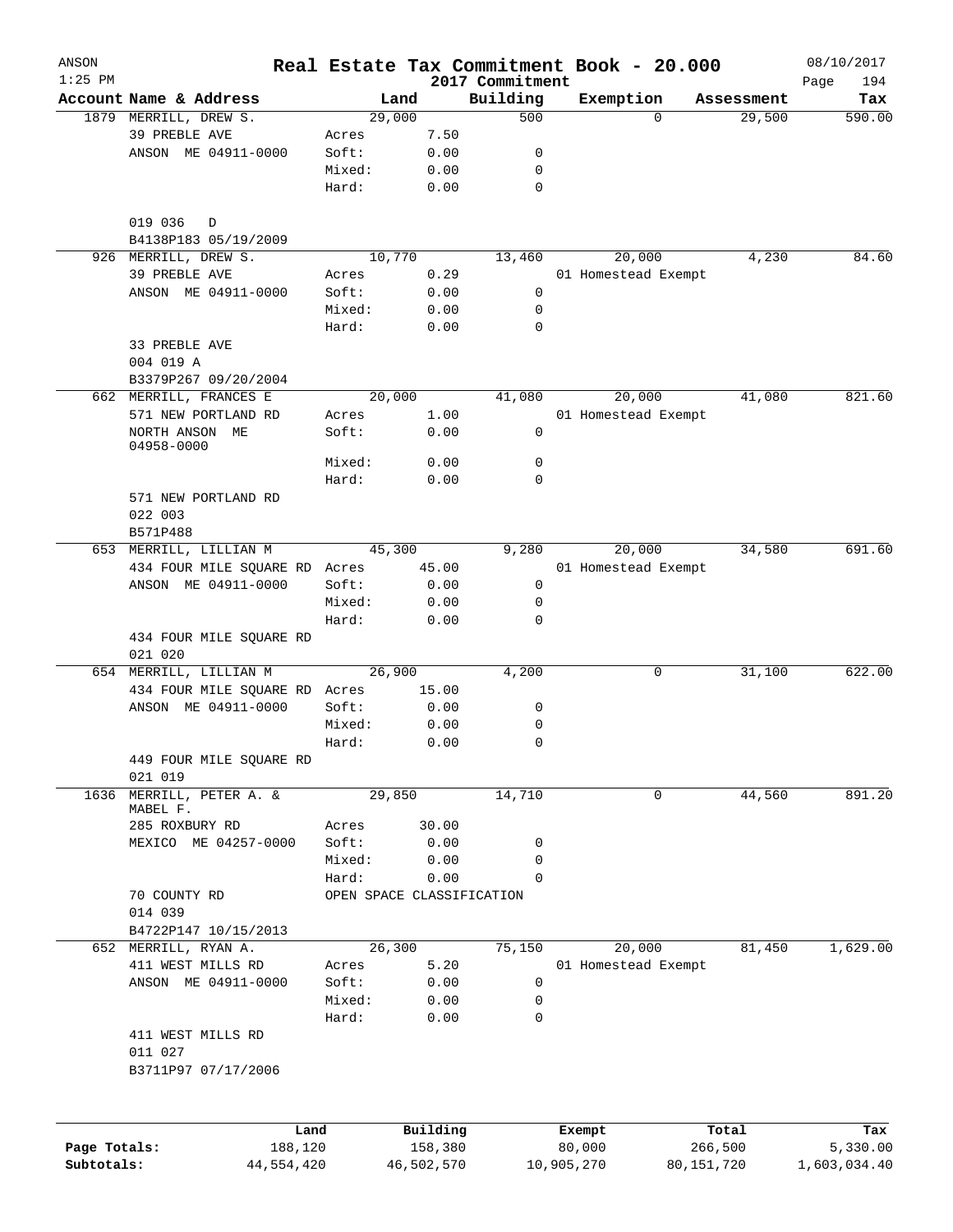| ANSON     |                                             |                |        |                 | Real Estate Tax Commitment Book - 20.000 |            | 08/10/2017  |
|-----------|---------------------------------------------|----------------|--------|-----------------|------------------------------------------|------------|-------------|
| $1:25$ PM |                                             |                |        | 2017 Commitment |                                          |            | 195<br>Page |
|           | Account Name & Address                      |                | Land   | Building        | Exemption                                | Assessment | Tax         |
|           | 658 MERRILL, RYAN A.                        | 31,500         |        | $\mathbf 0$     | $\Omega$                                 | 31,500     | 630.00      |
|           | 411 WEST MILLS RD                           | Acres          | 24.00  |                 |                                          |            |             |
|           | ANSON ME 04911-0000                         | Soft:          | 0.00   | 0               |                                          |            |             |
|           |                                             | Mixed:         | 0.00   | 0               |                                          |            |             |
|           |                                             | Hard:          | 0.00   | $\mathbf 0$     |                                          |            |             |
|           | 011 022                                     |                |        |                 |                                          |            |             |
|           | B5060P145 08/10/2016 B4090P234 01/09/2009   |                |        |                 |                                          |            |             |
|           | 1982 MERRILL, SCOTT B.                      | 25,390         |        | 0               | 0                                        | 25,390     | 507.80      |
|           | 302 CAMPGROUND RD                           | Acres          | 11.89  |                 |                                          |            |             |
|           | NORTH ANSON ME 04958                        | Soft:          | 0.00   | 0               |                                          |            |             |
|           |                                             | Mixed:         | 0.00   | 0               |                                          |            |             |
|           |                                             | Hard:          | 0.00   | 0               |                                          |            |             |
|           | $015 043  D-1$                              |                |        |                 |                                          |            |             |
|           | B3754P10 09/26/2006                         |                |        |                 |                                          |            |             |
|           | 1486 MERRY, ROSEMARY M,<br>TRUSTEE          | 8,310          |        | 0               | 0                                        | 8,310      | 166.20      |
|           | 1245 EMBDEN POND ROAD                       | Acres          | 24.00  |                 |                                          |            |             |
|           | EMBDEN ME 04958-0000                        | Soft:          | 0.00   | 0               |                                          |            |             |
|           |                                             | Mixed:         | 0.00   | 0               |                                          |            |             |
|           |                                             | Hard:          | 0.00   | $\Omega$        |                                          |            |             |
|           |                                             | FARMLAND CLASS |        |                 |                                          |            |             |
|           | 011 005 06C                                 |                |        |                 |                                          |            |             |
|           | B4060P279 09/16/2008                        |                |        |                 |                                          |            |             |
|           | 670 MERRY, WARREN                           |                | 31,160 | 11,050          | 0                                        | 42,210     | 844.20      |
|           | PO BOX 273                                  | Acres          | 9.66   |                 |                                          |            |             |
|           | ANSON ME 04911-0273                         | Soft:          | 0.00   | 0               |                                          |            |             |
|           |                                             | Mixed:         | 0.00   | $\mathbf 0$     |                                          |            |             |
|           |                                             | Hard:          | 0.00   | $\mathbf 0$     |                                          |            |             |
|           | 172 CROSS RD                                |                |        |                 |                                          |            |             |
|           | 011 037                                     |                |        |                 |                                          |            |             |
|           | B1157P202                                   |                |        |                 |                                          |            |             |
|           | 645 MERRY, WILLIAM H, II & 49,960<br>JODI A |                |        | 144,800         | 20,000                                   | 174,760    | 3,495.20    |
|           | PO BOX 265                                  | Acres          | 99.00  |                 | 01 Homestead Exempt                      |            |             |
|           | 118 MERRY ROAD                              | Soft:          | 0.00   | 0               |                                          |            |             |
|           | ANSON ME 04911-3245                         | Mixed:         | 12.00  | 2,112           |                                          |            |             |
|           |                                             | Hard:          | 64.00  | 12,352          |                                          |            |             |
|           | 118 MERRY RD                                | TREE GROWTH    |        |                 |                                          |            |             |
|           | 014 001                                     |                |        |                 |                                          |            |             |
|           | B3767P344 11/02/2006                        |                |        |                 |                                          |            |             |
|           | 1758 MESSER, WILLIAM H JR. &<br>LORI A      | 7,750          |        | 54,320          | 0                                        | 62,070     | 1,241.40    |
|           | 187 BERT BERRY ROAD                         | Acres          | 0.15   |                 |                                          |            |             |
|           | EMBDEN ME 04958                             | Soft:          | 0.00   | 0               |                                          |            |             |
|           |                                             | Mixed:         | 0.00   | 0               |                                          |            |             |
|           |                                             | Hard:          | 0.00   | 0               |                                          |            |             |
|           | 62 MAIN ST<br>001 002                       | B4964P0337     |        |                 |                                          |            |             |
|           | B4964P337 10/15/2015 B278P474 04/16/1906    |                |        |                 |                                          |            |             |

|              | ⊥and       | Building   | Exempt     | Total      | Tax          |
|--------------|------------|------------|------------|------------|--------------|
| Page Totals: | 154,070    | 210,170    | 20,000     | 344,240    | 6,884.80     |
| Subtotals:   | 44,708,490 | 46,712,740 | 10,925,270 | 80,495,960 | 1,609,919.20 |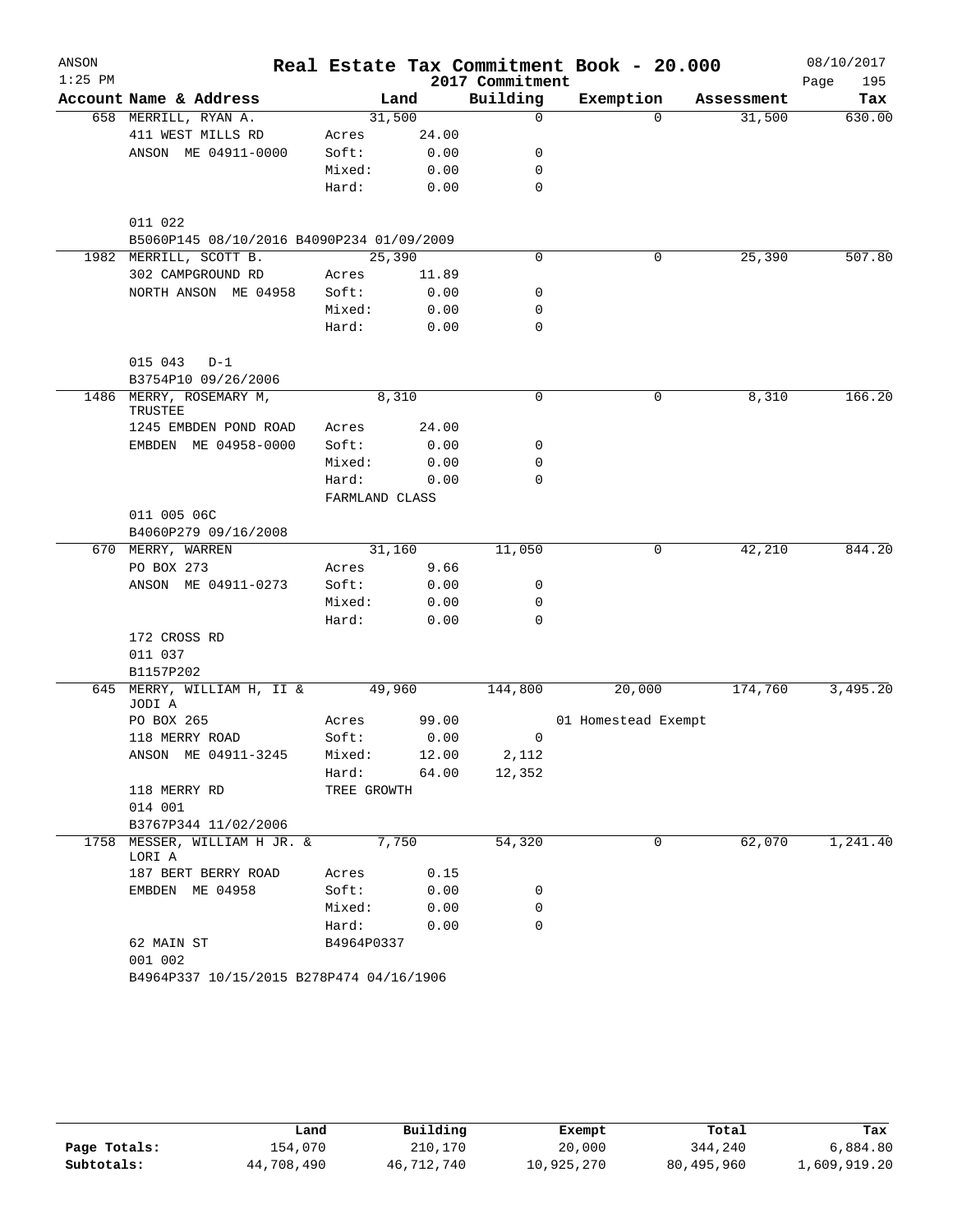| ANSON     |                                       |        |       |                 | Real Estate Tax Commitment Book - 20.000 |            | 08/10/2017  |
|-----------|---------------------------------------|--------|-------|-----------------|------------------------------------------|------------|-------------|
| $1:25$ PM |                                       |        |       | 2017 Commitment |                                          |            | Page<br>196 |
|           | Account Name & Address                |        | Land  | Building        | Exemption                                | Assessment | Tax         |
|           | 183 MEUNIER, AMBER M                  | 10,000 |       | 57,130          | $\mathbf 0$                              | 67,130     | 1,342.60    |
|           | 91 PARK STREET                        | Acres  | 0.25  |                 |                                          |            |             |
|           | MADISON ME 04950                      | Soft:  | 0.00  | 0               |                                          |            |             |
|           |                                       | Mixed: | 0.00  | 0               |                                          |            |             |
|           |                                       | Hard:  | 0.00  | $\mathbf 0$     |                                          |            |             |
|           | 40 UNION ST<br>005 007                |        |       |                 |                                          |            |             |
|           | B3151P335                             |        |       |                 |                                          |            |             |
| 1668      | MEYERS, VICKI L. &                    | 31,000 |       | $\mathbf 0$     | 0                                        | 31,000     | 620.00      |
|           | VIGNEAULT, BECKY P. &<br>CHRISTIAN M. | Acres  | 23.00 |                 |                                          |            |             |
|           | PO BOX 117                            | Soft:  | 0.00  | 0               |                                          |            |             |
|           | NORTH ANSON ME 04958                  | Mixed: | 0.00  | 0               |                                          |            |             |
|           |                                       | Hard:  | 0.00  | 0               |                                          |            |             |
|           | OFF SOLON ROAD                        |        |       |                 |                                          |            |             |
|           | 024 004                               |        |       |                 |                                          |            |             |
|           | B4700P298 08/19/2013                  |        |       |                 |                                          |            |             |
|           | 1918 MICHAUD, BRIAN J &               | 19,520 |       | 0               | 0                                        | 19,520     | 390.40      |
|           | REBECCA L                             |        |       |                 |                                          |            |             |
|           | 1366 TURNER ST                        | Acres  | 6.01  |                 |                                          |            |             |
|           | AUBURN ME 04210-6453                  | Soft:  | 0.00  | 0               |                                          |            |             |
|           |                                       | Mixed: | 0.00  | 0               |                                          |            |             |
|           |                                       | Hard:  | 0.00  | $\Omega$        |                                          |            |             |
|           | HOLLIN WAITE HILL RD<br>020 014 10    |        |       |                 |                                          |            |             |
|           | B4224P261 12/11/2009                  |        |       |                 |                                          |            |             |
|           | 1461 MICHAUD, DIANA R                 | 63,000 |       | 102,270         | 0                                        | 165,270    | 3,305.40    |
|           | 1248 EMBDEN POND ROAD                 | Acres  | 66.00 |                 |                                          |            |             |
|           | EMBDEN ME 04958-0000                  | Soft:  | 0.00  | 0               |                                          |            |             |
|           |                                       | Mixed: | 0.00  | 0               |                                          |            |             |
|           |                                       | Hard:  | 0.00  | 0               |                                          |            |             |
|           | 187 WEST MILLS RD                     |        |       |                 |                                          |            |             |
|           | 011 006                               |        |       |                 |                                          |            |             |
|           | B4685P220 06/21/2013                  |        |       |                 |                                          |            |             |
|           | 674 MICHAUD, LORRAINE M               |        | 6,330 | 14,390          | 20,000                                   | 720        | 14.40       |
|           | PO BOX 410                            | Acres  | 0.10  |                 | 01 Homestead Exempt                      |            |             |
|           | ANSON ME 04911-0410                   | Soft:  | 0.00  | 0               |                                          |            |             |
|           |                                       | Mixed: | 0.00  | 0               |                                          |            |             |
|           |                                       | Hard:  | 0.00  | 0               |                                          |            |             |
|           | 14 WILSON ST                          |        |       |                 |                                          |            |             |
|           | 001 112                               |        |       |                 |                                          |            |             |
|           | B2809P148                             |        |       |                 |                                          |            |             |
|           | 676 MICHLEWITZ, HAROLD &<br>GERALDINE | 39,100 |       | 0               | 0                                        | 39,100     | 782.00      |
|           | 357 COMMERCIAL ST APT<br>822          | Acres  | 43.00 |                 |                                          |            |             |
|           | BOSTON MA 02109-0000                  | Soft:  | 0.00  | 0               |                                          |            |             |
|           |                                       | Mixed: | 0.00  | 0               |                                          |            |             |
|           |                                       | Hard:  | 0.00  | 0               |                                          |            |             |
|           | 022 020                               |        |       |                 |                                          |            |             |
|           |                                       |        |       |                 |                                          |            |             |

B1005P78

|              | Land       | Building   | Exempt     | Total      | Tax          |
|--------------|------------|------------|------------|------------|--------------|
| Page Totals: | 168,950    | 173,790    | 20,000     | 322,740    | 6,454.80     |
| Subtotals:   | 44,877,440 | 46,886,530 | 10,945,270 | 80,818,700 | 1,616,374.00 |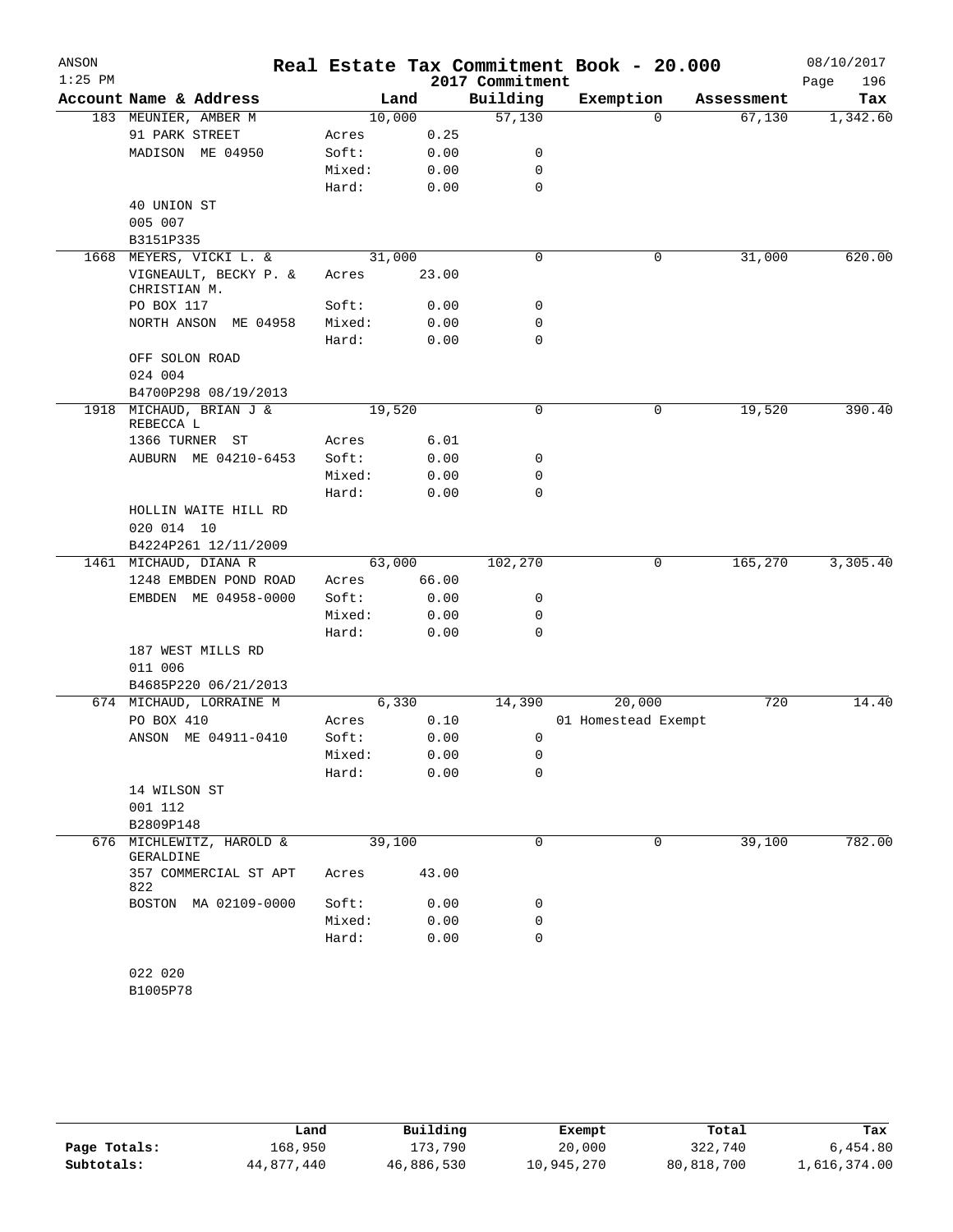| ANSON     |                                         |             |        |                         | Real Estate Tax Commitment Book - 20.000 |            | 08/10/2017  |
|-----------|-----------------------------------------|-------------|--------|-------------------------|------------------------------------------|------------|-------------|
| $1:25$ PM | Account Name & Address                  |             |        | 2017 Commitment         |                                          |            | Page<br>197 |
|           |                                         |             | Land   | Building<br>$\mathbf 0$ | Exemption<br>$\Omega$                    | Assessment | Tax         |
|           | 677 MICKET, ALEJANDRINA &<br>MARLAND    |             | 38,250 |                         |                                          | 38,250     | 765.00      |
|           | 413 CONCHA DR                           | Acres       | 28.50  |                         |                                          |            |             |
|           | SEBASTIAN FL<br>32958-0000              | Soft:       | 0.00   | 0                       |                                          |            |             |
|           |                                         | Mixed:      | 0.00   | 0                       |                                          |            |             |
|           |                                         | Hard:       | 0.00   | 0                       |                                          |            |             |
|           | 019 028<br>2                            |             |        |                         |                                          |            |             |
|           | B4431P253 07/19/2011                    |             |        |                         |                                          |            |             |
|           | 1748 MIKE, RONALD & SUSAN               |             | 8,620  | 0                       | 0                                        | 8,620      | 172.40      |
|           | 2 SHARINGTON DR                         | Acres       | 49.00  |                         |                                          |            |             |
|           | COLUMBIA CT 06237                       | Soft:       | 0.00   | 0                       |                                          |            |             |
|           |                                         | Mixed:      | 49.00  | 8,624                   |                                          |            |             |
|           |                                         | Hard:       | 0.00   | 0                       |                                          |            |             |
|           |                                         | TREE GROWTH |        |                         |                                          |            |             |
|           | 021 003                                 |             |        |                         |                                          |            |             |
|           | B4731P353 11/06/2013                    |             |        |                         |                                          |            |             |
|           | 1035 MIKE, RONALD & SUSAN               |             | 5,460  | $\Omega$                | 0                                        | 5,460      | 109.20      |
|           | 2 SHARINGTON DR                         | Acres       | 31.00  |                         |                                          |            |             |
|           | COLUMBIA CT 06237                       | Soft:       | 0.00   | 0                       |                                          |            |             |
|           |                                         | Mixed:      | 31.00  | 5,456                   |                                          |            |             |
|           |                                         | Hard:       | 0.00   | 0                       |                                          |            |             |
|           | 985 VALLEY RD                           | TREE GROWTH |        |                         |                                          |            |             |
|           | 020 022<br>B                            |             |        |                         |                                          |            |             |
|           | B4731P353 11/06/2013                    |             |        |                         |                                          |            |             |
| 1040      | MIKE, RONALD T. JR.                     |             | 4,400  | 0                       | 0                                        | 4,400      | 88.00       |
|           | MIKE, SUSAN J.                          | Acres       | 25.00  |                         |                                          |            |             |
|           | 2 SHARINGTON DRIVE                      | Soft:       | 0.00   | 0                       |                                          |            |             |
|           | COLUMBIA CT 06237-0000 Mixed:           |             | 25.00  | 4,400                   |                                          |            |             |
|           |                                         | Hard:       | 0.00   | 0                       |                                          |            |             |
|           | 021 004                                 |             |        |                         |                                          |            |             |
|           | B4865P285 12/09/2014                    |             |        |                         |                                          |            |             |
|           | 886 MILLER, AARON C                     |             | 18,600 | 11,990                  | 0                                        | 30,590     | 611.80      |
|           | 1391 WEST ALNA RD                       | Acres       | 10.50  |                         |                                          |            |             |
|           | ALNA ME 04535-0000                      | Soft:       | 0.00   | 0                       |                                          |            |             |
|           |                                         | Mixed:      | 0.00   | 0                       |                                          |            |             |
|           |                                         | Hard:       | 0.00   | 0                       |                                          |            |             |
|           | 220 PULLEN CORNER RD                    |             |        |                         |                                          |            |             |
|           | 018 021<br>F                            |             |        |                         |                                          |            |             |
|           | B3290P296 04/07/2004                    |             |        |                         |                                          |            |             |
|           | 700 MILLER, CHRISTOPHER &<br>COURTNEY B |             | 15,490 | 72,180                  | 20,000                                   | 67,670     | 1,353.40    |
|           | PO BOX 303                              | Acres       | 0.60   |                         | 01 Homestead Exempt                      |            |             |
|           | ANSON ME 04911-0303                     | Soft:       | 0.00   | 0                       |                                          |            |             |
|           |                                         | Mixed:      | 0.00   | 0                       |                                          |            |             |
|           |                                         | Hard:       | 0.00   | 0                       |                                          |            |             |
|           | 11 FREDRICK ST<br>001 038               |             |        |                         |                                          |            |             |
|           | B4203P257 10/08/2009                    |             |        |                         |                                          |            |             |
|           |                                         |             |        |                         |                                          |            |             |

|              | Land       | Building   | Exempt     | Total      | Tax          |
|--------------|------------|------------|------------|------------|--------------|
| Page Totals: | 90,820     | 84,170     | 20,000     | 154,990    | 3,099.80     |
| Subtotals:   | 44,968,260 | 46,970,700 | 10,965,270 | 80,973,690 | 1,619,473.80 |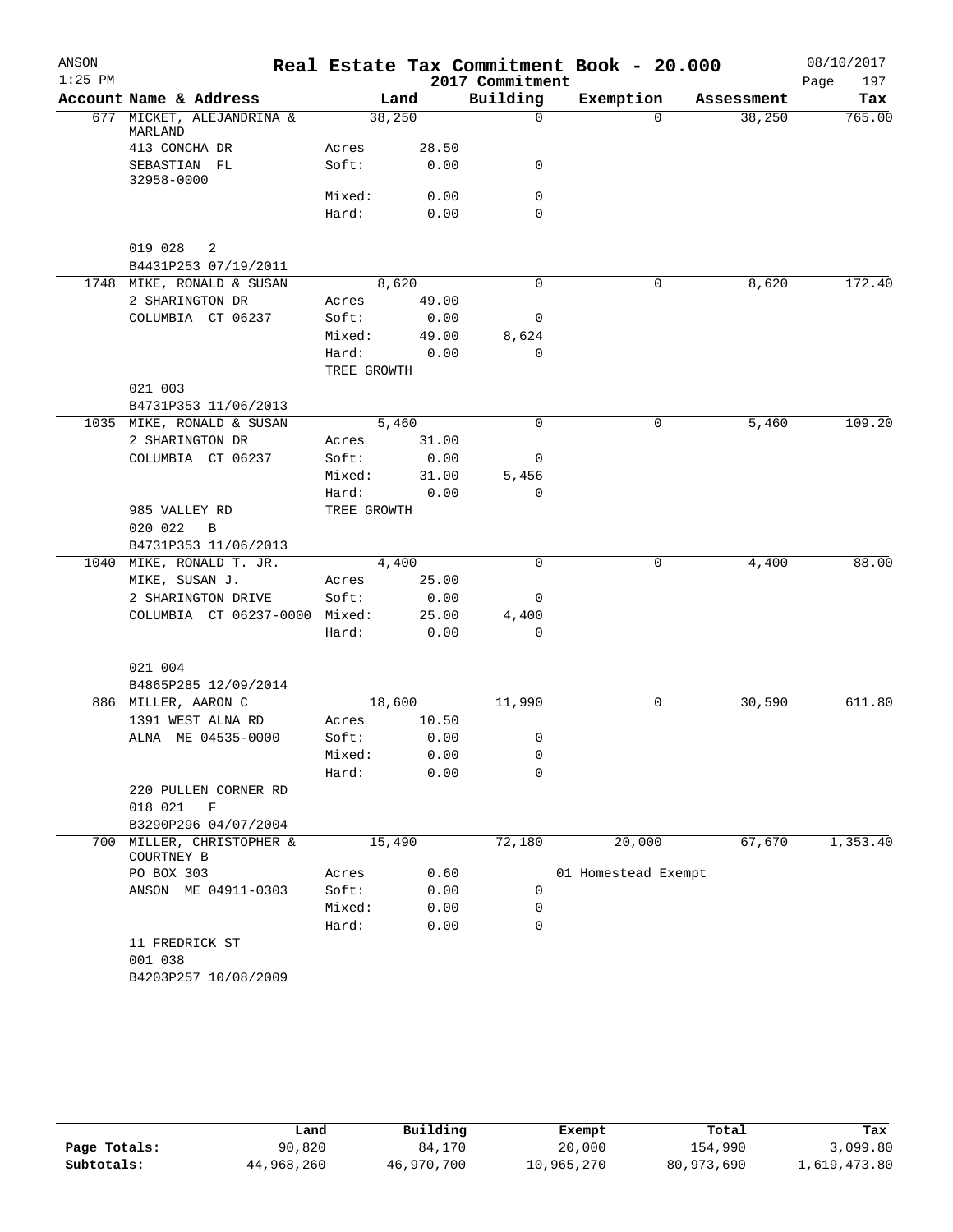| ANSON     |                                           |             |       |                 | Real Estate Tax Commitment Book - 20.000 |            | 08/10/2017  |
|-----------|-------------------------------------------|-------------|-------|-----------------|------------------------------------------|------------|-------------|
| $1:25$ PM |                                           |             |       | 2017 Commitment |                                          |            | Page<br>198 |
|           | Account Name & Address                    | Land        |       | Building        | Exemption                                | Assessment | Tax         |
|           | 678 MILLER, ELAINE B                      | 14,420      |       | 92,680          | $\Omega$                                 | 107,100    | 2,142.00    |
|           | 369 BARTON ROAD                           | Acres       | 0.52  |                 |                                          |            |             |
|           | WINDSOR ME 04363-0000                     | Soft:       | 0.00  | 0               |                                          |            |             |
|           |                                           | Mixed:      | 0.00  | 0               |                                          |            |             |
|           |                                           | Hard:       | 0.00  | 0               |                                          |            |             |
|           | 15 FAHI POND RD                           | B5036P0296  |       |                 |                                          |            |             |
|           | 007 016<br>B                              |             |       |                 |                                          |            |             |
|           | B5036P296 06/07/2016 B4680P3 06/28/2013   |             |       |                 |                                          |            |             |
|           | 1376 MILLER, LAURA                        | 21,010      |       | 78,120          | 20,000                                   | 79,130     | 1,582.60    |
|           | PO BOX 51                                 | Acres       | 1.67  |                 | 01 Homestead Exempt                      |            |             |
|           | NORTH ANSON ME<br>04958-0051              | Soft:       | 0.00  | 0               |                                          |            |             |
|           |                                           | Mixed:      | 0.00  | 0               |                                          |            |             |
|           |                                           | Hard:       | 0.00  | $\mathbf 0$     |                                          |            |             |
|           | 18 UNION ST                               |             |       |                 |                                          |            |             |
|           | 005 013                                   |             |       |                 |                                          |            |             |
|           | B3404P21 11/08/2004                       |             |       |                 |                                          |            |             |
|           | 1061 MILLER, ROBERT A &<br>JANICE L       | 22,940      |       | 47,560          | 20,000                                   | 50,500     | 1,010.00    |
|           | PO BOX 425                                | Acres       | 12.18 |                 | 01 Homestead Exempt                      |            |             |
|           | ANSON ME 04911-0425                       | Soft:       | 0.00  | 0               |                                          |            |             |
|           |                                           | Mixed:      | 0.00  | 0               |                                          |            |             |
|           |                                           | Hard:       | 0.00  | 0               |                                          |            |             |
|           | 52 GRAY RD<br>022 038<br>8                |             |       |                 |                                          |            |             |
|           | B3953P83 01/11/2008                       |             |       |                 |                                          |            |             |
| 1400      | MILLER, ROBERT N & JILL<br>C              | 32,710      |       | 131,940         | 20,000                                   | 144,650    | 2,893.00    |
|           | PO BOX 216                                | Acres       | 51.00 |                 | 01 Homestead Exempt                      |            |             |
|           | ANSON ME 04911-0216                       | Soft:       | 6.00  | 720             |                                          |            |             |
|           |                                           | Mixed:      | 14.00 | 2,464           |                                          |            |             |
|           |                                           | Hard:       | 25.00 | 4,825           |                                          |            |             |
|           | 56 MILLER RD                              | TREE GROWTH |       |                 |                                          |            |             |
|           | 014 005                                   |             |       |                 |                                          |            |             |
|           | B809P496                                  |             |       |                 |                                          |            |             |
|           | 348 MILLER, STEVEN R.<br>ESTATE OF        | 18,150      |       | $\Omega$        | 0                                        | 18,150     | 363.00      |
|           | 2577 SHAGBARK COURT                       | Acres       | 5.10  |                 |                                          |            |             |
|           | YORK PA 17406                             | Soft:       | 0.00  | 0               |                                          |            |             |
|           |                                           | Mixed:      | 0.00  | 0               |                                          |            |             |
|           |                                           | Hard:       | 0.00  | 0               |                                          |            |             |
|           | 012 009 18                                |             |       |                 |                                          |            |             |
|           | B3922P128 10/12/2007                      |             |       |                 |                                          |            |             |
| 1268      | MILLIKAN, MICHELLE<br>DENISE              | 19,670      |       | 0               | 0                                        | 19,670     | 393.40      |
|           | 155 CARDINAL LN                           | Acres       | 6.11  |                 |                                          |            |             |
|           | SMITHVILLE TN 37166                       | Soft:       | 0.00  | 0               |                                          |            |             |
|           |                                           | Mixed:      | 0.00  | 0               |                                          |            |             |
|           |                                           | Hard:       | 0.00  | 0               |                                          |            |             |
|           | TOWN FARM ROAD                            |             |       |                 |                                          |            |             |
|           | 019 008<br>2                              |             |       |                 |                                          |            |             |
|           | B4974P349 11/13/2015 B4602P135 11/12/2012 |             |       |                 |                                          |            |             |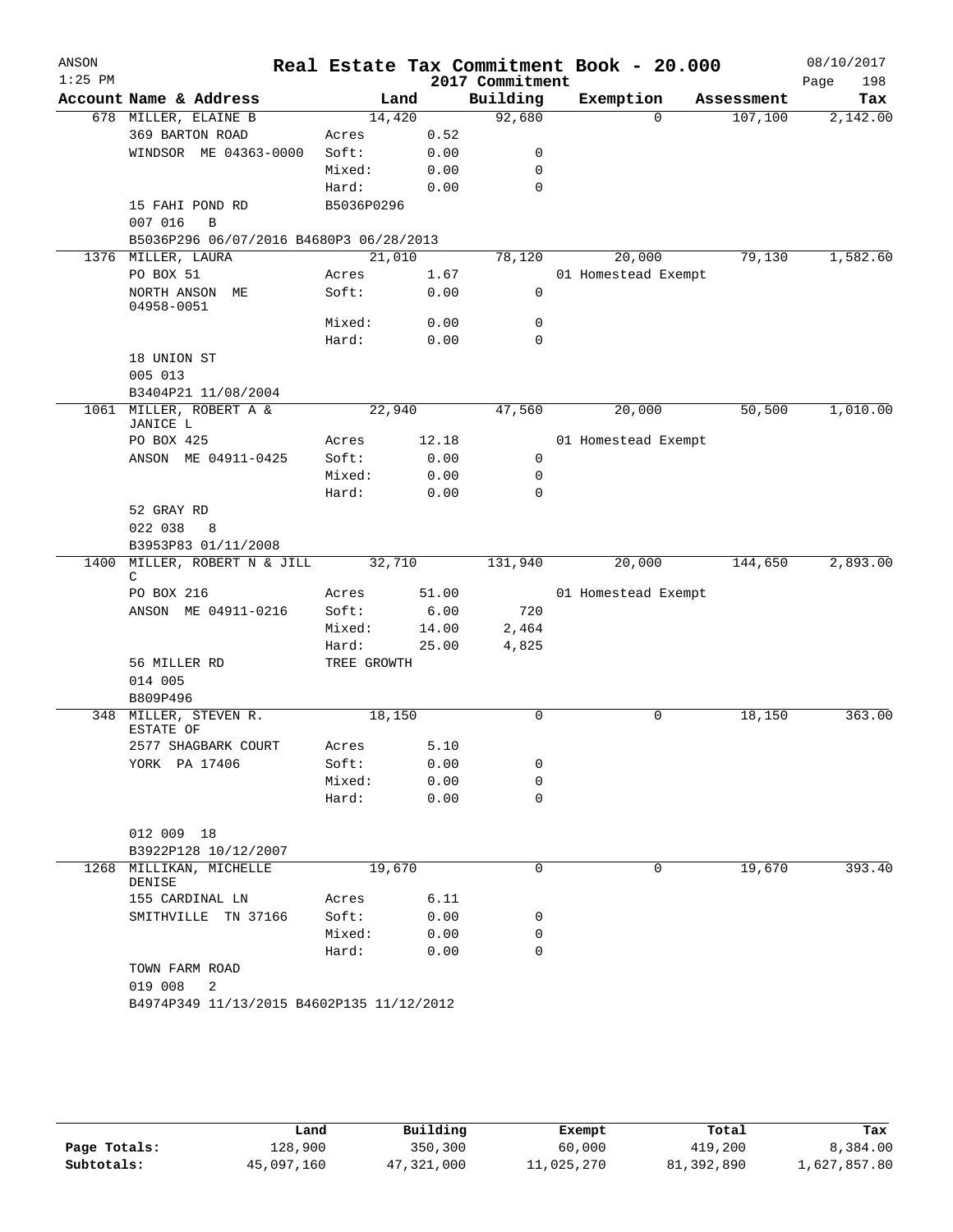| ANSON     |                                                         |             |        |                 | Real Estate Tax Commitment Book - 20.000 |            | 08/10/2017  |
|-----------|---------------------------------------------------------|-------------|--------|-----------------|------------------------------------------|------------|-------------|
| $1:25$ PM |                                                         |             |        | 2017 Commitment |                                          |            | 199<br>Page |
|           | Account Name & Address                                  |             | Land   | Building        | Exemption                                | Assessment | Tax         |
|           | 961 MISIASZEK, THEODORE &<br>NANCY A                    |             | 31,090 | 68,060          | $\Omega$                                 | 99,150     | 1,983.00    |
|           | 302 FAHI POND RD                                        | Acres       | 64.00  |                 |                                          |            |             |
|           | NORTH ANSON ME 04958                                    | Soft:       | 0.00   | 0               |                                          |            |             |
|           |                                                         | Mixed:      | 63.00  | 11,088          |                                          |            |             |
|           |                                                         | Hard:       | 0.00   | $\Omega$        |                                          |            |             |
|           | 302 FAHI POND RD                                        | TREE GROWTH |        |                 |                                          |            |             |
|           | 023 015<br>B                                            |             |        |                 |                                          |            |             |
|           | B3685P163 06/26/2006                                    |             |        |                 |                                          |            |             |
|           | 1611 MITCHELL, CORLISS J,<br>TRUSTEE                    |             | 41,570 | 36,010          | 20,000                                   | 57,580     | 1,151.60    |
|           | THE RAVENSONG FARM<br>TRUST                             | Acres       | 39.20  |                 | 01 Homestead Exempt                      |            |             |
|           | 244 FOUR MILE SQUARE RD Soft:                           |             | 0.30   | 36              |                                          |            |             |
|           | ANSON ME 04911-0000                                     | Mixed:      | 16.60  | 2,922           |                                          |            |             |
|           |                                                         | Hard:       | 0.00   | 0               |                                          |            |             |
|           | 244 FOUR MILE SQUARE RD INCLUDES LOT 17B<br>021 013&17C |             |        | TREE GROWTH     |                                          |            |             |
|           | B3975P168 02/25/2008                                    |             |        |                 |                                          |            |             |
|           | 684 MITCHELL, DAVID M.                                  |             | 9,380  | 65,660          | 20,000                                   | 55,040     | 1,100.80    |
|           | 11 CHURCH ST                                            | Acres       | 0.22   |                 | 01 Homestead Exempt                      |            |             |
|           | ANSON ME 04911                                          | Soft:       | 0.00   | $\mathbf 0$     |                                          |            |             |
|           |                                                         | Mixed:      | 0.00   | 0<br>0          |                                          |            |             |
|           |                                                         | Hard:       | 0.00   |                 |                                          |            |             |
|           | 11 CHURCH ST<br>001 078                                 |             |        |                 |                                          |            |             |
|           | B3799P229 01/12/2007                                    |             |        |                 |                                          |            |             |
|           | 542 MITCHELL, DIANA                                     |             | 13,270 | 12,150          | 0                                        | 25,420     | 508.40      |
|           | 547 HORSETAIL HILL ROAD Acres                           |             | 0.44   |                 |                                          |            |             |
|           | MADISON ME 04950                                        | Soft:       | 0.00   | 0               |                                          |            |             |
|           |                                                         | Mixed:      | 0.00   | 0               |                                          |            |             |
|           |                                                         | Hard:       | 0.00   | $\Omega$        |                                          |            |             |
|           | 15 CHURCH ST                                            |             |        |                 |                                          |            |             |
|           | 001 077                                                 |             |        |                 |                                          |            |             |
|           | B4646P273 04/10/2013                                    |             |        |                 |                                          |            |             |
|           | 14 MITCHELL, DIANA L.                                   |             | 19,180 | 11,100          | 0                                        | 30,280     | 605.60      |
|           | 547 HORSETAIL HILL ROAD Acres                           |             | 0.92   |                 |                                          |            |             |
|           | MADISON ME 04950-0453                                   | Soft:       | 0.00   | $\mathbf 0$     |                                          |            |             |
|           |                                                         | Mixed:      | 0.00   | 0               |                                          |            |             |
|           |                                                         | Hard:       | 0.00   | 0               |                                          |            |             |
|           | 119 HILLTOP RD<br>004 012                               |             |        |                 |                                          |            |             |
|           | B4237P288 02/05/2010                                    |             |        |                 |                                          |            |             |
|           | 1250 MITCHELL, EVELYN R.                                |             | 21,200 | 32,100          | 20,000                                   | 33,300     | 666.00      |
|           | 224 RIVER RD                                            | Acres       | 1.80   |                 | 01 Homestead Exempt                      |            |             |
|           | NORTH ANSON ME 04958                                    | Soft:       | 0.00   | 0               |                                          |            |             |
|           |                                                         | Mixed:      | 0.00   | 0               |                                          |            |             |
|           |                                                         | Hard:       | 0.00   | 0               |                                          |            |             |
|           | 224 RIVER RD                                            |             |        |                 |                                          |            |             |
|           | 015 065                                                 |             |        |                 |                                          |            |             |
|           | B3248P113                                               |             |        |                 |                                          |            |             |
|           |                                                         |             |        |                 |                                          |            |             |

|              | Land         | Building   | Exempt     | Total      | Tax          |
|--------------|--------------|------------|------------|------------|--------------|
| Page Totals: | 135,690      | 225,080    | 60,000     | 300,770    | 6.015.40     |
| Subtotals:   | 45, 232, 850 | 47,546,080 | 11,085,270 | 81,693,660 | 1,633,873.20 |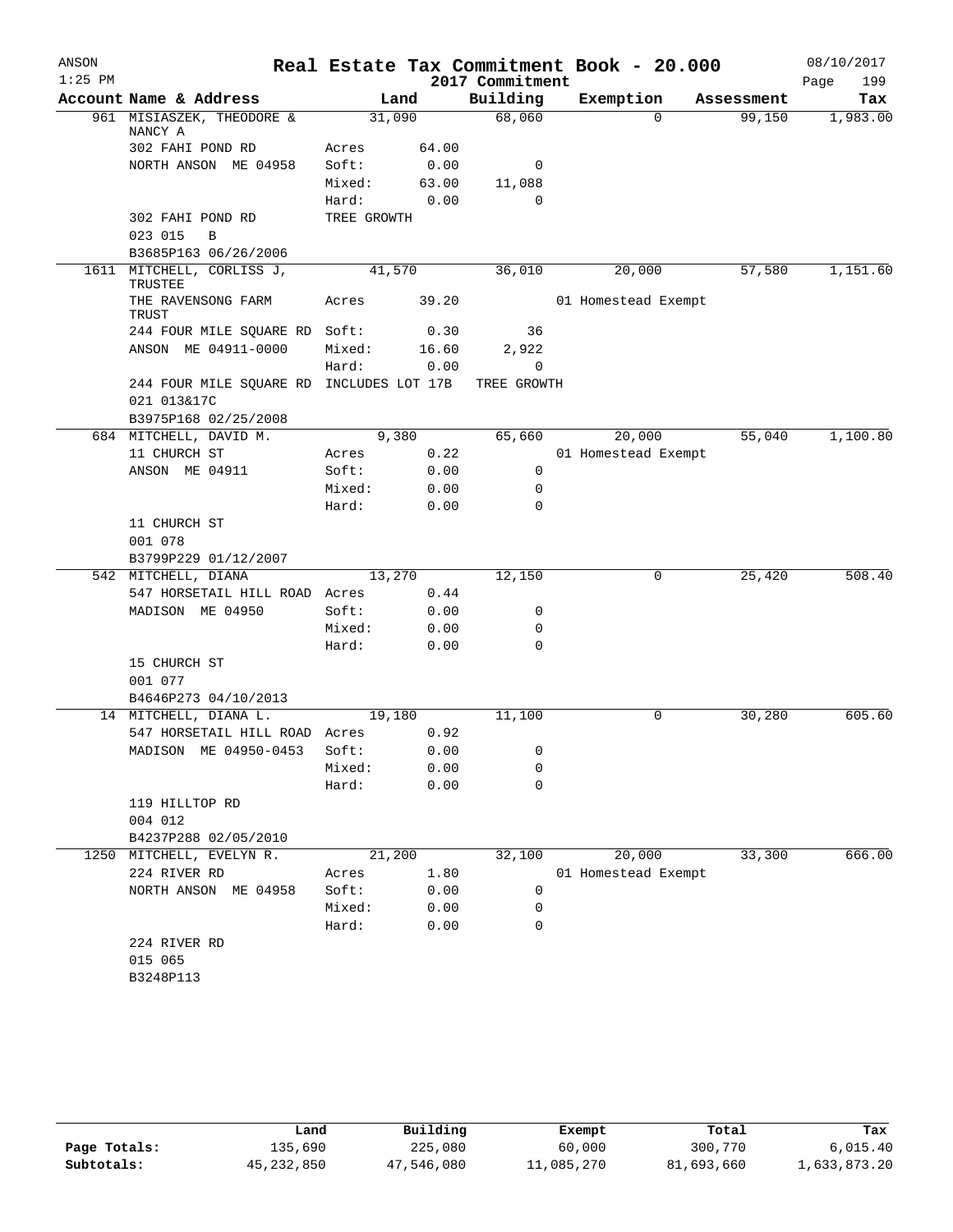| $1:25$ PM<br>2017 Commitment<br>Page<br>200<br>Account Name & Address<br>Building<br>Exemption<br>Land<br>Assessment<br>93,270<br>52 MITCHELL, MICHAEL O &<br>13,710<br>$\Omega$<br>106,980<br>2,139.60<br>PAMELA<br>2566 CHERRY TREE ROAD<br>0.47<br>Acres<br>HANOVER MD 21076-0000<br>Soft:<br>0<br>0.00<br>$\mathbf 0$<br>Mixed:<br>0.00<br>$\mathbf 0$<br>Hard:<br>0.00<br>707 RIVER RD<br>017 001<br>B<br>B3506P270 06/22/2005<br>46,720<br>217 MOISAN, KIMBERLEY &<br>31,500<br>15,220<br>934.40<br>$\mathbf{0}$<br>JOHNSON, ALLEGRA<br>10.00<br>12 VIRGIN STREET<br>Acres<br>CANTON ME 04221<br>Soft:<br>0.00<br>0<br>Mixed:<br>0.00<br>0<br>$\mathbf 0$<br>0.00<br>Hard:<br>285 SOLON RD<br>B5089P0166 JT<br>024 026<br>C<br>B5089P166 10/14/2016 B843P364<br>1984 MOODY, CLEMENT L;<br>12,000<br>0<br>12,000<br>240.00<br>0<br>BEATRICE E & LUCAS,<br>ANTHONY<br>66 GLEN HARRIS ROAD<br>Acres<br>1.00<br>Soft:<br>NEW SHARON ME 04955<br>0.00<br>0<br>Mixed:<br>0.00<br>0<br>$\mathbf 0$<br>0.00<br>Hard:<br>711 VALLEY RD<br>B5102P0109<br>019 015 C<br>B5102P109 11/15/2016 B5060P120 08/10/2016<br>0<br>22,750<br>22,750<br>198 MOODY, DEBORAH &<br>0<br>FRAZIER<br>PO BOX 399<br>ANSON ME 04911-0399<br>58 RANDALL ST<br>003 035<br>ON<br>B1872P43<br>1976 MOODY, LAURIE ANN<br>22,850<br>1,150.00<br>34,650<br>0<br>57,500<br>33 CIDER CT<br>2.90<br>Acres<br>AUGUSTA ME 04330-0000<br>Soft:<br>0.00<br>0<br>Mixed:<br>0.00<br>0<br>Hard:<br>0.00<br>0<br>97 TOWN FARM RD<br>022 008 A<br>B3717P38 07/24/2006<br>14,280<br>68,780<br>20,000<br>63,060<br>696 MOODY, RAYMOND O & INEZ<br>Н<br>PO BOX 235<br>0.51<br>01 Homestead Exempt<br>Acres<br>ANSON ME 04911-0235<br>Soft:<br>0.00<br>0<br>Mixed:<br>0.00<br>0<br>$\mathbf 0$<br>Hard:<br>0.00<br>95 MAIN ST<br>LIFE ESTATE<br>001 042<br>B4171P136 07/28/2009 | ANSON |  |  | Real Estate Tax Commitment Book - 20.000 | 08/10/2017 |
|-----------------------------------------------------------------------------------------------------------------------------------------------------------------------------------------------------------------------------------------------------------------------------------------------------------------------------------------------------------------------------------------------------------------------------------------------------------------------------------------------------------------------------------------------------------------------------------------------------------------------------------------------------------------------------------------------------------------------------------------------------------------------------------------------------------------------------------------------------------------------------------------------------------------------------------------------------------------------------------------------------------------------------------------------------------------------------------------------------------------------------------------------------------------------------------------------------------------------------------------------------------------------------------------------------------------------------------------------------------------------------------------------------------------------------------------------------------------------------------------------------------------------------------------------------------------------------------------------------------------------------------------------------------------------------------------------------------------------------------------------------------------------------------------------------------------------------------|-------|--|--|------------------------------------------|------------|
|                                                                                                                                                                                                                                                                                                                                                                                                                                                                                                                                                                                                                                                                                                                                                                                                                                                                                                                                                                                                                                                                                                                                                                                                                                                                                                                                                                                                                                                                                                                                                                                                                                                                                                                                                                                                                                   |       |  |  |                                          |            |
|                                                                                                                                                                                                                                                                                                                                                                                                                                                                                                                                                                                                                                                                                                                                                                                                                                                                                                                                                                                                                                                                                                                                                                                                                                                                                                                                                                                                                                                                                                                                                                                                                                                                                                                                                                                                                                   |       |  |  |                                          | Tax        |
|                                                                                                                                                                                                                                                                                                                                                                                                                                                                                                                                                                                                                                                                                                                                                                                                                                                                                                                                                                                                                                                                                                                                                                                                                                                                                                                                                                                                                                                                                                                                                                                                                                                                                                                                                                                                                                   |       |  |  |                                          |            |
|                                                                                                                                                                                                                                                                                                                                                                                                                                                                                                                                                                                                                                                                                                                                                                                                                                                                                                                                                                                                                                                                                                                                                                                                                                                                                                                                                                                                                                                                                                                                                                                                                                                                                                                                                                                                                                   |       |  |  |                                          |            |
|                                                                                                                                                                                                                                                                                                                                                                                                                                                                                                                                                                                                                                                                                                                                                                                                                                                                                                                                                                                                                                                                                                                                                                                                                                                                                                                                                                                                                                                                                                                                                                                                                                                                                                                                                                                                                                   |       |  |  |                                          |            |
|                                                                                                                                                                                                                                                                                                                                                                                                                                                                                                                                                                                                                                                                                                                                                                                                                                                                                                                                                                                                                                                                                                                                                                                                                                                                                                                                                                                                                                                                                                                                                                                                                                                                                                                                                                                                                                   |       |  |  |                                          |            |
|                                                                                                                                                                                                                                                                                                                                                                                                                                                                                                                                                                                                                                                                                                                                                                                                                                                                                                                                                                                                                                                                                                                                                                                                                                                                                                                                                                                                                                                                                                                                                                                                                                                                                                                                                                                                                                   |       |  |  |                                          |            |
|                                                                                                                                                                                                                                                                                                                                                                                                                                                                                                                                                                                                                                                                                                                                                                                                                                                                                                                                                                                                                                                                                                                                                                                                                                                                                                                                                                                                                                                                                                                                                                                                                                                                                                                                                                                                                                   |       |  |  |                                          |            |
|                                                                                                                                                                                                                                                                                                                                                                                                                                                                                                                                                                                                                                                                                                                                                                                                                                                                                                                                                                                                                                                                                                                                                                                                                                                                                                                                                                                                                                                                                                                                                                                                                                                                                                                                                                                                                                   |       |  |  |                                          |            |
|                                                                                                                                                                                                                                                                                                                                                                                                                                                                                                                                                                                                                                                                                                                                                                                                                                                                                                                                                                                                                                                                                                                                                                                                                                                                                                                                                                                                                                                                                                                                                                                                                                                                                                                                                                                                                                   |       |  |  |                                          |            |
|                                                                                                                                                                                                                                                                                                                                                                                                                                                                                                                                                                                                                                                                                                                                                                                                                                                                                                                                                                                                                                                                                                                                                                                                                                                                                                                                                                                                                                                                                                                                                                                                                                                                                                                                                                                                                                   |       |  |  |                                          |            |
|                                                                                                                                                                                                                                                                                                                                                                                                                                                                                                                                                                                                                                                                                                                                                                                                                                                                                                                                                                                                                                                                                                                                                                                                                                                                                                                                                                                                                                                                                                                                                                                                                                                                                                                                                                                                                                   |       |  |  |                                          |            |
|                                                                                                                                                                                                                                                                                                                                                                                                                                                                                                                                                                                                                                                                                                                                                                                                                                                                                                                                                                                                                                                                                                                                                                                                                                                                                                                                                                                                                                                                                                                                                                                                                                                                                                                                                                                                                                   |       |  |  |                                          |            |
|                                                                                                                                                                                                                                                                                                                                                                                                                                                                                                                                                                                                                                                                                                                                                                                                                                                                                                                                                                                                                                                                                                                                                                                                                                                                                                                                                                                                                                                                                                                                                                                                                                                                                                                                                                                                                                   |       |  |  |                                          |            |
|                                                                                                                                                                                                                                                                                                                                                                                                                                                                                                                                                                                                                                                                                                                                                                                                                                                                                                                                                                                                                                                                                                                                                                                                                                                                                                                                                                                                                                                                                                                                                                                                                                                                                                                                                                                                                                   |       |  |  |                                          |            |
|                                                                                                                                                                                                                                                                                                                                                                                                                                                                                                                                                                                                                                                                                                                                                                                                                                                                                                                                                                                                                                                                                                                                                                                                                                                                                                                                                                                                                                                                                                                                                                                                                                                                                                                                                                                                                                   |       |  |  |                                          |            |
|                                                                                                                                                                                                                                                                                                                                                                                                                                                                                                                                                                                                                                                                                                                                                                                                                                                                                                                                                                                                                                                                                                                                                                                                                                                                                                                                                                                                                                                                                                                                                                                                                                                                                                                                                                                                                                   |       |  |  |                                          |            |
|                                                                                                                                                                                                                                                                                                                                                                                                                                                                                                                                                                                                                                                                                                                                                                                                                                                                                                                                                                                                                                                                                                                                                                                                                                                                                                                                                                                                                                                                                                                                                                                                                                                                                                                                                                                                                                   |       |  |  |                                          |            |
|                                                                                                                                                                                                                                                                                                                                                                                                                                                                                                                                                                                                                                                                                                                                                                                                                                                                                                                                                                                                                                                                                                                                                                                                                                                                                                                                                                                                                                                                                                                                                                                                                                                                                                                                                                                                                                   |       |  |  |                                          |            |
|                                                                                                                                                                                                                                                                                                                                                                                                                                                                                                                                                                                                                                                                                                                                                                                                                                                                                                                                                                                                                                                                                                                                                                                                                                                                                                                                                                                                                                                                                                                                                                                                                                                                                                                                                                                                                                   |       |  |  |                                          |            |
|                                                                                                                                                                                                                                                                                                                                                                                                                                                                                                                                                                                                                                                                                                                                                                                                                                                                                                                                                                                                                                                                                                                                                                                                                                                                                                                                                                                                                                                                                                                                                                                                                                                                                                                                                                                                                                   |       |  |  |                                          |            |
|                                                                                                                                                                                                                                                                                                                                                                                                                                                                                                                                                                                                                                                                                                                                                                                                                                                                                                                                                                                                                                                                                                                                                                                                                                                                                                                                                                                                                                                                                                                                                                                                                                                                                                                                                                                                                                   |       |  |  |                                          |            |
|                                                                                                                                                                                                                                                                                                                                                                                                                                                                                                                                                                                                                                                                                                                                                                                                                                                                                                                                                                                                                                                                                                                                                                                                                                                                                                                                                                                                                                                                                                                                                                                                                                                                                                                                                                                                                                   |       |  |  |                                          |            |
|                                                                                                                                                                                                                                                                                                                                                                                                                                                                                                                                                                                                                                                                                                                                                                                                                                                                                                                                                                                                                                                                                                                                                                                                                                                                                                                                                                                                                                                                                                                                                                                                                                                                                                                                                                                                                                   |       |  |  |                                          |            |
|                                                                                                                                                                                                                                                                                                                                                                                                                                                                                                                                                                                                                                                                                                                                                                                                                                                                                                                                                                                                                                                                                                                                                                                                                                                                                                                                                                                                                                                                                                                                                                                                                                                                                                                                                                                                                                   |       |  |  |                                          |            |
|                                                                                                                                                                                                                                                                                                                                                                                                                                                                                                                                                                                                                                                                                                                                                                                                                                                                                                                                                                                                                                                                                                                                                                                                                                                                                                                                                                                                                                                                                                                                                                                                                                                                                                                                                                                                                                   |       |  |  |                                          |            |
|                                                                                                                                                                                                                                                                                                                                                                                                                                                                                                                                                                                                                                                                                                                                                                                                                                                                                                                                                                                                                                                                                                                                                                                                                                                                                                                                                                                                                                                                                                                                                                                                                                                                                                                                                                                                                                   |       |  |  |                                          | 455.00     |
|                                                                                                                                                                                                                                                                                                                                                                                                                                                                                                                                                                                                                                                                                                                                                                                                                                                                                                                                                                                                                                                                                                                                                                                                                                                                                                                                                                                                                                                                                                                                                                                                                                                                                                                                                                                                                                   |       |  |  |                                          |            |
|                                                                                                                                                                                                                                                                                                                                                                                                                                                                                                                                                                                                                                                                                                                                                                                                                                                                                                                                                                                                                                                                                                                                                                                                                                                                                                                                                                                                                                                                                                                                                                                                                                                                                                                                                                                                                                   |       |  |  |                                          |            |
|                                                                                                                                                                                                                                                                                                                                                                                                                                                                                                                                                                                                                                                                                                                                                                                                                                                                                                                                                                                                                                                                                                                                                                                                                                                                                                                                                                                                                                                                                                                                                                                                                                                                                                                                                                                                                                   |       |  |  |                                          |            |
|                                                                                                                                                                                                                                                                                                                                                                                                                                                                                                                                                                                                                                                                                                                                                                                                                                                                                                                                                                                                                                                                                                                                                                                                                                                                                                                                                                                                                                                                                                                                                                                                                                                                                                                                                                                                                                   |       |  |  |                                          |            |
|                                                                                                                                                                                                                                                                                                                                                                                                                                                                                                                                                                                                                                                                                                                                                                                                                                                                                                                                                                                                                                                                                                                                                                                                                                                                                                                                                                                                                                                                                                                                                                                                                                                                                                                                                                                                                                   |       |  |  |                                          |            |
|                                                                                                                                                                                                                                                                                                                                                                                                                                                                                                                                                                                                                                                                                                                                                                                                                                                                                                                                                                                                                                                                                                                                                                                                                                                                                                                                                                                                                                                                                                                                                                                                                                                                                                                                                                                                                                   |       |  |  |                                          |            |
|                                                                                                                                                                                                                                                                                                                                                                                                                                                                                                                                                                                                                                                                                                                                                                                                                                                                                                                                                                                                                                                                                                                                                                                                                                                                                                                                                                                                                                                                                                                                                                                                                                                                                                                                                                                                                                   |       |  |  |                                          |            |
|                                                                                                                                                                                                                                                                                                                                                                                                                                                                                                                                                                                                                                                                                                                                                                                                                                                                                                                                                                                                                                                                                                                                                                                                                                                                                                                                                                                                                                                                                                                                                                                                                                                                                                                                                                                                                                   |       |  |  |                                          |            |
|                                                                                                                                                                                                                                                                                                                                                                                                                                                                                                                                                                                                                                                                                                                                                                                                                                                                                                                                                                                                                                                                                                                                                                                                                                                                                                                                                                                                                                                                                                                                                                                                                                                                                                                                                                                                                                   |       |  |  |                                          |            |
|                                                                                                                                                                                                                                                                                                                                                                                                                                                                                                                                                                                                                                                                                                                                                                                                                                                                                                                                                                                                                                                                                                                                                                                                                                                                                                                                                                                                                                                                                                                                                                                                                                                                                                                                                                                                                                   |       |  |  |                                          |            |
|                                                                                                                                                                                                                                                                                                                                                                                                                                                                                                                                                                                                                                                                                                                                                                                                                                                                                                                                                                                                                                                                                                                                                                                                                                                                                                                                                                                                                                                                                                                                                                                                                                                                                                                                                                                                                                   |       |  |  |                                          |            |
|                                                                                                                                                                                                                                                                                                                                                                                                                                                                                                                                                                                                                                                                                                                                                                                                                                                                                                                                                                                                                                                                                                                                                                                                                                                                                                                                                                                                                                                                                                                                                                                                                                                                                                                                                                                                                                   |       |  |  |                                          |            |
|                                                                                                                                                                                                                                                                                                                                                                                                                                                                                                                                                                                                                                                                                                                                                                                                                                                                                                                                                                                                                                                                                                                                                                                                                                                                                                                                                                                                                                                                                                                                                                                                                                                                                                                                                                                                                                   |       |  |  |                                          | 1,261.20   |
|                                                                                                                                                                                                                                                                                                                                                                                                                                                                                                                                                                                                                                                                                                                                                                                                                                                                                                                                                                                                                                                                                                                                                                                                                                                                                                                                                                                                                                                                                                                                                                                                                                                                                                                                                                                                                                   |       |  |  |                                          |            |
|                                                                                                                                                                                                                                                                                                                                                                                                                                                                                                                                                                                                                                                                                                                                                                                                                                                                                                                                                                                                                                                                                                                                                                                                                                                                                                                                                                                                                                                                                                                                                                                                                                                                                                                                                                                                                                   |       |  |  |                                          |            |
|                                                                                                                                                                                                                                                                                                                                                                                                                                                                                                                                                                                                                                                                                                                                                                                                                                                                                                                                                                                                                                                                                                                                                                                                                                                                                                                                                                                                                                                                                                                                                                                                                                                                                                                                                                                                                                   |       |  |  |                                          |            |
|                                                                                                                                                                                                                                                                                                                                                                                                                                                                                                                                                                                                                                                                                                                                                                                                                                                                                                                                                                                                                                                                                                                                                                                                                                                                                                                                                                                                                                                                                                                                                                                                                                                                                                                                                                                                                                   |       |  |  |                                          |            |
|                                                                                                                                                                                                                                                                                                                                                                                                                                                                                                                                                                                                                                                                                                                                                                                                                                                                                                                                                                                                                                                                                                                                                                                                                                                                                                                                                                                                                                                                                                                                                                                                                                                                                                                                                                                                                                   |       |  |  |                                          |            |
|                                                                                                                                                                                                                                                                                                                                                                                                                                                                                                                                                                                                                                                                                                                                                                                                                                                                                                                                                                                                                                                                                                                                                                                                                                                                                                                                                                                                                                                                                                                                                                                                                                                                                                                                                                                                                                   |       |  |  |                                          |            |
|                                                                                                                                                                                                                                                                                                                                                                                                                                                                                                                                                                                                                                                                                                                                                                                                                                                                                                                                                                                                                                                                                                                                                                                                                                                                                                                                                                                                                                                                                                                                                                                                                                                                                                                                                                                                                                   |       |  |  |                                          |            |
|                                                                                                                                                                                                                                                                                                                                                                                                                                                                                                                                                                                                                                                                                                                                                                                                                                                                                                                                                                                                                                                                                                                                                                                                                                                                                                                                                                                                                                                                                                                                                                                                                                                                                                                                                                                                                                   |       |  |  |                                          |            |
|                                                                                                                                                                                                                                                                                                                                                                                                                                                                                                                                                                                                                                                                                                                                                                                                                                                                                                                                                                                                                                                                                                                                                                                                                                                                                                                                                                                                                                                                                                                                                                                                                                                                                                                                                                                                                                   |       |  |  |                                          |            |
|                                                                                                                                                                                                                                                                                                                                                                                                                                                                                                                                                                                                                                                                                                                                                                                                                                                                                                                                                                                                                                                                                                                                                                                                                                                                                                                                                                                                                                                                                                                                                                                                                                                                                                                                                                                                                                   |       |  |  |                                          |            |

|              | Land       | Building   | Exempt     | Total      | Tax          |
|--------------|------------|------------|------------|------------|--------------|
| Page Totals: | 94,340     | 234,670    | 20,000     | 309,010    | 6.180.20     |
| Subtotals:   | 45,327,190 | 47,780,750 | 11,105,270 | 82,002,670 | 1,640,053.40 |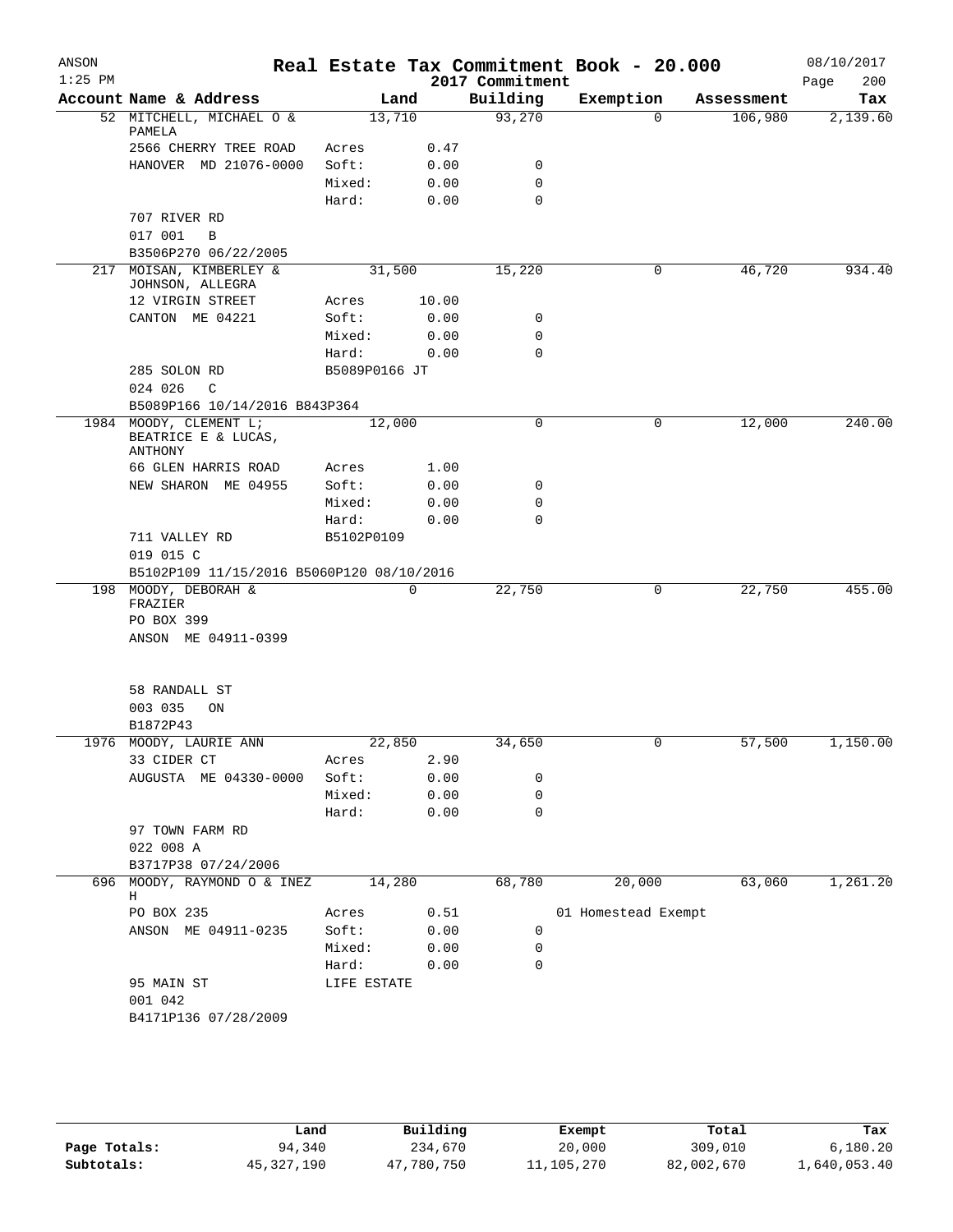| ANSON<br>$1:25$ PM |                                   |           |       | 2017 Commitment | Real Estate Tax Commitment Book - 20.000 |            | 08/10/2017<br>Page<br>201 |
|--------------------|-----------------------------------|-----------|-------|-----------------|------------------------------------------|------------|---------------------------|
|                    | Account Name & Address            |           | Land  | Building        | Exemption                                | Assessment | Tax                       |
|                    | 693 MOODY, ROBERT                 | 34,800    |       | 30,940          | 20,000                                   | 45,740     | 914.80                    |
|                    | PO BOX 73                         | Acres     | 16.00 |                 | 01 Homestead Exempt                      |            |                           |
|                    | ANSON ME 04911-0073               | Soft:     | 0.00  | 0               |                                          |            |                           |
|                    |                                   | Mixed:    | 0.00  | 0               |                                          |            |                           |
|                    |                                   | Hard:     | 0.00  | 0               |                                          |            |                           |
|                    | 95 TOWN FARM RD                   |           |       |                 |                                          |            |                           |
|                    | 022 008                           |           |       |                 |                                          |            |                           |
|                    | B3717P36 07/24/2006               |           |       |                 |                                          |            |                           |
| 689                | MOODY, SCOTT                      | 20,000    |       | 41,800          | 0                                        | 61,800     | 1,236.00                  |
|                    | 11 NEALLEY STREET                 | Acres     | 1.00  |                 |                                          |            |                           |
|                    | SOUTH BERWICK ME<br>03908-0000    | Soft:     | 0.00  | 0               |                                          |            |                           |
|                    |                                   | Mixed:    | 0.00  | 0               |                                          |            |                           |
|                    |                                   | Hard:     | 0.00  | 0               |                                          |            |                           |
|                    | 89 TOWN FARM RD                   | B4921P345 |       |                 |                                          |            |                           |
|                    | 022 007                           |           |       |                 |                                          |            |                           |
|                    | B4921P345 06/19/2015              |           |       |                 |                                          |            |                           |
| 690                | MOODY, SCOTT                      | 31,500    |       | 2,100           | 0                                        | 33,600     | 672.00                    |
|                    | 11 NEALLEY STREET                 | Acres     | 36.00 |                 |                                          |            |                           |
|                    | SOUTH BERWICK ME<br>03908-0000    | Soft:     | 0.00  | 0               |                                          |            |                           |
|                    |                                   | Mixed:    | 0.00  | 0               |                                          |            |                           |
|                    |                                   | Hard:     | 0.00  | 0               |                                          |            |                           |
|                    |                                   | B4921P345 |       |                 |                                          |            |                           |
|                    | 019 009                           |           |       |                 |                                          |            |                           |
|                    | B4921P345 06/19/2015              |           |       |                 |                                          |            |                           |
|                    | 701 MOORE, BRENDA S               | 22,270    |       | 72,630          | 20,000                                   | 74,900     | 1,498.00                  |
|                    | 448 WEST MILLS RD                 | Acres     | 3.40  |                 | 01 Homestead Exempt                      |            |                           |
|                    | ANSON ME 04911-0000               | Soft:     | 0.00  | 0               |                                          |            |                           |
|                    |                                   | Mixed:    | 0.00  | 0               |                                          |            |                           |
|                    |                                   | Hard:     | 0.00  | 0               |                                          |            |                           |
|                    | 448 WEST MILLS RD                 |           |       |                 |                                          |            |                           |
|                    | 011 013<br>E                      |           |       |                 |                                          |            |                           |
|                    | B4014P176 06/16/2008              |           |       |                 |                                          |            |                           |
| 1971               | MOORE, CARL E., SR., &<br>RUTH A. | 44,800    |       | 34,490          | 26,000                                   | 53,290     | 1,065.80                  |
|                    | 351 EMBDEN POND RD                | Acres     | 20.70 |                 | 01 Homestead Exempt                      |            |                           |
|                    | NORTH ANSON ME 04958              | Soft:     | 0.00  |                 | 0 08 Vietnam Veteran                     |            |                           |
|                    |                                   | Mixed:    | 0.00  | 0               |                                          |            |                           |
|                    |                                   | Hard:     | 0.00  | 0               |                                          |            |                           |
|                    | 351 EMBDEN POND RD                |           |       |                 |                                          |            |                           |
|                    | 023 026 C                         |           |       |                 |                                          |            |                           |
|                    | B1649P108                         |           |       |                 |                                          |            |                           |
| 719                | MOORE, DARRIN C.                  | 26,750    |       | 43,670          | 0                                        | 70,420     | 1,408.40                  |
|                    | 200 WEST MILLS RD                 | Acres     | 5.50  |                 |                                          |            |                           |
|                    | ANSON ME 04911-0597               | Soft:     | 0.00  | 0               |                                          |            |                           |
|                    |                                   | Mixed:    | 0.00  | 0               |                                          |            |                           |
|                    |                                   | Hard:     | 0.00  | $\mathbf 0$     |                                          |            |                           |
|                    | 200 WEST MILLS RD                 |           |       |                 |                                          |            |                           |
|                    | 011 007<br>B                      |           |       |                 |                                          |            |                           |
|                    | B3798P164 01/12/2007              |           |       |                 |                                          |            |                           |

|              | Land       | Building   | Exempt       | Total        | Tax          |
|--------------|------------|------------|--------------|--------------|--------------|
| Page Totals: | 180,120    | 225,630    | 66,000       | 339,750      | 6,795.00     |
| Subtotals:   | 45,507,310 | 48,006,380 | 11, 171, 270 | 82, 342, 420 | 1,646,848.40 |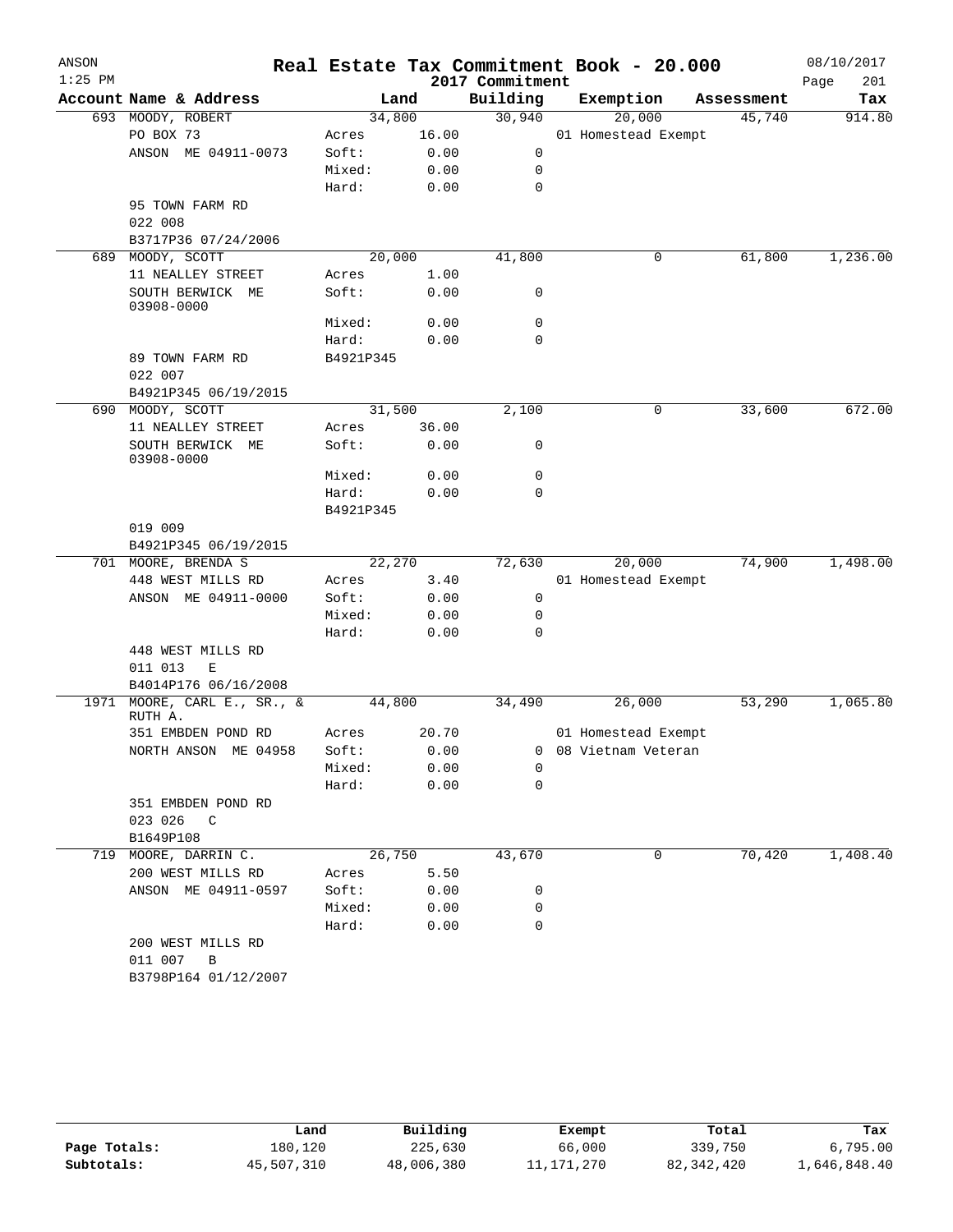| ANSON<br>$1:25$ PM |                                            |                |               | 2017 Commitment | Real Estate Tax Commitment Book - 20.000 |            | 08/10/2017<br>202<br>Page |
|--------------------|--------------------------------------------|----------------|---------------|-----------------|------------------------------------------|------------|---------------------------|
|                    | Account Name & Address                     |                | Land          | Building        | Exemption                                | Assessment | Tax                       |
|                    | 256 MOORE, DENNIS W                        | 39,500         |               | 9,950           | 20,000                                   | 29,450     | 589.00                    |
|                    | PO BOX 233                                 | Acres          | 18.00         |                 | 01 Homestead Exempt                      |            |                           |
|                    | ANSON ME 04911-0233                        | Soft:          | 0.00          | 0               |                                          |            |                           |
|                    |                                            | Mixed:         | 0.00          | 0               |                                          |            |                           |
|                    |                                            | Hard:          | 0.00          | 0               |                                          |            |                           |
|                    | 230 HILTON HILL RD                         |                |               |                 |                                          |            |                           |
|                    | 010 020                                    |                |               |                 |                                          |            |                           |
|                    | B2634P134                                  |                |               |                 |                                          |            |                           |
|                    | 702 MOORE, DUNCAN &<br>KURLANSKI, KATHLEEN |                | 9,080         | $\mathbf 0$     | 0                                        | 9,080      | 181.60                    |
|                    | PO BOX 997                                 | Acres<br>Soft: | 52.00         | 0               |                                          |            |                           |
|                    |                                            | Mixed:         | 0.00<br>51.00 | 8,976           |                                          |            |                           |
|                    | KENNEBUNK ME<br>04043-0000                 | Hard:          | 0.00          | 0               |                                          |            |                           |
|                    |                                            |                |               |                 |                                          |            |                           |
|                    | 022 026                                    |                |               |                 |                                          |            |                           |
|                    | B4626P69 01/30/2013                        |                |               |                 |                                          |            |                           |
|                    | 703 MOORE, DUNCAN &                        |                | 9,840         | 0               | 0                                        | 9,840      | 196.80                    |
|                    | KURLANSKI, KATHLEEN                        | Acres          | 51.00         |                 |                                          |            |                           |
|                    | PO BOX 997                                 | Soft:          | 0.00          | 0               |                                          |            |                           |
|                    | KENNEBUNK ME<br>04043-0000                 | Mixed:         | 0.00          | 0               |                                          |            |                           |
|                    |                                            | Hard:          | 51.00         | 9,843           |                                          |            |                           |
|                    | 022 027                                    |                |               |                 |                                          |            |                           |
|                    | B4626P69 01/30/2013                        |                |               |                 |                                          |            |                           |
| 1719               | MOORE, PAUL & CHRISTINE                    | 41,250         |               | 62,690          | 0                                        | 103,940    | 2,078.80                  |
|                    | 50 THATCHER ST                             | Acres          | 19.75         |                 |                                          |            |                           |
|                    | HYDE PARK MA<br>02136-0000                 | Soft:          | 0.00          | 0               |                                          |            |                           |
|                    |                                            | Mixed:         | 0.00          | 0               |                                          |            |                           |
|                    |                                            | Hard:          | 0.00          | 0               |                                          |            |                           |
|                    | 220 HOLLIN WAITE HILL                      |                |               |                 |                                          |            |                           |
|                    | RD<br>014 034<br>2                         |                |               |                 |                                          |            |                           |
|                    | B2223P6                                    |                |               |                 |                                          |            |                           |
|                    | 1113 MOORE, RUTH A                         |                | 0             | 500             | $\mathbf 0$                              | 500        | 10.00                     |
|                    | 351 EMBDEN POND RD                         |                |               |                 |                                          |            |                           |
|                    | NORTH ANSON ME                             |                |               |                 |                                          |            |                           |
|                    | 04958-0000                                 |                |               |                 |                                          |            |                           |
|                    |                                            |                |               |                 |                                          |            |                           |
|                    | 357 EMBDEN POND RD                         |                |               |                 |                                          |            |                           |
|                    | 023 026<br>C<br>ON                         |                |               |                 |                                          |            |                           |
| 1239               | MOORE, SCOTT L.                            |                | 0             | 8,240           | 0                                        | 8,240      | 164.80                    |
|                    | 358 WEST MILLS RD<br>ANSON ME 04911        |                |               |                 |                                          |            |                           |
|                    |                                            |                |               |                 |                                          |            |                           |
|                    | 306 WEST MILLS RD                          |                |               |                 |                                          |            |                           |
|                    | 011 011<br>ON                              |                |               |                 |                                          |            |                           |
|                    | B4974P165 10/08/2015 B3587P263 11/07/2005  |                |               |                 |                                          |            |                           |
|                    |                                            |                |               |                 |                                          |            |                           |

|              | Land       | Building   | Exempt       | Total      | Tax          |
|--------------|------------|------------|--------------|------------|--------------|
| Page Totals: | 99,670     | 81,380     | 20,000       | 161,050    | 3,221.00     |
| Subtotals:   | 45,606,980 | 48,087,760 | 11, 191, 270 | 82,503,470 | 1,650,069.40 |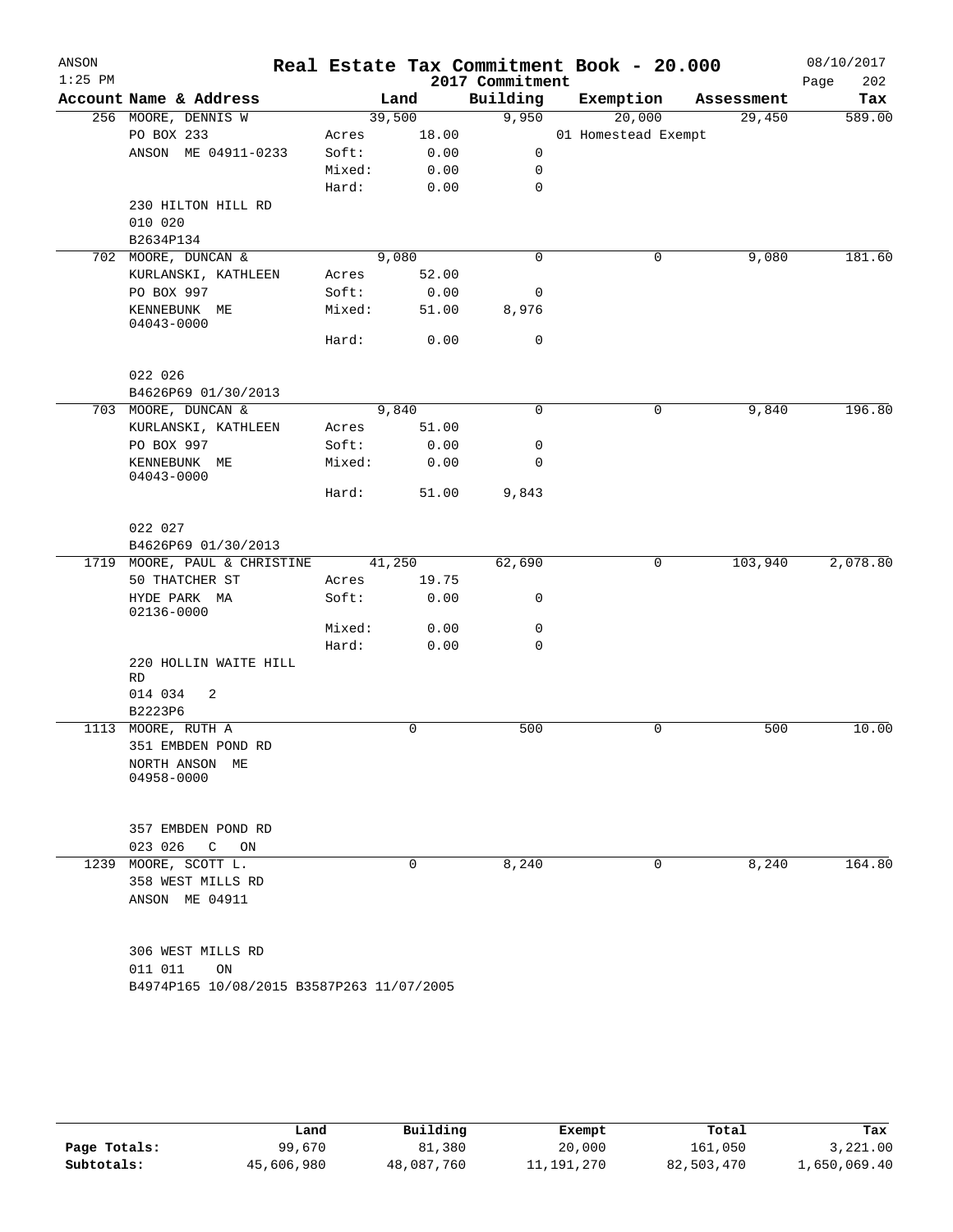| ANSON<br>$1:25$ PM |                                                                   |                |               | 2017 Commitment | Real Estate Tax Commitment Book - 20.000 |            | 08/10/2017<br>203<br>Page |
|--------------------|-------------------------------------------------------------------|----------------|---------------|-----------------|------------------------------------------|------------|---------------------------|
|                    | Account Name & Address                                            |                | Land          | Building        | Exemption                                | Assessment | Tax                       |
|                    | 1890 MOORE, SCOTT L.<br>358 WEST MILLS RD<br>ANSON ME 04911-0000  |                | 0             | 14,240          | $\Omega$                                 | 14,240     | 284.80                    |
|                    | 302 A WEST MILLS RD<br>011 011<br>A ON                            |                |               |                 |                                          |            |                           |
| 707                | B5021P85 04/28/2016 B4974P165 10/08/2015<br>MOORE, SCOTT L.       |                | 42,000        | 0               | 0                                        | 42,000     | 840.00                    |
|                    | 358 WEST MILLS RD                                                 | Acres          | 36.00         |                 |                                          |            |                           |
|                    | ANSON ME 04911-0000                                               | Soft:          | 0.00          | 0               |                                          |            |                           |
|                    |                                                                   | Mixed:         | 0.00          | 0               |                                          |            |                           |
|                    |                                                                   | Hard:          | 0.00          | 0               |                                          |            |                           |
|                    | 011 011                                                           |                |               |                 |                                          |            |                           |
|                    | B4974P165 10/08/2015                                              |                |               |                 |                                          |            |                           |
|                    | 705 MOORE, SCOTT L.                                               |                | 34,600        | 93,680          | 0                                        | 128,280    | 2,565.60                  |
|                    | 358 WEST MILLS RD                                                 | Acres          | 5.40          |                 |                                          |            |                           |
|                    | ANSON ME 04911                                                    | Soft:          | 0.00          | 0               |                                          |            |                           |
|                    |                                                                   | Mixed:         | 0.00          | 0               |                                          |            |                           |
|                    |                                                                   | Hard:          | 0.00          | $\mathbf 0$     |                                          |            |                           |
|                    | 302 WEST MILLS RD                                                 |                |               |                 |                                          |            |                           |
|                    | 011 011<br>Α                                                      |                |               |                 |                                          |            |                           |
|                    | B4974P165 10/08/2015 B3587P263 11/07/2005<br>1945 MOORE, SCOTT L. |                | 29,500        | 0               | 0                                        | 29,500     | 590.00                    |
|                    | 358 WEST MILLS RD                                                 | Acres          |               |                 |                                          |            |                           |
|                    | ANSON ME 04911                                                    | Soft:          | 20.50<br>0.00 | 0               |                                          |            |                           |
|                    |                                                                   | Mixed:         | 0.00          | 0               |                                          |            |                           |
|                    |                                                                   | Hard:          | 0.00          | $\Omega$        |                                          |            |                           |
|                    | 011 011C                                                          |                |               |                 |                                          |            |                           |
| 1932               | B3587P263 11/07/2005<br>MOORE, SCOTT L. & JILL                    |                | 26,000        | 79,180          | 20,000                                   | 85,180     | 1,703.60                  |
|                    | Α.                                                                |                |               |                 |                                          |            |                           |
|                    | 358 WEST MILLS RD<br>ANSON ME 04911-0000                          | Acres<br>Soft: | 5.00<br>0.00  | 0               | 01 Homestead Exempt                      |            |                           |
|                    |                                                                   | Mixed:         | 0.00          | 0               |                                          |            |                           |
|                    |                                                                   | Hard:          | 0.00          | 0               |                                          |            |                           |
|                    | 358 WEST MILLS RD                                                 |                |               |                 |                                          |            |                           |
|                    | 011 011B                                                          |                |               |                 |                                          |            |                           |
|                    | B3587P261 11/07/2005                                              |                |               |                 |                                          |            |                           |
|                    | 704 MOORE, VIRGINIA WING                                          |                | 12,810        | 70,620          | 0                                        | 83,430     | 1,668.60                  |
|                    | PO BOX 997                                                        | Acres          | 0.41          |                 |                                          |            |                           |
|                    | KENNEBUNK ME                                                      | Soft:          | 0.00          | 0               |                                          |            |                           |
|                    | 04043-0000                                                        |                |               |                 |                                          |            |                           |
|                    |                                                                   | Mixed:         | 0.00          | 0               |                                          |            |                           |
|                    |                                                                   | Hard:          | 0.00          | 0               |                                          |            |                           |
|                    | 9 CENTER ST                                                       |                |               |                 |                                          |            |                           |
|                    | 006 020                                                           |                |               |                 |                                          |            |                           |
|                    | B2003P22                                                          |                |               |                 |                                          |            |                           |
|                    | 715 MORAN, STEPHEN M                                              |                | 8,720         | 40,660          | 0                                        | 49,380     | 987.60                    |
|                    | 17 HILLTOP RD                                                     | Acres          | 0.19          |                 |                                          |            |                           |
|                    | MADISON ME 04950-0000                                             | Soft:          | 0.00          | 0               |                                          |            |                           |
|                    |                                                                   | Mixed:         | 0.00          | 0<br>0          |                                          |            |                           |
|                    | 16 ARNOLDS LN<br>001 010                                          | Hard:          | 0.00          |                 |                                          |            |                           |
|                    | B5060P157 08/10/2016 B1106P189                                    |                |               |                 |                                          |            |                           |
|                    |                                                                   | Land           | Building      |                 | Exempt                                   | Total      | Tax                       |
| Page Totals:       | 153,630                                                           |                | 298,380       |                 | 20,000                                   | 432,010    | 8,640.20                  |
| Subtotals:         | 45,760,610                                                        |                | 48,386,140    |                 | 11, 211, 270                             | 82,935,480 | 1,658,709.60              |
|                    |                                                                   |                |               |                 |                                          |            |                           |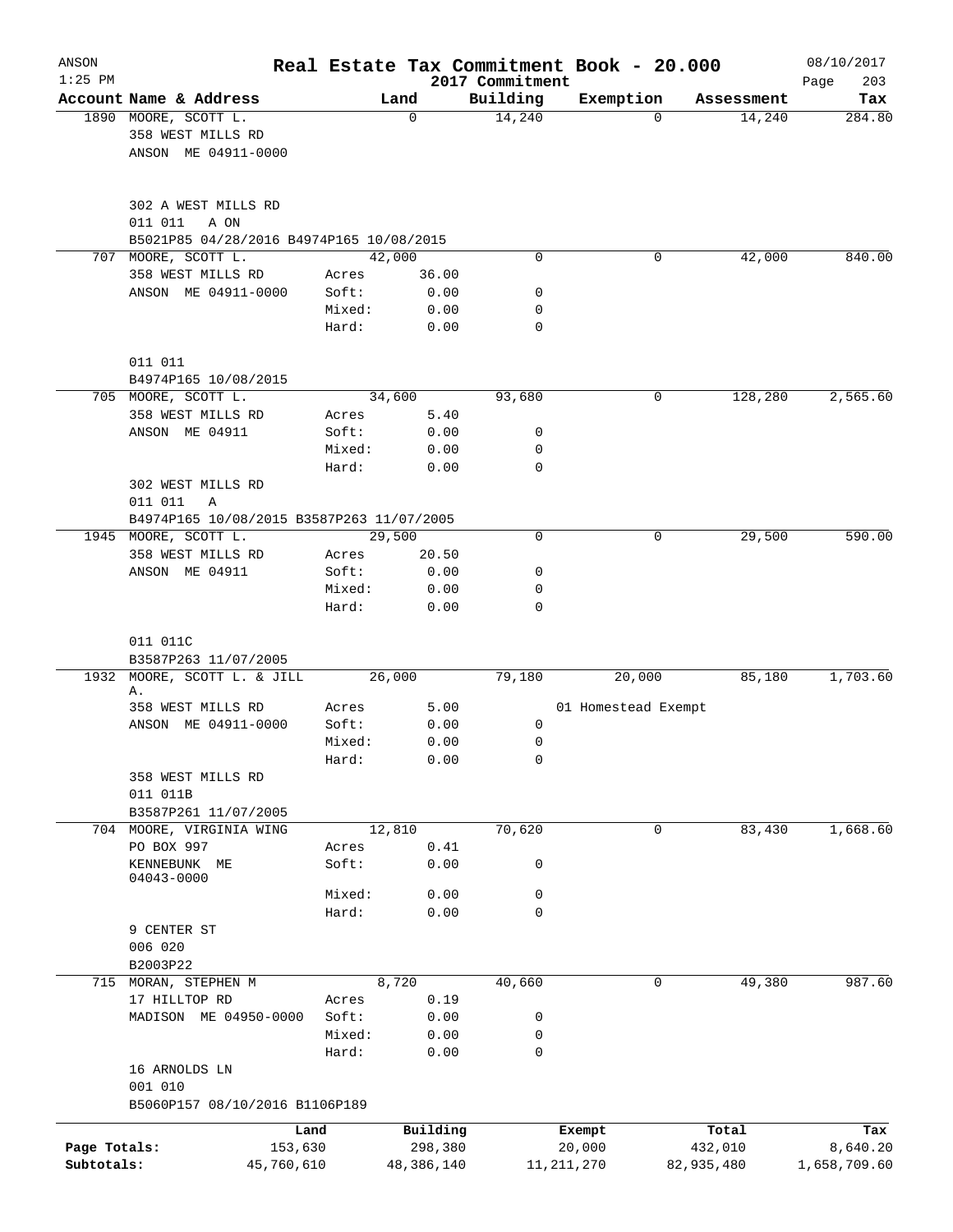| ANSON     |                                           |                |        |              |                 | Real Estate Tax Commitment Book - 20.000 |            | 08/10/2017  |
|-----------|-------------------------------------------|----------------|--------|--------------|-----------------|------------------------------------------|------------|-------------|
| $1:25$ PM |                                           |                |        |              | 2017 Commitment |                                          |            | 204<br>Page |
|           | Account Name & Address                    |                | Land   |              | Building        | Exemption                                | Assessment | Tax         |
|           | 887 MORANDI, JULIA RANKIN                 |                | 20,380 |              | 47,960          | $\Omega$                                 | 68,340     | 1,366.80    |
|           | 1295 CALLE DE SEVILLA                     | Acres<br>Soft: |        | 1.25         |                 |                                          |            |             |
|           | PACIFIC PALISADES CA<br>90272             |                |        | 0.00         | 0               |                                          |            |             |
|           |                                           | Mixed:         |        | 0.00         | 0               |                                          |            |             |
|           |                                           | Hard:          |        | 0.00         | $\mathbf 0$     |                                          |            |             |
|           | 884 RIVER RD                              |                |        |              |                 |                                          |            |             |
|           | 005 019 & 20<br>B1567P307                 |                |        |              |                 |                                          |            |             |
|           | 1369 MORIN, GARY R., JR.                  |                | 0      |              | 23,390          | 20,000                                   | 3,390      | 67.80       |
|           | P.O. BOX 362                              |                |        |              |                 | 01 Homestead Exempt                      |            |             |
|           | NORTH ANSON ME                            |                |        |              |                 |                                          |            |             |
|           | 04958-7418                                |                |        |              |                 |                                          |            |             |
|           | 129 EMBDEN POND RD                        |                |        |              |                 |                                          |            |             |
|           | 023 018<br>B ON                           |                |        |              |                 |                                          |            |             |
| 711       | MORRELL, MARJORIE L.,<br><b>ESTATE</b>    |                | 14,420 |              | 76,940          | 0                                        | 91,360     | 1,827.20    |
|           | C/O JANET SCHUTTE                         | Acres          |        | 0.52         |                 |                                          |            |             |
|           | PO BOX 273                                | Soft:          |        | 0.00         | 0               |                                          |            |             |
|           | OAKLAND ME 04963-0273                     | Mixed:         |        | 0.00         | 0               |                                          |            |             |
|           |                                           | Hard:          |        | 0.00         | $\mathbf 0$     |                                          |            |             |
|           | 21 CENTER ST                              |                |        |              |                 |                                          |            |             |
|           | 006 017                                   |                |        |              |                 |                                          |            |             |
|           | B627P243                                  |                |        |              |                 |                                          |            |             |
|           | 435 MORRIS, SYLVIE B &<br>WAYNE R         |                | 26,000 |              | 50,360          | 0                                        | 76,360     | 1,527.20    |
|           | 6 CHICKEN STREET                          | Acres          |        | 5.00         |                 |                                          |            |             |
|           | STARKS ME 04911-0000                      | Soft:          |        | 0.00         | 0               |                                          |            |             |
|           |                                           | Mixed:         |        | 0.00         | 0               |                                          |            |             |
|           |                                           | Hard:          |        | 0.00         | $\mathbf 0$     |                                          |            |             |
|           | 260 RIVER RD                              |                |        |              |                 |                                          |            |             |
|           | 015 068<br>$\, {\bf B}$                   |                |        |              |                 |                                          |            |             |
|           | B3510P305 06/30/2005                      |                |        |              |                 |                                          |            |             |
| 1391      | MORSE, FRANK L & JUDITH<br>Α              |                | 12,810 |              | 19,110          | 20,000                                   | 11,920     | 238.40      |
|           | 20 PREBLE AVE                             | Acres          |        | 0.41         |                 | 01 Homestead Exempt                      |            |             |
|           | ANSON ME 04911-0000                       | Soft:          |        | 0.00         | 0               |                                          |            |             |
|           |                                           | Mixed:         |        | 0.00         | 0               |                                          |            |             |
|           |                                           | Hard:          |        | 0.00         | 0               |                                          |            |             |
|           | 20 PREBLE AVE                             |                |        |              |                 |                                          |            |             |
|           | 003 086                                   |                |        |              |                 |                                          |            |             |
|           | B3340P279 07/09/2004                      |                |        |              |                 |                                          |            |             |
|           | 1447 MORSE, KIMBERLY A.                   |                | 8,490  |              | 17,240          | 0                                        | 25,730     | 514.60      |
|           | 538 EMBDEN POND ROAD<br>EMBDEN ME 04958   | Acres<br>Soft: |        | 0.18         | 0               |                                          |            |             |
|           |                                           | Mixed:         |        | 0.00<br>0.00 | 0               |                                          |            |             |
|           |                                           | Hard:          |        | 0.00         | 0               |                                          |            |             |
|           | 5 COURT ST                                |                |        |              |                 |                                          |            |             |
|           | 006 030                                   |                |        |              |                 |                                          |            |             |
|           | B5060P150 08/10/2016 B4200P175 10/05/2009 |                |        |              |                 |                                          |            |             |
|           |                                           |                |        |              |                 |                                          |            |             |

|              | Land       | Building   | Exempt     | Total        | Tax          |
|--------------|------------|------------|------------|--------------|--------------|
| Page Totals: | 82,100     | 235,000    | 40,000     | 277,100      | 5,542.00     |
| Subtotals:   | 45,842,710 | 48,621,140 | 11,251,270 | 83, 212, 580 | 1,664,251.60 |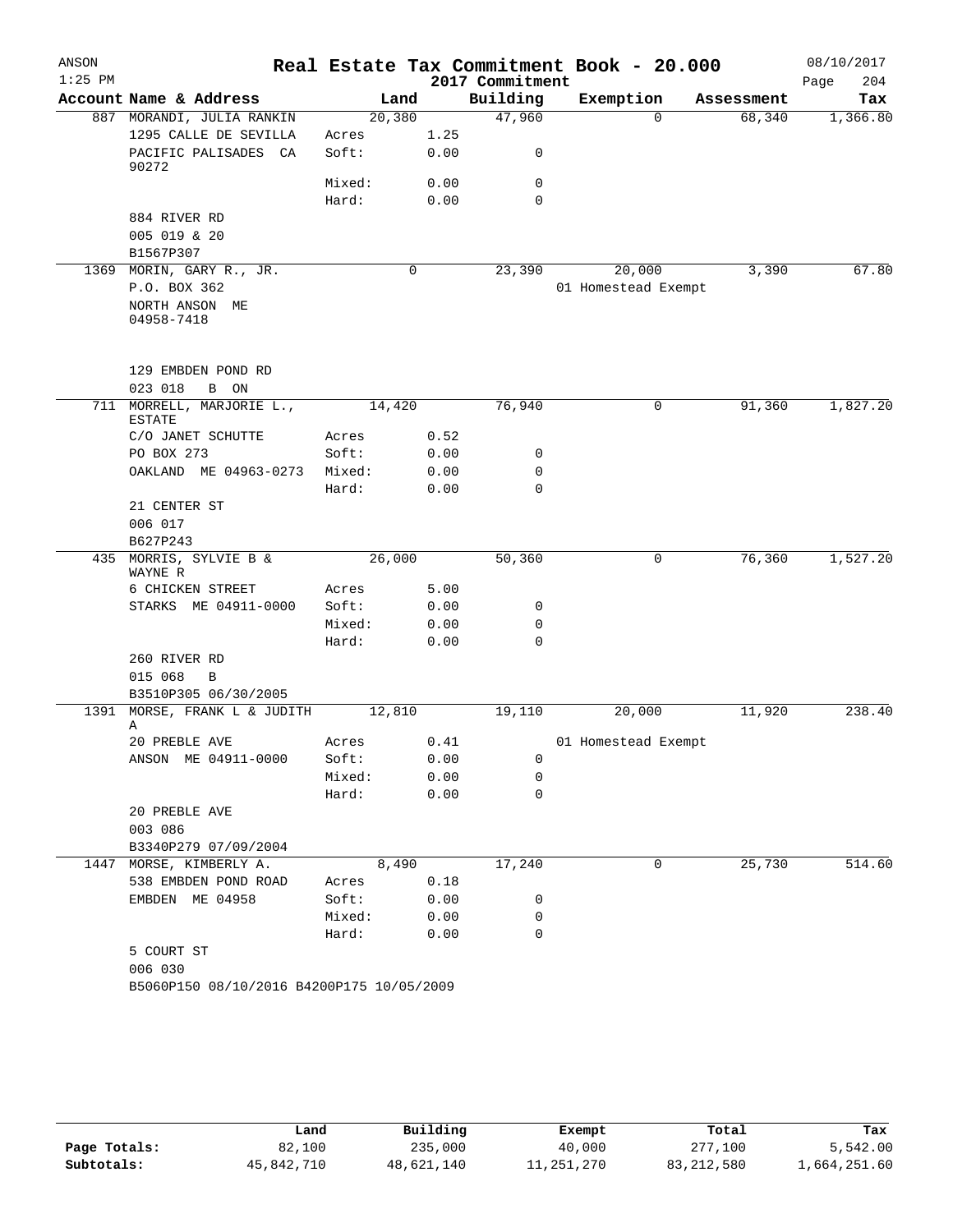| ANSON<br>$1:25$ PM |                                 |         |                                 | Real Estate Tax Commitment Book - 20.000<br>2017 Commitment |            |                          |              | 08/10/2017<br>205<br>Page |
|--------------------|---------------------------------|---------|---------------------------------|-------------------------------------------------------------|------------|--------------------------|--------------|---------------------------|
|                    | Account Name & Address          |         | Land                            | Building                                                    | Exemption  |                          | Assessment   | Tax                       |
| 717                | MORSE, WILMA G & ARTHUR         |         | 9,590                           | 49,450                                                      |            | $\Omega$                 | 59,040       | 1,180.80                  |
|                    | G                               |         |                                 |                                                             |            |                          |              |                           |
|                    | 538 EMBDEN POND ROAD            | Acres   | 0.23                            |                                                             |            |                          |              |                           |
|                    | EMBDEN ME 04958-3524            | Soft:   | 0.00                            | 0                                                           |            |                          |              |                           |
|                    |                                 | Mixed:  | 0.00                            | $\mathbf 0$                                                 |            |                          |              |                           |
|                    |                                 | Hard:   | 0.00                            | $\mathbf 0$                                                 |            |                          |              |                           |
|                    | 4 WINTER ST                     |         |                                 |                                                             |            |                          |              |                           |
|                    | 006 015                         |         |                                 |                                                             |            |                          |              |                           |
|                    | B2027P279                       |         |                                 |                                                             |            |                          |              |                           |
|                    | 716 MORYAN, VIRGINIA            |         | 44,050                          | 55,640                                                      |            | 20,000                   | 79,690       | 1,593.80                  |
|                    | PO BOX 81                       | Acres   | 24.10                           |                                                             |            | 01 Homestead Exempt      |              |                           |
|                    | NORTH ANSON<br>МE<br>04958-0081 | Soft:   | 0.00                            | $\mathbf 0$                                                 |            |                          |              |                           |
|                    |                                 | Mixed:  | 0.00                            | 0                                                           |            |                          |              |                           |
|                    |                                 | Hard:   | 0.00                            | $\mathbf 0$                                                 |            |                          |              |                           |
|                    | 63 SKIDMORE RD                  |         |                                 |                                                             |            |                          |              |                           |
|                    | 023 015<br>CH                   |         |                                 |                                                             |            |                          |              |                           |
|                    | B1315P76                        |         |                                 |                                                             |            |                          |              |                           |
|                    | 1661 MOTA, MARGARET             |         | 22,000                          | $\mathbf 0$                                                 |            | 0                        | 22,000       | 440.00                    |
|                    | 18 NYES LANE                    | Acres   | 8.50                            |                                                             |            |                          |              |                           |
|                    | ACUSHNET MA 02743-0000 Soft:    |         | 0.00                            | 0                                                           |            |                          |              |                           |
|                    |                                 | Mixed:  | 0.00                            | 0                                                           |            |                          |              |                           |
|                    |                                 | Hard:   | 0.00                            | $\mathbf 0$                                                 |            |                          |              |                           |
|                    |                                 |         |                                 |                                                             |            |                          |              |                           |
|                    | 023 044<br>I                    |         |                                 |                                                             |            |                          |              |                           |
|                    | B4846P219 10/23/2014            |         |                                 |                                                             |            |                          |              |                           |
| 1707               | MSAD 74                         |         | 13,710                          | 0                                                           |            | 13,710                   | 0            | 0.00                      |
|                    | PO BOX 219                      | Acres   | 2.14                            |                                                             |            | 12 Public Municipal Corp |              |                           |
|                    | NORTH ANSON<br>ME 04958         | Soft:   | 0.00                            | 0                                                           |            |                          |              |                           |
|                    |                                 | Mixed:  | 0.00                            | 0                                                           |            |                          |              |                           |
|                    |                                 | Hard:   | 0.00                            | $\mathbf 0$                                                 |            |                          |              |                           |
|                    | 56 NORTH MAIN ST                |         |                                 |                                                             |            |                          |              |                           |
|                    | 006 064                         |         |                                 |                                                             |            |                          |              |                           |
| 720                | MSAD 74                         |         | 17,500                          | 0                                                           |            | 17,500                   | 0            | 0.00                      |
|                    | PO BOX 219                      | Acres   | 8.50                            |                                                             |            | 12 Public Municipal Corp |              |                           |
|                    | NORTH ANSON<br>ME 04958         | Soft:   | 0.00                            | 0                                                           |            |                          |              |                           |
|                    |                                 | Mixed:  | 0.00                            | 0                                                           |            |                          |              |                           |
|                    |                                 | Hard:   | ${\bf 0}$ . ${\bf 0}$ ${\bf 0}$ | 0                                                           |            |                          |              |                           |
|                    |                                 |         |                                 |                                                             |            |                          |              |                           |
|                    | 018 046                         |         |                                 |                                                             |            |                          |              |                           |
|                    | B799P399                        |         |                                 |                                                             |            |                          |              |                           |
| 722                | MSAD 74                         |         | 18,000                          | $\mathbf 0$                                                 |            | 18,000                   | 0            | 0.00                      |
|                    | PO BOX 219                      | Acres   | 5.00                            |                                                             |            | 12 Public Municipal Corp |              |                           |
|                    | NORTH ANSON<br>ME 04958         | Soft:   | 0.00                            | 0                                                           |            |                          |              |                           |
|                    |                                 | Mixed:  | 0.00                            | 0                                                           |            |                          |              |                           |
|                    |                                 | Hard:   | 0.00                            | 0                                                           |            |                          |              |                           |
|                    | 19 KEN TAYLOR ST                |         |                                 |                                                             |            |                          |              |                           |
|                    | 001 027                         |         |                                 |                                                             |            |                          |              |                           |
|                    | B1665P179                       |         |                                 |                                                             |            |                          |              |                           |
| 1833               | MSAD 74                         |         | 42,500                          | 26,460                                                      |            | 68,960                   | 0            | 0.00                      |
|                    | PO BOX 219                      | Acres   | 21.00                           |                                                             |            | 12 Public Municipal Corp |              |                           |
|                    | NORTH ANSON<br>ME 04958         | Soft:   | 0.00                            | 0                                                           |            |                          |              |                           |
|                    |                                 | Mixed:  | 0.00                            | 0                                                           |            |                          |              |                           |
|                    |                                 | Hard:   | 0.00                            | 0                                                           |            |                          |              |                           |
|                    | 22 FAHI POND RD                 |         |                                 |                                                             |            |                          |              |                           |
|                    | 018 047                         |         |                                 |                                                             |            |                          |              |                           |
|                    | B1741P74                        |         |                                 |                                                             |            |                          |              |                           |
|                    |                                 |         |                                 |                                                             |            |                          |              |                           |
|                    |                                 | Land    | Building                        |                                                             | Exempt     |                          | Total        | Tax                       |
| Page Totals:       |                                 | 167,350 | 131,550                         |                                                             | 138,170    |                          | 160,730      | 3,214.60                  |
| Subtotals:         | 46,010,060                      |         | 48,752,690                      |                                                             | 11,389,440 |                          | 83, 373, 310 | 1,667,466.20              |
|                    |                                 |         |                                 |                                                             |            |                          |              |                           |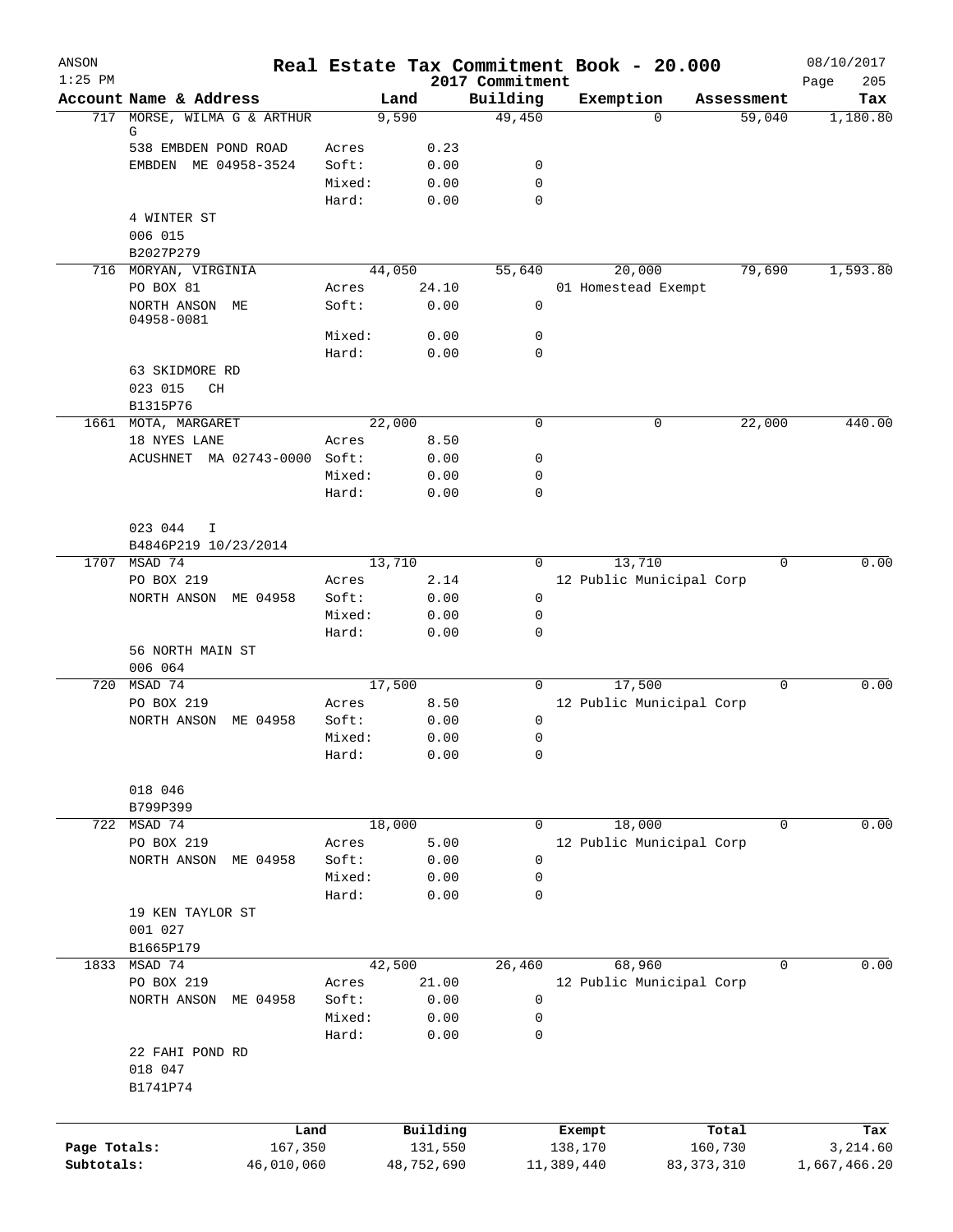| ANSON     |                                   |             |        |                 | Real Estate Tax Commitment Book - 20.000 |             | 08/10/2017  |
|-----------|-----------------------------------|-------------|--------|-----------------|------------------------------------------|-------------|-------------|
| $1:25$ PM |                                   |             |        | 2017 Commitment |                                          |             | 206<br>Page |
|           | Account Name & Address            |             | Land   | Building        | Exemption                                | Assessment  | Tax         |
| 1709      | MSAD 74                           | 21,900      |        | $\mathbf 0$     | 21,900                                   | $\mathbf 0$ | 0.00        |
|           | PO BOX 219                        | Acres       | 8.90   |                 | 12 Public Municipal Corp                 |             |             |
|           | NORTH ANSON ME 04958              | Soft:       | 0.00   | 0               |                                          |             |             |
|           |                                   | Mixed:      | 0.00   | 0               |                                          |             |             |
|           |                                   | Hard:       | 0.00   | 0               |                                          |             |             |
|           | 160 NORTH MAIN ST                 |             |        |                 |                                          |             |             |
| 1708      | 007 020<br>MSAD 74                | 21,320      |        | 0               | 21,320                                   | $\mathbf 0$ | 0.00        |
|           | PO BOX 219                        | Acres       | 8.32   |                 | 12 Public Municipal Corp                 |             |             |
|           | NORTH ANSON ME 04958              | Soft:       | 0.00   | $\mathbf 0$     |                                          |             |             |
|           |                                   | Mixed:      | 0.00   | 0               |                                          |             |             |
|           |                                   | Hard:       | 0.00   | 0               |                                          |             |             |
|           | 64 NORTH MAIN ST                  |             |        |                 |                                          |             |             |
|           | 006 065                           |             |        |                 |                                          |             |             |
| 593       | MULCAHY, MATTHEW J. &<br>SALLY A. | 38,500      |        | 0               | $\mathbf 0$                              | 38,500      | 770.00      |
|           | PO BOX 252                        | Acres       | 29.00  |                 |                                          |             |             |
|           | WOODSVILLE<br>ΝH<br>03785-0000    | Soft:       | 0.00   | 0               |                                          |             |             |
|           |                                   | Mixed:      | 0.00   | 0               |                                          |             |             |
|           |                                   | Hard:       | 0.00   | 0               |                                          |             |             |
|           |                                   |             |        |                 |                                          |             |             |
|           | 010 023<br>B                      |             |        |                 |                                          |             |             |
|           | B4638P41 03/07/2013               |             |        |                 |                                          |             |             |
| 80        | MULCH, CHARLIE G.<br>Co-Trustee   | 96,610      |        | 89,530          | 0                                        | 186,140     | 3,722.80    |
|           | RAGAN, LISE B.<br>Co-Trustee      | Acres       | 254.00 |                 |                                          |             |             |
|           | 243 GREENLEAF ROAD                | Soft:       | 0.00   | 0               |                                          |             |             |
|           | ANSON ME 04911-0000               | Mixed:      | 40.00  | 7,040           |                                          |             |             |
|           |                                   | Hard:       | 161.00 | 31,073          |                                          |             |             |
|           | 243 GREENLEAF RD<br>013 025       | TREE GROWTH |        |                 |                                          |             |             |
|           | B4968P48 10/01/2015               |             |        |                 |                                          |             |             |
| 726       | MUNN, DWINAL & JUDY               |             | 6,630  | 37,160          | 20,000                                   | 23,790      | 475.80      |
|           | 134 PREBLE AVE                    | Acres       | 0.11   |                 | 01 Homestead Exempt                      |             |             |
|           | ANSON ME 04911-0000               | Soft:       | 0.00   | 0               |                                          |             |             |
|           |                                   | Mixed:      | 0.00   | 0               |                                          |             |             |
|           |                                   | Hard:       | 0.00   | 0               |                                          |             |             |
|           | 134 PREBLE AVE                    |             |        |                 |                                          |             |             |
|           | 015 001<br>$\, {\bf B}$           |             |        |                 |                                          |             |             |
|           | B1821P342                         |             |        |                 |                                          |             |             |
| 883       | MUNN, MELISSA L. &<br>ANTHONY J.  |             | 0      | 19,850          | 19,850                                   | 0           | 0.00        |
|           | 140 PREBLE AVE                    |             |        |                 | 01 Homestead Exempt                      |             |             |
|           | ANSON ME 04911-0000               |             |        |                 |                                          |             |             |
|           |                                   |             |        |                 |                                          |             |             |
|           | 140 PREBLE AVE                    |             |        |                 |                                          |             |             |
|           | 015 001<br>ON                     |             |        |                 |                                          |             |             |
|           |                                   |             |        |                 |                                          |             |             |

|              | Land       | Building   | Exempt     | Total      | Tax          |
|--------------|------------|------------|------------|------------|--------------|
| Page Totals: | 184,960    | 146,540    | 83,070     | 248,430    | 4,968.60     |
| Subtotals:   | 46,195,020 | 48,899,230 | 11,472,510 | 83,621,740 | 1,672,434.80 |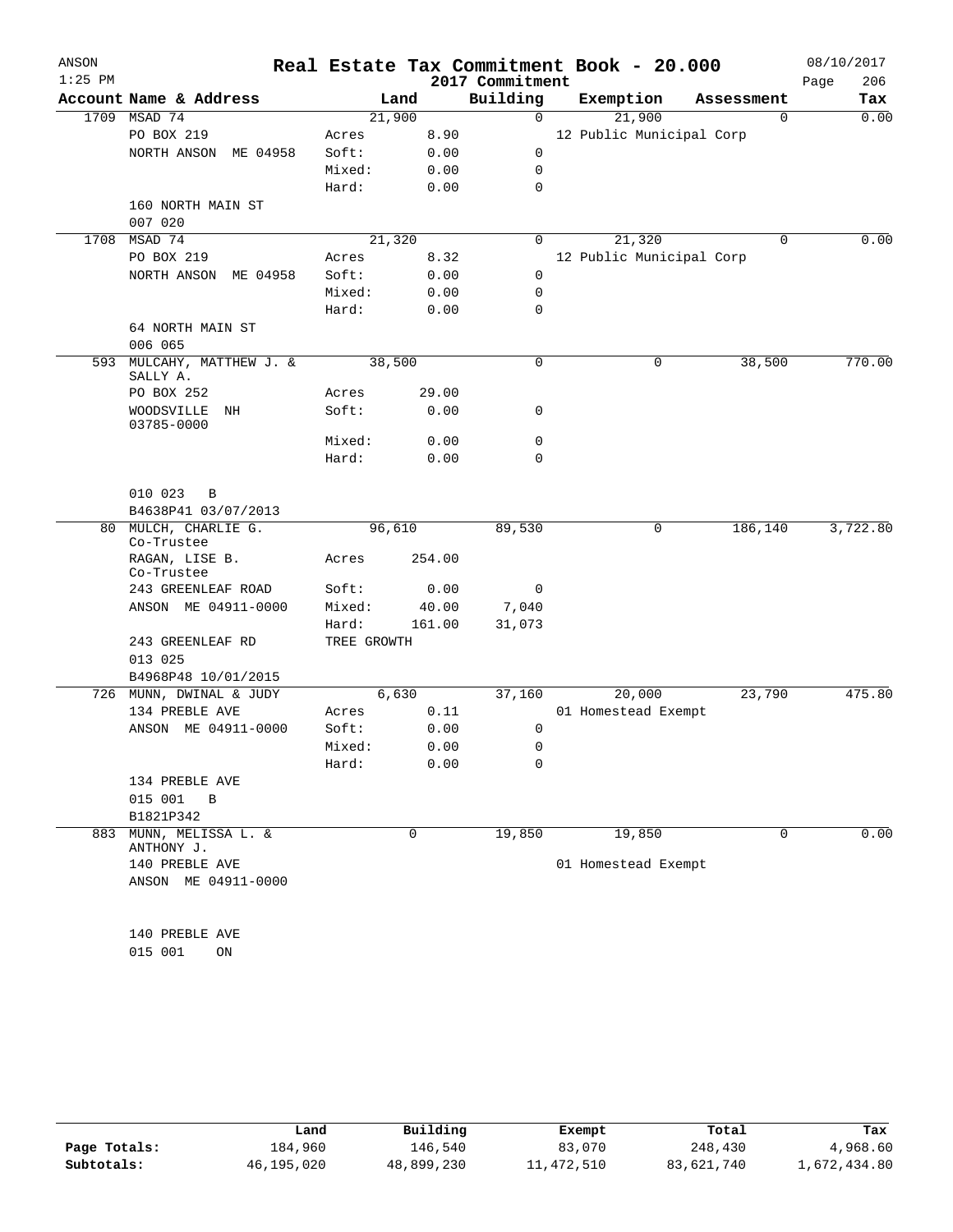| ANSON     |                                             |             |       |                             | Real Estate Tax Commitment Book - 20.000 |            | 08/10/2017         |
|-----------|---------------------------------------------|-------------|-------|-----------------------------|------------------------------------------|------------|--------------------|
| $1:25$ PM | Account Name & Address                      |             | Land  | 2017 Commitment<br>Building | Exemption                                | Assessment | 207<br>Page<br>Tax |
|           | 731 MURPHY, MICHAEL E &                     | 39,540      |       | 12,320                      | $\Omega$                                 | 51,860     | 1,037.20           |
|           | LINDA<br>1 SOUTH ST                         | Acres       | 54.17 |                             |                                          |            |                    |
|           | MIDDLEBORO<br>MA<br>02346-0000              | Soft:       | 0.00  | 0                           |                                          |            |                    |
|           |                                             | Mixed:      | 0.00  | 0                           |                                          |            |                    |
|           |                                             | Hard:       | 0.00  | 0                           |                                          |            |                    |
|           | 021 011<br>3<br>B1570P324                   |             |       |                             |                                          |            |                    |
|           | 983 MURRAY, CHRISTOPHER D.                  | 18,760      |       | 73,290                      | 20,000                                   | 72,050     | 1,441.00           |
|           | 412 WEST MILLS ROAD                         | Acres       | 0.88  |                             | 01 Homestead Exempt                      |            |                    |
|           | ANSON ME 04911-0000                         | Soft:       | 0.00  | 0                           |                                          |            |                    |
|           |                                             | Mixed:      | 0.00  | 0                           |                                          |            |                    |
|           |                                             | Hard:       | 0.00  | $\mathbf 0$                 |                                          |            |                    |
|           | 412 WEST MILLS RD<br>$\mathbf F$<br>011 013 |             |       |                             |                                          |            |                    |
|           | B4172P171 07/31/2009                        |             |       |                             |                                          |            |                    |
|           | 733 MURRAY, GLORIA A.                       | 45,400      |       | 78,410                      | 20,000                                   | 103,810    | 2,076.20           |
|           | 414 WEST MILLS RD                           | Acres       | 31.60 |                             | 01 Homestead Exempt                      |            |                    |
|           | ANSON ME 04911-0000                         | Soft:       | 0.00  | 0                           |                                          |            |                    |
|           |                                             | Mixed:      | 0.00  | 0                           |                                          |            |                    |
|           |                                             | Hard:       | 0.00  | 0                           |                                          |            |                    |
|           | 414 WEST MILLS RD                           | LIFE ESTATE |       |                             |                                          |            |                    |
|           | 011 013<br>$\&$ 14                          |             |       |                             |                                          |            |                    |
|           | B4509P32 03/27/2012 B4406P147 06/20/2011    |             |       |                             |                                          |            |                    |
|           | 742 MURRAY, RICHARD & RUTH                  | 17,550      |       | 72,300                      | 20,000                                   | 69,850     | 1,397.00           |
|           | 24 PREBLE AVE                               | Acres       | 0.77  |                             | 01 Homestead Exempt                      |            |                    |
|           | ANSON ME 04911-0000                         | Soft:       | 0.00  | 0                           |                                          |            |                    |
|           |                                             | Mixed:      | 0.00  | 0<br>0                      |                                          |            |                    |
|           |                                             | Hard:       | 0.00  |                             |                                          |            |                    |
|           | 24 PREBLE AVE                               |             |       |                             |                                          |            |                    |
|           | 003 089<br>B2168P201                        |             |       |                             |                                          |            |                    |
| 741       | MURRAY, RICHARD T &                         | 20,250      |       | 0                           | 0                                        | 20, 250    | 405.00             |
|           | RUTH B                                      |             |       |                             |                                          |            |                    |
|           | 24 PREBLE AVE                               | Acres       | 0.66  |                             |                                          |            |                    |
|           | ANSON ME 04911-0000                         | Soft:       | 0.00  | 0                           |                                          |            |                    |
|           |                                             | Mixed:      | 0.00  | 0                           |                                          |            |                    |
|           |                                             | Hard:       | 0.00  | $\Omega$                    |                                          |            |                    |
|           | 003 086<br>B<br>B1682P122                   |             |       |                             |                                          |            |                    |
| 743       | MURRAY, SCOTT R &<br>MICHELLE               | 14,420      |       | 86,230                      | 20,000                                   | 80,650     | 1,613.00           |
|           | 14 MURRAY LN                                | Acres       | 0.52  |                             | 01 Homestead Exempt                      |            |                    |
|           | ANSON ME 04911-0000                         | Soft:       | 0.00  | 0                           |                                          |            |                    |
|           |                                             | Mixed:      | 0.00  | $\mathbf 0$                 |                                          |            |                    |
|           |                                             | Hard:       | 0.00  | 0                           |                                          |            |                    |
|           | 14 MURRAY LN                                |             |       |                             |                                          |            |                    |
|           | 003 087 A                                   |             |       |                             |                                          |            |                    |
|           | B1665P295                                   |             |       |                             |                                          |            |                    |
|           |                                             |             |       |                             |                                          |            |                    |
|           |                                             |             |       |                             |                                          |            |                    |

|              | Land       | Building     | Exempt     | Total      | Tax          |
|--------------|------------|--------------|------------|------------|--------------|
| Page Totals: | 155,920    | 322,550      | 80,000     | 398,470    | 7,969.40     |
| Subtotals:   | 46,350,940 | 49, 221, 780 | 11,552,510 | 84,020,210 | 1,680,404.20 |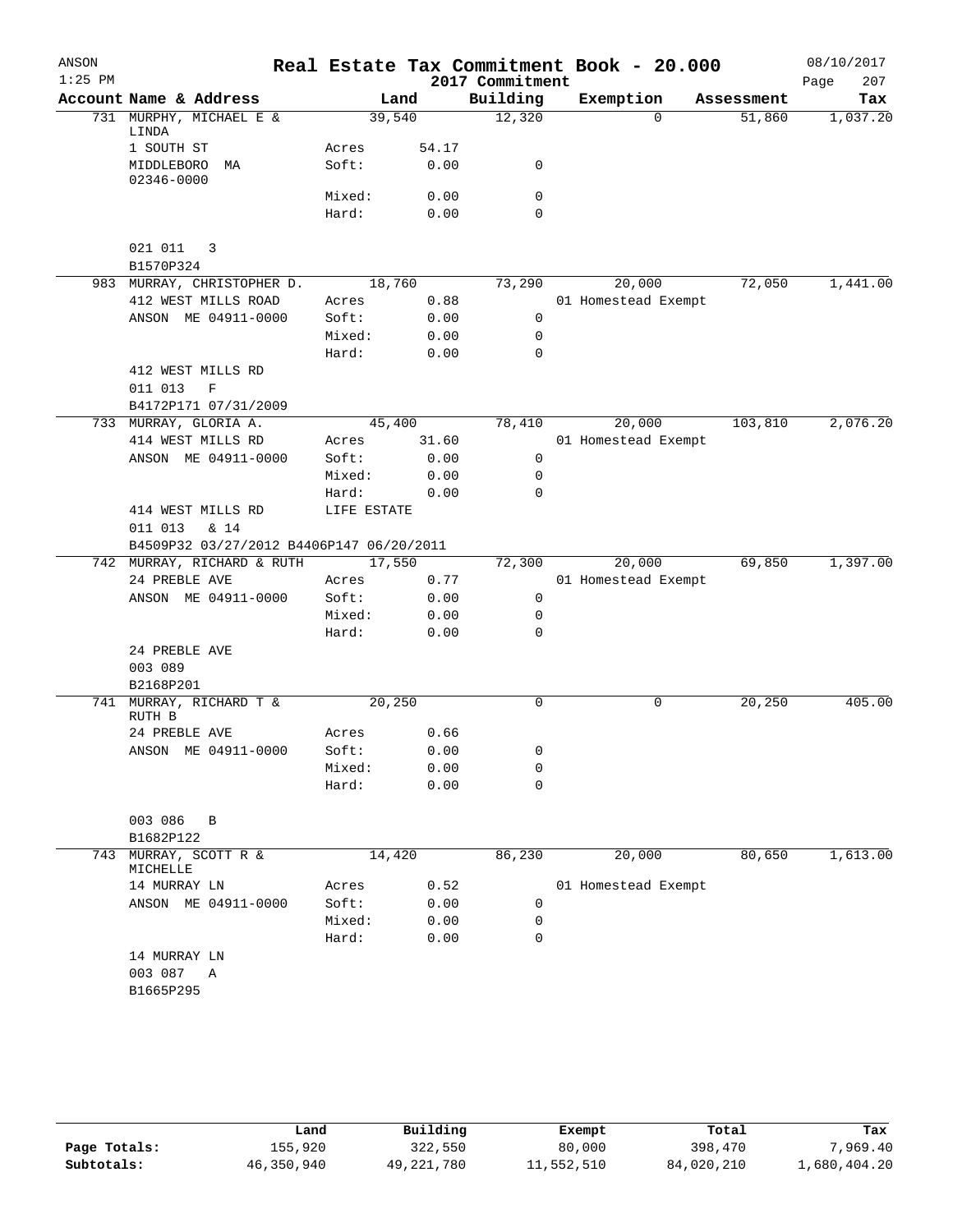| ANSON     |                                      |             |        |                 | Real Estate Tax Commitment Book - 20.000 |            | 08/10/2017  |
|-----------|--------------------------------------|-------------|--------|-----------------|------------------------------------------|------------|-------------|
| $1:25$ PM |                                      |             |        | 2017 Commitment |                                          |            | 208<br>Page |
|           | Account Name & Address               | Land        |        | Building        | Exemption                                | Assessment | Tax         |
|           | 322 MURRAY, SCOTT R &<br>MICHELLE M  | 12,300      |        | $\mathbf 0$     | $\Omega$                                 | 12,300     | 246.00      |
|           | 14 MURRAY LN                         | Acres       | 1.20   |                 |                                          |            |             |
|           | ANSON ME 04911-0000                  | Soft:       | 0.00   | 0               |                                          |            |             |
|           |                                      | Mixed:      | 0.00   | 0               |                                          |            |             |
|           |                                      | Hard:       | 0.00   | $\mathbf 0$     |                                          |            |             |
|           | 003 087 C                            |             |        |                 |                                          |            |             |
|           | B2377P74                             |             |        |                 |                                          |            |             |
|           | 1590 MURRAY, THOMAS E                | 19,600      |        | 0               | $\mathbf 0$                              | 19,600     | 392.00      |
|           | PO BOX 284                           | Acres       | 6.10   |                 |                                          |            |             |
|           | MADISON ME 04950-0284                | Soft:       | 0.00   | 0               |                                          |            |             |
|           |                                      | Mixed:      | 0.00   | $\mathbf 0$     |                                          |            |             |
|           |                                      | Hard:       | 0.00   | $\mathbf 0$     |                                          |            |             |
|           | 003 087                              |             |        |                 |                                          |            |             |
|           | B5139P42 03/15/2017 B2168P199        |             |        |                 |                                          |            |             |
|           | 745 MURRAY, THOMAS E                 | 13,710      |        | 78,160          | 20,000                                   | 71,870     | 1,437.40    |
|           | PO BOX 284                           | Acres       | 0.47   |                 | 01 Homestead Exempt                      |            |             |
|           | MADISON ME 04950-0284                | Soft:       | 0.00   | 0               |                                          |            |             |
|           |                                      | Mixed:      | 0.00   | 0               |                                          |            |             |
|           |                                      | Hard:       | 0.00   | $\mathbf 0$     |                                          |            |             |
|           | 16 MURRAY LN                         |             |        |                 |                                          |            |             |
|           | 003 087<br>B                         |             |        |                 |                                          |            |             |
|           | B1665P296                            |             |        |                 |                                          |            |             |
|           | 1764 MURRAY, THOMAS E &              | 16,430      |        | 0               | 0                                        | 16,430     | 328.60      |
|           | SCOTT                                |             |        |                 |                                          |            |             |
|           | PO BOX 284                           | Acres       | 3.95   |                 |                                          |            |             |
|           | MADISON ME 04950-0284                | Soft:       | 0.00   | 0               |                                          |            |             |
|           |                                      | Mixed:      | 0.00   | 0               |                                          |            |             |
|           |                                      | Hard:       | 0.00   | $\mathbf 0$     |                                          |            |             |
|           | 003 039                              |             |        |                 |                                          |            |             |
|           | B2758P289                            |             |        |                 |                                          |            |             |
|           | 1841 MURRAY, THOMAS E. &<br>TAMMY L. | 4,500       |        | $\mathbf 0$     | 0                                        | 4,500      | 90.00       |
|           | PO BOX 284                           | Acres       | 3.00   |                 |                                          |            |             |
|           | MADISON ME 04950-0284 Soft:          |             | 0.00   | 0               |                                          |            |             |
|           |                                      | Mixed:      | 0.00   | 0               |                                          |            |             |
|           |                                      | Hard:       | 0.00   | 0               |                                          |            |             |
|           | 003 089 A                            |             |        |                 |                                          |            |             |
|           | B4441P336 09/15/2011                 |             |        |                 |                                          |            |             |
|           | 1669 MYERS, VICKI P. &               |             | 34,540 | 52,390          | 0                                        | 86,930     | 1,738.60    |
|           | VIGNEAULT, BECKY P.                  | Acres 28.00 |        |                 |                                          |            |             |
|           | PO BOX 117                           | Soft: 17.00 |        | 2,040           |                                          |            |             |
|           | NORTH ANSON ME 04958                 | Mixed: 0.00 |        | 0               |                                          |            |             |
|           |                                      | Hard: 0.00  |        | 0               |                                          |            |             |
|           | 104 FAHI POND RD                     | TREE GROWTH |        |                 |                                          |            |             |
|           | 023 006                              |             |        |                 |                                          |            |             |
|           | B4700P300 08/19/2013                 |             |        |                 |                                          |            |             |

|              | Land         | Building     | Exempt     | Total        | Tax          |
|--------------|--------------|--------------|------------|--------------|--------------|
| Page Totals: | 101,080      | 130,550      | 20,000     | 211,630      | 4,232.60     |
| Subtotals:   | 46, 452, 020 | 49, 352, 330 | 11,572,510 | 84, 231, 840 | 1,684,636.80 |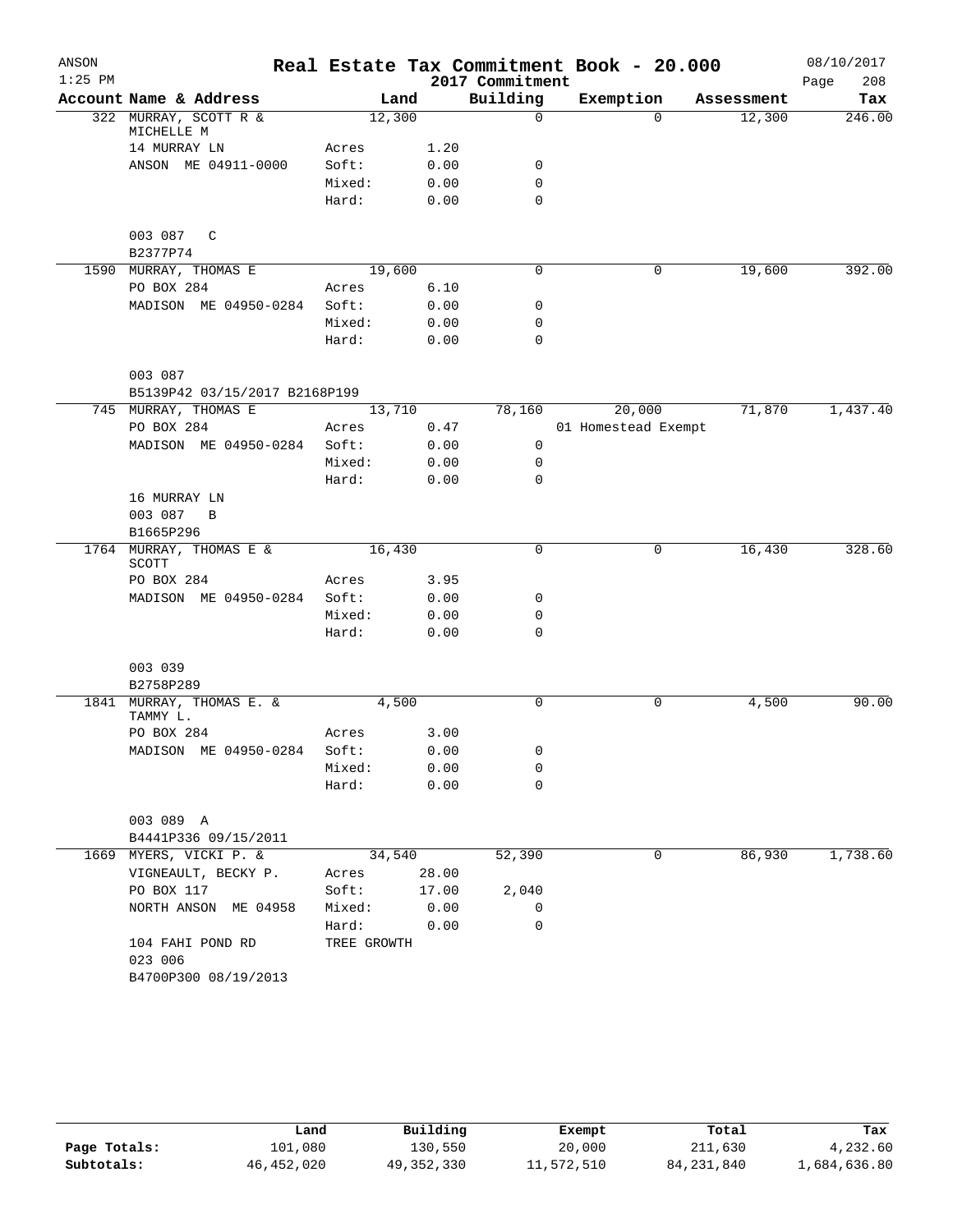| ANSON<br>$1:25$ PM |                                                 |            |       | 2017 Commitment | Real Estate Tax Commitment Book - 20.000 |            | 08/10/2017<br>209<br>Page |
|--------------------|-------------------------------------------------|------------|-------|-----------------|------------------------------------------|------------|---------------------------|
|                    | Account Name & Address                          | Land       |       | Building        | Exemption                                | Assessment | Tax                       |
|                    | 402 N. F. LUCE, INC.                            | 26,000     |       | $\mathbf 0$     | $\Omega$                                 | 26,000     | 520.00                    |
|                    | 266 CHILDS ROAD                                 | Acres      | 12.50 |                 |                                          |            |                           |
|                    | NORRIDGEWOCK ME 04957                           | Soft:      | 0.00  | 0               |                                          |            |                           |
|                    |                                                 | Mixed:     | 0.00  | 0               |                                          |            |                           |
|                    |                                                 | Hard:      | 0.00  | 0               |                                          |            |                           |
|                    | 014 043<br>2<br>B4734P251 11/22/2013            |            |       |                 |                                          |            |                           |
|                    | 1508 N.F. LUCE, INC.                            | 28,700     |       | $\mathbf 0$     | 0                                        | 28,700     | 574.00                    |
|                    | 266 CHILDS ROAD                                 | Acres      | 15.20 |                 |                                          |            |                           |
|                    | NORRIDGEWOCK ME<br>04957-0000                   | Soft:      | 0.00  | 0               |                                          |            |                           |
|                    |                                                 | Mixed:     | 0.00  | 0               |                                          |            |                           |
|                    |                                                 | Hard:      | 0.00  | $\mathbf 0$     |                                          |            |                           |
|                    |                                                 | B5035P0339 |       |                 |                                          |            |                           |
|                    | 014 043<br>1                                    |            |       |                 |                                          |            |                           |
|                    | B5035P339 06/10/2016 B1457P29 08/22/1988        |            |       |                 |                                          |            |                           |
|                    | 898 NADEAU, MICHAEL J.                          | 25,400     |       | 67,430          | 20,000                                   | 72,830     | 1,456.60                  |
|                    | PO BOX 118                                      | Acres      | 4.60  |                 | 01 Homestead Exempt                      |            |                           |
|                    | ANSON ME 04911-0118                             | Soft:      | 0.00  | 0               |                                          |            |                           |
|                    |                                                 | Mixed:     | 0.00  | 0               |                                          |            |                           |
|                    |                                                 | Hard:      | 0.00  | 0               |                                          |            |                           |
|                    | 446 HOLLIN WAITE HILL<br>RD                     |            |       |                 |                                          |            |                           |
|                    | 014 030<br>B                                    |            |       |                 |                                          |            |                           |
|                    | B5060P119 08/10/2016 B3728P315 08/10/2006       |            |       |                 |                                          |            |                           |
|                    | 659 NARAINE, AUDREY L.                          | 20,000     |       | 45,670          | 20,000                                   | 45,670     | 913.40                    |
|                    | 245 WEST MILLS RD                               | Acres      | 1.00  |                 | 01 Homestead Exempt                      |            |                           |
|                    | ANSON ME 04911-0000                             | Soft:      | 0.00  | 0               |                                          |            |                           |
|                    |                                                 | Mixed:     | 0.00  | 0               |                                          |            |                           |
|                    |                                                 | Hard:      | 0.00  | 0               |                                          |            |                           |
|                    | 245 WEST MILLS RD<br>011 006<br>$\mathbb{A}$    |            |       |                 |                                          |            |                           |
|                    | B3476P275 05/02/2005                            |            |       |                 |                                          |            |                           |
|                    | 747 NASON, LOWELL R &<br>ROSALIE A              | 41,900     |       | 73,080          | 20,000                                   | 94,980     | 1,899.60                  |
|                    | 42 CAMPBELL RD                                  | Acres      | 24.00 |                 | 01 Homestead Exempt                      |            |                           |
|                    | ANSON ME 04911-0000                             | Soft:      | 0.00  | 0               |                                          |            |                           |
|                    |                                                 | Mixed:     | 0.00  | 0               |                                          |            |                           |
|                    |                                                 | Hard:      | 0.00  | 0               |                                          |            |                           |
|                    | 42 CAMPBELL RD                                  |            |       |                 |                                          |            |                           |
|                    | 014 026                                         |            |       |                 |                                          |            |                           |
|                    | B611P552                                        |            |       |                 |                                          |            |                           |
| 1208               | NAULT, JOHN & ANN                               | 20,400     |       | 27,060          | 0                                        | 47,460     | 949.20                    |
|                    | 36 LARRY DR                                     | Acres      | 10.50 |                 |                                          |            |                           |
|                    | MONMOUTH ME 04259-0000                          | Soft:      | 0.00  | 0               |                                          |            |                           |
|                    |                                                 | Mixed:     | 0.00  | 0               |                                          |            |                           |
|                    |                                                 | Hard:      | 0.00  | 0               |                                          |            |                           |
|                    | 190 PULLEN CORNER RD<br>018 021<br>$\mathbb{D}$ |            |       |                 |                                          |            |                           |
|                    | B4606P12 12/07/2012                             |            |       |                 |                                          |            |                           |

|              | Land       | Building   | Exempt     | Total      | Tax          |
|--------------|------------|------------|------------|------------|--------------|
| Page Totals: | 162,400    | 213,240    | 60,000     | 315,640    | 6.312.80     |
| Subtotals:   | 46,614,420 | 49,565,570 | 11,632,510 | 84,547,480 | 1,690,949.60 |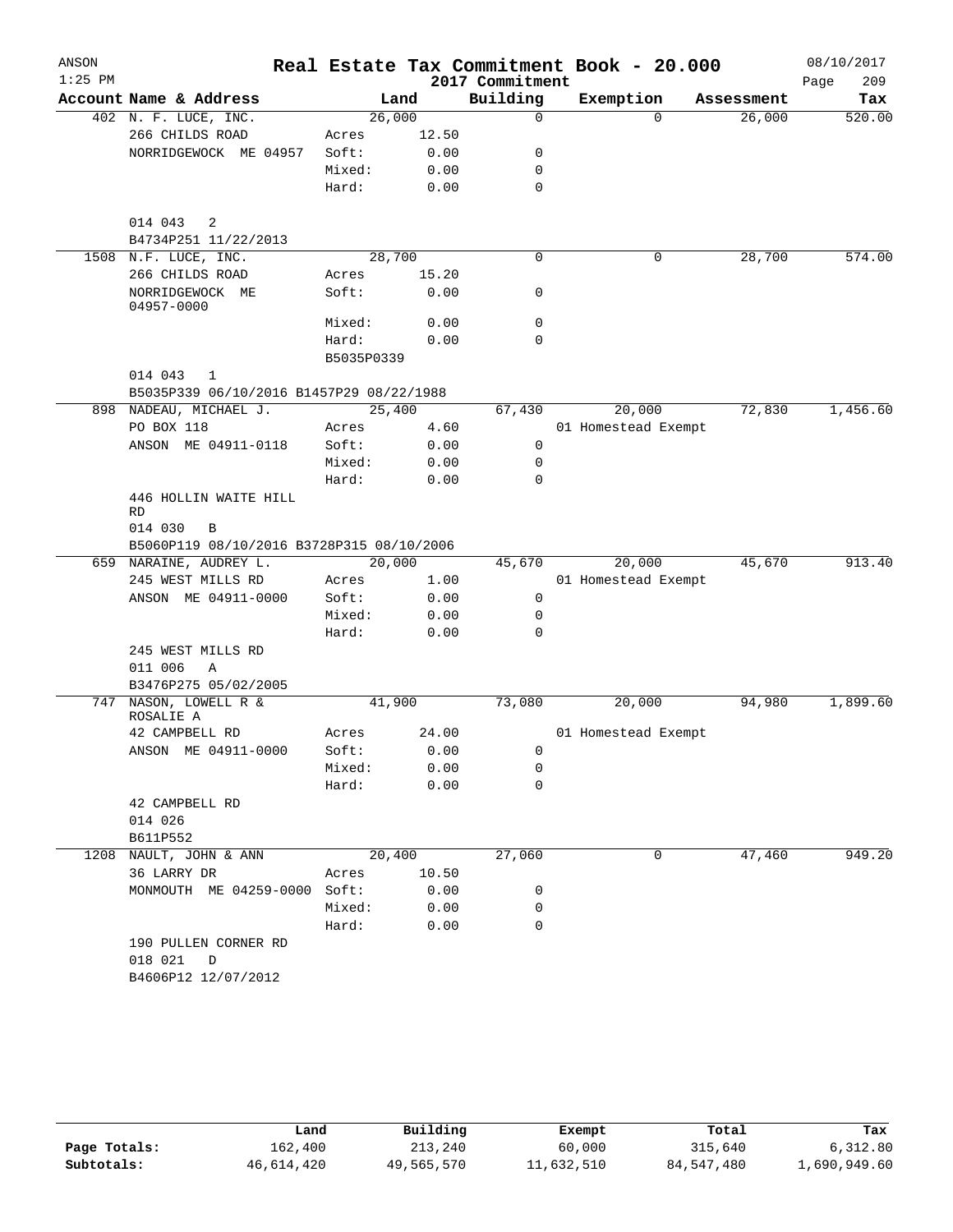| ANSON     |                                            |        |        |                 | Real Estate Tax Commitment Book - 20.000 |            | 08/10/2017  |
|-----------|--------------------------------------------|--------|--------|-----------------|------------------------------------------|------------|-------------|
| $1:25$ PM |                                            |        |        | 2017 Commitment |                                          |            | 210<br>Page |
|           | Account Name & Address                     |        | Land   | Building        | Exemption                                | Assessment | Tax         |
|           | 1482 NAWOJCZYK, JOSEPH A.,<br>JR & LISA K. |        | 14,140 | 70,780          | $\Omega$                                 | 84,920     | 1,698.40    |
|           | 498 STETSON RD                             | Acres  | 0.50   |                 |                                          |            |             |
|           | KENDUSKEAG ME<br>04450-3207                | Soft:  | 0.00   | 0               |                                          |            |             |
|           |                                            | Mixed: | 0.00   | 0               |                                          |            |             |
|           |                                            | Hard:  | 0.00   | $\mathbf 0$     |                                          |            |             |
|           | 39 FINCH ST                                |        |        |                 |                                          |            |             |
|           | 003 031<br>B                               |        |        |                 |                                          |            |             |
|           | B3667P247 04/26/2006                       |        |        |                 |                                          |            |             |
|           | 582 NAZARENE CHURCH                        |        | 10,580 | 53,200          | 63,780                                   | 0          | 0.00        |
|           | PO BOX 114                                 | Acres  | 0.28   |                 | 14 Church 652-1G                         |            |             |
|           | ANSON ME 04911-0114                        | Soft:  | 0.00   | 0               |                                          |            |             |
|           |                                            | Mixed: | 0.00   | 0               |                                          |            |             |
|           |                                            | Hard:  | 0.00   | $\mathbf 0$     |                                          |            |             |
|           | 16 CHURCH ST<br>001 083                    |        |        |                 |                                          |            |             |
| 900       | NEAL, ANDREW J                             |        | 66,000 | 18,750          | 0                                        | 84,750     | 1,695.00    |
|           | PO BOX 310                                 | Acres  | 84.00  |                 |                                          |            |             |
|           | STRONG ME 04983-0310                       | Soft:  | 0.00   | 0               |                                          |            |             |
|           |                                            | Mixed: | 0.00   | 0               |                                          |            |             |
|           |                                            | Hard:  | 0.00   | $\mathbf 0$     |                                          |            |             |
|           | 705 HOLLIN WAITE HILL<br>RD                |        |        |                 |                                          |            |             |
|           | 020 016                                    |        |        |                 |                                          |            |             |
|           | B2890P138                                  |        |        |                 |                                          |            |             |
| 1462      | NELSON, ALAN H & SHEILA<br>L               |        | 30,510 | 30,410          | 20,000                                   | 40,920     | 818.40      |
|           | PO BOX 328                                 | Acres  | 9.01   |                 | 01 Homestead Exempt                      |            |             |
|           | ANSON ME 04911                             | Soft:  | 0.00   | 0               |                                          |            |             |
|           |                                            | Mixed: | 0.00   | 0               |                                          |            |             |
|           |                                            | Hard:  | 0.00   | $\mathbf 0$     |                                          |            |             |
|           | 338 PEASE HILL RD                          |        |        |                 |                                          |            |             |
|           | 011 042<br>6 2                             |        |        |                 |                                          |            |             |
|           | B2956P84<br>754 NELSON, BRETT              |        | 20,390 | 13,760          | 0                                        | 34,150     | 683.00      |
|           | 562 HORSEBACK RD                           | Acres  | 1.26   |                 |                                          |            |             |
|           | ANSON ME 04911-0000                        | Soft:  | 0.00   | 0               |                                          |            |             |
|           |                                            | Mixed: | 0.00   | 0               |                                          |            |             |
|           |                                            | Hard:  | 0.00   | $\mathbf 0$     |                                          |            |             |
|           | 516 HORSEBACK RD                           |        |        |                 |                                          |            |             |
|           | 014 011 B                                  |        |        |                 |                                          |            |             |
|           | B1990P259                                  |        |        |                 |                                          |            |             |
| 753       | NELSON, BRETT K &<br>PATRICIA ANN          |        | 23,450 | 48,010          | 20,000                                   | 51,460     | 1,029.20    |
|           | 562 HORSEBACK RD                           | Acres  | 3.30   |                 | 01 Homestead Exempt                      |            |             |
|           | ANSON ME 04911-0000                        | Soft:  | 0.00   | 0               |                                          |            |             |
|           |                                            | Mixed: | 0.00   | 0               |                                          |            |             |
|           |                                            | Hard:  | 0.00   | $\mathbf 0$     |                                          |            |             |
|           | 562 HORSEBACK RD                           |        |        |                 |                                          |            |             |
|           | 014 011 C                                  |        |        |                 |                                          |            |             |
|           | B2038P350                                  |        |        |                 |                                          |            |             |
|           |                                            |        |        |                 |                                          |            |             |

|              | Land       | Building   | Exempt     | Total      | Tax          |
|--------------|------------|------------|------------|------------|--------------|
| Page Totals: | 165,070    | 234,910    | 103,780    | 296,200    | 5,924.00     |
| Subtotals:   | 46,779,490 | 49,800,480 | 11,736,290 | 84,843,680 | 1,696,873.60 |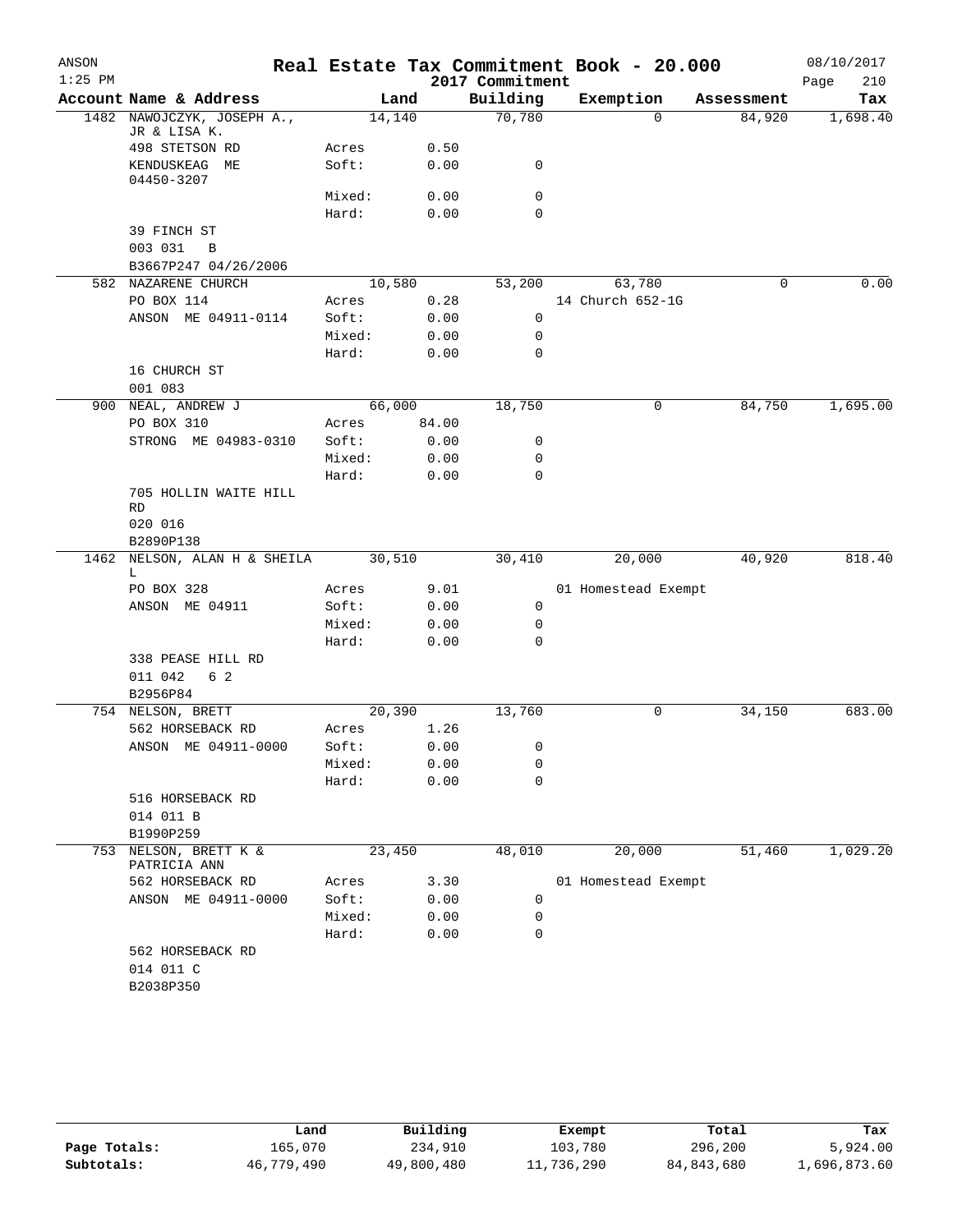| ANSON<br>$1:25$ PM |                                         |             |        | 2017 Commitment | Real Estate Tax Commitment Book - 20.000 |            | 08/10/2017<br>Page<br>211 |
|--------------------|-----------------------------------------|-------------|--------|-----------------|------------------------------------------|------------|---------------------------|
|                    | Account Name & Address                  |             | Land   | Building        | Exemption                                | Assessment | Tax                       |
|                    | 756 NELSON, BRETT K.                    |             | 2,980  | $\mathbf 0$     | $\Omega$                                 | 2,980      | 59.60                     |
|                    | 562 HORSEBACK ROAD                      | Acres       | 18.30  |                 |                                          |            |                           |
|                    | ANSON ME 04911-0000                     | Soft:       | 3.00   | 360             |                                          |            |                           |
|                    |                                         | Mixed:      | 14.30  | 2,517           |                                          |            |                           |
|                    |                                         | Hard:       | 0.00   | 0               |                                          |            |                           |
|                    |                                         | TREE GROWTH |        |                 |                                          |            |                           |
|                    | 014 011                                 |             |        |                 |                                          |            |                           |
|                    | B4797P2 06/11/2014                      |             |        |                 |                                          |            |                           |
| 1176               | NELSON, BRIAN &<br>CHRISTINA            |             | 22,500 | $\mathbf 0$     | 0                                        | 22,500     | 450.00                    |
|                    | 172 SOLON RD                            | Acres       | 9.00   |                 |                                          |            |                           |
|                    | NORTH ANSON ME                          | Soft:       | 0.00   | 0               |                                          |            |                           |
|                    | 04958-0000                              |             |        |                 |                                          |            |                           |
|                    |                                         | Mixed:      | 0.00   | 0               |                                          |            |                           |
|                    |                                         | Hard:       | 0.00   | $\mathbf 0$     |                                          |            |                           |
|                    | OFF SOLON ROAD                          |             |        |                 |                                          |            |                           |
|                    | 024 019 C                               |             |        |                 |                                          |            |                           |
|                    | B4502P98 01/23/2012                     |             |        |                 |                                          |            |                           |
| 1247               | NELSON, BRIAN M &<br>CHRISTINA M        |             | 41,500 | 121,590         | 20,000                                   | 143,090    | 2,861.80                  |
|                    | 172 SOLON RD                            | Acres       | 20.00  |                 | 01 Homestead Exempt                      |            |                           |
|                    | NORTH ANSON ME<br>04958-0000            | Soft:       | 0.00   | $\mathbf 0$     |                                          |            |                           |
|                    |                                         | Mixed:      | 0.00   | 0               |                                          |            |                           |
|                    |                                         | Hard:       | 0.00   | $\mathbf 0$     |                                          |            |                           |
|                    | 172 SOLON RD                            |             |        |                 |                                          |            |                           |
|                    | 017 035                                 |             |        |                 |                                          |            |                           |
|                    | B3819P272 03/07/2007                    |             |        |                 |                                          |            |                           |
|                    | 576 NELSON, BRUCE                       |             | 25,070 | 16,430          | 20,000                                   | 21,500     | 430.00                    |
|                    | 28 QUINCY WOOD RD                       | Acres       | 23.75  |                 | 01 Homestead Exempt                      |            |                           |
|                    | ANSON ME 04911-0000                     | Soft:       | 0.00   | $\mathbf 0$     |                                          |            |                           |
|                    |                                         | Mixed:      | 18.00  | 3,168           |                                          |            |                           |
|                    |                                         | Hard:       | 4.00   | 772             |                                          |            |                           |
|                    | 28 QUINCY WOOD RD                       |             |        |                 |                                          |            |                           |
|                    | 014 009                                 |             |        |                 |                                          |            |                           |
|                    | B1000P263                               |             |        |                 |                                          |            |                           |
|                    | 557 NELSON, BYRON E                     |             | 27,750 | 19,430          | 0                                        | 47,180     | 943.60                    |
|                    | PO BOX 178                              | Acres       | 3.50   |                 |                                          |            |                           |
|                    | MADISON ME 04950-0178                   | Soft:       | 0.00   | 0               |                                          |            |                           |
|                    |                                         | Mixed:      | 0.00   | $\mathbf 0$     |                                          |            |                           |
|                    |                                         | Hard:       | 0.00   | $\mathbf 0$     |                                          |            |                           |
|                    | 282 RIVER RD                            |             |        |                 |                                          |            |                           |
|                    | 016 001<br>B                            |             |        |                 |                                          |            |                           |
|                    | B1504P346 B811P453                      |             |        |                 |                                          |            |                           |
|                    | 1118 NELSON, BYRON E                    |             | 52,000 | 57,730          | 26,000                                   | 83,730     | 1,674.60                  |
|                    | PO BOX 178                              | Acres       | 40.00  |                 | 01 Homestead Exempt                      |            |                           |
|                    | MADISON ME 04950-0178                   | Soft:       | 0.00   | $\Omega$        | 02 Resident Veteran                      |            |                           |
|                    |                                         | Mixed:      | 0.00   | $\Omega$        |                                          |            |                           |
|                    |                                         | Hard:       | 0.00   | 0               |                                          |            |                           |
|                    | 195 HORSEBACK RD                        |             |        |                 |                                          |            |                           |
|                    | 015 024                                 |             |        |                 |                                          |            |                           |
|                    | B4855P188 11/24/2014 B2765P68 B2052P121 |             |        |                 |                                          |            |                           |

|              | ⊥and       | Building   | Exempt     | Total      | Tax          |
|--------------|------------|------------|------------|------------|--------------|
| Page Totals: | 171,800    | 215,180    | 66,000     | 320,980    | 6,419.60     |
| Subtotals:   | 46,951,290 | 50,015,660 | 11,802,290 | 85,164,660 | 1,703,293.20 |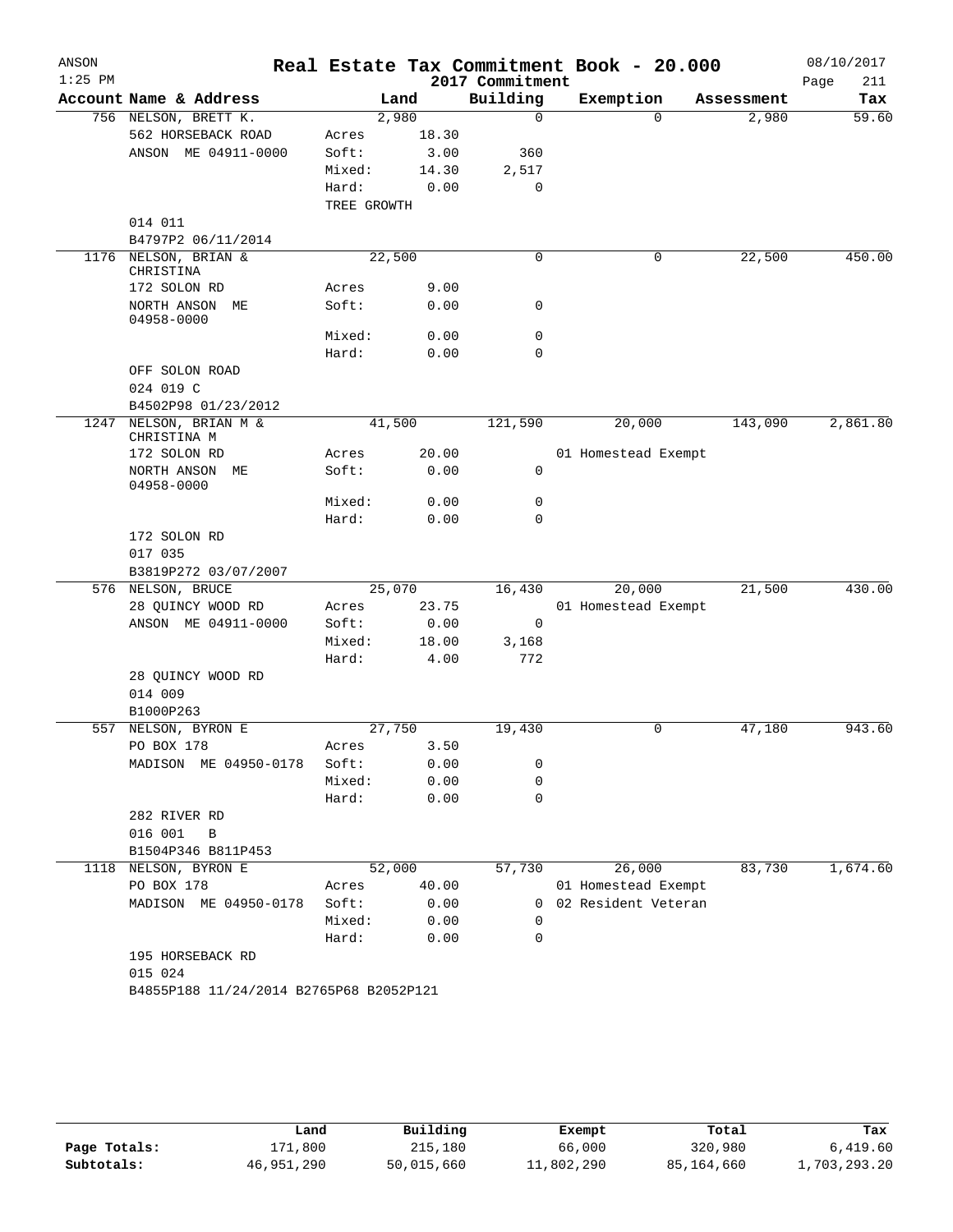| ANSON     |                                 |        |             |                 | Real Estate Tax Commitment Book - 20.000 |            | 08/10/2017  |
|-----------|---------------------------------|--------|-------------|-----------------|------------------------------------------|------------|-------------|
| $1:25$ PM |                                 |        |             | 2017 Commitment |                                          |            | Page<br>212 |
|           | Account Name & Address          |        | Land        | Building        | Exemption                                | Assessment | Tax         |
|           | 1576 NELSON, BYRON E.           |        | $\mathbf 0$ | 22,430          | $\Omega$                                 | 22,430     | 448.60      |
|           | PO BOX 46                       |        |             |                 |                                          |            |             |
|           | MADISON ME 04950-0178           |        |             |                 |                                          |            |             |
|           | 282 RIVER RD                    |        |             |                 |                                          |            |             |
|           | 016 001<br>B ON                 |        |             |                 |                                          |            |             |
| 1297      | NELSON, GARY L.                 |        | $\Omega$    | 11,070          | 0                                        | 11,070     | 221.40      |
|           | 520 HORSEBACK RD                | Acres  | 22.00       |                 |                                          |            |             |
|           | ANSON ME 04911-0000             | Soft:  | 0.00        | 0               |                                          |            |             |
|           |                                 | Mixed: | 17.00       | 2,992           |                                          |            |             |
|           |                                 | Hard:  | 3.00        | 579             |                                          |            |             |
|           | 520 HORSEBACK RD                |        |             |                 |                                          |            |             |
|           | 014 011 H                       |        |             |                 |                                          |            |             |
|           | B4794P250 06/11/2014            |        |             |                 |                                          |            |             |
|           | 1124 NELSON, JOHN D & LISA J    |        | 20,300      | 82,430          | 0                                        | 102,730    | 2,054.60    |
|           | PO BOX 375                      | Acres  | 1.20        |                 |                                          |            |             |
|           | NORTH ANSON ME<br>04958-0000    | Soft:  | 0.00        | 0               |                                          |            |             |
|           |                                 | Mixed: | 0.00        | 0               |                                          |            |             |
|           |                                 | Hard:  | 0.00        | 0               |                                          |            |             |
|           | 370 EMBDEN POND RD              |        |             |                 |                                          |            |             |
|           | 023 028                         |        |             |                 |                                          |            |             |
|           | B3053P156                       |        |             |                 |                                          |            |             |
|           | 26 NELSON, JOYCE T &            |        | 21,500      | 26,150          | 20,000                                   | 27,650     | 553.00      |
|           | CARTER, DEBRA R                 | Acres  | 2.00        |                 | 01 Homestead Exempt                      |            |             |
|           | 218 FAHI POND RD                | Soft:  | 0.00        | 0               |                                          |            |             |
|           | NORTH ANSON ME<br>04958-0000    | Mixed: | 0.00        | $\Omega$        |                                          |            |             |
|           |                                 | Hard:  | 0.00        | 0               |                                          |            |             |
|           | 218 FAHI POND RD                |        |             |                 |                                          |            |             |
|           | 023 011                         |        |             |                 |                                          |            |             |
|           | B2667P165                       |        |             |                 |                                          |            |             |
|           | 152 NELSON, NANCY J.            |        | 56,000      | 68,180          | 0                                        | 124,180    | 2,483.60    |
|           | 520 Horseback Road              | Acres  | 48.00       |                 |                                          |            |             |
|           | Anson ME 04911-0000             | Soft:  | 0.00        | 0               |                                          |            |             |
|           |                                 | Mixed: | 0.00        | 0               |                                          |            |             |
|           |                                 | Hard:  | 0.00        | $\mathbf 0$     |                                          |            |             |
|           | 411 SOLON RD                    |        |             |                 |                                          |            |             |
|           | 024 033                         |        |             |                 |                                          |            |             |
|           | B4265P66 04/21/2010             |        |             |                 |                                          |            |             |
| 1949      | NELSON, NICHOLIS R &<br>SARAH S |        | 15,000      | 74,900          | 20,000                                   | 69,900     | 1,398.00    |
|           | 520B HORSEBACK RD               | Acres  | 1.00        |                 | 01 Homestead Exempt                      |            |             |
|           | ANSON ME 04911-0000             | Soft:  | 0.00        | 0               |                                          |            |             |
|           |                                 | Mixed: | 0.00        | 0               |                                          |            |             |
|           |                                 | Hard:  | 0.00        | 0               |                                          |            |             |
|           | 520 B HORSEBACK RD<br>014 011 F |        |             |                 |                                          |            |             |
|           | B4699P234 08/14/2013            |        |             |                 |                                          |            |             |

|              | úand       | Building   | Exempt     | Total      | Tax          |
|--------------|------------|------------|------------|------------|--------------|
| Page Totals: | 112,800    | 285,160    | 40,000     | 357,960    | ,159.20      |
| Subtotals:   | 47,064,090 | 50,300,820 | 11,842,290 | 85,522,620 | 1,710,452.40 |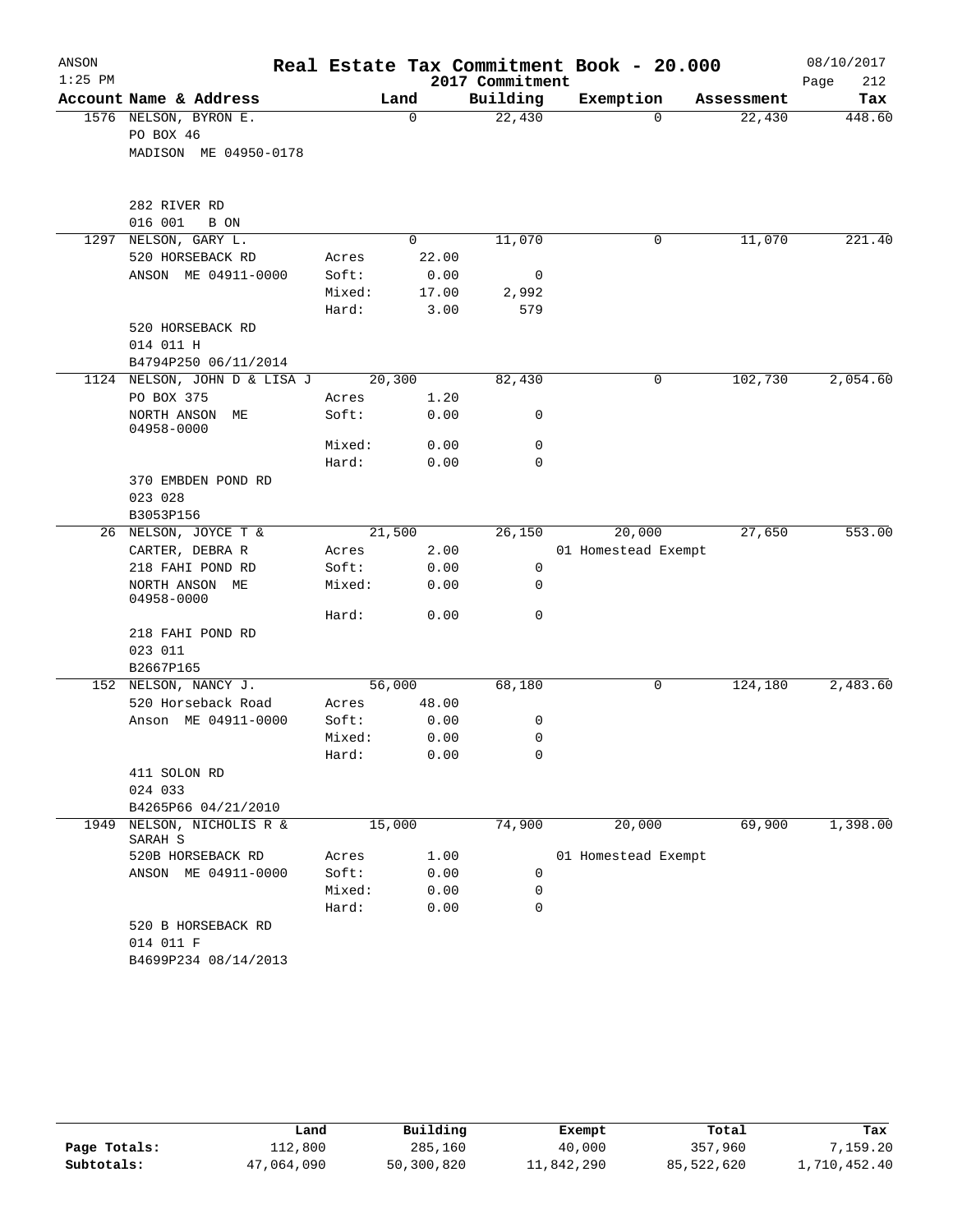| Account Name & Address<br>Building<br>Land<br>Exemption<br>Assessment<br>NELSON, THOMAS F. &<br>10,000<br>73,560<br>20,000<br>63,560<br>129<br>PATSY D.<br>0.25<br>20 PATRICK STREET<br>Acres<br>01 Homestead Exempt<br>Soft:<br>0.00<br>0<br>SKOWHEGAN ME<br>04976-1516<br>Mixed:<br>0<br>0.00<br>Hard:<br>0.00<br>$\mathbf 0$<br>7 WINTER ST<br>006 004<br>B3744P258 09/13/2006<br>NEWHALL, KIRK D. &<br>8,720<br>42,940<br>20,000<br>1832<br>31,660<br>CHARLENE A.<br>PO BOX 391<br>0.19<br>Acres<br>01 Homestead Exempt<br>ANSON ME 04911-0391<br>Soft:<br>0.00<br>0<br>$\mathbf 0$<br>Mixed:<br>0.00<br>Hard:<br>0.00<br>0<br>49 PREBLE AVE<br>004 017<br>$\overline{B}$<br>B3620P194 01/13/2006<br>18,970<br>65,550<br>976 NEWMAN, FRED & CHRIS<br>46,580<br>0<br>4105 BAYBROOK PLACE<br>0.90<br>Acres<br>0.00<br>MIDLAND TX 79707<br>Soft:<br>0<br>Mixed:<br>0.00<br>0<br>0<br>Hard:<br>0.00<br>81 NORTH MAIN ST<br>B5088P007 JT<br>006 074<br>B5088P007 08/31/2016 B4366P68 08/02/2010<br>758 NGUYEN, KINH &<br>33,000<br>0<br>0<br>33,000<br>COLEMAN, FRANCES<br>27.00<br>Acres<br>1993 DORCHESTER AVE<br>Soft:<br>0.00<br>0<br>DORCHESTER CENTER MA<br>Mixed:<br>0.00<br>0<br>02124-0000<br>0<br>Hard:<br>0.00<br>011 021<br>B1297P108<br>761 NICHOLS, MARGARET A<br>55,140<br>27,470<br>20,000<br>62,610 | Tax      |
|---------------------------------------------------------------------------------------------------------------------------------------------------------------------------------------------------------------------------------------------------------------------------------------------------------------------------------------------------------------------------------------------------------------------------------------------------------------------------------------------------------------------------------------------------------------------------------------------------------------------------------------------------------------------------------------------------------------------------------------------------------------------------------------------------------------------------------------------------------------------------------------------------------------------------------------------------------------------------------------------------------------------------------------------------------------------------------------------------------------------------------------------------------------------------------------------------------------------------------------------------------------------------------------------------------------------|----------|
|                                                                                                                                                                                                                                                                                                                                                                                                                                                                                                                                                                                                                                                                                                                                                                                                                                                                                                                                                                                                                                                                                                                                                                                                                                                                                                                     | 1,271.20 |
|                                                                                                                                                                                                                                                                                                                                                                                                                                                                                                                                                                                                                                                                                                                                                                                                                                                                                                                                                                                                                                                                                                                                                                                                                                                                                                                     |          |
|                                                                                                                                                                                                                                                                                                                                                                                                                                                                                                                                                                                                                                                                                                                                                                                                                                                                                                                                                                                                                                                                                                                                                                                                                                                                                                                     | 633.20   |
|                                                                                                                                                                                                                                                                                                                                                                                                                                                                                                                                                                                                                                                                                                                                                                                                                                                                                                                                                                                                                                                                                                                                                                                                                                                                                                                     |          |
|                                                                                                                                                                                                                                                                                                                                                                                                                                                                                                                                                                                                                                                                                                                                                                                                                                                                                                                                                                                                                                                                                                                                                                                                                                                                                                                     |          |
|                                                                                                                                                                                                                                                                                                                                                                                                                                                                                                                                                                                                                                                                                                                                                                                                                                                                                                                                                                                                                                                                                                                                                                                                                                                                                                                     |          |
|                                                                                                                                                                                                                                                                                                                                                                                                                                                                                                                                                                                                                                                                                                                                                                                                                                                                                                                                                                                                                                                                                                                                                                                                                                                                                                                     |          |
|                                                                                                                                                                                                                                                                                                                                                                                                                                                                                                                                                                                                                                                                                                                                                                                                                                                                                                                                                                                                                                                                                                                                                                                                                                                                                                                     |          |
|                                                                                                                                                                                                                                                                                                                                                                                                                                                                                                                                                                                                                                                                                                                                                                                                                                                                                                                                                                                                                                                                                                                                                                                                                                                                                                                     |          |
|                                                                                                                                                                                                                                                                                                                                                                                                                                                                                                                                                                                                                                                                                                                                                                                                                                                                                                                                                                                                                                                                                                                                                                                                                                                                                                                     |          |
|                                                                                                                                                                                                                                                                                                                                                                                                                                                                                                                                                                                                                                                                                                                                                                                                                                                                                                                                                                                                                                                                                                                                                                                                                                                                                                                     |          |
|                                                                                                                                                                                                                                                                                                                                                                                                                                                                                                                                                                                                                                                                                                                                                                                                                                                                                                                                                                                                                                                                                                                                                                                                                                                                                                                     |          |
|                                                                                                                                                                                                                                                                                                                                                                                                                                                                                                                                                                                                                                                                                                                                                                                                                                                                                                                                                                                                                                                                                                                                                                                                                                                                                                                     |          |
|                                                                                                                                                                                                                                                                                                                                                                                                                                                                                                                                                                                                                                                                                                                                                                                                                                                                                                                                                                                                                                                                                                                                                                                                                                                                                                                     |          |
|                                                                                                                                                                                                                                                                                                                                                                                                                                                                                                                                                                                                                                                                                                                                                                                                                                                                                                                                                                                                                                                                                                                                                                                                                                                                                                                     |          |
|                                                                                                                                                                                                                                                                                                                                                                                                                                                                                                                                                                                                                                                                                                                                                                                                                                                                                                                                                                                                                                                                                                                                                                                                                                                                                                                     |          |
|                                                                                                                                                                                                                                                                                                                                                                                                                                                                                                                                                                                                                                                                                                                                                                                                                                                                                                                                                                                                                                                                                                                                                                                                                                                                                                                     | 1,311.00 |
|                                                                                                                                                                                                                                                                                                                                                                                                                                                                                                                                                                                                                                                                                                                                                                                                                                                                                                                                                                                                                                                                                                                                                                                                                                                                                                                     |          |
|                                                                                                                                                                                                                                                                                                                                                                                                                                                                                                                                                                                                                                                                                                                                                                                                                                                                                                                                                                                                                                                                                                                                                                                                                                                                                                                     |          |
|                                                                                                                                                                                                                                                                                                                                                                                                                                                                                                                                                                                                                                                                                                                                                                                                                                                                                                                                                                                                                                                                                                                                                                                                                                                                                                                     |          |
|                                                                                                                                                                                                                                                                                                                                                                                                                                                                                                                                                                                                                                                                                                                                                                                                                                                                                                                                                                                                                                                                                                                                                                                                                                                                                                                     |          |
|                                                                                                                                                                                                                                                                                                                                                                                                                                                                                                                                                                                                                                                                                                                                                                                                                                                                                                                                                                                                                                                                                                                                                                                                                                                                                                                     |          |
|                                                                                                                                                                                                                                                                                                                                                                                                                                                                                                                                                                                                                                                                                                                                                                                                                                                                                                                                                                                                                                                                                                                                                                                                                                                                                                                     | 660.00   |
|                                                                                                                                                                                                                                                                                                                                                                                                                                                                                                                                                                                                                                                                                                                                                                                                                                                                                                                                                                                                                                                                                                                                                                                                                                                                                                                     |          |
|                                                                                                                                                                                                                                                                                                                                                                                                                                                                                                                                                                                                                                                                                                                                                                                                                                                                                                                                                                                                                                                                                                                                                                                                                                                                                                                     |          |
|                                                                                                                                                                                                                                                                                                                                                                                                                                                                                                                                                                                                                                                                                                                                                                                                                                                                                                                                                                                                                                                                                                                                                                                                                                                                                                                     |          |
|                                                                                                                                                                                                                                                                                                                                                                                                                                                                                                                                                                                                                                                                                                                                                                                                                                                                                                                                                                                                                                                                                                                                                                                                                                                                                                                     |          |
|                                                                                                                                                                                                                                                                                                                                                                                                                                                                                                                                                                                                                                                                                                                                                                                                                                                                                                                                                                                                                                                                                                                                                                                                                                                                                                                     |          |
|                                                                                                                                                                                                                                                                                                                                                                                                                                                                                                                                                                                                                                                                                                                                                                                                                                                                                                                                                                                                                                                                                                                                                                                                                                                                                                                     | 1,252.20 |
| PO BOX 452<br>60.67<br>01 Homestead Exempt<br>Acres                                                                                                                                                                                                                                                                                                                                                                                                                                                                                                                                                                                                                                                                                                                                                                                                                                                                                                                                                                                                                                                                                                                                                                                                                                                                 |          |
| Soft:<br>0.00<br>0<br>NORTH ANSON ME<br>04958-0452                                                                                                                                                                                                                                                                                                                                                                                                                                                                                                                                                                                                                                                                                                                                                                                                                                                                                                                                                                                                                                                                                                                                                                                                                                                                  |          |
| Mixed:<br>0.00<br>0                                                                                                                                                                                                                                                                                                                                                                                                                                                                                                                                                                                                                                                                                                                                                                                                                                                                                                                                                                                                                                                                                                                                                                                                                                                                                                 |          |
| 0.00<br>0<br>Hard:                                                                                                                                                                                                                                                                                                                                                                                                                                                                                                                                                                                                                                                                                                                                                                                                                                                                                                                                                                                                                                                                                                                                                                                                                                                                                                  |          |
| 342 TOWN FARM RD<br>022 015                                                                                                                                                                                                                                                                                                                                                                                                                                                                                                                                                                                                                                                                                                                                                                                                                                                                                                                                                                                                                                                                                                                                                                                                                                                                                         |          |
| B4074P55 11/10/2008 B2366P73 B2065P19                                                                                                                                                                                                                                                                                                                                                                                                                                                                                                                                                                                                                                                                                                                                                                                                                                                                                                                                                                                                                                                                                                                                                                                                                                                                               |          |
| 20,000<br>88,510<br>172 NICHOLS, TIMOTHY L &<br>87,160<br>21,350<br>VALERIE                                                                                                                                                                                                                                                                                                                                                                                                                                                                                                                                                                                                                                                                                                                                                                                                                                                                                                                                                                                                                                                                                                                                                                                                                                         | 1,770.20 |
| 89 NORTH MAIN STREET<br>1.90<br>01 Homestead Exempt<br>Acres                                                                                                                                                                                                                                                                                                                                                                                                                                                                                                                                                                                                                                                                                                                                                                                                                                                                                                                                                                                                                                                                                                                                                                                                                                                        |          |
| NORTH ANSON ME 04958<br>Soft:<br>0.00<br>$\mathbf 0$                                                                                                                                                                                                                                                                                                                                                                                                                                                                                                                                                                                                                                                                                                                                                                                                                                                                                                                                                                                                                                                                                                                                                                                                                                                                |          |
| 0.00<br>Mixed:<br>0                                                                                                                                                                                                                                                                                                                                                                                                                                                                                                                                                                                                                                                                                                                                                                                                                                                                                                                                                                                                                                                                                                                                                                                                                                                                                                 |          |
| Hard:<br>0.00<br>0                                                                                                                                                                                                                                                                                                                                                                                                                                                                                                                                                                                                                                                                                                                                                                                                                                                                                                                                                                                                                                                                                                                                                                                                                                                                                                  |          |
| 89 NORTH MAIN ST<br>006 073                                                                                                                                                                                                                                                                                                                                                                                                                                                                                                                                                                                                                                                                                                                                                                                                                                                                                                                                                                                                                                                                                                                                                                                                                                                                                         |          |
| B4264P43 04/27/2010 B2983P315                                                                                                                                                                                                                                                                                                                                                                                                                                                                                                                                                                                                                                                                                                                                                                                                                                                                                                                                                                                                                                                                                                                                                                                                                                                                                       |          |
|                                                                                                                                                                                                                                                                                                                                                                                                                                                                                                                                                                                                                                                                                                                                                                                                                                                                                                                                                                                                                                                                                                                                                                                                                                                                                                                     |          |

|              | Land         | Building   | Exempt     | Total      | Tax          |
|--------------|--------------|------------|------------|------------|--------------|
| Page Totals: | 147,180      | 277,710    | 80,000     | 344,890    | 6,897.80     |
| Subtotals:   | 47, 211, 270 | 50,578,530 | 11,922,290 | 85,867,510 | 1,717,350.20 |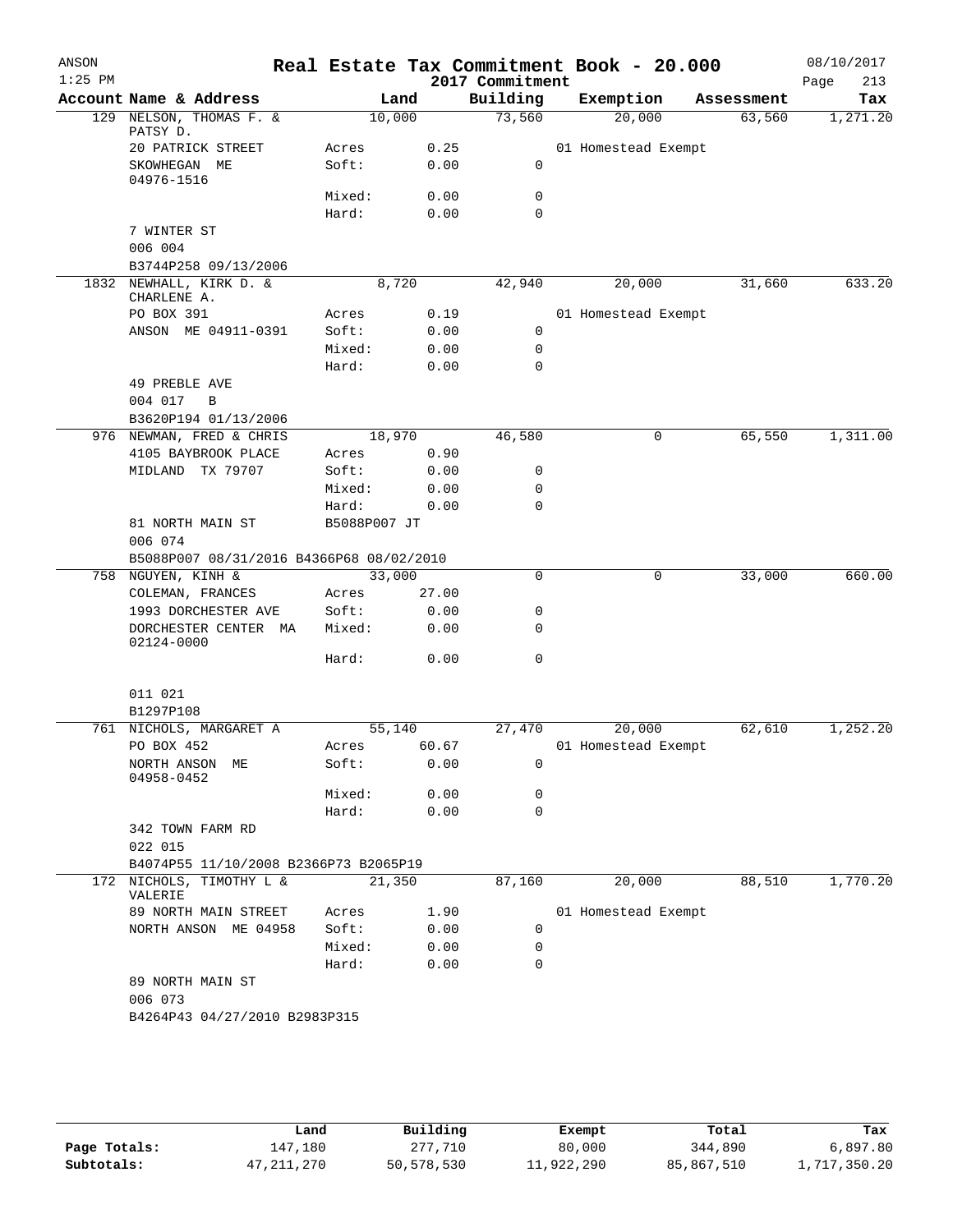| ANSON        |                                                     |              |          |                             | Real Estate Tax Commitment Book - 20.000 |              | 08/10/2017         |
|--------------|-----------------------------------------------------|--------------|----------|-----------------------------|------------------------------------------|--------------|--------------------|
| $1:25$ PM    | Account Name & Address                              | Land         |          | 2017 Commitment<br>Building | Exemption                                | Assessment   | Page<br>214<br>Tax |
|              | 500 NICHOLS, TIMOTHY L &                            | 20,380       |          | 101,590                     | 0                                        | 121,970      | 2,439.40           |
|              | VALERIE L                                           |              |          |                             |                                          |              |                    |
|              | 89 NORTH MAIN STREET                                | Acres        | 1.25     |                             |                                          |              |                    |
|              | NORTH ANSON ME 04958                                | Soft:        | 0.00     | 0                           |                                          |              |                    |
|              |                                                     | Mixed:       | 0.00     | 0                           |                                          |              |                    |
|              |                                                     | Hard:        | 0.00     | $\mathbf 0$                 |                                          |              |                    |
|              | 37 MAIN ST                                          | B4939P0196   |          |                             |                                          |              |                    |
|              | 001 108<br>B4939P196 07/30/2015                     |              |          |                             |                                          |              |                    |
|              | 764 NILE, BRITTANY M.                               | 20,600       |          | 89,760                      |                                          | 0<br>110,360 | 2,207.20           |
|              | Trustee                                             |              |          |                             |                                          |              |                    |
|              | NILE, DANNY E. & ELLIE                              | Acres        | 1.40     |                             |                                          |              |                    |
|              | M. IRREVOCABLE TRUST                                |              |          |                             |                                          |              |                    |
|              | 112 SOLON RD                                        | Soft:        | 0.00     | 0                           |                                          |              |                    |
|              | NORTH ANSON ME<br>04958-0000                        | Mixed:       | 0.00     | $\mathbf 0$                 |                                          |              |                    |
|              |                                                     | Hard:        | 0.00     | $\mathbf 0$                 |                                          |              |                    |
|              | 112 SOLON RD                                        |              |          |                             |                                          |              |                    |
|              | 017 044<br>H                                        |              |          |                             |                                          |              |                    |
|              | B4886P223 03/13/2015                                |              |          |                             |                                          |              |                    |
|              | 1522 NILE, DANIEL S &                               | 25,410       |          | 81,460                      | 20,000                                   | 86,870       | 1,737.40           |
|              | JENNIFER L                                          |              |          |                             |                                          |              |                    |
|              | 114 SOLON RD                                        | Acres        | 1.94     |                             | 01 Homestead Exempt                      |              |                    |
|              | NORTH ANSON ME                                      | Soft:        | 0.00     | 0                           |                                          |              |                    |
|              | 04958-0000                                          | Mixed:       | 0.00     | $\mathbf 0$                 |                                          |              |                    |
|              |                                                     | Hard:        | 0.00     | $\mathbf 0$                 |                                          |              |                    |
|              | 114 SOLON RD                                        |              |          |                             |                                          |              |                    |
|              | 017 043                                             |              |          |                             |                                          |              |                    |
|              | B2618P211 B2601P174                                 |              |          |                             |                                          |              |                    |
|              | 813 NILE, DANIEL S &                                | 50,600       |          | $\mathbf 0$                 | 0                                        | 50,600       | 1,012.00           |
|              | JENNIFER L                                          |              |          |                             |                                          |              |                    |
|              | 114 SOLON ROAD                                      | Acres        | 183.00   |                             |                                          |              |                    |
|              | NORTH ANSON ME                                      | Soft:        | 0.00     | 0                           |                                          |              |                    |
|              | 04958-0000                                          |              |          |                             |                                          |              |                    |
|              |                                                     | Mixed:       | 103.00   | 18,128                      |                                          |              |                    |
|              |                                                     | Hard:        | 75.00    | 14,475                      |                                          |              |                    |
|              | 96 PARLIN RD                                        | B5105P108 JT |          |                             |                                          |              |                    |
|              | 019 026<br>B5105P108 11/30/2016 B681P193 08/03/1963 |              |          |                             |                                          |              |                    |
|              | 1412 NILE, DANIEL S.                                | 6,560        |          | $\mathbf 0$                 | $\mathbf 0$                              | 6,560        | 131.20             |
|              | NILE, JENNIFER L.                                   | Acres        | 36.00    |                             |                                          |              |                    |
|              | 114 SOLON ROAD                                      | Soft:        | 0.00     | 0                           |                                          |              |                    |
|              | NORTH ANSON ME                                      | Mixed:       | 23.00    | 4,048                       |                                          |              |                    |
|              | 04958-0000                                          |              |          |                             |                                          |              |                    |
|              |                                                     | Hard:        | 13.00    | 2,509                       |                                          |              |                    |
|              |                                                     |              |          |                             |                                          |              |                    |
|              | 015 017                                             |              |          |                             |                                          |              |                    |
|              | B4865P286 12/09/2014                                |              |          |                             |                                          |              |                    |
|              | 545 NILE, DANNY E & ELLIE M                         | 12,390       |          | $\mathbf 0$                 | 0                                        | 12,390       | 247.80             |
|              | 112 SOLON RD                                        | Acres        | 1.26     |                             |                                          |              |                    |
|              | NORTH ANSON ME<br>04958-0000                        | Soft:        | 0.00     | 0                           |                                          |              |                    |
|              |                                                     | Mixed:       | 0.00     | 0                           |                                          |              |                    |
|              |                                                     | Hard:        | 0.00     | $\mathbf 0$                 |                                          |              |                    |
|              | 11 NILE RD                                          |              |          |                             |                                          |              |                    |
|              | 017 042                                             |              |          |                             |                                          |              |                    |
|              | B2710P134 B2616P193                                 |              |          |                             |                                          |              |                    |
|              |                                                     |              |          |                             |                                          |              |                    |
|              |                                                     |              |          |                             |                                          |              |                    |
|              | Land                                                |              | Building |                             | Exempt                                   | Total        | Tax                |
| Page Totals: | 135,940                                             |              | 272,810  |                             | 20,000                                   | 388,750      | 7,775.00           |
|              |                                                     |              |          |                             |                                          |              |                    |

**Subtotals:** 47,347,210 50,851,340 11,942,290 86,256,260 1,725,125.20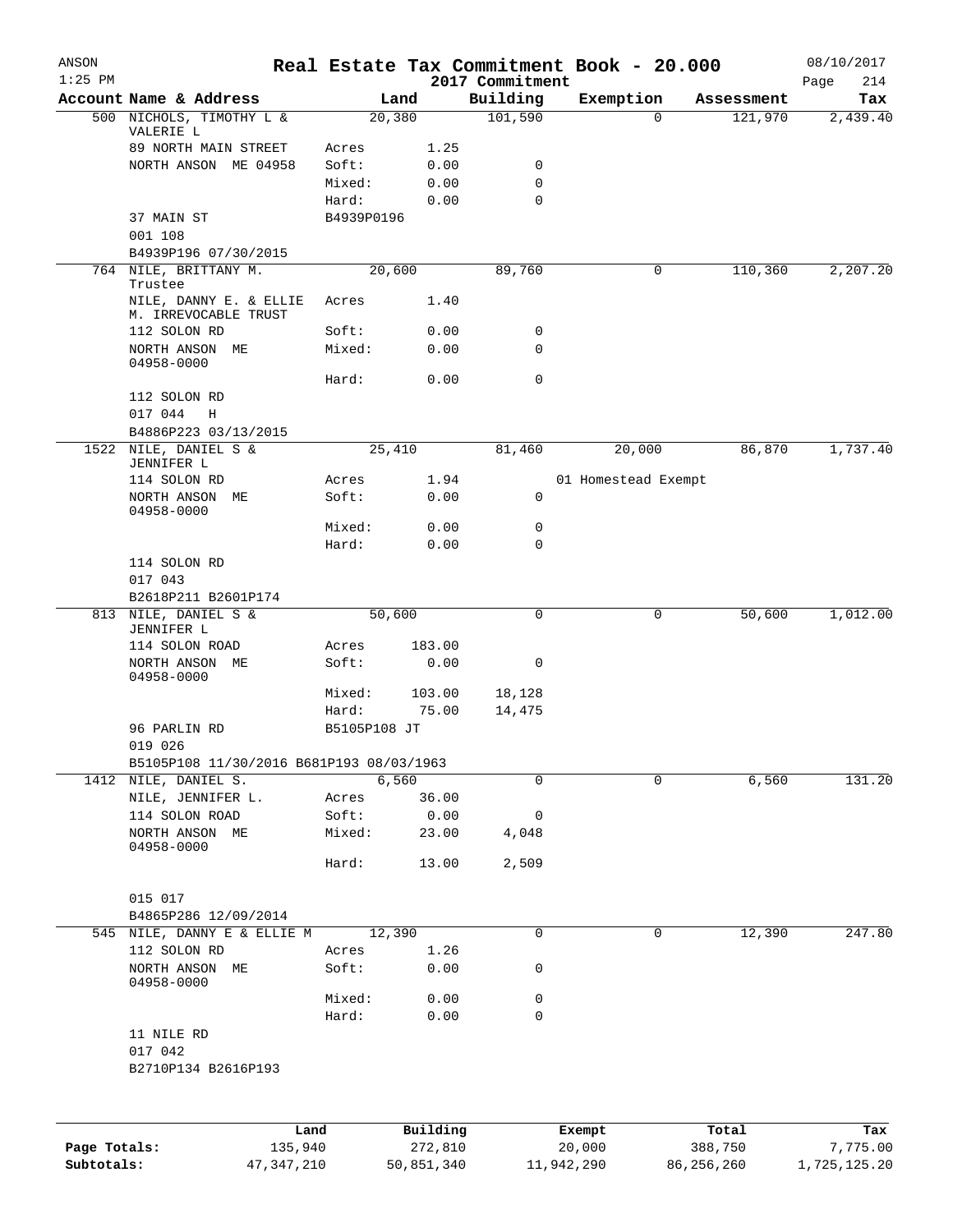|                                               |                |      | 2017 Commitment | Real Estate Tax Commitment Book - 20.000 |            | 08/10/2017<br>Page<br>215 |
|-----------------------------------------------|----------------|------|-----------------|------------------------------------------|------------|---------------------------|
| Account Name & Address                        | Land           |      | Building        | Exemption                                | Assessment | Tax                       |
| 1868 NILE, DANNY E & ELLIE M                  | 19,320         |      | 5,920           | $\Omega$                                 | 25,240     | 504.80                    |
| 112 SOLON RD                                  | Acres          | 0.75 |                 |                                          |            |                           |
| NORTH ANSON ME<br>04958-0000                  | Soft:          | 0.00 | 0               |                                          |            |                           |
|                                               | Mixed:         | 0.00 | 0               |                                          |            |                           |
|                                               | Hard:          | 0.00 | $\mathbf 0$     |                                          |            |                           |
| 7 NILE RD                                     |                |      |                 |                                          |            |                           |
| 017 044 E                                     |                |      |                 |                                          |            |                           |
| B3220P203                                     |                |      |                 |                                          |            |                           |
| 1863 NILE, DELINA                             |                | 0    | 11,510          | 11,510                                   | 0          | 0.00                      |
| 697 HORSEBACK RD                              |                |      |                 | 01 Homestead Exempt                      |            |                           |
| ANSON ME 04911                                |                |      |                 |                                          |            |                           |
| 697 HORSEBACK RD                              |                |      |                 |                                          |            |                           |
| 019 004<br>B<br>ON                            |                |      |                 |                                          |            |                           |
| B5060P137 08/10/2016                          |                |      |                 |                                          |            |                           |
| 766 NILE, PAUL O JR                           | 11,660         |      | 5,920           | 0                                        | 17,580     | 351.60                    |
| C/O EILEEN & ROBERT<br>MCDONALD               | Acres          | 0.34 |                 |                                          |            |                           |
| PO BOX 266                                    | Soft:          | 0.00 | 0               |                                          |            |                           |
| NORTH ANSON ME<br>04958-0381                  | Mixed:         | 0.00 | 0               |                                          |            |                           |
|                                               | Hard:          | 0.00 | $\mathbf 0$     |                                          |            |                           |
| 024 023                                       |                |      |                 |                                          |            |                           |
| B2664P74                                      |                |      |                 |                                          |            |                           |
| 78 NILES, GARLAND D.<br>45 EMBDEN POND ROAD   | 15,490         | 0.60 | 59,490          | 0                                        | 74,980     | 1,499.60                  |
| NORTH ANSON ME                                | Acres<br>Soft: | 0.00 | 0               |                                          |            |                           |
| 04958-0000                                    | Mixed:         | 0.00 | 0               |                                          |            |                           |
|                                               | Hard:          | 0.00 | $\Omega$        |                                          |            |                           |
| 45 EMBDEN POND RD                             |                |      |                 |                                          |            |                           |
| 009 018                                       |                |      |                 |                                          |            |                           |
| B4814P97 07/31/2014                           |                |      |                 |                                          |            |                           |
| 767 NORMAN, ARTHUR & THELMA                   | 24,000         |      | 24,700          | 20,000                                   | 28,700     | 574.00                    |
| 215 EMBDEN POND RD                            | Acres          | 1.00 |                 | 01 Homestead Exempt                      |            |                           |
| NORTH ANSON ME<br>04958-0000                  | Soft:          | 0.00 | 0               |                                          |            |                           |
|                                               | Mixed:         | 0.00 | 0               |                                          |            |                           |
|                                               | Hard:          | 0.00 | 0               |                                          |            |                           |
| 215 EMBDEN POND RD<br>023 020<br>$\mathbb{C}$ |                |      |                 |                                          |            |                           |
| B1429P99                                      |                |      |                 |                                          |            |                           |
| 434 NORRIS, JESSE D, III &<br>KIMBERLY A      |                |      | 32,960          |                                          | 41,210     | 824.20                    |
| 136 OLD COUNTY RD                             | Acres          |      |                 |                                          |            |                           |
| MADISON ME 04950-0000                         | Soft:          |      | 0               |                                          |            |                           |
|                                               | Mixed:         |      | 0               |                                          |            |                           |
|                                               | Hard:          |      | 0               |                                          |            |                           |
| 150 RIVER RD                                  |                |      |                 |                                          |            |                           |
|                                               |                |      |                 |                                          |            |                           |
| B4223P6 12/14/2009                            |                |      |                 |                                          |            |                           |
| 004 006                                       |                |      | 8,250           | 0.17<br>0.00<br>0.00<br>0.00             |            | 0                         |

|              | Land         | Building   | Exempt     | Total        | Tax          |
|--------------|--------------|------------|------------|--------------|--------------|
| Page Totals: | 78,720       | 140,500    | 31,510     | 187,710      | 3,754.20     |
| Subtotals:   | 47, 425, 930 | 50,991,840 | 11,973,800 | 86, 443, 970 | 1,728,879.40 |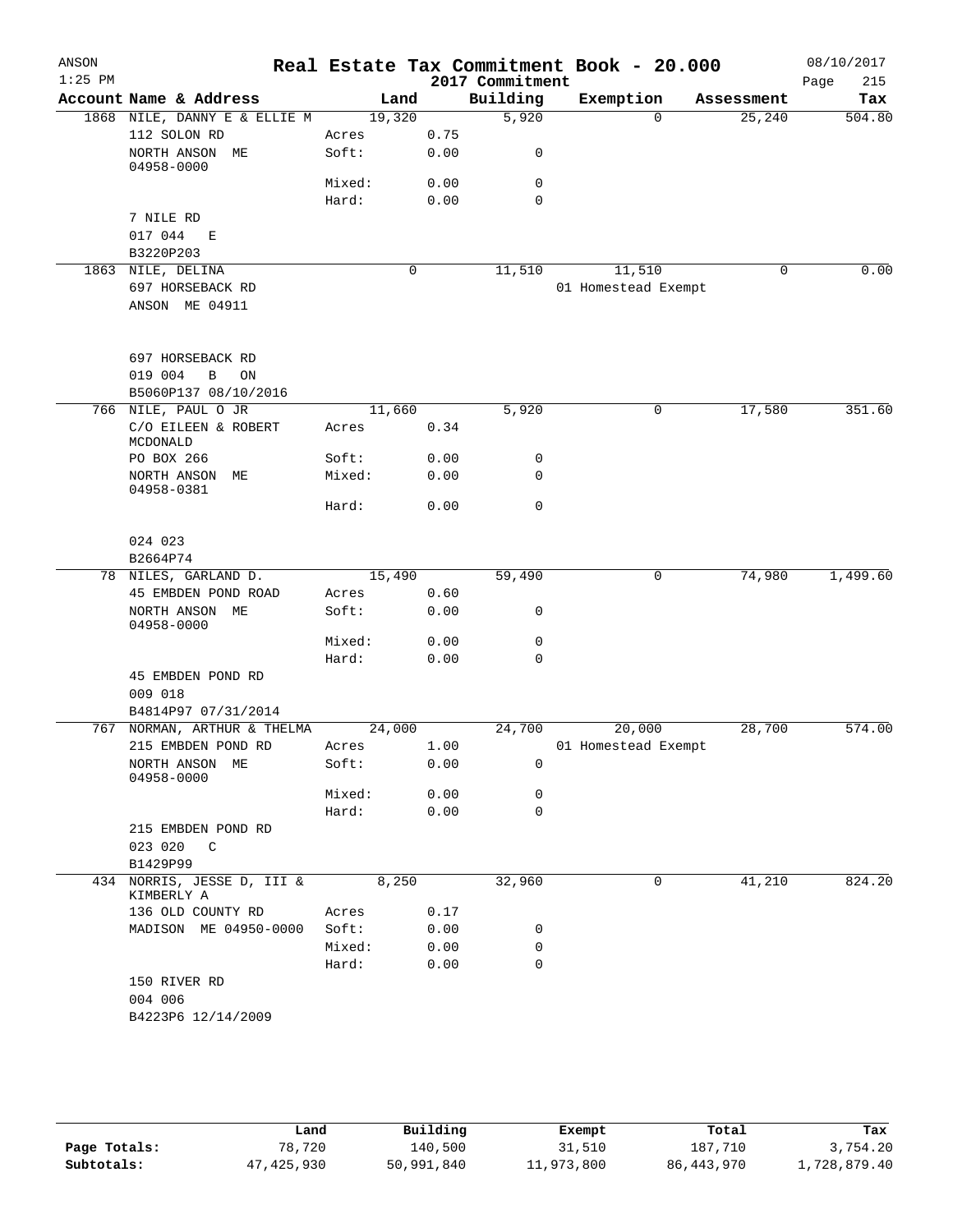| ANSON     |                                  |                 |              |                 | Real Estate Tax Commitment Book - 20.000 |             | 08/10/2017  |
|-----------|----------------------------------|-----------------|--------------|-----------------|------------------------------------------|-------------|-------------|
| $1:25$ PM |                                  |                 |              | 2017 Commitment |                                          |             | Page<br>216 |
|           | Account Name & Address           | Land            |              | Building        | Exemption                                | Assessment  | Tax         |
| 1620      | NORTH ANSON HOUSING<br>ASSOC     | 51,920          |              | 609,280         | $\Omega$                                 | 661,200     | 13,224.00   |
|           | C/O OCCUPIED PROPERTIES Acres    |                 | 0.69         |                 |                                          |             |             |
|           | PO BOX 10301                     | Soft:           | 0.00         | 0               |                                          |             |             |
|           | PORTLAND ME 04104-0000 Mixed:    |                 | 0.00         | 0               |                                          |             |             |
|           |                                  | Hard:           | 0.00         | 0               |                                          |             |             |
|           | 4 CARRIGAN DR                    |                 |              |                 |                                          |             |             |
|           | 007 004                          |                 |              |                 |                                          |             |             |
|           | B2280P281                        |                 |              |                 |                                          |             |             |
| 588       | NORTH ANSON UNITED               | 8,000           |              | 56,210          | 20,000                                   | 44,210      | 884.20      |
|           | METHODIST CHURCH                 | Acres           | 0.16         |                 | 16 Parsonage 652-1G                      |             |             |
|           | PO BOX 97                        | Soft:           | 0.00         | 0               |                                          |             |             |
|           | NORTH ANSON<br>МE<br>04958-0124  | Mixed:          | 0.00         | 0               |                                          |             |             |
|           |                                  | Hard:           | 0.00         | 0               |                                          |             |             |
|           | 5 MADISON ST                     |                 |              |                 |                                          |             |             |
|           | 006 009                          |                 |              |                 |                                          |             |             |
| 1637      | NORTH ANSON UNITED               | 7,680           |              | 0               | 7,680                                    | 0           | 0.00        |
|           | METHODIST CHURCH                 | Acres           | 0.41         |                 | 14 Church 652-1G                         |             |             |
|           | PO BOX 97                        | Soft:           | 0.00         | 0               |                                          |             |             |
|           | NORTH ANSON<br>МE<br>04958-0124  | Mixed:          | 0.00         | 0               |                                          |             |             |
|           |                                  | Hard:           | 0.00         | 0               |                                          |             |             |
|           | 006 061 & 62                     |                 |              |                 |                                          |             |             |
| 1638      | NORTH ANSON UNITED               | 8,940           |              | 68,040          | 76,980                                   | $\mathbf 0$ | 0.00        |
|           | METHODIST CHURCH                 | Acres           | 0.20         |                 | 14 Church 652-1G                         |             |             |
|           | PO BOX 97                        | Soft:           | 0.00         | 0               |                                          |             |             |
|           | NORTH ANSON ME<br>04958-0124     | Mixed:          | 0.00         | 0               |                                          |             |             |
|           |                                  | Hard:           | 0.00         | 0               |                                          |             |             |
|           | 31 NORTH MAIN ST                 |                 |              |                 |                                          |             |             |
|           | 006 010                          |                 |              |                 |                                          |             |             |
| 1639      | NORTH ANSON UNITED<br>METHODIST  | 9,380           |              | $\mathbf 0$     | 0                                        | 9,380       | 187.60      |
|           | <b>CHURCH</b>                    | Acres           | 0.22         |                 |                                          |             |             |
|           | PO BOX 97                        | Soft:           | 0.00         | 0               |                                          |             |             |
|           | ME 04958<br>NORTH ANSON          | Mixed:<br>Hard: | 0.00<br>0.00 | 0<br>0          |                                          |             |             |
|           | 2 CENTER ST                      |                 |              |                 |                                          |             |             |
|           | 006 011                          |                 |              |                 |                                          |             |             |
|           | B4534P197 04/01/2012             |                 |              |                 |                                          |             |             |
| 768       | NORTON, GLENDON &<br>JULIETTE    | 20,600          |              | 61,350          | 20,000                                   | 61,950      | 1,239.00    |
|           | 19 EMBDEN POND RD                | Acres           | 1.40         |                 | 01 Homestead Exempt                      |             |             |
|           | NORTH ANSON ME<br>04958-0000     | Soft:           | 0.00         | 0               |                                          |             |             |
|           |                                  | Mixed:          | 0.00         | 0               |                                          |             |             |
|           |                                  | Hard:           | 0.00         | 0               |                                          |             |             |
|           | 19 EMBDEN POND RD<br>009 020&20A |                 |              |                 |                                          |             |             |
|           | B1630P213                        |                 |              |                 |                                          |             |             |

|              | Land       | Building   | Exempt     | Total        | Tax          |
|--------------|------------|------------|------------|--------------|--------------|
| Page Totals: | 106,520    | 794,880    | 124,660    | 776,740      | 15,534.80    |
| Subtotals:   | 47,532,450 | 51,786,720 | 12,098,460 | 87, 220, 710 | 1,744,414.20 |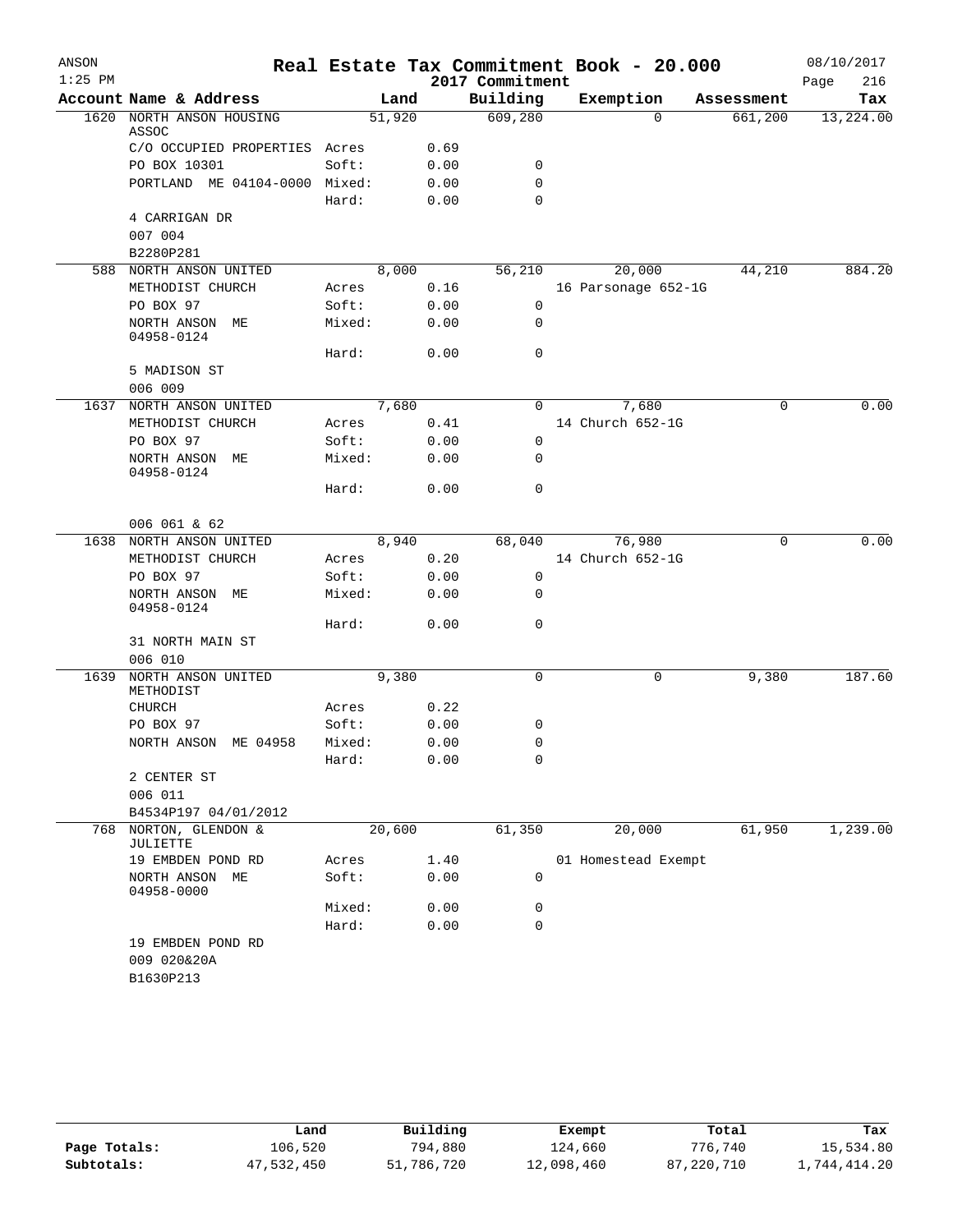| ANSON<br>$1:25$ PM |                                 |               |       | 2017 Commitment | Real Estate Tax Commitment Book - 20.000 |            | 08/10/2017<br>Page<br>217 |
|--------------------|---------------------------------|---------------|-------|-----------------|------------------------------------------|------------|---------------------------|
|                    | Account Name & Address          |               | Land  | Building        | Exemption                                | Assessment | Tax                       |
|                    | 291 NORTON, LEONA M             | 21,580        |       | 29,470          | 20,000                                   | 31,050     | 621.00                    |
|                    | NORTON, BRUCE                   | Acres         | 2.05  |                 | 01 Homestead Exempt                      |            |                           |
|                    | 176 VALLEY ROAD                 | Soft:         | 0.00  | 0               |                                          |            |                           |
|                    | NORTH ANSON ME<br>04958-0591    | Mixed:        | 0.00  | 0               |                                          |            |                           |
|                    |                                 | Hard:         | 0.00  | 0               |                                          |            |                           |
|                    | 176 VALLEY RD                   |               |       |                 |                                          |            |                           |
|                    | 018 035<br>$\, {\bf B}$         |               |       |                 |                                          |            |                           |
|                    | B4900P150 04/07/2015            |               |       |                 |                                          |            |                           |
| 789                | NUNES, RONALD T &<br>JOSHUA R   | 12,490        |       | 19,180          | 0                                        | 31,670     | 633.40                    |
|                    | 42 BAILEY DRIVE                 | Acres         | 0.39  |                 |                                          |            |                           |
|                    | WEST GRENNWICH RI               | Soft:         | 0.00  | 0               |                                          |            |                           |
|                    | 02816-0000                      | Mixed:        | 0.00  | 0               |                                          |            |                           |
|                    |                                 | Hard:         | 0.00  | 0               |                                          |            |                           |
|                    | 28 RIVER RD                     | B4922P0105 JT |       |                 |                                          |            |                           |
|                    | 003 079                         |               |       |                 |                                          |            |                           |
|                    | B4922P105 06/26/2015            |               |       |                 |                                          |            |                           |
| 820                | NUNES, RONALD T &               | 10,580        |       | 0               | 0                                        | 10,580     | 211.60                    |
|                    | JOSHUA R                        |               |       |                 |                                          |            |                           |
|                    | 42 BAILEY DRIVE                 | Acres         | 0.28  |                 |                                          |            |                           |
|                    | WEST GRENNWICH RI<br>02816-0000 | Soft:         | 0.00  | 0               |                                          |            |                           |
|                    |                                 | Mixed:        | 0.00  | 0               |                                          |            |                           |
|                    |                                 | Hard:         | 0.00  | 0               |                                          |            |                           |
|                    |                                 | B4922P0107 JT |       |                 |                                          |            |                           |
|                    | 003 078                         |               |       |                 |                                          |            |                           |
|                    | B4922P107 06/26/2015            |               |       |                 |                                          |            |                           |
|                    | 772 OBERT, GORDON H JR          | 15,360        |       | 81,590          | 20,000                                   | 76,950     | 1,539.00                  |
|                    | 94 PREBLE AVE                   | Acres         | 0.59  |                 | 01 Homestead Exempt                      |            |                           |
|                    | ANSON ME 04911-0000             | Soft:         | 0.00  | 0               |                                          |            |                           |
|                    |                                 | Mixed:        | 0.00  | 0               |                                          |            |                           |
|                    |                                 | Hard:         | 0.00  | 0               |                                          |            |                           |
|                    | 94 PREBLE AVE                   |               |       |                 |                                          |            |                           |
|                    | 004 003<br>D                    |               |       |                 |                                          |            |                           |
|                    | B1026P115                       |               |       |                 |                                          |            |                           |
|                    | 1915 O'BRIEN, KEVIN M. &        | 19,950        |       | 0               | 0                                        | 19,950     | 399.00                    |
|                    | <b>JOANNE</b><br>PO BOX 139     | Acres         | 6.30  |                 |                                          |            |                           |
|                    | ACTON ME 04001-0000             | Soft:         | 0.00  | 0               |                                          |            |                           |
|                    |                                 | Mixed:        | 0.00  | 0               |                                          |            |                           |
|                    |                                 | Hard:         | 0.00  | $\Omega$        |                                          |            |                           |
|                    | HOLLIN WAITE HILL RD            |               |       |                 |                                          |            |                           |
|                    | 020 014 7                       |               |       |                 |                                          |            |                           |
|                    | B3430P133 01/03/2005            |               |       |                 |                                          |            |                           |
|                    | 941 O'DONAL, CHRIS E.           | 31,680        |       | 21,740          | 0                                        | 53,420     | 1,068.40                  |
|                    | 223 SMOKE ST                    | Acres         | 16.18 |                 |                                          |            |                           |
|                    | BARRINGTON NH 03825             | Soft:         | 0.00  | 0               |                                          |            |                           |
|                    |                                 | Mixed:        | 0.00  | 0               |                                          |            |                           |
|                    |                                 | Hard:         | 0.00  | 0               |                                          |            |                           |
|                    | GREENLEAF ROAD                  |               |       |                 |                                          |            |                           |
|                    | 013 019                         |               |       |                 |                                          |            |                           |
|                    | B4414P328 07/11/2011            |               |       |                 |                                          |            |                           |
|                    |                                 |               |       |                 |                                          |            |                           |

|              | Land       | Building   | Exempt     | Total        | Tax          |
|--------------|------------|------------|------------|--------------|--------------|
| Page Totals: | ⊥11,640    | 151,980    | 40,000     | 223,620      | 4,472.40     |
| Subtotals:   | 47,644,090 | 51,938,700 | 12,138,460 | 87, 444, 330 | 1,748,886.60 |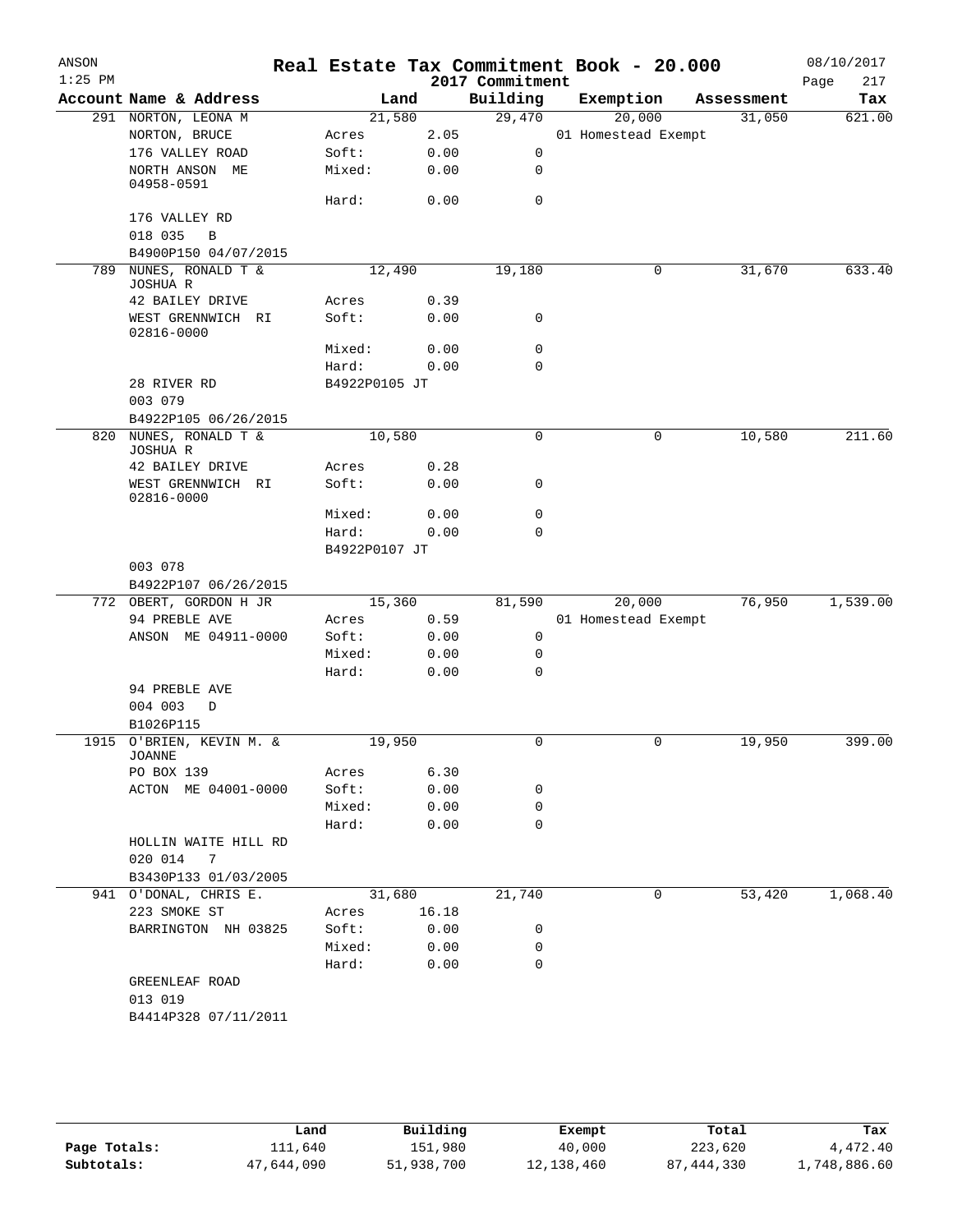| ANSON<br>$1:25$ PM |                                           |               |       | 2017 Commitment | Real Estate Tax Commitment Book - 20.000 |            | 08/10/2017  |
|--------------------|-------------------------------------------|---------------|-------|-----------------|------------------------------------------|------------|-------------|
|                    |                                           |               |       | Building        |                                          |            | Page<br>218 |
|                    | Account Name & Address                    |               | Land  |                 | Exemption                                | Assessment | Tax         |
|                    | 972 OGILVIE, CHRISTOPHER R                | 14,750        |       | $\mathbf 0$     | $\Omega$                                 | 14,750     | 295.00      |
|                    | FLETCHER, BRIAN A                         | Acres         | 2.83  |                 |                                          |            |             |
|                    | 19 MITCHELL ROAD                          | Soft:         | 0.00  | 0               |                                          |            |             |
|                    | STOW MA 01775-0000                        | Mixed:        | 0.00  | 0               |                                          |            |             |
|                    |                                           | Hard:         | 0.00  | 0               |                                          |            |             |
|                    | 334 SOLON RD                              | B5008P294     |       |                 |                                          |            |             |
|                    | 024 024<br>1                              |               |       |                 |                                          |            |             |
|                    | B5008P294 03/11/2016                      |               |       |                 |                                          |            |             |
| 211                | OLIVER, CAROL A                           | 17,760        |       | 37,870          | 20,000                                   | 35,630     | 712.60      |
|                    | C/O ELIZABETH LIGHTBODY Acres             |               | 2.84  |                 | 01 Homestead Exempt                      |            |             |
|                    | PO BOX 23                                 | Soft:         | 0.00  | 0               |                                          |            |             |
|                    | NORTH ANSON ME<br>04958-0023              | Mixed:        | 0.00  | 0               |                                          |            |             |
|                    |                                           | Hard:         | 0.00  | 0               |                                          |            |             |
|                    | 50 FAHI POND RD                           |               |       |                 |                                          |            |             |
|                    | 007 009<br>Α                              |               |       |                 |                                          |            |             |
|                    | B3123P66                                  |               |       |                 |                                          |            |             |
|                    | 1878 OLIVER, DEREK A                      | 20,270        |       | 86,830          | 20,000                                   | 87,100     | 1,742.00    |
|                    | PO BOX 342                                | Acres         | 1.18  |                 | 01 Homestead Exempt                      |            |             |
|                    | NORTH ANSON ME<br>04958-0342              | Soft:         | 0.00  | $\mathbf 0$     |                                          |            |             |
|                    |                                           | Mixed:        | 0.00  | 0               |                                          |            |             |
|                    |                                           | Hard:         | 0.00  | 0               |                                          |            |             |
|                    | 153 SOLON RD                              |               |       |                 |                                          |            |             |
|                    | 017 033<br>D                              |               |       |                 |                                          |            |             |
|                    | B2808P177                                 |               |       |                 |                                          |            |             |
|                    | 1664 OLIVER, DEREK A.                     | 15,360        |       | 0               | 0                                        | 15,360     | 307.20      |
|                    | PO BOX 342                                | Acres         | 0.59  |                 |                                          |            |             |
|                    | NORTH ANSON ME<br>04958-0000              | Soft:         | 0.00  | 0               |                                          |            |             |
|                    |                                           | Mixed:        | 0.00  | 0               |                                          |            |             |
|                    |                                           | Hard:         | 0.00  | 0               |                                          |            |             |
|                    | 155 SOLON RD                              |               |       |                 |                                          |            |             |
|                    | 017 033                                   |               |       |                 |                                          |            |             |
|                    | B3913P299 08/14/2007                      |               |       |                 |                                          |            |             |
| 1632               | OLIVER, DYLAN F &<br>QUALEY, KATHERINE G  | 27,750        |       | 35,910          | 0                                        | 63,660     | 1,273.20    |
|                    | 80 PINE STREET APT #2A                    | Acres         | 3.50  |                 |                                          |            |             |
|                    | MADISON ME 04950-0000                     | Soft:         | 0.00  | 0               |                                          |            |             |
|                    |                                           | Mixed:        | 0.00  | 0               |                                          |            |             |
|                    |                                           | Hard:         | 0.00  | 0               |                                          |            |             |
|                    | 280 MADISON ST                            | B5055P0335 JT |       |                 |                                          |            |             |
|                    | 017 023<br>A                              |               |       |                 |                                          |            |             |
|                    | B5505P335 07/28/2016 B2087P324 03/29/1995 |               |       |                 |                                          |            |             |
|                    | 782 OLIVER, EDWIN G                       | 26,000        |       | 0               | 0                                        | 26,000     | 520.00      |
|                    | C/O GAIL HOYT                             | Acres         | 17.00 |                 |                                          |            |             |
|                    | 1354 US RT 202                            | Soft:         | 0.00  | 0               |                                          |            |             |
|                    | WINTHROP ME 04364-0000 Mixed:             |               | 0.00  | 0               |                                          |            |             |
|                    |                                           | Hard:         | 0.00  | 0               |                                          |            |             |
|                    |                                           |               |       |                 |                                          |            |             |
|                    | 018 049                                   |               |       |                 |                                          |            |             |
|                    |                                           |               |       |                 |                                          |            |             |

B787P469

|              | Land       | Building   | Exempt     | Total      | Tax          |
|--------------|------------|------------|------------|------------|--------------|
| Page Totals: | 121,890    | 160,610    | 40,000     | 242,500    | 4,850.00     |
| Subtotals:   | 47,765,980 | 52,099,310 | 12,178,460 | 87,686,830 | l,753,736.60 |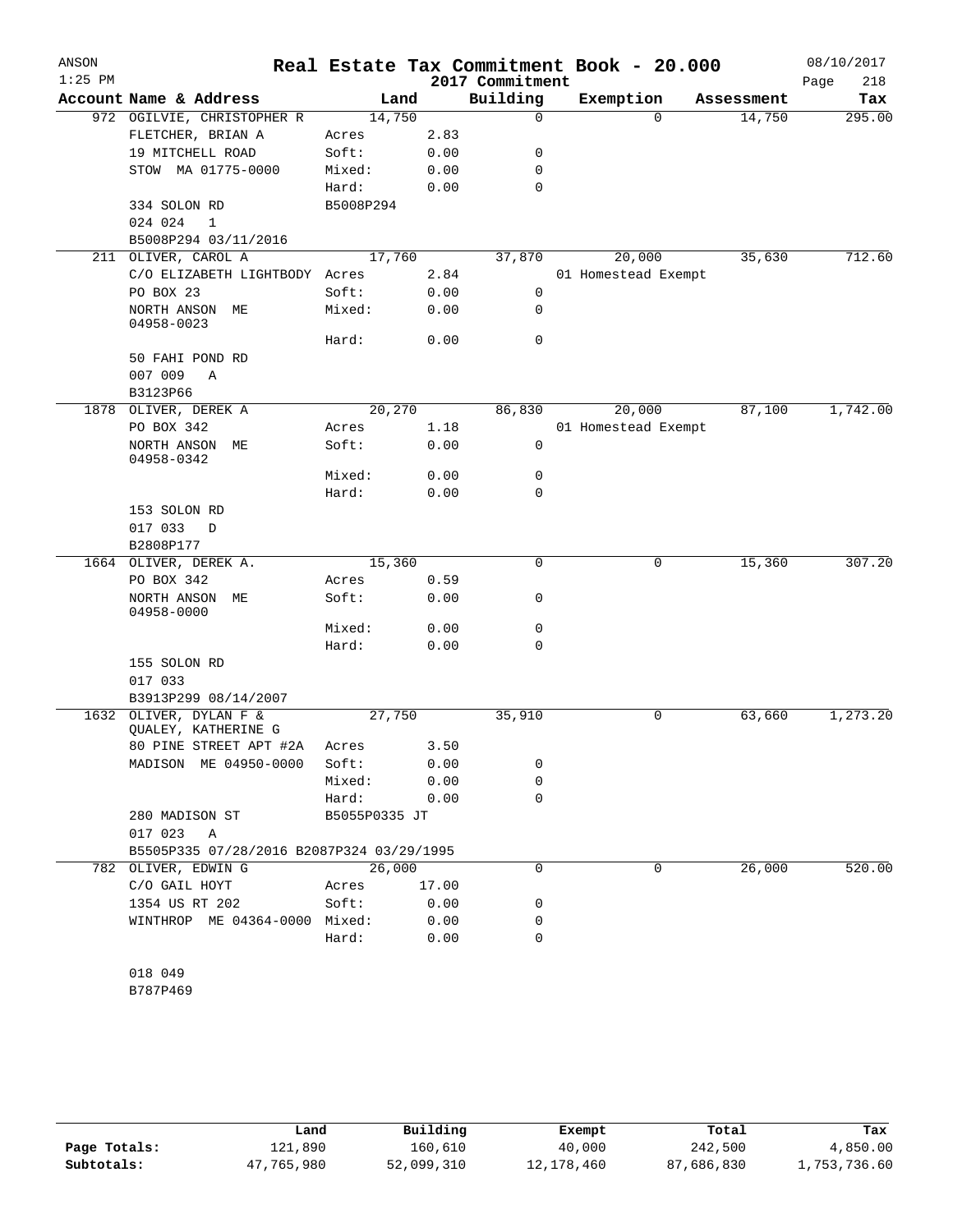| ANSON     |                                                      |        |        |                 | Real Estate Tax Commitment Book - 20.000 |            | 08/10/2017  |
|-----------|------------------------------------------------------|--------|--------|-----------------|------------------------------------------|------------|-------------|
| $1:25$ PM |                                                      |        |        | 2017 Commitment |                                          |            | 219<br>Page |
|           | Account Name & Address                               |        | Land   | Building        | Exemption                                | Assessment | Tax         |
| 777       | OLIVER, ELIZABETH M,<br>HEIRS                        | 14,140 |        | 56,840          | $\Omega$                                 | 70,980     | 1,419.60    |
|           | C/O CONNIE OLIVER                                    | Acres  | 0.50   |                 |                                          |            |             |
|           | 133 FAHI POND ROAD                                   | Soft:  | 0.00   | 0               |                                          |            |             |
|           | NORTH ANSON ME 04958                                 | Mixed: | 0.00   | 0               |                                          |            |             |
|           |                                                      | Hard:  | 0.00   | 0               |                                          |            |             |
|           | 133 FAHI POND RD                                     |        |        |                 |                                          |            |             |
|           | 024 009                                              |        |        |                 |                                          |            |             |
|           | B843P1192                                            |        |        |                 |                                          |            |             |
|           | 1642 OLIVER, ELIZABETH,<br>HEIRS                     | 38,000 |        | 0               | 0                                        | 38,000     | 760.00      |
|           | C/O CONNIE OLIVER                                    | Acres  | 28.00  |                 |                                          |            |             |
|           | 133 FAHI POND ROAD                                   | Soft:  | 0.00   | 0               |                                          |            |             |
|           | NORTH ANSON ME 04958                                 | Mixed: | 0.00   | 0               |                                          |            |             |
|           |                                                      | Hard:  | 0.00   | 0               |                                          |            |             |
|           | 024 008                                              |        |        |                 |                                          |            |             |
| 1796      | OLIVER, RANDALL L &<br>MARCIA H                      | 23,920 |        | 36,820          | 20,000                                   | 40,740     | 814.80      |
|           | PO BOX 732                                           | Acres  | 3.61   |                 | 01 Homestead Exempt                      |            |             |
|           | SKOWHEGAN ME 04976                                   | Soft:  | 0.00   | $\mathbf 0$     |                                          |            |             |
|           |                                                      | Mixed: | 0.00   | 0               |                                          |            |             |
|           |                                                      | Hard:  | 0.00   | $\Omega$        |                                          |            |             |
|           | 111 HOLLIN WAITE HILL<br>RD                          |        |        |                 |                                          |            |             |
|           | 014 045<br>4<br>B2546P268                            |        |        |                 |                                          |            |             |
|           | 916 OSBORNE, GARY G.                                 | 43,100 |        | 44,240          | 20,000                                   | 67,340     | 1,346.80    |
|           | PO BOX 486                                           | Acres  | 22.20  |                 | 01 Homestead Exempt                      |            |             |
|           | ANSON ME 04911-0486                                  | Soft:  | 0.00   | 0               |                                          |            |             |
|           |                                                      | Mixed: | 0.00   | 0               |                                          |            |             |
|           |                                                      | Hard:  | 0.00   | $\Omega$        |                                          |            |             |
|           | 914 WEST MILLS RD                                    |        |        |                 |                                          |            |             |
|           | 012 003<br>B4540P197 06/19/2012 B4528P229 05/17/2012 |        |        |                 |                                          |            |             |
|           | 880 OVERMILLER, THERESA A                            | 21,200 |        | 7,740           | 0                                        | 28,940     | 578.80      |
|           | 58 OUTLET ROAD                                       | Acres  | 15.00  |                 |                                          |            |             |
|           | AUGUSTA ME 04330                                     | Soft:  | 0.00   | 0               |                                          |            |             |
|           |                                                      | Mixed: | 0.00   | 0               |                                          |            |             |
|           |                                                      | Hard:  | 0.00   | 0               |                                          |            |             |
|           | CLARK ROAD                                           |        |        |                 |                                          |            |             |
|           | 022 035<br>A 1                                       |        |        |                 |                                          |            |             |
|           | B2663P291                                            |        |        |                 |                                          |            |             |
| 790       | OWENS, WILLIAM G., JR.                               | 69,300 |        | 0               | 0                                        | 69,300     | 1,386.00    |
|           | 2013 CHANNEL RD                                      | Acres  | 150.00 |                 |                                          |            |             |
|           | PYLESVILLE MD<br>21132-1916                          | Soft:  | 0.00   | 0               |                                          |            |             |
|           |                                                      | Mixed: | 0.00   | 0               |                                          |            |             |
|           |                                                      | Hard:  | 0.00   | 0               |                                          |            |             |
|           |                                                      |        |        |                 |                                          |            |             |
|           | 021 010                                              |        |        |                 |                                          |            |             |
|           | B2122P17                                             |        |        |                 |                                          |            |             |

|              | Land       | Building   | Exempt     | Total      | Tax          |
|--------------|------------|------------|------------|------------|--------------|
| Page Totals: | 209,660    | 145,640    | 40,000     | 315,300    | 6, 306.00    |
| Subtotals:   | 47,975,640 | 52,244,950 | 12,218,460 | 88,002,130 | 1,760,042.60 |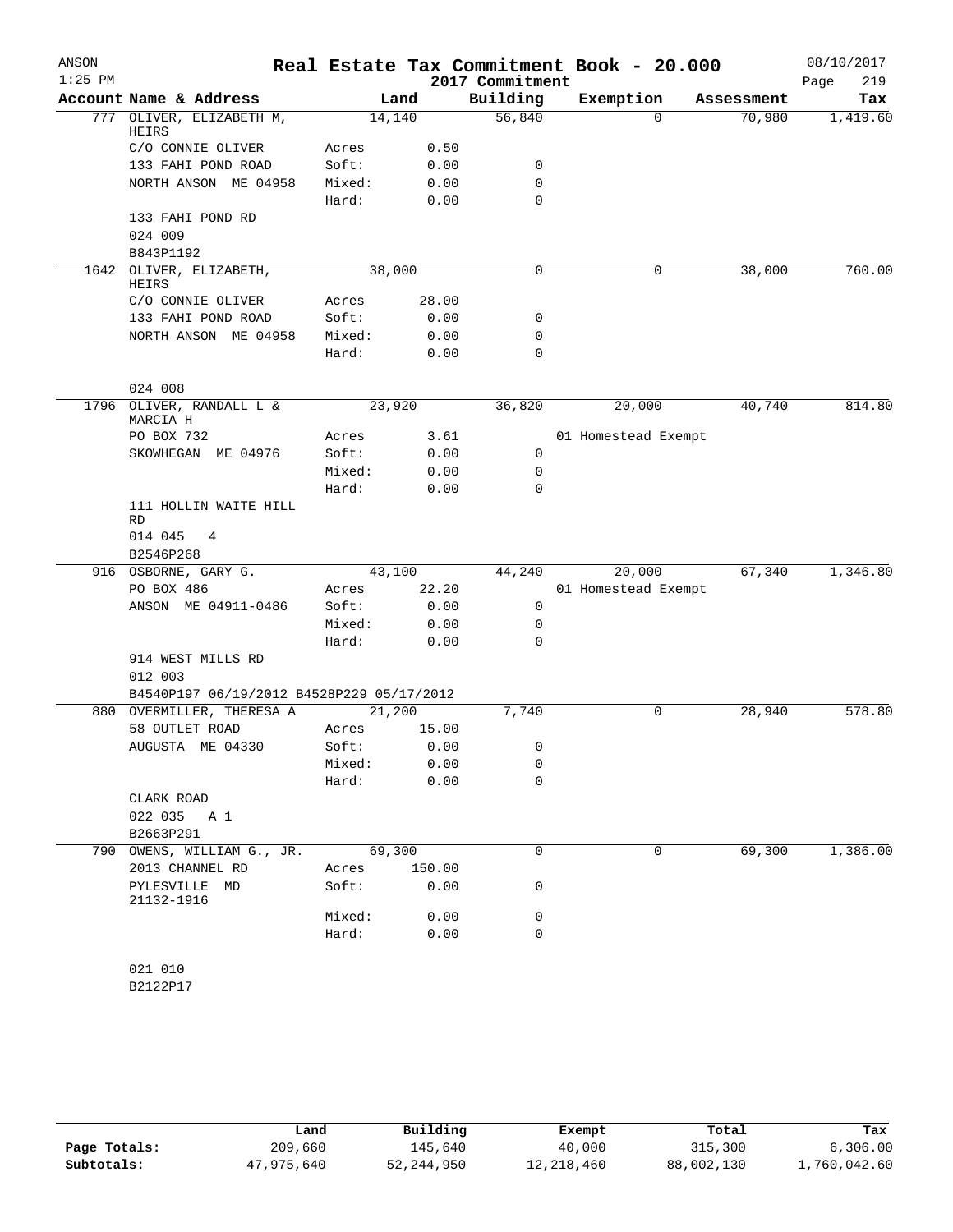| ANSON<br>$1:25$ PM |                                         |                |              | 2017 Commitment | Real Estate Tax Commitment Book - 20.000 |            | 08/10/2017<br>220<br>Page |
|--------------------|-----------------------------------------|----------------|--------------|-----------------|------------------------------------------|------------|---------------------------|
|                    | Account Name & Address                  |                | Land         | Building        | Exemption                                | Assessment | Tax                       |
|                    | 792 PADULA, LOUIS M                     | 35,010         |              | 88,900          | 26,000                                   | 97,910     | 1,958.20                  |
|                    | 177 GREENLEAF RD                        | Acres          | 13.51        |                 | 01 Homestead Exempt                      |            |                           |
|                    | ANSON ME 04911-0000                     | Soft:          | 0.00         | $\mathbf{0}$    | 04 Non-resident Veteran                  |            |                           |
|                    |                                         | Mixed:         | 0.00         | 0               |                                          |            |                           |
|                    |                                         | Hard:          | 0.00         | 0               |                                          |            |                           |
|                    | 177 GREENLEAF RD                        |                |              |                 |                                          |            |                           |
|                    | 5<br>013 023                            |                |              |                 |                                          |            |                           |
|                    | B3529P168 08/01/2005                    |                |              |                 |                                          |            |                           |
| 1242               | PAGE, ROBERT M., II &<br>MARY-ANNA      | 23,380         |              | 60,040          | 20,000                                   | 63,420     | 1,268.40                  |
|                    | 93 HOLLIN WAITE HILL<br><b>ROAD</b>     | Acres          | 3.25         |                 | 01 Homestead Exempt                      |            |                           |
|                    | ANSON ME 04911                          | Soft:          | 0.00         | 0               |                                          |            |                           |
|                    |                                         | Mixed:         | 0.00         | 0               |                                          |            |                           |
|                    |                                         | Hard:          | 0.00         | 0               |                                          |            |                           |
|                    | 93 HOLLIN WAITE HILL RD<br>2<br>014 045 |                |              |                 |                                          |            |                           |
|                    | B4574P159 09/06/2012                    |                |              |                 |                                          |            |                           |
|                    | 946 PAINE, CARLA C                      | 23,000         |              | 69,510          | 20,000                                   | 72,510     | 1,450.20                  |
|                    | PO BOX 507                              | Acres          | 3.00         |                 | 01 Homestead Exempt                      |            |                           |
|                    | ANSON ME 04911-0507                     | Soft:          | 0.00         | 0               |                                          |            |                           |
|                    |                                         | Mixed:         | 0.00         | 0               |                                          |            |                           |
|                    |                                         | Hard:          | 0.00         | $\Omega$        |                                          |            |                           |
|                    | 658 HORSEBACK RD                        |                |              |                 |                                          |            |                           |
|                    | 019 041                                 |                |              |                 |                                          |            |                           |
|                    | B2463P55                                |                |              |                 |                                          |            |                           |
|                    | 795 PAINE, CHARLES                      | 64,250         |              | 49,740          | 20,000                                   | 93,990     | 1,879.80                  |
|                    | PO BOX 92                               | Acres          | 56.50        |                 | 01 Homestead Exempt                      |            |                           |
|                    | ANSON ME 04911-0092                     | Soft:          | 0.00         | 0               |                                          |            |                           |
|                    |                                         | Mixed:         | 0.00         | 0               |                                          |            |                           |
|                    |                                         | Hard:          | 0.00         | 0               |                                          |            |                           |
|                    | 61 SMITH RD                             |                |              |                 |                                          |            |                           |
|                    | 010 012                                 |                |              |                 |                                          |            |                           |
|                    | B871P307                                |                |              |                 |                                          |            |                           |
| 797                | PAINE, FRANK A JR &<br>COLLETTE A       | 43,350         |              | 86,550          | 20,000                                   | 109,900    | 2,198.00                  |
|                    | PO BOX 42                               | Acres          | 25.73        |                 | 01 Homestead Exempt                      |            |                           |
|                    | ANSON ME 04911-0042                     | Soft:          | 0.00         | 0               |                                          |            |                           |
|                    |                                         | Mixed:         | 0.00         | 0               |                                          |            |                           |
|                    |                                         | Hard:          | 0.00         | 0               |                                          |            |                           |
|                    | 176 TOWN FARM RD                        |                |              |                 |                                          |            |                           |
|                    | 022 011                                 |                |              |                 |                                          |            |                           |
|                    | B1598P53<br>799 PAINE, JOHN W & CATHIE  |                |              |                 | 0                                        | 66,540     | 1,330.80                  |
|                    |                                         | 14,140         |              | 52,400          |                                          |            |                           |
|                    | C/O CATHIE PAINE<br>476 VALLEY ROAD     | Acres<br>Soft: | 0.50<br>0.00 | 0               |                                          |            |                           |
|                    | ANSON ME 04911-0000                     | Mixed:         |              | 0               |                                          |            |                           |
|                    |                                         | Hard:          | 0.00<br>0.00 | 0               |                                          |            |                           |
|                    | 476 VALLEY RD                           |                |              |                 |                                          |            |                           |
|                    | 019 035                                 |                |              |                 |                                          |            |                           |
|                    | B3003P343                               |                |              |                 |                                          |            |                           |
|                    |                                         |                |              |                 |                                          |            |                           |

|              | Land       | Building   | Exempt     | Total      | Tax          |
|--------------|------------|------------|------------|------------|--------------|
| Page Totals: | 203,130    | 407,140    | 106,000    | 504,270    | 10,085.40    |
| Subtotals:   | 48,178,770 | 52,652,090 | 12,324,460 | 88,506,400 | 1,770,128.00 |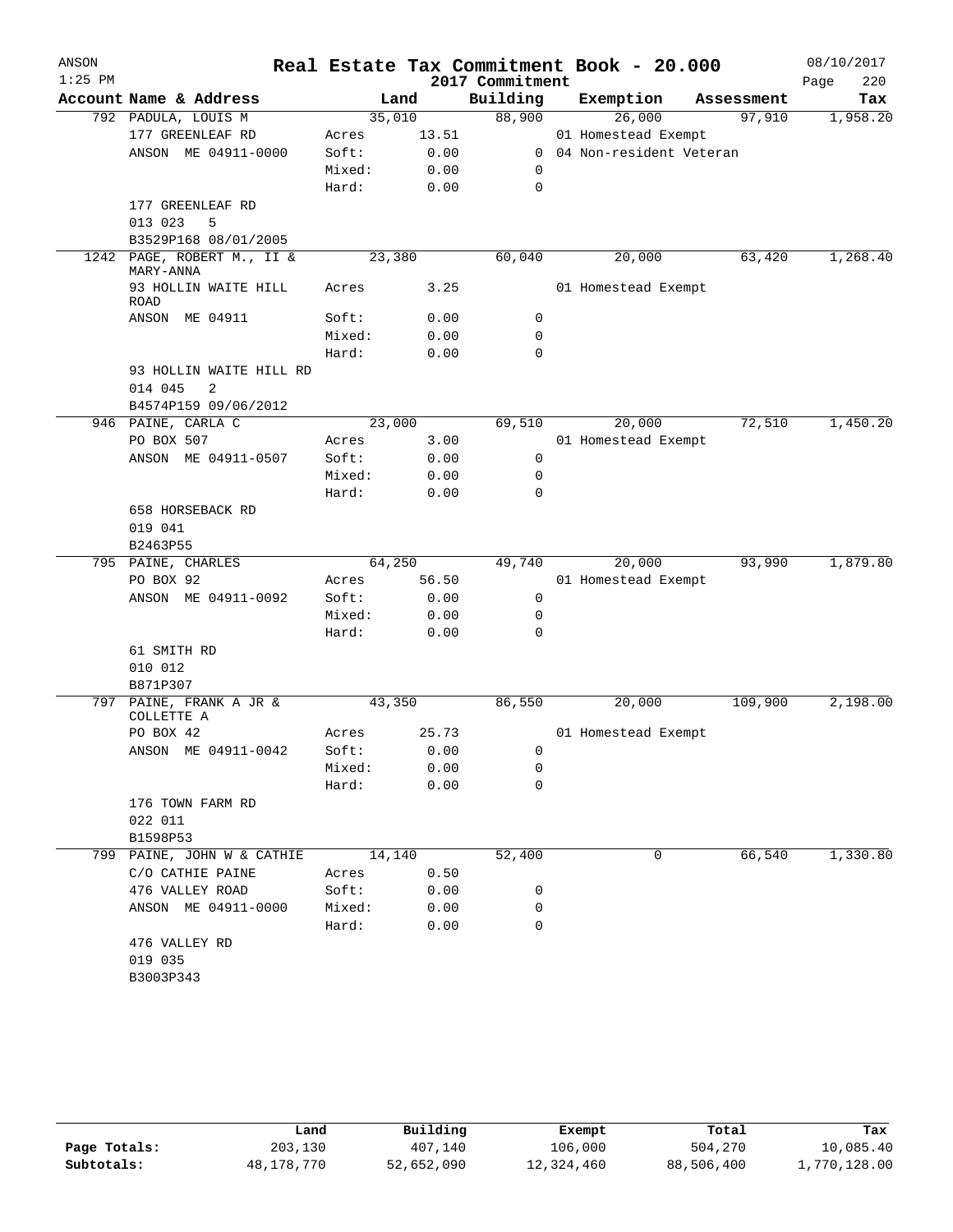| ANSON<br>$1:25$ PM |                                                                |             |       | 2017 Commitment | Real Estate Tax Commitment Book - 20.000 |            | 08/10/2017<br>221<br>Page |
|--------------------|----------------------------------------------------------------|-------------|-------|-----------------|------------------------------------------|------------|---------------------------|
|                    | Account Name & Address                                         |             | Land  | Building        | Exemption                                | Assessment | Tax                       |
|                    | 800 PAINE, JOHN W & CATHIE                                     | 21,500      |       | 31,930          | 20,000                                   | 33,430     | 668.60                    |
|                    | L.                                                             |             |       |                 |                                          |            |                           |
|                    | 492 VALLEY RD                                                  | Acres       | 2.00  |                 | 01 Homestead Exempt                      |            |                           |
|                    | ANSON ME 04911-0000                                            | Soft:       | 0.00  | 0               |                                          |            |                           |
|                    |                                                                | Mixed:      | 0.00  | 0               |                                          |            |                           |
|                    |                                                                | Hard:       | 0.00  | 0               |                                          |            |                           |
|                    | 492 VALLEY RD                                                  |             |       |                 |                                          |            |                           |
|                    | 019 036<br>B                                                   |             |       |                 |                                          |            |                           |
|                    | B5060P118 08/10/2016 B4240P226 02/04/2010<br>438 PAINE, SIRENA | 28,300      |       | 32,560          | 20,000                                   | 40,860     | 817.20                    |
|                    | 328 TOWN FARM RD                                               | Acres       | 6.80  |                 | 01 Homestead Exempt                      |            |                           |
|                    | ANSON ME 04911-0000                                            | Soft:       | 0.00  | 0               |                                          |            |                           |
|                    |                                                                | Mixed:      | 0.00  | $\mathbf 0$     |                                          |            |                           |
|                    |                                                                | Hard:       | 0.00  | $\mathbf 0$     |                                          |            |                           |
|                    | 259 TOWN FARM RD                                               |             |       |                 |                                          |            |                           |
|                    | 022 013                                                        |             |       |                 |                                          |            |                           |
|                    | B4452P8 10/17/2011 B3325P307 06/12/2004                        |             |       |                 |                                          |            |                           |
|                    | 770 PAINE, TIMOTHY J., SR.                                     | 23,680      |       | 29,250          | 20,000                                   | 32,930     | 658.60                    |
|                    | &.                                                             |             |       |                 |                                          |            |                           |
|                    | PAINE, TIMOTHY J., JR.                                         | Acres       | 3.45  |                 | 01 Homestead Exempt                      |            |                           |
|                    | 62 CAMPGROUND RD                                               | Soft:       | 0.00  | 0               |                                          |            |                           |
|                    | NORTH ANSON ME<br>04958-7108                                   | Mixed:      | 0.00  | 0               |                                          |            |                           |
|                    |                                                                | Hard:       | 0.00  | 0               |                                          |            |                           |
|                    | 62 CAMPGROUND RD                                               |             |       |                 |                                          |            |                           |
|                    | 015 036<br>3                                                   |             |       |                 |                                          |            |                           |
|                    | B4009P325 06/13/2008                                           |             |       |                 |                                          |            |                           |
|                    | 283 PAKULSKI, JOSEPH DEAN                                      | 14,560      |       | 45,920          | 0                                        | 60,480     | 1,209.60                  |
|                    | PO BOX 149                                                     | Acres       | 0.53  |                 |                                          |            |                           |
|                    | JAY ME 04239                                                   | Soft:       | 0.00  | 0               |                                          |            |                           |
|                    |                                                                | Mixed:      | 0.00  | 0               |                                          |            |                           |
|                    |                                                                | Hard:       | 0.00  | $\Omega$        |                                          |            |                           |
|                    | 5 PINE ST                                                      | B5072P0166  |       |                 |                                          |            |                           |
|                    | 002 043                                                        |             |       |                 |                                          |            |                           |
|                    | B5072P166 08/31/2016 B4379P258 03/23/2011                      |             |       |                 |                                          |            |                           |
|                    | 1529 PALMER, FRANK &<br>CHARLOTTE                              | 13,120      |       | 35,690          | 20,000                                   | 28,810     | 576.20                    |
|                    | PO BOX 201                                                     | Acres       | 0.43  |                 | 01 Homestead Exempt                      |            |                           |
|                    | ANSON ME 04911-0201                                            | Soft:       | 0.00  | 0               |                                          |            |                           |
|                    |                                                                | Mixed:      | 0.00  | 0               |                                          |            |                           |
|                    |                                                                | Hard:       | 0.00  | $\mathbf 0$     |                                          |            |                           |
|                    | 23 MAIN ST                                                     |             |       |                 |                                          |            |                           |
|                    | 001 116                                                        |             |       |                 |                                          |            |                           |
|                    | B4232P130 01/12/2010                                           |             |       |                 |                                          |            |                           |
|                    | 801 PANDORA, EDWARD G &<br>THERESA                             | 35,090      |       | 19,130          | 0                                        | 54,220     | 1,084.40                  |
|                    | 63 JUDKINS RD                                                  | Acres       | 76.00 |                 |                                          |            |                           |
|                    | CARTHAGE ME 04224-0000                                         | Soft:       | 17.00 | 2,040           |                                          |            |                           |
|                    |                                                                | Mixed:      | 17.00 | 2,992           |                                          |            |                           |
|                    |                                                                | Hard:       | 34.00 | 6,562           |                                          |            |                           |
|                    |                                                                | TREE GROWTH |       |                 |                                          |            |                           |
|                    | 019 042                                                        |             |       |                 |                                          |            |                           |
|                    | B3404P120 11/08/2004 B3296P263 04/23/2004                      |             |       |                 |                                          |            |                           |
|                    |                                                                |             |       |                 |                                          |            |                           |

|              | Land         | Building   | Exempt     | Total      | Tax          |
|--------------|--------------|------------|------------|------------|--------------|
| Page Totals: | 136,250      | 194,480    | 80,000     | 250,730    | 5,014.60     |
| Subtotals:   | 48, 315, 020 | 52,846,570 | 12,404,460 | 88,757,130 | 1,775,142.60 |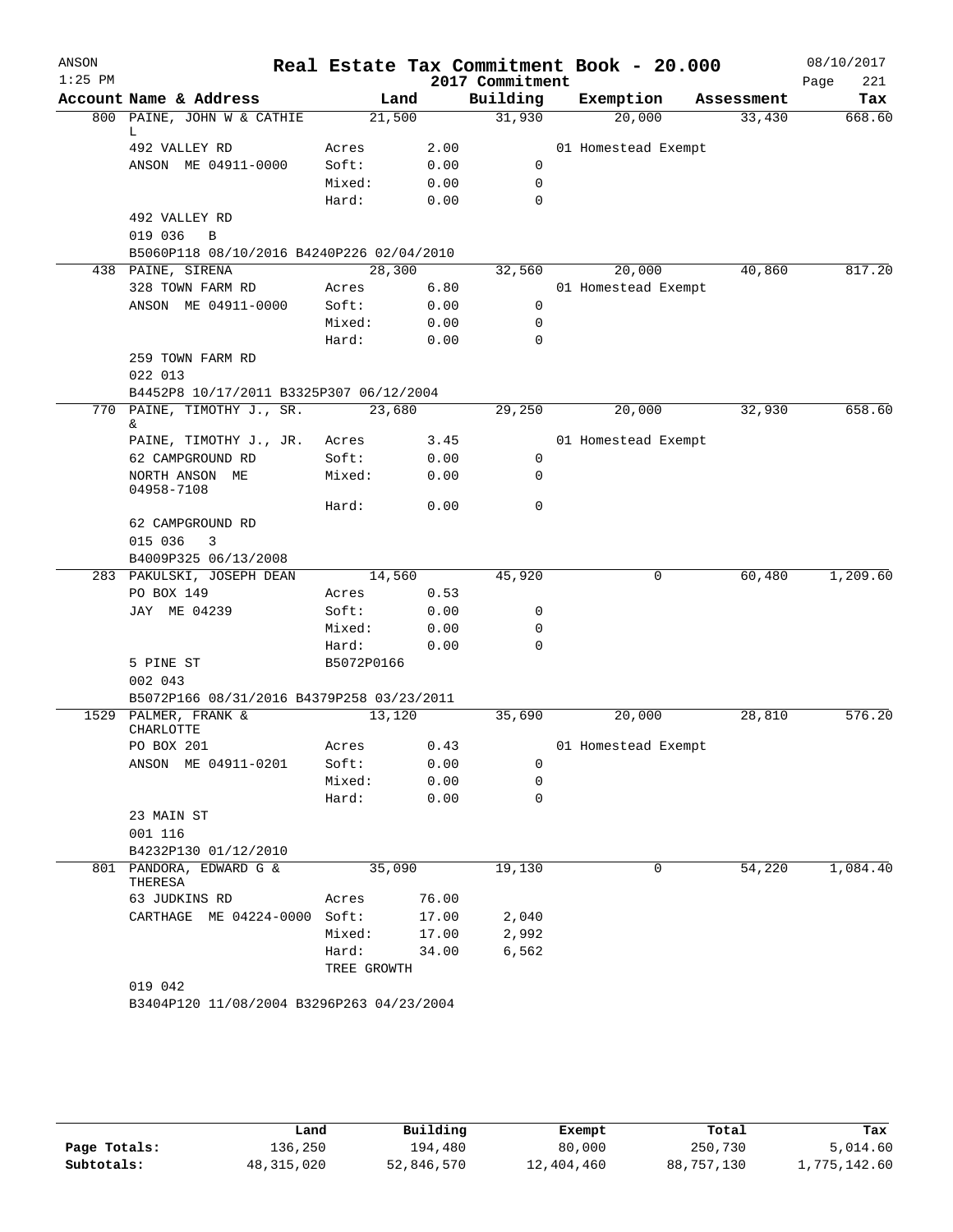| ANSON<br>$1:25$ PM |                                              |             |              | 2017 Commitment | Real Estate Tax Commitment Book - 20.000 |          |            | 08/10/2017<br>Page<br>222 |
|--------------------|----------------------------------------------|-------------|--------------|-----------------|------------------------------------------|----------|------------|---------------------------|
|                    | Account Name & Address                       |             | Land         | Building        | Exemption                                |          | Assessment | Tax                       |
|                    | 612 PANDORA, EDWARD G &                      |             | 14,700       | 27,510          |                                          | $\Omega$ | 42,210     | 844.20                    |
|                    | THERESA M<br>63 JUDKINS RD                   | Acres       | 0.54         |                 |                                          |          |            |                           |
|                    | CARTHAGE ME 04224-0000 Soft:                 |             | 0.00         | 0               |                                          |          |            |                           |
|                    |                                              | Mixed:      | 0.00         | $\mathbf 0$     |                                          |          |            |                           |
|                    |                                              | Hard:       | 0.00         | 0               |                                          |          |            |                           |
|                    | 642 HORSEBACK RD                             |             |              |                 |                                          |          |            |                           |
|                    | 019 042<br>Α                                 |             |              |                 |                                          |          |            |                           |
|                    | B3488P259 05/24/2005                         |             |              |                 |                                          |          |            |                           |
|                    | 885 PAPAZIAN, ARTHUR D &<br>JILL A           |             | 19,200       | 18,030          |                                          | 0        | 37,230     | 744.60                    |
|                    | 181 PINE HILL CIRCLE                         | Acres       | 10.50        |                 |                                          |          |            |                           |
|                    | WALTHAM MA 02451-0000                        | Soft:       | 0.00         | 0               |                                          |          |            |                           |
|                    |                                              | Mixed:      | 0.00         | 0               |                                          |          |            |                           |
|                    |                                              | Hard:       | 0.00         | $\mathbf 0$     |                                          |          |            |                           |
|                    | 228 PULLEN CORNER RD                         |             |              |                 |                                          |          |            |                           |
|                    | 018 021<br>G<br>B3892P201 08/06/2007         |             |              |                 |                                          |          |            |                           |
|                    | 1374 PARKER, LOREN H. JR                     |             | 9,800        | 27,640          |                                          | 0        | 37,440     | 748.80                    |
|                    | PARKER, REBECCA A.                           | Acres       | 0.24         |                 |                                          |          |            |                           |
|                    | PO BOX 177                                   | Soft:       | 0.00         | 0               |                                          |          |            |                           |
|                    | MADISON ME 04950-0177                        | Mixed:      | 0.00         | 0               |                                          |          |            |                           |
|                    |                                              | Hard:       | 0.00         | $\mathbf 0$     |                                          |          |            |                           |
|                    | 9 HALL ST                                    |             |              |                 |                                          |          |            |                           |
|                    | 009 040                                      |             |              |                 |                                          |          |            |                           |
|                    | B4818P295 08/15/2014                         |             |              |                 |                                          |          |            |                           |
|                    | 811 PARLIN, JANICE K.                        |             | 43,200       | 66,910          | 26,000                                   |          | 84,110     | 1,682.20                  |
|                    | 574 HORSEBACK RD                             | Acres       | 29.60        |                 | 01 Homestead Exempt                      |          |            |                           |
|                    | ANSON ME 04911-0000                          | Soft:       | 0.00         |                 | 0 02 Resident Veteran                    |          |            |                           |
|                    |                                              | Mixed:      | 0.00         | 0               |                                          |          |            |                           |
|                    |                                              | Hard:       | 15.00        | 2,895           |                                          |          |            |                           |
|                    | 574 HORSEBACK RD                             | TREE GROWTH |              |                 |                                          |          |            |                           |
|                    | 014 014                                      |             |              |                 |                                          |          |            |                           |
|                    | B4769P60 03/27/2014<br>810 PARLIN, JANICE K. |             | 17,440       | 0               |                                          | 0        | 17,440     | 348.80                    |
|                    | 574 HORSEBACK RD                             | Acres       | 30.00        |                 |                                          |          |            |                           |
|                    | ANSON ME 04911-0000                          | Soft:       | 0.00         | 0               |                                          |          |            |                           |
|                    |                                              | Mixed:      | 9.00         | 1,584           |                                          |          |            |                           |
|                    |                                              | Hard:       | 20.00        | 3,860           |                                          |          |            |                           |
|                    |                                              | TREE GROWTH |              |                 |                                          |          |            |                           |
|                    | 014 013                                      |             |              |                 |                                          |          |            |                           |
|                    | B4769P60 03/27/2014                          |             |              |                 |                                          |          |            |                           |
| 1443               | PARLIN, PETER E.                             |             | 13,420       | 41,900          |                                          | 0        | 55,320     | 1,106.40                  |
|                    | 30 EAST LEAVITT ST                           | Acres       | 0.45         |                 |                                          |          |            |                           |
|                    | SKOWHEGAN ME<br>04976-0000                   | Soft:       | 0.00         | 0               |                                          |          |            |                           |
|                    |                                              | Mixed:      | 0.00         | 0               |                                          |          |            |                           |
|                    |                                              | Hard:       | 0.00         | 0               |                                          |          |            |                           |
|                    | 126 MAIN ST                                  |             |              |                 |                                          |          |            |                           |
|                    | 002 002                                      |             |              |                 |                                          |          |            |                           |
|                    | B4547P83 06/27/2012                          |             |              |                 |                                          |          |            |                           |
| 1658               | PARSON'S REALTY CO INC                       |             | 15,590       | 92,820          |                                          | 0        | 108,410    | 2,168.20                  |
|                    | PO BOX 460                                   | Acres       | 0.27         |                 |                                          |          |            |                           |
|                    | YORK ME 03909-0460                           | Soft:       | 0.00         | 0               |                                          |          |            |                           |
|                    |                                              | Mixed:      | 0.00         | 0               |                                          |          |            |                           |
|                    |                                              | Hard:       | 0.00         | $\mathbf 0$     |                                          |          |            |                           |
|                    | 72 MAIN ST                                   |             |              |                 |                                          |          |            |                           |
|                    | 001 009<br>B                                 |             |              |                 |                                          |          |            |                           |
|                    |                                              | Land        | Building     |                 | Exempt                                   |          | Total      | Tax                       |
| Page Totals:       | 133,350                                      |             | 274,810      |                 | 26,000                                   |          | 382,160    | 7,643.20                  |
| Subtotals:         | 48, 448, 370                                 |             | 53, 121, 380 |                 | 12,430,460                               |          | 89,139,290 | 1,782,785.80              |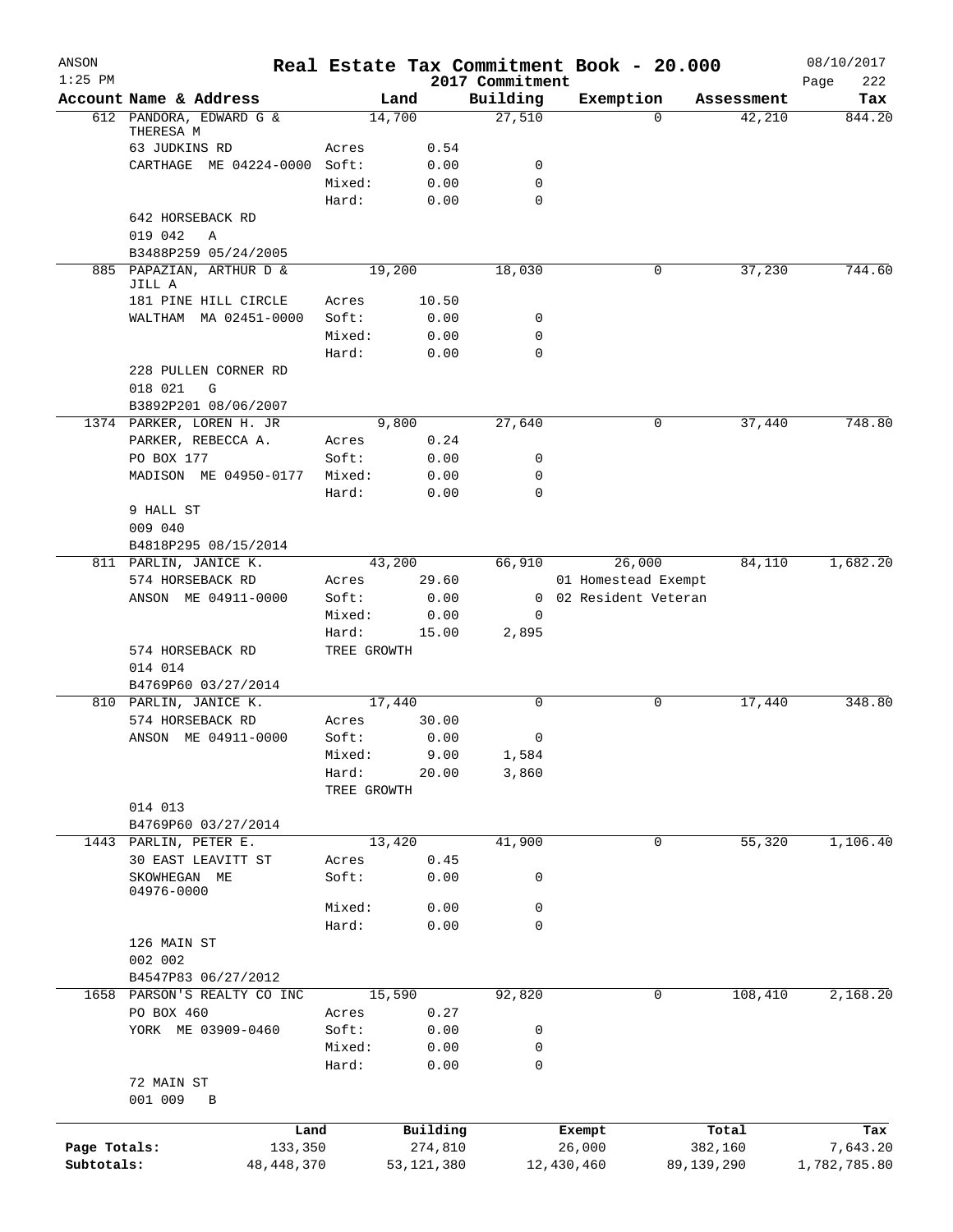| ANSON     |                                           |                |       |                 | Real Estate Tax Commitment Book - 20.000 |            | 08/10/2017  |
|-----------|-------------------------------------------|----------------|-------|-----------------|------------------------------------------|------------|-------------|
| $1:25$ PM |                                           |                |       | 2017 Commitment |                                          |            | 223<br>Page |
|           | Account Name & Address                    |                | Land  | Building        | Exemption                                | Assessment | Tax         |
|           | 1657 PARTRIDGE, DANIEL JOHN<br>& JAMIE    | 30,700         |       | 92,160          | $\Omega$                                 | 122,860    | 2,457.20    |
|           | 7 SILVERMOUNT                             | Acres          | 9.20  |                 |                                          |            |             |
|           | WATERVILLE ME                             | Soft:          | 0.00  | 0               |                                          |            |             |
|           | 04901-0000                                |                |       |                 |                                          |            |             |
|           |                                           | Mixed:         | 0.00  | 0               |                                          |            |             |
|           |                                           | Hard:          | 0.00  | 0               |                                          |            |             |
|           | 240 VALLEY RD                             |                |       |                 |                                          |            |             |
|           | 018 038<br>$\mathbb{C}$                   |                |       |                 |                                          |            |             |
|           | B2706P118                                 |                |       |                 |                                          |            |             |
| 1975      | PARTRIDGE, DARYEL K &<br>DENISE L         | 26,950         |       | 60,510          | 0                                        | 87,460     | 1,749.20    |
|           | 38 BAILEY DR                              | Acres          | 24.80 |                 |                                          |            |             |
|           | NORTH ANSON ME 04958                      | Soft:          | 0.00  | 0               |                                          |            |             |
|           |                                           | Mixed:         | 0.00  | $\mathbf 0$     |                                          |            |             |
|           |                                           | Hard:          | 0.00  | $\Omega$        |                                          |            |             |
|           |                                           |                |       |                 |                                          |            |             |
|           | 018 009                                   |                |       |                 |                                          |            |             |
|           | B4645P50 04/03/2013 B3644P337 03/14/2006  |                |       |                 |                                          |            |             |
|           | 802 PARTRIDGE, DARYEL K &<br>DENISE L     | 17,890         |       | 114,730         | 20,000                                   | 112,620    | 2,252.40    |
|           | 38 BAILEY DR                              | Acres          | 0.80  |                 | 01 Homestead Exempt                      |            |             |
|           | NORTH ANSON ME 04958                      | Soft:          | 0.00  | 0               |                                          |            |             |
|           |                                           | Mixed:         | 0.00  | 0               |                                          |            |             |
|           |                                           | Hard:          | 0.00  | $\Omega$        |                                          |            |             |
|           | 38 BAILEY DR                              |                |       |                 |                                          |            |             |
|           | 005 001                                   |                |       |                 |                                          |            |             |
|           | B1843P36                                  |                |       |                 |                                          |            |             |
|           | 807 PARTRIDGE, LINDA J                    | 13,420         |       | 130,200         | 0                                        | 143,620    | 2,872.40    |
|           | NORTH ANSON POST OFFICE Acres             |                | 0.20  |                 |                                          |            |             |
|           | 29 BAILEY DRIVE                           | Soft:          | 0.00  | 0               |                                          |            |             |
|           | NORTH ANSON ME 04958                      | Mixed:         | 0.00  | 0               |                                          |            |             |
|           |                                           | Hard:          | 0.00  | $\Omega$        |                                          |            |             |
|           | 9 MADISON ST<br>006 008                   |                |       |                 |                                          |            |             |
|           | B3645P94 03/13/2006                       |                |       |                 |                                          |            |             |
| 1655      | PARTRIDGE, LINDA J. &                     | 34,000         |       | 88,410          | 20,000                                   | 102,410    | 2,048.20    |
|           | DARYL K. &                                |                |       |                 |                                          |            |             |
|           | WILSON, DENISE P.                         | Acres          | 5.00  |                 | 01 Homestead Exempt                      |            |             |
|           | 29 BAILEY DRIVE                           | Soft:          | 0.00  | 0               |                                          |            |             |
|           | NORTH ANSON ME 04958                      | Mixed:         | 0.00  | 0               |                                          |            |             |
|           |                                           | Hard:          | 0.00  | $\mathbf 0$     |                                          |            |             |
|           | 29 BAILEY DR                              |                |       |                 |                                          |            |             |
|           | 005 005                                   |                |       |                 |                                          |            |             |
|           | B4608P168 12/13/2012                      |                |       |                 |                                          |            | 679.60      |
|           | 808 PARTRIDGE, LINDY J<br>29 BAILEY DRIVE | 33,980         | 0.75  | 0               | 0                                        | 33,980     |             |
|           | NORTH ANSON ME 04958                      | Acres<br>Soft: | 0.00  | 0               |                                          |            |             |
|           |                                           | Mixed:         | 0.00  | 0               |                                          |            |             |
|           |                                           | Hard:          | 0.00  | $\mathbf 0$     |                                          |            |             |
|           | 95 NORTH MAIN ST                          |                |       |                 |                                          |            |             |
|           | 006 072                                   |                |       |                 |                                          |            |             |
|           | B3645P94 03/13/2006                       |                |       |                 |                                          |            |             |
|           |                                           |                |       |                 |                                          |            |             |

|              | Land       | Building   | Exempt     | Total      | Tax          |
|--------------|------------|------------|------------|------------|--------------|
| Page Totals: | 156.940    | 486,010    | 40,000     | 602,950    | 12,059.00    |
| Subtotals:   | 48,605,310 | 53,607,390 | 12,470,460 | 89,742,240 | 1,794,844.80 |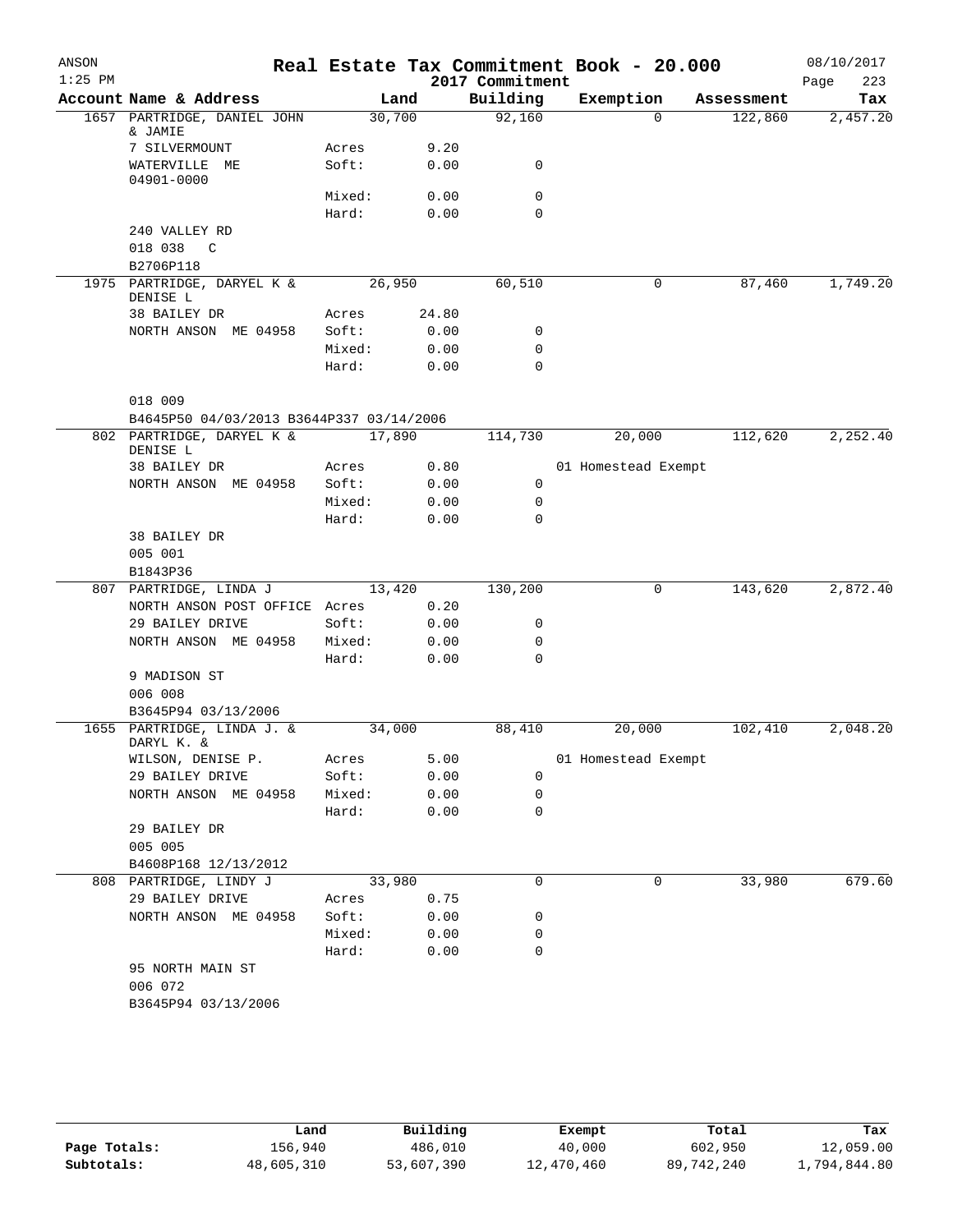| ANSON     |                                                     | Real Estate Tax Commitment Book - 20.000 |       |                 |                     |            | 08/10/2017 |     |
|-----------|-----------------------------------------------------|------------------------------------------|-------|-----------------|---------------------|------------|------------|-----|
| $1:25$ PM |                                                     |                                          |       | 2017 Commitment |                     |            | Page       | 224 |
|           | Account Name & Address                              | Land                                     |       | Building        | Exemption           | Assessment |            | Tax |
|           | 1654 PARTRIDGE, LINTON D &                          | 23,000                                   |       | 112,660         | 20,000              | 115,660    | 2,313.20   |     |
|           | PARTRIDGE, PAMELA HUME                              | Acres                                    | 3.00  |                 | 01 Homestead Exempt |            |            |     |
|           | 23 UNION STREET                                     | Soft:                                    | 0.00  | 0               |                     |            |            |     |
|           | NORTH ANSON ME<br>04958-7149                        | Mixed:                                   | 0.00  | 0               |                     |            |            |     |
|           |                                                     | Hard:                                    | 0.00  | $\mathbf 0$     |                     |            |            |     |
|           | 23 UNION ST<br>005 028                              |                                          |       |                 |                     |            |            |     |
|           | B2655P257                                           |                                          |       |                 |                     |            |            |     |
|           | 95 PASKELL, JACOB I.                                | 15,230                                   |       | 72,090          | 20,000              | 67,320     | 1,346.40   |     |
|           | 35 UNION ST                                         | Acres                                    | 0.58  |                 | 01 Homestead Exempt |            |            |     |
|           | NORTH ANSON ME 04958                                | Soft:                                    | 0.00  | 0               |                     |            |            |     |
|           |                                                     | Mixed:                                   | 0.00  | 0               |                     |            |            |     |
|           |                                                     | Hard:                                    | 0.00  | $\mathbf 0$     |                     |            |            |     |
|           | 35 UNION ST                                         |                                          |       |                 |                     |            |            |     |
|           | 005 030                                             |                                          |       |                 |                     |            |            |     |
|           | B4345P254 11/19/2010                                |                                          |       |                 |                     |            |            |     |
|           | 460 PASTERCZYK, MARK                                | 9,590                                    |       | 44,830          | 0                   | 54,420     | 1,088.40   |     |
|           | PO BOX 160                                          | Acres                                    | 0.23  |                 |                     |            |            |     |
|           | ANSON ME 04911-0000                                 | Soft:                                    | 0.00  | 0               |                     |            |            |     |
|           |                                                     | Mixed:                                   | 0.00  | 0               |                     |            |            |     |
|           |                                                     | Hard:                                    | 0.00  | 0               |                     |            |            |     |
|           | 18 WILSON ST                                        | B5083P304                                |       |                 |                     |            |            |     |
|           | 001 113                                             |                                          |       |                 |                     |            |            |     |
|           | B5143P230 03/22/2017 B5083P304 09/29/2016 B3268P203 |                                          |       |                 |                     |            |            |     |
|           | 814 PATENAUDE, DONALD O                             | 18,320                                   |       | $\mathbf 0$     | 0                   | 18,320     | 366.40     |     |
|           | 356 PARKER STREET                                   | Acres                                    | 11.40 |                 |                     |            |            |     |
|           | GARDNER MA 01440-0000                               | Soft:                                    | 0.00  | 0               |                     |            |            |     |
|           |                                                     | Mixed:                                   | 0.00  | 0<br>0          |                     |            |            |     |
|           |                                                     | Hard:                                    | 0.00  |                 |                     |            |            |     |
|           | 015 044<br>Η                                        |                                          |       |                 |                     |            |            |     |
|           | B1297P169                                           |                                          |       |                 |                     |            |            |     |
|           | 161 PATTEN, MERTON L.                               | 26,000                                   |       | 0               | 0                   | 26,000     | 520.00     |     |
|           | 26 PATTEN LANE                                      | Acres                                    | 5.00  |                 |                     |            |            |     |
|           | NORTH ANSON ME<br>04958-7652                        | Soft:                                    | 0.00  | 0               |                     |            |            |     |
|           |                                                     | Mixed:                                   | 0.00  | 0               |                     |            |            |     |
|           |                                                     | Hard:                                    | 0.00  | 0               |                     |            |            |     |
|           | 41 PATTEN LN                                        |                                          |       |                 |                     |            |            |     |
|           | 023 026<br>C <sub>1</sub>                           |                                          |       |                 |                     |            |            |     |
|           | B1855P287                                           |                                          |       |                 |                     |            |            |     |
|           | 512 PATTERSON, RICHARD &<br><b>ASHLEE</b>           | 0                                        |       | 8,840           | 0                   | 8,840      | 176.80     |     |
|           | 615 FOUR MILE SQUARE RD<br>ANSON ME 04911           |                                          |       |                 |                     |            |            |     |
|           |                                                     |                                          |       |                 |                     |            |            |     |
|           | 615 FOUR MILE SQUARE RD<br>020 026 E ON             |                                          |       |                 |                     |            |            |     |

|              | Land       | Building   | Exempt     | Total      | Tax          |
|--------------|------------|------------|------------|------------|--------------|
| Page Totals: | 92,140     | 238,420    | 40,000     | 290,560    | 5,811.20     |
| Subtotals:   | 48,697,450 | 53,845,810 | 12,510,460 | 90,032,800 | 1,800,656.00 |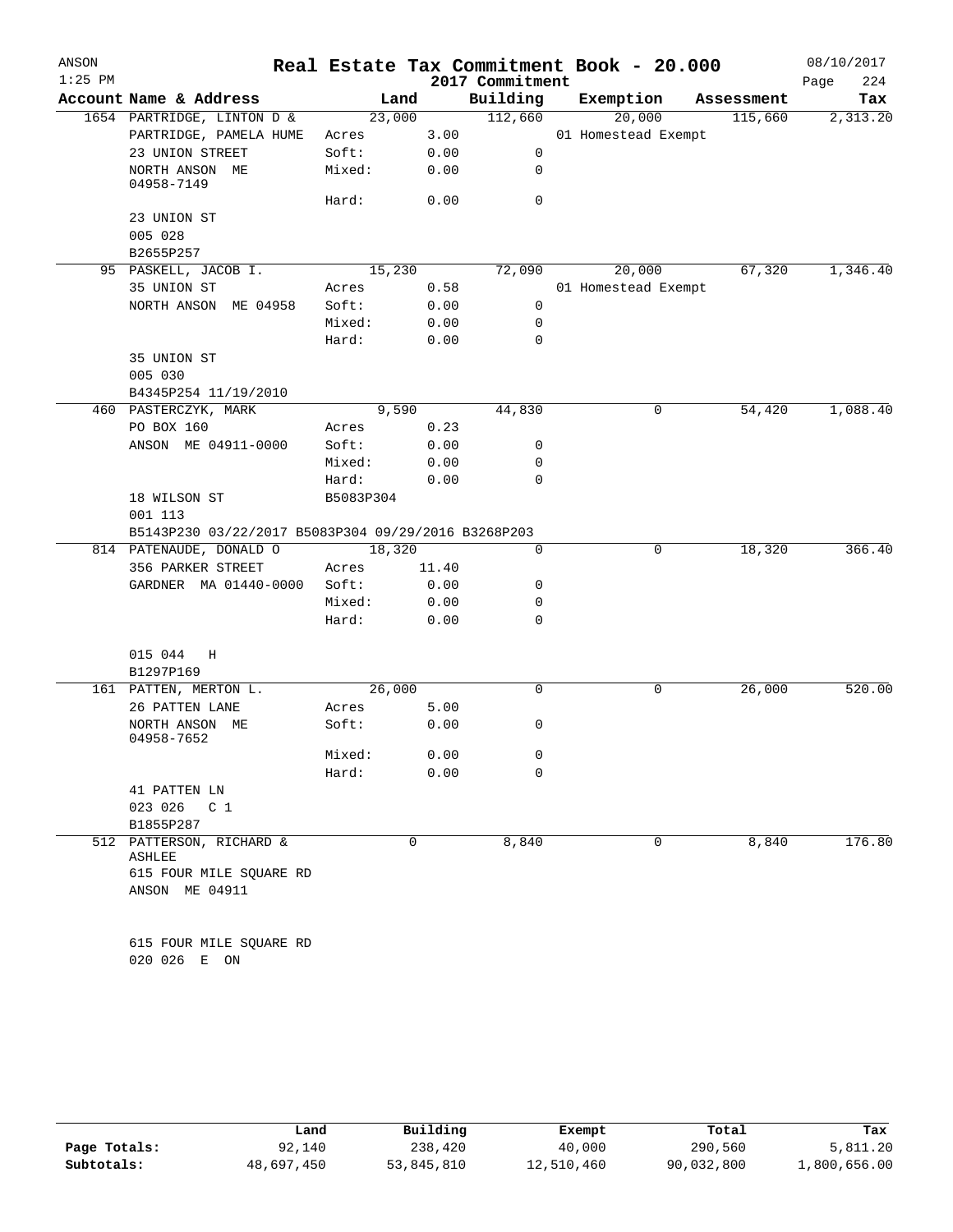| ANSON     |                                           |               |       |                 | Real Estate Tax Commitment Book - 20.000 |            | 08/10/2017  |
|-----------|-------------------------------------------|---------------|-------|-----------------|------------------------------------------|------------|-------------|
| $1:25$ PM |                                           |               |       | 2017 Commitment |                                          |            | 225<br>Page |
|           | Account Name & Address                    | Land          |       | Building        | Exemption                                | Assessment | Tax         |
|           | 815 PAUL, CECELIA                         | 16,610        |       | 72,050          | 20,000                                   | 68,660     | 1,373.20    |
|           | 221 EMBDEN POND RD                        | Acres         | 0.69  |                 | 01 Homestead Exempt                      |            |             |
|           | NORTH ANSON ME<br>04958-0000              | Soft:         | 0.00  | 0               |                                          |            |             |
|           |                                           | Mixed:        | 0.00  | 0               |                                          |            |             |
|           |                                           | Hard:         | 0.00  | $\mathbf 0$     |                                          |            |             |
|           | 221 EMBDEN POND RD                        | LIFE ESTATE   |       |                 |                                          |            |             |
|           | 023 021                                   |               |       |                 |                                          |            |             |
|           | B4251P56 03/22/2010                       |               |       |                 |                                          |            |             |
|           | 499 PAVMAT, INC                           |               | 0     | 10,400          | 0                                        | 10,400     | 208.00      |
|           | 756 HORSEBACK ROAD<br>ANSON ME 04911      |               |       |                 |                                          |            |             |
|           |                                           |               |       |                 |                                          |            |             |
|           | 732 HORSEBACK RD                          |               |       |                 |                                          |            |             |
|           | 019 038<br>ON                             |               |       |                 |                                          |            |             |
|           | 222 PAYETTE, JOSEPH SR. W                 | 21,600        |       | 28,290          | 0                                        | 49,890     | 997.80      |
|           | 226 WASHINGTON AVE EAST Acres             |               | 10.50 |                 |                                          |            |             |
|           | RENSSELAER NY 12144                       | Soft:         | 0.00  | 0               |                                          |            |             |
|           |                                           | Mixed:        | 0.00  | 0               |                                          |            |             |
|           |                                           | Hard:         | 0.00  | $\Omega$        |                                          |            |             |
|           | 175 PULLEN CORNER RD                      | B5016P0149 JT |       |                 |                                          |            |             |
|           | 018 021<br>L                              |               |       |                 |                                          |            |             |
|           | B5016P149 04/01/2016 B3235P122 11/25/2003 |               |       |                 |                                          |            |             |
|           | 397 PEARY, ERNEST D & MARIA<br>I.         | 31,660        |       | 68,730          | 26,000                                   | 74,390     | 1,487.80    |
|           | 216 GREENLEAF RD                          | Acres         | 10.16 |                 | 01 Homestead Exempt                      |            |             |
|           | ANSON ME 04911-0000                       | Soft:         | 0.00  |                 | 0 04 Non-resident Veteran                |            |             |
|           |                                           | Mixed:        | 0.00  | 0               |                                          |            |             |
|           |                                           | Hard:         | 0.00  | 0               |                                          |            |             |
|           | 216 GREENLEAF RD                          |               |       |                 |                                          |            |             |
|           | 013 022<br>3                              |               |       |                 |                                          |            |             |
|           | B3011P210                                 |               |       |                 |                                          |            |             |
| 1660      | PEARY, EVERETT H &<br>JOYCE               | 51,640        |       | 39,830          | 20,000                                   | 71,470     | 1,429.40    |
|           | 511 CAMPGROUND RD                         | Acres         | 39.27 |                 | 01 Homestead Exempt                      |            |             |
|           | NORTH ANSON ME<br>04958-0000              | Soft:         | 0.00  | $\mathbf 0$     |                                          |            |             |
|           |                                           | Mixed:        | 0.00  | 0               |                                          |            |             |
|           |                                           | Hard:         | 0.00  | 0               |                                          |            |             |
|           | 511 CAMPGROUND RD                         |               |       |                 |                                          |            |             |
|           | 018 012<br>C                              |               |       |                 |                                          |            |             |
| 1685      | PEASE, MICHAEL S & JANA<br>L V            | 27,500        |       | 69,800          | 20,000                                   | 77,300     | 1,546.00    |
|           | PO BOX 474                                | Acres         | 6.50  |                 | 01 Homestead Exempt                      |            |             |
|           | NORTH ANSON<br>MЕ<br>04958-0000           | Soft:         | 0.00  | 0               |                                          |            |             |
|           |                                           | Mixed:        | 0.00  | 0               |                                          |            |             |
|           |                                           | Hard:         | 0.00  | $\mathbf 0$     |                                          |            |             |
|           | 35 HALL ST                                |               |       |                 |                                          |            |             |
|           | 009 036                                   |               |       |                 |                                          |            |             |
|           | B3892P41 08/06/2007                       |               |       |                 |                                          |            |             |

|              | Land       | Building     | Exempt     | Total      | Tax          |
|--------------|------------|--------------|------------|------------|--------------|
| Page Totals: | 149,010    | 289,100      | 86,000     | 352,110    | 7,042.20     |
| Subtotals:   | 48,846,460 | 54, 134, 910 | 12,596,460 | 90,384,910 | 1,807,698.20 |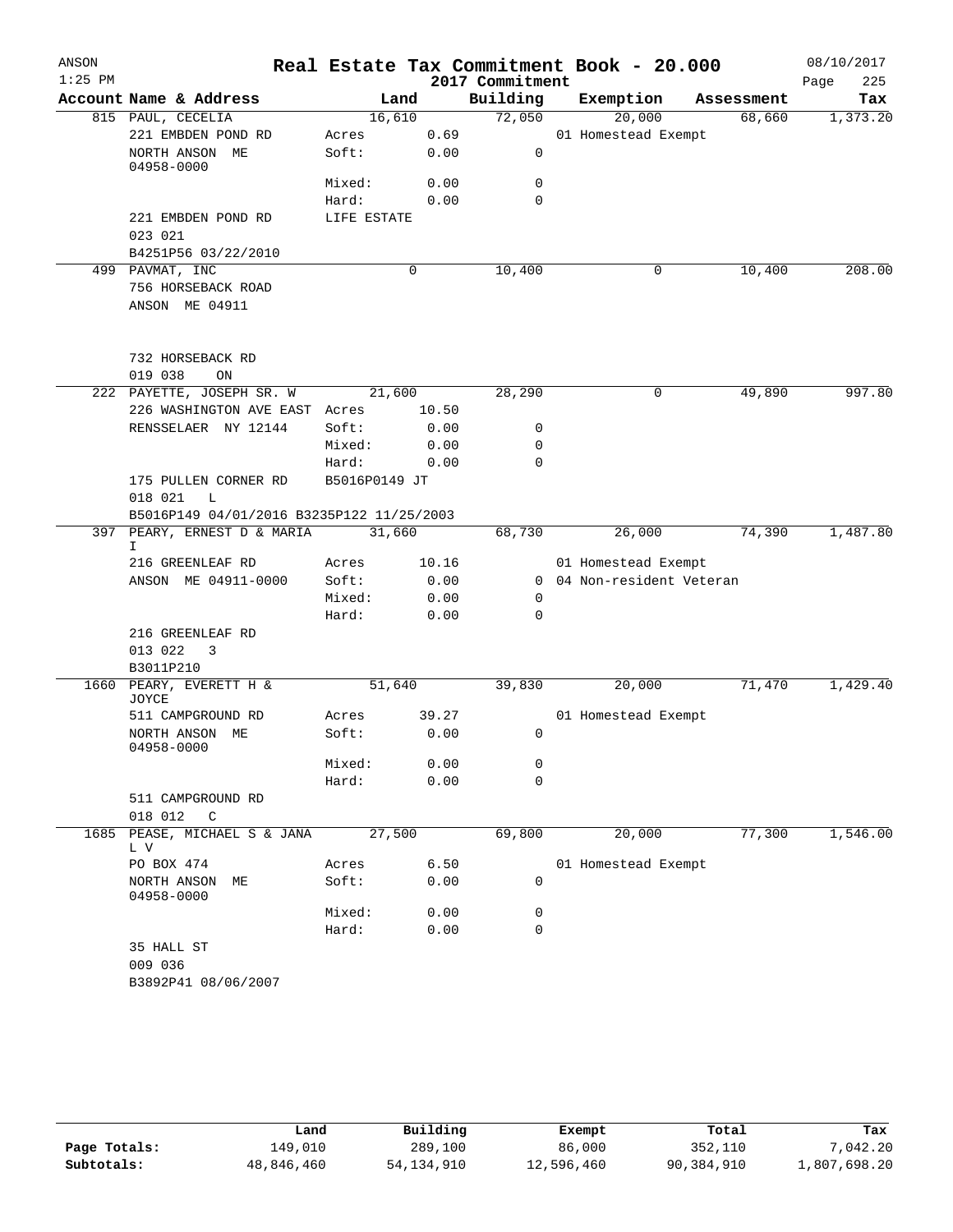| ANSON     |                                                        |                |       |                      | Real Estate Tax Commitment Book - 20.000 |                      | 08/10/2017    |
|-----------|--------------------------------------------------------|----------------|-------|----------------------|------------------------------------------|----------------------|---------------|
| $1:25$ PM |                                                        |                |       | 2017 Commitment      |                                          |                      | 226<br>Page   |
|           | Account Name & Address<br>1684 PEASE, MICHAEL S & JANA | Land<br>12,330 |       | Building<br>$\Omega$ | Exemption<br>$\Omega$                    | Assessment<br>12,330 | Tax<br>246.60 |
|           | L V                                                    |                |       |                      |                                          |                      |               |
|           | PO BOX 474                                             | Acres          | 1.22  |                      |                                          |                      |               |
|           | NORTH ANSON ME<br>04958-0000                           | Soft:          | 0.00  | $\mathbf 0$          |                                          |                      |               |
|           |                                                        | Mixed:         | 0.00  | $\mathbf 0$          |                                          |                      |               |
|           |                                                        | Hard:          | 0.00  | $\mathbf 0$          |                                          |                      |               |
|           | 009 037                                                |                |       |                      |                                          |                      |               |
|           | B3892P41 08/06/2007                                    |                |       |                      |                                          |                      |               |
|           | 64 PELLETIER, DENNIS                                   | 30,000         |       | $\mathbf 0$          | 0                                        | 30,000               | 600.00        |
|           | PELLETIER, PAULA                                       | Acres          | 30.00 |                      |                                          |                      |               |
|           | 21 FOLLY BROOK TERRACE                                 | Soft:          | 0.00  | 0                    |                                          |                      |               |
|           | KINGSTON NH 03848                                      | Mixed:         | 0.00  | 0                    |                                          |                      |               |
|           |                                                        | Hard:          | 0.00  | $\mathbf 0$          |                                          |                      |               |
|           | 022 009                                                |                |       |                      |                                          |                      |               |
|           | B5092P38 10/21/2016                                    |                |       |                      |                                          |                      |               |
|           | 776 PELLETIER, SHARON A.                               | 15,100         |       | 74,680               | 20,000                                   | 69,780               | 1,395.60      |
|           | PO BOX 41                                              | Acres          | 0.57  |                      | 01 Homestead Exempt                      |                      |               |
|           | ANSON ME 04911-0000                                    | Soft:          | 0.00  | 0                    |                                          |                      |               |
|           |                                                        | Mixed:         | 0.00  | 0                    |                                          |                      |               |
|           |                                                        | Hard:          | 0.00  | $\mathbf 0$          |                                          |                      |               |
|           | 138 MAIN ST<br>002 007                                 |                |       |                      |                                          |                      |               |
|           | B4355P240 12/31/2010                                   |                |       |                      |                                          |                      |               |
|           | 1645 PELLETIER, STANLEY J. &<br>ELMIRA J.              | 18,190         |       | $\mathbf 0$          | 0                                        | 18,190               | 363.80        |
|           | 661 MAIN ST                                            | Acres          | 5.47  |                      |                                          |                      |               |
|           | ST. FRANCIS<br>MЕ                                      | Soft:          | 0.00  | 0                    |                                          |                      |               |
|           | 04774-0000                                             |                |       |                      |                                          |                      |               |
|           |                                                        | Mixed:         | 0.00  | 0                    |                                          |                      |               |
|           |                                                        | Hard:          | 0.00  | $\mathbf 0$          |                                          |                      |               |
|           | 290 RIVER RD                                           |                |       |                      |                                          |                      |               |
|           | 016 001 & 001-C                                        |                |       |                      |                                          |                      |               |
|           | B4555P98 07/26/2012                                    |                |       |                      |                                          |                      |               |
| 1563      | PELOQUIN, BRENDA                                       | 17,320         |       | 34,850               | 20,000                                   | 32,170               | 643.40        |
|           | PO BOX 611                                             | Acres          | 0.75  |                      | 01 Homestead Exempt                      |                      |               |
|           | ANSON ME 04911-0611                                    | Soft:          | 0.00  | 0                    |                                          |                      |               |
|           |                                                        | Mixed:         | 0.00  | 0                    |                                          |                      |               |
|           |                                                        | Hard:          | 0.00  | $\mathbf 0$          |                                          |                      |               |
|           | 189 CAMPGROUND RD                                      |                |       |                      |                                          |                      |               |
|           | 015 050<br>Α                                           |                |       |                      |                                          |                      |               |
|           | B5062P260 08/15/2016 B2333P297                         |                |       |                      |                                          |                      |               |
|           | 942 PENA, WENDY                                        | 7,210          |       | 38,570               | 20,000                                   | 25,780               | 515.60        |
|           | 15 HALL STREET                                         | Acres          | 0.13  |                      | 01 Homestead Exempt                      |                      |               |
|           | NORTH ANSON ME 04958                                   | Soft:          | 0.00  | 0                    |                                          |                      |               |
|           |                                                        | Mixed:         | 0.00  | 0                    |                                          |                      |               |
|           |                                                        | Hard:          | 0.00  | $\mathbf 0$          |                                          |                      |               |
|           | 15 HALL ST                                             |                |       |                      |                                          |                      |               |
|           | 009 039<br>A                                           |                |       |                      |                                          |                      |               |
|           | B4779P166 06/19/2014                                   |                |       |                      |                                          |                      |               |
|           |                                                        |                |       |                      |                                          |                      |               |
|           |                                                        |                |       |                      |                                          |                      |               |

|              | Land       | Building   | Exempt     | Total      | Tax          |
|--------------|------------|------------|------------|------------|--------------|
| Page Totals: | 100,150    | 148,100    | 60,000     | 188,250    | 3,765.00     |
| Subtotals:   | 48,946,610 | 54,283,010 | 12,656,460 | 90,573,160 | 1,811,463.20 |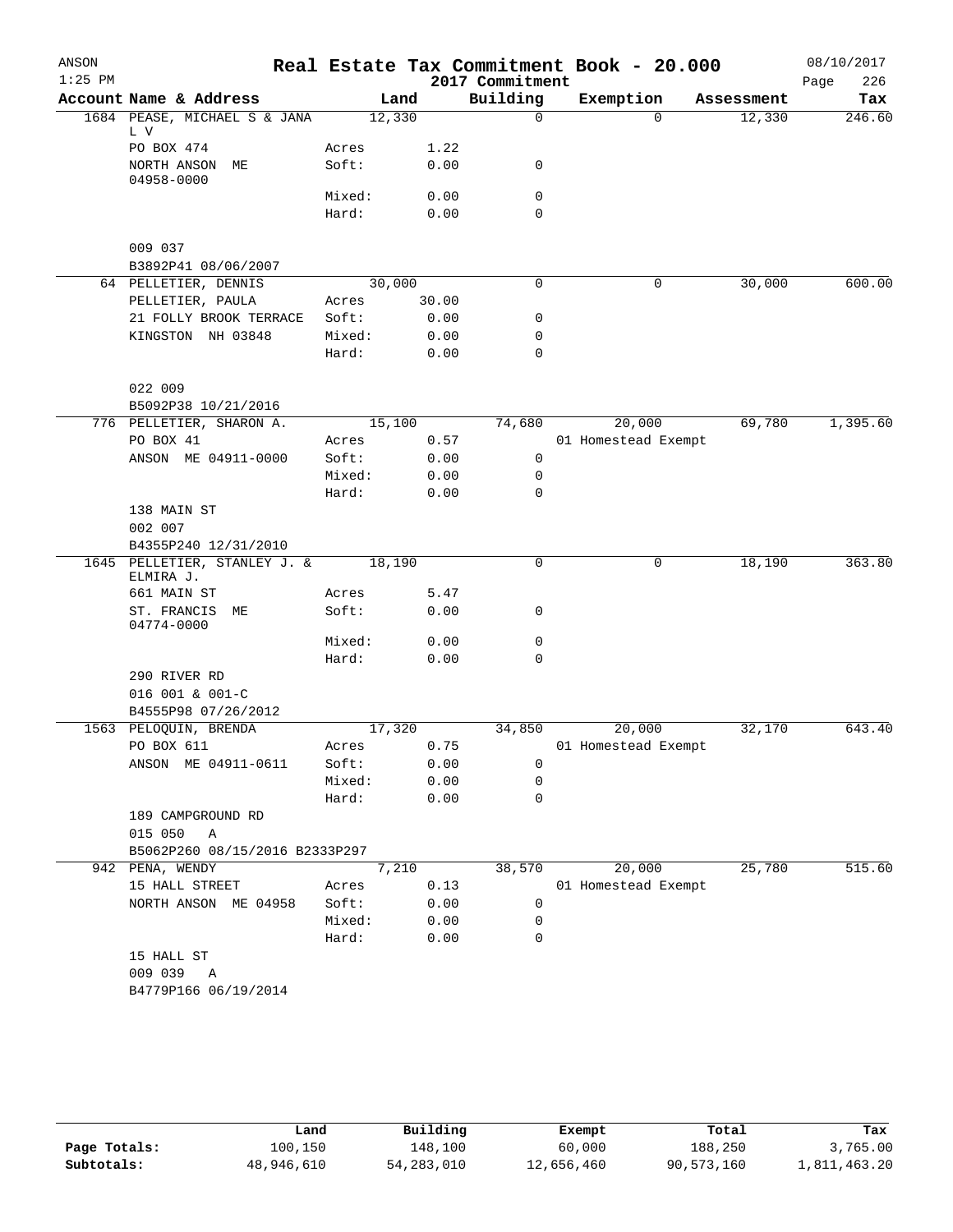| ANSON     |                                        |        |        |                 | Real Estate Tax Commitment Book - 20.000 |            | 08/10/2017  |
|-----------|----------------------------------------|--------|--------|-----------------|------------------------------------------|------------|-------------|
| $1:25$ PM |                                        |        |        | 2017 Commitment |                                          |            | 227<br>Page |
|           | Account Name & Address                 |        | Land   | Building        | Exemption                                | Assessment | Tax         |
|           | 762 PEPIN, DAVID A.                    |        | 13,420 | 45,930          | $\Omega$                                 | 59,350     | 1,187.00    |
|           | 10 ROWE STREET                         | Acres  | 0.45   |                 |                                          |            |             |
|           | NEWPORT ME 04953                       | Soft:  | 0.00   | 0               |                                          |            |             |
|           |                                        | Mixed: | 0.00   | 0               |                                          |            |             |
|           |                                        | Hard:  | 0.00   | 0               |                                          |            |             |
|           | 12 RIVER RD                            |        |        |                 |                                          |            |             |
|           | 003 076                                |        |        |                 |                                          |            |             |
|           | B3659P252 03/27/2006                   |        |        |                 |                                          |            |             |
|           | 1662 PERGE, PETER                      |        | 18,150 | 0               | 0                                        | 18,150     | 363.00      |
|           | 19 CALENDULA CT                        | Acres  | 5.10   |                 |                                          |            |             |
|           | HOMOSASSA FL 34446                     | Soft:  | 0.00   | 0               |                                          |            |             |
|           |                                        | Mixed: | 0.00   | 0               |                                          |            |             |
|           |                                        | Hard:  | 0.00   | 0               |                                          |            |             |
|           | 023 044<br>К                           |        |        |                 |                                          |            |             |
|           | 826 PERKINS, ANITA L &<br><b>ERLON</b> |        | 50,500 | 57,270          | 20,000                                   | 87,770     | 1,755.40    |
|           | 471 TOWN FARM RD                       | Acres  | 49.00  |                 | 01 Homestead Exempt                      |            |             |
|           | ANSON ME 04911-0000                    | Soft:  | 0.00   | 0               |                                          |            |             |
|           |                                        | Mixed: | 0.00   | 0               |                                          |            |             |
|           |                                        | Hard:  | 0.00   | $\Omega$        |                                          |            |             |
|           | 471 TOWN FARM RD                       |        |        |                 |                                          |            |             |
|           | 019 015&15B                            |        |        |                 |                                          |            |             |
|           | B2052P233                              |        |        |                 |                                          |            |             |
|           | 532 PERKINS, SANDRA A.                 |        | 15,830 | 25,590          | 20,000                                   | 21,420     | 428.40      |
|           | PO BOX 494                             | Acres  | 0.35   |                 | 01 Homestead Exempt                      |            |             |
|           | ANSON ME 04911-0494                    | Soft:  | 0.00   | 0               |                                          |            |             |
|           |                                        | Mixed: | 0.00   | $\mathbf 0$     |                                          |            |             |
|           |                                        | Hard:  | 0.00   | $\Omega$        |                                          |            |             |
|           | 63 EMBDEN POND RD                      |        |        |                 |                                          |            |             |
|           | 009 016                                |        |        |                 |                                          |            |             |
|           | B3645P260 01/31/2006                   |        |        |                 |                                          |            |             |
|           | 204 PERRY, TIMOTHY &<br>FELICIA        |        | 20,000 | 0               | 0                                        | 20,000     | 400.00      |
|           | 15 E. DYER STREET                      | Acres  | 1.00   |                 |                                          |            |             |
|           | SKOWHEGAN ME 04976                     | Soft:  | 0.00   | 0               |                                          |            |             |
|           |                                        | Mixed: | 0.00   | 0               |                                          |            |             |
|           |                                        | Hard:  | 0.00   | 0               |                                          |            |             |
|           | 590 FOUR MILE SQUARE RD B4992P0138 JT  |        |        |                 |                                          |            |             |
|           | 020 025 I                              |        |        |                 |                                          |            |             |
|           | B4992P138 10/13/2016                   |        |        |                 |                                          |            |             |
|           | 732 PETELLE, LESLEY                    |        | 22,220 | $\Omega$        | 0                                        | 22,220     | 444.40      |
|           | 338 HARWICH RD                         | Acres  | 8.72   |                 |                                          |            |             |
|           | PO BOX 532                             | Soft:  | 0.00   | 0               |                                          |            |             |
|           | BREWSTER MA 02631-0532 Mixed:          |        | 0.00   | 0               |                                          |            |             |
|           |                                        | Hard:  | 0.00   | $\mathbf 0$     |                                          |            |             |
|           |                                        |        |        |                 |                                          |            |             |
|           | 022 038 1                              |        |        |                 |                                          |            |             |
|           | B3106P81                               |        |        |                 |                                          |            |             |

|              | Land       | Building   | Exempt     | Total      | Tax          |
|--------------|------------|------------|------------|------------|--------------|
| Page Totals: | 140.120    | 128,790    | 40,000     | 228,910    | 4,578.20     |
| Subtotals:   | 49,086,730 | 54,411,800 | 12,696,460 | 90,802,070 | 1,816,041.40 |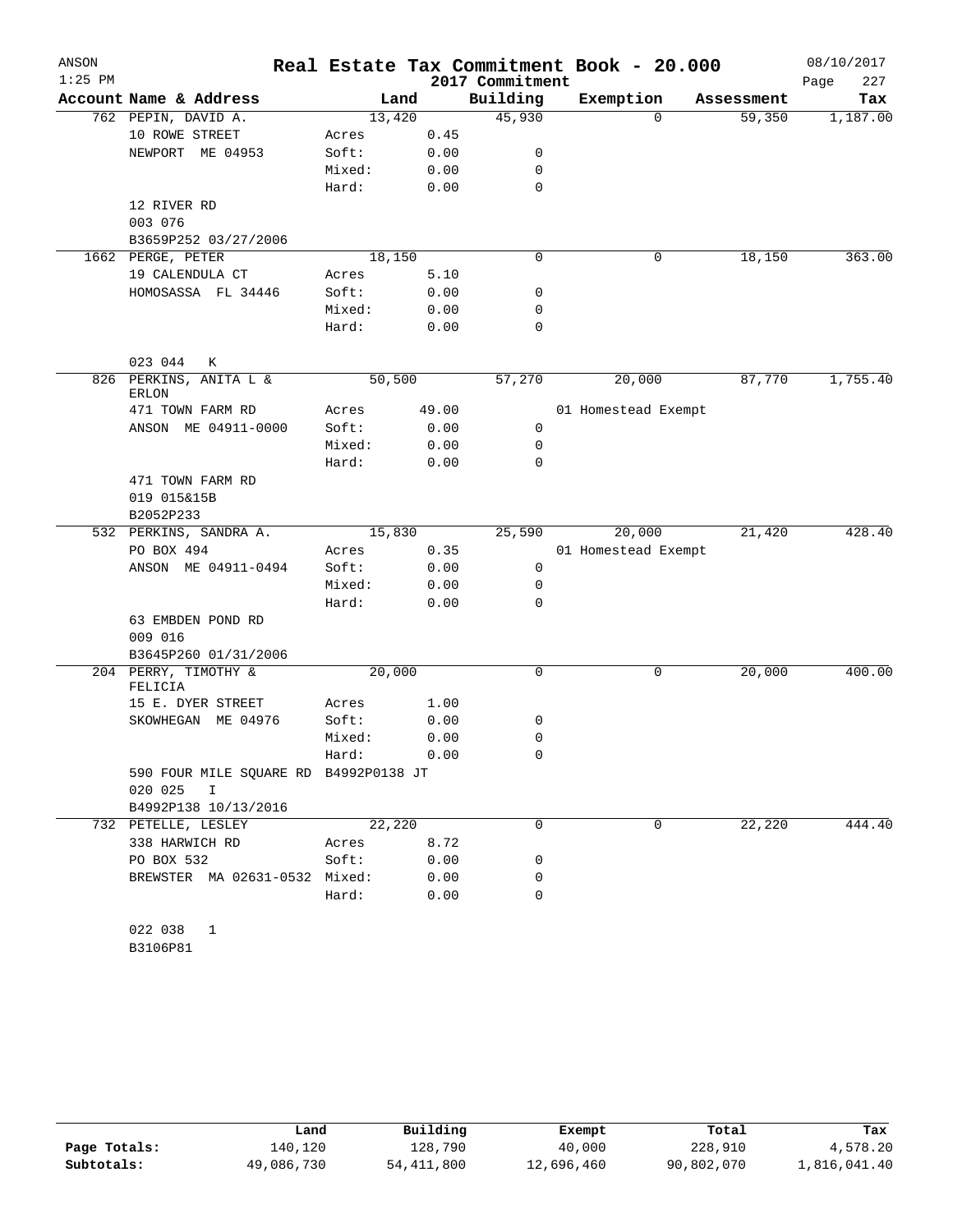| ANSON<br>$1:25$ PM |                                                     |                        |               | 2017 Commitment | Real Estate Tax Commitment Book - 20.000 |            | 08/10/2017         |
|--------------------|-----------------------------------------------------|------------------------|---------------|-----------------|------------------------------------------|------------|--------------------|
|                    | Account Name & Address                              | Land                   |               | Building        | Exemption                                | Assessment | Page<br>228<br>Tax |
|                    | 350 PETERS, BRENDA E &                              | 22,630                 |               | 64,860          | 20,000                                   | 67,490     | 1,349.80           |
|                    | KENNETH                                             |                        |               |                 |                                          |            |                    |
|                    | PO BOX 52<br>NORTH ANSON ME                         | Acres<br>Soft:         | 2.75<br>0.00  | 0               | 01 Homestead Exempt                      |            |                    |
|                    | 04958-0052                                          |                        |               |                 |                                          |            |                    |
|                    |                                                     | Mixed:                 | 0.00          | 0               |                                          |            |                    |
|                    |                                                     | Hard:                  | 0.00          | $\mathbf 0$     |                                          |            |                    |
|                    | 441 SOLON RD<br>024 034                             |                        |               |                 |                                          |            |                    |
|                    | B3346P126 07/21/2004                                |                        |               |                 |                                          |            |                    |
|                    | 1327 PETERS, RICHARD                                | 11,040                 |               | 0               | 0                                        | 11,040     | 220.80             |
|                    | PETERS, TAMARA JEAN                                 | Acres                  | 15.00         |                 |                                          |            |                    |
|                    | 30 LOBSTER COVE ROAD                                | Soft:                  | 0.00          | 0               |                                          |            |                    |
|                    | BOOTHBAY HARBOR ME<br>04911-0000                    | Mixed:                 | 14.50         | 2,552           |                                          |            |                    |
|                    |                                                     | Hard:<br>TREE GROWTH   | 0.00          | 0               |                                          |            |                    |
|                    | 110 HOLLIN WAITE HILL<br><b>ROAD</b><br>014 038 001 |                        |               |                 |                                          |            |                    |
|                    | B4895P52 04/01/2015                                 |                        |               |                 |                                          |            |                    |
|                    | 828 PETERS, RICHARD &                               | 17,320                 |               | 38,370          | 20,000                                   | 35,690     | 713.80             |
|                    | SANDRA<br>766 RIVER RD                              | Acres                  |               |                 |                                          |            |                    |
|                    | NORTH ANSON ME                                      | Soft:                  | 0.75<br>0.00  | 0               | 01 Homestead Exempt                      |            |                    |
|                    | 04958-0000                                          |                        |               |                 |                                          |            |                    |
|                    |                                                     | Mixed:                 | 0.00          | 0               |                                          |            |                    |
|                    |                                                     | Hard:                  | 0.00          | 0               |                                          |            |                    |
|                    | 766 RIVER RD<br>017 011                             |                        |               |                 |                                          |            |                    |
|                    | B4702P117 08/22/2013                                |                        |               |                 |                                          |            |                    |
|                    | 831 PETERSEN, HENRICK V &<br>SUSAN                  | 17,090                 |               | 99,740          | 26,000                                   | 90,830     | 1,816.60           |
|                    | PO BOX 218                                          | Acres                  | 0.73          |                 | 01 Homestead Exempt                      |            |                    |
|                    | NORTH ANSON ME<br>04958-0218                        | Soft:                  | 0.00          |                 | 0 02 Resident Veteran                    |            |                    |
|                    |                                                     | Mixed:                 | 0.00          | 0               |                                          |            |                    |
|                    |                                                     | Hard:                  | 0.00          | 0               |                                          |            |                    |
|                    | 116 NORTH MAIN ST<br>007 018                        |                        |               |                 |                                          |            |                    |
|                    | B1495P45                                            |                        |               |                 |                                          |            |                    |
|                    | 199 PETERSON, CORY J                                | 45,430                 |               | 173,330         | 20,000                                   | 198,760    | 3,975.20           |
|                    | PO BOX 373                                          | Acres                  | 59.80         |                 | 01 Homestead Exempt                      |            |                    |
|                    | MADISON ME 04950-0000                               | Soft:                  | 5.00          | 600             |                                          |            |                    |
|                    |                                                     | Mixed:<br>Hard:        | 0.00<br>39.00 | 0<br>7,527      |                                          |            |                    |
|                    | 24 LAURA'S WAY<br>011 028                           |                        |               |                 |                                          |            |                    |
|                    | B2573P228                                           |                        |               |                 |                                          |            |                    |
|                    | 834 PETLEY, FERNE L. (LIFE                          | 12,650                 |               | 83,730          | 20,000                                   | 76,380     | 1,527.60           |
|                    | ESTATE)<br>PETLEY, GARY L & SMITH,                  | Acres                  | 0.40          |                 | 01 Homestead Exempt                      |            |                    |
|                    | GAIL A.<br>PO BOX 256                               | Soft:                  | 0.00          | 0               |                                          |            |                    |
|                    | ANSON ME 04911-0256                                 | Mixed:                 | 0.00          | 0               |                                          |            |                    |
|                    |                                                     | Hard:                  | 0.00          | $\mathbf 0$     |                                          |            |                    |
|                    | 12 GARDNER ST<br>002 058                            | B5122P0163 LIFE ESTATE |               |                 |                                          |            |                    |
|                    | B5122P163 01/25/2017 B782P836                       |                        |               |                 |                                          |            |                    |
|                    |                                                     |                        |               |                 |                                          |            |                    |
|                    | Land                                                |                        | Building      |                 | Exempt                                   | Total      | Tax                |

|              | Land       | Building   | Exempt     | Total      | Tax          |
|--------------|------------|------------|------------|------------|--------------|
| Page Totals: | 126,160    | 460,030    | 106,000    | 480,190    | 9,603.80     |
| Subtotals:   | 49,212,890 | 54,871,830 | 12,802,460 | 91,282,260 | 1,825,645.20 |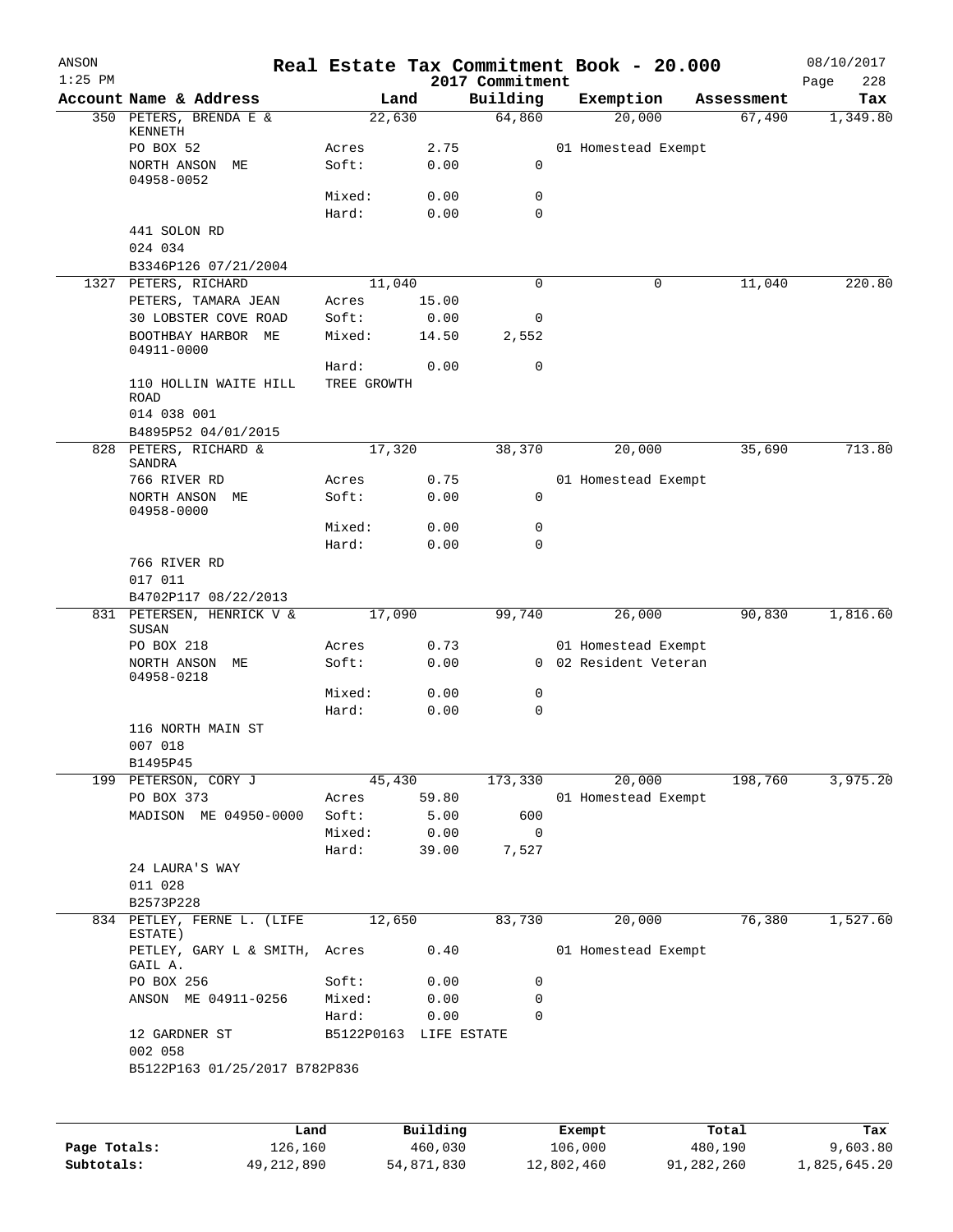| ANSON<br>$1:25$ PM |                             |        |      | 2017 Commitment  | Real Estate Tax Commitment Book - 20.000 |            | 08/10/2017<br>229 |
|--------------------|-----------------------------|--------|------|------------------|------------------------------------------|------------|-------------------|
|                    | Account Name & Address      |        | Land | Building         | Exemption                                | Assessment | Page<br>Tax       |
|                    | 835 PETLEY, TERRY A &       | 11,830 |      | 46,790           | 20,000                                   | 38,620     | 772.40            |
|                    | CYNTHIA J                   |        |      |                  |                                          |            |                   |
|                    | PO BOX 139                  | Acres  | 0.35 |                  | 01 Homestead Exempt                      |            |                   |
|                    | ANSON ME 04911-0139         | Soft:  | 0.00 | 0                |                                          |            |                   |
|                    |                             | Mixed: | 0.00 | $\mathbf 0$      |                                          |            |                   |
|                    |                             | Hard:  | 0.00 | $\mathbf 0$      |                                          |            |                   |
|                    | 36 ARNOLDS LN               |        |      |                  |                                          |            |                   |
|                    | 001 016<br>B                |        |      |                  |                                          |            |                   |
|                    | B1305P137                   |        |      |                  |                                          |            |                   |
|                    | 1050 PETRIE, GAYLE N        | 13,860 |      | 31,780           | 0                                        | 45,640     | 912.80            |
|                    | 108 CROSS ROAD              | Acres  | 0.48 |                  |                                          |            |                   |
|                    | AVON ME 04966-3025          | Soft:  | 0.00 | 0                |                                          |            |                   |
|                    |                             | Mixed: | 0.00 | 0                |                                          |            |                   |
|                    |                             | Hard:  | 0.00 | $\mathbf 0$      |                                          |            |                   |
|                    | 38 WILLOW ST                |        |      |                  |                                          |            |                   |
|                    | 006 048<br>$\mathsf{C}$     |        |      |                  |                                          |            |                   |
|                    | B2725P292                   |        |      |                  |                                          |            |                   |
|                    | 1390 PHILPOT, CHERYL A. &   | 14,830 |      | 52,160           | 0                                        | 66,990     | 1,339.80          |
|                    | SHAW, MICHAEL R.            | Acres  | 0.55 |                  |                                          |            |                   |
|                    | PO BOX 282                  | Soft:  | 0.00 | 0                |                                          |            |                   |
|                    | NORTH ANSON ME 04958        | Mixed: | 0.00 | 0<br>$\mathbf 0$ |                                          |            |                   |
|                    |                             | Hard:  | 0.00 |                  |                                          |            |                   |
|                    | 81 ELM ST<br>009 025        |        |      |                  |                                          |            |                   |
|                    | B4602P312 11/29/2012        |        |      |                  |                                          |            |                   |
|                    | 846 PHILPOT, JEAN           |        | 0    | 6,140            | 0                                        | 6,140      | 122.80            |
|                    | PO BOX 231                  |        |      |                  |                                          |            |                   |
|                    | NORTH ANSON ME              |        |      |                  |                                          |            |                   |
|                    | 04958-0231                  |        |      |                  |                                          |            |                   |
|                    |                             |        |      |                  |                                          |            |                   |
|                    |                             |        |      |                  |                                          |            |                   |
|                    | 56 HIGH ST                  |        |      |                  |                                          |            |                   |
|                    | 009 032<br>ON               |        |      |                  |                                          |            |                   |
|                    | 61 PHILPOT, JEAN H, R       | 24,050 |      | 2,100            | 20,000                                   | 6,150      | 123.00            |
|                    | COURTNEY &                  |        |      |                  |                                          |            |                   |
|                    | PINKHAM, MARK W & DALE<br>R | Acres  | 3.70 |                  | 01 Homestead Exempt                      |            |                   |
|                    | PO BOX 231                  | Soft:  | 0.00 | $\mathbf 0$      |                                          |            |                   |
|                    | NORTH ANSON ME              | Mixed: | 0.00 | $\mathbf 0$      |                                          |            |                   |
|                    | 04958-0231                  |        |      |                  |                                          |            |                   |
|                    |                             | Hard:  | 0.00 | $\mathbf 0$      |                                          |            |                   |
|                    |                             |        |      |                  |                                          |            |                   |
|                    | 009 032                     |        |      |                  |                                          |            |                   |
|                    | B2632P102                   |        |      |                  |                                          |            |                   |
| 1187               | PICONE, SUSAN               | 18,560 |      | 84,730           | 20,000                                   | 83,290     | 1,665.80          |
|                    | PO BOX 592                  | Acres  | 0.53 |                  | 01 Homestead Exempt                      |            |                   |
|                    | ANSON ME 04911-0592         | Soft:  | 0.00 | 0                |                                          |            |                   |
|                    |                             | Mixed: | 0.00 | 0                |                                          |            |                   |
|                    |                             | Hard:  | 0.00 | 0                |                                          |            |                   |
|                    | 16 BUSWELL ST               |        |      |                  |                                          |            |                   |
|                    | 002 024<br>B                |        |      |                  |                                          |            |                   |
|                    | B2427P209                   |        |      |                  |                                          |            |                   |
|                    |                             |        |      |                  |                                          |            |                   |
|                    |                             |        |      |                  |                                          |            |                   |

|              | Land       | Building   | Exempt     | Total      | Tax          |
|--------------|------------|------------|------------|------------|--------------|
| Page Totals: | 83,130     | 223,700    | 60,000     | 246,830    | 4,936.60     |
| Subtotals:   | 49,296,020 | 55,095,530 | 12,862,460 | 91,529,090 | 1,830,581.80 |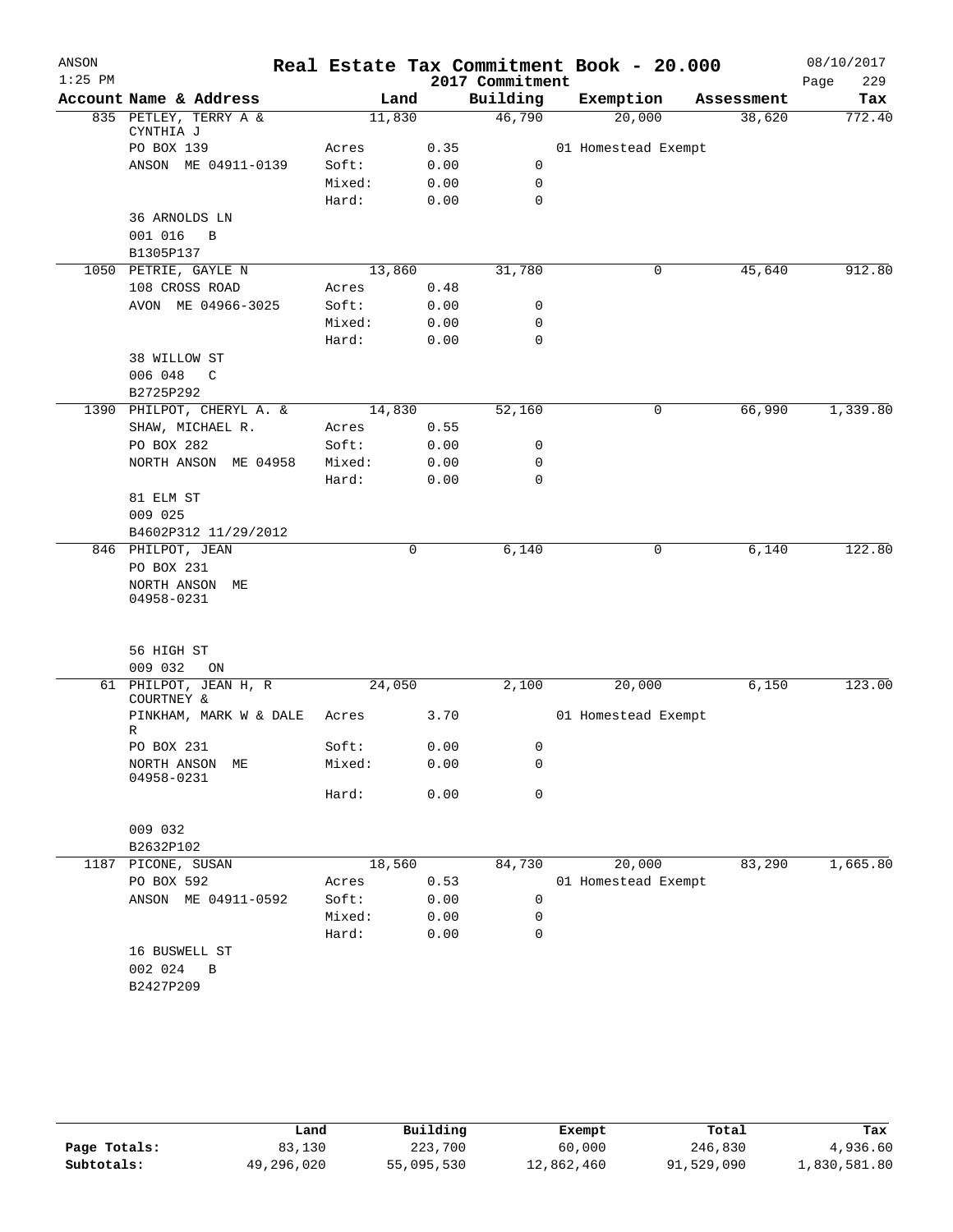| ANSON<br>$1:25$ PM |                                        |        |       | 2017 Commitment | Real Estate Tax Commitment Book - 20.000 |            | 08/10/2017<br>Page<br>230 |
|--------------------|----------------------------------------|--------|-------|-----------------|------------------------------------------|------------|---------------------------|
|                    | Account Name & Address                 |        | Land  | Building        | Exemption                                | Assessment | Tax                       |
|                    | 1060 PIEHLER, COURTLAND W              | 24,690 |       | $\Omega$        | $\Omega$                                 | 24,690     | 493.80                    |
|                    | JR, &<br>JASON W.B., & COURTLAND Acres |        | 14.36 |                 |                                          |            |                           |
|                    | W III<br>PO BOX 68                     | Soft:  | 0.00  | $\mathbf 0$     |                                          |            |                           |
|                    | MARION MA 02738-0068                   | Mixed: | 0.00  | $\mathbf 0$     |                                          |            |                           |
|                    |                                        | Hard:  | 0.00  | $\mathbf 0$     |                                          |            |                           |
|                    | 022 038<br>7<br>B2786P70               |        |       |                 |                                          |            |                           |
|                    | 861 PIERCE WILLIAM B., JR.<br>&        | 21,650 |       | 47,930          | 0                                        | 69,580     | 1,391.60                  |
|                    | PIERCE, MADELENE E.                    | Acres  | 2.10  |                 |                                          |            |                           |
|                    | 611 FAHI POND RD                       | Soft:  | 0.00  | 0               |                                          |            |                           |
|                    | EMBDEN ME 04958                        | Mixed: | 0.00  | $\mathbf 0$     |                                          |            |                           |
|                    |                                        | Hard:  | 0.00  | $\mathbf 0$     |                                          |            |                           |
|                    | 226 FAHI POND RD<br>023 012            |        |       |                 |                                          |            |                           |
|                    | B4549P123 06/27/2012                   |        |       |                 |                                          |            |                           |
|                    | 837 PIERRO, SAMUEL O                   | 37,500 |       | 0               | 0                                        | 37,500     | 750.00                    |
|                    | 1475 W LANDIS AVE                      | Acres  | 27.00 |                 |                                          |            |                           |
|                    | VINELAND NJ 08360-0000 Soft:           |        | 0.00  | 0               |                                          |            |                           |
|                    |                                        | Mixed: | 0.00  | $\mathbf 0$     |                                          |            |                           |
|                    |                                        | Hard:  | 0.00  | $\mathbf 0$     |                                          |            |                           |
|                    | 767 PEASE HILL RD                      |        |       |                 |                                          |            |                           |
|                    | 013 012<br>B                           |        |       |                 |                                          |            |                           |
|                    | B867P163                               |        |       |                 |                                          |            |                           |
|                    | 1787 PIKE INDUSTRIES, INC              | 87,000 |       | 71,540          | 0                                        | 158,540    | 3,170.80                  |
|                    | 3 Eastgate Park Rd                     | Acres  | 32.00 |                 |                                          |            |                           |
|                    | Belmont NH 03220-0000                  | Soft:  | 0.00  | 0               |                                          |            |                           |
|                    |                                        | Mixed: | 0.00  | $\mathbf 0$     |                                          |            |                           |
|                    |                                        | Hard:  | 0.00  | $\mathbf 0$     |                                          |            |                           |
|                    | 86 STARKS RD                           |        |       |                 |                                          |            |                           |
|                    | 010 009                                |        |       |                 |                                          |            |                           |
|                    | B2975P335                              |        |       |                 |                                          |            |                           |
|                    | 1364 PILATO, FREDERICK J.              | 17,520 |       | $\Omega$        | 0                                        | 17,520     | 350.40                    |
|                    | 95 PINEBARK LANE                       | Acres  | 10.40 |                 |                                          |            |                           |
|                    | BROWN SUMMIT NC<br>27214-0000          | Soft:  | 0.00  | $\mathbf{0}$    |                                          |            |                           |
|                    |                                        | Mixed: | 0.00  | 0               |                                          |            |                           |
|                    |                                        | Hard:  | 0.00  | $\mathbf 0$     |                                          |            |                           |
|                    | 015 044<br>C                           |        |       |                 |                                          |            |                           |
|                    | B1290P211 09/13/1986                   |        |       |                 |                                          |            |                           |
|                    | 713 PIMENTAL, MATTHEW J.               | 26,540 |       | 42,970          | 20,000                                   | 49,510     | 990.20                    |
|                    | 562 VALLEY RD                          | Acres  | 20.00 |                 | 01 Homestead Exempt                      |            |                           |
|                    | ANSON ME 04911-3707                    | Soft:  | 0.00  | 0               |                                          |            |                           |
|                    |                                        | Mixed: | 0.00  | 0               |                                          |            |                           |
|                    |                                        | Hard:  | 0.00  | $\mathbf 0$     |                                          |            |                           |
|                    | 562 VALLEY RD<br>019 033               |        |       |                 |                                          |            |                           |
|                    | B4432P218 08/22/2011                   |        |       |                 |                                          |            |                           |
|                    |                                        |        |       |                 |                                          |            |                           |

|              | Land       | Building     | Exempt     | Total      | Tax          |
|--------------|------------|--------------|------------|------------|--------------|
| Page Totals: | 214,900    | 162.440      | 20,000     | 357,340    | ,146.80      |
| Subtotals:   | 49,510,920 | 55, 257, 970 | 12,882,460 | 91,886,430 | 1,837,728.60 |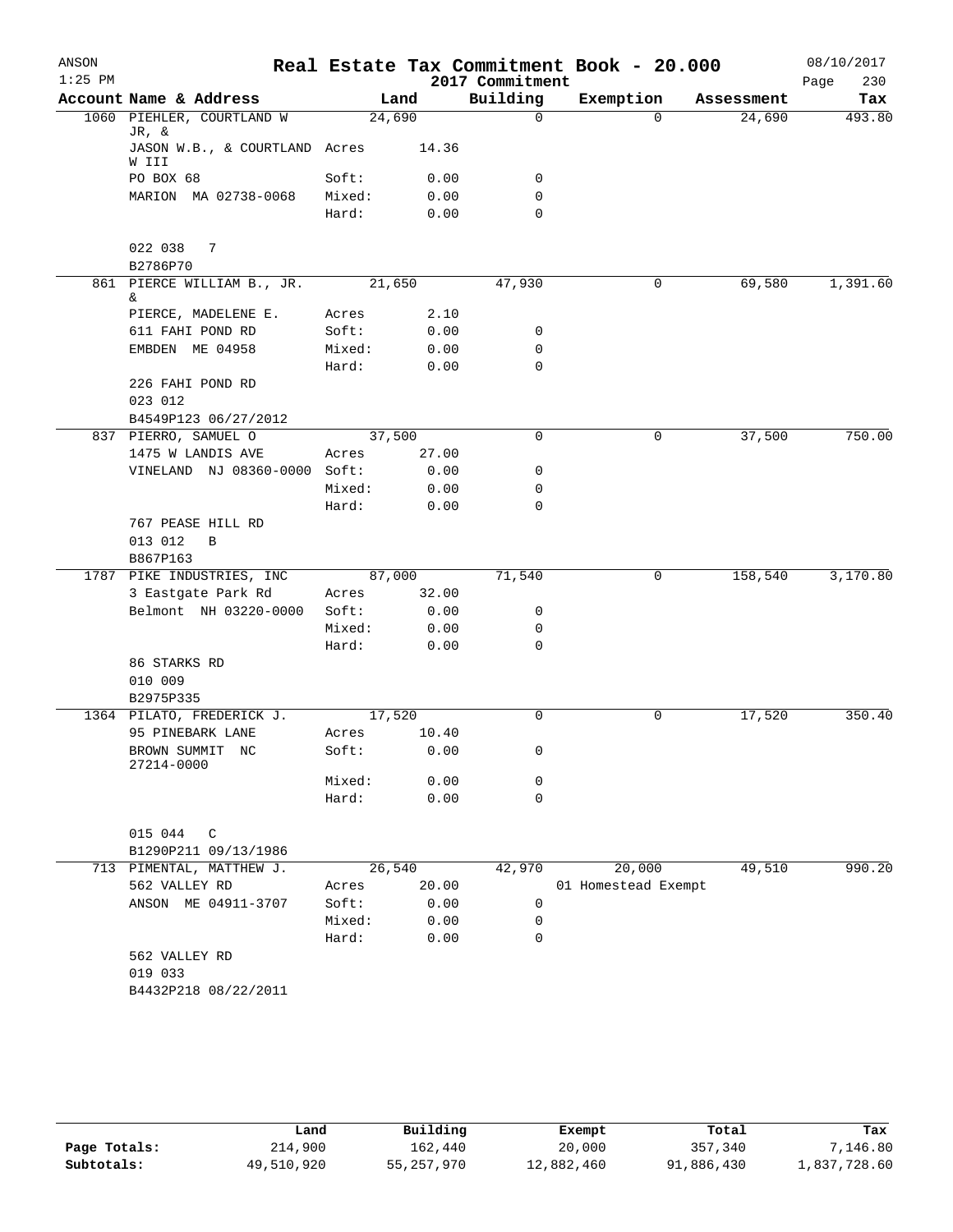| Account Name & Address<br>Building<br>Exemption<br>Land<br>Assessment<br>33,800<br>60,050<br>26,000<br>1,357.00<br>1671 PINKHAM, BRYCE P & EDNA<br>67,850<br>G<br>452 NEW PORTLAND RD<br>Acres<br>11.00<br>01 Homestead Exempt<br>0 02 Resident Veteran<br>Soft:<br>0.00<br>NORTH ANSON ME<br>04958-0000<br>Mixed:<br>0<br>0.00<br>Hard:<br>0.00<br>0<br>452 NEW PORTLAND RD<br>022 006<br>1,410.00<br>PINKHAM, DIANE N &<br>18,330<br>72,170<br>20,000<br>70,500<br>840<br>RODNEY H<br>176 FAHI POND RD<br>0.84<br>01 Homestead Exempt<br>Acres<br>NORTH ANSON ME<br>Soft:<br>0.00<br>0<br>04958-0000<br>Mixed:<br>0<br>0.00<br>Hard:<br>0.00<br>0<br>176 FAHI POND RD<br>023 009<br>C<br>B1643P159<br>1,295.60<br>352 PINKHAM, KAREN S<br>11,140<br>73,640<br>64,780<br>20,000<br>13 CENTER STREET<br>0.31<br>01 Homestead Exempt<br>Acres<br>NORTH ANSON ME<br>Soft:<br>0.00<br>0<br>04958-7523<br>Mixed:<br>0.00<br>0<br>Hard:<br>0.00<br>0<br>13 CENTER ST<br>006 019<br>B5003P270 02/23/2016 B2728P243<br>59 PINKHAM, RONALD D &<br>49,100<br>49,100<br>0<br>0<br>JUDY P<br>596 NEW PORTLAND RD<br>39.00<br>Acres<br>EMBDEN ME 04958-0000<br>Soft:<br>0.00<br>0<br>Mixed:<br>0.00<br>0<br>$\mathbf 0$<br>Hard:<br>0.00<br>574 NEW PORTLAND RD<br>022 004<br>B1827P135<br>1672 PINKHAM, SAMUEL<br>12,000<br>12,000<br>240.00<br>0<br>0<br>131 SMITH ROAD<br>1.00<br>Acres<br>ANSON ME 04911-0000<br>Soft:<br>0.00<br>0<br>Mixed:<br>0.00<br>0<br>0.00<br>Hard:<br>0<br>015 047 B<br>B1110P193<br>69,570<br>844 PINKHAM, SAMUEL &<br>13,120<br>56,450<br>0<br>VALARIE J<br>131 SMITH ROAD<br>0.43<br>Acres<br>ANSON ME 04911-0000<br>Soft:<br>0.00<br>0<br>Mixed:<br>0.00<br>0<br>$\mathbf 0$<br>Hard:<br>0.00<br>307 CAMPGROUND RD<br>015 047 D<br>B2049P337 | ANSON<br>$1:25$ PM |  |  | 2017 Commitment | Real Estate Tax Commitment Book - 20.000 | 08/10/2017<br>231<br>Page |
|-------------------------------------------------------------------------------------------------------------------------------------------------------------------------------------------------------------------------------------------------------------------------------------------------------------------------------------------------------------------------------------------------------------------------------------------------------------------------------------------------------------------------------------------------------------------------------------------------------------------------------------------------------------------------------------------------------------------------------------------------------------------------------------------------------------------------------------------------------------------------------------------------------------------------------------------------------------------------------------------------------------------------------------------------------------------------------------------------------------------------------------------------------------------------------------------------------------------------------------------------------------------------------------------------------------------------------------------------------------------------------------------------------------------------------------------------------------------------------------------------------------------------------------------------------------------------------------------------------------------------------------------------------------------------------------------------------------------------------------------------------------------|--------------------|--|--|-----------------|------------------------------------------|---------------------------|
|                                                                                                                                                                                                                                                                                                                                                                                                                                                                                                                                                                                                                                                                                                                                                                                                                                                                                                                                                                                                                                                                                                                                                                                                                                                                                                                                                                                                                                                                                                                                                                                                                                                                                                                                                                   |                    |  |  |                 |                                          | Tax                       |
|                                                                                                                                                                                                                                                                                                                                                                                                                                                                                                                                                                                                                                                                                                                                                                                                                                                                                                                                                                                                                                                                                                                                                                                                                                                                                                                                                                                                                                                                                                                                                                                                                                                                                                                                                                   |                    |  |  |                 |                                          |                           |
|                                                                                                                                                                                                                                                                                                                                                                                                                                                                                                                                                                                                                                                                                                                                                                                                                                                                                                                                                                                                                                                                                                                                                                                                                                                                                                                                                                                                                                                                                                                                                                                                                                                                                                                                                                   |                    |  |  |                 |                                          |                           |
|                                                                                                                                                                                                                                                                                                                                                                                                                                                                                                                                                                                                                                                                                                                                                                                                                                                                                                                                                                                                                                                                                                                                                                                                                                                                                                                                                                                                                                                                                                                                                                                                                                                                                                                                                                   |                    |  |  |                 |                                          |                           |
|                                                                                                                                                                                                                                                                                                                                                                                                                                                                                                                                                                                                                                                                                                                                                                                                                                                                                                                                                                                                                                                                                                                                                                                                                                                                                                                                                                                                                                                                                                                                                                                                                                                                                                                                                                   |                    |  |  |                 |                                          |                           |
|                                                                                                                                                                                                                                                                                                                                                                                                                                                                                                                                                                                                                                                                                                                                                                                                                                                                                                                                                                                                                                                                                                                                                                                                                                                                                                                                                                                                                                                                                                                                                                                                                                                                                                                                                                   |                    |  |  |                 |                                          |                           |
|                                                                                                                                                                                                                                                                                                                                                                                                                                                                                                                                                                                                                                                                                                                                                                                                                                                                                                                                                                                                                                                                                                                                                                                                                                                                                                                                                                                                                                                                                                                                                                                                                                                                                                                                                                   |                    |  |  |                 |                                          |                           |
|                                                                                                                                                                                                                                                                                                                                                                                                                                                                                                                                                                                                                                                                                                                                                                                                                                                                                                                                                                                                                                                                                                                                                                                                                                                                                                                                                                                                                                                                                                                                                                                                                                                                                                                                                                   |                    |  |  |                 |                                          |                           |
|                                                                                                                                                                                                                                                                                                                                                                                                                                                                                                                                                                                                                                                                                                                                                                                                                                                                                                                                                                                                                                                                                                                                                                                                                                                                                                                                                                                                                                                                                                                                                                                                                                                                                                                                                                   |                    |  |  |                 |                                          |                           |
|                                                                                                                                                                                                                                                                                                                                                                                                                                                                                                                                                                                                                                                                                                                                                                                                                                                                                                                                                                                                                                                                                                                                                                                                                                                                                                                                                                                                                                                                                                                                                                                                                                                                                                                                                                   |                    |  |  |                 |                                          |                           |
|                                                                                                                                                                                                                                                                                                                                                                                                                                                                                                                                                                                                                                                                                                                                                                                                                                                                                                                                                                                                                                                                                                                                                                                                                                                                                                                                                                                                                                                                                                                                                                                                                                                                                                                                                                   |                    |  |  |                 |                                          |                           |
|                                                                                                                                                                                                                                                                                                                                                                                                                                                                                                                                                                                                                                                                                                                                                                                                                                                                                                                                                                                                                                                                                                                                                                                                                                                                                                                                                                                                                                                                                                                                                                                                                                                                                                                                                                   |                    |  |  |                 |                                          |                           |
|                                                                                                                                                                                                                                                                                                                                                                                                                                                                                                                                                                                                                                                                                                                                                                                                                                                                                                                                                                                                                                                                                                                                                                                                                                                                                                                                                                                                                                                                                                                                                                                                                                                                                                                                                                   |                    |  |  |                 |                                          |                           |
|                                                                                                                                                                                                                                                                                                                                                                                                                                                                                                                                                                                                                                                                                                                                                                                                                                                                                                                                                                                                                                                                                                                                                                                                                                                                                                                                                                                                                                                                                                                                                                                                                                                                                                                                                                   |                    |  |  |                 |                                          |                           |
|                                                                                                                                                                                                                                                                                                                                                                                                                                                                                                                                                                                                                                                                                                                                                                                                                                                                                                                                                                                                                                                                                                                                                                                                                                                                                                                                                                                                                                                                                                                                                                                                                                                                                                                                                                   |                    |  |  |                 |                                          |                           |
|                                                                                                                                                                                                                                                                                                                                                                                                                                                                                                                                                                                                                                                                                                                                                                                                                                                                                                                                                                                                                                                                                                                                                                                                                                                                                                                                                                                                                                                                                                                                                                                                                                                                                                                                                                   |                    |  |  |                 |                                          |                           |
|                                                                                                                                                                                                                                                                                                                                                                                                                                                                                                                                                                                                                                                                                                                                                                                                                                                                                                                                                                                                                                                                                                                                                                                                                                                                                                                                                                                                                                                                                                                                                                                                                                                                                                                                                                   |                    |  |  |                 |                                          |                           |
|                                                                                                                                                                                                                                                                                                                                                                                                                                                                                                                                                                                                                                                                                                                                                                                                                                                                                                                                                                                                                                                                                                                                                                                                                                                                                                                                                                                                                                                                                                                                                                                                                                                                                                                                                                   |                    |  |  |                 |                                          |                           |
|                                                                                                                                                                                                                                                                                                                                                                                                                                                                                                                                                                                                                                                                                                                                                                                                                                                                                                                                                                                                                                                                                                                                                                                                                                                                                                                                                                                                                                                                                                                                                                                                                                                                                                                                                                   |                    |  |  |                 |                                          |                           |
|                                                                                                                                                                                                                                                                                                                                                                                                                                                                                                                                                                                                                                                                                                                                                                                                                                                                                                                                                                                                                                                                                                                                                                                                                                                                                                                                                                                                                                                                                                                                                                                                                                                                                                                                                                   |                    |  |  |                 |                                          |                           |
|                                                                                                                                                                                                                                                                                                                                                                                                                                                                                                                                                                                                                                                                                                                                                                                                                                                                                                                                                                                                                                                                                                                                                                                                                                                                                                                                                                                                                                                                                                                                                                                                                                                                                                                                                                   |                    |  |  |                 |                                          |                           |
|                                                                                                                                                                                                                                                                                                                                                                                                                                                                                                                                                                                                                                                                                                                                                                                                                                                                                                                                                                                                                                                                                                                                                                                                                                                                                                                                                                                                                                                                                                                                                                                                                                                                                                                                                                   |                    |  |  |                 |                                          |                           |
|                                                                                                                                                                                                                                                                                                                                                                                                                                                                                                                                                                                                                                                                                                                                                                                                                                                                                                                                                                                                                                                                                                                                                                                                                                                                                                                                                                                                                                                                                                                                                                                                                                                                                                                                                                   |                    |  |  |                 |                                          | 982.00                    |
|                                                                                                                                                                                                                                                                                                                                                                                                                                                                                                                                                                                                                                                                                                                                                                                                                                                                                                                                                                                                                                                                                                                                                                                                                                                                                                                                                                                                                                                                                                                                                                                                                                                                                                                                                                   |                    |  |  |                 |                                          |                           |
|                                                                                                                                                                                                                                                                                                                                                                                                                                                                                                                                                                                                                                                                                                                                                                                                                                                                                                                                                                                                                                                                                                                                                                                                                                                                                                                                                                                                                                                                                                                                                                                                                                                                                                                                                                   |                    |  |  |                 |                                          |                           |
|                                                                                                                                                                                                                                                                                                                                                                                                                                                                                                                                                                                                                                                                                                                                                                                                                                                                                                                                                                                                                                                                                                                                                                                                                                                                                                                                                                                                                                                                                                                                                                                                                                                                                                                                                                   |                    |  |  |                 |                                          |                           |
|                                                                                                                                                                                                                                                                                                                                                                                                                                                                                                                                                                                                                                                                                                                                                                                                                                                                                                                                                                                                                                                                                                                                                                                                                                                                                                                                                                                                                                                                                                                                                                                                                                                                                                                                                                   |                    |  |  |                 |                                          |                           |
|                                                                                                                                                                                                                                                                                                                                                                                                                                                                                                                                                                                                                                                                                                                                                                                                                                                                                                                                                                                                                                                                                                                                                                                                                                                                                                                                                                                                                                                                                                                                                                                                                                                                                                                                                                   |                    |  |  |                 |                                          |                           |
|                                                                                                                                                                                                                                                                                                                                                                                                                                                                                                                                                                                                                                                                                                                                                                                                                                                                                                                                                                                                                                                                                                                                                                                                                                                                                                                                                                                                                                                                                                                                                                                                                                                                                                                                                                   |                    |  |  |                 |                                          |                           |
|                                                                                                                                                                                                                                                                                                                                                                                                                                                                                                                                                                                                                                                                                                                                                                                                                                                                                                                                                                                                                                                                                                                                                                                                                                                                                                                                                                                                                                                                                                                                                                                                                                                                                                                                                                   |                    |  |  |                 |                                          |                           |
|                                                                                                                                                                                                                                                                                                                                                                                                                                                                                                                                                                                                                                                                                                                                                                                                                                                                                                                                                                                                                                                                                                                                                                                                                                                                                                                                                                                                                                                                                                                                                                                                                                                                                                                                                                   |                    |  |  |                 |                                          |                           |
|                                                                                                                                                                                                                                                                                                                                                                                                                                                                                                                                                                                                                                                                                                                                                                                                                                                                                                                                                                                                                                                                                                                                                                                                                                                                                                                                                                                                                                                                                                                                                                                                                                                                                                                                                                   |                    |  |  |                 |                                          |                           |
|                                                                                                                                                                                                                                                                                                                                                                                                                                                                                                                                                                                                                                                                                                                                                                                                                                                                                                                                                                                                                                                                                                                                                                                                                                                                                                                                                                                                                                                                                                                                                                                                                                                                                                                                                                   |                    |  |  |                 |                                          |                           |
|                                                                                                                                                                                                                                                                                                                                                                                                                                                                                                                                                                                                                                                                                                                                                                                                                                                                                                                                                                                                                                                                                                                                                                                                                                                                                                                                                                                                                                                                                                                                                                                                                                                                                                                                                                   |                    |  |  |                 |                                          |                           |
|                                                                                                                                                                                                                                                                                                                                                                                                                                                                                                                                                                                                                                                                                                                                                                                                                                                                                                                                                                                                                                                                                                                                                                                                                                                                                                                                                                                                                                                                                                                                                                                                                                                                                                                                                                   |                    |  |  |                 |                                          |                           |
|                                                                                                                                                                                                                                                                                                                                                                                                                                                                                                                                                                                                                                                                                                                                                                                                                                                                                                                                                                                                                                                                                                                                                                                                                                                                                                                                                                                                                                                                                                                                                                                                                                                                                                                                                                   |                    |  |  |                 |                                          | 1,391.40                  |
|                                                                                                                                                                                                                                                                                                                                                                                                                                                                                                                                                                                                                                                                                                                                                                                                                                                                                                                                                                                                                                                                                                                                                                                                                                                                                                                                                                                                                                                                                                                                                                                                                                                                                                                                                                   |                    |  |  |                 |                                          |                           |
|                                                                                                                                                                                                                                                                                                                                                                                                                                                                                                                                                                                                                                                                                                                                                                                                                                                                                                                                                                                                                                                                                                                                                                                                                                                                                                                                                                                                                                                                                                                                                                                                                                                                                                                                                                   |                    |  |  |                 |                                          |                           |
|                                                                                                                                                                                                                                                                                                                                                                                                                                                                                                                                                                                                                                                                                                                                                                                                                                                                                                                                                                                                                                                                                                                                                                                                                                                                                                                                                                                                                                                                                                                                                                                                                                                                                                                                                                   |                    |  |  |                 |                                          |                           |
|                                                                                                                                                                                                                                                                                                                                                                                                                                                                                                                                                                                                                                                                                                                                                                                                                                                                                                                                                                                                                                                                                                                                                                                                                                                                                                                                                                                                                                                                                                                                                                                                                                                                                                                                                                   |                    |  |  |                 |                                          |                           |
|                                                                                                                                                                                                                                                                                                                                                                                                                                                                                                                                                                                                                                                                                                                                                                                                                                                                                                                                                                                                                                                                                                                                                                                                                                                                                                                                                                                                                                                                                                                                                                                                                                                                                                                                                                   |                    |  |  |                 |                                          |                           |
|                                                                                                                                                                                                                                                                                                                                                                                                                                                                                                                                                                                                                                                                                                                                                                                                                                                                                                                                                                                                                                                                                                                                                                                                                                                                                                                                                                                                                                                                                                                                                                                                                                                                                                                                                                   |                    |  |  |                 |                                          |                           |
|                                                                                                                                                                                                                                                                                                                                                                                                                                                                                                                                                                                                                                                                                                                                                                                                                                                                                                                                                                                                                                                                                                                                                                                                                                                                                                                                                                                                                                                                                                                                                                                                                                                                                                                                                                   |                    |  |  |                 |                                          |                           |
|                                                                                                                                                                                                                                                                                                                                                                                                                                                                                                                                                                                                                                                                                                                                                                                                                                                                                                                                                                                                                                                                                                                                                                                                                                                                                                                                                                                                                                                                                                                                                                                                                                                                                                                                                                   |                    |  |  |                 |                                          |                           |
|                                                                                                                                                                                                                                                                                                                                                                                                                                                                                                                                                                                                                                                                                                                                                                                                                                                                                                                                                                                                                                                                                                                                                                                                                                                                                                                                                                                                                                                                                                                                                                                                                                                                                                                                                                   |                    |  |  |                 |                                          |                           |

|              | Land       | Building   | Exempt     | Total      | Tax          |
|--------------|------------|------------|------------|------------|--------------|
| Page Totals: | 137,490    | 262,310    | 66,000     | 333,800    | 6.676.00     |
| Subtotals:   | 49,648,410 | 55,520,280 | 12,948,460 | 92,220,230 | 1,844,404.60 |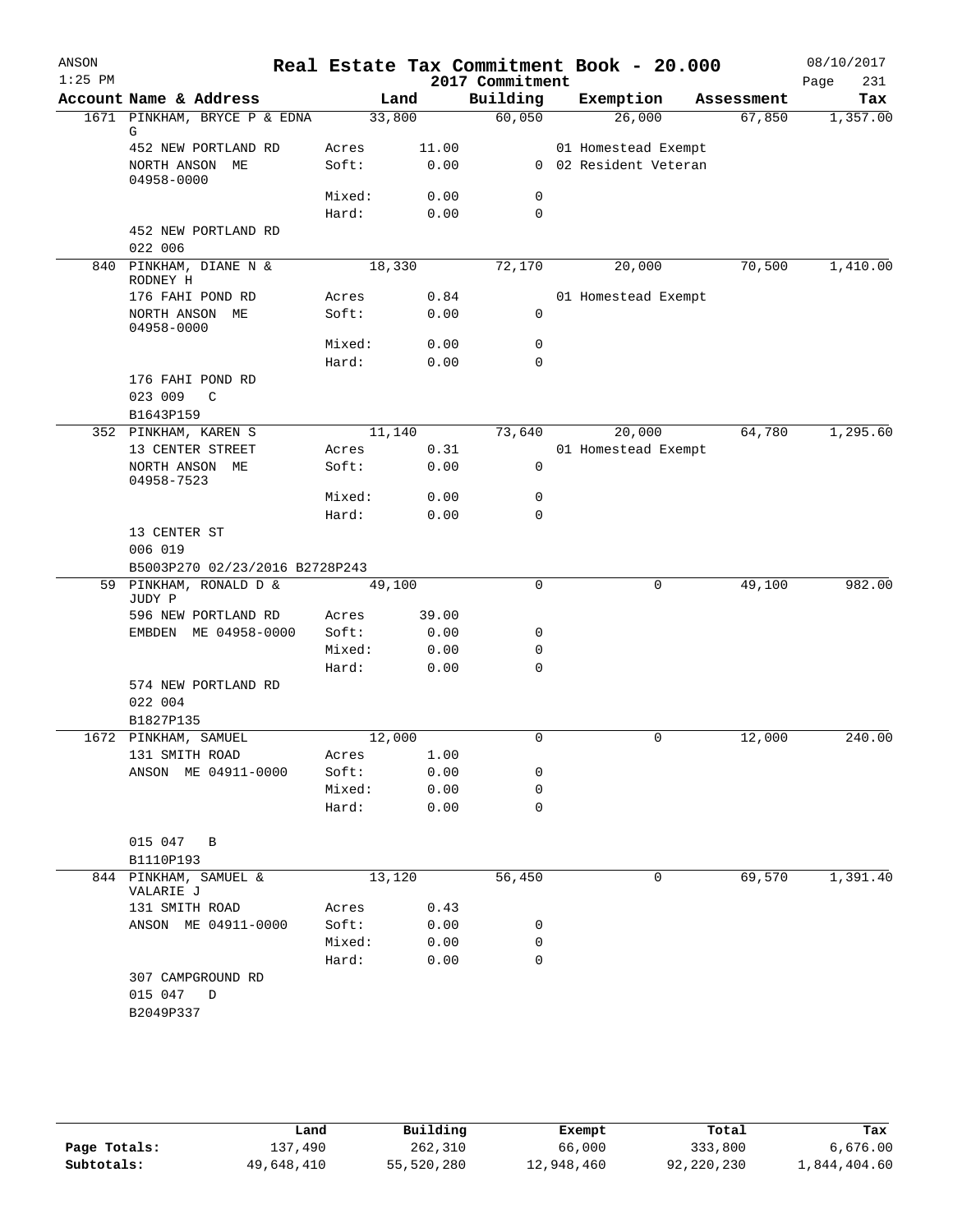| ANSON     |                                      |        |       |                 | Real Estate Tax Commitment Book - 20.000 |            | 08/10/2017  |
|-----------|--------------------------------------|--------|-------|-----------------|------------------------------------------|------------|-------------|
| $1:25$ PM |                                      |        |       | 2017 Commitment |                                          |            | Page<br>232 |
|           | Account Name & Address               |        | Land  | Building        | Exemption                                | Assessment | Tax         |
|           | 338 PINKHAM, SAMUEL N &<br>VALARIE J | 33,640 |       | $\mathbf 0$     | $\Omega$                                 | 33,640     | 672.80      |
|           | 131 SMITH ROAD                       | Acres  | 12.14 |                 |                                          |            |             |
|           | ANSON ME 04911-0000                  | Soft:  | 0.00  | 0               |                                          |            |             |
|           |                                      | Mixed: | 0.00  | 0               |                                          |            |             |
|           |                                      | Hard:  | 0.00  | 0               |                                          |            |             |
|           | 308 CAMPGROUND RD                    |        |       |                 |                                          |            |             |
|           | 015 043<br>E                         |        |       |                 |                                          |            |             |
|           | B2517P71                             |        |       |                 |                                          |            |             |
|           | 1969 PINKHAM, TAMMY                  |        | 0     | 13,760          | 0                                        | 13,760     | 275.20      |
|           | PO BOX 219                           |        |       |                 |                                          |            |             |
|           | STRATTON ME 04982                    |        |       |                 |                                          |            |             |
|           | 424 NEW PORTLAND RD                  |        |       |                 |                                          |            |             |
|           | 022 006 ON                           |        |       |                 |                                          |            |             |
| 1900      | PINKHAM, TOBY &                      | 51,000 |       | 188,690         | 20,000                                   | 219,690    | 4,393.80    |
|           | BLANCHARD, BETH K.                   | Acres  | 51.20 |                 | 01 Homestead Exempt                      |            |             |
|           | 449 NEW PORTLAND RD                  | Soft:  | 0.00  | 0               |                                          |            |             |
|           | NORTH ANSON ME<br>04958-0000         | Mixed: | 0.00  | 0               |                                          |            |             |
|           |                                      | Hard:  | 0.00  | 0               |                                          |            |             |
|           | 449 NEW PORTLAND RD                  |        |       |                 |                                          |            |             |
|           | 023 043 A                            |        |       |                 |                                          |            |             |
|           | B4669P289 05/29/2013                 |        |       |                 |                                          |            |             |
|           | 775 PINKHAM, TOBY D                  | 26,000 |       | 86,770          | $\mathbf 0$                              | 112,770    | 2,255.40    |
|           | 449 NEW PORTLAND RD                  | Acres  | 5.00  |                 |                                          |            |             |
|           | NORTH ANSON ME<br>04958-0000         | Soft:  | 0.00  | 0               |                                          |            |             |
|           |                                      | Mixed: | 0.00  | 0               |                                          |            |             |
|           |                                      | Hard:  | 0.00  | 0               |                                          |            |             |
|           | 421 NEW PORTLAND RD                  |        |       |                 |                                          |            |             |
|           | 023 043                              |        |       |                 |                                          |            |             |
|           | B3237P202                            |        |       |                 |                                          |            |             |
|           | 1990 PINKHAM, TOBY D.                | 15,910 |       | 33,710          | 0                                        | 49,620     | 992.40      |
|           | 449 NEW PORTLAND RD.                 | Acres  | 2.27  |                 |                                          |            |             |
|           | NORTH ANSON ME 04958                 | Soft:  | 0.00  | 0               |                                          |            |             |
|           |                                      | Mixed: | 0.00  | 0               |                                          |            |             |
|           |                                      | Hard:  | 0.00  | 0               |                                          |            |             |
|           | 596 RIVER RD                         |        |       |                 |                                          |            |             |
|           | 016 012                              |        |       |                 |                                          |            |             |
|           | B4404P184 04/13/2011                 |        |       |                 |                                          |            |             |
|           | 420 PINKHAM, VALARIE J &<br>SAMUEL N | 26,710 |       | 83,400          | 20,000                                   | 90,110     | 1,802.20    |
|           | 131 SMITH RD                         | Acres  | 5.47  |                 | 01 Homestead Exempt                      |            |             |
|           | ANSON ME 04911-0000                  | Soft:  | 0.00  | 0               |                                          |            |             |
|           |                                      | Mixed: | 0.00  | 0               |                                          |            |             |
|           |                                      | Hard:  | 0.00  | $\mathbf 0$     |                                          |            |             |
|           | 131 SMITH RD<br>010 011              |        |       |                 |                                          |            |             |
|           | 9                                    |        |       |                 |                                          |            |             |
|           | B4274P191 05/22/2010                 |        |       |                 |                                          |            |             |

|              | Land       | Building   | Exempt     | Total      | Tax          |
|--------------|------------|------------|------------|------------|--------------|
| Page Totals: | 153,260    | 406,330    | 40,000     | 519,590    | 10,391.80    |
| Subtotals:   | 49,801,670 | 55,926,610 | 12,988,460 | 92,739,820 | 1,854,796.40 |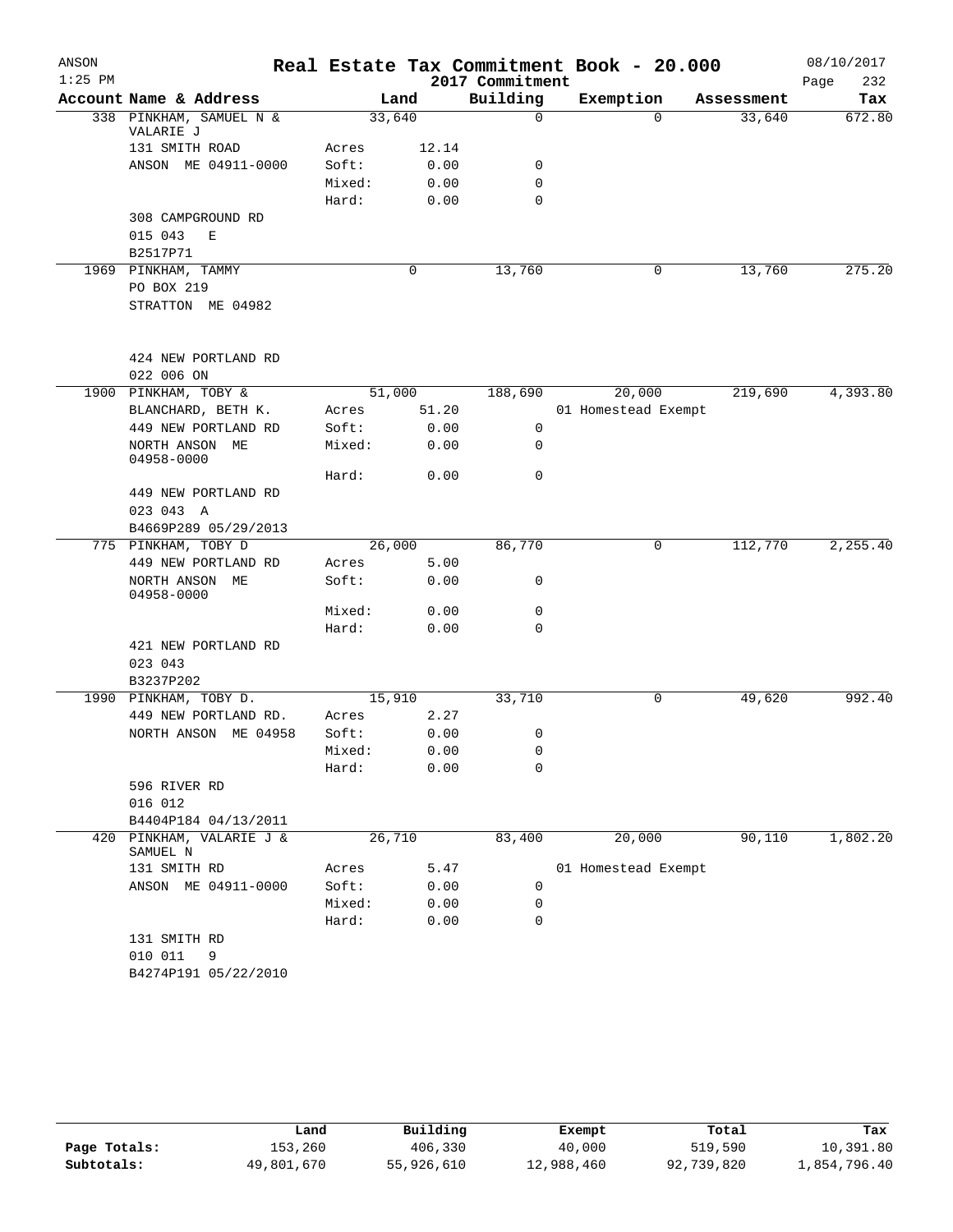| ANSON<br>$1:25$ PM |                                           |                         |                     |                                         |                      | Real Estate Tax Commitment Book - 20.000 |              | 08/10/2017         |
|--------------------|-------------------------------------------|-------------------------|---------------------|-----------------------------------------|----------------------|------------------------------------------|--------------|--------------------|
|                    | Account Name & Address                    | Land                    |                     | 2017 Commitment<br>Building             |                      | Exemption                                | Assessment   | Page<br>233<br>Tax |
|                    | 1437 PINKHAM, VALARIE J. &                | 33,570                  |                     | 170,300                                 |                      | $\Omega$                                 | 203,870      | 4,077.40           |
|                    | PINKHAM, SAMUEL N.                        | Acres                   | 0.92                |                                         |                      |                                          |              |                    |
|                    | 131 SMITH ROAD                            | Soft:                   | 0.00                | 0                                       |                      |                                          |              |                    |
|                    | ANSON ME 04911-0000                       | Mixed:                  | 0.00                | 0                                       |                      |                                          |              |                    |
|                    |                                           | Hard:                   | 0.00                | $\mathbf 0$                             |                      |                                          |              |                    |
|                    | 5 NEW PORTLAND RD<br>009 006              |                         |                     |                                         |                      |                                          |              |                    |
|                    | B4225P237 12/18/2009 B3988P108 04/16/2008 |                         |                     |                                         |                      |                                          |              |                    |
|                    | 2023 PIPER FARM REAL ESTATE,              | 23,970                  |                     | 0                                       |                      | 0                                        | 23,970       | 479.40             |
|                    | LLC,                                      |                         |                     |                                         |                      |                                          |              |                    |
|                    | 40 PIPER ROAD                             | Acres                   | 13.47               |                                         |                      |                                          |              |                    |
|                    | EMBDEN ME 04958                           | Soft:                   | 0.00                | 0                                       |                      |                                          |              |                    |
|                    |                                           | Mixed:                  | 0.00                | 0                                       |                      |                                          |              |                    |
|                    |                                           | Hard:                   | 0.00                | 0                                       |                      |                                          |              |                    |
|                    | PATTERSON BRIDGE RD<br>017 037 2          |                         |                     |                                         |                      |                                          |              |                    |
|                    | B5051P292 07/20/2016                      |                         |                     |                                         |                      |                                          |              |                    |
|                    | 1313 PIPER HAMILTON, LLC                  | 4,320                   |                     | 0                                       |                      | 0                                        | 4,320        | 86.40              |
|                    | 60 PIPER RD                               | Acres                   | 12.50               |                                         |                      |                                          |              |                    |
|                    | EMBDEN ME 04958                           | Soft:                   | 0.00                | 0                                       |                      |                                          |              |                    |
|                    |                                           | Mixed:                  | 0.00                | 0                                       |                      |                                          |              |                    |
|                    |                                           | Hard:                   | 0.00                | $\Omega$                                |                      |                                          |              |                    |
|                    |                                           | FARMLAND CLASSIFICATION |                     |                                         |                      |                                          |              |                    |
|                    | 024 035                                   |                         |                     |                                         |                      |                                          |              |                    |
|                    | B4750P49 01/13/2014                       |                         |                     |                                         |                      |                                          |              |                    |
|                    | 1702 PIZZO, FRANK S                       | 34,100                  |                     | $\Omega$                                |                      | 0                                        | 34,100       | 682.00             |
|                    | 27 STORY ST                               | Acres                   | 20.60               |                                         |                      |                                          |              |                    |
|                    | ESSEX MA 01929-0000                       | Soft:                   | 0.00                | 0                                       |                      |                                          |              |                    |
|                    |                                           | Mixed:                  | 0.00                | 0                                       |                      |                                          |              |                    |
|                    |                                           | Hard:                   | 0.00                | 0                                       |                      |                                          |              |                    |
|                    |                                           |                         |                     |                                         |                      |                                          |              |                    |
|                    | 021 008<br>1<br>B3078P79                  |                         |                     |                                         |                      |                                          |              |                    |
|                    | 845 PLOURD, RICHARD &                     | 35,640                  |                     | 1,050                                   |                      | 0                                        | 36,690       | 733.80             |
|                    | AUDREY                                    |                         |                     |                                         |                      |                                          |              |                    |
|                    | 100 QUINCY WOOD RD                        | Acres                   | 106.00              |                                         |                      |                                          |              |                    |
|                    | ANSON ME 04911-0000                       | Soft:                   | 26.00               | 3,120                                   |                      |                                          |              |                    |
|                    |                                           | Mixed:                  | 74.00               | 13,024                                  |                      |                                          |              |                    |
|                    |                                           | Hard:                   | 0.00                | 0                                       |                      |                                          |              |                    |
|                    |                                           | TREE GROWTH             |                     |                                         |                      |                                          |              |                    |
|                    | 015 020                                   |                         |                     |                                         |                      |                                          |              |                    |
|                    | B758P306                                  |                         |                     |                                         |                      |                                          |              |                    |
|                    | 1673 PLOURD, RICHARD &                    | 89,220                  |                     | 229,770                                 |                      | 26,000                                   | 292,990      | 5,859.80           |
|                    | AUDREY                                    |                         |                     |                                         |                      |                                          |              |                    |
|                    | 100 QUINCY WOOD RD                        | Acres                   | 284.00              |                                         |                      | 01 Homestead Exempt                      |              |                    |
|                    | ANSON ME 04911-0000                       | Soft:                   | 23.00               | 2,760                                   |                      | 04 Non-resident Veteran                  |              |                    |
|                    |                                           | Mixed:                  | 80.00               | 14,080                                  |                      |                                          |              |                    |
|                    |                                           | Hard:                   | 174.00              | 33,582                                  |                      |                                          |              |                    |
|                    | 100 QUINCY WOOD RD                        |                         |                     | INCL. M18, L22&23, &M19, L3 TREE GROWTH |                      |                                          |              |                    |
|                    | 015 013, 14, 15                           |                         |                     |                                         |                      |                                          |              |                    |
|                    | 386 PLOURDE, DONNA R                      | 21,100                  |                     | 135,830                                 |                      | 20,000                                   | 136,930      | 2,738.60           |
|                    | 25 PARKWOODS DR                           | Acres                   | 1.73                |                                         |                      | 01 Homestead Exempt                      |              |                    |
|                    | ANSON ME 04911-0000                       | Soft:                   | 0.00                | 0                                       |                      |                                          |              |                    |
|                    |                                           | Mixed:                  | 0.00                | 0                                       |                      |                                          |              |                    |
|                    |                                           | Hard:                   | 0.00                | 0                                       |                      |                                          |              |                    |
|                    | 25 PARKWOODS DR                           |                         |                     |                                         |                      |                                          |              |                    |
|                    | 010 007 10                                |                         |                     |                                         |                      |                                          |              |                    |
|                    | B3485P132 05/18/2005                      |                         |                     |                                         |                      |                                          |              |                    |
|                    |                                           |                         |                     |                                         |                      |                                          |              |                    |
|                    | Land                                      |                         | Building<br>536,950 |                                         | Exempt               |                                          | Total        | Tax                |
| Page Totals:       | 241,920                                   |                         |                     |                                         | 46,000<br>13,034,460 |                                          | 732,870      | 14,657.40          |
| Subtotals:         | 50,043,590                                |                         | 56, 463, 560        |                                         |                      |                                          | 93, 472, 690 | 1,869,453.80       |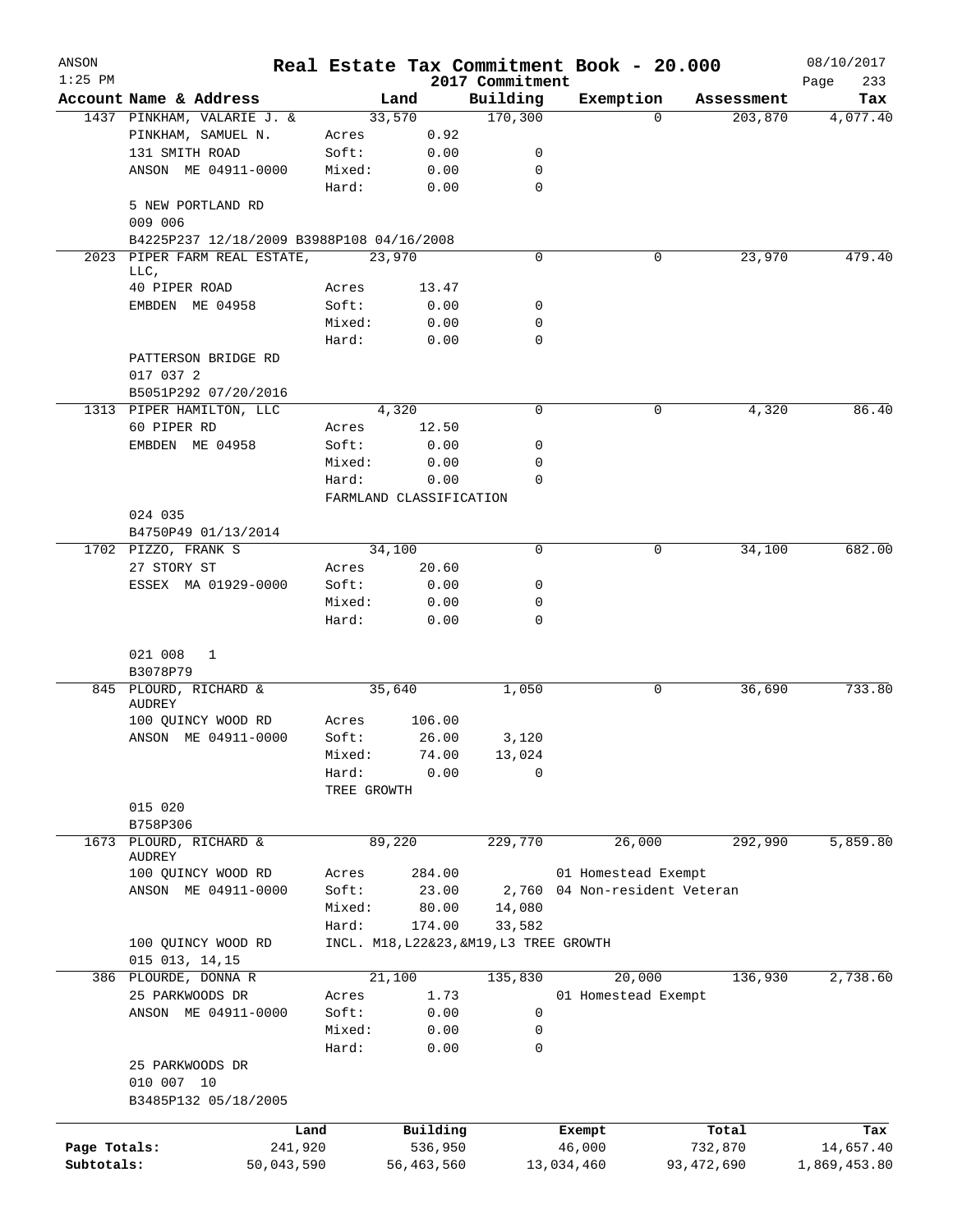| ANSON<br>$1:25$ PM |                                                      | Real Estate Tax Commitment Book - 20.000 |            | 2017 Commitment |                             |             |            | 08/10/2017         |
|--------------------|------------------------------------------------------|------------------------------------------|------------|-----------------|-----------------------------|-------------|------------|--------------------|
|                    | Account Name & Address                               | Land                                     |            | Building        | Exemption                   |             | Assessment | Page<br>234<br>Tax |
|                    | 208 POIRIER, CHRISTOPHER G.                          | 20,300                                   |            | 10,690          |                             | 0           | 30,990     | 619.80             |
|                    | PO BOX 2564                                          | Acres                                    | 1.20       |                 |                             |             |            |                    |
|                    | WATERVILLE ME<br>04901-2564                          | Soft:                                    | 0.00       | 0               |                             |             |            |                    |
|                    |                                                      | Mixed:                                   | 0.00       | $\mathbf 0$     |                             |             |            |                    |
|                    |                                                      | Hard:                                    | 0.00       | $\mathbf 0$     |                             |             |            |                    |
|                    | 596 FOUR MILE SQUARE RD                              |                                          |            |                 |                             |             |            |                    |
|                    | 020 025<br>Η                                         |                                          |            |                 |                             |             |            |                    |
|                    | B3897P97 08/17/2007<br>853 POIRIER, THOMAS F &       | 12,650                                   |            | 14,240          |                             | 0           | 26,890     | 537.80             |
|                    | ALLISON B, TR.                                       |                                          |            |                 |                             |             |            |                    |
|                    | PO BOX 316                                           | Acres                                    | 0.40       |                 |                             |             |            |                    |
|                    | ANSON ME 04911-0000                                  | Soft:                                    | 0.00       | 0               |                             |             |            |                    |
|                    |                                                      | Mixed:                                   | 0.00       | 0               |                             |             |            |                    |
|                    |                                                      | Hard:                                    | 0.00       | $\mathbf 0$     |                             |             |            |                    |
|                    | 143 MAIN ST                                          |                                          |            |                 |                             |             |            |                    |
|                    | 002 054                                              |                                          |            |                 |                             |             |            |                    |
|                    | B4555P197 06/19/2012                                 |                                          |            |                 |                             |             |            |                    |
|                    | 852 POIRIER, THOMAS F &<br>ALLISON B, TR.            | 8,940                                    |            | 60,580          |                             | 20,000      | 49,520     | 990.40             |
|                    | PO BOX 316                                           | Acres                                    | 0.20       |                 | 01 Homestead Exempt         |             |            |                    |
|                    | ANSON ME 04911-0316                                  | Soft:                                    | 0.00       | 0               |                             |             |            |                    |
|                    |                                                      | Mixed:                                   | 0.00       | 0               |                             |             |            |                    |
|                    |                                                      | Hard:                                    | 0.00       | $\mathbf 0$     |                             |             |            |                    |
|                    | 141 MAIN ST                                          |                                          |            |                 |                             |             |            |                    |
|                    | 002 055                                              |                                          |            |                 |                             |             |            |                    |
|                    | B4555P197 06/19/2012                                 |                                          |            |                 |                             |             |            |                    |
|                    | 234 POISSONER, ALESIA M.                             | 6,000                                    |            | 10,730          |                             | 0           | 16,730     | 334.60             |
|                    | PETERSON, CHEYENNE M                                 | Acres                                    | 0.09       |                 |                             |             |            |                    |
|                    | 830 RIVER ROAD                                       | Soft:                                    | 0.00       | 0               |                             |             |            |                    |
|                    | ANSON ME 04911                                       | Mixed:                                   | 0.00       | 0               |                             |             |            |                    |
|                    |                                                      | Hard:                                    | 0.00       | $\mathbf 0$     |                             |             |            |                    |
|                    | 830 RIVER RD                                         |                                          |            |                 |                             |             |            |                    |
|                    | 018 005<br>$\mathbb{C}$                              |                                          |            |                 |                             |             |            |                    |
|                    | B5143P50 03/23/2017                                  |                                          |            |                 |                             |             |            |                    |
| 1677               | POISSONNIER, IRENE T.                                | 29,130                                   |            | 25,680          |                             | 26,000      | 28,810     | 576.20             |
|                    | 130 PREBLE AVE                                       | Acres                                    | 1.75       |                 | 01 Homestead Exempt         |             |            |                    |
|                    | ANSON ME 04911-0000                                  | Soft:                                    | 0.00       |                 | 0 03 Resident Veteran Widow |             |            |                    |
|                    |                                                      | Mixed:                                   | 0.00       | 0               |                             |             |            |                    |
|                    |                                                      | Hard:                                    | 0.00       | $\mathbf 0$     |                             |             |            |                    |
|                    | 130 PREBLE AVE                                       |                                          |            |                 |                             |             |            |                    |
|                    | 015 001<br>851 POISSONNIER, IRENE T.                 | 8,000                                    |            | 18,310          |                             | $\mathbf 0$ | 26,310     | 526.20             |
|                    | 130 PREBLE AVE                                       | Acres                                    | 0.16       |                 |                             |             |            |                    |
|                    | ANSON ME 04911-0000                                  | Soft:                                    | 0.00       | 0               |                             |             |            |                    |
|                    |                                                      | Mixed:                                   | 0.00       | 0               |                             |             |            |                    |
|                    |                                                      | Hard:                                    | 0.00       | 0               |                             |             |            |                    |
|                    | 126 PREBLE AVE                                       |                                          |            |                 |                             |             |            |                    |
|                    | 004 035                                              |                                          |            |                 |                             |             |            |                    |
|                    | B598P284                                             |                                          |            |                 |                             |             |            |                    |
|                    | 7 POLAND, LLOYD                                      | 52,980                                   |            | $\mathsf{O}$    |                             | 0           | 52,980     | 1,059.60           |
|                    | 358 WEST MILLS ROAD                                  | Acres                                    | 57.95      |                 |                             |             |            |                    |
|                    | ANSON ME 04911-0000                                  | Soft:                                    | 0.00       | 0               |                             |             |            |                    |
|                    |                                                      | Mixed:                                   | 0.00       | 0               |                             |             |            |                    |
|                    |                                                      | Hard:                                    | 0.00       | 0               |                             |             |            |                    |
|                    | VALLEY ROAD                                          | B5089B0124                               |            |                 |                             |             |            |                    |
|                    | 018 035<br>B5089P124 10/13/2016 B5024P341 05/09/2016 |                                          |            |                 |                             |             |            |                    |
|                    | Land                                                 |                                          | Building   |                 |                             |             | Total      | Tax                |
| Page Totals:       | 138,000                                              |                                          | 140,230    |                 | Exempt<br>46,000            |             | 232,230    | 4,644.60           |
| Subtotals:         | 50,181,590                                           |                                          | 56,603,790 |                 | 13,080,460                  |             | 93,704,920 | 1,874,098.40       |
|                    |                                                      |                                          |            |                 |                             |             |            |                    |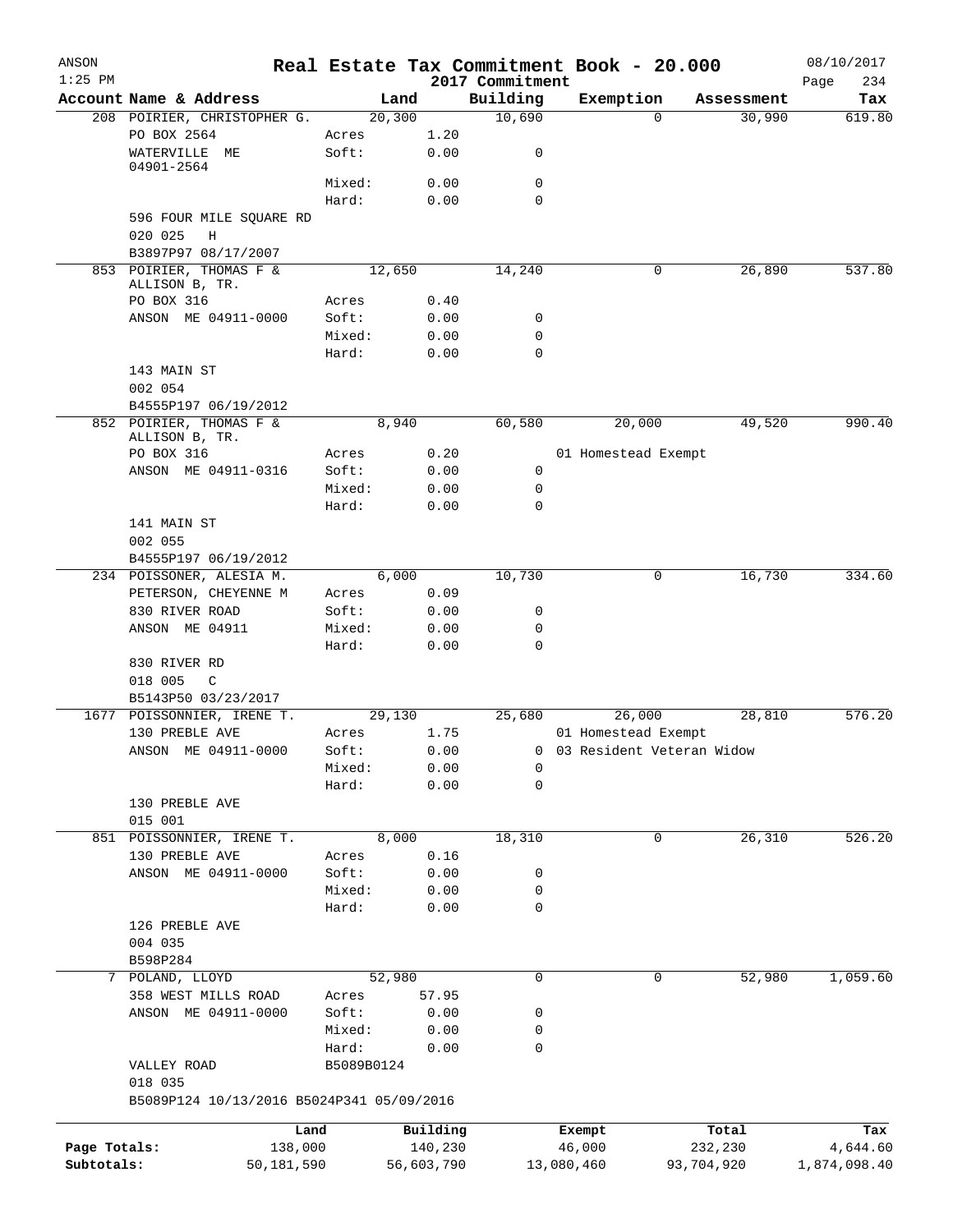| ANSON     |                                   |                |       |                             | Real Estate Tax Commitment Book - 20.000 |            | 08/10/2017         |
|-----------|-----------------------------------|----------------|-------|-----------------------------|------------------------------------------|------------|--------------------|
| $1:25$ PM | Account Name & Address            |                | Land  | 2017 Commitment<br>Building | Exemption                                | Assessment | 235<br>Page<br>Tax |
|           | 76 POLLOCK, RONALD                |                | 7,200 | 21,670                      | $\Omega$                                 | 28,870     | 577.40             |
|           | PO BOX 21                         | Acres          | 0.36  |                             |                                          |            |                    |
|           | NORTH ANSON ME 04958              | Soft:          | 0.00  | 0                           |                                          |            |                    |
|           |                                   | Mixed:         | 0.00  | 0                           |                                          |            |                    |
|           |                                   | Hard:          | 0.00  | $\mathbf 0$                 |                                          |            |                    |
|           | 42 NEW PORTLAND RD                | B4972P0283     |       |                             |                                          |            |                    |
|           | 008 024                           |                |       |                             |                                          |            |                    |
|           | B4972P283 10/27/2015              |                |       |                             |                                          |            |                    |
|           | 1550 POLLOCK, RONALD E.           | 29,530         |       | 120,390                     | 0                                        | 149,920    | 2,998.40           |
|           | 14 ESSEX STREET                   | Acres          | 20.00 |                             |                                          |            |                    |
|           | MIDDLETON MA<br>01949-0000        | Soft:          | 0.00  | 0                           |                                          |            |                    |
|           |                                   | Mixed:         | 0.00  | $\mathbf 0$                 |                                          |            |                    |
|           |                                   | Hard:          | 0.00  | $\mathbf 0$                 |                                          |            |                    |
|           | 58 NEW PORTLAND RD<br>018 041     | FARMLAND CLASS |       |                             |                                          |            |                    |
|           | B4879P319 02/18/2015              |                |       |                             |                                          |            |                    |
|           | 855 POMELOW, BRIAN L &<br>KATHY L | 28,000         |       | 53,020                      | 20,000                                   | 61,020     | 1,220.40           |
|           | 476 CAMPGROUND RD                 | Acres          | 6.50  |                             | 01 Homestead Exempt                      |            |                    |
|           | NORTH ANSON ME<br>04958-0000      | Soft:          | 0.00  | 0                           |                                          |            |                    |
|           |                                   | Mixed:         | 0.00  | 0                           |                                          |            |                    |
|           |                                   | Hard:          | 0.00  | 0                           |                                          |            |                    |
|           | 476 CAMPGROUND RD                 |                |       |                             |                                          |            |                    |
|           | 018 016                           |                |       |                             |                                          |            |                    |
|           | B995P168                          |                |       |                             |                                          |            |                    |
| 1795      | POMELOW, JEFFREY                  | 22,060         |       | 10,790                      | 0                                        | 32,850     | 657.00             |
|           | 203 N MAIN ST                     | Acres          | 2.37  |                             |                                          |            |                    |
|           | SOLON ME 04079-3005               | Soft:          | 0.00  | 0                           |                                          |            |                    |
|           |                                   | Mixed:         | 0.00  | 0                           |                                          |            |                    |
|           |                                   | Hard:          | 0.00  | 0                           |                                          |            |                    |
|           | 47 FOUR MILE SQUARE RD            |                |       |                             |                                          |            |                    |
|           | 020 022<br>$2 \quad 1$            |                |       |                             |                                          |            |                    |
|           | B3003P195                         |                |       |                             |                                          |            |                    |
|           | 1776 POMERLEAU, MIRNA M           | 10,950         |       | 25,130                      | 20,000                                   | 16,080     | 321.60             |
|           | 83 EMBDEN POND RD                 | Acres          | 0.30  |                             | 01 Homestead Exempt                      |            |                    |
|           | NORTH ANSON ME<br>04958-0000      | Soft:          | 0.00  | 0                           |                                          |            |                    |
|           |                                   | Mixed:         | 0.00  | 0                           |                                          |            |                    |
|           |                                   | Hard:          | 0.00  | $\mathbf 0$                 |                                          |            |                    |
|           | 83 EMBDEN POND RD                 |                |       |                             |                                          |            |                    |
|           | 009 015<br>A                      |                |       |                             |                                          |            |                    |
|           | B2998P222                         |                |       |                             |                                          |            |                    |
|           | 857 POST, TERRY A                 | 21,950         |       | 42,600                      | 20,000                                   | 44,550     | 891.00             |
|           | 947 VALLEY RD                     | Acres          | 2.30  |                             | 01 Homestead Exempt                      |            |                    |
|           | ANSON ME 04911-0000               | Soft:          | 0.00  | 0                           |                                          |            |                    |
|           |                                   | Mixed:         | 0.00  | 0                           |                                          |            |                    |
|           |                                   | Hard:          | 0.00  | 0                           |                                          |            |                    |
|           | 947 VALLEY RD                     |                |       |                             |                                          |            |                    |
|           | 021 002<br>A                      |                |       |                             |                                          |            |                    |
|           | B1870P52                          |                |       |                             |                                          |            |                    |
|           |                                   |                |       |                             |                                          |            |                    |

|              | Land       | Building   | Exempt     | Total      | Tax          |
|--------------|------------|------------|------------|------------|--------------|
| Page Totals: | 119,690    | 273,600    | 60,000     | 333,290    | 6,665.80     |
| Subtotals:   | 50,301,280 | 56,877,390 | 13,140,460 | 94,038,210 | 1,880,764.20 |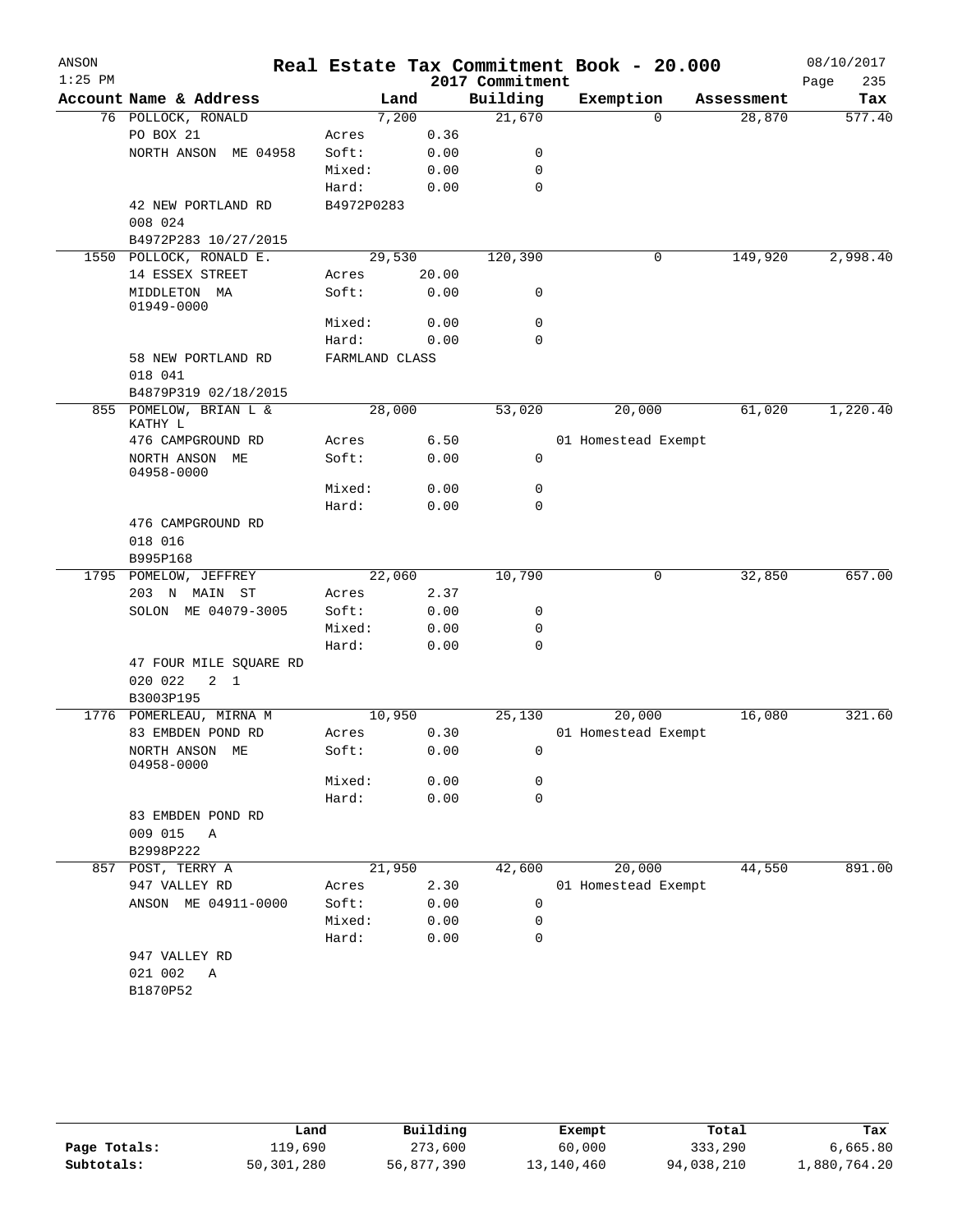| ANSON     |                                           |                 |              |                 | Real Estate Tax Commitment Book - 20.000 |            | 08/10/2017  |
|-----------|-------------------------------------------|-----------------|--------------|-----------------|------------------------------------------|------------|-------------|
| $1:25$ PM |                                           |                 |              | 2017 Commitment |                                          |            | 236<br>Page |
|           | Account Name & Address                    |                 | Land         | Building        | Exemption                                | Assessment | Tax         |
|           | 1533 POULIN, DELANN T                     |                 | 31,500       | 31,990          | 26,000                                   | 37,490     | 749.80      |
|           | PO BOX 246<br>NORTH ANSON ME              | Acres           | 10.00        |                 | 01 Homestead Exempt                      |            |             |
|           | 04958-0246                                | Soft:           | 0.00         |                 | 0 06 Disabled Vet. Res.                  |            |             |
|           |                                           | Mixed:          | 0.00         | 0               |                                          |            |             |
|           |                                           | Hard:           | 0.00         | $\mathbf 0$     |                                          |            |             |
|           | 165 SKIDMORE RD                           |                 |              |                 |                                          |            |             |
|           | 023 015<br>D                              |                 |              |                 |                                          |            |             |
|           | B3873P267 06/25/2007                      |                 |              |                 |                                          |            |             |
|           | 860 POWER, DOUGLAS K                      |                 | 18,150       | $\mathbf 0$     | 0                                        | 18,150     | 363.00      |
|           | 3 NORTH LAKEVIEW RD                       | Acres           | 5.10         |                 |                                          |            |             |
|           | NORTON MA 02766-0000                      | Soft:           | 0.00         | 0               |                                          |            |             |
|           |                                           | Mixed:          | 0.00         | 0               |                                          |            |             |
|           |                                           | Hard:           | 0.00         | $\mathbf 0$     |                                          |            |             |
|           |                                           |                 |              |                 |                                          |            |             |
|           | 012 009 19                                |                 |              |                 |                                          |            |             |
|           | B1420P133<br>1815 POWER, MARK &           |                 | 30,430       | 3,000           | 0                                        | 33,430     | 668.60      |
|           | NOWINSKI, LAWRENCE                        | Acres           | 29.85        |                 |                                          |            |             |
|           | 121 WINSAW ROAD                           | Soft:           | 0.00         | 0               |                                          |            |             |
|           | NEW GLOUCESTER ME                         | Mixed:          | 0.00         | 0               |                                          |            |             |
|           | 04260-0000                                |                 |              |                 |                                          |            |             |
|           |                                           | Hard:           | 0.00         | $\mathbf 0$     |                                          |            |             |
|           |                                           |                 |              |                 |                                          |            |             |
|           | 021 011 2                                 |                 |              |                 |                                          |            |             |
|           | B2302P223                                 |                 |              |                 |                                          |            |             |
|           | 760 POWERS, NORA L                        |                 | 12,000       | 35,660          | 0                                        | 47,660     | 953.20      |
|           | PO BOX 402                                | Acres           | 0.16         |                 |                                          |            |             |
|           | ANSON ME 04911-0402                       | Soft:           | 0.00         | 0               |                                          |            |             |
|           |                                           | Mixed:<br>Hard: | 0.00<br>0.00 | 0<br>0          |                                          |            |             |
|           | 55 MAIN ST                                |                 |              |                 |                                          |            |             |
|           | 001 096<br>B                              |                 |              |                 |                                          |            |             |
|           | B3607P166 12/15/2005 B3471P226 04/19/2005 |                 |              |                 |                                          |            |             |
|           | 1991 PREBLE, ARLISS & CHERYL              |                 | 0            | 16,600          | 16,600                                   | 0          | 0.00        |
|           | 75 HILLTOP ROAD                           |                 |              |                 | 01 Homestead Exempt                      |            |             |
|           | ANSON ME 04911                            |                 |              |                 |                                          |            |             |
|           |                                           |                 |              |                 |                                          |            |             |
|           |                                           |                 |              |                 |                                          |            |             |
|           |                                           |                 |              |                 |                                          |            |             |
|           | 004 026 ON2                               |                 |              |                 |                                          |            |             |
|           | 864 PREBLE, ARLISS T.                     |                 | 26,630       | 0               | 0                                        | 26,630     | 532.60      |
|           | PREBLE, CHERYL A.                         | Acres           | 2.75         |                 |                                          |            |             |
|           | 75 HILLTOP RD                             | Soft:           | 0.00         | 0               |                                          |            |             |
|           | ANSON ME 04911-0000                       | Mixed:          | 0.00         | 0               |                                          |            |             |
|           |                                           | Hard:           | 0.00         | $\mathbf 0$     |                                          |            |             |
|           | 75 HILLTOP RD<br>004 026                  |                 | LIFE ESTATE  |                 |                                          |            |             |
|           | B4879P98 02/10/2015                       |                 |              |                 |                                          |            |             |
|           |                                           |                 |              |                 |                                          |            |             |

|              | Land       | Building   | Exempt     | Total      | Tax          |
|--------------|------------|------------|------------|------------|--------------|
| Page Totals: | 118,710    | 87,250     | 42,600     | 163,360    | 3,267.20     |
| Subtotals:   | 50,419,990 | 56,964,640 | 13,183,060 | 94,201,570 | 1,884,031.40 |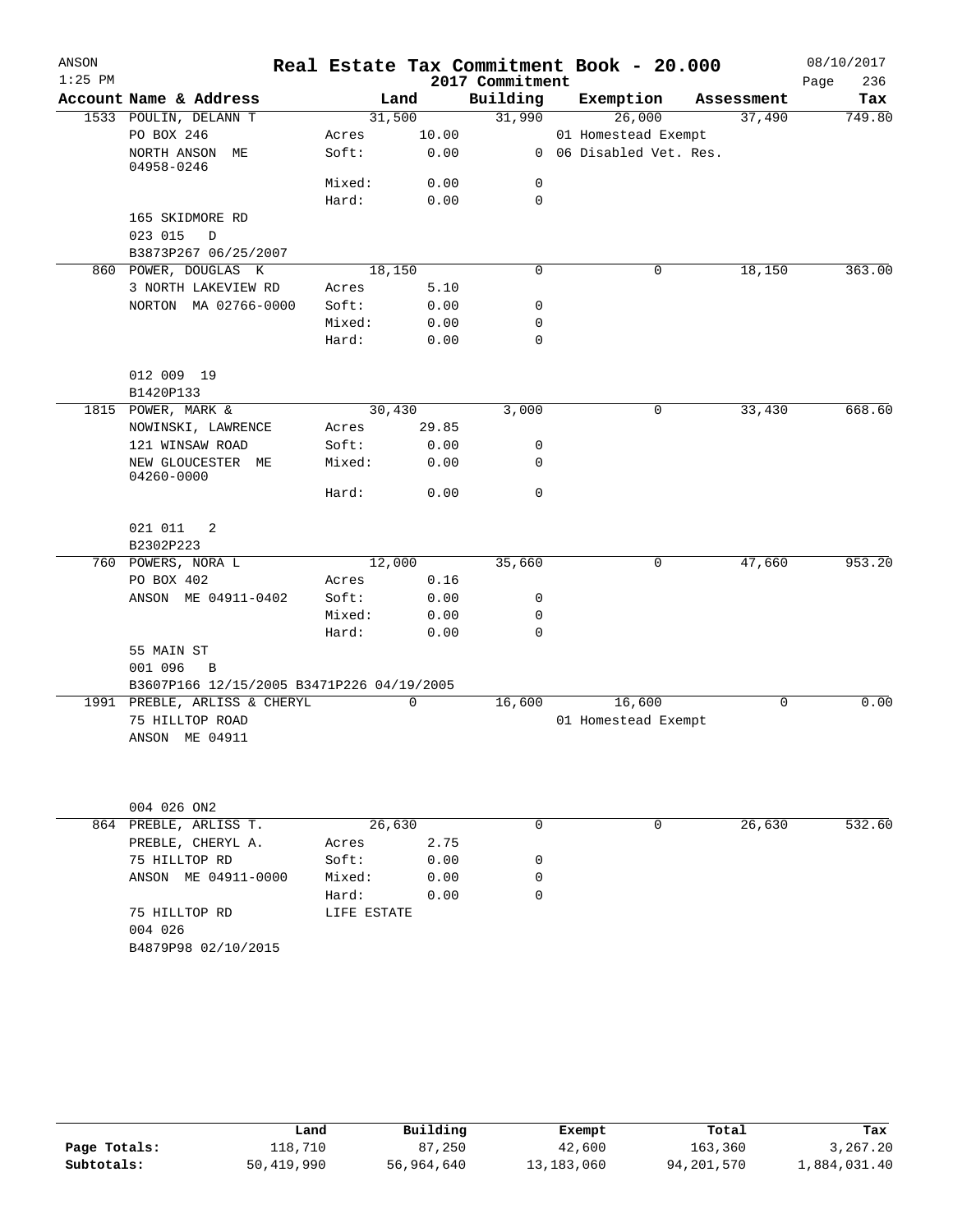| ANSON     |                                                  |                          |              |                         | Real Estate Tax Commitment Book - 20.000 |                     | 08/10/2017   |
|-----------|--------------------------------------------------|--------------------------|--------------|-------------------------|------------------------------------------|---------------------|--------------|
| $1:25$ PM |                                                  |                          |              | 2017 Commitment         |                                          |                     | 237<br>Page  |
|           | Account Name & Address<br>863 PREBLE, LORRAINE M | 3,450                    | Land         | Building<br>$\mathbf 0$ | Exemption<br>$\Omega$                    | Assessment<br>3,450 | Tax<br>69.00 |
|           | (Life Estate)                                    |                          |              |                         |                                          |                     |              |
|           | MOODY DANIEL R. &<br>SZCZEPANIAK, LISA M.        | Acres                    | 25.00        |                         |                                          |                     |              |
|           | 76 HILLTOP RD                                    | Soft:                    | 17.00        | 2,040                   |                                          |                     |              |
|           | ANSON ME 04911-0000                              | Mixed:                   | 8.00         | 1,408                   |                                          |                     |              |
|           |                                                  | Hard:                    | 0.00         | $\mathbf 0$             |                                          |                     |              |
|           |                                                  | TREE GROWTH, LIFE ESTATE |              |                         |                                          |                     |              |
|           | 010 032                                          |                          |              |                         |                                          |                     |              |
|           | B4879P96 02/10/2015 B4334P212 11/01/2010         |                          |              |                         |                                          |                     |              |
|           | 865 PREBLE, LORRAINE M<br>(Life Estate)          | 30,370                   |              | 91,040                  | 20,000                                   | 101,410             | 2,028.20     |
|           | MOODY DANIEL R. &<br>SZCZEPANIAK, LISA M.        | Acres                    | 29.00        |                         | 01 Homestead Exempt                      |                     |              |
|           | 76 HILLTOP RD                                    | Soft:                    | 21.00        | 2,520                   |                                          |                     |              |
|           | ANSON ME 04911-0000                              | Mixed:                   | 2.00         | 352                     |                                          |                     |              |
|           |                                                  | Hard:                    | 0.00         | $\mathbf 0$             |                                          |                     |              |
|           | 76 HILLTOP RD<br>010 035                         | TREE GROWTH, LIFE ESTATE |              |                         |                                          |                     |              |
|           | B4879P96 02/10/2015                              |                          |              |                         |                                          |                     |              |
|           | 1692 PRESTHOLT, ALBERT                           | 16,500                   |              | 0                       | 0                                        | 16,500              | 330.00       |
|           | 471 W 25TH STREET                                | Acres                    | 4.00         |                         |                                          |                     |              |
|           | SAN BERNARDINO CA<br>92405                       | Soft:                    | 0.00         | 0                       |                                          |                     |              |
|           |                                                  | Mixed:                   | 0.00         | 0                       |                                          |                     |              |
|           |                                                  | Hard:                    | 0.00         | 0                       |                                          |                     |              |
|           | 214 SPENCER RD                                   |                          |              |                         |                                          |                     |              |
|           | 020 012<br>$\mathsf{C}$                          |                          |              |                         |                                          |                     |              |
|           | B2154P53<br>723 PRICE, CHARLES E & AMY           | 18,660                   |              | 50,430                  | 0                                        | 69,090              | 1,381.80     |
|           | B                                                |                          |              |                         |                                          |                     |              |
|           | 3 BEANE STREET                                   | Acres                    | 0.87         |                         |                                          |                     |              |
|           | ANSON ME 04911-0000                              | Soft:                    | 0.00         | 0                       |                                          |                     |              |
|           |                                                  | Mixed:                   | 0.00         | 0                       |                                          |                     |              |
|           |                                                  | Hard:                    | 0.00         | 0                       |                                          |                     |              |
|           | 104 PREBLE AVE                                   |                          |              |                         |                                          |                     |              |
|           | 004 003<br>B                                     |                          |              |                         |                                          |                     |              |
|           | B3241P49                                         |                          |              |                         |                                          |                     |              |
|           | 866 PRICE, CHARLES F<br>PO BOX 344               | 18,440<br>Acres          |              |                         | 57,860 20,000<br>01 Homestead Exempt     | 56,300              | 1,126.00     |
|           | ANSON ME 04911-0344                              | Soft:                    | 0.85<br>0.00 | $\mathbf 0$             |                                          |                     |              |
|           |                                                  | Mixed:                   | 0.00         | 0                       |                                          |                     |              |
|           |                                                  | Hard:                    | 0.00         | 0                       |                                          |                     |              |
|           | 15 WILSON ST                                     |                          |              |                         |                                          |                     |              |
|           | 003 067                                          |                          |              |                         |                                          |                     |              |
|           | B1104P345                                        |                          |              |                         |                                          |                     |              |
|           | 288 PRICE, CHRISTOPHER J. & 11,310<br>R. JAMES   |                          |              | 1,830                   | 0                                        | 13,140              | 262.80       |
|           | 541 BIGELOW HILL ROAD                            | Acres                    | 0.50         |                         |                                          |                     |              |
|           | SKOWHEGAN ME<br>04976-0000                       | Soft:                    | 0.00         | 0                       |                                          |                     |              |
|           |                                                  | Mixed:                   | 0.00         | 0                       |                                          |                     |              |
|           |                                                  | Hard:                    | 0.00         | 0                       |                                          |                     |              |
|           |                                                  |                          |              |                         |                                          |                     |              |
|           | MAGOFF ROAD                                      |                          |              |                         |                                          |                     |              |
|           | 022 036 B<br>B4470P274 12/02/2011                |                          |              |                         |                                          |                     |              |

|              | Land       | Building   | Exempt     | Total      | Tax          |
|--------------|------------|------------|------------|------------|--------------|
| Page Totals: | 98,730     | 201,160    | 40,000     | 259,890    | 5,197.80     |
| Subtotals:   | 50,518,720 | 57,165,800 | 13,223,060 | 94,461,460 | 1,889,229.20 |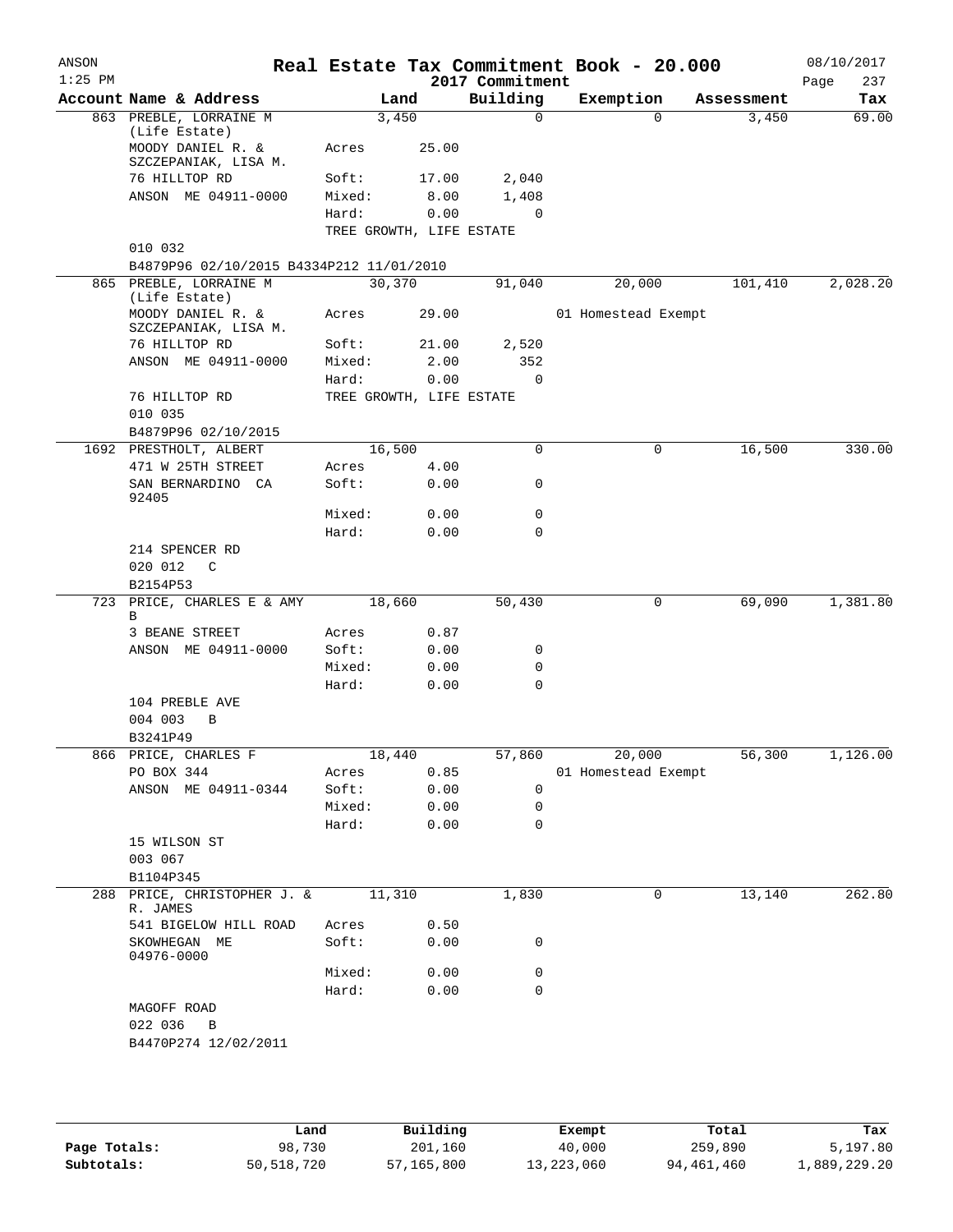| ANSON     |                                               |                        |      |                 | Real Estate Tax Commitment Book - 20.000 |            | 08/10/2017  |
|-----------|-----------------------------------------------|------------------------|------|-----------------|------------------------------------------|------------|-------------|
| $1:25$ PM |                                               |                        |      | 2017 Commitment |                                          |            | 238<br>Page |
|           | Account Name & Address                        | Land                   |      | Building        | Exemption                                | Assessment | Tax         |
|           | 870 PRICE, ROLAND L & BETTY<br>Η              | 15,140                 |      | 42,460          | 26,000                                   | 31,600     | 632.00      |
|           | 3 BEANE ST                                    | Acres                  | 0.31 |                 | 01 Homestead Exempt                      |            |             |
|           | ANSON ME 04911-0000                           | Soft:                  | 0.00 |                 | 0 03 Resident Veteran Widow              |            |             |
|           |                                               | Mixed:                 | 0.00 | $\mathbf 0$     |                                          |            |             |
|           |                                               | Hard:                  | 0.00 | 0               |                                          |            |             |
|           | 3 BEANE ST                                    |                        |      |                 |                                          |            |             |
|           | 002 016 & 17                                  |                        |      |                 |                                          |            |             |
|           | B879P489                                      |                        |      |                 |                                          |            |             |
|           | 441 PRICE, STEPHEN K                          | 14,000                 |      | 69,610          | 20,000                                   | 63,610     | 1,272.20    |
|           | PO BOX 221                                    | Acres                  | 0.49 |                 | 01 Homestead Exempt                      |            |             |
|           | ANSON ME 04911-0221                           | Soft:                  | 0.00 | 0               |                                          |            |             |
|           |                                               | Mixed:                 | 0.00 | 0               |                                          |            |             |
|           |                                               | Hard:                  | 0.00 | $\mathbf 0$     |                                          |            |             |
|           | 23 PINE ST                                    |                        |      |                 |                                          |            |             |
|           | 002 038                                       |                        |      |                 |                                          |            |             |
|           | B3274P152                                     |                        |      |                 |                                          |            |             |
|           | 1512 PRICE, WILLIAM G.                        | 11,140                 |      | 55,680          | 0                                        | 66,820     | 1,336.40    |
|           | PRICE, AMY S.                                 | Acres                  | 0.31 |                 |                                          |            |             |
|           | 340 FOXRIDGE ROAD                             | Soft:                  | 0.00 | 0               |                                          |            |             |
|           | ORANGE PARK FL 32065                          | Mixed:                 | 0.00 | 0               |                                          |            |             |
|           |                                               | Hard:                  | 0.00 | 0               |                                          |            |             |
|           | 14 BEANE ST                                   |                        |      |                 |                                          |            |             |
|           | 002 014<br>B                                  |                        |      |                 |                                          |            |             |
|           | B4840P82 10/06/2014<br>1821 PRICE, WILLIAM G. | 9,900                  |      | $\Omega$        | 0                                        | 9,900      | 198.00      |
|           | PRICE, AMY S.                                 | Acres                  | 2.60 |                 |                                          |            |             |
|           | 340 FOXRIDGE ROAD                             | Soft:                  | 0.00 | 0               |                                          |            |             |
|           | ORANGE PARK FL 32065                          | Mixed:                 | 0.00 | 0               |                                          |            |             |
|           |                                               | Hard:                  | 0.00 | 0               |                                          |            |             |
|           |                                               |                        |      |                 |                                          |            |             |
|           | 002 008<br>Α                                  |                        |      |                 |                                          |            |             |
|           | B4840P82 10/06/2014                           |                        |      |                 |                                          |            |             |
|           | 81 PRIEST, DARREN H                           | 20,000                 |      | 36,160          | 0                                        | 56,160     | 1,123.20    |
|           | 64 RUSTY DRIVE                                | Acres                  | 1.00 |                 |                                          |            |             |
|           | EMBDEN ME 04958-0000                          | Soft:                  | 0.00 | 0               |                                          |            |             |
|           |                                               | Mixed:                 | 0.00 | 0               |                                          |            |             |
|           |                                               | Hard:                  | 0.00 | 0               |                                          |            |             |
|           | 441 RIVER RD                                  |                        |      |                 |                                          |            |             |
|           | 016 027                                       |                        |      |                 |                                          |            |             |
|           | B3664P170 04/24/2006                          |                        |      |                 |                                          |            |             |
|           | 868 PRIEST, DONALD W &<br>DIANNE R            | 21,200                 |      | 66,310          | 26,000                                   | 61,510     | 1,230.20    |
|           | 130 VALLEY ROAD                               | Acres                  | 1.80 |                 | 01 Homestead Exempt                      |            |             |
|           | NORTH ANSON ME 04958                          | Soft:                  | 0.00 | $\Omega$        | 08 Vietnam Veteran                       |            |             |
|           |                                               | Mixed:                 | 0.00 | 0               |                                          |            |             |
|           |                                               | Hard:                  | 0.00 | $\Omega$        |                                          |            |             |
|           | 130 VALLEY RD                                 | B4992P0338 LIFE ESTATE |      |                 |                                          |            |             |
|           | 018 031<br>B                                  |                        |      |                 |                                          |            |             |
|           | B4992P0338 01/14/2016 B1908P293               |                        |      |                 |                                          |            |             |

|              | Land       | Building   | Exempt     | Total      | Tax          |
|--------------|------------|------------|------------|------------|--------------|
| Page Totals: | 91,380     | 270,220    | 72,000     | 289,600    | 5,792.00     |
| Subtotals:   | 50,610,100 | 57,436,020 | 13,295,060 | 94,751,060 | 1,895,021.20 |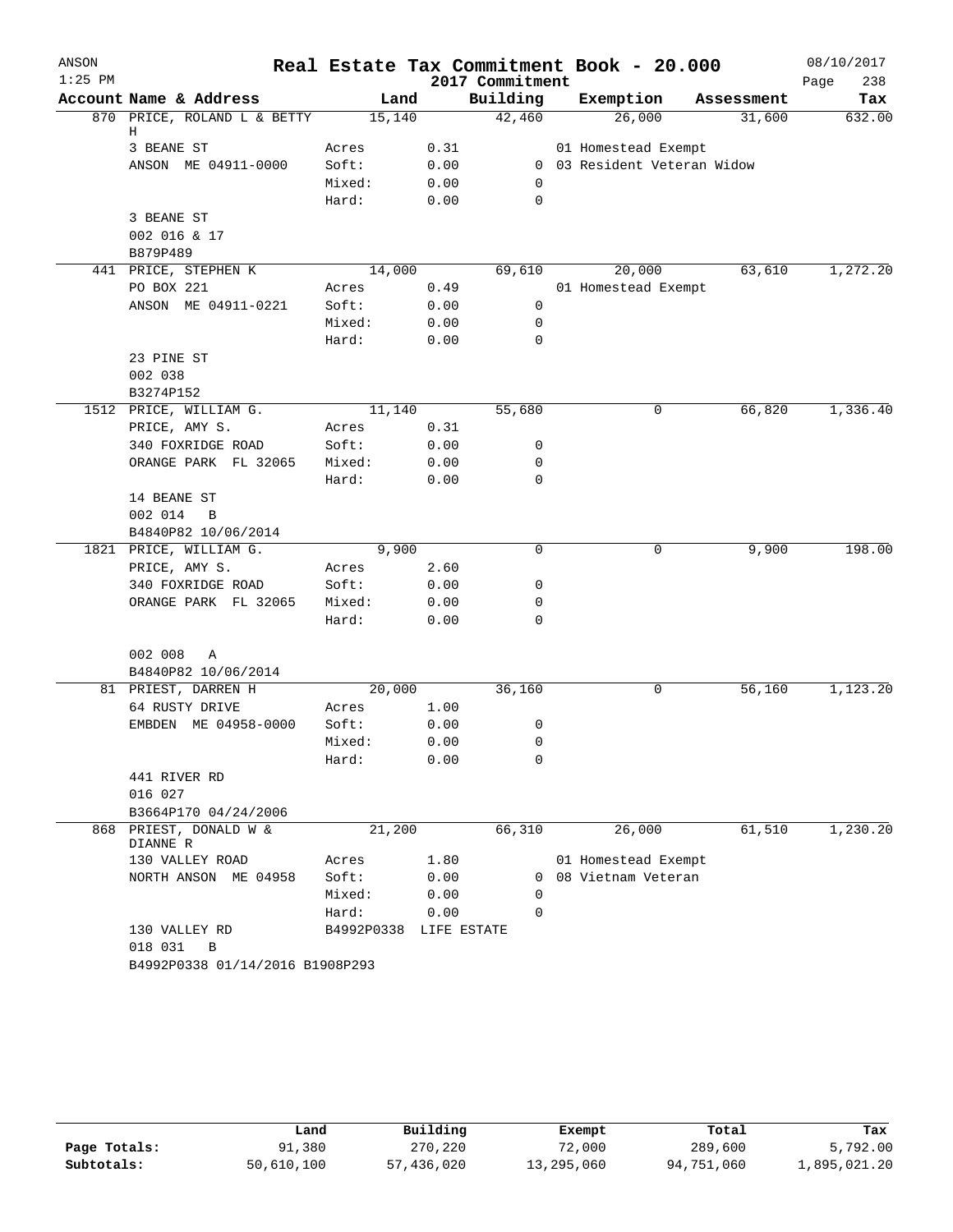| ANSON<br>$1:25$ PM |                                               |                 |               | 2017 Commitment | Real Estate Tax Commitment Book - 20.000 |            | 08/10/2017<br>239 |
|--------------------|-----------------------------------------------|-----------------|---------------|-----------------|------------------------------------------|------------|-------------------|
|                    | Account Name & Address                        |                 | Land          | Building        | Exemption                                | Assessment | Page<br>Tax       |
|                    | 971 PULLEN, WILLIAM R.                        | 35,500          |               | $\mathbf 0$     | $\Omega$                                 | 35,500     | 710.00            |
|                    | 163 SOUTH STANLEY HILL<br>RD                  | Acres           | 32.00         |                 |                                          |            |                   |
|                    | VASSALBORO ME<br>04989-0000                   | Soft:           | 0.00          | 0               |                                          |            |                   |
|                    |                                               | Mixed:          | 0.00          | 0               |                                          |            |                   |
|                    |                                               | Hard:           | 0.00          | 0               |                                          |            |                   |
|                    | 024 025<br>B3641P25 12/12/2005                |                 |               |                 |                                          |            |                   |
|                    | 1543 PUTNAM, BETSY & MARK                     | 17,660          |               | 73,330          | 20,000                                   | 70,990     | 1,419.80          |
|                    | PO BOX 303                                    | Acres           | 0.78          |                 | 01 Homestead Exempt                      |            |                   |
|                    | NORTH ANSON ME<br>04958-0000                  | Soft:           | 0.00          | 0               |                                          |            |                   |
|                    |                                               | Mixed:          | 0.00          | 0               |                                          |            |                   |
|                    |                                               | Hard:           | 0.00          | 0               |                                          |            |                   |
|                    | 11 FAHI POND RD<br>007 016                    |                 |               |                 |                                          |            |                   |
|                    | B3121P349                                     |                 |               |                 |                                          |            |                   |
|                    | 872 QUALEY, CHARLES W JR &<br>BARBARA, TRUST. | 23,000          |               | 91,660          | 20,000                                   | 94,660     | 1,893.20          |
|                    | PO BOX 32                                     | Acres           | 3.00          |                 | 01 Homestead Exempt                      |            |                   |
|                    | NORTH ANSON ME<br>04958-0032                  | Soft:           | 0.00          | 0               |                                          |            |                   |
|                    |                                               | Mixed:          | 0.00          | 0               |                                          |            |                   |
|                    |                                               | Hard:           | 0.00          | 0               |                                          |            |                   |
|                    | 8 FAHI POND RD                                |                 |               |                 |                                          |            |                   |
|                    | 007 008                                       |                 |               |                 |                                          |            |                   |
|                    | B3872P329 05/23/2007                          |                 |               |                 |                                          |            |                   |
|                    | 876 QUIMBY, ARTHUR<br>248 SOLON RD            | 23,000<br>Acres | 3.00          | 48,220          | 0                                        | 71,220     | 1,424.40          |
|                    | NORTH ANSON ME<br>04958-0000                  | Soft:           | 0.00          | 0               |                                          |            |                   |
|                    |                                               | Mixed:          | 0.00          | 0               |                                          |            |                   |
|                    |                                               | Hard:           | 0.00          | $\mathbf 0$     |                                          |            |                   |
|                    | 248 SOLON RD<br>024 019 B                     |                 |               |                 |                                          |            |                   |
|                    | B4900P280 B4900P286 04/30/2015                |                 |               |                 |                                          |            |                   |
|                    | 881 QUIMBY, WILLIAM A                         |                 | 21,050        |                 | 80,370 20,000                            | 81,420     | 1,628.40          |
|                    | 15 DEPOT STREET                               | Acres           | 1.70          |                 | 01 Homestead Exempt                      |            |                   |
|                    | NORTH ANSON ME<br>04958-0271                  | Soft:           | 0.00          | $\mathbf 0$     |                                          |            |                   |
|                    |                                               | Mixed:          | 0.00          | 0               |                                          |            |                   |
|                    |                                               | Hard:           | 0.00          | 0               |                                          |            |                   |
|                    | 15 DEPOT ST                                   | B4964P0145      |               |                 |                                          |            |                   |
|                    | 005 002 B                                     |                 |               |                 |                                          |            |                   |
|                    | B4964P145 10/14/2015                          |                 |               |                 |                                          |            |                   |
|                    | 1965 QUINN, JEFFERY                           | 59,800          |               | 143,510         | 0                                        | 203,310    | 4,066.20          |
|                    | 136 EMBDEN POND ROAD<br>NORTH ANSON ME        | Acres<br>Soft:  | 44.60<br>0.00 | 0               |                                          |            |                   |
|                    | 04958-0000                                    | Mixed:          | 0.00          | 0               |                                          |            |                   |
|                    |                                               |                 |               | 0               |                                          |            |                   |
|                    | 102 EMBDEN POND RD                            | Hard:           | 0.00          |                 |                                          |            |                   |
|                    | 018 043                                       |                 |               |                 |                                          |            |                   |
|                    | B4838P295 10/03/2014                          |                 |               |                 |                                          |            |                   |
|                    |                                               |                 |               |                 |                                          |            |                   |
|                    |                                               |                 |               |                 |                                          |            |                   |

|              | Land       | Building   | Exempt     | Total      | Tax          |
|--------------|------------|------------|------------|------------|--------------|
| Page Totals: | 180,010    | 437,090    | 60,000     | 557,100    | 11,142.00    |
| Subtotals:   | 50,790,110 | 57,873,110 | 13,355,060 | 95,308,160 | 1,906,163.20 |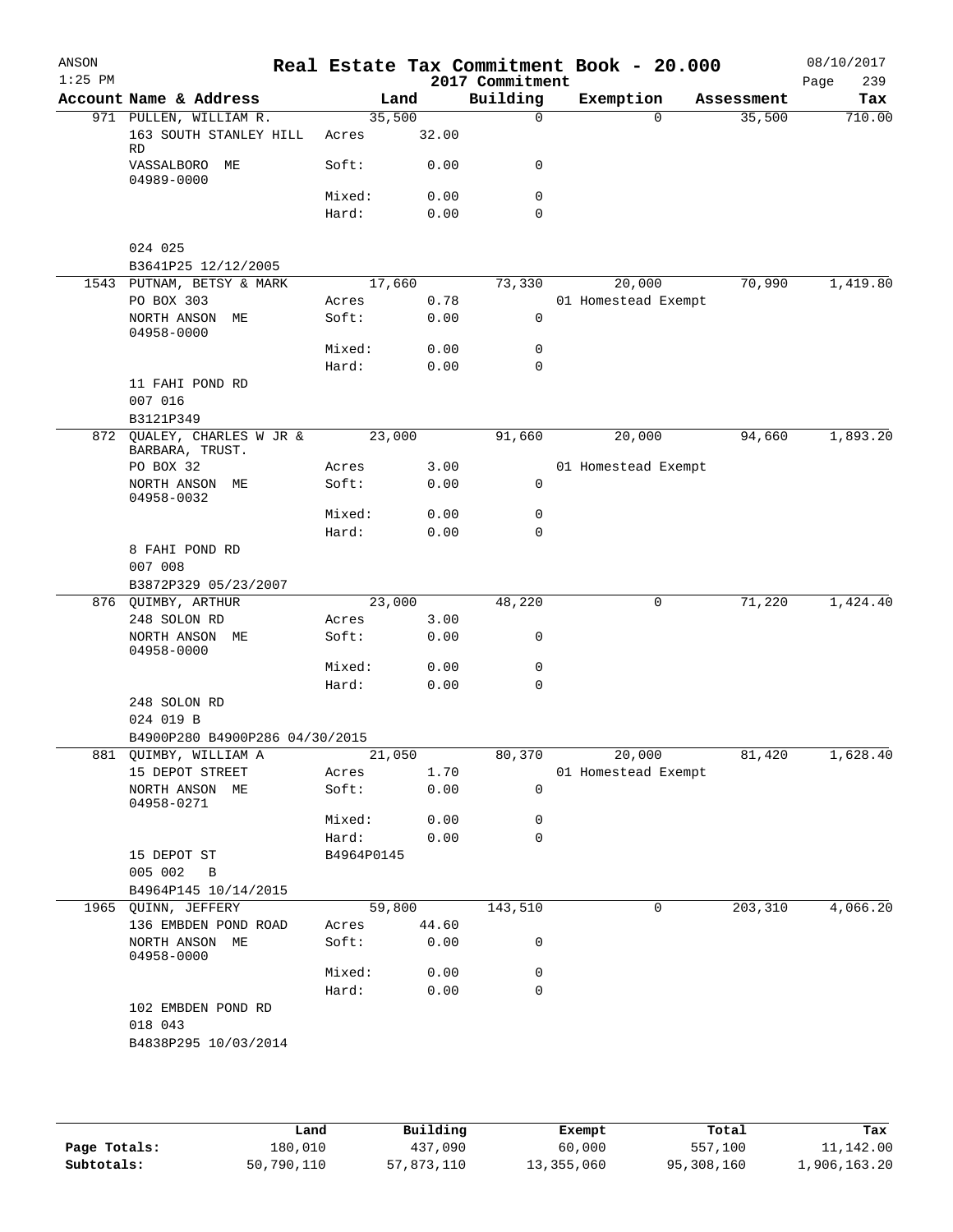| ANSON     |                                                    |         |       |                 | Real Estate Tax Commitment Book - 20.000 |            | 08/10/2017  |
|-----------|----------------------------------------------------|---------|-------|-----------------|------------------------------------------|------------|-------------|
| $1:25$ PM | Account Name & Address                             |         |       | 2017 Commitment |                                          |            | 240<br>Page |
|           |                                                    |         | Land  | Building        | Exemption                                | Assessment | Tax         |
|           | 925 QUINN, JEFFERY                                 | 29,600  |       | 0               | $\Omega$                                 | 29,600     | 592.00      |
|           | 5 FORTIN WAY                                       | Acres   | 63.40 |                 |                                          |            |             |
|           | LEWISTON ME 04240-0000                             | Soft:   | 0.00  | 0               |                                          |            |             |
|           |                                                    | Mixed:  | 0.00  | 0               |                                          |            |             |
|           |                                                    | Hard:   | 0.00  | 0               |                                          |            |             |
|           | 023 034                                            |         |       |                 |                                          |            |             |
|           | B4838P295 10/03/2014                               |         |       |                 |                                          |            |             |
| 878       | OUINT, MITCHELL B &<br>EMILY D                     | 20, 300 |       | 81,660          | 26,000                                   | 75,960     | 1,519.20    |
|           | PO BOX 278                                         | Acres   | 1.20  |                 | 01 Homestead Exempt                      |            |             |
|           | NORTH ANSON ME<br>04958-0278                       | Soft:   | 0.00  |                 | 0 02 Resident Veteran                    |            |             |
|           |                                                    | Mixed:  | 0.00  | 0               |                                          |            |             |
|           |                                                    | Hard:   | 0.00  | $\mathbf 0$     |                                          |            |             |
|           | 14 FAHI POND RD<br>007 008<br>B                    |         |       |                 |                                          |            |             |
|           | B695P52                                            |         |       |                 |                                          |            |             |
|           | 884 RAC REALTY TRUST                               | 39,000  |       | 10,150          | 0                                        | 49,150     | 983.00      |
|           | <b>38 BENTON CIRCLE</b>                            | Acres   | 9.50  |                 |                                          |            |             |
|           | READING MA 01867-0000                              | Soft:   | 0.00  | 0               |                                          |            |             |
|           |                                                    | Mixed:  | 0.00  | 0               |                                          |            |             |
|           |                                                    | Hard:   | 0.00  | 0               |                                          |            |             |
|           | 141 VALLEY RD                                      |         |       |                 |                                          |            |             |
|           | 018 030                                            |         |       |                 |                                          |            |             |
|           | B1301P14                                           |         |       |                 |                                          |            |             |
|           | 25 RADNAI, RAPHAEL                                 | 21,500  |       | 67,750          | 20,000                                   | 69,250     | 1,385.00    |
|           | 388 EMBDEN POND RD                                 | Acres   | 2.00  |                 | 01 Homestead Exempt                      |            |             |
|           | NORTH ANSON ME<br>04958-0000                       | Soft:   | 0.00  | 0               |                                          |            |             |
|           |                                                    | Mixed:  | 0.00  | 0               |                                          |            |             |
|           |                                                    | Hard:   | 0.00  | 0               |                                          |            |             |
|           | 388 EMBDEN POND RD<br>023 029                      |         |       |                 |                                          |            |             |
|           | B5060P117 08/10/2016 B4190P265 09/09/2009          |         |       |                 |                                          |            |             |
| 1107      | RAFFERTY, LEONARD P.,<br>III                       | 15,880  |       | 40,290          | 0                                        | 56,170     | 1,123.40    |
|           | 75 EMBDEN POND RD                                  | Acres   | 0.63  |                 |                                          |            |             |
|           | NORTH ANSON ME 04958                               | Soft:   | 0.00  | 0               |                                          |            |             |
|           |                                                    | Mixed:  | 0.00  | 0               |                                          |            |             |
|           |                                                    | Hard:   | 0.00  | 0               |                                          |            |             |
|           | 75 EMBDEN POND RD<br>009 045                       |         |       |                 |                                          |            |             |
|           | B4368P131 02/11/2011                               |         |       |                 |                                          |            |             |
|           | 1531 RAGAN, ALEX & MELISSSA<br>19 CANAL VIEW DRIVE |         | 0     | 67,600          | 0                                        | 67,600     | 1,352.00    |
|           | LAWRENCEVILLE NJ<br>08648-0000                     |         |       |                 |                                          |            |             |
|           | 261 GREENLEAF RD                                   |         |       |                 |                                          |            |             |
|           | 013 025 A ON                                       |         |       |                 |                                          |            |             |

|              | Land       | Building   | Exempt     | Total      | Tax          |
|--------------|------------|------------|------------|------------|--------------|
| Page Totals: | 126,280    | 267,450    | 46,000     | 347,730    | 6,954.60     |
| Subtotals:   | 50,916,390 | 58,140,560 | 13,401,060 | 95,655,890 | 1,913,117.80 |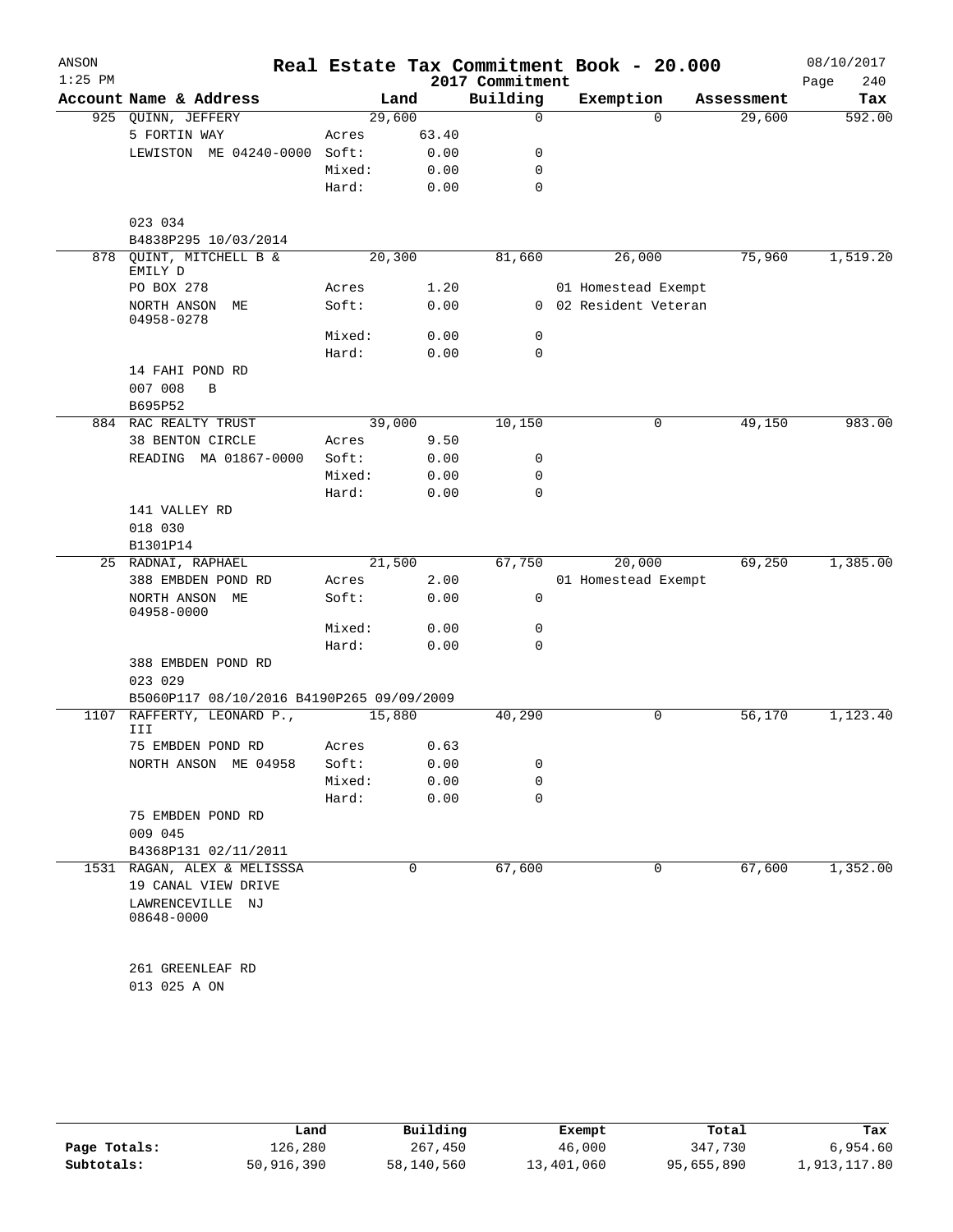| ANSON     |                                     |             |        |                                    | Real Estate Tax Commitment Book - 20.000 |            | 08/10/2017  |
|-----------|-------------------------------------|-------------|--------|------------------------------------|------------------------------------------|------------|-------------|
| $1:25$ PM |                                     |             |        | 2017 Commitment                    |                                          |            | Page<br>241 |
|           | Account Name & Address              |             | Land   | Building                           | Exemption                                | Assessment | Tax         |
|           | 1885 RAGAN, ALEXANDER T. IV         | 22,550      |        | 840                                | $\Omega$                                 | 23,390     | 467.80      |
|           | 19 CANAL VIEW DRIVE                 | Acres       | 2.70   |                                    |                                          |            |             |
|           | LAWRENCEVILLE NJ<br>08648-0000      | Soft:       | 0.00   | 0                                  |                                          |            |             |
|           |                                     | Mixed:      | 0.00   | $\mathbf 0$                        |                                          |            |             |
|           |                                     | Hard:       | 0.00   | $\Omega$                           |                                          |            |             |
|           | 013 025 A                           |             |        |                                    |                                          |            |             |
|           | B4838P98 10/02/2014                 |             |        |                                    |                                          |            |             |
|           | 888 RANDALL, LEWIS G &<br>BARBARA J | 33,060      |        | 15,940                             | 0                                        | 49,000     | 980.00      |
|           | PO BOX 449                          | Acres       | 16.56  |                                    |                                          |            |             |
|           | ANSON ME 04911-0449                 | Soft:       | 0.00   | 0                                  |                                          |            |             |
|           |                                     | Mixed:      | 0.00   | $\mathbf 0$                        |                                          |            |             |
|           |                                     | Hard:       | 0.00   | $\mathbf 0$                        |                                          |            |             |
|           | 79 WYNDING WAY                      |             |        |                                    |                                          |            |             |
|           | 012 001<br>$\mathbf 1$              |             |        |                                    |                                          |            |             |
|           | B1834P6                             |             |        |                                    |                                          |            |             |
|           | 405 RANDALL, MAUREEN D. &           | 36,800      |        | 68,310                             | 20,000                                   | 85,110     | 1,702.20    |
|           | CARREIRO, DERIVAL M.                | Acres       | 15.30  |                                    | 01 Homestead Exempt                      |            |             |
|           | 458 MT. HOPE ST.                    | Soft:       | 0.00   | 0                                  |                                          |            |             |
|           | NORTH ATTLEBORO MA<br>02760-0000    | Mixed:      | 0.00   | $\mathbf 0$                        |                                          |            |             |
|           |                                     | Hard:       | 0.00   | $\mathbf 0$                        |                                          |            |             |
|           | 101 FAHI POND RD<br>024 006         |             |        |                                    |                                          |            |             |
|           | B4350P8 12/10/2010                  |             |        |                                    |                                          |            |             |
|           | 1378 RANDALL, ROBERT & LEWIS        |             | 2,000  | $\mathbf 0$                        | 0                                        | 2,000      | 40.00       |
|           | 692 WEST MILLS RD                   | Acres       | 2.00   |                                    |                                          |            |             |
|           | ANSON ME 04911-0000                 | Soft:       | 0.00   | $\mathbf 0$                        |                                          |            |             |
|           |                                     | Mixed:      | 0.00   | $\mathbf 0$                        |                                          |            |             |
|           |                                     | Hard:       | 0.00   | $\mathbf 0$                        |                                          |            |             |
|           | 012 001<br>2                        |             |        |                                    |                                          |            |             |
|           | B1834P7                             |             |        |                                    |                                          |            |             |
|           | 890 RANDALL, ROBERT M SR &          | 26,670      |        | 15,020                             | 20,000                                   | 21,690     | 433.80      |
|           | RANDALL, KATHLEEN A                 | Acres       | 15.24  |                                    | 01 Homestead Exempt                      |            |             |
|           | 692A WEST MILLS RD                  | Soft: 0.00  |        | $\mathbf 0$                        |                                          |            |             |
|           | ANSON ME 04911-0000                 | Mixed: 0.00 |        | $\overline{0}$                     |                                          |            |             |
|           |                                     | Hard: 11.24 |        | 2,169                              |                                          |            |             |
|           | 692 WEST MILLS RD                   | TREE GROWTH |        |                                    |                                          |            |             |
|           | 012 001                             |             |        |                                    |                                          |            |             |
|           | B1834P7                             |             |        |                                    |                                          |            |             |
|           | 1695 RAWSON, CLARK E                |             | 23,100 |                                    | 42,880 26,000                            | 39,980     | 799.60      |
|           | 45 PARLIN RD                        | Acres 11.80 |        |                                    | 01 Homestead Exempt                      |            |             |
|           | ANSON ME 04911-0000                 |             |        |                                    | Soft: 0.00 02 Resident Veteran           |            |             |
|           |                                     |             |        | Mixed: 2.00 352                    |                                          |            |             |
|           |                                     |             |        | Hard: 8.00 1,544                   |                                          |            |             |
|           | 45 PARLIN RD                        |             |        | TREE GROWTH B4958P0183 LIFE ESTATE |                                          |            |             |
|           | 019 024 A                           |             |        |                                    |                                          |            |             |
|           | B4958P183 08/23/2015                |             |        |                                    |                                          |            |             |

|              | Land       | Building     | Exempt     | Total      | Tax          |
|--------------|------------|--------------|------------|------------|--------------|
| Page Totals: | 144,180    | 142,990      | 66,000     | 221,170    | 4,423.40     |
| Subtotals:   | 51,060,570 | 58, 283, 550 | 13,467,060 | 95,877,060 | 1,917,541.20 |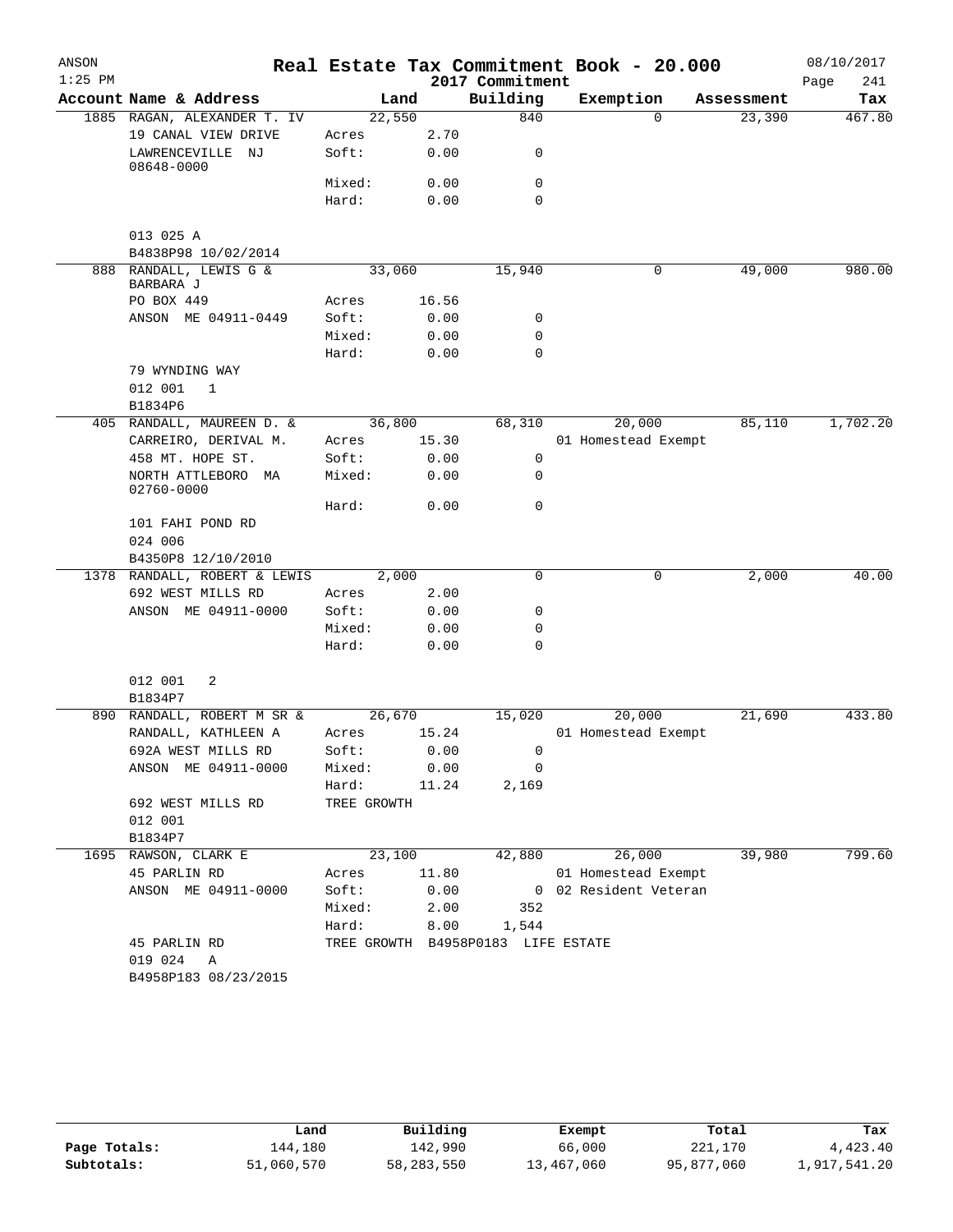| ANSON     |                                                         |        |       | Real Estate Tax Commitment Book - 20.000 |                     |           |            | 08/10/2017         |
|-----------|---------------------------------------------------------|--------|-------|------------------------------------------|---------------------|-----------|------------|--------------------|
| $1:25$ PM | Account Name & Address                                  |        | Land  | 2017 Commitment<br>Building              |                     | Exemption | Assessment | Page<br>242<br>Tax |
|           | 905 RAY V. RICKARDS &                                   | 21,100 |       | 79,790                                   |                     | 20,000    | 80,890     | 1,617.80           |
|           | CARLENE A. RICARDS<br>LIVING TRUST<br>BATES, RAYLENE V. | Acres  |       |                                          |                     |           |            |                    |
|           | TRUSTEE                                                 |        | 1.73  |                                          | 01 Homestead Exempt |           |            |                    |
|           | PO BOX 12                                               | Soft:  | 0.00  | 0                                        |                     |           |            |                    |
|           | NORTH ANSON ME 04958                                    | Mixed: | 0.00  | $\mathbf 0$                              |                     |           |            |                    |
|           |                                                         | Hard:  | 0.00  | $\mathbf 0$                              |                     |           |            |                    |
|           | 44 HIGH ST                                              |        |       |                                          |                     |           |            |                    |
|           | 009 031                                                 |        |       |                                          |                     |           |            |                    |
|           | B4866P218 01/05/2015 B767P308                           |        |       |                                          |                     |           |            |                    |
|           | 896 REED, ALVAH L & SHIRLEY 21,050<br>Α                 |        |       | 63,950                                   |                     | 20,000    | 65,000     | 1,300.00           |
|           | PO BOX 175                                              | Acres  | 1.70  |                                          | 01 Homestead Exempt |           |            |                    |
|           | NORTH ANSON ME<br>04958-0175                            | Soft:  | 0.00  | 0                                        |                     |           |            |                    |
|           |                                                         | Mixed: | 0.00  | 0                                        |                     |           |            |                    |
|           |                                                         | Hard:  | 0.00  | 0                                        |                     |           |            |                    |
|           | 138 NORTH MAIN ST                                       |        |       |                                          |                     |           |            |                    |
|           | 007 019 C                                               |        |       |                                          |                     |           |            |                    |
|           | B623P106                                                |        |       |                                          |                     |           |            |                    |
|           | 794 REYNOLDS, CHIRSTOPHER                               | 35,000 |       | 0                                        |                     | 0         | 35,000     | 700.00             |
|           | V.                                                      |        |       |                                          |                     |           |            |                    |
|           | 1026A PLEASANT STREET                                   | Acres  | 22.00 |                                          |                     |           |            |                    |
|           | CANTON MA 02021                                         | Soft:  | 0.00  | 0                                        |                     |           |            |                    |
|           |                                                         | Mixed: | 0.00  | 0                                        |                     |           |            |                    |
|           |                                                         | Hard:  | 0.00  | $\mathbf 0$                              |                     |           |            |                    |
|           | 022 011<br>$\mathbf{1}$                                 |        |       |                                          |                     |           |            |                    |
|           | B4868P353 01/10/2015                                    |        |       |                                          |                     |           |            |                    |
|           | 159 RICH, DONNA J. &                                    | 24,880 |       | 72,790                                   |                     | 20,000    | 77,670     | 1,553.40           |
|           | CALDWELL, CHAD                                          | Acres  | 4.25  |                                          | 01 Homestead Exempt |           |            |                    |
|           | 29 HILLTOP RD                                           | Soft:  | 0.00  | $\mathsf{O}$                             |                     |           |            |                    |
|           | ANSON ME 04911-0000                                     | Mixed: | 0.00  | 0                                        |                     |           |            |                    |
|           |                                                         | Hard:  | 0.00  | $\mathbf 0$                              |                     |           |            |                    |
|           | 29 HILLTOP RD                                           |        |       |                                          |                     |           |            |                    |
|           | 003 015                                                 |        |       |                                          |                     |           |            |                    |
|           | B4664P74 05/02/2013                                     |        |       |                                          |                     |           |            |                    |
|           | 1866 RICHARDS, BRIAN D.                                 | 31,000 |       | U                                        |                     | $\cup$    | 31,000     | 620.00             |
|           | 209 GOGAN RD                                            | Acres  | 22.00 |                                          |                     |           |            |                    |
|           | BENTON ME 04901-3723                                    | Soft:  | 0.00  | 0                                        |                     |           |            |                    |
|           |                                                         | Mixed: | 0.00  | 0                                        |                     |           |            |                    |
|           |                                                         | Hard:  | 0.00  | $\Omega$                                 |                     |           |            |                    |
|           | 015 031                                                 |        |       |                                          |                     |           |            |                    |
|           | B3533P16 08/05/2005                                     |        |       |                                          |                     |           |            |                    |
|           | 1853 RICHARDS, GERALD estate                            |        | 0     | 12,850                                   |                     | 0         | 12,850     | 257.00             |
|           | оf                                                      |        |       |                                          |                     |           |            |                    |
|           | c/o Alice Burns                                         |        |       |                                          |                     |           |            |                    |
|           | PO BOX 334                                              |        |       |                                          |                     |           |            |                    |
|           | ANSON ME 04911-0304                                     |        |       |                                          |                     |           |            |                    |
|           | 97 BURNS RD                                             |        |       |                                          |                     |           |            |                    |
|           | 011 023<br>ON                                           |        |       |                                          |                     |           |            |                    |
|           |                                                         |        |       |                                          |                     |           |            |                    |
|           |                                                         |        |       |                                          |                     |           |            |                    |

|              | Land         | Building   | Exempt     | Total      | Tax          |
|--------------|--------------|------------|------------|------------|--------------|
| Page Totals: | 133,030      | 229,380    | 60,000     | 302,410    | 6,048.20     |
| Subtotals:   | 51, 193, 600 | 58,512,930 | 13,527,060 | 96,179,470 | 1,923,589.40 |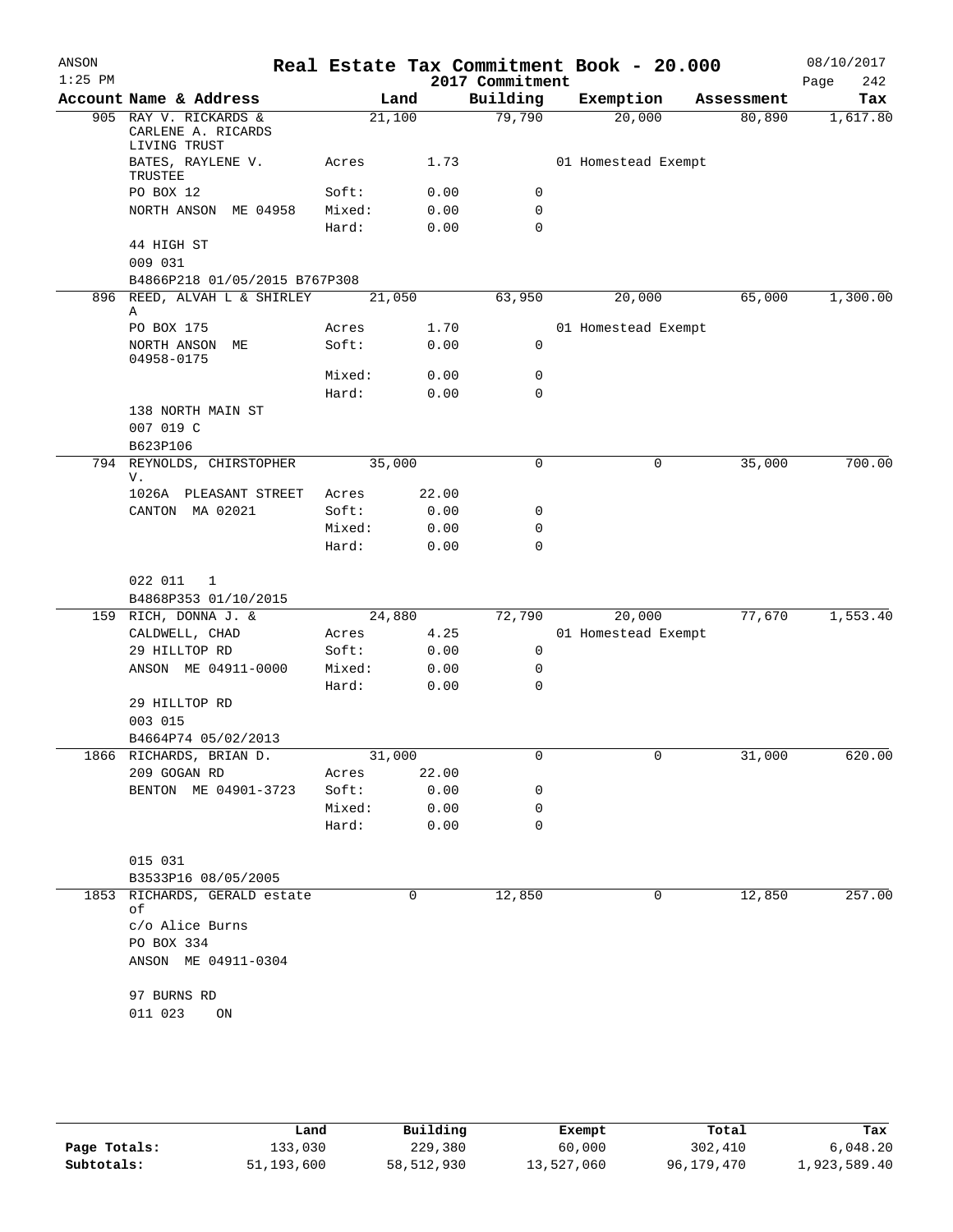| ANSON     |                                        |                 |              |                 | Real Estate Tax Commitment Book - 20.000 |            | 08/10/2017  |
|-----------|----------------------------------------|-----------------|--------------|-----------------|------------------------------------------|------------|-------------|
| $1:25$ PM |                                        |                 |              | 2017 Commitment |                                          |            | 243<br>Page |
|           | Account Name & Address                 |                 | Land         | Building        | Exemption                                | Assessment | Tax         |
|           | 1402 RICHARDS, ROGER G.                | 25,400          |              | 28,060          | 20,000                                   | 33,460     | 669.20      |
|           | 3 HEALD RD                             | Acres           | 4.60         |                 | 01 Homestead Exempt                      |            |             |
|           | ANSON ME 04911-0000                    | Soft:           | 0.00         | $\mathbf 0$     |                                          |            |             |
|           |                                        | Mixed:          | 0.00         | 0               |                                          |            |             |
|           |                                        | Hard:           | 0.00         | $\mathbf 0$     |                                          |            |             |
|           | 3 HEALD RD<br>011 009                  |                 |              |                 |                                          |            |             |
|           | $\overline{C}$<br>B3818P190 02/27/2007 |                 |              |                 |                                          |            |             |
|           | 1266 RICHARDSON, DAVID A &             | 29,110          |              | 125,820         | 20,000                                   | 134,930    | 2,698.60    |
|           | SHARON A                               |                 |              |                 |                                          |            |             |
|           | PO BOX 533                             | Acres           | 42.00        |                 | 01 Homestead Exempt                      |            |             |
|           | ANSON ME 04911-0533                    | Soft:           | 8.00         | 960             |                                          |            |             |
|           |                                        | Mixed:          | 16.00        | 2,816           |                                          |            |             |
|           |                                        | Hard:           | 9.00         | 1,737           |                                          |            |             |
|           | 11 CAMPBELL RD                         | TREE GROWTH     |              |                 |                                          |            |             |
|           | 014 035                                |                 |              |                 |                                          |            |             |
|           | B2092P298                              |                 |              |                 |                                          |            |             |
|           | 902 RICHARDSON, EVANGELINE<br>L        | 10,000          |              | 54,820          | 20,000                                   | 44,820     | 896.40      |
|           | PO BOX 192                             | Acres           | 0.25         |                 | 01 Homestead Exempt                      |            |             |
|           | ANSON ME 04911-0192                    | Soft:           | 0.00         | 0               |                                          |            |             |
|           |                                        | Mixed:          | 0.00         | 0               |                                          |            |             |
|           |                                        | Hard:           | 0.00         | $\mathbf 0$     |                                          |            |             |
|           | 12 FINCH ST                            |                 |              |                 |                                          |            |             |
|           | 003 062 & 63                           |                 |              |                 |                                          |            |             |
|           | B2776P346                              |                 |              |                 |                                          |            |             |
| 1836      | RICHARDSON, LLEWELLYN                  | 20,000          |              | 30,640          | 20,000                                   | 30,640     | 612.80      |
|           | J.                                     |                 |              |                 |                                          |            |             |
|           | 421 EMBDEN POND ROAD                   | Acres           | 1.00         |                 | 01 Homestead Exempt                      |            |             |
|           | NORTH ANSON ME 04958                   | Soft:           | 0.00         | 0               |                                          |            |             |
|           |                                        | Mixed:          | 0.00         | 0<br>$\Omega$   |                                          |            |             |
|           |                                        | Hard:           | 0.00         |                 |                                          |            |             |
|           | 421 EMBDEN POND RD<br>023 026<br>B     |                 |              |                 |                                          |            |             |
|           | B4466P76 11/21/2011                    |                 |              |                 |                                          |            |             |
|           | 1156 RICHARDSON, TED & VICKI           | 26,000          |              | 65,600          | 0                                        | 91,600     | 1,832.00    |
|           | C                                      |                 |              |                 |                                          |            |             |
|           | 84 S. GREENRIDGE                       | Acres           | 5.00         |                 |                                          |            |             |
|           | HEIGHTS<br>OAKLAND                     |                 |              |                 |                                          |            |             |
|           | ME 04963-0000                          | Soft:<br>Mixed: | 0.00<br>0.00 | 0<br>0          |                                          |            |             |
|           |                                        | Hard:           | 0.00         | 0               |                                          |            |             |
|           | 438 RIVER RD                           |                 |              |                 |                                          |            |             |
|           | 016 008                                |                 |              |                 |                                          |            |             |
|           | B4502P100 03/08/2012                   |                 |              |                 |                                          |            |             |
|           | 1341 RICKARDS, MATTHEW                 |                 | $\mathbf 0$  | 19,160          | 19,160                                   | $\Omega$   | 0.00        |
|           | 765 HORSEBACK RD                       |                 |              |                 | 01 Homestead Exempt                      |            |             |
|           | ANSON ME 04911                         |                 |              |                 |                                          |            |             |
|           |                                        |                 |              |                 |                                          |            |             |
|           |                                        |                 |              |                 |                                          |            |             |
|           | 765 HORSEBACK RD                       |                 |              |                 |                                          |            |             |
|           | 019 005 1 ON                           |                 |              |                 |                                          |            |             |
|           |                                        |                 |              |                 |                                          |            |             |

|              | Land       | Building   | Exempt     | Total      | Tax          |
|--------------|------------|------------|------------|------------|--------------|
| Page Totals: | 110,510    | 324,100    | 99,160     | 335,450    | 6,709.00     |
| Subtotals:   | 51,304,110 | 58,837,030 | 13,626,220 | 96,514,920 | 1,930,298.40 |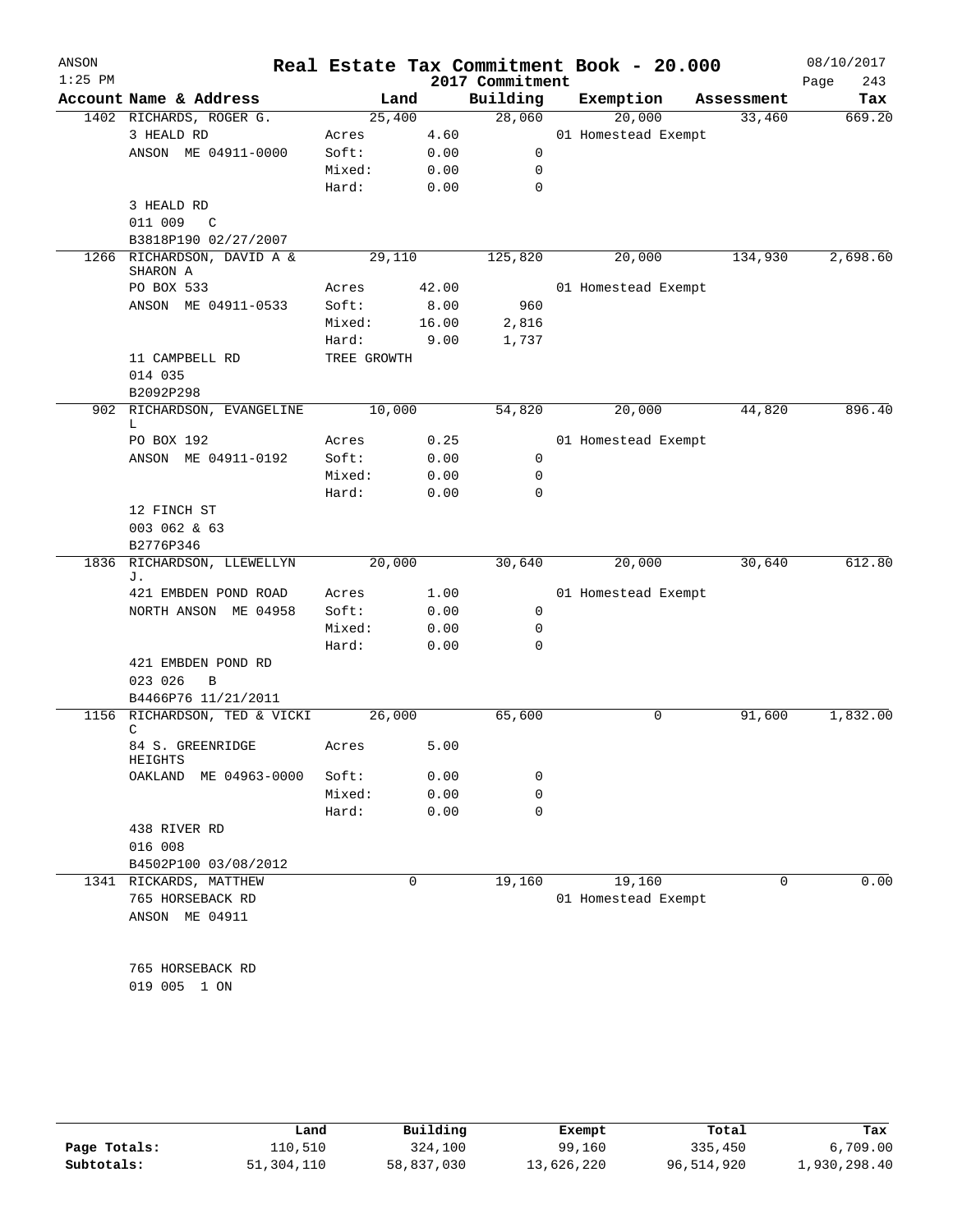| ANSON<br>$1:25$ PM |                                             |        |       | 2017 Commitment | Real Estate Tax Commitment Book - 20.000 |            | 08/10/2017<br>244<br>Page |
|--------------------|---------------------------------------------|--------|-------|-----------------|------------------------------------------|------------|---------------------------|
|                    | Account Name & Address                      | Land   |       | Building        | Exemption                                | Assessment | Tax                       |
|                    | 1456 RICKARDS, MATTHEW R.                   | 27,430 |       | $\mathsf{O}$    | $\Omega$                                 | 27,430     | 548.60                    |
|                    | GIRARDIN, BRIGITTE A.                       | Acres  | 5.95  |                 |                                          |            |                           |
|                    | 765 HORSEBACK RD                            | Soft:  | 0.00  | 0               |                                          |            |                           |
|                    | ANSON ME 04911-0000                         | Mixed: | 0.00  | 0               |                                          |            |                           |
|                    |                                             | Hard:  | 0.00  | 0               |                                          |            |                           |
|                    | 765 HORSEBACK RD                            |        |       |                 |                                          |            |                           |
|                    | 019 005 1                                   |        |       |                 |                                          |            |                           |
|                    | B4774P87 02/13/2014                         |        |       |                 |                                          |            |                           |
| 1907               | RICKARDS, MATTHEW R.                        | 17,000 |       | $\mathbf 0$     | 0                                        | 17,000     | 340.00                    |
|                    | GIRARDIN, BRIGITTE A.                       | Acres  | 4.33  |                 |                                          |            |                           |
|                    | 765 HORSEBACK RD                            | Soft:  | 0.00  | 0               |                                          |            |                           |
|                    | ANSON ME 04911-0000                         | Mixed: | 0.00  | 0               |                                          |            |                           |
|                    |                                             | Hard:  | 0.00  | 0               |                                          |            |                           |
|                    | HORSEBACK RD                                |        |       |                 |                                          |            |                           |
|                    | 019 005 2                                   |        |       |                 |                                          |            |                           |
|                    | B4112P87 02/13/2014                         |        |       |                 |                                          |            |                           |
|                    | 906 RICKARDS, RAY V                         | 36,000 |       | $\mathbf 0$     | 0                                        | 36,000     | 720.00                    |
|                    | PO BOX 12                                   | Acres  | 33.00 |                 |                                          |            |                           |
|                    | NORTH ANSON ME                              | Soft:  | 0.00  | 0               |                                          |            |                           |
|                    | 04958-0012                                  |        |       |                 |                                          |            |                           |
|                    |                                             | Mixed: | 0.00  | 0               |                                          |            |                           |
|                    |                                             | Hard:  | 0.00  | 0               |                                          |            |                           |
|                    |                                             |        |       |                 |                                          |            |                           |
|                    | 011 029                                     |        |       |                 |                                          |            |                           |
|                    | B1604P157                                   |        |       |                 |                                          |            |                           |
|                    | 399 RICKER FAMILY REVOCABLE<br><b>TRUST</b> | 39,300 |       | 0               | 0                                        | 39,300     | 786.00                    |
|                    | 133 LILAC ST                                | Acres  | 39.60 |                 |                                          |            |                           |
|                    | PENACOOK NH 03303-0000 Soft:                |        | 0.00  | 0               |                                          |            |                           |
|                    |                                             | Mixed: | 0.00  | 0               |                                          |            |                           |
|                    |                                             | Hard:  | 0.00  | 0               |                                          |            |                           |
|                    |                                             |        |       |                 |                                          |            |                           |
|                    | 011 020<br>Α                                |        |       |                 |                                          |            |                           |
|                    | B3178P236                                   |        |       |                 |                                          |            |                           |
| 1699               | RICKER FAMILY REVOCABLE                     | 23,750 |       | 420             | 0                                        | 24,170     | 483.40                    |
|                    | TRUST                                       |        |       |                 |                                          |            |                           |
|                    | 133 LILAC ST                                | Acres  | 3.50  |                 |                                          |            |                           |
|                    | PENACOOK NH 03303-0000 Soft:                |        | 0.00  | 0               |                                          |            |                           |
|                    |                                             | Mixed: | 0.00  | 0               |                                          |            |                           |
|                    |                                             | Hard:  | 0.00  | $\mathbf 0$     |                                          |            |                           |
|                    |                                             |        |       |                 |                                          |            |                           |
|                    | 023 044<br>$\mathbb{C}$                     |        |       |                 |                                          |            |                           |
|                    | B3178P238                                   |        |       |                 |                                          |            |                           |
|                    | 903 RICKER, MICHAEL D                       | 20,900 |       | 84,830          | 20,000                                   | 85,730     | 1,714.60                  |
|                    | 288 VALLEY RD                               | Acres  | 1.60  |                 | 01 Homestead Exempt                      |            |                           |
|                    | NORTH ANSON ME<br>04958-0000                | Soft:  | 0.00  | 0               |                                          |            |                           |
|                    |                                             | Mixed: | 0.00  | 0               |                                          |            |                           |
|                    |                                             | Hard:  | 0.00  | $\mathbf 0$     |                                          |            |                           |
|                    | 288 VALLEY RD                               |        |       |                 |                                          |            |                           |
|                    | 018 039<br>В                                |        |       |                 |                                          |            |                           |
|                    | B2817P91 B1775P322                          |        |       |                 |                                          |            |                           |
|                    |                                             |        |       |                 |                                          |            |                           |
|                    |                                             |        |       |                 |                                          |            |                           |

|              | Land       | Building   | Exempt     | Total      | Tax          |
|--------------|------------|------------|------------|------------|--------------|
| Page Totals: | 164,380    | 85,250     | 20,000     | 229,630    | 4,592.60     |
| Subtotals:   | 51,468,490 | 58,922,280 | 13,646,220 | 96,744,550 | 1,934,891.00 |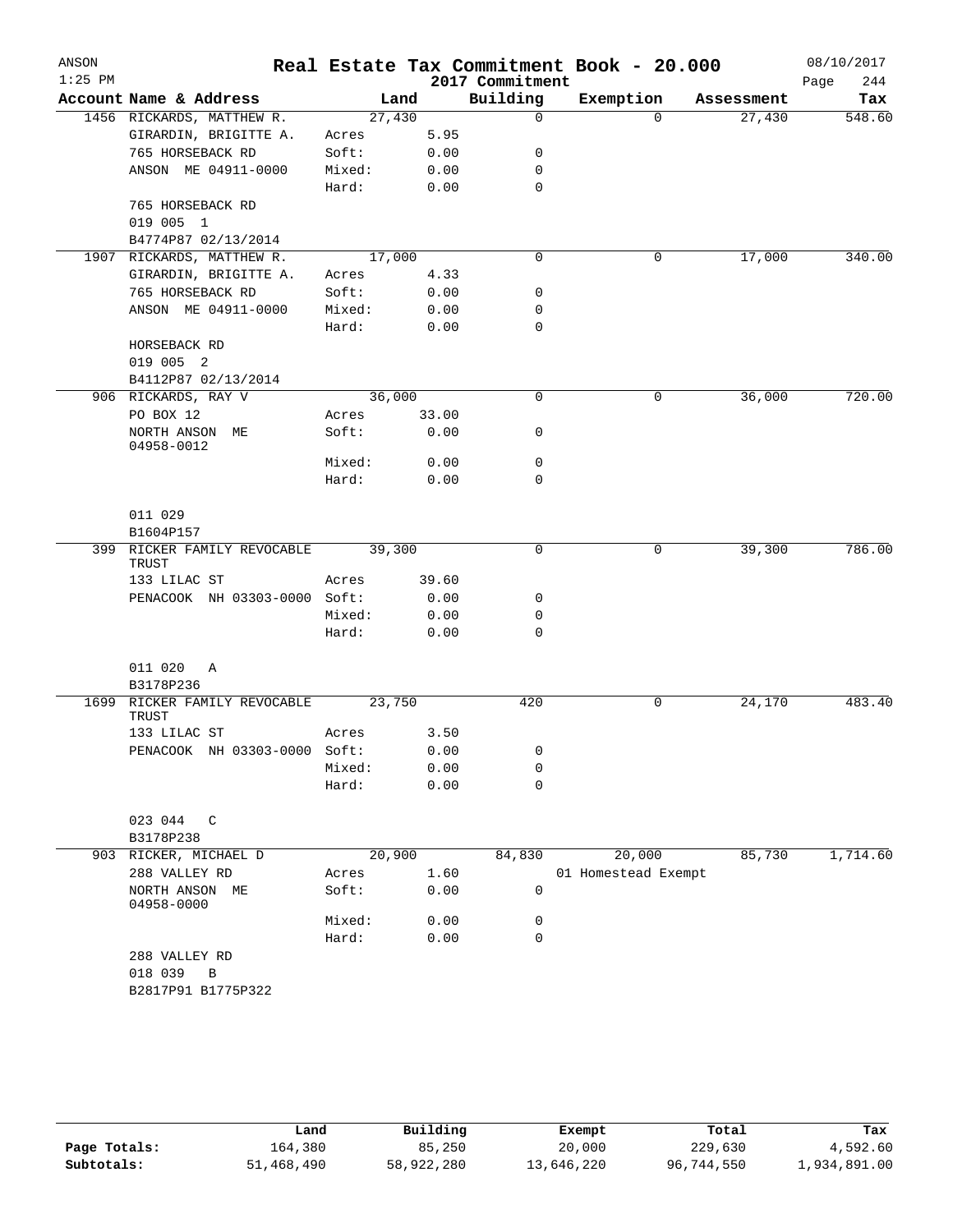| ANSON     |                                           |            |        |                 | Real Estate Tax Commitment Book - 20.000 |            | 08/10/2017  |
|-----------|-------------------------------------------|------------|--------|-----------------|------------------------------------------|------------|-------------|
| $1:25$ PM |                                           |            |        | 2017 Commitment |                                          |            | Page<br>245 |
|           | Account Name & Address                    |            | Land   | Building        | Exemption                                | Assessment | Tax         |
|           | 235 RINGDAL, ROLF K.                      | 10,000     |        | 42,270          | 0                                        | 52,270     | 1,045.40    |
|           | 13 RUE HEGESIPE MOREAU                    | Acres      | 0.25   |                 |                                          |            |             |
|           | PARIS, FRANCE<br>75018                    | Soft:      | 0.00   | 0               |                                          |            |             |
|           |                                           | Mixed:     | 0.00   | 0               |                                          |            |             |
|           |                                           | Hard:      | 0.00   | 0               |                                          |            |             |
|           | 19 SECOND ST                              |            |        |                 |                                          |            |             |
|           | 001 064<br>B4672P165 06/11/2013           |            |        |                 |                                          |            |             |
|           | 1034 RIVER ROAD PROPERTIES,               | 11,310     |        | 32,560          | 0                                        | 43,870     | 877.40      |
|           | LLC                                       |            |        |                 |                                          |            |             |
|           | PO BOX 190                                | Acres      | 0.32   |                 |                                          |            |             |
|           | NEW PORTLAND ME 04961                     | Soft:      | 0.00   | 0               |                                          |            |             |
|           |                                           | Mixed:     | 0.00   | 0               |                                          |            |             |
|           |                                           | Hard:      | 0.00   | 0               |                                          |            |             |
|           | 19 THIRD ST                               | B5067P0324 |        |                 |                                          |            |             |
|           | 001 053                                   |            |        |                 |                                          |            |             |
|           | B5067P324 08/19/2016 B4981P101 10/27/2015 |            |        |                 |                                          |            |             |
|           | 909 ROBBINS, BARBARA                      | 24,500     |        | 1,230           | $\mathsf{O}$                             | 25,730     | 514.60      |
|           | 25 CASCADE ROAD                           | Acres      | 4.00   |                 |                                          |            |             |
|           | WORCESTER MA                              | Soft:      | 0.00   | 0               |                                          |            |             |
|           | 01602-0000                                |            |        |                 |                                          |            |             |
|           |                                           | Mixed:     | 0.00   | 0               |                                          |            |             |
|           |                                           | Hard:      | 0.00   | 0               |                                          |            |             |
|           | 023 044<br>D                              |            |        |                 |                                          |            |             |
|           | B1395P168                                 |            |        |                 |                                          |            |             |
|           | 1838 ROBBINS, MICHAEL                     | 13,980     |        | 0               | 0                                        | 13,980     | 279.60      |
|           | PO BOX 177                                | Acres      | 5.98   |                 |                                          |            |             |
|           | MASHPEE MA 02649                          | Soft:      | 0.00   | 0               |                                          |            |             |
|           |                                           | Mixed:     | 0.00   | 0               |                                          |            |             |
|           |                                           | Hard:      | 0.00   | 0               |                                          |            |             |
|           | CLARK ROAD                                | B4967P0358 |        |                 |                                          |            |             |
|           | 022 035<br>Α                              |            |        |                 |                                          |            |             |
|           | B4968P1 10/01/2015                        |            |        |                 |                                          |            |             |
|           | 534 ROBINSON, TESSA A.                    |            | 20,500 | 63,910          | 0                                        | 84,410     | 1,688.20    |
|           | 69 HIGH STREET                            | Acres      | 5.12   |                 |                                          |            |             |
|           | NEWPORT ME 04953-0000                     | Soft:      | 0.00   | 0               |                                          |            |             |
|           |                                           | Mixed:     | 0.00   | 0               |                                          |            |             |
|           |                                           | Hard:      | 0.00   | 0               |                                          |            |             |
|           | 7 SOLON RD                                | B5050P106  |        |                 |                                          |            |             |
|           | 017 021                                   |            |        |                 |                                          |            |             |
|           | B5050P106 07/19/2016 B3147P114 06/30/2003 |            |        |                 |                                          |            |             |
|           | 914 ROCINO, GUIDO                         | 25,000     |        | 0               | $\Omega$                                 | 25,000     | 500.00      |
|           | 38 BENTON CIRCLE                          | Acres      | 11.50  |                 |                                          |            |             |
|           | READING MA 01867-0000                     | Soft:      | 0.00   | 0               |                                          |            |             |
|           |                                           | Mixed:     | 0.00   | 0               |                                          |            |             |
|           |                                           | Hard:      | 0.00   | 0               |                                          |            |             |
|           |                                           |            |        |                 |                                          |            |             |
|           | 022 022<br>6                              |            |        |                 |                                          |            |             |

|  | 1327P1 |  | 41 |  |
|--|--------|--|----|--|
|--|--------|--|----|--|

|              | Land       | Building   | Exempt     | Total      | Tax          |
|--------------|------------|------------|------------|------------|--------------|
| Page Totals: | 105,290    | 139,970    |            | 245,260    | 4,905.20     |
| Subtotals:   | 51,573,780 | 59,062,250 | 13,646,220 | 96,989,810 | 1,939,796.20 |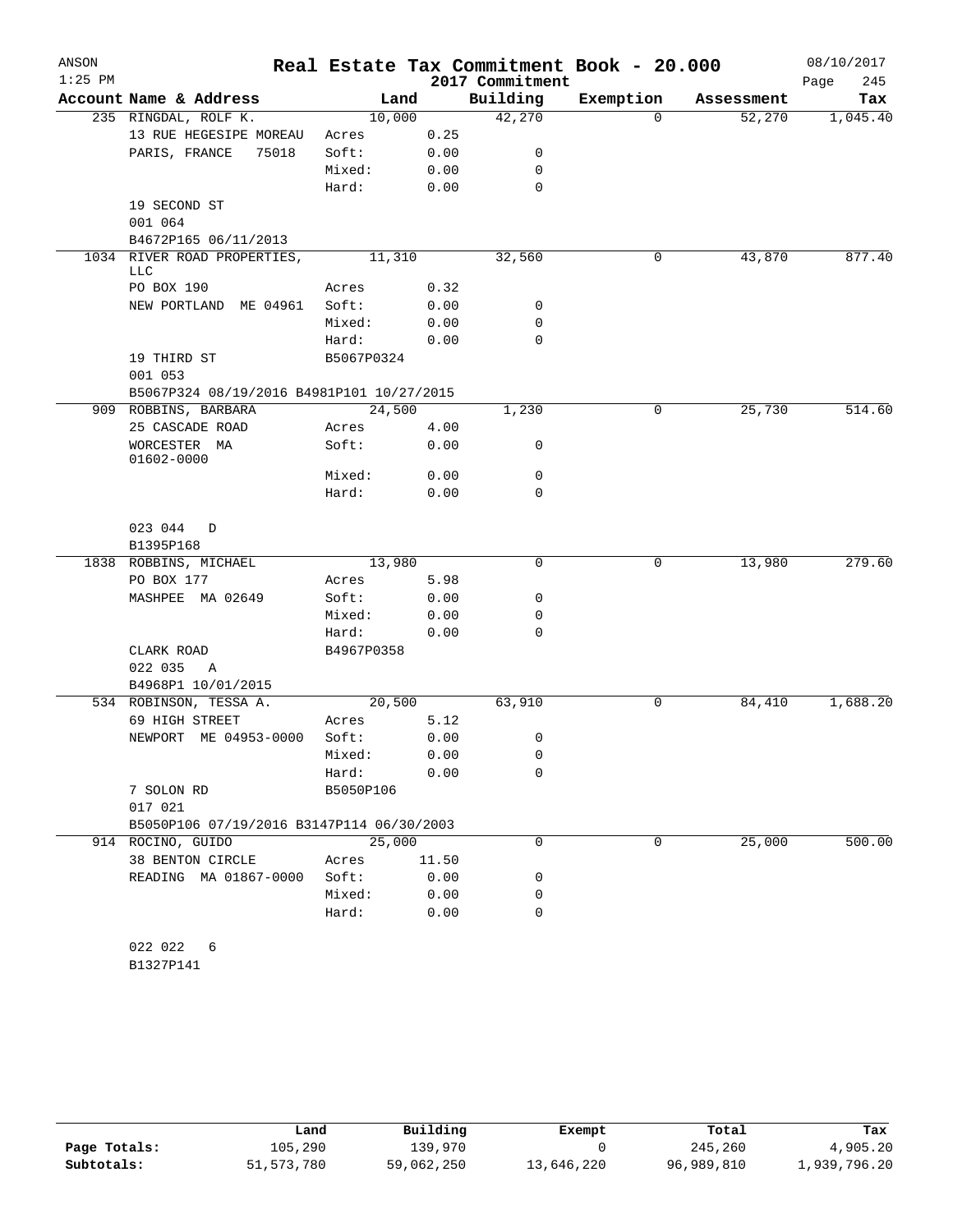| ANSON<br>$1:25$ PM |                                            |                           |              | 2017 Commitment          | Real Estate Tax Commitment Book - 20.000 |            | 08/10/2017         |
|--------------------|--------------------------------------------|---------------------------|--------------|--------------------------|------------------------------------------|------------|--------------------|
|                    | Account Name & Address                     |                           | Land         | Building                 | Exemption                                | Assessment | Page<br>246<br>Tax |
|                    | 858 ROCKS, TODD ROBERT &                   | 18,160                    |              | $\Omega$                 | $\Omega$                                 | 18,160     | 363.20             |
|                    | TODD ROBERT JR                             |                           |              |                          |                                          |            |                    |
|                    | 25 MELLEN STREET                           | Acres                     | 36.00        |                          |                                          |            |                    |
|                    | HOPEDALE MA 01747-0000 Soft:               |                           | 0.00         | 0                        |                                          |            |                    |
|                    |                                            | Mixed:                    | 35.00        | 6,160                    |                                          |            |                    |
|                    |                                            | Hard:                     | 0.00         | $\Omega$                 |                                          |            |                    |
|                    | VALLEY ROAD                                | TREE GROWTH B5111P0289 JT |              |                          |                                          |            |                    |
|                    | 018 027                                    |                           |              |                          |                                          |            |                    |
|                    | B5111P289 12/21/2016 B4306P158 08/09/2010  |                           |              |                          |                                          |            |                    |
|                    | 859 ROCKS, TODD ROBERT &<br>TODD ROBERT JR | 9,600                     |              | $\Omega$                 | $\Omega$                                 | 9,600      | 192.00             |
|                    | 25 MELLEN STREET                           | Acres 47.00               |              |                          |                                          |            |                    |
|                    | HOPEDALE MA 01747-0000 Soft:               |                           | 0.00         | 0                        |                                          |            |                    |
|                    |                                            | Mixed:                    | 46.00        | 8,096                    |                                          |            |                    |
|                    |                                            | Hard:                     | 0.00         | $\Omega$                 |                                          |            |                    |
|                    | VALLEY ROAD                                | TREE GROWTH B5111P0289 JT |              |                          |                                          |            |                    |
|                    | 018 019                                    |                           |              |                          |                                          |            |                    |
|                    | B5111P289 12/21/2016 B4306P158 08/09/2010  |                           |              |                          |                                          |            |                    |
| 927                | ROCKS, TODD ROBERT &<br>TODD ROBERT JR.    | $\overline{16,780}$       |              | 16,150                   | 0                                        | 32,930     | 658.60             |
|                    | 25 MELLEN STREET                           | Acres                     | 38.00        |                          |                                          |            |                    |
|                    | HOPEDALE MA 01747-0000 Soft:               |                           | 0.00         | $\overline{\phantom{0}}$ |                                          |            |                    |
|                    |                                            | Mixed:                    | 34.00        | 5,984                    |                                          |            |                    |
|                    |                                            | Hard:                     | 0.00         | $\Omega$                 |                                          |            |                    |
|                    | VALLEY ROAD                                | TREEGROWTH B5111P292 JT   |              |                          |                                          |            |                    |
|                    | 018 032                                    |                           |              |                          |                                          |            |                    |
|                    | B5111P292 12/21/2016 B4429P123 08/09/2011  |                           |              |                          |                                          |            |                    |
|                    | 915 ROCRAY, ARTHUR C J                     | 23,120                    |              | 3,080                    | $\overline{0}$                           | 26,200     | 524.00             |
|                    | 188 BROOK ST                               | Acres                     | 5.08         |                          |                                          |            |                    |
|                    | SANFORD ME 04073-0000                      | Soft:                     | 0.00         | 0<br>0                   |                                          |            |                    |
|                    |                                            | Mixed:<br>Hard:           | 0.00<br>0.00 | $\Omega$                 |                                          |            |                    |
|                    | 56 MOUNTAIN VIEW RD                        |                           |              |                          |                                          |            |                    |
|                    | 012 009<br>7                               |                           |              |                          |                                          |            |                    |
|                    | B1521P288                                  |                           |              |                          |                                          |            |                    |
|                    | 19 RODBELL, ATHENA A                       | 8,800                     |              | $\Omega$                 | 0                                        | 8,800      | 176.00             |
|                    | 52 OAKLAND TERRACE                         | Acres                     | 50.00        |                          |                                          |            |                    |
|                    | BALA-CYNWYD PA 19004                       | Soft: 0.00                |              | $\mathbf{0}$             |                                          |            |                    |
|                    |                                            |                           |              | Mixed: 50.00 8,800       |                                          |            |                    |
|                    |                                            | Hard: 0.00                |              | $\Omega$                 |                                          |            |                    |
|                    | BROWN HILL ROAD                            | TREE GROWTH B4935P0321    |              |                          |                                          |            |                    |
|                    | 014 032                                    |                           |              |                          |                                          |            |                    |
|                    | B4935P321 07/27/2015                       |                           |              |                          |                                          |            |                    |
|                    | 1404 RODERICK, ALLEN L. &                  | 37,960                    |              |                          | 26,390 20,000                            | 44,350     | 887.00             |
|                    | RODERICK, DONNA M.                         | Acres 16.46               |              |                          | 01 Homestead Exempt                      |            |                    |
|                    | 222 HOLLIN WAITE HILL<br>RD                | Soft: 0.00                |              | 0                        |                                          |            |                    |
|                    | ANSON ME 04911                             | Mixed: 0.00               |              | 0                        |                                          |            |                    |
|                    |                                            | Hard:                     | 0.00         | $\mathbf 0$              |                                          |            |                    |
|                    | 222 HOLLIN WAITE HILL<br>RD                |                           |              |                          |                                          |            |                    |
|                    | 014 034 3                                  |                           |              |                          |                                          |            |                    |
|                    | B4063P221 09/24/2008                       |                           |              |                          |                                          |            |                    |
|                    |                                            |                           |              |                          |                                          |            |                    |

|              | Land       | Building   | Exempt     | Total      | Tax          |
|--------------|------------|------------|------------|------------|--------------|
| Page Totals: | ⊥14,420    | 45,620     | 20,000     | 140,040    | 2,800.80     |
| Subtotals:   | 51,688,200 | 59,107,870 | 13,666,220 | 97,129,850 | 1,942,597.00 |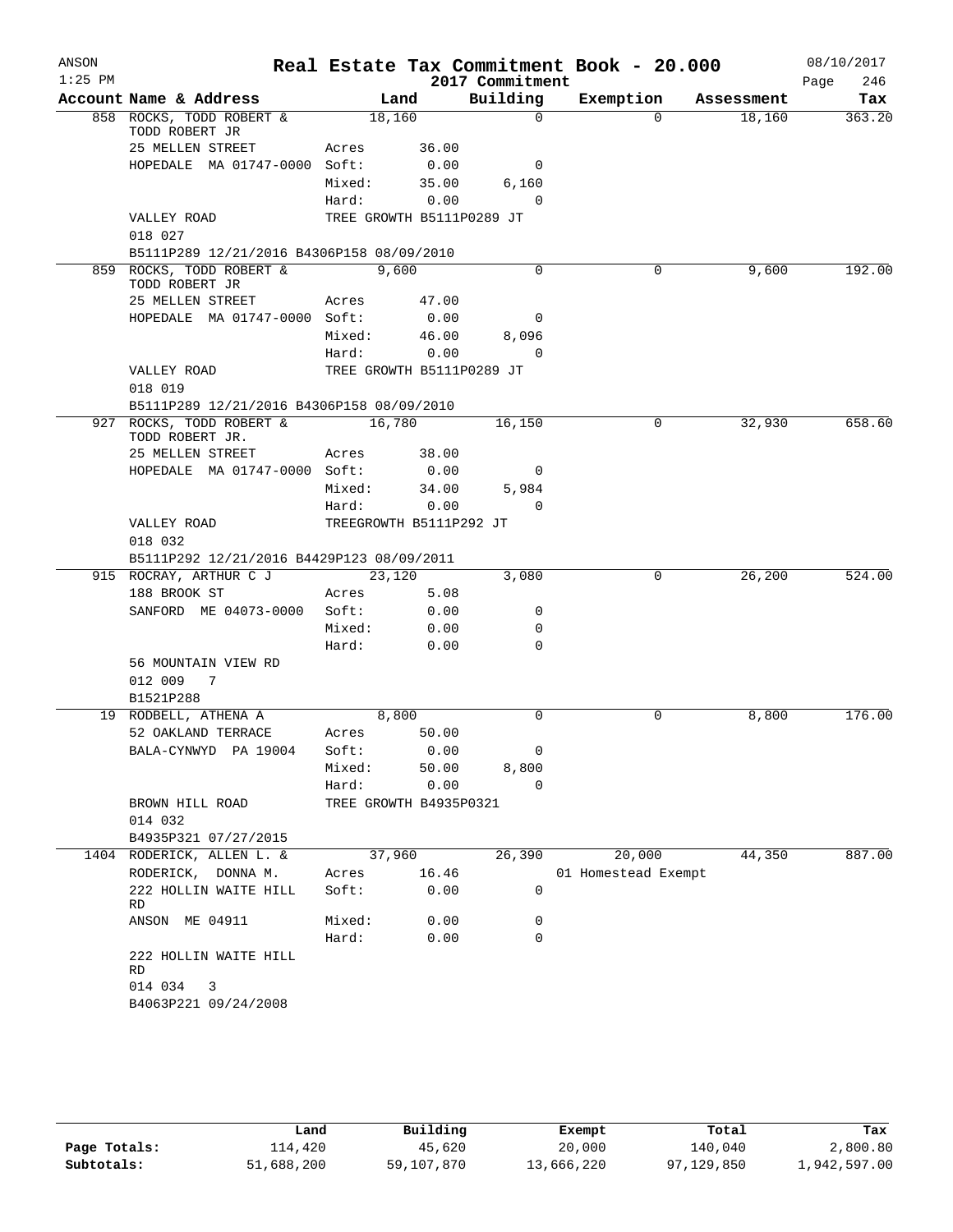| ANSON<br>$1:25$ PM |                                            |            |                        | 2017 Commitment | Real Estate Tax Commitment Book - 20.000 |            | 08/10/2017<br>247<br>Page |
|--------------------|--------------------------------------------|------------|------------------------|-----------------|------------------------------------------|------------|---------------------------|
|                    | Account Name & Address                     |            | Land                   | Building        | Exemption                                | Assessment | Tax                       |
|                    | 128 RODERICK, ROBERT A &                   |            | 38,300                 | 60,210          | 20,000                                   | 78,510     | 1,570.20                  |
|                    | MYRA J                                     |            |                        |                 |                                          |            |                           |
|                    | PO BOX 213                                 | Acres      | 16.80                  |                 | 01 Homestead Exempt                      |            |                           |
|                    | ANSON ME 04911-0213                        | Soft:      | 0.00                   | 0               |                                          |            |                           |
|                    |                                            | Mixed:     | 0.00                   | 0               |                                          |            |                           |
|                    |                                            | Hard:      | 0.00                   | 0               |                                          |            |                           |
|                    | 454 WEST MILLS RD                          |            |                        |                 |                                          |            |                           |
|                    | 011 013<br>$\mathcal{C}$                   |            |                        |                 |                                          |            |                           |
|                    | B2498P65                                   |            |                        |                 |                                          |            |                           |
|                    | 2003 RODERRICK, STEVEN W.                  |            | 0                      | 3,090           | 3,090                                    | $\Omega$   | 0.00                      |
|                    | 45 DOVER LANE                              |            |                        |                 | 07 Disabled Vet. Non-res.                |            |                           |
|                    | ANSON ME 04911                             |            |                        |                 |                                          |            |                           |
|                    | 45 DOVER LANE                              |            |                        |                 |                                          |            |                           |
|                    | 018 014 2 ON                               |            |                        |                 |                                          |            |                           |
|                    | 315 RODRIGUE, JANINE &                     |            | 16,130                 | 9,910           | 0                                        | 26,040     | 520.80                    |
|                    | DICKEY, PHILLIP JR                         | Acres      | 1.75                   |                 |                                          |            |                           |
|                    | 120 WESTERN AVE                            | Soft:      | 0.00                   | 0               |                                          |            |                           |
|                    | WATERVILLE ME                              | Mixed:     | 0.00                   | 0               |                                          |            |                           |
|                    | 04901-0000                                 |            |                        |                 |                                          |            |                           |
|                    |                                            | Hard:      | 0.00                   | 0               |                                          |            |                           |
|                    | 402 NEW PORTLAND RD                        |            |                        |                 |                                          |            |                           |
|                    | 023 041<br>$\mathbf F$                     |            |                        |                 |                                          |            |                           |
|                    | B2504P338 B2364P156                        |            |                        |                 |                                          |            |                           |
|                    | 918 ROELOFS, ROCHELLE M                    |            | 36,200                 | 36,810          | 20,000                                   | 53,010     | 1,060.20                  |
|                    | ROELOFS, AMY L. & JASON Acres<br>D.        |            | 14.70                  |                 | 01 Homestead Exempt                      |            |                           |
|                    | 728 PEASE HILL RD                          | Soft:      | 0.00                   | 0               |                                          |            |                           |
|                    | ANSON ME 04911-0000                        | Mixed:     | 0.00                   | 0               |                                          |            |                           |
|                    |                                            | Hard:      | 0.00                   | $\Omega$        |                                          |            |                           |
|                    | 728 PEASE HILL RD<br>012 013<br>C          |            | B5072P0140 LIFE ESTATE |                 |                                          |            |                           |
|                    | B5072P0140 09/02/2016 B3238P145 11/20/2003 |            |                        |                 |                                          |            |                           |
|                    | 1279 ROLFE, DEBORAH A                      |            | 0                      | 32,000          | 26,000                                   | 6,000      | 120.00                    |
|                    | 131 EMBDEN POND ROAD                       |            |                        |                 | 01 Homestead Exempt                      |            |                           |
|                    | NORTH ANSON ME 04958                       |            |                        |                 | 03 Resident Veteran Widow                |            |                           |
|                    |                                            |            |                        |                 |                                          |            |                           |
|                    | 131 EMBDEN POND RD                         |            |                        |                 |                                          |            |                           |
|                    | 023 018<br>ON<br>В                         |            |                        |                 |                                          |            |                           |
|                    | 922 ROLFE, MERLE ESTATE OF                 |            | 20,610                 | $\mathbf 0$     | 0                                        | 20,610     | 412.20                    |
|                    | 131 EMBDEN POND ROAD                       | Acres      | 0.69                   |                 |                                          |            |                           |
|                    | NORTH ANSON ME 04958                       | Soft:      | 0.00                   | 0               |                                          |            |                           |
|                    |                                            | Mixed:     | 0.00                   | 0               |                                          |            |                           |
|                    |                                            | Hard:      | 0.00                   | 0               |                                          |            |                           |
|                    | 133 EMBDEN POND RD                         | B4952P0113 |                        |                 |                                          |            |                           |
|                    | 023 018<br>B                               |            |                        |                 |                                          |            |                           |
|                    | B5060P138 08/10/2016 B5060P134 08/10/2016  |            |                        |                 |                                          |            |                           |
|                    | 929 ROLFE, STEPHEN R                       |            | 13,420                 | 34,610          | 20,000                                   | 28,030     | 560.60                    |
|                    | 483 CAMPGROUND RD                          | Acres      | 0.45                   |                 | 01 Homestead Exempt                      |            |                           |
|                    | NORTH ANSON ME<br>04958-0000               | Soft:      | 0.00                   | 0               |                                          |            |                           |
|                    |                                            | Mixed:     | 0.00                   | 0               |                                          |            |                           |
|                    |                                            | Hard:      | 0.00                   | 0               |                                          |            |                           |
|                    | 483 CAMPGROUND RD                          |            |                        |                 |                                          |            |                           |
|                    | 018 013<br>Ε                               |            |                        |                 |                                          |            |                           |
|                    | B2848P76 B2597P76 B1461P11                 |            |                        |                 |                                          |            |                           |
|                    |                                            |            |                        |                 |                                          |            |                           |
|                    | Land                                       |            | Building               |                 | Exempt                                   | Total      | Tax                       |
| Page Totals:       | 124,660                                    |            | 176,630                |                 | 89,090                                   | 212,200    | 4,244.00                  |
| Subtotals:         | 51,812,860                                 |            | 59,284,500             |                 | 97,342,050<br>13,755,310                 |            | 1,946,841.00              |
|                    |                                            |            |                        |                 |                                          |            |                           |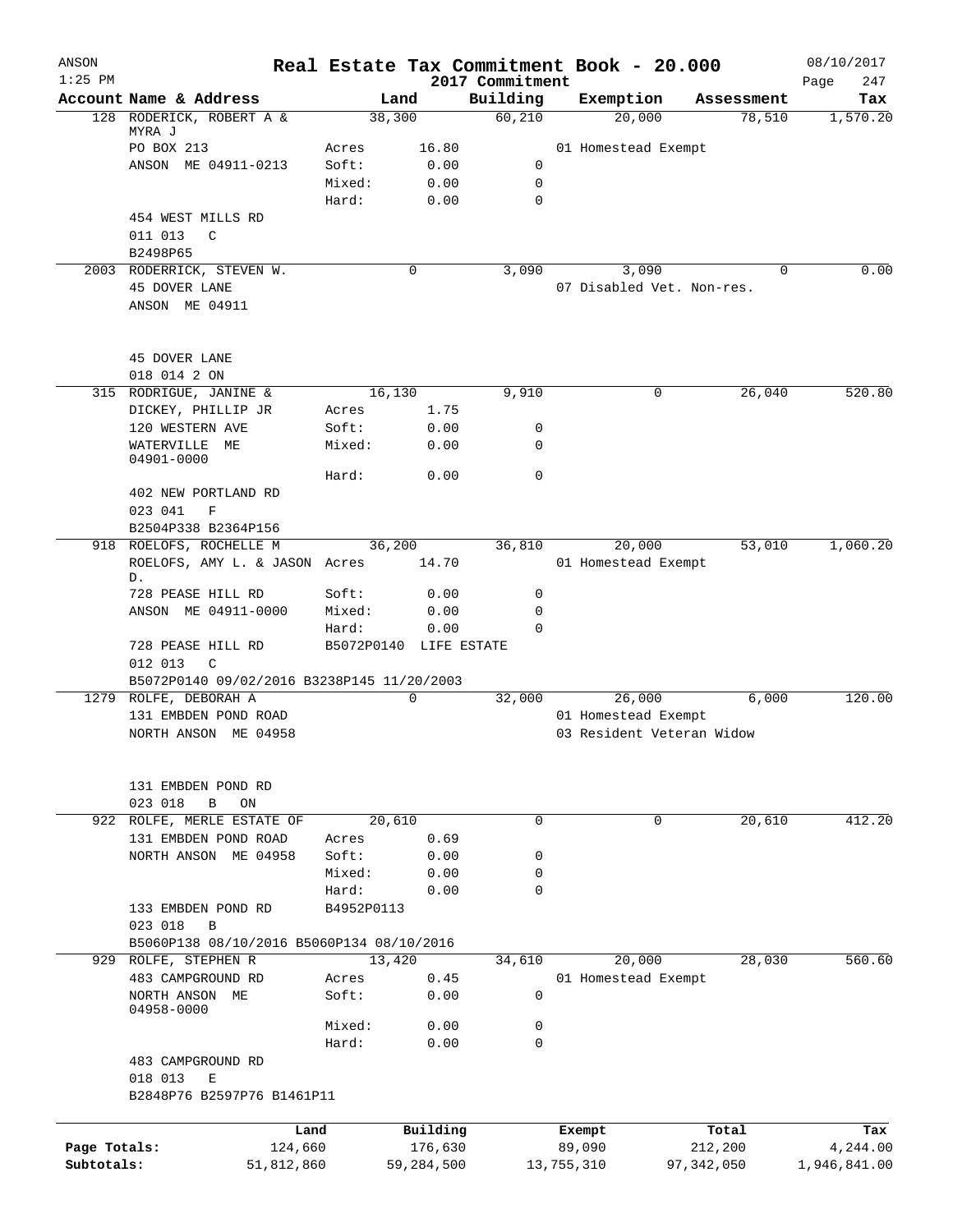| ANSON     |                                  |                 |              |                 | Real Estate Tax Commitment Book - 20.000 |            | 08/10/2017  |
|-----------|----------------------------------|-----------------|--------------|-----------------|------------------------------------------|------------|-------------|
| $1:25$ PM |                                  |                 |              | 2017 Commitment |                                          |            | Page<br>248 |
|           | Account Name & Address           | Land            |              | Building        | Exemption                                | Assessment | Tax         |
|           | 921 ROLLINS, JAMES               | 10,390          |              | 51,090          | $\mathbf 0$                              | 61,480     | 1,229.60    |
|           | 3934 BUTTERCUP DRIVE             | Acres           | 0.27         |                 |                                          |            |             |
|           | ZEPHYRHILLS FL 33541             | Soft:           | 0.00         | 0<br>0          |                                          |            |             |
|           |                                  | Mixed:<br>Hard: | 0.00<br>0.00 | $\mathbf 0$     |                                          |            |             |
|           | 91 MAIN ST                       | LIFE ESTATE     |              |                 |                                          |            |             |
|           | 001 044                          |                 |              |                 |                                          |            |             |
|           | B3207P313                        |                 |              |                 |                                          |            |             |
| 1788      | ROLLINS, JOHN III                | 10,580          |              | 43,220          | 20,000                                   | 33,800     | 676.00      |
|           | PO BOX 628                       | Acres           | 0.28         |                 | 01 Homestead Exempt                      |            |             |
|           | ANSON ME 04911-0000              | Soft:           | 0.00         | 0               |                                          |            |             |
|           |                                  | Mixed:          | 0.00         | 0               |                                          |            |             |
|           |                                  | Hard:           | 0.00         | 0               |                                          |            |             |
|           | 14 KEN TAYLOR ST                 |                 |              |                 |                                          |            |             |
|           | 001 034<br>$\mathbb{A}$          |                 |              |                 |                                          |            |             |
|           | B3167P19                         |                 |              |                 |                                          |            |             |
|           | 185 ROSADO, MIGUEL A             | 16,000          |              | 10,920          | 0                                        | 26,920     | 538.40      |
|           | PO BOX 180055                    | Acres           | 1.00         |                 |                                          |            |             |
|           | BOSTON MA 02118-0000             | Soft:           | 0.00         | 0               |                                          |            |             |
|           |                                  | Mixed:          | 0.00         | 0               |                                          |            |             |
|           |                                  | Hard:           | 0.00         | 0               |                                          |            |             |
|           | 407 VALLEY RD                    |                 |              |                 |                                          |            |             |
|           | 019 008<br>Α                     |                 |              |                 |                                          |            |             |
|           | B4908P119 05/26/2015 B2794P261   |                 |              |                 |                                          |            |             |
| 1358      | ROSS, DOREEN R.                  | 40,150          |              | 0               | 0                                        | 40,150     | 803.00      |
|           | PO BOX 239                       | Acres           | 32.30        |                 |                                          |            |             |
|           | NORRIDGEWOCK ME<br>04957-0000    | Soft:           | 0.00         | 0               |                                          |            |             |
|           |                                  | Mixed:          | 0.00         | 0               |                                          |            |             |
|           |                                  | Hard:           | 0.00         | 0               |                                          |            |             |
|           | 639 HOLLIN WAITE HILL<br>RD      |                 |              |                 |                                          |            |             |
|           | 020 015 6<br>B4066P86 10/15/2008 |                 |              |                 |                                          |            |             |
| 1882      | ROUX, CHRISTOPHER L. &           | 26,000          |              | 21,710          | 0                                        | 47,710     | 954.20      |
|           | HEATHER E. TORNO-ROUX            |                 |              |                 |                                          |            |             |
|           | 231 ALFRED ROAD                  | Acres           | 5.00         |                 |                                          |            |             |
|           | SANFORD ME 04073-1718            | Soft:           | 0.00         | 0               |                                          |            |             |
|           |                                  | Mixed:          | 0.00         | 0               |                                          |            |             |
|           |                                  | Hard:           | 0.00         | 0               |                                          |            |             |
|           | 28 BROWN HILL RD                 |                 |              |                 |                                          |            |             |
|           | 014 034<br>4 A                   |                 |              |                 |                                          |            |             |
|           | B4649P167 04/11/2013             |                 |              |                 |                                          |            |             |
| 867       | ROWE, CHARLES R &<br>DIANNE L    | 18,500          |              | 10,150          | $\mathbf 0$                              | 28,650     | 573.00      |
|           | 232 ALPINE ST                    | Acres           | 2.00         |                 |                                          |            |             |
|           | SOUTH PARIS ME<br>04281-0000     | Soft:           | 0.00         | 0               |                                          |            |             |
|           |                                  | Mixed:          | 0.00         | 0               |                                          |            |             |
|           |                                  | Hard:           | 0.00         | 0               |                                          |            |             |
|           | 61 BURNS RD                      |                 |              |                 |                                          |            |             |
|           | 011 023<br>B                     |                 |              |                 |                                          |            |             |
|           | B2460P217                        |                 |              |                 |                                          |            |             |

|              | Land       | Building   | Exempt     | Total      | Tax          |
|--------------|------------|------------|------------|------------|--------------|
| Page Totals: | 121,620    | 137,090    | 20,000     | 238,710    | 4,774.20     |
| Subtotals:   | 51,934,480 | 59,421,590 | 13,775,310 | 97,580,760 | 1,951,615.20 |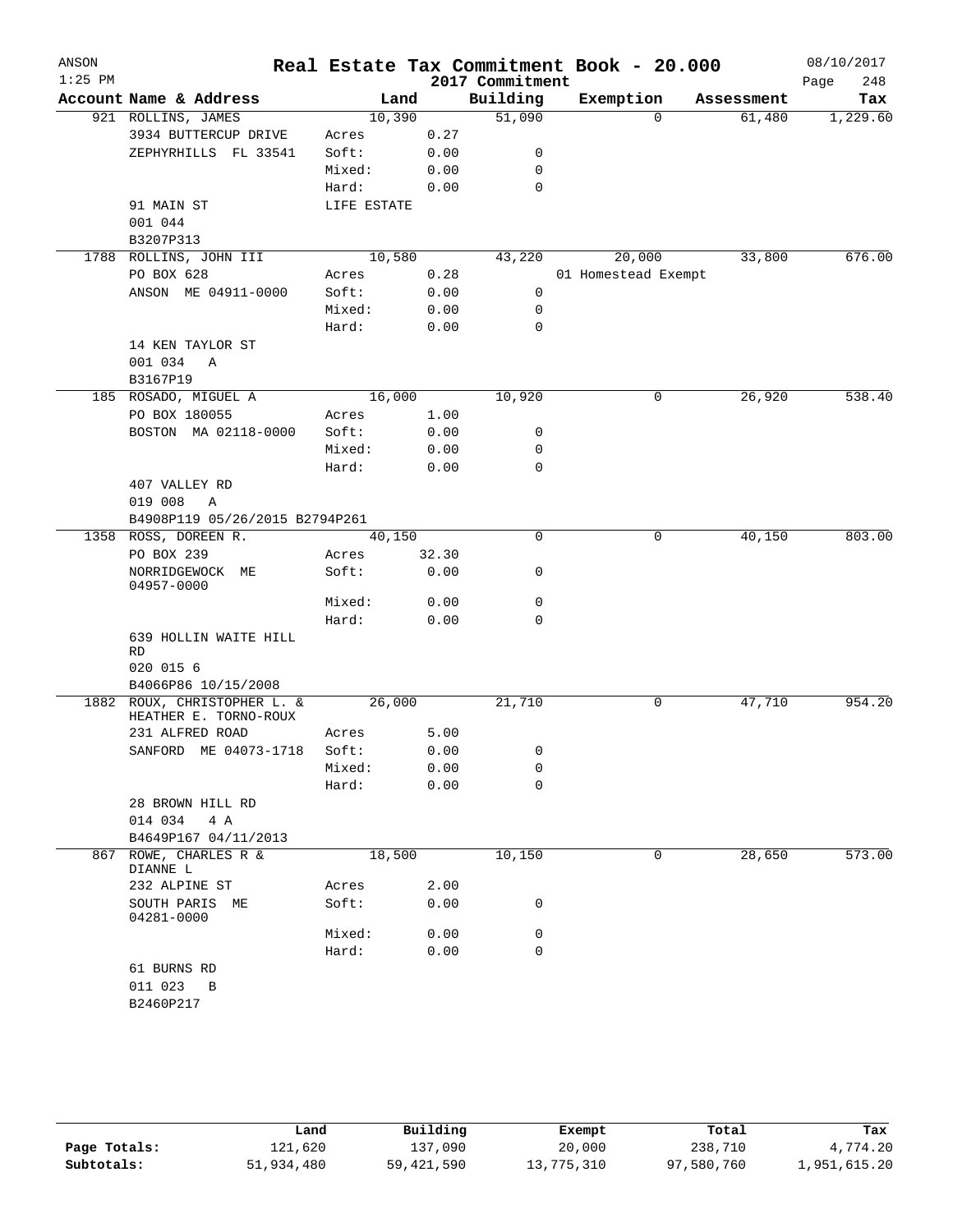| ANSON<br>$1:25$ PM |                                   |        |        | 2017 Commitment | Real Estate Tax Commitment Book - 20.000 |            | 08/10/2017<br>249<br>Page |
|--------------------|-----------------------------------|--------|--------|-----------------|------------------------------------------|------------|---------------------------|
|                    | Account Name & Address            |        | Land   | Building        | Exemption                                | Assessment | Tax                       |
|                    | 1336 ROWE, ELWIN                  | 6,630  |        | 29,090          | 20,000                                   | 15,720     | 314.40                    |
|                    | PO BOX 602                        | Acres  | 0.11   |                 | 01 Homestead Exempt                      |            |                           |
|                    | NORRIDGEWOCK<br>MЕ<br>04957-0602  | Soft:  | 0.00   | $\mathsf{O}$    |                                          |            |                           |
|                    |                                   | Mixed: | 0.00   | 0               |                                          |            |                           |
|                    |                                   | Hard:  | 0.00   | $\mathbf 0$     |                                          |            |                           |
|                    | 4 HIGHLAND AVE<br>003 048         |        |        |                 |                                          |            |                           |
|                    | B2816P182                         |        |        |                 |                                          |            |                           |
|                    | 1214 ROY, ANGELA M & ALLEN        |        | 10,770 | 56,850          | 20,000                                   | 47,620     | 952.40                    |
|                    | PO BOX 389                        | Acres  | 0.29   |                 | 01 Homestead Exempt                      |            |                           |
|                    | ANSON ME 04911-0389               | Soft:  | 0.00   | $\mathsf{O}$    |                                          |            |                           |
|                    |                                   | Mixed: | 0.00   | 0               |                                          |            |                           |
|                    |                                   | Hard:  | 0.00   | $\mathbf 0$     |                                          |            |                           |
|                    | 17 MAIN ST<br>001 117             |        |        |                 |                                          |            |                           |
|                    | B3695P61 06/07/2006               |        |        |                 |                                          |            |                           |
|                    | 997 ROY, MARC & ROBERTA           | 21,880 |        | 53,560          | 20,000                                   | 55,440     | 1,108.80                  |
|                    | 42 PREBLE AVE                     | Acres  | 2.25   |                 | 01 Homestead Exempt                      |            |                           |
|                    | ANSON ME 04911-0000               | Soft:  | 0.00   | 0               |                                          |            |                           |
|                    |                                   | Mixed: | 0.00   | 0               |                                          |            |                           |
|                    |                                   | Hard:  | 0.00   | 0               |                                          |            |                           |
|                    | 42 PREBLE AVE                     |        |        |                 |                                          |            |                           |
|                    | 004 022                           |        |        |                 |                                          |            |                           |
|                    | B2412P349                         |        |        |                 |                                          |            |                           |
|                    | 933 ROY, ROBERT A & DOREEN<br>К   | 34,500 |        | 72,600          | 0                                        | 107,100    | 2,142.00                  |
|                    | 192 OLD ORCHARD RD                | Acres  | 13.00  |                 |                                          |            |                           |
|                    | BUXTON ME 04093-0000              | Soft:  | 0.00   | 0               |                                          |            |                           |
|                    |                                   | Mixed: | 0.00   | 0               |                                          |            |                           |
|                    |                                   | Hard:  | 0.00   | $\mathbf 0$     |                                          |            |                           |
|                    | 159 GREENLEAF RD                  |        |        |                 |                                          |            |                           |
|                    | 013 023<br>6                      |        |        |                 |                                          |            |                           |
|                    | B1726P25                          |        |        |                 |                                          |            |                           |
|                    | 934 ROY, VALMOND H &              | 28,500 |        | 253,180         | 20,000                                   | 261,680    | 5,233.60                  |
|                    | ROY, MICHAEL & SONYA,<br>TRUSTEES | Acres  | 7.50   |                 | 01 Homestead Exempt                      |            |                           |
|                    | PO BOX 204                        | Soft:  | 0.00   | 0               |                                          |            |                           |
|                    | NORTH ANSON ME<br>04958-0204      | Mixed: | 0.00   | 0               |                                          |            |                           |
|                    |                                   | Hard:  | 0.00   | 0               |                                          |            |                           |
|                    | 870 RIVER RD                      |        |        |                 |                                          |            |                           |
|                    | 005 022                           |        |        |                 |                                          |            |                           |
|                    | B2922P152 B1716P40                |        |        |                 |                                          |            |                           |
|                    | 936 RUDMAN, CARL P & SANDRA<br>L. | 17,550 |        | 99,410          | 20,000                                   | 96,960     | 1,939.20                  |
|                    | 442 CUMBERLAND AVE #3             | Acres  | 0.77   |                 | 01 Homestead Exempt                      |            |                           |
|                    | PORTLAND ME 04101                 | Soft:  | 0.00   | 0               |                                          |            |                           |
|                    |                                   | Mixed: | 0.00   | 0               |                                          |            |                           |
|                    |                                   | Hard:  | 0.00   | 0               |                                          |            |                           |
|                    | 35 ELM ST                         |        |        |                 |                                          |            |                           |
|                    | 006 046                           |        |        |                 |                                          |            |                           |
|                    | B953P251                          |        |        |                 |                                          |            |                           |
|                    |                                   |        |        |                 |                                          |            |                           |
|                    |                                   |        |        |                 |                                          |            |                           |

|              | Land       | Building   | Exempt     | Total      | Tax          |
|--------------|------------|------------|------------|------------|--------------|
| Page Totals: | 119,830    | 564,690    | 100,000    | 584,520    | 11,690.40    |
| Subtotals:   | 52,054,310 | 59,986,280 | 13,875,310 | 98,165,280 | 1,963,305.60 |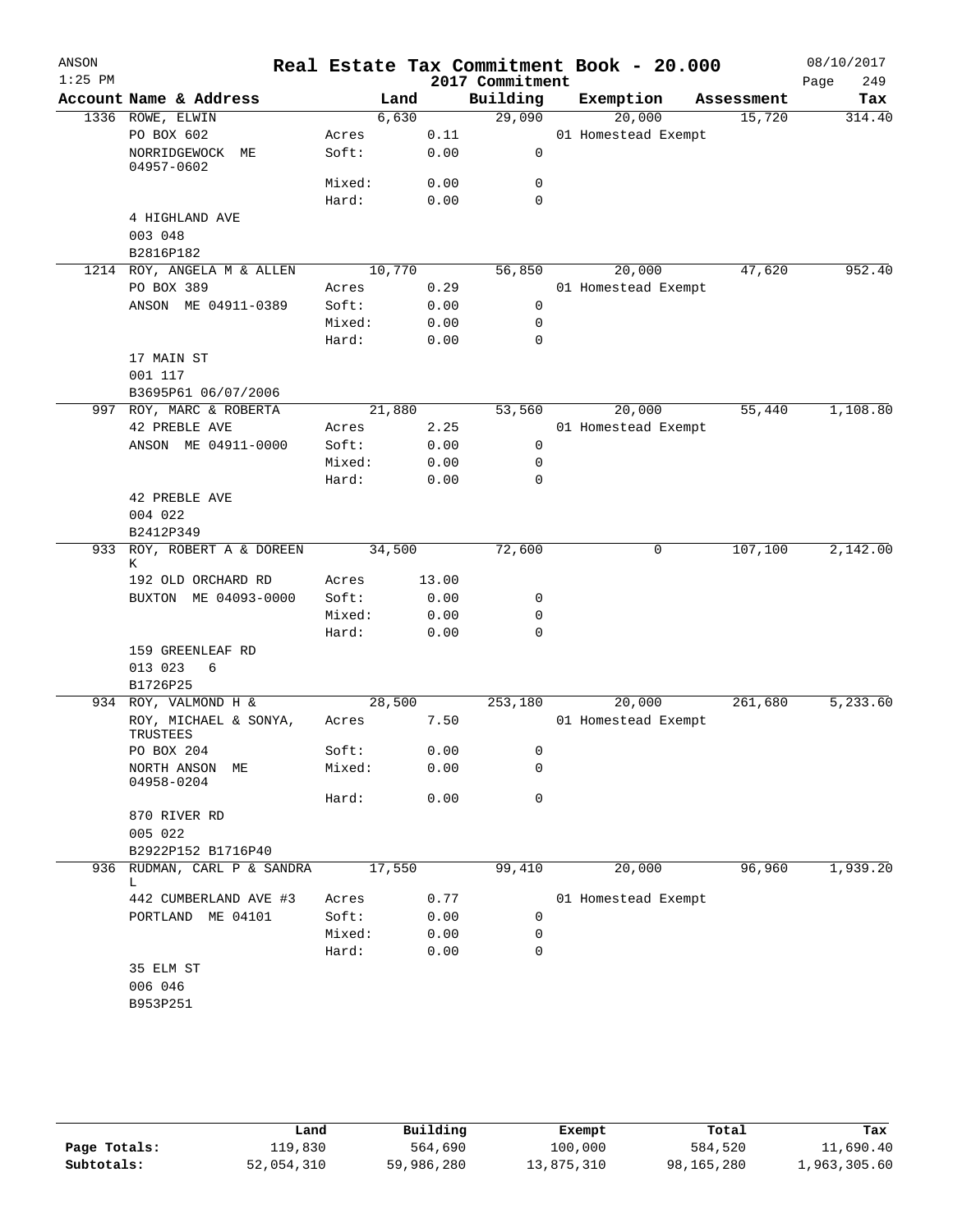|                                      |                                                                                                    |      | 2017 Commitment                                                                        |                                                                                                                                                                                                                                                        |            | 250<br>Page                                                                                 |
|--------------------------------------|----------------------------------------------------------------------------------------------------|------|----------------------------------------------------------------------------------------|--------------------------------------------------------------------------------------------------------------------------------------------------------------------------------------------------------------------------------------------------------|------------|---------------------------------------------------------------------------------------------|
| Account Name & Address               |                                                                                                    | Land | Building                                                                               | Exemption                                                                                                                                                                                                                                              | Assessment | Tax                                                                                         |
|                                      |                                                                                                    |      | $\mathbf 0$                                                                            | $\Omega$                                                                                                                                                                                                                                               |            | 756.60                                                                                      |
| 15 DENTON TERR.                      | Acres                                                                                              |      |                                                                                        |                                                                                                                                                                                                                                                        |            |                                                                                             |
| BOSTON MA 02131-4112                 | Soft:                                                                                              |      | 0                                                                                      |                                                                                                                                                                                                                                                        |            |                                                                                             |
|                                      | Mixed:                                                                                             |      | $\mathbf 0$                                                                            |                                                                                                                                                                                                                                                        |            |                                                                                             |
|                                      | Hard:                                                                                              |      | $\mathbf 0$                                                                            |                                                                                                                                                                                                                                                        |            |                                                                                             |
| VALLEY RD                            |                                                                                                    |      |                                                                                        |                                                                                                                                                                                                                                                        |            |                                                                                             |
| 020 014<br>2                         |                                                                                                    |      |                                                                                        |                                                                                                                                                                                                                                                        |            |                                                                                             |
|                                      |                                                                                                    |      |                                                                                        |                                                                                                                                                                                                                                                        |            |                                                                                             |
| 581 RUGH, GEORGE J & TAMMY<br>G      |                                                                                                    |      | 116,170                                                                                | 20,000                                                                                                                                                                                                                                                 | 116,710    | 2,334.20                                                                                    |
| PO BOX 276                           | Acres                                                                                              |      |                                                                                        |                                                                                                                                                                                                                                                        |            |                                                                                             |
| NORTH ANSON ME<br>04958-0276         | Soft:                                                                                              |      | 0                                                                                      |                                                                                                                                                                                                                                                        |            |                                                                                             |
|                                      | Mixed:                                                                                             |      | 0                                                                                      |                                                                                                                                                                                                                                                        |            |                                                                                             |
|                                      | Hard:                                                                                              |      | $\mathbf 0$                                                                            |                                                                                                                                                                                                                                                        |            |                                                                                             |
| 258 VALLEY RD                        |                                                                                                    |      |                                                                                        |                                                                                                                                                                                                                                                        |            |                                                                                             |
| 018 038<br>$\mathbf F$               |                                                                                                    |      |                                                                                        |                                                                                                                                                                                                                                                        |            |                                                                                             |
| B2082P29                             |                                                                                                    |      |                                                                                        |                                                                                                                                                                                                                                                        |            |                                                                                             |
| 938 RUGH, GEORGE JACOB               |                                                                                                    |      | $\mathbf 0$                                                                            | 0                                                                                                                                                                                                                                                      | 20,600     | 412.00                                                                                      |
| PO BOX 276                           | Acres                                                                                              |      |                                                                                        |                                                                                                                                                                                                                                                        |            |                                                                                             |
| NORTH ANSON ME<br>04958-0101         | Soft:                                                                                              |      | $\mathbf 0$                                                                            |                                                                                                                                                                                                                                                        |            |                                                                                             |
|                                      | Mixed:                                                                                             |      | $\mathbf 0$                                                                            |                                                                                                                                                                                                                                                        |            |                                                                                             |
|                                      | Hard:                                                                                              |      | $\mathbf 0$                                                                            |                                                                                                                                                                                                                                                        |            |                                                                                             |
| 268 VALLEY RD                        |                                                                                                    |      |                                                                                        |                                                                                                                                                                                                                                                        |            |                                                                                             |
|                                      |                                                                                                    |      |                                                                                        |                                                                                                                                                                                                                                                        |            |                                                                                             |
|                                      |                                                                                                    |      |                                                                                        |                                                                                                                                                                                                                                                        |            |                                                                                             |
| JOHNELL L                            |                                                                                                    |      |                                                                                        |                                                                                                                                                                                                                                                        |            | 1,396.40                                                                                    |
| 190 VALLEY ROAD                      | Acres                                                                                              |      |                                                                                        |                                                                                                                                                                                                                                                        |            |                                                                                             |
| NORTH ANSON ME<br>04958-0190         | Soft:                                                                                              |      |                                                                                        |                                                                                                                                                                                                                                                        |            |                                                                                             |
|                                      | Mixed:                                                                                             |      | 0                                                                                      |                                                                                                                                                                                                                                                        |            |                                                                                             |
|                                      | Hard:                                                                                              |      | $\mathbf 0$                                                                            |                                                                                                                                                                                                                                                        |            |                                                                                             |
| 190 VALLEY RD                        |                                                                                                    |      |                                                                                        |                                                                                                                                                                                                                                                        |            |                                                                                             |
| 018 038<br>E<br>B4171P129 07/30/2009 |                                                                                                    |      |                                                                                        |                                                                                                                                                                                                                                                        |            |                                                                                             |
| 939 RUGH, JOHNELL LEE                |                                                                                                    |      | $\mathbf 0$                                                                            | 0                                                                                                                                                                                                                                                      | 49,400     | 988.00                                                                                      |
| 190 VALLEY ROAD                      | Acres                                                                                              |      |                                                                                        |                                                                                                                                                                                                                                                        |            |                                                                                             |
| NORTH ANSON ME<br>04958-0190         | Soft:                                                                                              |      | 0                                                                                      |                                                                                                                                                                                                                                                        |            |                                                                                             |
|                                      | Mixed:                                                                                             |      | 0                                                                                      |                                                                                                                                                                                                                                                        |            |                                                                                             |
|                                      | Hard:                                                                                              |      | 0                                                                                      |                                                                                                                                                                                                                                                        |            |                                                                                             |
|                                      |                                                                                                    |      |                                                                                        |                                                                                                                                                                                                                                                        |            |                                                                                             |
| 018 038<br>B                         |                                                                                                    |      |                                                                                        |                                                                                                                                                                                                                                                        |            |                                                                                             |
| B4171P129 07/30/2009                 |                                                                                                    |      |                                                                                        |                                                                                                                                                                                                                                                        |            |                                                                                             |
| 940 RUIZ, ROLANDO &                  |                                                                                                    |      | 20,120                                                                                 | 0                                                                                                                                                                                                                                                      | 57,620     | 1,152.40                                                                                    |
| FRITZBERG, ESTHELLA                  | Acres                                                                                              |      |                                                                                        |                                                                                                                                                                                                                                                        |            |                                                                                             |
| 4 STOBIE STREET                      | Soft:                                                                                              |      | 0                                                                                      |                                                                                                                                                                                                                                                        |            |                                                                                             |
| WINSLOW ME 04901-0000                | Mixed:                                                                                             |      | 0                                                                                      |                                                                                                                                                                                                                                                        |            |                                                                                             |
|                                      | Hard:                                                                                              |      | 0                                                                                      |                                                                                                                                                                                                                                                        |            |                                                                                             |
| 436 PEASE HILL RD                    |                                                                                                    |      |                                                                                        |                                                                                                                                                                                                                                                        |            |                                                                                             |
|                                      |                                                                                                    |      |                                                                                        |                                                                                                                                                                                                                                                        |            |                                                                                             |
|                                      |                                                                                                    |      |                                                                                        |                                                                                                                                                                                                                                                        |            |                                                                                             |
| 937                                  | 1783 RUDOLFO, JOAN P.<br>018 038<br>H<br>B1668P98<br>RUGH, GEORGE W &<br>011 043<br>Ε<br>B1249P204 |      | 37,830<br>20,540<br>20,600<br>22,250<br>LIFE ESTATE<br>49,400<br>LIFE ESTATE<br>37,500 | 27.66<br>0.00<br>0.00<br>0.00<br>B4984P281 12/11/2015 B3419P197 12/08/2004<br>1.36<br>0.00<br>0.00<br>0.00<br>1.40<br>0.00<br>0.00<br>0.00<br>73,570<br>2.50<br>0.00<br>0.00<br>0.00<br>69.00<br>0.00<br>0.00<br>0.00<br>16.00<br>0.00<br>0.00<br>0.00 | 26,000     | 37,830<br>01 Homestead Exempt<br>69,820<br>01 Homestead Exempt<br>0 04 Non-resident Veteran |

|              | Land         | Building   | Exempt     | Total      | Tax          |
|--------------|--------------|------------|------------|------------|--------------|
| Page Totals: | 188,120      | 209,860    | 46,000     | 351,980    | .039.60      |
| Subtotals:   | 52, 242, 430 | 60,196,140 | 13,921,310 | 98,517,260 | 1,970,345.20 |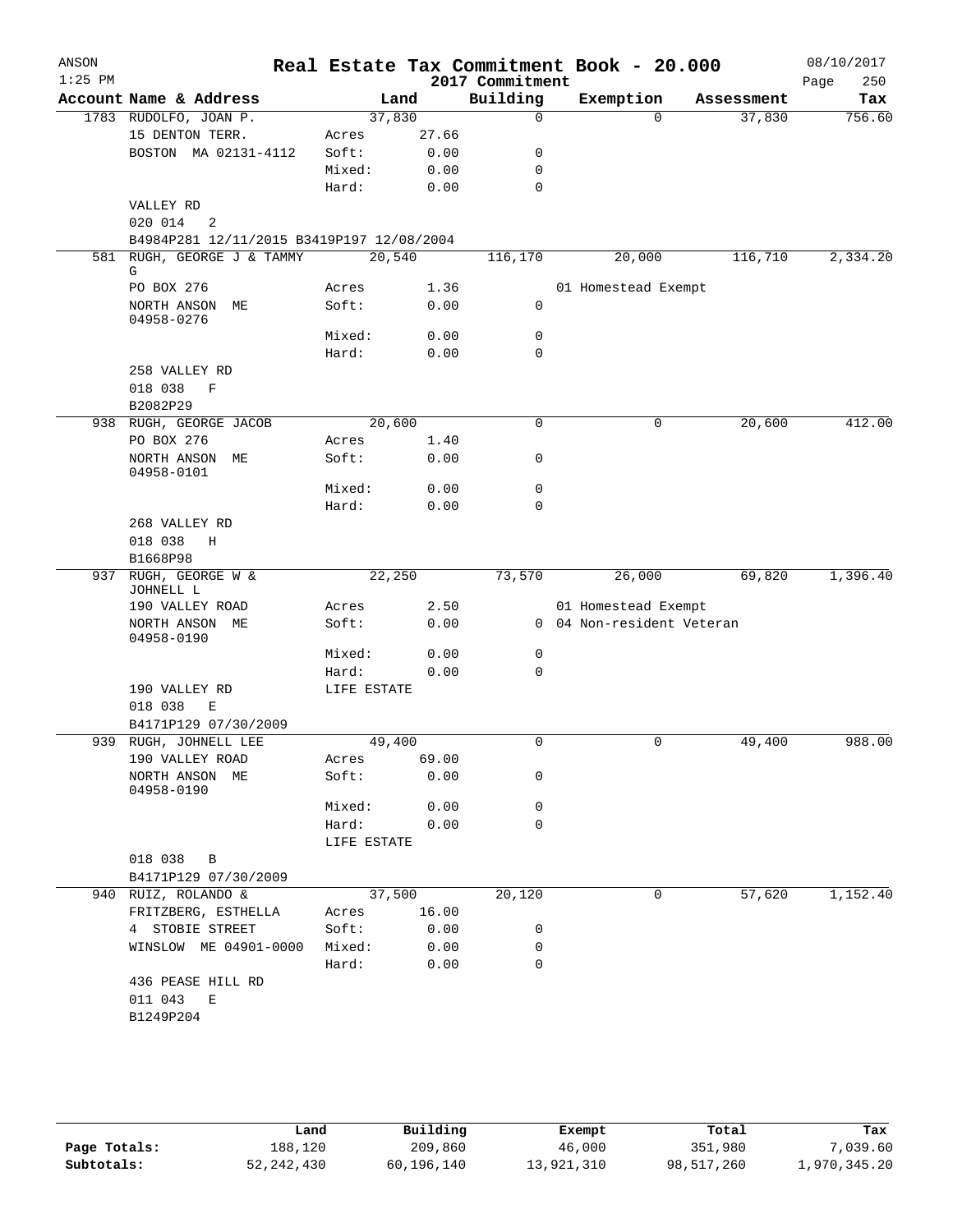| ANSON<br>$1:25$ PM |                                         |             |       | 2017 Commitment | Real Estate Tax Commitment Book - 20.000 |          |            | 08/10/2017<br>251<br>Page |
|--------------------|-----------------------------------------|-------------|-------|-----------------|------------------------------------------|----------|------------|---------------------------|
|                    | Account Name & Address                  |             | Land  | Building        | Exemption                                |          | Assessment | Tax                       |
|                    | 13 RUNDIN, JOHN H &<br>PRISCILLA A      | 10,000      |       | $\mathbf 0$     |                                          | $\Omega$ | 10,000     | 200.00                    |
|                    | 167 JOHN TARR RD                        | Acres       | 57.00 |                 |                                          |          |            |                           |
|                    | BOWDOIN ME 04287-0000                   | Soft:       | 4.10  | 492             |                                          |          |            |                           |
|                    |                                         | Mixed:      | 0.00  | 0               |                                          |          |            |                           |
|                    |                                         | Hard:       | 45.30 | 8,743           |                                          |          |            |                           |
|                    |                                         | TREE GROWTH |       |                 |                                          |          |            |                           |
|                    | 019 017<br>1                            |             |       |                 |                                          |          |            |                           |
|                    | B4052P284 09/12/2008                    |             |       |                 |                                          |          |            |                           |
|                    | 1927 RUSSELL, JAMES &<br><b>BARBARA</b> | 30,500      |       | 24,230          |                                          | 0        | 54,730     | 1,094.60                  |
|                    | 31 DUMAS AVE                            | Acres       | 14.00 |                 |                                          |          |            |                           |
|                    | HAMPTON NH 03842                        | Soft:       | 0.00  | 0               |                                          |          |            |                           |
|                    |                                         | Mixed:      | 0.00  | 0               |                                          |          |            |                           |
|                    |                                         | Hard:       | 0.00  | $\mathbf 0$     |                                          |          |            |                           |
|                    | 315 FAHI POND RD                        |             |       |                 |                                          |          |            |                           |
|                    | 024 039                                 |             |       |                 |                                          |          |            |                           |
|                    | B3353P64 08/02/2004                     |             |       |                 |                                          |          |            |                           |
|                    | 1392 RYDER, CHERYL L.                   | 10,950      |       | 46,580          | 20,000                                   |          | 37,530     | 750.60                    |
|                    | 6 FRONT STREET                          | Acres       | 0.30  |                 | 01 Homestead Exempt                      |          |            |                           |
|                    | ANSON ME 04911-0000                     | Soft:       | 0.00  | 0               |                                          |          |            |                           |
|                    |                                         | Mixed:      | 0.00  | 0               |                                          |          |            |                           |
|                    |                                         | Hard:       | 0.00  | 0               |                                          |          |            |                           |
|                    | 6 FRONT ST                              |             |       |                 |                                          |          |            |                           |
|                    | 001 087                                 |             |       |                 |                                          |          |            |                           |
|                    | B3948P65 12/27/2007                     |             |       |                 |                                          |          |            |                           |
| 1706               | SABOL, FRANCIS C & MARY<br>LOU          | 16,850      |       | 87,580          | 20,000                                   |          | 84,430     | 1,688.60                  |
|                    | PO BOX 31                               | Acres       | 0.71  |                 | 01 Homestead Exempt                      |          |            |                           |
|                    | ANSON ME 04911-0031                     | Soft:       | 0.00  | 0               |                                          |          |            |                           |
|                    |                                         | Mixed:      | 0.00  | 0               |                                          |          |            |                           |
|                    |                                         | Hard:       | 0.00  | 0               |                                          |          |            |                           |
|                    | 8 SCHOOL ST                             |             |       |                 |                                          |          |            |                           |
|                    | 001 024                                 |             |       |                 |                                          |          |            |                           |
|                    | B3475P273 04/28/2005                    |             |       |                 |                                          |          |            |                           |
|                    | 45 SABOL, FRANCIS C. &<br>MARY LOU      | 9,800       |       | 38,700          |                                          | 0        | 48,500     | 970.00                    |
|                    | PO BOX 31                               | Acres       | 0.24  |                 |                                          |          |            |                           |
|                    | ANSON ME 04911-0031                     | Soft:       | 0.00  | 0               |                                          |          |            |                           |
|                    |                                         | Mixed:      | 0.00  | 0               |                                          |          |            |                           |
|                    |                                         | Hard:       | 0.00  | 0               |                                          |          |            |                           |
|                    | 76 MAIN ST                              |             |       |                 |                                          |          |            |                           |
|                    | 001 021                                 |             |       |                 |                                          |          |            |                           |
|                    | B3439P190 01/27/2005                    |             |       |                 |                                          |          |            |                           |
|                    | 191 SACKEY, ALBERT N                    | 27,720      |       | 0               |                                          | 0        | 27,720     | 554.40                    |
|                    | 922 WITHERBY LANE                       | Acres       | 14.22 |                 |                                          |          |            |                           |
|                    | LEWISVILLE<br>ТX<br>75067-0000          | Soft:       | 0.00  | 0               |                                          |          |            |                           |
|                    |                                         | Mixed:      | 0.00  | 0               |                                          |          |            |                           |
|                    |                                         | Hard:       | 0.00  | 0               |                                          |          |            |                           |
|                    |                                         |             |       |                 |                                          |          |            |                           |
|                    | 013 023                                 |             |       |                 |                                          |          |            |                           |
|                    | B1519P154                               |             |       |                 |                                          |          |            |                           |
|                    |                                         |             |       |                 |                                          |          |            |                           |

|              | Land         | Building   | Exempt     | Total      | Tax          |
|--------------|--------------|------------|------------|------------|--------------|
| Page Totals: | 105,820      | 197,090    | 40,000     | 262,910    | 5,258.20     |
| Subtotals:   | 52, 348, 250 | 60,393,230 | 13,961,310 | 98,780,170 | 1,975,603.40 |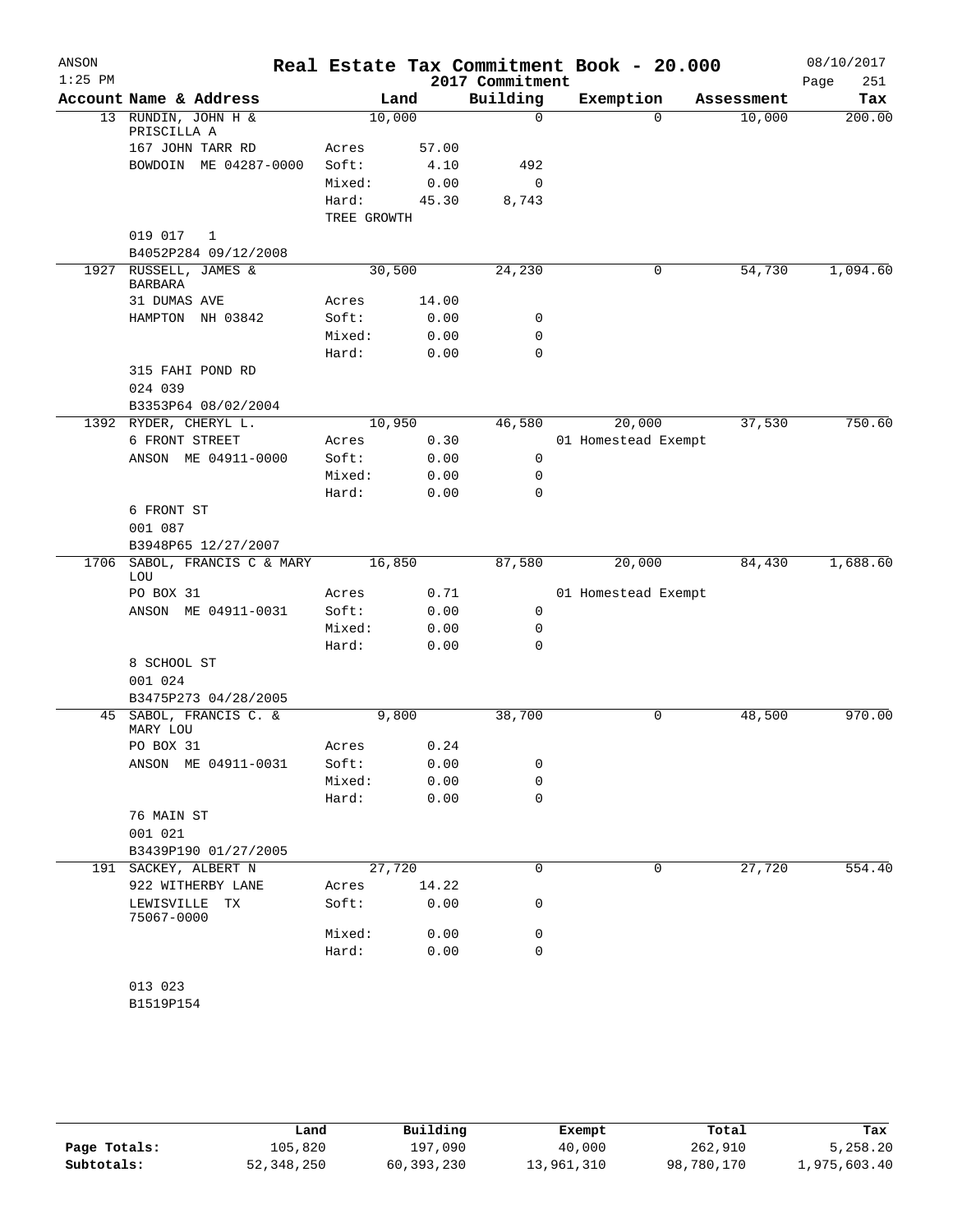| ANSON     |                                             |        |       |                 | Real Estate Tax Commitment Book - 20.000 |            | 08/10/2017  |
|-----------|---------------------------------------------|--------|-------|-----------------|------------------------------------------|------------|-------------|
| $1:25$ PM |                                             |        |       | 2017 Commitment |                                          |            | Page<br>252 |
|           | Account Name & Address                      |        | Land  | Building        | Exemption                                | Assessment | Tax         |
| 947       | SALEEMUDDIN, MOHAMMAD &<br>IMTIAZ           | 18,330 |       | 0               | $\Omega$                                 | 18,330     | 366.60      |
|           | 794 GREENDALE AVE                           | Acres  | 5.22  |                 |                                          |            |             |
|           | NEEDHAM MA 02492-0000                       | Soft:  | 0.00  | 0               |                                          |            |             |
|           |                                             | Mixed: | 0.00  | 0               |                                          |            |             |
|           |                                             | Hard:  | 0.00  | 0               |                                          |            |             |
|           | 019 022<br>4                                |        |       |                 |                                          |            |             |
|           | B1019P61                                    |        |       |                 |                                          |            |             |
|           | 324 SALES, JESSICA N &<br>CARREIRO, GRACE N | 21,500 |       | 91,300          | 20,000                                   | 92,800     | 1,856.00    |
|           | 396 CAMPGROUND RD                           | Acres  | 2.00  |                 | 01 Homestead Exempt                      |            |             |
|           | NORTH ANSON ME<br>04958-0000                | Soft:  | 0.00  | 0               |                                          |            |             |
|           |                                             | Mixed: | 0.00  | $\mathbf 0$     |                                          |            |             |
|           |                                             | Hard:  | 0.00  | $\mathbf 0$     |                                          |            |             |
|           | 396 CAMPGROUND RD                           |        |       |                 |                                          |            |             |
|           | 015 045 2A                                  |        |       |                 |                                          |            |             |
|           | 1315 SANBORN, CURT                          | 11,140 |       | 32,260          | 20,000                                   | 23,400     | 468.00      |
|           | PO BOX 523                                  | Acres  | 0.31  |                 | 01 Homestead Exempt                      |            |             |
|           | ANSON ME 04911-0000                         | Soft:  | 0.00  | 0               |                                          |            |             |
|           |                                             | Mixed: | 0.00  | 0               |                                          |            |             |
|           |                                             | Hard:  | 0.00  | 0               |                                          |            |             |
|           | 29 PINE ST                                  |        |       |                 |                                          |            |             |
|           | 002 037                                     |        |       |                 |                                          |            |             |
|           | B3708P285 07/12/2006                        |        |       |                 |                                          |            |             |
|           | 850 SANBORN, JAMEY S.                       |        | 8,490 | 47,010          | 0                                        | 55,500     | 1,110.00    |
|           | 573 BACK RD                                 | Acres  | 0.18  |                 |                                          |            |             |
|           | SKOWHEGAN ME 04976                          | Soft:  | 0.00  | 0               |                                          |            |             |
|           |                                             | Mixed: | 0.00  | 0               |                                          |            |             |
|           |                                             | Hard:  | 0.00  | 0               |                                          |            |             |
|           | 4 SCHOOL ST                                 |        |       |                 |                                          |            |             |
|           | 001 023                                     |        |       |                 |                                          |            |             |
|           | B4457P219 10/27/2011                        |        |       |                 |                                          |            |             |
|           | 375 SANDERS, ROBERT E &<br>FRANCES J        | 26,000 |       | 1,400           | 0                                        | 27,400     | 548.00      |
|           | 5038 WINGATE DR                             | Acres  | 5.00  |                 |                                          |            |             |
|           | MACON GA 31210-0000                         | Soft:  | 0.00  | 0               |                                          |            |             |
|           |                                             | Mixed: | 0.00  | 0               |                                          |            |             |
|           |                                             | Hard:  | 0.00  | 0               |                                          |            |             |
|           | 177 FOUR MILE SQUARE RD                     |        |       |                 |                                          |            |             |
|           | 021 009<br>1                                |        |       |                 |                                          |            |             |
|           | B3707P259 07/06/2006                        |        |       |                 |                                          |            |             |
|           | 1045 SANTANGELO, MICHAEL A.                 | 54,940 |       | 116,600         | 0                                        | 171,540    | 3,430.80    |
|           | SANTANGELO, GAIL M.                         | Acres  | 59.47 |                 |                                          |            |             |
|           | 404 TOWN FARM ROAD                          | Soft:  | 0.00  | 0               |                                          |            |             |
|           | ANSON ME 04911-3921                         | Mixed: | 0.00  | 0               |                                          |            |             |
|           |                                             | Hard:  | 0.00  | $\mathbf 0$     |                                          |            |             |
|           | 404 TOWN FARM ROAD                          |        |       |                 |                                          |            |             |
|           | 022 015 A                                   |        |       |                 |                                          |            |             |
|           | B4849P336 10/28/2014                        |        |       |                 |                                          |            |             |

|              | Land       | Building   | Exempt     | Total      | Tax          |
|--------------|------------|------------|------------|------------|--------------|
| Page Totals: | 140,400    | 288,570    | 40,000     | 388,970    | 7,779.40     |
| Subtotals:   | 52,488,650 | 60,681,800 | 14,001,310 | 99,169,140 | 1,983,382.80 |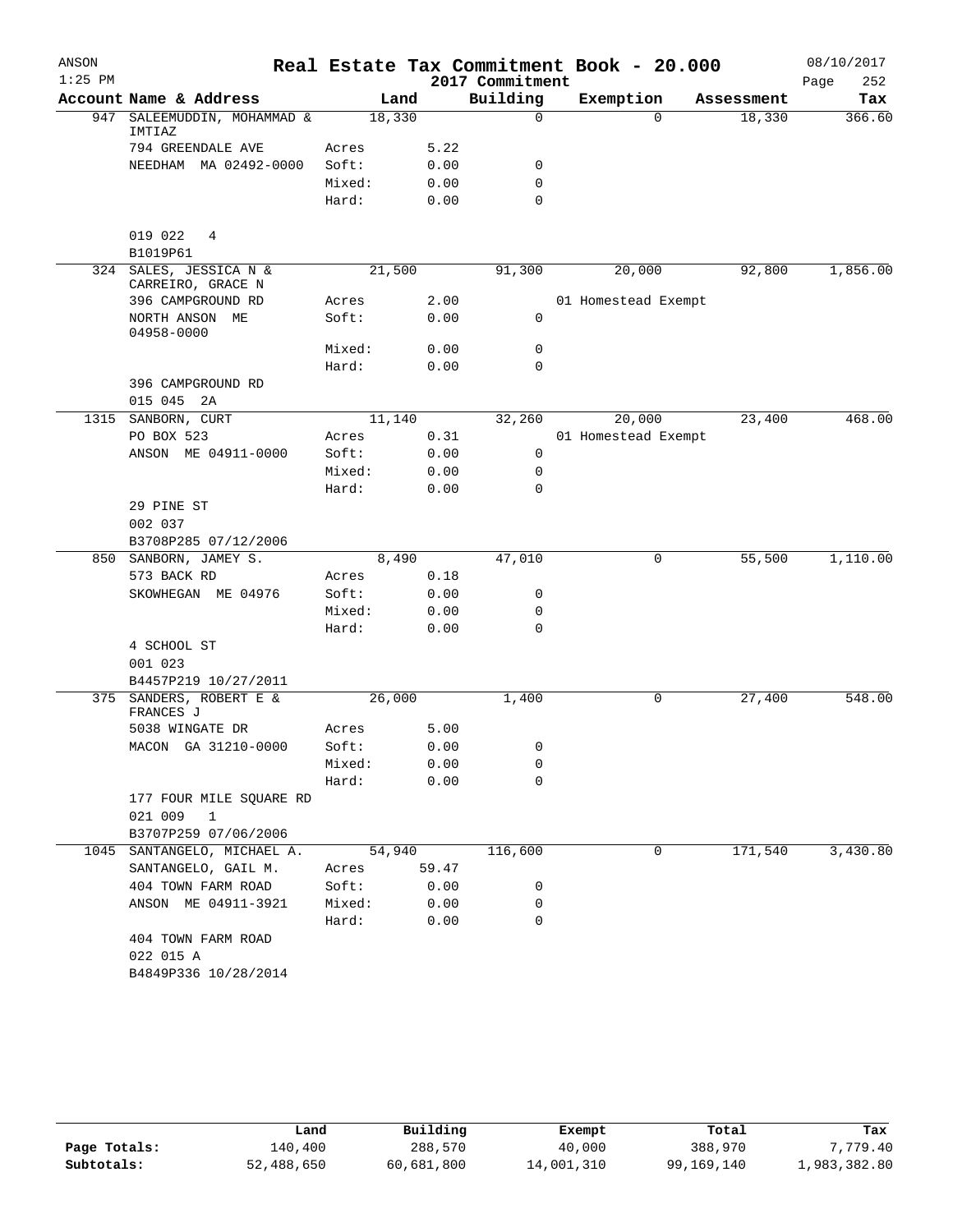| ANSON     |                                                     |             |        |      |                 | Real Estate Tax Commitment Book - 20.000 |            | 08/10/2017  |
|-----------|-----------------------------------------------------|-------------|--------|------|-----------------|------------------------------------------|------------|-------------|
| $1:25$ PM |                                                     |             |        |      | 2017 Commitment |                                          |            | 253<br>Page |
|           | Account Name & Address                              |             | Land   |      | Building        | Exemption                                | Assessment | Tax         |
|           | 1307 SANTIAGO, BARBARA, ET<br>AL                    |             | 530    |      | $\Omega$        | $\Omega$                                 | 530        | 10.60       |
|           | 123 MADISON AVE                                     | Acres       |        | 3.00 |                 |                                          |            |             |
|           | MADISON ME 04950-0000                               | Soft:       |        | 0.00 | 0               |                                          |            |             |
|           |                                                     | Mixed:      |        | 3.00 | 528             |                                          |            |             |
|           |                                                     | Hard:       |        | 0.00 | $\mathbf 0$     |                                          |            |             |
|           |                                                     | TREE GROWTH |        |      |                 |                                          |            |             |
|           | 010 006                                             |             |        |      |                 |                                          |            |             |
|           | B4236P359 01/22/2010 B4236P355 01/22/2010           |             |        |      |                 |                                          |            |             |
|           | 1286 SANTIAGO, BARBARA, ET<br>AL                    |             | 3,890  |      | $\Omega$        | 0                                        | 3,890      | 77.80       |
|           | 123 MADISON AVE                                     | Acres       |        | 0.42 |                 |                                          |            |             |
|           | MADISON ME 04950-0000                               | Soft:       |        | 0.00 | 0               |                                          |            |             |
|           |                                                     | Mixed:      |        | 0.00 | 0               |                                          |            |             |
|           |                                                     | Hard:       |        | 0.00 | 0               |                                          |            |             |
|           | 002 022                                             |             |        |      |                 |                                          |            |             |
|           | B4236P359 01/22/2010 B4236P355 01/22/2010           |             |        |      |                 |                                          |            |             |
|           | 949 SANTIAGO, WILLIAM                               |             | 30,750 |      | 65,250          | 20,000                                   | 76,000     | 1,520.00    |
|           | 137 CARRABASSETT ROAD                               | Acres       |        | 5.50 |                 | 01 Homestead Exempt                      |            |             |
|           | NORTH ANSON ME<br>04958-7301                        | Soft:       |        | 0.00 | 0               |                                          |            |             |
|           |                                                     | Mixed:      |        | 0.00 | 0               |                                          |            |             |
|           |                                                     | Hard:       |        | 0.00 | $\Omega$        |                                          |            |             |
|           | 137 CARRABASSETT RD                                 |             |        |      |                 |                                          |            |             |
|           | 022 022<br>5                                        |             |        |      |                 |                                          |            |             |
|           | B4908P120 05/28/2015 B4908P120 05/26/2015 B1327P141 |             |        |      |                 |                                          |            |             |
|           | 1856 SANTIAGO, WILLIAM, JR.                         |             | 26,000 |      | 0               | 0                                        | 26,000     | 520.00      |
|           | 28 HAWKES ST.                                       | Acres       |        | 5.00 |                 |                                          |            |             |
|           | SAUGUS MA 01906                                     | Soft:       |        | 0.00 | 0               |                                          |            |             |
|           |                                                     | Mixed:      |        | 0.00 | 0               |                                          |            |             |
|           |                                                     | Hard:       |        | 0.00 | 0               |                                          |            |             |
|           | 179 CARRABASSETT RD<br>022 022<br>2                 |             |        |      |                 |                                          |            |             |
|           | B4469P360 12/02/2011                                |             |        |      |                 |                                          |            |             |
|           | 692 SANTO, NICOLE L.                                |             | 21,700 |      | 40,200          | 0                                        | 61,900     | 1,238.00    |
|           | 8 FIRST AVENUE                                      | Acres       |        | 8.20 |                 |                                          |            |             |
|           | DUDLEY MA 01571-0000                                | Soft:       |        |      | 0.00<br>0       |                                          |            |             |
|           |                                                     | Mixed:      |        | 0.00 | 0               |                                          |            |             |
|           |                                                     | Hard:       |        | 0.00 | $\Omega$        |                                          |            |             |
|           | 023 044 G                                           |             |        |      |                 |                                          |            |             |
|           | B4665P39 05/23/2013                                 |             |        |      |                 |                                          |            |             |
|           | 1453 SARGENT, RONALD S                              |             | 14,000 |      | 15,340          | 20,000                                   | 9,340      | 186.80      |
|           | 587 VALLEY RD                                       | Acres       |        | 1.00 |                 | 01 Homestead Exempt                      |            |             |
|           | ANSON ME 04911-0000                                 | Soft:       |        | 0.00 | 0               |                                          |            |             |
|           |                                                     | Mixed:      |        | 0.00 | 0               |                                          |            |             |
|           |                                                     | Hard:       |        | 0.00 | 0               |                                          |            |             |
|           | 587 VALLEY RD                                       |             |        |      |                 |                                          |            |             |
|           | 019 013                                             |             |        |      |                 |                                          |            |             |
|           | B3173P37                                            |             |        |      |                 |                                          |            |             |
|           |                                                     |             |        |      |                 |                                          |            |             |
|           |                                                     |             |        |      |                 |                                          |            |             |

|              | Land       | Building   | Exempt     | Total      | Tax          |
|--------------|------------|------------|------------|------------|--------------|
| Page Totals: | 96,870     | 120,790    | 40,000     | 177,660    | 3,553.20     |
| Subtotals:   | 52,585,520 | 60,802,590 | 14,041,310 | 99,346,800 | 1,986,936.00 |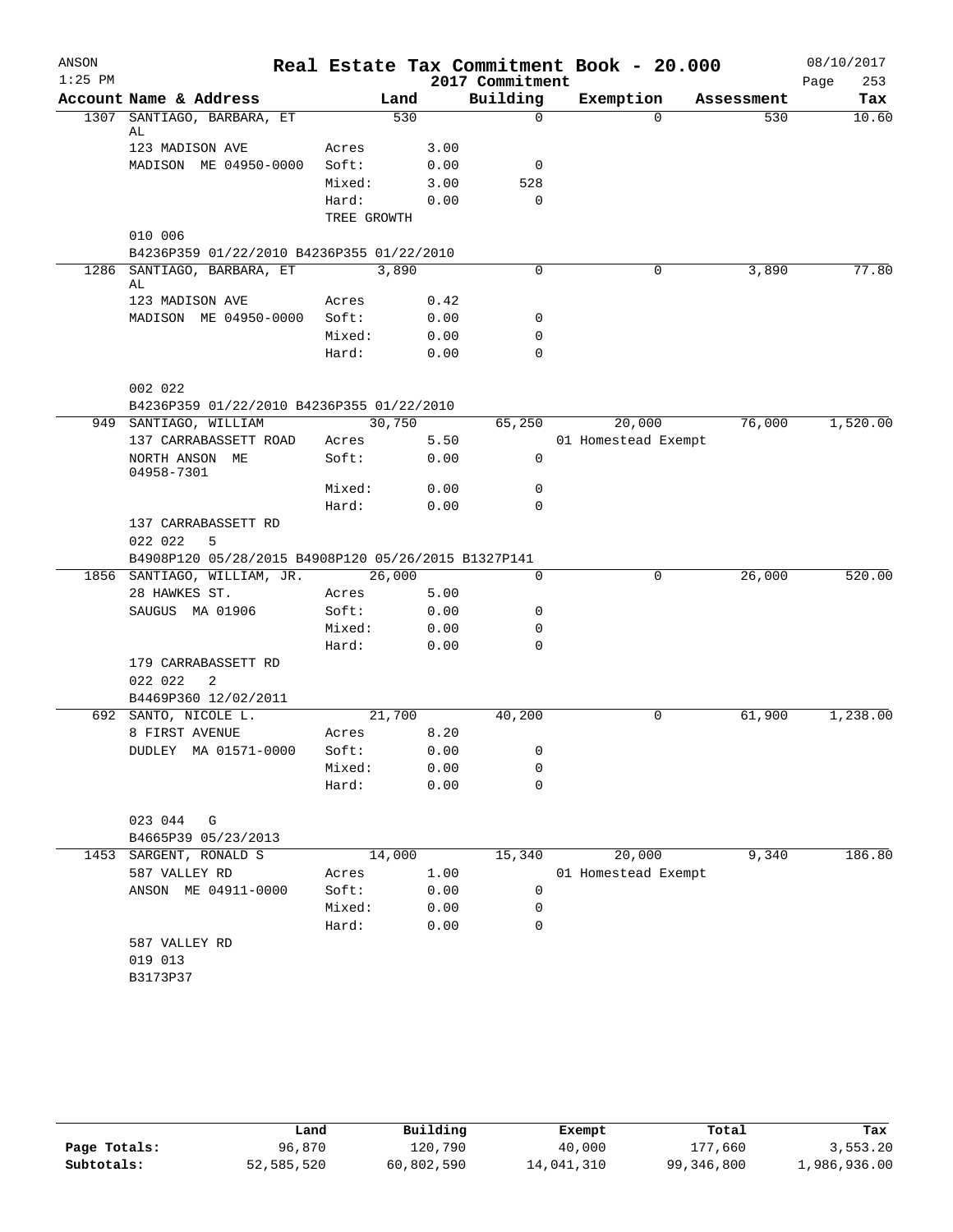| ANSON<br>$1:25$ PM |                                               |                          |        | 2017 Commitment | Real Estate Tax Commitment Book - 20.000 |            | 08/10/2017<br>254<br>Page |
|--------------------|-----------------------------------------------|--------------------------|--------|-----------------|------------------------------------------|------------|---------------------------|
|                    | Account Name & Address                        |                          | Land   | Building        | Exemption                                | Assessment | Tax                       |
|                    | 951 SASS, JEREMY                              |                          | 33,500 | 31,920          | 20,000                                   | 45,420     | 908.40                    |
|                    | C/0<br>MOFGA                                  | Acres                    | 75.00  |                 | 01 Homestead Exempt                      |            |                           |
|                    | PO BOX 170<br>294<br>CROSBY BROOK RD          | Soft:                    | 20.00  | 2,400           |                                          |            |                           |
|                    | UNITY ME 04988-0000                           | Mixed:                   | 37.00  | 6,512           |                                          |            |                           |
|                    |                                               | Hard:                    | 16.00  | 3,088           |                                          |            |                           |
|                    | 412 EMBDEN POND RD<br>023 029<br>$\mathbb{D}$ | LIFE ESTATE, TREE GROWTH |        |                 |                                          |            |                           |
|                    | B3656P223 03/09/2006                          |                          |        |                 |                                          |            |                           |
|                    | 1902 SAVAGE, BRENT L &<br>DEBORAH A           |                          | 9,310  | $\Omega$        | $\mathbf 0$                              | 9,310      | 186.20                    |
|                    | 266 CAMPGROUND RD                             | Acres                    | 64.00  |                 |                                          |            |                           |
|                    | NORTH ANSON ME<br>04958-0000                  | Soft:                    | 38.00  | 4,560           |                                          |            |                           |
|                    |                                               | Mixed:                   | 16.00  | 2,816           |                                          |            |                           |
|                    |                                               | Hard:                    | 10.00  | 1,930           |                                          |            |                           |
|                    |                                               | TREE GROWTH              |        |                 |                                          |            |                           |
|                    | 015 041 A                                     |                          |        |                 |                                          |            |                           |
|                    | B3724P215 08/08/2006                          |                          |        |                 |                                          |            |                           |
| 1711               | SAVAGE, BRENT L &<br>DEBORAH A                | 18,110                   |        | 52,740          | 20,000                                   | 50,850     | 1,017.00                  |
|                    | 226 CAMPGROUND RD                             | Acres                    | 0.82   |                 | 01 Homestead Exempt                      |            |                           |
|                    | NORTH ANSON ME<br>04958-0000                  | Soft:                    | 0.00   | 0               |                                          |            |                           |
|                    |                                               | Mixed:                   | 0.00   | 0               |                                          |            |                           |
|                    |                                               | Hard:                    | 0.00   | 0               |                                          |            |                           |
|                    | 226 CAMPGROUND RD<br>015 040                  |                          |        |                 |                                          |            |                           |
| 952                | SAVAGE, FRANCES A &                           | 14,000                   |        | 38,390          | 20,000                                   | 32,390     | 647.80                    |
|                    | SAVAGE, BRENT L                               | Acres                    | 0.49   |                 | 01 Homestead Exempt                      |            |                           |
|                    | 226 CAMPGROUND ROAD                           | Soft:                    | 0.00   | 0               |                                          |            |                           |
|                    | NORTH ANSON ME<br>04958-7653                  | Mixed:                   | 0.00   | 0               |                                          |            |                           |
|                    |                                               | Hard:                    | 0.00   | 0               |                                          |            |                           |
|                    | 25 SUMMER ST                                  |                          |        |                 |                                          |            |                           |
|                    | 006 082 83                                    |                          |        |                 |                                          |            |                           |
|                    | B2687P10<br>486 SAVAGE, JANELLE               | 18,550                   |        | 44,390          |                                          |            | 858.80                    |
|                    |                                               |                          |        |                 | 20,000                                   | 42,940     |                           |
|                    | PO BOX 104<br>ANSON ME 04911                  | Acres 0.86<br>Soft:      | 0.00   |                 | 01 Homestead Exempt                      |            |                           |
|                    |                                               | Mixed:                   | 0.00   | 0<br>0          |                                          |            |                           |
|                    |                                               | Hard:                    | 0.00   | 0               |                                          |            |                           |
|                    | 11 WARD ST                                    |                          |        |                 |                                          |            |                           |
|                    | 004 003 C                                     |                          |        |                 |                                          |            |                           |
|                    | B4636P40 08/23/2012                           |                          |        |                 |                                          |            |                           |
|                    | 1257 SAVAGE, RICHARD J                        |                          | 10,000 | 38,820          | 20,000                                   | 28,820     | 576.40                    |
|                    | 34 OAK ST                                     | Acres                    | 0.25   |                 | 01 Homestead Exempt                      |            |                           |
|                    | ANSON ME 04911                                | Soft:                    | 0.00   | 0               |                                          |            |                           |
|                    |                                               | Mixed:                   | 0.00   | 0               |                                          |            |                           |
|                    |                                               | Hard:                    | 0.00   | 0               |                                          |            |                           |
|                    | 34 OAK ST                                     |                          |        |                 |                                          |            |                           |
|                    | 001 056                                       |                          |        |                 |                                          |            |                           |
|                    | B2752P304                                     |                          |        |                 |                                          |            |                           |
|                    |                                               |                          |        |                 |                                          |            |                           |

|              | Land       | Building   | Exempt       | Total      | Tax          |
|--------------|------------|------------|--------------|------------|--------------|
| Page Totals: | 103,470    | 206,260    | 100,000      | 209,730    | 4,194.60     |
| Subtotals:   | 52,688,990 | 61,008,850 | 14, 141, 310 | 99,556,530 | 1,991,130.60 |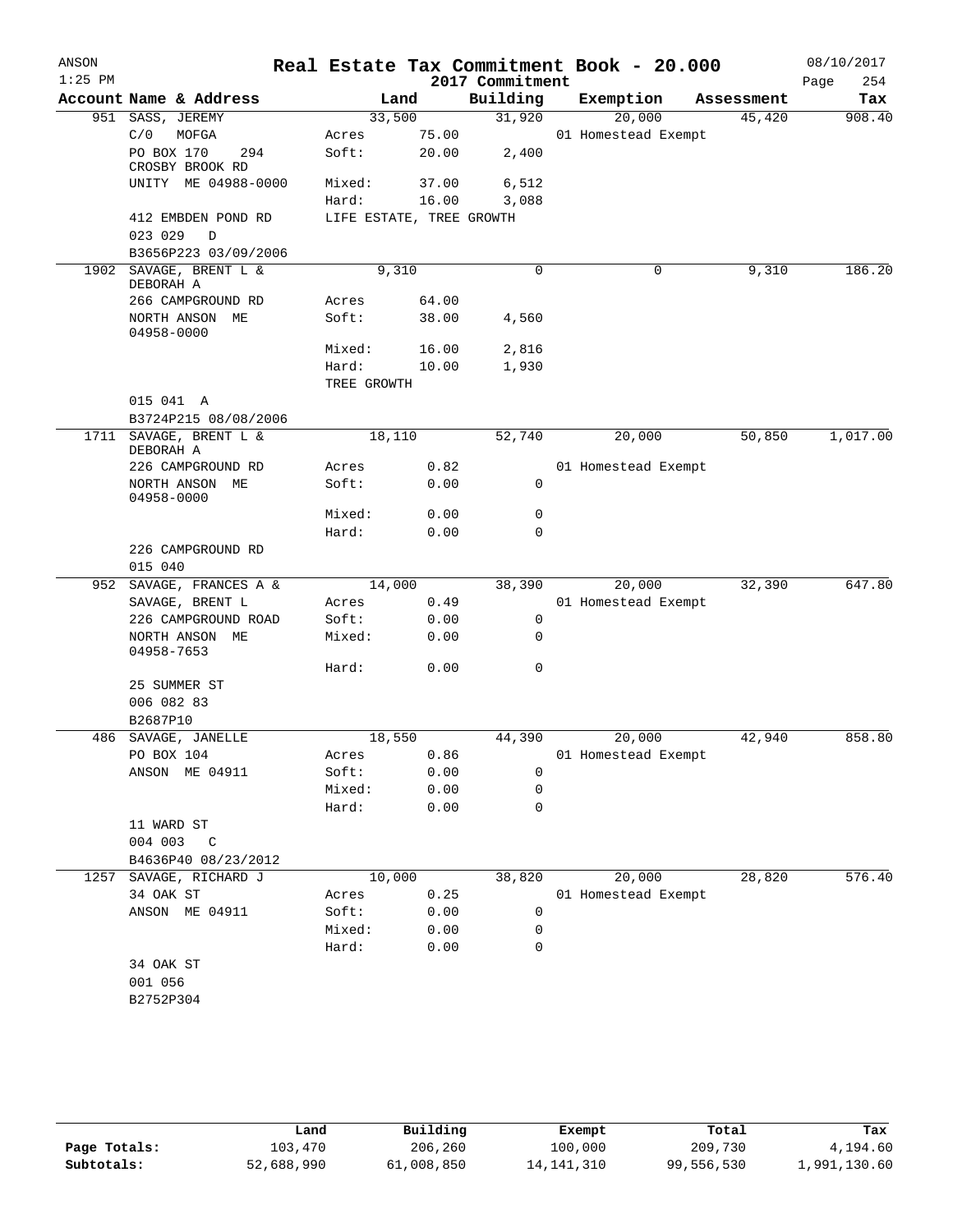| ANSON     |                                              |                |        |              |                             | Real Estate Tax Commitment Book - 20.000 |            | 08/10/2017         |
|-----------|----------------------------------------------|----------------|--------|--------------|-----------------------------|------------------------------------------|------------|--------------------|
| $1:25$ PM | Account Name & Address                       |                | Land   |              | 2017 Commitment<br>Building | Exemption                                | Assessment | 255<br>Page<br>Tax |
|           | 1368 SAVAGE, RODNEY E.                       |                | 8,250  |              | 13,690                      | 20,000                                   | 1,940      | 38.80              |
|           | PO BOX 232                                   | Acres          |        | 0.17         |                             | 01 Homestead Exempt                      |            |                    |
|           | ANSON ME 04911-0232                          | Soft:          |        | 0.00         | $\mathsf{O}$                |                                          |            |                    |
|           |                                              | Mixed:         |        | 0.00         | 0                           |                                          |            |                    |
|           |                                              | Hard:          |        | 0.00         | $\mathbf 0$                 |                                          |            |                    |
|           | 31 RANDALL ST                                |                |        |              |                             |                                          |            |                    |
|           | 003 046                                      |                |        |              |                             |                                          |            |                    |
|           | B4172P225 07/30/2009                         |                |        |              |                             |                                          |            |                    |
|           | 1892 SAVAGE, RODNEY S &                      |                | 16,990 |              | 2,390                       | 0                                        | 19,380     | 387.60             |
|           | CLARK, ALTON S                               | Acres          |        | 2.99         |                             |                                          |            |                    |
|           | 1147 VALLEY RD                               | Soft:          |        | 0.00         | 0                           |                                          |            |                    |
|           | ANSON ME 04911-0000                          | Mixed:         |        | 0.00         | 0                           |                                          |            |                    |
|           |                                              | Hard:          |        | 0.00         | 0                           |                                          |            |                    |
|           | 3 SPENCER RD                                 |                |        |              |                             |                                          |            |                    |
|           | 020 014 14                                   |                |        |              |                             |                                          |            |                    |
|           | B3114P33                                     |                |        |              |                             |                                          |            |                    |
| 1722      | SAVOY, BRYAN J & AUDREY                      |                | 16,730 |              | 51,740                      | 0                                        | 68,470     | 1,369.40           |
|           | L                                            |                |        |              |                             |                                          |            |                    |
|           | 21 CARRY POND RD<br>PLEASANT RIDGE PLT<br>ME | Acres<br>Soft: |        | 0.70<br>0.00 | 0                           |                                          |            |                    |
|           | 04920-5012                                   |                |        |              |                             |                                          |            |                    |
|           |                                              | Mixed:         |        | 0.00         | 0                           |                                          |            |                    |
|           |                                              | Hard:          |        | 0.00         | $\mathbf 0$                 |                                          |            |                    |
|           | 202 MAIN ST                                  |                |        |              |                             |                                          |            |                    |
|           | 002 023                                      |                |        |              |                             |                                          |            |                    |
|           | B2934P314                                    |                |        |              |                             |                                          |            |                    |
|           | 977 SCHELL, RICHARD W &                      |                | 48,500 |              | 700                         | 0                                        | 49,200     | 984.00             |
|           | SHARRON F                                    |                |        |              |                             |                                          |            |                    |
|           | 15 LAGUE ST                                  | Acres          |        | 33.00        |                             |                                          |            |                    |
|           | ACUSHNET MA 02743-0000 Soft:                 | Mixed:         |        | 0.00         | 0<br>0                      |                                          |            |                    |
|           |                                              | Hard:          |        | 0.00<br>0.00 | 0                           |                                          |            |                    |
|           | 97 SKIDMORE RD                               |                |        |              |                             |                                          |            |                    |
|           | 023 015                                      |                |        |              |                             |                                          |            |                    |
|           | B2751P38                                     |                |        |              |                             |                                          |            |                    |
| 958       | SCHICK, JAMES J & LINDA                      |                | 33,350 |              | 0                           | 0                                        | 33,350     | 667.00             |
|           | М                                            |                |        |              |                             |                                          |            |                    |
|           | 76 WOODROSE LN                               | Acres          |        | 19.85        |                             |                                          |            |                    |
|           | COLCHESTER VT                                | Soft:          |        | 0.00         | 0                           |                                          |            |                    |
|           | 05446-0000                                   |                |        |              |                             |                                          |            |                    |
|           |                                              | Mixed:         |        | 0.00         | 0<br>$\mathbf 0$            |                                          |            |                    |
|           |                                              | Hard:          |        | 0.00         |                             |                                          |            |                    |
|           | 022 005<br>Е                                 |                |        |              |                             |                                          |            |                    |
|           | B1994P227                                    |                |        |              |                             |                                          |            |                    |
|           | 965 SCHNABLE, DANIEL E &                     |                | 17,440 |              | $\mathbf 0$                 | 0                                        | 17,440     | 348.80             |
|           | ROBERTA                                      |                |        |              |                             |                                          |            |                    |
|           | 174 SHORE RD                                 | Acres          |        | 10.30        |                             |                                          |            |                    |
|           | PO BOX 83                                    | Soft:          |        | 0.00         | 0                           |                                          |            |                    |
|           | NORTH TRURO<br>МA                            | Mixed:         |        | 0.00         | 0                           |                                          |            |                    |
|           | 02652-0083                                   |                |        |              | $\mathbf 0$                 |                                          |            |                    |
|           |                                              | Hard:          |        | 0.00         |                             |                                          |            |                    |
|           | 015 044<br>B                                 |                |        |              |                             |                                          |            |                    |
|           | B1291P229                                    |                |        |              |                             |                                          |            |                    |
|           |                                              |                |        |              |                             |                                          |            |                    |
|           |                                              |                |        |              |                             |                                          |            |                    |

**Page Totals:** 141,260 68,520 20,000 189,780 3,795.60<br>**Subtotals:** 52,830,250 61,077,370 14,161,310 99,746,310 1,994,926.20 **Subtotals:** 52,830,250 61,077,370 14,161,310 99,746,310 1,994,926.20 **Land Building Exempt Total Tax**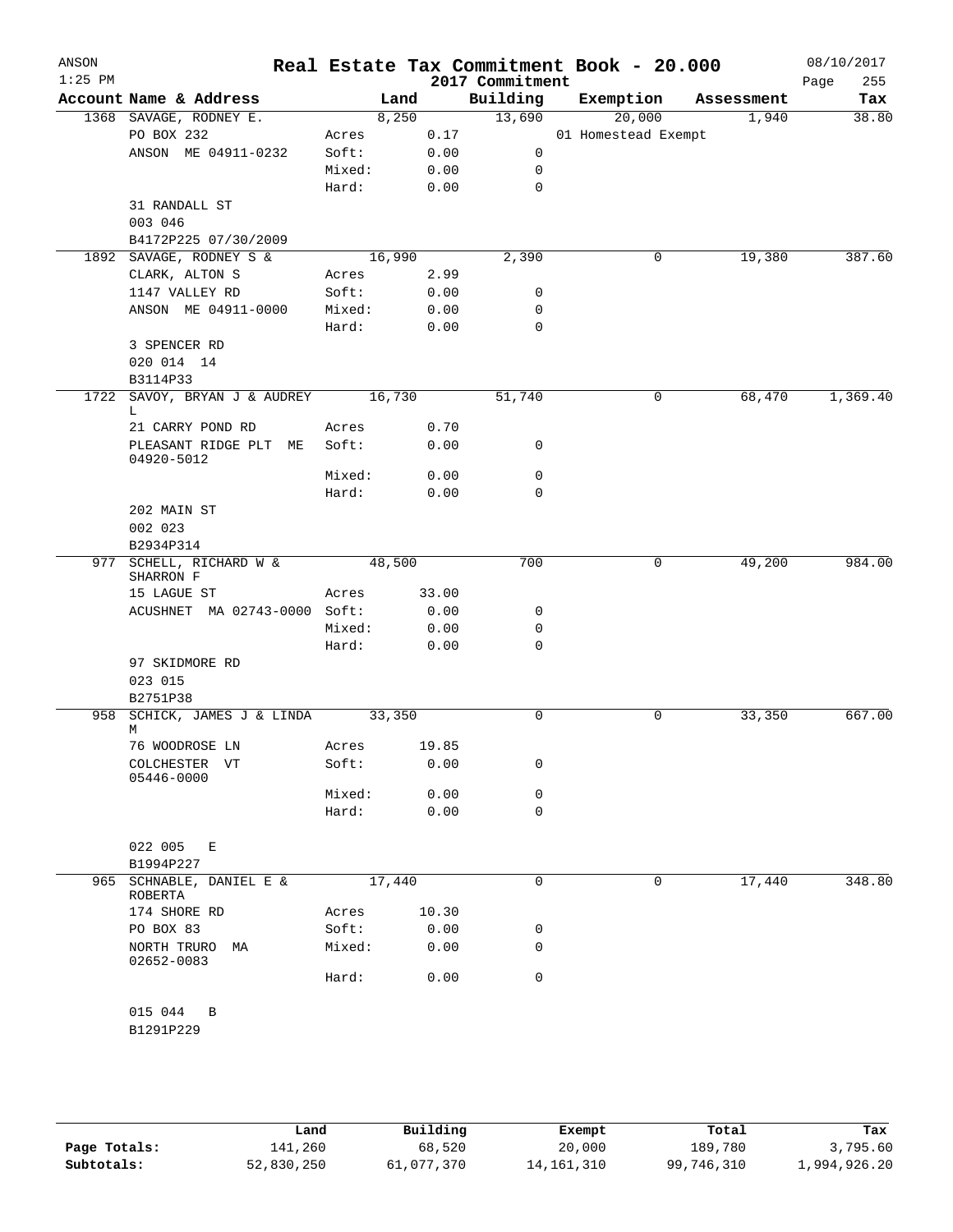| ANSON<br>$1:25$ PM |                                                                    |             |       | 2017 Commitment          | Real Estate Tax Commitment Book - 20.000 |            | 08/10/2017<br>256<br>Page |
|--------------------|--------------------------------------------------------------------|-------------|-------|--------------------------|------------------------------------------|------------|---------------------------|
|                    | Account Name & Address                                             | Land        |       | Building                 | Exemption                                | Assessment | Tax                       |
|                    | 964 SCHRAUT, DAVID                                                 | 18,150      |       | $\mathbf 0$              | $\Omega$                                 | 18,150     | 363.00                    |
|                    | 50 SUMMIT RD                                                       | Acres       | 5.10  |                          |                                          |            |                           |
|                    | ABINGTON MA 02351-0000 Soft:                                       |             | 0.00  | 0                        |                                          |            |                           |
|                    |                                                                    | Mixed:      | 0.00  | 0                        |                                          |            |                           |
|                    |                                                                    | Hard:       | 0.00  | 0                        |                                          |            |                           |
|                    |                                                                    |             |       |                          |                                          |            |                           |
|                    | 012 009 16                                                         |             |       |                          |                                          |            |                           |
|                    | B1414P247                                                          |             |       |                          |                                          |            |                           |
|                    | 605 SCOTT, LISA & RAMIREZ,<br>PABLO 1/2 INT                        | 24,500      |       | 55,380                   | 0                                        | 79,880     | 1,597.60                  |
|                    | PELLETIER, STANLEY J &<br>ELMIRA J 1/2 INT                         | Acres       | 4.00  |                          |                                          |            |                           |
|                    | PO BOX 3043                                                        | Soft:       | 0.00  | 0                        |                                          |            |                           |
|                    | SKOWHEGAN ME<br>04976-3043                                         | Mixed:      | 0.00  | 0                        |                                          |            |                           |
|                    |                                                                    | Hard:       | 0.00  | $\mathbf 0$              |                                          |            |                           |
|                    | 286 RIVER RD                                                       |             |       |                          |                                          |            |                           |
|                    | 016 001<br>F<br>B4916P305 05/29/2015 B4916P303 02/16/2015 B4731P53 |             |       |                          |                                          |            |                           |
|                    | 10/24/2013<br>966 SEAMS, COLBY J & KAREN                           | 10,000      |       | 63,870                   | 20,000                                   | 53,870     | 1,077.40                  |
|                    | L                                                                  |             |       |                          |                                          |            |                           |
|                    | PO BOX 66                                                          | Acres       | 0.25  |                          | 01 Homestead Exempt                      |            |                           |
|                    | ANSON ME 04911-0066                                                | Soft:       | 0.00  | 0                        |                                          |            |                           |
|                    |                                                                    | Mixed:      | 0.00  | 0                        |                                          |            |                           |
|                    |                                                                    | Hard:       | 0.00  | $\Omega$                 |                                          |            |                           |
|                    | 37 RANDALL ST                                                      |             |       |                          |                                          |            |                           |
|                    | 003 044<br>B995P197                                                |             |       |                          |                                          |            |                           |
|                    | 1454 SEARS, DOUGLAS M &                                            | 49,470      |       | 76,860                   | 20,000                                   | 106,330    | 2,126.60                  |
|                    | CATHY E                                                            |             |       |                          |                                          |            |                           |
|                    | 23 HORSEBACK RD                                                    | Acres       | 66.00 |                          | 01 Homestead Exempt                      |            |                           |
|                    | ANSON ME 04911-0000                                                | Soft:       | 17.00 | 2,040                    |                                          |            |                           |
|                    |                                                                    | Mixed:      | 17.00 | 2,992                    |                                          |            |                           |
|                    |                                                                    | Hard:       | 9.00  | 1,737                    |                                          |            |                           |
|                    | 23 HORSEBACK RD<br>015 029 & 30                                    | TREE GROWTH |       |                          |                                          |            |                           |
|                    | B1066P223                                                          |             |       |                          |                                          |            |                           |
|                    | 1715 SEARS, DOUGLAS M &<br>CATHY E                                 | 7,280       |       | $\overline{\mathbf{0}}$  | U                                        | 7,280      | 145.60                    |
|                    | 23 HORSEBACK RD                                                    | Acres       | 39.00 |                          |                                          |            |                           |
|                    | ANSON ME 04911-0000                                                | Soft:       | 0.00  | $\overline{\phantom{0}}$ |                                          |            |                           |
|                    |                                                                    | Mixed:      | 9.00  | 1,584                    |                                          |            |                           |
|                    |                                                                    | Hard:       | 29.00 | 5,597                    |                                          |            |                           |
|                    |                                                                    | TREE GROWTH |       |                          |                                          |            |                           |
|                    | 015 028 B                                                          |             |       |                          |                                          |            |                           |
|                    | B1006P224                                                          |             |       |                          |                                          |            |                           |
|                    | 1742 SEAVEY, JESSE                                                 |             | 0     | 5,680                    | 0                                        | 5,680      | 113.60                    |
|                    | 265 NEW PORTLAND RD                                                |             |       |                          |                                          |            |                           |
|                    | NORTH ANSON ME 04958                                               |             |       |                          |                                          |            |                           |
|                    |                                                                    |             |       |                          |                                          |            |                           |
|                    | 265 NEW PORTLAND RD<br>023 036 ON                                  |             |       |                          |                                          |            |                           |
|                    |                                                                    |             |       |                          |                                          |            |                           |
|                    |                                                                    |             |       |                          |                                          |            |                           |
|                    |                                                                    |             |       |                          |                                          |            |                           |
|                    |                                                                    |             |       |                          |                                          |            |                           |

|              | Land       | Building   | Exempt       | Total       | Tax          |
|--------------|------------|------------|--------------|-------------|--------------|
| Page Totals: | 109,400    | 201,790    | 40,000       | 271,190     | 5,423.80     |
| Subtotals:   | 52,939,650 | 61,279,160 | 14, 201, 310 | 100,017,500 | 2,000,350.00 |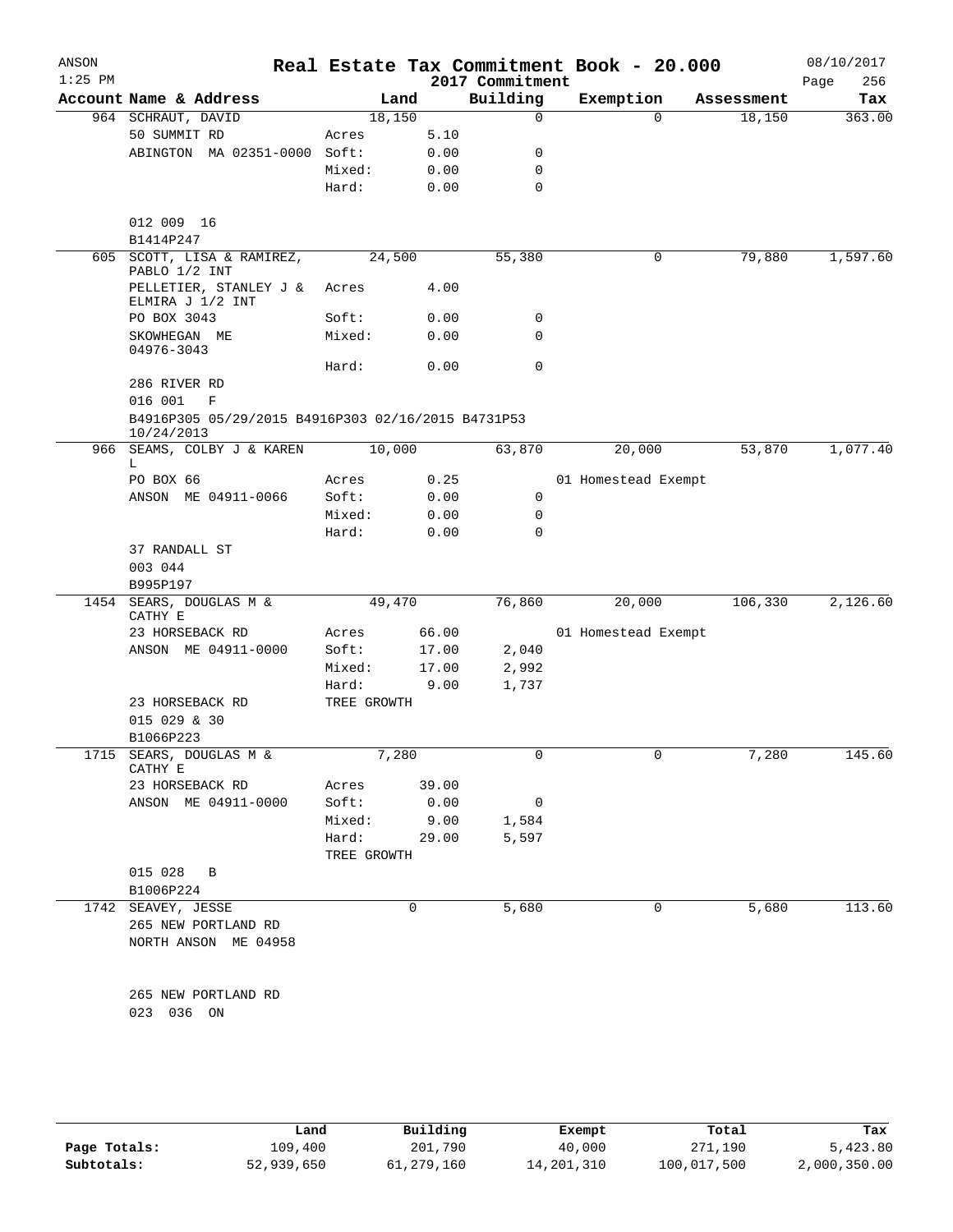| ANSON<br>$1:25$ PM |                              |                                                 |                |        | 2017 Commitment | Real Estate Tax Commitment Book - 20.000 |            | Page | 08/10/2017<br>257 |
|--------------------|------------------------------|-------------------------------------------------|----------------|--------|-----------------|------------------------------------------|------------|------|-------------------|
|                    | Account Name & Address       |                                                 |                | Land   | Building        | Exemption                                | Assessment |      | Tax               |
|                    |                              | 1716 SEAVEY, MYRON & FAYLENE                    |                | 34,400 | 46,090          | 20,000                                   | 60,490     |      | 1,209.80          |
|                    |                              | 273 NEW PORTLAND RD                             | Acres          | 23.50  |                 | 01 Homestead Exempt                      |            |      |                   |
|                    | NORTH ANSON ME<br>04958-0000 |                                                 | Soft:          | 0.00   | $\mathsf{O}$    |                                          |            |      |                   |
|                    |                              |                                                 | Mixed:         | 0.00   | $\mathbf 0$     |                                          |            |      |                   |
|                    |                              |                                                 | Hard:          | 0.00   | $\Omega$        |                                          |            |      |                   |
|                    | 023 036                      | 273 NEW PORTLAND RD                             | FARMLAND CLASS |        |                 |                                          |            |      |                   |
|                    | B3014P141                    |                                                 |                |        |                 |                                          |            |      |                   |
|                    |                              | 1800 SELLICK, MARGARET P.                       |                | 50,500 | 59,640          | 20,000                                   | 90,140     |      | 1,802.80          |
|                    | <b>RD</b>                    | 115B HOLLIN WAITE HILL                          | Acres          | 45.00  |                 | 01 Homestead Exempt                      |            |      |                   |
|                    |                              | ANSON ME 04911-0544                             | Soft:          | 0.00   | 0               |                                          |            |      |                   |
|                    |                              |                                                 | Mixed:         | 0.00   | 0               |                                          |            |      |                   |
|                    |                              |                                                 | Hard:          | 0.00   | $\mathbf 0$     |                                          |            |      |                   |
|                    | RD                           | 115 B HOLLIN WAITE HILL                         |                |        |                 |                                          |            |      |                   |
|                    | 014 045                      | A 1                                             |                |        |                 |                                          |            |      |                   |
|                    |                              | B4302P107 08/02/2010<br>1 SENECAL, D. MICHAEL & |                | 8,720  | 46,830          | 0                                        | 55,550     |      | 1,111.00          |
|                    | LALIA                        |                                                 |                |        |                 |                                          |            |      |                   |
|                    | 36 FARMINGTON RD             |                                                 | Acres          | 0.19   |                 |                                          |            |      |                   |
|                    |                              | STRONG ME 04983-0000                            | Soft:          | 0.00   | 0               |                                          |            |      |                   |
|                    |                              |                                                 | Mixed:         | 0.00   | $\mathbf 0$     |                                          |            |      |                   |
|                    |                              |                                                 | Hard:          | 0.00   | $\mathbf 0$     |                                          |            |      |                   |
|                    | 133 MAIN ST                  |                                                 |                |        |                 |                                          |            |      |                   |
|                    | 002 047                      |                                                 |                |        |                 |                                          |            |      |                   |
|                    |                              | B3807P64 01/31/2007                             |                |        |                 |                                          |            |      |                   |
|                    | 465 SENEY, CAROLYN M &       |                                                 |                | 54,200 | 50,820          | 0                                        | 105,020    |      | 2,100.40          |
|                    |                              | SENEY THEODORE P JR                             | Acres          | 46.00  |                 |                                          |            |      |                   |
|                    |                              | 110 WEBSTER POND RD                             | Soft:          | 0.00   | 0<br>0          |                                          |            |      |                   |
|                    | VASSALBORO ME<br>04989-0000  |                                                 | Mixed:         | 0.00   |                 |                                          |            |      |                   |
|                    |                              |                                                 | Hard:          | 0.00   | $\mathbf 0$     |                                          |            |      |                   |
|                    | 343 TOWN FARM RD             |                                                 |                |        |                 |                                          |            |      |                   |
|                    | 022 037<br>B2448P344         |                                                 |                |        |                 |                                          |            |      |                   |
|                    | 973 SHAW, KEVIN L            |                                                 |                | 17,320 | 1,790           | 0                                        | 19,110     |      | 382.20            |
|                    | 36 SOLON ROAD                |                                                 | Acres          | 0.75   |                 |                                          |            |      |                   |
|                    | NORTH ANSON ME               |                                                 | Soft:          | 0.00   | 0               |                                          |            |      |                   |
|                    | 04958-0000                   |                                                 |                |        |                 |                                          |            |      |                   |
|                    |                              |                                                 | Mixed:         | 0.00   | 0               |                                          |            |      |                   |
|                    |                              |                                                 | Hard:          | 0.00   | 0               |                                          |            |      |                   |
|                    | 394 EMBDEN POND RD           |                                                 |                |        |                 |                                          |            |      |                   |
|                    | 023 029                      | E                                               |                |        |                 |                                          |            |      |                   |
|                    |                              | B4984P284 12/11/2015 B2814P1                    |                |        |                 |                                          |            |      |                   |
|                    | 1038 SHAW, THOMAS R          |                                                 |                | 47,000 | 87,220          | 0                                        | 134,220    |      | 2,684.40          |
|                    | PO BOX 323                   |                                                 | Acres          | 26.00  |                 |                                          |            |      |                   |
|                    |                              | ANSON ME 04911-0323                             | Soft:          | 0.00   | 0               |                                          |            |      |                   |
|                    |                              |                                                 | Mixed:         | 0.00   | 0<br>0          |                                          |            |      |                   |
|                    | 256 RIVER RD                 |                                                 | Hard:          | 0.00   |                 |                                          |            |      |                   |
|                    | 015 068                      |                                                 |                |        |                 |                                          |            |      |                   |
|                    | B2396P67                     |                                                 |                |        |                 |                                          |            |      |                   |
|                    |                              |                                                 |                |        |                 |                                          |            |      |                   |
|                    |                              |                                                 |                |        |                 |                                          |            |      |                   |
|                    |                              |                                                 |                |        |                 |                                          |            |      |                   |
|                    |                              |                                                 |                |        |                 |                                          |            |      |                   |

|              | Land       | Building   | Exempt       | Total       | Tax          |
|--------------|------------|------------|--------------|-------------|--------------|
| Page Totals: | 212,140    | 292,390    | 40,000       | 464,530     | 9,290.60     |
| Subtotals:   | 53,151,790 | 61,571,550 | 14, 241, 310 | 100,482,030 | 2,009,640.60 |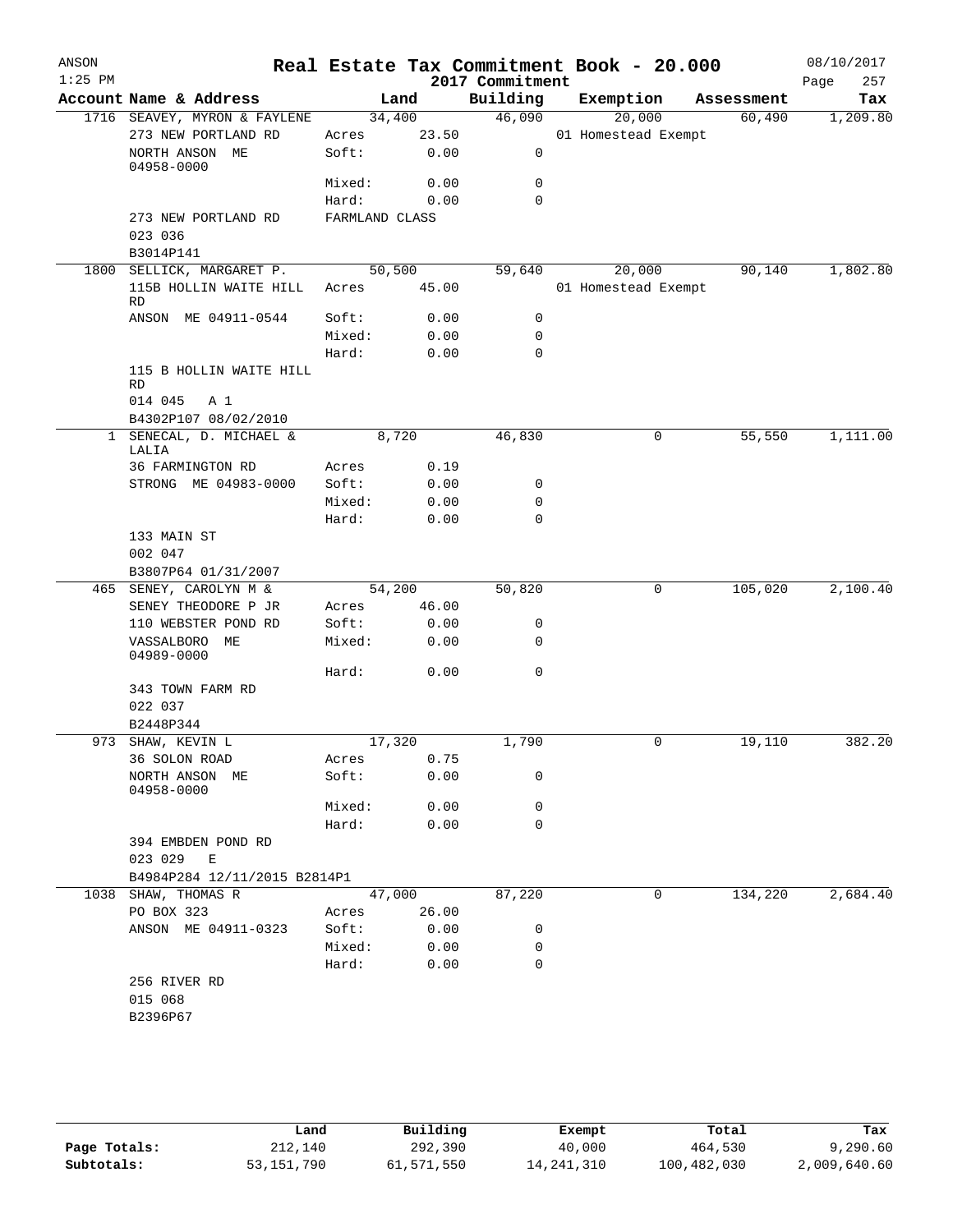| ANSON        |                                              |                 |              |                             | Real Estate Tax Commitment Book - 20.000 |             | 08/10/2017         |
|--------------|----------------------------------------------|-----------------|--------------|-----------------------------|------------------------------------------|-------------|--------------------|
| $1:25$ PM    | Account Name & Address                       |                 | Land         | 2017 Commitment<br>Building | Exemption                                | Assessment  | 258<br>Page<br>Tax |
|              | 518 SHAW, WENDY                              |                 | $\mathbf 0$  | 32,800                      | 20,000                                   | 12,800      | 256.00             |
|              | PO BOX 323                                   |                 |              |                             | 01 Homestead Exempt                      |             |                    |
|              | ANSON ME 04911-0323                          |                 |              |                             |                                          |             |                    |
|              |                                              |                 |              |                             |                                          |             |                    |
|              |                                              |                 |              |                             |                                          |             |                    |
|              | 252 RIVER RD                                 |                 |              |                             |                                          |             |                    |
|              | 015 068<br>ON                                |                 |              |                             |                                          |             |                    |
| 472          | B4908P121 05/28/2015<br>SHEPARD, DWIGHT W &  |                 | 48,170       | 16,740                      | 0                                        | 64,910      | 1,298.20           |
|              | GAIL N                                       |                 |              |                             |                                          |             |                    |
|              | 352 NARRAGANSETT TRAIL                       | Acres           | 32.34        |                             |                                          |             |                    |
|              | BUXTON ME 04093                              | Soft:           | 0.00         | 0                           |                                          |             |                    |
|              |                                              | Mixed:          | 0.00         | 0                           |                                          |             |                    |
|              |                                              | Hard:           | 0.00         | 0                           |                                          |             |                    |
|              | 140 SPENCER RD                               |                 |              |                             |                                          |             |                    |
|              | 020 009<br>Ε                                 |                 |              |                             |                                          |             |                    |
| 416          | B3917P276 09/27/2007<br>SHOREY, JIMMY-LEE J. |                 | 23,500       | 100,490                     | 26,000                                   | 97,990      | 1,959.80           |
|              | 117 SMITH RD                                 | Acres           | 3.33         |                             | 01 Homestead Exempt                      |             |                    |
|              | ANSON ME 04911-0000                          | Soft:           | 0.00         |                             | 0 06 Disabled Vet. Res.                  |             |                    |
|              |                                              | Mixed:          | 0.00         | 0                           |                                          |             |                    |
|              |                                              | Hard:           | 0.00         | 0                           |                                          |             |                    |
|              | 117 SMITH RD                                 |                 |              |                             |                                          |             |                    |
|              | 010 011<br>8 A                               |                 |              |                             |                                          |             |                    |
|              | B4792P228 06/06/2014                         |                 |              |                             |                                          |             |                    |
|              | 1425 SHOREY, MARY & FRANCIS                  |                 | 1,230        | 0                           | 0                                        | 1,230       | 24.60              |
|              | 113 HILTON HILL RD                           | Acres           | 7.00         |                             |                                          |             |                    |
|              | ANSON ME 04911-0000                          | Soft:           | 0.00         | 0                           |                                          |             |                    |
|              |                                              | Mixed:          | 7.00         | 1,232                       |                                          |             |                    |
|              |                                              | Hard:           | 0.00         | 0                           |                                          |             |                    |
|              | 010 016                                      | TREE GROWTH     |              |                             |                                          |             |                    |
|              | B683P314                                     |                 |              |                             |                                          |             |                    |
| 1423         | SHOREY, MARY & FRANCIS                       |                 | 18,330       | 0                           | 0                                        | 18,330      | 366.60             |
|              | 113 HILTON HILL RD                           | Acres           | 107.00       |                             |                                          |             |                    |
|              | ANSON ME 04911-0000                          | Soft:           | 19.00        | 2,280                       |                                          |             |                    |
|              |                                              | Mixed:          | 55.00        | 9,680                       |                                          |             |                    |
|              |                                              | Hard:           | 33.00        | 6,369                       |                                          |             |                    |
|              |                                              | TREE GROWTH     |              |                             |                                          |             |                    |
|              | 010 017                                      |                 |              |                             |                                          |             |                    |
| 1426         | SHOREY, MARY H. &<br>FRANCIS L.              |                 | 79,340       | 160,000                     | 26,000                                   | 213,340     | 4,266.80           |
|              | 113 HILTON HILL RD                           | Acres           | 113.00       |                             | 01 Homestead Exempt                      |             |                    |
|              | ANSON ME 04911-0000                          | Soft:           | 12.00        |                             | 1,440 02 Resident Veteran                |             |                    |
|              |                                              | Mixed:          | 0.00         | $\mathbf 0$                 |                                          |             |                    |
|              |                                              | Hard:           | 15.00        | 2,895                       |                                          |             |                    |
|              | 113 HILTON HILL RD                           | TREE GROWTH     |              |                             |                                          |             |                    |
|              | 010 026                                      |                 |              |                             |                                          |             |                    |
|              | B4220P191 12/07/2009                         |                 |              |                             |                                          |             |                    |
| 1957         | SHUSTA, ANTHONY P II                         |                 | 17,250       | 0                           | 0                                        | 17,250      | 345.00             |
|              | 54 WESTON AVENUE                             | Acres           | 4.50         |                             |                                          |             |                    |
|              | MADISON ME 04950                             | Soft:           | 0.00         | 0                           |                                          |             |                    |
|              |                                              | Mixed:<br>Hard: | 0.00<br>0.00 | 0<br>0                      |                                          |             |                    |
|              | HORSEBACK ROAD                               |                 |              |                             |                                          |             |                    |
|              | 015 010 2                                    |                 |              |                             |                                          |             |                    |
|              | B3241P281                                    |                 |              |                             |                                          |             |                    |
|              |                                              |                 |              |                             |                                          |             |                    |
|              | Land                                         |                 | Building     |                             | Exempt                                   | Total       | Tax                |
| Page Totals: | 187,820                                      |                 | 310,030      |                             | 72,000                                   | 425,850     | 8,517.00           |
| Subtotals:   | 53,339,610                                   |                 | 61,881,580   |                             | 14, 313, 310                             | 100,907,880 | 2,018,157.60       |
|              |                                              |                 |              |                             |                                          |             |                    |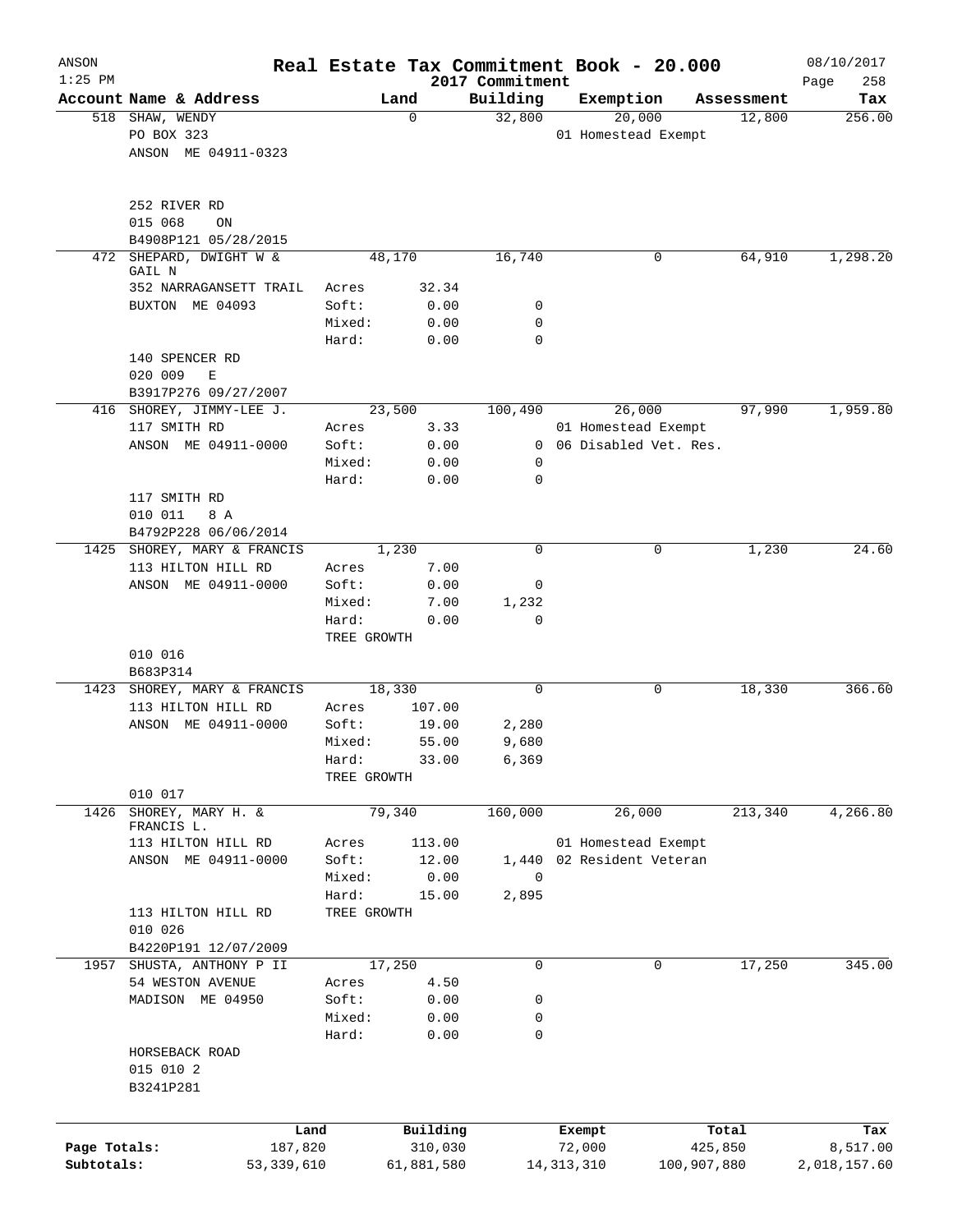| ANSON<br>$1:25$ PM |                                          | Real Estate Tax Commitment Book - 20.000 |              | 2017 Commitment |                     |            | 08/10/2017<br>Page<br>259 |
|--------------------|------------------------------------------|------------------------------------------|--------------|-----------------|---------------------|------------|---------------------------|
|                    | Account Name & Address                   | Land                                     |              | Building        | Exemption           | Assessment | Tax                       |
|                    | 1930 SIDELINGER, BARBARA                 |                                          | $\Omega$     | 27,610          | 20,000              | 7,610      | 152.20                    |
|                    | 308 CAMPGROUND RD                        |                                          |              |                 | 01 Homestead Exempt |            |                           |
|                    | NORTH ANSON ME<br>04958-0000             |                                          |              |                 |                     |            |                           |
|                    | 308 CAMPGROUND RD<br>015 043<br>E ON     |                                          |              |                 |                     |            |                           |
|                    | 320 SIMON, JOHN T &                      | 22,150                                   |              | 22,370          | 0                   | 44,520     | 890.40                    |
|                    | PATRICIA                                 |                                          |              |                 |                     |            |                           |
|                    | 23 RIVER MEADOW                          | Acres                                    | 5.10         |                 |                     |            |                           |
|                    | STEEP FALLS ME<br>04085-0000             | Soft:                                    | 0.00         | 0               |                     |            |                           |
|                    |                                          | Mixed:                                   | 0.00         | $\mathbf 0$     |                     |            |                           |
|                    |                                          | Hard:                                    | 0.00         | $\mathbf 0$     |                     |            |                           |
|                    | 93 MOUNTAIN VIEW RD                      |                                          |              |                 |                     |            |                           |
|                    | 012 009 14                               |                                          |              |                 |                     |            |                           |
|                    | B2331P316<br>982 SKILLINGS, KEVIN M      | 13,500                                   |              | $\mathbf 0$     | 0                   | 13,500     | 270.00                    |
|                    | C/O DOROTHY SKILLINGS                    | Acres                                    | 2.00         |                 |                     |            |                           |
|                    | PO BOX 275                               | Soft:                                    | 0.00         | $\mathbf 0$     |                     |            |                           |
|                    | BINGHAM ME 04920-0275                    | Mixed:                                   | 0.00         | $\mathbf 0$     |                     |            |                           |
|                    |                                          | Hard:                                    | 0.00         | $\mathbf 0$     |                     |            |                           |
|                    | 023 017                                  |                                          |              |                 |                     |            |                           |
|                    | B1490P134                                |                                          |              |                 |                     |            |                           |
|                    | 96 SLEEPER, CHRISTINA L.                 | 10,950                                   |              | 51,670          | 20,000              | 42,620     | 852.40                    |
|                    | PO BOX 382                               | Acres                                    | 0.30         |                 | 01 Homestead Exempt |            |                           |
|                    | NORTH ANSON ME<br>04958-0382             | Soft:                                    | 0.00         | $\mathbf 0$     |                     |            |                           |
|                    |                                          | Mixed:                                   | 0.00         | 0               |                     |            |                           |
|                    |                                          | Hard:                                    | 0.00         | $\mathbf 0$     |                     |            |                           |
|                    | 84 UNION ST                              |                                          |              |                 |                     |            |                           |
|                    | 008 011<br>B4681P319 06/28/2013          |                                          |              |                 |                     |            |                           |
| 988                | SLEEPER, MATTHEW W &                     | 26,450                                   |              | 14,350          | 20,000              | 20,800     | 416.00                    |
|                    | CATHY A                                  |                                          |              |                 |                     |            |                           |
|                    | 161 CARRABASSETT RD                      | Acres                                    | 5.30         |                 | 01 Homestead Exempt |            |                           |
|                    | NORTH ANSON ME<br>04958-0000             | Soft:                                    | 0.00         | 0               |                     |            |                           |
|                    |                                          | Mixed:                                   | 0.00         | 0               |                     |            |                           |
|                    |                                          | Hard:                                    | 0.00         | $\mathbf 0$     |                     |            |                           |
|                    | 161 CARRABASSETT RD                      |                                          |              |                 |                     |            |                           |
|                    | 022 022<br>3                             |                                          |              |                 |                     |            |                           |
|                    | B1874P114                                |                                          |              |                 |                     |            |                           |
| 989                | SLIPP, JOAN F                            | 13,270                                   |              | 82,170          | 20,000              | 75,440     | 1,508.80                  |
|                    | PO BOX 295                               | Acres                                    | 0.44         |                 | 01 Homestead Exempt |            |                           |
|                    | 10 PINE ST                               | Soft:                                    | 0.00         | 0               |                     |            |                           |
|                    | ANSON ME 04911-0295                      | Mixed:<br>Hard:                          | 0.00<br>0.00 | 0<br>$\Omega$   |                     |            |                           |
|                    | 10 PINE ST                               | B5072P052 LIFE ESTATE                    |              |                 |                     |            |                           |
|                    | 002 045<br>B                             |                                          |              |                 |                     |            |                           |
|                    | B5072P52 09/01/2016 B4145P212 06/04/2009 |                                          |              |                 |                     |            |                           |

|              | Land       | Building   | Exempt     | Total       | Tax          |
|--------------|------------|------------|------------|-------------|--------------|
| Page Totals: | 86,320     | 198.170    | 80,000     | 204,490     | 4,089.80     |
| Subtotals:   | 53,425,930 | 62,079,750 | 14,393,310 | 101,112,370 | 2,022,247.40 |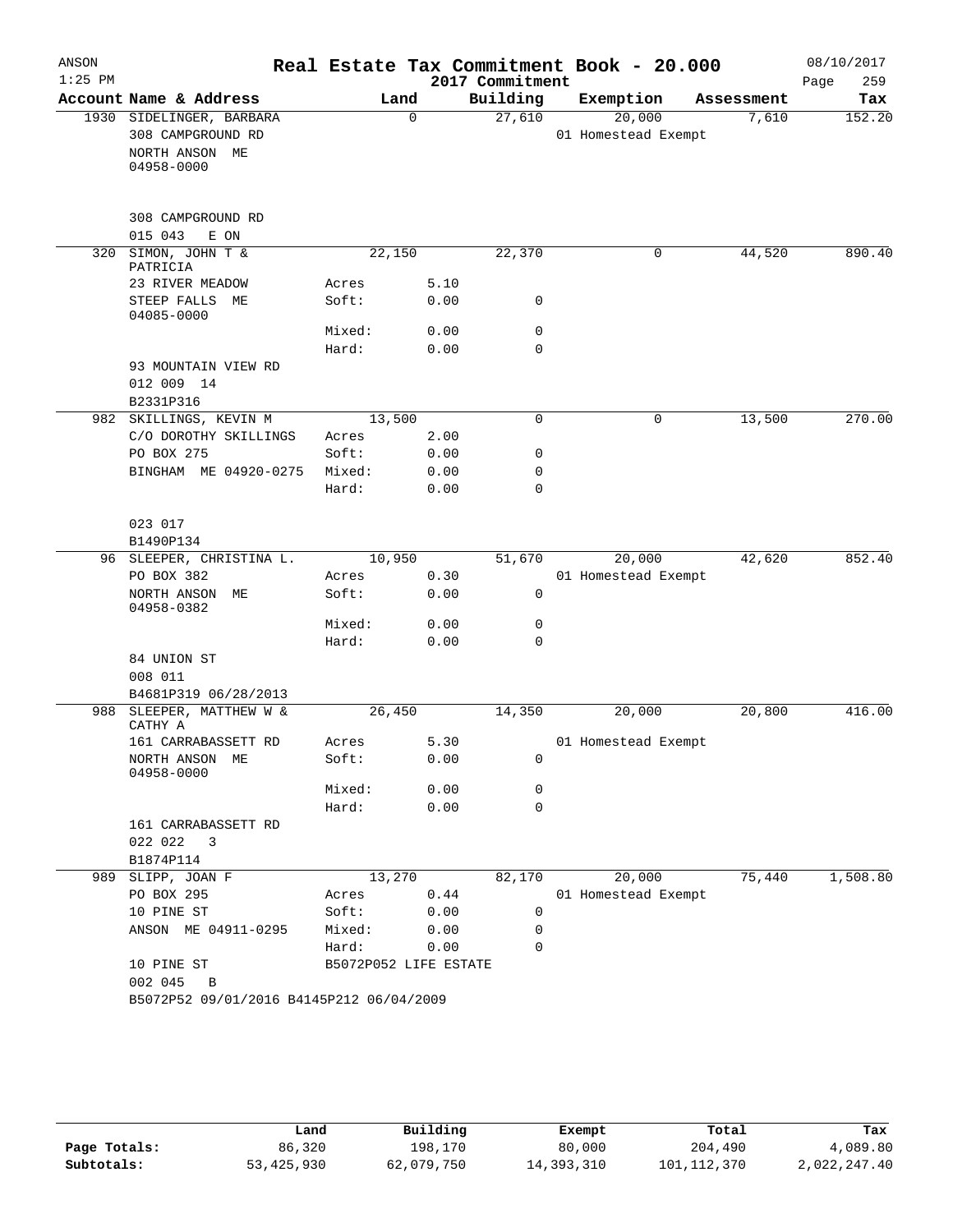| ANSON<br>$1:25$ PM |                                                                     |                |        |              | 2017 Commitment |              | Real Estate Tax Commitment Book - 20.000 |             | 08/10/2017<br>Page<br>260 |
|--------------------|---------------------------------------------------------------------|----------------|--------|--------------|-----------------|--------------|------------------------------------------|-------------|---------------------------|
|                    | Account Name & Address                                              |                | Land   |              | Building        |              | Exemption                                | Assessment  | Tax                       |
| 1899               | SMALL, CHRISTOPHER<br>382 NEW PORTLAND ROAD<br>NORTH ANSON ME 04958 |                | 0      |              | 770             |              | $\Omega$                                 | 770         | 15.40                     |
|                    | 332 PEASE HILL RD<br>011 042<br>6 1 ON<br>B4646P333 03/26/2013      |                |        |              |                 |              |                                          |             |                           |
| 990                | SMALL, RONALD                                                       |                | 20,000 |              | 29,900          |              | 20,000                                   | 29,900      | 598.00                    |
|                    | PO BOX 243                                                          | Acres          |        | 1.00         |                 |              | 01 Homestead Exempt                      |             |                           |
|                    | ANSON ME 04911-0243                                                 | Soft:          |        | 0.00         | 0               |              |                                          |             |                           |
|                    |                                                                     | Mixed:         |        | 0.00         | 0               |              |                                          |             |                           |
|                    |                                                                     | Hard:          |        | 0.00         | $\mathbf 0$     |              |                                          |             |                           |
|                    | 24 WARD ST                                                          |                |        |              |                 |              |                                          |             |                           |
|                    | 010 034<br>$\mathsf{C}$                                             |                |        |              |                 |              |                                          |             |                           |
|                    | B1445P199                                                           |                |        |              |                 |              |                                          |             |                           |
| 919                | SMEDBERG, ELLIS C. JR<br>PO BOX 146                                 |                | 21,200 |              | 27,920          |              | 20,000                                   | 29,120      | 582.40                    |
|                    | ANSON ME 04911-0146                                                 | Acres<br>Soft: |        | 1.80<br>0.00 | 0               |              | 01 Homestead Exempt                      |             |                           |
|                    |                                                                     | Mixed:         |        | 0.00         | 0               |              |                                          |             |                           |
|                    |                                                                     | Hard:          |        | 0.00         | 0               |              |                                          |             |                           |
|                    | 916 VALLEY RD                                                       |                |        |              |                 |              |                                          |             |                           |
|                    | 020 017<br>Α                                                        |                |        |              |                 |              |                                          |             |                           |
|                    | B4892P36 03/31/2015 B2022P11                                        |                |        |              |                 |              |                                          |             |                           |
| 992                | SMEDBERG, PAULA                                                     |                | 4,900  |              | 27,800          |              | 0                                        | 32,700      | 654.00                    |
|                    | 81 WATER STREET                                                     | Acres          |        | 0.06         |                 |              |                                          |             |                           |
|                    | OAKLAND ME 04963                                                    | Soft:          |        | 0.00         | 0               |              |                                          |             |                           |
|                    |                                                                     | Mixed:         |        | 0.00         | 0               |              |                                          |             |                           |
|                    | 4 BROOK ST<br>001 047<br>B1835P127                                  | Hard:          |        | 0.00         | $\Omega$        |              |                                          |             |                           |
| 991                | SMELLIE, NANCY G                                                    |                | 13,710 |              | 42,010          |              | 26,000                                   | 29,720      | 594.40                    |
|                    | PO BOX 586                                                          | Acres          |        | 0.47         |                 |              | 01 Homestead Exempt                      |             |                           |
|                    | ANSON ME 04911-0586                                                 | Soft:          |        | 0.00         | 0               |              | 08 Vietnam Veteran                       |             |                           |
|                    |                                                                     | Mixed:         |        | 0.00         | 0               |              |                                          |             |                           |
|                    | 26 BUSWELL ST<br>002 026                                            | Hard:          |        | 0.00         | 0               |              |                                          |             |                           |
|                    | B874P890                                                            |                |        |              |                 |              |                                          |             |                           |
| 873                | SMELLIE, NANCY G                                                    |                | 7,750  |              | 3,780           |              | 0                                        | 11,530      | 230.60                    |
|                    | PO BOX 586                                                          | Acres          |        | 0.15         |                 |              |                                          |             |                           |
|                    | ANSON ME 04911-0000                                                 | Soft:          |        | 0.00         | 0               |              |                                          |             |                           |
|                    |                                                                     | Mixed:         |        | 0.00         | 0               |              |                                          |             |                           |
|                    | 23 BUSWELL ST<br>002 032<br>$\, {\bf B}$                            | Hard:          |        | 0.00         | 0               |              |                                          |             |                           |
|                    | B3332P22 06/23/2004                                                 |                |        |              |                 |              |                                          |             |                           |
| 1728               | SMITH, BENJAMIN L                                                   |                | 44,500 |              | 22, 440         |              | 20,000                                   | 46,940      | 938.80                    |
|                    | 12 MILLER ROAD                                                      | Acres          |        | 25.00        |                 |              | 01 Homestead Exempt                      |             |                           |
|                    | ANSON ME 04911-0000                                                 | Soft:          |        | 0.00         | 0               |              |                                          |             |                           |
|                    |                                                                     | Mixed:         |        | 0.00         | 0               |              |                                          |             |                           |
|                    | 138 MILLER RD                                                       | Hard:          |        | 0.00         | 0               |              |                                          |             |                           |
|                    | 014 004                                                             |                |        |              |                 |              |                                          |             |                           |
|                    | B3628P195 02/02/2006                                                |                |        |              |                 |              |                                          |             |                           |
|                    |                                                                     | Land           |        | Building     |                 | Exempt       |                                          | Total       | Tax                       |
| Page Totals:       | 112,060                                                             |                |        | 154,620      |                 | 86,000       |                                          | 180,680     | 3,613.60                  |
| Subtotals:         | 53, 537, 990                                                        |                |        | 62, 234, 370 |                 | 14, 479, 310 |                                          | 101,293,050 | 2,025,861.00              |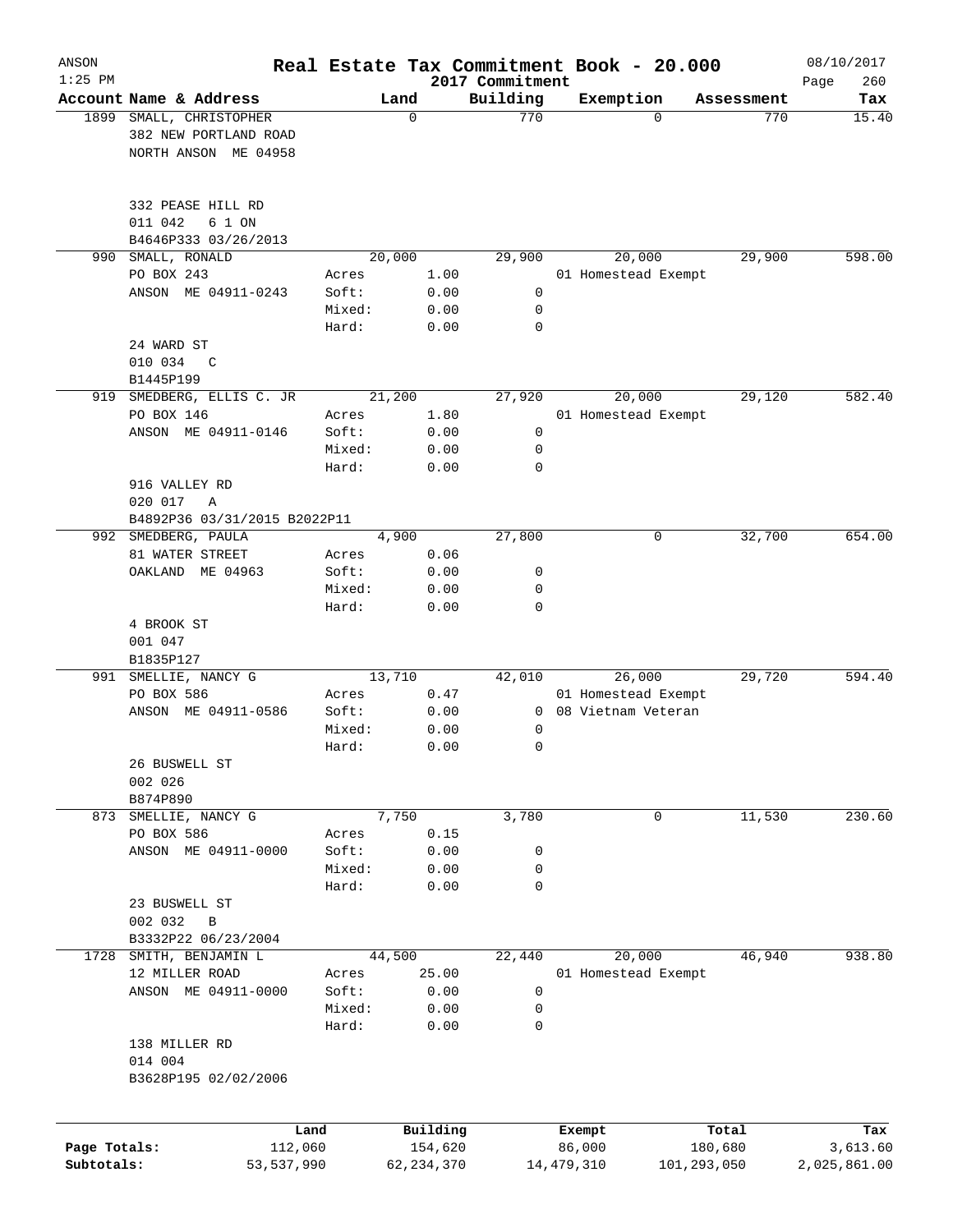| ANSON<br>$1:25$ PM |                                                                 |        |        | Real Estate Tax Commitment Book - 20.000<br>2017 Commitment |                     |            | 08/10/2017<br>Page<br>261 |
|--------------------|-----------------------------------------------------------------|--------|--------|-------------------------------------------------------------|---------------------|------------|---------------------------|
|                    | Account Name & Address                                          |        | Land   | Building                                                    | Exemption           | Assessment | Tax                       |
| 1729               | SMITH, BERNARD R &                                              |        | 21,500 | 21,840                                                      | 20,000              | 23,340     | 466.80                    |
|                    | NANCY A<br>PO BOX 574                                           | Acres  | 2.00   |                                                             | 01 Homestead Exempt |            |                           |
|                    | ANSON ME 04911-0574                                             | Soft:  | 0.00   | $\mathbf 0$                                                 |                     |            |                           |
|                    |                                                                 | Mixed: | 0.00   | 0                                                           |                     |            |                           |
|                    |                                                                 | Hard:  | 0.00   | 0                                                           |                     |            |                           |
|                    | 61 MILLER RD                                                    |        |        |                                                             |                     |            |                           |
|                    | 014 017                                                         |        |        |                                                             |                     |            |                           |
|                    | B2812P219                                                       |        |        |                                                             |                     |            |                           |
|                    | 1943 SMITH, CRAIG L.                                            |        | 49,900 | 63,590                                                      | 20,000              | 93,490     | 1,869.80                  |
|                    | SMITH, JUDY E.                                                  | Acres  | 39.20  |                                                             | 01 Homestead Exempt |            |                           |
|                    | 796 HORSEBACK RD                                                |        |        | $\mathbf 0$                                                 |                     |            |                           |
|                    |                                                                 | Soft:  | 0.00   |                                                             |                     |            |                           |
|                    | ANSON ME 04911                                                  | Mixed: | 0.00   | 0                                                           |                     |            |                           |
|                    |                                                                 | Hard:  | 0.00   | 0                                                           |                     |            |                           |
|                    | 796 HORSEBACK RD                                                |        |        |                                                             |                     |            |                           |
|                    | 019 037<br>Α                                                    |        |        |                                                             |                     |            |                           |
|                    | B4881P50 02/25/2015 B4871P187 01/22/2015 B3872P25<br>06/27/2007 |        |        |                                                             |                     |            |                           |
| 1725               | SMITH, DANIEL L. &<br>NOLAN A.                                  |        | 25,250 | 17,530                                                      | 20,000              | 22,780     | 455.60                    |
|                    | C/O EMERY O SMITH                                               | Acres  | 4.50   |                                                             | 01 Homestead Exempt |            |                           |
|                    | 855 CAROLINE CIRCLE                                             | Soft:  | 0.00   | $\mathbf 0$                                                 |                     |            |                           |
|                    | WEST PALM BEACH FL<br>33413-0000                                | Mixed: | 0.00   | 0                                                           |                     |            |                           |
|                    |                                                                 | Hard:  | 0.00   | 0                                                           |                     |            |                           |
|                    | 233 EMBDEN POND RD<br>023 022                                   |        |        |                                                             |                     |            |                           |
|                    | B2244P305 09/24/1996                                            |        |        |                                                             |                     |            |                           |
| 1958               | SMITH, DAVID R & HOLLY<br>М                                     |        | 23,180 | 54,690                                                      | 20,000              | 57,870     | 1,157.40                  |
|                    | 230 HORSEBACK RD                                                | Acres  | 3.12   |                                                             | 01 Homestead Exempt |            |                           |
|                    | ANSON ME 04911-3729                                             | Soft:  | 0.00   | 0                                                           |                     |            |                           |
|                    |                                                                 | Mixed: | 0.00   | 0                                                           |                     |            |                           |
|                    |                                                                 | Hard:  | 0.00   | 0                                                           |                     |            |                           |
|                    | 230 HORSEBACK RD                                                |        |        |                                                             |                     |            |                           |
|                    | 015 010 3                                                       |        |        |                                                             |                     |            |                           |
|                    | B3911P89 09/21/2007                                             |        |        |                                                             |                     |            |                           |
| 1063               | SMITH, DONALD J. ET AL                                          |        | 14,140 | 40,490                                                      | 0                   | 54,630     | 1,092.60                  |
|                    | PO BOX 1035                                                     | Acres  | 0.50   |                                                             |                     |            |                           |
|                    | WILTON ME 04294-1035                                            | Soft:  | 0.00   | 0                                                           |                     |            |                           |
|                    |                                                                 | Mixed: | 0.00   | 0                                                           |                     |            |                           |
|                    |                                                                 | Hard:  | 0.00   | $\mathbf 0$                                                 |                     |            |                           |
|                    | 201 RIVER RD                                                    |        |        |                                                             |                     |            |                           |
|                    | 015 064                                                         |        |        |                                                             |                     |            |                           |
|                    | B4359P289 01/06/2011                                            |        |        |                                                             |                     |            |                           |
|                    | 1950 SMITH, GLEN S.                                             |        | 32,500 | $\Omega$                                                    | 0                   | 32,500     | 650.00                    |
|                    | 162 GAYTON LANE                                                 | Acres  | 26.00  |                                                             |                     |            |                           |
|                    | WINTHROP ME 04364-0000 Soft:                                    |        | 0.00   | 0                                                           |                     |            |                           |
|                    |                                                                 | Mixed: | 0.00   | 0                                                           |                     |            |                           |
|                    |                                                                 | Hard:  | 0.00   | $\mathbf 0$                                                 |                     |            |                           |
|                    |                                                                 |        |        |                                                             |                     |            |                           |
|                    | 014 004 A                                                       |        |        |                                                             |                     |            |                           |

B3628P197 02/02/2006

|              | Land       | Building   | Exempt     | Total       | Tax          |
|--------------|------------|------------|------------|-------------|--------------|
| Page Totals: | 166,470    | 198,140    | 80,000     | 284,610     | 5,692.20     |
| Subtotals:   | 53,704,460 | 62,432,510 | 14,559,310 | 101,577,660 | 2,031,553.20 |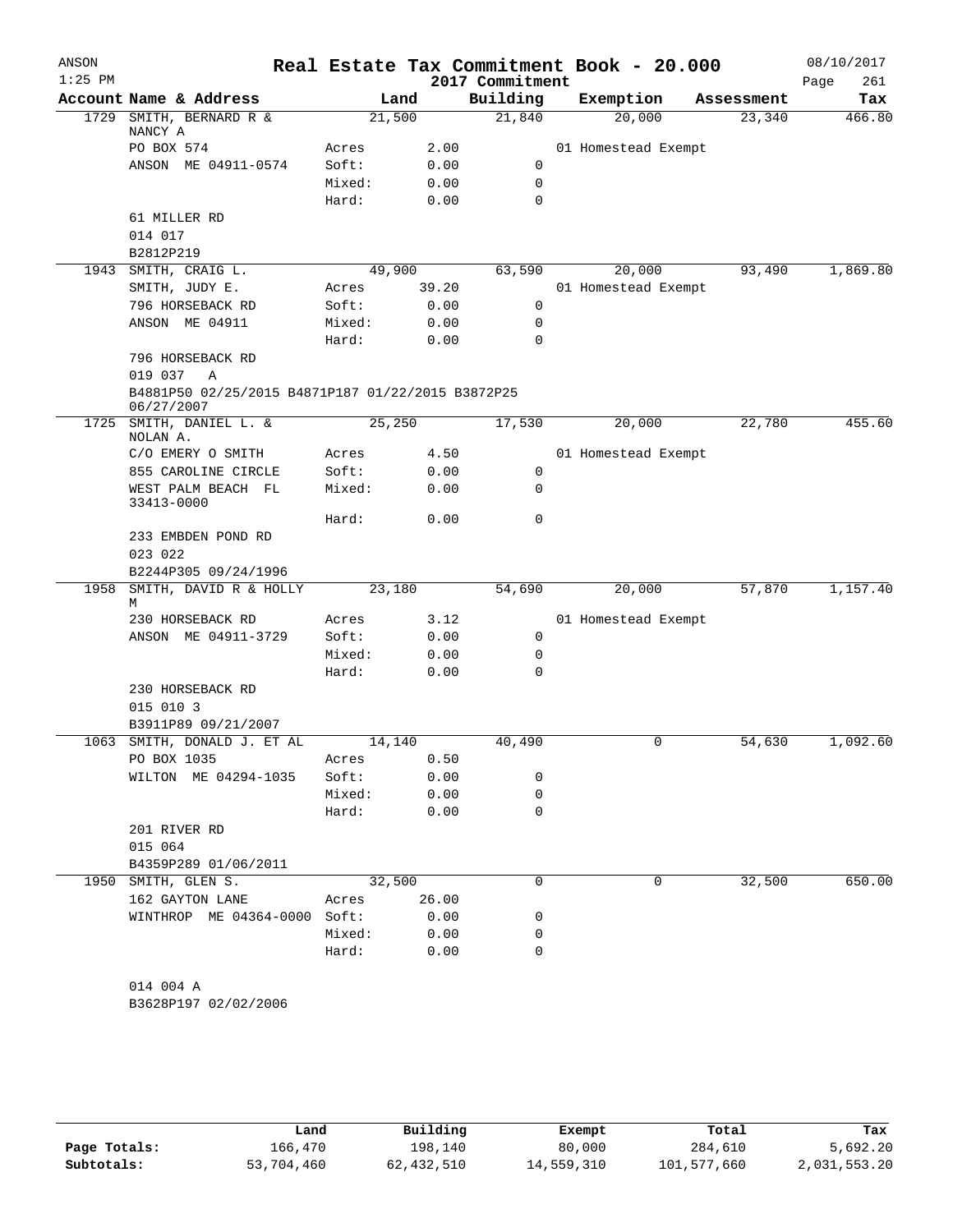| ANSON        |                                  |        |            |                             | Real Estate Tax Commitment Book - 20.000 |             |            | 08/10/2017         |
|--------------|----------------------------------|--------|------------|-----------------------------|------------------------------------------|-------------|------------|--------------------|
| $1:25$ PM    | Account Name & Address           |        | Land       | 2017 Commitment<br>Building | Exemption                                |             | Assessment | 262<br>Page<br>Tax |
|              | 994 SMITH, JAMES & LYNN          |        | 37,020     | 4,170                       |                                          | $\Omega$    | 41,190     | 823.80             |
|              | PO BOX 43                        | Acres  | 27.54      |                             |                                          |             |            |                    |
|              | ANSON ME 04911-0043              | Soft:  | 0.00       | 0                           |                                          |             |            |                    |
|              |                                  | Mixed: | 0.00       | 0                           |                                          |             |            |                    |
|              |                                  | Hard:  | 0.00       | 0                           |                                          |             |            |                    |
|              | 019 001                          |        |            |                             |                                          |             |            |                    |
|              | B886P890                         |        |            |                             |                                          |             |            |                    |
|              | 451 SMITH, JAMES E & LYNN        |        | 34,410     | 67, 120                     | 20,000                                   |             | 81,530     | 1,630.60           |
|              | PO BOX 43                        | Acres  | 12.91      |                             | 01 Homestead Exempt                      |             |            |                    |
|              | ANSON ME 04911-0043              | Soft:  | 0.00       | $\mathsf{O}$                |                                          |             |            |                    |
|              |                                  | Mixed: | 0.00       | 0                           |                                          |             |            |                    |
|              |                                  | Hard:  | 0.00       | 0                           |                                          |             |            |                    |
|              | 629 HORSEBACK RD                 |        |            |                             |                                          |             |            |                    |
|              | 019 001<br>A                     |        |            |                             |                                          |             |            |                    |
|              | B2215P264                        |        |            |                             |                                          |             |            |                    |
| 1227         | SMITH, JAY & NANCY               |        | 10,000     | 46,930                      | 20,000                                   |             | 36,930     | 738.60             |
|              | PO BOX 413                       | Acres  | 0.25       |                             | 01 Homestead Exempt                      |             |            |                    |
|              | ANSON ME 04911-0413              | Soft:  | 0.00       | 0                           |                                          |             |            |                    |
|              |                                  | Mixed: | 0.00       | 0                           |                                          |             |            |                    |
|              |                                  | Hard:  | 0.00       | 0                           |                                          |             |            |                    |
|              | 22 OAK ST                        |        |            |                             |                                          |             |            |                    |
|              | 001 069                          |        |            |                             |                                          |             |            |                    |
|              | B3935P250 11/16/2007             |        |            |                             |                                          |             |            |                    |
| 987          | SMITH, KIM A & IRINA Y           |        | 38,900     | 6,610                       |                                          | 0           | 45,510     | 910.20             |
|              | 36 OAKDALE COURT                 | Acres  | 21.00      |                             |                                          |             |            |                    |
|              | NORTH HALEDON NJ<br>07508-0000   | Soft:  | 0.00       | 0                           |                                          |             |            |                    |
|              |                                  | Mixed: | 0.00       | $\mathbf 0$                 |                                          |             |            |                    |
|              |                                  | Hard:  | 0.00       | $\mathbf 0$                 |                                          |             |            |                    |
|              | 472 HORSEBACK RD                 |        |            |                             |                                          |             |            |                    |
|              | 014 007<br>B2869P31              |        |            |                             |                                          |             |            |                    |
|              | 986 SMITH, KIM A & IRINA Y       |        | 23,800     | 0                           |                                          | 0           | 23,800     | 476.00             |
|              | 36 OAKDALE COURT                 | Acres  | 13.00      |                             |                                          |             |            |                    |
|              |                                  | Soft:  |            | 0                           |                                          |             |            |                    |
|              | NORTH HALEDON NJ<br>07508-0000   |        | 0.00       |                             |                                          |             |            |                    |
|              |                                  | Mixed: | 0.00       | 0                           |                                          |             |            |                    |
|              |                                  | Hard:  | 0.00       | 0                           |                                          |             |            |                    |
|              | 014 008                          |        |            |                             |                                          |             |            |                    |
|              | B2869P31                         |        |            |                             |                                          |             |            |                    |
| 1726         | SMITH, LYMAN A, ESTATE           |        | 24,330     | 2,800                       |                                          | 0           | 27,130     | 542.60             |
|              | C/O EMERY O SMITH                | Acres  | 5.75       |                             |                                          |             |            |                    |
|              | 855 CAROLINE CIRCLE              | Soft:  | 0.00       | 0                           |                                          |             |            |                    |
|              | WEST PALM BEACH FL<br>33413-0000 | Mixed: | 0.00       | 0                           |                                          |             |            |                    |
|              |                                  | Hard:  | 0.00       | 0                           |                                          |             |            |                    |
|              | 220 EMBDEN POND RD               |        |            |                             |                                          |             |            |                    |
|              | 023 031                          |        |            |                             |                                          |             |            |                    |
|              | 356 SMITH, MARCY L.              |        | 5,660      | 40,090                      |                                          | 0           | 45,750     | 915.00             |
|              | 904 NEW SHARON ROAD              | Acres  | 0.08       |                             |                                          |             |            |                    |
|              | STARKS ME 04911-4500             | Soft:  | 0.00       | 0                           |                                          |             |            |                    |
|              |                                  | Mixed: | 0.00       | 0                           |                                          |             |            |                    |
|              |                                  | Hard:  | 0.00       | 0                           |                                          |             |            |                    |
|              | 140 MAIN ST<br>002 008           |        |            |                             |                                          |             |            |                    |
|              | B3906P252 01/27/2004             |        |            |                             |                                          |             |            |                    |
|              |                                  | Land   | Building   |                             | Exempt                                   |             | Total      | Tax                |
| Page Totals: | 174,120                          |        | 167,720    |                             | 40,000                                   |             | 301,840    | 6,036.80           |
| Subtotals:   | 53,878,580                       |        | 62,600,230 |                             | 14,599,310                               | 101,879,500 |            | 2,037,590.00       |
|              |                                  |        |            |                             |                                          |             |            |                    |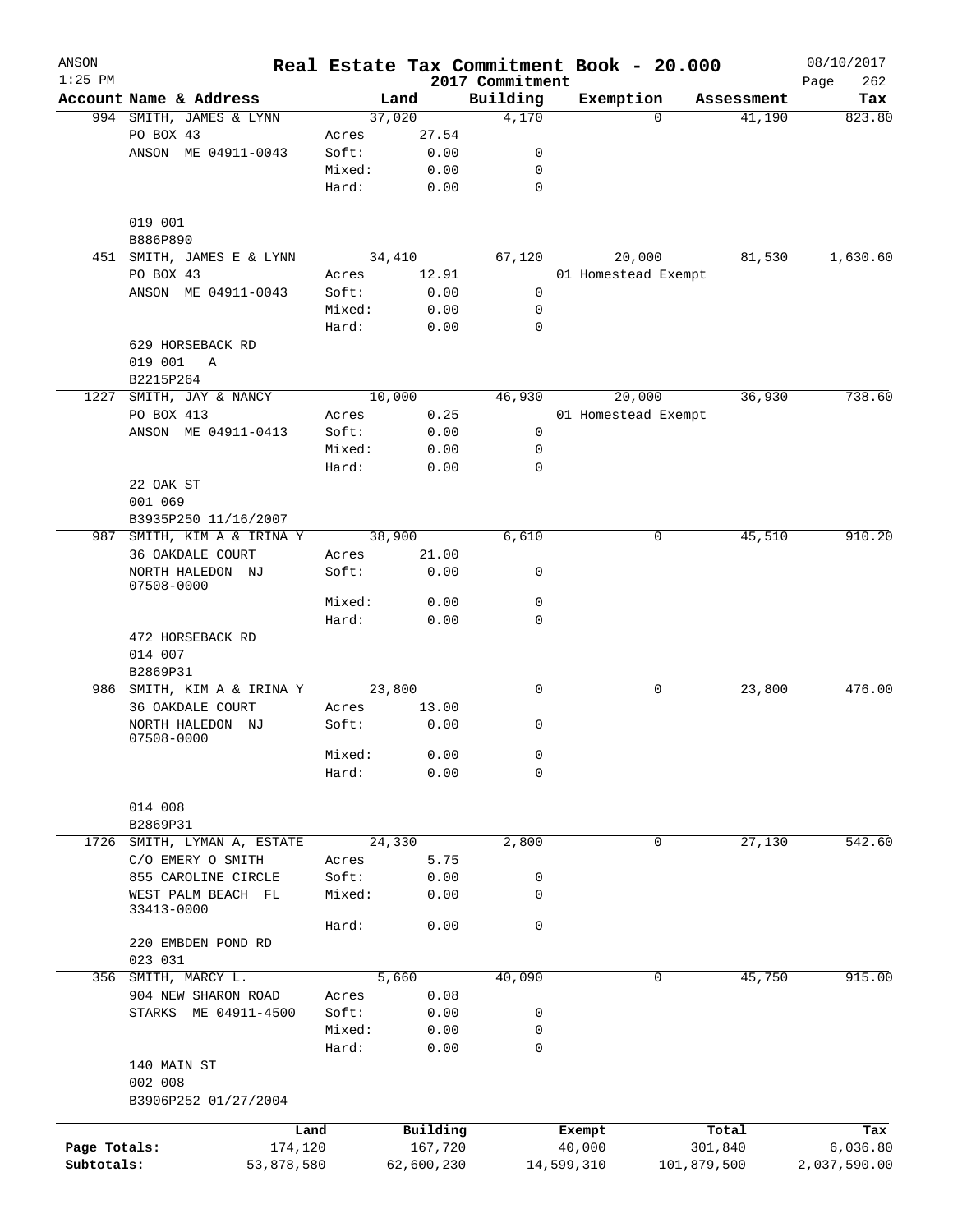| ANSON<br>$1:25$ PM |                                           |                 |              | 2017 Commitment | Real Estate Tax Commitment Book - 20.000 |          |            | 08/10/2017<br>263<br>Page |
|--------------------|-------------------------------------------|-----------------|--------------|-----------------|------------------------------------------|----------|------------|---------------------------|
|                    | Account Name & Address                    |                 | Land         | Building        | Exemption                                |          | Assessment | Tax                       |
|                    | 1727 SMITH, NOLAN A                       | 33,600          |              | 1,120           |                                          | $\Omega$ | 34,720     | 694.40                    |
|                    | 233 EMBDEN POND RD                        | Acres           | 12.10        |                 |                                          |          |            |                           |
|                    | NORTH ANSON ME<br>$04958 - 0000$          | Soft:           | 0.00         | 0               |                                          |          |            |                           |
|                    |                                           | Mixed:          | 0.00         | 0               |                                          |          |            |                           |
|                    |                                           | Hard:           | 0.00         | $\Omega$        |                                          |          |            |                           |
|                    | 152 CARRABASSETT RD                       |                 |              |                 |                                          |          |            |                           |
|                    | 022 021 3                                 |                 |              |                 |                                          |          |            |                           |
|                    | B5060P133 08/10/2016 B2932P110            |                 |              |                 |                                          |          |            |                           |
|                    | 1724 SMITH, REBECCA L &                   | 10,000          |              | 59,260          | 20,000                                   |          | 49,260     | 985.20                    |
|                    | SMITH, KENNETH E II                       | Acres           | 0.25         |                 | 01 Homestead Exempt                      |          |            |                           |
|                    | PO BOX 387                                | Soft:           | 0.00         | $\mathbf 0$     |                                          |          |            |                           |
|                    | ANSON ME 04911-0387                       | Mixed:          | 0.00         | 0               |                                          |          |            |                           |
|                    |                                           | Hard:           | 0.00         | $\Omega$        |                                          |          |            |                           |
|                    | 3 THIRD ST                                |                 |              |                 |                                          |          |            |                           |
|                    | 001 055                                   |                 |              |                 |                                          |          |            |                           |
|                    | B3313P295 05/27/2004 B2240P102            |                 |              |                 |                                          |          |            |                           |
|                    | 838 SMITH, RONALD M &<br>PATRICIA D       | 28,200          |              | 47,330          |                                          | 0        | 75,530     | 1,510.60                  |
|                    | PO BOX 142                                | Acres           | 6.70         |                 |                                          |          |            |                           |
|                    | NORTH ANSON ME                            | Soft:           | 0.00         | 0               |                                          |          |            |                           |
|                    | 04958-0000                                |                 |              |                 |                                          |          |            |                           |
|                    |                                           | Mixed:          | 0.00         | 0               |                                          |          |            |                           |
|                    |                                           | Hard:           | 0.00         | $\Omega$        |                                          |          |            |                           |
|                    | 20 GRUMPY MEN AVE                         | B5130P0350 JT   |              |                 |                                          |          |            |                           |
|                    | 017 044<br>B                              |                 |              |                 |                                          |          |            |                           |
|                    | B5130P350 02/17/2016 B3455P176 03/09/2005 |                 |              |                 |                                          |          |            |                           |
|                    | 998 SMITH, RUSSELL G                      | 20,000          |              | 46,230          | 20,000                                   |          | 46,230     | 924.60                    |
|                    | 12 MILLER RD                              | Acres           | 1.00         |                 | 01 Homestead Exempt                      |          |            |                           |
|                    | ANSON ME 04911-0000                       | Soft:           | 0.00         | 0               |                                          |          |            |                           |
|                    |                                           | Mixed:          | 0.00         | 0               |                                          |          |            |                           |
|                    |                                           | Hard:           | 0.00         | $\Omega$        |                                          |          |            |                           |
|                    | 12 MILLER RD                              | LIFE ESTATE     |              |                 |                                          |          |            |                           |
|                    | 014 005 B                                 |                 |              |                 |                                          |          |            |                           |
|                    | B3628P193 02/02/2006                      |                 |              |                 |                                          |          |            |                           |
|                    | 1046 SMITH, TROY N.                       | 8,490           |              | $\Omega$        |                                          | 0        | 8,490      | 169.80                    |
|                    | SMITH, JACQULYN M.                        | Acres           | 0.50         |                 |                                          |          |            |                           |
|                    | 73 WESTCOTT ROAD                          | Soft:<br>Mixed: | 0.00         | 0               |                                          |          |            |                           |
|                    | ANSON ME 04911-0000                       | Hard:           | 0.00<br>0.00 | 0<br>0          |                                          |          |            |                           |
|                    |                                           |                 |              |                 |                                          |          |            |                           |
|                    | 012 008<br>A                              |                 |              |                 |                                          |          |            |                           |
|                    | B4991P308 01/06/2016 B4991P307 01/06/2016 |                 |              |                 |                                          |          |            |                           |
| 901                | SMITH, TROY N. &                          | 38,670          |              | 40,290          | 20,000                                   |          | 58,960     | 1,179.20                  |
|                    | JACQULYN M.                               |                 |              |                 |                                          |          |            |                           |
|                    | 73 WESCOTT RD                             | Acres           | 66.00        |                 | 01 Homestead Exempt                      |          |            |                           |
|                    | ANSON ME 04911                            | Soft:           | 14.00        | 1,680           |                                          |          |            |                           |
|                    |                                           | Mixed:          | 41.00        | 7,216           |                                          |          |            |                           |
|                    |                                           | Hard:           | 4.00         | 772             |                                          |          |            |                           |
|                    | 73 WESCOTT RD                             | TREE GROWTH     |              |                 |                                          |          |            |                           |
|                    | 012 008                                   |                 |              |                 |                                          |          |            |                           |
|                    | B4709P235 09/11/2013                      |                 |              |                 |                                          |          |            |                           |
|                    |                                           |                 |              |                 |                                          |          |            |                           |
|                    |                                           |                 |              |                 |                                          |          |            |                           |

|              | Land       | Building   | Exempt     | Total       | Tax          |
|--------------|------------|------------|------------|-------------|--------------|
| Page Totals: | 138,960    | 194,230    | 60,000     | 273,190     | 5,463.80     |
| Subtotals:   | 54,017,540 | 62,794,460 | 14,659,310 | 102,152,690 | 2,043,053.80 |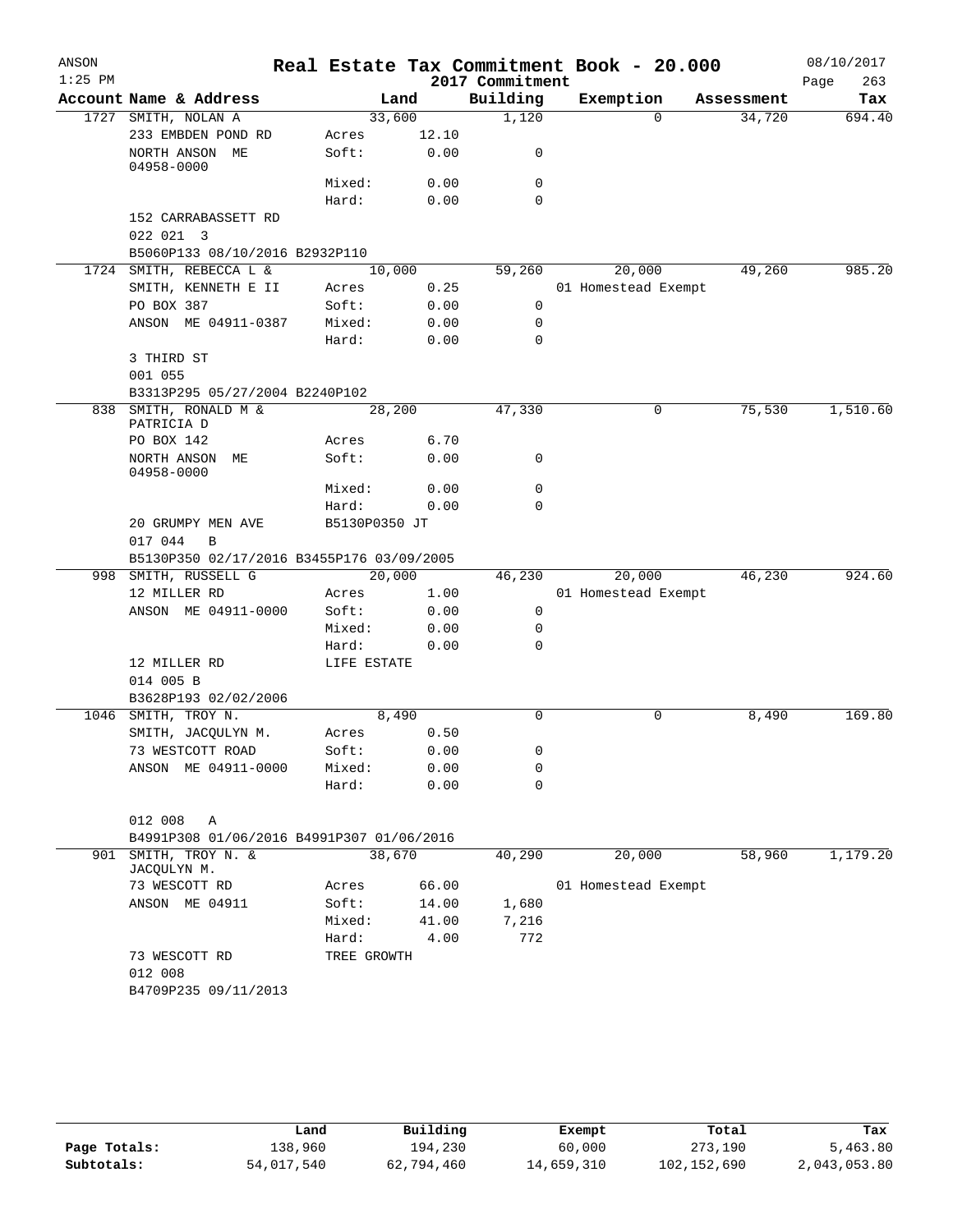| ANSON<br>$1:25$ PM |                                                                 |        |      | 2017 Commitment | Real Estate Tax Commitment Book - 20.000 |            | 08/10/2017<br>264<br>Page |
|--------------------|-----------------------------------------------------------------|--------|------|-----------------|------------------------------------------|------------|---------------------------|
|                    | Account Name & Address                                          | Land   |      | Building        | Exemption                                | Assessment | Tax                       |
|                    | 1001 SNELL, DANIEL & CAROLYN                                    | 24,500 |      | 48,030          | 20,000                                   | 52,530     | 1,050.60                  |
|                    | PO BOX 196                                                      | Acres  | 4.00 |                 | 01 Homestead Exempt                      |            |                           |
|                    | NORTH ANSON ME<br>04958-0196                                    | Soft:  | 0.00 | 0               |                                          |            |                           |
|                    |                                                                 | Mixed: | 0.00 | 0               |                                          |            |                           |
|                    |                                                                 | Hard:  | 0.00 | $\mathbf 0$     |                                          |            |                           |
|                    | 107 NORTH MAIN ST<br>006 072<br>Α                               |        |      |                 |                                          |            |                           |
|                    | B1452P345                                                       |        |      |                 |                                          |            |                           |
|                    | 263 SNELL, DANIEL J &<br>CAROLYN A                              | 8,940  |      | 51,280          | 0                                        | 60,220     | 1,204.40                  |
|                    | PO BOX 196                                                      | Acres  | 0.20 |                 |                                          |            |                           |
|                    | NORTH ANSON ME<br>04958-0196                                    | Soft:  | 0.00 | 0               |                                          |            |                           |
|                    |                                                                 | Mixed: | 0.00 | 0               |                                          |            |                           |
|                    |                                                                 | Hard:  | 0.00 | 0               |                                          |            |                           |
|                    | 10 CENTER ST                                                    |        |      |                 |                                          |            |                           |
|                    | 006 012                                                         |        |      |                 |                                          |            |                           |
|                    | B3040P2                                                         |        |      |                 |                                          |            |                           |
| 625                | SOMA-HERNANDEZ, CYNTHIA<br>J.                                   | 12,960 |      | 31,780          | 20,000                                   | 24,740     | 494.80                    |
|                    | 8 WATER ST                                                      | Acres  | 0.42 |                 | 01 Homestead Exempt                      |            |                           |
|                    | PO BOX 353                                                      | Soft:  | 0.00 | 0               |                                          |            |                           |
|                    | NORTH ANSON ME<br>04958-0353                                    | Mixed: | 0.00 | 0               |                                          |            |                           |
|                    |                                                                 | Hard:  | 0.00 | 0               |                                          |            |                           |
|                    | 8 WATER ST<br>006 032                                           |        |      |                 |                                          |            |                           |
|                    | B4505P172 03/16/2012                                            |        |      |                 |                                          |            |                           |
| 830                | SOUCIK, CHARLES B.                                              | 22,190 |      | $\mathbf 0$     | 0                                        | 22,190     | 443.80                    |
|                    | CO-Trustee                                                      |        |      |                 |                                          |            |                           |
|                    | SOUCIK, LAURIE L.<br>CO-Trustee                                 | Acres  | 2.46 |                 |                                          |            |                           |
|                    | 1125 LAUREN CREST<br>STREET SOUTHWEST                           | Soft:  | 0.00 | 0               |                                          |            |                           |
|                    | HARTVILLE OH 44632                                              | Mixed: | 0.00 | 0               |                                          |            |                           |
|                    |                                                                 | Hard:  | 0.00 | 0               |                                          |            |                           |
|                    | 007 019                                                         |        |      |                 |                                          |            |                           |
|                    | B5003P86 02/19/2016 B4908P338 05/28/2015<br>2020 SOUZA, JEFFREY | 17,980 |      | 7,560           | 0                                        | 25,540     | 510.80                    |
|                    | PO BOX 897                                                      | Acres  | 5.98 |                 |                                          |            |                           |
|                    | EAST FALMOUTH MA 02536 Soft:                                    |        | 0.00 | 0               |                                          |            |                           |
|                    |                                                                 | Mixed: | 0.00 | 0               |                                          |            |                           |
|                    |                                                                 | Hard:  | 0.00 | 0               |                                          |            |                           |
|                    | CLARK ROAD                                                      |        |      |                 |                                          |            |                           |
|                    | 022 035<br>A 2                                                  |        |      |                 |                                          |            |                           |
|                    | B4967P358 10/01/2015                                            |        |      |                 |                                          |            |                           |
|                    | 1014 SPAULDING, THOMAS E SR                                     | 11,490 |      | 45,040          | 26,000                                   | 30,530     | 610.60                    |
|                    | PO BOX 179                                                      | Acres  | 0.33 |                 | 01 Homestead Exempt                      |            |                           |
|                    | ANSON ME 04911-0179                                             | Soft:  | 0.00 |                 | 0 02 Resident Veteran                    |            |                           |
|                    |                                                                 | Mixed: | 0.00 | 0               |                                          |            |                           |
|                    |                                                                 | Hard:  | 0.00 | 0               |                                          |            |                           |
|                    | 26 RANDALL ST                                                   |        |      |                 |                                          |            |                           |
|                    | 003 054                                                         |        |      |                 |                                          |            |                           |
|                    | B2962P123                                                       |        |      |                 |                                          |            |                           |
|                    |                                                                 |        |      |                 |                                          |            |                           |
|                    |                                                                 |        |      |                 |                                          |            |                           |

|              | Land         | Building   | Exempt     | Total       | Tax          |
|--------------|--------------|------------|------------|-------------|--------------|
| Page Totals: | 98,060       | 183,690    | 66,000     | 215,750     | 4,315.00     |
| Subtotals:   | 54, 115, 600 | 62,978,150 | 14,725,310 | 102,368,440 | 2,047,368.80 |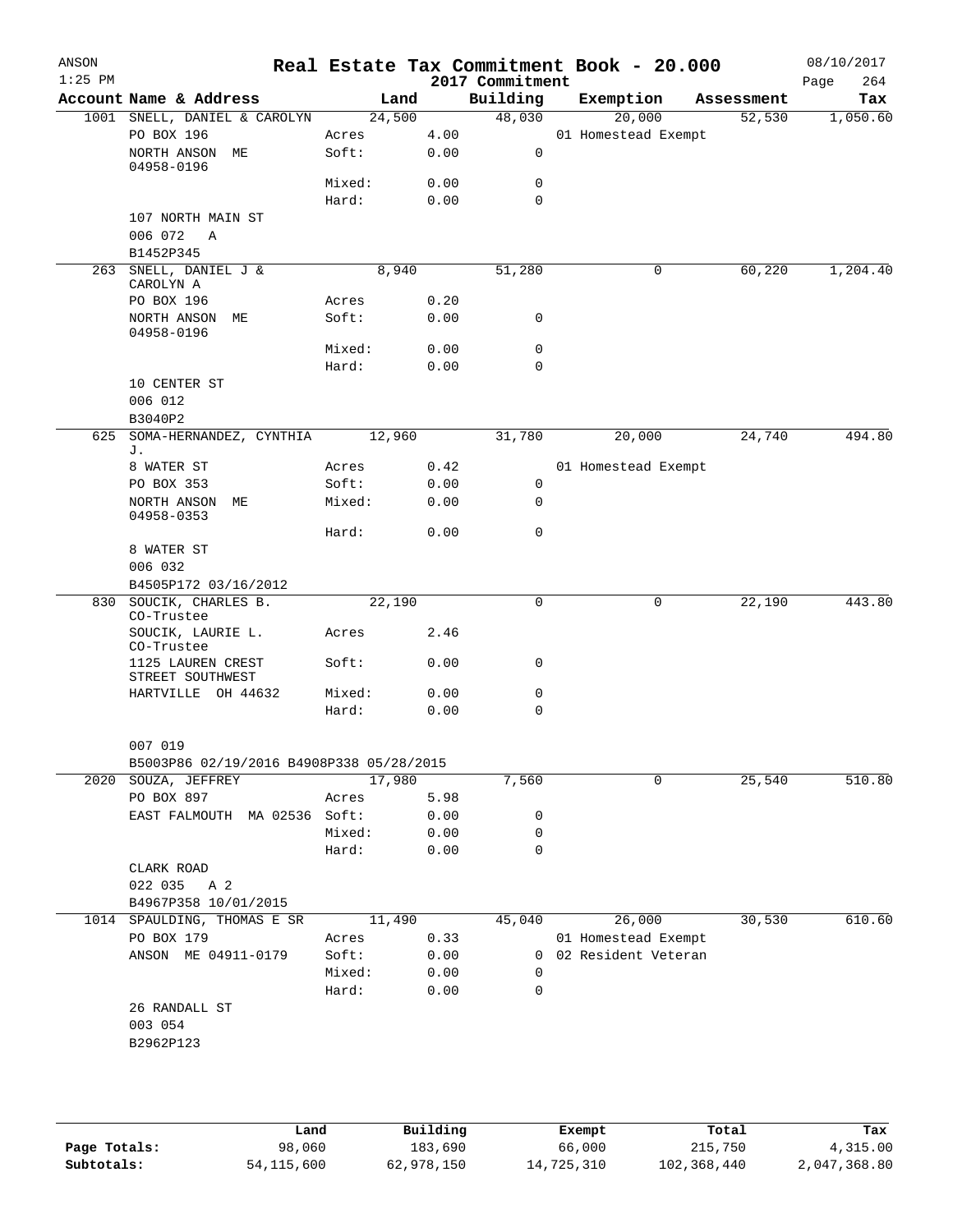| ANSON<br>$1:25$ PM |                                           |                 |        | 2017 Commitment | Real Estate Tax Commitment Book - 20.000 |            | 08/10/2017         |
|--------------------|-------------------------------------------|-----------------|--------|-----------------|------------------------------------------|------------|--------------------|
|                    | Account Name & Address                    |                 | Land   | Building        | Exemption                                | Assessment | 265<br>Page<br>Tax |
|                    | 519 SPAULDING, WILLIAM C &                |                 | 21,500 | 47,730          | 20,000                                   | 49,230     | 984.60             |
|                    | SPAULDING, SHIRLEY M                      |                 | 2.00   |                 | 01 Homestead Exempt                      |            |                    |
|                    |                                           | Acres           |        | $\mathbf 0$     |                                          |            |                    |
|                    | PO BOX 128                                | Soft:<br>Mixed: | 0.00   |                 |                                          |            |                    |
|                    | NORTH ANSON ME<br>04958-0128              |                 | 0.00   | 0               |                                          |            |                    |
|                    |                                           | Hard:           | 0.00   | 0               |                                          |            |                    |
|                    | 726 RIVER RD                              |                 |        |                 |                                          |            |                    |
|                    | 017 004<br>$\mathbf{1}$                   |                 |        |                 |                                          |            |                    |
|                    | B2372P30                                  |                 |        |                 |                                          |            |                    |
|                    | 1736 SPENCER, BARRY & PENDA               | 21,900          |        | 27,240          | $\mathbf 0$                              | 49,140     | 982.80             |
|                    | 178 OLD POINT AVE                         | Acres           | 3.20   |                 |                                          |            |                    |
|                    | MADISON ME 04950                          | Soft:           | 0.00   | 0               |                                          |            |                    |
|                    |                                           | Mixed:          | 0.00   | 0               |                                          |            |                    |
|                    |                                           | Hard:           | 0.00   | $\mathbf 0$     |                                          |            |                    |
|                    | 56 MADISON ST                             |                 |        |                 |                                          |            |                    |
|                    | 006 100                                   |                 |        |                 |                                          |            |                    |
|                    | B5060P148 08/10/2016 B1201P83             |                 |        |                 |                                          |            |                    |
|                    | 2011 SPENCER, DONNA R &                   | 25,800          |        | 0               | 0                                        | 25,800     | 516.00             |
|                    | WLLIAM G                                  |                 |        |                 |                                          |            |                    |
|                    | 85 ANDOVER ROAD                           | Acres           | 12.30  |                 |                                          |            |                    |
|                    | BILLERICA MA 01821                        | Soft:           | 0.00   | 0               |                                          |            |                    |
|                    |                                           | Mixed:          | 0.00   | 0               |                                          |            |                    |
|                    |                                           | Hard:           | 0.00   | $\Omega$        |                                          |            |                    |
|                    | TOWN FARM ROAD                            | B5066P0194      |        |                 |                                          |            |                    |
|                    | 022 012 002                               |                 |        |                 |                                          |            |                    |
|                    | B5066P194 08/18/2016 B4958P205 09/25/2015 |                 |        |                 |                                          |            |                    |
|                    | 1628 SPENCER, HENRY O &                   |                 | 21,500 | 82,300          | 20,000                                   | 83,800     | 1,676.00           |
|                    | PEGGY J                                   |                 |        |                 |                                          |            |                    |
|                    | 684 HORSEBACK RD                          | Acres           | 2.00   |                 | 01 Homestead Exempt                      |            |                    |
|                    | ANSON ME 04911-0000                       | Soft:           | 0.00   | 0               |                                          |            |                    |
|                    |                                           | Mixed:          | 0.00   | 0               |                                          |            |                    |
|                    |                                           | Hard:           | 0.00   | $\Omega$        |                                          |            |                    |
|                    | 684 HORSEBACK RD                          |                 |        |                 |                                          |            |                    |
|                    | 019 040<br>F                              |                 |        |                 |                                          |            |                    |
|                    | B2079P288                                 |                 |        |                 |                                          |            |                    |
|                    | 1164 SPENCER, MICHAEL A &                 |                 | 10,580 | 46,070          | 20,000                                   | 36,650     | 733.00             |
|                    | MELISSA A                                 |                 |        |                 |                                          |            |                    |
|                    | PO BOX 267                                | Acres           | 0.28   |                 | 01 Homestead Exempt                      |            |                    |
|                    | ANSON ME 04911-0000                       | Soft:           | 0.00   | 0               |                                          |            |                    |
|                    |                                           | Mixed:          | 0.00   | 0               |                                          |            |                    |
|                    |                                           | Hard:           | 0.00   | $\mathbf 0$     |                                          |            |                    |
|                    | 18 CHURCH ST                              |                 |        |                 |                                          |            |                    |
|                    | 001 084                                   |                 |        |                 |                                          |            |                    |
|                    | B3876P296 07/05/2007                      |                 |        |                 |                                          |            |                    |
|                    | 1739 SPENCER, WILLIAM G                   |                 | 46,250 | 42,980          | 0                                        | 89,230     | 1,784.60           |
|                    | 85 ANDOVER RD                             | Acres           | 100.00 |                 |                                          |            |                    |
|                    | BILLERICA MA<br>01821-0000                | Soft:           | 0.00   | 0               |                                          |            |                    |
|                    |                                           | Mixed:          | 59.00  | 10,384          |                                          |            |                    |
|                    |                                           | Hard:           | 33.00  | 6,369           |                                          |            |                    |
|                    | 105 SPENCER RD                            | TREE GROWTH     |        |                 |                                          |            |                    |
|                    | 020 013                                   |                 |        |                 |                                          |            |                    |
|                    | B2132P85                                  |                 |        |                 |                                          |            |                    |
|                    |                                           |                 |        |                 |                                          |            |                    |

|              | Land         | Building   | Exempt     | Total       | Tax          |
|--------------|--------------|------------|------------|-------------|--------------|
| Page Totals: | 147.530      | 246,320    | 60,000     | 333,850     | 6,677.00     |
| Subtotals:   | 54, 263, 130 | 63,224,470 | 14,785,310 | 102,702,290 | 2,054,045.80 |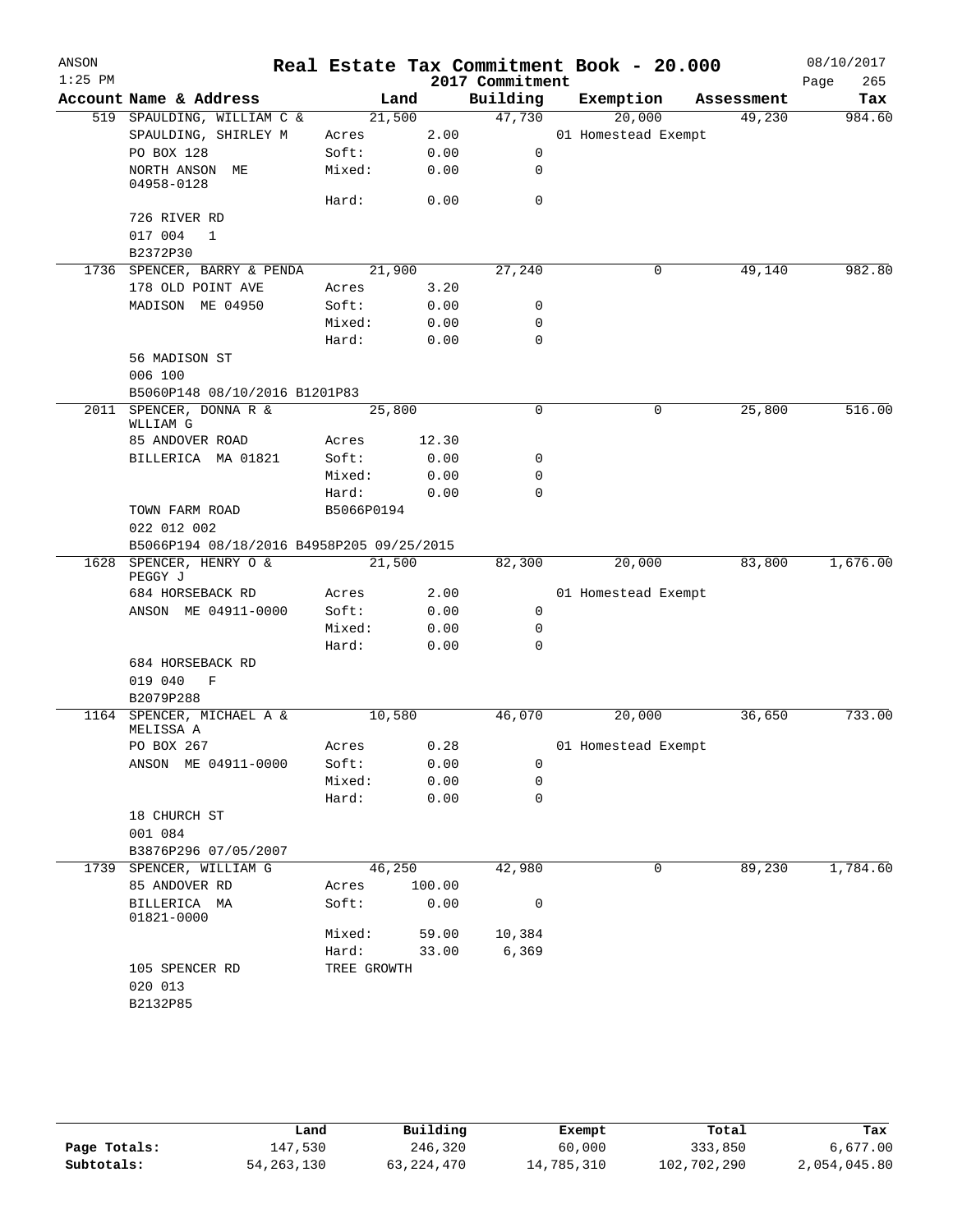| ANSON     |                                  |                      |                |                 | Real Estate Tax Commitment Book - 20.000 |            | 08/10/2017  |
|-----------|----------------------------------|----------------------|----------------|-----------------|------------------------------------------|------------|-------------|
| $1:25$ PM |                                  |                      |                | 2017 Commitment |                                          |            | 266<br>Page |
|           | Account Name & Address           |                      | Land           | Building        | Exemption                                | Assessment | Tax         |
|           | 1738 SPENCER, WILLIAM G          | 19,300               |                | $\mathbf 0$     | $\Omega$                                 | 19,300     | 386.00      |
|           | 85 ANDOVER RD<br>BILLERICA MA    | Acres<br>Soft:       | 100.00<br>0.00 | 0               |                                          |            |             |
|           | 01821-0000                       |                      |                |                 |                                          |            |             |
|           |                                  | Mixed:               | 0.00           | 0               |                                          |            |             |
|           |                                  | Hard:                | 100.00         | 19,300          |                                          |            |             |
|           |                                  | TREE GROWTH          |                |                 |                                          |            |             |
|           | 020 004<br>B2132P85              |                      |                |                 |                                          |            |             |
|           | 1737 SPENCER, WILLIAM G          | 19,300               |                | $\Omega$        | 0                                        | 19,300     | 386.00      |
|           | 85 ANDOVER RD                    | Acres                | 100.00         |                 |                                          |            |             |
|           | BILLERICA MA<br>01821-0000       | Soft:                | 0.00           | 0               |                                          |            |             |
|           |                                  | Mixed:               | 0.00           | 0               |                                          |            |             |
|           |                                  | Hard:                | 100.00         | 19,300          |                                          |            |             |
|           |                                  | TREE GROWTH          |                |                 |                                          |            |             |
|           | 020 008                          |                      |                |                 |                                          |            |             |
| 1785      | B2132P85<br>SPENCER, WILLIAM G & | 8,400                |                | 0               | 0                                        | 8,400      | 168.00      |
|           | DONNA R                          |                      |                |                 |                                          |            |             |
|           | 85 ANDOVER RD                    | Acres                | 43.50          |                 |                                          |            |             |
|           | BILLERICA MA<br>01821-0000       | Soft:                | 0.00           | 0               |                                          |            |             |
|           |                                  | Mixed:               | 0.00           | 0               |                                          |            |             |
|           |                                  | Hard:<br>TREE GROWTH | 43.50          | 8,396           |                                          |            |             |
|           | 020 020                          |                      |                |                 |                                          |            |             |
|           | B3885P343 07/26/2007             |                      |                |                 |                                          |            |             |
|           | 1741 SPOONER, DEREK              | 14,000               |                | 43,160          | 0                                        | 57,160     | 1,143.20    |
|           | 418 RIVER RD                     | Acres                | 0.49           |                 |                                          |            |             |
|           | NORTH ANSON ME<br>04958-0000     | Soft:                | 0.00           | 0               |                                          |            |             |
|           |                                  | Mixed:               | 0.00           | $\mathbf 0$     |                                          |            |             |
|           | 418 RIVER RD                     | Hard:                | 0.00           | $\mathbf 0$     |                                          |            |             |
|           | 016 007<br>Α                     |                      |                |                 |                                          |            |             |
| 1948      | SPOONER, DEREK L &               | 16, 130              |                | 70,800          | 20,000                                   | 66,930     | 1,338.60    |
|           | WENDA M                          |                      |                |                 |                                          |            |             |
|           | 418 RIVER RD                     | Acres 0.65           |                |                 |                                          |            |             |
|           | NORTH ANSON ME 04958             | Soft:                | 0.00           | 0               |                                          |            |             |
|           |                                  | Mixed:<br>Hard:      | 0.00<br>0.00   | 0<br>0          |                                          |            |             |
|           | 403 RIVER RD                     |                      |                |                 |                                          |            |             |
|           | 016 029                          |                      |                |                 |                                          |            |             |
|           | B3604P102 12/09/2005             |                      |                |                 |                                          |            |             |
|           | 1740 SPOONER, IVAN C JR          | 14,140               |                | 29,530          | 20,000                                   | 23,670     | 473.40      |
|           | 420 RIVER RD                     | Acres                | 0.50           |                 | 01 Homestead Exempt                      |            |             |
|           | NORTH ANSON ME<br>04958-0000     | Soft:                | 0.00           | $\mathbf 0$     |                                          |            |             |
|           |                                  | Mixed:               | 0.00           | 0               |                                          |            |             |
|           |                                  | Hard:                | 0.00           | 0               |                                          |            |             |
|           | 420 RIVER RD<br>016 007          |                      |                |                 |                                          |            |             |
|           |                                  |                      |                |                 |                                          |            |             |

|              | Land         | Building   | Exempt     | Total       | Tax          |
|--------------|--------------|------------|------------|-------------|--------------|
| Page Totals: | 91,270       | 143,490    | 40,000     | 194,760     | 3,895.20     |
| Subtotals:   | 54, 354, 400 | 63,367,960 | 14,825,310 | 102,897,050 | 2,057,941.00 |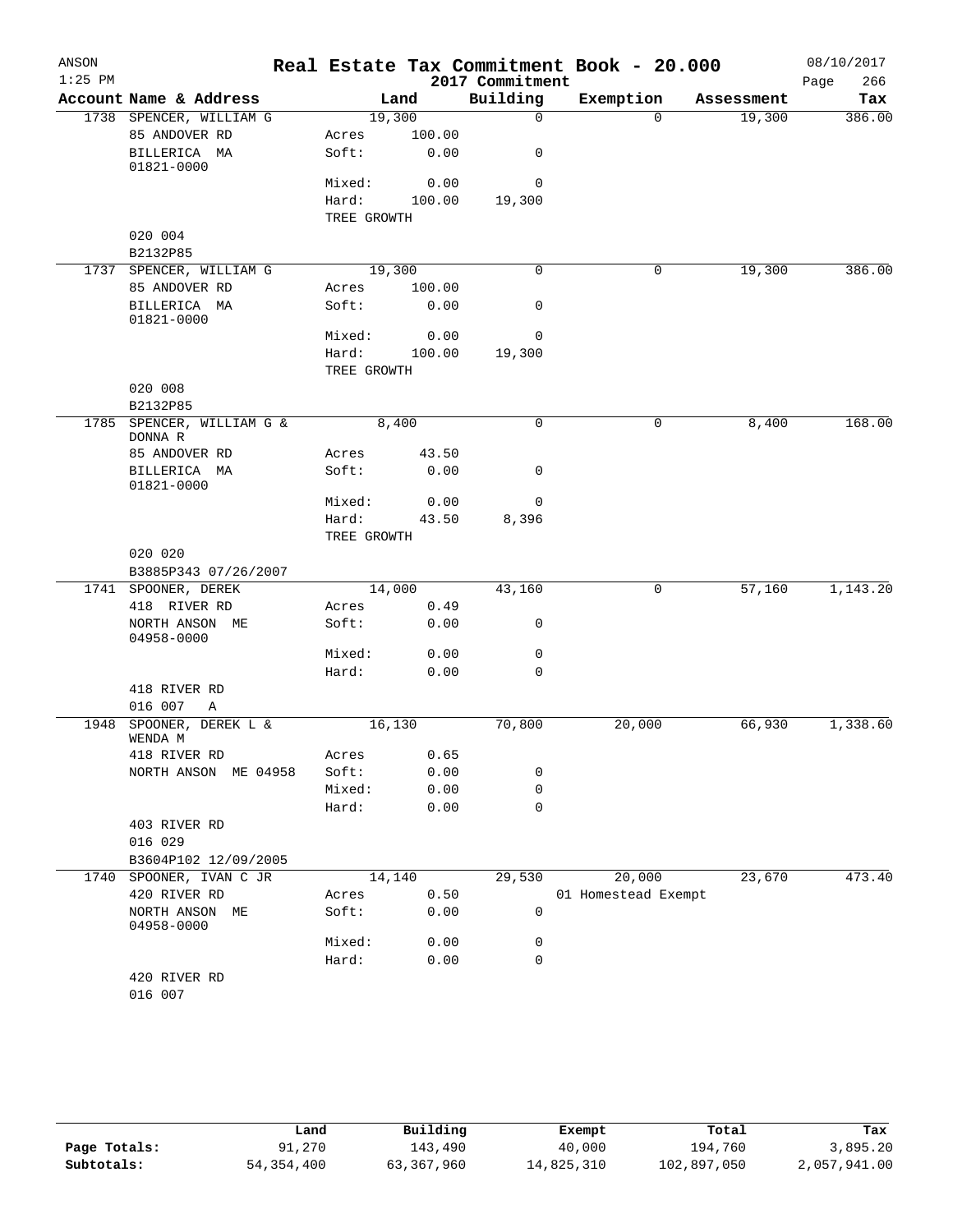|                                   |                                                                                                                                                                                  |                                                                                                                                                                                                                                                            |        |                                     |                                                                                                                                                                                                                                           | Real Estate Tax Commitment Book - 20.000 |            | 08/10/2017<br>267<br>Page                                                                                   |
|-----------------------------------|----------------------------------------------------------------------------------------------------------------------------------------------------------------------------------|------------------------------------------------------------------------------------------------------------------------------------------------------------------------------------------------------------------------------------------------------------|--------|-------------------------------------|-------------------------------------------------------------------------------------------------------------------------------------------------------------------------------------------------------------------------------------------|------------------------------------------|------------|-------------------------------------------------------------------------------------------------------------|
| Account Name & Address            |                                                                                                                                                                                  | Land                                                                                                                                                                                                                                                       |        | Building                            |                                                                                                                                                                                                                                           | Exemption                                | Assessment | Tax                                                                                                         |
| 931 ST PETER, ERNEST E            |                                                                                                                                                                                  | 8,940                                                                                                                                                                                                                                                      |        | 37,000                              |                                                                                                                                                                                                                                           | 20,000                                   | 25,940     | 518.80                                                                                                      |
| PO BOX 313                        | Acres                                                                                                                                                                            |                                                                                                                                                                                                                                                            |        |                                     |                                                                                                                                                                                                                                           |                                          |            |                                                                                                             |
|                                   | Soft:                                                                                                                                                                            |                                                                                                                                                                                                                                                            |        | 0                                   |                                                                                                                                                                                                                                           |                                          |            |                                                                                                             |
|                                   |                                                                                                                                                                                  |                                                                                                                                                                                                                                                            |        | 0                                   |                                                                                                                                                                                                                                           |                                          |            |                                                                                                             |
|                                   | Hard:                                                                                                                                                                            |                                                                                                                                                                                                                                                            |        | 0                                   |                                                                                                                                                                                                                                           |                                          |            |                                                                                                             |
| 8 INGALLS ST                      |                                                                                                                                                                                  |                                                                                                                                                                                                                                                            |        |                                     |                                                                                                                                                                                                                                           |                                          |            |                                                                                                             |
| 002 050                           |                                                                                                                                                                                  |                                                                                                                                                                                                                                                            |        |                                     |                                                                                                                                                                                                                                           |                                          |            |                                                                                                             |
| B2981P88                          |                                                                                                                                                                                  |                                                                                                                                                                                                                                                            |        |                                     |                                                                                                                                                                                                                                           |                                          |            |                                                                                                             |
|                                   |                                                                                                                                                                                  |                                                                                                                                                                                                                                                            |        | $\mathbf 0$                         |                                                                                                                                                                                                                                           | 0                                        | 16,410     | 328.20                                                                                                      |
| 341 MILL ST                       | Acres                                                                                                                                                                            |                                                                                                                                                                                                                                                            |        |                                     |                                                                                                                                                                                                                                           |                                          |            |                                                                                                             |
| SOUTHINGTON CT<br>06489-0000      | Soft:                                                                                                                                                                            |                                                                                                                                                                                                                                                            |        | 0                                   |                                                                                                                                                                                                                                           |                                          |            |                                                                                                             |
|                                   |                                                                                                                                                                                  |                                                                                                                                                                                                                                                            |        | 0                                   |                                                                                                                                                                                                                                           |                                          |            |                                                                                                             |
|                                   |                                                                                                                                                                                  |                                                                                                                                                                                                                                                            |        | $\mathbf 0$                         |                                                                                                                                                                                                                                           |                                          |            |                                                                                                             |
|                                   |                                                                                                                                                                                  |                                                                                                                                                                                                                                                            |        |                                     |                                                                                                                                                                                                                                           |                                          |            |                                                                                                             |
|                                   |                                                                                                                                                                                  |                                                                                                                                                                                                                                                            |        |                                     |                                                                                                                                                                                                                                           |                                          |            |                                                                                                             |
|                                   |                                                                                                                                                                                  |                                                                                                                                                                                                                                                            |        |                                     |                                                                                                                                                                                                                                           |                                          |            |                                                                                                             |
|                                   |                                                                                                                                                                                  |                                                                                                                                                                                                                                                            |        |                                     |                                                                                                                                                                                                                                           |                                          |            | 626.40                                                                                                      |
|                                   |                                                                                                                                                                                  |                                                                                                                                                                                                                                                            |        |                                     |                                                                                                                                                                                                                                           |                                          |            |                                                                                                             |
|                                   |                                                                                                                                                                                  |                                                                                                                                                                                                                                                            |        |                                     |                                                                                                                                                                                                                                           |                                          |            |                                                                                                             |
|                                   |                                                                                                                                                                                  |                                                                                                                                                                                                                                                            |        |                                     |                                                                                                                                                                                                                                           |                                          |            |                                                                                                             |
|                                   |                                                                                                                                                                                  |                                                                                                                                                                                                                                                            |        |                                     |                                                                                                                                                                                                                                           |                                          |            |                                                                                                             |
|                                   |                                                                                                                                                                                  |                                                                                                                                                                                                                                                            |        |                                     |                                                                                                                                                                                                                                           |                                          |            |                                                                                                             |
|                                   |                                                                                                                                                                                  |                                                                                                                                                                                                                                                            |        |                                     |                                                                                                                                                                                                                                           |                                          |            |                                                                                                             |
|                                   |                                                                                                                                                                                  |                                                                                                                                                                                                                                                            |        |                                     |                                                                                                                                                                                                                                           |                                          |            |                                                                                                             |
|                                   |                                                                                                                                                                                  |                                                                                                                                                                                                                                                            |        | $\Omega$                            |                                                                                                                                                                                                                                           | 0                                        |            | 199.00                                                                                                      |
|                                   |                                                                                                                                                                                  |                                                                                                                                                                                                                                                            |        |                                     |                                                                                                                                                                                                                                           |                                          |            |                                                                                                             |
|                                   |                                                                                                                                                                                  |                                                                                                                                                                                                                                                            |        |                                     |                                                                                                                                                                                                                                           |                                          |            |                                                                                                             |
|                                   |                                                                                                                                                                                  |                                                                                                                                                                                                                                                            |        |                                     |                                                                                                                                                                                                                                           |                                          |            |                                                                                                             |
|                                   | Hard:                                                                                                                                                                            |                                                                                                                                                                                                                                                            |        | 0                                   |                                                                                                                                                                                                                                           |                                          |            |                                                                                                             |
| 001 049                           |                                                                                                                                                                                  |                                                                                                                                                                                                                                                            |        |                                     |                                                                                                                                                                                                                                           |                                          |            |                                                                                                             |
| B4302P72 08/04/2010               |                                                                                                                                                                                  |                                                                                                                                                                                                                                                            |        |                                     |                                                                                                                                                                                                                                           |                                          |            |                                                                                                             |
| 1018 STANLEY, KEITH T             |                                                                                                                                                                                  |                                                                                                                                                                                                                                                            |        | 54,220                              |                                                                                                                                                                                                                                           | 26,000                                   | 42,640     | 852.80                                                                                                      |
| PO BOX 578                        | Acres                                                                                                                                                                            |                                                                                                                                                                                                                                                            |        |                                     |                                                                                                                                                                                                                                           |                                          |            |                                                                                                             |
|                                   | Soft:                                                                                                                                                                            |                                                                                                                                                                                                                                                            |        | $\mathbf{0}$                        |                                                                                                                                                                                                                                           |                                          |            |                                                                                                             |
|                                   |                                                                                                                                                                                  |                                                                                                                                                                                                                                                            |        | 0                                   |                                                                                                                                                                                                                                           |                                          |            |                                                                                                             |
|                                   | Hard:                                                                                                                                                                            |                                                                                                                                                                                                                                                            |        | 0                                   |                                                                                                                                                                                                                                           |                                          |            |                                                                                                             |
| <b>30 PREBLE AVE</b>              |                                                                                                                                                                                  |                                                                                                                                                                                                                                                            |        |                                     |                                                                                                                                                                                                                                           |                                          |            |                                                                                                             |
| 004 020                           |                                                                                                                                                                                  |                                                                                                                                                                                                                                                            |        |                                     |                                                                                                                                                                                                                                           |                                          |            |                                                                                                             |
| B611P126                          |                                                                                                                                                                                  |                                                                                                                                                                                                                                                            |        |                                     |                                                                                                                                                                                                                                           |                                          |            |                                                                                                             |
| STAPLES, VAUGHN H &<br>JACQUELINE |                                                                                                                                                                                  |                                                                                                                                                                                                                                                            |        | 33,450                              |                                                                                                                                                                                                                                           | 20,000                                   | 34,190     | 683.80                                                                                                      |
| PO BOX 4                          | Acres                                                                                                                                                                            |                                                                                                                                                                                                                                                            |        |                                     |                                                                                                                                                                                                                                           |                                          |            |                                                                                                             |
| NORTH ANSON<br>МE<br>04958-0004   | Soft:                                                                                                                                                                            |                                                                                                                                                                                                                                                            |        | 0                                   |                                                                                                                                                                                                                                           |                                          |            |                                                                                                             |
|                                   |                                                                                                                                                                                  |                                                                                                                                                                                                                                                            |        | 0                                   |                                                                                                                                                                                                                                           |                                          |            |                                                                                                             |
|                                   | Hard:                                                                                                                                                                            |                                                                                                                                                                                                                                                            |        | 0                                   |                                                                                                                                                                                                                                           |                                          |            |                                                                                                             |
| 88 NORTH MAIN ST                  |                                                                                                                                                                                  |                                                                                                                                                                                                                                                            |        |                                     |                                                                                                                                                                                                                                           |                                          |            |                                                                                                             |
| 006 069                           |                                                                                                                                                                                  |                                                                                                                                                                                                                                                            |        |                                     |                                                                                                                                                                                                                                           |                                          |            |                                                                                                             |
| B2042P206                         |                                                                                                                                                                                  |                                                                                                                                                                                                                                                            |        |                                     |                                                                                                                                                                                                                                           |                                          |            |                                                                                                             |
|                                   | MOUNTAIN VIEW RD<br>012 009 10<br>307 ST. MICHEL, NORMAND<br>211 SOUTH SOLON RD<br>8 BROOK ST<br>001 048<br>B4302P72 08/04/2010<br>358 ST. MICHEL, NORMAND<br>211 SOUTH SOLON RD | ANSON ME 04911-0313<br>Mixed:<br>ST. GERMAIN, RENE J.<br>Mixed:<br>Hard:<br>B3767P162 10/27/2006<br>Acres<br>SOLON ME 04979-0000<br>Soft:<br>Mixed:<br>Hard:<br>Acres<br>SOLON ME 04979-0000<br>Soft:<br>Mixed:<br>ANSON ME 04911-0578<br>Mixed:<br>Mixed: | 20,740 | 16,410<br>12,730<br>9,950<br>14,420 | 0.20<br>0.00<br>0.00<br>0.00<br>3.94<br>0.00<br>0.00<br>0.00<br>18,590<br>0.18<br>0.00<br>0<br>0.00<br>0<br>$\mathbf 0$<br>0.00<br>0.11<br>0.00<br>0<br>0.00<br>0<br>0.00<br>0.52<br>0.00<br>0.00<br>0.00<br>1.49<br>0.00<br>0.00<br>0.00 | 2017 Commitment                          | 0          | 01 Homestead Exempt<br>31,320<br>9,950<br>01 Homestead Exempt<br>02 Resident Veteran<br>01 Homestead Exempt |

|              | Land       | Building   | Exempt     | Total       | Tax          |
|--------------|------------|------------|------------|-------------|--------------|
| Page Totals: | 83,190     | 143,260    | 66,000     | 160,450     | 3,209.00     |
| Subtotals:   | 54,437,590 | 63,511,220 | 14,891,310 | 103,057,500 | 2,061,150.00 |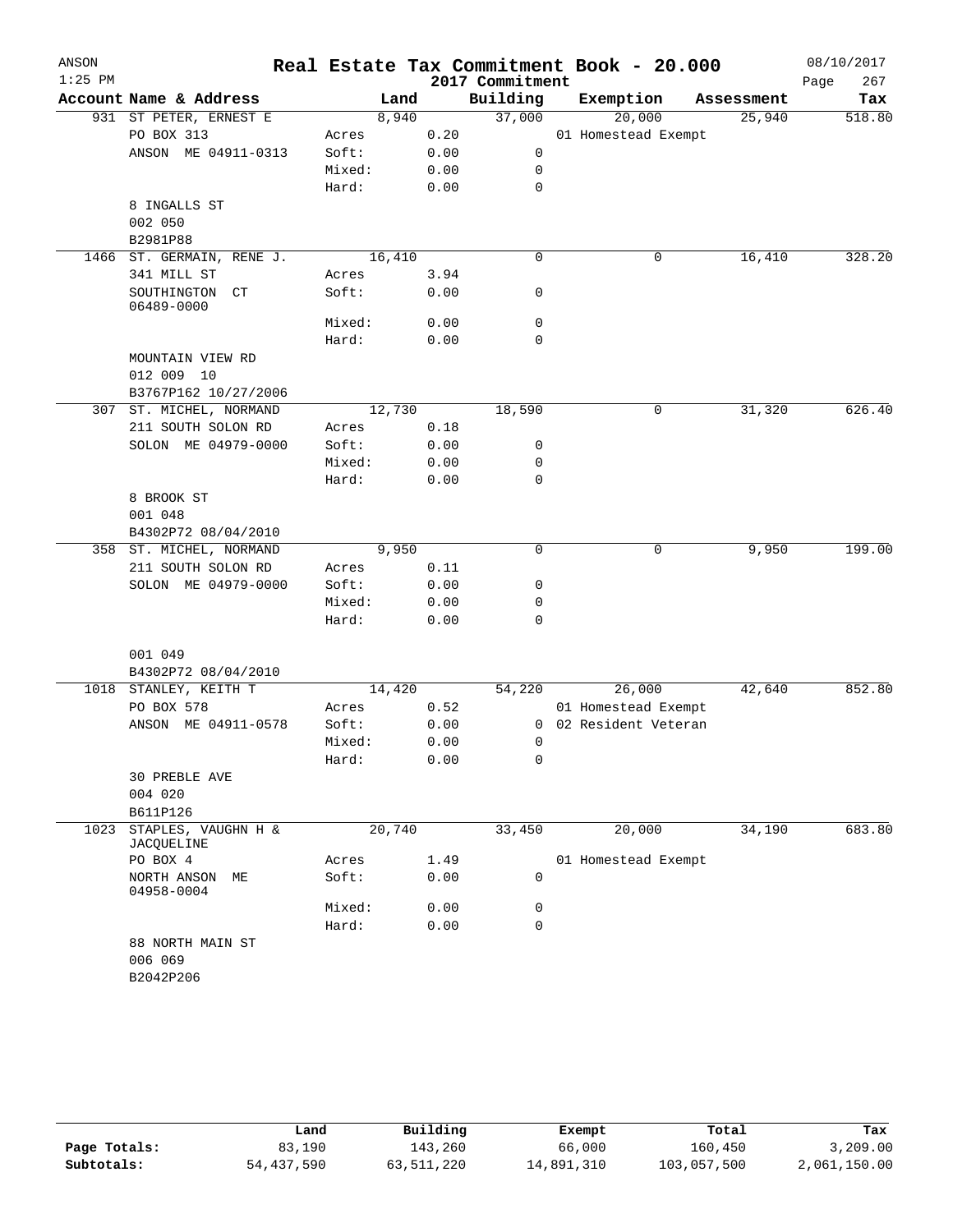| $1:25$ PM |                                   |                |              | 2017 Commitment | Real Estate Tax Commitment Book - 20.000 |            | 08/10/2017<br>268<br>Page |
|-----------|-----------------------------------|----------------|--------------|-----------------|------------------------------------------|------------|---------------------------|
|           | Account Name & Address            | Land           |              | Building        | Exemption                                | Assessment | Tax                       |
| 1020      | STATE OF MAINE                    | 16,500         |              | $\mathsf{O}$    | 16,500                                   | $\Omega$   | 0.00                      |
|           |                                   | Acres          | 4.00         |                 | 11 State of ME                           |            |                           |
|           | AUGUSTA ME 04330-0000             | Soft:          | 0.00         | $\mathbf 0$     |                                          |            |                           |
|           |                                   | Mixed:         | 0.00         | 0               |                                          |            |                           |
|           |                                   | Hard:          | 0.00         | $\mathbf 0$     |                                          |            |                           |
|           |                                   |                |              |                 |                                          |            |                           |
|           | 017 030                           |                |              |                 |                                          |            |                           |
|           | B497P289                          | 6,570          |              |                 |                                          |            | 0.00                      |
|           | 1743 STATE OF MAINE               |                |              | 0               | 6,570                                    | 0          |                           |
|           | AUGUSTA ME 04333-0000             | Acres<br>Soft: | 0.30<br>0.00 | $\mathbf 0$     | 11 State of ME                           |            |                           |
|           |                                   | Mixed:         |              | 0               |                                          |            |                           |
|           |                                   | Hard:          | 0.00<br>0.00 | $\mathbf 0$     |                                          |            |                           |
|           |                                   |                |              |                 |                                          |            |                           |
|           | 009 042                           |                |              |                 |                                          |            |                           |
|           | 1744 STATE OF MAINE               | 4,000          |              | $\Omega$        | 4,000                                    | $\Omega$   | 0.00                      |
|           |                                   | Acres          | 0.04         |                 | 11 State of ME                           |            |                           |
|           | AUGUSTA ME 04333-0000             | Soft:          | 0.00         | 0               |                                          |            |                           |
|           |                                   | Mixed:         | 0.00         | 0               |                                          |            |                           |
|           |                                   | Hard:          | 0.00         | $\mathbf 0$     |                                          |            |                           |
|           |                                   |                |              |                 |                                          |            |                           |
|           | 001 107                           |                |              |                 |                                          |            |                           |
|           | 1022 STATEZNI, DANIEL L.          | 20,000         |              | 0               | $\mathsf{O}$                             | 20,000     | 400.00                    |
|           | 16 TREMONT ST                     | Acres          | 6.50         |                 |                                          |            |                           |
|           | SALEM MA 01970-0000               | Soft:          | 0.00         | 0               |                                          |            |                           |
|           |                                   | Mixed:         | 0.00         | 0               |                                          |            |                           |
|           |                                   | Hard:          | 0.00         | 0               |                                          |            |                           |
|           |                                   |                |              |                 |                                          |            |                           |
|           | 015 037 5                         |                |              |                 |                                          |            |                           |
|           | B4714P117 08/28/2013              |                |              |                 |                                          |            |                           |
|           | 1028 STEELE, JOAN K               | 18,440         |              | 11,320          | 20,000                                   | 9,760      | 195.20                    |
|           | PO BOX 236<br>ANSON ME 04911-0236 | Acres<br>Soft: | 0.85<br>0.00 | 0               | 01 Homestead Exempt                      |            |                           |
|           |                                   | Mixed:         | 0.00         | 0               |                                          |            |                           |
|           |                                   | Hard:          | 0.00         | 0               |                                          |            |                           |
|           | 35 BUSWELL ST                     |                |              |                 |                                          |            |                           |
|           | 002 029 & 30                      |                |              |                 |                                          |            |                           |
|           | B778P652 B480P501                 |                |              |                 |                                          |            |                           |
|           | 1027 STEELE, JOAN K               | 10,950         |              | 700             | 0                                        | 11,650     | 233.00                    |
|           | PO BOX 236                        | Acres          | 0.30         |                 |                                          |            |                           |
|           | ANSON ME 04911-0236               | Soft:          | 0.00         | 0               |                                          |            |                           |
|           |                                   | Mixed:         | 0.00         | 0               |                                          |            |                           |
|           |                                   | Hard:          | 0.00         | 0               |                                          |            |                           |
|           | <b>BUSWELL STREET</b>             |                |              |                 |                                          |            |                           |
|           | 002 027 & 28                      |                |              |                 |                                          |            |                           |
|           | B1099P285                         |                |              |                 |                                          |            |                           |
|           | 1148 STEELE, JOAN K.              | 13,710         |              | 30,100          | 0                                        | 43,810     | 876.20                    |
|           | PO BOX 236                        | Acres          | 0.47         |                 |                                          |            |                           |
|           | ANSON ME 04911-0046               | Soft:          | 0.00         | 0               |                                          |            |                           |
|           |                                   | Mixed:         | 0.00         | 0               |                                          |            |                           |
|           |                                   | Hard:          | 0.00         | 0               |                                          |            |                           |
|           | 29 BUSWELL ST                     |                |              |                 |                                          |            |                           |
|           | 002 031                           |                |              |                 |                                          |            |                           |

**Page Totals:** 90,170 <br>**42,120** 47,070 85,220 1,704.40 **42,120** 47,070 85,220 1,704.40 **54**,527,760 63,553,340 14,938,380 103,142,720 2,062,854.40 **Subtotals:** 54,527,760 63,553,340 14,938,380 103,142,720 2,062,854.40 **Land Building Exempt Total Tax**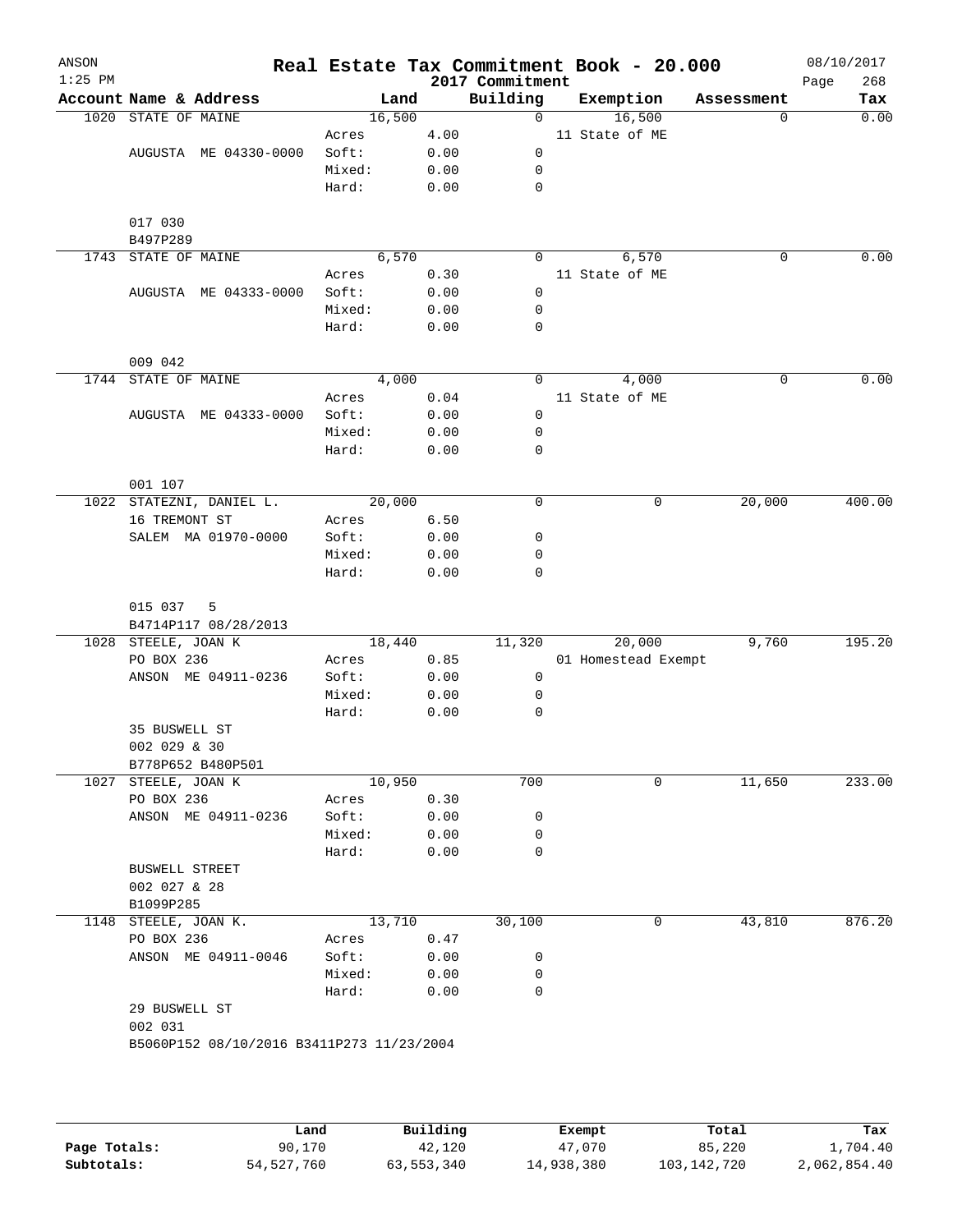| ANSON     |                                         |                 |              |                 | Real Estate Tax Commitment Book - 20.000 |            | 08/10/2017  |
|-----------|-----------------------------------------|-----------------|--------------|-----------------|------------------------------------------|------------|-------------|
| $1:25$ PM |                                         |                 |              | 2017 Commitment |                                          |            | 269<br>Page |
|           | Account Name & Address                  | Land            |              | Building        | Exemption                                | Assessment | Tax         |
|           | 452 STEERS, BENJAMIN D                  | 17,600          |              | $\Omega$        | $\Omega$                                 | 17,600     | 352.00      |
|           | 5 RIVERVIEW DR                          | Acres           | 10.50        |                 |                                          |            |             |
|           | TOPSHAM ME 04086-0000                   | Soft:           | 0.00         | 0               |                                          |            |             |
|           |                                         | Mixed:          | 0.00         | 0               |                                          |            |             |
|           |                                         | Hard:           | 0.00         | 0               |                                          |            |             |
|           |                                         |                 |              |                 |                                          |            |             |
|           | 015 044<br>D                            |                 |              |                 |                                          |            |             |
|           | B2602P253<br>265 STEPHENS, GEORGETTE M. | 14,140          |              |                 |                                          | 40,490     | 809.80      |
|           | <b>ESTATE</b>                           |                 |              | 46,350          | 20,000                                   |            |             |
|           | C/O SHAPIRO & MORLEY                    | Acres           | 0.50         |                 | 01 Homestead Exempt                      |            |             |
|           | 707 SABLE OAKS DR.                      | Soft:           | 0.00         | 0               |                                          |            |             |
|           | SUITE 250                               |                 |              |                 |                                          |            |             |
|           | SOUTH PORTLAND ME<br>04106              | Mixed:          | 0.00         | 0               |                                          |            |             |
|           |                                         | Hard:           | 0.00         | $\mathbf 0$     |                                          |            |             |
|           | 20 HALL ST                              |                 |              |                 |                                          |            |             |
|           | 009 033                                 |                 |              |                 |                                          |            |             |
|           | B4623P277 01/18/2013                    |                 |              |                 |                                          |            |             |
|           | 51 STEUBER, CHAD W.                     | 17,550          |              | 51,770          | 20,000                                   | 49,320     | 986.40      |
|           | 132 MAIN STREET                         | Acres           | 0.77         |                 | 01 Homestead Exempt                      |            |             |
|           | ANSON ME 04911-0000                     | Soft:           | 0.00         | 0               |                                          |            |             |
|           |                                         | Mixed:          | 0.00         | 0               |                                          |            |             |
|           |                                         | Hard:           | 0.00         | $\Omega$        |                                          |            |             |
|           | 51 SOLON RD                             |                 |              |                 |                                          |            |             |
|           | 017 029                                 |                 |              |                 |                                          |            |             |
|           | B4830P331 09/14/2014                    |                 |              |                 |                                          |            |             |
|           | 1030 STEVENS, LINCOLN R &               | 14,000          |              | 76,410          | 20,000                                   | 70,410     | 1,408.20    |
|           | KATHRYN J                               |                 |              |                 |                                          |            |             |
|           | PO BOX 396                              | Acres           | 0.49         |                 | 01 Homestead Exempt                      |            |             |
|           | ANSON ME 04911-0396                     | Soft:           | 0.00         | 0               |                                          |            |             |
|           |                                         | Mixed:          | 0.00         | 0               |                                          |            |             |
|           |                                         | Hard:           | 0.00         | $\mathbf 0$     |                                          |            |             |
|           | 5 INGALLS ST                            |                 |              |                 |                                          |            |             |
|           | 002 046<br>C                            |                 |              |                 |                                          |            |             |
|           | B1521P38                                |                 |              |                 |                                          |            |             |
| 1407      | STEVENS, VICKI R.                       | 18,280          |              | 0               | 0                                        | 18,280     | 365.60      |
|           | STEVENS, ALAN R.                        | Acres           | 76.00        |                 |                                          |            |             |
|           | 27 REMICK ROAD                          | Soft:           | 11.00        | 1,320           |                                          |            |             |
|           | STARKS ME 04911-0000                    | Mixed:          | 31.50        | 5,544           |                                          |            |             |
|           |                                         | Hard:           | 27.00        | 5,211           |                                          |            |             |
|           |                                         | TREE GROWTH     |              |                 |                                          |            |             |
|           | 010 003                                 |                 |              |                 |                                          |            |             |
|           | B4983P352 12/05/2015 B842P615           |                 |              |                 |                                          |            |             |
|           | 289 STEWARD, DAWN M & ADAM              | 12,170          |              | 59,950          | 0                                        | 72,120     | 1,442.40    |
|           | Т                                       |                 |              |                 |                                          |            |             |
|           | 133 LOON ROAD                           | Acres           | 0.37         |                 |                                          |            |             |
|           | EMBDEN ME 04958                         | Soft:<br>Mixed: | 0.00<br>0.00 | 0<br>0          |                                          |            |             |
|           |                                         |                 |              |                 |                                          |            |             |
|           |                                         | Hard:           | 0.00         | 0               |                                          |            |             |
|           | 55 SPEAR HILL RD                        | B5031P0282      | JT           |                 |                                          |            |             |
|           | 003 019                                 |                 |              |                 |                                          |            |             |
|           | B5031P282 05/27/2016                    |                 |              |                 |                                          |            |             |
|           |                                         |                 |              |                 |                                          |            |             |
|           |                                         |                 |              |                 |                                          |            |             |

|              | Land       | Building   | Exempt     | Total       | Tax          |
|--------------|------------|------------|------------|-------------|--------------|
| Page Totals: | 93,740     | 234,480    | 60,000     | 268,220     | 5,364.40     |
| Subtotals:   | 54,621,500 | 63,787,820 | 14,998,380 | 103,410,940 | 2,068,218.80 |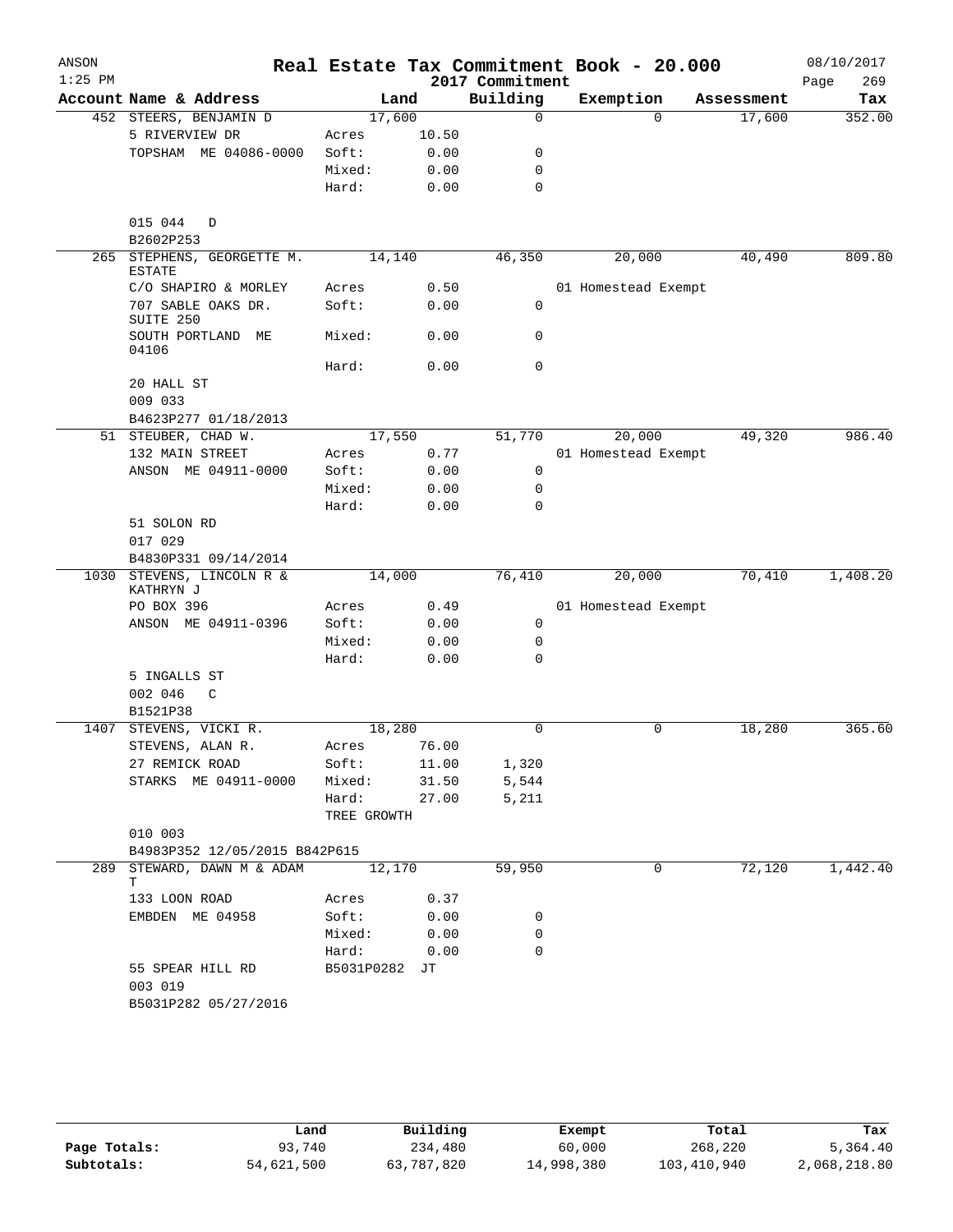| ANSON     |                                           |             |       |                 | Real Estate Tax Commitment Book - 20.000 |            | 08/10/2017  |
|-----------|-------------------------------------------|-------------|-------|-----------------|------------------------------------------|------------|-------------|
| $1:25$ PM |                                           |             |       | 2017 Commitment |                                          |            | 270<br>Page |
|           | Account Name & Address                    |             | Land  | Building        | Exemption                                | Assessment | Tax         |
|           | 1445 STEWARD, GABRIEL G                   | 18,230      |       | 104, 150        | 20,000                                   | 102,380    | 2,047.60    |
|           | 312 SOLON RD                              | Acres       | 3.15  |                 | 01 Homestead Exempt                      |            |             |
|           | NORTH ANSON ME<br>04958-0000              | Soft:       | 0.00  | 0               |                                          |            |             |
|           |                                           | Mixed:      | 0.00  | 0               |                                          |            |             |
|           |                                           | Hard:       | 0.00  | $\mathbf 0$     |                                          |            |             |
|           | 312 SOLON RD                              |             |       |                 |                                          |            |             |
|           | 024 024<br>2 B                            |             |       |                 |                                          |            |             |
|           | B2418P127                                 |             |       |                 |                                          |            |             |
|           | 1746 STEWART PUBLIC LIBRARY               |             | 8,250 | 46,310          | 54,560                                   | $\Omega$   | 0.00        |
|           | PO BOX 177                                | Acres       | 0.17  |                 | 13 Benevolent & Charitable               |            |             |
|           | NORTH ANSON ME<br>04958-0177              | Soft:       | 0.00  | $\mathbf 0$     |                                          |            |             |
|           |                                           | Mixed:      | 0.00  | 0               |                                          |            |             |
|           |                                           | Hard:       | 0.00  | $\mathbf 0$     |                                          |            |             |
|           | 37 ELM ST                                 |             |       |                 |                                          |            |             |
|           | 006 045                                   |             |       |                 |                                          |            |             |
|           | 481 STEWART, SARAH                        |             | 8,940 | 46,540          | 20,000                                   | 35,480     | 709.60      |
|           | PO BOX 142                                | Acres       | 0.20  |                 | 01 Homestead Exempt                      |            |             |
|           | ANSON ME 04911-0142                       | Soft:       | 0.00  | 0               |                                          |            |             |
|           |                                           | Mixed:      | 0.00  | 0               |                                          |            |             |
|           |                                           | Hard:       | 0.00  | $\mathbf 0$     |                                          |            |             |
|           | 9 SCHOOL ST                               |             |       |                 |                                          |            |             |
|           | 001 028                                   |             |       |                 |                                          |            |             |
|           | B1775P82                                  |             |       |                 |                                          |            |             |
|           | 1676 STEWART, SARAH & FLOYD               | 23,220      |       | 0               | 0                                        | 23,220     | 464.40      |
|           | PO BOX 142                                | Acres       | 29.46 |                 |                                          |            |             |
|           | ANSON ME 04911-0142                       | Soft:       | 0.00  | 0               |                                          |            |             |
|           |                                           | Mixed:      | 6.00  | 1,056           |                                          |            |             |
|           |                                           | Hard:       | 18.00 | 3,474           |                                          |            |             |
|           | 186 HOLLIN WAITE HILL<br>RD               | TREE GROWTH |       |                 |                                          |            |             |
|           | 014 034<br>1                              |             |       |                 |                                          |            |             |
|           | B2234P82                                  |             |       |                 |                                          |            |             |
|           | 377 STODDARD, SCOTT A &<br>CHRISTINE M    | 21,020      |       | 24,930          | 20,000                                   | 25,950     | 519.00      |
|           | 462 RIVER RD                              | Acres       | 1.68  |                 | 01 Homestead Exempt                      |            |             |
|           | NORTH ANSON ME 04958                      | Soft:       | 0.00  | 0               |                                          |            |             |
|           |                                           | Mixed:      | 0.00  | 0               |                                          |            |             |
|           |                                           | Hard:       | 0.00  | 0               |                                          |            |             |
|           | 462 RIVER RD                              |             |       |                 |                                          |            |             |
|           | 016 009 A                                 |             |       |                 |                                          |            |             |
|           | B5060P121 08/10/2016 B4569P121 08/21/2012 |             |       |                 | 0                                        |            | 829.00      |
|           | 490 STODDARD, SCOTT A &<br>CHRISTINE M    | 21,040      |       | 20,410          |                                          | 41,450     |             |
|           | 462 RIVER RD                              | Acres       | 1.69  |                 |                                          |            |             |
|           | NORTH ANSON ME 04958                      | Soft:       | 0.00  | 0               |                                          |            |             |
|           |                                           | Mixed:      | 0.00  | 0               |                                          |            |             |
|           |                                           | Hard:       | 0.00  | $\mathbf 0$     |                                          |            |             |
|           | 448 RIVER RD<br>016 009                   | LIFE ESTATE |       |                 |                                          |            |             |
|           | B4637P11 08/21/2012                       |             |       |                 |                                          |            |             |

|              | Land       | Building   | Exempt     | Total       | Tax          |
|--------------|------------|------------|------------|-------------|--------------|
| Page Totals: | 100,700    | 242,340    | 114,560    | 228,480     | 4,569.60     |
| Subtotals:   | 54,722,200 | 64,030,160 | 15,112,940 | 103,639,420 | 2,072,788.40 |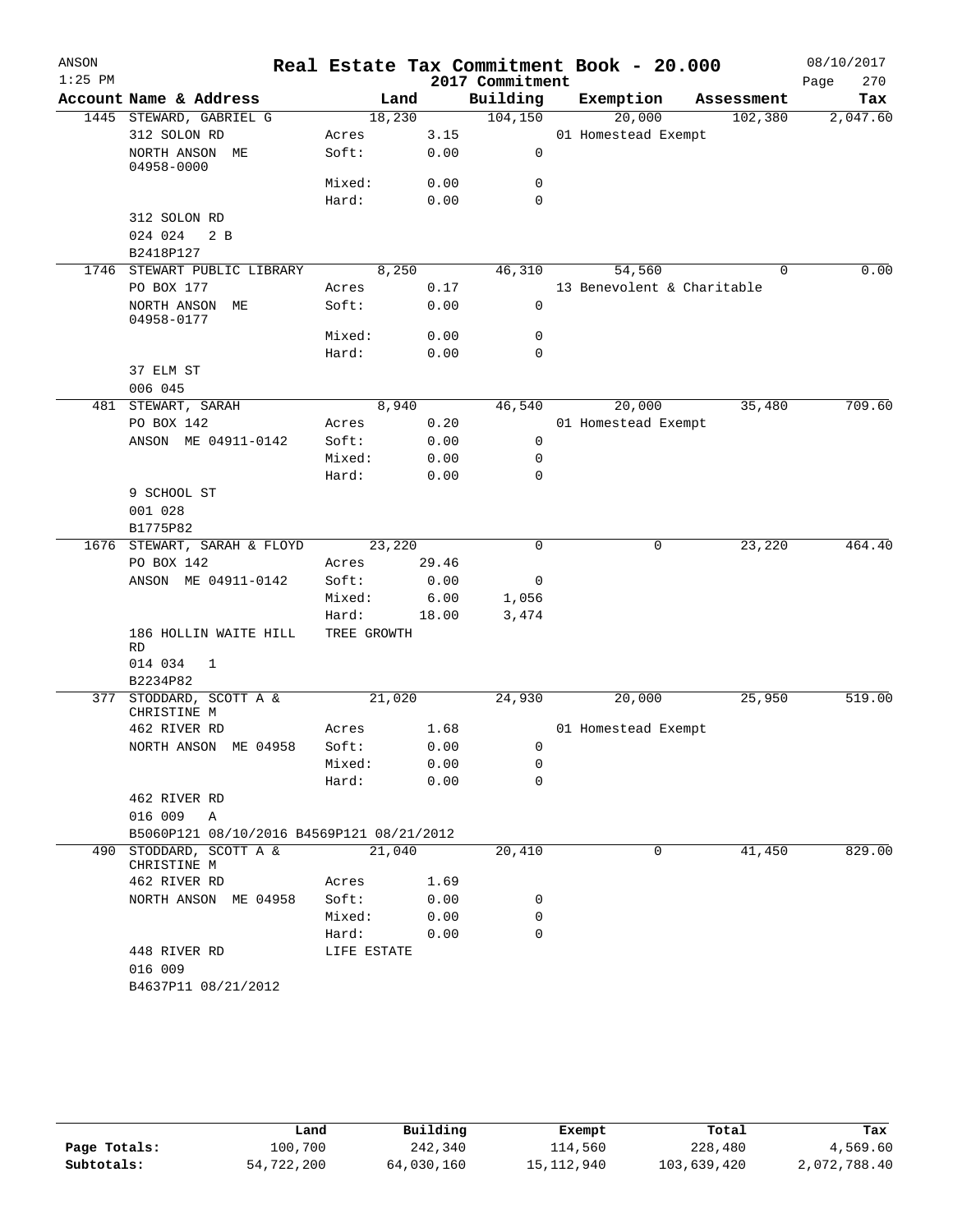| ANSON<br>$1:25$ PM |                                          |             |       | 2017 Commitment      | Real Estate Tax Commitment Book - 20.000 |            | 08/10/2017<br>271<br>Page |
|--------------------|------------------------------------------|-------------|-------|----------------------|------------------------------------------|------------|---------------------------|
|                    | Account Name & Address                   |             | Land  | Building             | Exemption                                | Assessment | Tax                       |
|                    | 1230 STRATTON, PAULINE                   | 10,390      |       | 49,550               | 20,000                                   | 39,940     | 798.80                    |
|                    | PO BOX 623                               | Acres       | 0.27  |                      | 01 Homestead Exempt                      |            |                           |
|                    | ANSON ME 04911-0623                      | Soft:       | 0.00  | $\mathbf 0$          |                                          |            |                           |
|                    |                                          | Mixed:      | 0.00  | 0                    |                                          |            |                           |
|                    |                                          | Hard:       | 0.00  | $\mathbf 0$          |                                          |            |                           |
|                    | 28 ARNOLDS LN                            |             |       |                      |                                          |            |                           |
|                    | 001 014                                  |             |       |                      |                                          |            |                           |
|                    | B3149P174                                |             |       |                      |                                          |            |                           |
|                    | 491 STRYSKO, JOHN N.                     | 12,810      |       | 53,720               | 20,000                                   | 46,530     | 930.60                    |
|                    | PO BOX 513                               | Acres       | 0.41  |                      | 01 Homestead Exempt                      |            |                           |
|                    | ANSON ME 04911                           | Soft:       | 0.00  | $\mathbf 0$          |                                          |            |                           |
|                    |                                          | Mixed:      | 0.00  | 0                    |                                          |            |                           |
|                    |                                          | Hard:       | 0.00  | $\mathbf 0$          |                                          |            |                           |
|                    | 6 CHURCH ST                              |             |       |                      |                                          |            |                           |
|                    | 001 081                                  |             |       |                      |                                          |            |                           |
|                    | B4238P312 02/10/2010                     |             |       |                      |                                          |            |                           |
| 1556               | STUDLEY, GARY A &<br>COLLEEN M           | 20,000      |       | 69,880               | 0                                        | 89,880     | 1,797.60                  |
|                    | 225B WEAVER HILL RD                      | Acres       | 1.00  |                      |                                          |            |                           |
|                    | WEST GREENWICH RI<br>02817-0000          | Soft:       | 0.00  | 0                    |                                          |            |                           |
|                    |                                          | Mixed:      | 0.00  | 0                    |                                          |            |                           |
|                    |                                          | Hard:       | 0.00  | $\mathbf 0$          |                                          |            |                           |
|                    | 192 MAIN ST                              |             |       |                      |                                          |            |                           |
|                    | 002 023<br>A                             |             |       |                      |                                          |            |                           |
|                    | B4326P131 10/08/2010                     |             |       |                      |                                          |            |                           |
| 1516               | SULEA, ADRIAN & NICOLE<br>М.             | 42,830      |       | 52,920               | 20,000                                   | 75,750     | 1,515.00                  |
|                    | PO BOX 232                               | Acres       | 21.66 |                      | 01 Homestead Exempt                      |            |                           |
|                    | NORTH ANSON ME<br>04958-0232             | Soft:       | 0.00  | 0                    |                                          |            |                           |
|                    |                                          | Mixed:      | 0.00  | 0                    |                                          |            |                           |
|                    |                                          | Hard:       | 0.00  | $\mathbf 0$          |                                          |            |                           |
|                    | 143 FAHI POND RD                         |             |       |                      |                                          |            |                           |
|                    | 024 010<br>C                             |             |       |                      |                                          |            |                           |
|                    | B3692P325 06/09/2006 B3632P70 02/09/2006 |             |       |                      |                                          |            |                           |
|                    | 364 SUNNYSIDE FOREST, LLC                | 1,410       |       | $\mathbf 0$          | 0                                        | 1,410      | 28.20                     |
|                    | 173 FARMER RD                            | Acres       | 8.00  |                      |                                          |            |                           |
|                    | ELIOT ME 03903-0000                      | Soft:       | 0.00  | 0                    |                                          |            |                           |
|                    |                                          | Mixed:      | 8.00  | 1,408<br>$\mathbf 0$ |                                          |            |                           |
|                    |                                          | Hard:       | 0.00  |                      |                                          |            |                           |
|                    | 012 020                                  | TREE GROWTH |       |                      |                                          |            |                           |
|                    | B3974P334 12/31/2007                     |             |       |                      |                                          |            |                           |
|                    | 1643 SUNNYSIDE FOREST, LLC               |             | 880   | 0                    | 0                                        | 880        | 17.60                     |
|                    | 173 MOSES GERRISH<br>FARMER RD           | Acres       | 5.00  |                      |                                          |            |                           |
|                    | ELIOT ME 03903-0000                      | Soft:       | 0.00  | 0                    |                                          |            |                           |
|                    |                                          | Mixed:      | 5.00  | 880                  |                                          |            |                           |
|                    |                                          | Hard:       | 0.00  | $\mathbf 0$          |                                          |            |                           |
|                    |                                          | TREE GROWTH |       |                      |                                          |            |                           |
|                    | 012 019                                  |             |       |                      |                                          |            |                           |
|                    | B3974P334 12/31/2007                     |             |       |                      |                                          |            |                           |
|                    |                                          |             |       |                      |                                          |            |                           |

|              | Land       | Building   | Exempt     | Total       | Tax          |
|--------------|------------|------------|------------|-------------|--------------|
| Page Totals: | 88,320     | 226,070    | 60,000     | 254,390     | 5,087.80     |
| Subtotals:   | 54,810,520 | 64,256,230 | 15,172,940 | 103,893,810 | 2,077,876.20 |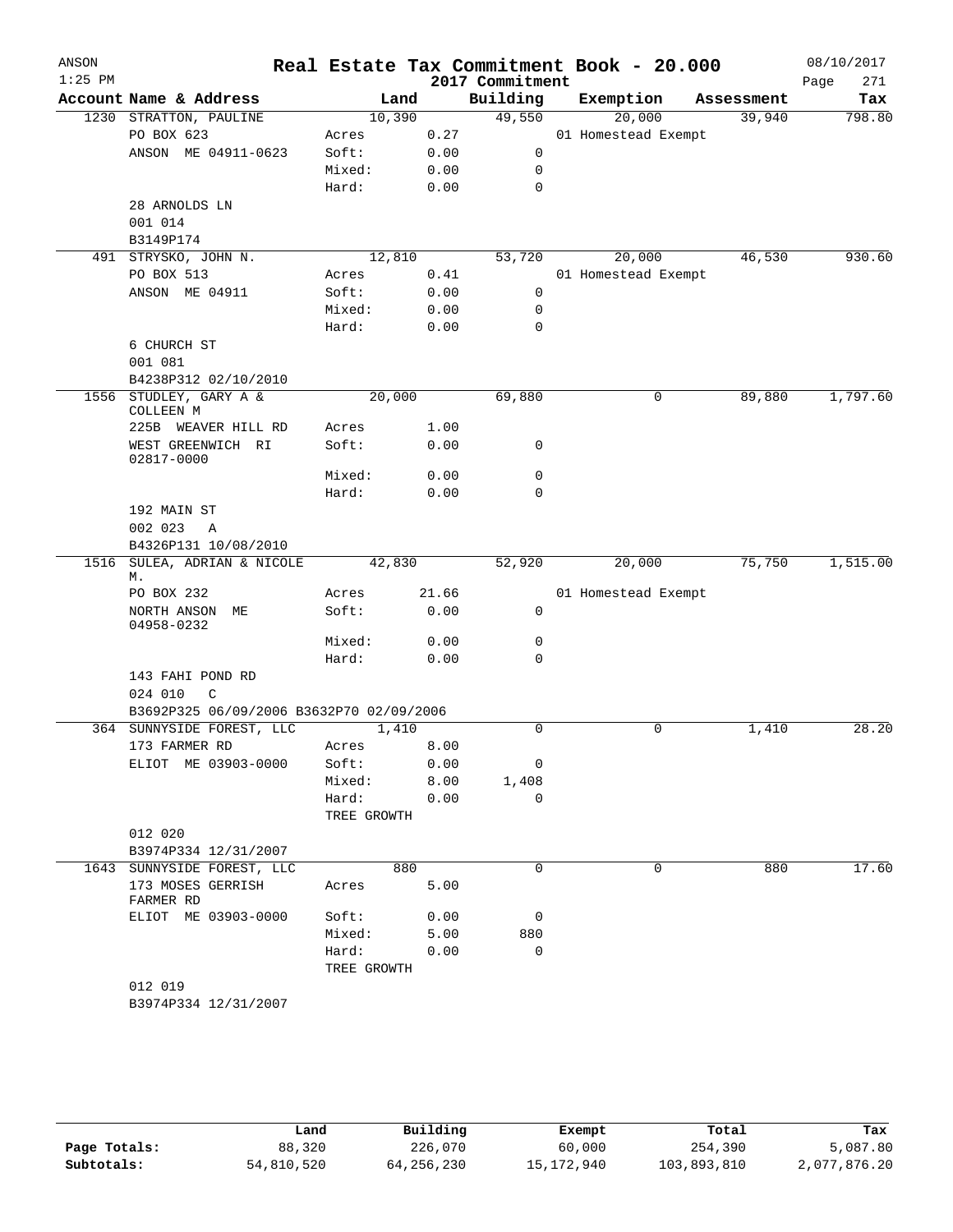| ANSON<br>$1:25$ PM |                                           |            |                 |              | 2017 Commitment |              | Real Estate Tax Commitment Book - 20.000 |                            | 08/10/2017<br>Page<br>272 |
|--------------------|-------------------------------------------|------------|-----------------|--------------|-----------------|--------------|------------------------------------------|----------------------------|---------------------------|
|                    | Account Name & Address                    |            |                 | Land         | Building        |              | Exemption                                | Assessment                 | Tax                       |
| 1750               | SUNSET CEMETERY ASSOC                     |            |                 | 33,500       | $\mathbf 0$     |              | 33,500                                   | 0                          | 0.00                      |
|                    |                                           |            | Acres           | 20.00        |                 |              |                                          | 13 Benevolent & Charitable |                           |
|                    | ANSON ME 04911-0000                       |            | Soft:           | 0.00         | 0               |              |                                          |                            |                           |
|                    |                                           |            | Mixed:          | 0.00         | 0               |              |                                          |                            |                           |
|                    |                                           |            | Hard:           | 0.00         | 0               |              |                                          |                            |                           |
|                    | 018 048                                   |            |                 |              |                 |              |                                          |                            |                           |
| 1509               | SWALE, ALLYSON R. &                       |            |                 | 15,100       | 18,280          |              | 0                                        | 33,380                     | 667.60                    |
|                    | MELLO, JENNIFER M.                        |            | Acres           | 0.57         |                 |              |                                          |                            |                           |
|                    | 52 MADISON STREET                         |            | Soft:           | 0.00         | 0               |              |                                          |                            |                           |
|                    | NORTH ANSON ME<br>04958-0000              |            | Mixed:          | 0.00         | 0               |              |                                          |                            |                           |
|                    |                                           |            | Hard:           | 0.00         | 0               |              |                                          |                            |                           |
|                    | 52 MADISON ST<br>006 099                  |            |                 |              |                 |              |                                          |                            |                           |
|                    | B4153P1 06/22/2009                        |            |                 |              |                 |              |                                          |                            |                           |
|                    | 1037 SWEENEY, MICHAEL S                   |            |                 | 27,720       | 0               |              | 0                                        | 27,720                     | 554.40                    |
|                    | 112 NORTH MAIN ST                         |            | Acres           | 14.22        |                 |              |                                          |                            |                           |
|                    | NORTH ANSON ME<br>04958-0000              |            | Soft:           | 0.00         | 0               |              |                                          |                            |                           |
|                    |                                           |            | Mixed:          | 0.00         | 0               |              |                                          |                            |                           |
|                    |                                           |            | Hard:           | 0.00         | 0               |              |                                          |                            |                           |
|                    | 268 PEASE HILL RD                         |            |                 |              |                 |              |                                          |                            |                           |
|                    | 011 042<br>2                              |            |                 |              |                 |              |                                          |                            |                           |
|                    | B2190P290                                 |            |                 |              |                 |              |                                          |                            | 371.40                    |
| 249                | SWEENEY, MICHAEL S &                      |            |                 | 11,490       | 7,080           |              | 0                                        | 18,570                     |                           |
|                    | CARVER, DONNA J                           |            | Acres           | 0.33         |                 |              |                                          |                            |                           |
|                    | 77 MARSH ROAD                             |            | Soft:           | 0.00         | 0               |              |                                          |                            |                           |
|                    | PELHAM NH 03076-0000                      |            | Mixed:<br>Hard: | 0.00<br>0.00 | 0<br>0          |              |                                          |                            |                           |
|                    | 834 RIVER RD                              |            |                 |              |                 |              |                                          |                            |                           |
|                    | 018 006                                   |            |                 |              |                 |              |                                          |                            |                           |
|                    | B2311P123                                 |            |                 |              |                 |              |                                          |                            |                           |
| 843                | SWEENEY, MICHAEL S &                      |            |                 | 17,890       | 30,030          |              | 20,000                                   | 27,920                     | 558.40                    |
|                    | CARVER, DONNA J                           |            | Acres           | 0.80         |                 |              | 01 Homestead Exempt                      |                            |                           |
|                    | 112 NORTH MAIN ST                         |            | Soft:           | 0.00         | 0               |              |                                          |                            |                           |
|                    | NORTH ANSON ME<br>04958-0000              |            | Mixed:          | 0.00         | 0               |              |                                          |                            |                           |
|                    |                                           |            | Hard:           | 0.00         | 0               |              |                                          |                            |                           |
|                    | 112 NORTH MAIN ST                         |            |                 |              |                 |              |                                          |                            |                           |
|                    | 007 017&17A                               |            |                 |              |                 |              |                                          |                            |                           |
|                    | B2183P109                                 |            |                 |              |                 |              |                                          |                            |                           |
|                    | 36 SWEENEY, MICHAEL S JR                  |            |                 | 21,380       | 11,770          |              | 0                                        | 33,150                     | 663.00                    |
|                    | 141 SOLON ROAD                            |            | Acres           | 1.92         |                 |              |                                          |                            |                           |
|                    | NORTH ANSON ME 04958                      |            | Soft:           | 0.00         | 0               |              |                                          |                            |                           |
|                    |                                           |            | Mixed:          | 0.00         | 0               |              |                                          |                            |                           |
|                    |                                           |            | Hard:           | 0.00         | 0               |              |                                          |                            |                           |
|                    | 141 SOLON RD<br>017 033<br>$\mathbb{C}$   |            | B5058P095       |              |                 |              |                                          |                            |                           |
|                    | B5058P095 11/24/2015 B1530P328 06/16/1989 |            |                 |              |                 |              |                                          |                            |                           |
|                    | 1753 SWETT, LARRY L                       |            |                 | 11,660       | 16,940          |              | 0                                        | 28,600                     | 572.00                    |
|                    | 66 RIVER ROAD                             |            | Acres           | 0.34         |                 |              |                                          |                            |                           |
|                    | ANSON ME 04911-0684                       |            | Soft:           | 0.00         | 0               |              |                                          |                            |                           |
|                    |                                           |            | Mixed:          | 0.00         | 0               |              |                                          |                            |                           |
|                    |                                           |            | Hard:           | 0.00         | 0               |              |                                          |                            |                           |
|                    | 66 RIVER RD<br>004 028<br>B               |            | B5019P0136      |              |                 |              |                                          |                            |                           |
|                    | B5019P136 04/21/2016 B1260P123 05/29/1986 |            |                 |              |                 |              |                                          |                            |                           |
|                    |                                           | Land       |                 | Building     |                 | Exempt       |                                          | Total                      | Tax                       |
| Page Totals:       |                                           | 138,740    |                 | 84,100       |                 | 53,500       |                                          | 169,340                    | 3,386.80                  |
| Subtotals:         |                                           | 54,949,260 |                 | 64, 340, 330 |                 | 15, 226, 440 |                                          | 104,063,150                | 2,081,263.00              |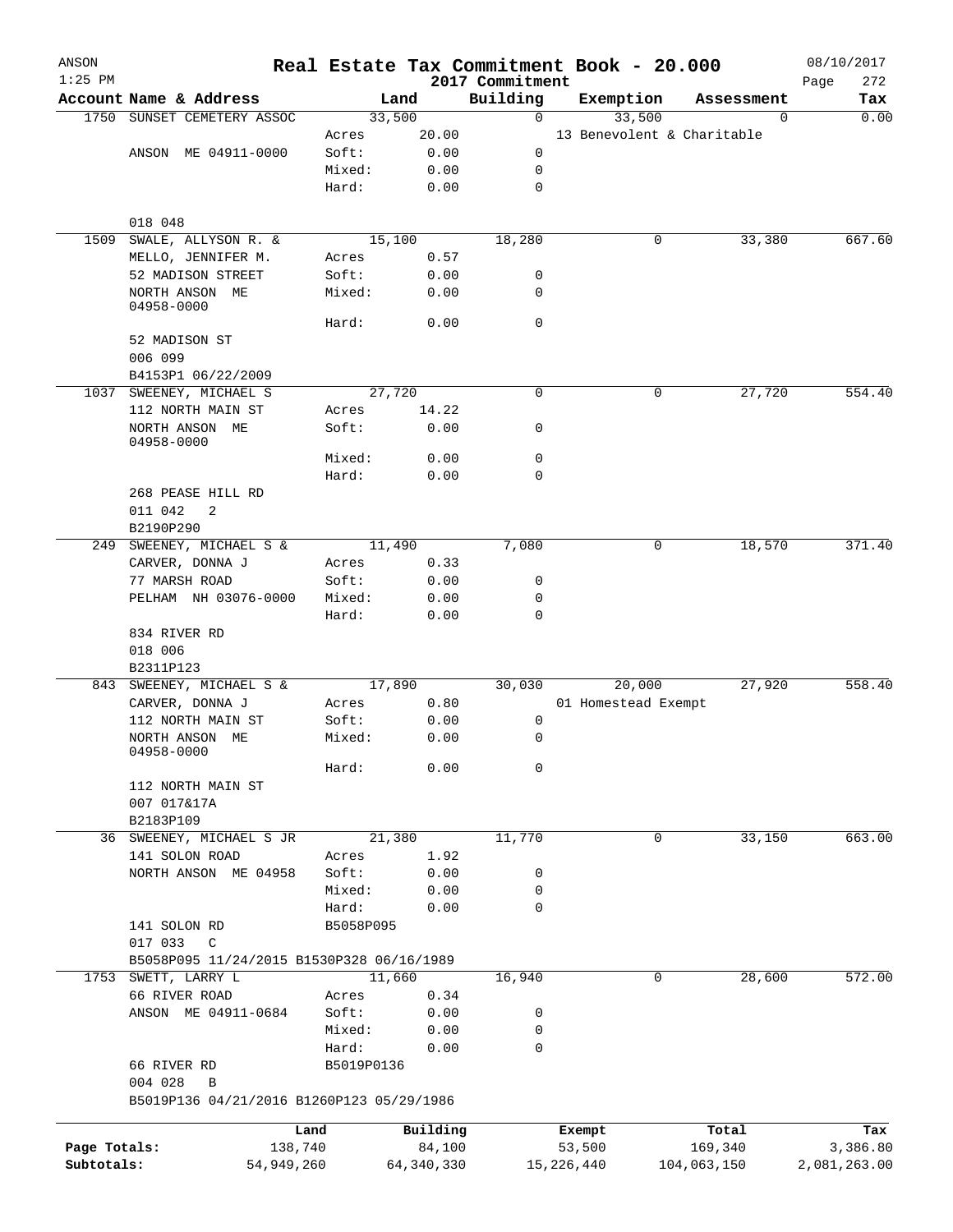| ANSON<br>$1:25$ PM |                                |        |        | 2017 Commitment | Real Estate Tax Commitment Book - 20.000 |            | 08/10/2017<br>273<br>Page |
|--------------------|--------------------------------|--------|--------|-----------------|------------------------------------------|------------|---------------------------|
|                    | Account Name & Address         |        | Land   | Building        | Exemption                                | Assessment | Tax                       |
| 1959               | SWIHART, PATRICK E.,           |        | 35,650 | 38,100          | $\Omega$                                 | 73,750     | 1,475.00                  |
|                    | JR. &<br>WILLIAMS, BREA P.     | Acres  | 14.15  |                 |                                          |            |                           |
|                    | 9 WHITETAIL WAY                | Soft:  | 0.00   | 0               |                                          |            |                           |
|                    | ANSON ME 04911-3046            |        |        | $\mathbf 0$     |                                          |            |                           |
|                    |                                | Mixed: | 0.00   | $\mathbf 0$     |                                          |            |                           |
|                    |                                | Hard:  | 0.00   |                 |                                          |            |                           |
|                    | 9 Whitetail Way<br>015 010 4   |        |        |                 |                                          |            |                           |
|                    | B4618P196 01/02/2013           |        |        |                 |                                          |            |                           |
|                    | 1072 SWING, BETTY LEE          |        | 13,950 | 0               | 0                                        | 13,950     | 279.00                    |
|                    | 6 ABERDEEN ST                  | Acres  | 2.30   |                 |                                          |            |                           |
|                    | FALL RIVER MA                  | Soft:  | 0.00   | 0               |                                          |            |                           |
|                    | 02721-0000                     |        |        |                 |                                          |            |                           |
|                    |                                | Mixed: | 0.00   | 0               |                                          |            |                           |
|                    |                                | Hard:  | 0.00   | $\mathbf 0$     |                                          |            |                           |
|                    | FOUR MILE SQUARE ROAD          |        |        |                 |                                          |            |                           |
|                    | 021 025<br>3                   |        |        |                 |                                          |            |                           |
|                    | B2356P91                       |        |        |                 |                                          |            |                           |
| 1071               | SWING, BETTY LEE               |        | 13,950 | $\mathbf 0$     | $\mathbf 0$                              | 13,950     | 279.00                    |
|                    | 6 ABERDEEN ST                  | Acres  | 2.30   |                 |                                          |            |                           |
|                    | FALL RIVER MA                  | Soft:  | 0.00   | 0               |                                          |            |                           |
|                    | 02721-5202                     |        |        |                 |                                          |            |                           |
|                    |                                | Mixed: | 0.00   | $\mathbf 0$     |                                          |            |                           |
|                    |                                | Hard:  | 0.00   | 0               |                                          |            |                           |
|                    | FOUR MILE SQUARE RD            |        |        |                 |                                          |            |                           |
|                    | 021 025<br>2                   |        |        |                 |                                          |            |                           |
|                    | B3369P272 08/30/2004           |        |        |                 |                                          |            |                           |
|                    | 92 SWING, BETTYLEE             |        | 21,720 | $\mathbf 0$     | 0                                        | 21,720     | 434.40                    |
|                    | 6 ABERDEEN ST                  | Acres  | 11.82  |                 |                                          |            |                           |
|                    | FALL RIVER MA<br>02721-5202    | Soft:  | 0.00   | 0               |                                          |            |                           |
|                    |                                | Mixed: | 0.00   | 0               |                                          |            |                           |
|                    |                                | Hard:  | 0.00   | $\mathbf 0$     |                                          |            |                           |
|                    | FOUR MILE SQ ROAD<br>021 023   |        |        |                 |                                          |            |                           |
|                    | B2543P307                      |        |        |                 |                                          |            |                           |
|                    | 243 TABOR, ROBERT W            |        | 40,110 | 0               | 0                                        | 40,110     | 802.20                    |
|                    | 45 LAKEVIEW DRIVE              | Acres  | 41.22  |                 |                                          |            |                           |
|                    | SMITHFIELD<br>МE<br>04978-0000 | Soft:  | 0.00   | 0               |                                          |            |                           |
|                    |                                | Mixed: | 0.00   | 0               |                                          |            |                           |
|                    |                                | Hard:  | 0.00   | 0               |                                          |            |                           |
|                    | 024 025<br>Α                   |        |        |                 |                                          |            |                           |
|                    | B2879P346                      |        |        |                 |                                          |            |                           |
| 558                | TAYLOR, ALAN R &<br>HEATHER J  |        | 8,940  | 54,840          | 20,000                                   | 43,780     | 875.60                    |
|                    | PO BOX 231                     | Acres  | 0.20   |                 | 01 Homestead Exempt                      |            |                           |
|                    | ANSON ME 04911-0231            | Soft:  | 0.00   | 0               |                                          |            |                           |
|                    |                                | Mixed: | 0.00   | 0               |                                          |            |                           |
|                    |                                | Hard:  | 0.00   | 0               |                                          |            |                           |
|                    | 139 MAIN ST                    |        |        |                 |                                          |            |                           |
|                    | 002 049                        |        |        |                 |                                          |            |                           |
|                    | B2622P176                      |        |        |                 |                                          |            |                           |
|                    |                                |        |        |                 |                                          |            |                           |
|                    |                                |        |        |                 |                                          |            |                           |
|                    |                                |        |        |                 |                                          |            |                           |
|                    |                                |        |        |                 |                                          |            |                           |

|              | Land       | Building   | Exempt     | Total         | Tax          |
|--------------|------------|------------|------------|---------------|--------------|
| Page Totals: | 134,320    | 92,940     | 20,000     | 207,260       | 4, 145, 20   |
| Subtotals:   | 55,083,580 | 64,433,270 | 15,246,440 | 104, 270, 410 | 2,085,408.20 |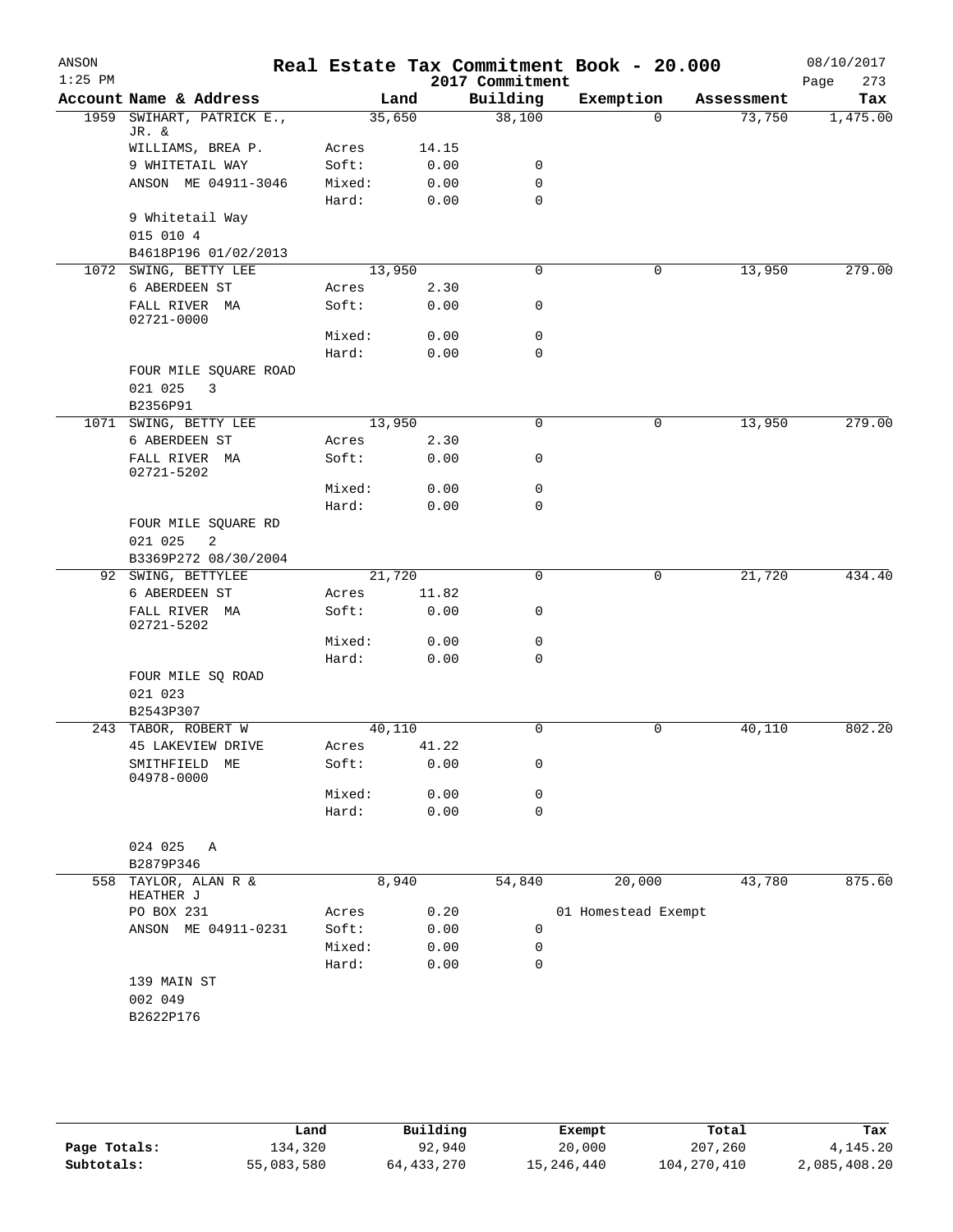| ANSON                      |                                           |            |                       |                             | Real Estate Tax Commitment Book - 20.000 |                        | 08/10/2017               |
|----------------------------|-------------------------------------------|------------|-----------------------|-----------------------------|------------------------------------------|------------------------|--------------------------|
| $1:25$ PM                  | Account Name & Address                    | Land       |                       | 2017 Commitment<br>Building | Exemption                                | Assessment             | Page<br>274<br>Tax       |
|                            | 1774 TAYLOR, BRANDON A.                   | 7,750      |                       | 27,150                      | 0                                        | 34,900                 | 698.00                   |
|                            | TAYLOR, DARLENE S.                        | Acres      | 0.15                  |                             |                                          |                        |                          |
|                            | 1234 NEW SHARON ROAD                      | Soft:      | 0.00                  | 0                           |                                          |                        |                          |
|                            |                                           |            |                       |                             |                                          |                        |                          |
|                            | STARKS ME 04911-0000                      | Mixed:     | 0.00                  | 0                           |                                          |                        |                          |
|                            |                                           | Hard:      | 0.00                  | 0                           |                                          |                        |                          |
|                            | 134 MAIN ST                               |            |                       |                             |                                          |                        |                          |
|                            | 002 006                                   |            |                       |                             |                                          |                        |                          |
|                            | B4859P23 11/18/2014 B3014P138             |            |                       |                             |                                          |                        |                          |
| 55                         | TAYLOR, DARLENE                           | 8,720      |                       | 41,980                      | 0                                        | 50,700                 | 1,014.00                 |
|                            | 1226 NEW SHARON RD                        | Acres      | 0.19                  |                             |                                          |                        |                          |
|                            | STARKS ME 04911                           | Soft:      | 0.00                  | 0                           |                                          |                        |                          |
|                            |                                           | Mixed:     | 0.00                  | 0                           |                                          |                        |                          |
|                            |                                           | Hard:      | 0.00                  | 0                           |                                          |                        |                          |
|                            | 80 MAIN ST                                |            |                       |                             |                                          |                        |                          |
|                            |                                           |            |                       |                             |                                          |                        |                          |
|                            | 001 022                                   |            |                       |                             |                                          |                        |                          |
|                            | B4482P261 10/25/2011                      |            |                       |                             |                                          |                        |                          |
|                            | 1652 TAYLOR, JESSICA R.                   | 28,300     |                       | $\mathbf 0$                 | 0                                        | 28,300                 | 566.00                   |
|                            | TAYLOR, RALPH W.                          | Acres      | 14.80                 |                             |                                          |                        |                          |
|                            | 1039 BISCAY ROAD                          | Soft:      | 0.00                  | 0                           |                                          |                        |                          |
|                            | BREMEN ME 04551                           | Mixed:     | 0.00                  | 0                           |                                          |                        |                          |
|                            |                                           | Hard:      | 0.00                  | 0                           |                                          |                        |                          |
|                            | TOWN FARM ROAD                            |            |                       |                             |                                          |                        |                          |
|                            | 022 012 001                               |            |                       |                             |                                          |                        |                          |
|                            |                                           |            |                       |                             |                                          |                        |                          |
|                            | B5008P24 03/04/2016                       |            |                       |                             |                                          |                        |                          |
|                            | 631 TAYLOR, KATHERINE                     | 20,000     |                       | 14,510                      | 0                                        | 34,510                 | 690.20                   |
|                            | 138 SOLON ROAD                            | Acres      | 1.00                  |                             |                                          |                        |                          |
|                            | NORTH ANSON ME                            | Soft:      | 0.00                  | 0                           |                                          |                        |                          |
|                            | 04958-0000                                |            |                       |                             |                                          |                        |                          |
|                            |                                           | Mixed:     | 0.00                  | $\mathbf 0$                 |                                          |                        |                          |
|                            |                                           | Hard:      | 0.00                  | 0                           |                                          |                        |                          |
|                            | 138 SOLON RD                              | B5009P0251 |                       |                             |                                          |                        |                          |
|                            | 017 044<br>G                              |            |                       |                             |                                          |                        |                          |
|                            | B5009P251 03/16/2016 B4922P133 06/23/2015 |            |                       |                             |                                          |                        |                          |
|                            | 189 TAYSE, MICHAEL                        | 12,650     |                       | 4,820                       | 0                                        | 17,470                 | 349.40                   |
|                            | 563 RIVER ROAD                            | Acres      | 0.40                  |                             |                                          |                        |                          |
|                            | ANSON ME 04911                            | Soft:      | 0.00                  | 0                           |                                          |                        |                          |
|                            |                                           |            |                       |                             |                                          |                        |                          |
|                            |                                           | Mixed:     | 0.00                  | 0                           |                                          |                        |                          |
|                            |                                           | Hard:      | 0.00                  | 0                           |                                          |                        |                          |
|                            | 563 RIVER RD                              | B5083P0310 |                       |                             |                                          |                        |                          |
|                            | 016 023<br>Α                              |            |                       |                             |                                          |                        |                          |
|                            | B5083P310 09/30/2016 B4404P316 06/14/2011 |            |                       |                             |                                          |                        |                          |
|                            | 1006 TDS TELECOM                          | 15,000     |                       | 16,660                      | 0                                        | 31,660                 | 633.20                   |
|                            | 525 JUNCTION ROAD                         | Acres      | 0.25                  |                             |                                          |                        |                          |
|                            | MADISON WI 53717                          | Soft:      | 0.00                  | 0                           |                                          |                        |                          |
|                            |                                           | Mixed:     | 0.00                  | 0                           |                                          |                        |                          |
|                            |                                           |            |                       |                             |                                          |                        |                          |
|                            |                                           | Hard:      | 0.00                  | 0                           |                                          |                        |                          |
|                            | 444 CAMPGROUND RD                         |            |                       |                             |                                          |                        |                          |
|                            | 018 015<br>B                              |            |                       |                             |                                          |                        |                          |
|                            | B750P339                                  |            |                       |                             |                                          |                        |                          |
|                            | 1732 TDS TELECOM                          | 32,630     |                       | 267,370                     | 0                                        | 300,000                | 6,000.00                 |
|                            | PROPERTY TAX TEAM                         | Acres      | 2.75                  |                             |                                          |                        |                          |
|                            | 525 JUNCTION RD                           | Soft:      | 0.00                  | 0                           |                                          |                        |                          |
|                            | MADISON WI 53717                          | Mixed:     | 0.00                  | 0                           |                                          |                        |                          |
|                            |                                           |            |                       | 0                           |                                          |                        |                          |
|                            |                                           | Hard:      | 0.00                  |                             |                                          |                        |                          |
|                            | 155 NORTH MAIN ST                         |            |                       |                             |                                          |                        |                          |
|                            | 017 019<br>В                              |            |                       |                             |                                          |                        |                          |
|                            |                                           |            |                       |                             |                                          |                        |                          |
|                            |                                           |            |                       |                             |                                          |                        |                          |
|                            | Land                                      |            | Building              |                             | Exempt                                   | Total                  | Tax                      |
| Page Totals:<br>Subtotals: | 125,050<br>55,208,630                     |            | 372,490<br>64,805,760 | 15, 246, 440                | 0                                        | 497,540<br>104,767,950 | 9,950.80<br>2,095,359.00 |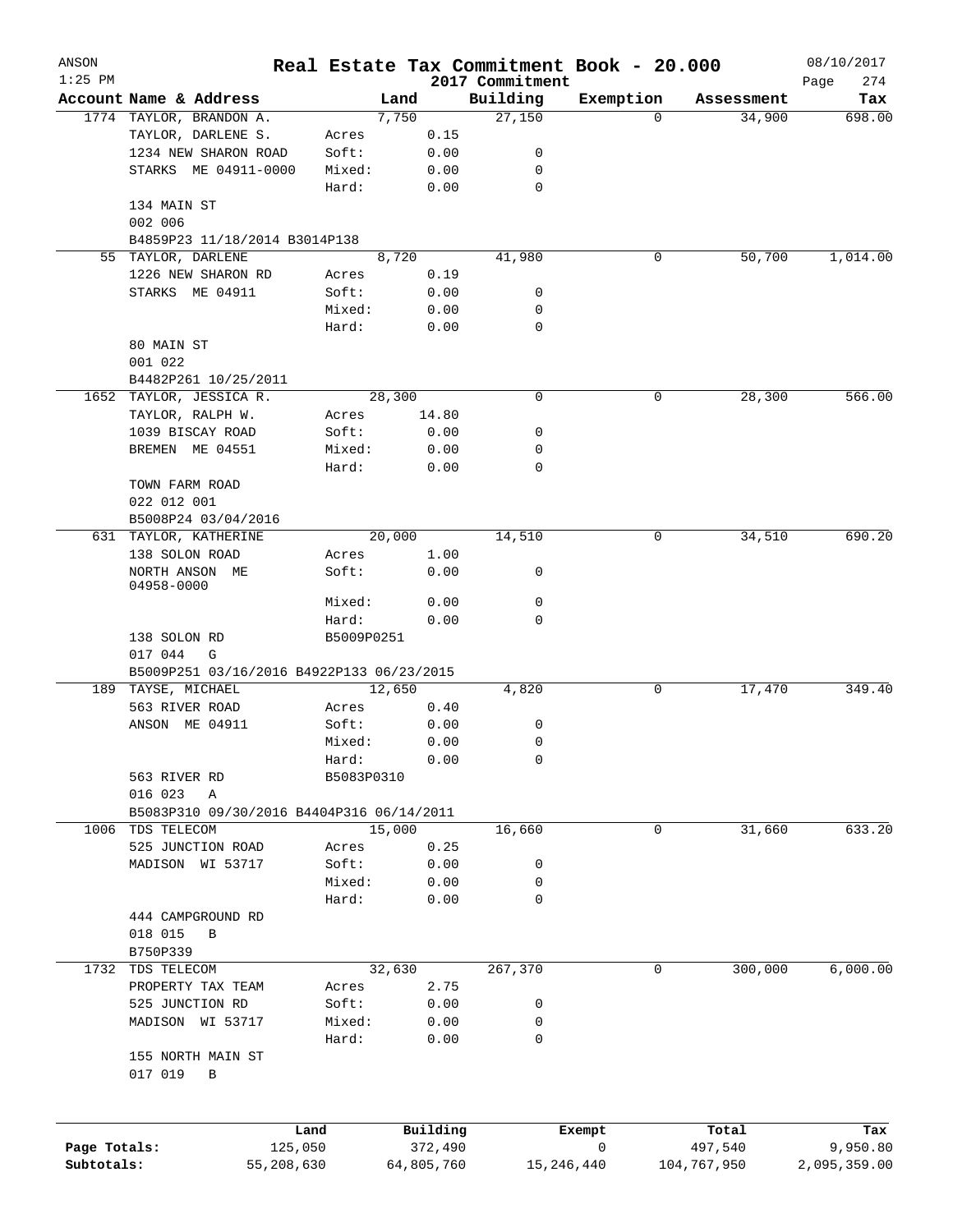| ANSON     |                                    |            |       |       | Real Estate Tax Commitment Book - 20.000 |                     |          |            |      | 08/10/2017 |
|-----------|------------------------------------|------------|-------|-------|------------------------------------------|---------------------|----------|------------|------|------------|
| $1:25$ PM |                                    |            |       |       | 2017 Commitment                          |                     |          |            | Page | 275        |
|           | Account Name & Address             |            | Land  |       | Building                                 | Exemption           |          | Assessment |      | Tax        |
| 1007      | TDS TELECOM                        | 12,080     |       |       | $\mathbf 0$                              |                     | $\Omega$ | 12,080     |      | 241.60     |
|           | PROPERTY TAX TEAM                  | Acres      |       | 0.45  |                                          |                     |          |            |      |            |
|           | 525 JUNCTION RD                    | Soft:      |       | 0.00  | 0                                        |                     |          |            |      |            |
|           | MADISON WI 53717                   | Mixed:     |       | 0.00  | 0                                        |                     |          |            |      |            |
|           |                                    | Hard:      |       | 0.00  | 0                                        |                     |          |            |      |            |
|           | 006 036                            |            |       |       |                                          |                     |          |            |      |            |
|           | B796P41                            |            |       |       |                                          |                     |          |            |      |            |
| 1733      | TDS TELECOM                        | 18,000     |       |       | 342,060                                  |                     | 0        | 360,060    |      | 7,201.20   |
|           | PROPERTY TAX TEAM                  | Acres      |       | 0.36  |                                          |                     |          |            |      |            |
|           | 525 JUNCTION RD                    | Soft:      |       | 0.00  | 0                                        |                     |          |            |      |            |
|           | MADISON WI 53717                   | Mixed:     |       | 0.00  | 0                                        |                     |          |            |      |            |
|           |                                    | Hard:      |       | 0.00  | 0                                        |                     |          |            |      |            |
|           | 2 ELM ST                           |            |       |       |                                          |                     |          |            |      |            |
|           | 006 033 & 34                       |            |       |       |                                          |                     |          |            |      |            |
|           | 1051 TENNENT, SEAN N &<br>SHERYL J | 13,420     |       |       | 51,950                                   | 20,000              |          | 45,370     |      | 907.40     |
|           | 7 NORTH MAIN STREET                | Acres      |       | 0.45  |                                          | 01 Homestead Exempt |          |            |      |            |
|           | NORTH ANSON ME<br>04958-0313       | Soft:      |       | 0.00  | 0                                        |                     |          |            |      |            |
|           |                                    | Mixed:     |       | 0.00  | 0                                        |                     |          |            |      |            |
|           |                                    | Hard:      |       | 0.00  | 0                                        |                     |          |            |      |            |
|           | 7 NORTH MAIN ST                    |            |       |       |                                          |                     |          |            |      |            |
|           | 006 031                            |            |       |       |                                          |                     |          |            |      |            |
|           | B1546P120                          |            |       |       |                                          |                     |          |            |      | 168.00     |
| 1319      | TESMACHER, MICHAEL G               |            | 8,400 |       | 0                                        |                     | 0        | 8,400      |      |            |
|           | 47 FAHI POND ROAD                  | Acres      |       | 1.60  |                                          |                     |          |            |      |            |
|           | NORTH ANSON ME<br>04958-0000       | Soft:      |       | 0.00  | 0                                        |                     |          |            |      |            |
|           |                                    | Mixed:     |       | 0.00  | 0                                        |                     |          |            |      |            |
|           |                                    | Hard:      |       | 0.00  | 0                                        |                     |          |            |      |            |
|           |                                    | B4930P0332 |       |       |                                          |                     |          |            |      |            |
|           | 007 013                            |            |       |       |                                          |                     |          |            |      |            |
|           | B4930P332 07/13/2015               |            |       |       |                                          |                     |          |            |      |            |
|           | 551 TESMACHER, MICHAEL G           | 21,000     |       |       | 0                                        |                     | 0        | 21,000     |      | 420.00     |
|           | 47 FAHI POND ROAD                  | Acres      |       | 12.00 |                                          |                     |          |            |      |            |
|           | NORTH ANSON ME<br>04958-0000       | Soft:      |       | 0.00  | 0                                        |                     |          |            |      |            |
|           |                                    | Mixed:     |       | 0.00  | 0                                        |                     |          |            |      |            |
|           |                                    | Hard:      |       | 0.00  | 0                                        |                     |          |            |      |            |
|           |                                    | B4930P0332 |       |       |                                          |                     |          |            |      |            |
|           | 017 051                            |            |       |       |                                          |                     |          |            |      |            |
|           | B4930P332 07/13/2015               |            |       |       |                                          |                     |          |            |      |            |
|           | 1275 TESMACHER, MICHAEL G          | 20,450     |       |       | 26,740                                   |                     | 0        | 47,190     |      | 943.80     |
|           | 47 FAHI POND ROAD                  | Acres      |       | 1.30  |                                          |                     |          |            |      |            |
|           | NORTH ANSON ME<br>04958-0000       | Soft:      |       | 0.00  | 0                                        |                     |          |            |      |            |
|           |                                    | Mixed:     |       | 0.00  | 0                                        |                     |          |            |      |            |
|           |                                    | Hard:      |       | 0.00  | $\Omega$                                 |                     |          |            |      |            |
|           | 47 FAHI POND RD<br>007 014         | B4930P0332 |       |       |                                          |                     |          |            |      |            |
|           | B4930P332 07/13/2015               |            |       |       |                                          |                     |          |            |      |            |

|              | Land       | Building   | Exempt     | Total       | Tax          |
|--------------|------------|------------|------------|-------------|--------------|
| Page Totals: | 93,350     | 420,750    | 20,000     | 494,100     | 9,882.00     |
| Subtotals:   | 55,301,980 | 65,226,510 | 15,266,440 | 105,262,050 | 2,105,241.00 |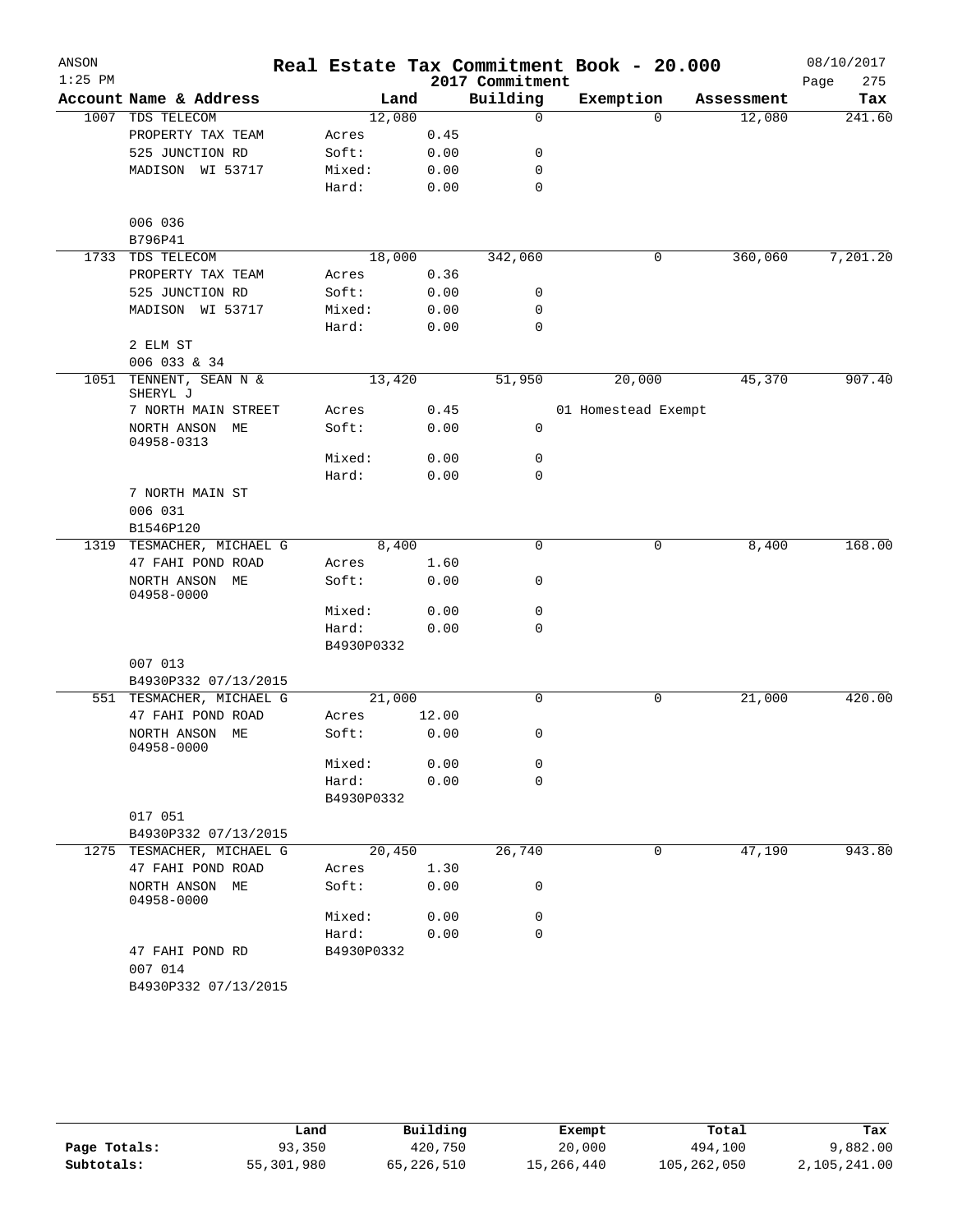| ANSON        |                                           |                 |        |                     | Real Estate Tax Commitment Book - 20.000 |             |                  | 08/10/2017         |
|--------------|-------------------------------------------|-----------------|--------|---------------------|------------------------------------------|-------------|------------------|--------------------|
| $1:25$ PM    | Account Name & Address                    |                 | Land   |                     | 2017 Commitment<br>Building              | Exemption   | Assessment       | 276<br>Page<br>Tax |
|              | 1690 TEWKSBURY, PETER L SR                |                 | 6,630  |                     | $\Omega$                                 | $\Omega$    | 6,630            | 132.60             |
|              | PO BOX 496                                | Acres           |        | 0.11                |                                          |             |                  |                    |
|              | OAKLAND ME 04963-0000                     | Soft:           |        | 0.00                | 0                                        |             |                  |                    |
|              |                                           | Mixed:          |        | 0.00                | 0                                        |             |                  |                    |
|              |                                           | Hard:           |        | 0.00                | 0                                        |             |                  |                    |
|              | 003 053                                   |                 |        |                     |                                          |             |                  |                    |
|              | B2494P119                                 |                 |        |                     |                                          |             |                  |                    |
|              | 426 TEWKSBURY, PETER L SR                 |                 | 14,140 |                     | 0                                        | 0           | 14,140           | 282.80             |
|              | PO BOX 496                                | Acres           |        | 0.50                |                                          |             |                  |                    |
|              | OAKLAND ME 04963-0000                     | Soft:           |        | 0.00                | 0                                        |             |                  |                    |
|              |                                           | Mixed:<br>Hard: |        | 0.00<br>0.00        | 0<br>0                                   |             |                  |                    |
|              |                                           |                 |        |                     |                                          |             |                  |                    |
|              | 001 061 & 62<br>B2494P119                 |                 |        |                     |                                          |             |                  |                    |
|              | 1052 THEBARGE, MARK R                     |                 | 20,380 |                     | 56,460                                   | $\mathbf 0$ | 76,840           | 1,536.80           |
|              | 43 DENNETT ROAD                           | Acres           |        | 1.25                |                                          |             |                  |                    |
|              | DAYTON ME 04005-0000                      | Soft:           |        | 0.00                | 0                                        |             |                  |                    |
|              |                                           | Mixed:          |        | 0.00                | 0                                        |             |                  |                    |
|              |                                           | Hard:           |        | 0.00                | 0                                        |             |                  |                    |
|              | 57 PREBLE AVE                             | B4961P0142      |        |                     |                                          |             |                  |                    |
|              | 004 016                                   |                 |        |                     |                                          |             |                  |                    |
|              | B4961P142 10/05/2015                      |                 |        |                     |                                          |             |                  |                    |
|              | 1348 THEBERGE, JESSICA                    |                 | 8,250  |                     | 39,770                                   | 0           | 48,020           | 960.40             |
|              | 28 HALIFAX STREET                         | Acres           |        | 0.17                |                                          |             |                  |                    |
|              | WINSLOW ME 04901                          | Soft:           |        | 0.00                | 0                                        |             |                  |                    |
|              |                                           | Mixed:          |        | 0.00                | 0                                        |             |                  |                    |
|              |                                           | Hard:           |        | 0.00                | 0                                        |             |                  |                    |
|              | 35 FINCH ST                               | B5039P0197      |        |                     |                                          |             |                  |                    |
|              | 003 032<br>A                              |                 |        |                     |                                          |             |                  |                    |
|              | B5039P197 06/15/2016 B4666P233 05/29/2013 |                 |        |                     |                                          |             |                  |                    |
|              | 1245 THIBAULT, LOUIS J                    |                 | 20,080 |                     | 1,880                                    | 0           | 21,960           | 439.20             |
|              | 46 RAND ROAD                              | Acres           |        | 6.58                |                                          |             |                  |                    |
|              | ANSON ME 04911                            | Soft:           |        | 0.00                | 0                                        |             |                  |                    |
|              |                                           | Mixed:<br>Hard: |        | 0.00                | 0<br>0                                   |             |                  |                    |
|              |                                           |                 |        | 0.00                |                                          |             |                  |                    |
|              | 46 RAND RD<br>013 022                     |                 |        |                     |                                          |             |                  |                    |
|              | B4984P285 12/11/2015 B2940P194            |                 |        |                     |                                          |             |                  |                    |
| 1558         | THIBODEAU, HAROLD A.,                     |                 | 23,300 |                     | 50,740                                   | $\mathbf 0$ | 74,040           | 1,480.80           |
|              | III                                       |                 |        |                     |                                          |             |                  |                    |
|              | 224 SOLON RD                              | Acres           |        | 3.20                |                                          |             |                  |                    |
|              | NORTH ANSON ME                            | Soft:           |        | 0.00                | 0                                        |             |                  |                    |
|              | 04958-0000                                |                 |        |                     |                                          |             |                  |                    |
|              |                                           | Mixed:          |        | 0.00                | 0                                        |             |                  |                    |
|              |                                           | Hard:           |        | 0.00                | 0                                        |             |                  |                    |
|              | 224 SOLON RD                              |                 |        |                     |                                          |             |                  |                    |
|              | 024 019                                   |                 |        |                     |                                          |             |                  |                    |
|              | B4900P278 04/28/2015 B4628P94 10/29/2012  |                 |        |                     |                                          |             |                  |                    |
|              | 1386 THIEM, AL                            |                 | 41,500 |                     | 23,900                                   | 0           | 65,400           | 1,308.00           |
|              | THIEM, SUSAN                              | Acres           |        | 20.00               |                                          |             |                  |                    |
|              | 424 FRANKLIN STREET                       | Soft:           |        | 0.00                | 0                                        |             |                  |                    |
|              | BALLSTON SPA NY 12020                     | Mixed:          |        | 0.00                | 0                                        |             |                  |                    |
|              |                                           | Hard:           |        | 0.00                | $\mathbf 0$                              |             |                  |                    |
|              | 938 WEST MILLS RD                         |                 |        |                     |                                          |             |                  |                    |
|              | 012 003 A                                 |                 |        |                     |                                          |             |                  |                    |
|              | B4782P79 05/09/2014                       |                 |        |                     |                                          |             |                  |                    |
| Page Totals: |                                           | Land<br>134,280 |        | Building<br>172,750 |                                          | Exempt<br>0 | Total<br>307,030 | Tax<br>6, 140.60   |
| Subtotals:   | 55,436,260                                |                 |        | 65,399,260          | 15,266,440                               |             | 105,569,080      | 2, 111, 381.60     |
|              |                                           |                 |        |                     |                                          |             |                  |                    |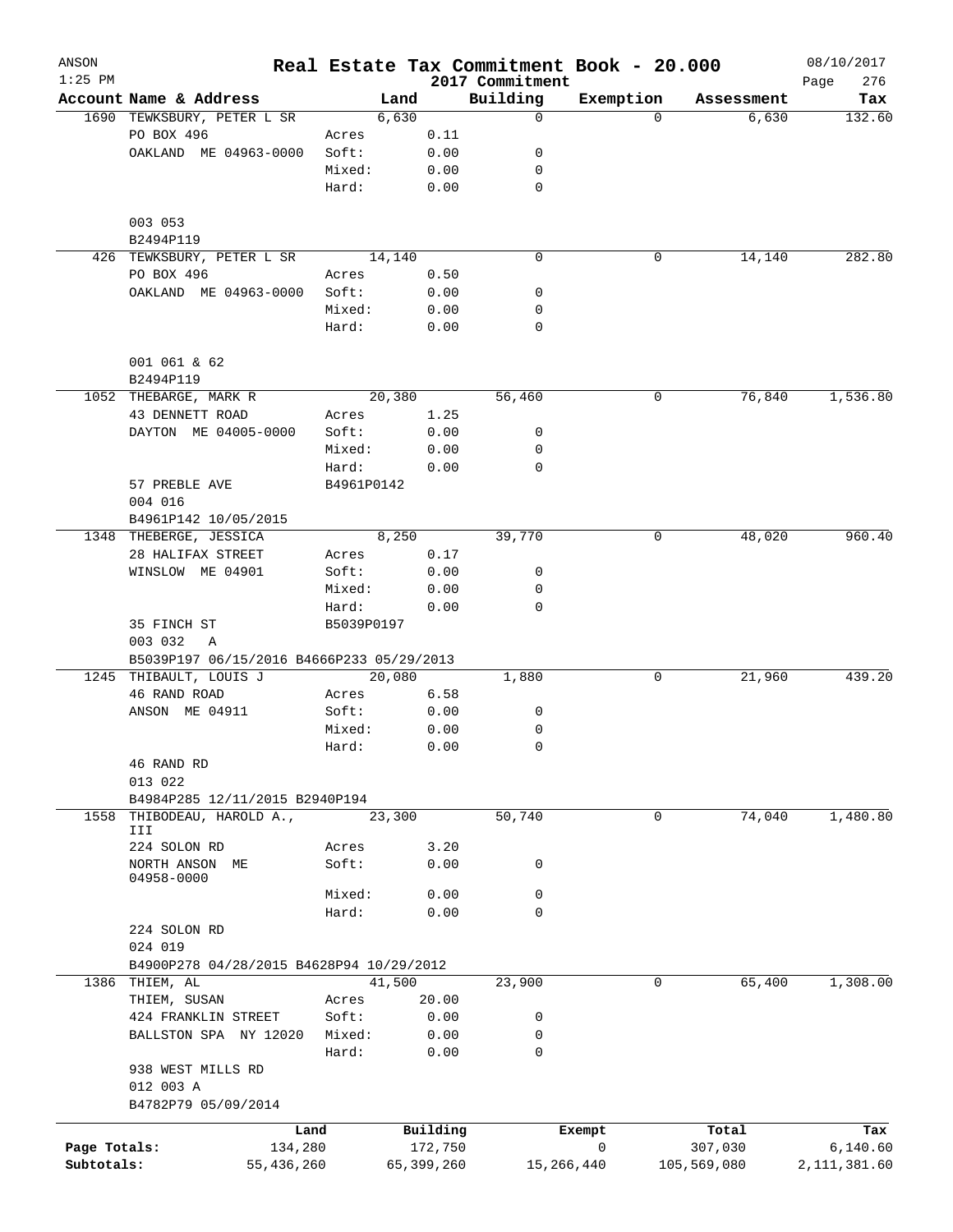| ANSON<br>$1:25$ PM |                                       |            |      | 2017 Commitment | Real Estate Tax Commitment Book - 20.000 |            | 08/10/2017<br>277<br>Page |
|--------------------|---------------------------------------|------------|------|-----------------|------------------------------------------|------------|---------------------------|
|                    | Account Name & Address                | Land       |      | Building        | Exemption                                | Assessment | Tax                       |
|                    | 849 THOMAS, HEATHER L.                | 14,140     |      | 38,650          | 20,000                                   | 32,790     | 655.80                    |
|                    | 391 WEST MILLS ROAD                   | Acres      | 0.50 |                 | 01 Homestead Exempt                      |            |                           |
|                    | ANSON ME 04911-0191                   | Soft:      | 0.00 | 0               |                                          |            |                           |
|                    |                                       | Mixed:     | 0.00 | 0               |                                          |            |                           |
|                    |                                       | Hard:      | 0.00 | $\mathbf 0$     |                                          |            |                           |
|                    | 391 WEST MILLS RD                     |            |      |                 |                                          |            |                           |
|                    | 011 028<br>B                          |            |      |                 |                                          |            |                           |
|                    | B4171P315 04/11/2009                  |            |      |                 |                                          |            |                           |
|                    | 1502 THOMAS, MAURICE                  | 10,390     |      | 31,680          | 0                                        | 42,070     | 841.40                    |
|                    | 159 DECKER ROAD                       | Acres      | 0.27 |                 |                                          |            |                           |
|                    | MERCER ME 04957                       | Soft:      | 0.00 | 0               |                                          |            |                           |
|                    |                                       | Mixed:     | 0.00 | 0               |                                          |            |                           |
|                    |                                       | Hard:      | 0.00 | 0               |                                          |            |                           |
|                    | 21 ARNOLDS LN                         |            |      |                 |                                          |            |                           |
|                    | 001 019<br>B                          |            |      |                 |                                          |            |                           |
|                    | B2833P311                             |            |      |                 |                                          |            |                           |
| 1353               | THOMPSON, PETER F &<br>LEIMOMI R      | 11,830     |      | 58,360          | 0                                        | 70,190     | 1,403.80                  |
|                    | PO BOX 258                            | Acres      | 0.35 |                 |                                          |            |                           |
|                    | KINGFIELD ME 04947                    | Soft:      | 0.00 | 0               |                                          |            |                           |
|                    |                                       | Mixed:     | 0.00 | 0               |                                          |            |                           |
|                    |                                       | Hard:      | 0.00 | $\mathbf 0$     |                                          |            |                           |
|                    | 32 ARNOLDS LN                         | B4964P0228 |      |                 |                                          |            |                           |
|                    | 001 015                               |            |      |                 |                                          |            |                           |
|                    | B4964P228 10/14/2015                  |            |      |                 |                                          |            |                           |
|                    | 332 THOMPSON, PETER F &               | 9,170      |      | 38,820          | 0                                        | 47,990     | 959.80                    |
|                    | LEIMOMI R                             |            |      |                 |                                          |            |                           |
|                    | PO BOX 258                            | Acres      | 0.21 |                 |                                          |            |                           |
|                    | KINGFIELD ME 04947                    | Soft:      | 0.00 | 0               |                                          |            |                           |
|                    |                                       | Mixed:     | 0.00 | 0               |                                          |            |                           |
|                    |                                       | Hard:      | 0.00 | 0               |                                          |            |                           |
|                    | 73 MAIN ST                            | B4964P0230 |      |                 |                                          |            |                           |
|                    | 001 092                               |            |      |                 |                                          |            |                           |
|                    | B4964P230 10/14/2015                  |            |      |                 |                                          |            |                           |
|                    | 1641 THOMPSON, PETER F &<br>LEIMOMI R | 9,380      |      | 33,240          | 0                                        | 42,620     | 852.40                    |
|                    | PO BOX 258                            | Acres      | 0.22 |                 |                                          |            |                           |
|                    | KINGFIELD ME<br>04947-0258            | Soft:      | 0.00 | 0               |                                          |            |                           |
|                    |                                       | Mixed:     | 0.00 | 0               |                                          |            |                           |
|                    |                                       | Hard:      | 0.00 | $\mathbf 0$     |                                          |            |                           |
|                    | 5 WILSON ST<br>001 115                |            |      |                 |                                          |            |                           |
|                    | B4573P300 09/07/2012                  |            |      |                 |                                          |            |                           |
|                    | 920 THOMPSON, PETER F.                | 9,170      |      | 36,740          | 0                                        | 45,910     | 918.20                    |
|                    | PO BOX 258                            | Acres      | 0.21 |                 |                                          |            |                           |
|                    | KINGFIELD ME<br>04947-0258            | Soft:      | 0.00 | 0               |                                          |            |                           |
|                    |                                       | Mixed:     | 0.00 | 0               |                                          |            |                           |
|                    |                                       | Hard:      | 0.00 | $\mathbf 0$     |                                          |            |                           |
|                    | 26 ARNOLDS LN                         |            |      |                 |                                          |            |                           |
|                    | 001 013                               |            |      |                 |                                          |            |                           |
|                    | B4325P60 10/04/2010                   |            |      |                 |                                          |            |                           |

|              | ⊥and       | Building   | Exempt     | Total       | Tax          |
|--------------|------------|------------|------------|-------------|--------------|
| Page Totals: | 64,080     | 237,490    | 20,000     | 281,570     | 5,631.40     |
| Subtotals:   | 55,500,340 | 65,636,750 | 15,286,440 | 105,850,650 | 2,117,013.00 |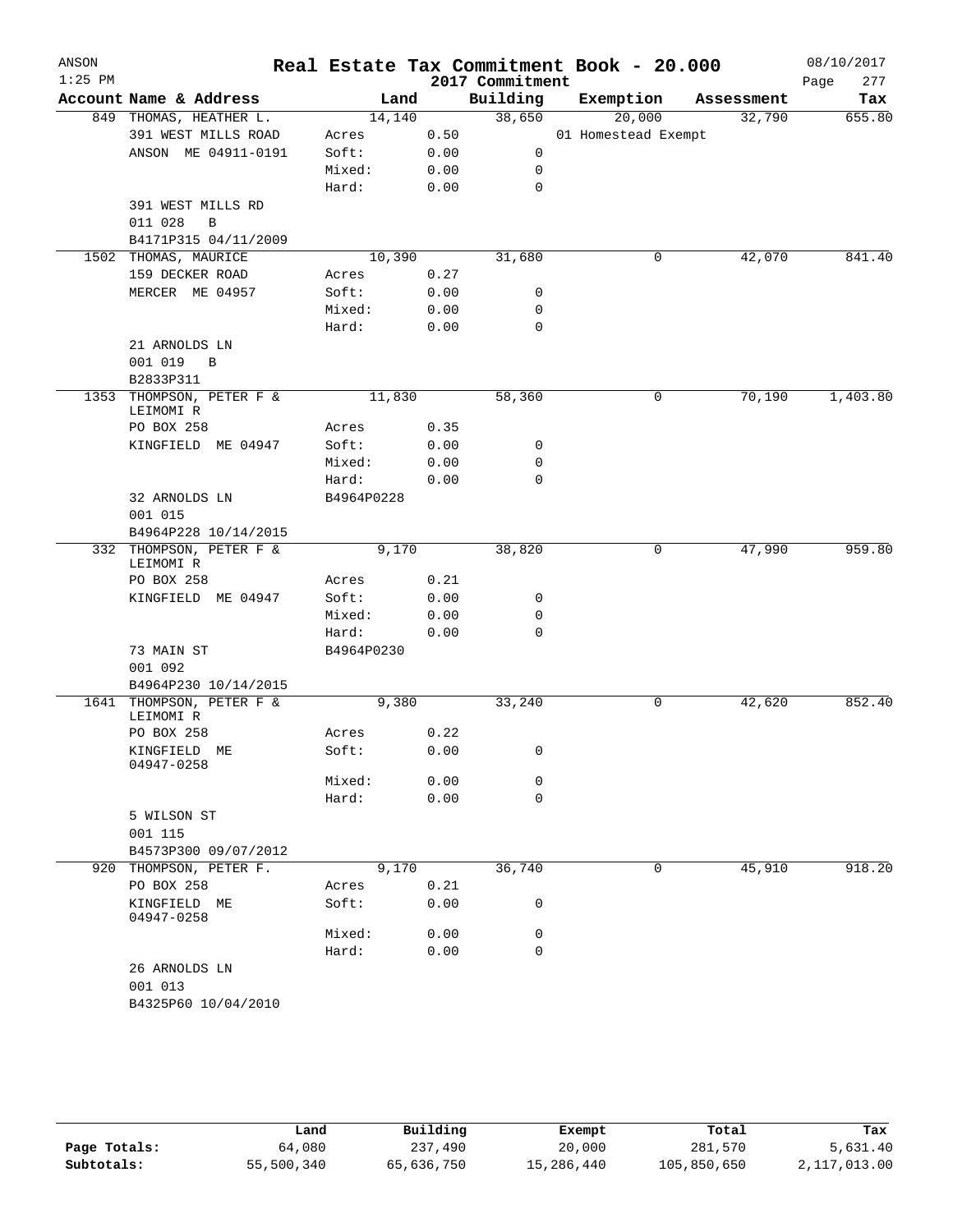| ANSON<br>$1:25$ PM |                                           |           |       | Real Estate Tax Commitment Book - 20.000<br>2017 Commitment |                       |            | 08/10/2017<br>Page<br>278 |
|--------------------|-------------------------------------------|-----------|-------|-------------------------------------------------------------|-----------------------|------------|---------------------------|
|                    | Account Name & Address                    | Land      |       | Building                                                    | Exemption             | Assessment | Tax                       |
|                    | 1460 THOMPSON, PETER F.                   | 14,280    |       | 56,760                                                      | 0                     | 71,040     | 1,420.80                  |
|                    | PO BOX 258                                | Acres     | 0.51  |                                                             |                       |            |                           |
|                    | KINGFIELD ME 04947                        | Soft:     | 0.00  | 0                                                           |                       |            |                           |
|                    |                                           | Mixed:    | 0.00  | 0                                                           |                       |            |                           |
|                    |                                           | Hard:     | 0.00  | 0                                                           |                       |            |                           |
|                    | 85 ELM ST                                 |           |       |                                                             |                       |            |                           |
|                    | 009 024                                   |           |       |                                                             |                       |            |                           |
|                    |                                           |           |       |                                                             |                       |            |                           |
| 1566               | B4772P105 04/09/2014                      |           |       | 41,100                                                      | 26,000                |            | 590.40                    |
|                    | THOMPSON, ROBERT S.,<br>SR. & CAROL S.    | 14,420    |       |                                                             |                       | 29,520     |                           |
|                    | 18 EMBDEN POND RD                         | Acres     | 0.52  |                                                             | 01 Homestead Exempt   |            |                           |
|                    | NORTH ANSON ME 04958                      | Soft:     | 0.00  |                                                             | 0 02 Resident Veteran |            |                           |
|                    |                                           | Mixed:    | 0.00  | 0                                                           |                       |            |                           |
|                    |                                           | Hard:     | 0.00  | 0                                                           |                       |            |                           |
|                    | 18 EMBDEN POND RD                         |           |       |                                                             |                       |            |                           |
|                    | 009 008                                   |           |       |                                                             |                       |            |                           |
|                    |                                           |           |       |                                                             |                       |            |                           |
|                    | B4451P352 10/11/2011                      |           |       |                                                             |                       |            |                           |
|                    | 1598 THOMPSON, SAMUEL D                   | 26,150    |       | 21,220                                                      | 0                     | 47,370     | 947.40                    |
|                    | 75 CAMPGROUND ROAD                        | Acres     | 5.10  |                                                             |                       |            |                           |
|                    | NORTH ANSON ME                            | Soft:     | 0.00  | 0                                                           |                       |            |                           |
|                    | 04958-0000                                |           |       | 0                                                           |                       |            |                           |
|                    |                                           | Mixed:    | 0.00  |                                                             |                       |            |                           |
|                    |                                           | Hard:     | 0.00  | 0                                                           |                       |            |                           |
|                    | 75 CAMPGROUND RD                          | B4982P043 |       |                                                             |                       |            |                           |
|                    | 015 037<br>2                              |           |       |                                                             |                       |            |                           |
|                    | B4982P043 12/02/2015 B4188P243 09/07/2009 |           |       |                                                             |                       |            |                           |
|                    | 1752 THOMPSON, WILLIAM H.                 | 26,000    |       | 3,170                                                       | 0                     | 29,170     | 583.40                    |
|                    | PO BOX 61                                 | Acres     | 5.00  |                                                             |                       |            |                           |
|                    | ANSON ME 04911-0000                       | Soft:     | 0.00  | 0                                                           |                       |            |                           |
|                    |                                           | Mixed:    | 0.00  | 0                                                           |                       |            |                           |
|                    |                                           | Hard:     | 0.00  | 0                                                           |                       |            |                           |
|                    | 343 WEST MILLS RD                         |           |       |                                                             |                       |            |                           |
|                    | 011 032                                   |           |       |                                                             |                       |            |                           |
|                    | B4721P7 10/07/2013                        |           |       |                                                             |                       |            |                           |
| 1627               | THORPE, BRIAN J.                          | 14,140    |       | 38,750                                                      | 20,000                | 32,890     | 657.80                    |
|                    | PO BOX 621                                | Acres     | 0.50  |                                                             | 01 Homestead Exempt   |            |                           |
|                    | ANSON ME 04911-0000                       | Soft:     | 0.00  | 0                                                           |                       |            |                           |
|                    |                                           | Mixed:    | 0.00  | 0                                                           |                       |            |                           |
|                    |                                           | Hard:     | 0.00  | 0                                                           |                       |            |                           |
|                    | 190 RIVER RD                              |           |       |                                                             |                       |            |                           |
|                    | 015 033                                   |           |       |                                                             |                       |            |                           |
|                    | B3905P142 09/07/2007                      |           |       |                                                             |                       |            |                           |
|                    | 333 TIME WARNER CABLE<br>NORTHEAST LLC    | 27,640    |       | $\Omega$                                                    | 0                     | 27,640     | 552.80                    |
|                    | ATTN: PROPERTY TAX<br>DEPT                | Acres     | 10.14 |                                                             |                       |            |                           |
|                    | 7910 CRESCENT EXECUTIVE Soft:<br>DR       |           | 0.00  | 0                                                           |                       |            |                           |
|                    | CHARLOTTE NC<br>28217-0000                | Mixed:    | 0.00  | 0                                                           |                       |            |                           |
|                    |                                           | Hard:     | 0.00  | 0                                                           |                       |            |                           |
|                    | 272 CAMPGROUND RD                         |           |       |                                                             |                       |            |                           |
|                    | 015 043 B                                 |           |       |                                                             |                       |            |                           |
|                    | B4587P288 09/30/2012                      |           |       |                                                             |                       |            |                           |
|                    |                                           |           |       |                                                             |                       |            |                           |

|              | Land       | Building   | Exempt     | Total       | Tax          |
|--------------|------------|------------|------------|-------------|--------------|
| Page Totals: | 122,630    | 161,000    | 46,000     | 237,630     | 4,752.60     |
| Subtotals:   | 55,622,970 | 65,797,750 | 15,332,440 | 106,088,280 | 2,121,765.60 |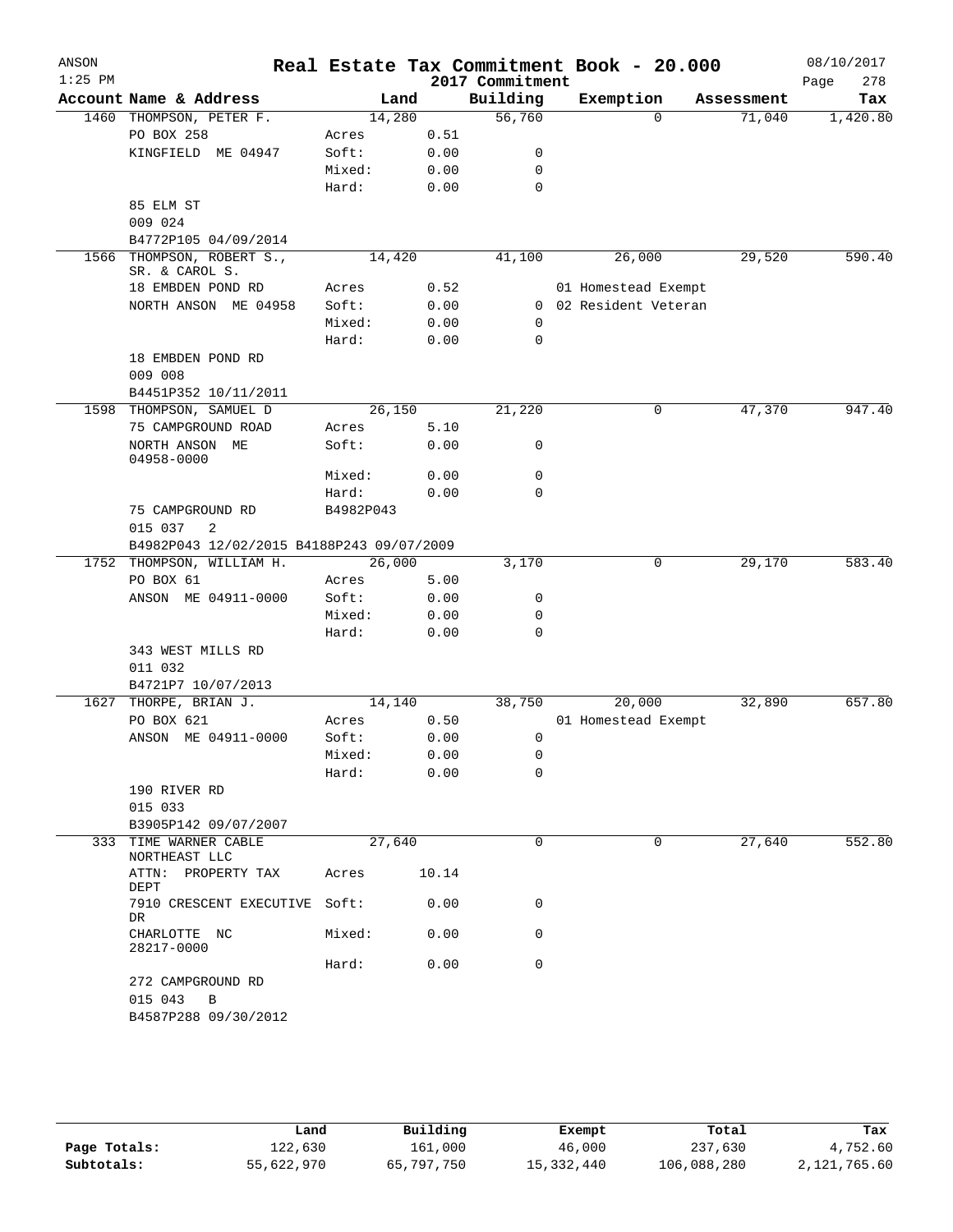| ANSON<br>$1:25$ PM |                                               |   |        |        |       | 2017 Commitment | Real Estate Tax Commitment Book - 20.000 |            | Page | 08/10/2017<br>279 |
|--------------------|-----------------------------------------------|---|--------|--------|-------|-----------------|------------------------------------------|------------|------|-------------------|
|                    | Account Name & Address                        |   |        | Land   |       | Building        | Exemption                                | Assessment |      | Tax               |
|                    | 1792 TINGLEY, RAY M & LINDA                   |   |        | 38,900 |       | 108,290         | 20,000                                   | 127,190    |      | 2,543.80          |
|                    | J                                             |   |        |        |       |                 |                                          |            |      |                   |
|                    | 237 FAHI POND RD                              |   | Acres  |        | 21.00 |                 | 01 Homestead Exempt                      |            |      |                   |
|                    | NORTH ANSON ME<br>04958-0000                  |   | Soft:  |        | 0.00  | 0               |                                          |            |      |                   |
|                    |                                               |   | Mixed: |        | 0.00  | 0               |                                          |            |      |                   |
|                    |                                               |   | Hard:  |        | 0.00  | $\mathbf 0$     |                                          |            |      |                   |
|                    | 237 FAHI POND RD                              |   |        |        |       |                 |                                          |            |      |                   |
|                    | 024 014                                       |   |        |        |       |                 |                                          |            |      |                   |
| 1791               | TINGLEY, RAY M & LINDA<br>J                   |   |        | 12,370 |       | 840             | 0                                        | 13,210     |      | 264.20            |
|                    | 237 FAHI POND RD                              |   | Acres  |        | 0.68  |                 |                                          |            |      |                   |
|                    | NORTH ANSON ME<br>04958-0000                  |   | Soft:  |        | 0.00  | 0               |                                          |            |      |                   |
|                    |                                               |   | Mixed: |        | 0.00  | 0               |                                          |            |      |                   |
|                    |                                               |   | Hard:  |        | 0.00  | $\Omega$        |                                          |            |      |                   |
|                    |                                               |   |        |        |       |                 |                                          |            |      |                   |
|                    | 023 041                                       | I |        |        |       |                 |                                          |            |      |                   |
| 706                | B921P149<br>TINGLEY, RAY M. & LINDA           |   |        | 14,250 |       | 0               | 0                                        | 14,250     |      | 285.00            |
|                    | J.                                            |   |        |        |       |                 |                                          |            |      |                   |
|                    | 237 FAHI POND RD                              |   | Acres  |        | 5.50  |                 |                                          |            |      |                   |
|                    | NORTH ANSON ME<br>04958-0000                  |   | Soft:  |        | 0.00  | 0               |                                          |            |      |                   |
|                    |                                               |   | Mixed: |        | 0.00  | $\mathbf 0$     |                                          |            |      |                   |
|                    |                                               |   | Hard:  |        | 0.00  | 0               |                                          |            |      |                   |
|                    |                                               |   |        |        |       |                 |                                          |            |      |                   |
|                    | 024 029                                       |   |        |        |       |                 |                                          |            |      |                   |
|                    | B4542P178 06/26/2012<br>1079 TINGLEY, SHANNON |   |        | 23,000 |       | 68,990          | 20,000                                   | 71,990     |      | 1,439.80          |
|                    | 168 FAHI POND ROAD                            |   | Acres  |        | 3.00  |                 | 01 Homestead Exempt                      |            |      |                   |
|                    | NORTH ANSON ME 04958                          |   | Soft:  |        | 0.00  | 0               |                                          |            |      |                   |
|                    |                                               |   | Mixed: |        | 0.00  | 0               |                                          |            |      |                   |
|                    |                                               |   | Hard:  |        | 0.00  | 0               |                                          |            |      |                   |
|                    | 168 FAHI POND RD<br>023 009<br>B1837P155      | B |        |        |       |                 |                                          |            |      |                   |
|                    | 1078 TINGLEY, SHANNON &                       |   |        | 13,020 |       | 0               | $\mathbf 0$                              | 13,020     |      | 260.40            |
|                    | CHESTNUT, GEORGE E III Acres 1.68             |   |        |        |       |                 |                                          |            |      |                   |
|                    | 168 FAHI POND ROAD                            |   | Soft:  |        | 0.00  | 0               |                                          |            |      |                   |
|                    | NORTH ANSON ME 04958                          |   | Mixed: |        | 0.00  | 0               |                                          |            |      |                   |
|                    |                                               |   | Hard:  |        | 0.00  | $\Omega$        |                                          |            |      |                   |
|                    | 023 009 B 1                                   |   |        |        |       |                 |                                          |            |      |                   |
|                    | B5021P084 04/28/2016 B1838P75                 |   |        |        |       |                 |                                          |            |      |                   |
|                    | 1912 TIROCCHI, WILLIAM J &<br>DOROTHY A       |   |        | 15,740 |       | 0               | 0                                        | 15,740     |      | 314.80            |
|                    | 41 SHUN PIKE POLE 10                          |   | Acres  |        | 3.49  |                 |                                          |            |      |                   |
|                    | NORTH SCITUATE RI<br>02857-2033               |   | Soft:  |        | 0.00  | 0               |                                          |            |      |                   |
|                    |                                               |   | Mixed: |        | 0.00  | 0               |                                          |            |      |                   |
|                    | HOLLIN WAITE HILL RD<br>020 014 4             |   | Hard:  |        | 0.00  | $\Omega$        |                                          |            |      |                   |

|              | Land       | Building   | Exempt     | Total         | Tax          |
|--------------|------------|------------|------------|---------------|--------------|
| Page Totals: | ⊥17,280    | 178.120    | 40,000     | 255,400       | 5,108.00     |
| Subtotals:   | 55,740,250 | 65,975,870 | 15,372,440 | 106, 343, 680 | 2,126,873.60 |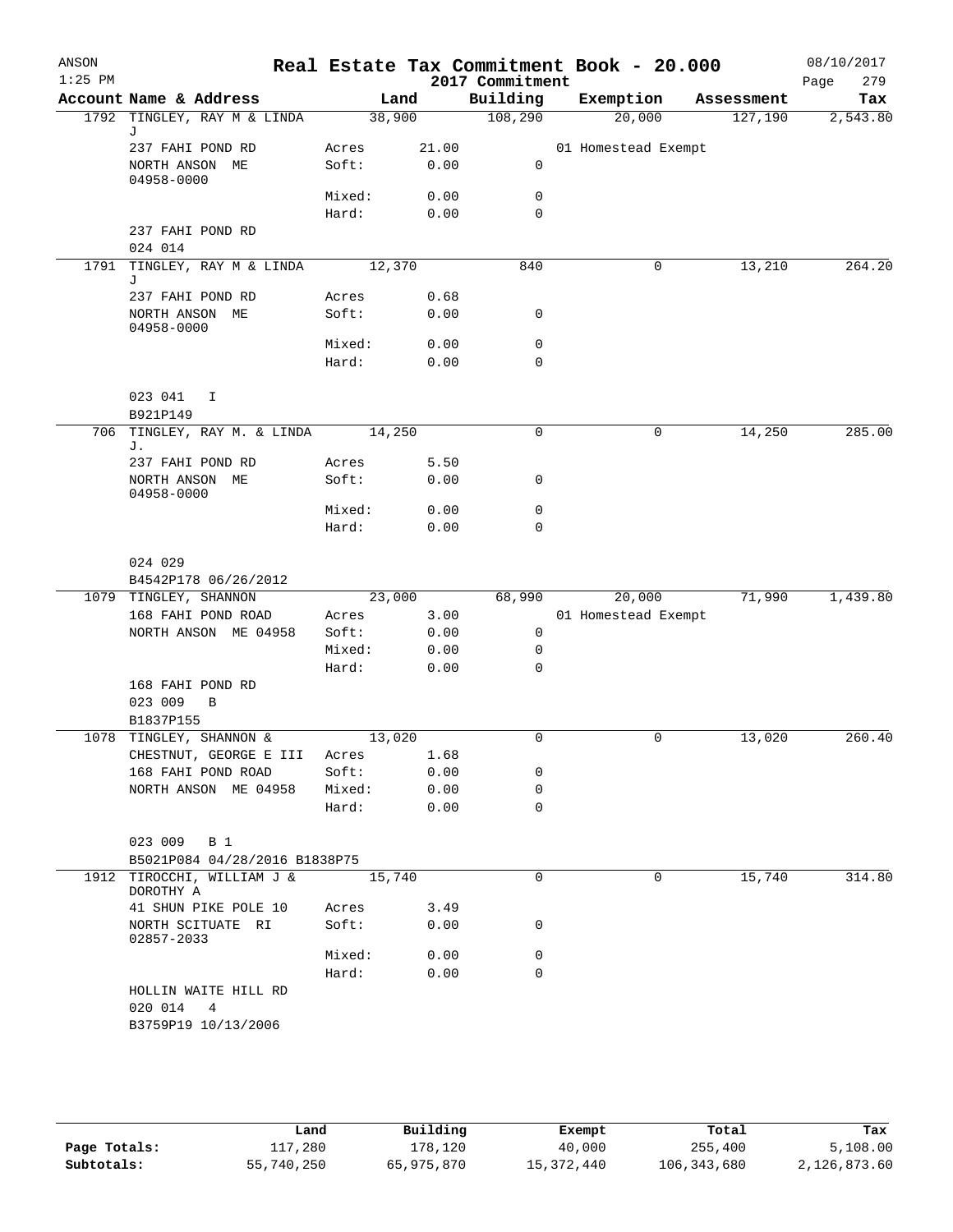| $1:25$ PM<br>2017 Commitment<br>280<br>Page<br>Account Name & Address<br>Building<br>Exemption<br>Land<br>Assessment<br>26,140<br>14,830<br>40,970<br>1084 TOCE, DAVID L & DIANE M<br>$\Omega$<br>259 COUNTRY CLUB RD<br>5.09<br>Acres<br>NEW BRITIAN CT<br>Soft:<br>0.00<br>0<br>06053-0000<br>0<br>Mixed:<br>0.00<br>Hard:<br>0.00<br>$\Omega$<br>664 PEASE HILL RD<br>012 009<br>3<br>B1521P292<br>101 TOLMAN, MARK S.<br>12,370<br>68,920<br>0<br>81,290<br>147 BENNETT HILL RD<br>0.17<br>Acres<br>NEW PORTLAND ME 04961<br>Soft:<br>0.00<br>0<br>Mixed:<br>0.00<br>0<br>Hard:<br>0.00<br>0<br>114 MAIN ST<br>002 001<br>C<br>B5060P159 08/10/2016 B5060P141 08/10/2016 B4369P159<br>02/18/2011<br>33,700<br>137,760<br>2,755.20<br>1055 TONEY, ERIC L. ESTATE<br>104,060<br>0<br>86 IDALLA ROAD<br>14.00<br>Acres<br>WORCESTER MA<br>Soft:<br>0.00<br>0<br>01606-1043<br>$\mathbf 0$<br>Mixed:<br>0.00<br>Hard:<br>0.00<br>0<br>295 EMBDEN POND RD<br>023 024<br>Е<br>B4470P47 11/23/2011<br>1511 TORRANCE, MARGARET J.<br>6,630<br>6,630<br>0<br>0<br>PO BOX 613<br>0.11<br>Acres<br>ANSON ME 04911-0000<br>Soft:<br>0.00<br>0<br>Mixed:<br>0.00<br>0<br>Hard:<br>0.00<br>$\Omega$<br>18 RANDALL ST<br>003 052<br>B5060P146 08/10/2016 B4068P72 10/28/2008<br>17,190<br>343.80<br>1913 TOUSSAINT, ERIC<br>17,190<br>$\Omega$<br>0<br>8 WALL STREET<br>Acres<br>4.46<br>WEBSTER MA 01570-0000 Soft:<br>0.00<br>0<br>0.00<br>Mixed:<br>0<br>Hard:<br>0.00<br>0<br>HOLLIN WAITE HILL RD<br>020 014 5<br>B3421P42 12/13/2004<br>0.00<br>384 TOWN OF ANSON<br>8,650<br>$\mathbf 0$<br>8,650<br>0<br>0.52<br>65 Tax Acquired<br>Acres<br>Soft:<br>0.00<br>ANSON ME 04911-3358<br>0<br>Mixed:<br>0.00<br>0<br>Hard:<br>0.00<br>0<br>41 HILLTOP RD<br>003 014<br>B1004P43 | ANSON |  |  | Real Estate Tax Commitment Book - 20.000 | 08/10/2017 |
|--------------------------------------------------------------------------------------------------------------------------------------------------------------------------------------------------------------------------------------------------------------------------------------------------------------------------------------------------------------------------------------------------------------------------------------------------------------------------------------------------------------------------------------------------------------------------------------------------------------------------------------------------------------------------------------------------------------------------------------------------------------------------------------------------------------------------------------------------------------------------------------------------------------------------------------------------------------------------------------------------------------------------------------------------------------------------------------------------------------------------------------------------------------------------------------------------------------------------------------------------------------------------------------------------------------------------------------------------------------------------------------------------------------------------------------------------------------------------------------------------------------------------------------------------------------------------------------------------------------------------------------------------------------------------------------------------------------------------------------------------------------------------|-------|--|--|------------------------------------------|------------|
|                                                                                                                                                                                                                                                                                                                                                                                                                                                                                                                                                                                                                                                                                                                                                                                                                                                                                                                                                                                                                                                                                                                                                                                                                                                                                                                                                                                                                                                                                                                                                                                                                                                                                                                                                                          |       |  |  |                                          |            |
|                                                                                                                                                                                                                                                                                                                                                                                                                                                                                                                                                                                                                                                                                                                                                                                                                                                                                                                                                                                                                                                                                                                                                                                                                                                                                                                                                                                                                                                                                                                                                                                                                                                                                                                                                                          |       |  |  |                                          | Tax        |
|                                                                                                                                                                                                                                                                                                                                                                                                                                                                                                                                                                                                                                                                                                                                                                                                                                                                                                                                                                                                                                                                                                                                                                                                                                                                                                                                                                                                                                                                                                                                                                                                                                                                                                                                                                          |       |  |  |                                          | 819.40     |
|                                                                                                                                                                                                                                                                                                                                                                                                                                                                                                                                                                                                                                                                                                                                                                                                                                                                                                                                                                                                                                                                                                                                                                                                                                                                                                                                                                                                                                                                                                                                                                                                                                                                                                                                                                          |       |  |  |                                          |            |
|                                                                                                                                                                                                                                                                                                                                                                                                                                                                                                                                                                                                                                                                                                                                                                                                                                                                                                                                                                                                                                                                                                                                                                                                                                                                                                                                                                                                                                                                                                                                                                                                                                                                                                                                                                          |       |  |  |                                          |            |
|                                                                                                                                                                                                                                                                                                                                                                                                                                                                                                                                                                                                                                                                                                                                                                                                                                                                                                                                                                                                                                                                                                                                                                                                                                                                                                                                                                                                                                                                                                                                                                                                                                                                                                                                                                          |       |  |  |                                          |            |
|                                                                                                                                                                                                                                                                                                                                                                                                                                                                                                                                                                                                                                                                                                                                                                                                                                                                                                                                                                                                                                                                                                                                                                                                                                                                                                                                                                                                                                                                                                                                                                                                                                                                                                                                                                          |       |  |  |                                          |            |
|                                                                                                                                                                                                                                                                                                                                                                                                                                                                                                                                                                                                                                                                                                                                                                                                                                                                                                                                                                                                                                                                                                                                                                                                                                                                                                                                                                                                                                                                                                                                                                                                                                                                                                                                                                          |       |  |  |                                          |            |
|                                                                                                                                                                                                                                                                                                                                                                                                                                                                                                                                                                                                                                                                                                                                                                                                                                                                                                                                                                                                                                                                                                                                                                                                                                                                                                                                                                                                                                                                                                                                                                                                                                                                                                                                                                          |       |  |  |                                          |            |
|                                                                                                                                                                                                                                                                                                                                                                                                                                                                                                                                                                                                                                                                                                                                                                                                                                                                                                                                                                                                                                                                                                                                                                                                                                                                                                                                                                                                                                                                                                                                                                                                                                                                                                                                                                          |       |  |  |                                          |            |
|                                                                                                                                                                                                                                                                                                                                                                                                                                                                                                                                                                                                                                                                                                                                                                                                                                                                                                                                                                                                                                                                                                                                                                                                                                                                                                                                                                                                                                                                                                                                                                                                                                                                                                                                                                          |       |  |  |                                          | 1,625.80   |
|                                                                                                                                                                                                                                                                                                                                                                                                                                                                                                                                                                                                                                                                                                                                                                                                                                                                                                                                                                                                                                                                                                                                                                                                                                                                                                                                                                                                                                                                                                                                                                                                                                                                                                                                                                          |       |  |  |                                          |            |
|                                                                                                                                                                                                                                                                                                                                                                                                                                                                                                                                                                                                                                                                                                                                                                                                                                                                                                                                                                                                                                                                                                                                                                                                                                                                                                                                                                                                                                                                                                                                                                                                                                                                                                                                                                          |       |  |  |                                          |            |
|                                                                                                                                                                                                                                                                                                                                                                                                                                                                                                                                                                                                                                                                                                                                                                                                                                                                                                                                                                                                                                                                                                                                                                                                                                                                                                                                                                                                                                                                                                                                                                                                                                                                                                                                                                          |       |  |  |                                          |            |
|                                                                                                                                                                                                                                                                                                                                                                                                                                                                                                                                                                                                                                                                                                                                                                                                                                                                                                                                                                                                                                                                                                                                                                                                                                                                                                                                                                                                                                                                                                                                                                                                                                                                                                                                                                          |       |  |  |                                          |            |
|                                                                                                                                                                                                                                                                                                                                                                                                                                                                                                                                                                                                                                                                                                                                                                                                                                                                                                                                                                                                                                                                                                                                                                                                                                                                                                                                                                                                                                                                                                                                                                                                                                                                                                                                                                          |       |  |  |                                          |            |
|                                                                                                                                                                                                                                                                                                                                                                                                                                                                                                                                                                                                                                                                                                                                                                                                                                                                                                                                                                                                                                                                                                                                                                                                                                                                                                                                                                                                                                                                                                                                                                                                                                                                                                                                                                          |       |  |  |                                          |            |
|                                                                                                                                                                                                                                                                                                                                                                                                                                                                                                                                                                                                                                                                                                                                                                                                                                                                                                                                                                                                                                                                                                                                                                                                                                                                                                                                                                                                                                                                                                                                                                                                                                                                                                                                                                          |       |  |  |                                          |            |
|                                                                                                                                                                                                                                                                                                                                                                                                                                                                                                                                                                                                                                                                                                                                                                                                                                                                                                                                                                                                                                                                                                                                                                                                                                                                                                                                                                                                                                                                                                                                                                                                                                                                                                                                                                          |       |  |  |                                          |            |
|                                                                                                                                                                                                                                                                                                                                                                                                                                                                                                                                                                                                                                                                                                                                                                                                                                                                                                                                                                                                                                                                                                                                                                                                                                                                                                                                                                                                                                                                                                                                                                                                                                                                                                                                                                          |       |  |  |                                          |            |
|                                                                                                                                                                                                                                                                                                                                                                                                                                                                                                                                                                                                                                                                                                                                                                                                                                                                                                                                                                                                                                                                                                                                                                                                                                                                                                                                                                                                                                                                                                                                                                                                                                                                                                                                                                          |       |  |  |                                          |            |
|                                                                                                                                                                                                                                                                                                                                                                                                                                                                                                                                                                                                                                                                                                                                                                                                                                                                                                                                                                                                                                                                                                                                                                                                                                                                                                                                                                                                                                                                                                                                                                                                                                                                                                                                                                          |       |  |  |                                          |            |
|                                                                                                                                                                                                                                                                                                                                                                                                                                                                                                                                                                                                                                                                                                                                                                                                                                                                                                                                                                                                                                                                                                                                                                                                                                                                                                                                                                                                                                                                                                                                                                                                                                                                                                                                                                          |       |  |  |                                          |            |
|                                                                                                                                                                                                                                                                                                                                                                                                                                                                                                                                                                                                                                                                                                                                                                                                                                                                                                                                                                                                                                                                                                                                                                                                                                                                                                                                                                                                                                                                                                                                                                                                                                                                                                                                                                          |       |  |  |                                          |            |
|                                                                                                                                                                                                                                                                                                                                                                                                                                                                                                                                                                                                                                                                                                                                                                                                                                                                                                                                                                                                                                                                                                                                                                                                                                                                                                                                                                                                                                                                                                                                                                                                                                                                                                                                                                          |       |  |  |                                          |            |
|                                                                                                                                                                                                                                                                                                                                                                                                                                                                                                                                                                                                                                                                                                                                                                                                                                                                                                                                                                                                                                                                                                                                                                                                                                                                                                                                                                                                                                                                                                                                                                                                                                                                                                                                                                          |       |  |  |                                          |            |
|                                                                                                                                                                                                                                                                                                                                                                                                                                                                                                                                                                                                                                                                                                                                                                                                                                                                                                                                                                                                                                                                                                                                                                                                                                                                                                                                                                                                                                                                                                                                                                                                                                                                                                                                                                          |       |  |  |                                          |            |
|                                                                                                                                                                                                                                                                                                                                                                                                                                                                                                                                                                                                                                                                                                                                                                                                                                                                                                                                                                                                                                                                                                                                                                                                                                                                                                                                                                                                                                                                                                                                                                                                                                                                                                                                                                          |       |  |  |                                          | 132.60     |
|                                                                                                                                                                                                                                                                                                                                                                                                                                                                                                                                                                                                                                                                                                                                                                                                                                                                                                                                                                                                                                                                                                                                                                                                                                                                                                                                                                                                                                                                                                                                                                                                                                                                                                                                                                          |       |  |  |                                          |            |
|                                                                                                                                                                                                                                                                                                                                                                                                                                                                                                                                                                                                                                                                                                                                                                                                                                                                                                                                                                                                                                                                                                                                                                                                                                                                                                                                                                                                                                                                                                                                                                                                                                                                                                                                                                          |       |  |  |                                          |            |
|                                                                                                                                                                                                                                                                                                                                                                                                                                                                                                                                                                                                                                                                                                                                                                                                                                                                                                                                                                                                                                                                                                                                                                                                                                                                                                                                                                                                                                                                                                                                                                                                                                                                                                                                                                          |       |  |  |                                          |            |
|                                                                                                                                                                                                                                                                                                                                                                                                                                                                                                                                                                                                                                                                                                                                                                                                                                                                                                                                                                                                                                                                                                                                                                                                                                                                                                                                                                                                                                                                                                                                                                                                                                                                                                                                                                          |       |  |  |                                          |            |
|                                                                                                                                                                                                                                                                                                                                                                                                                                                                                                                                                                                                                                                                                                                                                                                                                                                                                                                                                                                                                                                                                                                                                                                                                                                                                                                                                                                                                                                                                                                                                                                                                                                                                                                                                                          |       |  |  |                                          |            |
|                                                                                                                                                                                                                                                                                                                                                                                                                                                                                                                                                                                                                                                                                                                                                                                                                                                                                                                                                                                                                                                                                                                                                                                                                                                                                                                                                                                                                                                                                                                                                                                                                                                                                                                                                                          |       |  |  |                                          |            |
|                                                                                                                                                                                                                                                                                                                                                                                                                                                                                                                                                                                                                                                                                                                                                                                                                                                                                                                                                                                                                                                                                                                                                                                                                                                                                                                                                                                                                                                                                                                                                                                                                                                                                                                                                                          |       |  |  |                                          |            |
|                                                                                                                                                                                                                                                                                                                                                                                                                                                                                                                                                                                                                                                                                                                                                                                                                                                                                                                                                                                                                                                                                                                                                                                                                                                                                                                                                                                                                                                                                                                                                                                                                                                                                                                                                                          |       |  |  |                                          |            |
|                                                                                                                                                                                                                                                                                                                                                                                                                                                                                                                                                                                                                                                                                                                                                                                                                                                                                                                                                                                                                                                                                                                                                                                                                                                                                                                                                                                                                                                                                                                                                                                                                                                                                                                                                                          |       |  |  |                                          |            |
|                                                                                                                                                                                                                                                                                                                                                                                                                                                                                                                                                                                                                                                                                                                                                                                                                                                                                                                                                                                                                                                                                                                                                                                                                                                                                                                                                                                                                                                                                                                                                                                                                                                                                                                                                                          |       |  |  |                                          |            |
|                                                                                                                                                                                                                                                                                                                                                                                                                                                                                                                                                                                                                                                                                                                                                                                                                                                                                                                                                                                                                                                                                                                                                                                                                                                                                                                                                                                                                                                                                                                                                                                                                                                                                                                                                                          |       |  |  |                                          |            |
|                                                                                                                                                                                                                                                                                                                                                                                                                                                                                                                                                                                                                                                                                                                                                                                                                                                                                                                                                                                                                                                                                                                                                                                                                                                                                                                                                                                                                                                                                                                                                                                                                                                                                                                                                                          |       |  |  |                                          |            |
|                                                                                                                                                                                                                                                                                                                                                                                                                                                                                                                                                                                                                                                                                                                                                                                                                                                                                                                                                                                                                                                                                                                                                                                                                                                                                                                                                                                                                                                                                                                                                                                                                                                                                                                                                                          |       |  |  |                                          |            |
|                                                                                                                                                                                                                                                                                                                                                                                                                                                                                                                                                                                                                                                                                                                                                                                                                                                                                                                                                                                                                                                                                                                                                                                                                                                                                                                                                                                                                                                                                                                                                                                                                                                                                                                                                                          |       |  |  |                                          |            |
|                                                                                                                                                                                                                                                                                                                                                                                                                                                                                                                                                                                                                                                                                                                                                                                                                                                                                                                                                                                                                                                                                                                                                                                                                                                                                                                                                                                                                                                                                                                                                                                                                                                                                                                                                                          |       |  |  |                                          |            |
|                                                                                                                                                                                                                                                                                                                                                                                                                                                                                                                                                                                                                                                                                                                                                                                                                                                                                                                                                                                                                                                                                                                                                                                                                                                                                                                                                                                                                                                                                                                                                                                                                                                                                                                                                                          |       |  |  |                                          |            |
|                                                                                                                                                                                                                                                                                                                                                                                                                                                                                                                                                                                                                                                                                                                                                                                                                                                                                                                                                                                                                                                                                                                                                                                                                                                                                                                                                                                                                                                                                                                                                                                                                                                                                                                                                                          |       |  |  |                                          |            |
|                                                                                                                                                                                                                                                                                                                                                                                                                                                                                                                                                                                                                                                                                                                                                                                                                                                                                                                                                                                                                                                                                                                                                                                                                                                                                                                                                                                                                                                                                                                                                                                                                                                                                                                                                                          |       |  |  |                                          |            |
|                                                                                                                                                                                                                                                                                                                                                                                                                                                                                                                                                                                                                                                                                                                                                                                                                                                                                                                                                                                                                                                                                                                                                                                                                                                                                                                                                                                                                                                                                                                                                                                                                                                                                                                                                                          |       |  |  |                                          |            |
|                                                                                                                                                                                                                                                                                                                                                                                                                                                                                                                                                                                                                                                                                                                                                                                                                                                                                                                                                                                                                                                                                                                                                                                                                                                                                                                                                                                                                                                                                                                                                                                                                                                                                                                                                                          |       |  |  |                                          |            |
|                                                                                                                                                                                                                                                                                                                                                                                                                                                                                                                                                                                                                                                                                                                                                                                                                                                                                                                                                                                                                                                                                                                                                                                                                                                                                                                                                                                                                                                                                                                                                                                                                                                                                                                                                                          |       |  |  |                                          |            |
|                                                                                                                                                                                                                                                                                                                                                                                                                                                                                                                                                                                                                                                                                                                                                                                                                                                                                                                                                                                                                                                                                                                                                                                                                                                                                                                                                                                                                                                                                                                                                                                                                                                                                                                                                                          |       |  |  |                                          |            |
|                                                                                                                                                                                                                                                                                                                                                                                                                                                                                                                                                                                                                                                                                                                                                                                                                                                                                                                                                                                                                                                                                                                                                                                                                                                                                                                                                                                                                                                                                                                                                                                                                                                                                                                                                                          |       |  |  |                                          |            |

|              | Land       | Building   | Exempt     | Total       | Tax          |
|--------------|------------|------------|------------|-------------|--------------|
| Page Totals: | 104,680    | 187.810    | 8,650      | 283,840     | 5,676.80     |
| Subtotals:   | 55,844,930 | 66,163,680 | 15,381,090 | 106,627,520 | 2,132,550.40 |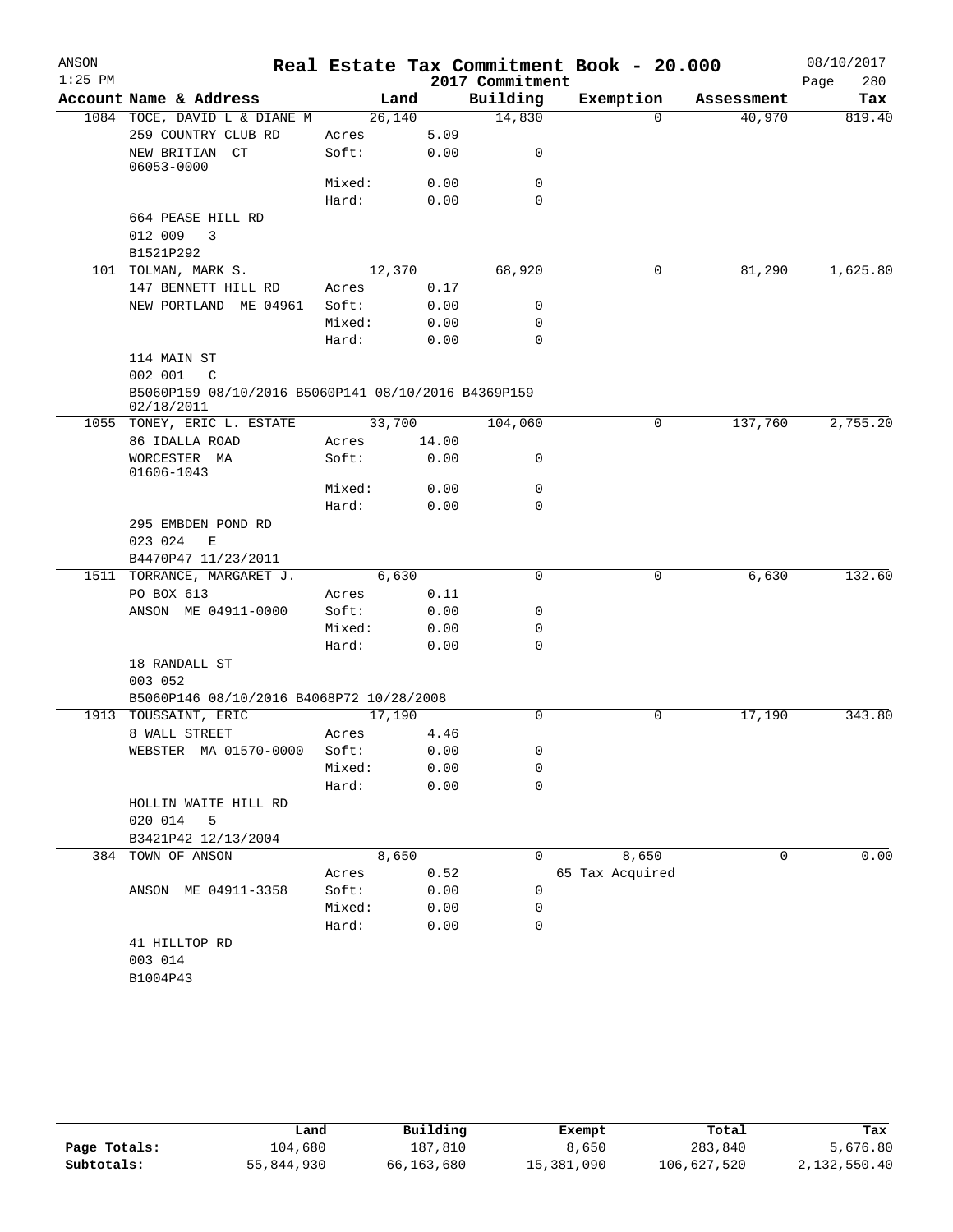| ANSON     |                                        |            |        |                 | Real Estate Tax Commitment Book - 20.000 |             | 08/10/2017  |
|-----------|----------------------------------------|------------|--------|-----------------|------------------------------------------|-------------|-------------|
| $1:25$ PM |                                        |            |        | 2017 Commitment |                                          |             | Page<br>281 |
|           | Account Name & Address                 | Land       |        | Building        | Exemption                                | Assessment  | Tax         |
|           | 2032 TOWN OF ANSON                     | 15,000     |        | $\mathbf 0$     | 15,000                                   | $\mathbf 0$ | 0.00        |
|           | 685 MADISON ROAD                       | Acres      | 3.00   |                 | 65 Tax Acquired                          |             |             |
|           | NORRIDGEWOCK ME 04957                  | Soft:      | 0.00   | 0               |                                          |             |             |
|           |                                        | Mixed:     | 0.00   | 0               |                                          |             |             |
|           |                                        | Hard:      | 0.00   | $\mathbf 0$     |                                          |             |             |
|           | EMBDEN POND RD                         | B5016P0242 |        |                 |                                          |             |             |
|           | 018 043 F                              |            |        |                 |                                          |             |             |
|           | B2630P343                              |            |        |                 |                                          |             |             |
| 372       | TOWNSEND, JAMES A &<br><b>JUSTIN A</b> | 17,950     |        | 26,510          | 0                                        | 44,460      | 889.20      |
|           | 5 SPRUCE STREET                        | Acres      | 2.30   |                 |                                          |             |             |
|           | RICHMOND ME 04357-0000 Soft:           |            | 0.00   | 0               |                                          |             |             |
|           |                                        | Mixed:     | 0.00   | 0               |                                          |             |             |
|           |                                        | Hard:      | 0.00   | $\mathbf 0$     |                                          |             |             |
|           | 513 FOUR MILE SQUARE RD                |            |        |                 |                                          |             |             |
|           | 021 022<br>C                           |            |        |                 |                                          |             |             |
|           | B4357P311 12/20/2010                   |            |        |                 |                                          |             |             |
|           | 11 TRABUE, MARK D.                     | 13,380     |        | 52,020          | 20,000                                   | 45,400      | 908.00      |
|           | PO BOX 455                             | Acres      | 0.22   |                 | 01 Homestead Exempt                      |             |             |
|           | ANSON ME 04911                         | Soft:      | 0.00   | 0               |                                          |             |             |
|           |                                        | Mixed:     | 0.00   | $\mathbf 0$     |                                          |             |             |
|           |                                        | Hard:      | 0.00   | 0               |                                          |             |             |
|           | 11 INGALLS ST                          |            |        |                 |                                          |             |             |
|           | 002 046                                |            |        |                 |                                          |             |             |
|           | B4601P156 11/21/2012                   |            |        |                 |                                          |             |             |
|           | 1088 TRASK, TERRENCE L &<br>IRIS L     | 44,500     |        | 0               | 0                                        | 44,500      | 890.00      |
|           | 11 TRASK LN                            | Acres      | 50.00  |                 |                                          |             |             |
|           | JAY ME 04239-0000                      | Soft:      | 0.00   | 0               |                                          |             |             |
|           |                                        | Mixed:     | 0.00   | 0               |                                          |             |             |
|           |                                        | Hard:      | 0.00   | 0               |                                          |             |             |
|           |                                        |            |        |                 |                                          |             |             |
|           | 020 006<br>B537P310                    |            |        |                 |                                          |             |             |
|           | 1096 TRAVERS, MICHAEL &                | 43,300     |        | 21,780          | 20,000                                   | 45,080      | 901.60      |
|           | TRAVERS, JAQUELINE                     | Acres      | 22.60  |                 | 01 Homestead Exempt                      |             |             |
|           | PO BOX 14                              | Soft:      | 0.00   | 0               |                                          |             |             |
|           | ANSON ME 04911-0014                    | Mixed:     | 0.00   | $\mathsf 0$     |                                          |             |             |
|           |                                        | Hard:      | 0.00   | 0               |                                          |             |             |
|           | 758 PEASE HILL RD                      |            |        |                 |                                          |             |             |
|           | 012 014                                |            |        |                 |                                          |             |             |
|           | B1355P63                               |            |        |                 |                                          |             |             |
|           | 4 TRAVERS, SCOTT A &                   |            | 24,600 | 19,420          | 0                                        | 44,020      | 880.40      |
|           | LEIGH, LAWRENCE D                      | Acres      | 10.50  |                 |                                          |             |             |
|           | 41 CUSHMAN PL                          | Soft:      | 0.00   | 0               |                                          |             |             |
|           | AUBURN ME 04210-4928                   | Mixed:     | 0.00   | 0               |                                          |             |             |
|           |                                        | Hard:      | 0.00   | $\Omega$        |                                          |             |             |
|           | 241 PULLEN CORNER RD                   |            |        |                 |                                          |             |             |
|           | 018 021 I                              |            |        |                 |                                          |             |             |
|           | B3696P33 06/14/2006                    |            |        |                 |                                          |             |             |
|           |                                        |            |        |                 |                                          |             |             |

|              | úand       | Building   | Exempt     | Total       | Tax          |
|--------------|------------|------------|------------|-------------|--------------|
| Page Totals: | 158,730    | 119,730    | 55,000     | 223,460     | 4,469.20     |
| Subtotals:   | 56,003,660 | 66,283,410 | 15,436,090 | 106,850,980 | 2,137,019.60 |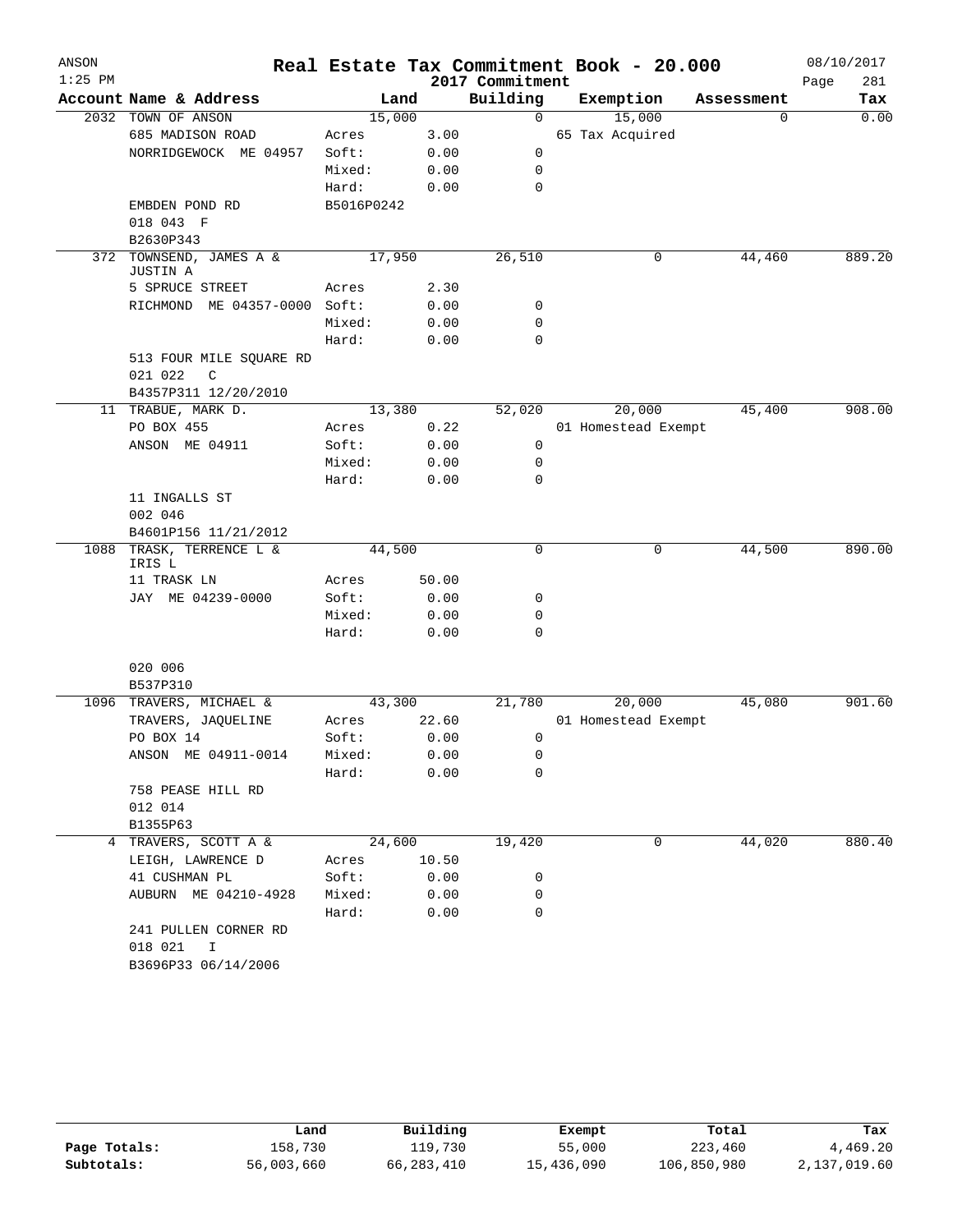| ANSON<br>$1:25$ PM |                                    |        |        | 2017 Commitment | Real Estate Tax Commitment Book - 20.000 |            | 08/10/2017<br>282<br>Page |
|--------------------|------------------------------------|--------|--------|-----------------|------------------------------------------|------------|---------------------------|
|                    | Account Name & Address             |        | Land   | Building        | Exemption                                | Assessment | Tax                       |
|                    | 1679 TRIPP, BEVERLY E.             |        | 20,530 | 34,890          | 20,000                                   | 35,420     | 708.40                    |
|                    | PO BOX 463                         | Acres  | 1.35   |                 | 01 Homestead Exempt                      |            |                           |
|                    | NORTH ANSON ME<br>04958-0463       | Soft:  | 0.00   | 0               |                                          |            |                           |
|                    |                                    | Mixed: | 0.00   | 0               |                                          |            |                           |
|                    |                                    | Hard:  | 0.00   | 0               |                                          |            |                           |
|                    | 190 FAHI POND RD<br>023 009 F      |        |        |                 |                                          |            |                           |
|                    | B4431P169 08/19/2011               |        |        |                 |                                          |            |                           |
|                    | 1094 TRIPP, DONNA M                |        | 10,000 | 71,090          | 20,000                                   | 61,090     | 1,221.80                  |
|                    | PO BOX 148                         | Acres  | 0.25   |                 | 01 Homestead Exempt                      |            |                           |
|                    | ANSON ME 04911-0148                | Soft:  | 0.00   | 0               |                                          |            |                           |
|                    |                                    | Mixed: | 0.00   | $\mathbf 0$     |                                          |            |                           |
|                    |                                    | Hard:  | 0.00   | 0               |                                          |            |                           |
|                    | 18 SECOND ST                       |        |        |                 |                                          |            |                           |
|                    | 001 073                            |        |        |                 |                                          |            |                           |
|                    | B3677P77 05/12/2006                |        |        |                 |                                          |            |                           |
|                    | 1095 TRIPP, DONNA M                | 10,000 |        | 0               | 0                                        | 10,000     | 200.00                    |
|                    | PO BOX 148                         | Acres  | 0.25   |                 |                                          |            |                           |
|                    | ANSON ME 04911-0148                | Soft:  | 0.00   | 0               |                                          |            |                           |
|                    |                                    | Mixed: | 0.00   | 0               |                                          |            |                           |
|                    |                                    | Hard:  | 0.00   | 0               |                                          |            |                           |
|                    | 001 074 1<br>B3677P77 05/12/2006   |        |        |                 |                                          |            |                           |
|                    | 818 TRIPP, FRANK E estate          | 9,360  |        | $\Omega$        | 0                                        | 9,360      | 187.20                    |
|                    | c/o NICHOLE RICHARDSON             | Acres  | 23.40  |                 |                                          |            |                           |
|                    | 55 LANEY ROAD                      | Soft:  | 0.00   | 0               |                                          |            |                           |
|                    | MADISON ME 04950-0000              | Mixed: | 0.00   | 0               |                                          |            |                           |
|                    |                                    | Hard:  | 0.00   | 0               |                                          |            |                           |
|                    | 87 FLETCHER RD                     |        |        |                 |                                          |            |                           |
|                    | 013 001<br>$\mathbb{C}$            |        |        |                 |                                          |            |                           |
|                    | B3625P120 01/18/2006               |        |        |                 | 0                                        |            | 1,507.60                  |
| 1659               | TRIPP, FRANK E ESTATE<br>ΟF        |        | 55,720 | 19,660          |                                          | 75,380     |                           |
|                    | C/O NICHOLE RICHARDSON             | Acres  | 47.43  |                 |                                          |            |                           |
|                    | 55 LANEY ROAD                      | Soft:  | 0.00   | 0               |                                          |            |                           |
|                    | MADISON ME 04950-0000 Mixed:       |        | 0.00   | 0               |                                          |            |                           |
|                    |                                    | Hard:  | 0.00   | 0               |                                          |            |                           |
|                    | 014 040                            |        |        |                 |                                          |            |                           |
|                    | B3625P120 01/18/2006               |        |        |                 |                                          |            |                           |
|                    | 1062 TRIPP, MARY                   | 25,400 |        | 21,840          | 20,000                                   | 27,240     | 544.80                    |
|                    | 58 SAINT MARYS ST APT<br>101       | Acres  | 4.60   |                 | 01 Homestead Exempt                      |            |                           |
|                    | BIDDEFORD ME<br>04005-2475         | Soft:  | 0.00   | 0               |                                          |            |                           |
|                    |                                    | Mixed: | 0.00   | 0               |                                          |            |                           |
|                    |                                    | Hard:  | 0.00   | 0               |                                          |            |                           |
|                    | 148 EMBDEN POND RD<br>023 034<br>B |        |        |                 |                                          |            |                           |
|                    | B1361P307                          |        |        |                 |                                          |            |                           |

|              | Land       | Building   | Exempt     | Total       | Tax          |
|--------------|------------|------------|------------|-------------|--------------|
| Page Totals: | 131,010    | 147.480    | 60,000     | 218,490     | 4,369.80     |
| Subtotals:   | 56,134,670 | 66,430,890 | 15,496,090 | 107,069,470 | 2,141,389.40 |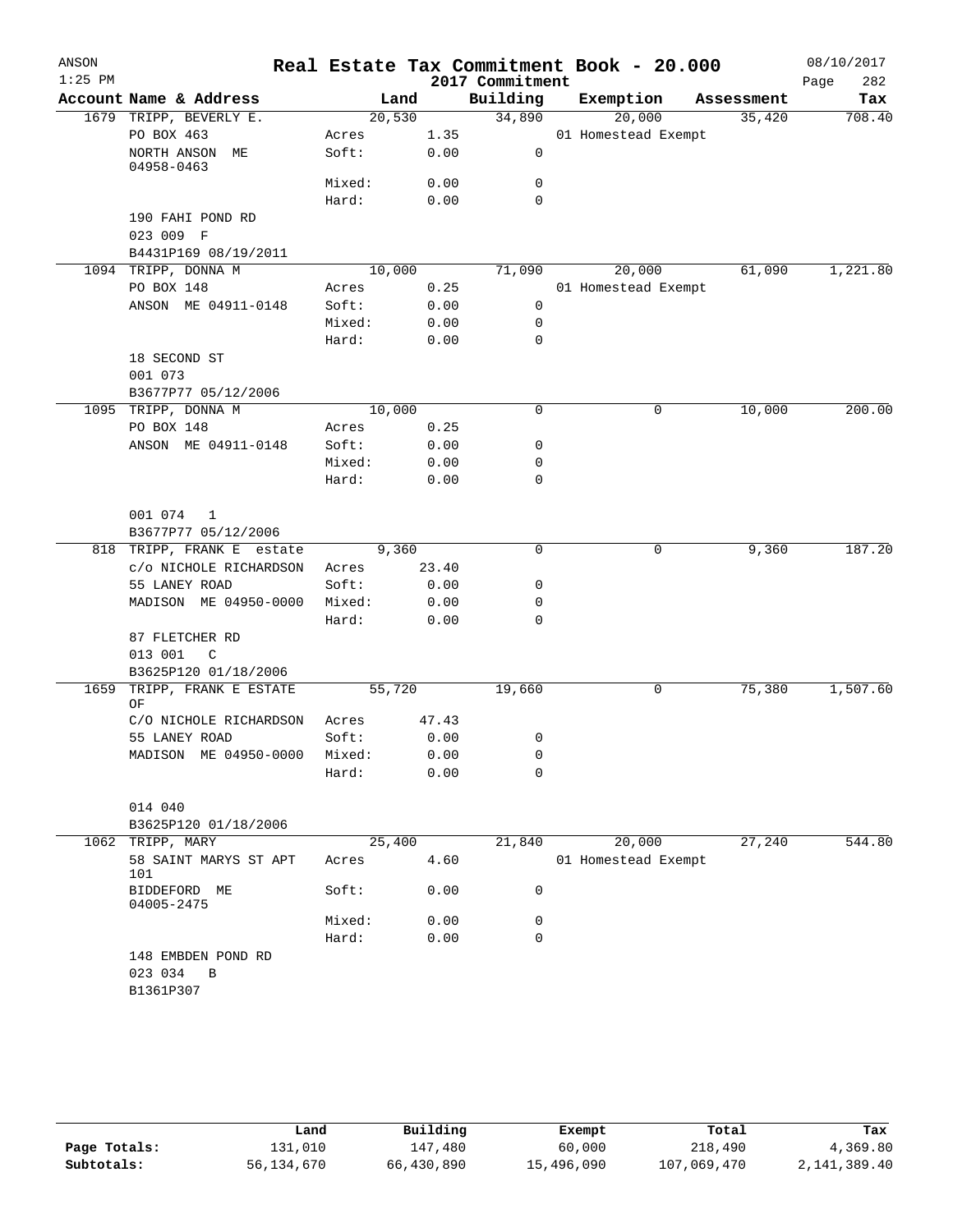| ANSON<br>$1:25$ PM |                                 |                |        |            | 2017 Commitment | Real Estate Tax Commitment Book - 20.000 |             |            | 08/10/2017<br>283<br>Page |
|--------------------|---------------------------------|----------------|--------|------------|-----------------|------------------------------------------|-------------|------------|---------------------------|
|                    | Account Name & Address          |                | Land   |            | Building        | Exemption                                |             | Assessment | Tax                       |
|                    | 1911 TRONERUD, ANDY             |                | 15,350 |            | $\mathbf 0$     |                                          | $\Omega$    | 15,350     | 307.00                    |
|                    | 3 THOMPSON AVENUE<br>8A         | Acres          |        | 3.23       |                 |                                          |             |            |                           |
|                    | SOUTH HAMILTON MA<br>01982-0000 | Soft:          |        | 0.00       | 0               |                                          |             |            |                           |
|                    |                                 | Mixed:         |        | 0.00       | $\mathbf 0$     |                                          |             |            |                           |
|                    |                                 | Hard:          |        | 0.00       | $\mathbf 0$     |                                          |             |            |                           |
|                    | VALLEY RD                       |                |        |            |                 |                                          |             |            |                           |
|                    | 020 014<br>3                    |                |        |            |                 |                                          |             |            |                           |
|                    | B4801P169 06/30/2014            |                |        |            |                 |                                          |             |            |                           |
|                    | 108 TRONERUD, ANDY              |                | 29,500 |            | 33,040          |                                          | 0           | 62,540     | 1,250.80                  |
|                    | 3 THOMPSON AVENUE 8A            | Acres          |        | 8.00       |                 |                                          |             |            |                           |
|                    | SOUTH HAMILTON MA               | Soft:          |        | 0.00       | 0               |                                          |             |            |                           |
|                    | 01982-0000                      |                |        |            |                 |                                          |             |            |                           |
|                    |                                 | Mixed:         |        | 0.00       | $\mathbf 0$     |                                          |             |            |                           |
|                    |                                 | Hard:          |        | 0.00       | $\mathbf 0$     |                                          |             |            |                           |
|                    | 1061 VALLEY RD                  |                |        |            |                 |                                          |             |            |                           |
|                    | 020 022<br>Α                    |                |        |            |                 |                                          |             |            |                           |
|                    | B4801P169 06/30/2014 B3051P76   |                |        |            |                 |                                          |             |            |                           |
| 1612               | TROTT, ERIK C                   |                | 26,410 |            | 58,740          |                                          | 0           | 85,150     | 1,703.00                  |
|                    | 29 STONES POINT ROAD            | Acres          |        | 5.27       |                 |                                          |             |            |                           |
|                    | CUSHING ME 04563                | Soft:          |        | 0.00       | 0               |                                          |             |            |                           |
|                    |                                 | Mixed:         |        | 0.00       | 0               |                                          |             |            |                           |
|                    |                                 | Hard:          |        | 0.00       | $\mathbf 0$     |                                          |             |            |                           |
|                    | 99 STARKS RD                    |                |        |            |                 |                                          |             |            |                           |
|                    | 010 011<br>1                    |                |        |            |                 |                                          |             |            |                           |
|                    | B2620P1                         |                |        |            |                 |                                          |             |            |                           |
| 1808               | TROTT, KENNETH & GRETA          |                | 26,840 |            | 97,410          | 20,000                                   |             | 104,250    | 2,085.00                  |
|                    | 38 SMITH RD                     | Acres          |        | 5.56       |                 | 01 Homestead Exempt                      |             |            |                           |
|                    | ANSON ME 04911-0000             | Soft:          |        | 0.00       | 0               |                                          |             |            |                           |
|                    |                                 | Mixed:         |        | 0.00       | 0               |                                          |             |            |                           |
|                    |                                 | Hard:          |        | 0.00       | $\mathbf 0$     |                                          |             |            |                           |
|                    | 38 SMITH RD                     |                |        |            |                 |                                          |             |            |                           |
|                    | 010 011<br>3                    |                |        |            |                 |                                          |             |            |                           |
|                    | B5060P135 08/10/2016 B1147P73   |                |        |            |                 |                                          |             |            |                           |
|                    | 455 TRUDEAU, ERIC P.            |                | 13,000 |            | $\mathbf 0$     |                                          | 0           | 13,000     | 260.00                    |
|                    | PO BOX 9                        | Acres          |        | 13.00      |                 |                                          |             |            |                           |
|                    | ANSON ME 04911-0009             | Soft:          |        | 0.00       | 0               |                                          |             |            |                           |
|                    |                                 | Mixed:         |        | 0.00       | 0               |                                          |             |            |                           |
|                    |                                 | Hard:          |        | 0.00       | 0               |                                          |             |            |                           |
|                    |                                 |                |        |            |                 |                                          |             |            |                           |
|                    | 015 004                         |                |        |            |                 |                                          |             |            |                           |
|                    | B4437P212 08/23/2011            |                |        |            |                 |                                          |             |            |                           |
| 1571               | TRUDEAU, ERIC P.                |                | 40,300 |            | 80,630          | 20,000                                   |             | 100,930    | 2,018.60                  |
|                    | PO BOX 9                        | Acres          |        | 33.00      |                 | 01 Homestead Exempt                      |             |            |                           |
|                    | ANSON ME 04911-0009             | Soft:          |        | 0.00       | 0               |                                          |             |            |                           |
|                    |                                 | Mixed:         |        | 0.00       | 0               |                                          |             |            |                           |
|                    |                                 | Hard:          |        | 0.00       | $\mathbf 0$     |                                          |             |            |                           |
|                    | 139 LLOYD RD                    |                |        |            |                 |                                          |             |            |                           |
|                    | 015 003                         |                |        |            |                 |                                          |             |            |                           |
|                    | B4610P31 12/19/2012             |                |        |            |                 |                                          |             |            |                           |
| 1609               | TRUDEAU, JESSE                  |                | 23,400 |            | 55,900          | 20,000                                   |             | 59,300     | 1,186.00                  |
|                    | 85 LLOYD ROAD                   |                |        | 6.90       |                 | 01 Homestead Exempt                      |             |            |                           |
|                    | ANSON ME 04911-3351             | Acres<br>Soft: |        | 0.00       | 0               |                                          |             |            |                           |
|                    |                                 | Mixed:         |        | 0.00       | 0               |                                          |             |            |                           |
|                    |                                 |                |        |            |                 |                                          |             |            |                           |
|                    |                                 | Hard:          |        | 0.00       | 0               |                                          |             |            |                           |
|                    | 85 LLOYD RD                     |                |        |            |                 |                                          |             |            |                           |
|                    | 015 003A                        |                |        |            |                 |                                          |             |            |                           |
|                    | B4573P287 09/07/2012            |                |        |            |                 |                                          |             |            |                           |
|                    |                                 | Land           |        | Building   |                 | Exempt                                   |             | Total      | Tax                       |
| Page Totals:       | 174,800                         |                |        | 325,720    |                 | 60,000                                   |             | 440,520    | 8,810.40                  |
| Subtotals:         | 56,309,470                      |                |        | 66,756,610 |                 | 15,556,090                               | 107,509,990 |            | 2,150,199.80              |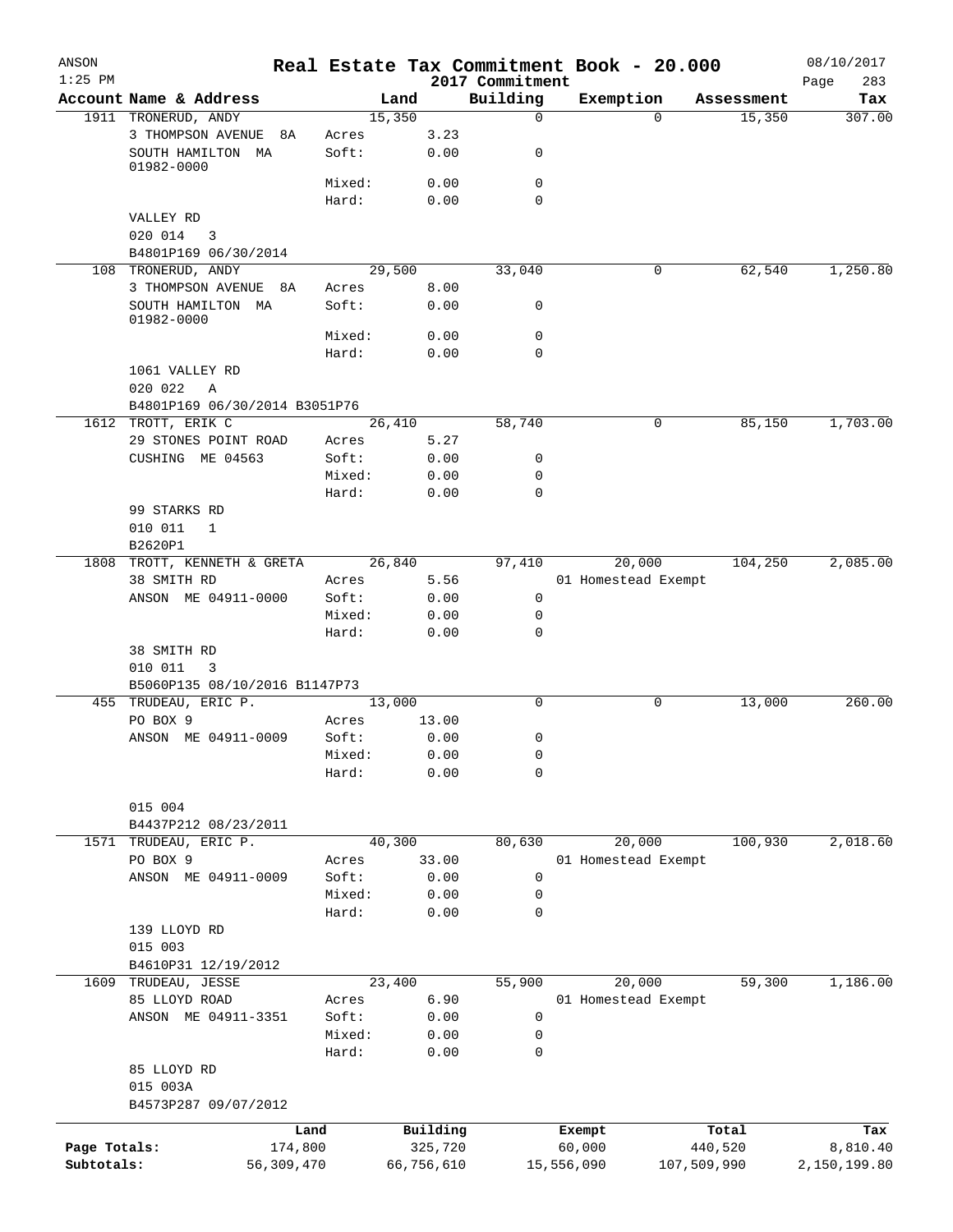| ANSON     |                                          |           |      |                 | Real Estate Tax Commitment Book - 20.000 |            | 08/10/2017  |
|-----------|------------------------------------------|-----------|------|-----------------|------------------------------------------|------------|-------------|
| $1:25$ PM |                                          |           |      | 2017 Commitment |                                          |            | 284<br>Page |
|           | Account Name & Address                   | Land      |      | Building        | Exemption                                | Assessment | Tax         |
|           | 1335 TRUDEAU, JON & DARYN P.             | 27,800    |      | 36,520          | $\Omega$                                 | 64,320     | 1,286.40    |
|           | PO BOX 325                               | Acres     | 6.30 |                 |                                          |            |             |
|           | WOODSTOCK CT<br>06281-0000               | Soft:     | 0.00 | 0               |                                          |            |             |
|           |                                          | Mixed:    | 0.00 | 0               |                                          |            |             |
|           |                                          | Hard:     | 0.00 | $\mathbf 0$     |                                          |            |             |
|           | 166 GREENLEAF RD                         |           |      |                 |                                          |            |             |
|           | 013 022<br>7                             |           |      |                 |                                          |            |             |
|           | B4058P16 09/29/2008                      |           |      |                 |                                          |            |             |
| 1823      | TRUDEAU, ROBERT L &                      | 31,200    |      | 78,980          | 20,000                                   | 90,180     | 1,803.60    |
|           | JANET M<br>115A HOLLIN WAITE HILL<br>RD  | Acres     | 9.70 |                 | 01 Homestead Exempt                      |            |             |
|           | ANSON ME 04911                           | Soft:     | 0.00 | 0               |                                          |            |             |
|           |                                          | Mixed:    | 0.00 | 0               |                                          |            |             |
|           |                                          | Hard:     | 0.00 | 0               |                                          |            |             |
|           | 115 A HOLLIN WAITE HILL                  |           |      |                 |                                          |            |             |
|           | <b>RD</b>                                |           |      |                 |                                          |            |             |
|           | 014 045<br>Α                             |           |      |                 |                                          |            |             |
|           | B3779P290 12/01/2006                     |           |      |                 |                                          |            |             |
|           | 430 TUCCI, JAMES A JR &                  | 10,000    |      | 44,980          | 20,000                                   | 34,980     | 699.60      |
|           | CYNTHIA R                                |           |      |                 |                                          |            |             |
|           | PO BOX 97                                | Acres     | 0.25 |                 | 01 Homestead Exempt                      |            |             |
|           | ANSON ME 04911-0097                      | Soft:     | 0.00 | 0               |                                          |            |             |
|           |                                          | Mixed:    | 0.00 | 0               |                                          |            |             |
|           |                                          | Hard:     | 0.00 | 0               |                                          |            |             |
|           | 14 SECOND ST<br>001 072                  |           |      |                 |                                          |            |             |
|           | B2783P77                                 |           |      |                 |                                          |            |             |
| 1200      | TUCCI, JAMES A. SR.                      | 11,830    |      | 32,450          | 0                                        | 44,280     | 885.60      |
|           | 232 HARMONY RD                           | Acres     | 0.35 |                 |                                          |            |             |
|           | ATHENS ME 04912                          | Soft:     | 0.00 | 0               |                                          |            |             |
|           |                                          | Mixed:    | 0.00 | 0               |                                          |            |             |
|           |                                          | Hard:     | 0.00 | 0               |                                          |            |             |
|           | 23 SECOND ST                             |           |      |                 |                                          |            |             |
|           | 001 063                                  |           |      |                 |                                          |            |             |
|           | B5133P101 02/17/2017                     |           |      |                 |                                          |            |             |
|           | 571 TUCKER, PATRICIA                     | 21,500    |      | 11,630          | 0                                        | 33,130     | 662.60      |
|           | 415 EMBDEN POND ROAD                     | Acres     | 2.00 |                 |                                          |            |             |
|           | NORTH ANSON ME 04958                     | Soft:     | 0.00 | 0               |                                          |            |             |
|           |                                          | Mixed:    | 0.00 | 0               |                                          |            |             |
|           |                                          | Hard:     | 0.00 | 0               |                                          |            |             |
|           | 415 EMBDEN POND RD                       | B5036P091 |      |                 |                                          |            |             |
|           | C <sub>3</sub><br>023 026                |           |      |                 |                                          |            |             |
|           | B5036P91 06/10/2016 B4720P118 10/09/2013 |           |      |                 |                                          |            |             |
|           | 474 TURCOTTE, ALFRED                     | 8,000     |      | 39,020          | 0                                        | 47,020     | 940.40      |
|           | PO BOX 244                               | Acres     | 0.16 |                 |                                          |            |             |
|           | SOLON ME 04979-0244                      | Soft:     | 0.00 | 0               |                                          |            |             |
|           |                                          | Mixed:    | 0.00 | 0               |                                          |            |             |
|           |                                          | Hard:     | 0.00 | $\mathbf 0$     |                                          |            |             |
|           | 93 MAIN ST                               |           |      |                 |                                          |            |             |
|           | 001 043                                  |           |      |                 |                                          |            |             |
|           | B2677P182                                |           |      |                 |                                          |            |             |

|              | Land       | Building   | Exempt     | Total       | Tax          |
|--------------|------------|------------|------------|-------------|--------------|
| Page Totals: | 110,330    | 243,580    | 40,000     | 313,910     | 6,278.20     |
| Subtotals:   | 56,419,800 | 67,000,190 | 15,596,090 | 107,823,900 | 2,156,478.00 |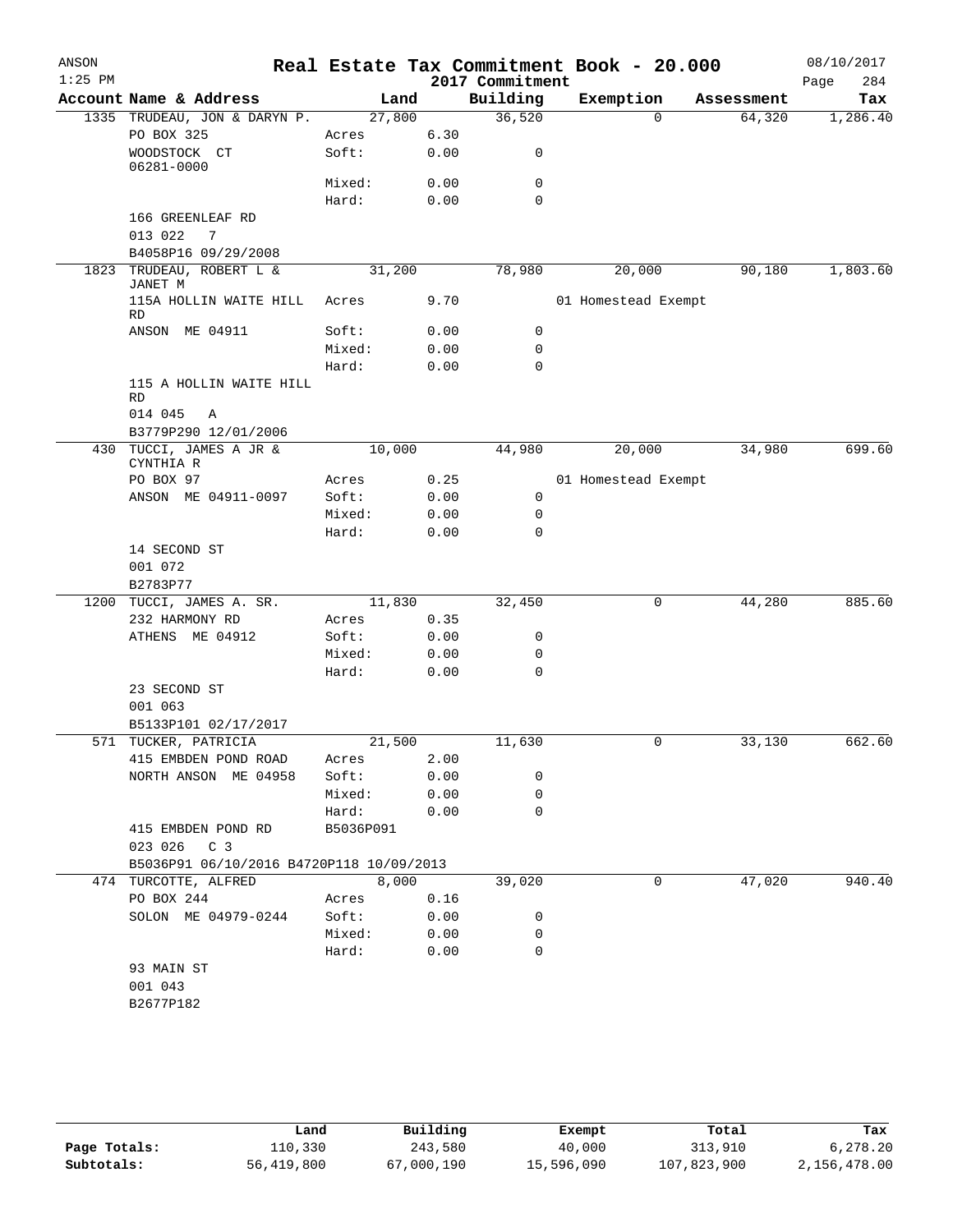| ANSON<br>$1:25$ PM |                                      |              |        |       | 2017 Commitment | Real Estate Tax Commitment Book - 20.000 |            | 08/10/2017<br>Page | 285    |
|--------------------|--------------------------------------|--------------|--------|-------|-----------------|------------------------------------------|------------|--------------------|--------|
|                    | Account Name & Address               |              | Land   |       | Building        | Exemption                                | Assessment |                    | Tax    |
|                    | 1104 TURCOTTE, PETER A &             |              | 8,720  |       | 32,280          | 20,000                                   | 21,000     |                    | 420.00 |
|                    | SHEILA A<br>10 MAIN STREET           | Acres        |        | 0.19  |                 | 01 Homestead Exempt                      |            |                    |        |
|                    | ANSON ME 04911-3319                  | Soft:        |        | 0.00  | 0               |                                          |            |                    |        |
|                    |                                      | Mixed:       |        | 0.00  | 0               |                                          |            |                    |        |
|                    |                                      | Hard:        |        | 0.00  | $\Omega$        |                                          |            |                    |        |
|                    | 10 MAIN ST                           | B4935P049 JT |        |       |                 |                                          |            |                    |        |
|                    | 001 118                              |              |        |       |                 |                                          |            |                    |        |
|                    | B4935P49 07/28/2015                  |              |        |       |                 |                                          |            |                    |        |
|                    | 985 TURCOTTE, SHEILA A &<br>PETER A  |              | 4,800  |       | 0               | 0                                        | 4,800      |                    | 96.00  |
|                    | PO BOX 415                           | Acres        |        | 0.19  |                 |                                          |            |                    |        |
|                    | ANSON ME 04911-0415                  | Soft:        |        | 0.00  | 0               |                                          |            |                    |        |
|                    |                                      | Mixed:       |        | 0.00  | 0               |                                          |            |                    |        |
|                    |                                      | Hard:        |        | 0.00  | 0               |                                          |            |                    |        |
|                    | 12 MAIN ST                           | B4938P0216   |        |       |                 |                                          |            |                    |        |
|                    | 001 119                              |              |        |       |                 |                                          |            |                    |        |
|                    | B4938P216 07/31/2015                 |              |        |       |                 |                                          |            |                    |        |
|                    | 218 TURGEON, GARRY L                 |              | 12,810 |       | 60,480          | 26,000                                   | 47,290     |                    | 945.80 |
|                    | TURGEON, JUDITH L                    | Acres        |        | 0.41  |                 | 01 Homestead Exempt                      |            |                    |        |
|                    | 69 OLD POINT AVE                     | Soft:        |        | 0.00  |                 | 0 02 Resident Veteran                    |            |                    |        |
|                    | MADISON ME 04950                     | Mixed:       |        | 0.00  | 0               |                                          |            |                    |        |
|                    |                                      | Hard:        |        | 0.00  | 0               |                                          |            |                    |        |
|                    | 43 ELM ST                            |              |        |       |                 |                                          |            |                    |        |
|                    | 006 043                              |              |        |       |                 |                                          |            |                    |        |
|                    | B4825P188 08/29/2014                 |              |        |       |                 |                                          |            |                    |        |
| 1101               | TURNER, DEBRA D & DAVID<br>W         |              | 42,000 |       | 73,390          | 20,000                                   | 95,390     | 1,907.80           |        |
|                    | 118 FOUR MILE SQUARE RD Acres        |              |        | 25.00 |                 | 01 Homestead Exempt                      |            |                    |        |
|                    | ANSON ME 04911-0000                  | Soft:        |        | 0.00  | 0               |                                          |            |                    |        |
|                    |                                      | Mixed:       |        | 0.00  | 0               |                                          |            |                    |        |
|                    |                                      | Hard:        |        | 0.00  | 0               |                                          |            |                    |        |
|                    | 118 FOUR MILE SQUARE RD              |              |        |       |                 |                                          |            |                    |        |
|                    | 021 025<br>C                         |              |        |       |                 |                                          |            |                    |        |
|                    | B2556P178 B1590P178                  |              |        |       |                 |                                          |            |                    |        |
|                    | 1103 TURNER, GERALD H                |              | 10,200 |       | 70,850          | 26,000                                   | 55,050     | 1,101.00           |        |
|                    | PO BOX 35                            | Acres        |        | 0.26  |                 | 01 Homestead Exempt                      |            |                    |        |
|                    | NORTH ANSON ME<br>04958-0035         | Soft:        |        | 0.00  |                 | 0 02 Resident Veteran                    |            |                    |        |
|                    |                                      | Mixed:       |        | 0.00  | 0               |                                          |            |                    |        |
|                    |                                      | Hard:        |        | 0.00  | 0               |                                          |            |                    |        |
|                    | 14 WATER ST                          |              |        |       |                 |                                          |            |                    |        |
|                    | 006 037                              |              |        |       |                 |                                          |            |                    |        |
|                    | B818P55                              |              |        |       |                 |                                          |            |                    |        |
|                    | 94 TURNER, JOSHUA L &<br>CHRISTINA L |              | 11,660 |       | 27,020          | 0                                        | 38,680     |                    | 773.60 |
|                    | PO BOX 567                           | Acres        |        | 0.34  |                 |                                          |            |                    |        |
|                    | ANSON ME 04911-0567                  | Soft:        |        | 0.00  | 0               |                                          |            |                    |        |
|                    |                                      | Mixed:       |        | 0.00  | 0               |                                          |            |                    |        |
|                    |                                      | Hard:        |        | 0.00  | 0               |                                          |            |                    |        |
|                    | 9 SPEAR HILL RD                      |              |        |       |                 |                                          |            |                    |        |
|                    | 001 104                              |              |        |       |                 |                                          |            |                    |        |
|                    | B4728P329 10/25/2013                 |              |        |       |                 |                                          |            |                    |        |
|                    |                                      |              |        |       |                 |                                          |            |                    |        |

**Page Totals:** 90,190 264,020 92,000 262,210 5,244.20<br>**Subtotals:** 56,509,990 67,264,210 15,688,090 108,086,110 2,161,722.20 **Subtotals:** 56,509,990 67,264,210 15,688,090 108,086,110 2,161,722.20 **Land Building Exempt Total Tax**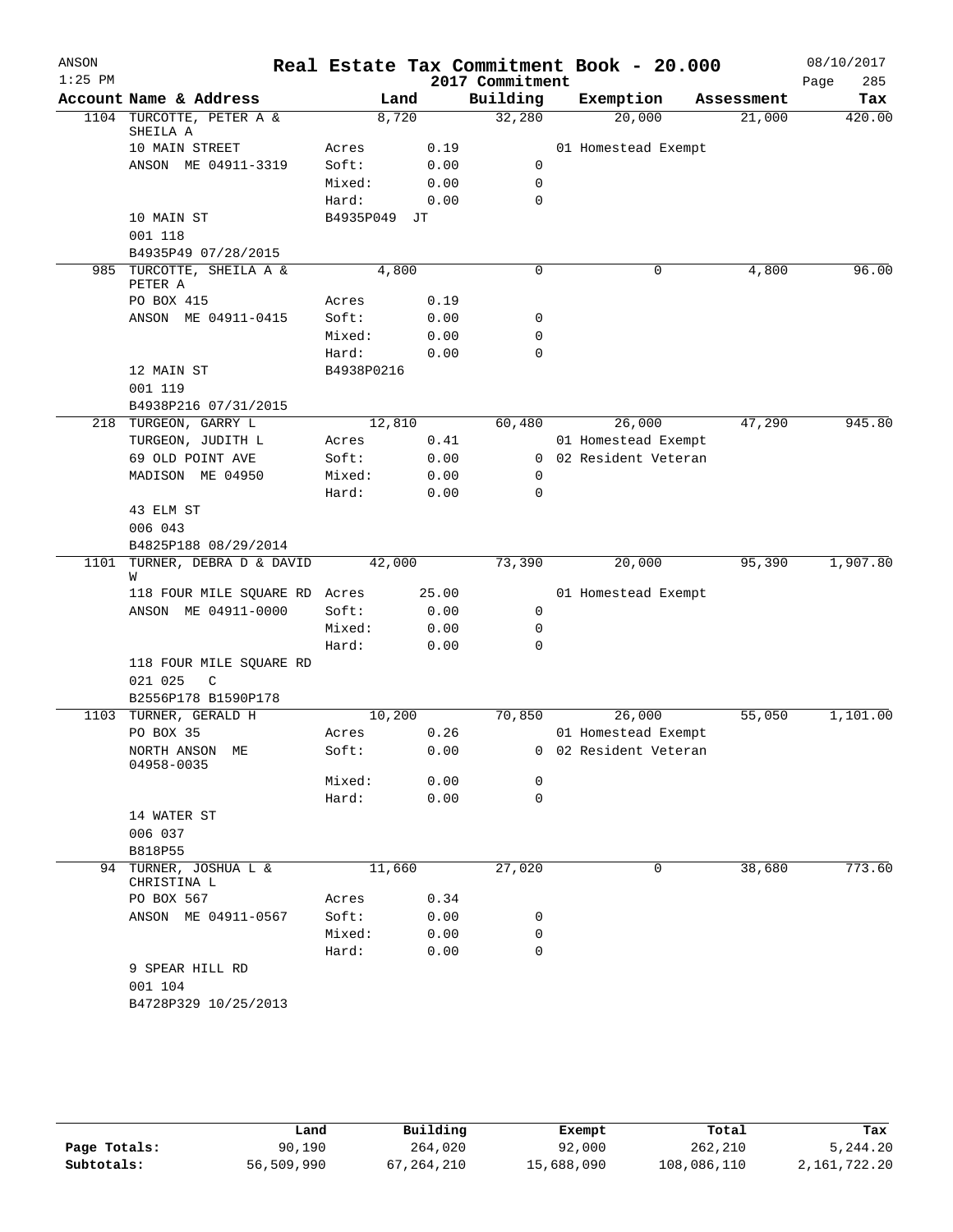| ANSON<br>$1:25$ PM |                                     |            |                 |            |         | 2017 Commitment | Real Estate Tax Commitment Book - 20.000 |               | 08/10/2017<br>286<br>Page |
|--------------------|-------------------------------------|------------|-----------------|------------|---------|-----------------|------------------------------------------|---------------|---------------------------|
|                    | Account Name & Address              |            |                 | Land       |         | Building        | Exemption                                | Assessment    | Tax                       |
| 1777               | TURNER, LAWRENCE &                  |            |                 | 18,970     |         | 114,870         | 20,000                                   | 113,840       | 2,276.80                  |
|                    | DEBRA J                             |            |                 |            |         |                 |                                          |               |                           |
|                    | PO BOX 356                          |            | Acres           |            | 0.90    |                 | 01 Homestead Exempt                      |               |                           |
|                    | ANSON ME 04911-0356                 |            | Soft:           |            | 0.00    | 0               |                                          |               |                           |
|                    |                                     |            | Mixed:          |            | 0.00    | 0               |                                          |               |                           |
|                    |                                     |            | Hard:           |            | 0.00    | $\mathbf 0$     |                                          |               |                           |
|                    | 155 MAIN ST                         |            |                 |            |         |                 |                                          |               |                           |
|                    | 002 056 & 57                        |            |                 |            |         |                 |                                          |               |                           |
|                    | B2714P156                           |            |                 |            |         |                 |                                          |               |                           |
|                    | 996 TURNER, PHILIP                  |            |                 | 8,490      |         | $\mathbf 0$     | 0                                        | 8,490         | 169.80                    |
|                    | PO BOX 57                           |            | Acres           |            | 0.18    |                 |                                          |               |                           |
|                    | ANSON ME 04911-0057                 |            | Soft:<br>Mixed: |            | 0.00    | 0<br>0          |                                          |               |                           |
|                    |                                     |            |                 |            | 0.00    | 0               |                                          |               |                           |
|                    |                                     |            | Hard:           |            | 0.00    |                 |                                          |               |                           |
|                    | 75 MAIN ST<br>001 091               |            |                 |            |         |                 |                                          |               |                           |
|                    | B4659P22 05/13/2013                 |            |                 |            |         |                 |                                          |               |                           |
|                    |                                     |            |                 | 9,590      |         |                 |                                          |               | 768.20                    |
|                    | 1105 TURNER, PHILIP W<br>PO BOX 57  |            |                 |            |         | 48,820          | 20,000                                   | 38,410        |                           |
|                    |                                     |            | Acres           |            | 0.23    |                 | 01 Homestead Exempt                      |               |                           |
|                    | ANSON ME 04911-0057                 |            | Soft:           |            | 0.00    | 0               |                                          |               |                           |
|                    |                                     |            | Mixed:          |            | 0.00    | 0<br>0          |                                          |               |                           |
|                    |                                     |            | Hard:           |            | 0.00    |                 |                                          |               |                           |
|                    | 34 BOW ST<br>003 037                |            |                 |            |         |                 |                                          |               |                           |
|                    |                                     |            |                 |            |         |                 |                                          |               |                           |
|                    | B1415P181<br>1688 TURNER, PHILIP W. |            |                 | 10,390     |         | 0               | 0                                        | 10,390        | 207.80                    |
|                    | PO BOX 57                           |            | Acres           |            | 0.27    |                 |                                          |               |                           |
|                    | ANSON ME 04911-0057                 |            | Soft:           |            | 0.00    | 0               |                                          |               |                           |
|                    |                                     |            | Mixed:          |            | 0.00    | 0               |                                          |               |                           |
|                    |                                     |            | Hard:           |            | 0.00    | 0               |                                          |               |                           |
|                    | 49 RANDALL ST                       |            |                 |            |         |                 |                                          |               |                           |
|                    | 003 036<br>Α                        |            |                 |            |         |                 |                                          |               |                           |
|                    | B4257P210 03/09/2010                |            |                 |            |         |                 |                                          |               |                           |
|                    | 1705 TURNER, PHILIP W.              |            |                 | 13,590     |         | 0               | 0                                        | 13,590        | 271.80                    |
|                    | PO BOX 57                           |            | Acres           |            | 0.23    |                 |                                          |               |                           |
|                    | ANSON ME 04911-0057                 |            | Soft:           |            | 0.00    | 0               |                                          |               |                           |
|                    |                                     |            | Mixed:          |            | 0.00    | 0               |                                          |               |                           |
|                    |                                     |            | Hard:           |            | 0.00    | 0               |                                          |               |                           |
|                    | 45 RANDALL ST                       |            |                 |            |         |                 |                                          |               |                           |
|                    | 003 036<br>D                        |            |                 |            |         |                 |                                          |               |                           |
|                    | B4257P210 03/09/2010                |            |                 |            |         |                 |                                          |               |                           |
| 1106               | TURNER, RANDALL P &                 |            |                 | 16,610     |         | 54,240          | 20,000                                   | 50,850        | 1,017.00                  |
|                    | LISA L                              |            |                 |            |         |                 |                                          |               |                           |
|                    | PO BOX 355                          |            | Acres           |            | 0.69    |                 | 01 Homestead Exempt                      |               |                           |
|                    | ANSON ME 04911-0355                 |            | Soft:           |            | 0.00    | 0               |                                          |               |                           |
|                    |                                     |            | Mixed:          |            | 0.00    | 0               |                                          |               |                           |
|                    |                                     |            | Hard:           |            | 0.00    | 0               |                                          |               |                           |
|                    | 46 SPEAR HILL RD                    |            |                 |            |         |                 |                                          |               |                           |
|                    | 003 007                             |            |                 |            |         |                 |                                          |               |                           |
|                    | B1207P11                            |            |                 |            |         |                 |                                          |               |                           |
| 975                | TURNER, VINTON B &                  |            |                 | 12,720     |         | 7,560           | 0                                        | 20,280        | 405.60                    |
|                    | BASLEY, NANCY A                     |            | Acres           |            | 17.60   |                 |                                          |               |                           |
|                    | 47 GROTON SCHOOL RD                 |            | Soft:           |            | 0.00    | 0               |                                          |               |                           |
|                    | AYER MA 01432-0000                  |            | Mixed:          |            | 16.00   | 2,816           |                                          |               |                           |
|                    |                                     |            | Hard:           |            | 0.00    | 0               |                                          |               |                           |
|                    |                                     |            | TREE GROWTH     |            |         |                 |                                          |               |                           |
|                    | 024 030                             |            |                 |            |         |                 |                                          |               |                           |
|                    | B2516P276                           |            |                 |            |         |                 |                                          |               |                           |
|                    |                                     | Land       |                 | Building   |         |                 | Exempt                                   | Total         | Tax                       |
| Page Totals:       |                                     | 90,360     |                 |            | 225,490 |                 | 60,000                                   | 255,850       | 5,117.00                  |
| Subtotals:         |                                     | 56,600,350 |                 | 67,489,700 |         |                 | 15,748,090                               | 108, 341, 960 | 2,166,839.20              |
|                    |                                     |            |                 |            |         |                 |                                          |               |                           |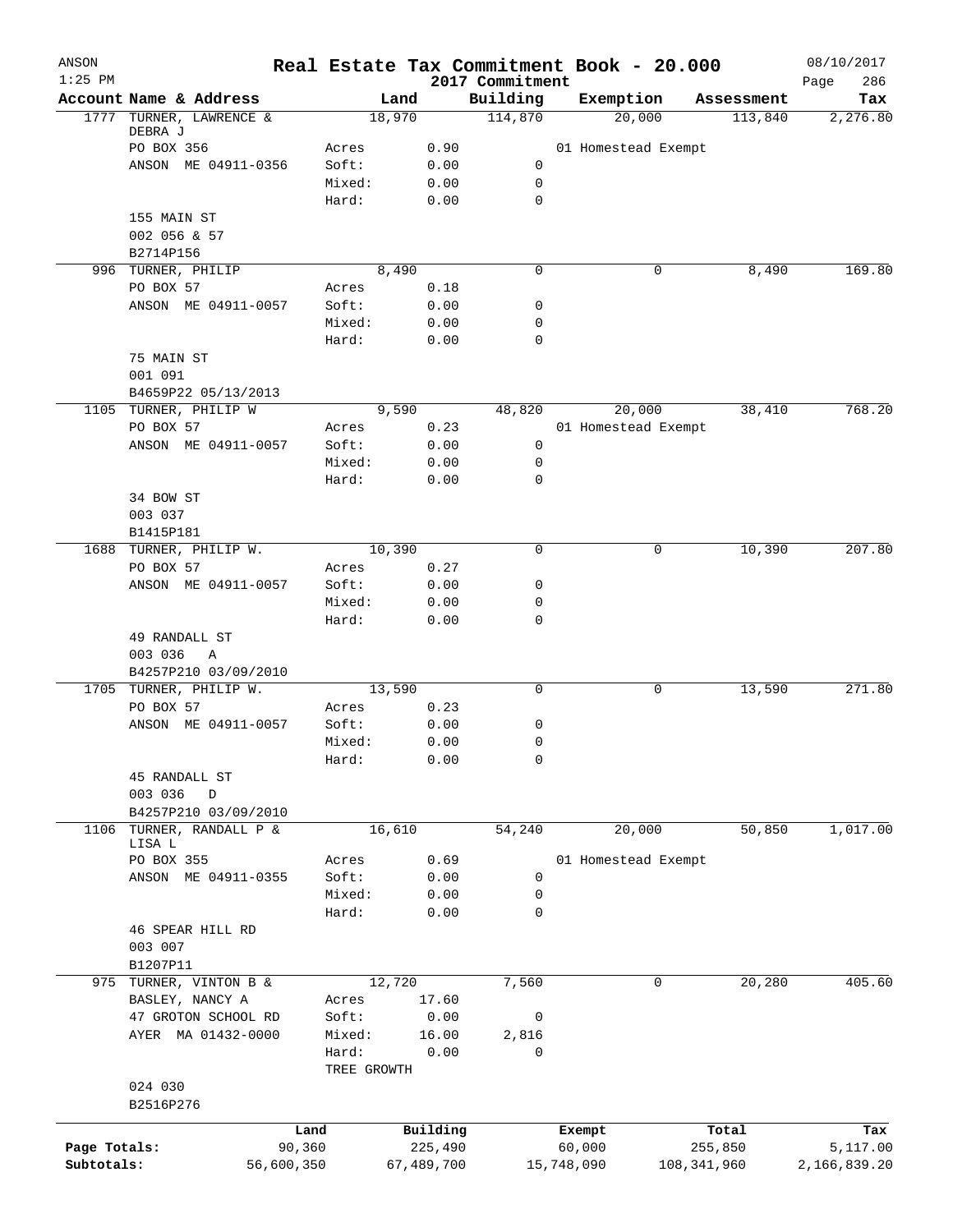| ANSON        |                                                     |                 |                     |                    | Real Estate Tax Commitment Book - 20.000 |                      | 08/10/2017               |
|--------------|-----------------------------------------------------|-----------------|---------------------|--------------------|------------------------------------------|----------------------|--------------------------|
| $1:25$ PM    | Account Name & Address                              |                 |                     | 2017 Commitment    |                                          |                      | 287<br>Page              |
| 47           | TUTTLE, ARTHUR R                                    |                 | Land<br>29,910      | Building<br>38,230 | Exemption<br>$\Omega$                    | Assessment<br>68,140 | Tax<br>1,362.80          |
|              | 272 POND RD. BOX 65                                 | Acres           | 52.00               |                    |                                          |                      |                          |
|              | MT VERNON ME<br>04352-0000                          | Soft:           | 21.80               | 2,616              |                                          |                      |                          |
|              |                                                     | Mixed:          | 26.20               | 4,611              |                                          |                      |                          |
|              |                                                     | Hard:           | 0.00                | 0                  |                                          |                      |                          |
|              | 314 FOUR MILE SQUARE RD TREE GROWTH<br>021 017      |                 |                     |                    |                                          |                      |                          |
|              | B2863P98                                            |                 |                     |                    |                                          |                      |                          |
|              | 1244 TYNER COWPER, CHERYL A.                        |                 | 27,700              | 29,770             | 20,000                                   | 37,470               | 749.40                   |
|              | 50 FOUR MILE SQUARE RD                              | Acres           | 8.00                |                    | 01 Homestead Exempt                      |                      |                          |
|              | ANSON ME 04911                                      | Soft:           | 0.00                | 0<br>0             |                                          |                      |                          |
|              |                                                     | Mixed:<br>Hard: | 0.00<br>0.00        | 0                  |                                          |                      |                          |
|              | 50 FOUR MILE SQUARE RD                              |                 |                     |                    |                                          |                      |                          |
|              | 021 006<br>B4284P44 06/16/2010                      |                 |                     |                    |                                          |                      |                          |
|              | 1557 VAILLANCOURT, PAMELA                           |                 | 68,500              | 70,360             | 20,000                                   | 118,860              | 2,377.20                 |
|              | 110 CROSS RD                                        | Acres           | 81.00               |                    | 01 Homestead Exempt                      |                      |                          |
|              | ANSON ME 04911-0000                                 | Soft:           | 0.00                | 0                  |                                          |                      |                          |
|              |                                                     | Mixed:          | 0.00                | 0                  |                                          |                      |                          |
|              |                                                     | Hard:           | 0.00                | 0                  |                                          |                      |                          |
|              | 110 CROSS RD                                        |                 |                     |                    |                                          |                      |                          |
|              | 011 035 & 36                                        |                 |                     |                    |                                          |                      |                          |
|              | B3344P323 07/19/2004 B1145P126                      |                 |                     |                    |                                          |                      |                          |
|              | 1108 VAILLANCOURT, RINO                             |                 | 21,500              | 114,300            | 20,000                                   | 115,800              | 2,316.00                 |
|              | PO BOX 127                                          | Acres           | 2.00                |                    | 01 Homestead Exempt                      |                      |                          |
|              | ANSON ME 04911-0127                                 | Soft:           | 0.00                | 0                  |                                          |                      |                          |
|              |                                                     | Mixed:          | 0.00                | 0                  |                                          |                      |                          |
|              |                                                     | Hard:           | 0.00                | 0                  |                                          |                      |                          |
|              | 120 WEST MILLS RD<br>010 012<br>C<br>B1021P898      |                 |                     |                    |                                          |                      |                          |
|              | 824 VAN GULICK, JOHN D.                             |                 | 32,600              | 44,090             | 20,000                                   | 56,690               | 1,133.80                 |
|              | 204 GREENLEAF RD                                    | Acres           | 11.10               |                    | 01 Homestead Exempt                      |                      |                          |
|              | ANSON ME 04911                                      | Soft:           | 0.00                | 0                  |                                          |                      |                          |
|              |                                                     | Mixed:          | 0.00                | 0                  |                                          |                      |                          |
|              |                                                     | Hard:           | 0.00                | 0                  |                                          |                      |                          |
|              | 204 GREENLEAF RD<br>013 022<br>4                    |                 |                     |                    |                                          |                      |                          |
|              | B4422P102 04/21/2011                                |                 |                     |                    |                                          |                      |                          |
| 65           | VAN KIRK, HENRIETTA                                 |                 | 20,750              | $\mathbf 0$        | 0                                        | 20,750               | 415.00                   |
|              | 6 CARRABASSETT ROAD                                 | Acres           | 1.50                |                    |                                          |                      |                          |
|              | NORTH ANSON ME 04958                                | Soft:<br>Mixed: | 0.00                | 0                  |                                          |                      |                          |
|              |                                                     | Hard:           | 0.00<br>0.00        | 0<br>0             |                                          |                      |                          |
|              | 022 019                                             |                 |                     |                    |                                          |                      |                          |
|              | B4021P79 07/08/2008                                 |                 |                     |                    |                                          |                      |                          |
| 1240         | VAN KIRK, MARK &<br>HENRIETTA                       |                 | $\mathbf 0$         | 30,470             | 20,000                                   | 10,470               | 209.40                   |
|              | 6 CARRABASSETT ROAD<br>NORTH ANSON ME<br>04958-7305 |                 |                     |                    | 01 Homestead Exempt                      |                      |                          |
|              | 6 CARRABASSETT RD<br>022 019<br>ON                  |                 |                     |                    |                                          |                      |                          |
|              |                                                     |                 |                     |                    |                                          |                      |                          |
| Page Totals: | Land<br>200,960                                     |                 | Building<br>327,220 |                    | Exempt                                   | Total<br>428,180     | Tax                      |
| Subtotals:   | 56,801,310                                          |                 | 67,816,920          |                    | 100,000<br>15,848,090                    | 108,770,140          | 8,563.60<br>2,175,402.80 |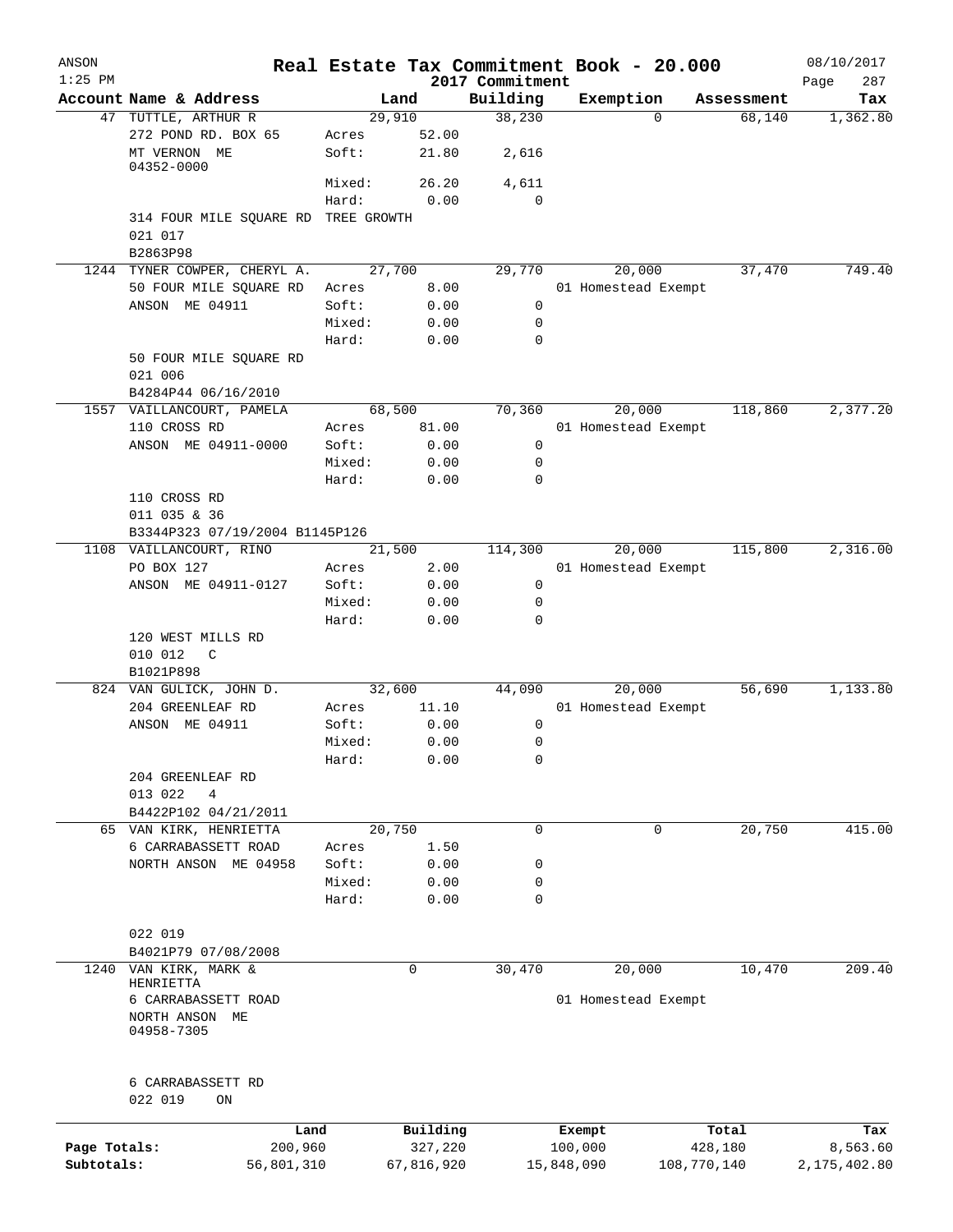| ANSON     |                                |            |                      |                 | Real Estate Tax Commitment Book - 20.000 |            | 08/10/2017  |
|-----------|--------------------------------|------------|----------------------|-----------------|------------------------------------------|------------|-------------|
| $1:25$ PM |                                |            |                      | 2017 Commitment |                                          |            | 288<br>Page |
|           | Account Name & Address         |            | Land                 | Building        | Exemption                                | Assessment | Tax         |
|           | 1812 VAUGH, STEPHEN D.         |            | 41,500               | $\Omega$        | $\Omega$                                 | 41,500     | 830.00      |
|           | 12 ROSE LANE                   | Acres      | 35.00                |                 |                                          |            |             |
|           | SAUGERTIES NY<br>12477-0000    | Soft:      | 0.00                 | 0               |                                          |            |             |
|           |                                | Mixed:     | 0.00                 | $\mathbf 0$     |                                          |            |             |
|           |                                | Hard:      | 0.00                 | $\Omega$        |                                          |            |             |
|           | 011 034<br>B3946P62 11/24/2007 |            |                      |                 |                                          |            |             |
|           | 1889 VEILLEUX, LYN F           |            | 12,000               | 0               | 0                                        | 12,000     | 240.00      |
|           | 306 DAVENPORT HILL ROAD Acres  |            | 1.00                 |                 |                                          |            |             |
|           | JAY ME 04239                   | Soft:      | 0.00                 | $\mathbf 0$     |                                          |            |             |
|           |                                | Mixed:     | 0.00                 | 0               |                                          |            |             |
|           |                                | Hard:      | 0.00                 | 0               |                                          |            |             |
|           | OFF MILK STREET                | B4931P0285 |                      |                 |                                          |            |             |
|           | 006 093 A                      |            |                      |                 |                                          |            |             |
|           | B4931P285 07/15/2015           |            |                      |                 |                                          |            |             |
|           | 1169 VELJKOVIC, VOISLAV        |            | 16,970               | 26,770          | 0                                        | 43,740     | 874.80      |
|           | PO BOX 647                     | Acres      | 0.72                 |                 |                                          |            |             |
|           | ANSON ME 04911-0000            | Soft:      | 0.00                 | 0               |                                          |            |             |
|           |                                | Mixed:     | 0.00                 | $\mathbf 0$     |                                          |            |             |
|           |                                | Hard:      | 0.00                 | $\mathbf 0$     |                                          |            |             |
|           | 108 RIVER RD                   |            |                      |                 |                                          |            |             |
|           | 004 029                        |            |                      |                 |                                          |            |             |
|           | B3360P71 08/11/2004            |            |                      |                 |                                          |            |             |
|           | 1193 VERIZON WIRELESS          |            | $\mathbf 0$          | 199,210         | 0                                        | 199,210    | 3,984.20    |
|           | REAL ESTATE - TAX              |            |                      |                 |                                          |            |             |
|           | PO BOX 2549                    |            |                      |                 |                                          |            |             |
|           | ADDISON TX 75001               |            |                      |                 |                                          |            |             |
|           |                                |            |                      |                 |                                          |            |             |
|           | 440 CAMPGROUND RD              |            | TENANT IN POSSESSION |                 |                                          |            |             |
|           | 015 045<br>ON                  |            |                      |                 |                                          |            |             |
|           | B2508P136                      |            |                      |                 |                                          |            |             |
| 299       | VICNEIRE, CHRISTOPHER          | 17,000     |                      | 0               | 0                                        | 17,000     | 340.00      |
|           | M. &                           |            |                      |                 |                                          |            |             |
|           | DUNPHY, HOLLYE J.              | Acres      | 17.00                |                 |                                          |            |             |
|           | PO BOX 112                     | Soft:      | 0.00                 | 0               |                                          |            |             |
|           | NORTH ANSON ME 04958           | Mixed:     | 0.00                 | 0               |                                          |            |             |
|           |                                | Hard:      | 0.00                 | 0               |                                          |            |             |
|           | 018 002                        |            |                      |                 |                                          |            |             |
|           | B4409P146 06/29/2011           |            |                      |                 |                                          |            |             |
|           | 300 VICNEIRE, CHRISTOPHER      |            | 19,500               | 11,700          | 20,000                                   | 11,200     | 224.00      |
|           | M. &                           |            |                      |                 |                                          |            |             |
|           | DUNPHY, HOLLYE J.              | Acres      | 4.00                 |                 | 01 Homestead Exempt                      |            |             |
|           | PO BOX 112                     | Soft:      | 0.00                 | $\mathbf 0$     |                                          |            |             |
|           | NORTH ANSON ME                 | Mixed:     | 0.00                 | 0               |                                          |            |             |
|           | 04958-0112                     |            |                      |                 |                                          |            |             |
|           |                                | Hard:      | 0.00                 | 0               |                                          |            |             |
|           | 746 RIVER RD                   |            |                      |                 |                                          |            |             |
|           | 017 006                        |            |                      |                 |                                          |            |             |
|           | B4409P146 06/29/2011           |            |                      |                 |                                          |            |             |
|           |                                |            |                      |                 |                                          |            |             |

|              | úand       | Building   | Exempt     | Total       | Tax          |
|--------------|------------|------------|------------|-------------|--------------|
| Page Totals: | 106,970    | 237,680    | 20,000     | 324,650     | 6,493.00     |
| Subtotals:   | 56,908,280 | 68,054,600 | 15,868,090 | 109,094,790 | 2,181,895.80 |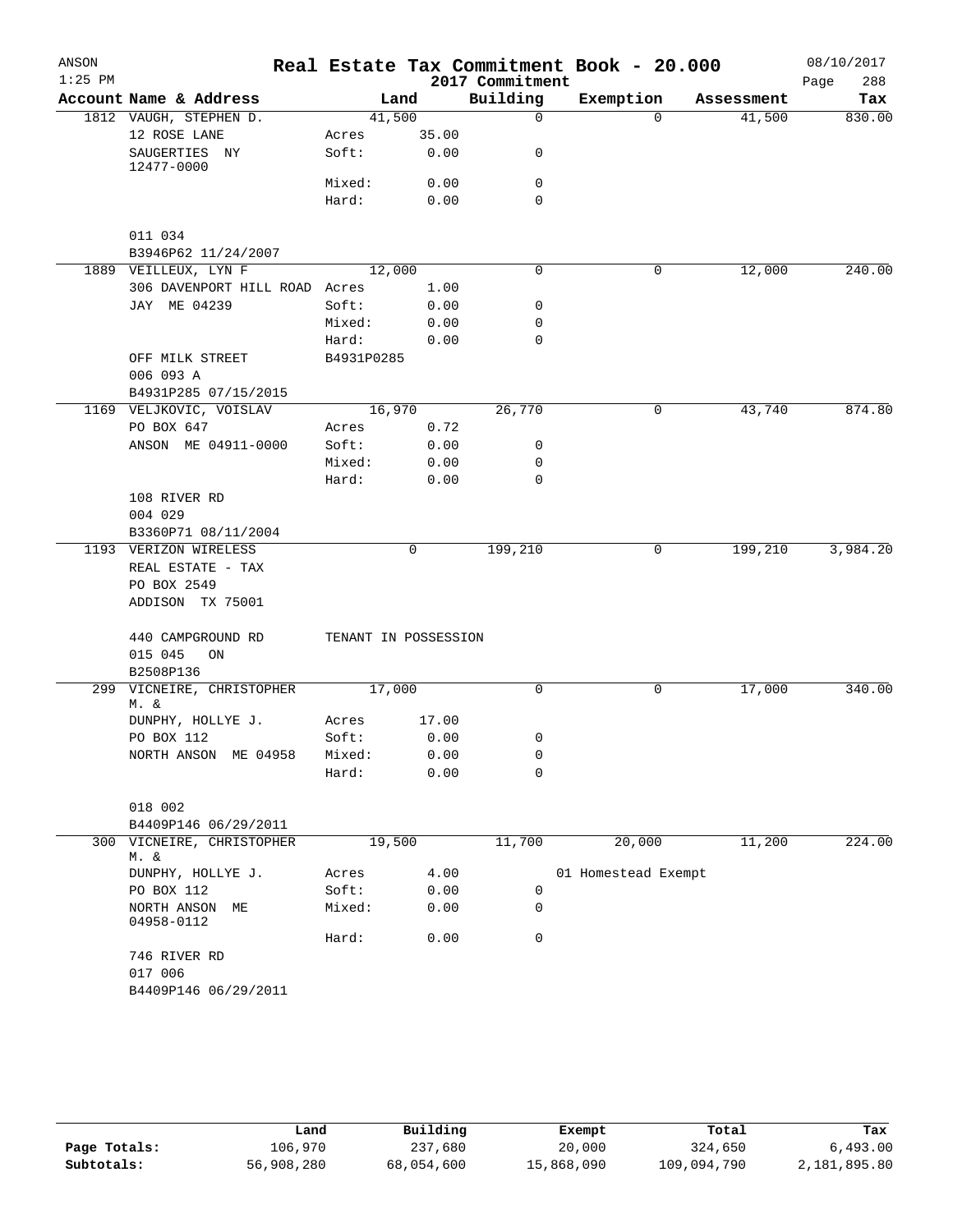| ANSON<br>$1:25$ PM |                                     |             |       | 2017 Commitment | Real Estate Tax Commitment Book - 20.000 |            | 08/10/2017<br>289<br>Page |
|--------------------|-------------------------------------|-------------|-------|-----------------|------------------------------------------|------------|---------------------------|
|                    | Account Name & Address              | Land        |       | Building        | Exemption                                | Assessment | Tax                       |
|                    | 1110 VICNEIRE, JAMES P SR           | 41,820      |       | 61,170          | 20,000                                   | 82,990     | 1,659.80                  |
|                    | 119 GRUMPY MEN AVENUE               | Acres       | 96.00 |                 | 01 Homestead Exempt                      |            |                           |
|                    | NORTH ANSON ME 04958                | Soft:       | 4.00  | 480             |                                          |            |                           |
|                    |                                     | Mixed:      | 47.00 | 8,272           |                                          |            |                           |
|                    |                                     | Hard:       | 33.00 | 6,369           |                                          |            |                           |
|                    | 119 GRUMPY MEN AVE                  | TREE GROWTH |       |                 |                                          |            |                           |
|                    | 024 018                             |             |       |                 |                                          |            |                           |
|                    | B1408P9                             |             |       |                 |                                          |            |                           |
|                    | 609 VICNEIRE, JAMES P., JR.         | 18,790      |       | $\mathbf 0$     | 0                                        | 18,790     | 375.80                    |
|                    | PO BOX 548                          | Acres       | 59.00 |                 |                                          |            |                           |
|                    | BINGHAM ME 04920-0548               | Soft:       | 7.00  | 840             |                                          |            |                           |
|                    |                                     | Mixed:      | 41.00 | 7,216           |                                          |            |                           |
|                    |                                     | Hard:       | 9.00  | 1,737           |                                          |            |                           |
|                    |                                     | TREE GROWTH |       |                 |                                          |            |                           |
|                    | 024 028                             |             |       |                 |                                          |            |                           |
|                    | B4497P189 02/27/2012                |             |       |                 |                                          |            |                           |
|                    | 1174 VIEKMAN, PETER W &<br>MARGARET | 17,550      |       | 55,540          | 20,000                                   | 53,090     | 1,061.80                  |
|                    | 54 PREBLE AVE                       | Acres       | 0.77  |                 | 01 Homestead Exempt                      |            |                           |
|                    | ANSON ME 04911-0000                 | Soft:       | 0.00  | 0               |                                          |            |                           |
|                    |                                     | Mixed:      | 0.00  | 0               |                                          |            |                           |
|                    |                                     | Hard:       | 0.00  | $\mathbf 0$     |                                          |            |                           |
|                    | 54 PREBLE AVE                       |             |       |                 |                                          |            |                           |
|                    | 004 023                             |             |       |                 |                                          |            |                           |
|                    | B3566P320 10/04/2005                |             |       |                 |                                          |            |                           |
|                    | 1112 VILES, DAVID D.,<br>TRUSTEE    | 33,500      |       | 46,900          | 0                                        | 80,400     | 1,608.00                  |
|                    | c/o EARL AND PAULINE<br>VILES       | Acres       | 12.00 |                 |                                          |            |                           |
|                    | 678 VALLEY ROAD                     | Soft:       | 0.00  | 0               |                                          |            |                           |
|                    | ANSON ME 04911-0000                 | Mixed:      | 0.00  | 0               |                                          |            |                           |
|                    |                                     | Hard:       | 0.00  | $\mathbf 0$     |                                          |            |                           |
|                    | 678 VALLEY RD                       |             |       |                 |                                          |            |                           |
|                    | 019 023                             |             |       |                 |                                          |            |                           |
|                    | B4313P199 09/03/2010                |             |       |                 |                                          |            |                           |
|                    | 1322 VILES, GLENN & CLAUDIA         | 20,420      |       | 39,580          | 0                                        | 60,000     | 1,200.00                  |
|                    | PO BOX 135                          | Acres       | 1.28  |                 |                                          |            |                           |
|                    | NORTH ANSON ME<br>04958-0000        | Soft:       | 0.00  | 0               |                                          |            |                           |
|                    |                                     | Mixed:      | 0.00  | 0               |                                          |            |                           |
|                    |                                     | Hard:       | 0.00  | $\mathbf 0$     |                                          |            |                           |
|                    | 34 HALL ST                          |             |       |                 |                                          |            |                           |
|                    | 009 035                             |             |       |                 |                                          |            |                           |
|                    | B4037P261 08/12/2008                |             |       |                 |                                          |            |                           |
|                    | 1119 VILES, GLENN S &<br>CLAUDIA G  | 19,490      |       | 157,280         | 20,000                                   | 156,770    | 3,135.40                  |
|                    | PO BOX 135                          | Acres       | 0.95  |                 | 01 Homestead Exempt                      |            |                           |
|                    | NORTH ANSON<br>МE<br>04958-0135     | Soft:       | 0.00  | 0               |                                          |            |                           |
|                    |                                     | Mixed:      | 0.00  | 0               |                                          |            |                           |
|                    |                                     | Hard:       | 0.00  | 0               |                                          |            |                           |
|                    | 65 ELM ST                           |             |       |                 |                                          |            |                           |
|                    | 009 027                             |             |       |                 |                                          |            |                           |
|                    | B1812P249                           |             |       |                 |                                          |            |                           |
|                    |                                     |             |       |                 |                                          |            |                           |
|                    |                                     |             |       |                 |                                          |            |                           |
|                    |                                     |             |       |                 |                                          |            |                           |

|              | Land       | Building   | Exempt     | Total       | Tax          |
|--------------|------------|------------|------------|-------------|--------------|
| Page Totals: | 151,570    | 360,470    | 60,000     | 452,040     | 9,040.80     |
| Subtotals:   | 57,059,850 | 68,415,070 | 15,928,090 | 109,546,830 | 2,190,936.60 |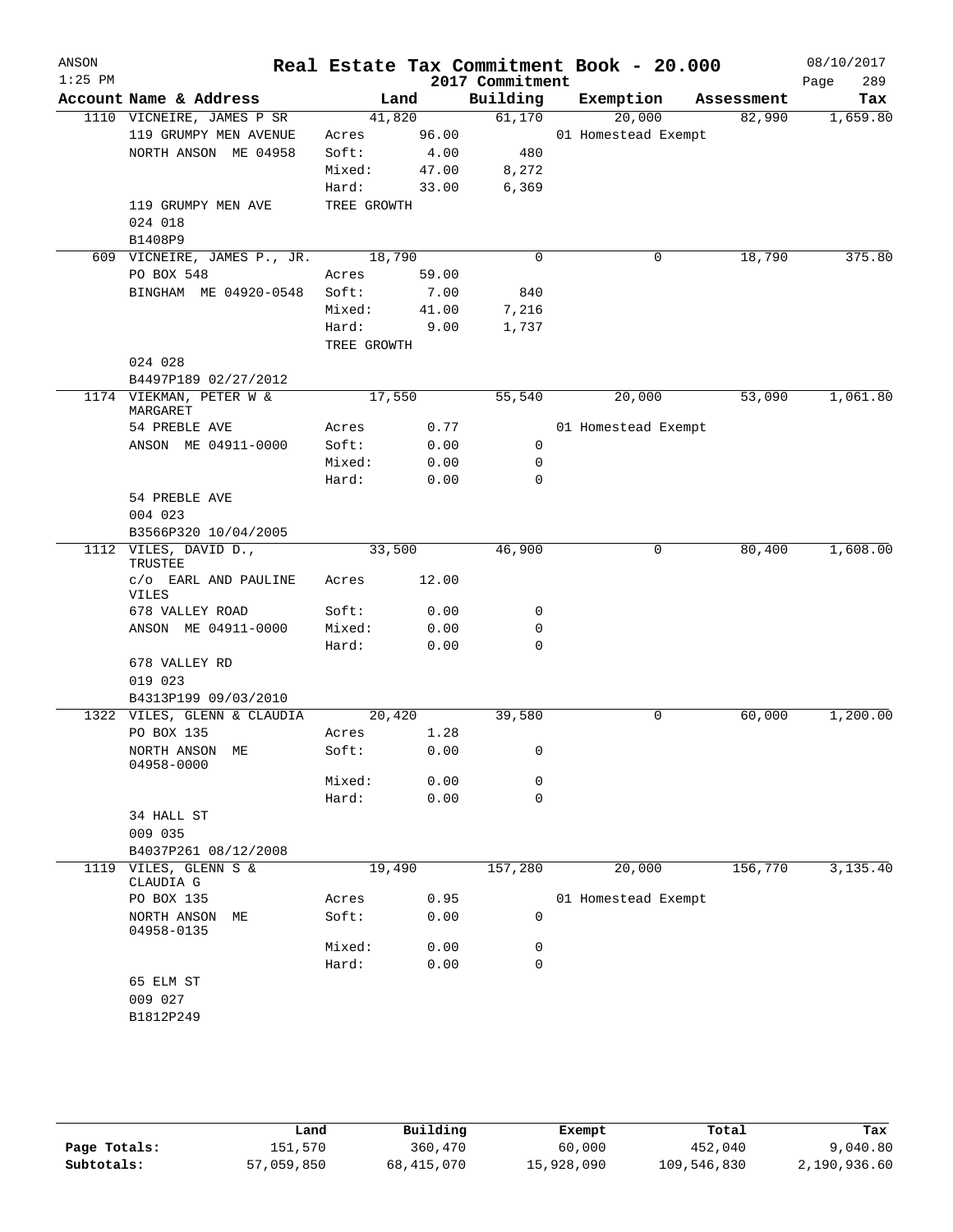| ANSON<br>$1:25$ PM |                                     |                 |                | 2017 Commitment  | Real Estate Tax Commitment Book - 20.000 |              | 08/10/2017<br>Page<br>290 |
|--------------------|-------------------------------------|-----------------|----------------|------------------|------------------------------------------|--------------|---------------------------|
|                    | Account Name & Address              |                 | Land           | Building         | Exemption                                | Assessment   | Tax                       |
|                    | 1814 VILES, GLENN S &               |                 | 10,390         | 49,070           |                                          | 59,460<br>0  | 1,189.20                  |
|                    | CLAUDIA G<br>PO BOX 135             | Acres           | 0.27           |                  |                                          |              |                           |
|                    | NORTH ANSON<br>MЕ                   | Soft:           | 0.00           | 0                |                                          |              |                           |
|                    | 04958-0135                          | Mixed:          | 0.00           | 0                |                                          |              |                           |
|                    |                                     | Hard:           | 0.00           | $\mathbf 0$      |                                          |              |                           |
|                    | 3 HALL ST                           |                 |                |                  |                                          |              |                           |
|                    | 009 041                             |                 |                |                  |                                          |              |                           |
|                    | B1281P292                           |                 |                |                  |                                          |              |                           |
|                    | 1123 VILES, GLENN S &<br>CLAUDIA G  |                 | 6,350          | 0                | 0                                        | 6,350        | 127.00                    |
|                    | PO BOX 135                          | Acres           | 0.28           |                  |                                          |              |                           |
|                    | NORTH ANSON<br>MЕ                   | Soft:           | 0.00           | 0                |                                          |              |                           |
|                    | 04958-0135                          | Mixed:          | 0.00           | 0                |                                          |              |                           |
|                    |                                     | Hard:           | 0.00           | $\mathbf 0$      |                                          |              |                           |
|                    |                                     |                 |                |                  |                                          |              |                           |
|                    | 009 038<br>Α                        |                 |                |                  |                                          |              |                           |
|                    | B1793P321<br>1817 VILES, GLENN S &  |                 | 3,860          | 0                |                                          | 0            | 77.20                     |
|                    | CLAUDIA G                           |                 |                |                  |                                          | 3,860        |                           |
|                    | PO BOX 135                          | Acres           | 20.00          |                  |                                          |              |                           |
|                    | NORTH ANSON<br>MЕ                   | Soft:           | 0.00           | 0                |                                          |              |                           |
|                    | 04958-0135                          | Mixed:          | 0.00           | 0                |                                          |              |                           |
|                    |                                     | Hard:           | 20.00          | 3,860            |                                          |              |                           |
|                    |                                     |                 |                |                  |                                          |              |                           |
|                    | 024 036                             |                 |                |                  |                                          |              |                           |
|                    | 1125 VILES, MARY JANE<br>PO BOX 126 | Acres           | 17,780<br>0.79 | 89,680           | 20,000<br>01 Homestead Exempt            | 87,460       | 1,749.20                  |
|                    | NORTH ANSON<br>MЕ                   | Soft:           | 0.00           | 0                |                                          |              |                           |
|                    | 04958-0126                          |                 |                |                  |                                          |              |                           |
|                    |                                     | Mixed:          | 0.00           | 0                |                                          |              |                           |
|                    | 77 ELM ST                           | Hard:           | 0.00           | 0                |                                          |              |                           |
|                    | 009 026                             |                 |                |                  |                                          |              |                           |
|                    | B2473P138                           |                 |                |                  |                                          |              |                           |
| 1116               | VILES, WALTER T &                   |                 | 20,870         | 67,400           | 26,000                                   | 62,270       | 1,245.40                  |
|                    | KENTON T<br>717 RIVER ROAD          | Acres           | 1.58           |                  | 01 Homestead Exempt                      |              |                           |
|                    | NORTH ANSON ME                      | Soft:           | 0.00           |                  | 0 08 Vietnam Veteran                     |              |                           |
|                    | 04958-0000                          |                 |                |                  |                                          |              |                           |
|                    |                                     | Mixed:<br>Hard: | 0.00<br>0.00   | 0<br>$\mathbf 0$ |                                          |              |                           |
|                    | 717 RIVER RD                        |                 |                |                  |                                          |              |                           |
|                    | 017 001                             |                 |                |                  |                                          |              |                           |
|                    | B4733P162 11/13/2013                |                 |                |                  |                                          |              |                           |
| 1593               | VIOLA, VINCENZO & PAUL<br>V         |                 | 47,050         | 54,480           |                                          | 101,530<br>0 | 2,030.60                  |
|                    | 635 MOUNT ELAM ROAD                 | Acres           | 30.10          |                  |                                          |              |                           |
|                    | FITCHBURG MA                        | Soft:           | 0.00           | 0                |                                          |              |                           |
|                    | 01420-0000                          |                 |                |                  |                                          |              |                           |
|                    |                                     | Mixed:<br>Hard: | 0.00<br>0.00   | 0<br>$\mathbf 0$ |                                          |              |                           |
|                    | CARRABASSETT ROAD                   | B4964P0171      |                |                  |                                          |              |                           |
|                    | 022 030<br>$\mathbf{1}$             |                 |                |                  |                                          |              |                           |
|                    | B4964P171 10/13/2015                |                 |                |                  |                                          |              |                           |
|                    |                                     |                 |                |                  |                                          |              |                           |
|                    |                                     | Land            | Building       |                  | Exempt                                   | Total        | Tax                       |
| Page Totals:       |                                     | 106,300         | 260,630        |                  | 46,000                                   | 320,930      | 6,418.60                  |
| Subtotals:         |                                     | 57,166,150      | 68,675,700     |                  | 15,974,090                               | 109,867,760  | 2, 197, 355. 20           |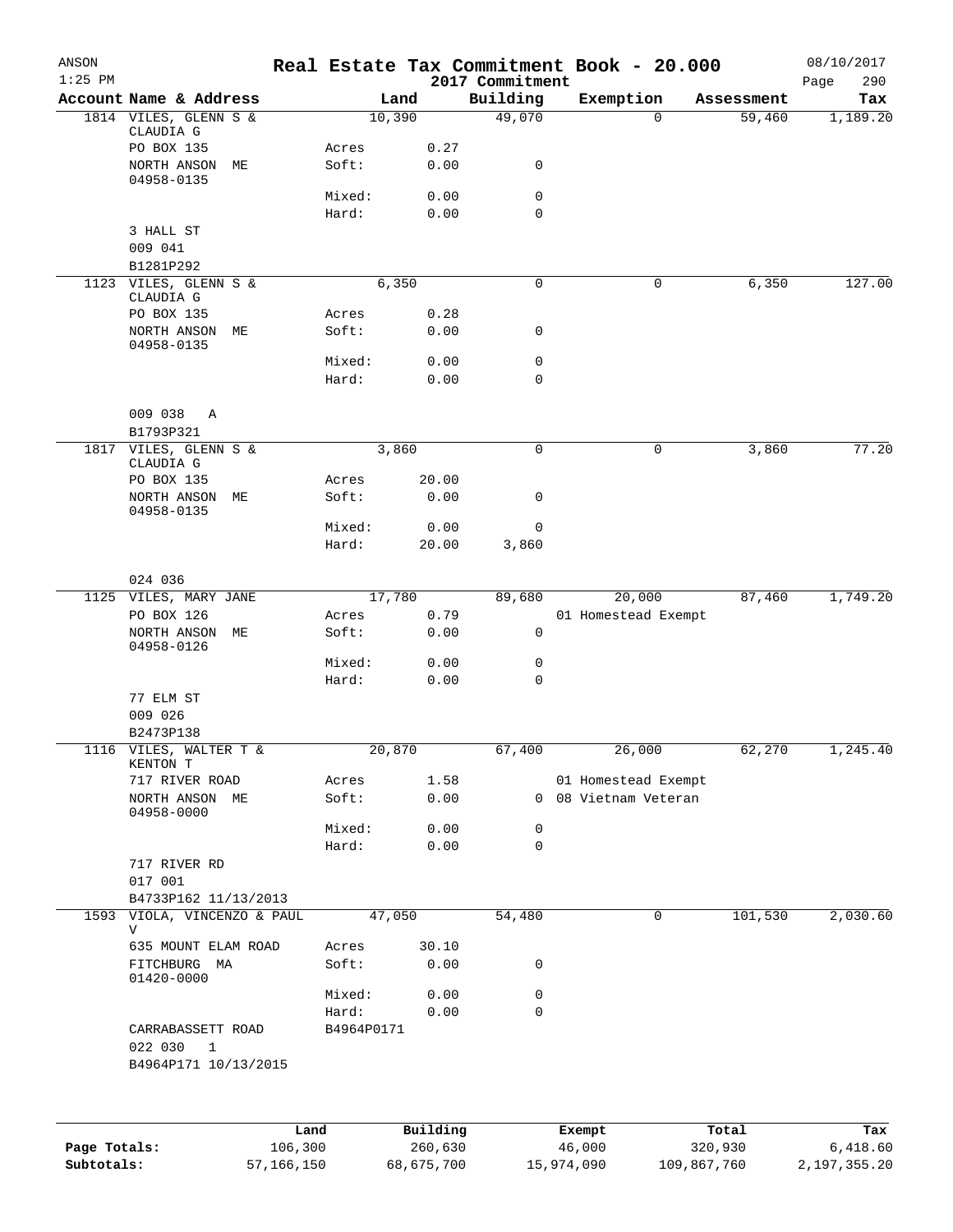| ANSON<br>$1:25$ PM |                                                                |                       |               | 2017 Commitment | Real Estate Tax Commitment Book - 20.000 |            | 08/10/2017<br>291<br>Page |
|--------------------|----------------------------------------------------------------|-----------------------|---------------|-----------------|------------------------------------------|------------|---------------------------|
|                    | Account Name & Address                                         |                       | Land          | Building        | Exemption                                | Assessment | Tax                       |
|                    | 1082 VIOLA, VINCENZO & PAUL<br>V                               |                       | 41,650        | $\mathbf 0$     | $\Omega$                                 | 41,650     | 833.00                    |
|                    | 635 MOUNT ELAM ROAD<br>FITCHBURG MA                            | Acres<br>Soft:        | 44.30<br>0.00 | $\mathbf 0$     |                                          |            |                           |
|                    | 01420-0000                                                     |                       |               |                 |                                          |            |                           |
|                    |                                                                | Mixed:                | 0.00          | $\mathbf 0$     |                                          |            |                           |
|                    |                                                                | Hard:<br>B5008P141 JT | 0.00          | $\mathbf 0$     |                                          |            |                           |
|                    | 022 030<br>2                                                   |                       |               |                 |                                          |            |                           |
|                    | B5008P141 03/14/2016 B4268P41 05/05/2010 B4237P7<br>02/02/2010 |                       |               |                 |                                          |            |                           |
|                    | 1126 VIOLETTE, KATHRYN P &                                     |                       | 10,000        | 61,350          | 20,000                                   | 51,350     | 1,027.00                  |
|                    | O'DONALD, BRUCE W                                              | Acres                 | 0.25          |                 | 01 Homestead Exempt                      |            |                           |
|                    | PO BOX 503                                                     | Soft:                 | 0.00          | 0               |                                          |            |                           |
|                    | ANSON ME 04911-0503                                            | Mixed:                | 0.00          | 0               |                                          |            |                           |
|                    |                                                                | Hard:                 | 0.00          | $\mathbf 0$     |                                          |            |                           |
|                    | 4 SECOND ST                                                    |                       |               |                 |                                          |            |                           |
|                    | 001 070                                                        |                       |               |                 |                                          |            |                           |
|                    | B2469P52                                                       |                       |               |                 |                                          |            |                           |
|                    | 1129 VOELKEL, NORMAN                                           |                       | 23,740        | 12,000          | 0                                        | 35,740     | 714.80                    |
|                    | 412 RIVER RD                                                   | Acres                 | 15.00         |                 |                                          |            |                           |
|                    | NORTH ANSON ME<br>04958-0000                                   | Soft:                 | 2.00          | 240             |                                          |            |                           |
|                    |                                                                | Mixed:                | 7.00          | 1,232           |                                          |            |                           |
|                    |                                                                | Hard:                 | 4.00          | 772             |                                          |            |                           |
|                    |                                                                | TREE GROWTH           |               |                 |                                          |            |                           |
|                    | 016 006<br>C                                                   |                       |               |                 |                                          |            |                           |
|                    | B3909P59 09/12/2007<br>1825 VOELKEL, NORMAN                    |                       | 4,340         | $\Omega$        | $\mathbf 0$                              | 4,340      | 86.80                     |
|                    | 412 RIVER RD                                                   | Acres                 | 25.00         |                 |                                          |            |                           |
|                    | NORTH ANSON ME<br>04958-0000                                   | Soft:                 | 2.00          | 240             |                                          |            |                           |
|                    |                                                                | Mixed:                | 20.00         | 3,520           |                                          |            |                           |
|                    |                                                                | Hard:                 | 3.00          | 579             |                                          |            |                           |
|                    |                                                                | TREE GROWTH           |               |                 |                                          |            |                           |
|                    | 016 006                                                        |                       |               |                 |                                          |            |                           |
|                    | B1530P235                                                      |                       |               |                 |                                          |            |                           |
|                    | 1824 VOELKEL, NORMAN                                           |                       | 29,500        | 43,740          | 20,000                                   | 53,240     | 1,064.80                  |
|                    | 412 RIVER RD                                                   | Acres                 | 40.00         |                 | 01 Homestead Exempt                      |            |                           |
|                    | NORTH ANSON ME<br>04958-0000                                   | Soft:                 | 3.00          | 360             |                                          |            |                           |
|                    |                                                                | Mixed:                | 25.00         | 4,400           |                                          |            |                           |
|                    |                                                                | Hard:                 | 9.00          | 1,737           |                                          |            |                           |
|                    | 412 RIVER RD                                                   | TREE GROWTH           |               |                 |                                          |            |                           |
|                    | 016 006<br>B                                                   |                       |               |                 |                                          |            |                           |
|                    | B3465P170 04/01/2005                                           |                       |               |                 |                                          |            |                           |
|                    | 1068 VOTER, CINDY L                                            |                       | 25,980        | 37,270          | 20,000                                   | 43,250     | 865.00                    |
|                    | 1185 VALLEY ROAD                                               | Acres                 | 2.32          |                 | 01 Homestead Exempt                      |            |                           |
|                    | ANSON ME 04911                                                 | Soft:                 | 0.00          | 0               |                                          |            |                           |
|                    |                                                                | Mixed:                | 0.00          | 0               |                                          |            |                           |
|                    |                                                                | Hard:                 | 0.00          | 0               |                                          |            |                           |
|                    | 1185 VALLEY RD<br>020 027<br>B 4                               |                       |               |                 |                                          |            |                           |
|                    | B3297P321 04/27/2004                                           |                       |               |                 |                                          |            |                           |

|              | Land       | Building   | Exempt     | Total       | Tax          |
|--------------|------------|------------|------------|-------------|--------------|
| Page Totals: | 135,210    | 154,360    | 60,000     | 229,570     | 4,591.40     |
| Subtotals:   | 57,301,360 | 68,830,060 | 16,034,090 | 110,097,330 | 2,201,946.60 |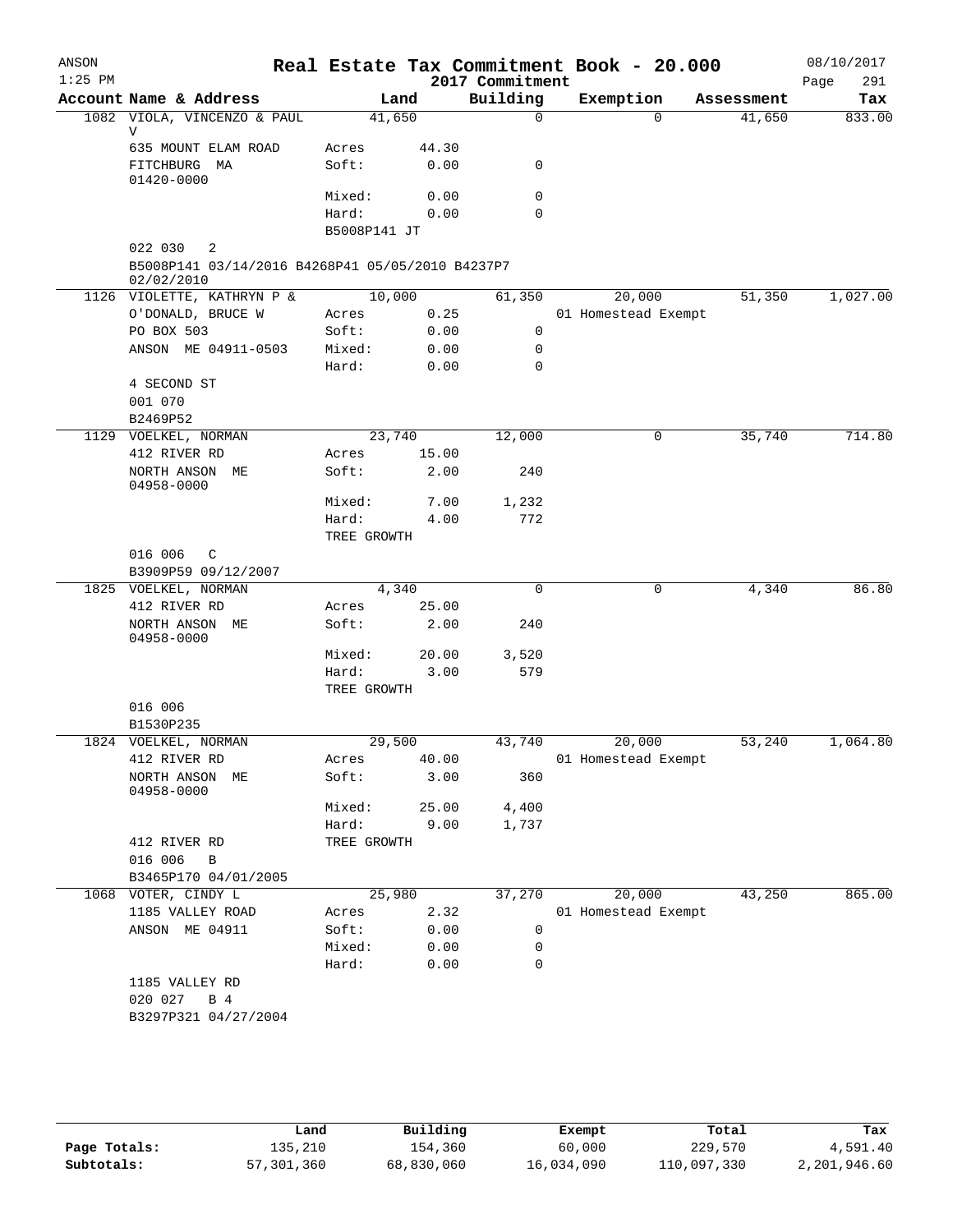| ANSON<br>$1:25$ PM |                                           |            |       | 2017 Commitment | Real Estate Tax Commitment Book - 20.000 |            | 08/10/2017<br>292<br>Page |
|--------------------|-------------------------------------------|------------|-------|-----------------|------------------------------------------|------------|---------------------------|
|                    | Account Name & Address                    |            | Land  | Building        | Exemption                                | Assessment | Tax                       |
|                    | 1152 VOTER, MICHAEL L. &                  | 20,090     |       | 40,170          | 20,000                                   | 40,260     | 805.20                    |
|                    | WASHBURN, JANE                            | Acres      | 1.06  |                 | 01 Homestead Exempt                      |            |                           |
|                    | PO BOX 287                                | Soft:      | 0.00  | 0               |                                          |            |                           |
|                    | ANSON ME 04911-0000                       | Mixed:     | 0.00  | 0               |                                          |            |                           |
|                    |                                           | Hard:      | 0.00  | 0               |                                          |            |                           |
|                    | 165 FAHI POND RD                          |            |       |                 |                                          |            |                           |
|                    | 024 011 B                                 |            |       |                 |                                          |            |                           |
|                    | B3235P344                                 |            |       |                 |                                          |            |                           |
| 21                 | WACOME, BETTY                             | 18,000     |       | $\mathbf 0$     | 0                                        | 18,000     | 360.00                    |
|                    | 29 PULLEN CORNER RD                       | Acres      | 11.00 |                 |                                          |            |                           |
|                    | NORTH ANSON ME<br>04958-0000              | Soft:      | 0.00  | 0               |                                          |            |                           |
|                    |                                           | Mixed:     | 0.00  | 0               |                                          |            |                           |
|                    |                                           | Hard:      | 0.00  | 0               |                                          |            |                           |
|                    | 015 044<br>E<br>B3673P89 05/08/2006       |            |       |                 |                                          |            |                           |
|                    | 1650 WACOME, BETTY                        | 26,000     |       | 0               | 0                                        | 26,000     | 520.00                    |
|                    | 29 PULLEN CORNER ROAD                     | Acres      | 5.00  |                 |                                          |            |                           |
|                    | NORTH ANSON ME 04958                      | Soft:      | 0.00  | 0               |                                          |            |                           |
|                    |                                           | Mixed:     | 0.00  | 0               |                                          |            |                           |
|                    |                                           | Hard:      | 0.00  | 0               |                                          |            |                           |
|                    | PULLEN CORNER RD                          |            |       |                 |                                          |            |                           |
|                    | 015 044<br>I <sub>1</sub>                 |            |       |                 |                                          |            |                           |
|                    | B4497P191 02/24/2012                      |            |       |                 |                                          |            |                           |
|                    | 1794 WACOME, BETTY J                      | 37,860     |       | 26,270          | 20,000                                   | 44,130     | 882.60                    |
|                    | 29 PULLEN CORNER RD                       | Acres      | 16.36 |                 | 01 Homestead Exempt                      |            |                           |
|                    | NORTH ANSON ME<br>04958-0000              | Soft:      | 0.00  | 0               |                                          |            |                           |
|                    |                                           | Mixed:     | 0.00  | 0               |                                          |            |                           |
|                    |                                           | Hard:      | 0.00  | 0               |                                          |            |                           |
|                    | 29 PULLEN CORNER RD                       |            |       |                 |                                          |            |                           |
|                    | 015 044<br>I.                             |            |       |                 |                                          |            |                           |
|                    | B2338P343                                 |            |       |                 |                                          |            |                           |
|                    | 574 WACOME, BETTY J                       | 18,580     |       | 0               | 0                                        | 18,580     | 371.60                    |
|                    | 29 PULLEN CORNER ROAD                     | Acres      | 11.73 |                 |                                          |            |                           |
|                    | NORTH ANSON ME 04958                      | Soft:      | 0.00  | 0               |                                          |            |                           |
|                    |                                           | Mixed:     | 0.00  | 0               |                                          |            |                           |
|                    |                                           | Hard:      | 0.00  | 0               |                                          |            |                           |
|                    | PULLEN ROAD                               | B5043P0190 |       |                 |                                          |            |                           |
|                    | 015 044 F                                 |            |       |                 |                                          |            |                           |
|                    | B5043P190 06/17/2016 B5060P129 08/10/2016 |            |       |                 |                                          |            |                           |
|                    | 1826 WACOME, KERRY L.                     | 31,600     |       | 10,470          | 20,000                                   | 22,070     | 441.40                    |
|                    | 504 VALLEY RD                             | Acres      | 20.00 |                 | 01 Homestead Exempt                      |            |                           |
|                    | ANSON ME 04911-0000                       | Soft:      | 0.00  | 0               |                                          |            |                           |
|                    |                                           | Mixed:     | 0.00  | $\Omega$        |                                          |            |                           |
|                    |                                           | Hard:      | 0.00  | $\Omega$        |                                          |            |                           |
|                    | 504 VALLEY RD                             |            |       |                 |                                          |            |                           |
|                    | 019 036 C                                 |            |       |                 |                                          |            |                           |
|                    | B4761P215 02/25/2014                      |            |       |                 |                                          |            |                           |

|              | Land       | Building   | Exempt     | Total       | Tax          |
|--------------|------------|------------|------------|-------------|--------------|
| Page Totals: | 152,130    | 76,910     | 60,000     | 169,040     | 3,380.80     |
| Subtotals:   | 57,453,490 | 68,906,970 | 16,094,090 | 110,266,370 | 2,205,327.40 |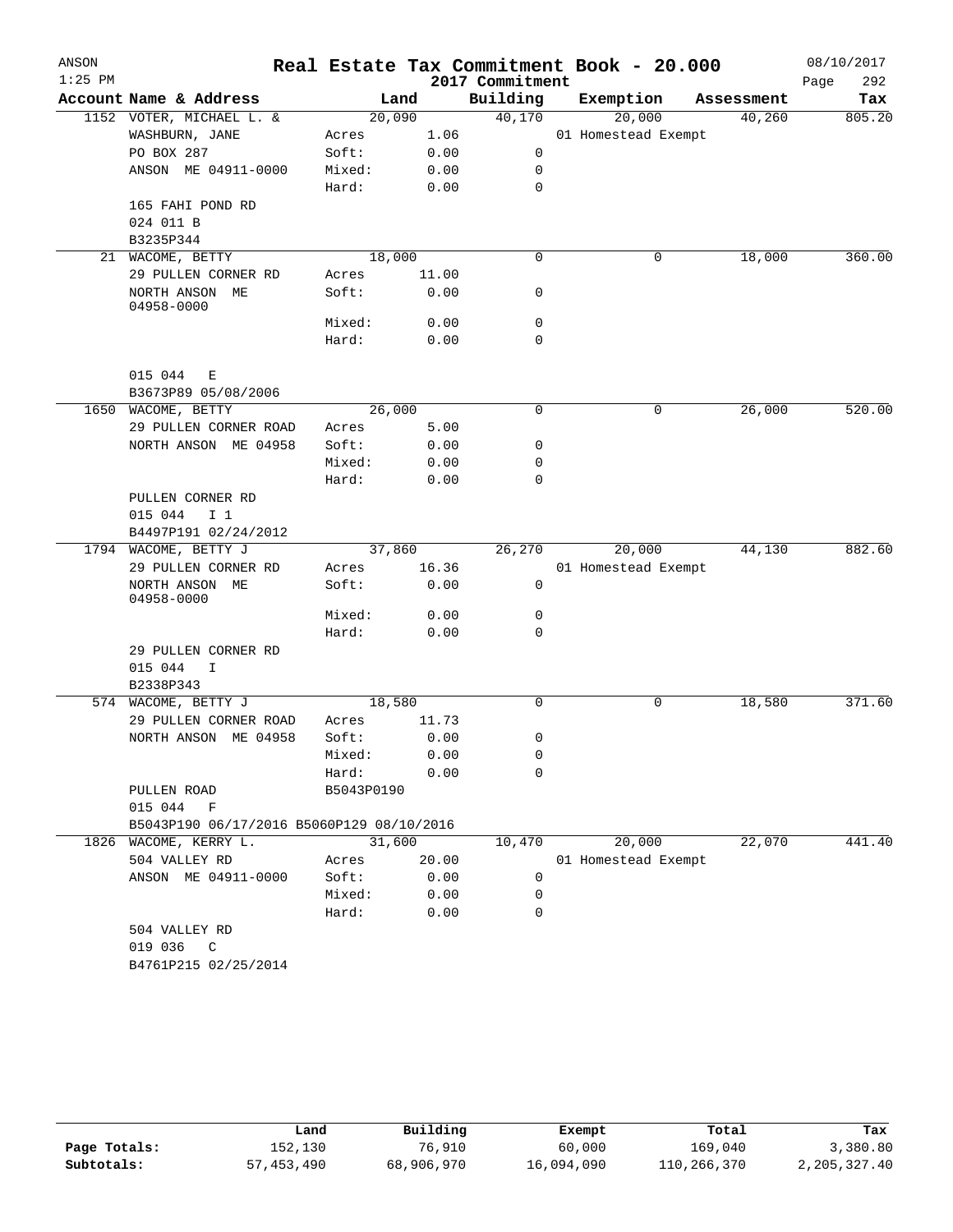| ANSON<br>$1:25$ PM |                                                          |                 |              | 2017 Commitment  | Real Estate Tax Commitment Book - 20.000 |            | 08/10/2017<br>293<br>Page |
|--------------------|----------------------------------------------------------|-----------------|--------------|------------------|------------------------------------------|------------|---------------------------|
|                    | Account Name & Address                                   |                 | Land         | Building         | Exemption                                | Assessment | Tax                       |
|                    | 229 WACOME, KEVIN C &<br>SHARON R                        |                 | 17,280       | $\mathbf 0$      | $\Omega$                                 | 17,280     | 345.60                    |
|                    | 25 BIGELOW HILL RD                                       | Acres           | 10.10        |                  |                                          |            |                           |
|                    | NORRIDGEWOCK ME<br>04957-0000                            | Soft:           | 0.00         | 0                |                                          |            |                           |
|                    |                                                          | Mixed:          | 0.00         | 0                |                                          |            |                           |
|                    |                                                          | Hard:           | 0.00         | 0                |                                          |            |                           |
|                    | 018 021<br>Η<br>B3564P335 09/30/2005                     |                 |              |                  |                                          |            |                           |
|                    | 963 WADE, JACOB L &<br>MACDONALD, JENNIFER S             |                 | 28,090       | 78,860           | 0                                        | 106,950    | 2,139.00                  |
|                    | PO BOX 474                                               | Acres           | 6.59         |                  |                                          |            |                           |
|                    | ANSON ME 04911-0119                                      | Soft:           | 0.00         | 0<br>$\mathbf 0$ |                                          |            |                           |
|                    |                                                          | Mixed:<br>Hard: | 0.00<br>0.00 | 0                |                                          |            |                           |
|                    | 368 HOLLIN WAITE HILL<br>RD<br>014 030                   | B5045P078       |              |                  |                                          |            |                           |
|                    | B5045P78 07/05/2016 B3622P107 01/12/2006                 |                 |              |                  |                                          |            |                           |
|                    | 744 WADE, JACOB L.                                       |                 | 21,950       | 40,390           | 0                                        | 62,340     | 1,246.80                  |
|                    | PO BOX 474                                               | Acres           | 2.30         |                  |                                          |            |                           |
|                    | ANSON ME 04911-0474                                      | Soft:           | 0.00         | 0                |                                          |            |                           |
|                    |                                                          | Mixed:          | 0.00         | 0                |                                          |            |                           |
|                    |                                                          | Hard:           | 0.00         | 0                |                                          |            |                           |
|                    | 234 RIVER RD<br>015 066                                  |                 |              |                  |                                          |            |                           |
|                    | B3792P58 12/22/2006                                      |                 |              |                  |                                          |            |                           |
| 1049               | WADLEIGH, THEODORE D &<br>LOIS J                         |                 | 16,610       | 64,780           | 20,000                                   | 61,390     | 1,227.80                  |
|                    | PO BOX 611                                               | Acres           | 0.69         |                  | 01 Homestead Exempt                      |            |                           |
|                    | NORTH ANSON ME<br>04958-0611                             | Soft:           | 0.00         | 0                |                                          |            |                           |
|                    |                                                          | Mixed:          | 0.00         | 0                |                                          |            |                           |
|                    |                                                          | Hard:           | 0.00         | 0                |                                          |            |                           |
|                    | 57 NORTH MAIN ST<br>006 089                              |                 |              |                  |                                          |            |                           |
|                    | B2769P109                                                |                 |              |                  |                                          |            |                           |
|                    | 1500 WAITE, KATRINA                                      |                 | 20,600       | 0                |                                          | 20,600     | 412.00                    |
|                    | 31 PARK ST APT #3                                        | Acres           | 7.10         |                  |                                          |            |                           |
|                    | SOUTH PARIS ME<br>04281-1315                             | Soft:           | 0.00         | 0                |                                          |            |                           |
|                    |                                                          | Mixed:          | 0.00         | 0                |                                          |            |                           |
|                    |                                                          | Hard:           | 0.00         | 0                |                                          |            |                           |
|                    | 013 022<br>6<br>B5060P149 08/10/2016 B4485P12 01/12/2012 |                 |              |                  |                                          |            |                           |
| 1137               | WALKER, ALAN W & ARLENE                                  |                 | 12,250       | 0                | 0                                        | 12,250     | 245.00                    |
|                    | S                                                        |                 |              |                  |                                          |            |                           |
|                    | 26 HILLTOP RD                                            | Acres           | 19.00        |                  |                                          |            |                           |
|                    | ANSON ME 04911-0000                                      | Soft:           | 0.00         | 0                |                                          |            |                           |
|                    |                                                          | Mixed:          | 0.00         | 0                |                                          |            |                           |
|                    |                                                          | Hard:           | 0.00         | $\mathbf 0$      |                                          |            |                           |
|                    | 010 030                                                  |                 |              |                  |                                          |            |                           |
|                    | B2752P283                                                |                 |              |                  |                                          |            |                           |
|                    |                                                          |                 |              |                  |                                          |            |                           |

|              | Land       | Building   | Exempt     | Total       | Tax          |
|--------------|------------|------------|------------|-------------|--------------|
| Page Totals: | 116,780    | 184,030    | 20,000     | 280,810     | 5,616.20     |
| Subtotals:   | 57,570,270 | 69,091,000 | 16,114,090 | 110,547,180 | 2,210,943.60 |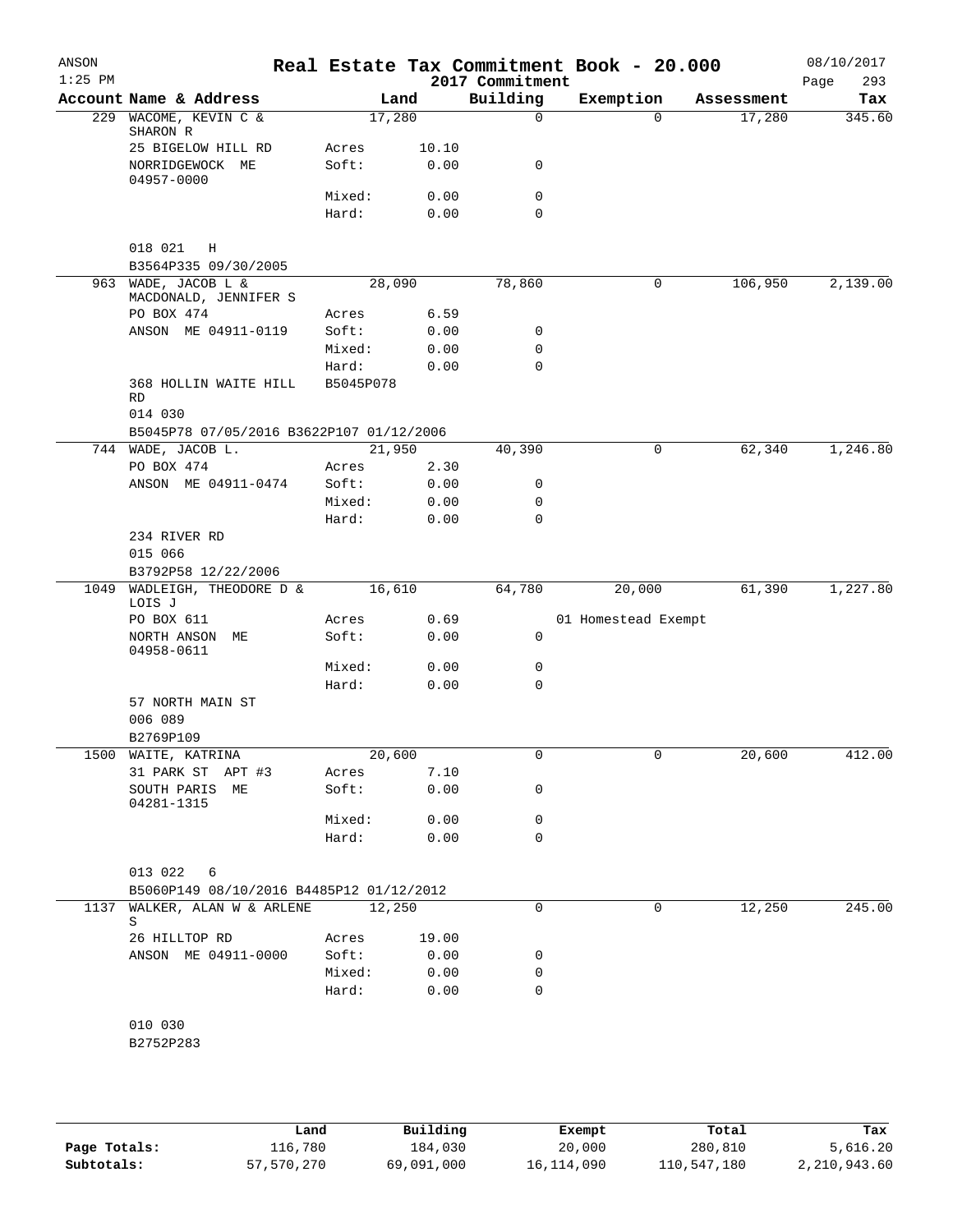| ANSON     |                                         |        |       |                             | Real Estate Tax Commitment Book - 20.000 |                       | 08/10/2017      |
|-----------|-----------------------------------------|--------|-------|-----------------------------|------------------------------------------|-----------------------|-----------------|
| $1:25$ PM | Account Name & Address                  |        | Land  | 2017 Commitment<br>Building | Exemption                                |                       | 294<br>Page     |
|           | 1138 WALKER, ALAN W & ARLENE            | 36,000 |       | 84,670                      | 20,000                                   | Assessment<br>100,670 | Tax<br>2,013.40 |
|           | S                                       |        |       |                             |                                          |                       |                 |
|           | 26 HILLTOP RD                           | Acres  | 14.50 |                             | 01 Homestead Exempt                      |                       |                 |
|           | ANSON ME 04911-0000                     | Soft:  | 0.00  | 0                           |                                          |                       |                 |
|           |                                         | Mixed: | 0.00  | $\mathbf 0$                 |                                          |                       |                 |
|           |                                         | Hard:  | 0.00  | 0                           |                                          |                       |                 |
|           | 26 HILLTOP RD<br>010 037                |        |       |                             |                                          |                       |                 |
|           | B2752P283                               |        |       |                             |                                          |                       |                 |
| 1141      | WALKER, ALAN W & ARLENE<br>S            | 4,880  |       | 0                           | 0                                        | 4,880                 | 97.60           |
|           | 26 HILLTOP RD                           | Acres  | 3.25  |                             |                                          |                       |                 |
|           | ANSON ME 04911-0000                     | Soft:  | 0.00  | 0                           |                                          |                       |                 |
|           |                                         | Mixed: | 0.00  | 0                           |                                          |                       |                 |
|           |                                         | Hard:  | 0.00  | 0                           |                                          |                       |                 |
|           | 003 016                                 |        |       |                             |                                          |                       |                 |
|           | B2752P283                               |        |       |                             |                                          |                       |                 |
| 1142      | WALKER, ALAN W & ARLENE<br>S            | 28,000 |       | $\mathbf 0$                 | 0                                        | 28,000                | 560.00          |
|           | 26 HILLTOP RD                           | Acres  | 7.00  |                             |                                          |                       |                 |
|           | ANSON ME 04911-0000                     | Soft:  | 0.00  | 0                           |                                          |                       |                 |
|           |                                         | Mixed: | 0.00  | 0                           |                                          |                       |                 |
|           |                                         | Hard:  | 0.00  | 0                           |                                          |                       |                 |
|           | 003 017                                 |        |       |                             |                                          |                       |                 |
|           | B2752P283                               |        |       |                             |                                          |                       |                 |
|           | 1136 WALKER, ALAN W & ARLENE 8,000<br>S |        |       | $\mathbf 0$                 | 0                                        | 8,000                 | 160.00          |
|           | 26 HILLTOP RD                           | Acres  | 16.00 |                             |                                          |                       |                 |
|           | ANSON ME 04911-0000                     | Soft:  | 0.00  | 0                           |                                          |                       |                 |
|           |                                         | Mixed: | 0.00  | 0                           |                                          |                       |                 |
|           |                                         | Hard:  | 0.00  | $\Omega$                    |                                          |                       |                 |
|           | 010 029                                 |        |       |                             |                                          |                       |                 |
|           | B2752P283<br>1067 WALKER, MARTHA A      | 7,750  |       | 29,690                      | 20,000                                   | 17,440                | 348.80          |
|           | PO BOX 19                               | Acres  | 0.15  |                             | 01 Homestead Exempt                      |                       |                 |
|           | ANSON ME 04911-0019                     | Soft:  | 0.00  | 0                           |                                          |                       |                 |
|           |                                         | Mixed: | 0.00  | 0                           |                                          |                       |                 |
|           |                                         | Hard:  | 0.00  | 0                           |                                          |                       |                 |
|           | 8 BOW ST                                |        |       |                             |                                          |                       |                 |
|           | 003 025<br>Α                            |        |       |                             |                                          |                       |                 |
|           | B2327P289                               |        |       |                             |                                          |                       |                 |
| 1827      | WALKER, MARTHA L                        | 21,200 |       | 134,600                     | 20,000                                   | 135,800               | 2,716.00        |
|           | PO BOX 285                              | Acres  | 1.80  |                             | 01 Homestead Exempt                      |                       |                 |
|           | ANSON ME 04911-0285                     | Soft:  | 0.00  | 0                           |                                          |                       |                 |
|           |                                         | Mixed: | 0.00  | 0                           |                                          |                       |                 |
|           |                                         | Hard:  | 0.00  | 0                           |                                          |                       |                 |
|           | 28 HILLTOP RD<br>010 037 A<br>B2752P282 |        |       |                             |                                          |                       |                 |

|              | Land       | Building     | Exempt     | Total       | Tax          |
|--------------|------------|--------------|------------|-------------|--------------|
| Page Totals: | 105,830    | 248,960      | 60,000     | 294,790     | 5,895.80     |
| Subtotals:   | 57,676,100 | 69, 339, 960 | 16,174,090 | 110,841,970 | 2,216,839.40 |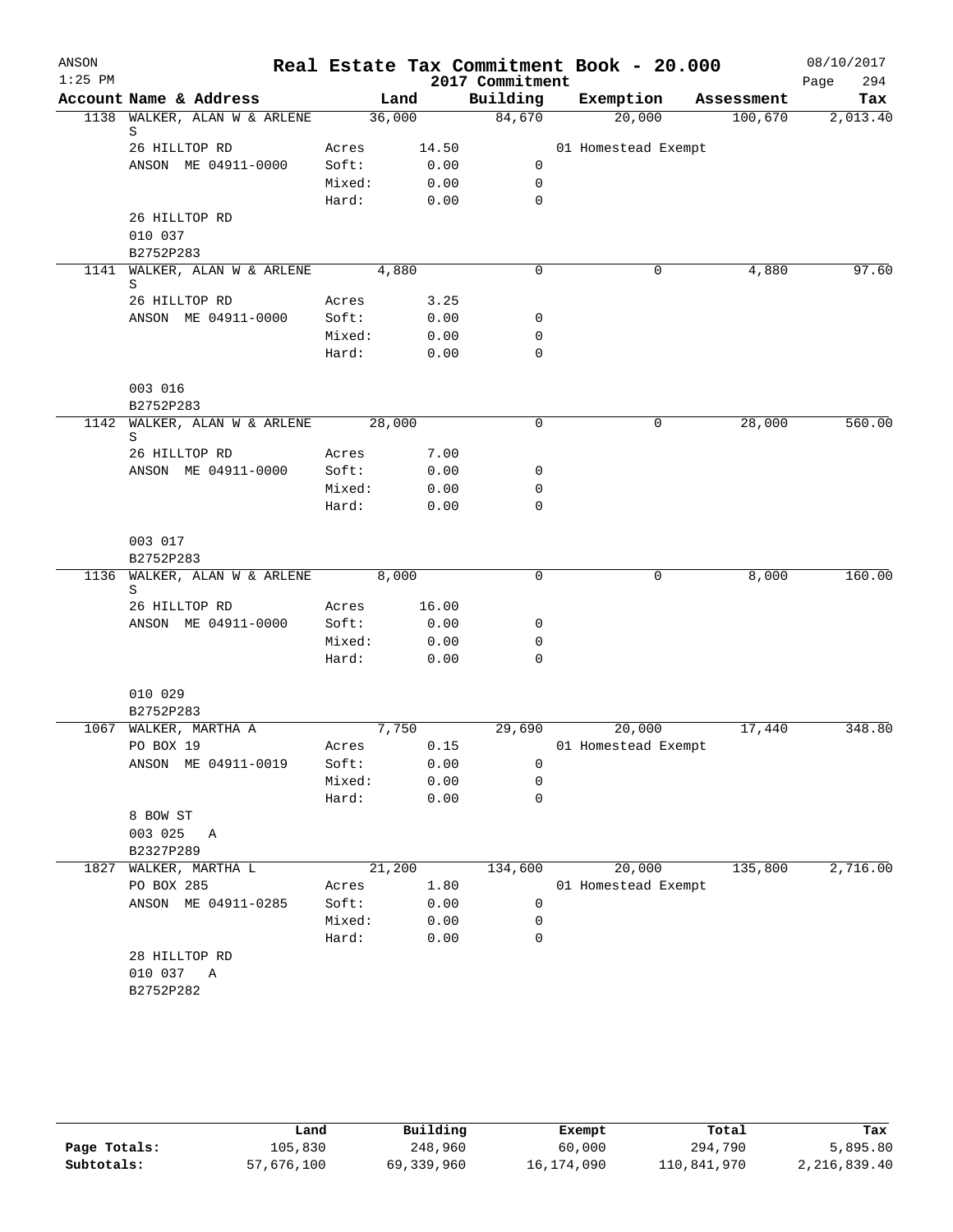| ANSON<br>$1:25$ PM |                                                    |        |            |                             | Real Estate Tax Commitment Book - 20.000 |             | 08/10/2017         |
|--------------------|----------------------------------------------------|--------|------------|-----------------------------|------------------------------------------|-------------|--------------------|
|                    | Account Name & Address                             | Land   |            | 2017 Commitment<br>Building | Exemption                                | Assessment  | Page<br>295<br>Tax |
|                    | 1458 WALLACE, MARK E &                             | 13,120 |            | 59,650                      | 20,000                                   | 52,770      | 1,055.40           |
|                    | MCQUISTON, ELLEN L                                 | Acres  | 0.43       |                             | 01 Homestead Exempt                      |             |                    |
|                    | 77 RANDALL ST                                      | Soft:  | 0.00       | 0                           |                                          |             |                    |
|                    | ANSON ME 04911-0000                                | Mixed: | 0.00       | 0                           |                                          |             |                    |
|                    |                                                    | Hard:  | 0.00       | 0                           |                                          |             |                    |
|                    | 77 RANDALL ST                                      |        |            |                             |                                          |             |                    |
|                    | 003 009                                            |        |            |                             |                                          |             |                    |
|                    | B2691P310                                          |        |            |                             |                                          |             |                    |
| 1146               | WALSH, ROBERT W JR                                 | 24,500 |            | 62,930                      | 20,000                                   | 67,430      | 1,348.60           |
|                    | PO BOX 514                                         | Acres  | 4.00       |                             | 01 Homestead Exempt                      |             |                    |
|                    | ANSON ME 04911-0514                                | Soft:  | 0.00       | 0                           |                                          |             |                    |
|                    |                                                    | Mixed: | 0.00       | 0                           |                                          |             |                    |
|                    |                                                    | Hard:  | 0.00       | 0                           |                                          |             |                    |
|                    | 128 MAIN ST                                        |        |            |                             |                                          |             |                    |
|                    | 002 004                                            |        |            |                             |                                          |             |                    |
|                    | B1818P241                                          |        |            |                             |                                          |             |                    |
| 1143               | WALTHER, CHARLES J.                                | 16,970 |            | 48,920                      | 0                                        | 65,890      | 1,317.80           |
|                    | PO BOX 309                                         | Acres  | 0.72       |                             |                                          |             |                    |
|                    | ANSON ME 04911-0309                                | Soft:  | 0.00       | 0                           |                                          |             |                    |
|                    |                                                    | Mixed: |            | 0                           |                                          |             |                    |
|                    |                                                    |        | 0.00       | 0                           |                                          |             |                    |
|                    | 88 HILLTOP RD                                      | Hard:  | 0.00       |                             |                                          |             |                    |
|                    | 004 001                                            |        |            |                             |                                          |             |                    |
|                    |                                                    |        |            |                             |                                          |             |                    |
|                    | B4066P53 10/21/2008<br>1306 WALTHER, CHARLES J. &  |        |            | 0                           |                                          |             |                    |
|                    |                                                    | 16,370 |            |                             | 0                                        | 16,370      | 327.40             |
|                    | BLOOD, JILL L.                                     | Acres  | 0.67       |                             |                                          |             |                    |
|                    | PO BOX 309                                         | Soft:  | 0.00       | 0                           |                                          |             |                    |
|                    | ANSON ME 04911-0309                                | Mixed: | 0.00       | 0<br>0                      |                                          |             |                    |
|                    |                                                    | Hard:  | 0.00       |                             |                                          |             |                    |
|                    | 94 HILLTOP RD                                      |        |            |                             |                                          |             |                    |
|                    | 004 001 A                                          |        |            |                             |                                          |             |                    |
|                    | B4717P225 10/02/2013<br>1828 WALTHER, CHARLES J. & | 18,000 |            | 20,120                      | 20,000                                   | 18,120      | 362.40             |
|                    | BLOOD, JILL L.                                     | Acres  | 3.00       |                             | 01 Homestead Exempt                      |             |                    |
|                    | PO BOX 309                                         | Soft:  | 0.00       | 0                           |                                          |             |                    |
|                    | ANSON ME 04911-0309                                | Mixed: | 0.00       | 0                           |                                          |             |                    |
|                    |                                                    | Hard:  | 0.00       | 0                           |                                          |             |                    |
|                    |                                                    |        |            |                             |                                          |             |                    |
|                    | 276 A WEST MILLS RD<br>011 009<br>$F_1$            |        |            |                             |                                          |             |                    |
|                    |                                                    |        |            |                             |                                          |             |                    |
|                    | B3808P197 02/02/2007<br>1631 WALTHER, TROY         |        |            |                             |                                          |             | 217.00             |
|                    | 94 HILLTOP ROAD                                    | 0      |            | 10,850                      | 0                                        | 10,850      |                    |
|                    | ANSON ME 04911                                     |        |            |                             |                                          |             |                    |
|                    |                                                    |        |            |                             |                                          |             |                    |
|                    |                                                    |        |            |                             |                                          |             |                    |
|                    | 94 HILLTOP RD                                      |        |            |                             |                                          |             |                    |
|                    | 004 001 A ON                                       |        |            |                             |                                          |             |                    |
| 134                | WALZ, AMANDA M.                                    | 14,140 |            | 50,900                      | 0                                        | 65,040      | 1,300.80           |
|                    | PO BOX 41                                          | Acres  | 0.50       |                             |                                          |             |                    |
|                    | NORTH ANSON<br>ME 04958                            | Soft:  | 0.00       | 0                           |                                          |             |                    |
|                    |                                                    | Mixed: | 0.00       | 0                           |                                          |             |                    |
|                    |                                                    | Hard:  | 0.00       | 0                           |                                          |             |                    |
|                    | 19 SUMMER ST                                       |        |            |                             |                                          |             |                    |
|                    | 006 085                                            |        |            |                             |                                          |             |                    |
|                    |                                                    |        |            |                             |                                          |             |                    |
|                    | B4816P124 08/06/2014                               |        |            |                             |                                          |             |                    |
|                    |                                                    |        |            |                             |                                          |             |                    |
|                    | Land                                               |        | Building   |                             | Exempt                                   | Total       | Tax                |
| Page Totals:       | 103,100                                            |        | 253,370    |                             | 60,000                                   | 296,470     | 5,929.40           |
| Subtotals:         | 57,779,200                                         |        | 69,593,330 |                             | 16,234,090                               | 111,138,440 | 2,222,768.80       |
|                    |                                                    |        |            |                             |                                          |             |                    |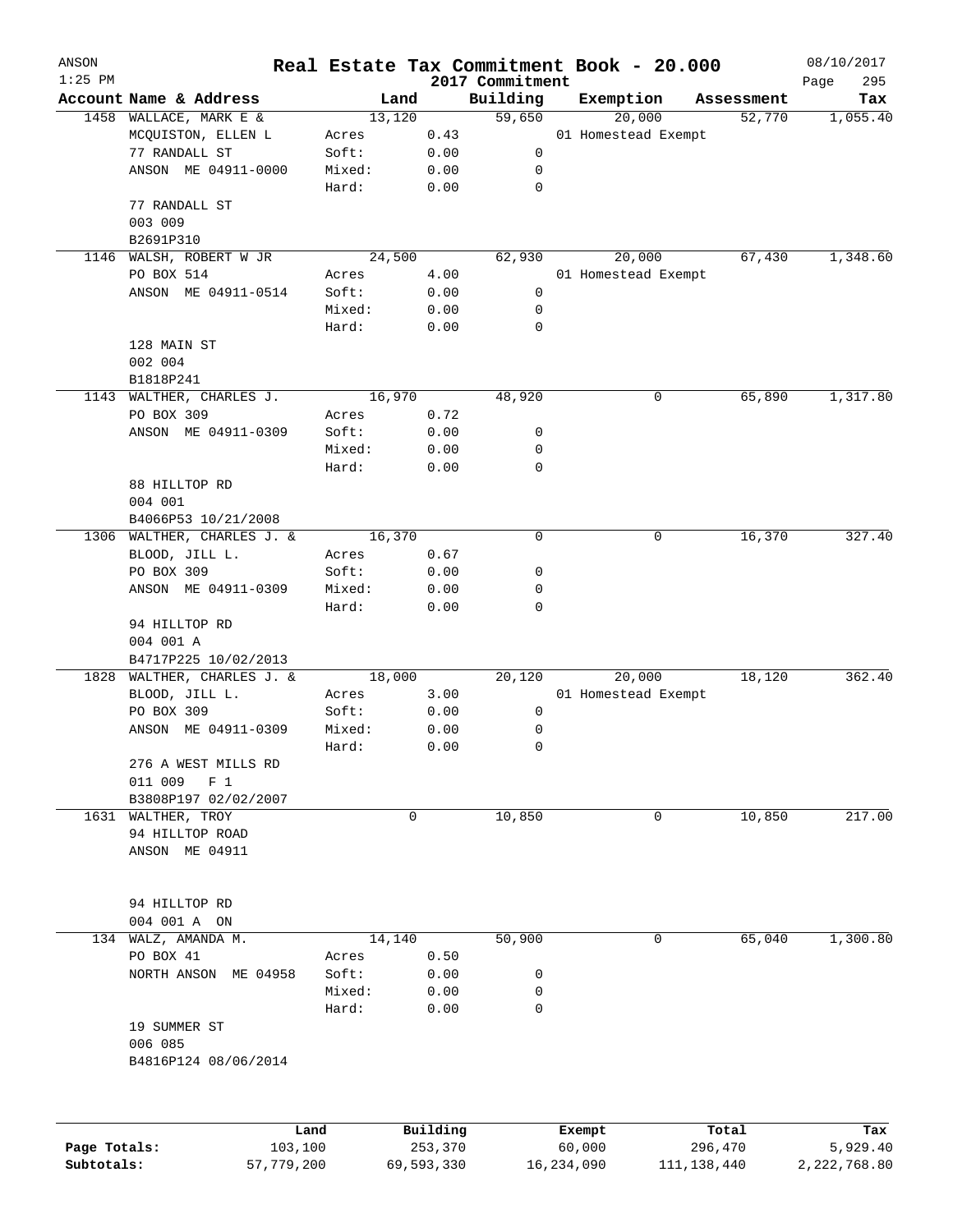| ANSON     |                                           |            |        |       | Real Estate Tax Commitment Book - 20.000 |                     |            | 08/10/2017  |
|-----------|-------------------------------------------|------------|--------|-------|------------------------------------------|---------------------|------------|-------------|
| $1:25$ PM |                                           |            |        |       | 2017 Commitment                          |                     |            | 296<br>Page |
|           | Account Name & Address                    |            | Land   |       | Building                                 | Exemption           | Assessment | Tax         |
|           | 685 WARNER, KEVIN K &<br>SUSANNAH M       |            | 23,110 |       | 64,310                                   | 20,000              | 67,420     | 1,348.40    |
|           | 107 HILLTOP RD                            | Acres      |        | 3.07  |                                          | 01 Homestead Exempt |            |             |
|           | ANSON ME 04911-0000                       | Soft:      |        | 0.00  | 0                                        |                     |            |             |
|           |                                           | Mixed:     |        | 0.00  | 0                                        |                     |            |             |
|           |                                           | Hard:      |        | 0.00  | 0                                        |                     |            |             |
|           | 107 HILLTOP RD                            |            |        |       |                                          |                     |            |             |
|           | 004 013                                   |            |        |       |                                          |                     |            |             |
|           | B2492P139                                 |            |        |       |                                          |                     |            |             |
|           | 2 WARNER, SUSANNAH                        |            | 8,000  |       | 50,600                                   | 0                   | 58,600     | 1,172.00    |
|           | 107 HILTOP ROAD                           | Acres      |        | 0.16  |                                          |                     |            |             |
|           | ANSON ME 04911                            | Soft:      |        | 0.00  | 0                                        |                     |            |             |
|           |                                           | Mixed:     |        | 0.00  | 0                                        |                     |            |             |
|           |                                           | Hard:      |        | 0.00  | $\mathbf 0$                              |                     |            |             |
|           | 32 WILSON ST                              | B4949P0239 |        |       |                                          |                     |            |             |
|           | 003 026                                   |            |        |       |                                          |                     |            |             |
|           | B4949P239 08/28/2015                      |            |        |       |                                          |                     |            |             |
|           | 1151 WASHBURN, JANE E                     |            | 35,000 |       | 0                                        | 0                   | 35,000     | 700.00      |
|           | 222 RIVER RD                              | Acres      |        | 31.00 |                                          |                     |            |             |
|           | MADISON ME 04950-0000                     | Soft:      |        | 0.00  | 0                                        |                     |            |             |
|           |                                           | Mixed:     |        | 0.00  | 0                                        |                     |            |             |
|           |                                           | Hard:      |        | 0.00  | 0                                        |                     |            |             |
|           |                                           |            |        |       |                                          |                     |            |             |
|           | 024 013                                   |            |        |       |                                          |                     |            |             |
|           | B1458P17                                  |            |        |       |                                          |                     |            |             |
|           | 1150 WASHBURN, JANE E                     |            | 57,000 |       | 15,820                                   | 0                   | 72,820     | 1,456.40    |
|           | 222 RIVER RD                              | Acres      |        | 58.00 |                                          |                     |            |             |
|           | MADISON ME 04950-0000                     | Soft:      |        | 0.00  | 0                                        |                     |            |             |
|           |                                           | Mixed:     |        | 0.00  | 0                                        |                     |            |             |
|           |                                           | Hard:      |        | 0.00  | 0                                        |                     |            |             |
|           | 151 FAHI POND RD                          |            |        |       |                                          |                     |            |             |
|           | 024 011                                   |            |        |       |                                          |                     |            |             |
|           | B1458P17                                  |            |        |       |                                          |                     |            |             |
| 1816      | WATERMAN, BLAKE L &                       |            | 46,200 |       | 0                                        | 0                   | 46,200     | 924.00      |
|           | MELANIE A                                 |            |        |       |                                          |                     |            |             |
|           | 26 WATERMAN LANE                          | Acres      |        | 76.69 |                                          |                     |            |             |
|           | BURNHAM ME 04922                          | Soft:      |        | 0.00  | 0                                        |                     |            |             |
|           |                                           | Mixed:     |        | 0.00  | 0                                        |                     |            |             |
|           |                                           | Hard:      |        | 0.00  | 0                                        |                     |            |             |
|           |                                           | B5082P0181 |        |       |                                          |                     |            |             |
|           | 021 011                                   |            |        |       |                                          |                     |            |             |
|           | B5082P181 09/30/2016 B4717P321 09/20/2013 |            |        |       |                                          |                     |            |             |
| 1155      | WATT, PHILLIP W                           |            | 18,360 |       | 0                                        | 0                   | 18,360     | 367.20      |
|           | BRANDJOCK ST #3A<br>TOP                   | Acres      |        | 5.24  |                                          |                     |            |             |
|           | #1                                        |            |        |       |                                          |                     |            |             |
|           | 6020 INNSBRUCK                            | Soft:      |        | 0.00  | 0                                        |                     |            |             |
|           | TIROL, AUSTRIA                            | Mixed:     |        | 0.00  | 0                                        |                     |            |             |
|           | <b>EUROPE</b>                             |            |        |       |                                          |                     |            |             |
|           |                                           | Hard:      |        | 0.00  | 0                                        |                     |            |             |
|           |                                           |            |        |       |                                          |                     |            |             |
|           | 012 009<br>4                              |            |        |       |                                          |                     |            |             |
|           | B1937P336                                 |            |        |       |                                          |                     |            |             |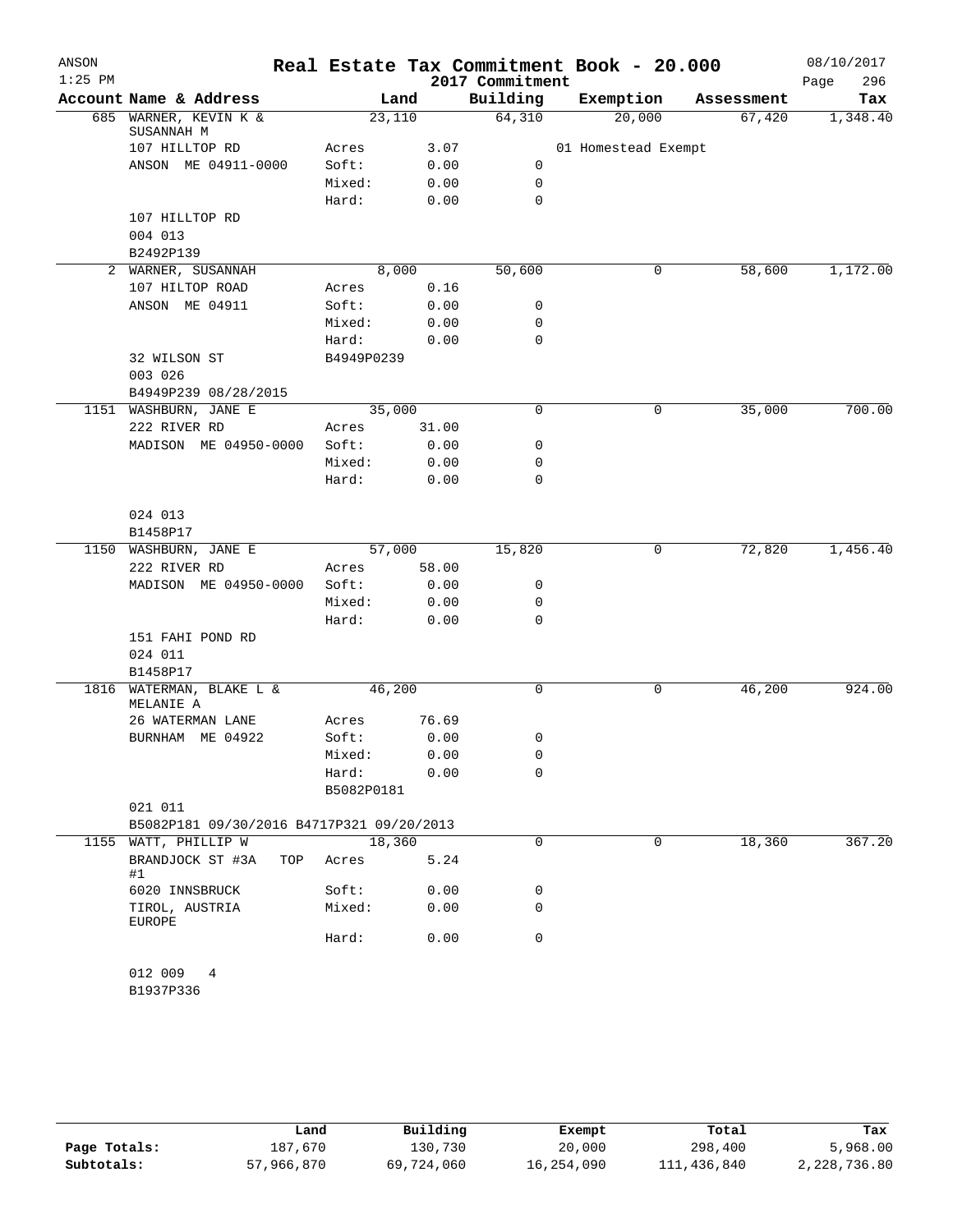| ANSON        |                                                      |            |            |                             | Real Estate Tax Commitment Book - 20.000 |                               | 08/10/2017         |
|--------------|------------------------------------------------------|------------|------------|-----------------------------|------------------------------------------|-------------------------------|--------------------|
| $1:25$ PM    | Account Name & Address                               |            | Land       | 2017 Commitment<br>Building | Exemption                                | Assessment                    | 297<br>Page<br>Tax |
| 2009         | WAUGH, ROXANN                                        |            | 1,940      | $\mathbf 0$                 | $\Omega$                                 | 1,940                         | 38.80              |
|              | 494 HORSEBACK ROAD                                   | Acres      | 11.00      |                             |                                          |                               |                    |
|              | ANSON ME 04911                                       | Soft:      | 0.00       | 0                           |                                          |                               |                    |
|              |                                                      | Mixed:     | 11.00      | 1,936                       |                                          |                               |                    |
|              |                                                      | Hard:      | 0.00       | $\mathbf 0$                 |                                          |                               |                    |
|              | 014 011 G<br>B4794P218 06/11/2014                    |            |            |                             |                                          |                               |                    |
| 1926         | WAUGH, ROXANN                                        |            | 27,630     | 23,910                      | 0                                        | 51,540                        | 1,030.80           |
|              | 494 HORSEBACK ROAD                                   | Acres      | 7.30       |                             |                                          |                               |                    |
|              | ANSON ME 04911                                       | Soft:      | 0.00       | 0                           |                                          |                               |                    |
|              |                                                      | Mixed:     | 0.00       | 0                           |                                          |                               |                    |
|              |                                                      | Hard:      | 0.00       | $\mathbf 0$                 |                                          |                               |                    |
|              | 014 010 A                                            |            |            |                             |                                          |                               |                    |
|              | B4794P218 06/11/2014 B4790P23 11/12/2010             |            |            |                             |                                          |                               |                    |
| 1158         | WAUGH, TIMOTHY & ROXANN                              |            | 24,500     | 67,490                      | 20,000                                   | 71,990                        | 1,439.80           |
|              | 494 HORSEBACK RD                                     | Acres      | 4.00       |                             | 01 Homestead Exempt                      |                               |                    |
|              | ANSON ME 04911-0000                                  | Soft:      | 0.00       | 0                           |                                          |                               |                    |
|              |                                                      | Mixed:     | 0.00       | 0                           |                                          |                               |                    |
|              |                                                      | Hard:      | 0.00       | 0                           |                                          |                               |                    |
|              | 494 HORSEBACK RD                                     |            |            |                             |                                          |                               |                    |
|              | 014 011 A                                            |            |            |                             |                                          |                               |                    |
|              | B1290P5                                              |            |            |                             |                                          |                               |                    |
| 1162         | WEBB, ERNESTINE L                                    |            | 27,500     | 33,560                      | 26,000                                   | 35,060                        | 701.20             |
|              | PO BOX 508                                           | Acres      | 6.00       |                             | 01 Homestead Exempt                      |                               |                    |
|              | ANSON ME 04911-0508                                  | Soft:      | 0.00       | $\mathbf{0}$                |                                          | 05 Non-resident Veteran Widow |                    |
|              |                                                      | Mixed:     | 0.00       | 0                           |                                          |                               |                    |
|              |                                                      | Hard:      | 0.00       | 0                           |                                          |                               |                    |
|              | 565 PEASE HILL RD                                    |            |            |                             |                                          |                               |                    |
|              | 014 040<br>B                                         |            |            |                             |                                          |                               |                    |
|              | B1719P187                                            |            |            |                             |                                          |                               |                    |
| 67           | WEBBER, BRADLEY J &                                  |            | 26,300     | 12,600                      | 0                                        | 38,900                        | 778.00             |
|              | VERTEFEVILLE, KATHY E                                | Acres      | 7.80       |                             |                                          |                               |                    |
|              | 62 REDFIELD CIRCLE                                   | Soft:      | 0.00       | 0                           |                                          |                               |                    |
|              | DERRY NH 03038-0000                                  | Mixed:     | 0.00       | 0                           |                                          |                               |                    |
|              |                                                      | Hard:      | 0.00       | $\mathbf 0$                 |                                          |                               |                    |
|              | 187 FOUR MILE SQUARE RD                              |            |            |                             |                                          |                               |                    |
|              | 021 009<br>2                                         |            |            |                             |                                          |                               |                    |
|              | B3242P283                                            |            |            |                             |                                          |                               |                    |
| 220          | WEBBER, LOUISE E                                     |            | 15,490     | 25,870                      | 0                                        | 41,360                        | 827.20             |
|              | 47 VILLAGE STREET                                    | Acres      | 0.60       |                             |                                          |                               |                    |
|              | JEFFERSON ME<br>04348-0000                           | Soft:      | 0.00       | 0                           |                                          |                               |                    |
|              |                                                      | Mixed:     | 0.00       | 0                           |                                          |                               |                    |
|              |                                                      | Hard:      | 0.00       | 0                           |                                          |                               |                    |
|              | 503 CAMPGROUND RD                                    |            |            |                             |                                          |                               |                    |
|              | 018 012<br>$\overline{B}$                            |            |            |                             |                                          |                               |                    |
|              | B3282P154                                            |            |            |                             |                                          |                               |                    |
| 1160         | WEBBER, PHILIP B. JR.                                |            | 17,320     | 3,650                       | $\mathbf 0$                              | 20,970                        | 419.40             |
|              | 209 PLEASANT ST                                      | Acres      | 0.75       |                             |                                          |                               |                    |
|              | NORTHBORO MA 01532                                   | Soft:      | 0.00       | 0                           |                                          |                               |                    |
|              |                                                      | Mixed:     | 0.00       | 0                           |                                          |                               |                    |
|              |                                                      | Hard:      | 0.00       | 0                           |                                          |                               |                    |
|              |                                                      | B4955P0129 |            |                             |                                          |                               |                    |
|              | 017 009<br>B4955P129 09/13/2015 B4822P135 08/26/2014 |            |            |                             |                                          |                               |                    |
|              |                                                      |            |            |                             |                                          |                               |                    |
|              | Land                                                 |            | Building   |                             | Exempt                                   | Total                         | Tax                |
| Page Totals: | 140,680                                              |            | 167,080    |                             | 46,000                                   | 261,760                       | 5,235.20           |
| Subtotals:   | 58,107,550                                           |            | 69,891,140 |                             | 16,300,090                               | 111,698,600                   | 2,233,972.00       |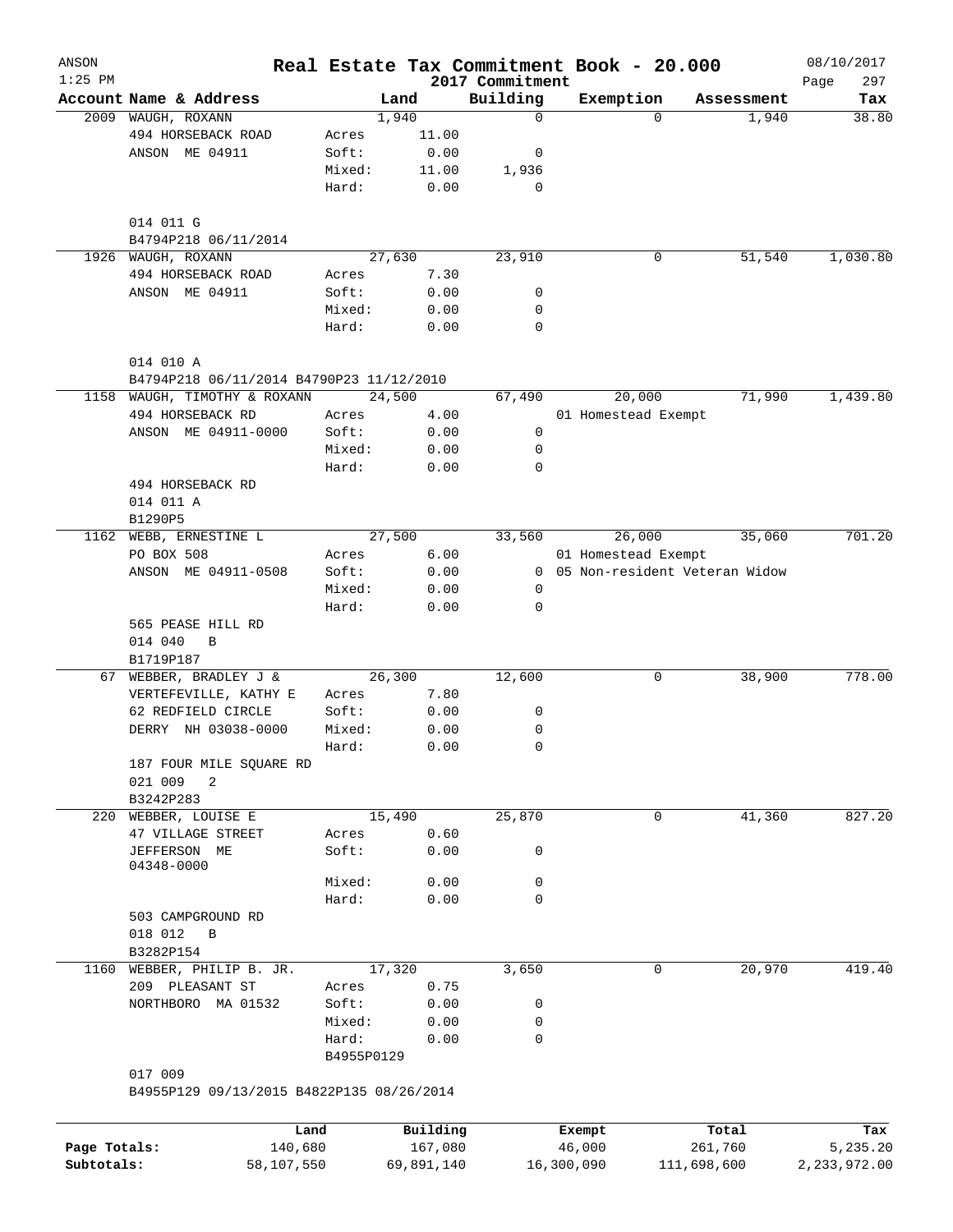| ANSON     |                                                         |            |       |                             | Real Estate Tax Commitment Book - 20.000 |            | 08/10/2017         |
|-----------|---------------------------------------------------------|------------|-------|-----------------------------|------------------------------------------|------------|--------------------|
| $1:25$ PM | Account Name & Address                                  | Land       |       | 2017 Commitment<br>Building | Exemption                                | Assessment | Page<br>298<br>Tax |
|           | 1161 WEBBER, PHILIP B. JR.                              | 14,140     |       | 63,850                      | $\Omega$                                 | 77,990     | 1,559.80           |
|           | 209 PLEASANT ST                                         | Acres      | 0.50  |                             |                                          |            |                    |
|           | NORTHBORO MA 01532                                      | Soft:      | 0.00  | 0                           |                                          |            |                    |
|           |                                                         | Mixed:     | 0.00  | 0                           |                                          |            |                    |
|           |                                                         | Hard:      | 0.00  | 0                           |                                          |            |                    |
|           | 749 RIVER RD                                            | B4955P0129 |       |                             |                                          |            |                    |
|           | 017 010                                                 |            |       |                             |                                          |            |                    |
|           | B4955P129 09/13/2015 B4822P135 08/26/2014               |            |       |                             |                                          |            |                    |
|           | 1751 WEBER, JERRY W                                     | 22,550     |       | 0                           | 0                                        | 22,550     | 451.00             |
|           | 17011 MUSHTOWN RD                                       | Acres      | 2.70  |                             |                                          |            |                    |
|           | PRIOR LAKE<br>MN<br>55372-0000                          | Soft:      | 0.00  | 0                           |                                          |            |                    |
|           |                                                         | Mixed:     | 0.00  | 0                           |                                          |            |                    |
|           |                                                         | Hard:      | 0.00  | 0                           |                                          |            |                    |
|           | 309 WEST MILLS RD<br>011 032<br>6                       |            |       |                             |                                          |            |                    |
|           | B2500P148                                               |            |       |                             |                                          |            |                    |
|           | 1159 WEBSTER, DAVID A                                   | 38,250     |       | $\mathbf 0$                 | 0                                        | 38,250     | 765.00             |
|           | 24 GOFF ROAD                                            | Acres      | 28.49 |                             |                                          |            |                    |
|           | SIDNEY ME 04330-0000                                    | Soft:      | 0.00  | 0                           |                                          |            |                    |
|           |                                                         | Mixed:     | 0.00  | 0                           |                                          |            |                    |
|           |                                                         | Hard:      | 0.00  | 0                           |                                          |            |                    |
|           | 020 009 G                                               |            |       |                             |                                          |            |                    |
|           | B1868P153                                               |            |       |                             |                                          |            |                    |
|           | 540 WEBSTER, JOHN N &                                   | 30,840     |       | 29,390                      | 0                                        | 60,230     | 1,204.60           |
|           | CARLE, TIMOTHY A. ET AL Acres                           |            | 55.00 |                             |                                          |            |                    |
|           | PO BOX 178                                              | Soft:      | 4.00  | 480                         |                                          |            |                    |
|           | SO. BERWICK ME<br>03908-0000                            | Mixed:     | 35.00 | 6,160                       |                                          |            |                    |
|           |                                                         | Hard:      | 14.00 | 2,702                       |                                          |            |                    |
|           | 54 DEER WANDER RIDGE RD TREE GROWTH<br>012 010<br>B     |            |       |                             |                                          |            |                    |
|           | B3605P100 12/06/2005                                    |            |       |                             |                                          |            |                    |
|           | 930 WEDO, LINDA E.                                      | 12,380     |       | $\mathbf 0$                 | 0                                        | 12,380     | 247.60             |
|           | 12974 COLONIAL TRAIL<br>WEST                            | Acres      | 1.25  |                             |                                          |            |                    |
|           | SPRING GROVE VA<br>23881-0000                           | Soft:      | 0.00  | $\sigma$                    |                                          |            |                    |
|           |                                                         | Mixed:     | 0.00  | 0                           |                                          |            |                    |
|           |                                                         | Hard:      | 0.00  | $\mathbf 0$                 |                                          |            |                    |
|           | 011 012                                                 |            |       |                             |                                          |            |                    |
|           | B4591P308 04/13/2012                                    |            |       |                             |                                          |            |                    |
|           | 253 WEESE, ELIZABETH A.                                 | 34,400     |       | 68,140                      | 20,000                                   | 82,540     | 1,650.80           |
|           | 158 GREENLEAF RD                                        | Acres      | 12.90 |                             | 01 Homestead Exempt                      |            |                    |
|           | ANSON ME 04911-0000                                     | Soft:      | 0.00  | 0                           |                                          |            |                    |
|           |                                                         | Mixed:     | 0.00  | 0                           |                                          |            |                    |
|           |                                                         | Hard:      | 0.00  | 0                           |                                          |            |                    |
|           | 158 GREENLEAF RD<br>013 022<br>8<br>B3843P84 04/18/2007 |            |       |                             |                                          |            |                    |

|              | Land       | Building   | Exempt     | Total       | Tax          |
|--------------|------------|------------|------------|-------------|--------------|
| Page Totals: | 152,560    | 161,380    | 20,000     | 293,940     | 5,878.80     |
| Subtotals:   | 58,260,110 | 70,052,520 | 16,320,090 | 111,992,540 | 2,239,850.80 |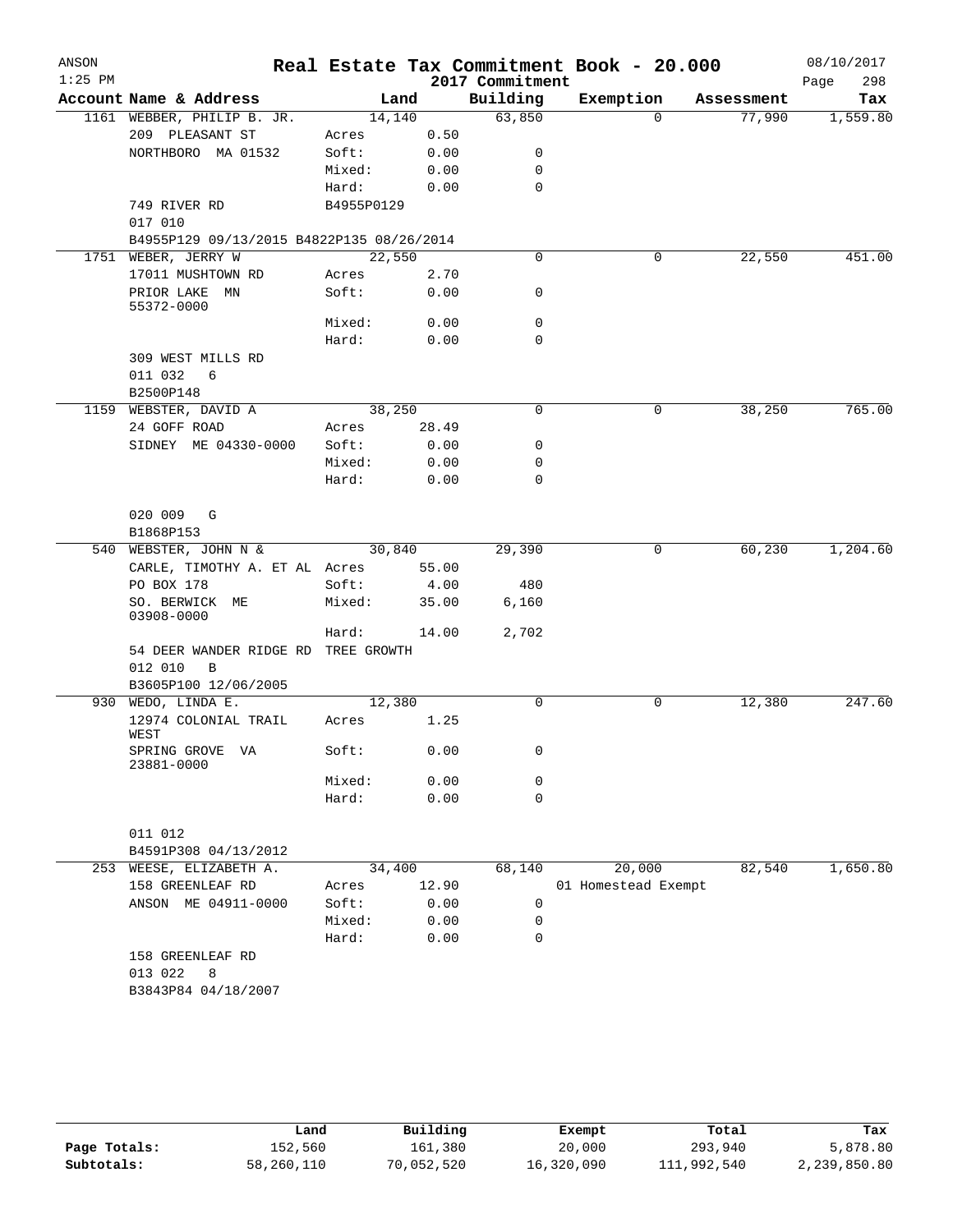| ANSON<br>$1:25$ PM |                                                                   |            |       | 2017 Commitment | Real Estate Tax Commitment Book - 20.000 |            | 08/10/2017<br>299<br>Page |
|--------------------|-------------------------------------------------------------------|------------|-------|-----------------|------------------------------------------|------------|---------------------------|
|                    | Account Name & Address                                            |            | Land  | Building        | Exemption                                | Assessment | Tax                       |
| 673                | WEESE, GARY L & SANDRA                                            | 26,800     |       | $\mathsf{O}$    | $\Omega$                                 | 26,800     | 536.00                    |
|                    | J<br>205 LAKEVIEW DR                                              | Acres      | 10.30 |                 |                                          |            |                           |
|                    | SMITHFIELD ME                                                     | Soft:      | 0.00  | 0               |                                          |            |                           |
|                    | 04978-0000                                                        |            |       |                 |                                          |            |                           |
|                    |                                                                   | Mixed:     | 0.00  | 0               |                                          |            |                           |
|                    |                                                                   | Hard:      | 0.00  | 0               |                                          |            |                           |
|                    | 015 044<br>Α                                                      |            |       |                 |                                          |            |                           |
|                    | B2879P149                                                         |            |       |                 |                                          |            |                           |
|                    | 302 WEIS, BRANDY                                                  | 13,570     |       | 17,730          | 0                                        | 31,300     | 626.00                    |
|                    | 382 NEW PORTLAND ROAD                                             | Acres      | 0.46  |                 |                                          |            |                           |
|                    | NORTH ANSON ME 04958                                              | Soft:      | 0.00  | 0               |                                          |            |                           |
|                    |                                                                   | Mixed:     | 0.00  | 0               |                                          |            |                           |
|                    |                                                                   | Hard:      | 0.00  | $\mathbf 0$     |                                          |            |                           |
|                    | 382 NEW PORTLAND RD                                               | B5012P0352 |       |                 |                                          |            |                           |
|                    | 023 041<br>Α                                                      |            |       |                 |                                          |            |                           |
|                    | B5012P352 03/30/2016 B4094P137 01/30/2009                         |            |       |                 |                                          |            |                           |
| 1973               | WELCH, DEREK E.                                                   | 21,950     |       | 43,610          | 20,000                                   | 45,560     | 911.20                    |
|                    | 29 WELCH RD                                                       | Acres      | 2.30  |                 | 01 Homestead Exempt                      |            |                           |
|                    | NORTH ANSON ME 04958                                              | Soft:      | 0.00  | 0               |                                          |            |                           |
|                    |                                                                   | Mixed:     | 0.00  | 0               |                                          |            |                           |
|                    |                                                                   | Hard:      | 0.00  | 0               |                                          |            |                           |
|                    | 29 WELCH RD<br>018 038 D 2                                        |            |       |                 |                                          |            |                           |
|                    | B4617P318 01/11/2013                                              |            |       |                 |                                          |            |                           |
|                    | 646 WELCH, EDDIE                                                  | 23,500     |       | 0               | 0                                        | 23,500     | 470.00                    |
|                    | 15 WARREN HILL RD                                                 | Acres      | 8.00  |                 |                                          |            |                           |
|                    | BELGRADE ME 04917-0000 Soft:                                      |            | 0.00  | 0               |                                          |            |                           |
|                    |                                                                   | Mixed:     | 0.00  | 0               |                                          |            |                           |
|                    |                                                                   | Hard:      | 0.00  | 0               |                                          |            |                           |
|                    | 381 FOUR MILE SQUARE RD                                           |            |       |                 |                                          |            |                           |
|                    | 021 018                                                           |            |       |                 |                                          |            |                           |
|                    | B1554P49                                                          |            |       |                 |                                          |            |                           |
| 787                | WELCH, EDWARD                                                     | 15,300     |       | 0               | 0                                        | 15,300     | 306.00                    |
|                    | 1250 EAST SHORE ROAD                                              | Acres      | 1.20  |                 |                                          |            |                           |
|                    | EMBDEN ME 04958                                                   | Soft:      | 0.00  | 0               |                                          |            |                           |
|                    |                                                                   | Mixed:     | 0.00  | 0               |                                          |            |                           |
|                    | 19 WELCH RD                                                       | Hard:      | 0.00  | 0               |                                          |            |                           |
|                    | 018 038<br>D 1                                                    |            |       |                 |                                          |            |                           |
|                    | B5060P136 08/10/2016 B5044P216 06/29/2016 B2727P179<br>10/12/2000 |            |       |                 |                                          |            |                           |
|                    | 1167 WELCH, EDWARD GERALD                                         | 55,000     |       | $\mathbf 0$     | $\mathbf 0$                              | 55,000     | 1,100.00                  |
|                    | 1250 EAST SHORE RD                                                | Acres      | 71.00 |                 |                                          |            |                           |
|                    | EMBDEN ME 04958-3450                                              | Soft:      | 0.00  | 0               |                                          |            |                           |
|                    |                                                                   | Mixed:     | 0.00  | 0               |                                          |            |                           |
|                    |                                                                   | Hard:      | 0.00  | $\mathbf 0$     |                                          |            |                           |
|                    | 018 038                                                           |            |       |                 |                                          |            |                           |
|                    | B1655P322                                                         |            |       |                 |                                          |            |                           |
|                    |                                                                   |            |       |                 |                                          |            |                           |
|                    |                                                                   |            |       |                 |                                          |            |                           |

|              | Land       | Building   | Exempt     | Total       | Tax          |
|--------------|------------|------------|------------|-------------|--------------|
| Page Totals: | 156.120    | 61,340     | 20,000     | 197,460     | 3,949.20     |
| Subtotals:   | 58,416,230 | 70,113,860 | 16,340,090 | 112,190,000 | 2,243,800.00 |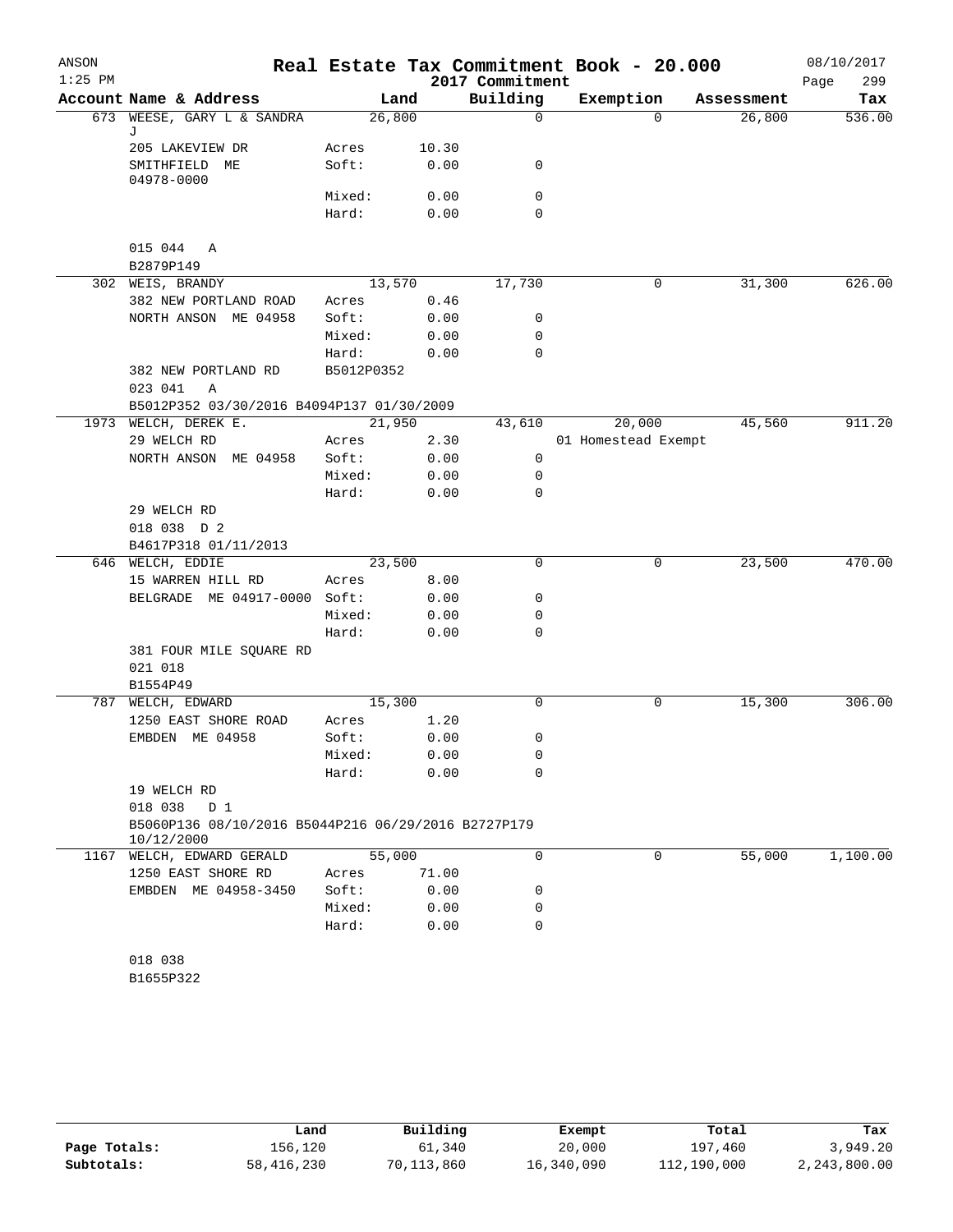| ANSON     |                                                      |        |       |                             | Real Estate Tax Commitment Book - 20.000 |            | 08/10/2017         |
|-----------|------------------------------------------------------|--------|-------|-----------------------------|------------------------------------------|------------|--------------------|
| $1:25$ PM | Account Name & Address                               |        | Land  | 2017 Commitment<br>Building | Exemption                                | Assessment | 300<br>Page<br>Tax |
| 1168      | WELCH, EDWARD GERALD &                               | 26,750 |       | 58,800                      | 20,000                                   | 65,550     | 1,311.00           |
|           | RACHEL<br>1250 E SHORE ROAD                          | Acres  | 5.50  |                             | 01 Homestead Exempt                      |            |                    |
|           | EMBDEN ME 04958-3450                                 | Soft:  | 0.00  | 0                           |                                          |            |                    |
|           |                                                      | Mixed: | 0.00  | 0                           |                                          |            |                    |
|           |                                                      | Hard:  | 0.00  | 0                           |                                          |            |                    |
|           | 11 WELCH RD                                          |        |       |                             |                                          |            |                    |
|           | 018 038<br>$\mathbb D$                               |        |       |                             |                                          |            |                    |
|           | B811P467                                             |        |       |                             |                                          |            |                    |
|           | 1171 WELCH, LEROY                                    | 12,490 |       | 10,010                      | 20,000                                   | 2,500      | 50.00              |
|           | PO BOX 248                                           | Acres  | 0.39  |                             | 01 Homestead Exempt                      |            |                    |
|           | ANSON ME 04911-0248                                  | Soft:  | 0.00  | 0                           |                                          |            |                    |
|           |                                                      | Mixed: | 0.00  | 0                           |                                          |            |                    |
|           |                                                      | Hard:  | 0.00  | $\mathbf 0$                 |                                          |            |                    |
|           | 118 PREBLE AVE                                       |        |       |                             |                                          |            |                    |
|           | 004 003<br>F                                         |        |       |                             |                                          |            |                    |
|           | B1771P149                                            |        |       |                             |                                          |            |                    |
| 1165      | WELCH, NANCY A                                       | 23,750 |       | 70,600                      | 20,000                                   | 74,350     | 1,487.00           |
|           | PO BOX 352                                           | Acres  | 3.50  |                             | 01 Homestead Exempt                      |            |                    |
|           | NORTH ANSON ME                                       | Soft:  | 0.00  | 0                           |                                          |            |                    |
|           | 04958-0352                                           |        |       |                             |                                          |            |                    |
|           |                                                      | Mixed: | 0.00  | 0                           |                                          |            |                    |
|           |                                                      | Hard:  | 0.00  | 0                           |                                          |            |                    |
|           | 248 VALLEY RD                                        |        |       |                             |                                          |            |                    |
|           | 018 038<br>G                                         |        |       |                             |                                          |            |                    |
|           | B3700P291 04/18/2006                                 |        |       |                             |                                          |            |                    |
| 907       | WELCH, SANDRA J.                                     | 14,140 |       | 13,910                      | 20,000                                   | 8,050      | 161.00             |
|           | PO BOX 26                                            | Acres  | 0.50  |                             | 01 Homestead Exempt                      |            |                    |
|           | NORTH ANSON ME<br>04958-0026                         | Soft:  | 0.00  | 0                           |                                          |            |                    |
|           |                                                      | Mixed: | 0.00  | 0                           |                                          |            |                    |
|           |                                                      | Hard:  | 0.00  | 0                           |                                          |            |                    |
|           | 616 FOUR MILE SQUARE RD<br>020 025<br>G <sub>1</sub> |        |       |                             |                                          |            |                    |
|           | B3623P172 01/23/2006                                 |        |       |                             |                                          |            |                    |
| 816       | WELLS FARGO BANK, N.A.                               |        | 9,170 | 46,060                      | 0                                        | 55,230     | 1,104.60           |
|           | C/O DOONAN, GRAVES &<br>LONGORIA, LLC                | Acres  | 0.21  |                             |                                          |            |                    |
|           | 100 CUMMINGS CTR, STE<br>225D                        | Soft:  | 0.00  | 0                           |                                          |            |                    |
|           | BEVERLY MA 01915                                     | Mixed: | 0.00  | 0                           |                                          |            |                    |
|           |                                                      | Hard:  | 0.00  | $\mathbf 0$                 |                                          |            |                    |
|           | 10 MADISON ST<br>006 092                             |        |       |                             |                                          |            |                    |
|           | B4794P132 06/10/2014 B4346P320 10/21/2010            |        |       |                             |                                          |            |                    |
| 1241      | WENTWORTH, AMY E                                     | 24,880 |       | 80,160                      | 20,000                                   | 85,040     | 1,700.80           |
|           | 175 EMBDEN POND RD                                   | Acres  | 4.25  |                             | 01 Homestead Exempt                      |            |                    |
|           | NORTH ANSON ME<br>04958-0000                         | Soft:  | 0.00  | 0                           |                                          |            |                    |
|           |                                                      | Mixed: | 0.00  | 0                           |                                          |            |                    |
|           |                                                      | Hard:  | 0.00  | $\mathbf 0$                 |                                          |            |                    |
|           | 175 EMBDEN POND RD<br>023 019<br>В                   |        |       |                             |                                          |            |                    |
|           | B3441P1 02/07/2005                                   |        |       |                             |                                          |            |                    |

|              | Land       | Building   | Exempt     | Total       | Tax          |
|--------------|------------|------------|------------|-------------|--------------|
| Page Totals: | 111,180    | 279,540    | 100,000    | 290,720     | 5,814.40     |
| Subtotals:   | 58,527,410 | 70,393,400 | 16,440,090 | 112,480,720 | 2,249,614.40 |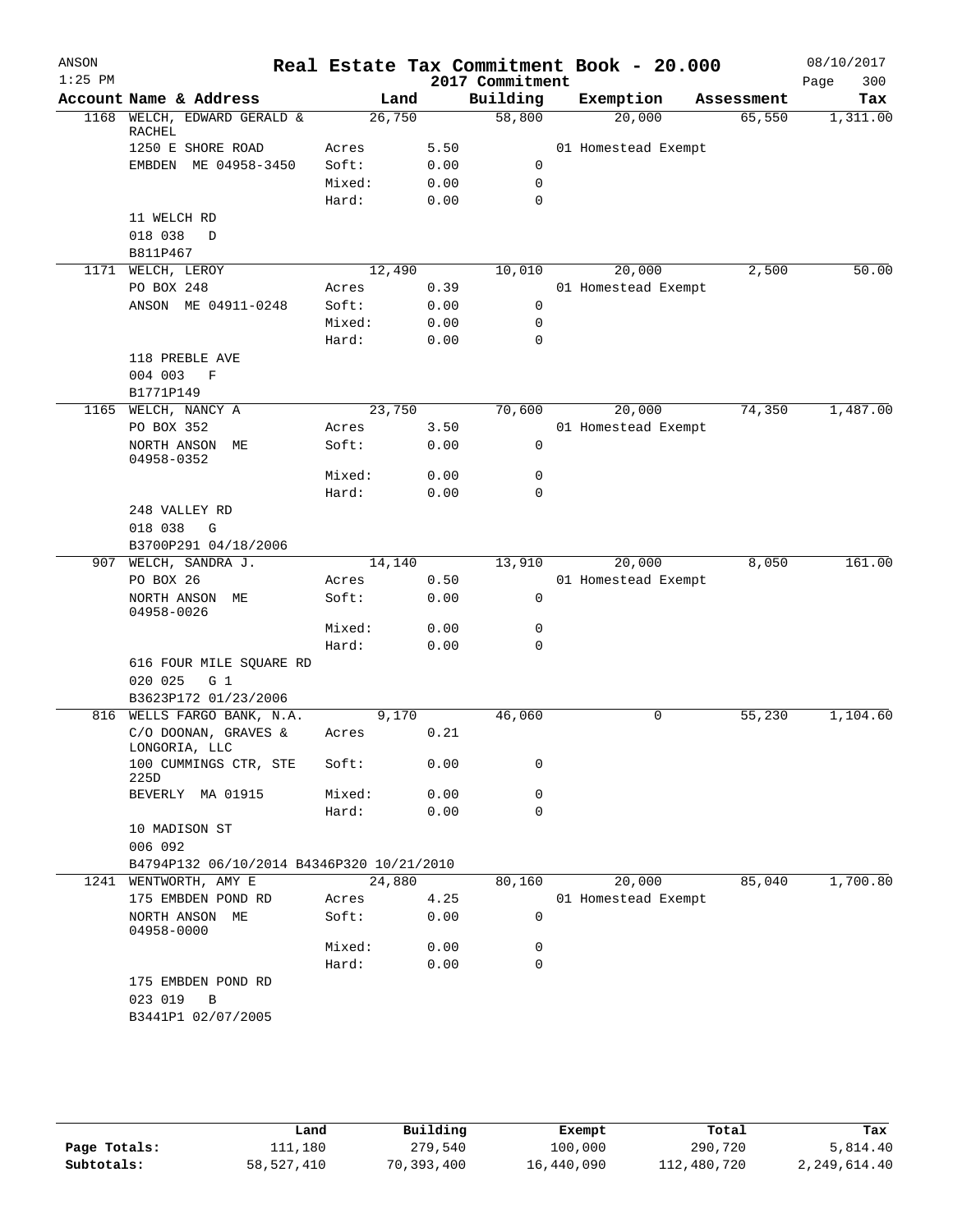| ANSON<br>$1:25$ PM |                                       |                |               |                             | Real Estate Tax Commitment Book - 20.000 |            | 08/10/2017         |
|--------------------|---------------------------------------|----------------|---------------|-----------------------------|------------------------------------------|------------|--------------------|
|                    | Account Name & Address                |                | Land          | 2017 Commitment<br>Building | Exemption                                | Assessment | 301<br>Page<br>Tax |
| 180                | WENTWORTH, JERROLD M &                | 18,150         |               | $\Omega$                    | $\Omega$                                 | 18,150     | 363.00             |
|                    | CAROLYN C<br>421 PLAINS ROAD          | Acres          | 5.10          |                             |                                          |            |                    |
|                    | REIDFIELD ME<br>04355-0000            | Soft:          | 0.00          | 0                           |                                          |            |                    |
|                    |                                       | Mixed:         | 0.00          | 0                           |                                          |            |                    |
|                    |                                       | Hard:          | 0.00          | 0                           |                                          |            |                    |
|                    | 011 032<br>4                          |                |               |                             |                                          |            |                    |
|                    | B3936P210 11/26/2007                  |                |               |                             |                                          |            |                    |
| 1720               | WESTON, WILLIAM N.,<br>TRUSTEE        | 56,720         |               | $\mathsf{O}$                | 0                                        | 56,720     | 1,134.40           |
|                    | C/O EILEEM CYR                        | Acres          | 355.00        |                             |                                          |            |                    |
|                    | 51 BILLINGS ROAD                      | Soft:          | 60.70         | 7,284                       |                                          |            |                    |
|                    | HARMON ME 04401-0577                  | Mixed:         | 185.50        | 32,648                      |                                          |            |                    |
|                    |                                       | Hard:          | 63.50         | 12,256                      |                                          |            |                    |
|                    | WEST MILLS ROAD                       | TREE GROWTH    |               |                             |                                          |            |                    |
|                    | 012 007                               |                |               |                             |                                          |            |                    |
|                    | B4012P28 06/16/2008                   |                |               |                             |                                          |            |                    |
|                    | 1178 WHARTON, ARCHIE JR &             | 37,000         |               | $\Omega$                    | 0                                        | 37,000     | 740.00             |
|                    | SHEPERD, DAVID<br>193 LINCOLN AVE     | Acres<br>Soft: | 26.00<br>0.00 | 0                           |                                          |            |                    |
|                    | VINELAND NJ 08360-0000 Mixed:         |                | 0.00          | 0                           |                                          |            |                    |
|                    |                                       | Hard:          | 0.00          | 0                           |                                          |            |                    |
|                    | 013 020                               |                |               |                             |                                          |            |                    |
|                    | B1675P132                             |                |               |                             |                                          |            |                    |
|                    | 1181 WHEELER, LESTER T &<br>DOROTHY B | 17,600         |               | 0                           | 0                                        | 17,600     | 352.00             |
|                    | 62 LAKEVIEW RD                        | Acres          | 10.50         |                             |                                          |            |                    |
|                    | FOXBORO MA 02035-1733                 | Soft:          | 0.00          | 0                           |                                          |            |                    |
|                    |                                       | Mixed:         | 0.00          | $\mathbf 0$                 |                                          |            |                    |
|                    |                                       | Hard:          | 0.00          | $\Omega$                    |                                          |            |                    |
|                    | 015 044<br>L<br>B2300P130             |                |               |                             |                                          |            |                    |
|                    | 74 WHEELER, SUSAN P.                  | 21,380         |               | 51,320                      | 20,000                                   | 52,700     | 1,054.00           |
|                    | 120 SKIDMORE ROAD                     | Acres          | 1.92          |                             | 01 Homestead Exempt                      |            |                    |
|                    | NORTH ANSON ME<br>04958-0000          | Soft:          | 0.00          | 0                           |                                          |            |                    |
|                    |                                       | Mixed:         | 0.00          | 0                           |                                          |            |                    |
|                    |                                       | Hard:          | 0.00          | $\mathbf 0$                 |                                          |            |                    |
|                    | 120 SKIDMORE RD<br>023 014<br>Е       |                |               |                             |                                          |            |                    |
|                    | B3886P200 07/26/2007                  |                |               |                             |                                          |            |                    |
| 1180               | WHEELOCK, BARRY &                     | 17,760         |               | 0                           | 0                                        | 17,760     | 355.20             |
|                    | PEARSON, GARY                         | Acres          | 10.70         |                             |                                          |            |                    |
|                    | C/O PAUL SPERLING                     | Soft:          | 0.00          | 0                           |                                          |            |                    |
|                    | 147 READ ST                           | Mixed:         | 0.00          | 0                           |                                          |            |                    |
|                    | FALL RIVER MA<br>02720-0000           | Hard:          | 0.00          | 0                           |                                          |            |                    |
|                    | 018 021<br>К<br>B1292P26              |                |               |                             |                                          |            |                    |
|                    |                                       |                |               |                             |                                          |            |                    |

|              | Land       | Building   | Exempt     | Total       | Tax            |
|--------------|------------|------------|------------|-------------|----------------|
| Page Totals: | 168,610    | 51,320     | 20,000     | 199,930     | 3,998.60       |
| Subtotals:   | 58,696,020 | 70,444,720 | 16,460,090 | 112,680,650 | 2, 253, 613.00 |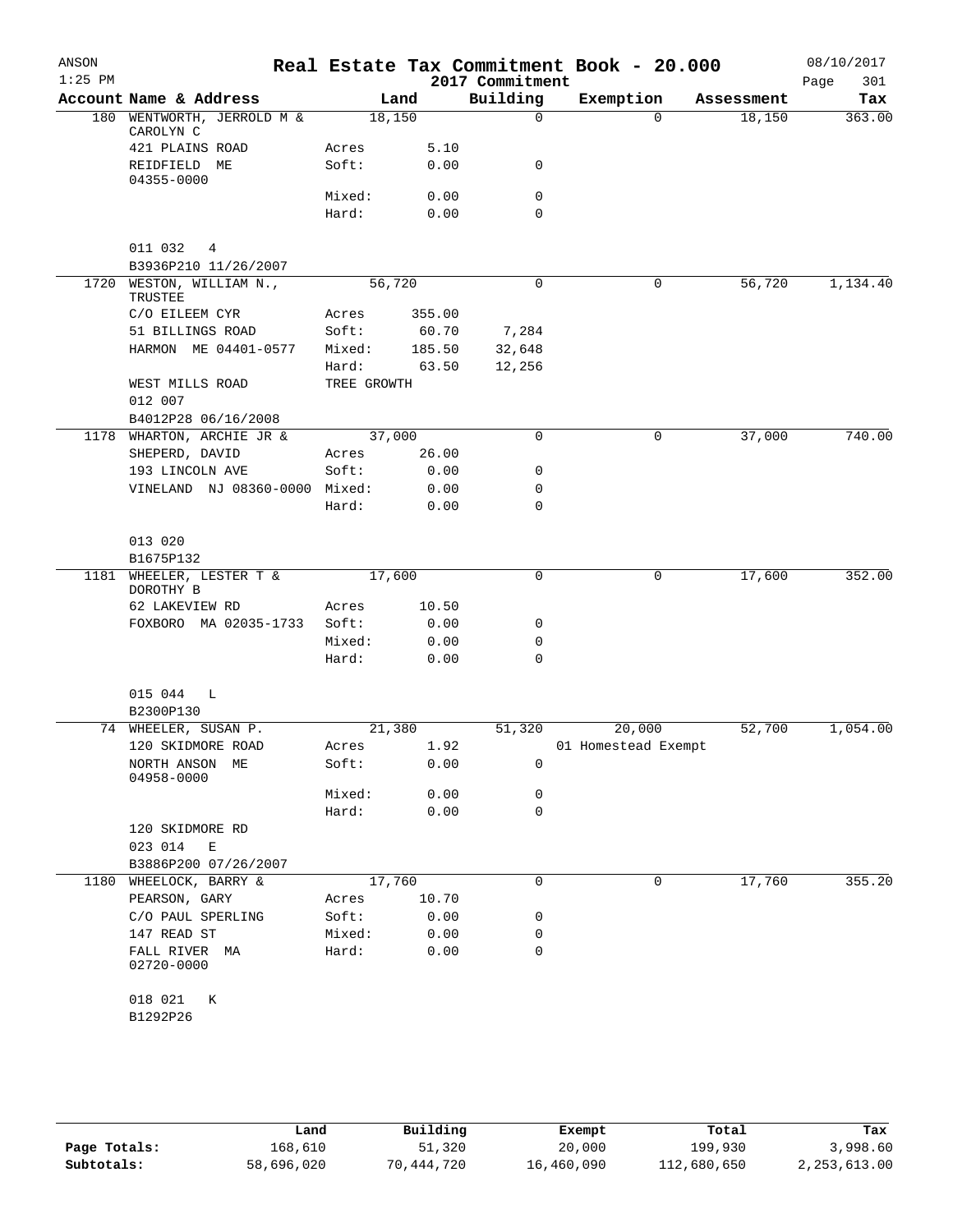| ANSON     |                                        |             |              |                 | Real Estate Tax Commitment Book - 20.000 |            | 08/10/2017  |
|-----------|----------------------------------------|-------------|--------------|-----------------|------------------------------------------|------------|-------------|
| $1:25$ PM |                                        |             |              | 2017 Commitment |                                          |            | 302<br>Page |
|           | Account Name & Address                 |             | Land         | Building        | Exemption                                | Assessment | Tax         |
|           | 1183 WHICHER, CLIFFORD A, JR           | 28,000      |              | $\mathbf 0$     | $\Omega$                                 | 28,000     | 560.00      |
|           | 12 CEDARWOOD LANE                      | Acres       | 14.50        |                 |                                          |            |             |
|           | ROWLEY MA 01969-0000                   | Soft:       | 0.00         | 0               |                                          |            |             |
|           |                                        | Mixed:      | 0.00         | 0               |                                          |            |             |
|           |                                        | Hard:       | 0.00         | $\mathbf 0$     |                                          |            |             |
|           | 575 FOUR MILE SQUARE RD<br>020 026     |             |              |                 |                                          |            |             |
|           | B4244P328 12/14/2009 B1112P230         |             |              |                 |                                          |            |             |
|           | 1186 WHITAKER, PEGGYANN O.             | 21,800      |              | 78,650          | 26,000                                   | 74,450     | 1,489.00    |
|           | PO BOX 42                              | Acres       | 5.00         |                 | 01 Homestead Exempt                      |            |             |
|           | NORTH ANSON ME<br>04958-0042           | Soft:       | 0.00         |                 | 0 05 Non-resident Veteran Widow          |            |             |
|           |                                        | Mixed:      | 0.00         | $\mathsf{O}$    |                                          |            |             |
|           |                                        | Hard:       | 0.00         | $\mathbf 0$     |                                          |            |             |
|           | 51 PATTERSON BRIDGE RD<br>017 039<br>C | LIFE ESTATE |              |                 |                                          |            |             |
|           | B4714P238 09/20/2013                   |             |              |                 |                                          |            |             |
| 1059      | WHITCOMB, JOHN E. &<br>LINDA C.        | 18,150      |              | 0               | 0                                        | 18,150     | 363.00      |
|           | 3 SCENIC VIEW DR                       | Acres       | 5.10         |                 |                                          |            |             |
|           | SMITHFIELD RI<br>02917-0000            | Soft:       | 0.00         | 0               |                                          |            |             |
|           |                                        | Mixed:      | 0.00         | $\mathbf 0$     |                                          |            |             |
|           |                                        | Hard:       | 0.00         | 0               |                                          |            |             |
|           | 022 038<br>5<br>B3424P29 12/20/2004    |             |              |                 |                                          |            |             |
|           | 1786 WHITE, DONNA M                    | 11,580      |              | 0               | 0                                        | 11,580     | 231.60      |
|           | 26 ELEANOR ST                          | Acres       | 1.22         |                 |                                          |            |             |
|           | PORTLAND ME 04103-0000 Soft:           |             | 0.00         | 0               |                                          |            |             |
|           |                                        | Mixed:      | 0.00         | 0               |                                          |            |             |
|           |                                        | Hard:       | 0.00         | 0               |                                          |            |             |
|           | 023 041<br>M                           |             |              |                 |                                          |            |             |
|           | B2504P340                              |             |              |                 |                                          |            |             |
|           | 1188 WHITE, WAYNE W.                   | 12,330      |              | 22,360          | 20,000                                   | 14,690     | 293.80      |
|           | 60 PREBLE AVE                          | Acres       | 0.38         |                 | 01 Homestead Exempt                      |            |             |
|           | ANSON ME 04911-0000                    | Soft:       | 0.00         | $\mathbf{0}$    |                                          |            |             |
|           |                                        | Mixed:      | 0.00         | 0               |                                          |            |             |
|           |                                        | Hard:       | 0.00         | 0               |                                          |            |             |
|           | 60 PREBLE AVE                          |             |              |                 |                                          |            |             |
|           | 004 024                                |             |              |                 |                                          |            |             |
|           | B814P681                               |             |              |                 |                                          |            |             |
| 1039      | WHITE, WILLIAM A &<br>JOANNE E         | 45,800      |              | 27,690          | 20,000                                   | 53,490     | 1,069.80    |
|           | PO BOX 446                             | Acres       | 38.00        |                 | 01 Homestead Exempt                      |            |             |
|           | NORTH ANSON ME<br>04958-0446           | Soft:       | 0.00<br>0.00 | 0<br>0          |                                          |            |             |
|           |                                        | Mixed:      |              | 0               |                                          |            |             |
|           | 567 VALLEY RD                          | Hard:       | 0.00         |                 |                                          |            |             |
|           | 019 012                                |             |              |                 |                                          |            |             |
|           |                                        |             |              |                 |                                          |            |             |

|              | Land       | Building   | Exempt     | Total       | Tax          |
|--------------|------------|------------|------------|-------------|--------------|
| Page Totals: | L37,660    | 128,700    | 66,000     | 200,360     | 4,007.20     |
| Subtotals:   | 58,833,680 | 70,573,420 | 16,526,090 | 112,881,010 | 2,257,620.20 |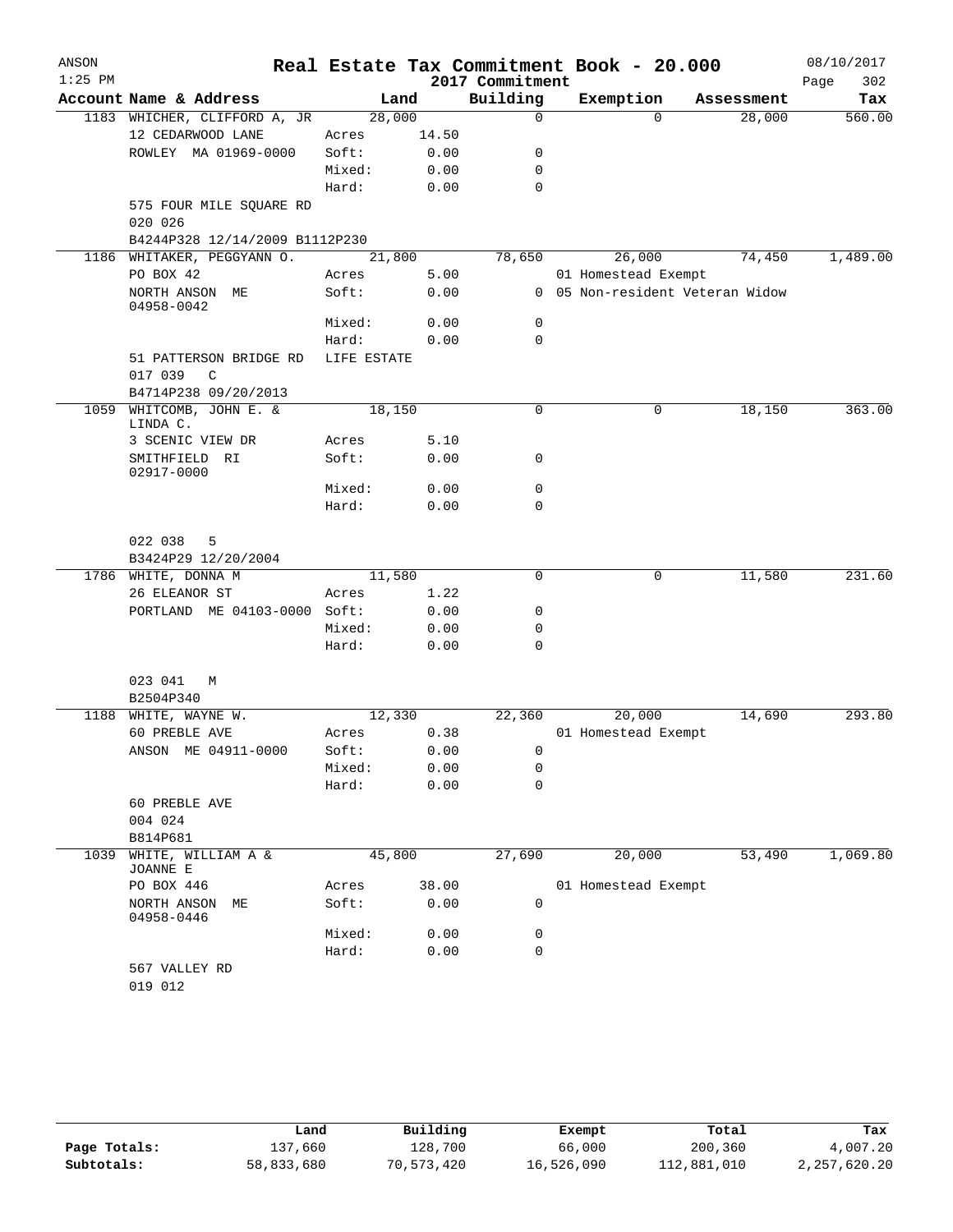| ANSON<br>$1:25$ PM |                                    |             |       | 2017 Commitment | Real Estate Tax Commitment Book - 20.000 |            | 08/10/2017<br>303<br>Page |
|--------------------|------------------------------------|-------------|-------|-----------------|------------------------------------------|------------|---------------------------|
|                    | Account Name & Address             |             | Land  | Building        | Exemption                                | Assessment | Tax                       |
|                    | 1184 WHITLOCK, EDWARD S            | 13,120      |       | 18,900          | 20,000                                   | 12,020     | 240.40                    |
|                    | 47 NEW PORTLAND ROAD               | Acres       | 0.43  |                 | 01 Homestead Exempt                      |            |                           |
|                    | PO BOX 462                         | Soft:       | 0.00  | 0               |                                          |            |                           |
|                    | NORTH ANSON ME<br>04958-0462       | Mixed:      | 0.00  | 0               |                                          |            |                           |
|                    |                                    | Hard:       | 0.00  | $\mathbf 0$     |                                          |            |                           |
|                    | 47 NEW PORTLAND RD<br>009 002      |             |       |                 |                                          |            |                           |
|                    | B4388P176 04/26/2011 B1772P71      |             |       | $\Omega$        |                                          |            |                           |
|                    | 48 WHITNEY, BRIAN M                | 4,660       |       |                 | 0                                        | 4,660      | 93.20                     |
|                    | 703 HORSEBACK ROAD                 | Acres       | 26.00 |                 |                                          |            |                           |
|                    | ANSON ME 04911-0000                | Soft:       | 0.00  | 0               |                                          |            |                           |
|                    |                                    | Mixed:      | 21.00 | 3,696           |                                          |            |                           |
|                    |                                    | Hard:       | 5.00  | 965             |                                          |            |                           |
|                    |                                    | TREE GROWTH |       |                 |                                          |            |                           |
|                    | 018 034                            |             |       |                 |                                          |            |                           |
|                    | B2594P291                          |             |       |                 |                                          |            |                           |
|                    | 737 WHITNEY, BRIAN M               | 35,970      |       | 78,580          | 0                                        | 114,550    | 2,291.00                  |
|                    | 793 HORSEBACK ROAD                 | Acres       | 77.40 |                 |                                          |            |                           |
|                    | ANSON ME 04911-0000                | Soft:       | 11.40 | 1,368           |                                          |            |                           |
|                    |                                    | Mixed:      | 33.00 | 5,808           |                                          |            |                           |
|                    |                                    | Hard:       | 30.00 | 5,790           |                                          |            |                           |
|                    | 793 HORSEBACK RD                   | TREE GROWTH |       |                 |                                          |            |                           |
|                    | 019 005<br>A<br>B2594P291          |             |       |                 |                                          |            |                           |
|                    | 2015 WILBER, RICHARD M             | 24,600      |       | $\Omega$        | 0                                        | 24,600     | 492.00                    |
|                    | C/O SHARRON M FULLER               | Acres       | 11.10 |                 |                                          |            |                           |
|                    | PO BOX 364                         | Soft:       | 0.00  | 0               |                                          |            |                           |
|                    | ANSON ME 04911-0000                | Mixed:      | 0.00  | 0               |                                          |            |                           |
|                    |                                    | Hard:       | 0.00  | 0               |                                          |            |                           |
|                    | 014 038 004                        | B4940P0142  |       |                 |                                          |            |                           |
|                    | B4940P142 08/04/2015               |             |       |                 |                                          |            |                           |
| 1207               | WILLARD, ROBERT A JR &<br>SANDRA   | 31,590      |       | 38,660          | 20,000                                   | 50, 250    | 1,005.00                  |
|                    | 304 HOLLIN WAITE HILL<br><b>RD</b> | Acres       | 10.09 |                 | 01 Homestead Exempt                      |            |                           |
|                    | ANSON ME 04911-0000                | Soft:       | 0.00  | 0               |                                          |            |                           |
|                    |                                    | Mixed:      | 0.00  | 0               |                                          |            |                           |
|                    |                                    | Hard:       | 0.00  | $\mathbf 0$     |                                          |            |                           |
|                    | 304 HOLLIN WAITE HILL<br>RD        |             |       |                 |                                          |            |                           |
|                    | 014 030<br>4                       |             |       |                 |                                          |            |                           |
|                    | B1610P11                           |             |       |                 |                                          |            |                           |
|                    | 1204 WILLETTE, PRISCILLA A         | 10,200      |       | 62,620          | 26,000                                   | 46,820     | 936.40                    |
|                    | PO BOX 266                         | Acres       | 0.26  |                 | 01 Homestead Exempt                      |            |                           |
|                    | ANSON ME 04911-0266                | Soft:       | 0.00  |                 | 0 03 Resident Veteran Widow              |            |                           |
|                    |                                    | Mixed:      | 0.00  | $\Omega$        |                                          |            |                           |
|                    |                                    | Hard:       | 0.00  | 0               |                                          |            |                           |
|                    | 17 KENNEBEC ST<br>001 008          | LIFE ESTATE |       |                 |                                          |            |                           |
|                    | B2818P343                          |             |       |                 |                                          |            |                           |
|                    |                                    |             |       |                 |                                          |            |                           |

|              | Land       | Building   | Exempt     | Total       | Tax          |
|--------------|------------|------------|------------|-------------|--------------|
| Page Totals: | 120,140    | 198,760    | 66,000     | 252,900     | 5,058.00     |
| Subtotals:   | 58,953,820 | 70,772,180 | 16,592,090 | 113,133,910 | 2,262,678.20 |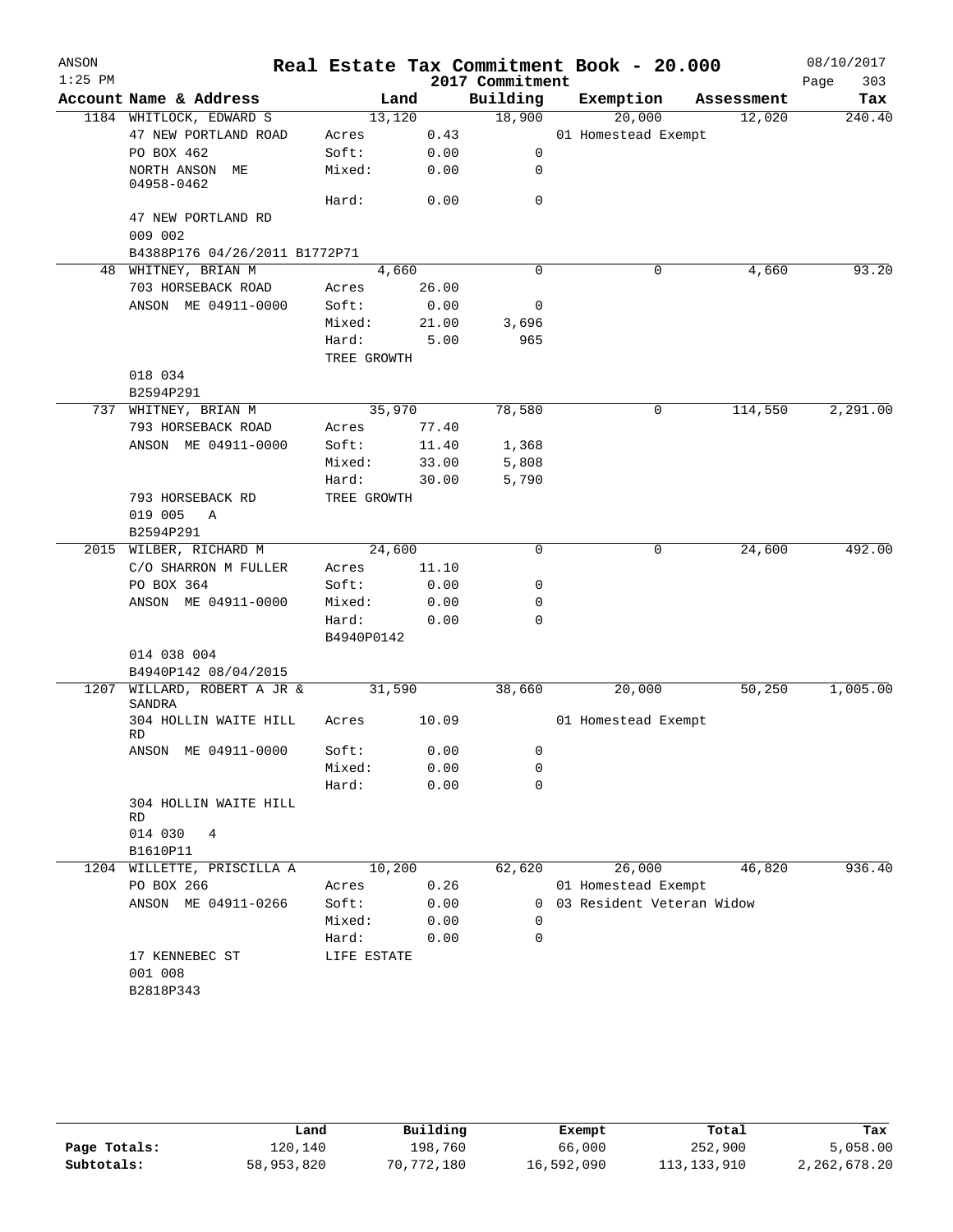| ANSON<br>$1:25$ PM |                                           |                         |        | 2017 Commitment | Real Estate Tax Commitment Book - 20.000 |            | 08/10/2017<br>304<br>Page |
|--------------------|-------------------------------------------|-------------------------|--------|-----------------|------------------------------------------|------------|---------------------------|
|                    | Account Name & Address                    |                         | Land   | Building        | Exemption                                | Assessment | Tax                       |
|                    | 342 WILLEY, GERALD E. &                   | 45,560                  |        | 10,550          | $\mathbf 0$                              | 56,110     | 1,122.20                  |
|                    | SCHEIB, PATRICIA L.,<br>TRUSTEE           | Acres                   | 166.00 |                 |                                          |            |                           |
|                    | 1022 WARREN HILL RD                       | Soft:                   | 15.00  | 1,800           |                                          |            |                           |
|                    | PALMYRA ME 04965-0000                     | Mixed:                  | 88.00  | 15,488          |                                          |            |                           |
|                    |                                           | Hard:                   | 61.00  | 11,773          |                                          |            |                           |
|                    |                                           | TREE GROWTH             |        |                 |                                          |            |                           |
|                    | 019 044                                   |                         |        |                 |                                          |            |                           |
|                    | B4727P329 10/01/2013 B4115P318 03/12/2009 |                         |        |                 |                                          |            |                           |
|                    | 1845 WILLIAMS FARM, INC.                  | 16,000                  |        | $\mathbf 0$     | 0                                        | 16,000     | 320.00                    |
|                    | 644 RIVER RD                              | Acres                   | 7.00   |                 |                                          |            |                           |
|                    | NORTH ANSON ME<br>04958-0000              | Soft:                   | 0.00   | 0               |                                          |            |                           |
|                    |                                           | Mixed:                  | 0.00   | $\mathbf 0$     |                                          |            |                           |
|                    |                                           | Hard:                   | 0.00   | $\mathbf 0$     |                                          |            |                           |
|                    | 016 010<br>$B-1$                          |                         |        |                 |                                          |            |                           |
|                    | B4695P306 04/29/2013                      |                         |        |                 |                                          |            |                           |
|                    | 1194 WILLIAMS FARMS, INC.                 | 28,460                  |        | 0               | 0                                        | 28,460     | 569.20                    |
|                    | 644 RIVER RD                              | Acres                   | 83.00  |                 |                                          |            |                           |
|                    | NORTH ANSON ME<br>04958-0000              | Soft:                   | 0.00   | 0               |                                          |            |                           |
|                    |                                           | Mixed:                  | 0.00   | $\mathbf 0$     |                                          |            |                           |
|                    |                                           | Hard:                   | 0.00   | $\mathbf 0$     |                                          |            |                           |
|                    | 261 VALLEY RD                             | FARMLAND CLASS          |        |                 |                                          |            |                           |
|                    | 018 037<br>B                              |                         |        |                 |                                          |            |                           |
|                    | B4614P71 12/31/2012                       |                         |        |                 |                                          |            |                           |
|                    | 1790 WILLIAMS FARMS, INC.                 |                         | 560    | $\mathbf 0$     | $\mathbf 0$                              | 560        | 11.20                     |
|                    | 644 RIVER RD                              | Acres                   | 3.18   |                 |                                          |            |                           |
|                    | NORTH ANSON ME<br>04958-0000              | Soft:                   | 0.00   | 0               |                                          |            |                           |
|                    |                                           | Mixed:                  | 0.00   | $\mathsf{O}$    |                                          |            |                           |
|                    |                                           | Hard:<br>FARMLAND CLASS | 0.00   | $\mathbf 0$     |                                          |            |                           |
|                    | 015 056                                   |                         |        |                 |                                          |            |                           |
|                    | B3519P233 07/18/2005                      |                         |        |                 |                                          |            |                           |
|                    | 1789 WILLIAMS FARMS, INC.                 | 27,700                  |        | 22,900          | 0                                        | 50,600     | 1,012.00                  |
|                    | 644 RIVER RD                              | Acres                   | 6.20   |                 |                                          |            |                           |
|                    | NORTH ANSON ME<br>04958-0000              | Soft:                   | 0.00   | 0               |                                          |            |                           |
|                    |                                           | Mixed:                  | 0.00   | 0               |                                          |            |                           |
|                    |                                           | Hard:                   | 0.00   | $\mathbf 0$     |                                          |            |                           |
|                    | 591 RIVER RD                              | FARMLAND CLASS          |        |                 |                                          |            |                           |
|                    | 016 020                                   |                         |        |                 |                                          |            |                           |
|                    | B3519P233 07/18/2005                      |                         |        |                 |                                          |            |                           |
|                    | 1192 WILLIAMS FARMS, INC.                 | 16,410                  |        | 0               | 0                                        | 16,410     | 328.20                    |
|                    | 644 RIVER RD                              | Acres                   | 27.35  |                 |                                          |            |                           |
|                    | NORTH ANSON ME<br>04958-0000              | Soft:                   | 0.00   | 0               |                                          |            |                           |
|                    |                                           | Mixed:                  | 0.00   | 0               |                                          |            |                           |
|                    |                                           | Hard:                   | 0.00   | 0               |                                          |            |                           |
|                    | RIVER RD                                  | FARMLAND CLASS          |        |                 |                                          |            |                           |
|                    | 016 029A                                  |                         |        |                 |                                          |            |                           |
|                    | B2005P186                                 |                         |        |                 |                                          |            |                           |
|                    |                                           |                         |        |                 |                                          |            |                           |

|              | Land       | Building   | Exempt     | Total       | Tax          |
|--------------|------------|------------|------------|-------------|--------------|
| Page Totals: | 134,690    | 33,450     |            | 168,140     | 3,362.80     |
| Subtotals:   | 59,088,510 | 70,805,630 | 16,592,090 | 113,302,050 | 2,266,041.00 |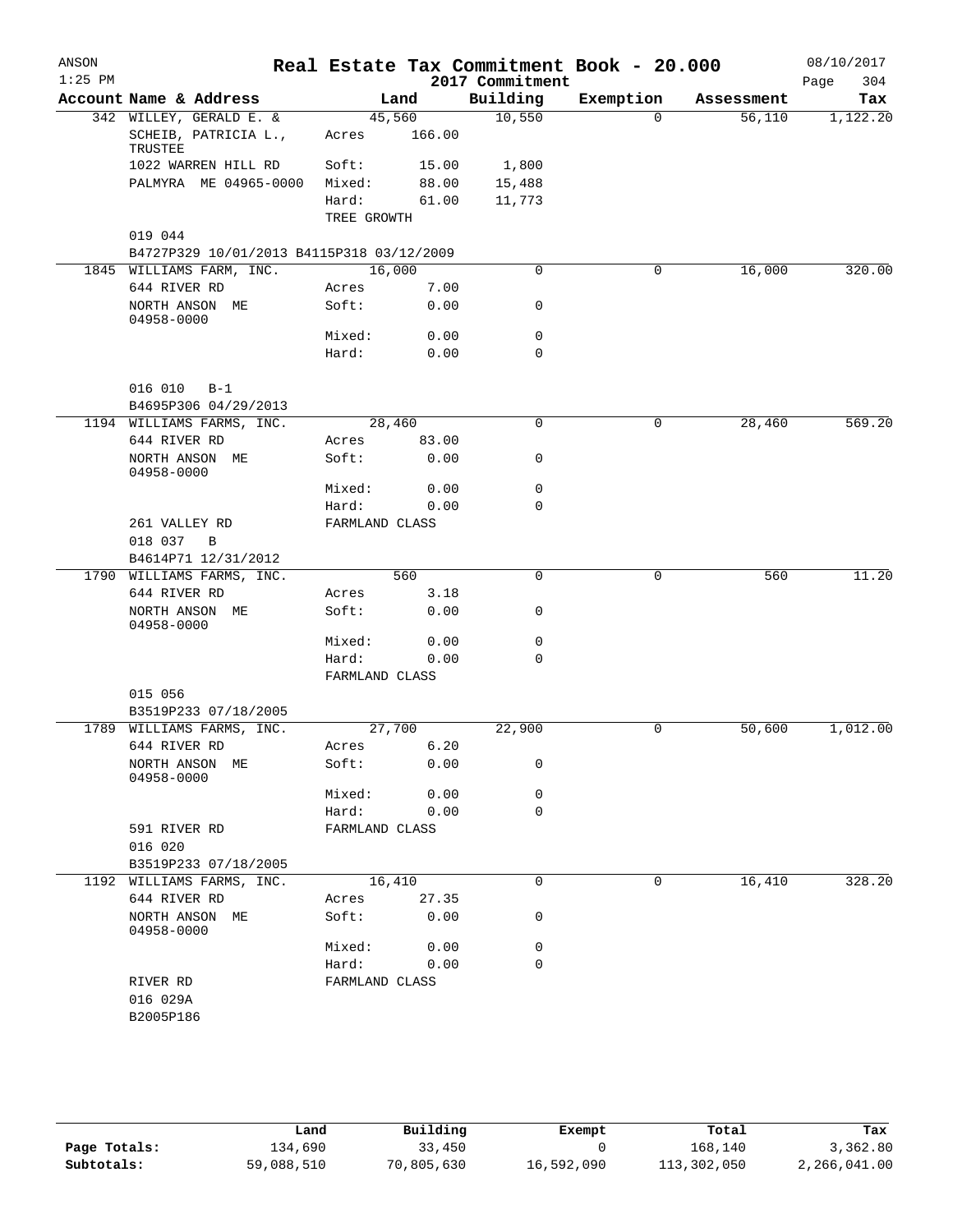| ANSON<br>$1:25$ PM |                                |                         |        | 2017 Commitment | Real Estate Tax Commitment Book - 20.000 |            | 08/10/2017<br>305<br>Page |
|--------------------|--------------------------------|-------------------------|--------|-----------------|------------------------------------------|------------|---------------------------|
|                    | Account Name & Address         |                         | Land   | Building        | Exemption                                | Assessment | Tax                       |
|                    | 1229 WILLIAMS FARMS, INC.      |                         | 8,270  | $\mathbf 0$     | $\Omega$                                 | 8,270      | 165.40                    |
|                    | 644 RIVER RD                   | Acres                   | 47.00  |                 |                                          |            |                           |
|                    | NORTH ANSON ME<br>04958-0000   | Soft:                   | 0.00   | 0               |                                          |            |                           |
|                    |                                | Mixed:                  | 0.00   | $\mathbf 0$     |                                          |            |                           |
|                    |                                | Hard:<br>FARMLAND CLASS | 0.00   | $\Omega$        |                                          |            |                           |
|                    | 015 058                        |                         |        |                 |                                          |            |                           |
|                    | B4225P57 12/18/2009            |                         |        |                 |                                          |            |                           |
|                    | 967 WILLIAMS FARMS, INC.       |                         | 3,700  | $\mathbf 0$     | 0                                        | 3,700      | 74.00                     |
|                    | 644 RIVER RD                   | Acres                   | 10.00  |                 |                                          |            |                           |
|                    | NORTH ANSON ME<br>04958-0000   | Soft:                   | 0.00   | $\mathbf 0$     |                                          |            |                           |
|                    |                                | Mixed:                  | 0.00   | $\mathbf 0$     |                                          |            |                           |
|                    |                                | Hard:                   | 0.00   | $\mathbf 0$     |                                          |            |                           |
|                    |                                | FARMLAND CLASS          |        |                 |                                          |            |                           |
|                    | 018 040                        |                         |        |                 |                                          |            |                           |
|                    | B2894P136                      |                         |        |                 |                                          |            |                           |
|                    | 962 WILLIAMS FARMS, INC.       |                         | 60,020 | 0               | 0                                        | 60,020     | 1,200.40                  |
|                    | 644 RIVER RD                   | Acres                   | 127.20 |                 |                                          |            |                           |
|                    | NORTH ANSON ME<br>04958-0000   | Soft:                   | 0.00   | 0               |                                          |            |                           |
|                    |                                | Mixed:                  | 0.00   | $\mathbf 0$     |                                          |            |                           |
|                    |                                | Hard:                   | 0.00   | $\mathbf 0$     |                                          |            |                           |
|                    |                                | FARMLAND CLASS          |        |                 |                                          |            |                           |
|                    | 017 013, 2, 14                 |                         |        |                 |                                          |            |                           |
|                    | B4614P71 12/31/2012            |                         |        |                 |                                          |            |                           |
|                    | 1575 WILLIAMS FARMS, INC.      |                         | 3,180  | $\overline{0}$  | 0                                        | 3,180      | 63.60                     |
|                    | 644 RIVER RD                   | Acres<br>Soft:          | 5.30   | $\mathbf 0$     |                                          |            |                           |
|                    | NORTH ANSON ME<br>04958-0000   |                         | 0.00   | $\mathbf 0$     |                                          |            |                           |
|                    |                                | Mixed:                  | 0.00   | $\mathbf 0$     |                                          |            |                           |
|                    |                                | Hard:                   | 0.00   |                 |                                          |            |                           |
|                    | 016 023<br>B                   | FARMLAND CLASS          |        |                 |                                          |            |                           |
|                    | B2202P34                       |                         |        |                 |                                          |            |                           |
|                    | 1717 WILLIAMS FARMS, INC.      |                         | 64,030 | $\mathsf{O}$    | 0                                        | 64,030     | 1,280.60                  |
|                    | 644 RIVER RD                   | Acres                   | 159.10 |                 |                                          |            |                           |
|                    | NORTH ANSON ME<br>04958-0000   | Soft:                   | 0.00   | 0               |                                          |            |                           |
|                    |                                | Mixed:                  | 0.00   | 0               |                                          |            |                           |
|                    |                                | Hard:                   | 0.00   | $\mathbf 0$     |                                          |            |                           |
|                    |                                | FARMLAND CLASS          |        |                 |                                          |            |                           |
|                    | 023 035&36B                    |                         |        |                 |                                          |            |                           |
|                    | B2894P136                      |                         |        |                 |                                          |            |                           |
|                    | 1198 WILLIAMS FARMS, INC.      |                         | 230    | $\mathbf 0$     | 0                                        | 230        | 4.60                      |
|                    | 644 RIVER RD                   | Acres                   | 0.15   |                 |                                          |            |                           |
|                    | NORTH ANSON ME<br>04958-0000   | Soft:                   | 0.00   | 0               |                                          |            |                           |
|                    |                                | Mixed:                  | 0.00   | $\mathbf 0$     |                                          |            |                           |
|                    |                                | Hard:                   | 0.00   | $\mathbf 0$     |                                          |            |                           |
|                    | 016 025<br>B4614P71 12/31/2012 |                         |        |                 |                                          |            |                           |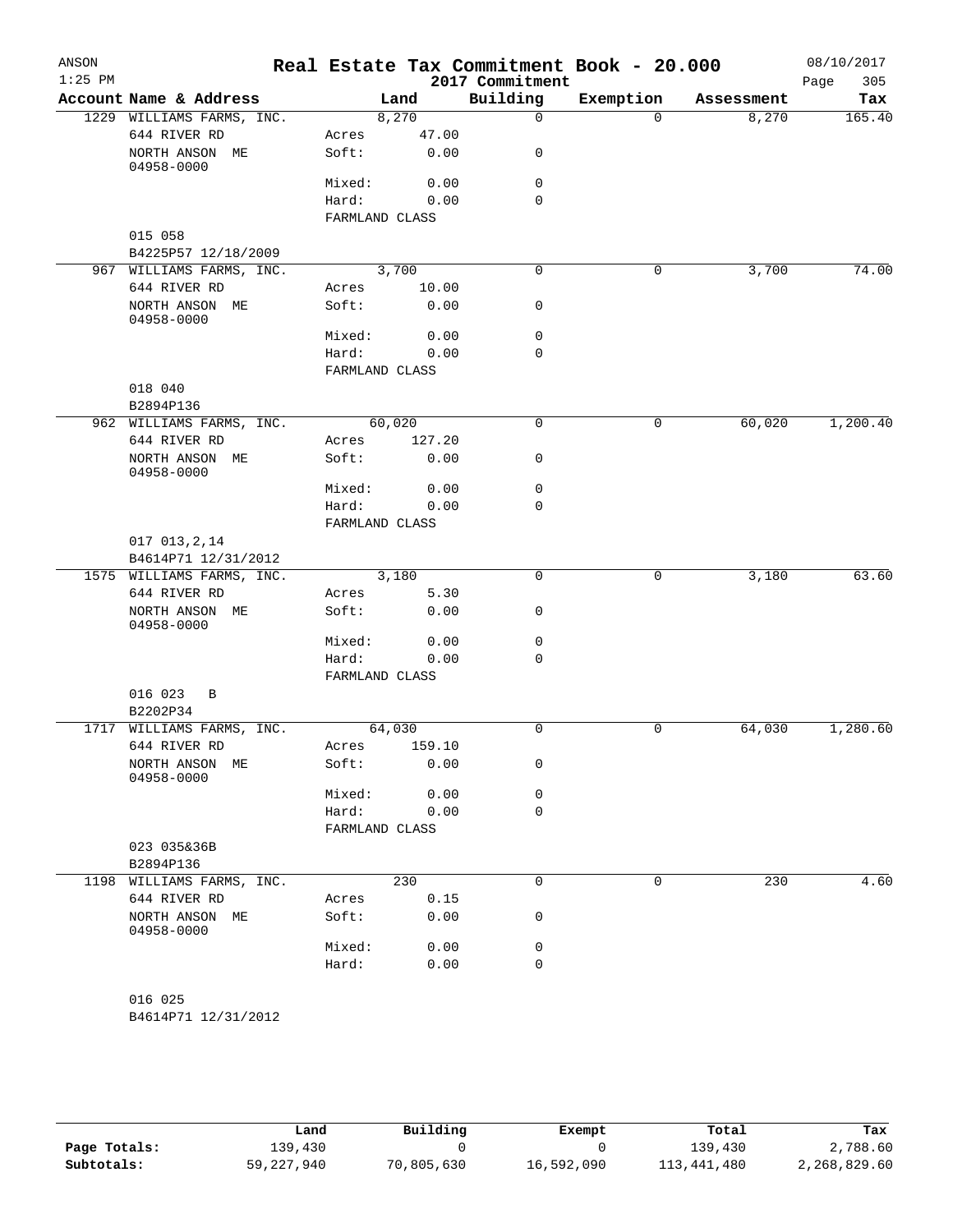| ANSON<br>$1:25$ PM |                                          |                         |        | 2017 Commitment | Real Estate Tax Commitment Book - 20.000 |            | 08/10/2017<br>306<br>Page |
|--------------------|------------------------------------------|-------------------------|--------|-----------------|------------------------------------------|------------|---------------------------|
|                    | Account Name & Address                   |                         | Land   | Building        | Exemption                                | Assessment | Tax                       |
|                    | 1199 WILLIAMS FARMS, INC.                | 10,410                  |        | $\mathbf 0$     | $\Omega$                                 | 10,410     | 208.20                    |
|                    | 644 RIVER RD                             | Acres                   | 23.00  |                 |                                          |            |                           |
|                    | NORTH ANSON ME<br>04958-0000             | Soft:                   | 0.00   | 0               |                                          |            |                           |
|                    |                                          | Mixed:                  | 0.00   | $\mathbf 0$     |                                          |            |                           |
|                    |                                          | Hard:                   | 0.00   | $\Omega$        |                                          |            |                           |
|                    |                                          | FARMLAND CLASS          |        |                 |                                          |            |                           |
|                    | 016 031                                  |                         |        |                 |                                          |            |                           |
|                    | B4614P71 12/31/2012                      |                         |        |                 |                                          |            |                           |
|                    | 1202 WILLIAMS FARMS, INC.                | 50,960                  |        | $\mathbf 0$     | 0                                        | 50,960     | 1,019.20                  |
|                    | 644 RIVER RD                             | Acres                   | 198.00 |                 |                                          |            |                           |
|                    | NORTH ANSON ME<br>04958-0000             | Soft:                   | 0.00   | 0               |                                          |            |                           |
|                    |                                          | Mixed:                  | 0.00   | 0               |                                          |            |                           |
|                    |                                          | Hard:                   | 0.00   | 0               |                                          |            |                           |
|                    |                                          | FARMLAND CLASS          |        |                 |                                          |            |                           |
|                    | 016 010                                  |                         |        |                 |                                          |            |                           |
|                    | B4614P71 12/31/2012                      |                         |        |                 |                                          |            |                           |
|                    | 1189 WILLIAMS FARMS, INC.                | 61,050                  |        | 22,880          | 0                                        | 83,930     | 1,678.60                  |
|                    | 644 RIVER RD                             | Acres                   | 138.00 |                 |                                          |            |                           |
|                    | NORTH ANSON ME<br>04958-0000             | Soft:                   | 0.00   | 0               |                                          |            |                           |
|                    |                                          | Mixed:                  | 0.00   | 0               |                                          |            |                           |
|                    |                                          | Hard:                   | 0.00   | $\mathbf 0$     |                                          |            |                           |
|                    |                                          | FARMLAND CLASS          |        |                 |                                          |            |                           |
|                    | 015 046<br>&46C<br>B1569P2 B1226P320     |                         |        |                 |                                          |            |                           |
|                    | 1599 WILLIAMS FARMS, INC.                |                         | 4,950  | $\mathbf 0$     | $\mathbf 0$                              | 4,950      | 99.00                     |
|                    | 644 RIVER ROAD                           | Acres                   | 9.50   |                 |                                          |            |                           |
|                    | NORTH ANSON ME                           | Soft:                   | 0.00   | 0               |                                          |            |                           |
|                    | 04958-0000                               |                         |        |                 |                                          |            |                           |
|                    |                                          | Mixed:                  | 0.00   | 0               |                                          |            |                           |
|                    |                                          | Hard:                   | 0.00   | $\mathbf 0$     |                                          |            |                           |
|                    |                                          | FARMLAND                |        |                 |                                          |            |                           |
|                    | 016 026                                  |                         |        |                 |                                          |            |                           |
|                    | B4614P71 12/31/2012                      |                         |        |                 |                                          |            |                           |
|                    | 1545 WILLIAMS FARMS, INC.                | 27,500                  |        | 0               | 0                                        | 27,500     | 550.00                    |
|                    | 644 RIVER RD                             | Acres                   | 50.00  |                 |                                          |            |                           |
|                    | NORTH ANSON ME<br>04958-0000             | Soft:                   | 0.00   | 0               |                                          |            |                           |
|                    |                                          | Mixed:                  | 0.00   | 0               |                                          |            |                           |
|                    |                                          | Hard:<br>FARMLAND CLASS | 0.00   | $\mathbf 0$     |                                          |            |                           |
|                    | 018 041<br>$\mathsf{C}$                  |                         |        |                 |                                          |            |                           |
|                    | B4614P71 12/31/2012                      |                         |        |                 |                                          |            |                           |
|                    | 436 WILLIAMS FARMS, INC.<br>644 RIVER RD |                         | 0      | 17,950          | 0                                        | 17,950     | 359.00                    |
|                    | NORTH ANSON ME                           |                         |        |                 |                                          |            |                           |
|                    | 04958-0000                               |                         |        |                 |                                          |            |                           |
|                    | 28 AMY'S WAY                             |                         |        |                 |                                          |            |                           |
|                    | 016 022<br>ON                            |                         |        |                 |                                          |            |                           |
|                    |                                          |                         |        |                 |                                          |            |                           |

|              | Land       | Building   | Exempt     | Total       | Tax          |
|--------------|------------|------------|------------|-------------|--------------|
| Page Totals: | 154,870    | 40,830     |            | 195,700     | 3,914.00     |
| Subtotals:   | 59,382,810 | 70,846,460 | 16,592,090 | 113,637,180 | 2,272,743.60 |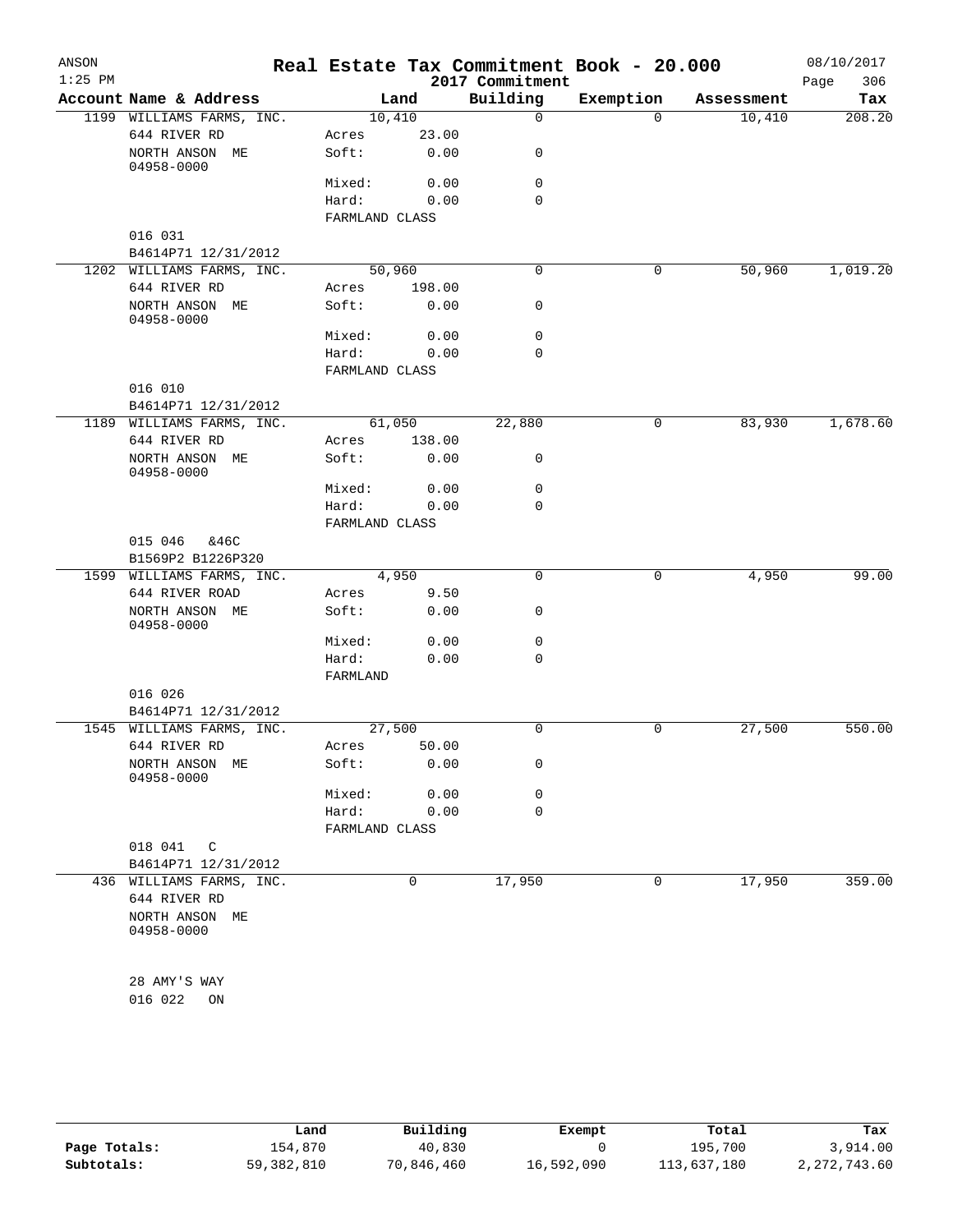| ANSON<br>$1:25$ PM |                              |                |        |                             | Real Estate Tax Commitment Book - 20.000 |            | 08/10/2017  |
|--------------------|------------------------------|----------------|--------|-----------------------------|------------------------------------------|------------|-------------|
|                    | Account Name & Address       |                |        | 2017 Commitment<br>Building | Exemption                                |            | 307<br>Page |
|                    |                              |                | Land   |                             |                                          | Assessment | Tax         |
|                    | 1195 WILLIAMS FARMS, INC.    |                | 6,600  | $\mathbf 0$                 | $\Omega$                                 | 6,600      | 132.00      |
|                    | 644 RIVER RD                 | Acres          | 11.00  |                             |                                          |            |             |
|                    | NORTH ANSON ME<br>04958-0000 | Soft:          | 0.00   | 0                           |                                          |            |             |
|                    |                              | Mixed:         | 0.00   | 0                           |                                          |            |             |
|                    |                              | Hard:          | 0.00   | $\Omega$                    |                                          |            |             |
|                    |                              | FARMLAND CLASS |        |                             |                                          |            |             |
|                    | 016 024                      |                |        |                             |                                          |            |             |
|                    | B4614P71 12/31/2012          |                |        |                             |                                          |            |             |
|                    | 1065 WILLIAMS FARMS, INC.    |                | 51,900 | 123,820                     | 0                                        | 175,720    | 3,514.40    |
|                    | 644 RIVER RD                 | Acres          | 87.70  |                             |                                          |            |             |
|                    | NORTH ANSON ME<br>04958-0000 | Soft:          | 0.00   | 0                           |                                          |            |             |
|                    |                              | Mixed:         | 0.00   | $\mathbf 0$                 |                                          |            |             |
|                    |                              | Hard:          | 0.00   | $\mathbf 0$                 |                                          |            |             |
|                    | RIVER RD                     | FARMLAND CLASS |        |                             |                                          |            |             |
|                    | 016 012 A                    |                |        |                             |                                          |            |             |
|                    | B3519P233 07/18/2005         |                |        |                             |                                          |            |             |
|                    | 1431 WILLIAMS FARMS, INC.    |                | 9,860  | $\mathbf 0$                 | $\mathbf 0$                              | 9,860      | 197.20      |
|                    | 644 RIVER RD                 | Acres          | 56.00  |                             |                                          |            |             |
|                    | NORTH ANSON ME<br>04958-0000 | Soft:          | 0.00   | 0                           |                                          |            |             |
|                    |                              | Mixed:         | 0.00   | $\mathbf 0$                 |                                          |            |             |
|                    |                              | Hard:          | 0.00   | 0                           |                                          |            |             |
|                    |                              | FARMLAND CLASS |        |                             |                                          |            |             |
|                    | 015 054 & 55                 |                |        |                             |                                          |            |             |
|                    | B4606P8 12/07/2012           |                |        |                             |                                          |            |             |
|                    | 1850 WILLIAMS FARMS, INC.    |                | 5,020  | $\mathbf 0$                 | 0                                        | 5,020      | 100.40      |
|                    | 644 RIVER RD                 | Acres          | 26.00  |                             |                                          |            |             |
|                    | NORTH ANSON ME<br>04958-0000 | Soft:          | 0.00   | 0                           |                                          |            |             |
|                    |                              | Mixed:         | 0.00   | 0                           |                                          |            |             |
|                    |                              | Hard:          | 0.00   | $\Omega$                    |                                          |            |             |
|                    |                              | FARMLAND CLASS |        |                             |                                          |            |             |
|                    | 015 057                      |                |        |                             |                                          |            |             |
|                    | B4614P71 12/31/2012          |                |        |                             |                                          |            |             |
|                    | 1427 WILLIAMS FARMS, INC.    |                | 0      | 5,430                       | $\mathbf 0$                              | 5,430      | 108.60      |
|                    | 644 RIVER RD                 |                |        |                             |                                          |            |             |
|                    | NORTH ANSON ME<br>04958-0000 |                |        |                             |                                          |            |             |
|                    |                              |                |        |                             |                                          |            |             |
|                    | 32 AMY'S WAY                 |                |        |                             |                                          |            |             |
|                    | 016 022<br>ON                |                |        |                             |                                          |            |             |
| 1433               | WILLIAMS FARMS, INC.         |                | 9,860  | $\mathbf 0$                 | 0                                        | 9,860      | 197.20      |
|                    | 644 RIVER RD                 | Acres          | 56.00  |                             |                                          |            |             |
|                    | NORTH ANSON ME               | Soft:          | 0.00   | 0                           |                                          |            |             |
|                    | 04958-0000                   | Mixed:         | 0.00   | 0                           |                                          |            |             |
|                    |                              |                |        | $\mathbf 0$                 |                                          |            |             |
|                    |                              | Hard:          | 0.00   |                             |                                          |            |             |
|                    |                              | FARMLAND CLASS |        |                             |                                          |            |             |
|                    | 016 011                      |                |        |                             |                                          |            |             |

|              | Land       | Building   | Exempt     | Total       | Tax          |
|--------------|------------|------------|------------|-------------|--------------|
| Page Totals: | 83,240     | 129,250    |            | 212,490     | 4,249.80     |
| Subtotals:   | 59,466,050 | 70,975,710 | 16,592,090 | 113,849,670 | 2,276,993.40 |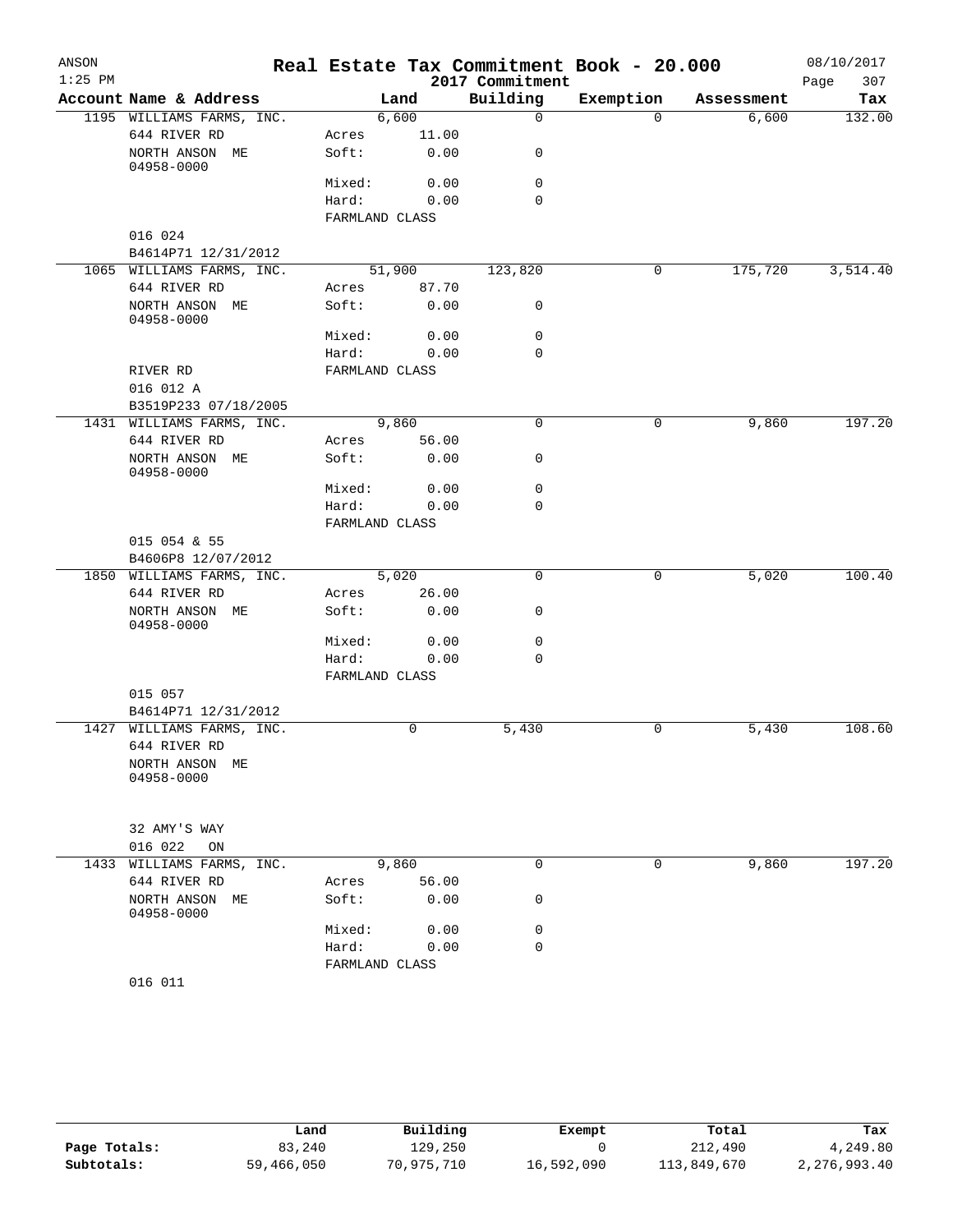| ANSON     |                                           |                  |               | Real Estate Tax Commitment Book - 20.000 |                       |                     | 08/10/2017   |
|-----------|-------------------------------------------|------------------|---------------|------------------------------------------|-----------------------|---------------------|--------------|
| $1:25$ PM | Account Name & Address                    |                  |               | 2017 Commitment<br>Building              |                       |                     | 308<br>Page  |
|           | 1064 WILLIAMS FARMS, INC.                 |                  | Land<br>1,360 | $\mathbf 0$                              | Exemption<br>$\Omega$ | Assessment<br>1,360 | Tax<br>27.20 |
|           | 644 RIVER RD                              | Acres            | 7.73          |                                          |                       |                     |              |
|           | NORTH ANSON ME                            | Soft:            | 0.00          | 0                                        |                       |                     |              |
|           | 04958-0000                                |                  |               |                                          |                       |                     |              |
|           |                                           | Mixed:           | 0.00          | $\mathbf 0$                              |                       |                     |              |
|           |                                           | Hard:            | 0.00          | $\Omega$                                 |                       |                     |              |
|           |                                           | FARMLAND CLASS   |               |                                          |                       |                     |              |
|           | 015 059                                   |                  |               |                                          |                       |                     |              |
|           | B3519P233 07/18/2005                      |                  |               |                                          |                       |                     |              |
|           | 1846 WILLIAMS FARMS, INC.                 |                  | 28,200        | 60,510                                   | $\mathbf 0$           | 88,710              | 1,774.20     |
|           | 644 RIVER RD                              | Acres            | 6.70          |                                          |                       |                     |              |
|           | NORTH ANSON ME<br>04958-0000              | Soft:            | 0.00          | 0                                        |                       |                     |              |
|           |                                           | Mixed:           | 0.00          | 0                                        |                       |                     |              |
|           |                                           | Hard:            | 0.00          | $\mathbf 0$                              |                       |                     |              |
|           | 644 RIVER RD<br>016 014                   |                  |               |                                          |                       |                     |              |
|           | B4614P71 12/31/2012                       |                  |               |                                          |                       |                     |              |
|           | 1844 WILLIAMS FARMS, INC.                 |                  | 5,600         | $\mathbf 0$                              | 0                     | 5,600               | 112.00       |
|           | 644 RIVER RD                              | Acres            | 16.00         |                                          |                       |                     |              |
|           | NORTH ANSON ME<br>04958-0000              | Soft:            | 0.00          | 0                                        |                       |                     |              |
|           |                                           | Mixed:           | 0.00          | $\mathbf 0$                              |                       |                     |              |
|           |                                           | Hard:            | 0.00          | 0                                        |                       |                     |              |
|           |                                           | FARMLAND CLASS   |               |                                          |                       |                     |              |
|           | 016 026<br>B                              |                  |               |                                          |                       |                     |              |
|           | B4614P71 12/31/2012                       |                  |               |                                          |                       |                     |              |
|           | 1840 WILLIAMS FARMS, INC.                 |                  | 27,160        | $\mathbf 0$                              | 0                     | 27,160              | 543.20       |
|           | 644 RIVER RD                              | Acres            | 70.00         |                                          |                       |                     |              |
|           | NORTH ANSON ME<br>04958-0000              | Soft:            | 0.00          | 0                                        |                       |                     |              |
|           |                                           | Mixed:           | 0.00          | 0                                        |                       |                     |              |
|           |                                           | Hard:            | 0.00          | $\mathbf 0$                              |                       |                     |              |
|           |                                           | FARMLAND CLASS   |               |                                          |                       |                     |              |
|           | 018 003 & 5B                              |                  |               |                                          |                       |                     |              |
|           | B4614P71 12/31/2012                       |                  |               |                                          |                       |                     | 10,976.80    |
|           | 1837 WILLIAMS FARMS, INC.<br>644 RIVER RD | 104,830<br>Acres | 141.60        | 444,010                                  | 0                     | 548,840             |              |
|           | NORTH ANSON ME                            | Soft:            | 0.00          | 0                                        |                       |                     |              |
|           | 04958-0000                                |                  |               |                                          |                       |                     |              |
|           |                                           | Mixed:           | 0.00          | 0                                        |                       |                     |              |
|           |                                           | Hard:            | 0.00          | 0                                        |                       |                     |              |
|           | 637 RIVER RD                              |                  |               | ALSO LOT 18, FARMLAND CLASS              |                       |                     |              |
|           | 016 019, 21, 22                           |                  |               |                                          |                       |                     |              |
|           | B4614P71 12/31/2012                       |                  |               |                                          |                       |                     |              |
|           | 1835 WILLIAMS FARMS, INC.                 |                  | 27,780        | 3,220                                    | 0                     | 31,000              | 620.00       |
|           | 644 RIVER RD                              | Acres            | 75.10         |                                          |                       |                     |              |
|           | NORTH ANSON ME<br>04958-0000              | Soft:            | 0.00          | 0                                        |                       |                     |              |
|           |                                           | Mixed:           | 0.00          | 0                                        |                       |                     |              |
|           |                                           | Hard:            | 0.00          | 0                                        |                       |                     |              |
|           |                                           |                  |               | ALSO LOTS 24 & 27B FARMLAND CLASS        |                       |                     |              |
|           | 017 023&23B                               |                  |               |                                          |                       |                     |              |
|           | B4614P71 12/31/2012                       |                  |               |                                          |                       |                     |              |

|              | Land       | Building   | Exempt     | Total       | Tax          |  |
|--------------|------------|------------|------------|-------------|--------------|--|
| Page Totals: | 194,930    | 507,740    |            | 702,670     | 14,053.40    |  |
| Subtotals:   | 59,660,980 | 71,483,450 | 16,592,090 | 114,552,340 | 2,291,046.80 |  |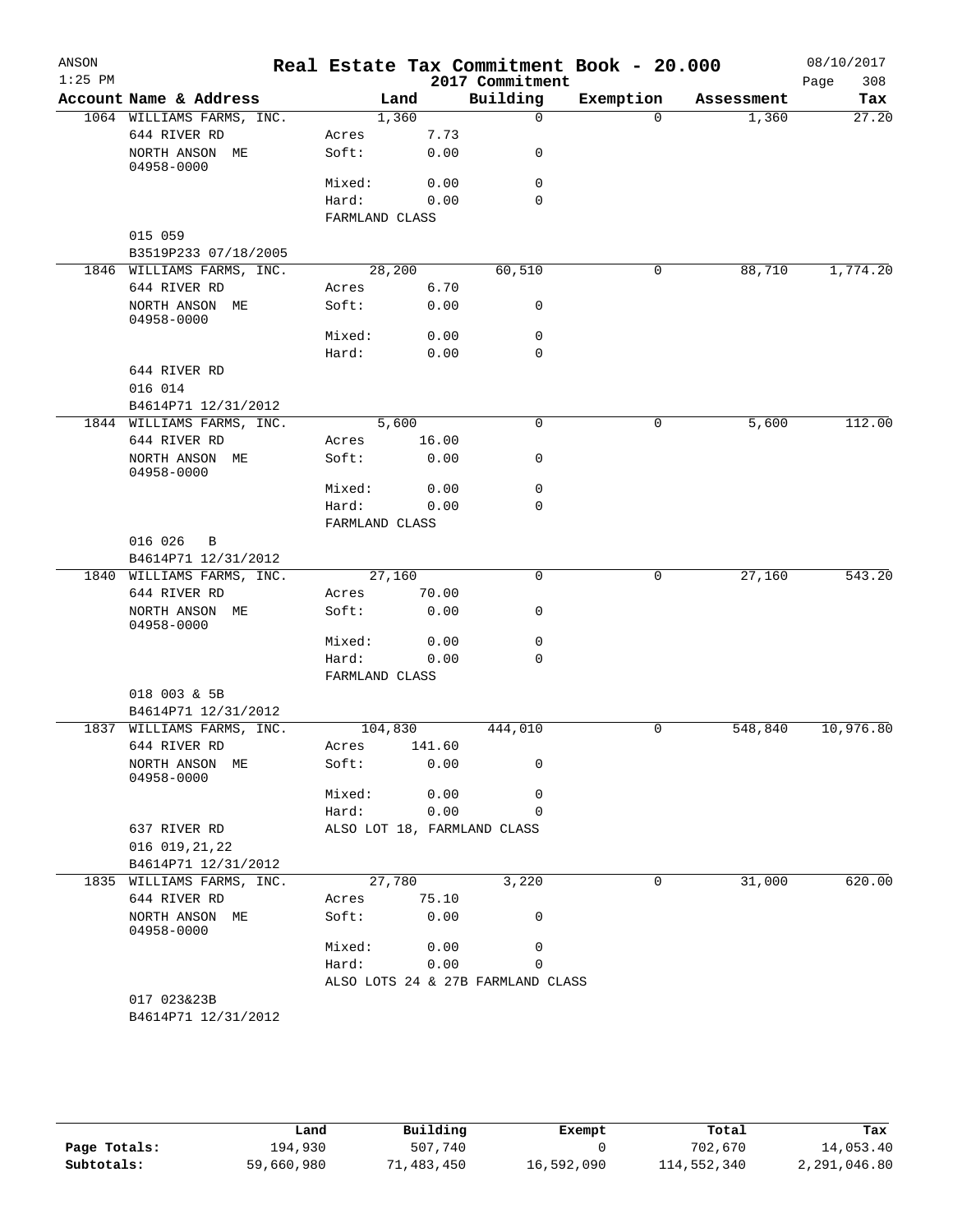| ANSON     |                                        |             |        |                              | Real Estate Tax Commitment Book - 20.000 |            | 08/10/2017  |
|-----------|----------------------------------------|-------------|--------|------------------------------|------------------------------------------|------------|-------------|
| $1:25$ PM |                                        |             |        | 2017 Commitment              |                                          |            | 309<br>Page |
|           | Account Name & Address                 |             | Land   | Building                     | Exemption                                | Assessment | Tax         |
|           | 1839 WILLIAMS FARMS, INC.              |             | 21,740 | $\mathbf 0$                  | $\Omega$                                 | 21,740     | 434.80      |
|           | 644 RIVER RD                           | Acres       | 95.00  |                              |                                          |            |             |
|           | NORTH ANSON ME<br>04958-0000           | Soft:       | 0.00   | 0                            |                                          |            |             |
|           |                                        | Mixed:      |        | 0<br>0.00                    |                                          |            |             |
|           |                                        | Hard:       | 0.00   | 0                            |                                          |            |             |
|           |                                        |             |        | ALSO LOT 52B, FARMLAND CLASS |                                          |            |             |
|           | 015 051,52,53                          |             |        |                              |                                          |            |             |
|           | B4614P71 12/31/2012                    |             |        |                              |                                          |            |             |
|           | 1847 WILLIAMS, ANDY R. &<br>CORALEE A. |             | 21,500 | 163,900                      | 20,000                                   | 165,400    | 3,308.00    |
|           | 636 RIVER RD                           | Acres       |        | 2.00                         | 01 Homestead Exempt                      |            |             |
|           | NORTH ANSON ME<br>04958-0000           | Soft:       |        | 0.00<br>0                    |                                          |            |             |
|           |                                        | Mixed:      |        | 0<br>0.00                    |                                          |            |             |
|           |                                        | Hard:       | 0.00   | 0                            |                                          |            |             |
|           | 636 RIVER RD                           |             |        |                              |                                          |            |             |
|           | 016 014A                               |             |        |                              |                                          |            |             |
|           | B3604P104 12/09/2005                   |             |        |                              |                                          |            |             |
| 1987      | WILLIAMS, ANDY R.,<br>TRUSTEE &        |             | 14,100 | 0                            | 0                                        | 14,100     | 282.00      |
|           | BRUCE, ROBERT, TRUSTEE                 | Acres       |        | 5.40                         |                                          |            |             |
|           | 636 RIVER RD                           | Soft:       | 0.00   | 0                            |                                          |            |             |
|           | NORTH ANSON ME 04958                   | Mixed:      | 0.00   | 0                            |                                          |            |             |
|           |                                        | Hard:       |        | $\mathbf 0$<br>0.00          |                                          |            |             |
|           | 80 AMY'S WAY                           |             |        |                              |                                          |            |             |
|           | 016 021 A                              |             |        |                              |                                          |            |             |
|           | B3818P289 03/06/2007                   |             |        |                              |                                          |            |             |
|           | 1935 WILLIAMS, DANA                    |             | 8,100  | 0                            | 0                                        | 8,100      | 162.00      |
|           | PO BOX 726                             | Acres       |        | 5.60                         |                                          |            |             |
|           | BINGHAM ME 04920                       | Soft:       | 0.00   | 0                            |                                          |            |             |
|           |                                        | Mixed:      | 0.00   | 0                            |                                          |            |             |
|           |                                        | Hard:       |        | 0.00<br>0                    |                                          |            |             |
|           |                                        |             |        |                              |                                          |            |             |
|           | 023 043 B                              |             |        |                              |                                          |            |             |
| 1858      | WILLIAMS, DANA E.                      |             | 18,000 | 0                            | 0                                        | 18,000     | 360.00      |
|           | PO BOX 726                             | Acres       | 5.00   |                              |                                          |            |             |
|           | BINGHAM ME 04920-0726                  | Soft:       |        | 0.00<br>0                    |                                          |            |             |
|           |                                        | Mixed:      |        | 0<br>0.00                    |                                          |            |             |
|           |                                        | Hard:       |        | $\mathbf 0$<br>0.00          |                                          |            |             |
|           | 023 036<br>Α                           |             |        |                              |                                          |            |             |
|           | B4528P213 05/18/2012                   |             |        |                              |                                          |            |             |
|           | 999 WILLIAMS, GABRIEL K.               |             | 31,180 | 13,760                       | 0                                        | 44,940     | 898.80      |
|           | 2325 W QUEEN AVE                       | Acres       | 100.00 |                              |                                          |            |             |
|           | SPOKANE WA 99205-5758                  | Soft:       | 25.00  | 3,000                        |                                          |            |             |
|           |                                        | Mixed:      | 42.00  | 7,392                        |                                          |            |             |
|           |                                        | Hard:       | 30.00  | 5,790                        |                                          |            |             |
|           | 104 QUILL HILL RD                      | TREE GROWTH |        |                              |                                          |            |             |
|           | 014 015                                |             |        |                              |                                          |            |             |
|           | B4036P189 08/06/2008                   |             |        |                              |                                          |            |             |
|           |                                        |             |        |                              |                                          |            |             |

|              | Land       | Building   | Exempt     | Total       | Tax          |
|--------------|------------|------------|------------|-------------|--------------|
| Page Totals: | 114,620    | 177,660    | 20,000     | 272,280     | 5,445.60     |
| Subtotals:   | 59,775,600 | 71,661,110 | 16,612,090 | 114,824,620 | 2,296,492.40 |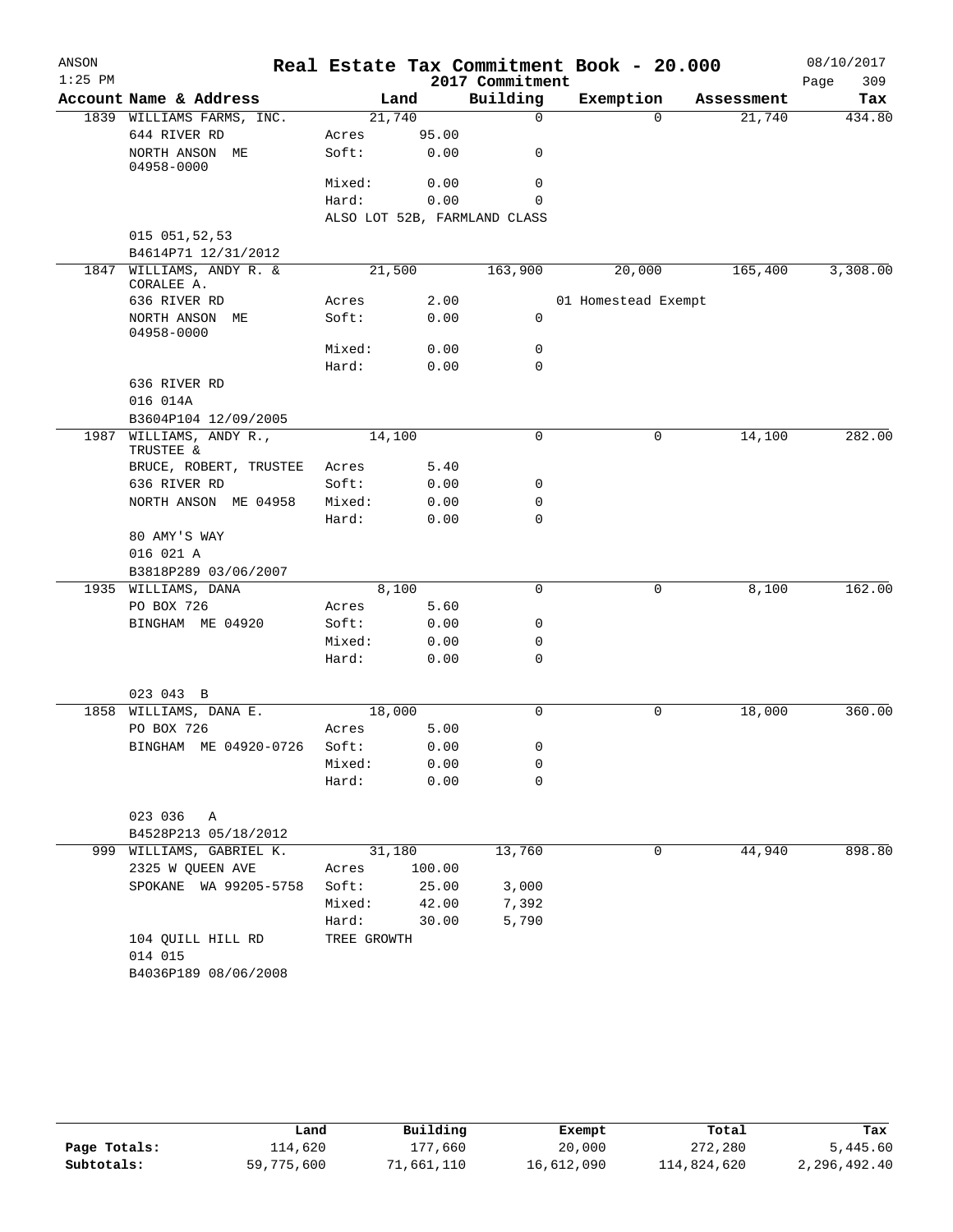| ANSON<br>$1:25$ PM |                                     |             |        | 2017 Commitment |             | Real Estate Tax Commitment Book - 20.000 |            | 08/10/2017<br>310<br>Page |
|--------------------|-------------------------------------|-------------|--------|-----------------|-------------|------------------------------------------|------------|---------------------------|
|                    | Account Name & Address              |             | Land   | Building        |             | Exemption                                | Assessment | Tax                       |
|                    | 1351 WILLIAMS, GABRIEL K.           |             | 9,390  |                 | $\mathbf 0$ | $\mathbf 0$                              | 9,390      | 187.80                    |
|                    | 2325 W QUEEN AVE                    | Acres       | 52.00  |                 |             |                                          |            |                           |
|                    | SPOKANE WA 99205-5758               | Soft:       |        | 0.00            | 0           |                                          |            |                           |
|                    |                                     | Mixed:      | 0.00   |                 | 0           |                                          |            |                           |
|                    |                                     | Hard:       | 45.00  | 8,685           |             |                                          |            |                           |
|                    |                                     | TREE GROWTH |        |                 |             |                                          |            |                           |
|                    | 014 016                             |             |        |                 |             |                                          |            |                           |
|                    | B4036P189 08/06/2008                |             |        |                 |             |                                          |            |                           |
|                    | 1852 WILLIAMS, RICHARD              |             | 16,610 | 99,340          |             | 20,000                                   | 95,950     | 1,919.00                  |
|                    | 532 RIVER RD                        | Acres       |        | 2.07            |             | 01 Homestead Exempt                      |            |                           |
|                    | NORTH ANSON ME<br>04958-0000        | Soft:       |        | 0.00            | 0           |                                          |            |                           |
|                    |                                     | Mixed:      |        | 0.00            | 0           |                                          |            |                           |
|                    |                                     | Hard:       |        | 0.00            | $\mathbf 0$ |                                          |            |                           |
|                    | 532 RIVER RD                        |             |        |                 |             |                                          |            |                           |
|                    | 016 010<br>$\mathcal{C}$            |             |        |                 |             |                                          |            |                           |
| 1205               | WILLIAMS, RICKEY &<br>LESLEY        |             | 18,140 |                 | $\mathbf 0$ | 0                                        | 18,140     | 362.80                    |
|                    | 31 ALEXANDER DR                     | Acres       | 5.09   |                 |             |                                          |            |                           |
|                    | SOUTH DENNIS<br>МA<br>02660-0000    | Soft:       |        | 0.00            | 0           |                                          |            |                           |
|                    |                                     | Mixed:      |        | 0.00            | $\mathbf 0$ |                                          |            |                           |
|                    |                                     | Hard:       |        | 0.00            | $\mathbf 0$ |                                          |            |                           |
|                    | 012 009<br>6                        |             |        |                 |             |                                          |            |                           |
|                    | B1487P169                           |             |        |                 |             |                                          |            |                           |
|                    | 1383 WILLS, BARBARA HARVIE          |             | 25,400 | 61,000          |             | 20,000                                   | 66,400     | 1,328.00                  |
|                    | PO BOX 114                          | Acres       |        | 4.60            |             | 01 Homestead Exempt                      |            |                           |
|                    | NORTH ANSON ME<br>04958-0114        | Soft:       |        | 0.00            | $\mathbf 0$ |                                          |            |                           |
|                    |                                     | Mixed:      |        | 0.00            | $\mathbf 0$ |                                          |            |                           |
|                    |                                     | Hard:       |        | 0.00            | $\Omega$    |                                          |            |                           |
|                    | 69 UNION ST<br>005 036<br>B2256P257 |             |        |                 |             |                                          |            |                           |
| 1854               | WILLS, CHRISTINE M                  |             | 44,800 |                 | 0           | 0                                        | 44,800     | 896.00                    |
|                    | PO BOX 114                          | Acres       | 32.00  |                 |             |                                          |            |                           |
|                    | NORTH ANSON ME<br>04958-0114        | Soft:       |        | 0.00            | 0           |                                          |            |                           |
|                    |                                     | Mixed:      | 0.00   |                 | 0           |                                          |            |                           |
|                    |                                     | Hard:       |        | 0.00            | $\mathbf 0$ |                                          |            |                           |
|                    | 171 EMBDEN POND RD                  |             |        |                 |             |                                          |            |                           |
|                    | 023 018                             |             |        |                 |             |                                          |            |                           |
|                    | B5060P160 08/10/2016 B2210P116      |             |        |                 |             |                                          |            |                           |
| 1190               | WILLS, EDWARD                       |             | 21,000 |                 | $\mathbf 0$ | 0                                        | 21,000     | 420.00                    |
|                    | PO BOX 51195                        | Acres       |        | 7.50            |             |                                          |            |                           |
|                    | PALO ALTO CA<br>94303-0000          | Soft:       |        | 0.00            | 0           |                                          |            |                           |
|                    |                                     | Mixed:      |        | 0.00            | 0           |                                          |            |                           |
|                    |                                     | Hard:       |        | 0.00            | $\mathbf 0$ |                                          |            |                           |
|                    | 015 005<br>Α<br>B1344P87            |             |        |                 |             |                                          |            |                           |
|                    |                                     |             |        |                 |             |                                          |            |                           |

|              | Land       | Building   | Exempt     | Total       | Tax          |
|--------------|------------|------------|------------|-------------|--------------|
| Page Totals: | 135,340    | 160,340    | 40,000     | 255,680     | 5,113.60     |
| Subtotals:   | 59,910,940 | 71,821,450 | 16,652,090 | 115,080,300 | 2,301,606.00 |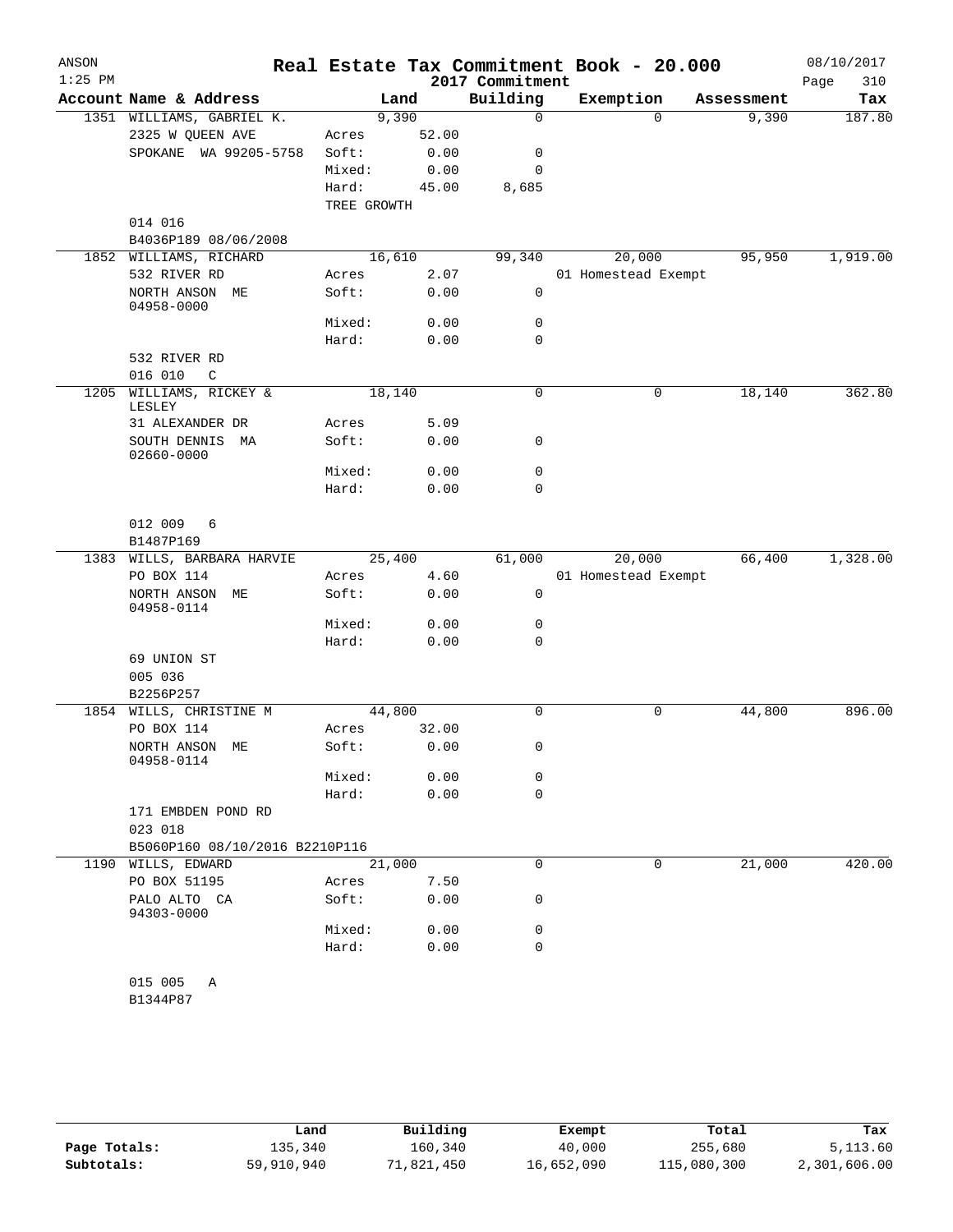| ANSON     |                                     |            |       |       |                 | Real Estate Tax Commitment Book - 20.000 |            | 08/10/2017  |
|-----------|-------------------------------------|------------|-------|-------|-----------------|------------------------------------------|------------|-------------|
| $1:25$ PM |                                     |            |       |       | 2017 Commitment |                                          |            | Page<br>311 |
|           | Account Name & Address              |            | Land  |       | Building        | Exemption                                | Assessment | Tax         |
|           | 1396 WILSON, SCOTT                  |            | 7,480 |       | 630             | $\Omega$                                 | 8,110      | 162.20      |
|           | PO BOX 221                          | Acres      |       | 0.14  |                 |                                          |            |             |
|           | CLINTON ME 04927-0221               | Soft:      |       | 0.00  | 0               |                                          |            |             |
|           |                                     | Mixed:     |       | 0.00  | 0               |                                          |            |             |
|           |                                     | Hard:      |       | 0.00  | $\mathbf 0$     |                                          |            |             |
|           | 63 RANDALL ST                       | B4976P0311 |       |       |                 |                                          |            |             |
|           | 003 036<br>B                        |            |       |       |                 |                                          |            |             |
|           | B4976P311 11/19/2015 B2366P16       |            |       |       |                 |                                          |            |             |
| 1209      | WITHEE, HARRY &                     | 12,330     |       |       | 84,640          | 26,000                                   | 70,970     | 1,419.40    |
|           | CHARLOTTE S                         |            |       |       |                 |                                          |            |             |
|           | PO BOX 26                           | Acres      |       | 0.38  |                 | 01 Homestead Exempt                      |            |             |
|           | ANSON ME 04911-0026                 | Soft:      |       | 0.00  | $\mathbf{0}$    | 08 Vietnam Veteran                       |            |             |
|           |                                     | Mixed:     |       | 0.00  | $\mathbf 0$     |                                          |            |             |
|           |                                     | Hard:      |       | 0.00  | 0               |                                          |            |             |
|           | 20 BUSWELL ST                       |            |       |       |                 |                                          |            |             |
|           | 002 025                             |            |       |       |                 |                                          |            |             |
|           | B676P361                            |            |       |       |                 |                                          |            |             |
| 1145      | WITHEE, RONALD E., SR.<br>& ROSALYN |            | 7,750 |       | 59,430          | 20,000                                   | 47,180     | 943.60      |
|           | PO BOX 451                          | Acres      |       | 0.15  |                 | 01 Homestead Exempt                      |            |             |
|           | ANSON ME 04911-0451                 | Soft:      |       | 0.00  | 0               |                                          |            |             |
|           |                                     | Mixed:     |       | 0.00  | 0               |                                          |            |             |
|           |                                     | Hard:      |       | 0.00  | $\mathbf 0$     |                                          |            |             |
|           | 30 WILSON ST                        |            |       |       |                 |                                          |            |             |
|           | 003 025                             |            |       |       |                 |                                          |            |             |
|           | B4019P133 06/27/2008                |            |       |       |                 |                                          |            |             |
| 1210      | WOLFE, KEVIN                        | 23,000     |       |       | 15,060          | 0                                        | 38,060     | 761.20      |
|           | 150 LEWIS ST. APT #112              | Acres      |       | 3.00  |                 |                                          |            |             |
|           | LYNN MA 01902-4866                  | Soft:      |       | 0.00  | 0               |                                          |            |             |
|           |                                     | Mixed:     |       | 0.00  | 0               |                                          |            |             |
|           |                                     | Hard:      |       | 0.00  | $\mathbf 0$     |                                          |            |             |
|           | 210 CARRABASSETT RD                 |            |       |       |                 |                                          |            |             |
|           | 022 024                             |            |       |       |                 |                                          |            |             |
|           | B1157P842                           |            |       |       |                 |                                          |            |             |
| 1029      | WOOD, DARRYL                        | 17,000     |       |       | 6,450           | 0                                        | 23,450     | 469.00      |
|           | 215 GEORGE THOMAS ROAD              | Acres      |       | 3.00  |                 |                                          |            |             |
|           | NEW SHARON<br>МE<br>04655-0000      | Soft:      |       | 0.00  | 0               |                                          |            |             |
|           |                                     | Mixed:     |       | 0.00  | 0               |                                          |            |             |
|           |                                     | Hard:      |       | 0.00  | 0               |                                          |            |             |
|           | 269 CARRABASSETT RD                 |            |       |       |                 |                                          |            |             |
|           | 022 028                             |            |       |       |                 |                                          |            |             |
|           | B4907P238 05/13/2015                |            |       |       |                 |                                          |            |             |
|           | 1215 WOOD, KEVIN M                  | 44,500     |       |       | 0               | 0                                        | 44,500     | 890.00      |
|           | 8 PINE PLAIN RD                     | Acres      |       | 50.00 |                 |                                          |            |             |
|           | GEORGETOWN MA<br>01833-0000         | Soft:      |       | 0.00  | 0               |                                          |            |             |
|           |                                     | Mixed:     |       | 0.00  | 0               |                                          |            |             |
|           |                                     | Hard:      |       | 0.00  | 0               |                                          |            |             |
|           |                                     |            |       |       |                 |                                          |            |             |
|           | 020 010<br>Α                        |            |       |       |                 |                                          |            |             |
|           | B893P850                            |            |       |       |                 |                                          |            |             |

|              | Land       | Building   | Exempt     | Total         | Tax          |
|--------------|------------|------------|------------|---------------|--------------|
| Page Totals: | 112,060    | 166,210    | 46,000     | 232,270       | 4,645.40     |
| Subtotals:   | 60,023,000 | 71,987,660 | 16,698,090 | 115, 312, 570 | 2,306,251.40 |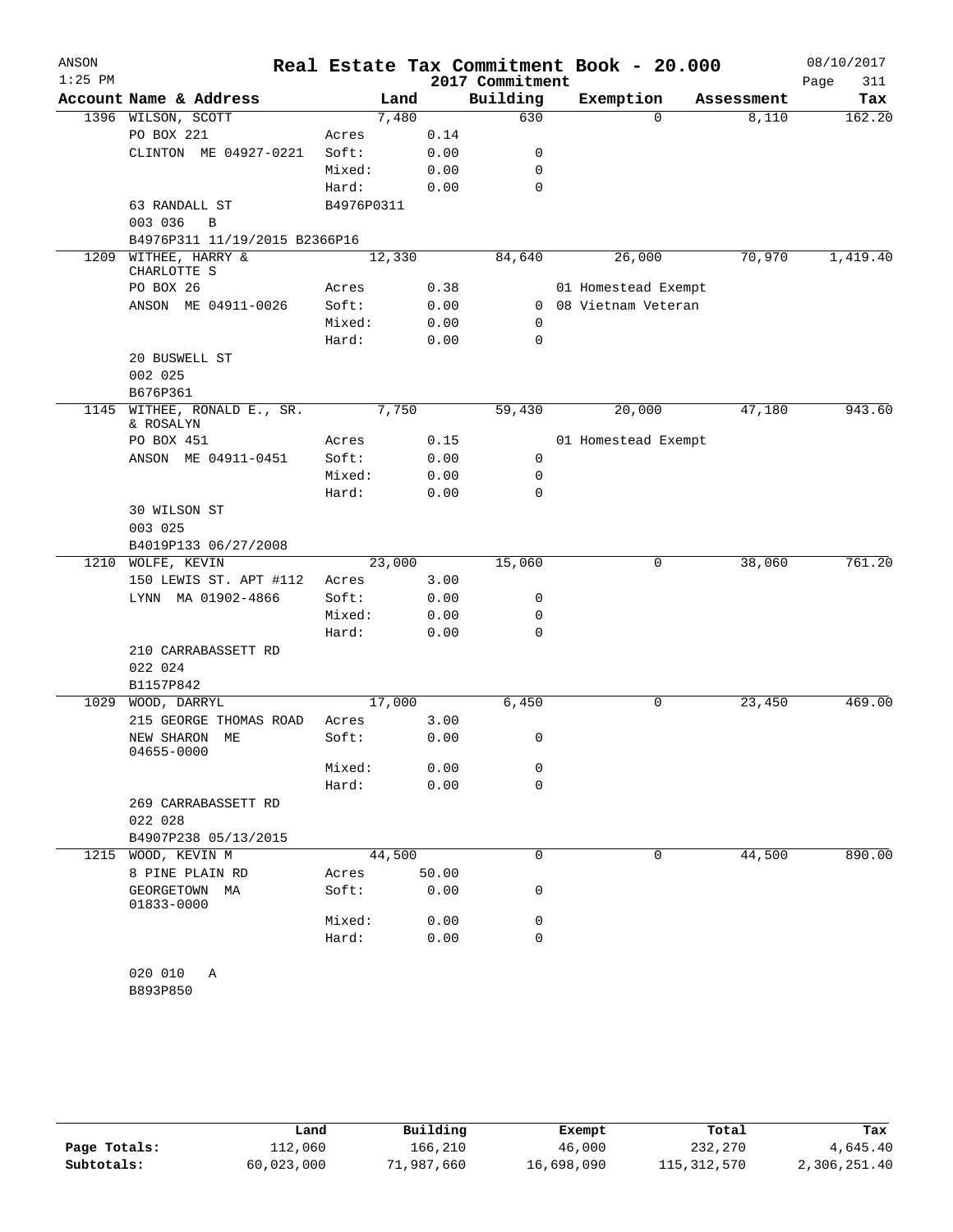|                                                     |               |       | 2017 Commitment                           | Real Estate Tax Commitment Book - 20.000 |            | 08/10/2017<br>Page<br>312 |
|-----------------------------------------------------|---------------|-------|-------------------------------------------|------------------------------------------|------------|---------------------------|
| Account Name & Address                              |               | Land  | Building                                  | Exemption                                | Assessment | Tax                       |
| WOOD, PAMELA E                                      | 12,650        |       | 36,020                                    | 20,000                                   | 28,670     | 573.40                    |
| PO BOX 473                                          | Acres         | 0.40  |                                           | 01 Homestead Exempt                      |            |                           |
| ANSON ME 04911-0473                                 | Soft:         | 0.00  | 0                                         |                                          |            |                           |
|                                                     | Mixed:        | 0.00  | 0                                         |                                          |            |                           |
|                                                     | Hard:         | 0.00  | 0                                         |                                          |            |                           |
| 19 BUSWELL ST                                       |               |       |                                           |                                          |            |                           |
| 002 033                                             |               |       |                                           |                                          |            |                           |
| B2771P23                                            |               |       |                                           |                                          |            |                           |
| WOOD, SCOTT A &<br>BRADBURY, CHRISTENE L            | 22,400        |       | $\mathbf 0$                               | 0                                        | 22,400     | 448.00                    |
| 3 STAVE MILL ROAD                                   | Acres         | 8.90  |                                           |                                          |            |                           |
| GRAY ME 04039                                       | Soft:         | 0.00  | 0                                         |                                          |            |                           |
|                                                     | Mixed:        | 0.00  | 0                                         |                                          |            |                           |
|                                                     | Hard:         | 0.00  | 0                                         |                                          |            |                           |
| TOWN FARM ROAD                                      | B5022P0316 JT |       |                                           |                                          |            |                           |
| 022 012 003                                         |               |       |                                           |                                          |            |                           |
| B5022P316 04/01/2016 B2015P65 09/25/2015            |               |       |                                           |                                          |            |                           |
| 1216 WOODPECKER LOGGING INC                         | 26,220        |       | 64,670                                    | $\mathbf 0$                              | 90,890     | 1,817.80                  |
| C/O GARY DUNPHY                                     | Acres         | 8.72  |                                           |                                          |            |                           |
| PO BOX 339                                          | Soft:         | 0.00  | 0                                         |                                          |            |                           |
| NORTH ANSON ME                                      | Mixed:        | 0.00  | 0                                         |                                          |            |                           |
| 04958-0339                                          |               |       |                                           |                                          |            |                           |
|                                                     | Hard:         | 0.00  | $\mathbf 0$                               |                                          |            |                           |
|                                                     |               |       |                                           |                                          |            |                           |
| 017 031<br>Α                                        |               |       |                                           |                                          |            |                           |
| B438P325                                            |               |       |                                           |                                          |            |                           |
| WOODPECKER LOGGING,                                 | 35,130        |       | 0                                         | 0                                        | 35,130     | 702.60                    |
| INC.                                                |               |       |                                           |                                          |            |                           |
| PO BOX 339                                          | Acres         | 22.25 | 0                                         |                                          |            |                           |
| NORTH ANSON ME<br>04958-0339                        | Soft:         | 0.00  |                                           |                                          |            |                           |
|                                                     | Mixed:        | 0.00  | 0                                         |                                          |            |                           |
|                                                     | Hard:         | 0.00  | 0                                         |                                          |            |                           |
|                                                     |               |       |                                           |                                          |            |                           |
| 015 063<br>1                                        |               |       |                                           |                                          |            |                           |
| B4833P293 08/05/2014 B4614P251 12/21/2012 B1468P251 |               |       |                                           |                                          |            |                           |
| 10/07/1988                                          |               |       |                                           |                                          |            |                           |
| WOODPECKER LOGGING,                                 | 20,500        |       | 0                                         | 0                                        | 20,500     | 410.00                    |
| INC.<br>PO BOX 339                                  | Acres         | 7.00  |                                           |                                          |            |                           |
| NORTH ANSON ME                                      | Soft:         | 0.00  | 0                                         |                                          |            |                           |
| 04958-0339                                          |               |       |                                           |                                          |            |                           |
|                                                     | Mixed:        | 0.00  | 0                                         |                                          |            |                           |
|                                                     | Hard:         | 0.00  | 0                                         |                                          |            |                           |
|                                                     |               |       |                                           |                                          |            |                           |
| 017 031<br>D                                        |               |       |                                           |                                          |            |                           |
| B4614P251 12/21/2012 B1103P170                      |               |       |                                           |                                          |            |                           |
| 186 WOOSTER, JAMES A.                               | 16,850        |       | 64,020                                    | 20,000                                   | 60,870     | 1,217.40                  |
| 18 HALL STREET                                      | Acres         | 0.71  |                                           | 01 Homestead Exempt                      |            |                           |
| NORTH ANSON ME 04958                                | Soft:         | 0.00  | 0                                         |                                          |            |                           |
|                                                     | Mixed:        | 0.00  | 0                                         |                                          |            |                           |
|                                                     | Hard:         | 0.00  | 0                                         |                                          |            |                           |
| 18 HALL ST                                          |               |       |                                           |                                          |            |                           |
| 009 029                                             |               |       |                                           |                                          |            |                           |
|                                                     |               |       |                                           |                                          |            |                           |
|                                                     |               |       |                                           |                                          |            |                           |
|                                                     |               |       |                                           |                                          |            |                           |
|                                                     |               |       |                                           |                                          |            |                           |
|                                                     |               |       | B4869P335 01/16/2015 B4443P127 09/23/2011 |                                          |            |                           |

|              | Land       | Building   | Exempt     | Total       | Tax          |
|--------------|------------|------------|------------|-------------|--------------|
| Page Totals: | 133,750    | 164,710    | 40,000     | 258,460     | 5,169.20     |
| Subtotals:   | 60,156,750 | 72,152,370 | 16,738,090 | 115,571,030 | 2,311,420.60 |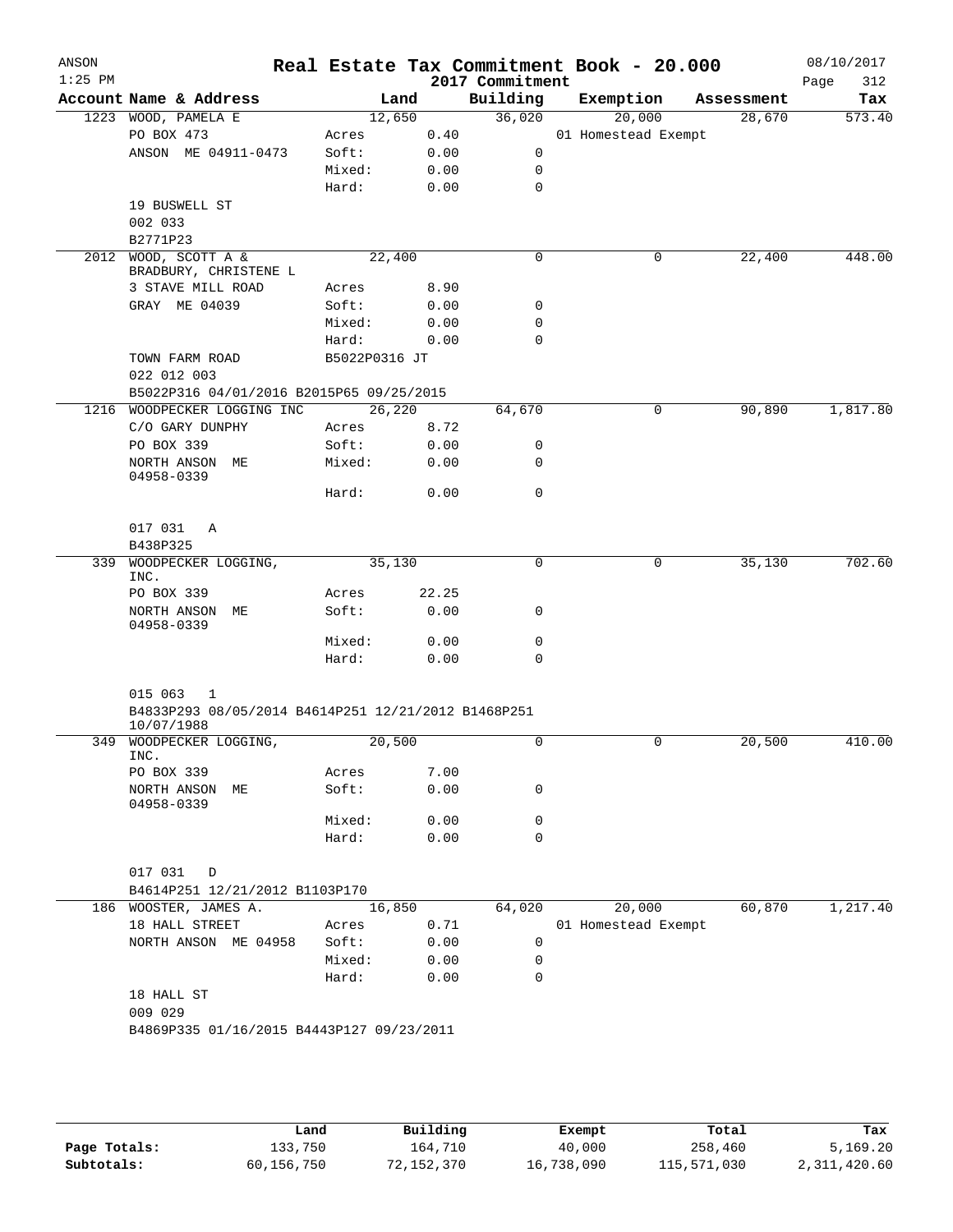| ANSON<br>$1:25$ PM |                              |         |        | 2017 Commitment | Real Estate Tax Commitment Book - 20.000 |            | 08/10/2017<br>Page<br>313 |
|--------------------|------------------------------|---------|--------|-----------------|------------------------------------------|------------|---------------------------|
|                    | Account Name & Address       |         | Land   | Building        | Exemption                                | Assessment | Tax                       |
| 1218               | WRIGHT, DAVID E &            | 25, 250 |        | 65,240          | 20,000                                   | 70,490     | 1,409.80                  |
|                    | WRIGHT, SANDRA CARTER        | Acres   | 4.50   |                 | 01 Homestead Exempt                      |            |                           |
|                    | 335 CAMPGROUND RD            | Soft:   | 0.00   | 0               |                                          |            |                           |
|                    | NORTH ANSON ME<br>04958-0000 | Mixed:  | 0.00   | 0               |                                          |            |                           |
|                    |                              | Hard:   | 0.00   | $\mathbf 0$     |                                          |            |                           |
|                    | 335 CAMPGROUND RD            |         |        |                 |                                          |            |                           |
|                    | 015 046 B                    |         |        |                 |                                          |            |                           |
|                    | B2031P216                    |         |        |                 |                                          |            |                           |
| 1267               | WRIGHT, JAMES G.             |         | 11,660 | 60,150          | 0                                        | 71,810     | 1,436.20                  |
|                    | 80 ELM STREET                | Acres   | 0.34   |                 |                                          |            |                           |
|                    | NORTH ANSON ME<br>04958-0000 | Soft:   | 0.00   | 0               |                                          |            |                           |
|                    |                              | Mixed:  | 0.00   | 0               |                                          |            |                           |
|                    |                              | Hard:   | 0.00   | 0               |                                          |            |                           |
|                    | 80 ELM ST                    |         |        |                 |                                          |            |                           |
|                    | 008 019                      |         |        |                 |                                          |            |                           |
|                    | B4643P338 03/19/2013         |         |        |                 |                                          |            |                           |
| 1360               | WYMAN, JOSEPH                |         | 11,310 | 43,330          | 0                                        | 54,640     | 1,092.80                  |
|                    | 4 BLAIR STREET               | Acres   | 0.32   |                 |                                          |            |                           |
|                    | SKOWHEGAN ME<br>04976-0000   | Soft:   | 0.00   | 0               |                                          |            |                           |
|                    |                              | Mixed:  | 0.00   | 0               |                                          |            |                           |
|                    |                              | Hard:   | 0.00   | 0               |                                          |            |                           |
|                    | 78 ELM ST                    |         |        |                 |                                          |            |                           |
|                    | 008 018                      |         |        |                 |                                          |            |                           |
|                    | B4975P229 11/06/2015         |         |        |                 |                                          |            |                           |
| 1477               | WYMAN, JOSEPH                |         | 9,380  | 10,560          | 0                                        | 19,940     | 398.80                    |
|                    | 4 BLAIR STREET               | Acres   | 0.22   |                 |                                          |            |                           |
|                    | SKOWEGAN ME 04976            | Soft:   | 0.00   | 0               |                                          |            |                           |
|                    |                              | Mixed:  | 0.00   | 0               |                                          |            |                           |
|                    |                              | Hard:   | 0.00   | 0               |                                          |            |                           |
|                    | 3 CHURCH ST<br>001 080       |         |        |                 |                                          |            |                           |
|                    | B4897P188 04/22/2015         |         |        |                 |                                          |            |                           |
| 978                | WYSOSKI, TAMMY L             |         | 9,800  | 61,470          | 20,000                                   | 51,270     | 1,025.40                  |
|                    | 31 UNION STREET              | Acres   | 0.24   |                 | 01 Homestead Exempt                      |            |                           |
|                    | NORTH ANSON ME<br>04958-0000 | Soft:   | 0.00   | 0               |                                          |            |                           |
|                    |                              | Mixed:  | 0.00   | 0               |                                          |            |                           |
|                    |                              | Hard:   | 0.00   | $\mathbf 0$     |                                          |            |                           |
|                    | 31 UNION ST                  |         |        |                 |                                          |            |                           |
|                    | 005 029                      |         |        |                 |                                          |            |                           |
|                    | B2833P56                     |         |        |                 |                                          |            |                           |
|                    | 1224 YARNELL, LESTER N       | 18,150  |        | 0               | 0                                        | 18,150     | 363.00                    |
|                    | 61 MULHANY DR                | Acres   | 5.10   |                 |                                          |            |                           |
|                    | HARTFORD CT 06118-0000 Soft: |         | 0.00   | 0               |                                          |            |                           |
|                    |                              | Mixed:  | 0.00   | 0               |                                          |            |                           |
|                    |                              | Hard:   | 0.00   | $\mathbf 0$     |                                          |            |                           |
|                    |                              |         |        |                 |                                          |            |                           |
|                    | 012 009<br>8                 |         |        |                 |                                          |            |                           |
|                    | B1824P115                    |         |        |                 |                                          |            |                           |
|                    |                              |         |        |                 |                                          |            |                           |

|              | Land         | Building   | Exempt     | Total       | Tax          |
|--------------|--------------|------------|------------|-------------|--------------|
| Page Totals: | 85,550       | 240,750    | 40,000     | 286,300     | 5,726.00     |
| Subtotals:   | 60, 242, 300 | 72,393,120 | 16,778,090 | 115,857,330 | 2,317,146.60 |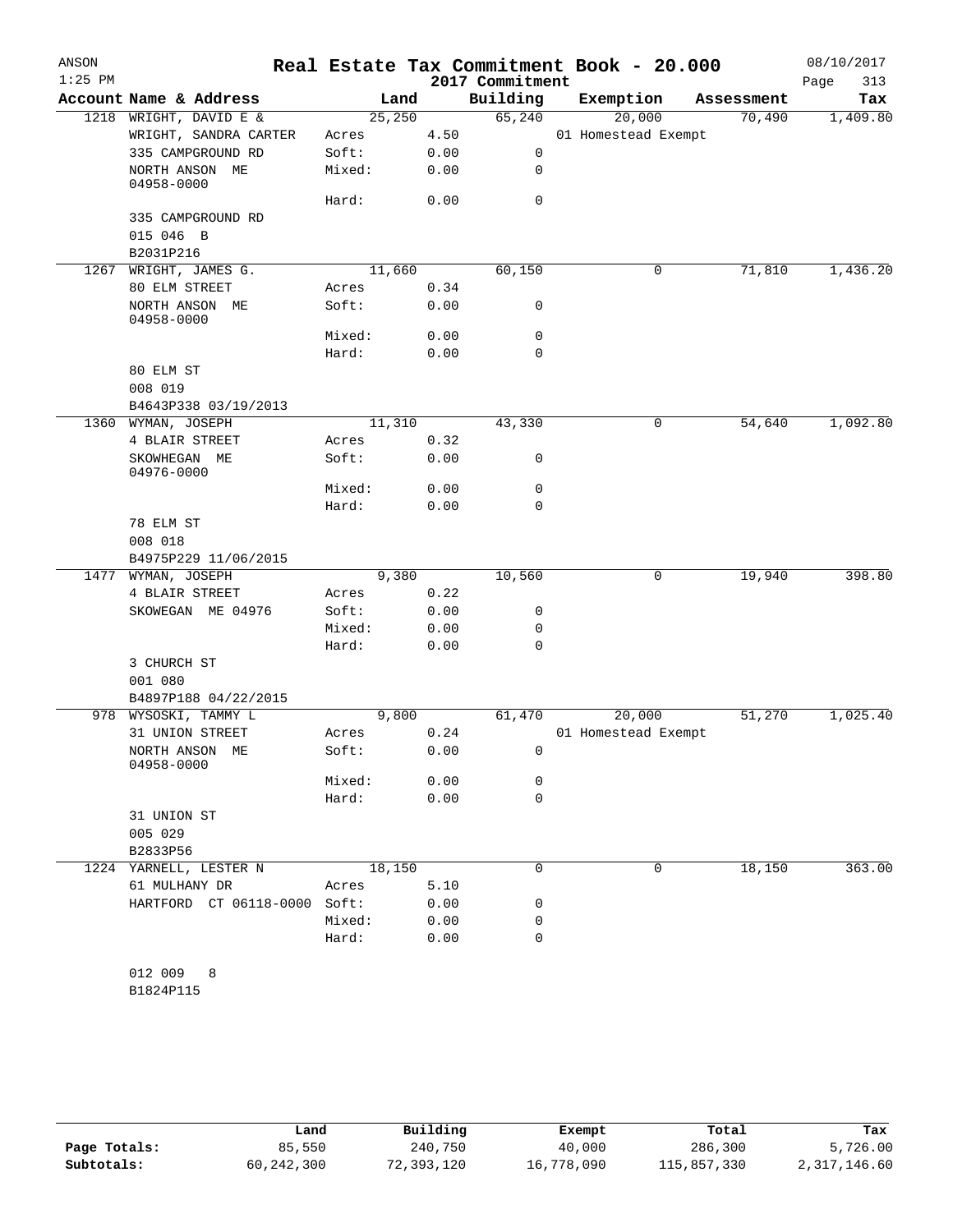| ANSON<br>$1:25$ PM |                                   |        |        | 2017 Commitment | Real Estate Tax Commitment Book - 20.000 |            | 08/10/2017<br>Page<br>314 |
|--------------------|-----------------------------------|--------|--------|-----------------|------------------------------------------|------------|---------------------------|
|                    | Account Name & Address            |        | Land   | Building        | Exemption                                | Assessment | Tax                       |
|                    | 1226 YORK, OLIVER T.              | 11,490 |        | 55,170          | 20,000                                   | 46,660     | 933.20                    |
|                    | PO BOX 140                        | Acres  | 0.33   |                 | 01 Homestead Exempt                      |            |                           |
|                    | ANSON ME 04911-0140               | Soft:  | 0.00   | 0               |                                          |            |                           |
|                    |                                   | Mixed: | 0.00   | 0               |                                          |            |                           |
|                    |                                   | Hard:  | 0.00   | 0               |                                          |            |                           |
|                    | 33 WILSON ST                      |        |        |                 |                                          |            |                           |
|                    | 003 028                           |        |        |                 |                                          |            |                           |
|                    | B3562P1 09/27/2005                |        |        |                 |                                          |            |                           |
|                    | 2024 YORK, SCOTT & JOY            | 32,170 |        | 0               | 0                                        | 32,170     | 643.40                    |
|                    | PO BOX 109                        | Acres  | 168.00 |                 |                                          |            |                           |
|                    | STRONG ME 04983                   | Soft:  | 0.00   | 0               |                                          |            |                           |
|                    |                                   | Mixed: | 15.00  | 2,640           |                                          |            |                           |
|                    |                                   | Hard:  | 153.00 | 29,529          |                                          |            |                           |
|                    | GREENLEAF RD                      |        |        |                 |                                          |            |                           |
|                    | 013 025 B                         |        |        |                 |                                          |            |                           |
|                    | B5058P223 07/08/2016              |        |        |                 |                                          |            |                           |
|                    | 648 YOUNG, GEORGE V. Jr.          | 16,610 |        | 81,940          | 0                                        | 98,550     | 1,971.00                  |
|                    | 248 SOUTH MAIN STREET             | Acres  | 0.69   |                 |                                          |            |                           |
|                    | AUBURN ME 04210                   | Soft:  | 0.00   | 0               |                                          |            |                           |
|                    |                                   | Mixed: | 0.00   | 0               |                                          |            |                           |
|                    |                                   | Hard:  | 0.00   | 0               |                                          |            |                           |
|                    | 33 PINE ST                        |        |        |                 |                                          |            |                           |
|                    | 002 034                           |        |        |                 |                                          |            |                           |
|                    | B3852P233 05/22/2007              |        |        |                 |                                          |            |                           |
|                    | 1228 YOUNG, HATTIE E,             | 44,500 |        | 77,110          | 20,000                                   | 101,610    | 2,032.20                  |
|                    | TRUSTEE<br>49 WEST MILLS RD       | Acres  | 25.00  |                 | 01 Homestead Exempt                      |            |                           |
|                    | ANSON ME 04911-0000               | Soft:  | 0.00   | 0               |                                          |            |                           |
|                    |                                   | Mixed: | 0.00   | 0               |                                          |            |                           |
|                    |                                   | Hard:  | 0.00   | 0               |                                          |            |                           |
|                    | 49 WEST MILLS RD                  |        |        |                 |                                          |            |                           |
|                    | 010 013                           |        |        |                 |                                          |            |                           |
|                    | B2588P237                         |        |        |                 |                                          |            |                           |
|                    | 1874 YOUNG, LLEWELLYN A.          | 21,560 |        | $\mathbf 0$     | 0                                        | 21,560     | 431.20                    |
|                    | PO BOX 235                        | Acres  | 2.04   |                 |                                          |            |                           |
|                    | NORTH ANSON ME<br>04958-0235      | Soft:  | 0.00   | 0               |                                          |            |                           |
|                    |                                   | Mixed: | 0.00   | 0               |                                          |            |                           |
|                    |                                   | Hard:  | 0.00   | 0               |                                          |            |                           |
|                    | 14 PEASE HILL RD                  |        |        |                 |                                          |            |                           |
|                    | 010 015                           |        |        |                 |                                          |            |                           |
|                    | B3533P279 08/08/2005              |        |        |                 |                                          |            |                           |
|                    | 580 YOUNG, MICKEY H &<br>PAMELA R | 21,880 |        | 51,600          | 20,000                                   | 53,480     | 1,069.60                  |
|                    | PO BOX 159                        | Acres  | 2.25   |                 | 01 Homestead Exempt                      |            |                           |
|                    | ANSON ME 04911-0159               | Soft:  | 0.00   | 0               |                                          |            |                           |
|                    |                                   | Mixed: | 0.00   | 0               |                                          |            |                           |
|                    |                                   | Hard:  | 0.00   | 0               |                                          |            |                           |
|                    | 105 MAIN ST                       |        |        |                 |                                          |            |                           |
|                    | 001 041                           |        |        |                 |                                          |            |                           |
|                    | B2151P128                         |        |        |                 |                                          |            |                           |
|                    |                                   |        |        |                 |                                          |            |                           |

|              | Land       | Building   | Exempt     | Total       | Tax          |
|--------------|------------|------------|------------|-------------|--------------|
| Page Totals: | 148,210    | 265,820    | 60,000     | 354,030     | .080.60      |
| Subtotals:   | 60,390,510 | 72,658,940 | 16,838,090 | 116,211,360 | 2,324,227.20 |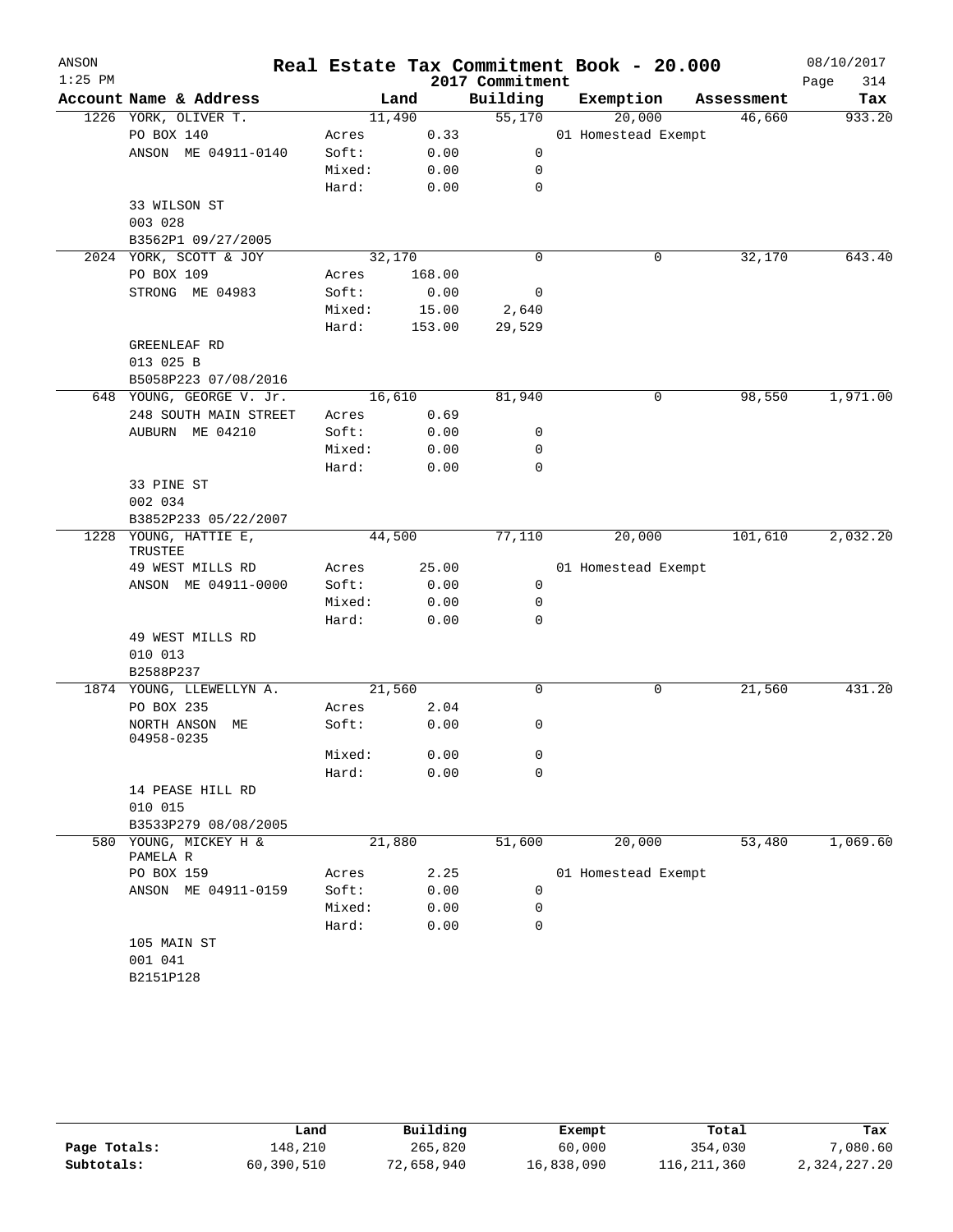| ANSON     |                                            |                 |        |              |                 | Real Estate Tax Commitment Book - 20.000 |            | 08/10/2017  |
|-----------|--------------------------------------------|-----------------|--------|--------------|-----------------|------------------------------------------|------------|-------------|
| $1:25$ PM |                                            |                 |        |              | 2017 Commitment |                                          |            | 315<br>Page |
|           | Account Name & Address                     |                 | Land   |              | Building        | Exemption                                | Assessment | Tax         |
|           | 783 YOUNG, TRUDY A                         |                 | 15,100 |              | 28,410          | $\Omega$                                 | 43,510     | 870.20      |
|           | PO BOX 235                                 | Acres           |        | 0.57         |                 |                                          |            |             |
|           | NORTH ANSON ME<br>04958-0235               | Soft:           |        | 0.00         | 0               |                                          |            |             |
|           |                                            | Mixed:          |        | 0.00         | 0               |                                          |            |             |
|           |                                            | Hard:           |        | 0.00         | $\mathbf 0$     |                                          |            |             |
|           | 24 PATTERSON BRIDGE RD                     |                 |        |              |                 |                                          |            |             |
|           | 017 037 1                                  |                 |        |              |                 |                                          |            |             |
|           | B1735P91                                   |                 |        |              |                 |                                          |            |             |
|           | 1901 ZAHN, JOSHUA &<br>CAPACCIOLI, JOHN IV |                 | 39,250 |              | 0               | $\mathbf 0$                              | 39,250     | 785.00      |
|           | 120 BURKHALL STREET,<br>UNIT #1            | Acres           |        | 30.50        |                 |                                          |            |             |
|           | WEYMOUTH MA 02190-0000 Soft:               |                 |        | 0.00         | 0               |                                          |            |             |
|           |                                            | Mixed:          |        | 0.00         | 0               |                                          |            |             |
|           |                                            | Hard:           |        | 0.00         | $\Omega$        |                                          |            |             |
|           | VALLEY ROAD                                | B5032P0194 JT   |        |              |                 |                                          |            |             |
|           | 020 014<br>- 1                             |                 |        |              |                 |                                          |            |             |
|           | B5032P194 06/03/2016 B3263P181 10/09/2003  |                 |        |              |                 |                                          |            |             |
|           | 765 ZALUSKI, NATHAN                        |                 | 7,750  |              | 33,660          | 20,000                                   | 21,410     | 428.20      |
|           | PO BOX 187<br>ANSON ME 04911-0187          | Acres           |        | 0.15<br>0.00 | $\mathbf 0$     | 01 Homestead Exempt                      |            |             |
|           |                                            | Soft:<br>Mixed: |        | 0.00         | 0               |                                          |            |             |
|           |                                            | Hard:           |        | 0.00         | 0               |                                          |            |             |
|           | 16 SPEAR HILL RD                           |                 |        |              |                 |                                          |            |             |
|           | 001 100                                    |                 |        |              |                 |                                          |            |             |
|           | B3906P129 09/11/2007                       |                 |        |              |                 |                                          |            |             |
|           | 1842 ZARTMAN, TODD R &                     |                 |        | 0            | 14,400          | 0                                        | 14,400     | 288.00      |
|           | PATRICIA M                                 |                 |        |              |                 |                                          |            |             |
|           | 63 EDGEWOOD RD                             |                 |        |              |                 |                                          |            |             |
|           | RINGWOOD NJ 07456                          |                 |        |              |                 |                                          |            |             |
|           |                                            |                 |        |              |                 |                                          |            |             |
|           | 7 PAIGE DR                                 |                 |        |              |                 |                                          |            |             |
|           | 009 010 ON                                 |                 |        |              |                 |                                          |            |             |
| 1232      | ZELONIS, TIMOTHY J                         |                 | 65,700 |              | 0               | 0                                        | 65,700     | 1,314.00    |
|           | PO BOX 430                                 | Acres           |        | 85.00        |                 |                                          |            |             |
|           | PELHAM NH 03076-0430                       | Soft:           |        | 0.00         | 0               |                                          |            |             |
|           |                                            | Mixed:          |        | 0.00         | 0               |                                          |            |             |
|           |                                            | Hard:           |        | 0.00         | 0               |                                          |            |             |
|           | 019 020                                    |                 |        |              |                 |                                          |            |             |
|           | B1305P8                                    |                 |        |              |                 |                                          |            |             |
|           | 296 ZIEGLER, JAMES CRAIG &                 |                 | 16,500 |              | 0               | 0                                        | 16,500     | 330.00      |
|           | ZIEGLER, GALE ELAINE                       | Acres           |        | 33.00        |                 |                                          |            |             |
|           | PO BOX 351                                 | Soft:           |        | 0.00         | 0               |                                          |            |             |
|           | SOUTH GARDINER ME<br>04359-0351            | Mixed:          |        | 0.00         | 0               |                                          |            |             |
|           |                                            | Hard:           |        | 0.00         | 0               |                                          |            |             |
|           | 020 027                                    |                 |        |              |                 |                                          |            |             |
|           | B2731P39                                   |                 |        |              |                 |                                          |            |             |
|           |                                            |                 |        |              |                 |                                          |            |             |

|              | Land       | Building   | Exempt     | Total         | Tax          |
|--------------|------------|------------|------------|---------------|--------------|
| Page Totals: | 144,300    | 76,470     | 20,000     | 200,770       | 4,015.40     |
| Subtotals:   | 60,534,810 | 72,735,410 | 16,858,090 | 116, 412, 130 | 2,328,242.60 |